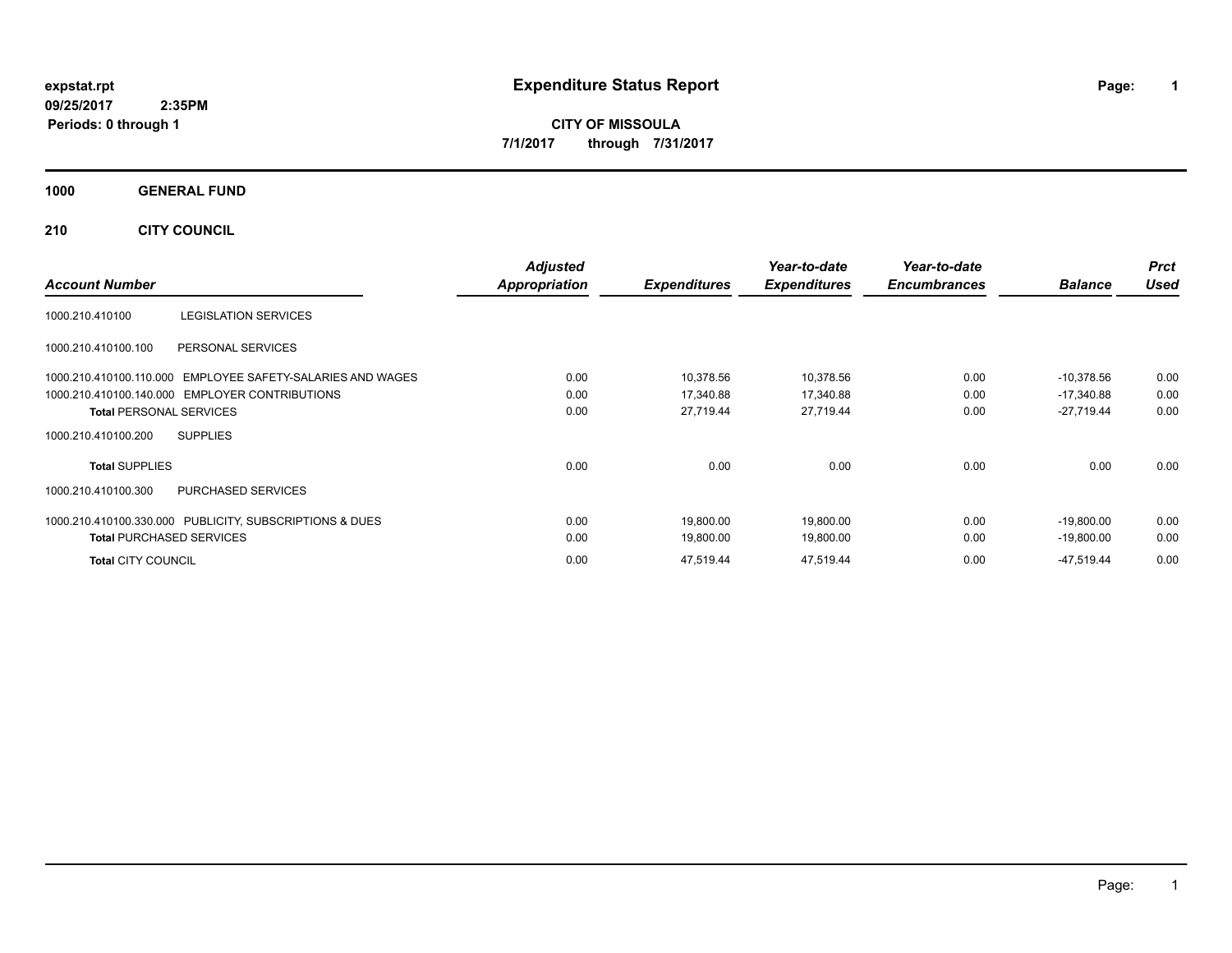**2**

**CITY OF MISSOULA 7/1/2017 through 7/31/2017**

**1000 GENERAL FUND**

**220 MAYOR**

| <b>Account Number</b>                                                                                                                                                     | <b>Adjusted</b><br><b>Appropriation</b> | <b>Expenditures</b>                         | Year-to-date<br><b>Expenditures</b>          | Year-to-date<br><b>Encumbrances</b> | <b>Balance</b>                                           | <b>Prct</b><br><b>Used</b>   |
|---------------------------------------------------------------------------------------------------------------------------------------------------------------------------|-----------------------------------------|---------------------------------------------|----------------------------------------------|-------------------------------------|----------------------------------------------------------|------------------------------|
| <b>ADMINISTRATION</b><br>1000.220.410210                                                                                                                                  |                                         |                                             |                                              |                                     |                                                          |                              |
| 1000.220.410210.100<br>PERSONAL SERVICES                                                                                                                                  |                                         |                                             |                                              |                                     |                                                          |                              |
| 1000.220.410210.110.000 SALARIES AND WAGES<br>1000.220.410210.140.000 EMPLOYER CONTRIBUTIONS<br><b>Total PERSONAL SERVICES</b><br><b>SUPPLIES</b><br>1000.220.410210.200  | 0.00<br>0.00<br>0.00                    | 18,209.35<br>9.532.54<br>27,741.89          | 18,209.35<br>9,532.54<br>27,741.89           | 0.00<br>0.00<br>0.00                | $-18,209.35$<br>$-9,532.54$<br>$-27,741.89$              | 0.00<br>0.00<br>0.00         |
| <b>Total SUPPLIES</b><br>1000.220.410210.300<br>PURCHASED SERVICES                                                                                                        | 0.00                                    | 0.00                                        | 0.00                                         | 0.00                                | 0.00                                                     | 0.00                         |
| 1000.220.410210.330.000 PUBLICITY, SUBSCRIPTIONS & DUES<br>1000.220.410210.360.000 REPAIR & MAINTENANCE<br><b>Total PURCHASED SERVICES</b><br><b>Total ADMINISTRATION</b> | 0.00<br>0.00<br>0.00<br>0.00            | 6,309.40<br>100.00<br>6,409.40<br>34,151.29 | 6,309.40<br>100.00<br>6,409.40<br>34, 151.29 | 0.00<br>0.00<br>0.00<br>0.00        | $-6,309.40$<br>$-100.00$<br>$-6.409.40$<br>$-34, 151.29$ | 0.00<br>0.00<br>0.00<br>0.00 |
| 1000.220.410225<br><b>PUBLIC RELATIONS</b>                                                                                                                                |                                         |                                             |                                              |                                     |                                                          |                              |
| PERSONAL SERVICES<br>1000.220.410225.100                                                                                                                                  |                                         |                                             |                                              |                                     |                                                          |                              |
| 1000.220.410225.110.000 SALARIES AND WAGES<br>1000.220.410225.140.000 EMPLOYER CONTRIBUTIONS<br><b>Total PERSONAL SERVICES</b><br><b>SUPPLIES</b><br>1000.220.410225.200  | 0.00<br>0.00<br>0.00                    | 371.61<br>194.58<br>566.19                  | 371.61<br>194.58<br>566.19                   | 0.00<br>0.00<br>0.00                | $-371.61$<br>$-194.58$<br>$-566.19$                      | 0.00<br>0.00<br>0.00         |
| <b>Total SUPPLIES</b>                                                                                                                                                     | 0.00                                    | 0.00                                        | 0.00                                         | 0.00                                | 0.00                                                     | 0.00                         |
| 1000.220.410225.300<br>PURCHASED SERVICES<br>1000.220.410225.330.000 PUBLICITY, SUBSCRIPTIONS & DUES<br><b>Total PURCHASED SERVICES</b><br><b>Total PUBLIC RELATIONS</b>  | 0.00<br>0.00<br>0.00                    | 290.00<br>290.00<br>856.19                  | 290.00<br>290.00<br>856.19                   | 0.00<br>0.00<br>0.00                | $-290.00$<br>$-290.00$<br>$-856.19$                      | 0.00<br>0.00<br>0.00         |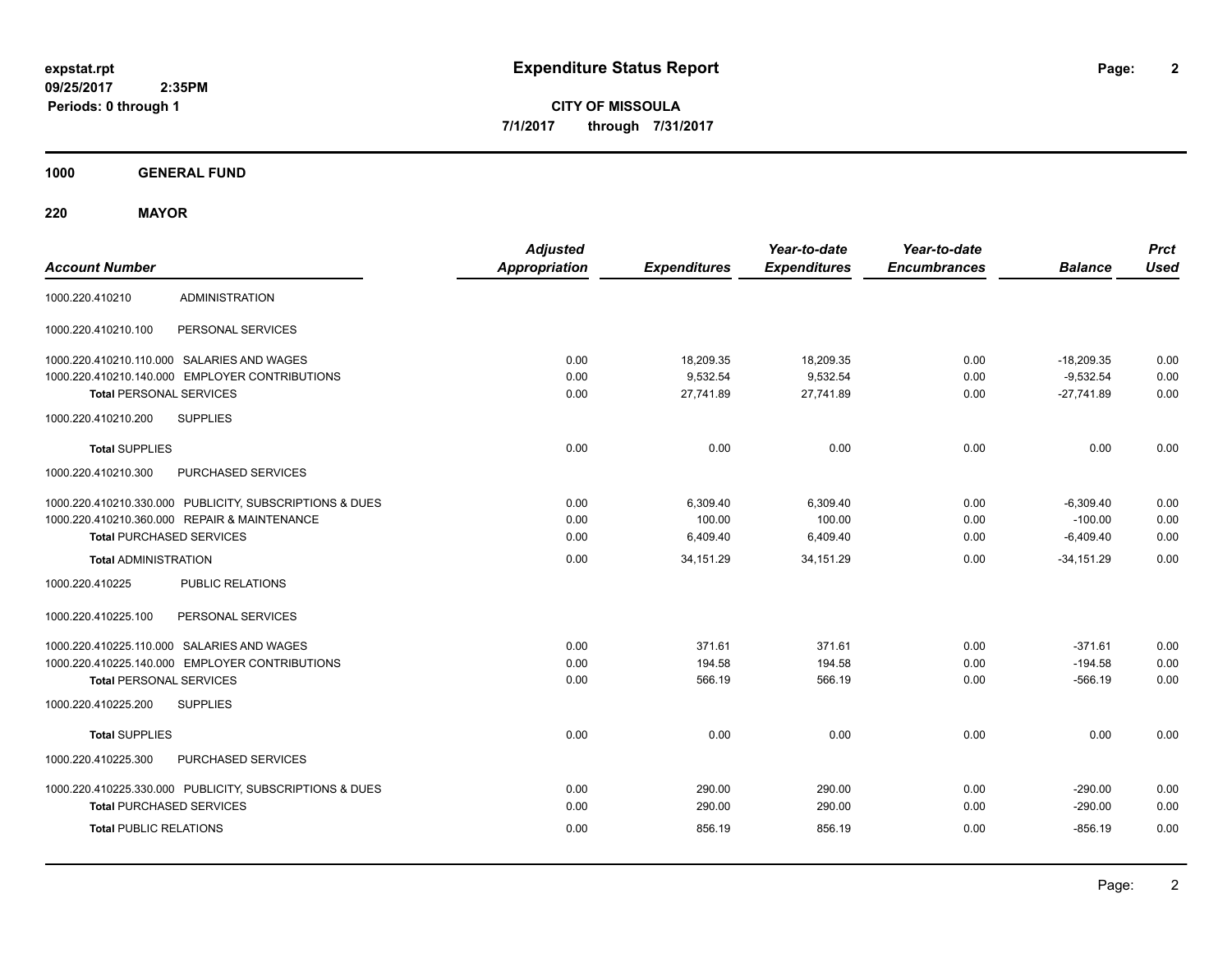**CITY OF MISSOULA 7/1/2017 through 7/31/2017**

**1000 GENERAL FUND**

**220 MAYOR**

| <b>Account Number</b>                            | <b>Adjusted</b><br><b>Appropriation</b> | <b>Expenditures</b> | Year-to-date<br><b>Expenditures</b> | Year-to-date<br><b>Encumbrances</b> | <b>Balance</b> | <b>Prct</b><br><b>Used</b> |
|--------------------------------------------------|-----------------------------------------|---------------------|-------------------------------------|-------------------------------------|----------------|----------------------------|
| <b>ADMINISTRATION</b><br>1000.220.410250         |                                         |                     |                                     |                                     |                |                            |
| 1000.220.410250.100<br>PERSONAL SERVICES         |                                         |                     |                                     |                                     |                |                            |
| 1000.220.410250.110.000 SALARIES AND WAGES       | 0.00                                    | 4,406.48            | 4,406.48                            | 0.00                                | $-4,406.48$    | 0.00                       |
| 1000.220.410250.140.000 EMPLOYER CONTRIBUTIONS   | 0.00                                    | 2,319.34            | 2,319.34                            | 0.00                                | $-2,319.34$    | 0.00                       |
| <b>Total PERSONAL SERVICES</b>                   | 0.00                                    | 6,725.82            | 6,725.82                            | 0.00                                | $-6,725.82$    | 0.00                       |
| 1000.220.410250.300<br><b>PURCHASED SERVICES</b> |                                         |                     |                                     |                                     |                |                            |
| <b>Total PURCHASED SERVICES</b>                  | 0.00                                    | 0.00                | 0.00                                | 0.00                                | 0.00           | 0.00                       |
| <b>Total ADMINISTRATION</b>                      | 0.00                                    | 6,725.82            | 6,725.82                            | 0.00                                | $-6,725.82$    | 0.00                       |
| <b>Total MAYOR</b>                               | 0.00                                    | 41.733.30           | 41.733.30                           | 0.00                                | -41,733.30     | 0.00                       |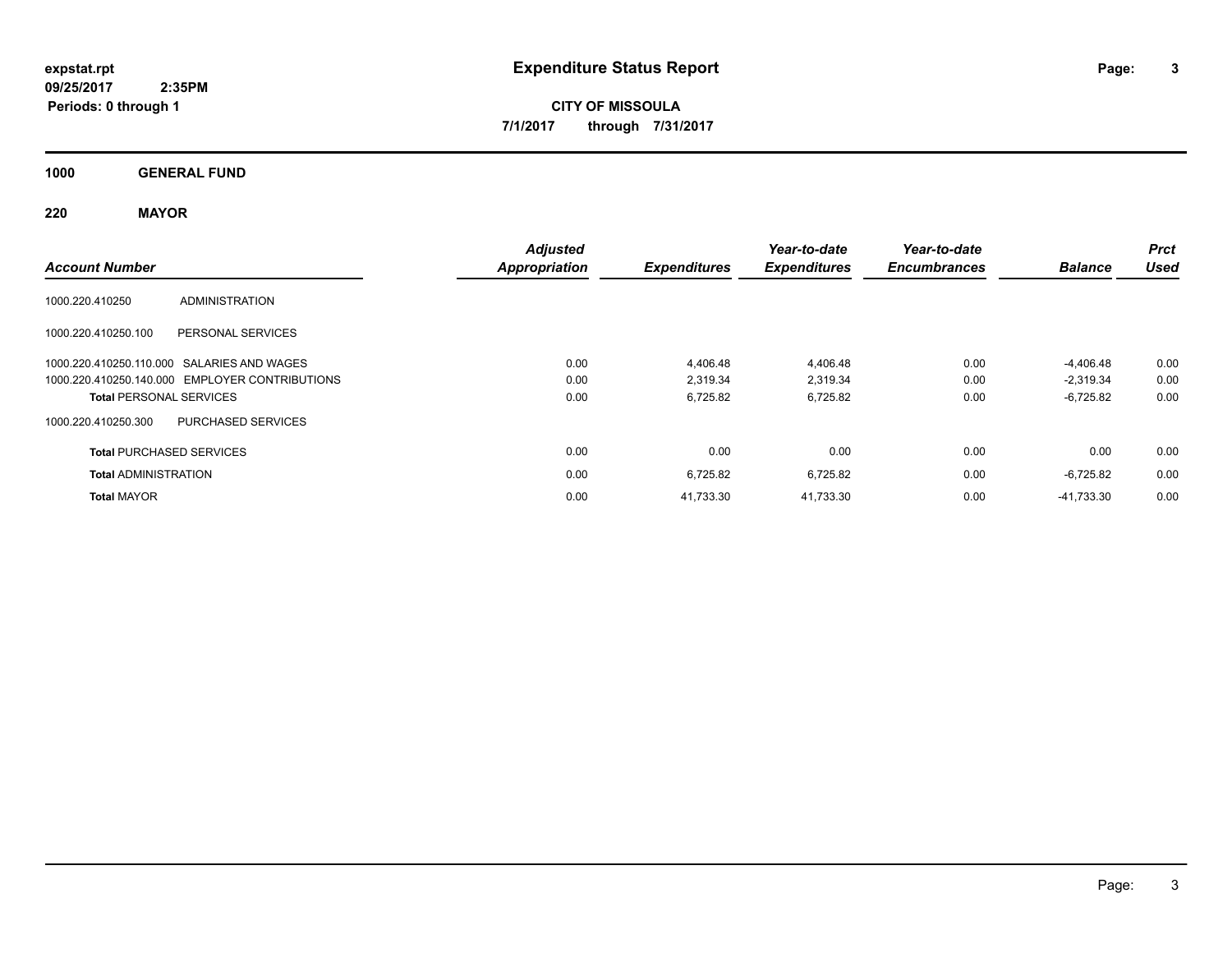**1000 GENERAL FUND**

# **221 HUMAN RESOURCES**

| <b>Account Number</b>                          | <b>Adjusted</b><br>Appropriation | <b>Expenditures</b> | Year-to-date<br><b>Expenditures</b> | Year-to-date<br><b>Encumbrances</b> | <b>Balance</b> | <b>Prct</b><br>Used |
|------------------------------------------------|----------------------------------|---------------------|-------------------------------------|-------------------------------------|----------------|---------------------|
| <b>ADMINISTRATION</b><br>1000.221.410810       |                                  |                     |                                     |                                     |                |                     |
|                                                |                                  |                     |                                     |                                     |                |                     |
| PERSONAL SERVICES<br>1000.221.410810.100       |                                  |                     |                                     |                                     |                |                     |
| 1000.221.410810.110.000 SALARIES AND WAGES     | 0.00                             | 5,256.72            | 5,256.72                            | 0.00                                | $-5,256.72$    | 0.00                |
| 1000.221.410810.140.000 EMPLOYER CONTRIBUTIONS | 0.00                             | 3,478.56            | 3,478.56                            | 0.00                                | $-3,478.56$    | 0.00                |
| <b>Total PERSONAL SERVICES</b>                 | 0.00                             | 8,735.28            | 8,735.28                            | 0.00                                | $-8,735.28$    | 0.00                |
| <b>SUPPLIES</b><br>1000.221.410810.200         |                                  |                     |                                     |                                     |                |                     |
| <b>Total SUPPLIES</b>                          | 0.00                             | 0.00                | 0.00                                | 0.00                                | 0.00           | 0.00                |
| 1000.221.410810.300<br>PURCHASED SERVICES      |                                  |                     |                                     |                                     |                |                     |
| <b>Total PURCHASED SERVICES</b>                | 0.00                             | 0.00                | 0.00                                | 0.00                                | 0.00           | 0.00                |
| <b>Total ADMINISTRATION</b>                    | 0.00                             | 8,735.28            | 8,735.28                            | 0.00                                | $-8,735.28$    | 0.00                |
| 1000.221.410820<br><b>TRAINING</b>             |                                  |                     |                                     |                                     |                |                     |
| 1000.221.410820.100<br>PERSONAL SERVICES       |                                  |                     |                                     |                                     |                |                     |
| 1000.221.410820.110.000 SALARIES AND WAGES     | 0.00                             | 138.70              | 138.70                              | 0.00                                | $-138.70$      | 0.00                |
| 1000.221.410820.140.000 EMPLOYER CONTRIBUTIONS | 0.00                             | 101.92              | 101.92                              | 0.00                                | $-101.92$      | 0.00                |
| <b>Total PERSONAL SERVICES</b>                 | 0.00                             | 240.62              | 240.62                              | 0.00                                | $-240.62$      | 0.00                |
| 1000.221.410820.200<br><b>SUPPLIES</b>         |                                  |                     |                                     |                                     |                |                     |
| <b>Total SUPPLIES</b>                          | 0.00                             | 0.00                | 0.00                                | 0.00                                | 0.00           | 0.00                |
| 1000.221.410820.300<br>PURCHASED SERVICES      |                                  |                     |                                     |                                     |                |                     |
| <b>Total PURCHASED SERVICES</b>                | 0.00                             | 0.00                | 0.00                                | 0.00                                | 0.00           | 0.00                |
| <b>Total TRAINING</b>                          | 0.00                             | 240.62              | 240.62                              | 0.00                                | $-240.62$      | 0.00                |
| 1000.221.410835<br><b>RISK MANAGEMENT</b>      |                                  |                     |                                     |                                     |                |                     |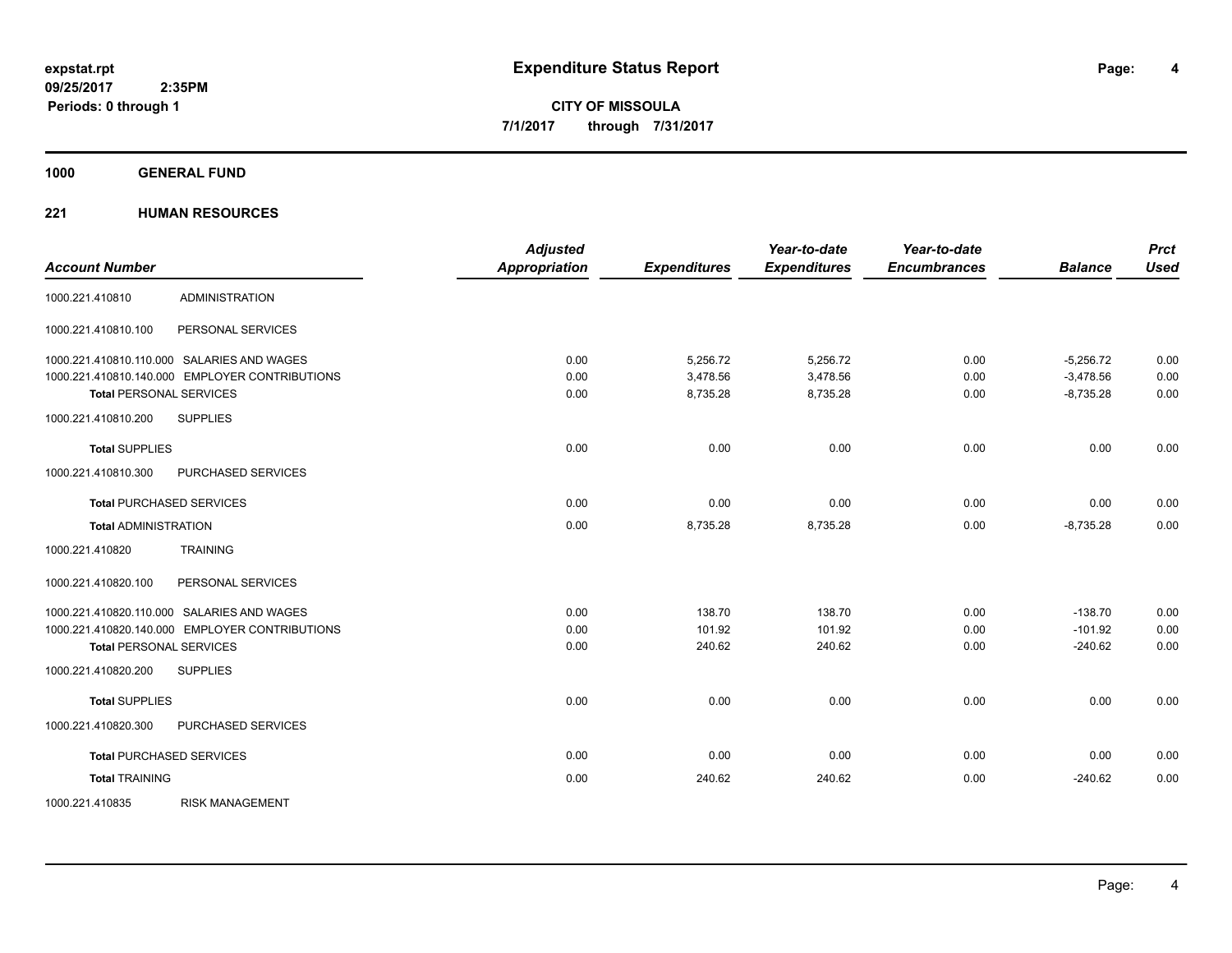**5**

**CITY OF MISSOULA 7/1/2017 through 7/31/2017**

**1000 GENERAL FUND**

# **221 HUMAN RESOURCES**

|                                |                                                | <b>Adjusted</b> |                     | Year-to-date        | Year-to-date        |                | <b>Prct</b>  |
|--------------------------------|------------------------------------------------|-----------------|---------------------|---------------------|---------------------|----------------|--------------|
| <b>Account Number</b>          |                                                | Appropriation   | <b>Expenditures</b> | <b>Expenditures</b> | <b>Encumbrances</b> | <b>Balance</b> | <b>Used</b>  |
| 1000.221.410835.100            | PERSONAL SERVICES                              |                 |                     |                     |                     |                |              |
| <b>Total PERSONAL SERVICES</b> |                                                | 0.00            | 0.00                | 0.00                | 0.00                | 0.00           | 0.00         |
| 1000.221.410835.200            | <b>SUPPLIES</b>                                |                 |                     |                     |                     |                |              |
| <b>Total SUPPLIES</b>          |                                                | 0.00            | 0.00                | 0.00                | 0.00                | 0.00           | 0.00         |
| 1000.221.410835.300            | PURCHASED SERVICES                             |                 |                     |                     |                     |                |              |
| <b>Total RISK MANAGEMENT</b>   |                                                | 0.00            | 0.00                | 0.00                | 0.00                | 0.00           | 0.00         |
| 1000.221.410840                | <b>LABOR RELATIONS</b>                         |                 |                     |                     |                     |                |              |
| 1000.221.410840.100            | PERSONAL SERVICES                              |                 |                     |                     |                     |                |              |
|                                | 1000.221.410840.110.000 SALARIES AND WAGES     | 0.00            | 2,379.95            | 2,379.95            | 0.00                | $-2,379.95$    | 0.00         |
|                                | 1000.221.410840.140.000 EMPLOYER CONTRIBUTIONS | 0.00            | 2,063.58            | 2,063.58            | 0.00                | $-2,063.58$    | 0.00<br>0.00 |
| <b>Total PERSONAL SERVICES</b> |                                                | 0.00            | 4,443.53            | 4,443.53            | 0.00                | $-4,443.53$    |              |
| 1000.221.410840.200            | <b>SUPPLIES</b>                                |                 |                     |                     |                     |                |              |
| <b>Total SUPPLIES</b>          |                                                | 0.00            | 0.00                | 0.00                | 0.00                | 0.00           | 0.00         |
| 1000.221.410840.300            | PURCHASED SERVICES                             |                 |                     |                     |                     |                |              |
|                                | <b>Total PURCHASED SERVICES</b>                | 0.00            | 0.00                | 0.00                | 0.00                | 0.00           | 0.00         |
| <b>Total LABOR RELATIONS</b>   |                                                | 0.00            | 4,443.53            | 4,443.53            | 0.00                | $-4,443.53$    | 0.00         |
| 1000.221.410850                | <b>EEO COMPLIANCE</b>                          |                 |                     |                     |                     |                |              |
| 1000.221.410850.100            | PERSONAL SERVICES                              |                 |                     |                     |                     |                |              |
|                                | 1000.221.410850.110.000 SALARIES AND WAGES     | 0.00            | 2,347.16            | 2,347.16            | 0.00                | $-2,347.16$    | 0.00         |
|                                | 1000.221.410850.140.000 EMPLOYER CONTRIBUTIONS | 0.00            | 1,542.58            | 1,542.58            | 0.00                | $-1,542.58$    | 0.00         |
| <b>Total PERSONAL SERVICES</b> |                                                | 0.00            | 3,889.74            | 3,889.74            | 0.00                | $-3,889.74$    | 0.00         |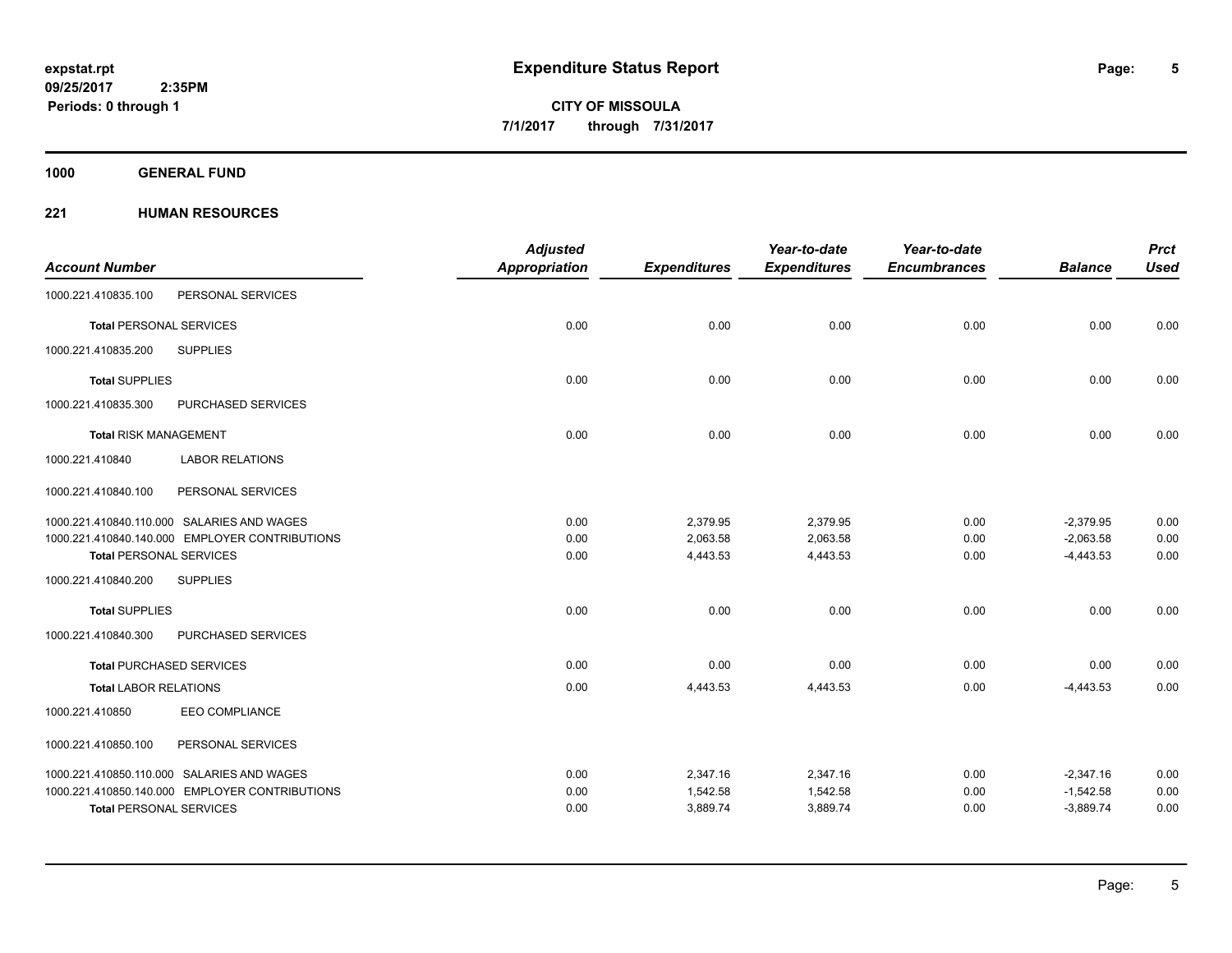**1000 GENERAL FUND**

# **221 HUMAN RESOURCES**

| <b>Account Number</b>                            | <b>Adjusted</b><br><b>Appropriation</b> | <b>Expenditures</b> | Year-to-date<br><b>Expenditures</b> | Year-to-date<br><b>Encumbrances</b> | <b>Balance</b> | <b>Prct</b><br><b>Used</b> |
|--------------------------------------------------|-----------------------------------------|---------------------|-------------------------------------|-------------------------------------|----------------|----------------------------|
| <b>SUPPLIES</b><br>1000.221.410850.200           |                                         |                     |                                     |                                     |                |                            |
| <b>Total SUPPLIES</b>                            | 0.00                                    | 0.00                | 0.00                                | 0.00                                | 0.00           | 0.00                       |
| 1000.221.410850.300<br><b>PURCHASED SERVICES</b> |                                         |                     |                                     |                                     |                |                            |
| <b>Total PURCHASED SERVICES</b>                  | 0.00                                    | 0.00                | 0.00                                | 0.00                                | 0.00           | 0.00                       |
| <b>CAPITAL OUTLAY</b><br>1000.221.410850.900     |                                         |                     |                                     |                                     |                |                            |
| <b>Total CAPITAL OUTLAY</b>                      | 0.00                                    | 0.00                | 0.00                                | 0.00                                | 0.00           | 0.00                       |
| <b>Total EEO COMPLIANCE</b>                      | 0.00                                    | 3,889.74            | 3,889.74                            | 0.00                                | $-3,889.74$    | 0.00                       |
| <b>EMPLOYEE BENEFITS</b><br>1000.221.410860      |                                         |                     |                                     |                                     |                |                            |
| PERSONAL SERVICES<br>1000.221.410860.100         |                                         |                     |                                     |                                     |                |                            |
| 1000.221.410860.110.000 SALARIES AND WAGES       | 0.00                                    | 1.986.49            | 1.986.49                            | 0.00                                | $-1.986.49$    | 0.00                       |
| 1000.221.410860.140.000 EMPLOYER CONTRIBUTIONS   | 0.00                                    | 1,277.36            | 1,277.36                            | 0.00                                | $-1,277.36$    | 0.00                       |
| <b>Total PERSONAL SERVICES</b>                   | 0.00                                    | 3,263.85            | 3,263.85                            | 0.00                                | $-3,263.85$    | 0.00                       |
| 1000.221.410860.200<br><b>SUPPLIES</b>           |                                         |                     |                                     |                                     |                |                            |
| <b>Total SUPPLIES</b>                            | 0.00                                    | 0.00                | 0.00                                | 0.00                                | 0.00           | 0.00                       |
| PURCHASED SERVICES<br>1000.221.410860.300        |                                         |                     |                                     |                                     |                |                            |
| 1000.221.410860.390.000 OTHER PURCHASED SERVICES | 0.00                                    | 4,144.14            | 4,144.14                            | 0.00                                | $-4, 144.14$   | 0.00                       |
| <b>Total PURCHASED SERVICES</b>                  | 0.00                                    | 4,144.14            | 4,144.14                            | 0.00                                | $-4, 144.14$   | 0.00                       |
| <b>Total EMPLOYEE BENEFITS</b>                   | 0.00                                    | 7,407.99            | 7,407.99                            | 0.00                                | $-7,407.99$    | 0.00                       |
| <b>Total HUMAN RESOURCES</b>                     | 0.00                                    | 24,717.16           | 24,717.16                           | 0.00                                | $-24,717.16$   | 0.00                       |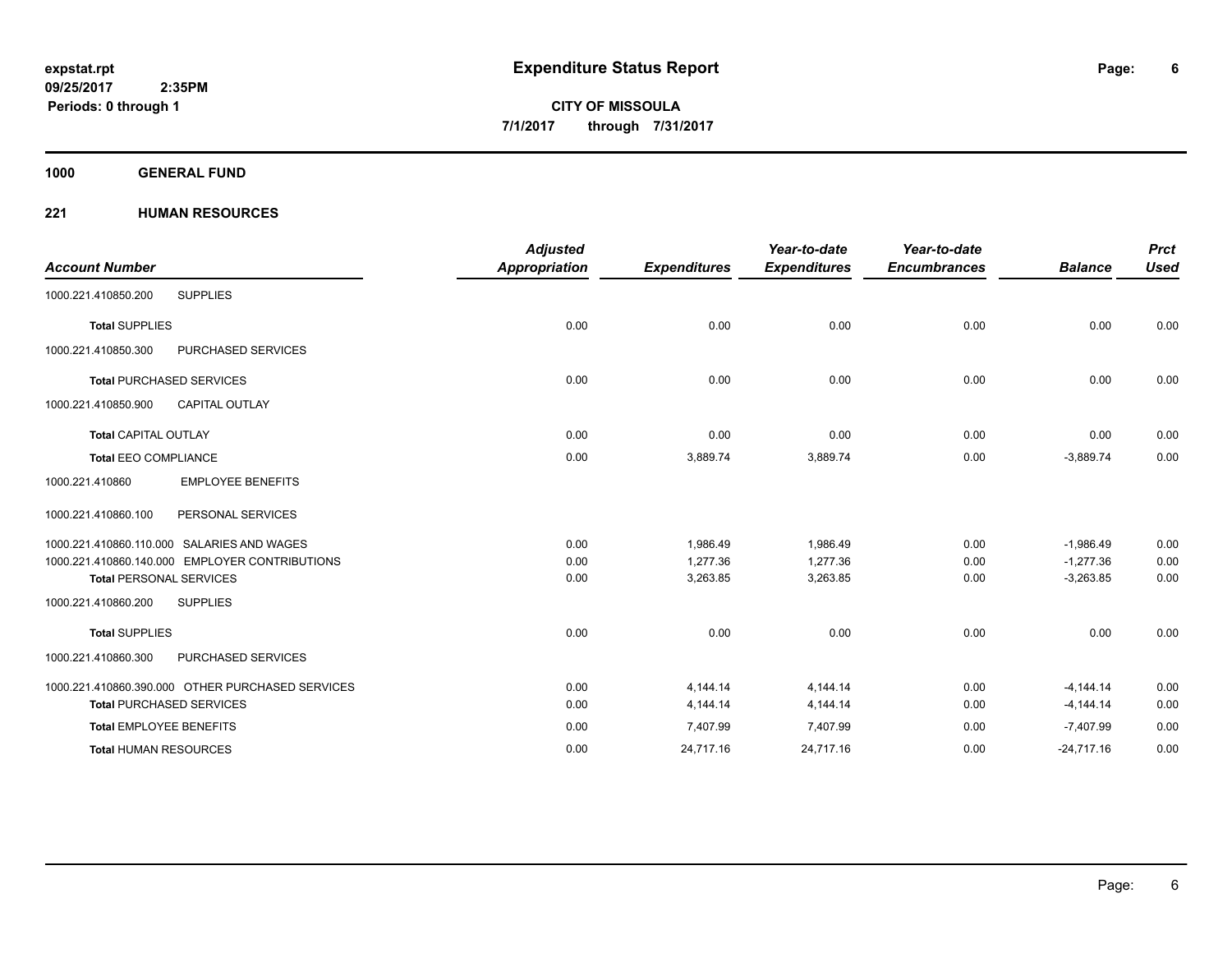**CITY OF MISSOULA 7/1/2017 through 7/31/2017**

**1000 GENERAL FUND**

| <b>Account Number</b>       |                                   | <b>Adjusted</b><br>Appropriation | <b>Expenditures</b> | Year-to-date<br><b>Expenditures</b> | Year-to-date<br><b>Encumbrances</b> | <b>Balance</b> | <b>Prct</b><br><b>Used</b> |
|-----------------------------|-----------------------------------|----------------------------------|---------------------|-------------------------------------|-------------------------------------|----------------|----------------------------|
| 1000.223.410101             | <b>NC-GRANT CREEK</b>             |                                  |                     |                                     |                                     |                |                            |
| 1000.223.410101.300         | PURCHASED SERVICES                |                                  |                     |                                     |                                     |                |                            |
|                             | <b>Total PURCHASED SERVICES</b>   | 0.00                             | 0.00                | 0.00                                | 0.00                                | 0.00           | 0.00                       |
| 1000.223.410101.700         | <b>GRANTS &amp; CONTRIBUTIONS</b> |                                  |                     |                                     |                                     |                |                            |
| <b>Total NC-GRANT CREEK</b> |                                   | 0.00                             | 0.00                | 0.00                                | 0.00                                | 0.00           | 0.00                       |
| 1000.223.410102             | NC-UPPER RATTLESNAKE              |                                  |                     |                                     |                                     |                |                            |
| 1000.223.410102.300         | PURCHASED SERVICES                |                                  |                     |                                     |                                     |                |                            |
|                             | <b>Total PURCHASED SERVICES</b>   | 0.00                             | 0.00                | 0.00                                | 0.00                                | 0.00           | 0.00                       |
| 1000.223.410102.700         | <b>GRANTS &amp; CONTRIBUTIONS</b> |                                  |                     |                                     |                                     |                |                            |
|                             | Total NC-UPPER RATTLESNAKE        | 0.00                             | 0.00                | 0.00                                | 0.00                                | 0.00           | 0.00                       |
| 1000.223.410103             | NC-LOWER RATTLESNAKE              |                                  |                     |                                     |                                     |                |                            |
| 1000.223.410103.300         | PURCHASED SERVICES                |                                  |                     |                                     |                                     |                |                            |
|                             | <b>Total PURCHASED SERVICES</b>   | 0.00                             | 0.00                | 0.00                                | 0.00                                | 0.00           | 0.00                       |
| 1000.223.410103.700         | <b>GRANTS &amp; CONTRIBUTIONS</b> |                                  |                     |                                     |                                     |                |                            |
|                             | Total NC-LOWER RATTLESNAKE        | 0.00                             | 0.00                | 0.00                                | 0.00                                | 0.00           | 0.00                       |
| 1000.223.410104             | NC-NORTHSIDE                      |                                  |                     |                                     |                                     |                |                            |
| 1000.223.410104.300         | PURCHASED SERVICES                |                                  |                     |                                     |                                     |                |                            |
|                             | <b>Total PURCHASED SERVICES</b>   | 0.00                             | 0.00                | 0.00                                | 0.00                                | 0.00           | 0.00                       |
| 1000.223.410104.700         | <b>GRANTS &amp; CONTRIBUTIONS</b> |                                  |                     |                                     |                                     |                |                            |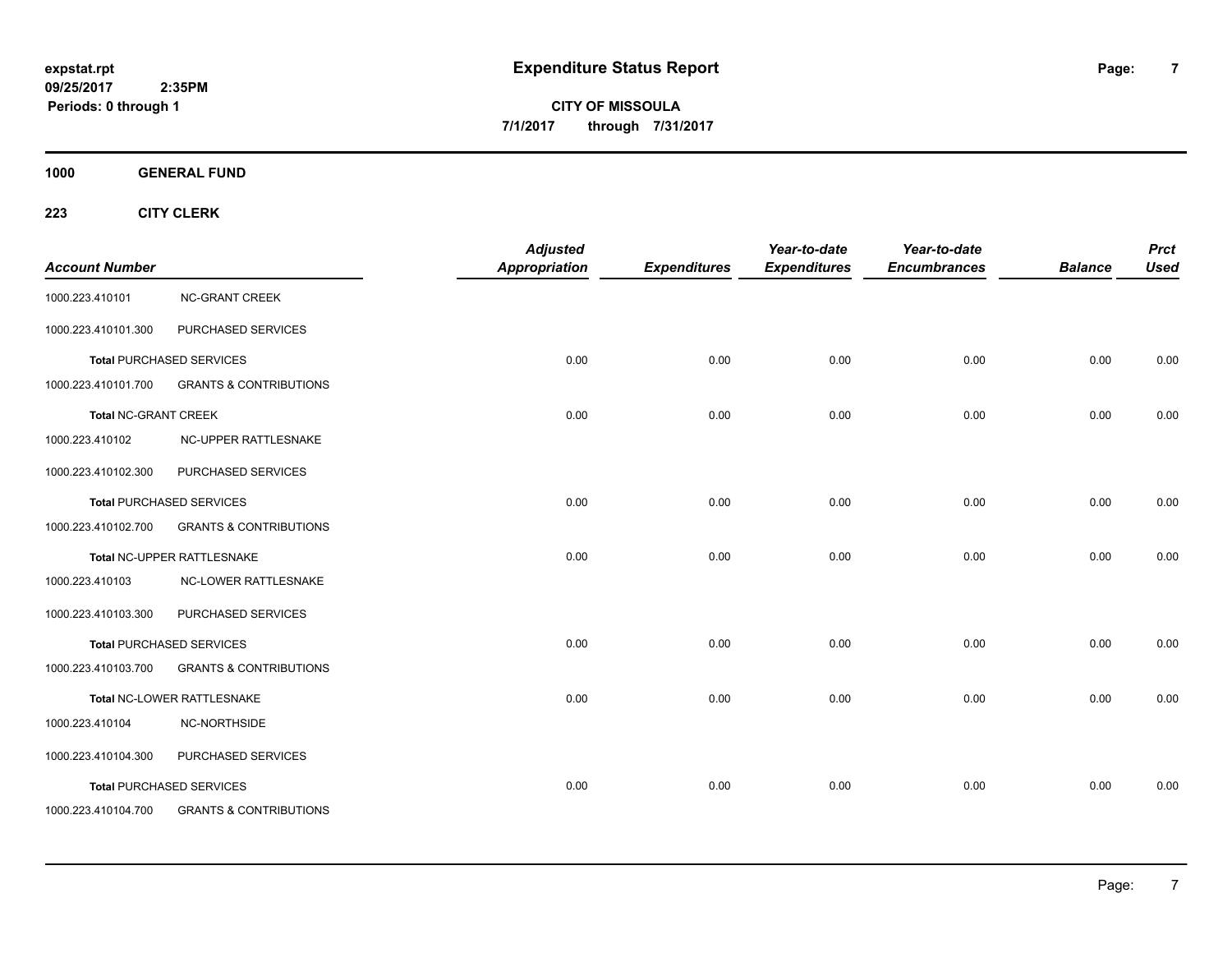**CITY OF MISSOULA 7/1/2017 through 7/31/2017**

**1000 GENERAL FUND**

| <b>Account Number</b>     |                                   | <b>Adjusted</b><br>Appropriation | <b>Expenditures</b> | Year-to-date<br><b>Expenditures</b> | Year-to-date<br><b>Encumbrances</b> | <b>Balance</b> | <b>Prct</b><br><b>Used</b> |
|---------------------------|-----------------------------------|----------------------------------|---------------------|-------------------------------------|-------------------------------------|----------------|----------------------------|
| <b>Total NC-NORTHSIDE</b> |                                   | 0.00                             | 0.00                | 0.00                                | 0.00                                | 0.00           | 0.00                       |
| 1000.223.410105           | NC-WESTSIDE                       |                                  |                     |                                     |                                     |                |                            |
| 1000.223.410105.300       | PURCHASED SERVICES                |                                  |                     |                                     |                                     |                |                            |
|                           | Total PURCHASED SERVICES          | 0.00                             | 0.00                | 0.00                                | 0.00                                | 0.00           | 0.00                       |
| 1000.223.410105.700       | <b>GRANTS &amp; CONTRIBUTIONS</b> |                                  |                     |                                     |                                     |                |                            |
| Total NC-WESTSIDE         |                                   | 0.00                             | 0.00                | 0.00                                | 0.00                                | 0.00           | 0.00                       |
| 1000.223.410106           | NC-HEART OF MISSOULA              |                                  |                     |                                     |                                     |                |                            |
| 1000.223.410106.300       | PURCHASED SERVICES                |                                  |                     |                                     |                                     |                |                            |
|                           | <b>Total PURCHASED SERVICES</b>   | 0.00                             | 0.00                | 0.00                                | 0.00                                | 0.00           | 0.00                       |
| 1000.223.410106.700       | <b>GRANTS &amp; CONTRIBUTIONS</b> |                                  |                     |                                     |                                     |                |                            |
|                           | Total NC-HEART OF MISSOULA        | 0.00                             | 0.00                | 0.00                                | 0.00                                | 0.00           | 0.00                       |
| 1000.223.410107           | NC-UNIVERSITY DISTRICT            |                                  |                     |                                     |                                     |                |                            |
| 1000.223.410107.300       | PURCHASED SERVICES                |                                  |                     |                                     |                                     |                |                            |
|                           | <b>Total PURCHASED SERVICES</b>   | 0.00                             | 0.00                | 0.00                                | 0.00                                | 0.00           | 0.00                       |
| 1000.223.410107.700       | <b>GRANTS &amp; CONTRIBUTIONS</b> |                                  |                     |                                     |                                     |                |                            |
|                           | Total NC-UNIVERSITY DISTRICT      | 0.00                             | 0.00                | 0.00                                | 0.00                                | 0.00           | 0.00                       |
| 1000.223.410108           | NC-RIVERFRONT                     |                                  |                     |                                     |                                     |                |                            |
| 1000.223.410108.300       | PURCHASED SERVICES                |                                  |                     |                                     |                                     |                |                            |
|                           | <b>Total PURCHASED SERVICES</b>   | 0.00                             | 0.00                | 0.00                                | 0.00                                | 0.00           | 0.00                       |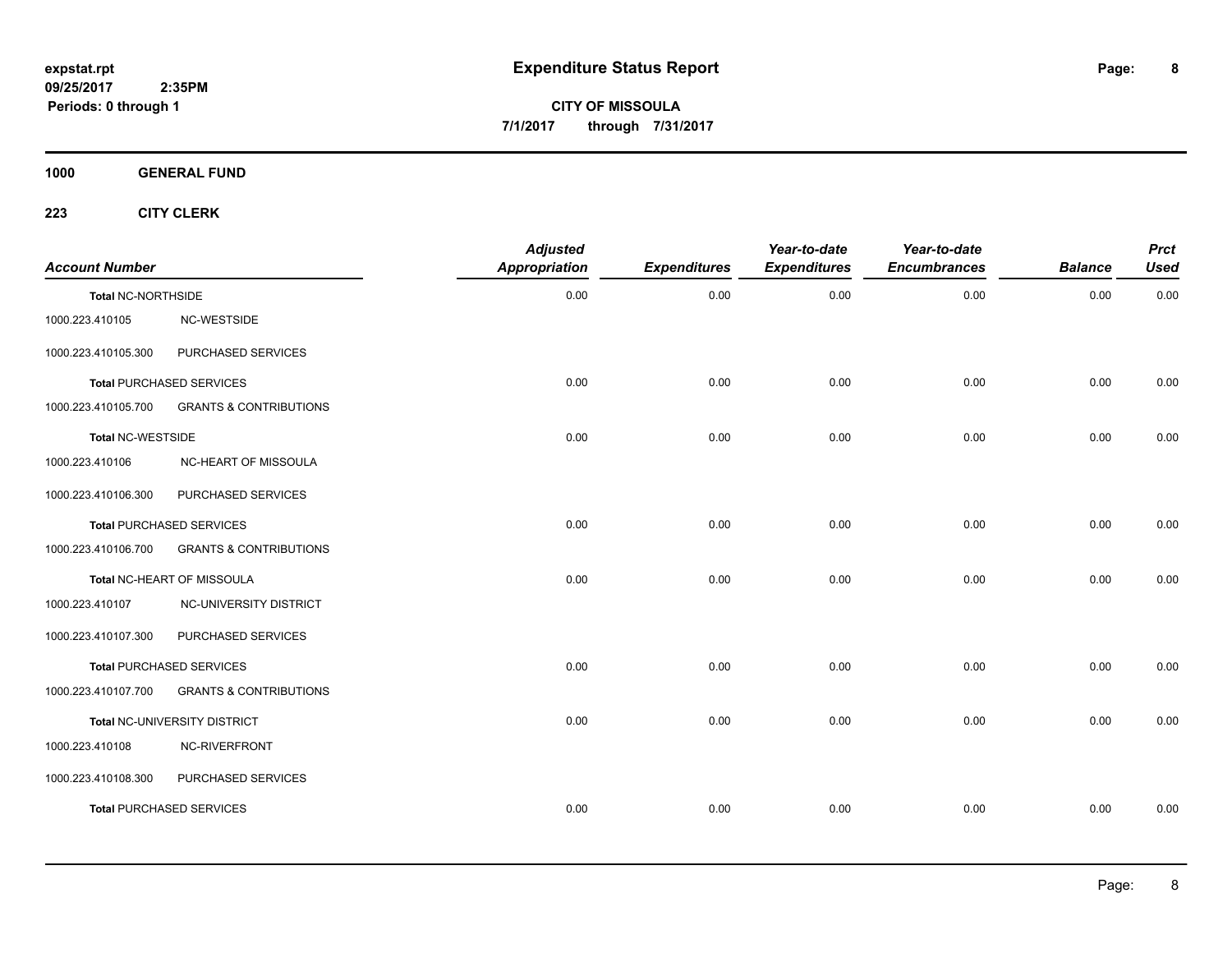**CITY OF MISSOULA 7/1/2017 through 7/31/2017**

**1000 GENERAL FUND**

| <b>Account Number</b>      |                                                | <b>Adjusted</b><br><b>Appropriation</b> | <b>Expenditures</b> | Year-to-date<br><b>Expenditures</b> | Year-to-date<br><b>Encumbrances</b> | <b>Balance</b> | <b>Prct</b><br><b>Used</b> |
|----------------------------|------------------------------------------------|-----------------------------------------|---------------------|-------------------------------------|-------------------------------------|----------------|----------------------------|
| 1000.223.410108.700        | <b>GRANTS &amp; CONTRIBUTIONS</b>              |                                         |                     |                                     |                                     |                |                            |
| <b>Total NC-RIVERFRONT</b> |                                                | 0.00                                    | 0.00                | 0.00                                | 0.00                                | 0.00           | 0.00                       |
| 1000.223.410109            | NC-EMMA DICKENSON & ORCHARD HOMES              |                                         |                     |                                     |                                     |                |                            |
| 1000.223.410109.300        | PURCHASED SERVICES                             |                                         |                     |                                     |                                     |                |                            |
|                            | <b>Total PURCHASED SERVICES</b>                | 0.00                                    | 0.00                | 0.00                                | 0.00                                | 0.00           | 0.00                       |
| 1000.223.410109.700        | <b>GRANTS &amp; CONTRIBUTIONS</b>              |                                         |                     |                                     |                                     |                |                            |
|                            | Total NC-EMMA DICKENSON & ORCHARD HOMES        | 0.00                                    | 0.00                | 0.00                                | 0.00                                | 0.00           | 0.00                       |
| 1000.223.410110            | <b>NC-FRANKLIN TO FORT</b>                     |                                         |                     |                                     |                                     |                |                            |
| 1000.223.410110.300        | PURCHASED SERVICES                             |                                         |                     |                                     |                                     |                |                            |
|                            | 1000.223.410110.310.000 COMMUNICATIONS         | 0.00                                    | 1,005.33            | 1,005.33                            | 0.00                                | $-1,005.33$    | 0.00                       |
|                            | <b>Total PURCHASED SERVICES</b>                | 0.00                                    | 1,005.33            | 1,005.33                            | 0.00                                | $-1,005.33$    | 0.00                       |
| 1000.223.410110.700        | <b>GRANTS &amp; CONTRIBUTIONS</b>              |                                         |                     |                                     |                                     |                |                            |
|                            | 1000.223.410110.700.000 GRANTS & CONTRIBUTIONS | 0.00                                    | 327.51              | 327.51                              | 0.00                                | $-327.51$      | 0.00                       |
|                            | <b>Total GRANTS &amp; CONTRIBUTIONS</b>        | 0.00                                    | 327.51              | 327.51                              | 0.00                                | $-327.51$      | 0.00                       |
|                            | Total NC-FRANKLIN TO FORT                      | 0.00                                    | 1,332.84            | 1,332.84                            | 0.00                                | $-1,332.84$    | 0.00                       |
| 1000.223.410111            | <b>NC-ROSE PARK</b>                            |                                         |                     |                                     |                                     |                |                            |
| 1000.223.410111.300        | PURCHASED SERVICES                             |                                         |                     |                                     |                                     |                |                            |
|                            | <b>Total PURCHASED SERVICES</b>                | 0.00                                    | 0.00                | 0.00                                | 0.00                                | 0.00           | 0.00                       |
| 1000.223.410111.700        | <b>GRANTS &amp; CONTRIBUTIONS</b>              |                                         |                     |                                     |                                     |                |                            |
| <b>Total NC-ROSE PARK</b>  |                                                | 0.00                                    | 0.00                | 0.00                                | 0.00                                | 0.00           | 0.00                       |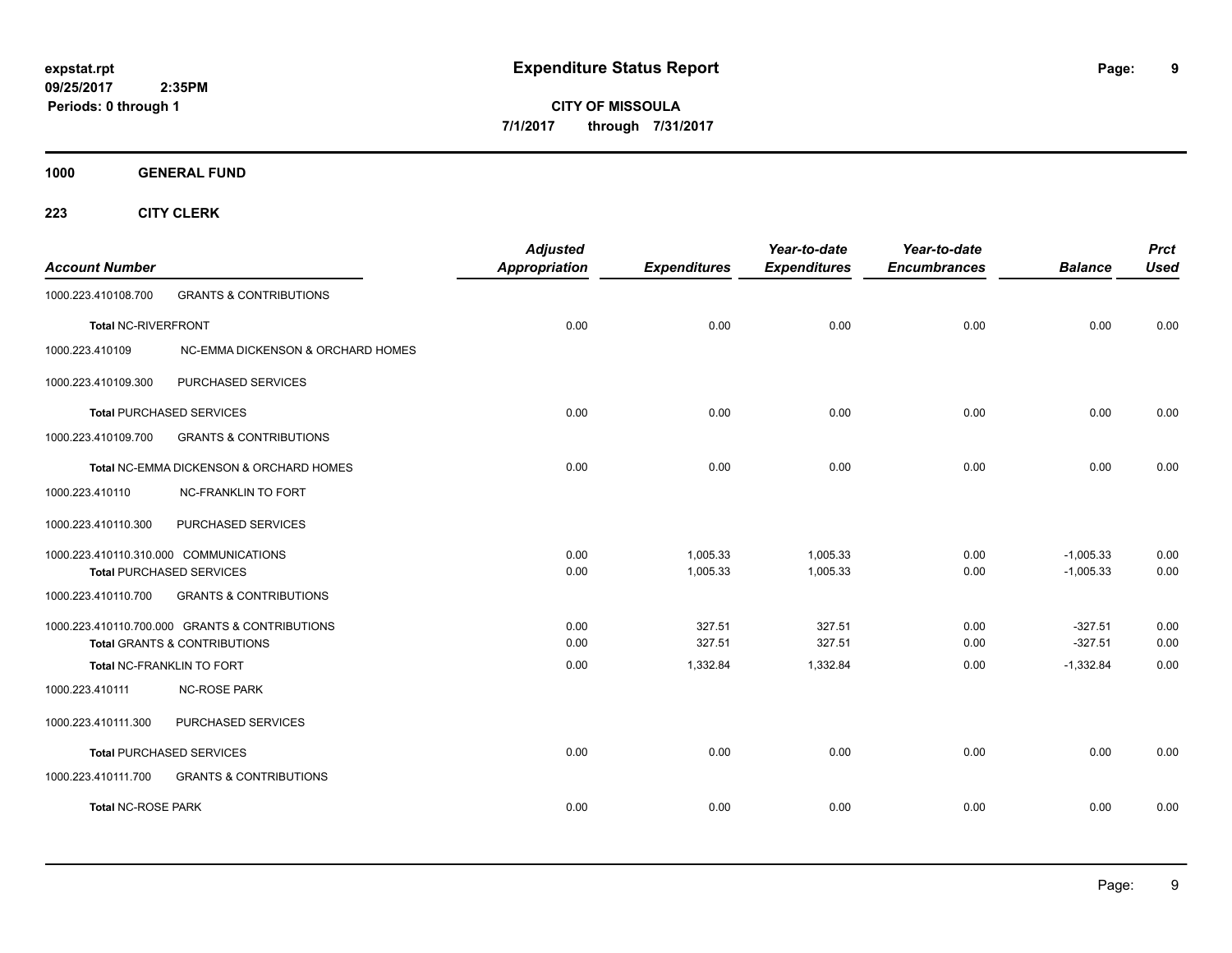**CITY OF MISSOULA 7/1/2017 through 7/31/2017**

**1000 GENERAL FUND**

| <b>Account Number</b>  |                                        | <b>Adjusted</b><br><b>Appropriation</b> | <b>Expenditures</b> | Year-to-date<br><b>Expenditures</b> | Year-to-date<br><b>Encumbrances</b> | <b>Balance</b> | <b>Prct</b><br><b>Used</b> |
|------------------------|----------------------------------------|-----------------------------------------|---------------------|-------------------------------------|-------------------------------------|----------------|----------------------------|
| 1000.223.410112        | <b>NC-FARVIEWS &amp; PATTEE CANYON</b> |                                         |                     |                                     |                                     |                |                            |
| 1000.223.410112.300    | PURCHASED SERVICES                     |                                         |                     |                                     |                                     |                |                            |
|                        | <b>Total PURCHASED SERVICES</b>        | 0.00                                    | 0.00                | 0.00                                | 0.00                                | 0.00           | 0.00                       |
| 1000.223.410112.700    | <b>GRANTS &amp; CONTRIBUTIONS</b>      |                                         |                     |                                     |                                     |                |                            |
|                        | Total NC-FARVIEWS & PATTEE CANYON      | 0.00                                    | 0.00                | 0.00                                | 0.00                                | 0.00           | 0.00                       |
| 1000.223.410113        | <b>NC-SOUTHGATE &amp; TRIANGLE</b>     |                                         |                     |                                     |                                     |                |                            |
| 1000.223.410113.300    | PURCHASED SERVICES                     |                                         |                     |                                     |                                     |                |                            |
|                        | <b>Total PURCHASED SERVICES</b>        | 0.00                                    | 0.00                | 0.00                                | 0.00                                | 0.00           | 0.00                       |
| 1000.223.410113.700    | <b>GRANTS &amp; CONTRIBUTIONS</b>      |                                         |                     |                                     |                                     |                |                            |
|                        | Total NC-SOUTHGATE & TRIANGLE          | 0.00                                    | 0.00                | 0.00                                | 0.00                                | 0.00           | 0.00                       |
| 1000.223.410114        | <b>NC-LEWIS &amp; CLARK</b>            |                                         |                     |                                     |                                     |                |                            |
| 1000.223.410114.300    | PURCHASED SERVICES                     |                                         |                     |                                     |                                     |                |                            |
|                        | <b>Total PURCHASED SERVICES</b>        | 0.00                                    | 0.00                | 0.00                                | 0.00                                | 0.00           | 0.00                       |
| 1000.223.410114.700    | <b>GRANTS &amp; CONTRIBUTIONS</b>      |                                         |                     |                                     |                                     |                |                            |
| Total NC-LEWIS & CLARK |                                        | 0.00                                    | 0.00                | 0.00                                | 0.00                                | 0.00           | 0.00                       |
| 1000.223.410115        | NC-S 39TH                              |                                         |                     |                                     |                                     |                |                            |
| 1000.223.410115.300    | PURCHASED SERVICES                     |                                         |                     |                                     |                                     |                |                            |
|                        | <b>Total PURCHASED SERVICES</b>        | 0.00                                    | 0.00                | 0.00                                | 0.00                                | 0.00           | 0.00                       |
| 1000.223.410115.700    | <b>GRANTS &amp; CONTRIBUTIONS</b>      |                                         |                     |                                     |                                     |                |                            |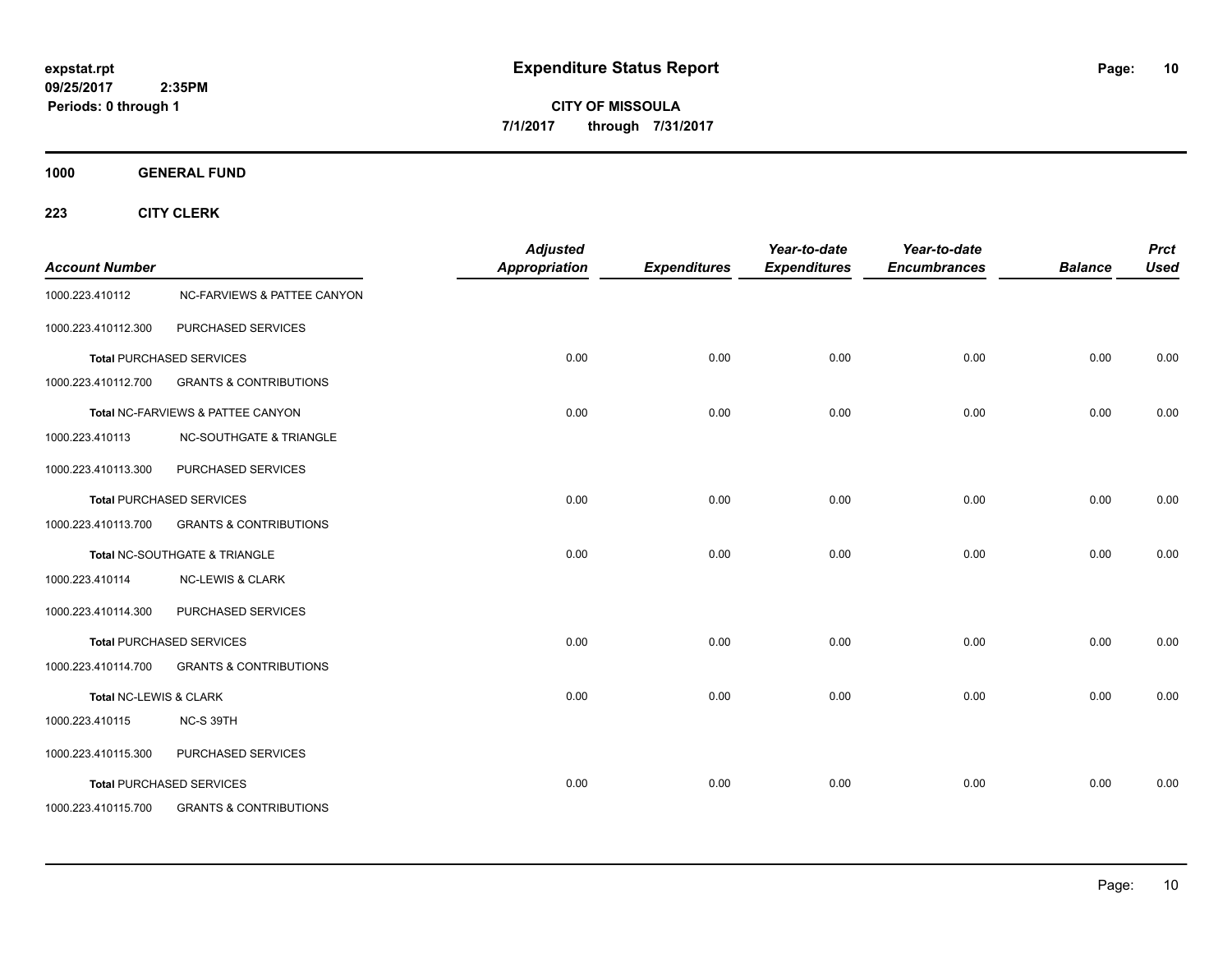**CITY OF MISSOULA 7/1/2017 through 7/31/2017**

**1000 GENERAL FUND**

| <b>Account Number</b>                  |                                                                                           | <b>Adjusted</b><br>Appropriation | <b>Expenditures</b> | Year-to-date<br><b>Expenditures</b> | Year-to-date<br><b>Encumbrances</b> | <b>Balance</b>       | <b>Prct</b><br><b>Used</b> |
|----------------------------------------|-------------------------------------------------------------------------------------------|----------------------------------|---------------------|-------------------------------------|-------------------------------------|----------------------|----------------------------|
| Total NC-S 39TH                        |                                                                                           | 0.00                             | 0.00                | 0.00                                | 0.00                                | 0.00                 | 0.00                       |
| 1000.223.410116                        | NC-MOOSE CAN GULLY                                                                        |                                  |                     |                                     |                                     |                      |                            |
| 1000.223.410116.300                    | PURCHASED SERVICES                                                                        |                                  |                     |                                     |                                     |                      |                            |
| <b>Total PURCHASED SERVICES</b>        |                                                                                           | 0.00                             | 0.00                | 0.00                                | 0.00                                | 0.00                 | 0.00                       |
| 1000.223.410116.700                    | <b>GRANTS &amp; CONTRIBUTIONS</b>                                                         |                                  |                     |                                     |                                     |                      |                            |
| Total NC-MOOSE CAN GULLY               |                                                                                           | 0.00                             | 0.00                | 0.00                                | 0.00                                | 0.00                 | 0.00                       |
| 1000.223.410117                        | <b>NC-MILLER CREEK</b>                                                                    |                                  |                     |                                     |                                     |                      |                            |
| 1000.223.410117.300                    | PURCHASED SERVICES                                                                        |                                  |                     |                                     |                                     |                      |                            |
| 1000.223.410117.310.000 COMMUNICATIONS |                                                                                           | 0.00                             | 458.74              | 458.74                              | 0.00                                | $-458.74$            | 0.00                       |
| <b>Total PURCHASED SERVICES</b>        |                                                                                           | 0.00                             | 458.74              | 458.74                              | 0.00                                | $-458.74$            | 0.00                       |
| 1000.223.410117.700                    | <b>GRANTS &amp; CONTRIBUTIONS</b>                                                         |                                  |                     |                                     |                                     |                      |                            |
|                                        | 1000.223.410117.700.000 GRANTS & CONTRIBUTIONS<br><b>Total GRANTS &amp; CONTRIBUTIONS</b> | 0.00<br>0.00                     | 41.98<br>41.98      | 41.98<br>41.98                      | 0.00<br>0.00                        | $-41.98$<br>$-41.98$ | 0.00<br>0.00               |
| <b>Total NC-MILLER CREEK</b>           |                                                                                           | 0.00                             | 500.72              | 500.72                              | 0.00                                | $-500.72$            | 0.00                       |
| 1000.223.410118                        | MULLAN ROAD NC                                                                            |                                  |                     |                                     |                                     |                      |                            |
| 1000.223.410118.300                    | PURCHASED SERVICES                                                                        |                                  |                     |                                     |                                     |                      |                            |
| <b>Total PURCHASED SERVICES</b>        |                                                                                           | 0.00                             | 0.00                | 0.00                                | 0.00                                | 0.00                 | 0.00                       |
| 1000.223.410118.700                    | <b>GRANTS &amp; CONTRIBUTIONS</b>                                                         |                                  |                     |                                     |                                     |                      |                            |
| <b>Total MULLAN ROAD NC</b>            |                                                                                           | 0.00                             | 0.00                | 0.00                                | 0.00                                | 0.00                 | 0.00                       |
| 1000.223.410119                        | EAST MISSOULA NC                                                                          |                                  |                     |                                     |                                     |                      |                            |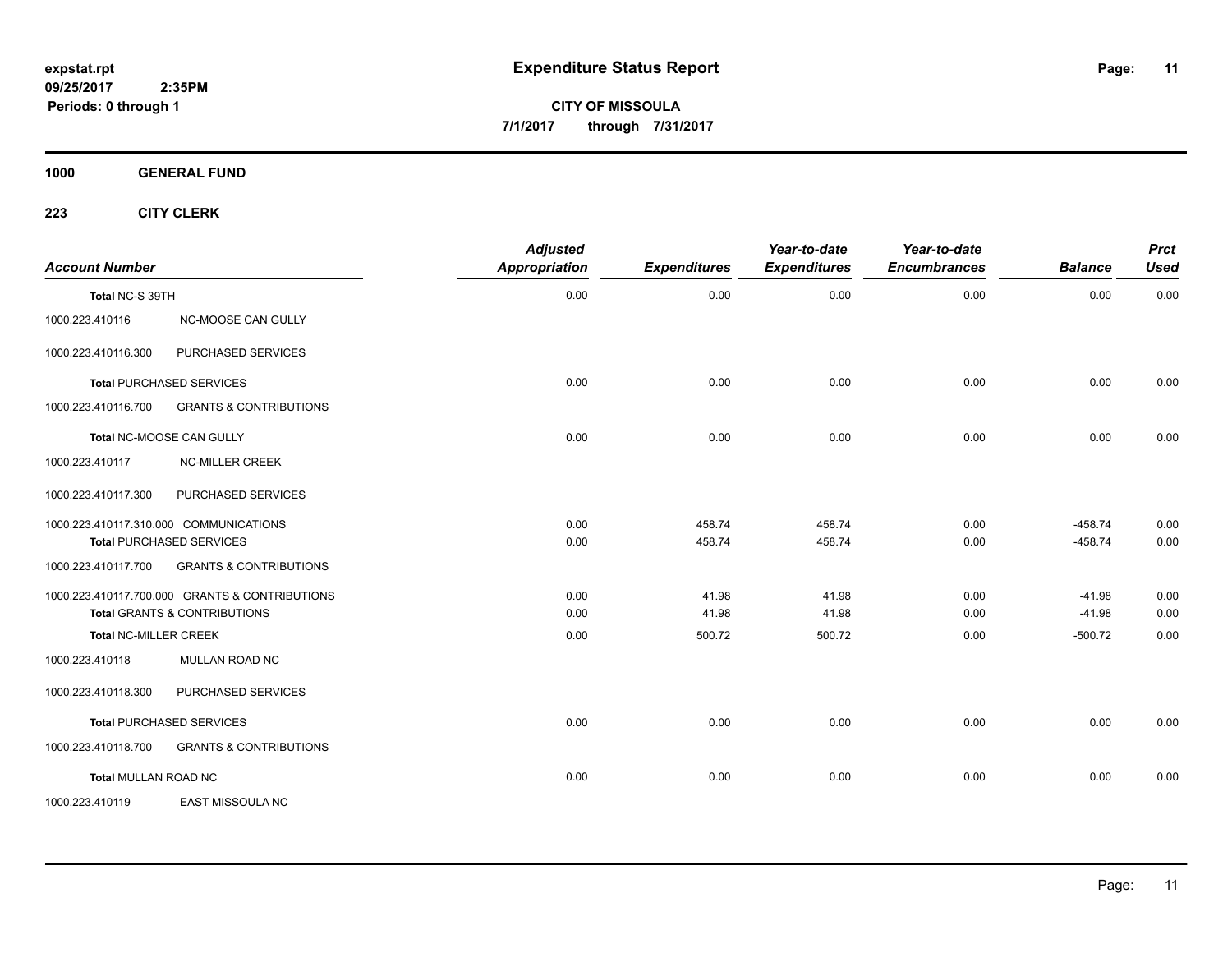**CITY OF MISSOULA 7/1/2017 through 7/31/2017**

**1000 GENERAL FUND**

| <b>Account Number</b>          |                                                                                | <b>Adjusted</b><br>Appropriation | <b>Expenditures</b> | Year-to-date<br><b>Expenditures</b> | Year-to-date<br><b>Encumbrances</b> | <b>Balance</b>          | <b>Prct</b><br><b>Used</b> |
|--------------------------------|--------------------------------------------------------------------------------|----------------------------------|---------------------|-------------------------------------|-------------------------------------|-------------------------|----------------------------|
| 1000.223.410119.300            | PURCHASED SERVICES                                                             |                                  |                     |                                     |                                     |                         |                            |
|                                | <b>Total PURCHASED SERVICES</b>                                                | 0.00                             | 0.00                | 0.00                                | 0.00                                | 0.00                    | 0.00                       |
| 1000.223.410119.700            | <b>GRANTS &amp; CONTRIBUTIONS</b>                                              |                                  |                     |                                     |                                     |                         |                            |
| Total EAST MISSOULA NC         |                                                                                | 0.00                             | 0.00                | 0.00                                | 0.00                                | 0.00                    | 0.00                       |
| 1000.223.410120                | <b>COMMUNITY FORUM/NC LIAISON</b>                                              |                                  |                     |                                     |                                     |                         |                            |
| 1000.223.410120.100            | PERSONAL SERVICES                                                              |                                  |                     |                                     |                                     |                         |                            |
| <b>Total PERSONAL SERVICES</b> |                                                                                | 0.00                             | 0.00                | 0.00                                | 0.00                                | 0.00                    | 0.00                       |
| 1000.223.410120.300            | PURCHASED SERVICES                                                             |                                  |                     |                                     |                                     |                         |                            |
|                                | <b>Total PURCHASED SERVICES</b>                                                | 0.00                             | 0.00                | 0.00                                | 0.00                                | 0.00                    | 0.00                       |
| 1000.223.410120.700            | <b>GRANTS &amp; CONTRIBUTIONS</b>                                              |                                  |                     |                                     |                                     |                         |                            |
|                                | Total COMMUNITY FORUM/NC LIAISON                                               | 0.00                             | 0.00                | 0.00                                | 0.00                                | 0.00                    | 0.00                       |
| 1000.223.410121                | NEIGHBORHOOD PROJECT                                                           |                                  |                     |                                     |                                     |                         |                            |
| 1000.223.410121.700            | <b>GRANTS &amp; CONTRIBUTIONS</b>                                              |                                  |                     |                                     |                                     |                         |                            |
|                                | 1000.223.410121.700.810 NEIGHBORHOOD AMBASSADOR LAWN SIGNS                     | 0.00                             | 1,750.00            | 1,750.00                            | 0.00                                | $-1,750.00$             | 0.00                       |
|                                | 1000.223.410121.700.817 FY WMVC / GRANTS & CONTRIBUTIONS                       | 0.00                             | 1,500.00            | 1,500.00                            | 0.00                                | $-1,500.00$             | 0.00                       |
|                                | 1000.223.410121.700.826 EVELYN BORG JOHNSON PARK<br>Total NEIGHBORHOOD PROJECT | 0.00<br>0.00                     | 65.19<br>3,315.19   | 65.19<br>3,315.19                   | 0.00<br>0.00                        | $-65.19$<br>$-3,315.19$ | 0.00<br>0.00               |
| 1000.223.410122                | ORCHARD HOMES NEIGHBORHOOD COUNCIL                                             |                                  |                     |                                     |                                     |                         |                            |
| 1000.223.410122.300            | PURCHASED SERVICES                                                             |                                  |                     |                                     |                                     |                         |                            |
|                                | <b>Total PURCHASED SERVICES</b>                                                | 0.00                             | 0.00                | 0.00                                | 0.00                                | 0.00                    | 0.00                       |
| 1000.223.410122.700            | <b>GRANTS &amp; CONTRIBUTIONS</b>                                              |                                  |                     |                                     |                                     |                         |                            |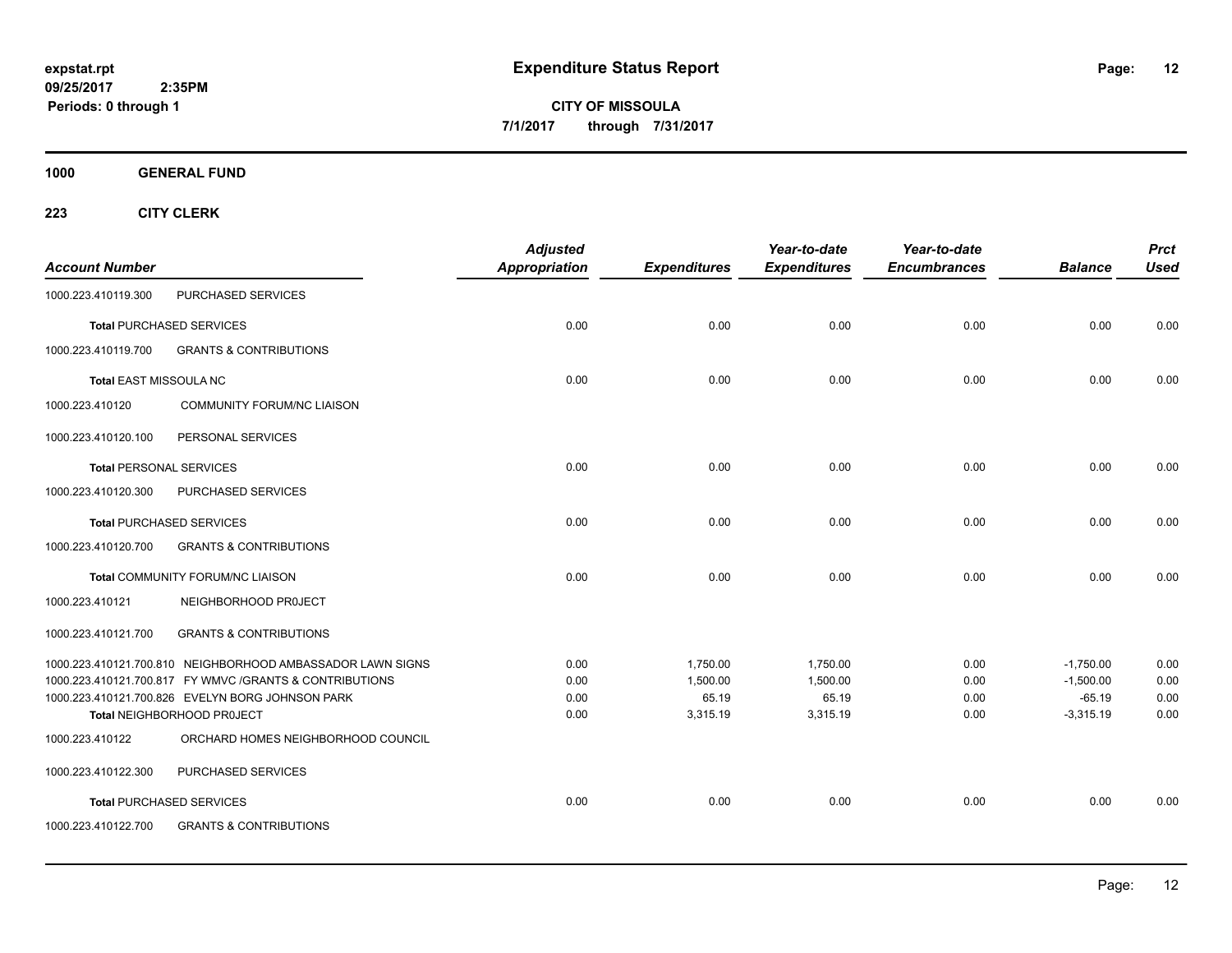**CITY OF MISSOULA 7/1/2017 through 7/31/2017**

**1000 GENERAL FUND**

| <b>Account Number</b>                                            |                                                                                              | <b>Adjusted</b><br><b>Appropriation</b> | <b>Expenditures</b>              | Year-to-date<br><b>Expenditures</b> | Year-to-date<br><b>Encumbrances</b> | <b>Balance</b>                            | <b>Prct</b><br><b>Used</b> |
|------------------------------------------------------------------|----------------------------------------------------------------------------------------------|-----------------------------------------|----------------------------------|-------------------------------------|-------------------------------------|-------------------------------------------|----------------------------|
|                                                                  | Total ORCHARD HOMES NEIGHBORHOOD COUNCIL                                                     | 0.00                                    | 0.00                             | 0.00                                | 0.00                                | 0.00                                      | 0.00                       |
| 1000.223.410125                                                  | NEIGHBORHOOD OFFICE                                                                          |                                         |                                  |                                     |                                     |                                           |                            |
| 1000.223.410125.100                                              | PERSONAL SERVICES                                                                            |                                         |                                  |                                     |                                     |                                           |                            |
| <b>Total PERSONAL SERVICES</b>                                   | 1000.223.410125.110.000 SALARIES AND WAGES<br>1000.223.410125.140.000 EMPLOYER CONTRIBUTIONS | 0.00<br>0.00<br>0.00                    | 4,885.24<br>3,988.59<br>8,873.83 | 4,885.24<br>3,988.59<br>8,873.83    | 0.00<br>0.00<br>0.00                | $-4,885.24$<br>$-3,988.59$<br>$-8,873.83$ | 0.00<br>0.00<br>0.00       |
| 1000.223.410125.200                                              | <b>SUPPLIES</b>                                                                              |                                         |                                  |                                     |                                     |                                           |                            |
| 1000.223.410125.210.000 OFFICE SUPPLIES<br><b>Total SUPPLIES</b> | 1000.223.410125.220.000 OPERATING SUPPLIES                                                   | 0.00<br>0.00<br>0.00                    | 152.57<br>34.30<br>186.87        | 152.57<br>34.30<br>186.87           | 0.00<br>0.00<br>0.00                | $-152.57$<br>$-34.30$<br>$-186.87$        | 0.00<br>0.00<br>0.00       |
| 1000.223.410125.300                                              | PURCHASED SERVICES                                                                           |                                         |                                  |                                     |                                     |                                           |                            |
| <b>Total PURCHASED SERVICES</b><br>1000.223.410125.900           | <b>CAPITAL OUTLAY</b>                                                                        | 0.00                                    | 0.00                             | 0.00                                | 0.00                                | 0.00                                      | 0.00                       |
| <b>Total CAPITAL OUTLAY</b>                                      |                                                                                              | 0.00                                    | 0.00                             | 0.00                                | 0.00                                | 0.00                                      | 0.00                       |
|                                                                  | Total NEIGHBORHOOD OFFICE                                                                    | 0.00                                    | 9,060.70                         | 9,060.70                            | 0.00                                | $-9,060.70$                               | 0.00                       |
| 1000.223.410600                                                  | <b>ELECTIONS</b>                                                                             |                                         |                                  |                                     |                                     |                                           |                            |
| 1000.223.410600.300                                              | PURCHASED SERVICES                                                                           |                                         |                                  |                                     |                                     |                                           |                            |
| <b>Total ELECTIONS</b>                                           |                                                                                              | 0.00                                    | 0.00                             | 0.00                                | 0.00                                | 0.00                                      | 0.00                       |
| 1000.223.410900                                                  | <b>RECORDS ADMINISTRATION</b>                                                                |                                         |                                  |                                     |                                     |                                           |                            |
| 1000.223.410900.100                                              | PERSONAL SERVICES                                                                            |                                         |                                  |                                     |                                     |                                           |                            |
|                                                                  | <b>Total RECORDS ADMINISTRATION</b>                                                          | 0.00                                    | 0.00                             | 0.00                                | 0.00                                | 0.00                                      | 0.00                       |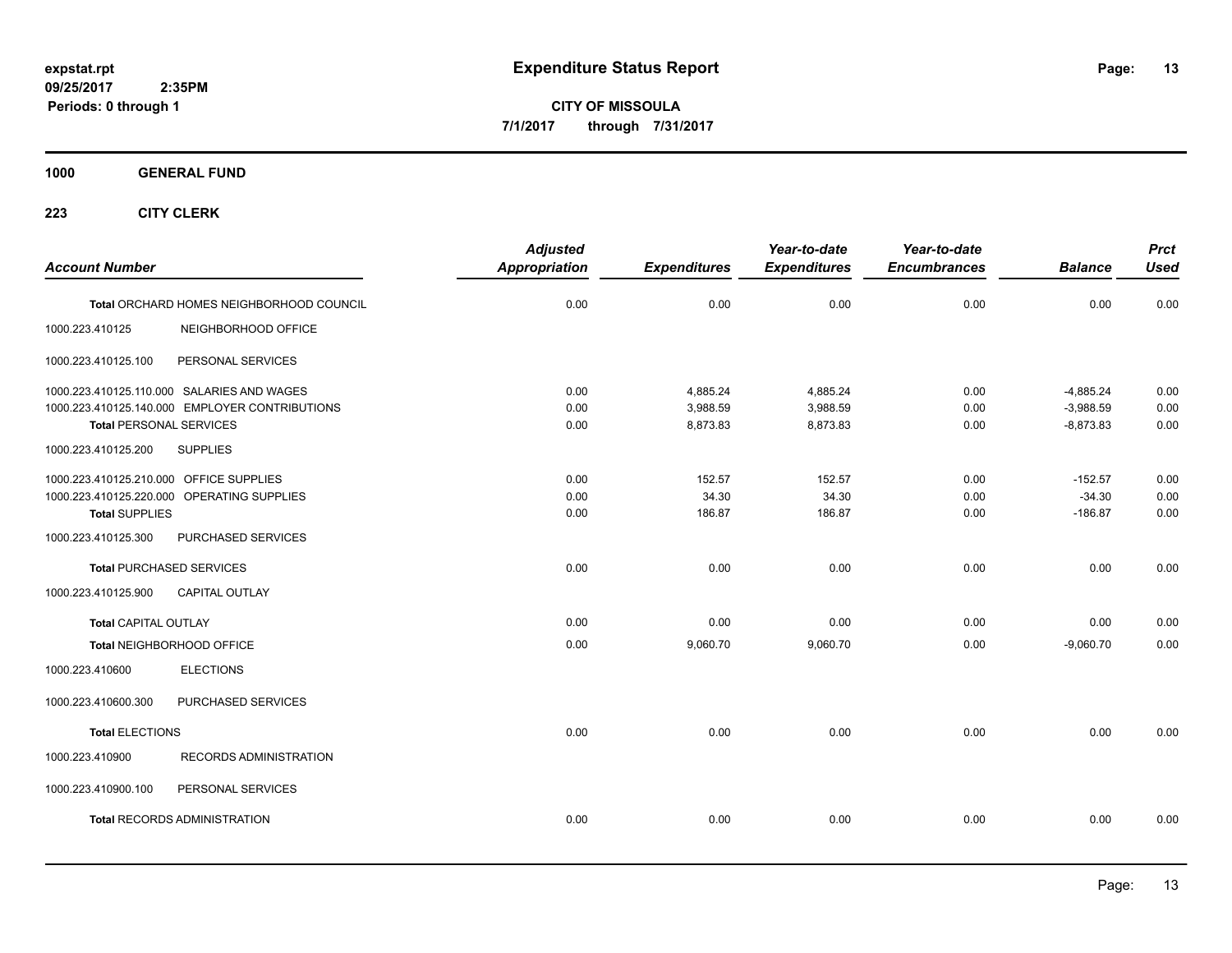**CITY OF MISSOULA 7/1/2017 through 7/31/2017**

**1000 GENERAL FUND**

| <b>Account Number</b>                                    | <b>Adjusted</b><br><b>Appropriation</b> | <b>Expenditures</b> | Year-to-date<br><b>Expenditures</b> | Year-to-date<br><b>Encumbrances</b> | <b>Balance</b> | <b>Prct</b><br><b>Used</b> |
|----------------------------------------------------------|-----------------------------------------|---------------------|-------------------------------------|-------------------------------------|----------------|----------------------------|
| <b>ADMINISTRATION</b><br>1000.223.410910                 |                                         |                     |                                     |                                     |                |                            |
| PERSONAL SERVICES<br>1000.223.410910.100                 |                                         |                     |                                     |                                     |                |                            |
| 1000.223.410910.110.000 SALARIES AND WAGES               | 0.00                                    | 8,682.69            | 8,682.69                            | 0.00                                | $-8,682.69$    | 0.00                       |
| 1000.223.410910.140.000 EMPLOYER CONTRIBUTIONS           | 0.00                                    | 6,393.34            | 6,393.34                            | 0.00                                | $-6,393.34$    | 0.00                       |
| <b>Total PERSONAL SERVICES</b>                           | 0.00                                    | 15,076.03           | 15,076.03                           | 0.00                                | $-15,076.03$   | 0.00                       |
| 1000.223.410910.200<br><b>SUPPLIES</b>                   |                                         |                     |                                     |                                     |                |                            |
| 1000.223.410910.210.000 OFFICE SUPPLIES                  | 0.00                                    | 52.66               | 52.66                               | 0.00                                | $-52.66$       | 0.00                       |
| <b>Total SUPPLIES</b>                                    | 0.00                                    | 52.66               | 52.66                               | 0.00                                | $-52.66$       | 0.00                       |
| 1000.223.410910.300<br>PURCHASED SERVICES                |                                         |                     |                                     |                                     |                |                            |
| 1000.223.410910.310.000 COMMUNICATIONS                   | 0.00                                    | 2,356.56            | 2,356.56                            | 0.00                                | $-2,356.56$    | 0.00                       |
| 1000.223.410910.350.000 PROFESSIONAL SERVICES            | 0.00                                    | 508.50              | 508.50                              | 0.00                                | $-508.50$      | 0.00                       |
| 1000.223.410910.360.000 REPAIR & MAINTENANCE             | 0.00                                    | 100.00              | 100.00                              | 0.00                                | $-100.00$      | 0.00                       |
| <b>Total PURCHASED SERVICES</b>                          | 0.00                                    | 2,965.06            | 2,965.06                            | 0.00                                | $-2,965.06$    | 0.00                       |
| 1000.223.410910.500<br><b>FIXED CHARGES</b>              |                                         |                     |                                     |                                     |                |                            |
| <b>Total FIXED CHARGES</b>                               | 0.00                                    | 0.00                | 0.00                                | 0.00                                | 0.00           | 0.00                       |
| 1000.223.410910.800<br>OTHER OBJECTS                     |                                         |                     |                                     |                                     |                |                            |
| <b>Total OTHER OBJECTS</b>                               | 0.00                                    | 0.00                | 0.00                                | 0.00                                | 0.00           | 0.00                       |
| 1000.223.410910.900<br><b>CAPITAL OUTLAY</b>             |                                         |                     |                                     |                                     |                |                            |
| <b>Total CAPITAL OUTLAY</b>                              | 0.00                                    | 0.00                | 0.00                                | 0.00                                | 0.00           | 0.00                       |
| <b>Total ADMINISTRATION</b>                              | 0.00                                    | 18,093.75           | 18,093.75                           | 0.00                                | $-18,093.75$   | 0.00                       |
| <b>VOLUNTEER MISSOULA</b><br>1000.223.411802             |                                         |                     |                                     |                                     |                |                            |
| <b>GRANTS &amp; CONTRIBUTIONS</b><br>1000.223.411802.700 |                                         |                     |                                     |                                     |                |                            |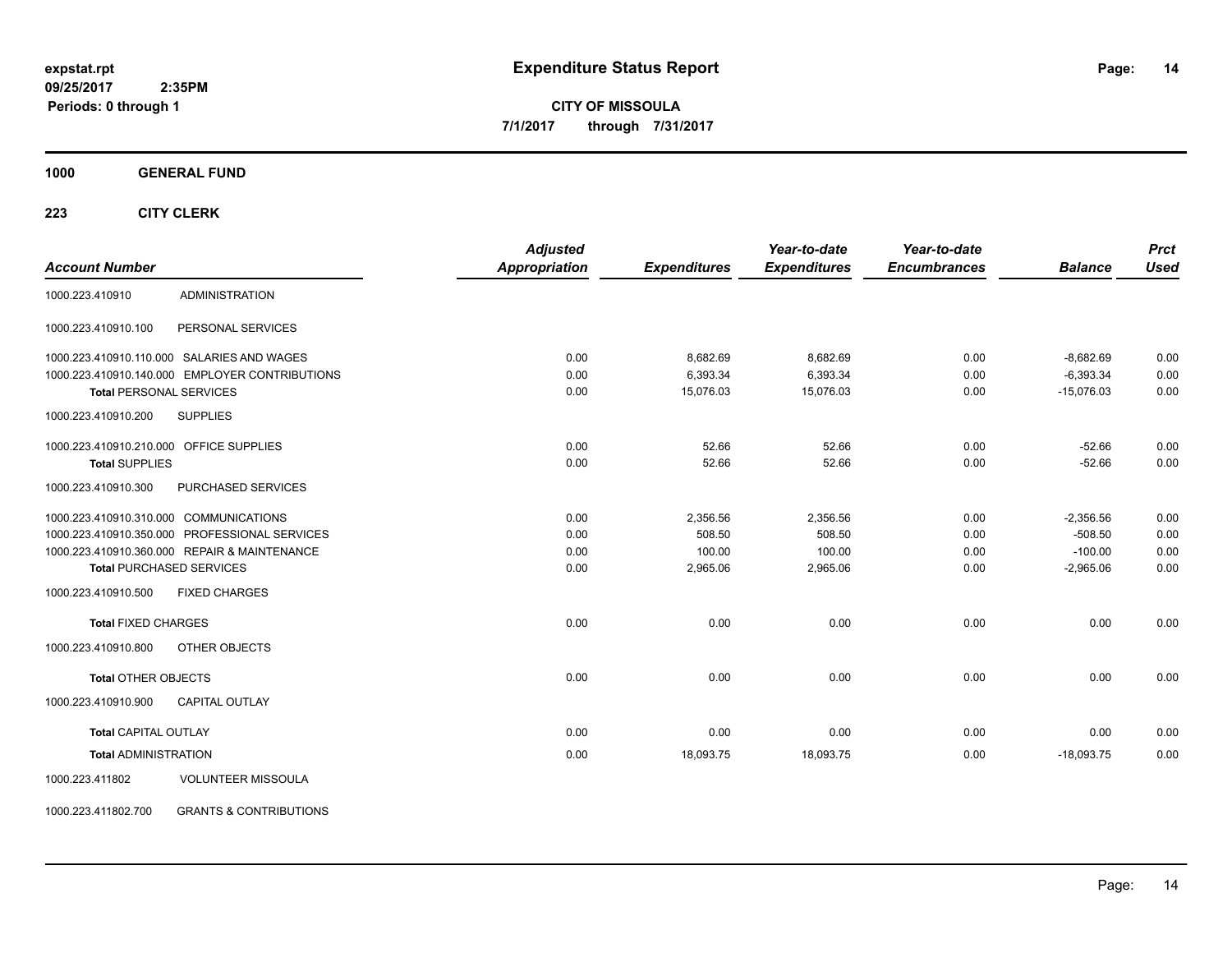**CITY OF MISSOULA 7/1/2017 through 7/31/2017**

**1000 GENERAL FUND**

| <b>Account Number</b>         |                                   | <b>Adjusted</b><br>Appropriation | <b>Expenditures</b> | Year-to-date<br><b>Expenditures</b> | Year-to-date<br><b>Encumbrances</b> | <b>Balance</b> | <b>Prct</b><br><b>Used</b> |
|-------------------------------|-----------------------------------|----------------------------------|---------------------|-------------------------------------|-------------------------------------|----------------|----------------------------|
|                               | <b>Total VOLUNTEER MISSOULA</b>   | 0.00                             | 0.00                | 0.00                                | 0.00                                | 0.00           | 0.00                       |
| 1000.223.411854               | NEIGHBORHOOD AMBASSADOR           |                                  |                     |                                     |                                     |                |                            |
| 1000.223.411854.700           | <b>GRANTS &amp; CONTRIBUTIONS</b> |                                  |                     |                                     |                                     |                |                            |
|                               | Total NEIGHBORHOOD AMBASSADOR     | 0.00                             | 0.00                | 0.00                                | 0.00                                | 0.00           | 0.00                       |
| 1000.223.460451               | *** Title Not Found ***           |                                  |                     |                                     |                                     |                |                            |
| 1000.223.460451.700           | <b>GRANTS &amp; CONTRIBUTIONS</b> |                                  |                     |                                     |                                     |                |                            |
| Total *** Title Not Found *** |                                   | 0.00                             | 0.00                | 0.00                                | 0.00                                | 0.00           | 0.00                       |
| <b>Total CITY CLERK</b>       |                                   | 0.00                             | 32,303.20           | 32,303.20                           | 0.00                                | $-32,303.20$   | 0.00                       |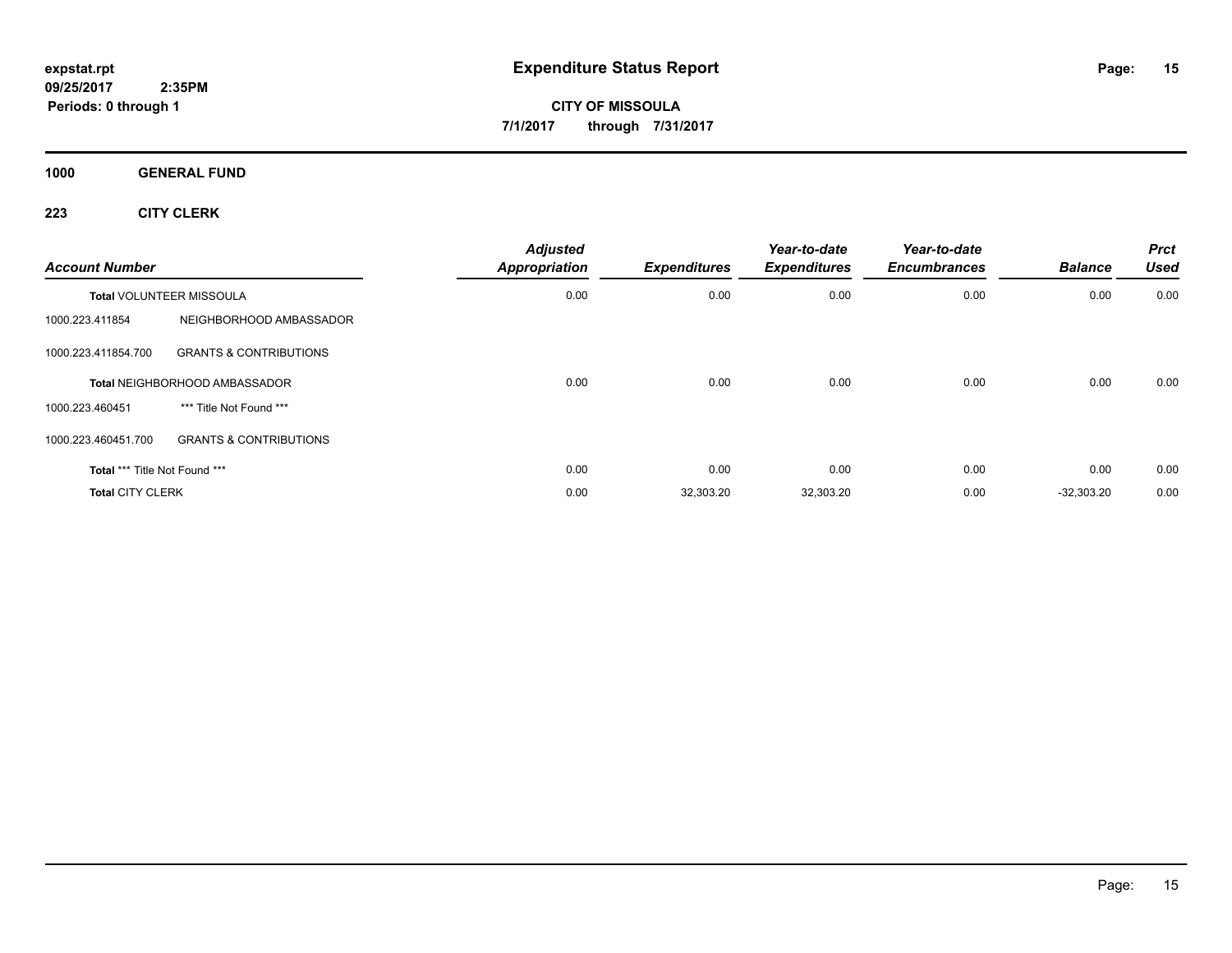**1000 GENERAL FUND**

# **224 INFORMATION SERVICES**

| <b>Account Number</b>                              | <b>Adjusted</b><br><b>Appropriation</b> | <b>Expenditures</b> | Year-to-date<br><b>Expenditures</b> | Year-to-date<br><b>Encumbrances</b> | <b>Balance</b> | <b>Prct</b><br><b>Used</b> |
|----------------------------------------------------|-----------------------------------------|---------------------|-------------------------------------|-------------------------------------|----------------|----------------------------|
| <b>INFORMATION TECHNOLOGIES</b><br>1000.224.410580 |                                         |                     |                                     |                                     |                |                            |
| PERSONAL SERVICES<br>1000.224.410580.100           |                                         |                     |                                     |                                     |                |                            |
| 1000.224.410580.110.000 SALARIES AND WAGES         | 0.00                                    | 18,642.73           | 18,642.73                           | 0.00                                | $-18,642.73$   | 0.00                       |
| 1000.224.410580.120.000 OVERTIME                   | 0.00                                    | 442.05              | 442.05                              | 0.00                                | $-442.05$      | 0.00                       |
| 1000.224.410580.140.000 EMPLOYER CONTRIBUTIONS     | 0.00                                    | 10,470.90           | 10,470.90                           | 0.00                                | $-10,470.90$   | 0.00                       |
| <b>Total PERSONAL SERVICES</b>                     | 0.00                                    | 29,555.68           | 29,555.68                           | 0.00                                | $-29,555.68$   | 0.00                       |
| <b>SUPPLIES</b><br>1000.224.410580.200             |                                         |                     |                                     |                                     |                |                            |
| 1000.224.410580.210.000 OFFICE SUPPLIES            | 0.00                                    | 68.22               | 68.22                               | 0.00                                | $-68.22$       | 0.00                       |
| <b>Total SUPPLIES</b>                              | 0.00                                    | 68.22               | 68.22                               | 0.00                                | $-68.22$       | 0.00                       |
| PURCHASED SERVICES<br>1000.224.410580.300          |                                         |                     |                                     |                                     |                |                            |
| 1000.224.410580.344.000 TELEPHONE SERVICE          | 0.00                                    | 17,652.11           | 17,652.11                           | 0.00                                | $-17,652.11$   | 0.00                       |
| 1000.224.410580.360.000 REPAIR & MAINTENANCE       | 0.00                                    | 42,199.41           | 42,199.41                           | 0.00                                | $-42,199.41$   | 0.00                       |
| <b>Total PURCHASED SERVICES</b>                    | 0.00                                    | 59,851.52           | 59,851.52                           | 0.00                                | $-59,851.52$   | 0.00                       |
| <b>FIXED CHARGES</b><br>1000.224.410580.500        |                                         |                     |                                     |                                     |                |                            |
| <b>Total FIXED CHARGES</b>                         | 0.00                                    | 0.00                | 0.00                                | 0.00                                | 0.00           | 0.00                       |
| <b>CAPITAL OUTLAY</b><br>1000.224.410580.900       |                                         |                     |                                     |                                     |                |                            |
| <b>Total CAPITAL OUTLAY</b>                        | 0.00                                    | 0.00                | 0.00                                | 0.00                                | 0.00           | 0.00                       |
| Total INFORMATION TECHNOLOGIES                     | 0.00                                    | 89,475.42           | 89,475.42                           | 0.00                                | $-89.475.42$   | 0.00                       |
| GIS<br>1000.224.411060                             |                                         |                     |                                     |                                     |                |                            |
| 1000.224.411060.100<br>PERSONAL SERVICES           |                                         |                     |                                     |                                     |                |                            |
| 1000.224.411060.110.000 SALARIES AND WAGES         | 0.00                                    | 5,940.72            | 5,940.72                            | 0.00                                | $-5,940.72$    | 0.00                       |
| 1000.224.411060.140.000 GIS-EMPLOYER CONTRIBUTIONS | 0.00                                    | 4,309.54            | 4,309.54                            | 0.00                                | $-4,309.54$    | 0.00                       |
| <b>Total PERSONAL SERVICES</b>                     | 0.00                                    | 10,250.26           | 10,250.26                           | 0.00                                | $-10,250.26$   | 0.00                       |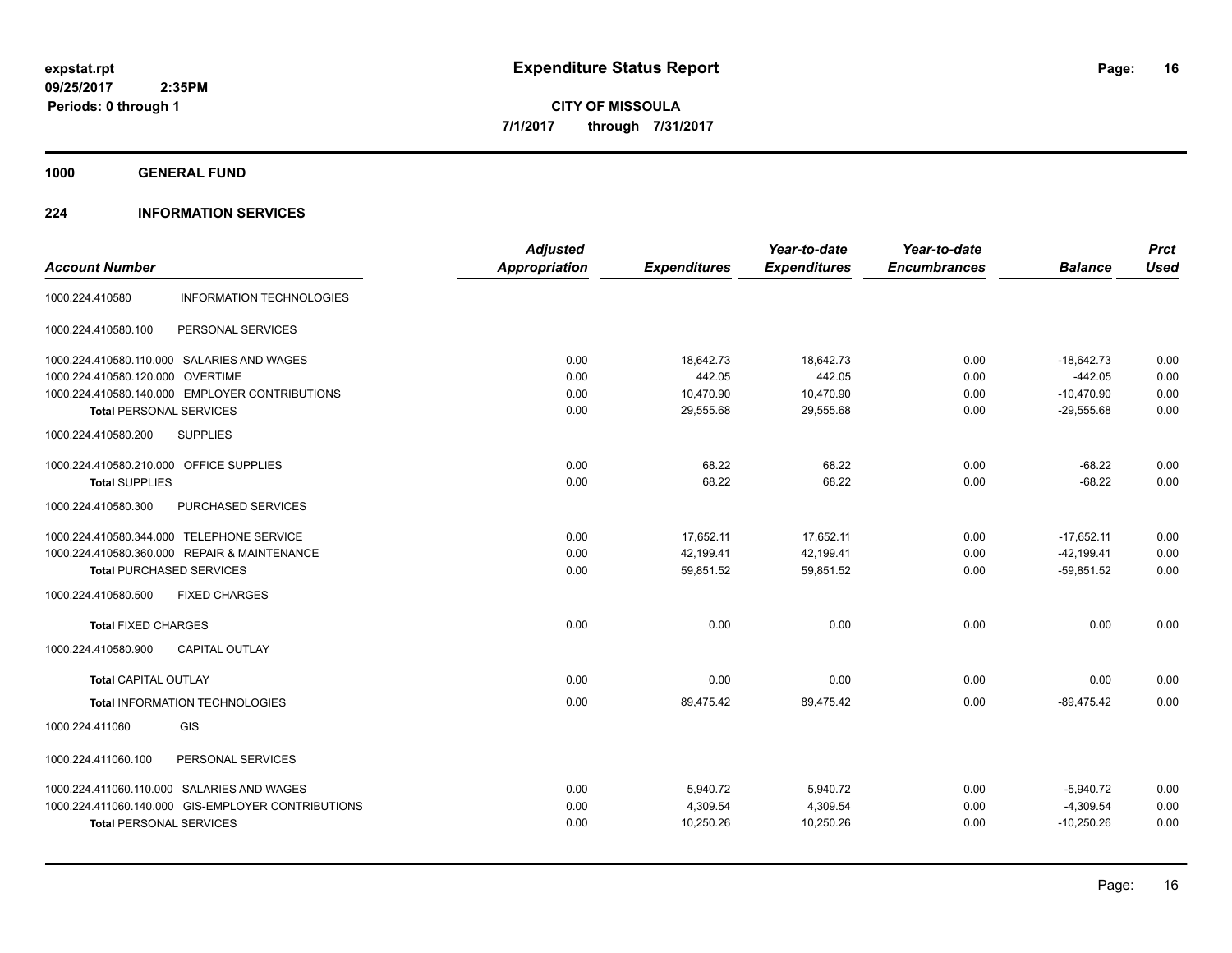**1000 GENERAL FUND**

# **224 INFORMATION SERVICES**

| <b>Account Number</b>                     | <b>Adjusted</b><br><b>Appropriation</b> | <b>Expenditures</b> | Year-to-date<br><b>Expenditures</b> | Year-to-date<br><b>Encumbrances</b> | <b>Balance</b> | <b>Prct</b><br><b>Used</b> |
|-------------------------------------------|-----------------------------------------|---------------------|-------------------------------------|-------------------------------------|----------------|----------------------------|
| 1000.224.411060.200<br><b>SUPPLIES</b>    |                                         |                     |                                     |                                     |                |                            |
| <b>Total SUPPLIES</b>                     | 0.00                                    | 0.00                | 0.00                                | 0.00                                | 0.00           | 0.00                       |
| PURCHASED SERVICES<br>1000.224.411060.300 |                                         |                     |                                     |                                     |                |                            |
| 1000.224.411060.344.000 TELEPHONE SERVICE | 0.00                                    | 55.00               | 55.00                               | 0.00                                | $-55.00$       | 0.00                       |
| <b>Total PURCHASED SERVICES</b>           | 0.00                                    | 55.00               | 55.00                               | 0.00                                | $-55.00$       | 0.00                       |
| <b>Total GIS</b>                          | 0.00                                    | 10,305.26           | 10,305.26                           | 0.00                                | $-10.305.26$   | 0.00                       |
| <b>Total INFORMATION SERVICES</b>         | 0.00                                    | 99,780.68           | 99,780.68                           | 0.00                                | $-99.780.68$   | 0.00                       |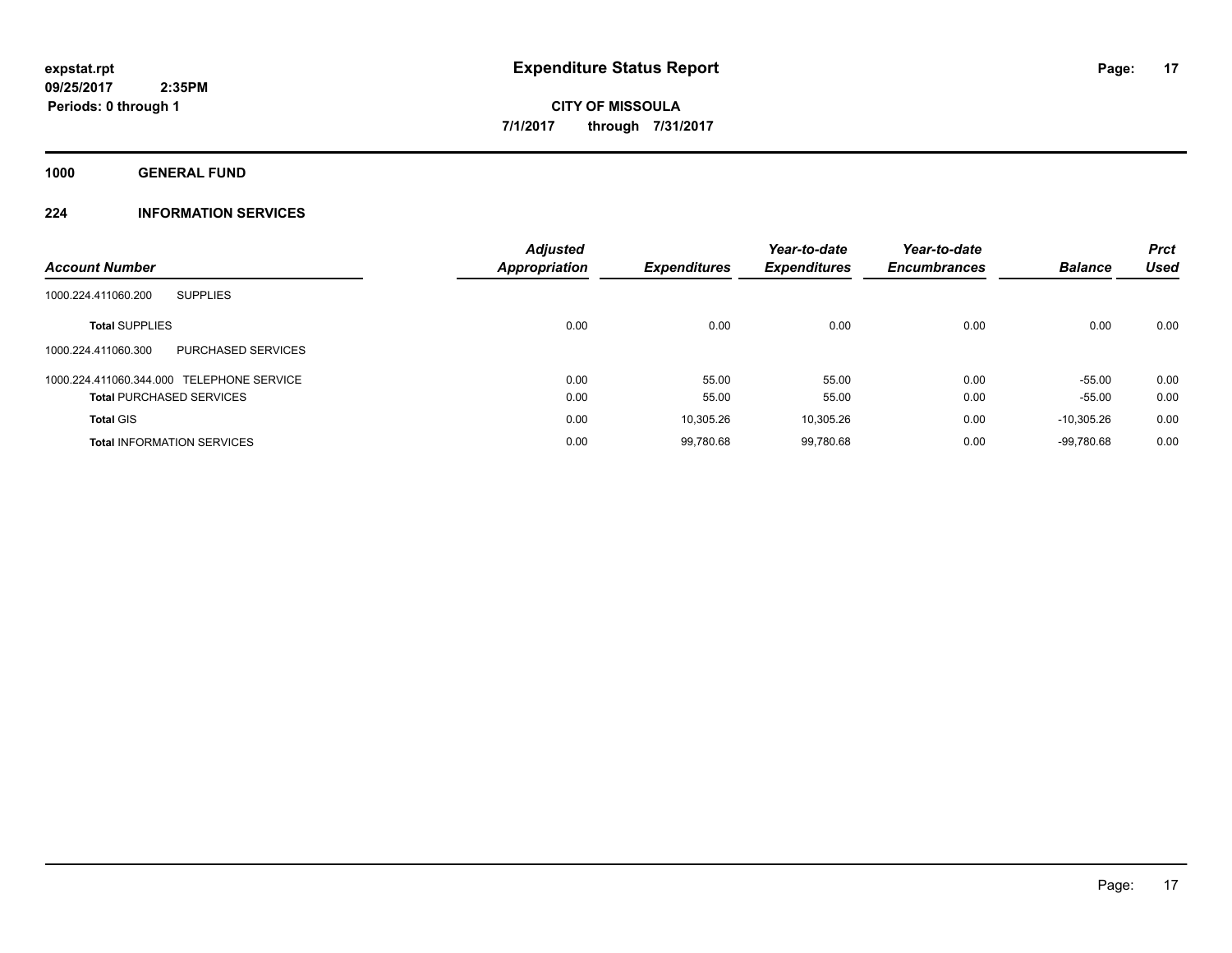**CITY OF MISSOULA 7/1/2017 through 7/31/2017**

**1000 GENERAL FUND**

**230 MUNICIPAL COURT**

| <b>Account Number</b>                                    | <b>Adjusted</b><br><b>Appropriation</b> | <b>Expenditures</b> | Year-to-date<br><b>Expenditures</b> | Year-to-date<br><b>Encumbrances</b> | <b>Balance</b> | <b>Prct</b><br><b>Used</b> |
|----------------------------------------------------------|-----------------------------------------|---------------------|-------------------------------------|-------------------------------------|----------------|----------------------------|
| CITY/MUNICIPAL COURT<br>1000.230.410360                  |                                         |                     |                                     |                                     |                |                            |
| 1000.230.410360.100<br>PERSONAL SERVICES                 |                                         |                     |                                     |                                     |                |                            |
| 1000.230.410360.110.000 SALARIES AND WAGES               | 0.00                                    | 47,678.13           | 47,678.13                           | 0.00                                | $-47,678.13$   | 0.00                       |
| 1000.230.410360.120.000 OVERTIME                         | 0.00                                    | 260.31              | 260.31                              | 0.00                                | $-260.31$      | 0.00                       |
| 1000.230.410360.140.000 EMPLOYER CONTRIBUTIONS           | 0.00                                    | 36,768.85           | 36,768.85                           | 0.00                                | $-36.768.85$   | 0.00                       |
| <b>Total PERSONAL SERVICES</b>                           | 0.00                                    | 84,707.29           | 84,707.29                           | 0.00                                | $-84,707.29$   | 0.00                       |
| 1000.230.410360.200<br><b>SUPPLIES</b>                   |                                         |                     |                                     |                                     |                |                            |
| <b>Total SUPPLIES</b>                                    | 0.00                                    | 0.00                | 0.00                                | 0.00                                | 0.00           | 0.00                       |
| 1000.230.410360.300<br>PURCHASED SERVICES                |                                         |                     |                                     |                                     |                |                            |
| 1000.230.410360.330.000 PUBLICITY, SUBSCRIPTIONS & DUES  | 0.00                                    | 1,260.00            | 1,260.00                            | 0.00                                | $-1,260.00$    | 0.00                       |
| 1000.230.410360.350.000 PROFESSIONAL SERVICES            | 0.00                                    | 1,000.00            | 1,000.00                            | 0.00                                | $-1,000.00$    | 0.00                       |
| 1000.230.410360.350.005 PROFESSIONAL SERVICES            | 0.00                                    | 393.40              | 393.40                              | 0.00                                | $-393.40$      | 0.00                       |
| 1000.230.410360.380.000 TRAINING                         | 0.00                                    | 149.25              | 149.25                              | 0.00                                | $-149.25$      | 0.00                       |
| <b>Total PURCHASED SERVICES</b>                          | 0.00                                    | 2,802.65            | 2,802.65                            | 0.00                                | $-2,802.65$    | 0.00                       |
| 1000.230.410360.500<br><b>FIXED CHARGES</b>              |                                         |                     |                                     |                                     |                |                            |
| <b>Total FIXED CHARGES</b>                               | 0.00                                    | 0.00                | 0.00                                | 0.00                                | 0.00           | 0.00                       |
| <b>DEBT SERVICE</b><br>1000.230.410360.600               |                                         |                     |                                     |                                     |                |                            |
| <b>Total DEBT SERVICE</b>                                | 0.00                                    | 0.00                | 0.00                                | 0.00                                | 0.00           | 0.00                       |
| <b>GRANTS &amp; CONTRIBUTIONS</b><br>1000.230.410360.700 |                                         |                     |                                     |                                     |                |                            |
| <b>Total GRANTS &amp; CONTRIBUTIONS</b>                  | 0.00                                    | 0.00                | 0.00                                | 0.00                                | 0.00           | 0.00                       |
| 1000.230.410360.800<br>OTHER OBJECTS                     |                                         |                     |                                     |                                     |                |                            |
| <b>Total OTHER OBJECTS</b>                               | 0.00                                    | 0.00                | 0.00                                | 0.00                                | 0.00           | 0.00                       |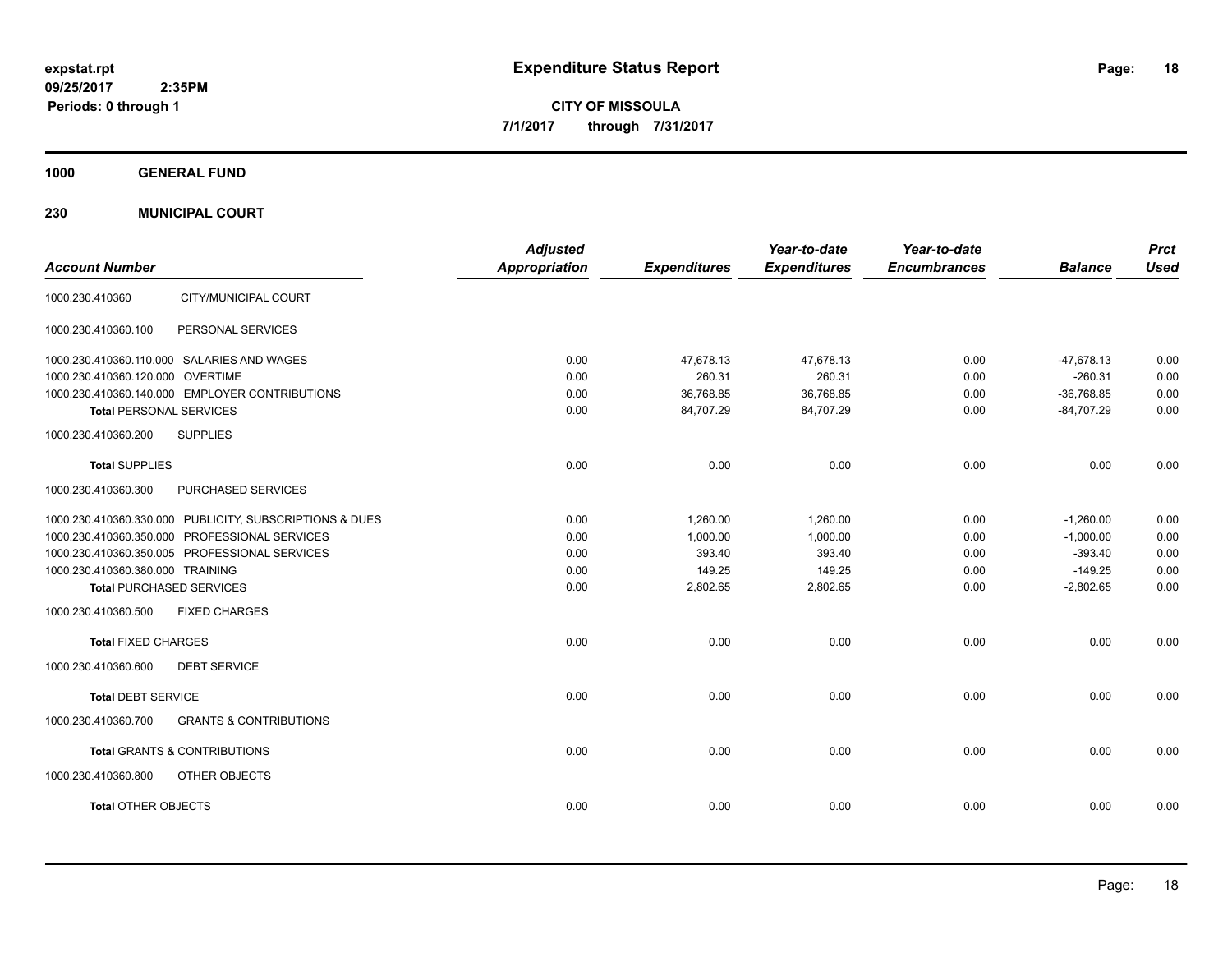**CITY OF MISSOULA 7/1/2017 through 7/31/2017**

**1000 GENERAL FUND**

**230 MUNICIPAL COURT**

| <b>Account Number</b>                                        | <b>Adjusted</b><br><b>Appropriation</b> | <b>Expenditures</b> | Year-to-date<br><b>Expenditures</b> | Year-to-date<br><b>Encumbrances</b> | <b>Balance</b> | <b>Prct</b><br><b>Used</b> |
|--------------------------------------------------------------|-----------------------------------------|---------------------|-------------------------------------|-------------------------------------|----------------|----------------------------|
| <b>CAPITAL OUTLAY</b><br>1000.230.410360.900                 |                                         |                     |                                     |                                     |                |                            |
| <b>Total CAPITAL OUTLAY</b>                                  | 0.00                                    | 0.00                | 0.00                                | 0.00                                | 0.00           | 0.00                       |
| Total CITY/MUNICIPAL COURT                                   | 0.00                                    | 87,509.94           | 87,509.94                           | 0.00                                | $-87,509.94$   | $0.00\,$                   |
| <b>MCS</b><br>1000.230.411853                                |                                         |                     |                                     |                                     |                |                            |
| PURCHASED SERVICES<br>1000.230.411853.300                    |                                         |                     |                                     |                                     |                |                            |
| <b>Total PURCHASED SERVICES</b>                              | 0.00                                    | 0.00                | 0.00                                | 0.00                                | 0.00           | 0.00                       |
| <b>GRANTS &amp; CONTRIBUTIONS</b><br>1000.230.411853.700     |                                         |                     |                                     |                                     |                |                            |
| <b>Total MCS</b>                                             | 0.00                                    | 0.00                | 0.00                                | 0.00                                | 0.00           | 0.00                       |
| <b>GENERAL GOV'T ONETIME EXPENDITURES</b><br>1000.230.419000 |                                         |                     |                                     |                                     |                |                            |
| PERSONAL SERVICES<br>1000.230.419000.100                     |                                         |                     |                                     |                                     |                |                            |
| <b>Total PERSONAL SERVICES</b>                               | 0.00                                    | 0.00                | 0.00                                | 0.00                                | 0.00           | 0.00                       |
| 1000.230.419000.200<br><b>SUPPLIES</b>                       |                                         |                     |                                     |                                     |                |                            |
| <b>Total SUPPLIES</b>                                        | 0.00                                    | 0.00                | 0.00                                | 0.00                                | 0.00           | 0.00                       |
| 1000.230.419000.300<br>PURCHASED SERVICES                    |                                         |                     |                                     |                                     |                |                            |
| Total GENERAL GOV'T ONETIME EXPENDITURES                     | 0.00                                    | 0.00                | 0.00                                | 0.00                                | 0.00           | 0.00                       |
| <b>Total MUNICIPAL COURT</b>                                 | 0.00                                    | 87,509.94           | 87,509.94                           | 0.00                                | $-87,509.94$   | 0.00                       |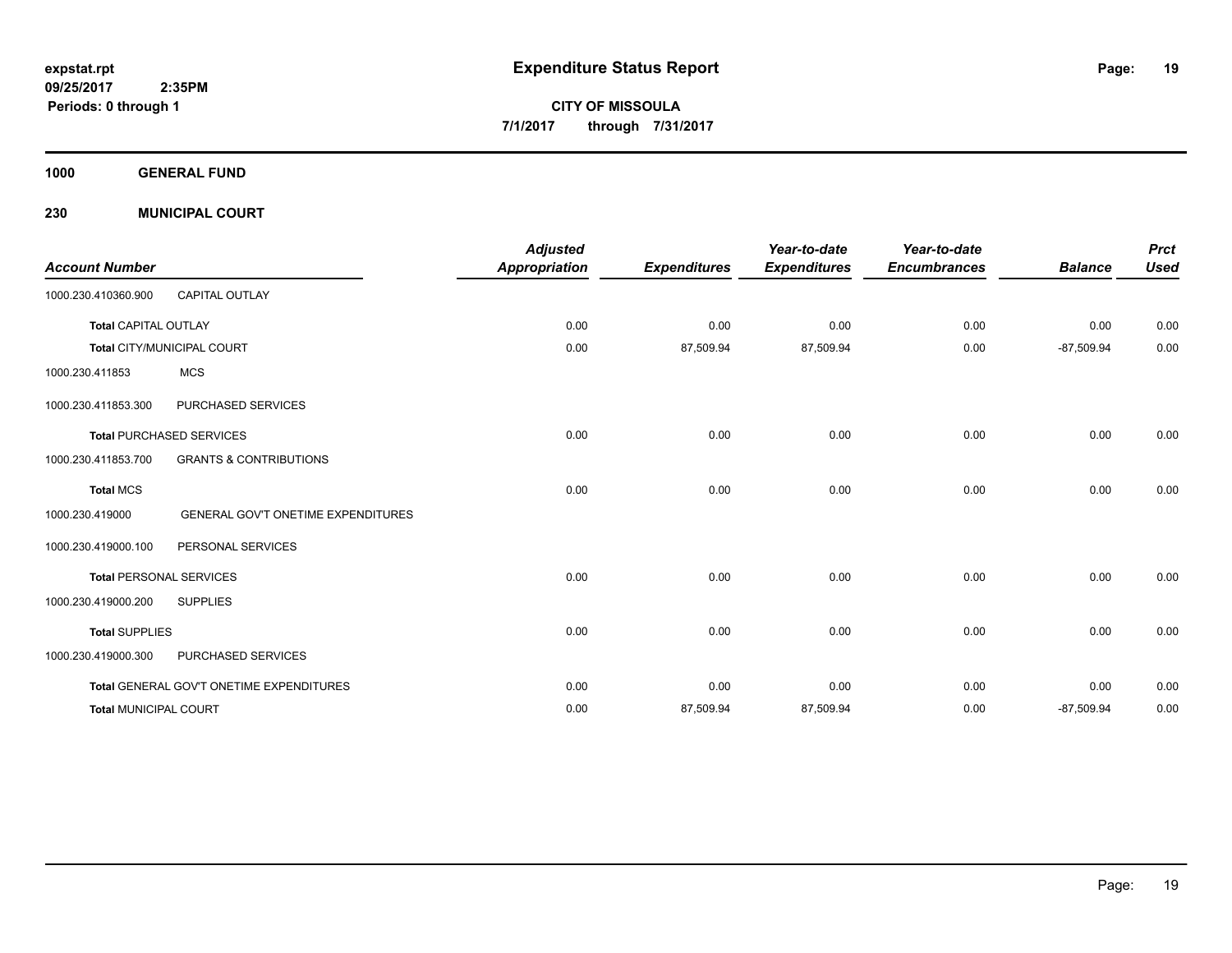**CITY OF MISSOULA 7/1/2017 through 7/31/2017**

**1000 GENERAL FUND**

**240 FINANCE**

| <b>Account Number</b>           |                                                                                              | <b>Adjusted</b><br><b>Appropriation</b> | <b>Expenditures</b>   | Year-to-date<br><b>Expenditures</b> | Year-to-date<br><b>Encumbrances</b> | <b>Balance</b>              | <b>Prct</b><br><b>Used</b> |
|---------------------------------|----------------------------------------------------------------------------------------------|-----------------------------------------|-----------------------|-------------------------------------|-------------------------------------|-----------------------------|----------------------------|
| 1000.240.410520                 | <b>BUDGETING</b>                                                                             |                                         |                       |                                     |                                     |                             |                            |
| 1000.240.410520.100             | PERSONAL SERVICES                                                                            |                                         |                       |                                     |                                     |                             |                            |
|                                 | 1000.240.410520.110.000 SALARIES AND WAGES<br>1000.240.410520.140.000 EMPLOYER CONTRIBUTIONS | 0.00<br>0.00                            | 4,257.27<br>2,605.33  | 4,257.27<br>2,605.33                | 0.00<br>0.00                        | $-4,257.27$<br>$-2,605.33$  | 0.00<br>0.00               |
| <b>Total PERSONAL SERVICES</b>  |                                                                                              | 0.00                                    | 6,862.60              | 6,862.60                            | 0.00                                | $-6,862.60$                 | 0.00                       |
| 1000.240.410520.200             | <b>SUPPLIES</b>                                                                              |                                         |                       |                                     |                                     |                             |                            |
| <b>Total SUPPLIES</b>           |                                                                                              | 0.00                                    | 0.00                  | 0.00                                | 0.00                                | 0.00                        | 0.00                       |
| 1000.240.410520.300             | PURCHASED SERVICES                                                                           |                                         |                       |                                     |                                     |                             |                            |
| <b>Total PURCHASED SERVICES</b> |                                                                                              | 0.00                                    | 0.00                  | 0.00                                | 0.00                                | 0.00                        | 0.00                       |
| <b>Total BUDGETING</b>          |                                                                                              | 0.00                                    | 6,862.60              | 6,862.60                            | 0.00                                | $-6,862.60$                 | 0.00                       |
| 1000.240.410540                 | <b>TREASURY</b>                                                                              |                                         |                       |                                     |                                     |                             |                            |
| 1000.240.410540.100             | PERSONAL SERVICES                                                                            |                                         |                       |                                     |                                     |                             |                            |
|                                 | 1000.240.410540.110.000 SALARIES AND WAGES                                                   | 0.00                                    | 10,423.49             | 10,423.49                           | 0.00                                | $-10,423.49$                | 0.00                       |
| <b>Total PERSONAL SERVICES</b>  | 1000.240.410540.140.000 EMPLOYER CONTRIBUTIONS                                               | 0.00<br>0.00                            | 8,287.09<br>18,710.58 | 8,287.09<br>18,710.58               | 0.00<br>0.00                        | $-8,287.09$<br>$-18.710.58$ | 0.00<br>0.00               |
| 1000.240.410540.200             | <b>SUPPLIES</b>                                                                              |                                         |                       |                                     |                                     |                             |                            |
| <b>Total SUPPLIES</b>           |                                                                                              | 0.00                                    | 0.00                  | 0.00                                | 0.00                                | 0.00                        | 0.00                       |
| 1000.240.410540.300             | PURCHASED SERVICES                                                                           |                                         |                       |                                     |                                     |                             |                            |
| <b>Total PURCHASED SERVICES</b> |                                                                                              | 0.00                                    | 0.00                  | 0.00                                | 0.00                                | 0.00                        | 0.00                       |
| 1000.240.410540.500             | <b>FIXED CHARGES</b>                                                                         |                                         |                       |                                     |                                     |                             |                            |
| <b>Total FIXED CHARGES</b>      |                                                                                              | 0.00                                    | 0.00                  | 0.00                                | 0.00                                | 0.00                        | 0.00                       |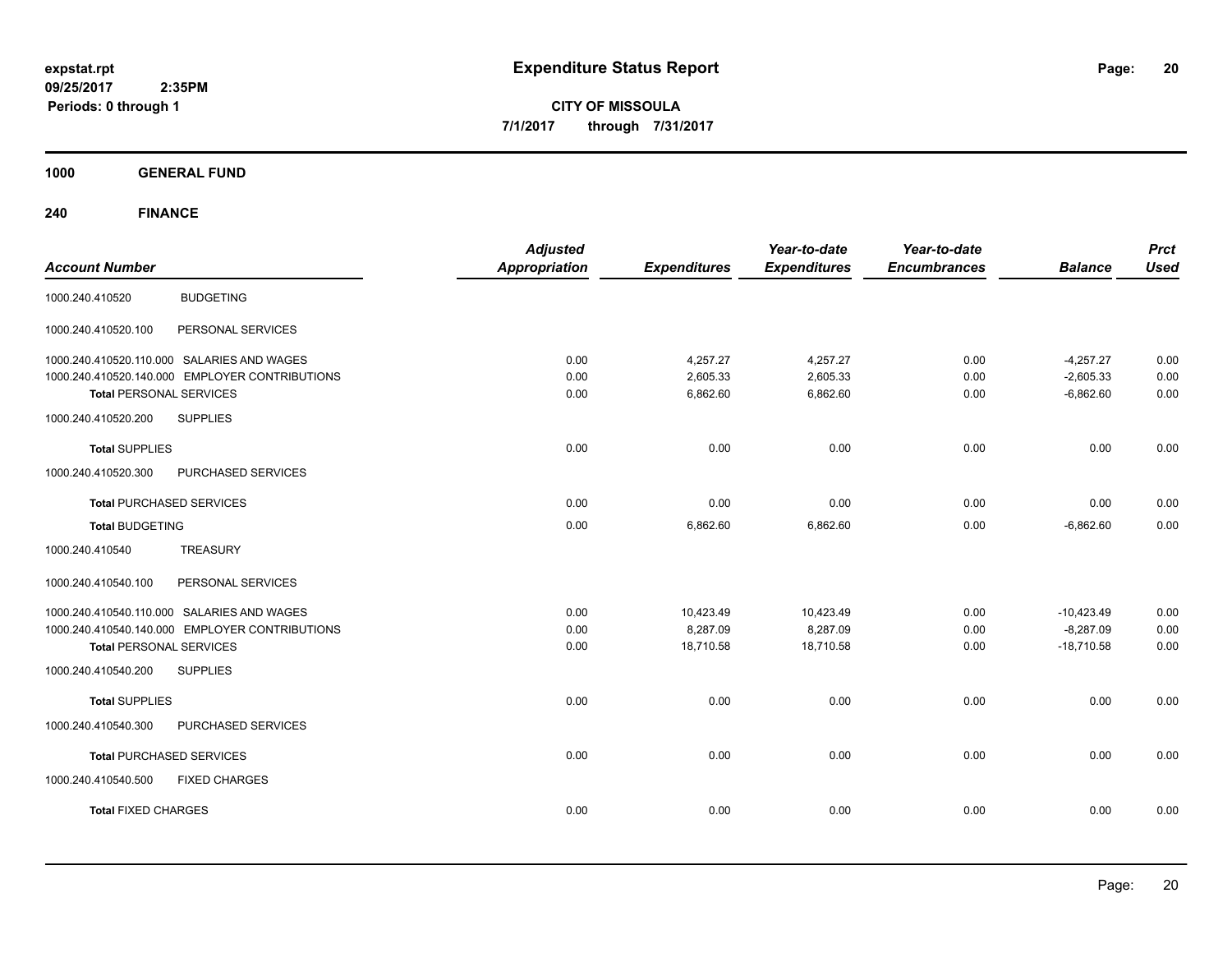**CITY OF MISSOULA 7/1/2017 through 7/31/2017**

**1000 GENERAL FUND**

**240 FINANCE**

| <b>Account Number</b>                  |                                                | <b>Adjusted</b><br><b>Appropriation</b> | <b>Expenditures</b> | Year-to-date<br><b>Expenditures</b> | Year-to-date<br><b>Encumbrances</b> | <b>Balance</b> | <b>Prct</b><br><b>Used</b> |
|----------------------------------------|------------------------------------------------|-----------------------------------------|---------------------|-------------------------------------|-------------------------------------|----------------|----------------------------|
| 1000.240.410540.900                    | CAPITAL OUTLAY                                 |                                         |                     |                                     |                                     |                |                            |
| <b>Total CAPITAL OUTLAY</b>            |                                                | 0.00                                    | 0.00                | 0.00                                | 0.00                                | 0.00           | 0.00                       |
| <b>Total TREASURY</b>                  |                                                | 0.00                                    | 18,710.58           | 18,710.58                           | 0.00                                | $-18,710.58$   | 0.00                       |
| 1000.240.410541                        | *** Title Not Found ***                        |                                         |                     |                                     |                                     |                |                            |
| 1000.240.410541.100                    | PERSONAL SERVICES                              |                                         |                     |                                     |                                     |                |                            |
| Total *** Title Not Found ***          |                                                | 0.00                                    | 0.00                | 0.00                                | 0.00                                | 0.00           | 0.00                       |
| 1000.240.410550                        | <b>ACCOUNTING</b>                              |                                         |                     |                                     |                                     |                |                            |
| 1000.240.410550.100                    | PERSONAL SERVICES                              |                                         |                     |                                     |                                     |                |                            |
|                                        | 1000.240.410550.110.000 SALARIES AND WAGES     | 0.00                                    | 22,070.83           | 22,070.83                           | 0.00                                | $-22,070.83$   | 0.00                       |
|                                        | 1000.240.410550.140.000 EMPLOYER CONTRIBUTIONS | 0.00                                    | 17,544.86           | 17,544.86                           | 0.00                                | $-17,544.86$   | 0.00                       |
| <b>Total PERSONAL SERVICES</b>         |                                                | 0.00                                    | 39,615.69           | 39,615.69                           | 0.00                                | $-39,615.69$   | 0.00                       |
| 1000.240.410550.200                    | <b>SUPPLIES</b>                                |                                         |                     |                                     |                                     |                |                            |
| <b>Total SUPPLIES</b>                  |                                                | 0.00                                    | 0.00                | 0.00                                | 0.00                                | 0.00           | 0.00                       |
| 1000.240.410550.300                    | PURCHASED SERVICES                             |                                         |                     |                                     |                                     |                |                            |
| 1000.240.410550.310.000 COMMUNICATIONS |                                                | 0.00                                    | 17,607.48           | 17,607.48                           | 0.00                                | $-17,607.48$   | 0.00                       |
|                                        | 1000.240.410550.350.000 PROFESSIONAL SERVICES  | 0.00                                    | 595.00              | 595.00                              | 0.00                                | $-595.00$      | 0.00                       |
|                                        | <b>Total PURCHASED SERVICES</b>                | 0.00                                    | 18,202.48           | 18,202.48                           | 0.00                                | $-18,202.48$   | 0.00                       |
| 1000.240.410550.500                    | <b>FIXED CHARGES</b>                           |                                         |                     |                                     |                                     |                |                            |
| <b>Total FIXED CHARGES</b>             |                                                | 0.00                                    | 0.00                | 0.00                                | 0.00                                | 0.00           | 0.00                       |
| 1000.240.410550.900                    | <b>CAPITAL OUTLAY</b>                          |                                         |                     |                                     |                                     |                |                            |
| <b>Total CAPITAL OUTLAY</b>            |                                                | 0.00                                    | 0.00                | 0.00                                | 0.00                                | 0.00           | 0.00                       |
| <b>Total ACCOUNTING</b>                |                                                | 0.00                                    | 57,818.17           | 57,818.17                           | 0.00                                | $-57,818.17$   | 0.00                       |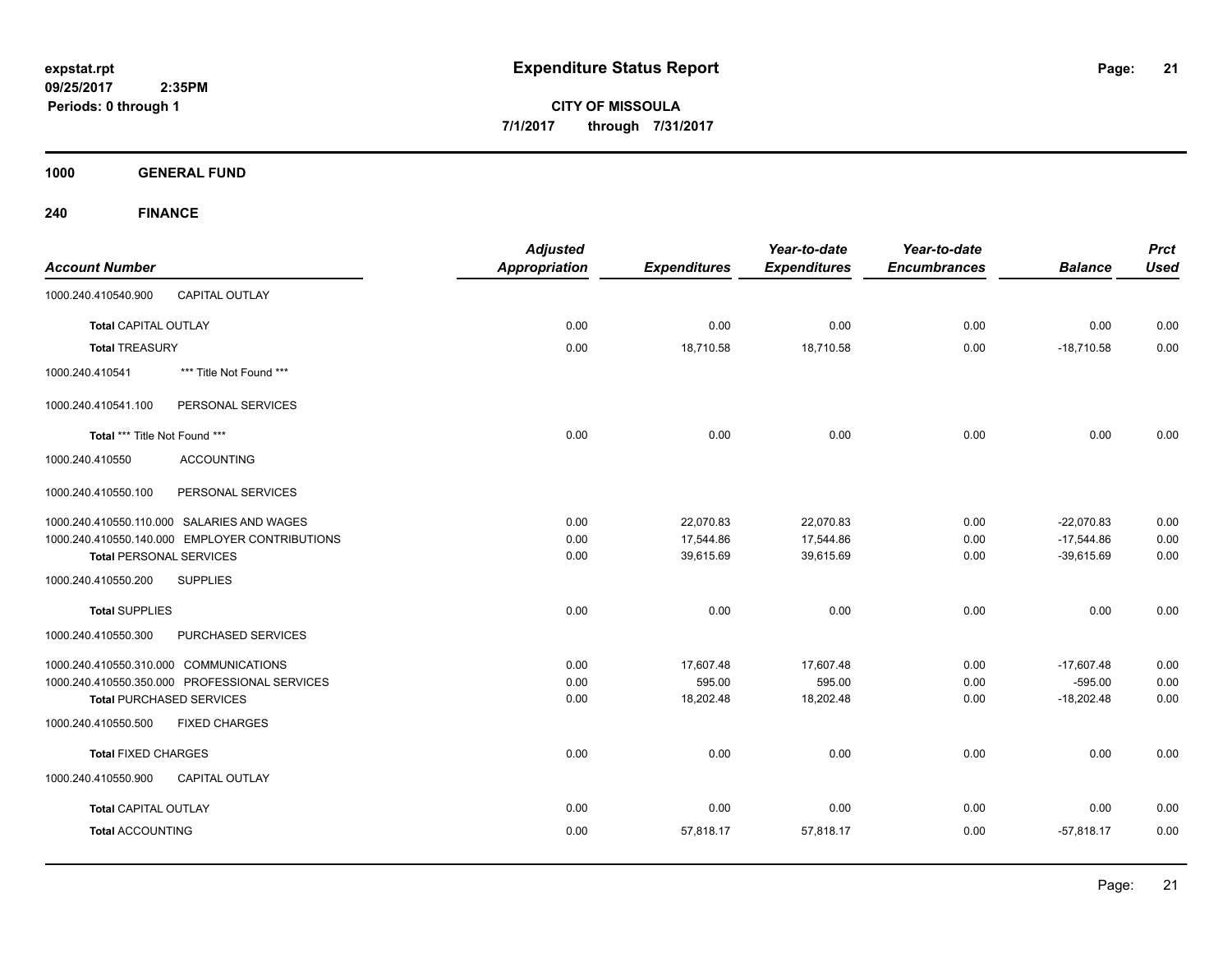**CITY OF MISSOULA 7/1/2017 through 7/31/2017**

**1000 GENERAL FUND**

**240 FINANCE**

|                                                | <b>Adjusted</b>      |                     | Year-to-date        | Year-to-date        |                | <b>Prct</b> |
|------------------------------------------------|----------------------|---------------------|---------------------|---------------------|----------------|-------------|
| <b>Account Number</b>                          | <b>Appropriation</b> | <b>Expenditures</b> | <b>Expenditures</b> | <b>Encumbrances</b> | <b>Balance</b> | <b>Used</b> |
| <b>FINANCIAL REPORTING</b><br>1000.240.410552  |                      |                     |                     |                     |                |             |
| PERSONAL SERVICES<br>1000.240.410552.100       |                      |                     |                     |                     |                |             |
| 1000.240.410552.110.000 SALARIES AND WAGES     | 0.00                 | 3,996.65            | 3,996.65            | 0.00                | $-3,996.65$    | 0.00        |
| 1000.240.410552.140.000 EMPLOYER CONTRIBUTIONS | 0.00                 | 2,363.88            | 2,363.88            | 0.00                | $-2,363.88$    | 0.00        |
| <b>Total PERSONAL SERVICES</b>                 | 0.00                 | 6,360.53            | 6,360.53            | 0.00                | $-6,360.53$    | 0.00        |
| <b>SUPPLIES</b><br>1000.240.410552.200         |                      |                     |                     |                     |                |             |
| <b>Total SUPPLIES</b>                          | 0.00                 | 0.00                | 0.00                | 0.00                | 0.00           | 0.00        |
| PURCHASED SERVICES<br>1000.240.410552.300      |                      |                     |                     |                     |                |             |
| <b>Total PURCHASED SERVICES</b>                | 0.00                 | 0.00                | 0.00                | 0.00                | 0.00           | 0.00        |
| <b>CAPITAL OUTLAY</b><br>1000.240.410552.900   |                      |                     |                     |                     |                |             |
| <b>Total CAPITAL OUTLAY</b>                    | 0.00                 | 0.00                | 0.00                | 0.00                | 0.00           | 0.00        |
| <b>Total FINANCIAL REPORTING</b>               | 0.00                 | 6,360.53            | 6,360.53            | 0.00                | $-6,360.53$    | 0.00        |
| <b>Total FINANCE</b>                           | 0.00                 | 89,751.88           | 89,751.88           | 0.00                | $-89,751.88$   | 0.00        |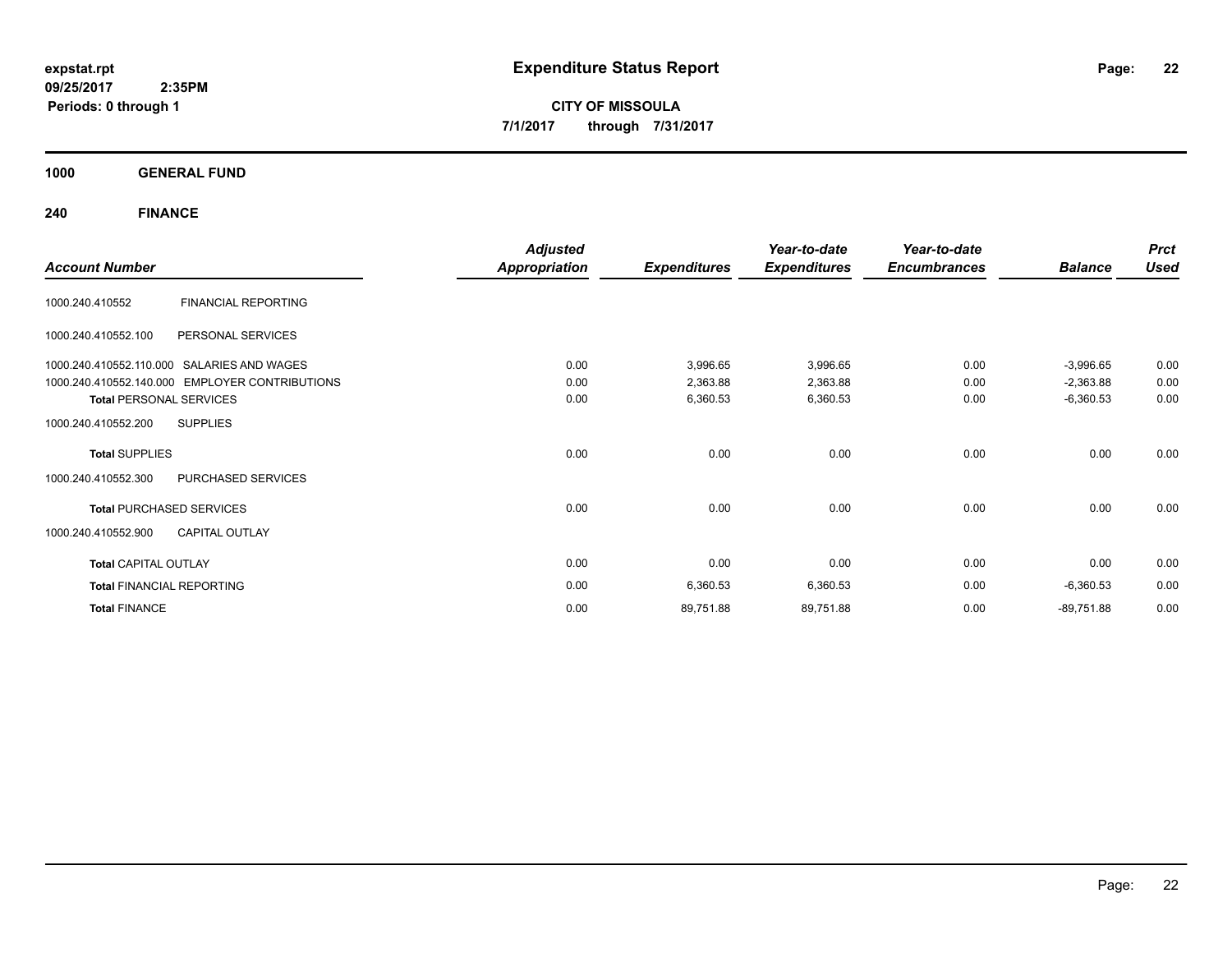**Periods: 0 through 1**

**23**

**CITY OF MISSOULA 7/1/2017 through 7/31/2017**

**1000 GENERAL FUND**

# **245 CENTRALIZED SERVICES**

| <b>Account Number</b>          |                                                                 | <b>Adjusted</b><br><b>Appropriation</b> | <b>Expenditures</b> | Year-to-date<br><b>Expenditures</b> | Year-to-date<br><b>Encumbrances</b> | <b>Balance</b> | <b>Prct</b><br><b>Used</b> |
|--------------------------------|-----------------------------------------------------------------|-----------------------------------------|---------------------|-------------------------------------|-------------------------------------|----------------|----------------------------|
| 1000.245.410810                | <b>ADMINISTRATION</b>                                           |                                         |                     |                                     |                                     |                |                            |
| 1000.245.410810.100            | PERSONAL SERVICES                                               |                                         |                     |                                     |                                     |                |                            |
|                                | 1000.245.410810.110.000 CENTRALIZED SERVICES/SALARIES AND WAGES | 0.00                                    | 7,115.25            | 7,115.25                            | 0.00                                | $-7,115.25$    | 0.00                       |
|                                | 1000.245.410810.140.000 EMPLOYER CONTRIBUTIONS                  | 0.00                                    | 3,013.28            | 3,013.28                            | 0.00                                | $-3,013.28$    | 0.00                       |
| <b>Total PERSONAL SERVICES</b> |                                                                 | 0.00                                    | 10,128.53           | 10,128.53                           | 0.00                                | $-10,128.53$   | 0.00                       |
| 1000.245.410810.200            | <b>SUPPLIES</b>                                                 |                                         |                     |                                     |                                     |                |                            |
| <b>Total SUPPLIES</b>          |                                                                 | 0.00                                    | 0.00                | 0.00                                | 0.00                                | 0.00           | 0.00                       |
| 1000.245.410810.300            | PURCHASED SERVICES                                              |                                         |                     |                                     |                                     |                |                            |
|                                | <b>Total PURCHASED SERVICES</b>                                 | 0.00                                    | 0.00                | 0.00                                | 0.00                                | 0.00           | 0.00                       |
| 1000.245.410810.700            | <b>GRANTS &amp; CONTRIBUTIONS</b>                               |                                         |                     |                                     |                                     |                |                            |
|                                | <b>Total GRANTS &amp; CONTRIBUTIONS</b>                         | 0.00                                    | 0.00                | 0.00                                | 0.00                                | 0.00           | 0.00                       |
| <b>Total ADMINISTRATION</b>    |                                                                 | 0.00                                    | 10,128.53           | 10,128.53                           | 0.00                                | $-10,128.53$   | 0.00                       |
| 1000.245.410835                | *** Title Not Found ***                                         |                                         |                     |                                     |                                     |                |                            |
| 1000.245.410835.100            | PERSONAL SERVICES                                               |                                         |                     |                                     |                                     |                |                            |
| <b>Total PERSONAL SERVICES</b> |                                                                 | 0.00                                    | 0.00                | 0.00                                | 0.00                                | 0.00           | 0.00                       |
| 1000.245.410835.200            | <b>SUPPLIES</b>                                                 |                                         |                     |                                     |                                     |                |                            |
| <b>Total SUPPLIES</b>          |                                                                 | 0.00                                    | 0.00                | 0.00                                | 0.00                                | 0.00           | 0.00                       |
| 1000.245.410835.300            | PURCHASED SERVICES                                              |                                         |                     |                                     |                                     |                |                            |
| Total *** Title Not Found ***  |                                                                 | 0.00                                    | 0.00                | 0.00                                | 0.00                                | 0.00           | 0.00                       |
| 1000.245.411010                | *** Title Not Found ***                                         |                                         |                     |                                     |                                     |                |                            |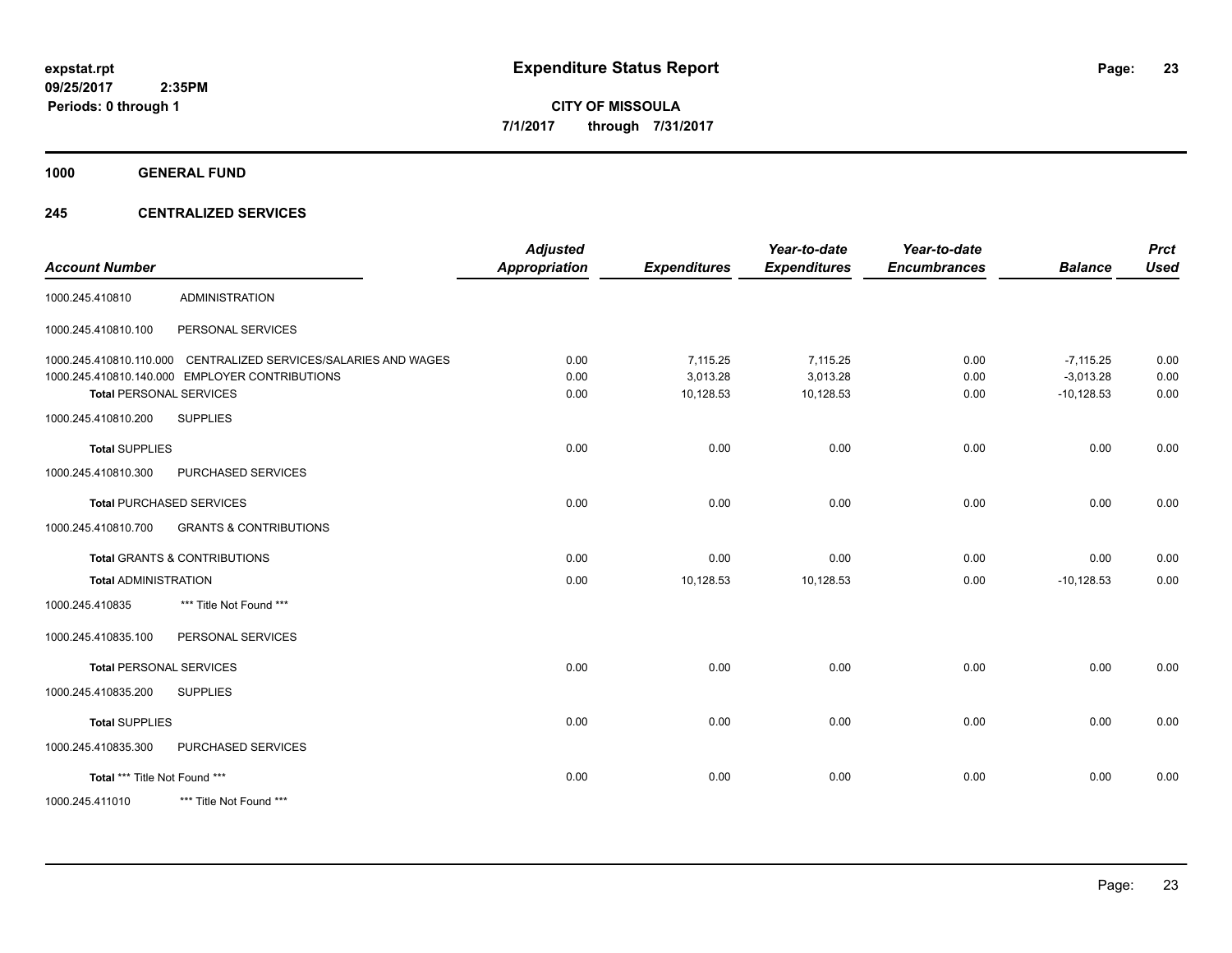**1000 GENERAL FUND**

# **245 CENTRALIZED SERVICES**

| <b>Account Number</b>          |                                                               | <b>Adjusted</b><br><b>Appropriation</b> | <b>Expenditures</b> | Year-to-date<br><b>Expenditures</b> | Year-to-date<br><b>Encumbrances</b> | <b>Balance</b> | <b>Prct</b><br><b>Used</b> |
|--------------------------------|---------------------------------------------------------------|-----------------------------------------|---------------------|-------------------------------------|-------------------------------------|----------------|----------------------------|
| 1000.245.411010.100            | PERSONAL SERVICES                                             |                                         |                     |                                     |                                     |                |                            |
| Total *** Title Not Found ***  |                                                               | 0.00                                    | 0.00                | 0.00                                | 0.00                                | 0.00           | 0.00                       |
| 1000.245.411231                | <b>ENERGY CONSERVATION</b>                                    |                                         |                     |                                     |                                     |                |                            |
| 1000.245.411231.100            | PERSONAL SERVICES                                             |                                         |                     |                                     |                                     |                |                            |
|                                | 1000.245.411231.110.000 ENERGY COORDINATOR/SALARIES AND WAGES | 0.00                                    | 3,014.73            | 3,014.73                            | 0.00                                | $-3,014.73$    | 0.00                       |
|                                | 1000.245.411231.140.000 EMPLOYER CONTRIBUTIONS                | 0.00                                    | 2,238.43            | 2,238.43                            | 0.00                                | $-2,238.43$    | 0.00                       |
| <b>Total PERSONAL SERVICES</b> |                                                               | 0.00                                    | 5,253.16            | 5,253.16                            | 0.00                                | $-5,253.16$    | 0.00                       |
| 1000.245.411231.200            | <b>SUPPLIES</b>                                               |                                         |                     |                                     |                                     |                |                            |
| <b>Total SUPPLIES</b>          |                                                               | 0.00                                    | 0.00                | 0.00                                | 0.00                                | 0.00           | 0.00                       |
| 1000.245.411231.300            | <b>PURCHASED SERVICES</b>                                     |                                         |                     |                                     |                                     |                |                            |
|                                | <b>Total PURCHASED SERVICES</b>                               | 0.00                                    | 0.00                | 0.00                                | 0.00                                | 0.00           | 0.00                       |
| 1000.245.411231.500            | <b>FIXED CHARGES</b>                                          |                                         |                     |                                     |                                     |                |                            |
| <b>Total FIXED CHARGES</b>     |                                                               | 0.00                                    | 0.00                | 0.00                                | 0.00                                | 0.00           | 0.00                       |
|                                | <b>Total ENERGY CONSERVATION</b>                              | 0.00                                    | 5,253.16            | 5,253.16                            | 0.00                                | $-5,253.16$    | 0.00                       |
|                                | <b>Total CENTRALIZED SERVICES</b>                             | 0.00                                    | 15,381.69           | 15,381.69                           | 0.00                                | $-15,381.69$   | 0.00                       |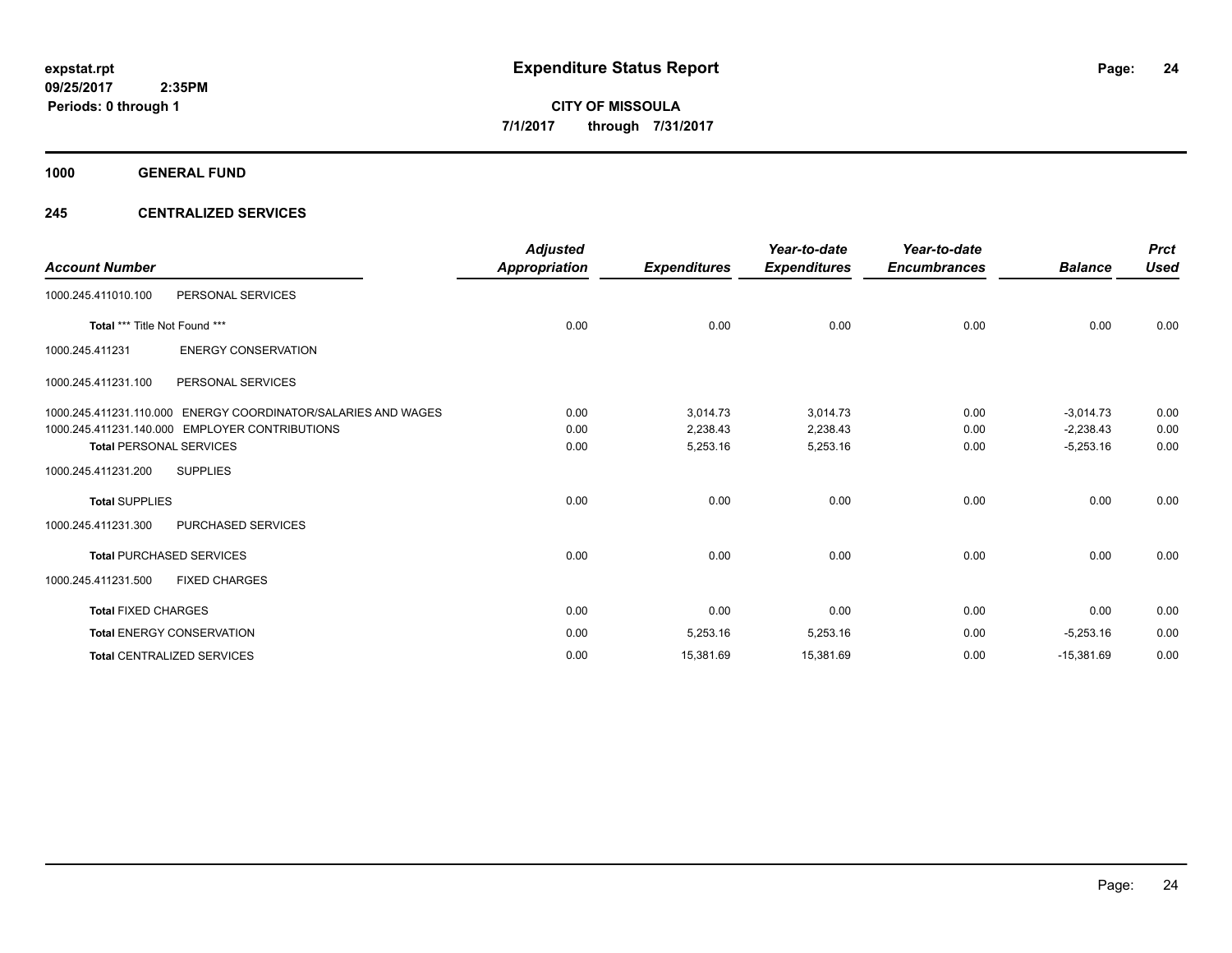**1000 GENERAL FUND**

# **246 FACILITY MAINTENANCE DEPARTMENT**

|                                 |                                                | <b>Adjusted</b>      |                     | Year-to-date        | Year-to-date        |                | <b>Prct</b> |
|---------------------------------|------------------------------------------------|----------------------|---------------------|---------------------|---------------------|----------------|-------------|
| <b>Account Number</b>           |                                                | <b>Appropriation</b> | <b>Expenditures</b> | <b>Expenditures</b> | <b>Encumbrances</b> | <b>Balance</b> | <b>Used</b> |
| 1000.246.411810                 | <b>FACILITY MAINTENANCE</b>                    |                      |                     |                     |                     |                |             |
| 1000.246.411810.100             | PERSONAL SERVICES                              |                      |                     |                     |                     |                |             |
|                                 | 1000.246.411810.110.000 SALARIES AND WAGES     | 0.00                 | 22.65               | 22.65               | 0.00                | $-22.65$       | 0.00        |
|                                 | 1000.246.411810.140.000 EMPLOYER CONTRIBUTIONS | 0.00                 | 795.04              | 795.04              | 0.00                | $-795.04$      | 0.00        |
| <b>Total PERSONAL SERVICES</b>  |                                                | 0.00                 | 817.69              | 817.69              | 0.00                | $-817.69$      | 0.00        |
| 1000.246.411810.200             | <b>SUPPLIES</b>                                |                      |                     |                     |                     |                |             |
| <b>Total SUPPLIES</b>           |                                                | 0.00                 | 0.00                | 0.00                | 0.00                | 0.00           | 0.00        |
| 1000.246.411810.300             | PURCHASED SERVICES                             |                      |                     |                     |                     |                |             |
|                                 | <b>Total PURCHASED SERVICES</b>                | 0.00                 | 0.00                | 0.00                | 0.00                | 0.00           | 0.00        |
|                                 | <b>Total FACILITY MAINTENANCE</b>              | 0.00                 | 817.69              | 817.69              | 0.00                | $-817.69$      | 0.00        |
| 1000.246.430220                 | <b>FACILITY</b>                                |                      |                     |                     |                     |                |             |
| 1000.246.430220.200             | <b>SUPPLIES</b>                                |                      |                     |                     |                     |                |             |
| <b>Total SUPPLIES</b>           |                                                | 0.00                 | 0.00                | 0.00                | 0.00                | 0.00           | 0.00        |
| 1000.246.430220.300             | PURCHASED SERVICES                             |                      |                     |                     |                     |                |             |
| 1000.246.430220.345.000 GARBAGE |                                                | 0.00                 | 56.25               | 56.25               | 0.00                | $-56.25$       | 0.00        |
| <b>Total FACILITY</b>           |                                                | 0.00                 | 56.25               | 56.25               | 0.00                | $-56.25$       | 0.00        |
| 1000.246.431350                 | <b>VEHICLE FACILITY</b>                        |                      |                     |                     |                     |                |             |
| 1000.246.431350.200             | <b>SUPPLIES</b>                                |                      |                     |                     |                     |                |             |
| <b>Total SUPPLIES</b>           |                                                | 0.00                 | 0.00                | 0.00                | 0.00                | 0.00           | 0.00        |
| 1000.246.431350.300             | PURCHASED SERVICES                             |                      |                     |                     |                     |                |             |
| 1000.246.431350.345.000 GARBAGE |                                                | 0.00                 | 317.90              | 317.90              | 0.00                | $-317.90$      | 0.00        |
|                                 |                                                |                      |                     |                     |                     |                |             |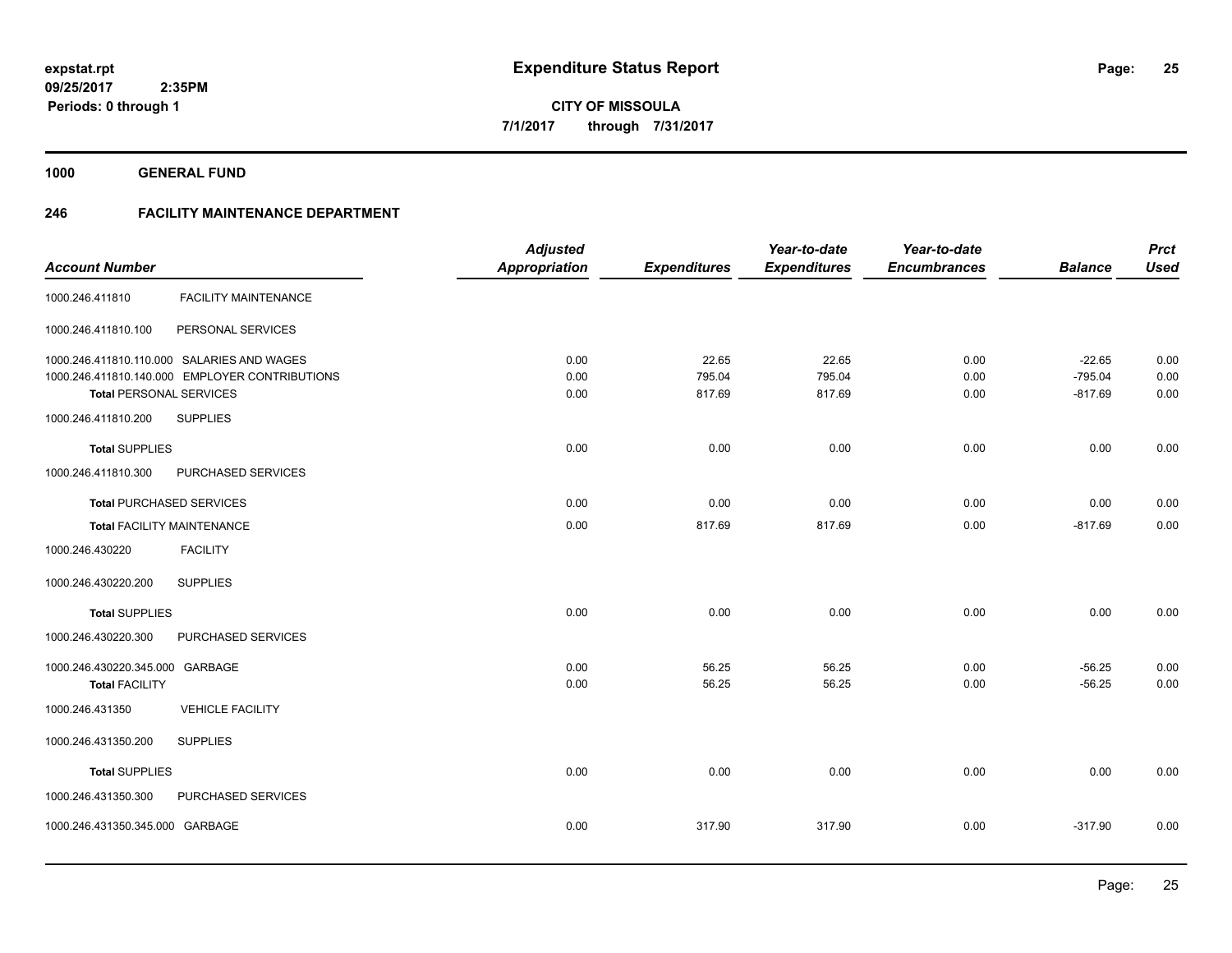**1000 GENERAL FUND**

# **246 FACILITY MAINTENANCE DEPARTMENT**

| <b>Account Number</b>         |                                                | <b>Adjusted</b><br>Appropriation | <b>Expenditures</b> | Year-to-date<br><b>Expenditures</b> | Year-to-date<br><b>Encumbrances</b> | <b>Balance</b> | <b>Prct</b><br>Used |
|-------------------------------|------------------------------------------------|----------------------------------|---------------------|-------------------------------------|-------------------------------------|----------------|---------------------|
| <b>Total VEHICLE FACILITY</b> |                                                | 0.00                             | 317.90              | 317.90                              | 0.00                                | $-317.90$      | 0.00                |
| 1000.246.460452               | ART MUSEUM                                     |                                  |                     |                                     |                                     |                |                     |
| 1000.246.460452.700           | <b>GRANTS &amp; CONTRIBUTIONS</b>              |                                  |                     |                                     |                                     |                |                     |
|                               | 1000.246.460452.700.000 GRANTS & CONTRIBUTIONS | 0.00                             | 1.945.84            | 1.945.84                            | 0.00                                | $-1.945.84$    | 0.00                |
| <b>Total ART MUSEUM</b>       |                                                | 0.00                             | 1.945.84            | 1.945.84                            | 0.00                                | $-1,945.84$    | 0.00                |
|                               | <b>Total FACILITY MAINTENANCE DEPARTMENT</b>   | 0.00                             | 3.137.68            | 3.137.68                            | 0.00                                | $-3.137.68$    | 0.00                |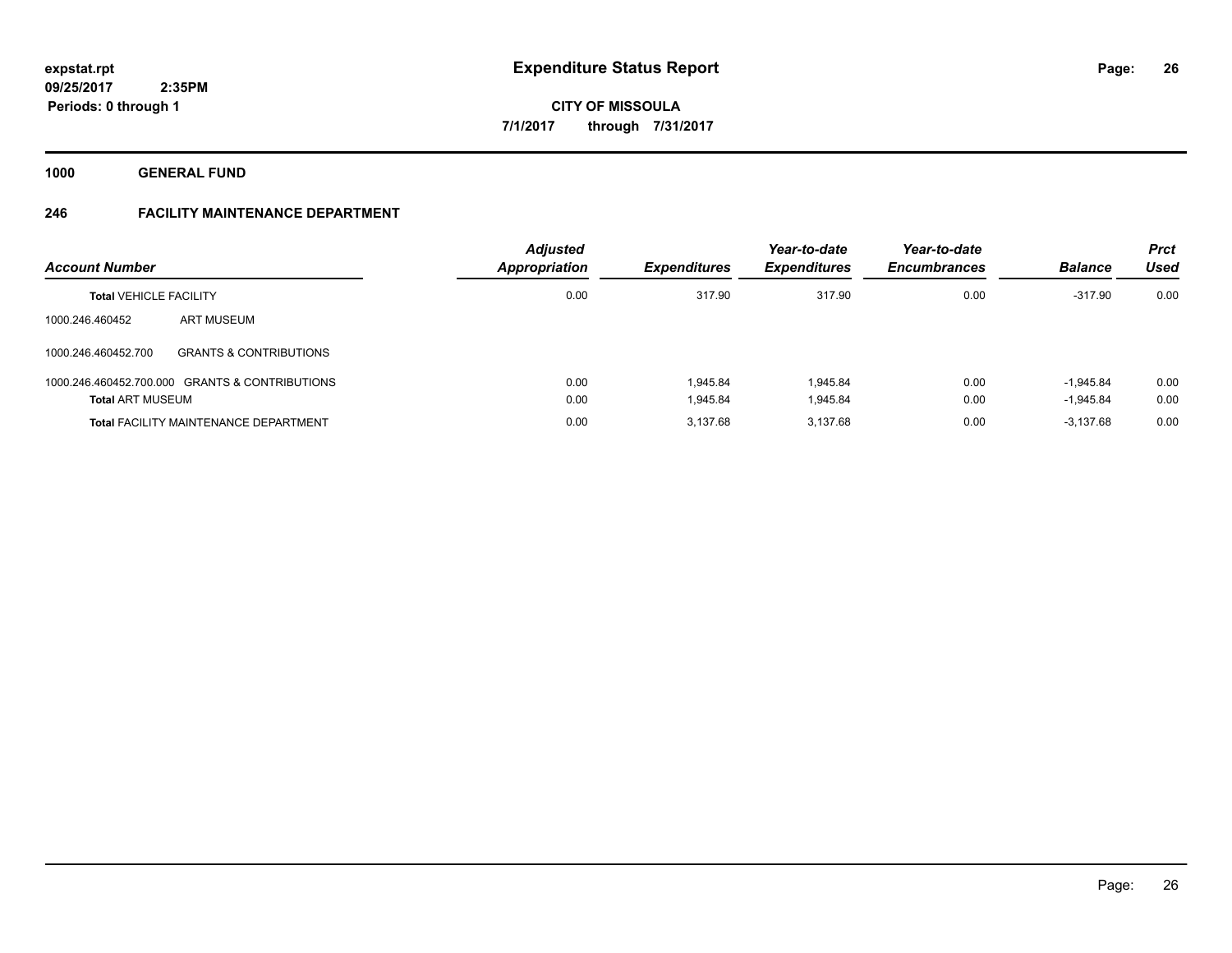**1000 GENERAL FUND**

| <b>Account Number</b>         |                                                      | <b>Adjusted</b><br><b>Appropriation</b> | <b>Expenditures</b> | Year-to-date<br><b>Expenditures</b> | Year-to-date<br><b>Encumbrances</b> | <b>Balance</b> | <b>Prct</b><br><b>Used</b> |
|-------------------------------|------------------------------------------------------|-----------------------------------------|---------------------|-------------------------------------|-------------------------------------|----------------|----------------------------|
| 1000.250.411000               | *** Title Not Found ***                              |                                         |                     |                                     |                                     |                |                            |
| 1000.250.411000.700           | <b>GRANTS &amp; CONTRIBUTIONS</b>                    |                                         |                     |                                     |                                     |                |                            |
| Total *** Title Not Found *** |                                                      | 0.00                                    | 0.00                | 0.00                                | 0.00                                | 0.00           | 0.00                       |
| 1000.250.411010               | <b>ADMINISTRATION</b>                                |                                         |                     |                                     |                                     |                |                            |
| 1000.250.411010.100           | PERSONAL SERVICES                                    |                                         |                     |                                     |                                     |                |                            |
|                               | 1000.250.411010.110.000 ADMIN/SALARIES AND WAGES     | 0.00                                    | 11,824.44           | 11,824.44                           | 0.00                                | $-11.824.44$   | 0.00                       |
|                               | 1000.250.411010.140.000 ADMIN/EMPLOYER CONTRIBUTIONS | 0.00                                    | 9,431.65            | 9,431.65                            | 0.00                                | $-9,431.65$    | 0.00                       |
|                               | <b>Total PERSONAL SERVICES</b>                       | 0.00                                    | 21,256.09           | 21,256.09                           | 0.00                                | $-21,256.09$   | 0.00                       |
| 1000.250.411010.200           | <b>SUPPLIES</b>                                      |                                         |                     |                                     |                                     |                |                            |
| <b>Total SUPPLIES</b>         |                                                      | 0.00                                    | 0.00                | 0.00                                | 0.00                                | 0.00           | 0.00                       |
| 1000.250.411010.300           | PURCHASED SERVICES                                   |                                         |                     |                                     |                                     |                |                            |
|                               | <b>Total PURCHASED SERVICES</b>                      | 0.00                                    | 0.00                | 0.00                                | 0.00                                | 0.00           | 0.00                       |
| <b>Total ADMINISTRATION</b>   |                                                      | 0.00                                    | 21,256.09           | 21,256.09                           | 0.00                                | $-21,256.09$   | 0.00                       |
| 1000.250.411030               | <b>GRANTS &amp; COMMUNITY PROGRAM CONTRIBUTIONS</b>  |                                         |                     |                                     |                                     |                |                            |
| 1000.250.411030.300           | PURCHASED SERVICES                                   |                                         |                     |                                     |                                     |                |                            |
|                               | Total GRANTS & COMMUNITY PROGRAM CONTRIBUTIONS       | 0.00                                    | 0.00                | 0.00                                | 0.00                                | 0.00           | 0.00                       |
| 1000.250.411031               | PLANNING SUBSIDY                                     |                                         |                     |                                     |                                     |                |                            |
| 1000.250.411031.800           | OTHER OBJECTS                                        |                                         |                     |                                     |                                     |                |                            |
| <b>Total PLANNING SUBSIDY</b> |                                                      | 0.00                                    | 0.00                | 0.00                                | 0.00                                | 0.00           | 0.00                       |
| 1000.250.411050               | DEVELOPMENT & PERMIT REVIEWS                         |                                         |                     |                                     |                                     |                |                            |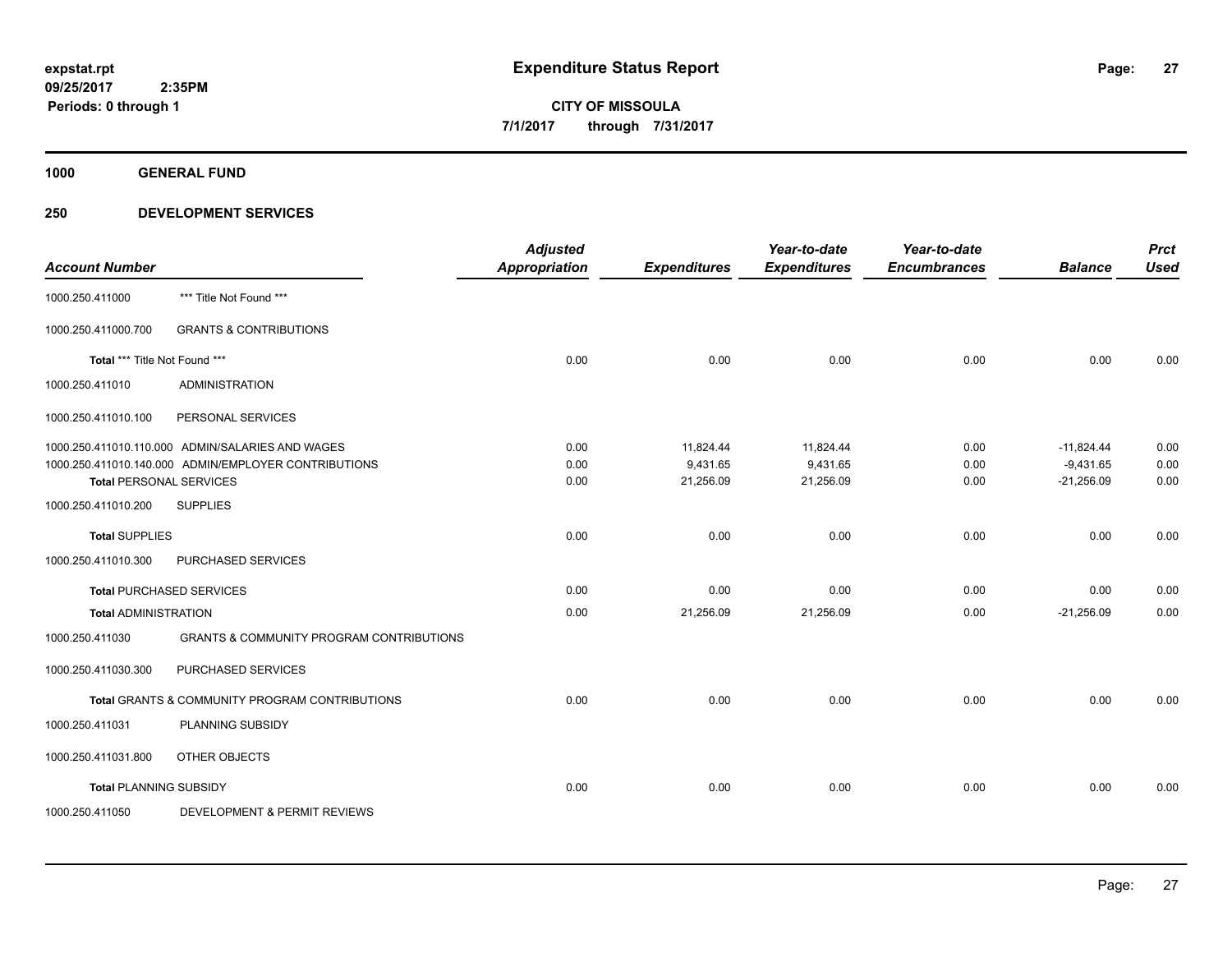**1000 GENERAL FUND**

|                                |                                                                | <b>Adjusted</b>      |                     | Year-to-date        | Year-to-date        |                | <b>Prct</b> |
|--------------------------------|----------------------------------------------------------------|----------------------|---------------------|---------------------|---------------------|----------------|-------------|
| <b>Account Number</b>          |                                                                | <b>Appropriation</b> | <b>Expenditures</b> | <b>Expenditures</b> | <b>Encumbrances</b> | <b>Balance</b> | <b>Used</b> |
| 1000.250.411050.100            | PERSONAL SERVICES                                              |                      |                     |                     |                     |                |             |
|                                | 1000.250.411050.110.000 DEV & PERMIT REVIEW/SALARIES AND WAGES | 0.00                 | 46,630.36           | 46,630.36           | 0.00                | $-46,630.36$   | 0.00        |
|                                | 1000.250.411050.140.000 EMPLOYER CONTRIBUTIONS                 | 0.00                 | 33,117.11           | 33,117.11           | 0.00                | $-33,117.11$   | 0.00        |
| <b>Total PERSONAL SERVICES</b> |                                                                | 0.00                 | 79,747.47           | 79,747.47           | 0.00                | $-79,747.47$   | 0.00        |
| 1000.250.411050.200            | <b>SUPPLIES</b>                                                |                      |                     |                     |                     |                |             |
|                                | 1000.250.411050.210.000 DEV & PERMIT REVIEW-OFFICE SUPPLIES    | 0.00                 | 1.56                | 1.56                | 0.00                | $-1.56$        | 0.00        |
| <b>Total SUPPLIES</b>          |                                                                | 0.00                 | 1.56                | 1.56                | 0.00                | $-1.56$        | 0.00        |
| 1000.250.411050.300            | PURCHASED SERVICES                                             |                      |                     |                     |                     |                |             |
|                                | <b>Total PURCHASED SERVICES</b>                                | 0.00                 | 0.00                | 0.00                | 0.00                | 0.00           | 0.00        |
|                                | Total DEVELOPMENT & PERMIT REVIEWS                             | 0.00                 | 79,749.03           | 79,749.03           | 0.00                | $-79,749.03$   | 0.00        |
| 1000.250.411071                | MOUNTAIN LINE SUBSIDY                                          |                      |                     |                     |                     |                |             |
| 1000.250.411071.700            | <b>GRANTS &amp; CONTRIBUTIONS</b>                              |                      |                     |                     |                     |                |             |
|                                | <b>Total MOUNTAIN LINE SUBSIDY</b>                             | 0.00                 | 0.00                | 0.00                | 0.00                | 0.00           | 0.00        |
| 1000.250.411080                | <b>MIM MDT</b>                                                 |                      |                     |                     |                     |                |             |
| 1000.250.411080.800            | OTHER OBJECTS                                                  |                      |                     |                     |                     |                |             |
| <b>Total MIM MDT</b>           |                                                                | 0.00                 | 0.00                | 0.00                | 0.00                | 0.00           | 0.00        |
| 1000.250.411081                | <b>MIM-TRANSIT</b>                                             |                      |                     |                     |                     |                |             |
| 1000.250.411081.100            | PERSONAL SERVICES                                              |                      |                     |                     |                     |                |             |
| <b>Total PERSONAL SERVICES</b> |                                                                | 0.00                 | 0.00                | 0.00                | 0.00                | 0.00           | 0.00        |
| 1000.250.411081.200            | <b>SUPPLIES</b>                                                |                      |                     |                     |                     |                |             |
| <b>Total SUPPLIES</b>          |                                                                | 0.00                 | 0.00                | 0.00                | 0.00                | 0.00           | 0.00        |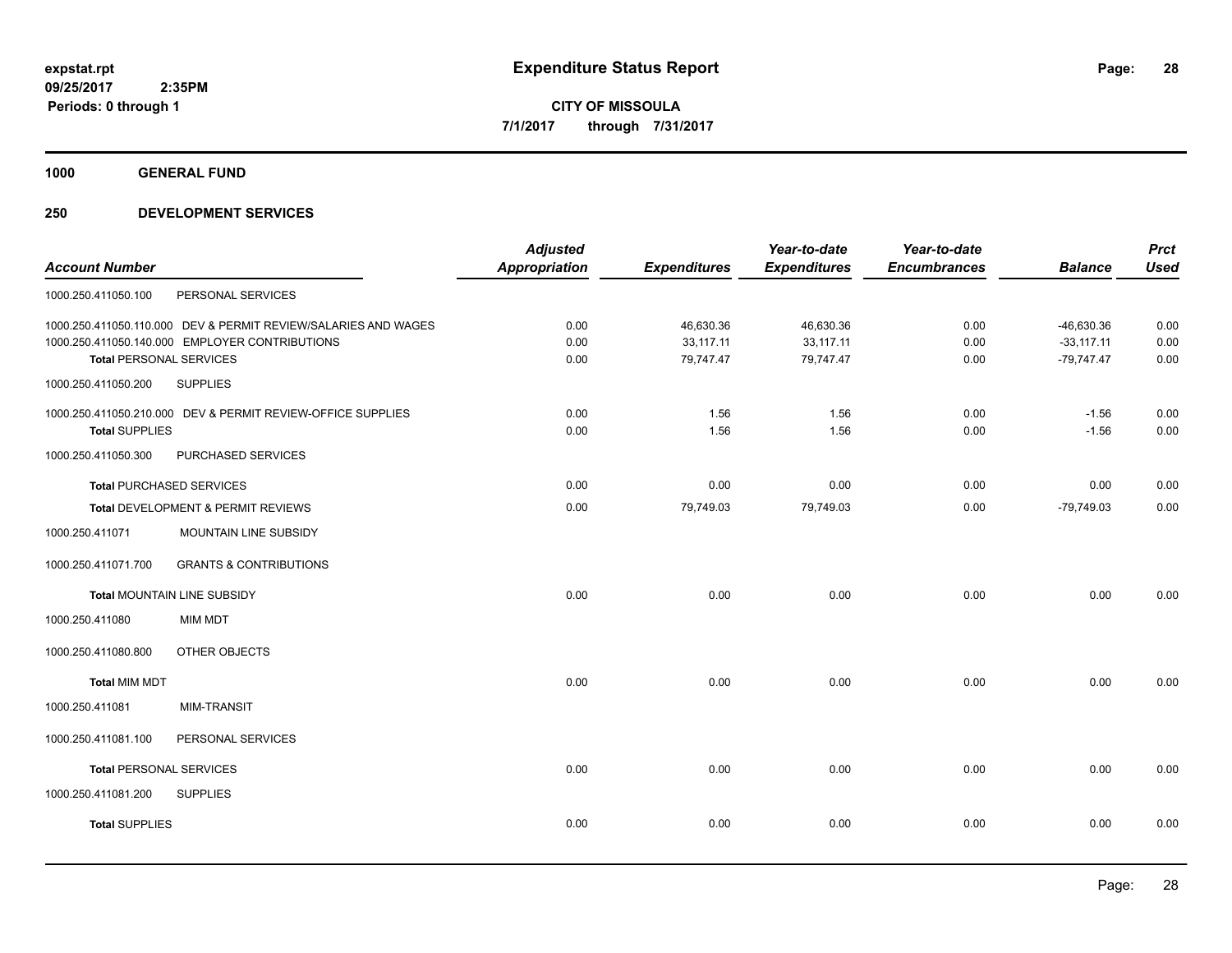**1000 GENERAL FUND**

| <b>Account Number</b>          |                                          | <b>Adjusted</b><br><b>Appropriation</b> | <b>Expenditures</b> | Year-to-date<br><b>Expenditures</b> | Year-to-date<br><b>Encumbrances</b> | <b>Balance</b> | <b>Prct</b><br><b>Used</b> |
|--------------------------------|------------------------------------------|-----------------------------------------|---------------------|-------------------------------------|-------------------------------------|----------------|----------------------------|
| 1000.250.411081.300            | PURCHASED SERVICES                       |                                         |                     |                                     |                                     |                |                            |
|                                | <b>Total PURCHASED SERVICES</b>          | 0.00                                    | 0.00                | 0.00                                | 0.00                                | 0.00           | 0.00                       |
| 1000.250.411081.500            | <b>FIXED CHARGES</b>                     |                                         |                     |                                     |                                     |                |                            |
| <b>Total FIXED CHARGES</b>     |                                          | 0.00                                    | 0.00                | 0.00                                | 0.00                                | 0.00           | 0.00                       |
| 1000.250.411081.700            | <b>GRANTS &amp; CONTRIBUTIONS</b>        |                                         |                     |                                     |                                     |                |                            |
|                                | <b>Total GRANTS &amp; CONTRIBUTIONS</b>  | 0.00                                    | 0.00                | 0.00                                | 0.00                                | 0.00           | 0.00                       |
| 1000.250.411081.900            | <b>CAPITAL OUTLAY</b>                    |                                         |                     |                                     |                                     |                |                            |
| <b>Total MIM-TRANSIT</b>       |                                          | 0.00                                    | 0.00                | 0.00                                | 0.00                                | 0.00           | 0.00                       |
| 1000.250.411084                | *** Title Not Found ***                  |                                         |                     |                                     |                                     |                |                            |
| 1000.250.411084.800            | OTHER OBJECTS                            |                                         |                     |                                     |                                     |                |                            |
| Total *** Title Not Found ***  |                                          | 0.00                                    | 0.00                | 0.00                                | 0.00                                | 0.00           | 0.00                       |
| 1000.250.419000                | GENERAL GOV'T ONETIME EXPENDITURES       |                                         |                     |                                     |                                     |                |                            |
| 1000.250.419000.200            | <b>SUPPLIES</b>                          |                                         |                     |                                     |                                     |                |                            |
| <b>Total SUPPLIES</b>          |                                          | 0.00                                    | 0.00                | 0.00                                | 0.00                                | 0.00           | 0.00                       |
| 1000.250.419000.300            | PURCHASED SERVICES                       |                                         |                     |                                     |                                     |                |                            |
|                                | Total GENERAL GOV'T ONETIME EXPENDITURES | 0.00                                    | 0.00                | 0.00                                | 0.00                                | 0.00           | 0.00                       |
| 1000.250.430255                | BIKE-PED PROGRAM & TRAILS                |                                         |                     |                                     |                                     |                |                            |
| 1000.250.430255.100            | PERSONAL SERVICES                        |                                         |                     |                                     |                                     |                |                            |
| <b>Total PERSONAL SERVICES</b> |                                          | 0.00                                    | 0.00                | 0.00                                | 0.00                                | 0.00           | 0.00                       |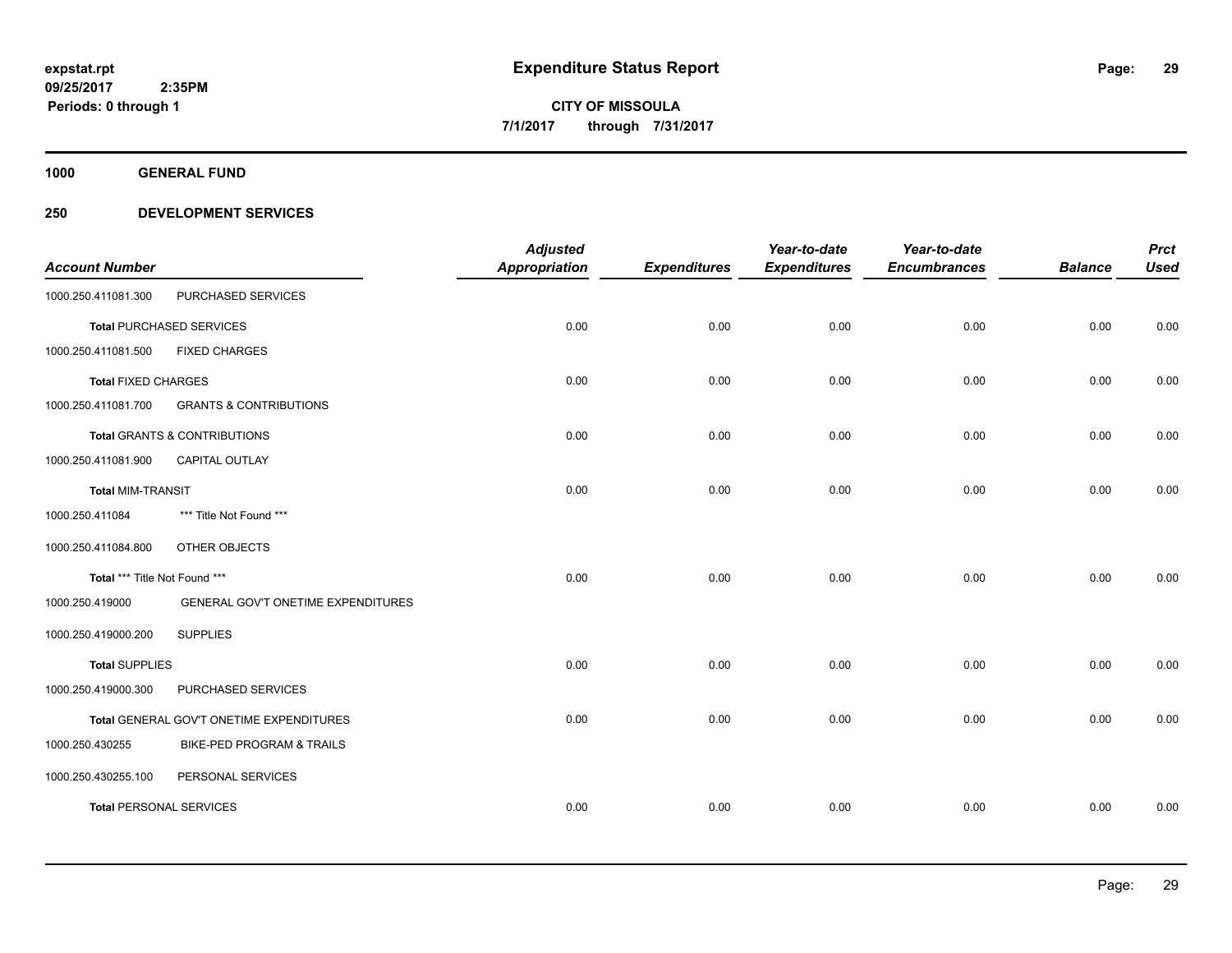**1000 GENERAL FUND**

|                                |                                 | <b>Adjusted</b>      |                     | Year-to-date        | Year-to-date        |                | <b>Prct</b> |
|--------------------------------|---------------------------------|----------------------|---------------------|---------------------|---------------------|----------------|-------------|
| <b>Account Number</b>          |                                 | <b>Appropriation</b> | <b>Expenditures</b> | <b>Expenditures</b> | <b>Encumbrances</b> | <b>Balance</b> | <b>Used</b> |
| 1000.250.430255.200            | <b>SUPPLIES</b>                 |                      |                     |                     |                     |                |             |
|                                | Total BIKE-PED PROGRAM & TRAILS | 0.00                 | 0.00                | 0.00                | 0.00                | 0.00           | 0.00        |
| 1000.250.430256                | SAFE ROUTES TO SCHOOLS          |                      |                     |                     |                     |                |             |
| 1000.250.430256.100            | PERSONAL SERVICES               |                      |                     |                     |                     |                |             |
| <b>Total PERSONAL SERVICES</b> |                                 | 0.00                 | 0.00                | 0.00                | 0.00                | 0.00           | 0.00        |
| 1000.250.430256.300            | PURCHASED SERVICES              |                      |                     |                     |                     |                |             |
|                                | Total SAFE ROUTES TO SCHOOLS    | 0.00                 | 0.00                | 0.00                | 0.00                | 0.00           | 0.00        |
| 1000.250.430262                | <b>SIDEWALKS</b>                |                      |                     |                     |                     |                |             |
| 1000.250.430262.300            | PURCHASED SERVICES              |                      |                     |                     |                     |                |             |
| <b>Total SIDEWALKS</b>         |                                 | 0.00                 | 0.00                | 0.00                | 0.00                | 0.00           | 0.00        |
| 1000.250.430267                | <b>CMAQ GRANT</b>               |                      |                     |                     |                     |                |             |
| 1000.250.430267.100            | PERSONAL SERVICES               |                      |                     |                     |                     |                |             |
| <b>Total PERSONAL SERVICES</b> |                                 | 0.00                 | 0.00                | 0.00                | 0.00                | 0.00           | 0.00        |
| 1000.250.430267.200            | <b>SUPPLIES</b>                 |                      |                     |                     |                     |                |             |
| <b>Total SUPPLIES</b>          |                                 | 0.00                 | 0.00                | 0.00                | 0.00                | 0.00           | 0.00        |
| 1000.250.430267.300            | PURCHASED SERVICES              |                      |                     |                     |                     |                |             |
|                                | <b>Total PURCHASED SERVICES</b> | 0.00                 | 0.00                | 0.00                | 0.00                | 0.00           | 0.00        |
| 1000.250.430267.500            | <b>FIXED CHARGES</b>            |                      |                     |                     |                     |                |             |
| Total CMAQ GRANT               |                                 | 0.00                 | 0.00                | 0.00                | 0.00                | 0.00           | 0.00        |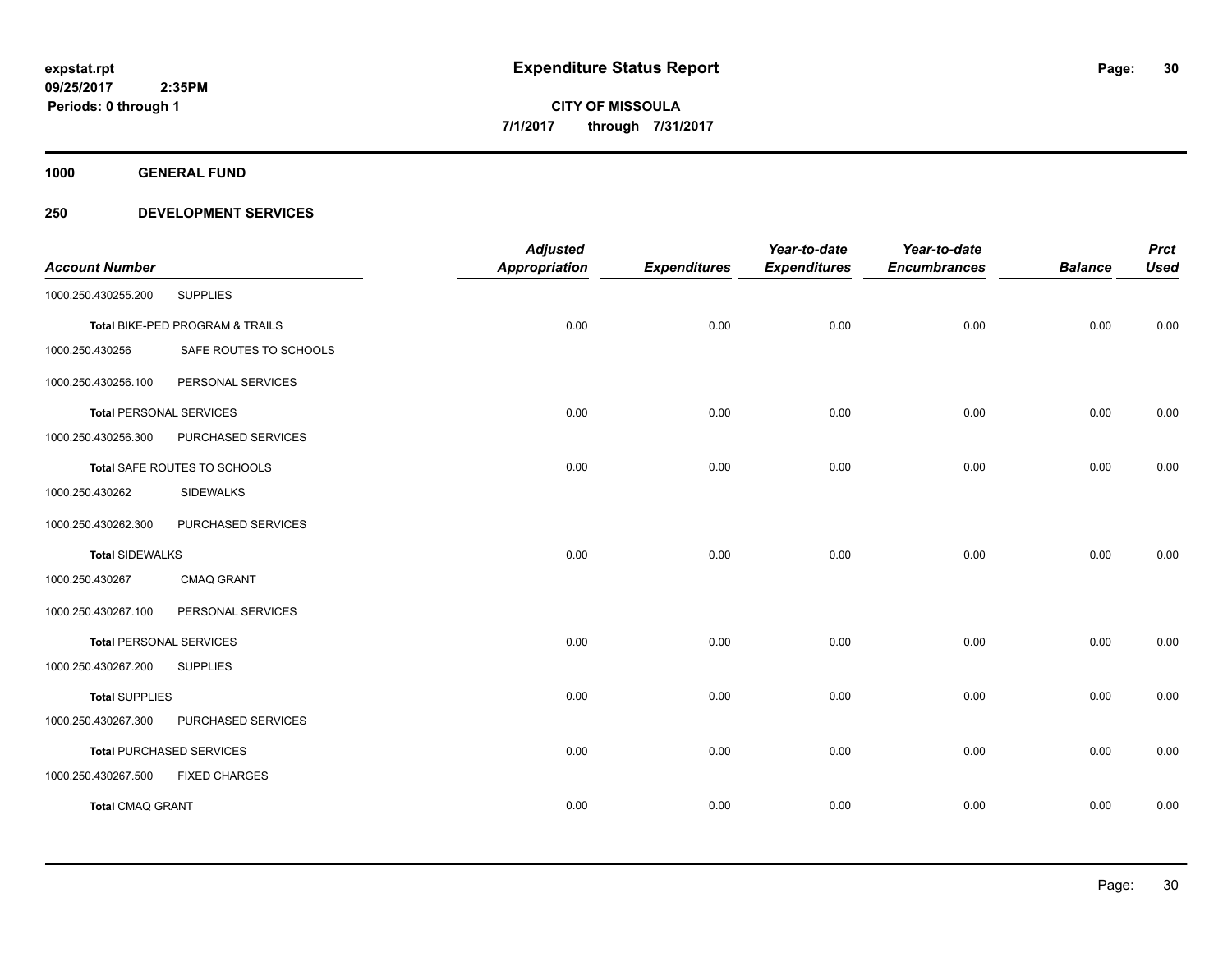**1000 GENERAL FUND**

|                                |                                                        | <b>Adjusted</b>      |                     | Year-to-date        | Year-to-date        |                | <b>Prct</b> |
|--------------------------------|--------------------------------------------------------|----------------------|---------------------|---------------------|---------------------|----------------|-------------|
| <b>Account Number</b>          |                                                        | <b>Appropriation</b> | <b>Expenditures</b> | <b>Expenditures</b> | <b>Encumbrances</b> | <b>Balance</b> | <b>Used</b> |
| 1000.250.431400                | <b>ENGINEERING</b>                                     |                      |                     |                     |                     |                |             |
| 1000.250.431400.100            | PERSONAL SERVICES                                      |                      |                     |                     |                     |                |             |
|                                | 1000.250.431400.110.000 ENGINEERING/SALARIES AND WAGES | 0.00                 | 30,198.18           | 30,198.18           | 0.00                | $-30,198.18$   | 0.00        |
|                                | 1000.250.431400.140.000 EMPLOYER CONTRIBUTIONS         | 0.00                 | 17,457.51           | 17,457.51           | 0.00                | $-17,457.51$   | 0.00        |
| <b>Total PERSONAL SERVICES</b> |                                                        | 0.00                 | 47,655.69           | 47,655.69           | 0.00                | $-47,655.69$   | 0.00        |
| 1000.250.431400.200            | <b>SUPPLIES</b>                                        |                      |                     |                     |                     |                |             |
|                                | 1000.250.431400.210.000 ENGINEERING-OFFICE SUPPLIES    | 0.00                 | 445.00              | 445.00              | 0.00                | $-445.00$      | 0.00        |
| <b>Total SUPPLIES</b>          |                                                        | 0.00                 | 445.00              | 445.00              | 0.00                | $-445.00$      | 0.00        |
| 1000.250.431400.300            | PURCHASED SERVICES                                     |                      |                     |                     |                     |                |             |
|                                | <b>Total PURCHASED SERVICES</b>                        | 0.00                 | 0.00                | 0.00                | 0.00                | 0.00           | 0.00        |
| 1000.250.431400.900            | <b>CAPITAL OUTLAY</b>                                  |                      |                     |                     |                     |                |             |
| <b>Total CAPITAL OUTLAY</b>    |                                                        | 0.00                 | 0.00                | 0.00                | 0.00                | 0.00           | 0.00        |
| <b>Total ENGINEERING</b>       |                                                        | 0.00                 | 48,100.69           | 48,100.69           | 0.00                | $-48,100.69$   | 0.00        |
| 1000.250.439000                | PUBLIC WORKS ONETIME EXPENSES                          |                      |                     |                     |                     |                |             |
| 1000.250.439000.200            | <b>SUPPLIES</b>                                        |                      |                     |                     |                     |                |             |
| <b>Total SUPPLIES</b>          |                                                        | 0.00                 | 0.00                | 0.00                | 0.00                | 0.00           | 0.00        |
| 1000.250.439000.300            | PURCHASED SERVICES                                     |                      |                     |                     |                     |                |             |
|                                | Total PUBLIC WORKS ONETIME EXPENSES                    | 0.00                 | 0.00                | 0.00                | 0.00                | 0.00           | 0.00        |
| 1000.250.460460                | <b>HISTORIC PRESERVATION</b>                           |                      |                     |                     |                     |                |             |
| 1000.250.460460.800            | OTHER OBJECTS                                          |                      |                     |                     |                     |                |             |
|                                | <b>Total HISTORIC PRESERVATION</b>                     | 0.00                 | 0.00                | 0.00                | 0.00                | 0.00           | 0.00        |
|                                |                                                        |                      |                     |                     |                     |                |             |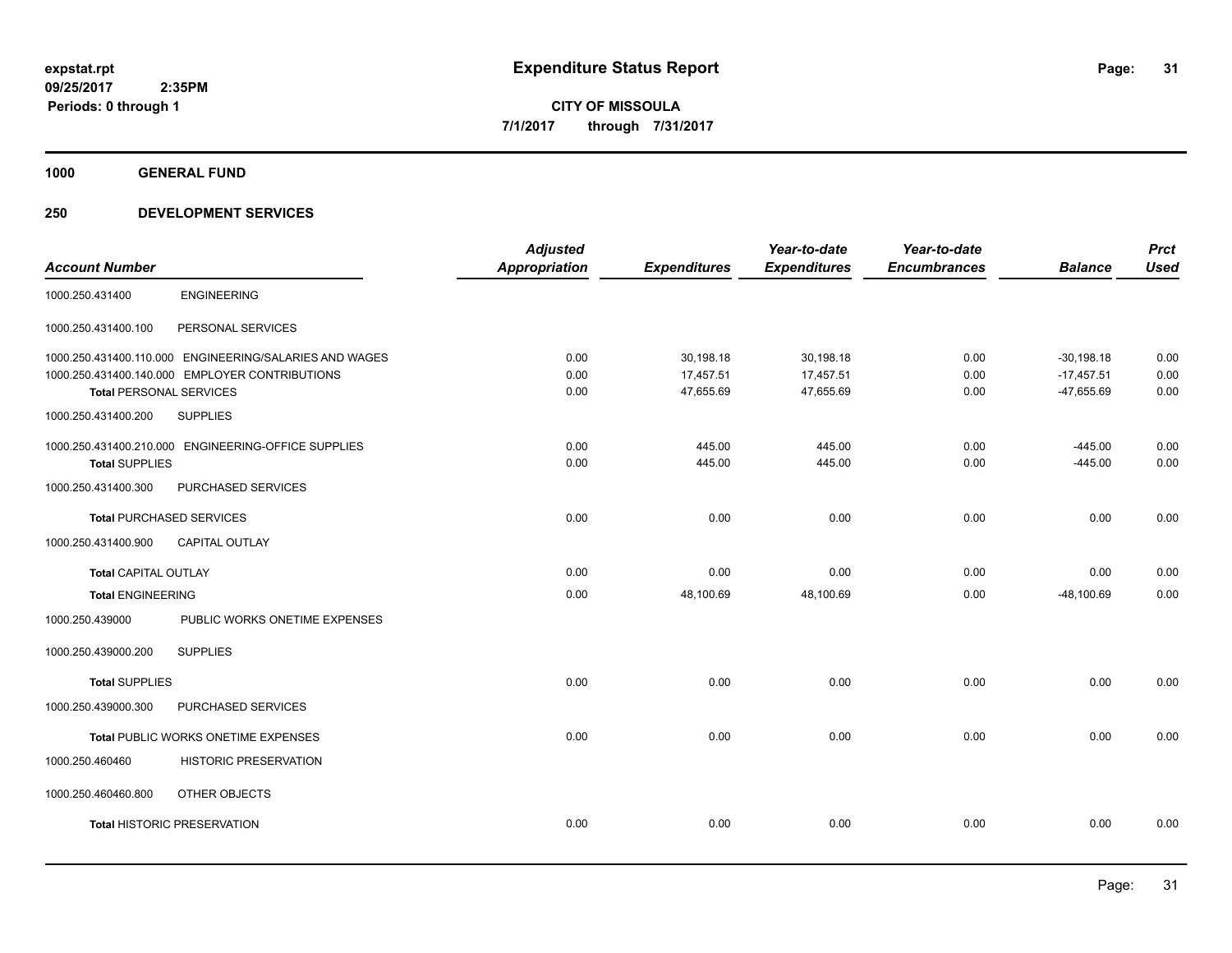**1000 GENERAL FUND**

| <b>Account Number</b>          |                                   | <b>Adjusted</b><br>Appropriation | <b>Expenditures</b> | Year-to-date<br><b>Expenditures</b> | Year-to-date<br><b>Encumbrances</b> | <b>Balance</b> | <b>Prct</b><br>Used |
|--------------------------------|-----------------------------------|----------------------------------|---------------------|-------------------------------------|-------------------------------------|----------------|---------------------|
| 1000.250.510110                | <b>MERCHANT SERVICES</b>          |                                  |                     |                                     |                                     |                |                     |
| 1000.250.510110.500            | <b>FIXED CHARGES</b>              |                                  |                     |                                     |                                     |                |                     |
| <b>Total MERCHANT SERVICES</b> |                                   | 0.00                             | 0.00                | 0.00                                | 0.00                                | 0.00           | 0.00                |
|                                | <b>Total DEVELOPMENT SERVICES</b> | 0.00                             | 149,105.81          | 149,105.81                          | 0.00                                | $-149.105.81$  | 0.00                |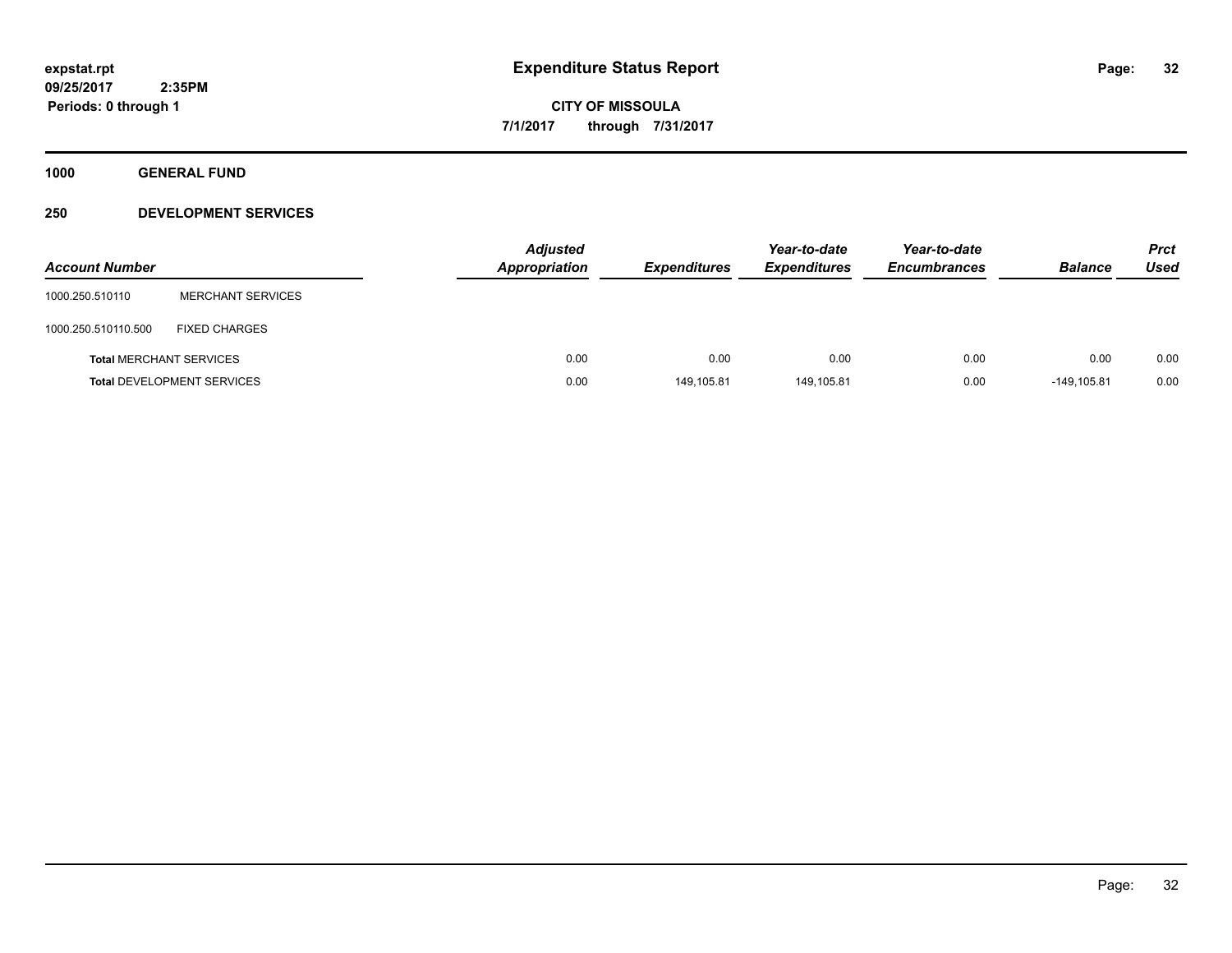**1000 GENERAL FUND**

# **255 HOUSING & COMMUNITY DEVELOPMENT**

|                                 |                                                | <b>Adjusted</b>      |                       | Year-to-date          | Year-to-date        |                             | <b>Prct</b>  |
|---------------------------------|------------------------------------------------|----------------------|-----------------------|-----------------------|---------------------|-----------------------------|--------------|
| <b>Account Number</b>           |                                                | <b>Appropriation</b> | <b>Expenditures</b>   | <b>Expenditures</b>   | <b>Encumbrances</b> | <b>Balance</b>              | <b>Used</b>  |
| 1000.255.411850                 | ECONOMIC DEVELOPMENT                           |                      |                       |                       |                     |                             |              |
| 1000.255.411850.700             | <b>GRANTS &amp; CONTRIBUTIONS</b>              |                      |                       |                       |                     |                             |              |
|                                 | Total ECONOMIC DEVELOPMENT                     | 0.00                 | 0.00                  | 0.00                  | 0.00                | 0.00                        | 0.00         |
| 1000.255.440191                 | PARTNERSHIP HEALTH                             |                      |                       |                       |                     |                             |              |
| 1000.255.440191.700             | <b>GRANTS &amp; CONTRIBUTIONS</b>              |                      |                       |                       |                     |                             |              |
| <b>Total PARTNERSHIP HEALTH</b> |                                                | 0.00                 | 0.00                  | 0.00                  | 0.00                | 0.00                        | 0.00         |
| 1000.255.450131                 | <b>GENERAL ASSISTANCE</b>                      |                      |                       |                       |                     |                             |              |
| 1000.255.450131.700             | <b>GRANTS &amp; CONTRIBUTIONS</b>              |                      |                       |                       |                     |                             |              |
| <b>Total GENERAL ASSISTANCE</b> |                                                | 0.00                 | 0.00                  | 0.00                  | 0.00                | 0.00                        | 0.00         |
| 1000.255.460300                 | OTHER COMMUNITY EVENTS                         |                      |                       |                       |                     |                             |              |
| 1000.255.460300.700             | <b>GRANTS &amp; CONTRIBUTIONS</b>              |                      |                       |                       |                     |                             |              |
|                                 | Total OTHER COMMUNITY EVENTS                   | 0.00                 | 0.00                  | 0.00                  | 0.00                | 0.00                        | 0.00         |
| 1000.255.460453                 | <b>BANDS</b>                                   |                      |                       |                       |                     |                             |              |
| 1000.255.460453.700             | <b>GRANTS &amp; CONTRIBUTIONS</b>              |                      |                       |                       |                     |                             |              |
| <b>Total BANDS</b>              |                                                | 0.00                 | 0.00                  | 0.00                  | 0.00                | 0.00                        | 0.00         |
| 1000.255.470210                 | <b>ADMINISTRATION</b>                          |                      |                       |                       |                     |                             |              |
| 1000.255.470210.100             | PERSONAL SERVICES                              |                      |                       |                       |                     |                             |              |
|                                 | 1000.255.470210.110.000 SALARIES AND WAGES     | 0.00                 | 8,744.05              | 8,744.05              | 0.00                | $-8,744.05$                 | 0.00         |
| <b>Total PERSONAL SERVICES</b>  | 1000.255.470210.140.000 EMPLOYER CONTRIBUTIONS | 0.00<br>0.00         | 4,585.55<br>13,329.60 | 4,585.55<br>13,329.60 | 0.00<br>0.00        | $-4,585.55$<br>$-13,329.60$ | 0.00<br>0.00 |
|                                 |                                                |                      |                       |                       |                     |                             |              |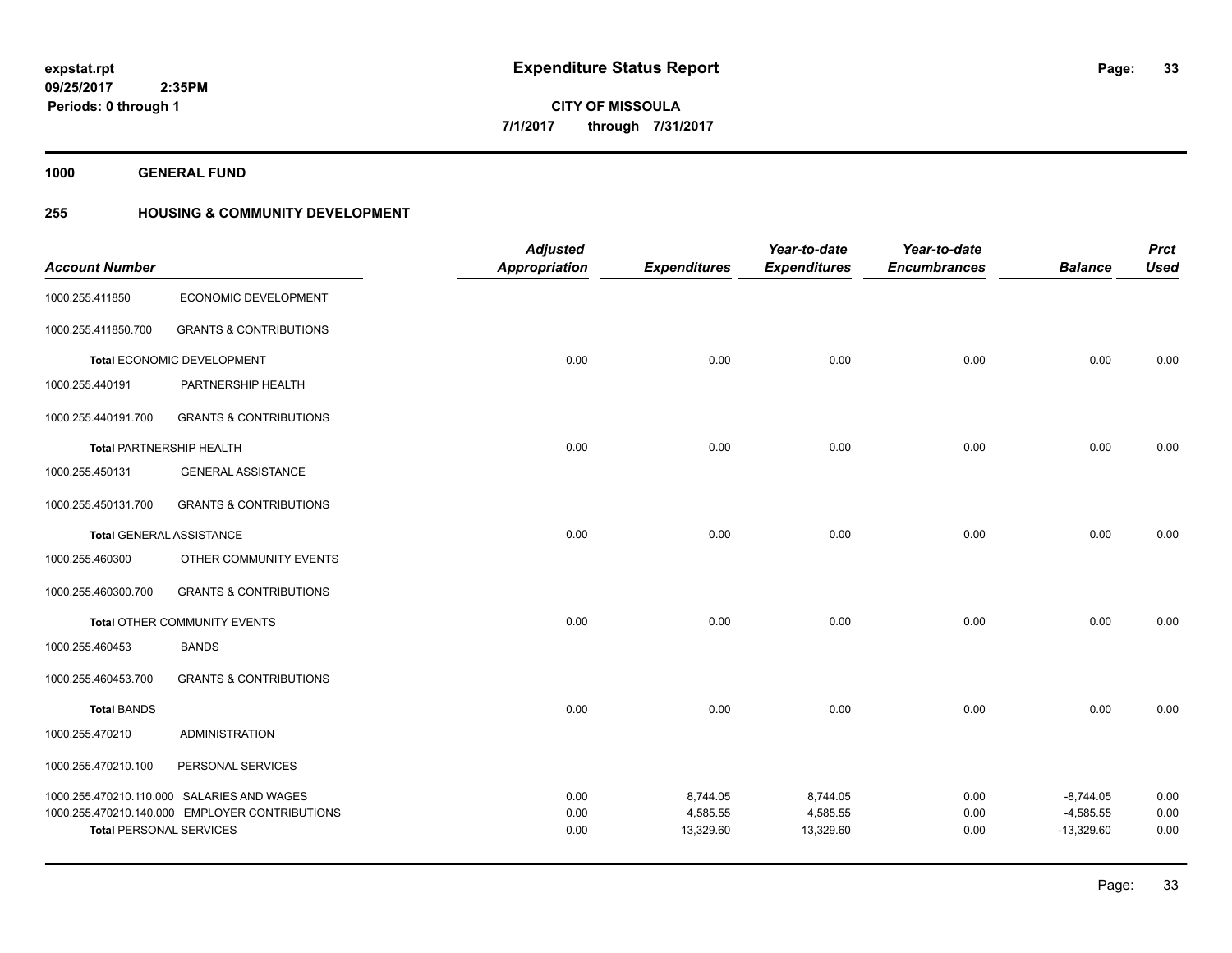**1000 GENERAL FUND**

# **255 HOUSING & COMMUNITY DEVELOPMENT**

| <b>Account Number</b>                                    | <b>Adjusted</b><br>Appropriation | <b>Expenditures</b> | Year-to-date<br><b>Expenditures</b> | Year-to-date<br><b>Encumbrances</b> | <b>Balance</b> | <b>Prct</b><br><b>Used</b> |
|----------------------------------------------------------|----------------------------------|---------------------|-------------------------------------|-------------------------------------|----------------|----------------------------|
| <b>SUPPLIES</b><br>1000.255.470210.200                   |                                  |                     |                                     |                                     |                |                            |
| <b>Total SUPPLIES</b>                                    | 0.00                             | 0.00                | 0.00                                | 0.00                                | 0.00           | 0.00                       |
| PURCHASED SERVICES<br>1000.255.470210.300                |                                  |                     |                                     |                                     |                |                            |
| 1000.255.470210.390.000 OTHER PURCHASED SERVICES         | 0.00                             | 395.00              | 395.00                              | 0.00                                | $-395.00$      | 0.00                       |
| <b>Total PURCHASED SERVICES</b>                          | 0.00                             | 395.00              | 395.00                              | 0.00                                | $-395.00$      | 0.00                       |
| 1000.255.470210.500<br><b>FIXED CHARGES</b>              |                                  |                     |                                     |                                     |                |                            |
| 1000.255.470210.500.000 FIXED CHARGES                    | 0.00                             | 9,100.00            | 9,100.00                            | 0.00                                | $-9,100.00$    | 0.00                       |
| <b>Total FIXED CHARGES</b>                               | 0.00                             | 9,100.00            | 9,100.00                            | 0.00                                | $-9,100.00$    | 0.00                       |
| <b>GRANTS &amp; CONTRIBUTIONS</b><br>1000.255.470210.700 |                                  |                     |                                     |                                     |                |                            |
| <b>Total GRANTS &amp; CONTRIBUTIONS</b>                  | 0.00                             | 0.00                | 0.00                                | 0.00                                | 0.00           | 0.00                       |
| 1000.255.470210.900<br><b>CAPITAL OUTLAY</b>             |                                  |                     |                                     |                                     |                |                            |
| <b>Total CAPITAL OUTLAY</b>                              | 0.00                             | 0.00                | 0.00                                | 0.00                                | 0.00           | 0.00                       |
| <b>Total HOUSING &amp; COMMUNITY DEVELOPMENT</b>         | 0.00                             | 22,824.60           | 22,824.60                           | 0.00                                | $-22,824.60$   | 0.00                       |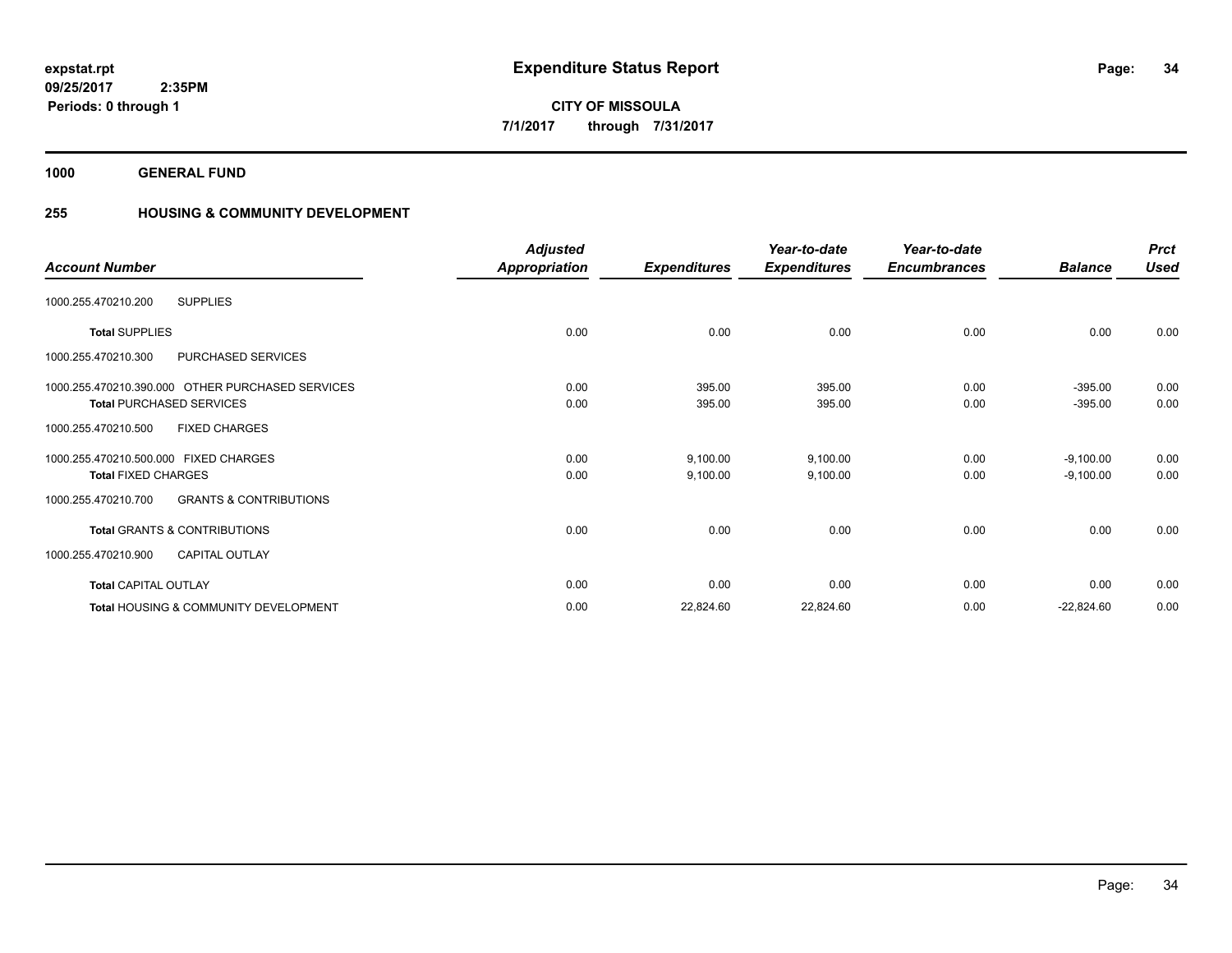**CITY OF MISSOULA 7/1/2017 through 7/31/2017**

**1000 GENERAL FUND**

**270 CITY ATTORNEY**

| <b>Account Number</b>            |                                                | <b>Adjusted</b><br><b>Appropriation</b> | <b>Expenditures</b>  | Year-to-date<br><b>Expenditures</b> | Year-to-date<br><b>Encumbrances</b> | <b>Balance</b>             | <b>Prct</b><br><b>Used</b> |
|----------------------------------|------------------------------------------------|-----------------------------------------|----------------------|-------------------------------------|-------------------------------------|----------------------------|----------------------------|
| 1000.270.410360                  | ALTERNATIVE DISPUTE RESOLUTION                 |                                         |                      |                                     |                                     |                            |                            |
| 1000.270.410360.700              | <b>GRANTS &amp; CONTRIBUTIONS</b>              |                                         |                      |                                     |                                     |                            |                            |
|                                  | Total ALTERNATIVE DISPUTE RESOLUTION           | 0.00                                    | 0.00                 | 0.00                                | 0.00                                | 0.00                       | 0.00                       |
| 1000.270.410371                  | SEXUAL ASSUALT PREVENTION CAMPAIGN             |                                         |                      |                                     |                                     |                            |                            |
| 1000.270.410371.700              | <b>GRANTS &amp; CONTRIBUTIONS</b>              |                                         |                      |                                     |                                     |                            |                            |
|                                  | Total SEXUAL ASSUALT PREVENTION CAMPAIGN       | 0.00                                    | 0.00                 | 0.00                                | 0.00                                | 0.00                       | 0.00                       |
| 1000.270.411115                  | <b>VICTIM SERVICES</b>                         |                                         |                      |                                     |                                     |                            |                            |
| 1000.270.411115.100              | PERSONAL SERVICES                              |                                         |                      |                                     |                                     |                            |                            |
|                                  | 1000.270.411115.110.000 SALARIES AND WAGES     | 0.00                                    | 2,505.17             | 2,505.17                            | 0.00                                | $-2,505.17$                | 0.00                       |
| <b>Total PERSONAL SERVICES</b>   | 1000.270.411115.140.000 EMPLOYER CONTRIBUTIONS | 0.00<br>0.00                            | 1,218.85<br>3,724.02 | 1,218.85<br>3,724.02                | 0.00<br>0.00                        | $-1,218.85$<br>$-3,724.02$ | 0.00<br>0.00               |
| 1000.270.411115.300              | PURCHASED SERVICES                             |                                         |                      |                                     |                                     |                            |                            |
|                                  | <b>Total PURCHASED SERVICES</b>                | 0.00                                    | 0.00                 | 0.00                                | 0.00                                | 0.00                       | 0.00                       |
| 1000.270.411115.900              | CAPITAL OUTLAY                                 |                                         |                      |                                     |                                     |                            |                            |
| <b>Total CAPITAL OUTLAY</b>      |                                                | 0.00                                    | 0.00                 | 0.00                                | 0.00                                | 0.00                       | 0.00                       |
| <b>Total VICTIM SERVICES</b>     |                                                | 0.00                                    | 3,724.02             | 3,724.02                            | 0.00                                | $-3,724.02$                | 0.00                       |
| 1000.270.411120                  | ADMINISTRATION & CIVIL LAW                     |                                         |                      |                                     |                                     |                            |                            |
| 1000.270.411120.100              | PERSONAL SERVICES                              |                                         |                      |                                     |                                     |                            |                            |
|                                  | 1000.270.411120.110.000 SALARIES AND WAGES     | 0.00                                    | 29,424.17            | 29,424.17                           | 0.00                                | $-29,424.17$               | 0.00                       |
| 1000.270.411120.120.000 OVERTIME |                                                | 0.00                                    | 214.78               | 214.78                              | 0.00                                | $-214.78$                  | 0.00                       |
|                                  | 1000.270.411120.140.000 EMPLOYER CONTRIBUTIONS | 0.00                                    | 15,945.61            | 15,945.61                           | 0.00                                | $-15,945.61$               | 0.00                       |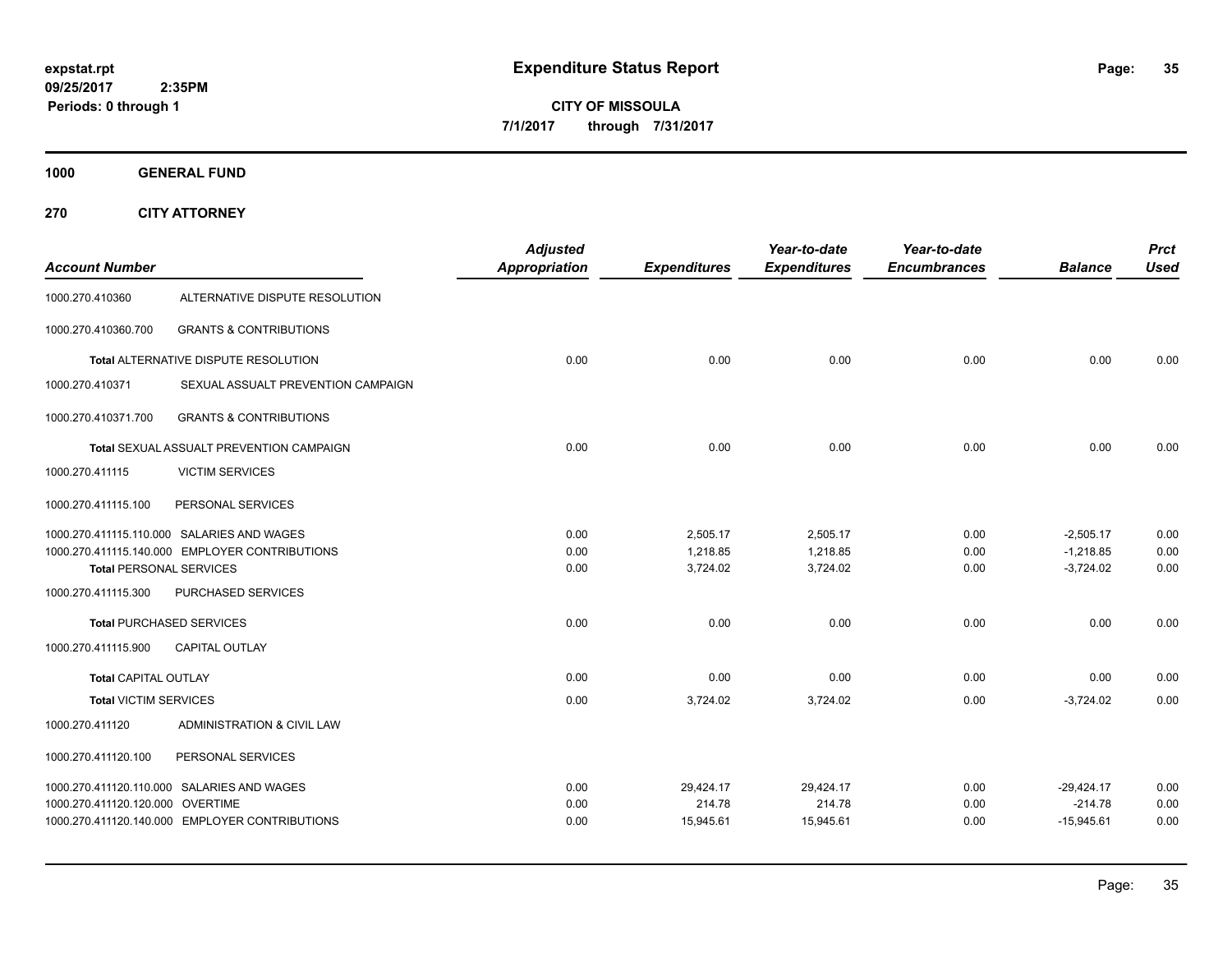**1000 GENERAL FUND**

**270 CITY ATTORNEY**

| <b>Account Number</b>                   |                                                | <b>Adjusted</b><br><b>Appropriation</b> | <b>Expenditures</b> | Year-to-date<br><b>Expenditures</b> | Year-to-date<br><b>Encumbrances</b> | <b>Balance</b> | <b>Prct</b><br><b>Used</b> |
|-----------------------------------------|------------------------------------------------|-----------------------------------------|---------------------|-------------------------------------|-------------------------------------|----------------|----------------------------|
| <b>Total PERSONAL SERVICES</b>          |                                                | 0.00                                    | 45,584.56           | 45,584.56                           | 0.00                                | $-45,584.56$   | 0.00                       |
| 1000.270.411120.200                     | <b>SUPPLIES</b>                                |                                         |                     |                                     |                                     |                |                            |
| <b>Total SUPPLIES</b>                   |                                                | 0.00                                    | 0.00                | 0.00                                | 0.00                                | 0.00           | 0.00                       |
| 1000.270.411120.300                     | PURCHASED SERVICES                             |                                         |                     |                                     |                                     |                |                            |
|                                         | <b>Total PURCHASED SERVICES</b>                | 0.00                                    | 0.00                | 0.00                                | 0.00                                | 0.00           | 0.00                       |
| 1000.270.411120.800                     | OTHER OBJECTS                                  |                                         |                     |                                     |                                     |                |                            |
| <b>Total OTHER OBJECTS</b>              |                                                | 0.00                                    | 0.00                | 0.00                                | 0.00                                | 0.00           | 0.00                       |
| 1000.270.411120.900                     | <b>CAPITAL OUTLAY</b>                          |                                         |                     |                                     |                                     |                |                            |
| <b>Total CAPITAL OUTLAY</b>             |                                                | 0.00                                    | 0.00                | 0.00                                | 0.00                                | 0.00           | 0.00                       |
|                                         | Total ADMINISTRATION & CIVIL LAW               | 0.00                                    | 45,584.56           | 45,584.56                           | 0.00                                | $-45,584.56$   | 0.00                       |
| 1000.270.411125                         | <b>CRIMINAL LAW</b>                            |                                         |                     |                                     |                                     |                |                            |
| 1000.270.411125.100                     | PERSONAL SERVICES                              |                                         |                     |                                     |                                     |                |                            |
|                                         | 1000.270.411125.110.000 SALARIES AND WAGES     | 0.00                                    | 23,868.90           | 23,868.90                           | 0.00                                | $-23,868.90$   | 0.00                       |
| 1000.270.411125.120.000 OVERTIME        |                                                | 0.00                                    | 23.86               | 23.86                               | 0.00                                | $-23.86$       | 0.00                       |
|                                         | 1000.270.411125.140.000 EMPLOYER CONTRIBUTIONS | 0.00                                    | 17,820.00           | 17,820.00                           | 0.00                                | $-17,820.00$   | 0.00                       |
| <b>Total PERSONAL SERVICES</b>          |                                                | 0.00                                    | 41,712.76           | 41,712.76                           | 0.00                                | $-41,712.76$   | 0.00                       |
| 1000.270.411125.200                     | <b>SUPPLIES</b>                                |                                         |                     |                                     |                                     |                |                            |
| 1000.270.411125.210.000 OFFICE SUPPLIES |                                                | 0.00                                    | 13.17               | 13.17                               | 0.00                                | $-13.17$       | 0.00                       |
| <b>Total SUPPLIES</b>                   |                                                | 0.00                                    | 13.17               | 13.17                               | 0.00                                | $-13.17$       | 0.00                       |
| 1000.270.411125.300                     | PURCHASED SERVICES                             |                                         |                     |                                     |                                     |                |                            |
|                                         | 1000.270.411125.360.000 REPAIR & MAINTENANCE   | 0.00                                    | 18,877.00           | 18,877.00                           | 0.00                                | $-18,877.00$   | 0.00                       |
| 1000.270.411125.370.000 TRAVEL          |                                                | 0.00                                    | 806.19              | 806.19                              | 0.00                                | $-806.19$      | 0.00                       |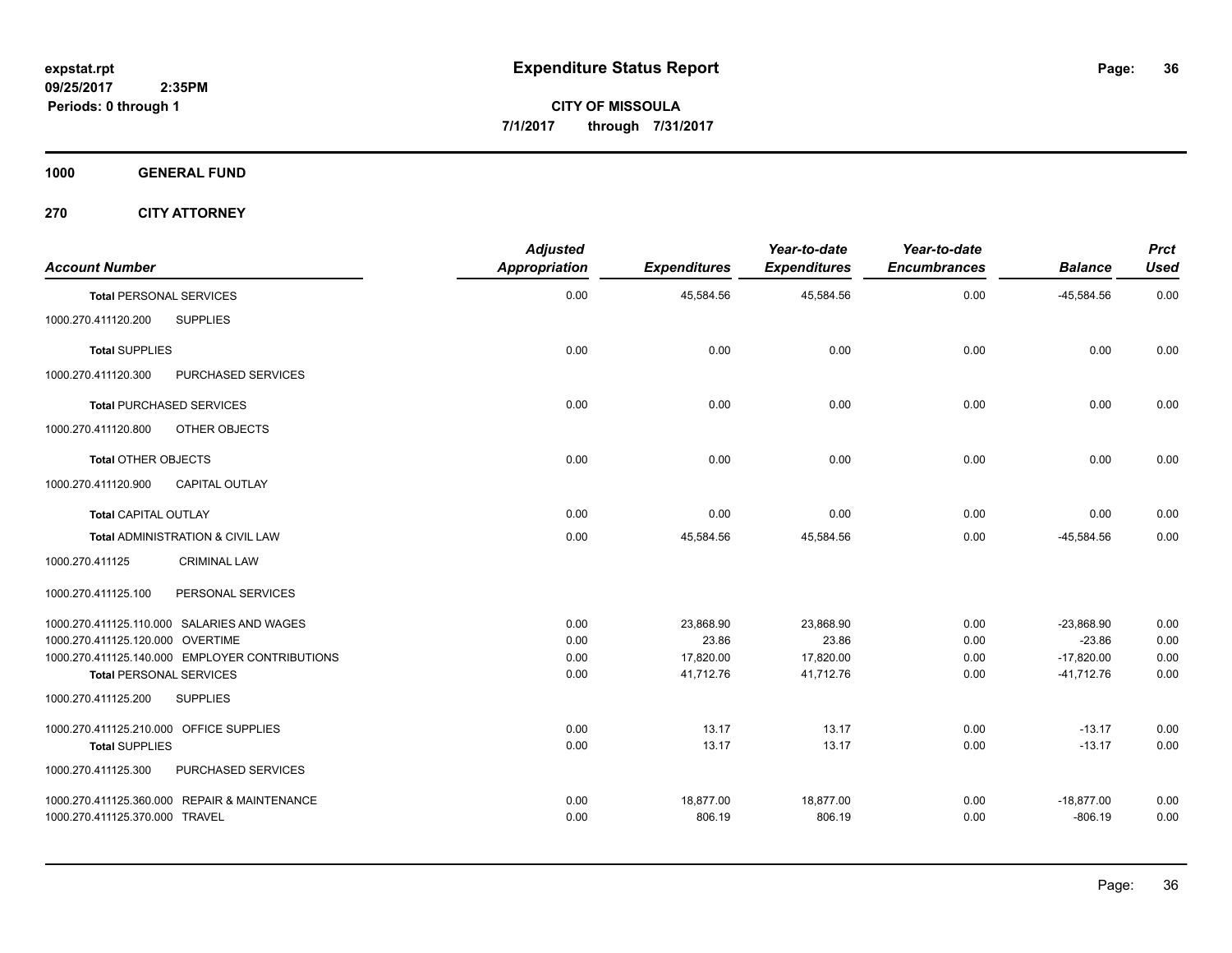**1000 GENERAL FUND**

**270 CITY ATTORNEY**

| <b>Account Number</b>                        | <b>Adjusted</b><br><b>Appropriation</b> | <b>Expenditures</b> | Year-to-date<br><b>Expenditures</b> | Year-to-date<br><b>Encumbrances</b> | <b>Balance</b> | <b>Prct</b><br>Used |
|----------------------------------------------|-----------------------------------------|---------------------|-------------------------------------|-------------------------------------|----------------|---------------------|
| <b>Total PURCHASED SERVICES</b>              | 0.00                                    | 19,683.19           | 19,683.19                           | 0.00                                | $-19,683.19$   | 0.00                |
| <b>FIXED CHARGES</b><br>1000.270.411125.500  |                                         |                     |                                     |                                     |                |                     |
| <b>Total FIXED CHARGES</b>                   | 0.00                                    | 0.00                | 0.00                                | 0.00                                | 0.00           | 0.00                |
| 1000.270.411125.900<br><b>CAPITAL OUTLAY</b> |                                         |                     |                                     |                                     |                |                     |
| <b>Total CAPITAL OUTLAY</b>                  | 0.00                                    | 0.00                | 0.00                                | 0.00                                | 0.00           | 0.00                |
| <b>Total CRIMINAL LAW</b>                    | 0.00                                    | 61.409.12           | 61.409.12                           | 0.00                                | -61.409.12     | 0.00                |
| <b>Total CITY ATTORNEY</b>                   | 0.00                                    | 110.717.70          | 110.717.70                          | 0.00                                | $-110.717.70$  | 0.00                |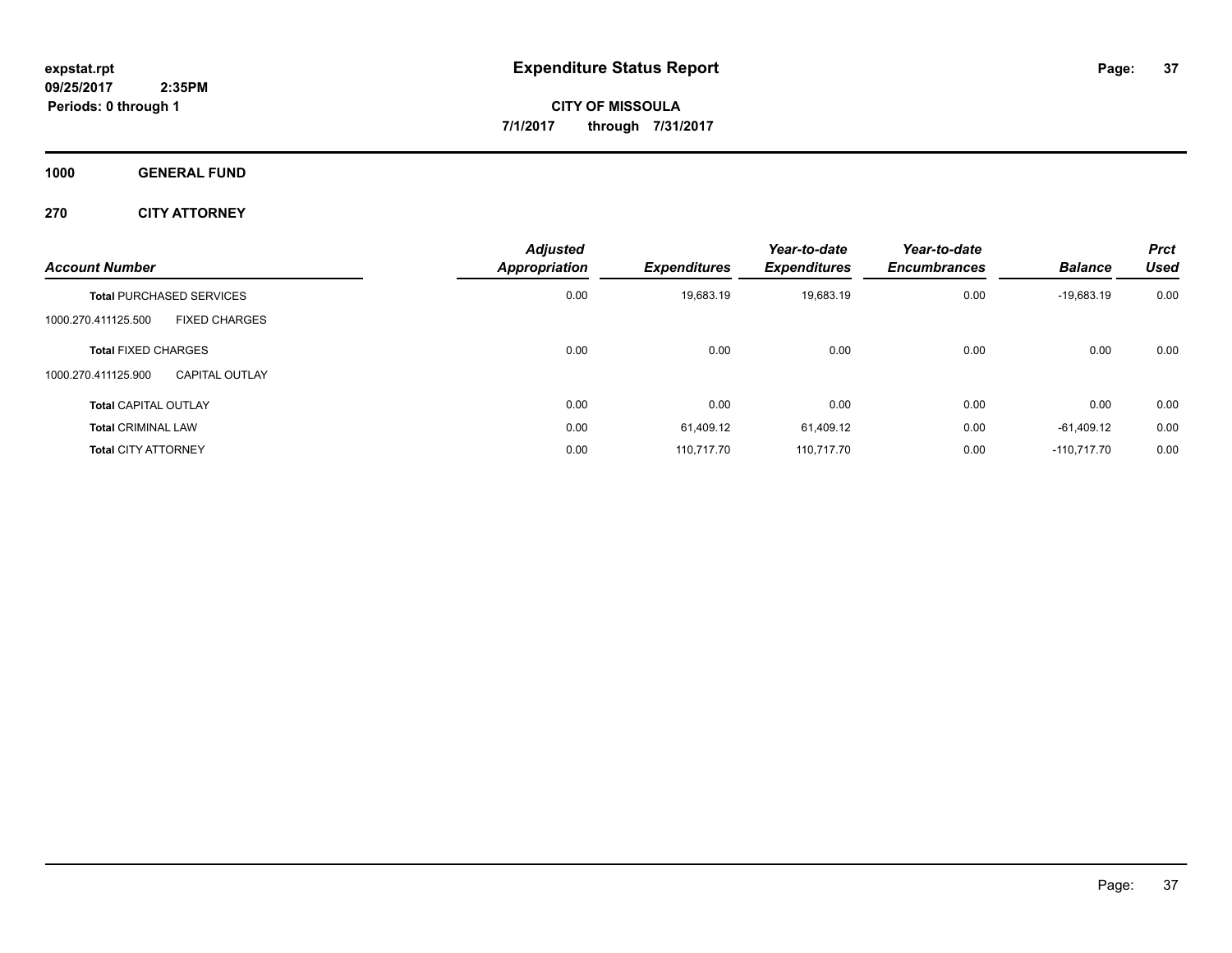**1000 GENERAL FUND**

| <b>Account Number</b>          |                                                | <b>Adjusted</b><br><b>Appropriation</b> | <b>Expenditures</b> | Year-to-date<br><b>Expenditures</b> | Year-to-date<br><b>Encumbrances</b> | <b>Balance</b> | <b>Prct</b><br><b>Used</b> |
|--------------------------------|------------------------------------------------|-----------------------------------------|---------------------|-------------------------------------|-------------------------------------|----------------|----------------------------|
| 1000.280.230270                | *** Title Not Found ***                        |                                         |                     |                                     |                                     |                |                            |
| 1000.280.230270.100            | PERSONAL SERVICES                              |                                         |                     |                                     |                                     |                |                            |
| Total *** Title Not Found ***  |                                                | 0.00                                    | 0.00                | 0.00                                | 0.00                                | 0.00           | 0.00                       |
| 1000.280.430100                | PUBLIC WORKS ADMINISTRATION                    |                                         |                     |                                     |                                     |                |                            |
| 1000.280.430100.100            | PERSONAL SERVICES                              |                                         |                     |                                     |                                     |                |                            |
|                                | 1000.280.430100.110.000 SALARIES AND WAGES     | 0.00                                    | 7,383.58            | 7,383.58                            | 0.00                                | $-7,383.58$    | 0.00                       |
|                                | 1000.280.430100.140.000 EMPLOYER CONTRIBUTIONS | 0.00                                    | 3,059.48            | 3,059.48                            | 0.00                                | $-3,059.48$    | 0.00                       |
| <b>Total PERSONAL SERVICES</b> |                                                | 0.00                                    | 10,443.06           | 10,443.06                           | 0.00                                | $-10,443.06$   | 0.00                       |
| 1000.280.430100.200            | <b>SUPPLIES</b>                                |                                         |                     |                                     |                                     |                |                            |
| <b>Total SUPPLIES</b>          |                                                | 0.00                                    | 0.00                | 0.00                                | 0.00                                | 0.00           | 0.00                       |
| 1000.280.430100.300            | PURCHASED SERVICES                             |                                         |                     |                                     |                                     |                |                            |
|                                | <b>Total PURCHASED SERVICES</b>                | 0.00                                    | 0.00                | 0.00                                | 0.00                                | 0.00           | 0.00                       |
| 1000.280.430100.500            | <b>FIXED CHARGES</b>                           |                                         |                     |                                     |                                     |                |                            |
| <b>Total FIXED CHARGES</b>     |                                                | 0.00                                    | 0.00                | 0.00                                | 0.00                                | 0.00           | 0.00                       |
| 1000.280.430100.800            | OTHER OBJECTS                                  |                                         |                     |                                     |                                     |                |                            |
| <b>Total OTHER OBJECTS</b>     |                                                | 0.00                                    | 0.00                | 0.00                                | 0.00                                | 0.00           | 0.00                       |
|                                | <b>Total PUBLIC WORKS ADMINISTRATION</b>       | 0.00                                    | 10,443.06           | 10,443.06                           | 0.00                                | $-10,443.06$   | 0.00                       |
| 1000.280.430250                | REIMBURSABLE SERVICES                          |                                         |                     |                                     |                                     |                |                            |
| 1000.280.430250.200            | <b>SUPPLIES</b>                                |                                         |                     |                                     |                                     |                |                            |
| <b>Total SUPPLIES</b>          |                                                | 0.00                                    | 0.00                | 0.00                                | 0.00                                | 0.00           | 0.00                       |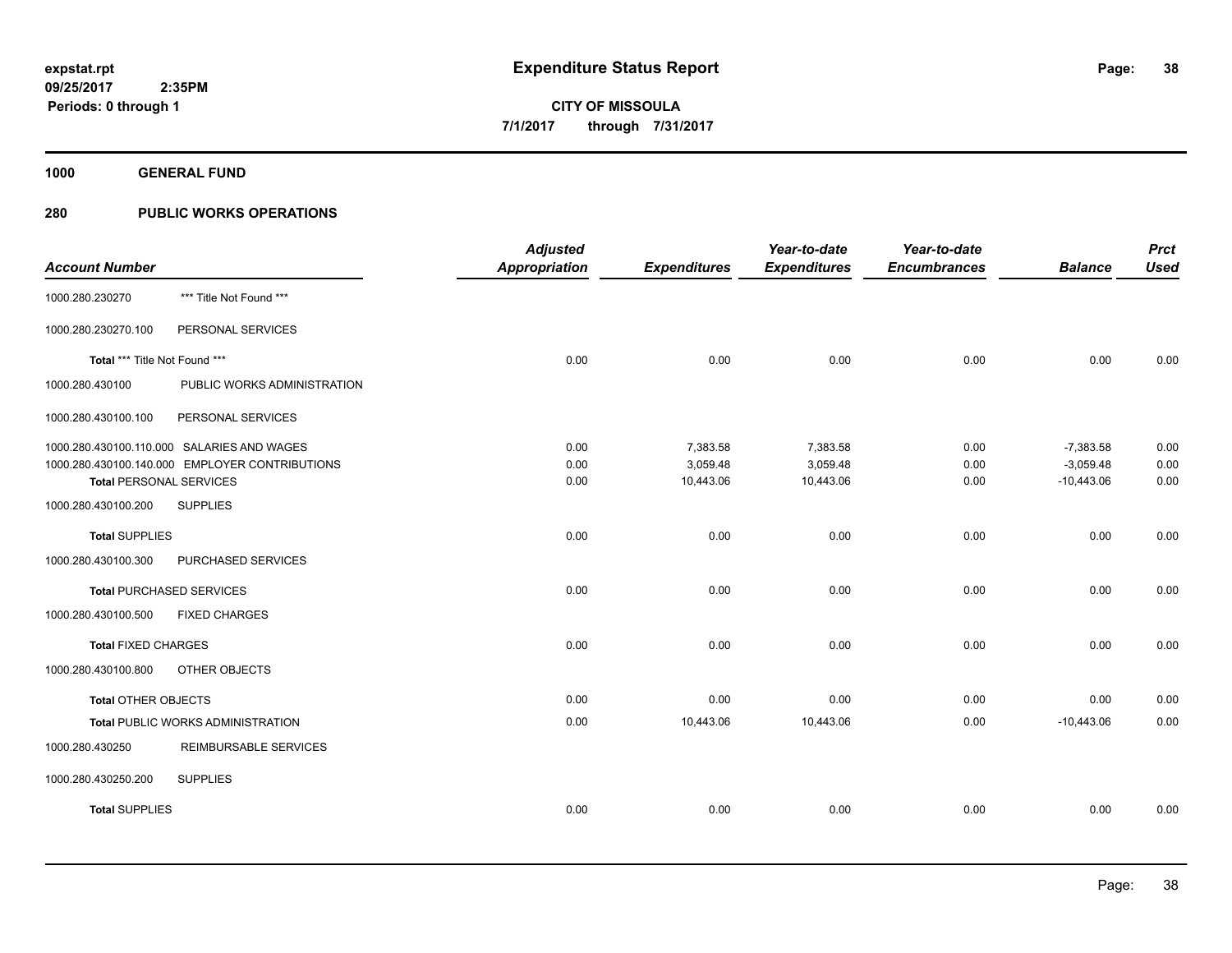**1000 GENERAL FUND**

|                                        |                                                   | <b>Adjusted</b>      |                     | Year-to-date        | Year-to-date        |                | <b>Prct</b> |
|----------------------------------------|---------------------------------------------------|----------------------|---------------------|---------------------|---------------------|----------------|-------------|
| <b>Account Number</b>                  |                                                   | <b>Appropriation</b> | <b>Expenditures</b> | <b>Expenditures</b> | <b>Encumbrances</b> | <b>Balance</b> | <b>Used</b> |
| 1000.280.430250.300                    | PURCHASED SERVICES                                |                      |                     |                     |                     |                |             |
|                                        | <b>Total REIMBURSABLE SERVICES</b>                | 0.00                 | 0.00                | 0.00                | 0.00                | 0.00           | 0.00        |
| 1000.280.430263                        | <b>STREET LIGHTING</b>                            |                      |                     |                     |                     |                |             |
| 1000.280.430263.100                    | PERSONAL SERVICES                                 |                      |                     |                     |                     |                |             |
|                                        | 1000.280.430263.110.000 SALARIES AND WAGES        | 0.00                 | 198.03              | 198.03              | 0.00                | $-198.03$      | 0.00        |
|                                        | 1000.280.430263.140.000 EMPLOYER CONTRIBUTIONS    | 0.00                 | 136.76              | 136.76              | 0.00                | $-136.76$      | 0.00        |
| <b>Total PERSONAL SERVICES</b>         |                                                   | 0.00                 | 334.79              | 334.79              | 0.00                | $-334.79$      | 0.00        |
| 1000.280.430263.300                    | PURCHASED SERVICES                                |                      |                     |                     |                     |                |             |
| <b>Total PURCHASED SERVICES</b>        |                                                   | 0.00                 | 0.00                | 0.00                | 0.00                | 0.00           | 0.00        |
| <b>Total STREET LIGHTING</b>           |                                                   | 0.00                 | 334.79              | 334.79              | 0.00                | $-334.79$      | 0.00        |
| 1000.280.430264                        | TRAFFIC SIGNAL MAINTENANCE                        |                      |                     |                     |                     |                |             |
| 1000.280.430264.100                    | PERSONAL SERVICES                                 |                      |                     |                     |                     |                |             |
|                                        | 1000.280.430264.110.000 SALARIES AND WAGES        | 0.00                 | 4,456.11            | 4,456.11            | 0.00                | $-4,456.11$    | 0.00        |
|                                        | 1000.280.430264.140.000 EMPLOYER CONTRIBUTIONS    | 0.00                 | 3,077.21            | 3,077.21            | 0.00                | $-3,077.21$    | 0.00        |
| <b>Total PERSONAL SERVICES</b>         |                                                   | 0.00                 | 7,533.32            | 7,533.32            | 0.00                | $-7,533.32$    | 0.00        |
| 1000.280.430264.200                    | <b>SUPPLIES</b>                                   |                      |                     |                     |                     |                |             |
| 1000.280.430264.240.000 OTHER SUPPLIES |                                                   | 0.00                 | 715.92              | 715.92              | 0.00                | $-715.92$      | 0.00        |
| <b>Total SUPPLIES</b>                  |                                                   | 0.00                 | 715.92              | 715.92              | 0.00                | $-715.92$      | 0.00        |
| 1000.280.430264.300                    | PURCHASED SERVICES                                |                      |                     |                     |                     |                |             |
|                                        | 1000.280.430264.341.000 ELECTRICITY & NATURAL GAS | 0.00                 | 59.16               | 59.16               | 0.00                | $-59.16$       | 0.00        |
| <b>Total PURCHASED SERVICES</b>        |                                                   | 0.00                 | 59.16               | 59.16               | 0.00                | $-59.16$       | 0.00        |
|                                        | Total TRAFFIC SIGNAL MAINTENANCE                  | 0.00                 | 8,308.40            | 8,308.40            | 0.00                | $-8,308.40$    | 0.00        |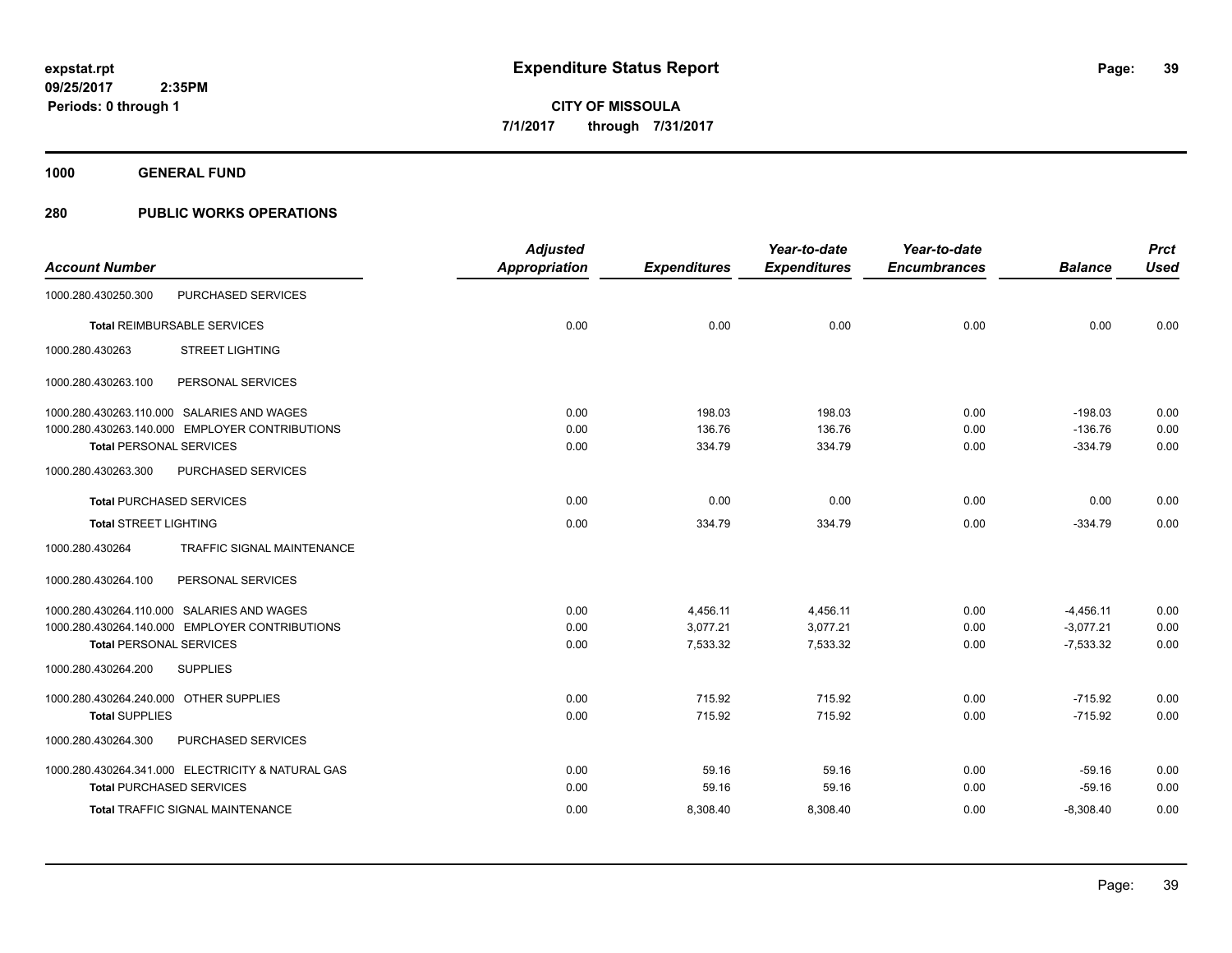**1000 GENERAL FUND**

|                                                  | <b>Adjusted</b>      |                     | Year-to-date        | Year-to-date        |                | <b>Prct</b> |
|--------------------------------------------------|----------------------|---------------------|---------------------|---------------------|----------------|-------------|
| <b>Account Number</b>                            | <b>Appropriation</b> | <b>Expenditures</b> | <b>Expenditures</b> | <b>Encumbrances</b> | <b>Balance</b> | <b>Used</b> |
| <b>SIGNING &amp; STRIPING</b><br>1000.280.430265 |                      |                     |                     |                     |                |             |
| PERSONAL SERVICES<br>1000.280.430265.100         |                      |                     |                     |                     |                |             |
| 1000.280.430265.110.000 SALARIES AND WAGES       | 0.00                 | 15,842.89           | 15.842.89           | 0.00                | $-15,842.89$   | 0.00        |
| 1000.280.430265.130.000 OTHER                    | 0.00                 | 60.00               | 60.00               | 0.00                | $-60.00$       | 0.00        |
| 1000.280.430265.140.000 EMPLOYER CONTRIBUTIONS   | 0.00                 | 12,289.60           | 12,289.60           | 0.00                | $-12,289.60$   | 0.00        |
| <b>Total PERSONAL SERVICES</b>                   | 0.00                 | 28,192.49           | 28,192.49           | 0.00                | $-28,192.49$   | 0.00        |
| <b>SUPPLIES</b><br>1000.280.430265.200           |                      |                     |                     |                     |                |             |
| 1000.280.430265.240.000 OTHER SUPPLIES           | 0.00                 | 31.61               | 31.61               | 0.00                | $-31.61$       | 0.00        |
| <b>Total SUPPLIES</b>                            | 0.00                 | 31.61               | 31.61               | 0.00                | $-31.61$       | 0.00        |
| PURCHASED SERVICES<br>1000.280.430265.300        |                      |                     |                     |                     |                |             |
| 1000.280.430265.344.399 TELEPHONE SERVICE        | 0.00                 | 67.41               | 67.41               | 0.00                | $-67.41$       | 0.00        |
| <b>Total PURCHASED SERVICES</b>                  | 0.00                 | 67.41               | 67.41               | 0.00                | $-67.41$       | 0.00        |
| CAPITAL OUTLAY<br>1000.280.430265.900            |                      |                     |                     |                     |                |             |
| <b>Total CAPITAL OUTLAY</b>                      | 0.00                 | 0.00                | 0.00                | 0.00                | 0.00           | 0.00        |
| <b>Total SIGNING &amp; STRIPING</b>              | 0.00                 | 28,291.51           | 28,291.51           | 0.00                | $-28,291.51$   | 0.00        |
| <b>COMMUNICATIONS</b><br>1000.280.430270         |                      |                     |                     |                     |                |             |
| 1000.280.430270.100<br>PERSONAL SERVICES         |                      |                     |                     |                     |                |             |
| 1000.280.430270.110.000 SALARIES AND WAGES       | 0.00                 | 5,248.25            | 5,248.25            | 0.00                | $-5.248.25$    | 0.00        |
| 1000.280.430270.140.000 EMPLOYER CONTRIBUTIONS   | 0.00                 | 3,624.12            | 3,624.12            | 0.00                | $-3,624.12$    | 0.00        |
| <b>Total PERSONAL SERVICES</b>                   | 0.00                 | 8,872.37            | 8,872.37            | 0.00                | $-8,872.37$    | 0.00        |
| <b>SUPPLIES</b><br>1000.280.430270.200           |                      |                     |                     |                     |                |             |
| <b>Total SUPPLIES</b>                            | 0.00                 | 0.00                | 0.00                | 0.00                | 0.00           | 0.00        |
| 1000.280.430270.300<br>PURCHASED SERVICES        |                      |                     |                     |                     |                |             |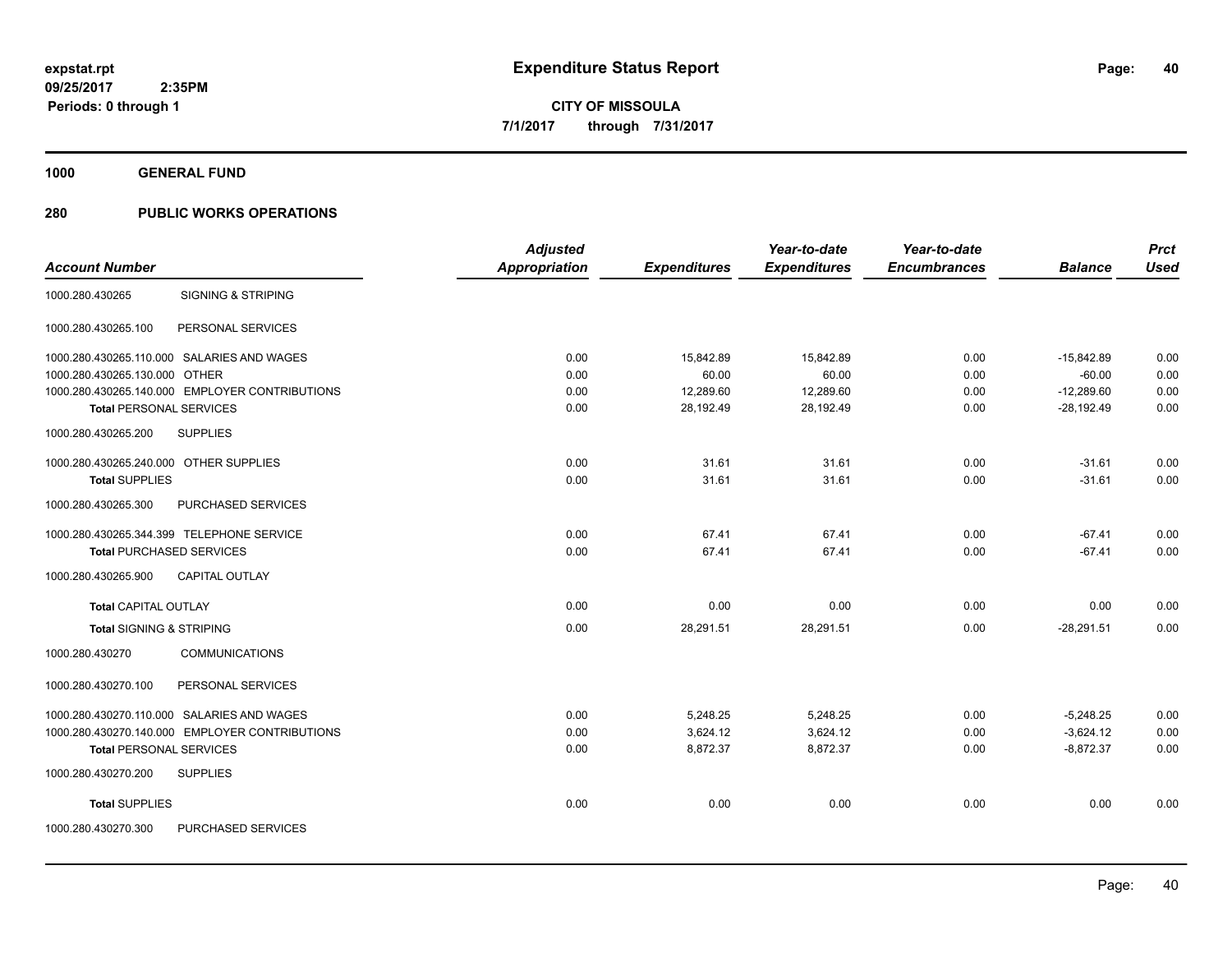**1000 GENERAL FUND**

|                                           | <b>Adjusted</b> |                     |                     | Year-to-date        |                | Prct |
|-------------------------------------------|-----------------|---------------------|---------------------|---------------------|----------------|------|
| <b>Account Number</b>                     | Appropriation   | <b>Expenditures</b> | <b>Expenditures</b> | <b>Encumbrances</b> | <b>Balance</b> | Used |
| 1000.280.430270.344.000 TELEPHONE SERVICE | 0.00            | 107.02              | 107.02              | 0.00                | $-107.02$      | 0.00 |
| <b>Total PURCHASED SERVICES</b>           | 0.00            | 107.02              | 107.02              | 0.00                | $-107.02$      | 0.00 |
| <b>Total COMMUNICATIONS</b>               | 0.00            | 8.979.39            | 8.979.39            | 0.00                | -8.979.39      | 0.00 |
| <b>Total PUBLIC WORKS OPERATIONS</b>      | 0.00            | 56.357.15           | 56.357.15           | 0.00                | $-56.357.15$   | 0.00 |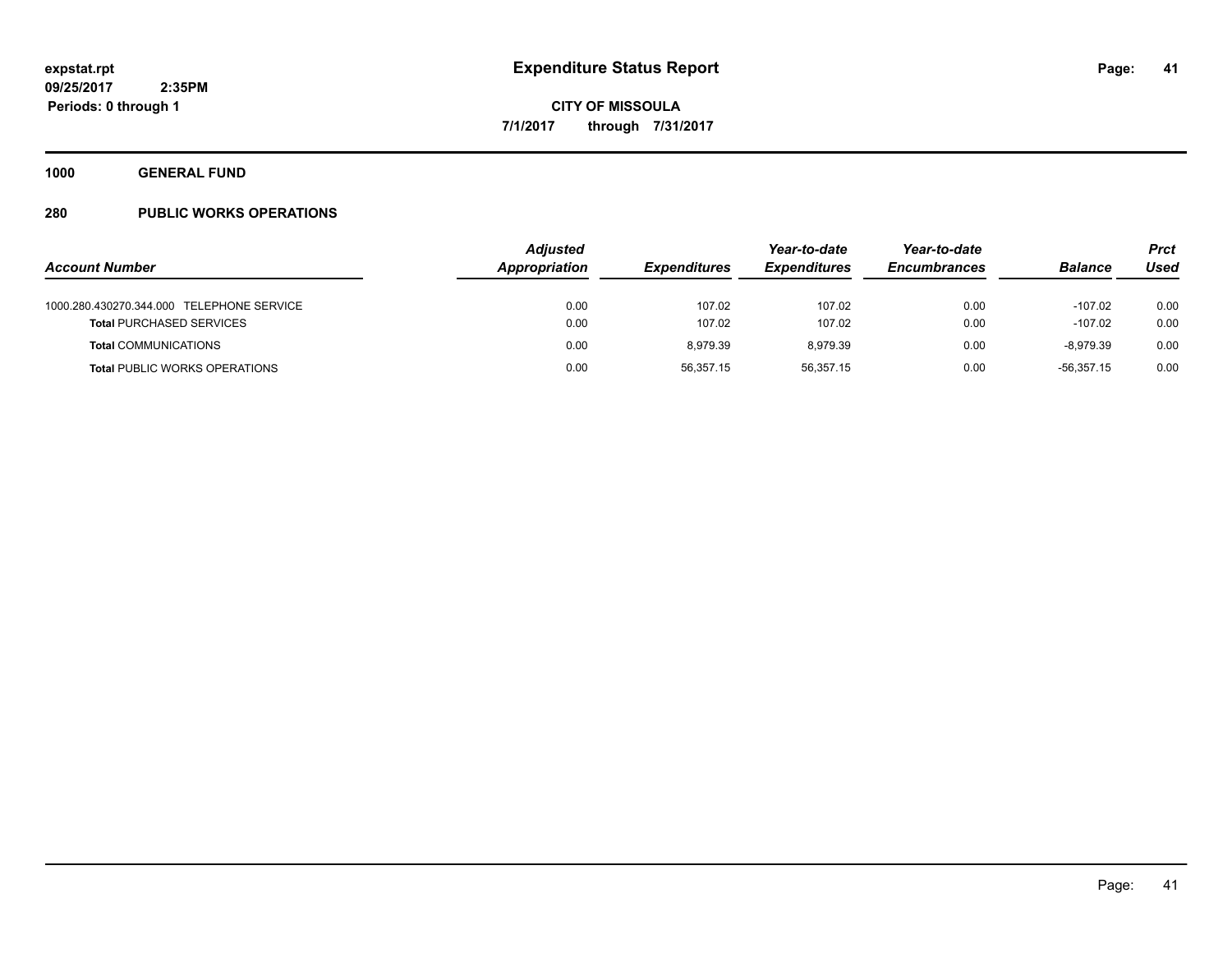**CITY OF MISSOULA 7/1/2017 through 7/31/2017**

**1000 GENERAL FUND**

| <b>Account Number</b>                   |                                                         | <b>Adjusted</b><br><b>Appropriation</b> | <b>Expenditures</b> | Year-to-date<br><b>Expenditures</b> | Year-to-date<br><b>Encumbrances</b> | <b>Balance</b> | <b>Prct</b><br><b>Used</b> |
|-----------------------------------------|---------------------------------------------------------|-----------------------------------------|---------------------|-------------------------------------|-------------------------------------|----------------|----------------------------|
| 1000.290.420110                         | <b>ADMINISTRATION</b>                                   |                                         |                     |                                     |                                     |                |                            |
| 1000.290.420110.100                     | PERSONAL SERVICES                                       |                                         |                     |                                     |                                     |                |                            |
|                                         | 1000.290.420110.110.000 SALARIES AND WAGES              | 0.00                                    | 41,831.66           | 41,831.66                           | 0.00                                | $-41,831.66$   | 0.00                       |
| 1000.290.420110.115.000                 | SALARIES/HEALTH INSURANCE BENEFIT                       | 0.00                                    | 2.880.00            | 2.880.00                            | 0.00                                | $-2.880.00$    | 0.00                       |
| 1000.290.420110.120.000                 | <b>OVERTIME</b>                                         | 0.00                                    | 112.87              | 112.87                              | 0.00                                | $-112.87$      | 0.00                       |
|                                         | 1000.290.420110.121.000 OUTSIDE HIRE OVERTIME           | 0.00                                    | 6,785.62            | 6,785.62                            | 0.00                                | $-6,785.62$    | 0.00                       |
|                                         | 1000.290.420110.123.000 CELL PHONE OVERTIME             | 0.00                                    | 719.93              | 719.93                              | 0.00                                | $-719.93$      | 0.00                       |
| 1000.290.420110.130.000 OTHER           |                                                         | 0.00                                    | 3,500.00            | 3,500.00                            | 0.00                                | $-3,500.00$    | 0.00                       |
|                                         | 1000.290.420110.133.000 EDUCATION COMPENSATION          | 0.00                                    | 37.50               | 37.50                               | 0.00                                | $-37.50$       | 0.00                       |
|                                         | 1000.290.420110.140.000 EMPLOYER CONTRIBUTIONS          | 0.00                                    | 18,268.89           | 18,268.89                           | 0.00                                | $-18,268.89$   | 0.00                       |
| <b>Total PERSONAL SERVICES</b>          |                                                         | 0.00                                    | 74,136.47           | 74,136.47                           | 0.00                                | $-74,136.47$   | 0.00                       |
| 1000.290.420110.200                     | <b>SUPPLIES</b>                                         |                                         |                     |                                     |                                     |                |                            |
| 1000.290.420110.210.000 OFFICE SUPPLIES |                                                         | 0.00                                    | $-57.93$            | $-57.93$                            | 0.00                                | 57.93          | 0.00                       |
| <b>Total SUPPLIES</b>                   |                                                         | 0.00                                    | $-57.93$            | $-57.93$                            | 0.00                                | 57.93          | 0.00                       |
| 1000.290.420110.300                     | PURCHASED SERVICES                                      |                                         |                     |                                     |                                     |                |                            |
|                                         | 1000.290.420110.330.000 PUBLICITY, SUBSCRIPTIONS & DUES | 0.00                                    | 6,963.00            | 6,963.00                            | 0.00                                | $-6,963.00$    | 0.00                       |
|                                         | 1000.290.420110.350.000 PROFESSIONAL SERVICES           | 0.00                                    | 721.50              | 721.50                              | 0.00                                | $-721.50$      | 0.00                       |
|                                         | 1000.290.420110.360.000 REPAIR & MAINTENANCE            | 0.00                                    | 6,588.00            | 6,588.00                            | 0.00                                | $-6,588.00$    | 0.00                       |
|                                         | 1000.290.420110.392.000 DONATIONS AND SALES             | 0.00                                    | 427.50              | 427.50                              | 0.00                                | $-427.50$      | 0.00                       |
|                                         | <b>Total PURCHASED SERVICES</b>                         | 0.00                                    | 14,700.00           | 14,700.00                           | 0.00                                | $-14,700.00$   | 0.00                       |
| 1000.290.420110.500                     | <b>FIXED CHARGES</b>                                    |                                         |                     |                                     |                                     |                |                            |
| 1000.290.420110.500.000 FIXED CHARGES   |                                                         | 0.00                                    | 11,809.94           | 11,809.94                           | 0.00                                | $-11,809.94$   | 0.00                       |
| <b>Total FIXED CHARGES</b>              |                                                         | 0.00                                    | 11,809.94           | 11,809.94                           | 0.00                                | $-11,809.94$   | 0.00                       |
| 1000.290.420110.700                     | <b>GRANTS &amp; CONTRIBUTIONS</b>                       |                                         |                     |                                     |                                     |                |                            |
|                                         | <b>Total GRANTS &amp; CONTRIBUTIONS</b>                 | 0.00                                    | 0.00                | 0.00                                | 0.00                                | 0.00           | 0.00                       |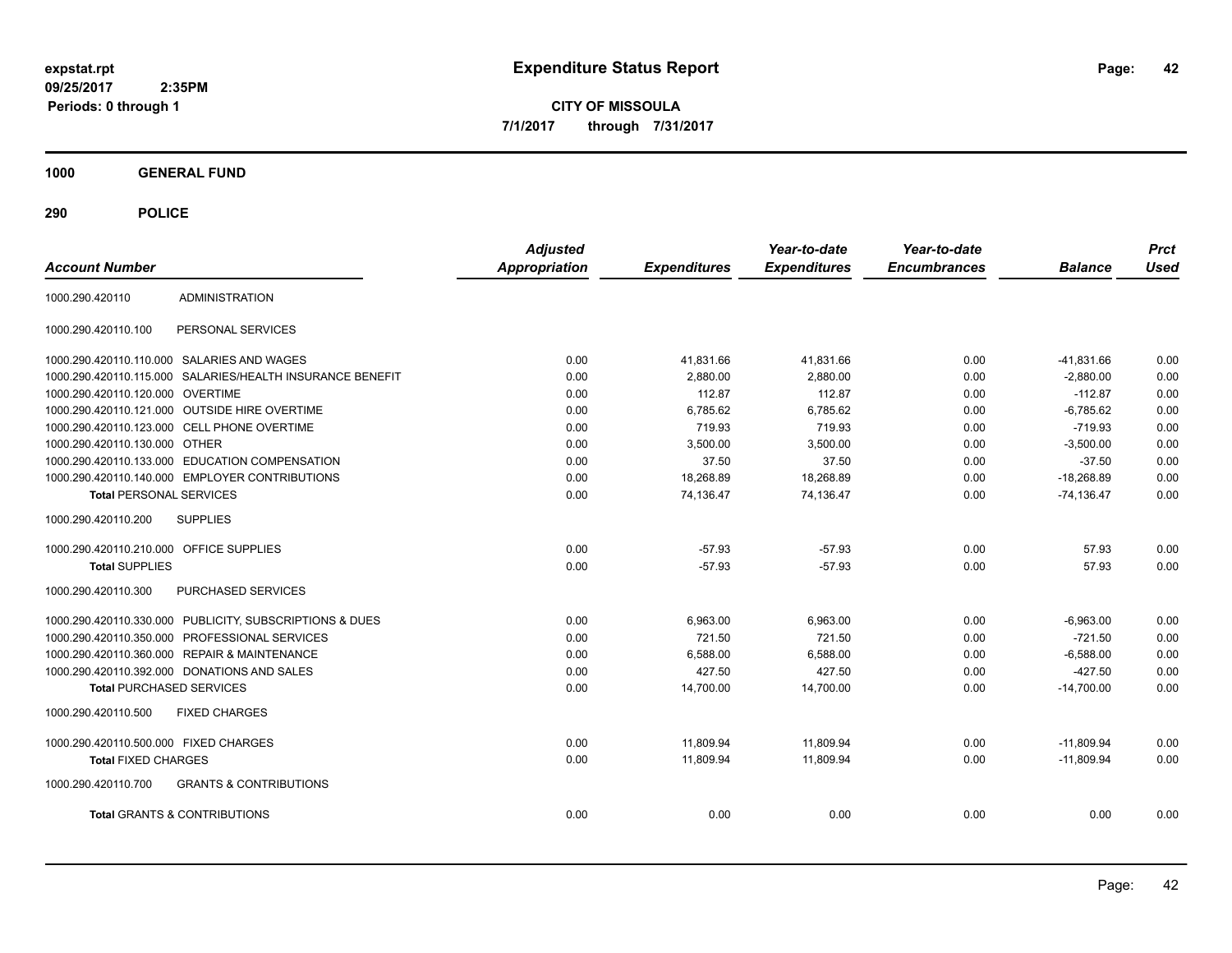**CITY OF MISSOULA 7/1/2017 through 7/31/2017**

**1000 GENERAL FUND**

**290 POLICE**

| <b>Account Number</b>            |                                                           | <b>Adjusted</b><br>Appropriation | <b>Expenditures</b> | Year-to-date<br><b>Expenditures</b> | Year-to-date<br><b>Encumbrances</b> | <b>Balance</b> | <b>Prct</b><br><b>Used</b> |
|----------------------------------|-----------------------------------------------------------|----------------------------------|---------------------|-------------------------------------|-------------------------------------|----------------|----------------------------|
| 1000.290.420110.800              | OTHER OBJECTS                                             |                                  |                     |                                     |                                     |                |                            |
| <b>Total OTHER OBJECTS</b>       |                                                           | 0.00                             | 0.00                | 0.00                                | 0.00                                | 0.00           | 0.00                       |
| 1000.290.420110.900              | <b>CAPITAL OUTLAY</b>                                     |                                  |                     |                                     |                                     |                |                            |
| <b>Total CAPITAL OUTLAY</b>      |                                                           | 0.00                             | 0.00                | 0.00                                | 0.00                                | 0.00           | 0.00                       |
| <b>Total ADMINISTRATION</b>      |                                                           | 0.00                             | 100,588.48          | 100,588.48                          | 0.00                                | $-100,588.48$  | 0.00                       |
| 1000.290.420130                  | PERSONNEL TRAINING                                        |                                  |                     |                                     |                                     |                |                            |
| 1000.290.420130.100              | PERSONAL SERVICES                                         |                                  |                     |                                     |                                     |                |                            |
|                                  | 1000.290.420130.110.000 SALARIES AND WAGES                | 0.00                             | 4,121.88            | 4,121.88                            | 0.00                                | $-4,121.88$    | 0.00                       |
|                                  | 1000.290.420130.115.000 SALARIES/HEALTH INSURANCE BENEFIT | 0.00                             | 576.00              | 576.00                              | 0.00                                | $-576.00$      | 0.00                       |
| 1000.290.420130.130.000 OTHER    |                                                           | 0.00                             | 700.00              | 700.00                              | 0.00                                | $-700.00$      | 0.00                       |
|                                  | 1000.290.420130.133.000 EDUCATION COMPENSATION            | 0.00                             | 15.00               | 15.00                               | 0.00                                | $-15.00$       | 0.00                       |
|                                  | 1000.290.420130.140.000 EMPLOYER CONTRIBUTIONS            | 0.00                             | 1,160.59            | 1,160.59                            | 0.00                                | $-1,160.59$    | 0.00                       |
| <b>Total PERSONAL SERVICES</b>   |                                                           | 0.00                             | 6,573.47            | 6,573.47                            | 0.00                                | $-6,573.47$    | 0.00                       |
| 1000.290.420130.200              | <b>SUPPLIES</b>                                           |                                  |                     |                                     |                                     |                |                            |
|                                  | 1000.290.420130.220.000 OPERATING SUPPLIES                | 0.00                             | 62.00               | 62.00                               | 0.00                                | $-62.00$       | 0.00                       |
| <b>Total SUPPLIES</b>            |                                                           | 0.00                             | 62.00               | 62.00                               | 0.00                                | $-62.00$       | 0.00                       |
| 1000.290.420130.300              | PURCHASED SERVICES                                        |                                  |                     |                                     |                                     |                |                            |
| 1000.290.420130.370.000 TRAVEL   |                                                           | 0.00                             | 1,197.40            | 1,197.40                            | 0.00                                | $-1,197.40$    | 0.00                       |
| 1000.290.420130.380.000 TRAINING |                                                           | 0.00                             | 399.00              | 399.00                              | 0.00                                | $-399.00$      | 0.00                       |
|                                  | 1000.290.420130.390.031 MISC TRAINING/TRAVEL EXPENSES     | 0.00                             | 1.027.60            | 1,027.60                            | 0.00                                | $-1,027.60$    | 0.00                       |
|                                  | <b>Total PURCHASED SERVICES</b>                           | 0.00                             | 2,624.00            | 2,624.00                            | 0.00                                | $-2,624.00$    | 0.00                       |
| <b>Total PERSONNEL TRAINING</b>  |                                                           | 0.00                             | 9,259.47            | 9,259.47                            | 0.00                                | $-9,259.47$    | 0.00                       |
| 1000.290.420141                  | <b>CRIMINAL INVESTIGATION</b>                             |                                  |                     |                                     |                                     |                |                            |

1000.290.420141.100 PERSONAL SERVICES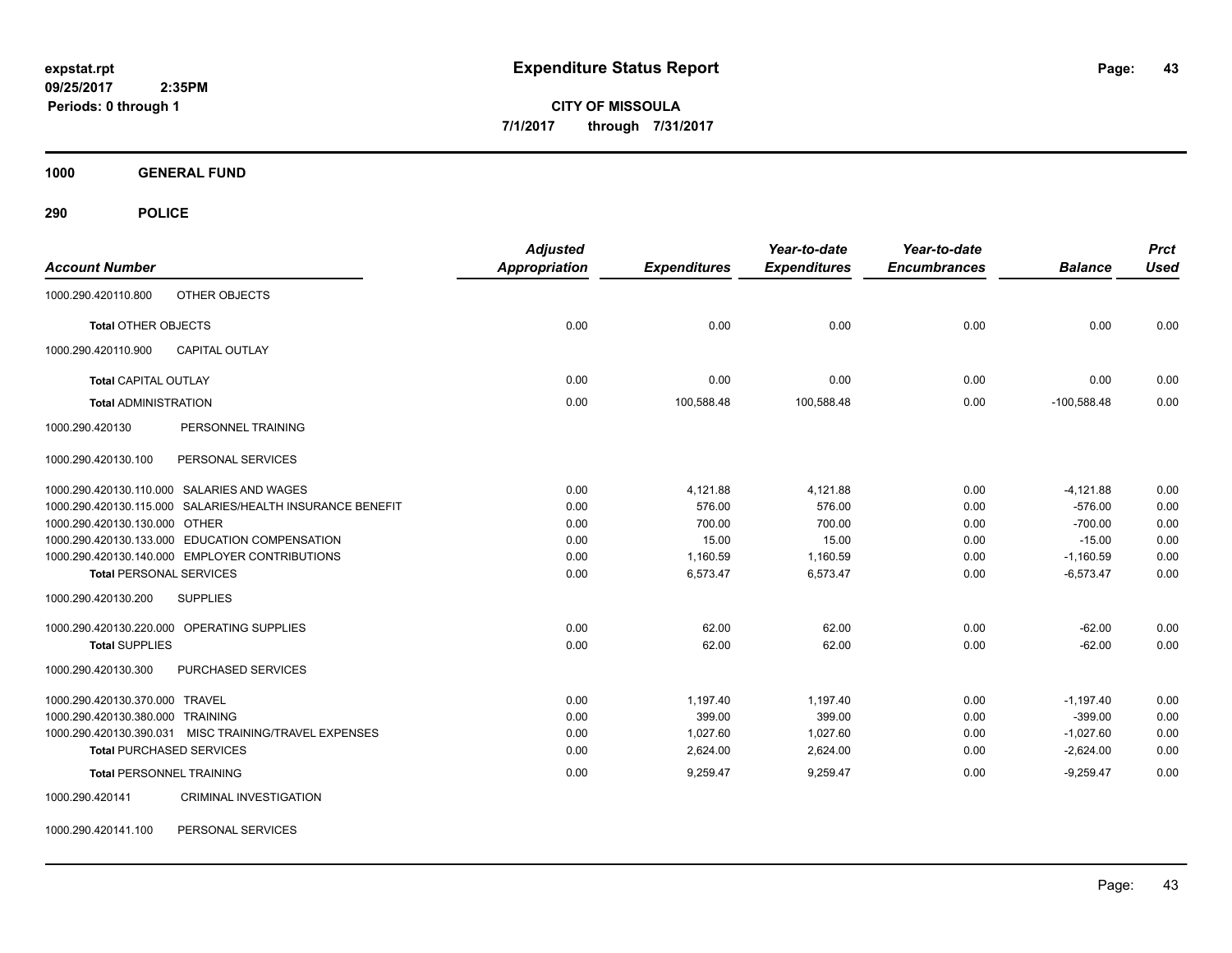**CITY OF MISSOULA 7/1/2017 through 7/31/2017**

**1000 GENERAL FUND**

| <b>Account Number</b>            |                                                           | <b>Adjusted</b><br><b>Appropriation</b> | <b>Expenditures</b> | Year-to-date<br><b>Expenditures</b> | Year-to-date<br><b>Encumbrances</b> | <b>Balance</b> | <b>Prct</b><br><b>Used</b> |
|----------------------------------|-----------------------------------------------------------|-----------------------------------------|---------------------|-------------------------------------|-------------------------------------|----------------|----------------------------|
|                                  | 1000.290.420141.110.000 SALARIES AND WAGES                | 0.00                                    | 68,974.69           | 68,974.69                           | 0.00                                | $-68,974.69$   | 0.00                       |
|                                  | 1000.290.420141.115.000 SALARIES/HEALTH INSURANCE BENEFIT | 0.00                                    | 8,640.00            | 8,640.00                            | 0.00                                | $-8,640.00$    | 0.00                       |
| 1000.290.420141.120.000 OVERTIME |                                                           | 0.00                                    | 2,756.23            | 2,756.23                            | 0.00                                | $-2,756.23$    | 0.00                       |
| 1000.290.420141.130.000 OTHER    |                                                           | 0.00                                    | 10,500.00           | 10,500.00                           | 0.00                                | $-10,500.00$   | 0.00                       |
|                                  | 1000.290.420141.133.000 EDUCATION COMPENSATION            | 0.00                                    | 195.00              | 195.00                              | 0.00                                | $-195.00$      | 0.00                       |
|                                  | 1000.290.420141.140.000 EMPLOYER CONTRIBUTIONS            | 0.00                                    | 21,602.87           | 21,602.87                           | 0.00                                | $-21,602.87$   | 0.00                       |
| <b>Total PERSONAL SERVICES</b>   |                                                           | 0.00                                    | 112,668.79          | 112,668.79                          | 0.00                                | $-112,668.79$  | 0.00                       |
| 1000.290.420141.200              | <b>SUPPLIES</b>                                           |                                         |                     |                                     |                                     |                |                            |
| <b>Total SUPPLIES</b>            |                                                           | 0.00                                    | 0.00                | 0.00                                | 0.00                                | 0.00           | 0.00                       |
| 1000.290.420141.300              | <b>PURCHASED SERVICES</b>                                 |                                         |                     |                                     |                                     |                |                            |
|                                  | 1000.290.420141.350.000 PROFESSIONAL SERVICES             | 0.00                                    | 75.00               | 75.00                               | 0.00                                | $-75.00$       | 0.00                       |
| <b>Total PURCHASED SERVICES</b>  |                                                           | 0.00                                    | 75.00               | 75.00                               | 0.00                                | $-75.00$       | 0.00                       |
| 1000.290.420141.900              | <b>CAPITAL OUTLAY</b>                                     |                                         |                     |                                     |                                     |                |                            |
| <b>Total CAPITAL OUTLAY</b>      |                                                           | 0.00                                    | 0.00                | 0.00                                | 0.00                                | 0.00           | 0.00                       |
|                                  | <b>Total CRIMINAL INVESTIGATION</b>                       | 0.00                                    | 112,743.79          | 112,743.79                          | 0.00                                | $-112,743.79$  | 0.00                       |
| 1000.290.420142                  | <b>NARCOTICS</b>                                          |                                         |                     |                                     |                                     |                |                            |
| 1000.290.420142.100              | PERSONAL SERVICES                                         |                                         |                     |                                     |                                     |                |                            |
|                                  | 1000.290.420142.110.000 SALARIES AND WAGES                | 0.00                                    | 17,181.66           | 17,181.66                           | 0.00                                | $-17,181.66$   | 0.00                       |
|                                  | 1000.290.420142.115.000 SALARIES/HEALTH INSURANCE BENEFIT | 0.00                                    | 2.304.00            | 2,304.00                            | 0.00                                | $-2,304.00$    | 0.00                       |
| 1000.290.420142.120.000 OVERTIME |                                                           | 0.00                                    | 26.45               | 26.45                               | 0.00                                | $-26.45$       | 0.00                       |
| 1000.290.420142.130.000 OTHER    |                                                           | 0.00                                    | 2.800.00            | 2,800.00                            | 0.00                                | $-2,800.00$    | 0.00                       |
|                                  | 1000.290.420142.140.000 EMPLOYER CONTRIBUTIONS            | 0.00                                    | 4,428.25            | 4,428.25                            | 0.00                                | $-4,428.25$    | 0.00                       |
| <b>Total PERSONAL SERVICES</b>   |                                                           | 0.00                                    | 26,740.36           | 26,740.36                           | 0.00                                | $-26,740.36$   | 0.00                       |
| 1000.290.420142.200              | <b>SUPPLIES</b>                                           |                                         |                     |                                     |                                     |                |                            |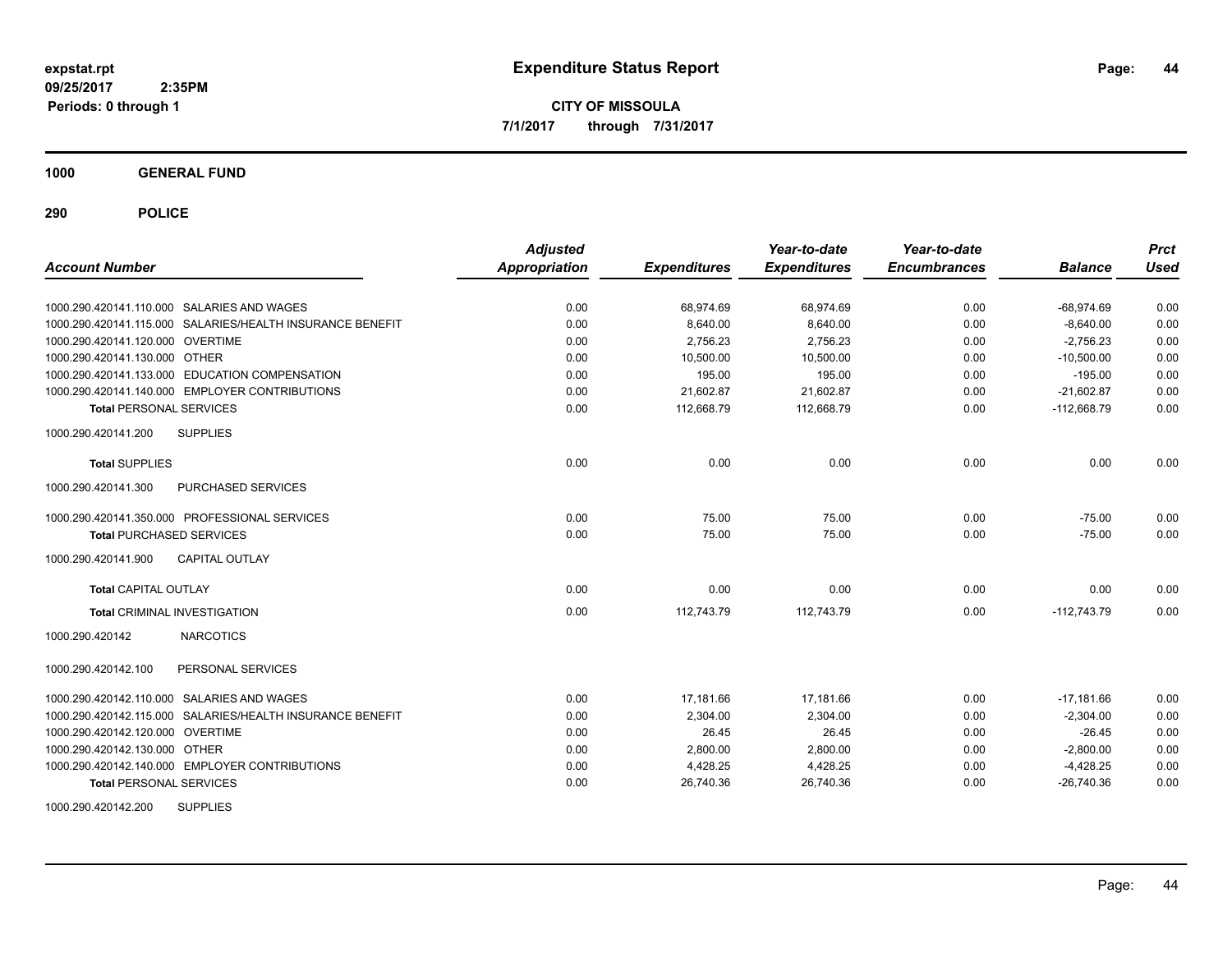**CITY OF MISSOULA 7/1/2017 through 7/31/2017**

**1000 GENERAL FUND**

| <b>Account Number</b>                                      | <b>Adjusted</b><br><b>Appropriation</b> | <b>Expenditures</b> | Year-to-date<br><b>Expenditures</b> | Year-to-date<br><b>Encumbrances</b> | <b>Balance</b> | <b>Prct</b><br><b>Used</b> |
|------------------------------------------------------------|-----------------------------------------|---------------------|-------------------------------------|-------------------------------------|----------------|----------------------------|
| <b>Total SUPPLIES</b>                                      | 0.00                                    | 0.00                | 0.00                                | 0.00                                | 0.00           | 0.00                       |
| 1000.290.420142.300<br>PURCHASED SERVICES                  |                                         |                     |                                     |                                     |                |                            |
| <b>Total PURCHASED SERVICES</b>                            | 0.00                                    | 0.00                | 0.00                                | 0.00                                | 0.00           | 0.00                       |
| <b>Total NARCOTICS</b>                                     | 0.00                                    | 26,740.36           | 26,740.36                           | 0.00                                | $-26,740.36$   | 0.00                       |
| 1000.290.420143<br>REIMBURSABLE SERVICES/COMPLIANCE CHECKS |                                         |                     |                                     |                                     |                |                            |
| 1000.290.420143.100<br>PERSONAL SERVICES                   |                                         |                     |                                     |                                     |                |                            |
| <b>Total PERSONAL SERVICES</b>                             | 0.00                                    | 0.00                | 0.00                                | 0.00                                | 0.00           | 0.00                       |
| 1000.290.420143.300<br>PURCHASED SERVICES                  |                                         |                     |                                     |                                     |                |                            |
| <b>Total REIMBURSABLE SERVICES/COMPLIANCE CHECKS</b>       | 0.00                                    | 0.00                | 0.00                                | 0.00                                | 0.00           | 0.00                       |
| 1000.290.420150<br><b>TRAFFIC POLICING-UNIFORM</b>         |                                         |                     |                                     |                                     |                |                            |
| 1000.290.420150.100<br>PERSONAL SERVICES                   |                                         |                     |                                     |                                     |                |                            |
| 1000.290.420150.110.000 SALARIES AND WAGES                 | 0.00                                    | 244,492.66          | 244,492.66                          | 0.00                                | $-244,492.66$  | 0.00                       |
| 1000.290.420150.115.000 SALARIES/HEALTH INSURANCE BENEFIT  | 0.00                                    | 35,712.00           | 35,712.00                           | 0.00                                | $-35,712.00$   | 0.00                       |
| 1000.290.420150.120.000 OVERTIME                           | 0.00                                    | 10,439.04           | 10,439.04                           | 0.00                                | $-10,439.04$   | 0.00                       |
| 1000.290.420150.122.000 COURT OVERTIME                     | 0.00                                    | 1,484.68            | 1,484.68                            | 0.00                                | $-1,484.68$    | 0.00                       |
| 1000.290.420150.130.000 OTHER                              | 0.00                                    | 41,510.96           | 41,510.96                           | 0.00                                | $-41,510.96$   | 0.00                       |
| 1000.290.420150.133.000 EDUCATION COMPENSATION             | 0.00                                    | 697.50              | 697.50                              | 0.00                                | $-697.50$      | 0.00                       |
| 1000.290.420150.140.000 EMPLOYER CONTRIBUTIONS             | 0.00                                    | 66,302.24           | 66,302.24                           | 0.00                                | $-66,302.24$   | 0.00                       |
| <b>Total PERSONAL SERVICES</b>                             | 0.00                                    | 400,639.08          | 400,639.08                          | 0.00                                | -400,639.08    | 0.00                       |
| 1000.290.420150.200<br><b>SUPPLIES</b>                     |                                         |                     |                                     |                                     |                |                            |
| 1000.290.420150.230.000 REPAIR/MAINTENANCE                 | 0.00                                    | 413.06              | 413.06                              | 0.00                                | $-413.06$      | 0.00                       |
| <b>Total SUPPLIES</b>                                      | 0.00                                    | 413.06              | 413.06                              | 0.00                                | $-413.06$      | 0.00                       |
| 1000.290.420150.300<br>PURCHASED SERVICES                  |                                         |                     |                                     |                                     |                |                            |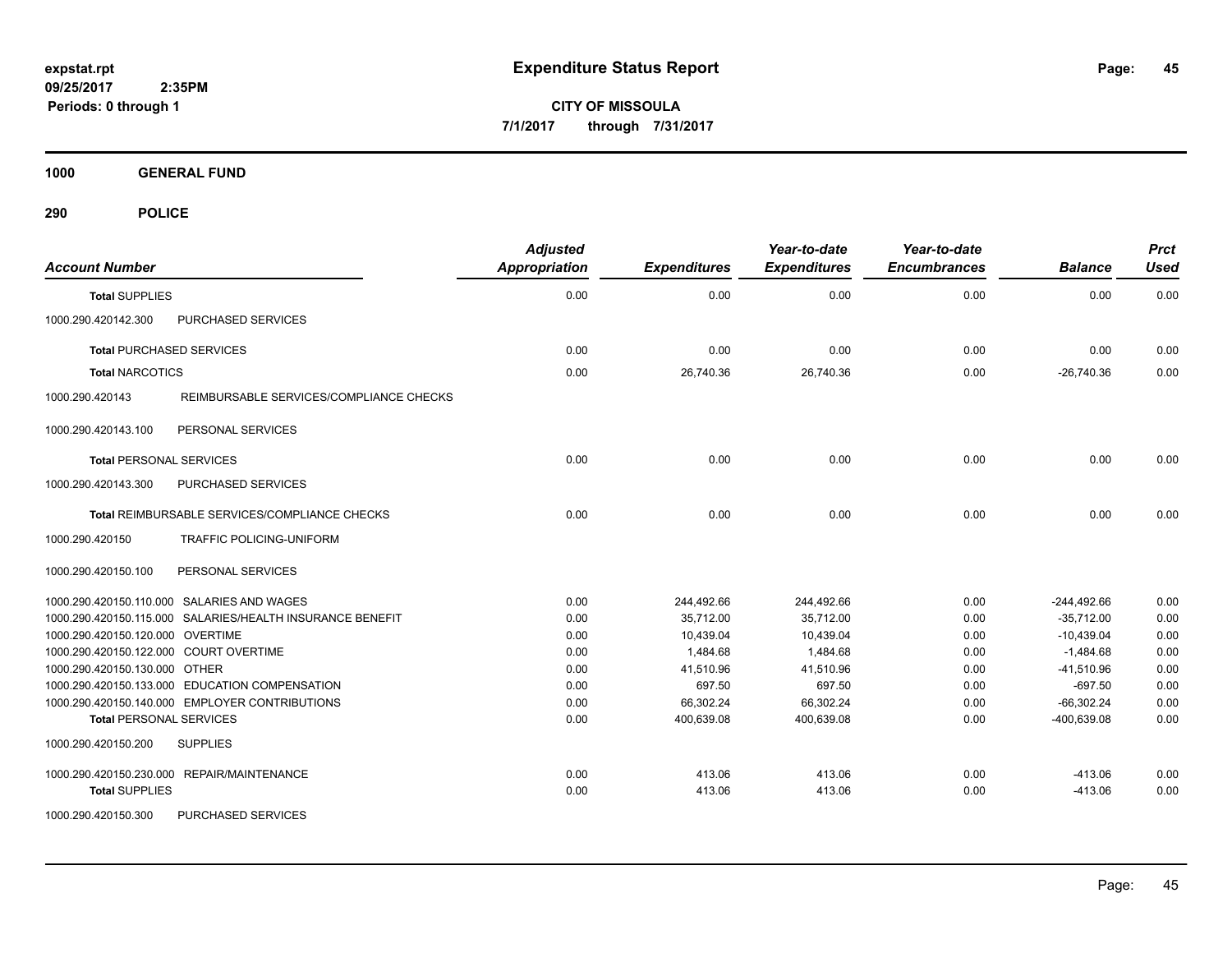**CITY OF MISSOULA 7/1/2017 through 7/31/2017**

**1000 GENERAL FUND**

| <b>Account Number</b>                                                            | <b>Adjusted</b><br><b>Appropriation</b> | <b>Expenditures</b> | Year-to-date<br><b>Expenditures</b> | Year-to-date<br><b>Encumbrances</b> | <b>Balance</b>       | <b>Prct</b><br><b>Used</b> |
|----------------------------------------------------------------------------------|-----------------------------------------|---------------------|-------------------------------------|-------------------------------------|----------------------|----------------------------|
| 1000.290.420150.350.000 PROFESSIONAL SERVICES<br><b>Total PURCHASED SERVICES</b> | 0.00<br>0.00                            | 50.00<br>50.00      | 50.00<br>50.00                      | 0.00<br>0.00                        | $-50.00$<br>$-50.00$ | 0.00<br>0.00               |
| <b>CAPITAL OUTLAY</b><br>1000.290.420150.900                                     |                                         |                     |                                     |                                     |                      |                            |
| <b>Total CAPITAL OUTLAY</b>                                                      | 0.00                                    | 0.00                | 0.00                                | 0.00                                | 0.00                 | 0.00                       |
| <b>Total TRAFFIC POLICING-UNIFORM</b>                                            | 0.00                                    | 401,102.14          | 401,102.14                          | 0.00                                | $-401, 102.14$       | 0.00                       |
| <b>ACCIDENT INVESTIGATION</b><br>1000.290.420151                                 |                                         |                     |                                     |                                     |                      |                            |
| 1000.290.420151.100<br>PERSONAL SERVICES                                         |                                         |                     |                                     |                                     |                      |                            |
| 1000.290.420151.110.000 SALARIES AND WAGES                                       | 0.00                                    | 28,089.87           | 28,089.87                           | 0.00                                | $-28,089.87$         | 0.00                       |
| 1000.290.420151.115.000 SALARIES/HEALTH INSURANCE BENEFIT                        | 0.00                                    | 2,880.00            | 2,880.00                            | 0.00                                | $-2,880.00$          | 0.00                       |
| 1000.290.420151.120.000 OVERTIME                                                 | 0.00                                    | 347.56              | 347.56                              | 0.00                                | $-347.56$            | 0.00                       |
| 1000.290.420151.130.000 OTHER                                                    | 0.00                                    | 3,500.00            | 3,500.00                            | 0.00                                | $-3,500.00$          | 0.00                       |
| 1000.290.420151.133.000 EDUCATION COMPENSATION                                   | 0.00                                    | 30.00               | 30.00                               | 0.00                                | $-30.00$             | 0.00                       |
| 1000.290.420151.140.000 EMPLOYER CONTRIBUTIONS                                   | 0.00                                    | 11,940.27           | 11,940.27                           | 0.00                                | $-11,940.27$         | 0.00                       |
| <b>Total PERSONAL SERVICES</b>                                                   | 0.00                                    | 46,787.70           | 46.787.70                           | 0.00                                | $-46,787.70$         | 0.00                       |
| <b>SUPPLIES</b><br>1000.290.420151.200                                           |                                         |                     |                                     |                                     |                      |                            |
| <b>Total SUPPLIES</b>                                                            | 0.00                                    | 0.00                | 0.00                                | 0.00                                | 0.00                 | 0.00                       |
| PURCHASED SERVICES<br>1000.290.420151.300                                        |                                         |                     |                                     |                                     |                      |                            |
| 1000.290.420151.360.000 REPAIR & MAINTENANCE                                     | 0.00                                    | 662.70              | 662.70                              | 0.00                                | $-662.70$            | 0.00                       |
| <b>Total PURCHASED SERVICES</b>                                                  | 0.00                                    | 662.70              | 662.70                              | 0.00                                | $-662.70$            | 0.00                       |
| <b>CAPITAL OUTLAY</b><br>1000.290.420151.900                                     |                                         |                     |                                     |                                     |                      |                            |
| <b>Total CAPITAL OUTLAY</b>                                                      | 0.00                                    | 0.00                | 0.00                                | 0.00                                | 0.00                 | 0.00                       |
| <b>Total ACCIDENT INVESTIGATION</b>                                              | 0.00                                    | 47,450.40           | 47,450.40                           | 0.00                                | $-47,450.40$         | 0.00                       |
| <b>PLANS UNIT</b><br>1000.290.420152                                             |                                         |                     |                                     |                                     |                      |                            |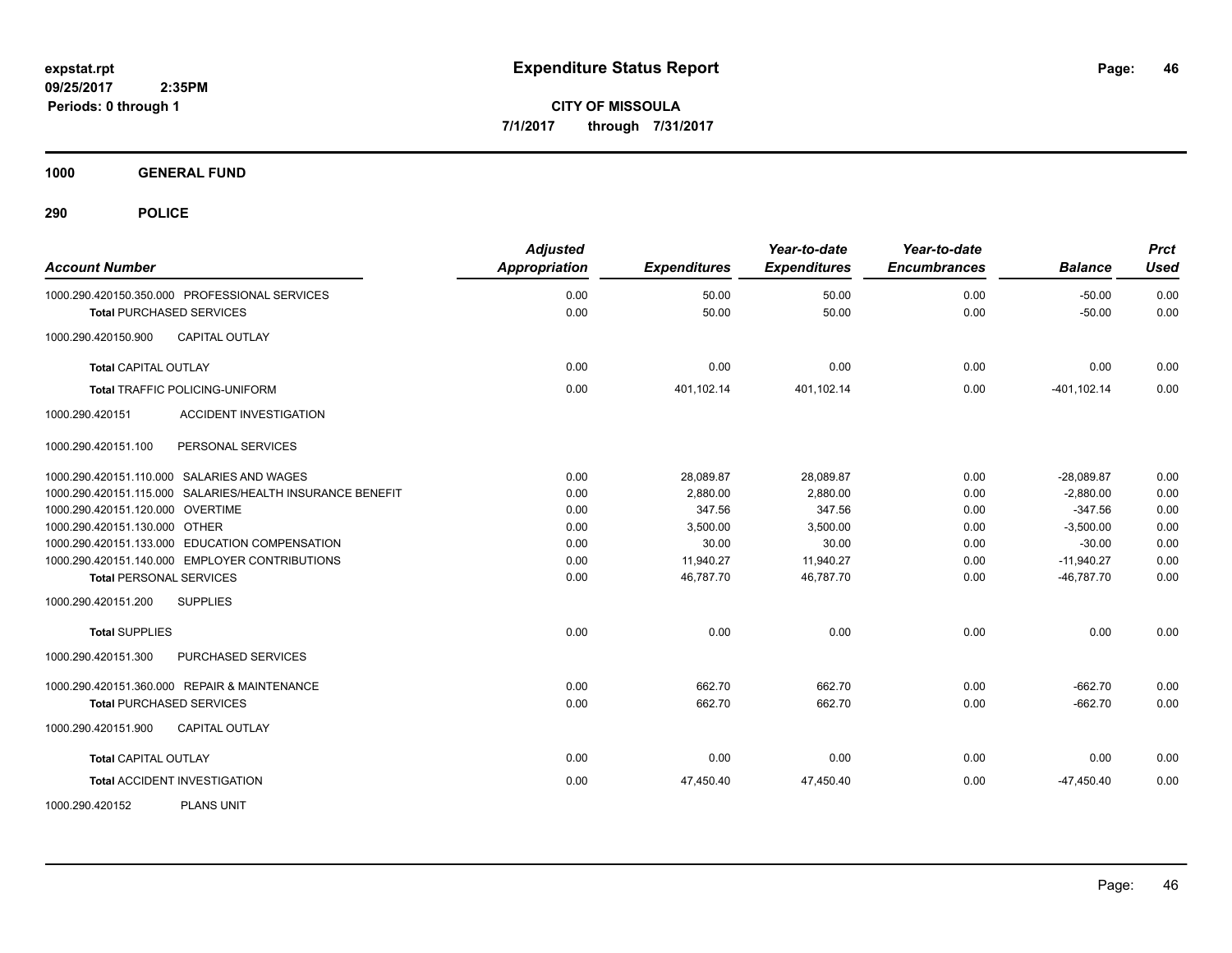**CITY OF MISSOULA 7/1/2017 through 7/31/2017**

**1000 GENERAL FUND**

| <b>Account Number</b>                                     | <b>Adjusted</b><br>Appropriation | <b>Expenditures</b> | Year-to-date<br><b>Expenditures</b> | Year-to-date<br><b>Encumbrances</b> | <b>Balance</b> | <b>Prct</b><br><b>Used</b> |
|-----------------------------------------------------------|----------------------------------|---------------------|-------------------------------------|-------------------------------------|----------------|----------------------------|
| PERSONAL SERVICES<br>1000.290.420152.100                  |                                  |                     |                                     |                                     |                |                            |
| 1000.290.420152.110.000 SALARIES AND WAGES                | 0.00                             | 13,237.52           | 13,237.52                           | 0.00                                | $-13,237.52$   | 0.00                       |
| 1000.290.420152.115.000 SALARIES/HEALTH INSURANCE BENEFIT | 0.00                             | 1.728.00            | 1,728.00                            | 0.00                                | $-1,728.00$    | 0.00                       |
| 1000.290.420152.130.000 OTHER                             | 0.00                             | 2,100.00            | 2,100.00                            | 0.00                                | $-2,100.00$    | 0.00                       |
| 1000.290.420152.133.000 EDUCATION COMPENSATION            | 0.00                             | 15.00               | 15.00                               | 0.00                                | $-15.00$       | 0.00                       |
| 1000.290.420152.140.000 EMPLOYER CONTRIBUTIONS            | 0.00                             | 3,401.58            | 3,401.58                            | 0.00                                | $-3,401.58$    | 0.00                       |
| <b>Total PERSONAL SERVICES</b>                            | 0.00                             | 20,482.10           | 20,482.10                           | 0.00                                | $-20,482.10$   | 0.00                       |
| <b>SUPPLIES</b><br>1000.290.420152.200                    |                                  |                     |                                     |                                     |                |                            |
| <b>Total SUPPLIES</b>                                     | 0.00                             | 0.00                | 0.00                                | 0.00                                | 0.00           | 0.00                       |
| 1000.290.420152.300<br>PURCHASED SERVICES                 |                                  |                     |                                     |                                     |                |                            |
| <b>Total PURCHASED SERVICES</b>                           | 0.00                             | 0.00                | 0.00                                | 0.00                                | 0.00           | 0.00                       |
| <b>Total PLANS UNIT</b>                                   | 0.00                             | 20,482.10           | 20,482.10                           | 0.00                                | $-20,482.10$   | 0.00                       |
| <b>COMMUNITY RESOURCE</b><br>1000.290.420153              |                                  |                     |                                     |                                     |                |                            |
| 1000.290.420153.100<br>PERSONAL SERVICES                  |                                  |                     |                                     |                                     |                |                            |
| 1000.290.420153.110.000 CRO/SALARIES AND WAGES            | 0.00                             | 34,304.10           | 34,304.10                           | 0.00                                | $-34,304.10$   | 0.00                       |
| 1000.290.420153.115.000 SALARIES/HEALTH INSURANCE BENEFIT | 0.00                             | 4,032.00            | 4,032.00                            | 0.00                                | $-4,032.00$    | 0.00                       |
| 1000.290.420153.120.000 OVERTIME                          | 0.00                             | 208.73              | 208.73                              | 0.00                                | $-208.73$      | 0.00                       |
| 1000.290.420153.130.000 OTHER                             | 0.00                             | 4,900.00            | 4,900.00                            | 0.00                                | $-4,900.00$    | 0.00                       |
| 1000.290.420153.133.000 EDUCATION COMPENSATION            | 0.00                             | 37.50               | 37.50                               | 0.00                                | $-37.50$       | 0.00                       |
| 1000.290.420153.140.000 EMPLOYER CONTRIBUTIONS            | 0.00                             | 12,053.65           | 12,053.65                           | 0.00                                | $-12,053.65$   | 0.00                       |
| <b>Total PERSONAL SERVICES</b>                            | 0.00                             | 55,535.98           | 55,535.98                           | 0.00                                | $-55,535.98$   | 0.00                       |
| <b>SUPPLIES</b><br>1000.290.420153.200                    |                                  |                     |                                     |                                     |                |                            |
| <b>Total SUPPLIES</b>                                     | 0.00                             | 0.00                | 0.00                                | 0.00                                | 0.00           | 0.00                       |
| 1000.290.420153.300<br>PURCHASED SERVICES                 |                                  |                     |                                     |                                     |                |                            |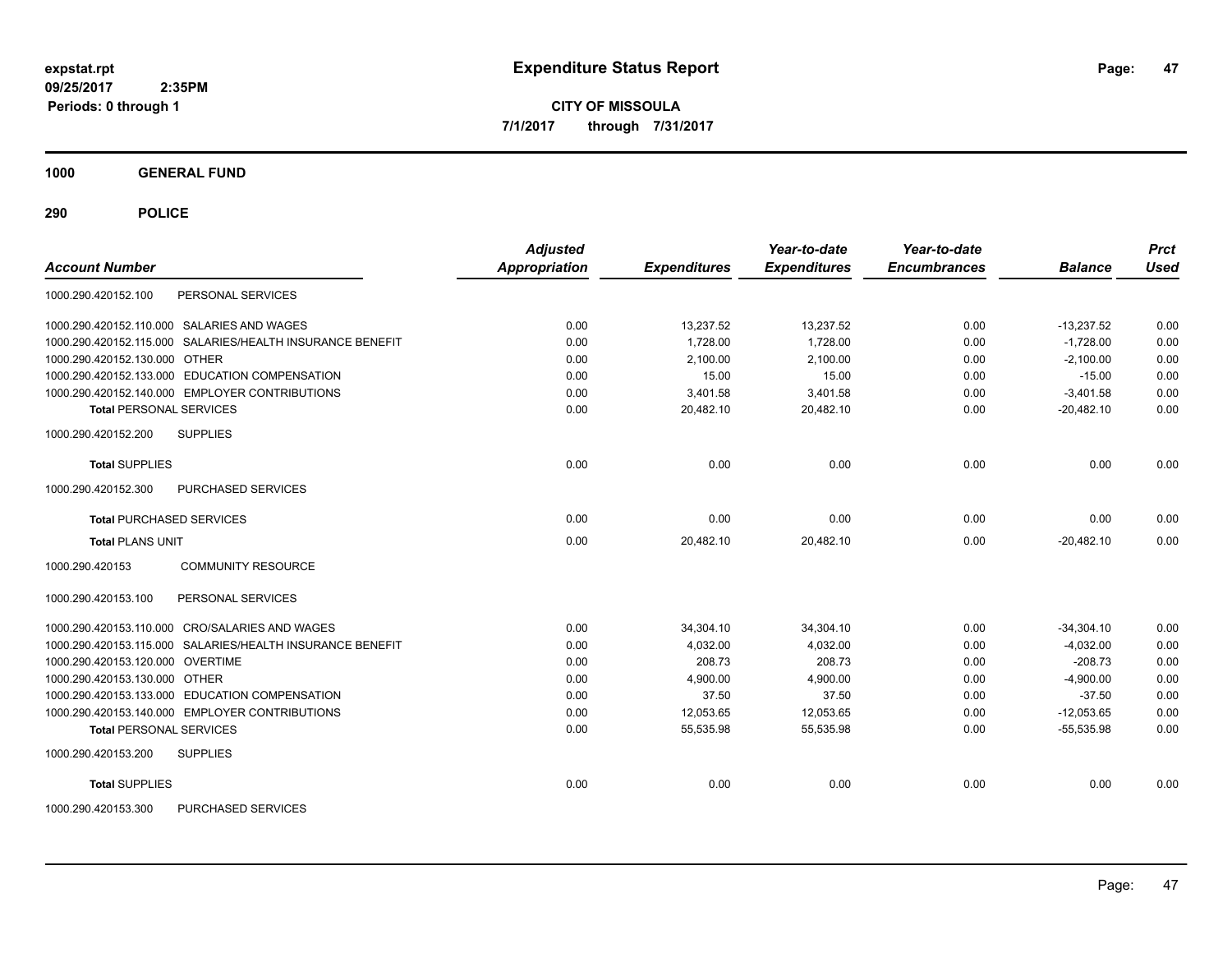**CITY OF MISSOULA 7/1/2017 through 7/31/2017**

**1000 GENERAL FUND**

| <b>Account Number</b>                          | <b>Adjusted</b><br><b>Appropriation</b> | <b>Expenditures</b> | Year-to-date<br><b>Expenditures</b> | Year-to-date<br><b>Encumbrances</b> | <b>Balance</b> | <b>Prct</b><br><b>Used</b> |
|------------------------------------------------|-----------------------------------------|---------------------|-------------------------------------|-------------------------------------|----------------|----------------------------|
| <b>Total PURCHASED SERVICES</b>                | 0.00                                    | 0.00                | 0.00                                | 0.00                                | 0.00           | 0.00                       |
| <b>CAPITAL OUTLAY</b><br>1000.290.420153.900   |                                         |                     |                                     |                                     |                |                            |
| <b>Total CAPITAL OUTLAY</b>                    | 0.00                                    | 0.00                | 0.00                                | 0.00                                | 0.00           | 0.00                       |
| <b>Total COMMUNITY RESOURCE</b>                | 0.00                                    | 55,535.98           | 55,535.98                           | 0.00                                | $-55,535.98$   | 0.00                       |
| ABANDONED VEHICLE PROGRAM<br>1000.290.420154   |                                         |                     |                                     |                                     |                |                            |
| PERSONAL SERVICES<br>1000.290.420154.100       |                                         |                     |                                     |                                     |                |                            |
| 1000.290.420154.110.000 SALARIES AND WAGES     | 0.00                                    | 2,207.90            | 2,207.90                            | 0.00                                | $-2,207.90$    | 0.00                       |
| 1000.290.420154.140.000 EMPLOYER CONTRIBUTIONS | 0.00                                    | 1,971.59            | 1,971.59                            | 0.00                                | $-1,971.59$    | 0.00                       |
| <b>Total PERSONAL SERVICES</b>                 | 0.00                                    | 4,179.49            | 4,179.49                            | 0.00                                | $-4,179.49$    | 0.00                       |
| 1000.290.420154.200<br><b>SUPPLIES</b>         |                                         |                     |                                     |                                     |                |                            |
| <b>Total SUPPLIES</b>                          | 0.00                                    | 0.00                | 0.00                                | 0.00                                | 0.00           | 0.00                       |
| 1000.290.420154.300<br>PURCHASED SERVICES      |                                         |                     |                                     |                                     |                |                            |
| <b>Total PURCHASED SERVICES</b>                | 0.00                                    | 0.00                | 0.00                                | 0.00                                | 0.00           | 0.00                       |
| Total ABANDONED VEHICLE PROGRAM                | 0.00                                    | 4,179.49            | 4,179.49                            | 0.00                                | $-4,179.49$    | 0.00                       |
| <b>COMMUNICATIONS</b><br>1000.290.420160       |                                         |                     |                                     |                                     |                |                            |
| PERSONAL SERVICES<br>1000.290.420160.100       |                                         |                     |                                     |                                     |                |                            |
| 1000.290.420160.110.000 SALARIES AND WAGES     | 0.00                                    | 13,652.06           | 13,652.06                           | 0.00                                | $-13,652.06$   | 0.00                       |
| 1000.290.420160.120.000 OVERTIME               | 0.00                                    | 113.34              | 113.34                              | 0.00                                | $-113.34$      | 0.00                       |
| 1000.290.420160.140.000 EMPLOYER CONTRIBUTIONS | 0.00                                    | 8,367.13            | 8,367.13                            | 0.00                                | $-8,367.13$    | 0.00                       |
| <b>Total PERSONAL SERVICES</b>                 | 0.00                                    | 22,132.53           | 22,132.53                           | 0.00                                | $-22,132.53$   | 0.00                       |
| <b>SUPPLIES</b><br>1000.290.420160.200         |                                         |                     |                                     |                                     |                |                            |
| <b>Total SUPPLIES</b>                          | 0.00                                    | 0.00                | 0.00                                | 0.00                                | 0.00           | 0.00                       |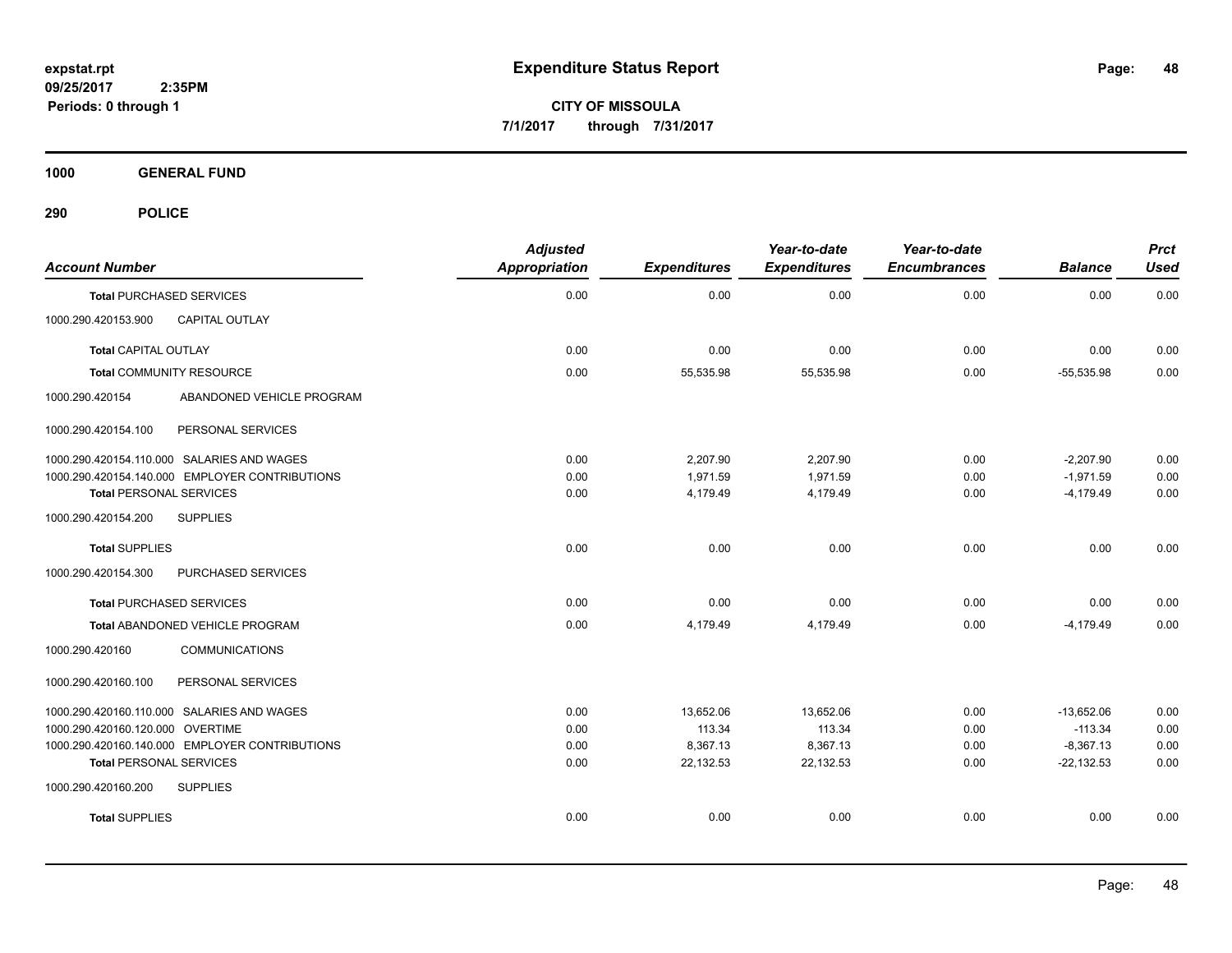**CITY OF MISSOULA 7/1/2017 through 7/31/2017**

**1000 GENERAL FUND**

| <b>Account Number</b>                                                                                                                                              | <b>Adjusted</b><br><b>Appropriation</b> | <b>Expenditures</b>                         | Year-to-date<br><b>Expenditures</b>         | Year-to-date<br><b>Encumbrances</b> | <b>Balance</b>                                          | <b>Prct</b><br><b>Used</b>   |
|--------------------------------------------------------------------------------------------------------------------------------------------------------------------|-----------------------------------------|---------------------------------------------|---------------------------------------------|-------------------------------------|---------------------------------------------------------|------------------------------|
| PURCHASED SERVICES<br>1000.290.420160.300                                                                                                                          |                                         |                                             |                                             |                                     |                                                         |                              |
| 1000.290.420160.310.000 COMMUNICATIONS<br><b>Total PURCHASED SERVICES</b>                                                                                          | 0.00<br>0.00                            | 16,263.38<br>16,263.38                      | 16,263.38<br>16,263.38                      | 0.00<br>0.00                        | $-16,263.38$<br>$-16,263.38$                            | 0.00<br>0.00                 |
| <b>Total COMMUNICATIONS</b>                                                                                                                                        | 0.00                                    | 38,395.91                                   | 38,395.91                                   | 0.00                                | $-38,395.91$                                            | 0.00                         |
| 1000.290.420170<br><b>RECORDS</b>                                                                                                                                  |                                         |                                             |                                             |                                     |                                                         |                              |
| 1000.290.420170.100<br>PERSONAL SERVICES                                                                                                                           |                                         |                                             |                                             |                                     |                                                         |                              |
| 1000.290.420170.110.000 SALARIES AND WAGES<br>1000.290.420170.120.000 OVERTIME<br>1000.290.420170.140.000 EMPLOYER CONTRIBUTIONS<br><b>Total PERSONAL SERVICES</b> | 0.00<br>0.00<br>0.00<br>0.00            | 10,473.97<br>10.19<br>9,746.31<br>20,230.47 | 10,473.97<br>10.19<br>9,746.31<br>20,230.47 | 0.00<br>0.00<br>0.00<br>0.00        | $-10,473.97$<br>$-10.19$<br>$-9,746.31$<br>$-20,230.47$ | 0.00<br>0.00<br>0.00<br>0.00 |
| <b>SUPPLIES</b><br>1000.290.420170.200                                                                                                                             |                                         |                                             |                                             |                                     |                                                         |                              |
| <b>Total SUPPLIES</b>                                                                                                                                              | 0.00                                    | 0.00                                        | 0.00                                        | 0.00                                | 0.00                                                    | 0.00                         |
| PURCHASED SERVICES<br>1000.290.420170.300<br><b>Total PURCHASED SERVICES</b>                                                                                       | 0.00                                    | 0.00                                        | 0.00                                        | 0.00                                | 0.00                                                    | 0.00                         |
| 1000.290.420170.500<br><b>FIXED CHARGES</b>                                                                                                                        |                                         |                                             |                                             |                                     |                                                         |                              |
| <b>Total FIXED CHARGES</b><br>CAPITAL OUTLAY<br>1000.290.420170.900                                                                                                | 0.00                                    | 0.00                                        | 0.00                                        | 0.00                                | 0.00                                                    | 0.00                         |
| Total CAPITAL OUTLAY<br><b>Total RECORDS</b>                                                                                                                       | 0.00<br>0.00                            | 0.00<br>20,230.47                           | 0.00<br>20,230.47                           | 0.00<br>0.00                        | 0.00<br>$-20,230.47$                                    | 0.00<br>0.00                 |
| <b>EVIDENCE</b><br>1000.290.420182                                                                                                                                 |                                         |                                             |                                             |                                     |                                                         |                              |
| 1000.290.420182.100<br>PERSONAL SERVICES                                                                                                                           |                                         |                                             |                                             |                                     |                                                         |                              |
| 1000.290.420182.110.000 SALARIES AND WAGES                                                                                                                         | 0.00                                    | 6,680.77                                    | 6,680.77                                    | 0.00                                | $-6,680.77$                                             | 0.00                         |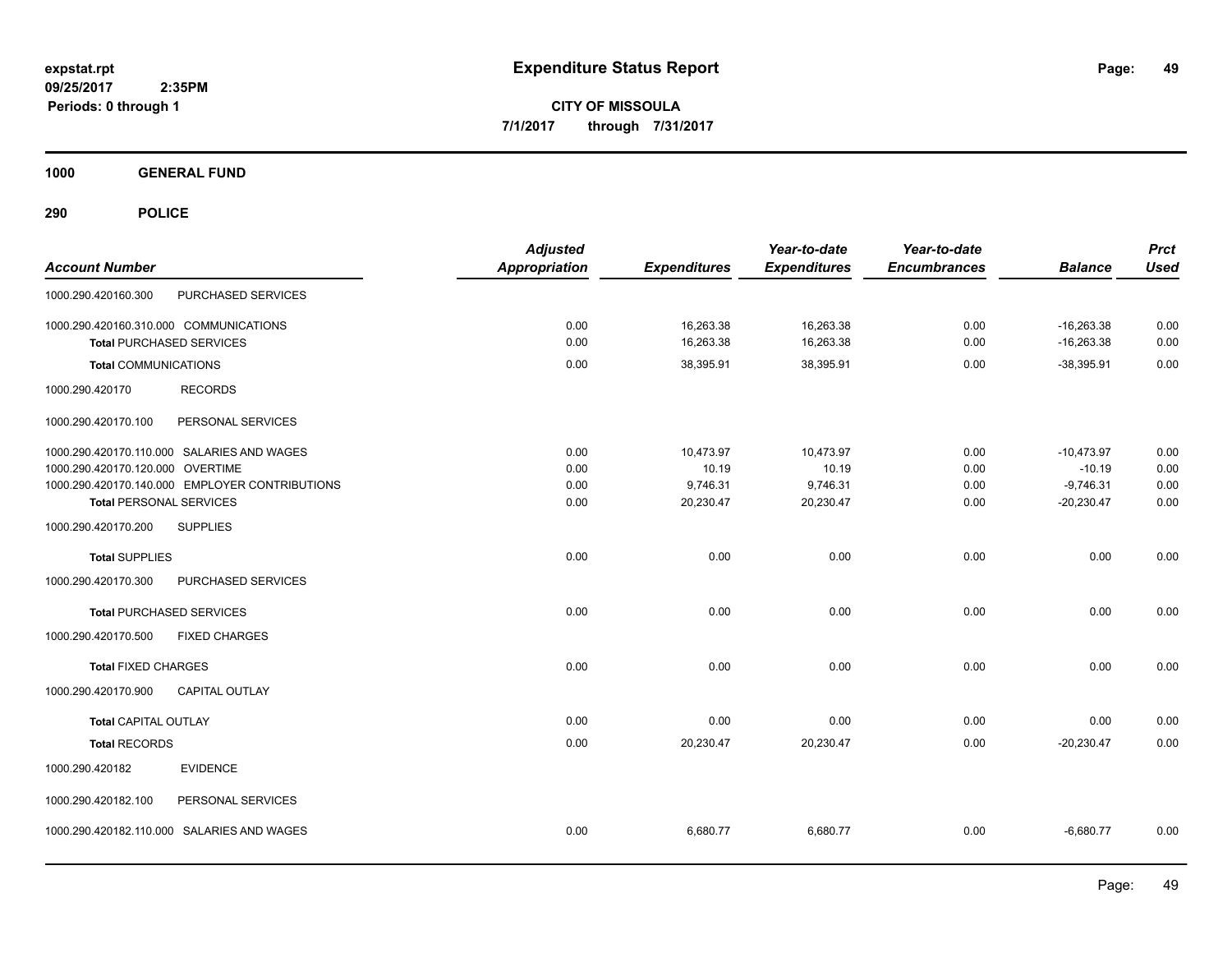**1000 GENERAL FUND**

| <b>Account Number</b>            |                                                | <b>Adjusted</b><br><b>Appropriation</b> | <b>Expenditures</b> | Year-to-date<br><b>Expenditures</b> | Year-to-date<br><b>Encumbrances</b> | <b>Balance</b> | <b>Prct</b><br><b>Used</b> |
|----------------------------------|------------------------------------------------|-----------------------------------------|---------------------|-------------------------------------|-------------------------------------|----------------|----------------------------|
| 1000.290.420182.120.000 OVERTIME |                                                | 0.00                                    | 135.21              | 135.21                              | 0.00                                | $-135.21$      | 0.00                       |
|                                  | 1000.290.420182.140.000 EMPLOYER CONTRIBUTIONS | 0.00                                    | 5,869.83            | 5,869.83                            | 0.00                                | $-5,869.83$    | 0.00                       |
| <b>Total PERSONAL SERVICES</b>   |                                                | 0.00                                    | 12,685.81           | 12,685.81                           | 0.00                                | $-12,685.81$   | 0.00                       |
| 1000.290.420182.200              | <b>SUPPLIES</b>                                |                                         |                     |                                     |                                     |                |                            |
| <b>Total SUPPLIES</b>            |                                                | 0.00                                    | 0.00                | 0.00                                | 0.00                                | 0.00           | 0.00                       |
| 1000.290.420182.300              | PURCHASED SERVICES                             |                                         |                     |                                     |                                     |                |                            |
|                                  | <b>Total PURCHASED SERVICES</b>                | 0.00                                    | 0.00                | 0.00                                | 0.00                                | 0.00           | 0.00                       |
| 1000.290.420182.500              | <b>FIXED CHARGES</b>                           |                                         |                     |                                     |                                     |                |                            |
| <b>Total FIXED CHARGES</b>       |                                                | 0.00                                    | 0.00                | 0.00                                | 0.00                                | 0.00           | 0.00                       |
| <b>Total EVIDENCE</b>            |                                                | 0.00                                    | 12,685.81           | 12,685.81                           | 0.00                                | $-12,685.81$   | 0.00                       |
| 1000.290.420185                  | <b>SPECIAL TEAMS</b>                           |                                         |                     |                                     |                                     |                |                            |
| 1000.290.420185.100              | PERSONAL SERVICES                              |                                         |                     |                                     |                                     |                |                            |
| <b>Total PERSONAL SERVICES</b>   |                                                | 0.00                                    | 0.00                | 0.00                                | 0.00                                | 0.00           | 0.00                       |
| 1000.290.420185.200              | <b>SUPPLIES</b>                                |                                         |                     |                                     |                                     |                |                            |
| <b>Total SUPPLIES</b>            |                                                | 0.00                                    | 0.00                | 0.00                                | 0.00                                | 0.00           | 0.00                       |
| 1000.290.420185.300              | PURCHASED SERVICES                             |                                         |                     |                                     |                                     |                |                            |
| <b>Total SPECIAL TEAMS</b>       |                                                | 0.00                                    | 0.00                | 0.00                                | 0.00                                | 0.00           | 0.00                       |
| 1000.290.420199                  | CONTINGENCY-NEW AWARD FUNDING                  |                                         |                     |                                     |                                     |                |                            |
| 1000.290.420199.100              | PERSONAL SERVICES                              |                                         |                     |                                     |                                     |                |                            |
| <b>Total PERSONAL SERVICES</b>   |                                                | 0.00                                    | 0.00                | 0.00                                | 0.00                                | 0.00           | 0.00                       |
| 1000.290.420199.200              | <b>SUPPLIES</b>                                |                                         |                     |                                     |                                     |                |                            |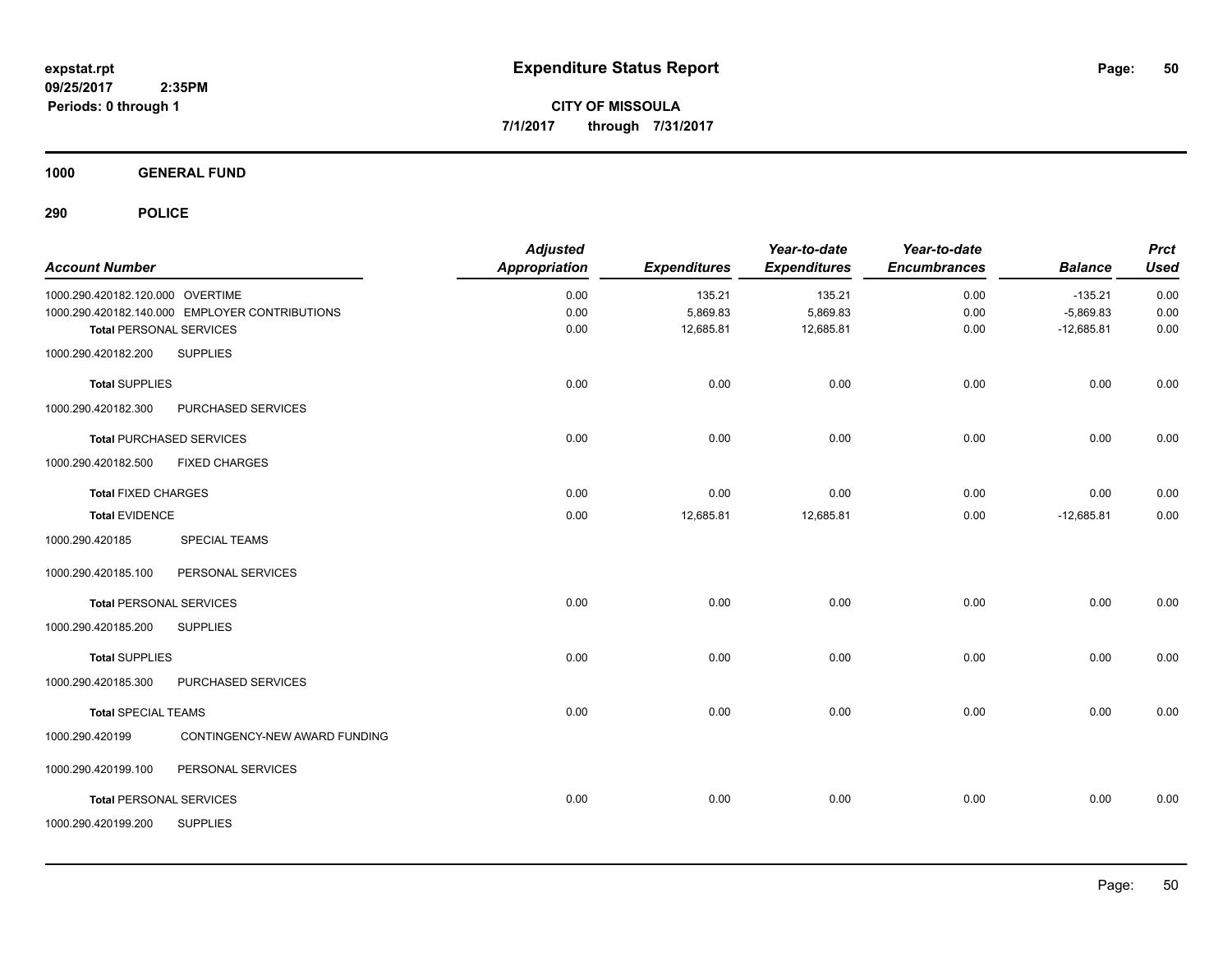**CITY OF MISSOULA 7/1/2017 through 7/31/2017**

**1000 GENERAL FUND**

| <b>Account Number</b>         |                                            | <b>Adjusted</b>      |                     | Year-to-date<br><b>Expenditures</b> | Year-to-date<br><b>Encumbrances</b> | <b>Balance</b> | <b>Prct</b><br><b>Used</b> |
|-------------------------------|--------------------------------------------|----------------------|---------------------|-------------------------------------|-------------------------------------|----------------|----------------------------|
|                               |                                            | <b>Appropriation</b> | <b>Expenditures</b> |                                     |                                     |                |                            |
| <b>Total SUPPLIES</b>         |                                            | 0.00                 | 0.00                | 0.00                                | 0.00                                | 0.00           | 0.00                       |
| 1000.290.420199.300           | PURCHASED SERVICES                         |                      |                     |                                     |                                     |                |                            |
|                               | <b>Total PURCHASED SERVICES</b>            | 0.00                 | 0.00                | 0.00                                | 0.00                                | 0.00           | 0.00                       |
| 1000.290.420199.900           | <b>CAPITAL OUTLAY</b>                      |                      |                     |                                     |                                     |                |                            |
|                               | <b>Total CONTINGENCY-NEW AWARD FUNDING</b> | 0.00                 | 0.00                | 0.00                                | 0.00                                | 0.00           | 0.00                       |
| 1000.290.420256               | *** Title Not Found ***                    |                      |                     |                                     |                                     |                |                            |
| 1000.290.420256.100           | PERSONAL SERVICES                          |                      |                     |                                     |                                     |                |                            |
| Total *** Title Not Found *** |                                            | 0.00                 | 0.00                | 0.00                                | 0.00                                | 0.00           | 0.00                       |
| <b>Total POLICE</b>           |                                            | 0.00                 | 849,394.40          | 849,394.40                          | 0.00                                | $-849,394.40$  | 0.00                       |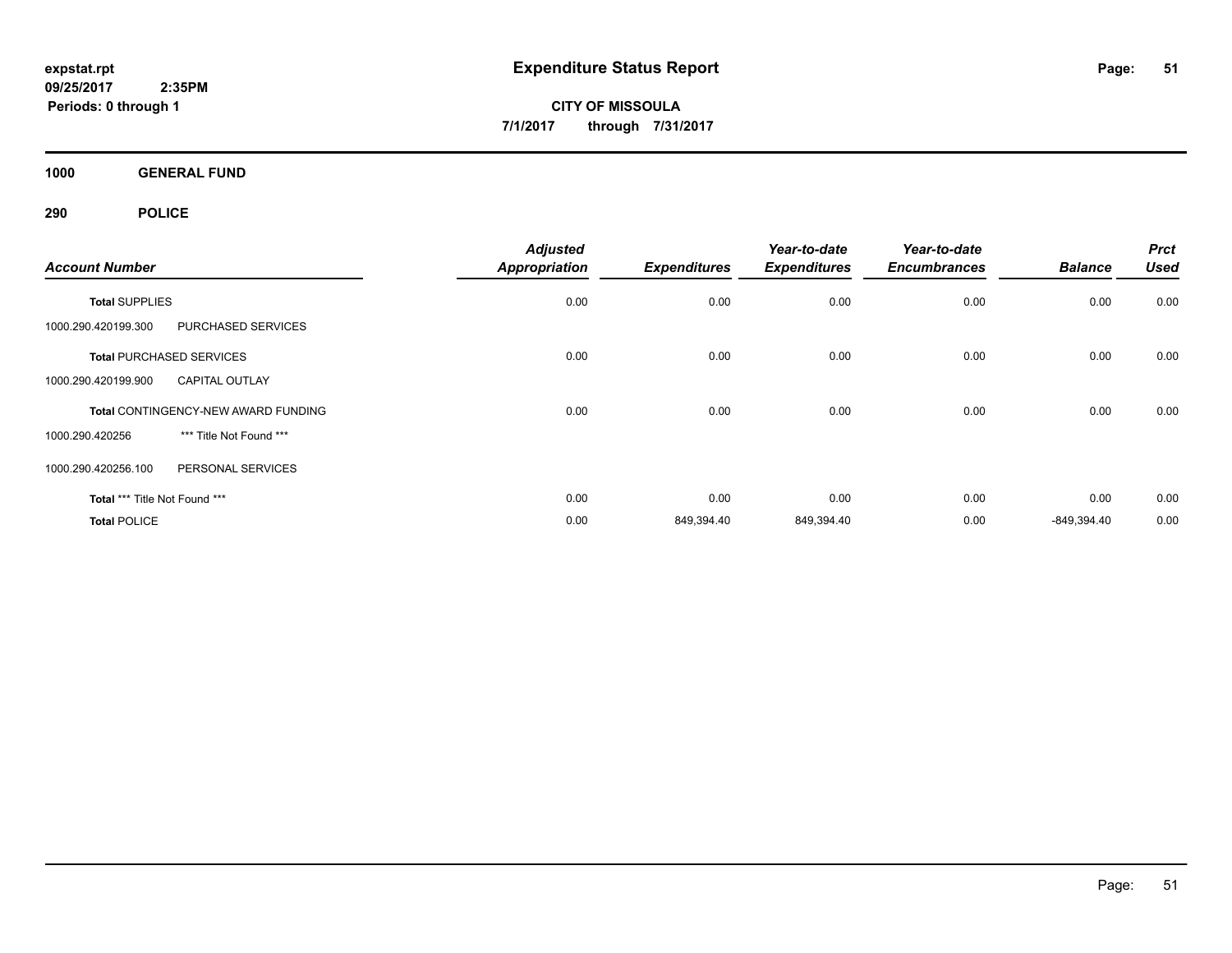**CITY OF MISSOULA 7/1/2017 through 7/31/2017**

**1000 GENERAL FUND**

| <b>Account Number</b>                                            |                                                                                                                                                           | <b>Adjusted</b><br><b>Appropriation</b> | <b>Expenditures</b>                             | Year-to-date<br><b>Expenditures</b>             | Year-to-date<br><b>Encumbrances</b> | <b>Balance</b>                                              | <b>Prct</b><br><b>Used</b>   |
|------------------------------------------------------------------|-----------------------------------------------------------------------------------------------------------------------------------------------------------|-----------------------------------------|-------------------------------------------------|-------------------------------------------------|-------------------------------------|-------------------------------------------------------------|------------------------------|
| 1000.300.420410                                                  | <b>ADMINISTRATION</b>                                                                                                                                     |                                         |                                                 |                                                 |                                     |                                                             |                              |
| 1000.300.420410.100                                              | PERSONAL SERVICES                                                                                                                                         |                                         |                                                 |                                                 |                                     |                                                             |                              |
| <b>Total PERSONAL SERVICES</b>                                   | 1000.300.420410.110.000 SALARIES AND WAGES<br>1000.300.420410.115.000 SALARIES/HEALTH INSURANCE BENEFIT<br>1000.300.420410.140.000 EMPLOYER CONTRIBUTIONS | 0.00<br>0.00<br>0.00<br>0.00            | 26,550.37<br>1.728.00<br>10,470.01<br>38,748.38 | 26,550.37<br>1,728.00<br>10,470.01<br>38,748.38 | 0.00<br>0.00<br>0.00<br>0.00        | $-26,550.37$<br>$-1,728.00$<br>$-10,470.01$<br>$-38,748.38$ | 0.00<br>0.00<br>0.00<br>0.00 |
| 1000.300.420410.200                                              | <b>SUPPLIES</b>                                                                                                                                           |                                         |                                                 |                                                 |                                     |                                                             |                              |
| 1000.300.420410.210.000 OFFICE SUPPLIES<br><b>Total SUPPLIES</b> |                                                                                                                                                           | 0.00<br>0.00                            | 30.38<br>30.38                                  | 30.38<br>30.38                                  | 0.00<br>0.00                        | $-30.38$<br>$-30.38$                                        | 0.00<br>0.00                 |
| 1000.300.420410.300                                              | PURCHASED SERVICES                                                                                                                                        |                                         |                                                 |                                                 |                                     |                                                             |                              |
|                                                                  | 1000.300.420410.350.000 PROFESSIONAL SERVICES<br><b>Total PURCHASED SERVICES</b>                                                                          | 0.00<br>0.00                            | 192.00<br>192.00                                | 192.00<br>192.00                                | 0.00<br>0.00                        | $-192.00$<br>$-192.00$                                      | 0.00<br>0.00                 |
| 1000.300.420410.700                                              | <b>GRANTS &amp; CONTRIBUTIONS</b>                                                                                                                         |                                         |                                                 |                                                 |                                     |                                                             |                              |
|                                                                  | <b>Total GRANTS &amp; CONTRIBUTIONS</b>                                                                                                                   | 0.00                                    | 0.00                                            | 0.00                                            | 0.00                                | 0.00                                                        | 0.00                         |
| 1000.300.420410.800                                              | OTHER OBJECTS                                                                                                                                             |                                         |                                                 |                                                 |                                     |                                                             |                              |
| <b>Total OTHER OBJECTS</b>                                       |                                                                                                                                                           | 0.00                                    | 0.00                                            | 0.00                                            | 0.00                                | 0.00                                                        | 0.00                         |
| <b>Total ADMINISTRATION</b>                                      |                                                                                                                                                           | 0.00                                    | 38,970.76                                       | 38,970.76                                       | 0.00                                | $-38,970.76$                                                | 0.00                         |
| 1000.300.420420                                                  | <b>FACILITY</b>                                                                                                                                           |                                         |                                                 |                                                 |                                     |                                                             |                              |
| 1000.300.420420.100                                              | PERSONAL SERVICES                                                                                                                                         |                                         |                                                 |                                                 |                                     |                                                             |                              |
| <b>Total PERSONAL SERVICES</b>                                   |                                                                                                                                                           | 0.00                                    | 0.00                                            | 0.00                                            | 0.00                                | 0.00                                                        | 0.00                         |
| 1000.300.420420.200                                              | <b>SUPPLIES</b>                                                                                                                                           |                                         |                                                 |                                                 |                                     |                                                             |                              |
|                                                                  | 1000.300.420420.230.000 REPAIR/MAINTENANCE                                                                                                                | 0.00                                    | 73.41                                           | 73.41                                           | 0.00                                | $-73.41$                                                    | 0.00                         |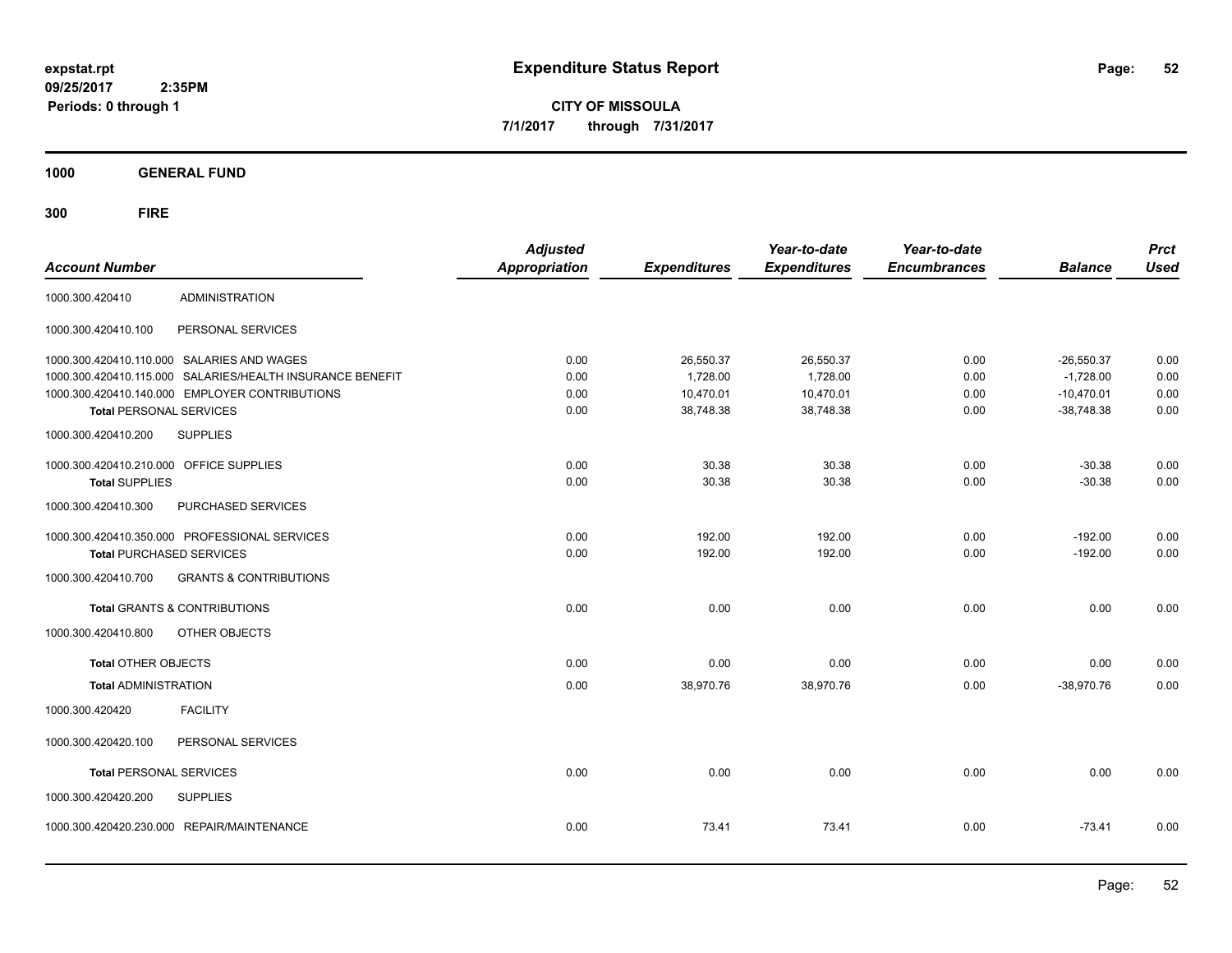**CITY OF MISSOULA 7/1/2017 through 7/31/2017**

**1000 GENERAL FUND**

| <b>Account Number</b>                                     | <b>Adjusted</b><br><b>Appropriation</b> | <b>Expenditures</b> | Year-to-date<br><b>Expenditures</b> | Year-to-date<br><b>Encumbrances</b> | <b>Balance</b> | <b>Prct</b><br><b>Used</b> |
|-----------------------------------------------------------|-----------------------------------------|---------------------|-------------------------------------|-------------------------------------|----------------|----------------------------|
| <b>Total SUPPLIES</b>                                     | 0.00                                    | 73.41               | 73.41                               | 0.00                                | $-73.41$       | 0.00                       |
| 1000.300.420420.300<br>PURCHASED SERVICES                 |                                         |                     |                                     |                                     |                |                            |
| 1000.300.420420.340.000 SEWER                             | 0.00                                    | 589.56              | 589.56                              | 0.00                                | $-589.56$      | 0.00                       |
| 1000.300.420420.360.000 REPAIR & MAINTENANCE              | 0.00                                    | 31.03               | 31.03                               | 0.00                                | $-31.03$       | 0.00                       |
| <b>Total PURCHASED SERVICES</b>                           | 0.00                                    | 620.59              | 620.59                              | 0.00                                | $-620.59$      | 0.00                       |
| <b>FIXED CHARGES</b><br>1000.300.420420.500               |                                         |                     |                                     |                                     |                |                            |
| <b>Total FIXED CHARGES</b>                                | 0.00                                    | 0.00                | 0.00                                | 0.00                                | 0.00           | 0.00                       |
| <b>Total FACILITY</b>                                     | 0.00                                    | 694.00              | 694.00                              | 0.00                                | $-694.00$      | 0.00                       |
| 1000.300.420430<br>PERSONNEL TRAINING                     |                                         |                     |                                     |                                     |                |                            |
| 1000.300.420430.100<br>PERSONAL SERVICES                  |                                         |                     |                                     |                                     |                |                            |
| 1000.300.420430.110.000 SALARIES AND WAGES                | 0.00                                    | 5,638.22            | 5,638.22                            | 0.00                                | $-5,638.22$    | 0.00                       |
| 1000.300.420430.115.000 SALARIES/HEALTH INSURANCE BENEFIT | 0.00                                    | 768.00              | 768.00                              | 0.00                                | $-768.00$      | 0.00                       |
| 1000.300.420430.140.000 EMPLOYER CONTRIBUTIONS            | 0.00                                    | 1,207.32            | 1,207.32                            | 0.00                                | $-1,207.32$    | 0.00                       |
| <b>Total PERSONAL SERVICES</b>                            | 0.00                                    | 7,613.54            | 7,613.54                            | 0.00                                | $-7,613.54$    | 0.00                       |
| <b>SUPPLIES</b><br>1000.300.420430.200                    |                                         |                     |                                     |                                     |                |                            |
| <b>Total SUPPLIES</b>                                     | 0.00                                    | 0.00                | 0.00                                | 0.00                                | 0.00           | 0.00                       |
| 1000.300.420430.300<br>PURCHASED SERVICES                 |                                         |                     |                                     |                                     |                |                            |
| <b>Total PURCHASED SERVICES</b>                           | 0.00                                    | 0.00                | 0.00                                | 0.00                                | 0.00           | 0.00                       |
| <b>Total PERSONNEL TRAINING</b>                           | 0.00                                    | 7,613.54            | 7,613.54                            | 0.00                                | $-7,613.54$    | 0.00                       |
| 1000.300.420440<br><b>FIRE PREVENTION</b>                 |                                         |                     |                                     |                                     |                |                            |
| PERSONAL SERVICES<br>1000.300.420440.100                  |                                         |                     |                                     |                                     |                |                            |
| 1000.300.420440.110.000 SALARIES AND WAGES                | 0.00                                    | 20,109.48           | 20,109.48                           | 0.00                                | $-20.109.48$   | 0.00                       |
|                                                           |                                         |                     |                                     |                                     |                |                            |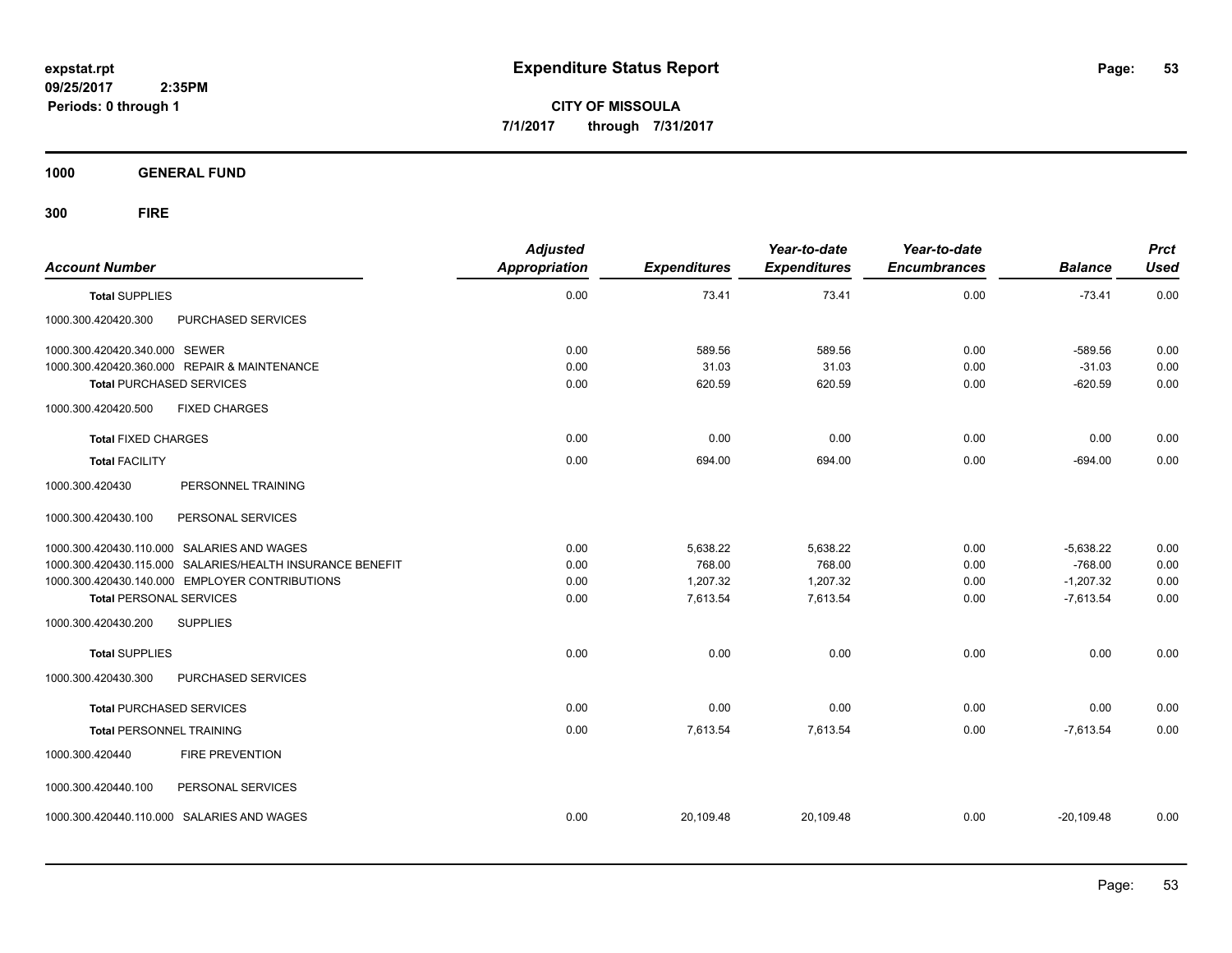**CITY OF MISSOULA 7/1/2017 through 7/31/2017**

**1000 GENERAL FUND**

| <b>Account Number</b>                      |                                                           | <b>Adjusted</b><br><b>Appropriation</b> | <b>Expenditures</b> | Year-to-date<br><b>Expenditures</b> | Year-to-date<br><b>Encumbrances</b> | <b>Balance</b> | <b>Prct</b><br><b>Used</b> |
|--------------------------------------------|-----------------------------------------------------------|-----------------------------------------|---------------------|-------------------------------------|-------------------------------------|----------------|----------------------------|
|                                            | 1000.300.420440.115.000 SALARIES/HEALTH INSURANCE BENEFIT | 0.00                                    | 3,072.00            | 3,072.00                            | 0.00                                | $-3.072.00$    | 0.00                       |
| 1000.300.420440.120.000 OVERTIME           |                                                           | 0.00                                    | 74.79               | 74.79                               | 0.00                                | $-74.79$       | 0.00                       |
|                                            | 1000.300.420440.140.000 EMPLOYER CONTRIBUTIONS            | 0.00                                    | 4,457.43            | 4,457.43                            | 0.00                                | $-4,457.43$    | 0.00                       |
| <b>Total PERSONAL SERVICES</b>             |                                                           | 0.00                                    | 27.713.70           | 27,713.70                           | 0.00                                | $-27,713.70$   | 0.00                       |
| 1000.300.420440.200                        | <b>SUPPLIES</b>                                           |                                         |                     |                                     |                                     |                |                            |
| <b>Total SUPPLIES</b>                      |                                                           | 0.00                                    | 0.00                | 0.00                                | 0.00                                | 0.00           | 0.00                       |
| 1000.300.420440.300                        | PURCHASED SERVICES                                        |                                         |                     |                                     |                                     |                |                            |
|                                            | 1000.300.420440.330.000 PUBLICITY, SUBSCRIPTIONS & DUES   | 0.00                                    | 1,345.50            | 1,345.50                            | 0.00                                | $-1,345.50$    | 0.00                       |
| <b>Total PURCHASED SERVICES</b>            |                                                           | 0.00                                    | 1,345.50            | 1,345.50                            | 0.00                                | $-1,345.50$    | 0.00                       |
| <b>Total FIRE PREVENTION</b>               |                                                           | 0.00                                    | 29,059.20           | 29,059.20                           | 0.00                                | $-29,059.20$   | 0.00                       |
| 1000.300.420450                            | <b>FIRE GRANTS</b>                                        |                                         |                     |                                     |                                     |                |                            |
| 1000.300.420450.300                        | PURCHASED SERVICES                                        |                                         |                     |                                     |                                     |                |                            |
| <b>Total FIRE GRANTS</b>                   |                                                           | 0.00                                    | 0.00                | 0.00                                | 0.00                                | 0.00           | 0.00                       |
| 1000.300.420455                            | <b>EMS</b>                                                |                                         |                     |                                     |                                     |                |                            |
| 1000.300.420455.100                        | PERSONAL SERVICES                                         |                                         |                     |                                     |                                     |                |                            |
| 1000.300.420455.110.000 SALARIES AND WAGES |                                                           | 0.00                                    | 4,902.99            | 4,902.99                            | 0.00                                | $-4,902.99$    | 0.00                       |
|                                            | 1000.300.420455.115.000 SALARIES/HEALTH INSURANCE BENEFIT | 0.00                                    | 768.00              | 768.00                              | 0.00                                | $-768.00$      | 0.00                       |
|                                            | 1000.300.420455.140.000 EMPLOYER CONTRIBUTIONS            | 0.00                                    | 1,273.43            | 1,273.43                            | 0.00                                | $-1,273.43$    | 0.00                       |
| <b>Total PERSONAL SERVICES</b>             |                                                           | 0.00                                    | 6,944.42            | 6,944.42                            | 0.00                                | $-6,944.42$    | 0.00                       |
| 1000.300.420455.200                        | <b>SUPPLIES</b>                                           |                                         |                     |                                     |                                     |                |                            |
| 1000.300.420455.220.000 OPERATING SUPPLIES |                                                           | 0.00                                    | 665.30              | 665.30                              | 0.00                                | $-665.30$      | 0.00                       |
| <b>Total SUPPLIES</b>                      |                                                           | 0.00                                    | 665.30              | 665.30                              | 0.00                                | $-665.30$      | 0.00                       |
| 1000.300.420455.300                        | PURCHASED SERVICES                                        |                                         |                     |                                     |                                     |                |                            |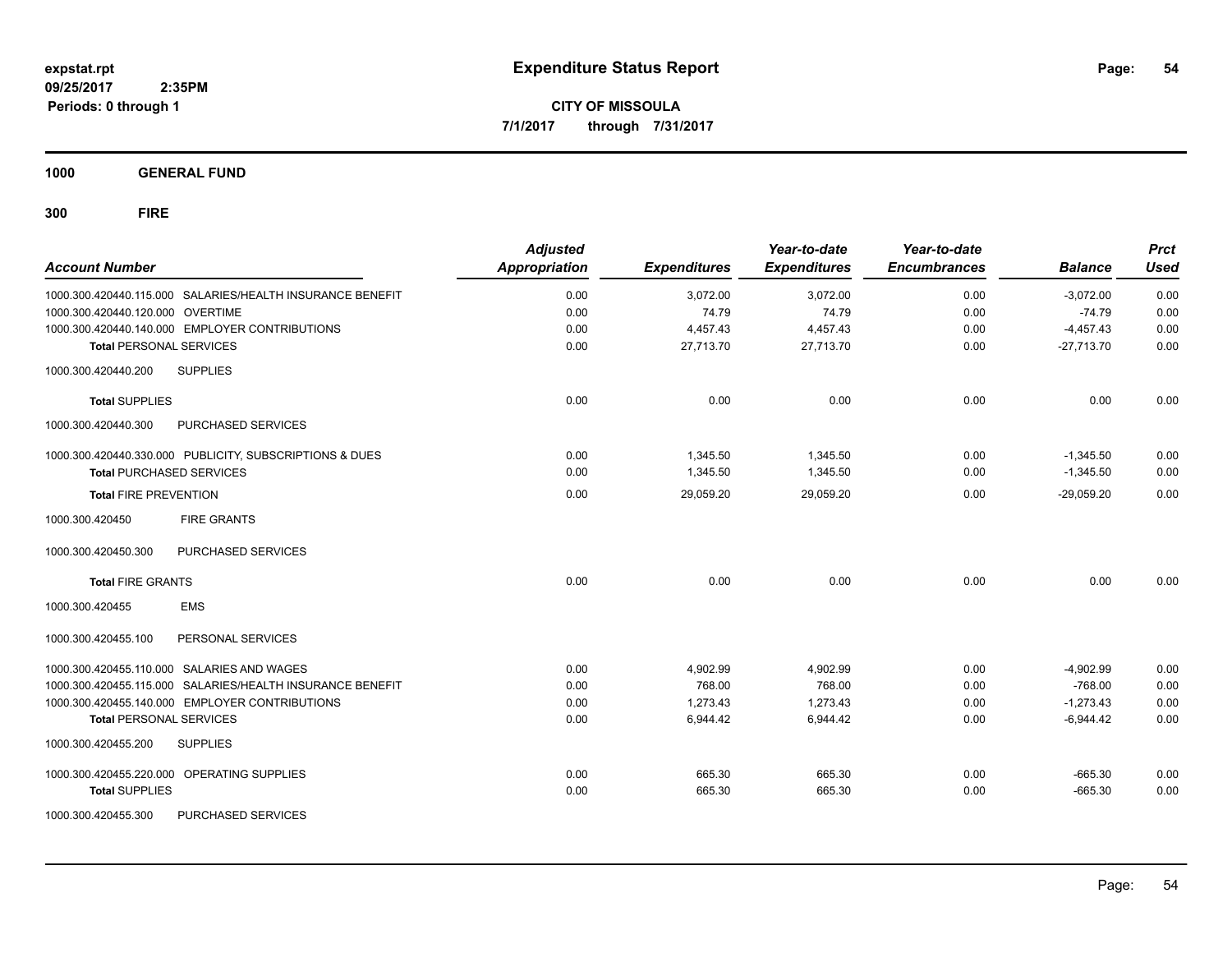**CITY OF MISSOULA 7/1/2017 through 7/31/2017**

**1000 GENERAL FUND**

| <b>Account Number</b>                                     | <b>Adjusted</b><br><b>Appropriation</b> | <b>Expenditures</b> | Year-to-date<br><b>Expenditures</b> | Year-to-date<br><b>Encumbrances</b> | <b>Balance</b> | <b>Prct</b><br><b>Used</b> |
|-----------------------------------------------------------|-----------------------------------------|---------------------|-------------------------------------|-------------------------------------|----------------|----------------------------|
| <b>Total PURCHASED SERVICES</b>                           | 0.00                                    | 0.00                | 0.00                                | 0.00                                | 0.00           | 0.00                       |
| <b>Total EMS</b>                                          | 0.00                                    | 7,609.72            | 7,609.72                            | 0.00                                | $-7,609.72$    | 0.00                       |
| <b>OPERATIONS</b><br>1000.300.420460                      |                                         |                     |                                     |                                     |                |                            |
| PERSONAL SERVICES<br>1000.300.420460.100                  |                                         |                     |                                     |                                     |                |                            |
| 1000.300.420460.110.000 SALARIES AND WAGES                | 0.00                                    | 345,096.44          | 345,096.44                          | 0.00                                | $-345,096.44$  | 0.00                       |
| 1000.300.420460.115.000 SALARIES/HEALTH INSURANCE BENEFIT | 0.00                                    | 58.434.00           | 58.434.00                           | 0.00                                | $-58.434.00$   | 0.00                       |
| 1000.300.420460.120.000 OVERTIME                          | 0.00                                    | 122,482.13          | 122,482.13                          | 0.00                                | $-122,482.13$  | 0.00                       |
| 1000.300.420460.130.000 OTHER                             | 0.00                                    | 58,962.50           | 58,962.50                           | 0.00                                | $-58,962.50$   | 0.00                       |
| 1000.300.420460.140.000 EMPLOYER CONTRIBUTIONS            | 0.00                                    | 98,518.80           | 98,518.80                           | 0.00                                | $-98,518.80$   | 0.00                       |
| <b>Total PERSONAL SERVICES</b>                            | 0.00                                    | 683,493.87          | 683,493.87                          | 0.00                                | $-683,493.87$  | 0.00                       |
| <b>SUPPLIES</b><br>1000.300.420460.200                    |                                         |                     |                                     |                                     |                |                            |
| 1000.300.420460.220.000 OPERATING SUPPLIES                | 0.00                                    | 1,565.12            | 1,565.12                            | 0.00                                | $-1,565.12$    | 0.00                       |
| 1000.300.420460.230.000 REPAIR/MAINTENANCE                | 0.00                                    | 153.41              | 153.41                              | 0.00                                | $-153.41$      | 0.00                       |
| 1000.300.420460.231.000 GASOLINE                          | 0.00                                    | 1,791.20            | 1,791.20                            | 0.00                                | $-1,791.20$    | 0.00                       |
| <b>Total SUPPLIES</b>                                     | 0.00                                    | 3,509.73            | 3,509.73                            | 0.00                                | $-3,509.73$    | 0.00                       |
| 1000.300.420460.300<br>PURCHASED SERVICES                 |                                         |                     |                                     |                                     |                |                            |
| <b>Total PURCHASED SERVICES</b>                           | 0.00                                    | 0.00                | 0.00                                | 0.00                                | 0.00           | 0.00                       |
| <b>CAPITAL OUTLAY</b><br>1000.300.420460.900              |                                         |                     |                                     |                                     |                |                            |
| <b>Total CAPITAL OUTLAY</b>                               | 0.00                                    | 0.00                | 0.00                                | 0.00                                | 0.00           | 0.00                       |
| <b>Total OPERATIONS</b>                                   | 0.00                                    | 687,003.60          | 687,003.60                          | 0.00                                | $-687,003.60$  | 0.00                       |
| 1000.300.420490<br><b>MAINTENANCE</b>                     |                                         |                     |                                     |                                     |                |                            |
| PERSONAL SERVICES<br>1000.300.420490.100                  |                                         |                     |                                     |                                     |                |                            |
| 1000.300.420490.110.000 SALARIES AND WAGES                | 0.00                                    | 10,063.78           | 10,063.78                           | 0.00                                | $-10,063.78$   | 0.00                       |
| 1000.300.420490.115.000 SALARIES/HEALTH INSURANCE BENEFIT | 0.00                                    | 1,536.00            | 1,536.00                            | 0.00                                | $-1,536.00$    | 0.00                       |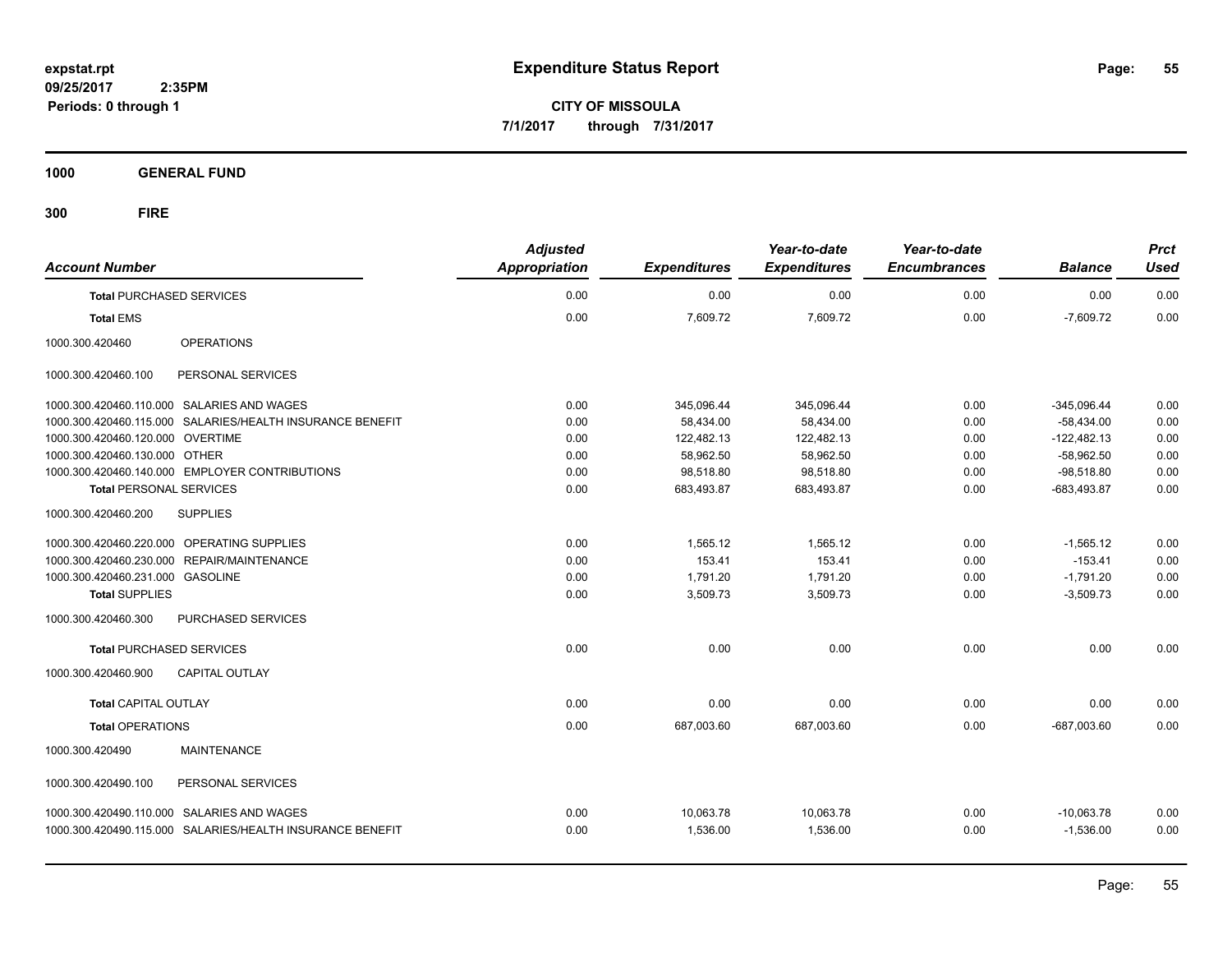**CITY OF MISSOULA 7/1/2017 through 7/31/2017**

**1000 GENERAL FUND**

| <b>Account Number</b>                          | <b>Adjusted</b><br><b>Appropriation</b> | <b>Expenditures</b> | Year-to-date<br><b>Expenditures</b> | Year-to-date<br><b>Encumbrances</b> | <b>Balance</b> | <b>Prct</b><br>Used |
|------------------------------------------------|-----------------------------------------|---------------------|-------------------------------------|-------------------------------------|----------------|---------------------|
|                                                |                                         |                     |                                     |                                     |                |                     |
| 1000.300.420490.120.000 OVERTIME               | 0.00                                    | 582.64              | 582.64                              | 0.00                                | -582.64        | 0.00                |
| 1000.300.420490.140.000 EMPLOYER CONTRIBUTIONS | 0.00                                    | 2.322.84            | 2,322.84                            | 0.00                                | $-2.322.84$    | 0.00                |
| <b>Total PERSONAL SERVICES</b>                 | 0.00                                    | 14,505.26           | 14,505.26                           | 0.00                                | -14,505.26     | 0.00                |
| <b>SUPPLIES</b><br>1000.300.420490.200         |                                         |                     |                                     |                                     |                |                     |
| <b>Total SUPPLIES</b>                          | 0.00                                    | 0.00                | 0.00                                | 0.00                                | 0.00           | 0.00                |
| 1000.300.420490.300<br>PURCHASED SERVICES      |                                         |                     |                                     |                                     |                |                     |
| <b>Total PURCHASED SERVICES</b>                | 0.00                                    | 0.00                | 0.00                                | 0.00                                | 0.00           | 0.00                |
| <b>Total MAINTENANCE</b>                       | 0.00                                    | 14.505.26           | 14,505.26                           | 0.00                                | -14.505.26     | 0.00                |
| <b>Total FIRE</b>                              | 0.00                                    | 785.456.08          | 785.456.08                          | 0.00                                | $-785.456.08$  | 0.00                |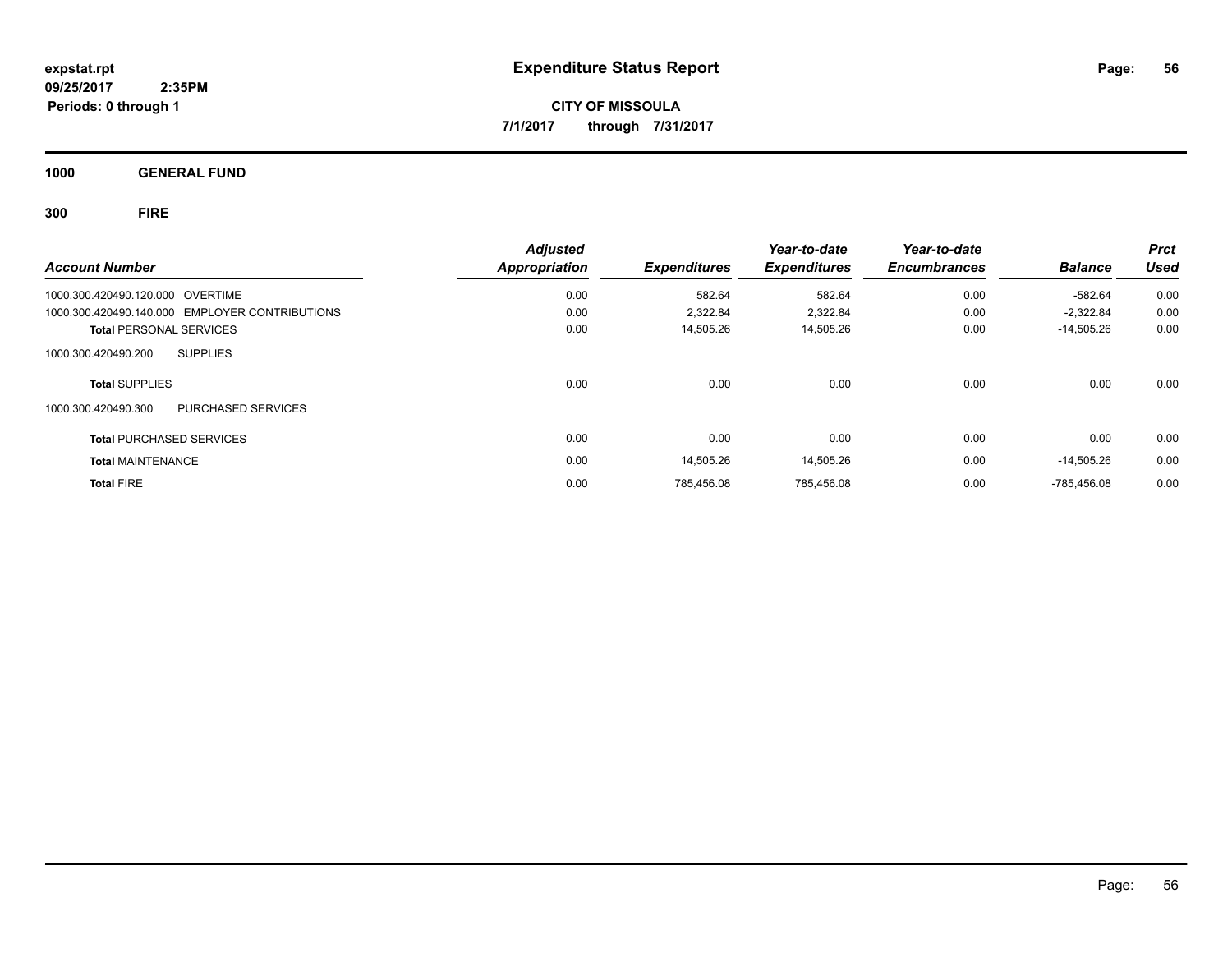**1000 GENERAL FUND**

|                                         |                                                | <b>Adjusted</b>      |                     | Year-to-date        | Year-to-date        |                | <b>Prct</b> |
|-----------------------------------------|------------------------------------------------|----------------------|---------------------|---------------------|---------------------|----------------|-------------|
| <b>Account Number</b>                   |                                                | <b>Appropriation</b> | <b>Expenditures</b> | <b>Expenditures</b> | <b>Encumbrances</b> | <b>Balance</b> | <b>Used</b> |
| 1000.320.420460                         | <b>OPERATIONS</b>                              |                      |                     |                     |                     |                |             |
| 1000.320.420460.100                     | PERSONAL SERVICES                              |                      |                     |                     |                     |                |             |
| <b>Total OPERATIONS</b>                 |                                                | 0.00                 | 0.00                | 0.00                | 0.00                | 0.00           | 0.00        |
| 1000.320.430210                         | <b>ADMINISTRATION</b>                          |                      |                     |                     |                     |                |             |
| 1000.320.430210.100                     | PERSONAL SERVICES                              |                      |                     |                     |                     |                |             |
|                                         | 1000.320.430210.110.000 SALARIES AND WAGES     | 0.00                 | 6,412.68            | 6,412.68            | 0.00                | $-6,412.68$    | 0.00        |
| 1000.320.430210.120.000 OVERTIME        |                                                | 0.00                 | 5.04                | 5.04                | 0.00                | $-5.04$        | 0.00        |
| 1000.320.430210.130.000 OTHER           |                                                | 0.00                 | 40.07               | 40.07               | 0.00                | $-40.07$       | 0.00        |
|                                         | 1000.320.430210.140.000 EMPLOYER CONTRIBUTIONS | 0.00                 | 5,763.93            | 5,763.93            | 0.00                | $-5,763.93$    | 0.00        |
| <b>Total PERSONAL SERVICES</b>          |                                                | 0.00                 | 12,221.72           | 12,221.72           | 0.00                | $-12,221.72$   | 0.00        |
| 1000.320.430210.200                     | <b>SUPPLIES</b>                                |                      |                     |                     |                     |                |             |
| 1000.320.430210.210.000 OFFICE SUPPLIES |                                                | 0.00                 | 312.57              | 312.57              | 0.00                | $-312.57$      | 0.00        |
|                                         | 1000.320.430210.220.000 OPERATING SUPPLIES     | 0.00                 | 201.95              | 201.95              | 0.00                | $-201.95$      | 0.00        |
| <b>Total SUPPLIES</b>                   |                                                | 0.00                 | 514.52              | 514.52              | 0.00                | $-514.52$      | 0.00        |
| 1000.320.430210.300                     | PURCHASED SERVICES                             |                      |                     |                     |                     |                |             |
| <b>Total PURCHASED SERVICES</b>         |                                                | 0.00                 | 0.00                | 0.00                | 0.00                | 0.00           | 0.00        |
| 1000.320.430210.900                     | <b>CAPITAL OUTLAY</b>                          |                      |                     |                     |                     |                |             |
| <b>Total CAPITAL OUTLAY</b>             |                                                | 0.00                 | 0.00                | 0.00                | 0.00                | 0.00           | 0.00        |
| <b>Total ADMINISTRATION</b>             |                                                | 0.00                 | 12,736.24           | 12,736.24           | 0.00                | $-12,736.24$   | 0.00        |
| 1000.320.430220                         | <b>FACILITY</b>                                |                      |                     |                     |                     |                |             |
| 1000.320.430220.100                     | PERSONAL SERVICES                              |                      |                     |                     |                     |                |             |
|                                         | 1000.320.430220.110.000 SALARIES AND WAGES     | 0.00                 | 2,951.35            | 2,951.35            | 0.00                | $-2,951.35$    | 0.00        |
|                                         |                                                |                      |                     |                     |                     |                |             |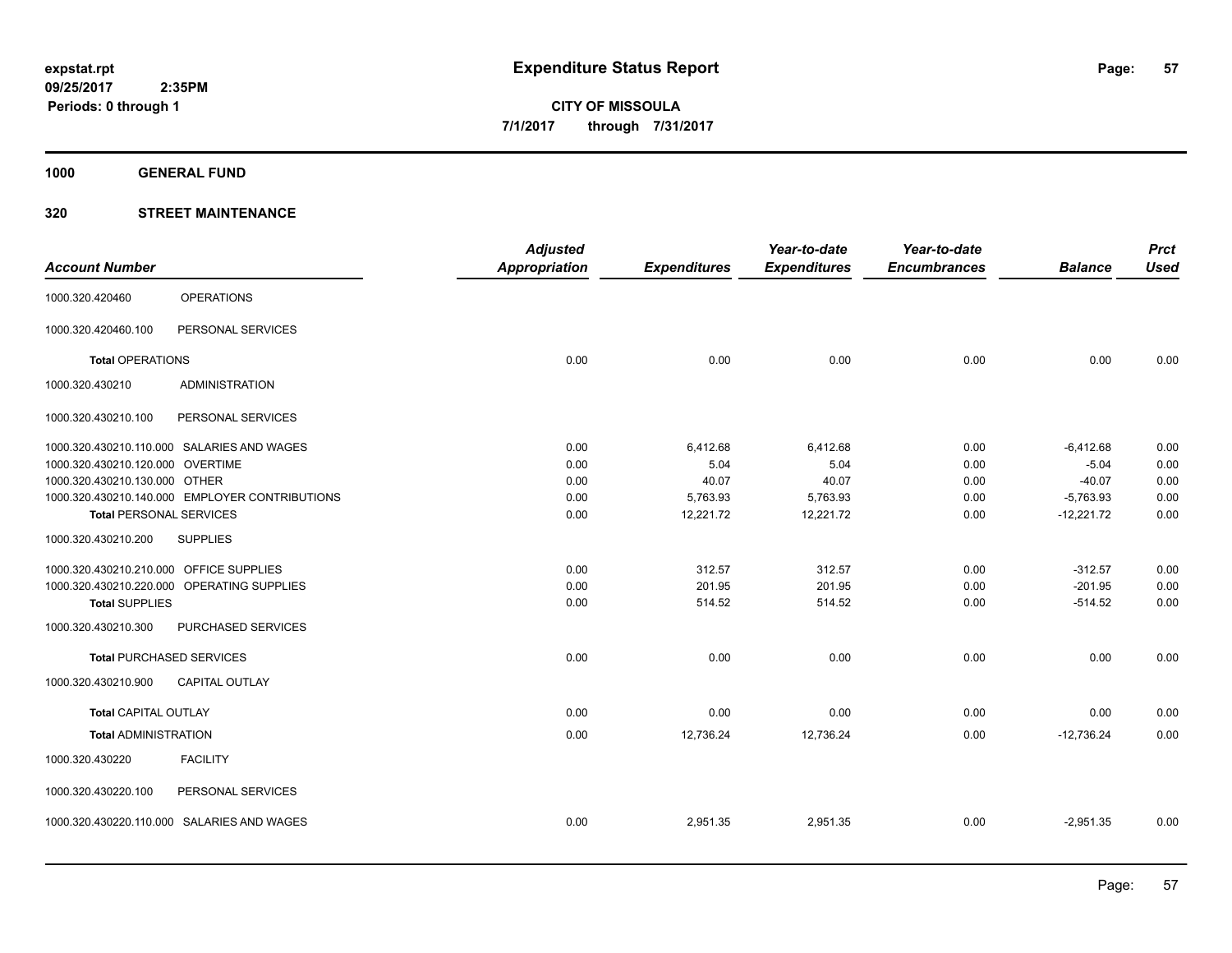**1000 GENERAL FUND**

| <b>Account Number</b>                               | <b>Adjusted</b><br>Appropriation | <b>Expenditures</b> | Year-to-date<br><b>Expenditures</b> | Year-to-date<br><b>Encumbrances</b> | <b>Balance</b> | <b>Prct</b><br><b>Used</b> |
|-----------------------------------------------------|----------------------------------|---------------------|-------------------------------------|-------------------------------------|----------------|----------------------------|
| 1000.320.430220.120.000 OVERTIME                    | 0.00                             | 2.32                | 2.32                                | 0.00                                | $-2.32$        | 0.00                       |
| 1000.320.430220.130.000 OTHER                       | 0.00                             | 18.37               | 18.37                               | 0.00                                | $-18.37$       | 0.00                       |
| 1000.320.430220.140.000 EMPLOYER CONTRIBUTIONS      | 0.00                             | 2,652.71            | 2,652.71                            | 0.00                                | $-2,652.71$    | 0.00                       |
| <b>Total PERSONAL SERVICES</b>                      | 0.00                             | 5,624.75            | 5,624.75                            | 0.00                                | $-5,624.75$    | 0.00                       |
| <b>SUPPLIES</b><br>1000.320.430220.200              |                                  |                     |                                     |                                     |                |                            |
| 1000.320.430220.220.000 OPERATING SUPPLIES          | 0.00                             | 122.22              | 122.22                              | 0.00                                | $-122.22$      | 0.00                       |
| <b>Total SUPPLIES</b>                               | 0.00                             | 122.22              | 122.22                              | 0.00                                | $-122.22$      | 0.00                       |
| 1000.320.430220.300<br>PURCHASED SERVICES           |                                  |                     |                                     |                                     |                |                            |
| <b>Total PURCHASED SERVICES</b>                     | 0.00                             | 0.00                | 0.00                                | 0.00                                | 0.00           | 0.00                       |
| 1000.320.430220.500<br><b>FIXED CHARGES</b>         |                                  |                     |                                     |                                     |                |                            |
| 1000.320.430220.500.000 FIXED CHARGES               | 0.00                             | 380.00              | 380.00                              | 0.00                                | $-380.00$      | 0.00                       |
| <b>Total FIXED CHARGES</b>                          | 0.00                             | 380.00              | 380.00                              | 0.00                                | $-380.00$      | 0.00                       |
| <b>Total FACILITY</b>                               | 0.00                             | 6,126.97            | 6,126.97                            | 0.00                                | $-6,126.97$    | 0.00                       |
| CENTRALIZED MAINT, TOOLS & FENCE<br>1000.320.430221 |                                  |                     |                                     |                                     |                |                            |
| PERSONAL SERVICES<br>1000.320.430221.100            |                                  |                     |                                     |                                     |                |                            |
| Total CENTRALIZED MAINT, TOOLS & FENCE              | 0.00                             | 0.00                | 0.00                                | 0.00                                | 0.00           | 0.00                       |
| STREET RESTORATION<br>1000.320.430230               |                                  |                     |                                     |                                     |                |                            |
| 1000.320.430230.100<br>PERSONAL SERVICES            |                                  |                     |                                     |                                     |                |                            |
| 1000.320.430230.110.000 SALARIES AND WAGES          | 0.00                             | 19,394.99           | 19,394.99                           | 0.00                                | $-19,394.99$   | 0.00                       |
| 1000.320.430230.120.000 OVERTIME                    | 0.00                             | 15.24               | 15.24                               | 0.00                                | $-15.24$       | 0.00                       |
| 1000.320.430230.130.000 OTHER                       | 0.00                             | 120.97              | 120.97                              | 0.00                                | $-120.97$      | 0.00                       |
| 1000.320.430230.140.000 EMPLOYER CONTRIBUTIONS      | 0.00                             | 17,430.28           | 17,430.28                           | 0.00                                | $-17,430.28$   | 0.00                       |
| <b>Total PERSONAL SERVICES</b>                      | 0.00                             | 36,961.48           | 36,961.48                           | 0.00                                | $-36,961.48$   | 0.00                       |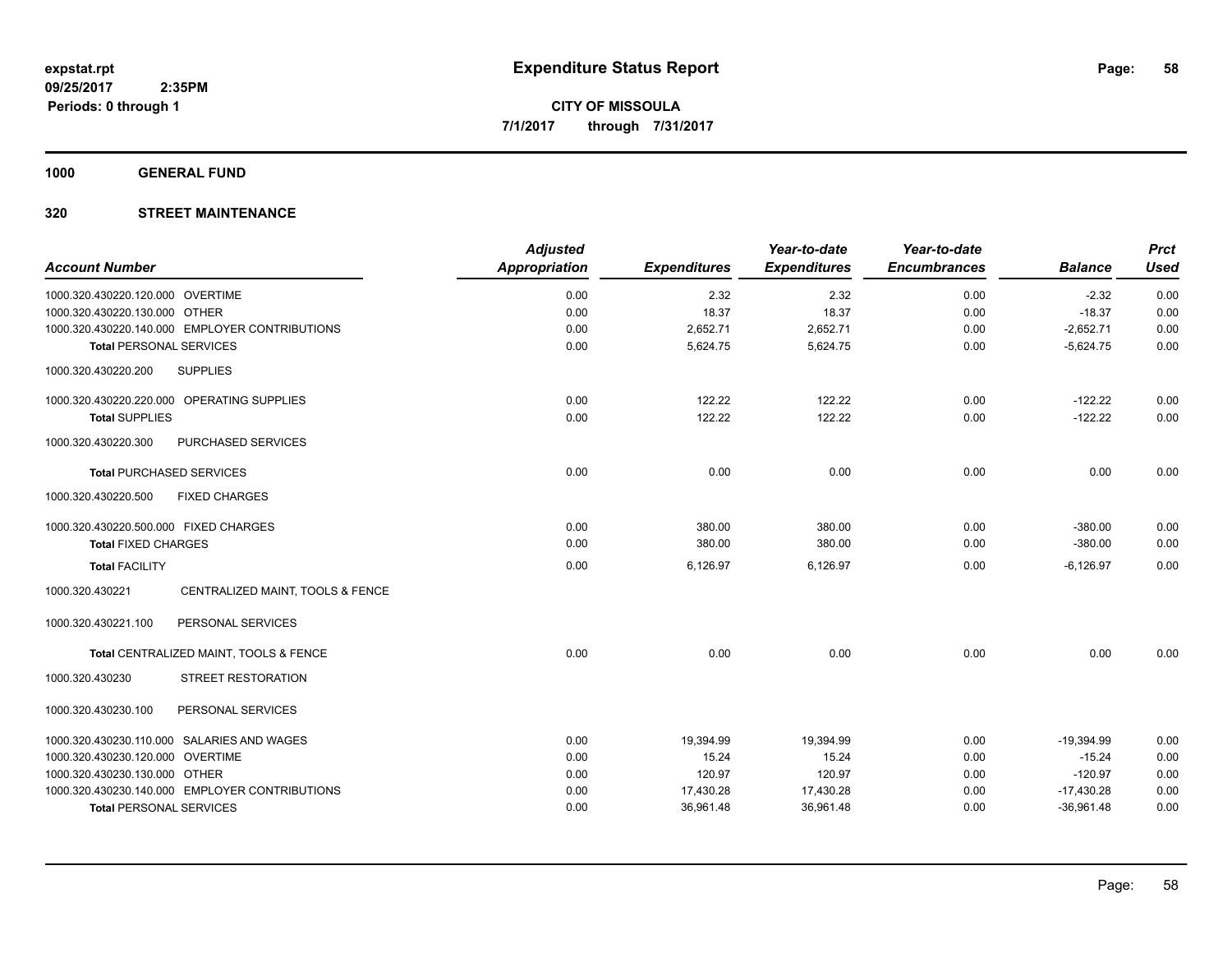**1000 GENERAL FUND**

| <b>Account Number</b>            |                                                | <b>Adjusted</b><br><b>Appropriation</b> | <b>Expenditures</b> | Year-to-date<br><b>Expenditures</b> | Year-to-date<br><b>Encumbrances</b> | <b>Balance</b> | <b>Prct</b><br><b>Used</b> |
|----------------------------------|------------------------------------------------|-----------------------------------------|---------------------|-------------------------------------|-------------------------------------|----------------|----------------------------|
| 1000.320.430230.200              | <b>SUPPLIES</b>                                |                                         |                     |                                     |                                     |                |                            |
| <b>Total SUPPLIES</b>            |                                                | 0.00                                    | 0.00                | 0.00                                | 0.00                                | 0.00           | 0.00                       |
| 1000.320.430230.300              | PURCHASED SERVICES                             |                                         |                     |                                     |                                     |                |                            |
|                                  | <b>Total PURCHASED SERVICES</b>                | 0.00                                    | 0.00                | 0.00                                | 0.00                                | 0.00           | 0.00                       |
| 1000.320.430230.400              | <b>BUILDING MATERIALS</b>                      |                                         |                     |                                     |                                     |                |                            |
|                                  | <b>Total BUILDING MATERIALS</b>                | 0.00                                    | 0.00                | 0.00                                | 0.00                                | 0.00           | 0.00                       |
| 1000.320.430230.500              | <b>FIXED CHARGES</b>                           |                                         |                     |                                     |                                     |                |                            |
| <b>Total FIXED CHARGES</b>       |                                                | 0.00                                    | 0.00                | 0.00                                | 0.00                                | 0.00           | 0.00                       |
| 1000.320.430230.900              | <b>CAPITAL OUTLAY</b>                          |                                         |                     |                                     |                                     |                |                            |
| <b>Total CAPITAL OUTLAY</b>      |                                                | 0.00                                    | 0.00                | 0.00                                | 0.00                                | 0.00           | 0.00                       |
|                                  | <b>Total STREET RESTORATION</b>                | 0.00                                    | 36,961.48           | 36,961.48                           | 0.00                                | $-36,961.48$   | 0.00                       |
| 1000.320.430240                  | STREET MAINTENANCE                             |                                         |                     |                                     |                                     |                |                            |
| 1000.320.430240.100              | PERSONAL SERVICES                              |                                         |                     |                                     |                                     |                |                            |
|                                  | 1000.320.430240.110.000 SALARIES AND WAGES     | 0.00                                    | 26,327.41           | 26,327.41                           | 0.00                                | $-26,327.41$   | 0.00                       |
| 1000.320.430240.120.000 OVERTIME |                                                | 0.00                                    | 20.69               | 20.69                               | 0.00                                | $-20.69$       | 0.00                       |
| 1000.320.430240.130.000 OTHER    |                                                | 0.00                                    | 164.16              | 164.16                              | 0.00                                | $-164.16$      | 0.00                       |
|                                  | 1000.320.430240.140.000 EMPLOYER CONTRIBUTIONS | 0.00                                    | 25,196.39           | 25,196.39                           | 0.00                                | $-25,196.39$   | 0.00                       |
|                                  | <b>Total PERSONAL SERVICES</b>                 | 0.00                                    | 51,708.65           | 51,708.65                           | 0.00                                | $-51,708.65$   | 0.00                       |
| 1000.320.430240.200              | <b>SUPPLIES</b>                                |                                         |                     |                                     |                                     |                |                            |
| 1000.320.430240.231.000 GASOLINE |                                                | 0.00                                    | 63.57               | 63.57                               | 0.00                                | $-63.57$       | 0.00                       |
| <b>Total SUPPLIES</b>            |                                                | 0.00                                    | 63.57               | 63.57                               | 0.00                                | $-63.57$       | 0.00                       |
| 1000.320.430240.300              | PURCHASED SERVICES                             |                                         |                     |                                     |                                     |                |                            |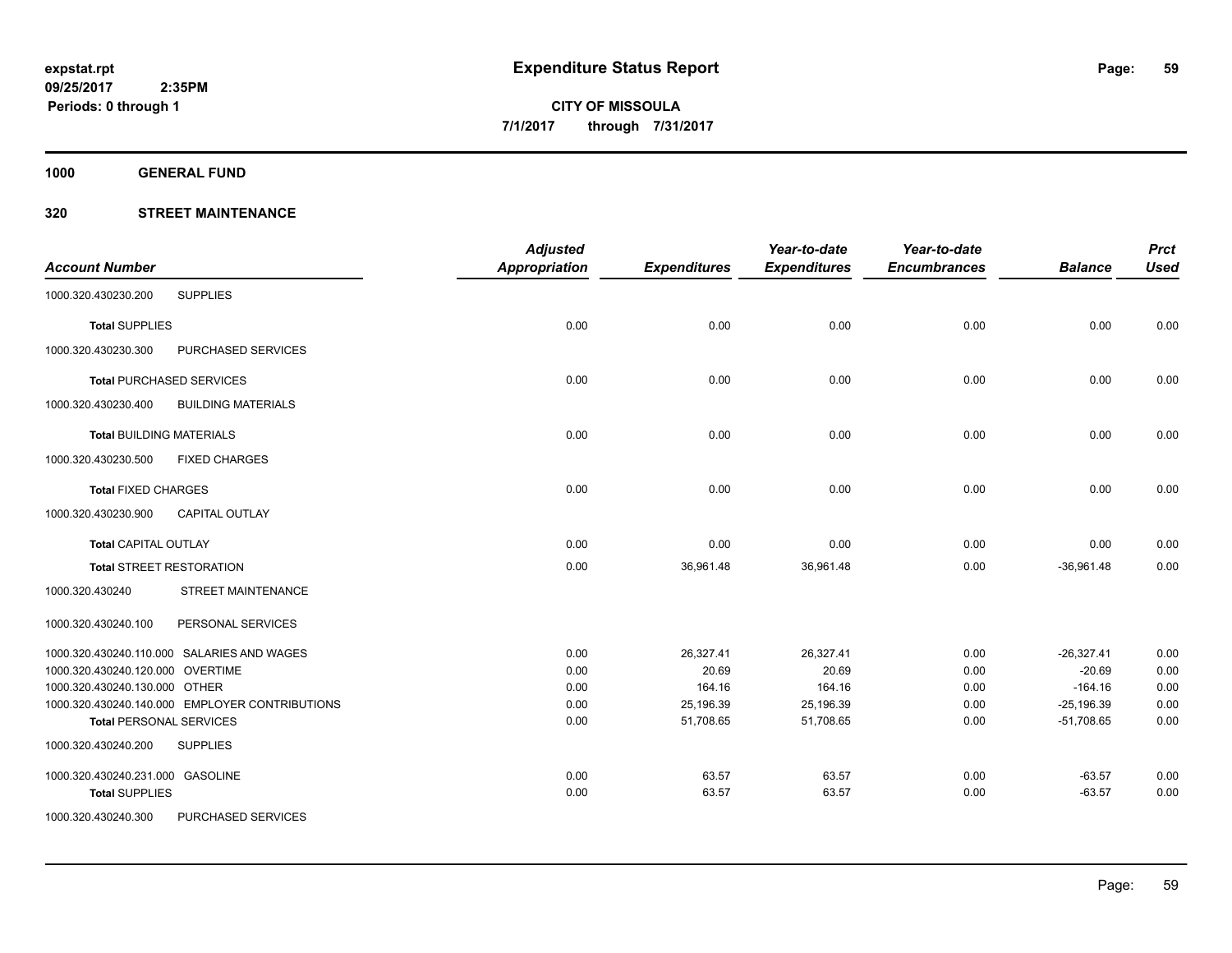**1000 GENERAL FUND**

| <b>Account Number</b>            |                                                | <b>Adjusted</b><br>Appropriation | <b>Expenditures</b> | Year-to-date<br><b>Expenditures</b> | Year-to-date<br><b>Encumbrances</b> | <b>Balance</b> | <b>Prct</b><br><b>Used</b> |
|----------------------------------|------------------------------------------------|----------------------------------|---------------------|-------------------------------------|-------------------------------------|----------------|----------------------------|
|                                  | <b>Total PURCHASED SERVICES</b>                | 0.00                             | 0.00                | 0.00                                | 0.00                                | 0.00           | 0.00                       |
| 1000.320.430240.400              | <b>BUILDING MATERIALS</b>                      |                                  |                     |                                     |                                     |                |                            |
| <b>Total BUILDING MATERIALS</b>  |                                                | 0.00                             | 0.00                | 0.00                                | 0.00                                | 0.00           | 0.00                       |
| 1000.320.430240.500              | <b>FIXED CHARGES</b>                           |                                  |                     |                                     |                                     |                |                            |
| <b>Total FIXED CHARGES</b>       |                                                | 0.00                             | 0.00                | 0.00                                | 0.00                                | 0.00           | 0.00                       |
| 1000.320.430240.900              | <b>CAPITAL OUTLAY</b>                          |                                  |                     |                                     |                                     |                |                            |
| <b>Total CAPITAL OUTLAY</b>      |                                                | 0.00                             | 0.00                | 0.00                                | 0.00                                | 0.00           | 0.00                       |
|                                  | <b>Total STREET MAINTENANCE</b>                | 0.00                             | 51,772.22           | 51,772.22                           | 0.00                                | $-51,772.22$   | 0.00                       |
| 1000.320.430251                  | ICE & SNOW REMOVAL                             |                                  |                     |                                     |                                     |                |                            |
| 1000.320.430251.100              | PERSONAL SERVICES                              |                                  |                     |                                     |                                     |                |                            |
|                                  | 1000.320.430251.110.000 SALARIES AND WAGES     | 0.00                             | 9,018.16            | 9,018.16                            | 0.00                                | $-9,018.16$    | 0.00                       |
| 1000.320.430251.120.000 OVERTIME |                                                | 0.00                             | 7.09                | 7.09                                | 0.00                                | $-7.09$        | 0.00                       |
| 1000.320.430251.130.000 OTHER    |                                                | 0.00                             | 56.18               | 56.18                               | 0.00                                | $-56.18$       | 0.00                       |
|                                  | 1000.320.430251.140.000 EMPLOYER CONTRIBUTIONS | 0.00                             | 8,104.03            | 8,104.03                            | 0.00                                | $-8,104.03$    | 0.00                       |
| <b>Total PERSONAL SERVICES</b>   |                                                | 0.00                             | 17,185.46           | 17,185.46                           | 0.00                                | $-17,185.46$   | 0.00                       |
| 1000.320.430251.200              | <b>SUPPLIES</b>                                |                                  |                     |                                     |                                     |                |                            |
| <b>Total SUPPLIES</b>            |                                                | 0.00                             | 0.00                | 0.00                                | 0.00                                | 0.00           | 0.00                       |
| 1000.320.430251.300              | PURCHASED SERVICES                             |                                  |                     |                                     |                                     |                |                            |
|                                  | <b>Total PURCHASED SERVICES</b>                | 0.00                             | 0.00                | 0.00                                | 0.00                                | 0.00           | 0.00                       |
| 1000.320.430251.500              | <b>FIXED CHARGES</b>                           |                                  |                     |                                     |                                     |                |                            |
| <b>Total FIXED CHARGES</b>       |                                                | 0.00                             | 0.00                | 0.00                                | 0.00                                | 0.00           | 0.00                       |
| 1000.320.430251.900              | <b>CAPITAL OUTLAY</b>                          |                                  |                     |                                     |                                     |                |                            |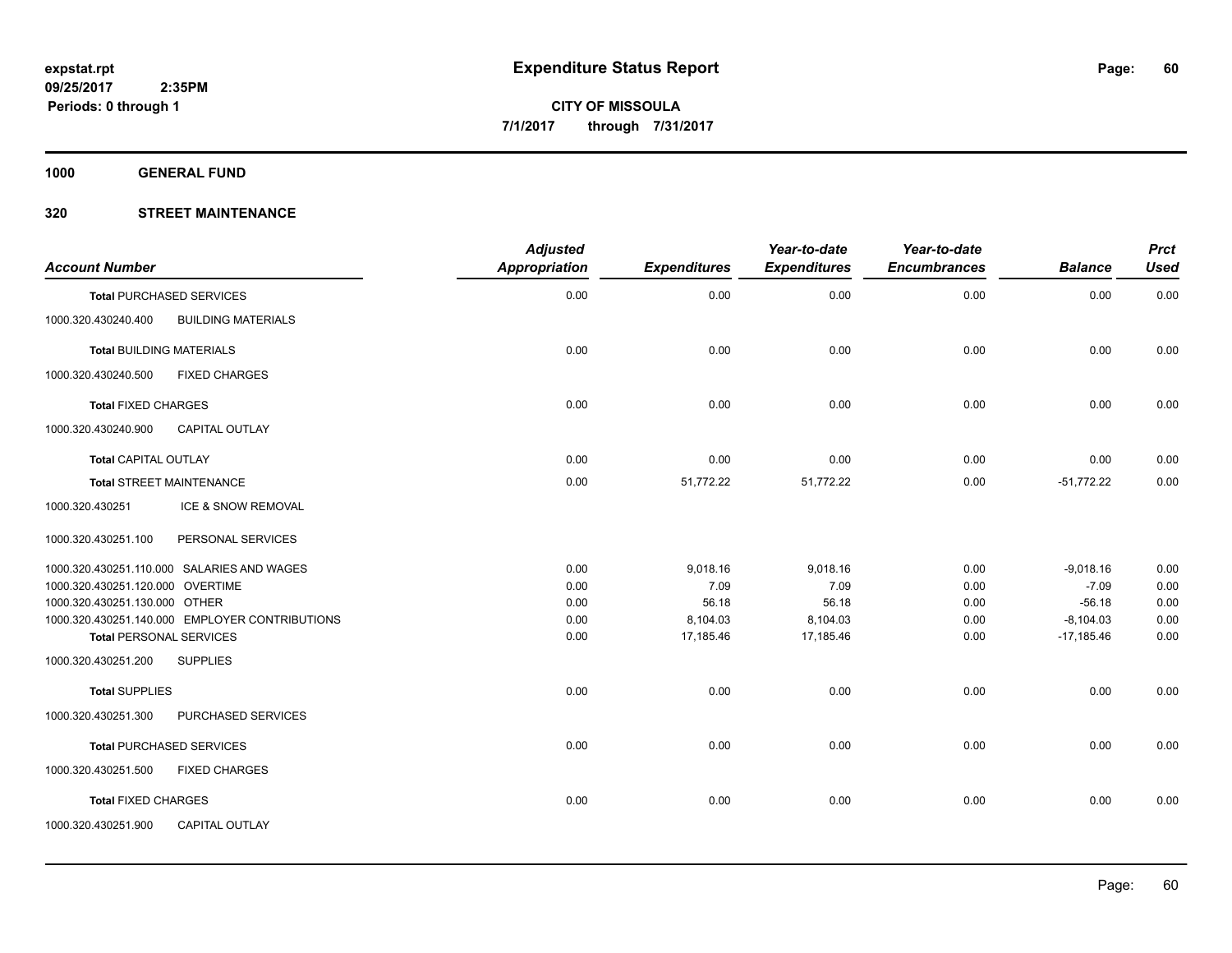**1000 GENERAL FUND**

| <b>Account Number</b>                                    | <b>Adjusted</b><br><b>Appropriation</b> | <b>Expenditures</b> | Year-to-date<br><b>Expenditures</b> | Year-to-date<br><b>Encumbrances</b> | <b>Balance</b> | <b>Prct</b><br><b>Used</b> |
|----------------------------------------------------------|-----------------------------------------|---------------------|-------------------------------------|-------------------------------------|----------------|----------------------------|
| <b>Total CAPITAL OUTLAY</b>                              | 0.00                                    | 0.00                | 0.00                                | 0.00                                | 0.00           | 0.00                       |
| Total ICE & SNOW REMOVAL                                 | 0.00                                    | 17,185.46           | 17,185.46                           | 0.00                                | $-17,185.46$   | 0.00                       |
| <b>STREET CLEANING</b><br>1000.320.430252                |                                         |                     |                                     |                                     |                |                            |
| 1000.320.430252.100<br>PERSONAL SERVICES                 |                                         |                     |                                     |                                     |                |                            |
| 1000.320.430252.110.000 SALARIES AND WAGES               | 0.00                                    | 22,441.06           | 22,441.06                           | 0.00                                | $-22,441.06$   | 0.00                       |
| 1000.320.430252.120.000 OVERTIME                         | 0.00                                    | 17.64               | 17.64                               | 0.00                                | $-17.64$       | 0.00                       |
| 1000.320.430252.130.000 OTHER                            | 0.00                                    | 140.25              | 140.25                              | 0.00                                | $-140.25$      | 0.00                       |
| 1000.320.430252.140.000 EMPLOYER CONTRIBUTIONS           | 0.00                                    | 20,912.34           | 20,912.34                           | 0.00                                | $-20,912.34$   | 0.00                       |
| <b>Total PERSONAL SERVICES</b>                           | 0.00                                    | 43,511.29           | 43,511.29                           | 0.00                                | $-43,511.29$   | 0.00                       |
| <b>SUPPLIES</b><br>1000.320.430252.200                   |                                         |                     |                                     |                                     |                |                            |
| <b>Total SUPPLIES</b>                                    | 0.00                                    | 0.00                | 0.00                                | 0.00                                | 0.00           | 0.00                       |
| PURCHASED SERVICES<br>1000.320.430252.300                |                                         |                     |                                     |                                     |                |                            |
| <b>Total PURCHASED SERVICES</b>                          | 0.00                                    | 0.00                | 0.00                                | 0.00                                | 0.00           | 0.00                       |
| 1000.320.430252.400<br><b>BUILDING MATERIALS</b>         |                                         |                     |                                     |                                     |                |                            |
| <b>Total BUILDING MATERIALS</b>                          | 0.00                                    | 0.00                | 0.00                                | 0.00                                | 0.00           | 0.00                       |
| 1000.320.430252.500<br><b>FIXED CHARGES</b>              |                                         |                     |                                     |                                     |                |                            |
| <b>Total FIXED CHARGES</b>                               | 0.00                                    | 0.00                | 0.00                                | 0.00                                | 0.00           | 0.00                       |
| <b>GRANTS &amp; CONTRIBUTIONS</b><br>1000.320.430252.700 |                                         |                     |                                     |                                     |                |                            |
| <b>Total GRANTS &amp; CONTRIBUTIONS</b>                  | 0.00                                    | 0.00                | 0.00                                | 0.00                                | 0.00           | 0.00                       |
| <b>Total STREET CLEANING</b>                             | 0.00                                    | 43,511.29           | 43,511.29                           | 0.00                                | $-43,511.29$   | 0.00                       |
| <b>COMMUNICATIONS MAINTENANCE</b><br>1000.320.430270     |                                         |                     |                                     |                                     |                |                            |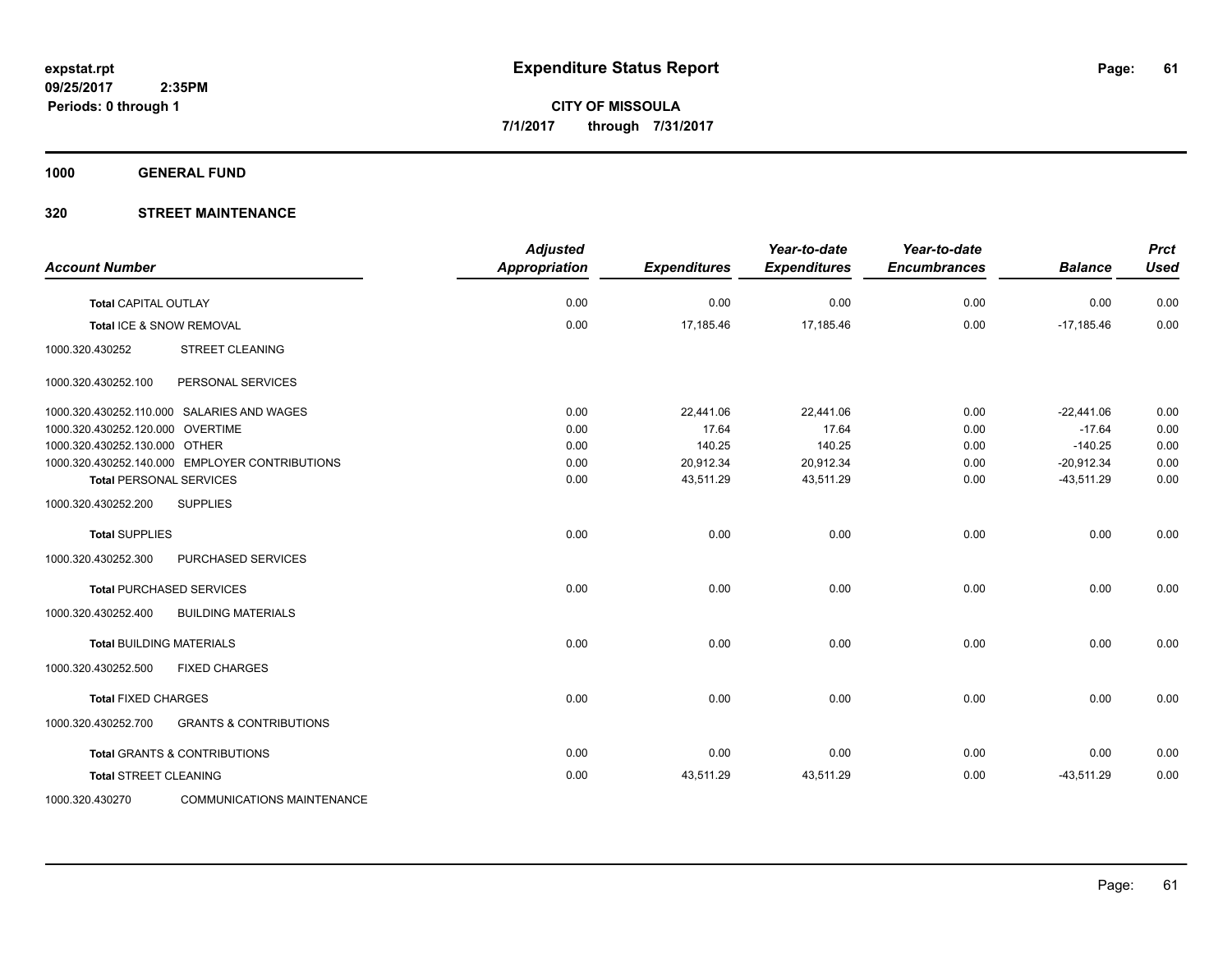**1000 GENERAL FUND**

|                                 |                                         | <b>Adjusted</b>      |                     |                     | Year-to-date        |                | <b>Prct</b> |
|---------------------------------|-----------------------------------------|----------------------|---------------------|---------------------|---------------------|----------------|-------------|
| <b>Account Number</b>           |                                         | <b>Appropriation</b> | <b>Expenditures</b> | <b>Expenditures</b> | <b>Encumbrances</b> | <b>Balance</b> | <b>Used</b> |
| 1000.320.430270.100             | PERSONAL SERVICES                       |                      |                     |                     |                     |                |             |
| <b>Total PERSONAL SERVICES</b>  |                                         | 0.00                 | 0.00                | 0.00                | 0.00                | 0.00           | 0.00        |
| 1000.320.430270.200             | <b>SUPPLIES</b>                         |                      |                     |                     |                     |                |             |
| <b>Total SUPPLIES</b>           |                                         | 0.00                 | 0.00                | 0.00                | 0.00                | 0.00           | 0.00        |
| 1000.320.430270.900             | <b>CAPITAL OUTLAY</b>                   |                      |                     |                     |                     |                |             |
|                                 | <b>Total COMMUNICATIONS MAINTENANCE</b> | 0.00                 | 0.00                | 0.00                | 0.00                | 0.00           | 0.00        |
| 1000.320.490504                 | <b>DEBT SERVICE</b>                     |                      |                     |                     |                     |                |             |
| 1000.320.490504.600             | <b>DEBT SERVICE</b>                     |                      |                     |                     |                     |                |             |
| <b>Total DEBT SERVICE</b>       |                                         | 0.00                 | 0.00                | 0.00                | 0.00                | 0.00           | 0.00        |
| <b>Total STREET MAINTENANCE</b> |                                         | 0.00                 | 168,293.66          | 168,293.66          | 0.00                | $-168,293.66$  | 0.00        |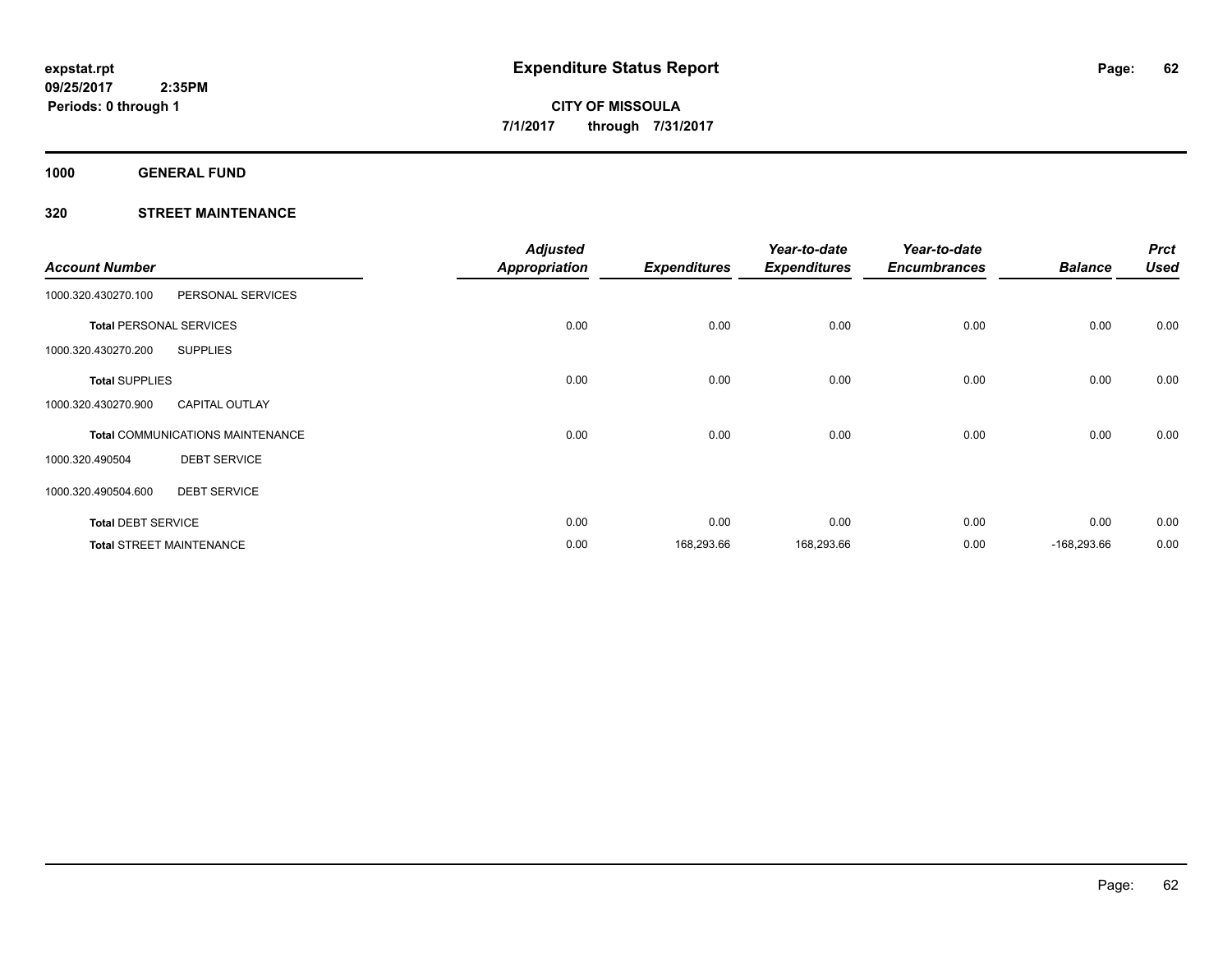**1000 GENERAL FUND**

## **321 FACIITIES MAINTENANCE**

|                                                 | <b>Adjusted</b>      |                     | Year-to-date        | Year-to-date        |                | <b>Prct</b> |
|-------------------------------------------------|----------------------|---------------------|---------------------|---------------------|----------------|-------------|
| <b>Account Number</b>                           | <b>Appropriation</b> | <b>Expenditures</b> | <b>Expenditures</b> | <b>Encumbrances</b> | <b>Balance</b> | <b>Used</b> |
| <b>FACILITY MAINTENANCE</b><br>1000.321.411810  |                      |                     |                     |                     |                |             |
| PERSONAL SERVICES<br>1000.321.411810.100        |                      |                     |                     |                     |                |             |
| 1000.321.411810.110.000 SALARIES AND WAGES      | 0.00                 | 5,659.81            | 5,659.81            | 0.00                | $-5,659.81$    | 0.00        |
| 1000.321.411810.120.000 OVERTIME                | 0.00                 | 6.34                | 6.34                | 0.00                | $-6.34$        | 0.00        |
| 1000.321.411810.130.000 OTHER                   | 0.00                 | 9.80                | 9.80                | 0.00                | $-9.80$        | 0.00        |
| 1000.321.411810.140.000 EMPLOYER CONTRIBUTIONS  | 0.00                 | 2,339.12            | 2,339.12            | 0.00                | $-2,339.12$    | 0.00        |
| <b>Total FACILITY MAINTENANCE</b>               | 0.00                 | 8,015.07            | 8,015.07            | 0.00                | $-8,015.07$    | 0.00        |
| <b>ADMINISTRATION</b><br>1000.321.431310        |                      |                     |                     |                     |                |             |
| 1000.321.431310.100<br>PERSONAL SERVICES        |                      |                     |                     |                     |                |             |
| 1000.321.431310.110.000 SALARIES AND WAGES      | 0.00                 | 4,661.39            | 4,661.39            | 0.00                | $-4,661.39$    | 0.00        |
| 1000.321.431310.120.000 OVERTIME                | 0.00                 | 14.49               | 14.49               | 0.00                | $-14.49$       | 0.00        |
| 1000.321.431310.130.000 OTHER                   | 0.00                 | 22.40               | 22.40               | 0.00                | $-22.40$       | 0.00        |
| 1000.321.431310.140.000 EMPLOYER CONTRIBUTIONS  | 0.00                 | 3,506.54            | 3,506.54            | 0.00                | $-3,506.54$    | 0.00        |
| <b>Total PERSONAL SERVICES</b>                  | 0.00                 | 8,204.82            | 8,204.82            | 0.00                | $-8,204.82$    | 0.00        |
| <b>SUPPLIES</b><br>1000.321.431310.200          |                      |                     |                     |                     |                |             |
| <b>Total SUPPLIES</b>                           | 0.00                 | 0.00                | 0.00                | 0.00                | 0.00           | 0.00        |
| PURCHASED SERVICES<br>1000.321.431310.300       |                      |                     |                     |                     |                |             |
| <b>Total PURCHASED SERVICES</b>                 | 0.00                 | 0.00                | 0.00                | 0.00                | 0.00           | 0.00        |
| 1000.321.431310.800<br>OTHER OBJECTS            |                      |                     |                     |                     |                |             |
| <b>Total OTHER OBJECTS</b>                      | 0.00                 | 0.00                | 0.00                | 0.00                | 0.00           | 0.00        |
| <b>Total ADMINISTRATION</b>                     | 0.00                 | 8,204.82            | 8,204.82            | 0.00                | $-8,204.82$    | 0.00        |
| <b>EQUIPMENT MAINTENANCE</b><br>1000.321.431330 |                      |                     |                     |                     |                |             |
| PERSONAL SERVICES<br>1000.321.431330.100        |                      |                     |                     |                     |                |             |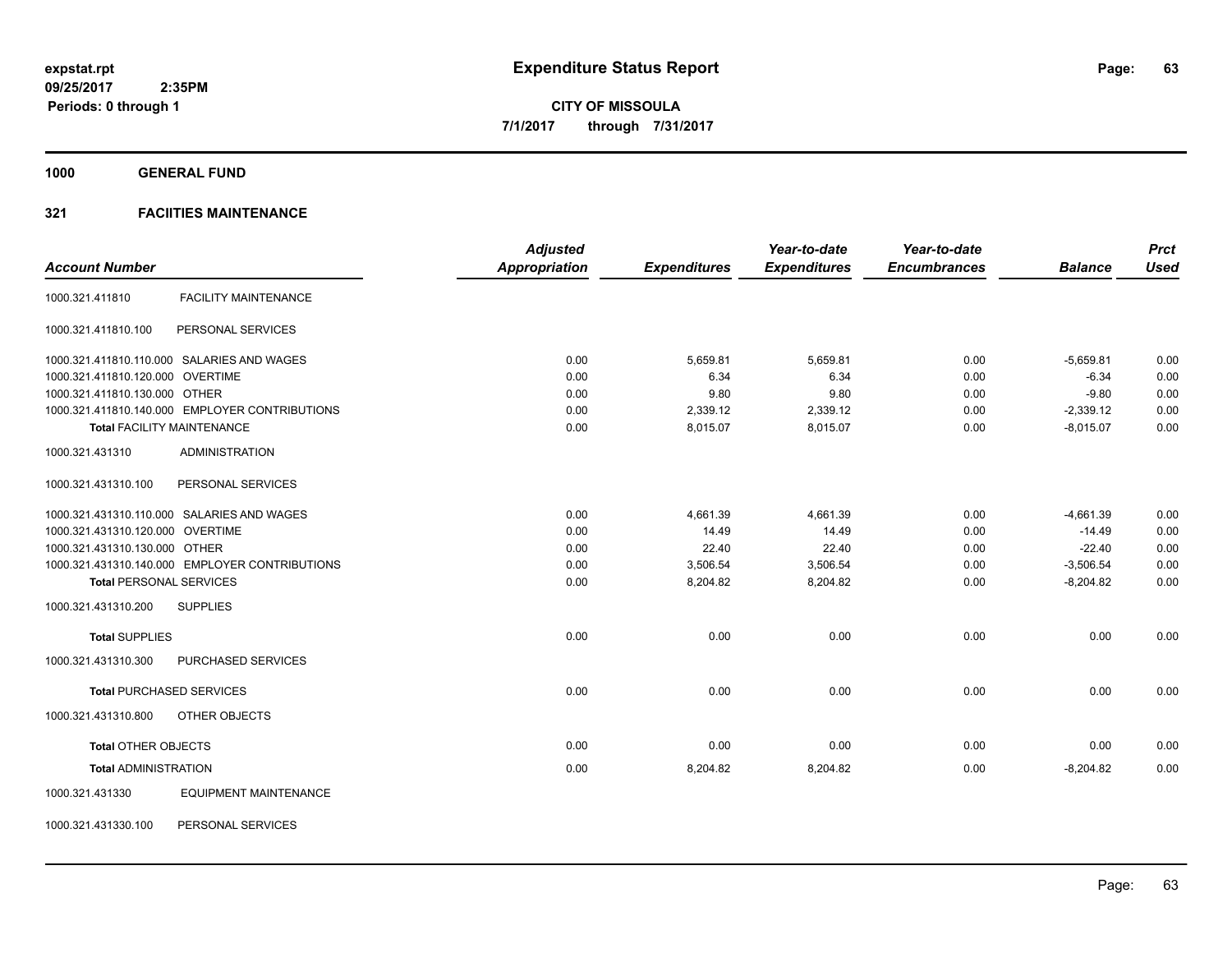**1000 GENERAL FUND**

## **321 FACIITIES MAINTENANCE**

|                                                | <b>Adjusted</b> |                     | Year-to-date        | Year-to-date        |                | <b>Prct</b> |
|------------------------------------------------|-----------------|---------------------|---------------------|---------------------|----------------|-------------|
| <b>Account Number</b>                          | Appropriation   | <b>Expenditures</b> | <b>Expenditures</b> | <b>Encumbrances</b> | <b>Balance</b> | <b>Used</b> |
| 1000.321.431330.110.000 SALARIES AND WAGES     | 0.00            | 22,432.67           | 22,432.67           | 0.00                | $-22,432.67$   | 0.00        |
| 1000.321.431330.120.000 OVERTIME               | 0.00            | 69.70               | 69.70               | 0.00                | $-69.70$       | 0.00        |
| 1000.321.431330.130.000 OTHER                  | 0.00            | 107.80              | 107.80              | 0.00                | $-107.80$      | 0.00        |
| 1000.321.431330.140.000 EMPLOYER CONTRIBUTIONS | 0.00            | 16,874.23           | 16,874.23           | 0.00                | $-16,874.23$   | 0.00        |
| <b>Total PERSONAL SERVICES</b>                 | 0.00            | 39,484.40           | 39,484.40           | 0.00                | $-39,484.40$   | 0.00        |
| <b>SUPPLIES</b><br>1000.321.431330.200         |                 |                     |                     |                     |                |             |
| <b>Total SUPPLIES</b>                          | 0.00            | 0.00                | 0.00                | 0.00                | 0.00           | 0.00        |
| 1000.321.431330.300<br>PURCHASED SERVICES      |                 |                     |                     |                     |                |             |
| <b>Total PURCHASED SERVICES</b>                | 0.00            | 0.00                | 0.00                | 0.00                | 0.00           | 0.00        |
| <b>CAPITAL OUTLAY</b><br>1000.321.431330.900   |                 |                     |                     |                     |                |             |
| <b>Total CAPITAL OUTLAY</b>                    | 0.00            | 0.00                | 0.00                | 0.00                | 0.00           | 0.00        |
| <b>Total EQUIPMENT MAINTENANCE</b>             | 0.00            | 39,484.40           | 39,484.40           | 0.00                | $-39,484.40$   | 0.00        |
| <b>Total FACIITIES MAINTENANCE</b>             | 0.00            | 55,704.29           | 55,704.29           | 0.00                | $-55,704.29$   | 0.00        |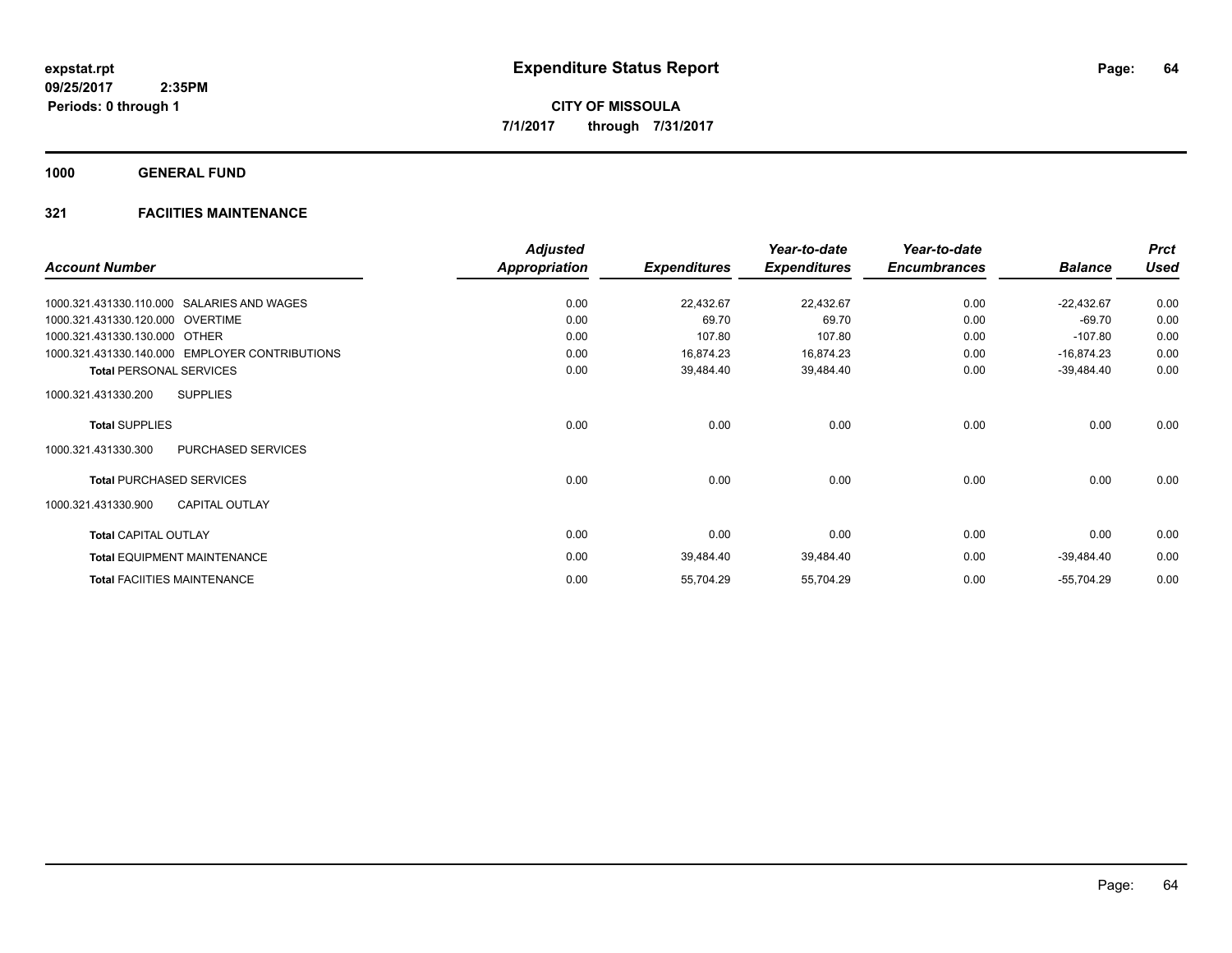**CITY OF MISSOULA 7/1/2017 through 7/31/2017**

**1000 GENERAL FUND**

**340 CEMETERY**

| <b>Account Number</b>                                                                        | <b>Adjusted</b><br><b>Appropriation</b> | <b>Expenditures</b>  | Year-to-date<br><b>Expenditures</b> | Year-to-date<br><b>Encumbrances</b> | <b>Balance</b>             | <b>Prct</b><br><b>Used</b> |
|----------------------------------------------------------------------------------------------|-----------------------------------------|----------------------|-------------------------------------|-------------------------------------|----------------------------|----------------------------|
| <b>ADMINISTRATION</b><br>1000.340.430910                                                     |                                         |                      |                                     |                                     |                            |                            |
| 1000.340.430910.100<br>PERSONAL SERVICES                                                     |                                         |                      |                                     |                                     |                            |                            |
| 1000.340.430910.110.000 SALARIES AND WAGES<br>1000.340.430910.140.000 EMPLOYER CONTRIBUTIONS | 0.00<br>0.00                            | 5,455.66<br>3,983.03 | 5,455.66<br>3,983.03                | 0.00<br>0.00                        | $-5,455.66$<br>$-3,983.03$ | 0.00<br>0.00               |
| <b>Total PERSONAL SERVICES</b>                                                               | 0.00                                    | 9,438.69             | 9,438.69                            | 0.00                                | $-9,438.69$                | 0.00                       |
| 1000.340.430910.200<br><b>SUPPLIES</b>                                                       |                                         |                      |                                     |                                     |                            |                            |
| 1000.340.430910.210.000 OFFICE SUPPLIES                                                      | 0.00                                    | 103.07               | 103.07                              | 0.00                                | $-103.07$                  | 0.00                       |
| <b>Total SUPPLIES</b>                                                                        | 0.00                                    | 103.07               | 103.07                              | 0.00                                | $-103.07$                  | 0.00                       |
| 1000.340.430910.300<br>PURCHASED SERVICES                                                    |                                         |                      |                                     |                                     |                            |                            |
| 1000.340.430910.310.000 COMMUNICATIONS                                                       | 0.00                                    | 206.09               | 206.09                              | 0.00                                | $-206.09$                  | 0.00                       |
| <b>Total PURCHASED SERVICES</b>                                                              | 0.00                                    | 206.09               | 206.09                              | 0.00                                | $-206.09$                  | 0.00                       |
| OTHER OBJECTS<br>1000.340.430910.800                                                         |                                         |                      |                                     |                                     |                            |                            |
| <b>Total OTHER OBJECTS</b>                                                                   | 0.00                                    | 0.00                 | 0.00                                | 0.00                                | 0.00                       | 0.00                       |
| 1000.340.430910.900<br><b>CAPITAL OUTLAY</b>                                                 |                                         |                      |                                     |                                     |                            |                            |
| <b>Total CAPITAL OUTLAY</b>                                                                  | 0.00                                    | 0.00                 | 0.00                                | 0.00                                | 0.00                       | 0.00                       |
| <b>Total ADMINISTRATION</b>                                                                  | 0.00                                    | 9,747.85             | 9,747.85                            | 0.00                                | $-9,747.85$                | 0.00                       |
| <b>FACILITIES</b><br>1000.340.430920                                                         |                                         |                      |                                     |                                     |                            |                            |
| 1000.340.430920.100<br>PERSONAL SERVICES                                                     |                                         |                      |                                     |                                     |                            |                            |
| 1000.340.430920.110.000 SALARIES AND WAGES                                                   | 0.00                                    | 624.51               | 624.51                              | 0.00                                | $-624.51$                  | 0.00                       |
| 1000.340.430920.140.000 EMPLOYER CONTRIBUTIONS                                               | 0.00                                    | 510.51               | 510.51                              | 0.00                                | $-510.51$                  | 0.00                       |
| <b>Total PERSONAL SERVICES</b>                                                               | 0.00                                    | 1,135.02             | 1,135.02                            | 0.00                                | $-1,135.02$                | 0.00                       |
| 1000.340.430920.200<br><b>SUPPLIES</b>                                                       |                                         |                      |                                     |                                     |                            |                            |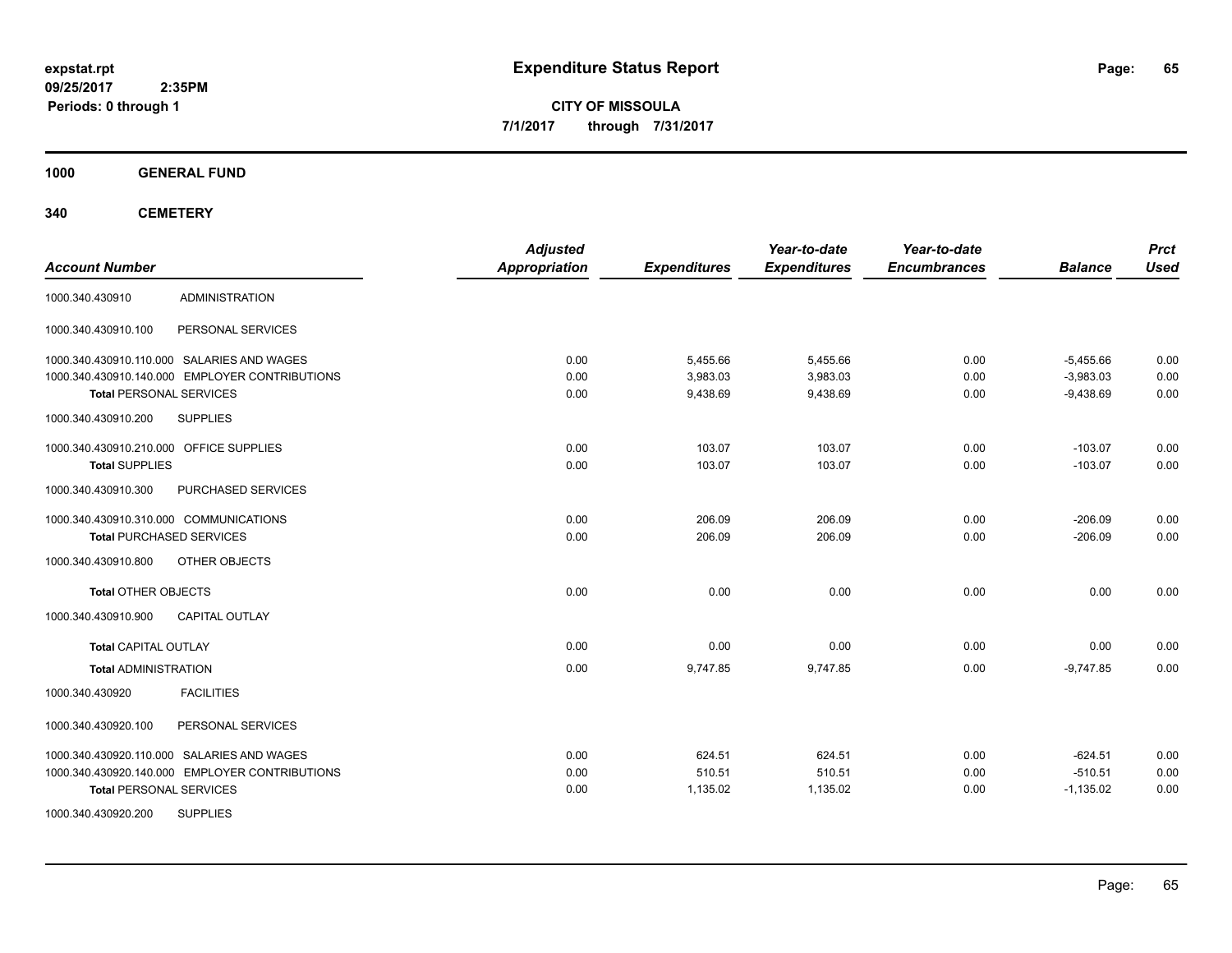**CITY OF MISSOULA 7/1/2017 through 7/31/2017**

**1000 GENERAL FUND**

**340 CEMETERY**

| <b>Account Number</b>                            | <b>Adjusted</b><br>Appropriation | <b>Expenditures</b> | Year-to-date<br><b>Expenditures</b> | Year-to-date<br><b>Encumbrances</b> | <b>Balance</b> | <b>Prct</b><br><b>Used</b> |
|--------------------------------------------------|----------------------------------|---------------------|-------------------------------------|-------------------------------------|----------------|----------------------------|
| <b>Total SUPPLIES</b>                            | 0.00                             | 0.00                | 0.00                                | 0.00                                | 0.00           | 0.00                       |
| 1000.340.430920.300<br>PURCHASED SERVICES        |                                  |                     |                                     |                                     |                |                            |
| <b>Total PURCHASED SERVICES</b>                  | 0.00                             | 0.00                | 0.00                                | 0.00                                | 0.00           | 0.00                       |
| 1000.340.430920.400<br><b>BUILDING MATERIALS</b> |                                  |                     |                                     |                                     |                |                            |
| <b>Total BUILDING MATERIALS</b>                  | 0.00                             | 0.00                | 0.00                                | 0.00                                | 0.00           | 0.00                       |
| 1000.340.430920.900<br><b>CAPITAL OUTLAY</b>     |                                  |                     |                                     |                                     |                |                            |
| <b>Total CAPITAL OUTLAY</b>                      | 0.00                             | 0.00                | 0.00                                | 0.00                                | 0.00           | 0.00                       |
| <b>Total FACILITIES</b>                          | 0.00                             | 1,135.02            | 1,135.02                            | 0.00                                | $-1,135.02$    | 0.00                       |
| 1000.340.430930<br><b>GROUNDS MAINTENANCE</b>    |                                  |                     |                                     |                                     |                |                            |
| 1000.340.430930.100<br>PERSONAL SERVICES         |                                  |                     |                                     |                                     |                |                            |
| 1000.340.430930.110.000 SALARIES AND WAGES       | 0.00                             | 10,503.31           | 10,503.31                           | 0.00                                | $-10,503.31$   | 0.00                       |
| 1000.340.430930.140.000 EMPLOYER CONTRIBUTIONS   | 0.00                             | 9,221.70            | 9,221.70                            | 0.00                                | $-9,221.70$    | 0.00                       |
| <b>Total PERSONAL SERVICES</b>                   | 0.00                             | 19,725.01           | 19,725.01                           | 0.00                                | $-19,725.01$   | 0.00                       |
| 1000.340.430930.200<br><b>SUPPLIES</b>           |                                  |                     |                                     |                                     |                |                            |
| 1000.340.430930.220.000 OPERATING SUPPLIES       | 0.00                             | 5,880.00            | 5,880.00                            | 0.00                                | $-5,880.00$    | 0.00                       |
| 1000.340.430930.230.000 REPAIR/MAINTENANCE       | 0.00                             | 295.70              | 295.70                              | 0.00                                | $-295.70$      | 0.00                       |
| <b>Total SUPPLIES</b>                            | 0.00                             | 6,175.70            | 6,175.70                            | 0.00                                | $-6,175.70$    | 0.00                       |
| 1000.340.430930.300<br>PURCHASED SERVICES        |                                  |                     |                                     |                                     |                |                            |
| 1000.340.430930.390.000 OTHER PURCHASED SERVICES | 0.00                             | 101.40              | 101.40                              | 0.00                                | $-101.40$      | 0.00                       |
| <b>Total PURCHASED SERVICES</b>                  | 0.00                             | 101.40              | 101.40                              | 0.00                                | $-101.40$      | 0.00                       |
| 1000.340.430930.400<br><b>BUILDING MATERIALS</b> |                                  |                     |                                     |                                     |                |                            |
| <b>Total BUILDING MATERIALS</b>                  | 0.00                             | 0.00                | 0.00                                | 0.00                                | 0.00           | 0.00                       |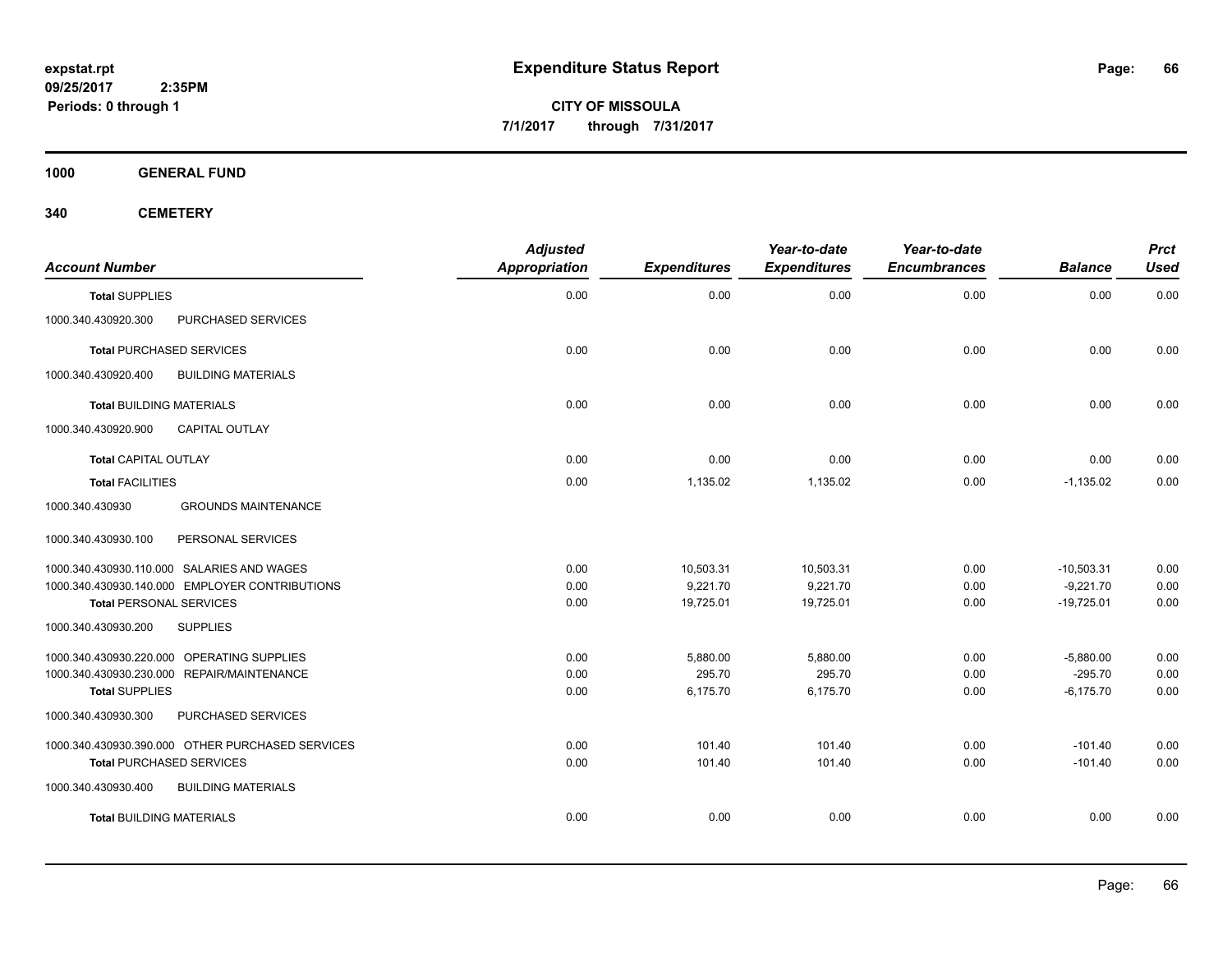**CITY OF MISSOULA 7/1/2017 through 7/31/2017**

**1000 GENERAL FUND**

**340 CEMETERY**

| <b>Account Number</b>                            | <b>Adjusted</b><br><b>Appropriation</b> | <b>Expenditures</b> | Year-to-date<br><b>Expenditures</b> | Year-to-date<br><b>Encumbrances</b> | <b>Balance</b> | <b>Prct</b><br><b>Used</b> |
|--------------------------------------------------|-----------------------------------------|---------------------|-------------------------------------|-------------------------------------|----------------|----------------------------|
| <b>FIXED CHARGES</b><br>1000.340.430930.500      |                                         |                     |                                     |                                     |                |                            |
| <b>Total FIXED CHARGES</b>                       | 0.00                                    | 0.00                | 0.00                                | 0.00                                | 0.00           | 0.00                       |
| 1000.340.430930.900<br><b>CAPITAL OUTLAY</b>     |                                         |                     |                                     |                                     |                |                            |
| <b>Total CAPITAL OUTLAY</b>                      | 0.00                                    | 0.00                | 0.00                                | 0.00                                | 0.00           | 0.00                       |
| <b>Total GROUNDS MAINTENANCE</b>                 | 0.00                                    | 26,002.11           | 26,002.11                           | 0.00                                | $-26,002.11$   | 0.00                       |
| <b>BURIALS</b><br>1000.340.430940                |                                         |                     |                                     |                                     |                |                            |
| 1000.340.430940.100<br>PERSONAL SERVICES         |                                         |                     |                                     |                                     |                |                            |
| 1000.340.430940.110.000 SALARIES AND WAGES       | 0.00                                    | 4,778.11            | 4,778.11                            | 0.00                                | $-4,778.11$    | 0.00                       |
| 1000.340.430940.140.000 EMPLOYER CONTRIBUTIONS   | 0.00                                    | 3,168.20            | 3,168.20                            | 0.00                                | $-3,168.20$    | 0.00                       |
| <b>Total PERSONAL SERVICES</b>                   | 0.00                                    | 7,946.31            | 7,946.31                            | 0.00                                | $-7,946.31$    | 0.00                       |
| 1000.340.430940.200<br><b>SUPPLIES</b>           |                                         |                     |                                     |                                     |                |                            |
| <b>Total SUPPLIES</b>                            | 0.00                                    | 0.00                | 0.00                                | 0.00                                | 0.00           | 0.00                       |
| PURCHASED SERVICES<br>1000.340.430940.300        |                                         |                     |                                     |                                     |                |                            |
| <b>Total PURCHASED SERVICES</b>                  | 0.00                                    | 0.00                | 0.00                                | 0.00                                | 0.00           | 0.00                       |
| <b>BUILDING MATERIALS</b><br>1000.340.430940.400 |                                         |                     |                                     |                                     |                |                            |
| <b>Total BUILDING MATERIALS</b>                  | 0.00                                    | 0.00                | 0.00                                | 0.00                                | 0.00           | 0.00                       |
| 1000.340.430940.800<br>OTHER OBJECTS             |                                         |                     |                                     |                                     |                |                            |
| <b>Total OTHER OBJECTS</b>                       | 0.00                                    | 0.00                | 0.00                                | 0.00                                | 0.00           | 0.00                       |
| 1000.340.430940.900<br><b>CAPITAL OUTLAY</b>     |                                         |                     |                                     |                                     |                |                            |
| <b>Total CAPITAL OUTLAY</b>                      | 0.00                                    | 0.00                | 0.00                                | 0.00                                | 0.00           | 0.00                       |
| <b>Total BURIALS</b>                             | 0.00                                    | 7,946.31            | 7,946.31                            | 0.00                                | $-7,946.31$    | 0.00                       |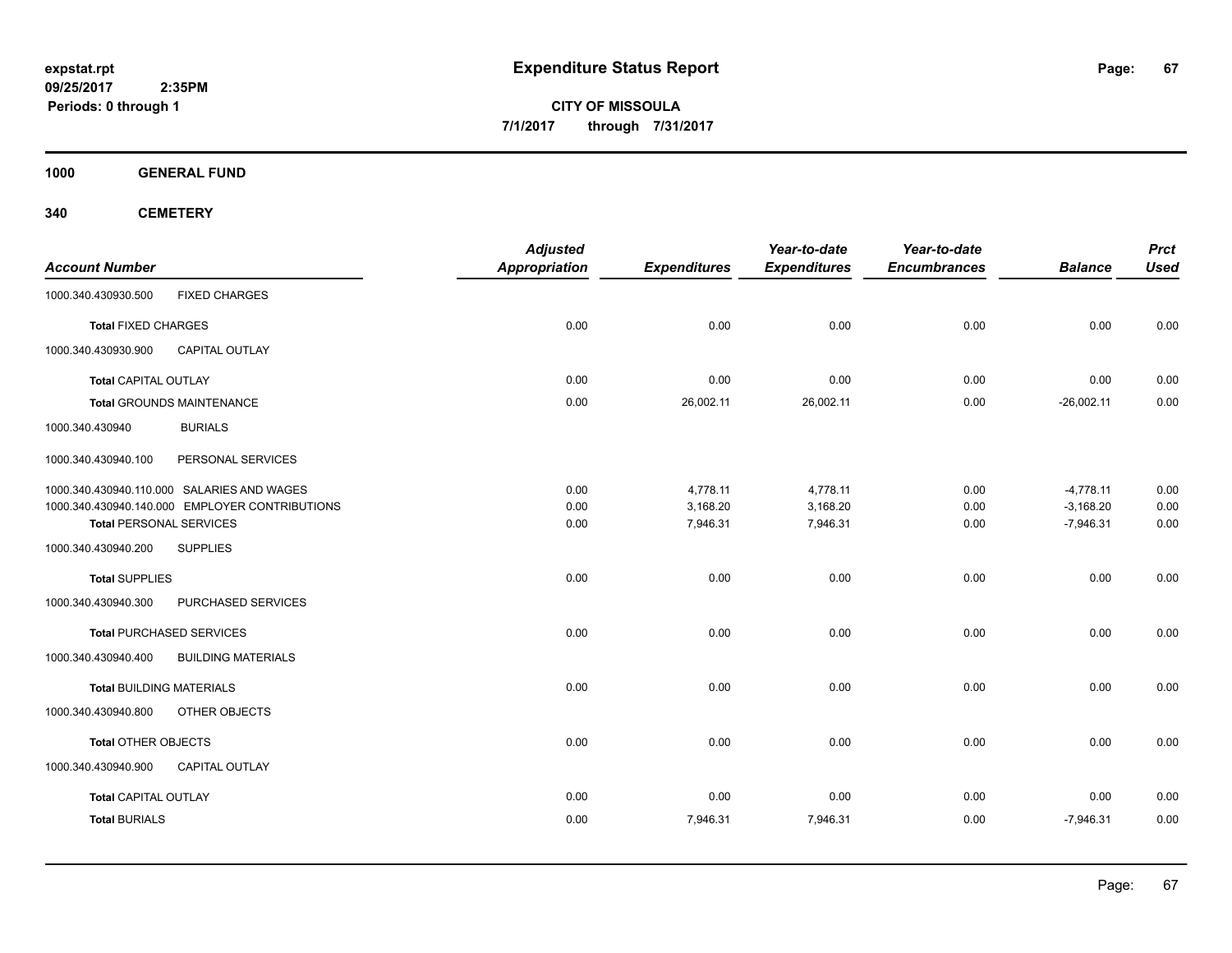**09/25/2017**

**68**

**CITY OF MISSOULA 7/1/2017 through 7/31/2017**

| 1000 | <b>GENERAL FUND</b>           |      |           |           |      |            |      |
|------|-------------------------------|------|-----------|-----------|------|------------|------|
|      | <b>Total CEMETERY</b>         | 0.00 | 44,831.29 | 44,831.29 | 0.00 | -44,831.29 | 0.00 |
| 370  | <b>PARKS &amp; RECREATION</b> |      |           |           |      |            |      |

| <b>Account Number</b>            |                                                                                              | <b>Adjusted</b><br>Appropriation | <b>Expenditures</b>              | Year-to-date<br><b>Expenditures</b> | Year-to-date<br><b>Encumbrances</b> | <b>Balance</b>                            | <b>Prct</b><br><b>Used</b> |
|----------------------------------|----------------------------------------------------------------------------------------------|----------------------------------|----------------------------------|-------------------------------------|-------------------------------------|-------------------------------------------|----------------------------|
| 1000.370.460410                  | PARKS & RECREATION ADMINISTRATION                                                            |                                  |                                  |                                     |                                     |                                           |                            |
| 1000.370.460410.100              | PERSONAL SERVICES                                                                            |                                  |                                  |                                     |                                     |                                           |                            |
| 1000.370.460410.120.000 OVERTIME | 1000.370.460410.110.000 SALARIES AND WAGES                                                   | 0.00<br>0.00                     | 16,782.35<br>11.18               | 16,782.35<br>11.18                  | 0.00<br>0.00                        | $-16,782.35$<br>$-11.18$                  | 0.00<br>0.00               |
| <b>Total PERSONAL SERVICES</b>   | 1000.370.460410.140.000 EMPLOYER CONTRIBUTIONS                                               | 0.00<br>0.00                     | 9,411.54<br>26,205.07            | 9,411.54<br>26,205.07               | 0.00<br>0.00                        | $-9,411.54$<br>$-26,205.07$               | 0.00<br>0.00               |
| 1000.370.460410.200              | <b>SUPPLIES</b>                                                                              |                                  |                                  |                                     |                                     |                                           |                            |
| <b>Total SUPPLIES</b>            |                                                                                              | 0.00                             | 0.00                             | 0.00                                | 0.00                                | 0.00                                      | 0.00                       |
| 1000.370.460410.300              | <b>PURCHASED SERVICES</b>                                                                    |                                  |                                  |                                     |                                     |                                           |                            |
| <b>Total PURCHASED SERVICES</b>  | 1000.370.460410.350.000 PROFESSIONAL SERVICES                                                | 0.00<br>0.00                     | 1,100.00<br>1,100.00             | 1.100.00<br>1,100.00                | 0.00<br>0.00                        | $-1,100.00$<br>$-1,100.00$                | 0.00<br>0.00               |
| 1000.370.460410.800              | OTHER OBJECTS                                                                                |                                  |                                  |                                     |                                     |                                           |                            |
| <b>Total OTHER OBJECTS</b>       |                                                                                              | 0.00                             | 0.00                             | 0.00                                | 0.00                                | 0.00                                      | 0.00                       |
|                                  | Total PARKS & RECREATION ADMINISTRATION                                                      | 0.00                             | 27,305.07                        | 27,305.07                           | 0.00                                | $-27,305.07$                              | 0.00                       |
| 1000.370.460411                  | <b>NMT ADMIN</b>                                                                             |                                  |                                  |                                     |                                     |                                           |                            |
| 1000.370.460411.100              | PERSONAL SERVICES                                                                            |                                  |                                  |                                     |                                     |                                           |                            |
| <b>Total PERSONAL SERVICES</b>   | 1000.370.460411.110.000 SALARIES AND WAGES<br>1000.370.460411.140.000 EMPLOYER CONTRIBUTIONS | 0.00<br>0.00<br>0.00             | 3,133.17<br>2,087.20<br>5,220.37 | 3,133.17<br>2,087.20<br>5,220.37    | 0.00<br>0.00<br>0.00                | $-3,133.17$<br>$-2,087.20$<br>$-5,220.37$ | 0.00<br>0.00<br>0.00       |
| 1000.370.460411.200              | <b>SUPPLIES</b>                                                                              |                                  |                                  |                                     |                                     |                                           |                            |
| <b>Total SUPPLIES</b>            |                                                                                              | 0.00                             | 0.00                             | 0.00                                | 0.00                                | 0.00                                      | 0.00                       |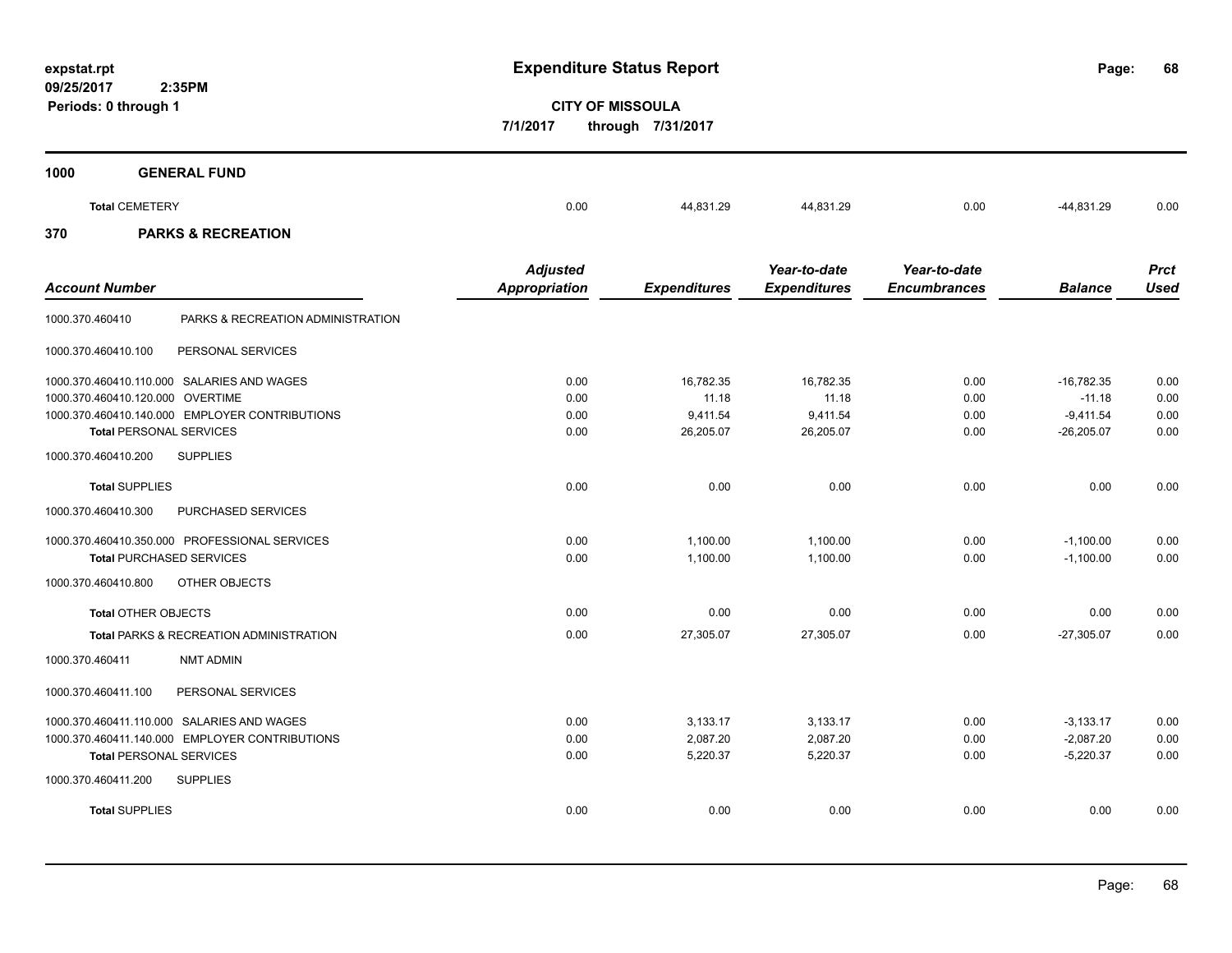**1000 GENERAL FUND**

|                                                          | <b>Adjusted</b> |                     | Year-to-date        | Year-to-date        |                | <b>Prct</b> |
|----------------------------------------------------------|-----------------|---------------------|---------------------|---------------------|----------------|-------------|
| <b>Account Number</b>                                    | Appropriation   | <b>Expenditures</b> | <b>Expenditures</b> | <b>Encumbrances</b> | <b>Balance</b> | <b>Used</b> |
| 1000.370.460411.300<br>PURCHASED SERVICES                |                 |                     |                     |                     |                |             |
| <b>Total PURCHASED SERVICES</b>                          | 0.00            | 0.00                | 0.00                | 0.00                | 0.00           | 0.00        |
| <b>GRANTS &amp; CONTRIBUTIONS</b><br>1000.370.460411.700 |                 |                     |                     |                     |                |             |
| <b>Total GRANTS &amp; CONTRIBUTIONS</b>                  | 0.00            | 0.00                | 0.00                | 0.00                | 0.00           | 0.00        |
| OTHER OBJECTS<br>1000.370.460411.800                     |                 |                     |                     |                     |                |             |
| Total OTHER OBJECTS                                      | 0.00            | 0.00                | 0.00                | 0.00                | 0.00           | 0.00        |
| <b>Total NMT ADMIN</b>                                   | 0.00            | 5,220.37            | 5,220.37            | 0.00                | $-5,220.37$    | 0.00        |
| PARKS PROJECTS<br>1000.370.460413                        |                 |                     |                     |                     |                |             |
| 1000.370.460413.100<br>PERSONAL SERVICES                 |                 |                     |                     |                     |                |             |
| 1000.370.460413.110.000 SALARIES AND WAGES               | 0.00            | 2,704.06            | 2,704.06            | 0.00                | $-2,704.06$    | 0.00        |
| 1000.370.460413.140.000 EMPLOYER CONTRIBUTIONS           | 0.00            | 1,245.58            | 1,245.58            | 0.00                | $-1,245.58$    | 0.00        |
| <b>Total PERSONAL SERVICES</b>                           | 0.00            | 3,949.64            | 3,949.64            | 0.00                | $-3,949.64$    | 0.00        |
| 1000.370.460413.200<br><b>SUPPLIES</b>                   |                 |                     |                     |                     |                |             |
| <b>Total SUPPLIES</b>                                    | 0.00            | 0.00                | 0.00                | 0.00                | 0.00           | 0.00        |
| PURCHASED SERVICES<br>1000.370.460413.300                |                 |                     |                     |                     |                |             |
| <b>Total PURCHASED SERVICES</b>                          | 0.00            | 0.00                | 0.00                | 0.00                | 0.00           | 0.00        |
| <b>Total PARKS PROJECTS</b>                              | 0.00            | 3,949.64            | 3,949.64            | 0.00                | $-3.949.64$    | 0.00        |
| 1000.370.460431<br>OPEN SPACE                            |                 |                     |                     |                     |                |             |
| PERSONAL SERVICES<br>1000.370.460431.100                 |                 |                     |                     |                     |                |             |
| 1000.370.460431.110.000 SALARIES AND WAGES               | 0.00            | 3,351.20            | 3,351.20            | 0.00                | $-3,351.20$    | 0.00        |
| 1000.370.460431.140.000 EMPLOYER CONTRIBUTIONS           | 0.00            | 2,142.75            | 2,142.75            | 0.00                | $-2,142.75$    | 0.00        |
| <b>Total PERSONAL SERVICES</b>                           | 0.00            | 5,493.95            | 5,493.95            | 0.00                | $-5,493.95$    | 0.00        |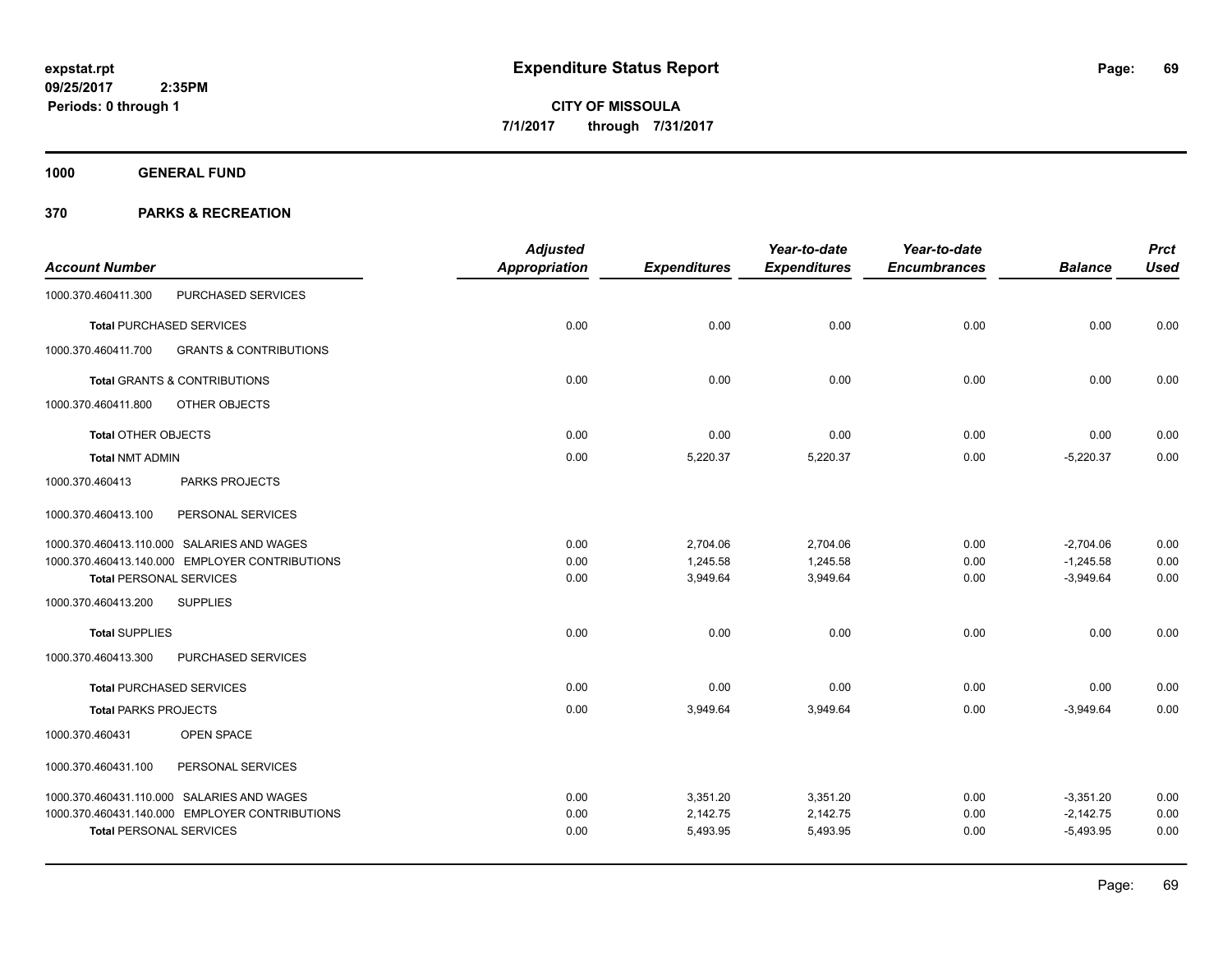**Periods: 0 through 1**

**CITY OF MISSOULA 7/1/2017 through 7/31/2017**

**1000 GENERAL FUND**

| <b>Account Number</b>                                  | <b>Adjusted</b><br><b>Appropriation</b> | <b>Expenditures</b> | Year-to-date<br><b>Expenditures</b> | Year-to-date<br><b>Encumbrances</b> | <b>Balance</b> | <b>Prct</b><br><b>Used</b> |
|--------------------------------------------------------|-----------------------------------------|---------------------|-------------------------------------|-------------------------------------|----------------|----------------------------|
| <b>SUPPLIES</b><br>1000.370.460431.200                 |                                         |                     |                                     |                                     |                |                            |
| <b>Total SUPPLIES</b>                                  | 0.00                                    | 0.00                | 0.00                                | 0.00                                | 0.00           | 0.00                       |
| PURCHASED SERVICES<br>1000.370.460431.300              |                                         |                     |                                     |                                     |                |                            |
| <b>Total PURCHASED SERVICES</b>                        | 0.00                                    | 0.00                | 0.00                                | 0.00                                | 0.00           | 0.00                       |
| <b>Total OPEN SPACE</b>                                | 0.00                                    | 5,493.95            | 5,493.95                            | 0.00                                | $-5.493.95$    | 0.00                       |
| PARK ADMIN<br>1000.370.460432                          |                                         |                     |                                     |                                     |                |                            |
| PERSONAL SERVICES<br>1000.370.460432.100               |                                         |                     |                                     |                                     |                |                            |
| 1000.370.460432.110.000 SALARIES AND WAGES             | 0.00                                    | 6,519.89            | 6,519.89                            | 0.00                                | $-6,519.89$    | 0.00                       |
| 1000.370.460432.120.000 OVERTIME                       | 0.00                                    | 2.53                | 2.53                                | 0.00                                | $-2.53$        | 0.00                       |
| 1000.370.460432.140.000 EMPLOYER CONTRIBUTIONS         | 0.00                                    | 5,858.53            | 5,858.53                            | 0.00                                | $-5,858.53$    | 0.00                       |
| <b>Total PERSONAL SERVICES</b>                         | 0.00                                    | 12,380.95           | 12,380.95                           | 0.00                                | $-12,380.95$   | 0.00                       |
| <b>SUPPLIES</b><br>1000.370.460432.200                 |                                         |                     |                                     |                                     |                |                            |
| 1000.370.460432.220.000 OPERATING SUPPLIES             | 0.00                                    | 159.86              | 159.86                              | 0.00                                | $-159.86$      | 0.00                       |
| <b>Total SUPPLIES</b>                                  | 0.00                                    | 159.86              | 159.86                              | 0.00                                | $-159.86$      | 0.00                       |
| 1000.370.460432.300<br>PURCHASED SERVICES              |                                         |                     |                                     |                                     |                |                            |
| 1000.370.460432.340.000 SEWER                          | 0.00                                    | 1,194.34            | 1,194.34                            | 0.00                                | $-1,194.34$    | 0.00                       |
| 1000.370.460432.350.000 PROFESSIONAL SERVICES          | 0.00                                    | 103.55              | 103.55                              | 0.00                                | $-103.55$      | 0.00                       |
| <b>Total PURCHASED SERVICES</b>                        | 0.00                                    | 1,297.89            | 1,297.89                            | 0.00                                | $-1,297.89$    | 0.00                       |
| <b>CAPITAL OUTLAY</b><br>1000.370.460432.900           |                                         |                     |                                     |                                     |                |                            |
| <b>Total CAPITAL OUTLAY</b>                            | 0.00                                    | 0.00                | 0.00                                | 0.00                                | 0.00           | 0.00                       |
| <b>Total PARK ADMIN</b>                                | 0.00                                    | 13,838.70           | 13,838.70                           | 0.00                                | $-13,838.70$   | 0.00                       |
| <b>GREENWAYS &amp; HORTICULTURE</b><br>1000.370.460434 |                                         |                     |                                     |                                     |                |                            |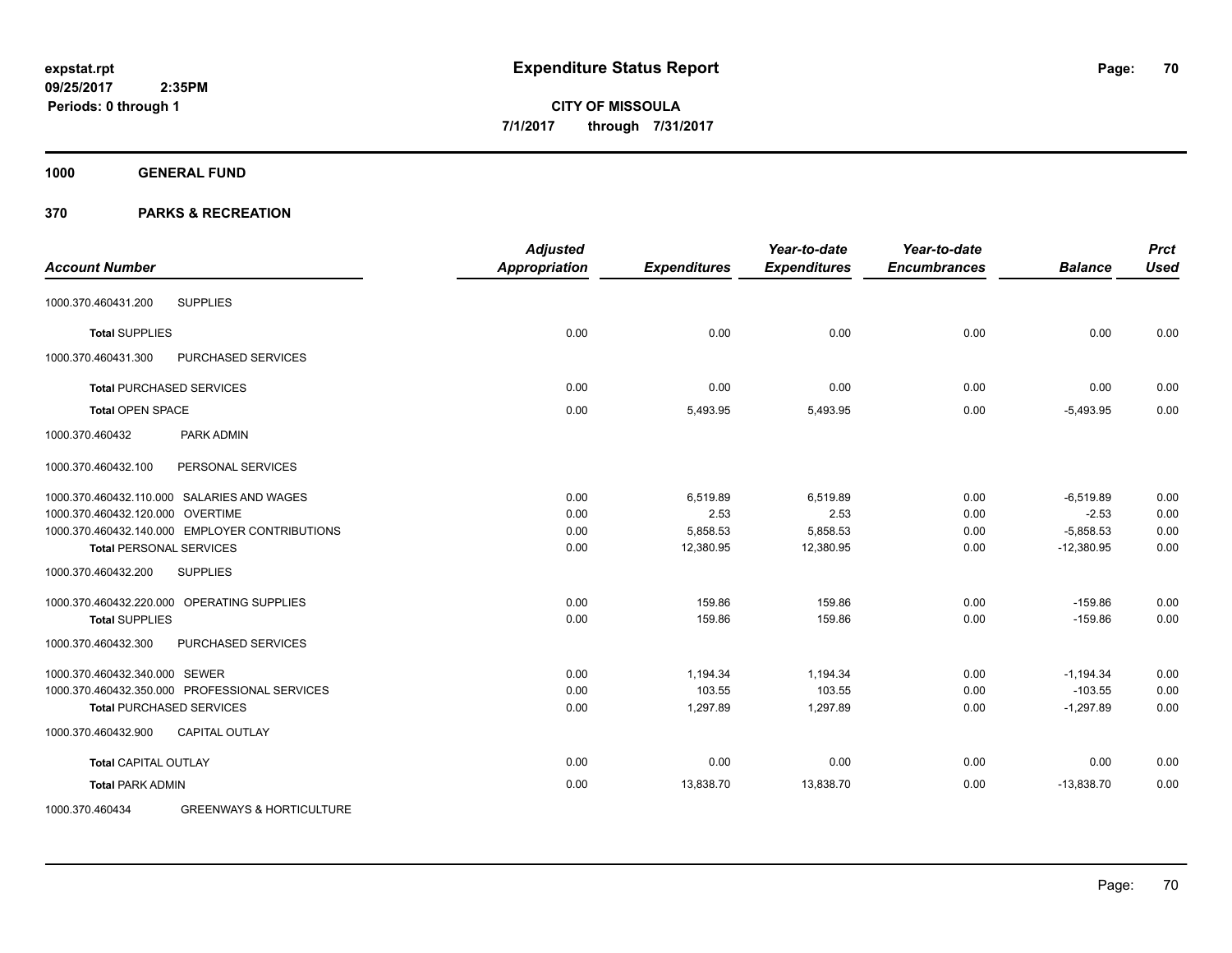**1000 GENERAL FUND**

|                                                | <b>Adjusted</b>      |                     | Year-to-date        | Year-to-date        |                | <b>Prct</b> |
|------------------------------------------------|----------------------|---------------------|---------------------|---------------------|----------------|-------------|
| <b>Account Number</b>                          | <b>Appropriation</b> | <b>Expenditures</b> | <b>Expenditures</b> | <b>Encumbrances</b> | <b>Balance</b> | <b>Used</b> |
| PERSONAL SERVICES<br>1000.370.460434.100       |                      |                     |                     |                     |                |             |
| 1000.370.460434.110.000 SALARIES AND WAGES     | 0.00                 | 8,378.18            | 8,378.18            | 0.00                | $-8,378.18$    | 0.00        |
| 1000.370.460434.140.000 EMPLOYER CONTRIBUTIONS | 0.00                 | 5,238.21            | 5,238.21            | 0.00                | $-5,238.21$    | 0.00        |
| <b>Total PERSONAL SERVICES</b>                 | 0.00                 | 13,616.39           | 13,616.39           | 0.00                | $-13,616.39$   | 0.00        |
| PURCHASED SERVICES<br>1000.370.460434.300      |                      |                     |                     |                     |                |             |
| <b>Total PURCHASED SERVICES</b>                | 0.00                 | 0.00                | 0.00                | 0.00                | 0.00           | 0.00        |
| Total GREENWAYS & HORTICULTURE                 | 0.00                 | 13,616.39           | 13,616.39           | 0.00                | $-13,616.39$   | 0.00        |
| <b>URBAN FORESTRY</b><br>1000.370.460439       |                      |                     |                     |                     |                |             |
| PERSONAL SERVICES<br>1000.370.460439.100       |                      |                     |                     |                     |                |             |
| 1000.370.460439.110.000 SALARIES AND WAGES     | 0.00                 | 10,682.85           | 10,682.85           | 0.00                | $-10,682.85$   | 0.00        |
| 1000.370.460439.140.000 EMPLOYER CONTRIBUTIONS | 0.00                 | 8,185.81            | 8,185.81            | 0.00                | $-8,185.81$    | 0.00        |
| <b>Total PERSONAL SERVICES</b>                 | 0.00                 | 18,868.66           | 18,868.66           | 0.00                | $-18,868.66$   | 0.00        |
| <b>SUPPLIES</b><br>1000.370.460439.200         |                      |                     |                     |                     |                |             |
| <b>Total SUPPLIES</b>                          | 0.00                 | 0.00                | 0.00                | 0.00                | 0.00           | 0.00        |
| 1000.370.460439.300<br>PURCHASED SERVICES      |                      |                     |                     |                     |                |             |
| <b>Total PURCHASED SERVICES</b>                | 0.00                 | 0.00                | 0.00                | 0.00                | 0.00           | 0.00        |
| <b>Total URBAN FORESTRY</b>                    | 0.00                 | 18,868.66           | 18,868.66           | 0.00                | $-18,868.66$   | 0.00        |
| 1000.370.460441<br><b>RECREATION</b>           |                      |                     |                     |                     |                |             |
| PERSONAL SERVICES<br>1000.370.460441.100       |                      |                     |                     |                     |                |             |
| 1000.370.460441.110.000 SALARIES AND WAGES     | 0.00                 | 8,280.74            | 8,280.74            | 0.00                | $-8,280.74$    | 0.00        |
| 1000.370.460441.140.000 EMPLOYER CONTRIBUTIONS | 0.00                 | 6,155.57            | 6,155.57            | 0.00                | $-6, 155.57$   | 0.00        |
| <b>Total PERSONAL SERVICES</b>                 | 0.00                 | 14,436.31           | 14,436.31           | 0.00                | $-14,436.31$   | 0.00        |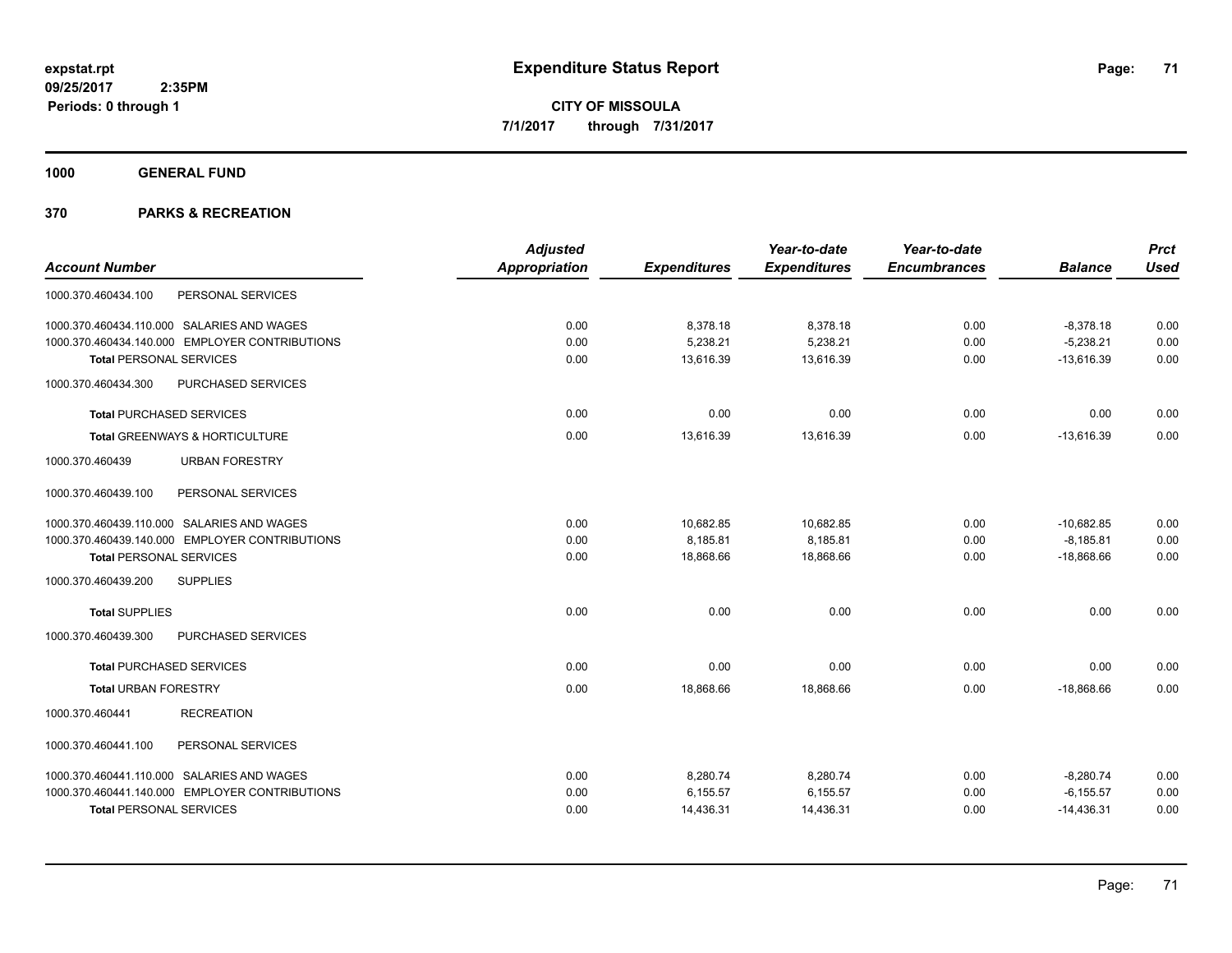**1000 GENERAL FUND**

| <b>Account Number</b>                                   | <b>Adjusted</b> |                     | Year-to-date        | Year-to-date        |                | <b>Prct</b> |
|---------------------------------------------------------|-----------------|---------------------|---------------------|---------------------|----------------|-------------|
|                                                         | Appropriation   | <b>Expenditures</b> | <b>Expenditures</b> | <b>Encumbrances</b> | <b>Balance</b> | <b>Used</b> |
| <b>SUPPLIES</b><br>1000.370.460441.200                  |                 |                     |                     |                     |                |             |
| <b>Total SUPPLIES</b>                                   | 0.00            | 0.00                | 0.00                | 0.00                | 0.00           | 0.00        |
| PURCHASED SERVICES<br>1000.370.460441.300               |                 |                     |                     |                     |                |             |
| 1000.370.460441.330.000 PUBLICITY, SUBSCRIPTIONS & DUES | 0.00            | 363.00              | 363.00              | 0.00                | $-363.00$      | 0.00        |
| 1000.370.460441.360.000 REPAIR & MAINTENANCE            | 0.00            | 7,001.00            | 7,001.00            | 0.00                | $-7,001.00$    | 0.00        |
| <b>Total PURCHASED SERVICES</b>                         | 0.00            | 7,364.00            | 7,364.00            | 0.00                | $-7,364.00$    | 0.00        |
| 1000.370.460441.800<br>OTHER OBJECTS                    |                 |                     |                     |                     |                |             |
| Total OTHER OBJECTS                                     | 0.00            | 0.00                | 0.00                | 0.00                | 0.00           | 0.00        |
| <b>Total RECREATION</b>                                 | 0.00            | 21,800.31           | 21,800.31           | 0.00                | $-21,800.31$   | 0.00        |
| <b>RECREATION MORE</b><br>1000.370.460470               |                 |                     |                     |                     |                |             |
| 1000.370.460470.100<br>PERSONAL SERVICES                |                 |                     |                     |                     |                |             |
| 1000.370.460470.110.000 SALARIES AND WAGES              | 0.00            | 28,093.87           | 28,093.87           | 0.00                | $-28,093.87$   | 0.00        |
| 1000.370.460470.120.000 OVERTIME                        | 0.00            | 397.57              | 397.57              | 0.00                | $-397.57$      | 0.00        |
| 1000.370.460470.140.000 EMPLOYER CONTRIBUTIONS          | 0.00            | 7,740.07            | 7,740.07            | 0.00                | $-7,740.07$    | 0.00        |
| <b>Total PERSONAL SERVICES</b>                          | 0.00            | 36,231.51           | 36,231.51           | 0.00                | $-36,231.51$   | 0.00        |
| 1000.370.460470.200<br><b>SUPPLIES</b>                  |                 |                     |                     |                     |                |             |
| 1000.370.460470.220.000 OPERATING SUPPLIES              | 0.00            | 758.55              | 758.55              | 0.00                | $-758.55$      | 0.00        |
| <b>Total SUPPLIES</b>                                   | 0.00            | 758.55              | 758.55              | 0.00                | $-758.55$      | 0.00        |
| 1000.370.460470.300<br>PURCHASED SERVICES               |                 |                     |                     |                     |                |             |
| 1000.370.460470.360.000 REPAIR & MAINTENANCE            | 0.00            | 999.00              | 999.00              | 0.00                | $-999.00$      | 0.00        |
| 1000.370.460470.390.000 OTHER PURCHASED SERVICES        | 0.00            | 495.00              | 495.00              | 0.00                | $-495.00$      | 0.00        |
| <b>Total PURCHASED SERVICES</b>                         | 0.00            | 1,494.00            | 1,494.00            | 0.00                | $-1,494.00$    | 0.00        |
| <b>Total RECREATION MORE</b>                            | 0.00            | 38,484.06           | 38,484.06           | 0.00                | $-38,484.06$   | 0.00        |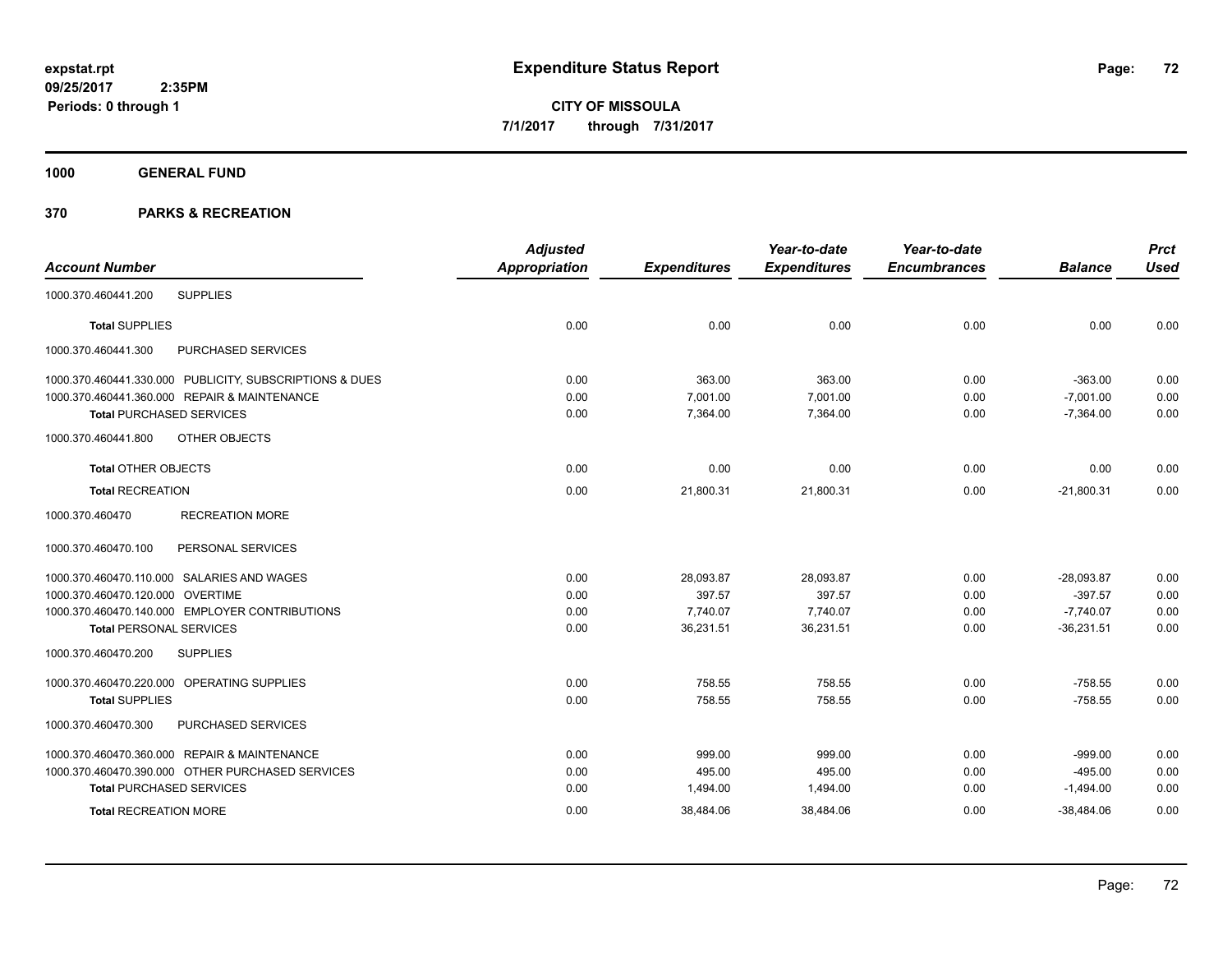**1000 GENERAL FUND**

|                                                | <b>Adjusted</b> |                     | Year-to-date        | Year-to-date        |                | <b>Prct</b> |
|------------------------------------------------|-----------------|---------------------|---------------------|---------------------|----------------|-------------|
| <b>Account Number</b>                          | Appropriation   | <b>Expenditures</b> | <b>Expenditures</b> | <b>Encumbrances</b> | <b>Balance</b> | <b>Used</b> |
| <b>RECREATION ADULTS</b><br>1000.370.460471    |                 |                     |                     |                     |                |             |
| 1000.370.460471.100<br>PERSONAL SERVICES       |                 |                     |                     |                     |                |             |
| 1000.370.460471.110.000 SALARIES AND WAGES     | 0.00            | 7,729.44            | 7,729.44            | 0.00                | $-7,729.44$    | 0.00        |
| 1000.370.460471.140.000 EMPLOYER CONTRIBUTIONS | 0.00            | 3,190.09            | 3,190.09            | 0.00                | $-3,190.09$    | 0.00        |
| <b>Total PERSONAL SERVICES</b>                 | 0.00            | 10,919.53           | 10,919.53           | 0.00                | $-10,919.53$   | 0.00        |
| <b>SUPPLIES</b><br>1000.370.460471.200         |                 |                     |                     |                     |                |             |
| <b>Total SUPPLIES</b>                          | 0.00            | 0.00                | 0.00                | 0.00                | 0.00           | 0.00        |
| PURCHASED SERVICES<br>1000.370.460471.300      |                 |                     |                     |                     |                |             |
| 1000.370.460471.344.000 TELEPHONE SERVICE      | 0.00            | 9.61                | 9.61                | 0.00                | $-9.61$        | 0.00        |
| 1000.370.460471.360.000 REPAIR & MAINTENANCE   | 0.00            | 999.00              | 999.00              | 0.00                | $-999.00$      | 0.00        |
| <b>Total PURCHASED SERVICES</b>                | 0.00            | 1,008.61            | 1,008.61            | 0.00                | $-1,008.61$    | 0.00        |
| <b>Total RECREATION ADULTS</b>                 | 0.00            | 11,928.14           | 11,928.14           | 0.00                | $-11,928.14$   | 0.00        |
| 1000.370.460472<br><b>RECREATION YOUTH</b>     |                 |                     |                     |                     |                |             |
| 1000.370.460472.100<br>PERSONAL SERVICES       |                 |                     |                     |                     |                |             |
| 1000.370.460472.110.000 SALARIES AND WAGES     | 0.00            | 18,660.61           | 18,660.61           | 0.00                | $-18,660.61$   | 0.00        |
| 1000.370.460472.140.000 EMPLOYER CONTRIBUTIONS | 0.00            | 4,564.04            | 4,564.04            | 0.00                | $-4,564.04$    | 0.00        |
| <b>Total PERSONAL SERVICES</b>                 | 0.00            | 23,224.65           | 23,224.65           | 0.00                | $-23,224.65$   | 0.00        |
| 1000.370.460472.200<br><b>SUPPLIES</b>         |                 |                     |                     |                     |                |             |
| 1000.370.460472.220.190 OPERATING SUPPLIES     | 0.00            | 888.11              | 888.11              | 0.00                | $-888.11$      | 0.00        |
| <b>Total SUPPLIES</b>                          | 0.00            | 888.11              | 888.11              | 0.00                | $-888.11$      | 0.00        |
| 1000.370.460472.300<br>PURCHASED SERVICES      |                 |                     |                     |                     |                |             |
| 1000.370.460472.350.190 PROFESSIONAL SERVICES  | 0.00            | 610.45              | 610.45              | 0.00                | $-610.45$      | 0.00        |
| <b>Total PURCHASED SERVICES</b>                | 0.00            | 610.45              | 610.45              | 0.00                | $-610.45$      | 0.00        |
|                                                |                 |                     |                     |                     |                |             |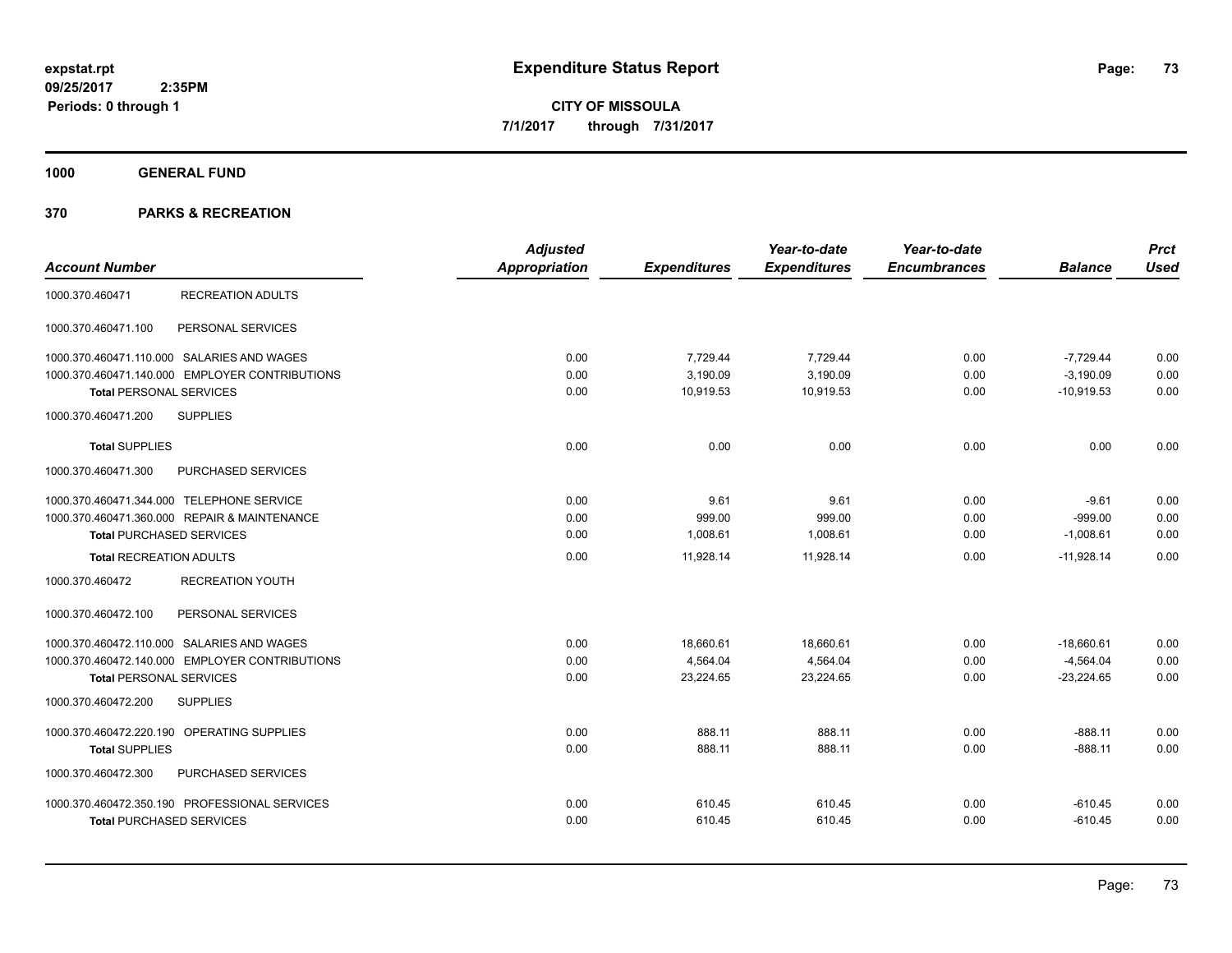**1000 GENERAL FUND**

| <b>Account Number</b>          |                                 | <b>Adjusted</b><br><b>Appropriation</b> | <b>Expenditures</b> | Year-to-date<br><b>Expenditures</b> | Year-to-date<br><b>Encumbrances</b> | <b>Balance</b> | <b>Prct</b><br><b>Used</b> |
|--------------------------------|---------------------------------|-----------------------------------------|---------------------|-------------------------------------|-------------------------------------|----------------|----------------------------|
| <b>Total RECREATION YOUTH</b>  |                                 | 0.00                                    | 24,723.21           | 24,723.21                           | 0.00                                | $-24,723.21$   | 0.00                       |
| 1000.370.460473                | RECREATION SPECIAL EVENTS       |                                         |                     |                                     |                                     |                |                            |
| 1000.370.460473.200            | <b>SUPPLIES</b>                 |                                         |                     |                                     |                                     |                |                            |
| <b>Total SUPPLIES</b>          |                                 | 0.00                                    | 0.00                | 0.00                                | 0.00                                | 0.00           | 0.00                       |
| 1000.370.460473.300            | PURCHASED SERVICES              |                                         |                     |                                     |                                     |                |                            |
|                                | Total RECREATION SPECIAL EVENTS | 0.00                                    | 0.00                | 0.00                                | 0.00                                | 0.00           | 0.00                       |
| 1000.370.460474                | SPRAY DECKS                     |                                         |                     |                                     |                                     |                |                            |
| 1000.370.460474.100            | PERSONAL SERVICES               |                                         |                     |                                     |                                     |                |                            |
| <b>Total PERSONAL SERVICES</b> |                                 | 0.00                                    | 0.00                | 0.00                                | 0.00                                | 0.00           | $0.00\,$                   |
| 1000.370.460474.200            | <b>SUPPLIES</b>                 |                                         |                     |                                     |                                     |                |                            |
| <b>Total SUPPLIES</b>          |                                 | 0.00                                    | 0.00                | 0.00                                | 0.00                                | 0.00           | 0.00                       |
| 1000.370.460474.300            | PURCHASED SERVICES              |                                         |                     |                                     |                                     |                |                            |
|                                | <b>Total PURCHASED SERVICES</b> | 0.00                                    | 0.00                | 0.00                                | 0.00                                | 0.00           | 0.00                       |
| 1000.370.460474.900            | CAPITAL OUTLAY                  |                                         |                     |                                     |                                     |                |                            |
| <b>Total SPRAY DECKS</b>       |                                 | 0.00                                    | 0.00                | 0.00                                | 0.00                                | 0.00           | 0.00                       |
| 1000.370.460476                | YOUTH DRUG                      |                                         |                     |                                     |                                     |                |                            |
| 1000.370.460476.100            | PERSONAL SERVICES               |                                         |                     |                                     |                                     |                |                            |
| <b>Total PERSONAL SERVICES</b> |                                 | 0.00                                    | 0.00                | 0.00                                | 0.00                                | 0.00           | 0.00                       |
| 1000.370.460476.200            | <b>SUPPLIES</b>                 |                                         |                     |                                     |                                     |                |                            |
| <b>Total SUPPLIES</b>          |                                 | 0.00                                    | 0.00                | 0.00                                | 0.00                                | 0.00           | 0.00                       |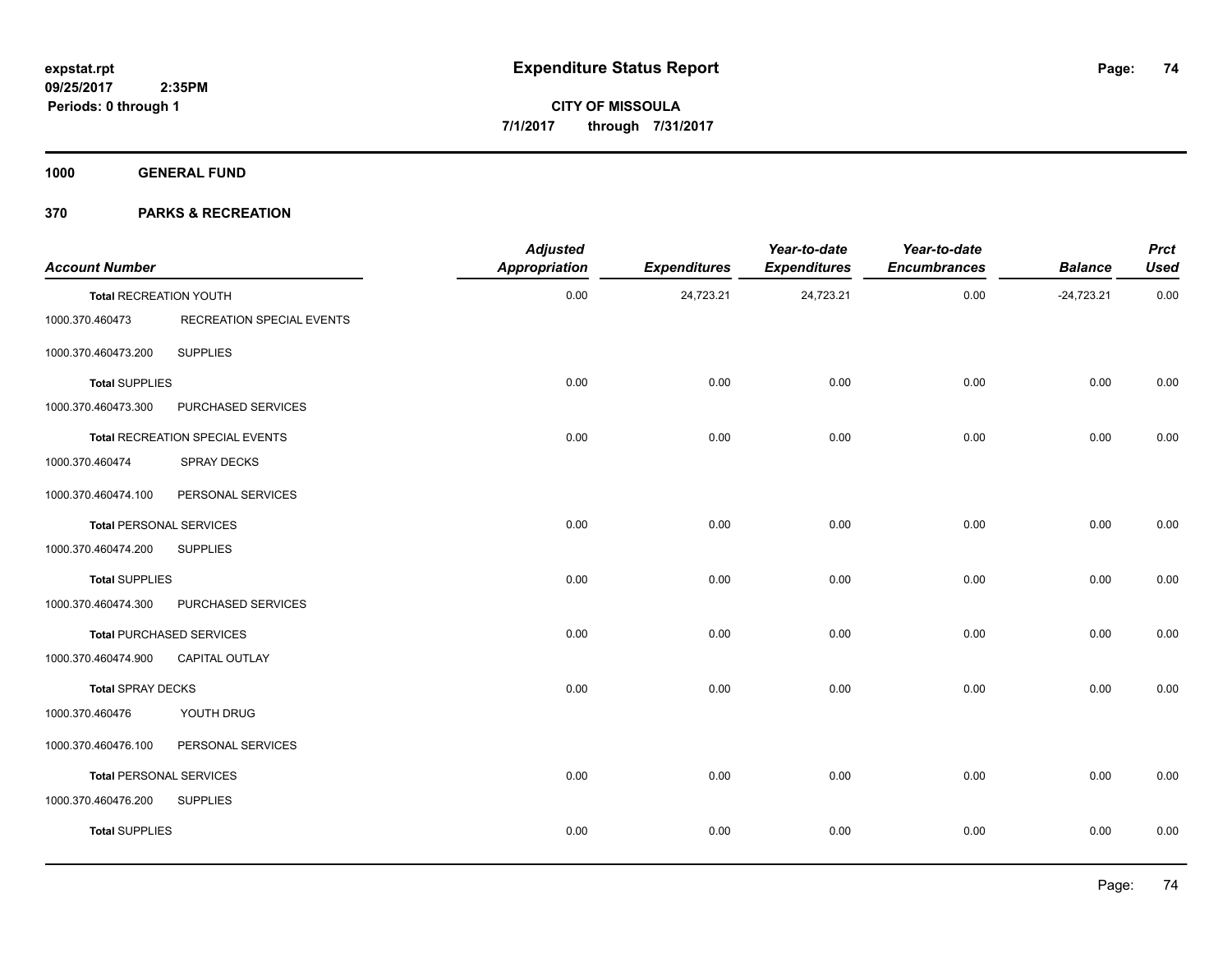**1000 GENERAL FUND**

|                                                   | <b>Adjusted</b> |                     | Year-to-date        | Year-to-date        |                | <b>Prct</b> |
|---------------------------------------------------|-----------------|---------------------|---------------------|---------------------|----------------|-------------|
| <b>Account Number</b>                             | Appropriation   | <b>Expenditures</b> | <b>Expenditures</b> | <b>Encumbrances</b> | <b>Balance</b> | <b>Used</b> |
| PURCHASED SERVICES<br>1000.370.460476.300         |                 |                     |                     |                     |                |             |
| 1000.370.460476.360.000 REPAIR & MAINTENANCE      | 0.00            | 999.00              | 999.00              | 0.00                | $-999.00$      | 0.00        |
| <b>Total YOUTH DRUG</b>                           | 0.00            | 999.00              | 999.00              | 0.00                | $-999.00$      | 0.00        |
| <b>GRILL VAN</b><br>1000.370.460477               |                 |                     |                     |                     |                |             |
| 1000.370.460477.200<br><b>SUPPLIES</b>            |                 |                     |                     |                     |                |             |
| <b>Total SUPPLIES</b>                             | 0.00            | 0.00                | 0.00                | 0.00                | 0.00           | 0.00        |
| PURCHASED SERVICES<br>1000.370.460477.300         |                 |                     |                     |                     |                |             |
| <b>Total GRILL VAN</b>                            | 0.00            | 0.00                | 0.00                | 0.00                | 0.00           | 0.00        |
| <b>CONSERVATION LANDS MGMT</b><br>1000.370.460484 |                 |                     |                     |                     |                |             |
| PERSONAL SERVICES<br>1000.370.460484.100          |                 |                     |                     |                     |                |             |
| 1000.370.460484.110.000 SALARIES AND WAGES        | 0.00            | 12,356.23           | 12,356.23           | 0.00                | $-12,356.23$   | 0.00        |
| 1000.370.460484.140.000 EMPLOYER CONTRIBUTIONS    | 0.00            | 7,329.73            | 7,329.73            | 0.00                | $-7,329.73$    | 0.00        |
| <b>Total PERSONAL SERVICES</b>                    | 0.00            | 19,685.96           | 19,685.96           | 0.00                | $-19,685.96$   | 0.00        |
| <b>SUPPLIES</b><br>1000.370.460484.200            |                 |                     |                     |                     |                |             |
| <b>Total SUPPLIES</b>                             | 0.00            | 0.00                | 0.00                | 0.00                | 0.00           | 0.00        |
| PURCHASED SERVICES<br>1000.370.460484.300         |                 |                     |                     |                     |                |             |
| <b>Total PURCHASED SERVICES</b>                   | 0.00            | 0.00                | 0.00                | 0.00                | 0.00           | 0.00        |
| <b>Total CONSERVATION LANDS MGMT</b>              | 0.00            | 19,685.96           | 19,685.96           | 0.00                | $-19,685.96$   | 0.00        |
| 1000.370.460485<br>SAFETY & TRAINING              |                 |                     |                     |                     |                |             |
| 1000.370.460485.200<br><b>SUPPLIES</b>            |                 |                     |                     |                     |                |             |
| <b>Total SUPPLIES</b>                             | 0.00            | 0.00                | 0.00                | 0.00                | 0.00           | 0.00        |
|                                                   |                 |                     |                     |                     |                |             |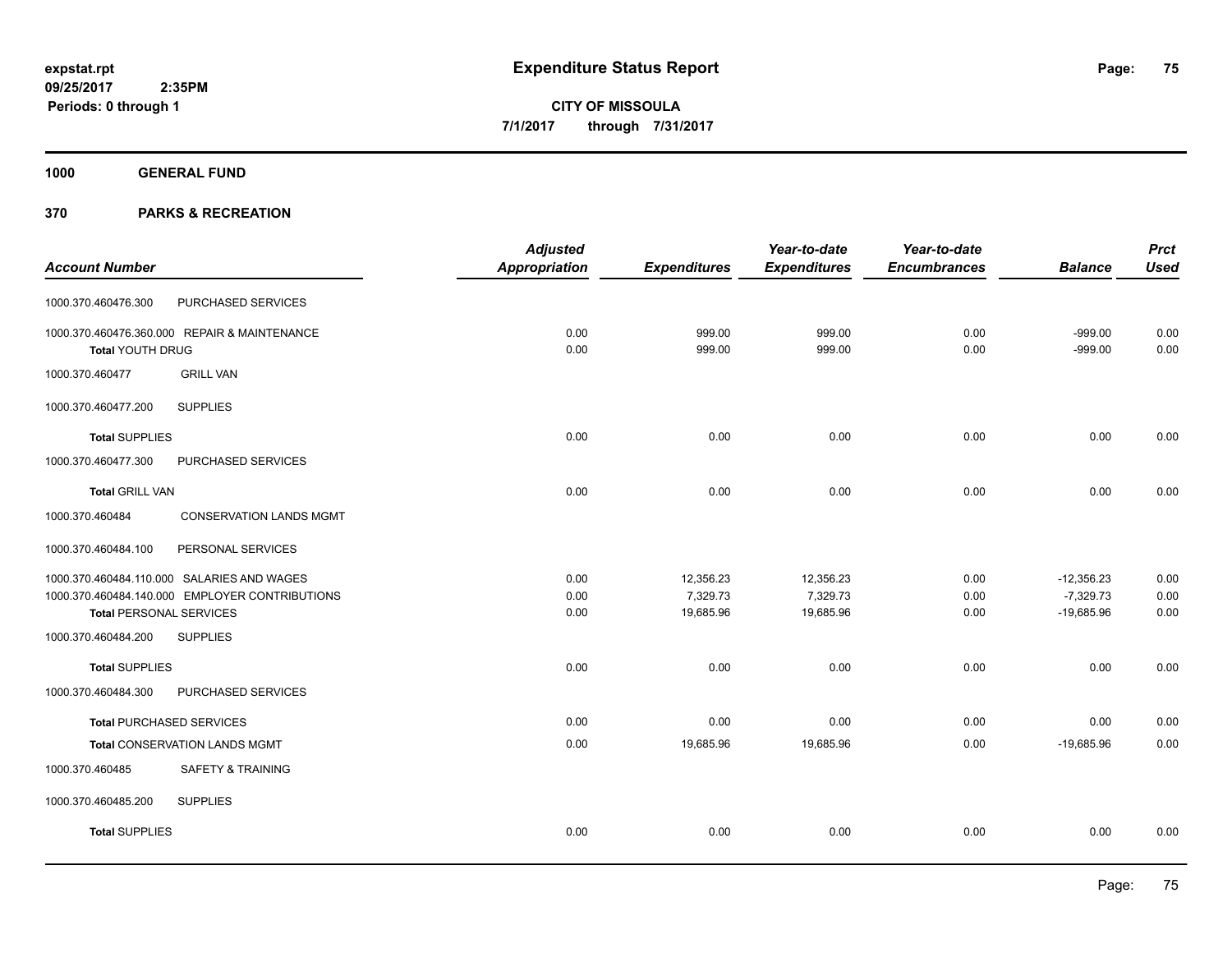**1000 GENERAL FUND**

|                                    |                                                | <b>Adjusted</b>      |                     | Year-to-date        | Year-to-date        |                | <b>Prct</b> |
|------------------------------------|------------------------------------------------|----------------------|---------------------|---------------------|---------------------|----------------|-------------|
| <b>Account Number</b>              |                                                | <b>Appropriation</b> | <b>Expenditures</b> | <b>Expenditures</b> | <b>Encumbrances</b> | <b>Balance</b> | <b>Used</b> |
| 1000.370.460485.300                | PURCHASED SERVICES                             |                      |                     |                     |                     |                |             |
|                                    | 1000.370.460485.350.000 PROFESSIONAL SERVICES  | 0.00                 | 118.72              | 118.72              | 0.00                | $-118.72$      | 0.00        |
| 1000.370.460485.370.000 TRAVEL     |                                                | 0.00                 | 40.51               | 40.51               | 0.00                | $-40.51$       | 0.00        |
| <b>Total SAFETY &amp; TRAINING</b> |                                                | 0.00                 | 159.23              | 159.23              | 0.00                | $-159.23$      | 0.00        |
| 1000.370.460490                    | <b>CURRENTS POOL EXPENSES</b>                  |                      |                     |                     |                     |                |             |
| 1000.370.460490.200                | <b>SUPPLIES</b>                                |                      |                     |                     |                     |                |             |
|                                    | Total CURRENTS POOL EXPENSES                   | 0.00                 | 0.00                | 0.00                | 0.00                | 0.00           | 0.00        |
| 1000.370.460500                    | PARK MAINTENANCE CONTRACTS                     |                      |                     |                     |                     |                |             |
| 1000.370.460500.200                | <b>SUPPLIES</b>                                |                      |                     |                     |                     |                |             |
| <b>Total SUPPLIES</b>              |                                                | 0.00                 | 0.00                | 0.00                | 0.00                | 0.00           | 0.00        |
| 1000.370.460500.300                | PURCHASED SERVICES                             |                      |                     |                     |                     |                |             |
|                                    | <b>Total PARK MAINTENANCE CONTRACTS</b>        | 0.00                 | 0.00                | 0.00                | 0.00                | 0.00           | 0.00        |
| 1000.370.460501                    | PARK MAINTENANCE ROUTINE                       |                      |                     |                     |                     |                |             |
| 1000.370.460501.100                | PERSONAL SERVICES                              |                      |                     |                     |                     |                |             |
|                                    | 1000.370.460501.110.000 SALARIES AND WAGES     | 0.00                 | 48,730.69           | 48,730.69           | 0.00                | -48,730.69     | 0.00        |
| 1000.370.460501.120.000 OVERTIME   |                                                | 0.00                 | 7.24                | 7.24                | 0.00                | $-7.24$        | 0.00        |
|                                    | 1000.370.460501.140.000 EMPLOYER CONTRIBUTIONS | 0.00                 | 32,029.94           | 32,029.94           | 0.00                | $-32,029.94$   | 0.00        |
| <b>Total PERSONAL SERVICES</b>     |                                                | 0.00                 | 80,767.87           | 80,767.87           | 0.00                | $-80,767.87$   | 0.00        |
| 1000.370.460501.200                | <b>SUPPLIES</b>                                |                      |                     |                     |                     |                |             |
|                                    | 1000.370.460501.220.000 OPERATING SUPPLIES     | 0.00                 | 1.26                | 1.26                | 0.00                | $-1.26$        | 0.00        |
| <b>Total SUPPLIES</b>              |                                                | 0.00                 | 1.26                | 1.26                | 0.00                | $-1.26$        | 0.00        |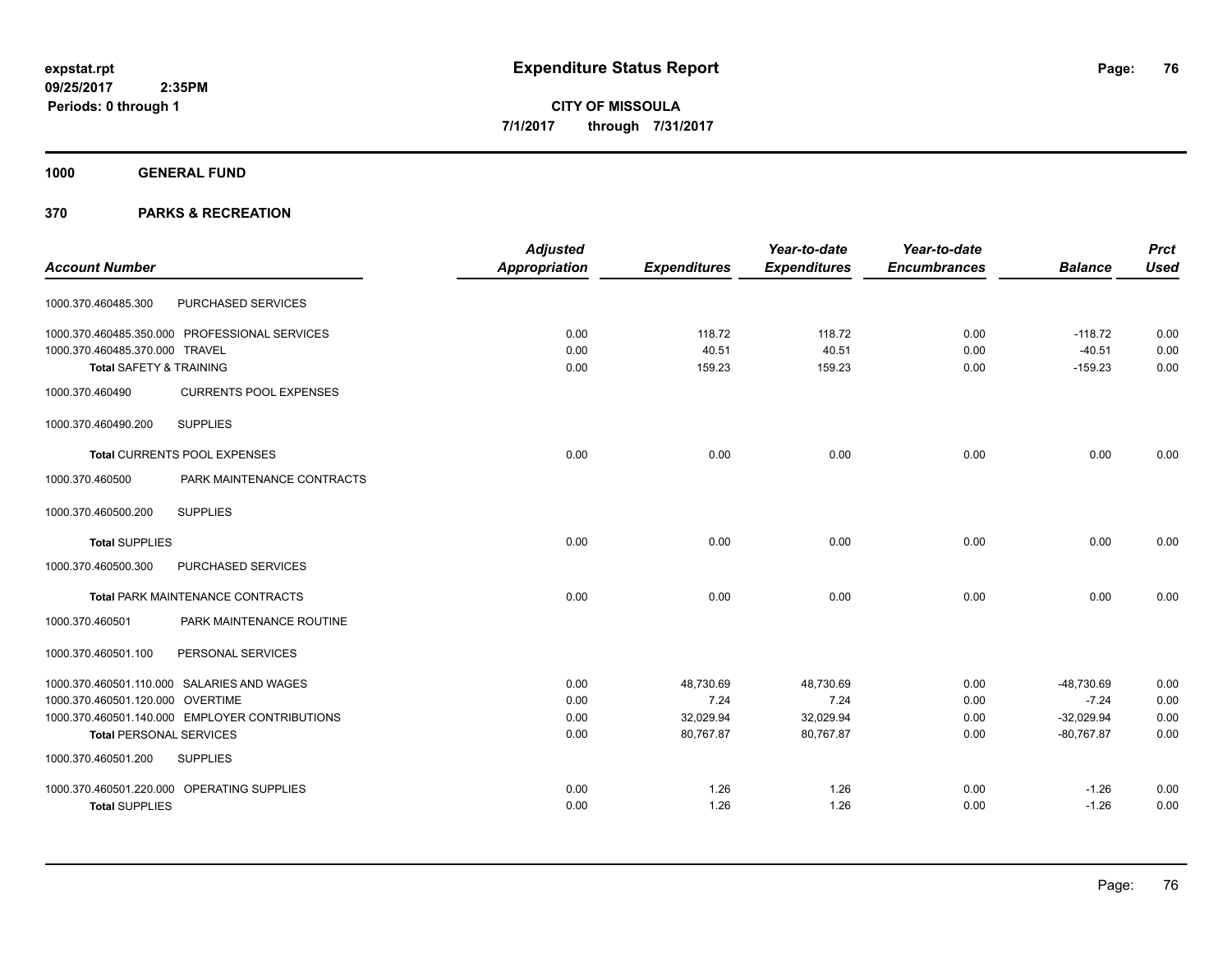**1000 GENERAL FUND**

| <b>Account Number</b>          |                                            | <b>Adjusted</b><br><b>Appropriation</b> | <b>Expenditures</b> | Year-to-date<br><b>Expenditures</b> | Year-to-date<br><b>Encumbrances</b> | <b>Balance</b> | <b>Prct</b><br><b>Used</b> |
|--------------------------------|--------------------------------------------|-----------------------------------------|---------------------|-------------------------------------|-------------------------------------|----------------|----------------------------|
| 1000.370.460501.300            | PURCHASED SERVICES                         |                                         |                     |                                     |                                     |                |                            |
|                                | <b>Total PURCHASED SERVICES</b>            | 0.00                                    | 0.00                | 0.00                                | 0.00                                | 0.00           | 0.00                       |
| 1000.370.460501.800            | OTHER OBJECTS                              |                                         |                     |                                     |                                     |                |                            |
| <b>Total OTHER OBJECTS</b>     |                                            | 0.00                                    | 0.00                | 0.00                                | 0.00                                | 0.00           | 0.00                       |
|                                | <b>Total PARK MAINTENANCE ROUTINE</b>      | 0.00                                    | 80,769.13           | 80,769.13                           | 0.00                                | $-80,769.13$   | 0.00                       |
| 1000.370.460502                | <b>HICKORY FACILITY MAINTENANCE</b>        |                                         |                     |                                     |                                     |                |                            |
| 1000.370.460502.100            | PERSONAL SERVICES                          |                                         |                     |                                     |                                     |                |                            |
| <b>Total PERSONAL SERVICES</b> |                                            | 0.00                                    | 0.00                | 0.00                                | 0.00                                | 0.00           | 0.00                       |
| 1000.370.460502.200            | <b>SUPPLIES</b>                            |                                         |                     |                                     |                                     |                |                            |
| <b>Total SUPPLIES</b>          |                                            | 0.00                                    | 0.00                | 0.00                                | 0.00                                | 0.00           | 0.00                       |
| 1000.370.460502.300            | PURCHASED SERVICES                         |                                         |                     |                                     |                                     |                |                            |
|                                | Total HICKORY FACILITY MAINTENANCE         | 0.00                                    | 0.00                | 0.00                                | 0.00                                | 0.00           | 0.00                       |
| 1000.370.460503                | SPORTS FACILITIES MAINTENANCE              |                                         |                     |                                     |                                     |                |                            |
| 1000.370.460503.100            | PERSONAL SERVICES                          |                                         |                     |                                     |                                     |                |                            |
| <b>Total PERSONAL SERVICES</b> |                                            | 0.00                                    | 0.00                | 0.00                                | 0.00                                | 0.00           | 0.00                       |
| 1000.370.460503.200            | <b>SUPPLIES</b>                            |                                         |                     |                                     |                                     |                |                            |
|                                | 1000.370.460503.220.000 OPERATING SUPPLIES | 0.00                                    | 9,565.50            | 9,565.50                            | 0.00                                | $-9,565.50$    | 0.00                       |
| <b>Total SUPPLIES</b>          |                                            | 0.00                                    | 9,565.50            | 9,565.50                            | 0.00                                | $-9,565.50$    | 0.00                       |
| 1000.370.460503.300            | PURCHASED SERVICES                         |                                         |                     |                                     |                                     |                |                            |
|                                | <b>Total PURCHASED SERVICES</b>            | 0.00                                    | 0.00                | 0.00                                | 0.00                                | 0.00           | 0.00                       |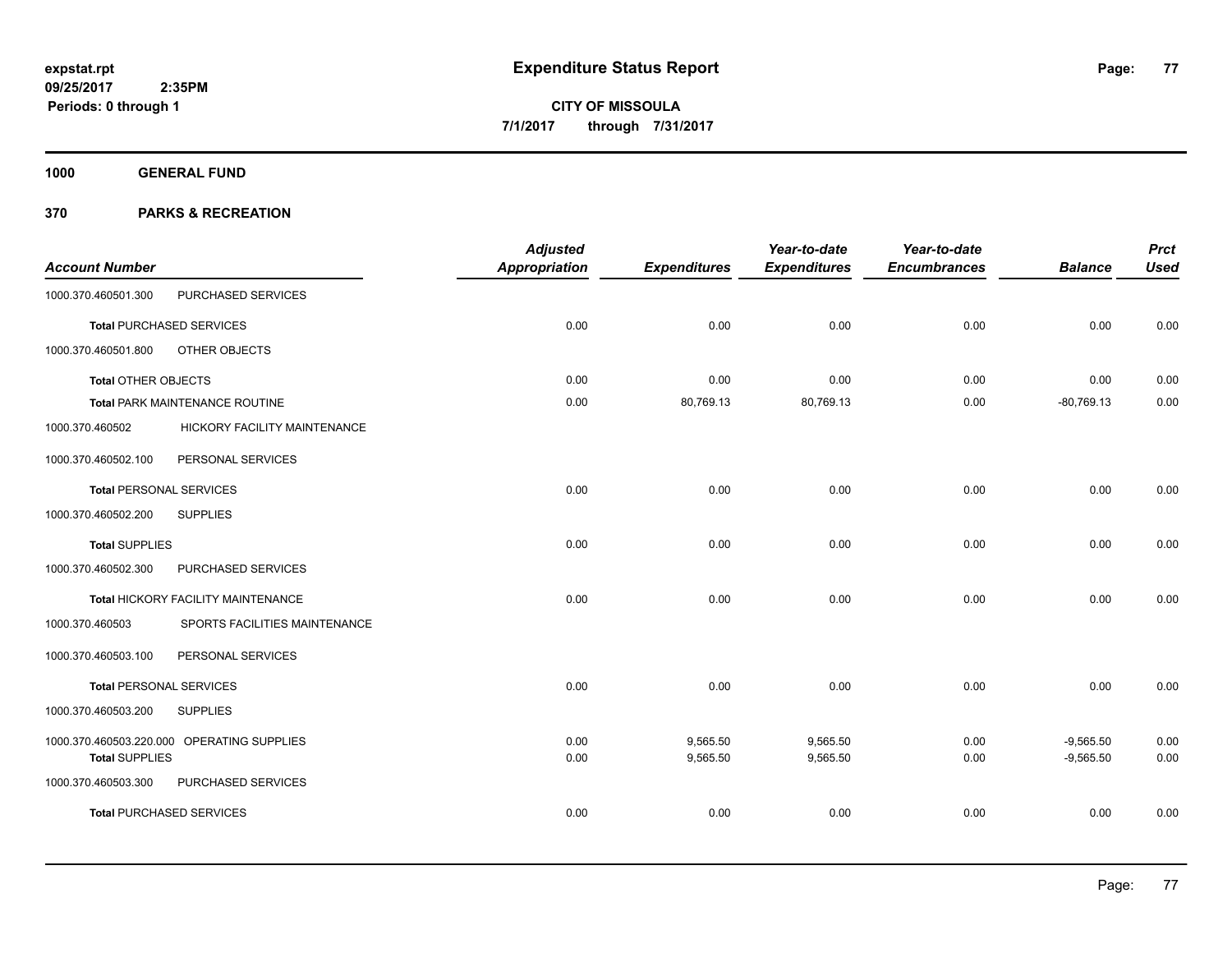**1000 GENERAL FUND**

| <b>Account Number</b>                      |                               | <b>Adjusted</b><br><b>Appropriation</b> | <b>Expenditures</b> | Year-to-date<br><b>Expenditures</b> | Year-to-date<br><b>Encumbrances</b> | <b>Balance</b> | <b>Prct</b><br><b>Used</b> |
|--------------------------------------------|-------------------------------|-----------------------------------------|---------------------|-------------------------------------|-------------------------------------|----------------|----------------------------|
| <b>Total SPORTS FACILITIES MAINTENANCE</b> |                               | 0.00                                    | 9,565.50            | 9,565.50                            | 0.00                                | $-9,565.50$    | 0.00                       |
| 1000.370.460504                            | <b>PARK SPECIAL DISTRICTS</b> |                                         |                     |                                     |                                     |                |                            |
| 1000.370.460504.100                        | PERSONAL SERVICES             |                                         |                     |                                     |                                     |                |                            |
| <b>Total PERSONAL SERVICES</b>             |                               | 0.00                                    | 0.00                | 0.00                                | 0.00                                | 0.00           | 0.00                       |
| 1000.370.460504.200<br><b>SUPPLIES</b>     |                               |                                         |                     |                                     |                                     |                |                            |
| <b>Total PARK SPECIAL DISTRICTS</b>        |                               | 0.00                                    | 0.00                | 0.00                                | 0.00                                | 0.00           | 0.00                       |
| <b>Total PARKS &amp; RECREATION</b>        |                               | 0.00                                    | 296,407.32          | 296,407.32                          | 0.00                                | $-296.407.32$  | 0.00                       |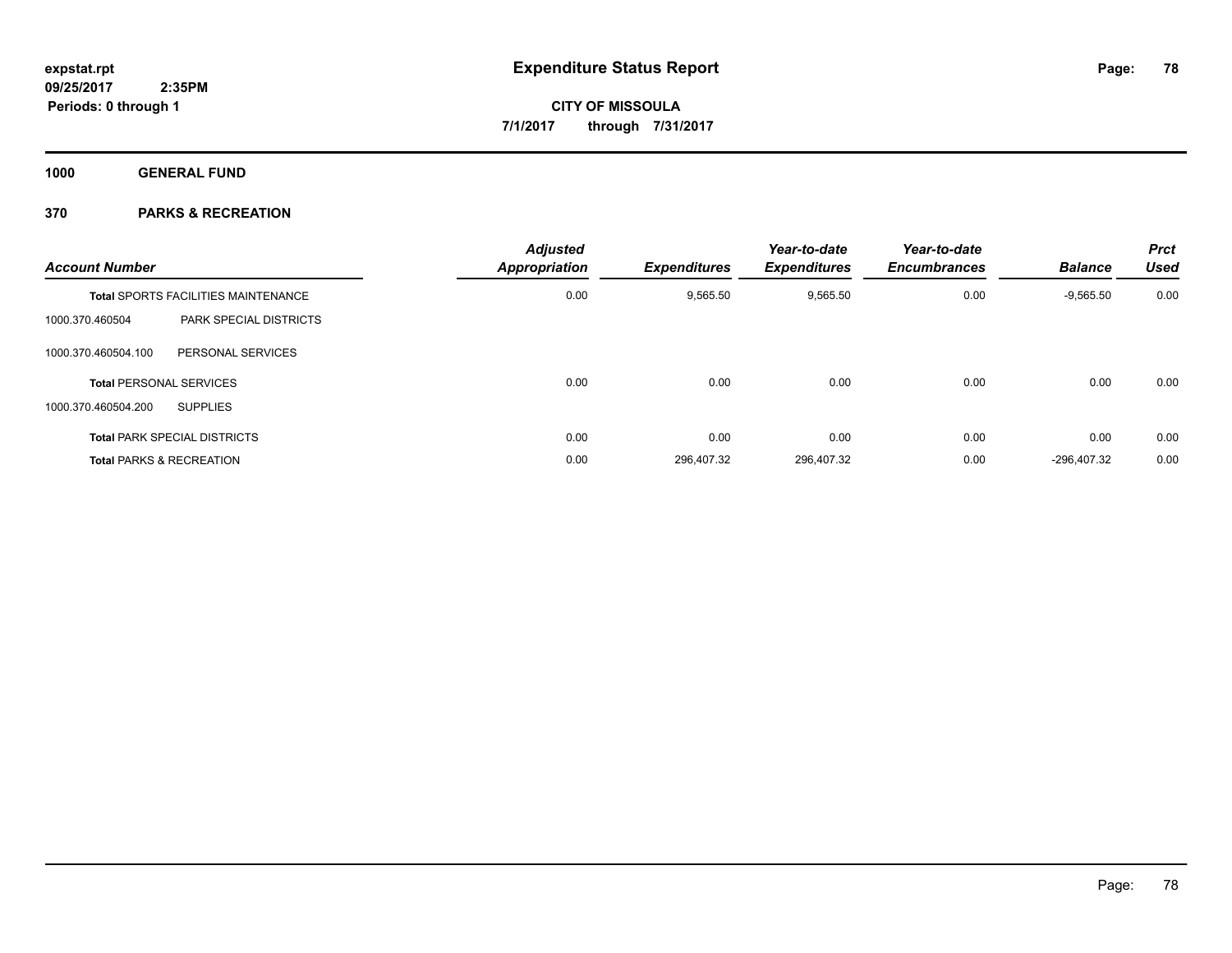**1000 GENERAL FUND**

| <b>Account Number</b>        |                                                | <b>Adjusted</b><br>Appropriation | <b>Expenditures</b> | Year-to-date<br><b>Expenditures</b> | Year-to-date<br><b>Encumbrances</b> | <b>Balance</b> | <b>Prct</b><br><b>Used</b> |
|------------------------------|------------------------------------------------|----------------------------------|---------------------|-------------------------------------|-------------------------------------|----------------|----------------------------|
| 1000.390.410123              | <b>LEGISLATIVE PROGRAM</b>                     |                                  |                     |                                     |                                     |                |                            |
| 1000.390.410123.300          | PURCHASED SERVICES                             |                                  |                     |                                     |                                     |                |                            |
|                              | <b>Total LEGISLATIVE PROGRAM</b>               | 0.00                             | 0.00                | 0.00                                | 0.00                                | 0.00           | 0.00                       |
| 1000.390.410550              | <b>ACCOUNTING</b>                              |                                  |                     |                                     |                                     |                |                            |
| 1000.390.410550.500          | <b>FIXED CHARGES</b>                           |                                  |                     |                                     |                                     |                |                            |
| <b>Total ACCOUNTING</b>      |                                                | 0.00                             | 0.00                | 0.00                                | 0.00                                | 0.00           | 0.00                       |
| 1000.390.410551              | RESERVE FOR SALARY INCREASES                   |                                  |                     |                                     |                                     |                |                            |
| 1000.390.410551.100          | PERSONAL SERVICES                              |                                  |                     |                                     |                                     |                |                            |
|                              | 1000.390.410551.140.000 EMPLOYER CONTRIBUTIONS | 0.00                             | 0.30                | 0.30                                | 0.00                                | $-0.30$        | 0.00                       |
|                              | Total RESERVE FOR SALARY INCREASES             | 0.00                             | 0.30                | 0.30                                | 0.00                                | $-0.30$        | 0.00                       |
| 1000.390.411810              | <b>TERMINATION PAY</b>                         |                                  |                     |                                     |                                     |                |                            |
| 1000.390.411810.100          | PERSONAL SERVICES                              |                                  |                     |                                     |                                     |                |                            |
| <b>Total TERMINATION PAY</b> |                                                | 0.00                             | 0.00                | 0.00                                | 0.00                                | 0.00           | 0.00                       |
| 1000.390.411860              | SPECIAL IMPROVEMENT ASSESSMENTS                |                                  |                     |                                     |                                     |                |                            |
| 1000.390.411860.500          | <b>FIXED CHARGES</b>                           |                                  |                     |                                     |                                     |                |                            |
|                              | Total SPECIAL IMPROVEMENT ASSESSMENTS          | 0.00                             | 0.00                | 0.00                                | 0.00                                | 0.00           | 0.00                       |
| 1000.390.420183              | CELL PHONE EDUCATION CAMPAIGN                  |                                  |                     |                                     |                                     |                |                            |
| 1000.390.420183.200          | <b>SUPPLIES</b>                                |                                  |                     |                                     |                                     |                |                            |
|                              | Total CELL PHONE EDUCATION CAMPAIGN            | 0.00                             | 0.00                | 0.00                                | 0.00                                | 0.00           | 0.00                       |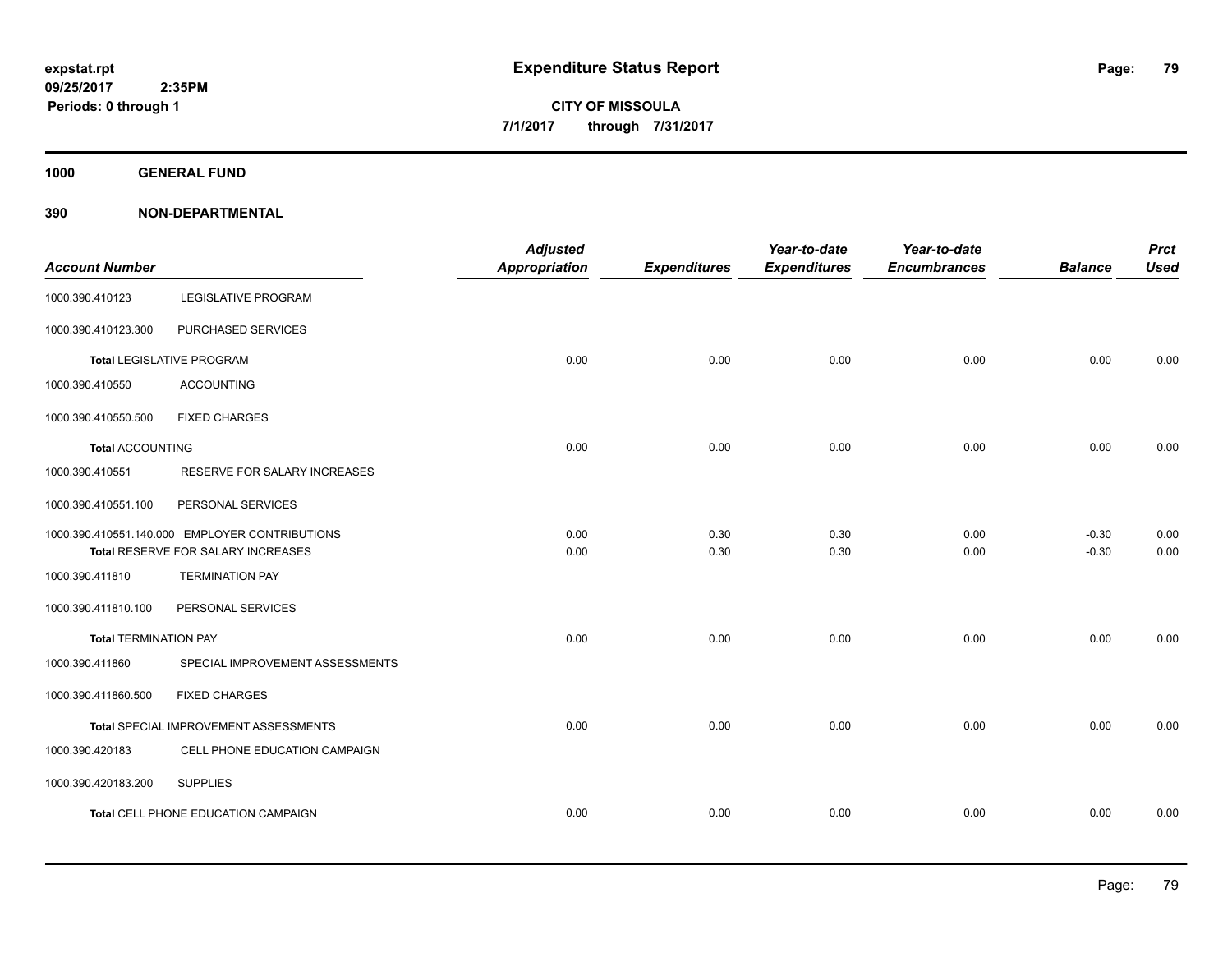**1000 GENERAL FUND**

|                               |                                   | <b>Adjusted</b> |                     | Year-to-date        | Year-to-date        |                | <b>Prct</b> |
|-------------------------------|-----------------------------------|-----------------|---------------------|---------------------|---------------------|----------------|-------------|
| <b>Account Number</b>         |                                   | Appropriation   | <b>Expenditures</b> | <b>Expenditures</b> | <b>Encumbrances</b> | <b>Balance</b> | <b>Used</b> |
| 1000.390.420500               | PROTECTIVE INSPECTIONS            |                 |                     |                     |                     |                |             |
| 1000.390.420500.500           | <b>FIXED CHARGES</b>              |                 |                     |                     |                     |                |             |
|                               | Total PROTECTIVE INSPECTIONS      | 0.00            | 0.00                | 0.00                | 0.00                | 0.00           | 0.00        |
| 1000.390.440190               | HEALTH DEPT CONTRIBUTIONS         |                 |                     |                     |                     |                |             |
| 1000.390.440190.700           | <b>GRANTS &amp; CONTRIBUTIONS</b> |                 |                     |                     |                     |                |             |
|                               | Total HEALTH DEPT CONTRIBUTIONS   | 0.00            | 0.00                | 0.00                | 0.00                | 0.00           | 0.00        |
| 1000.390.440600               | ANIMAL CONTROL SERVICES           |                 |                     |                     |                     |                |             |
| 1000.390.440600.700           | <b>GRANTS &amp; CONTRIBUTIONS</b> |                 |                     |                     |                     |                |             |
|                               | Total ANIMAL CONTROL SERVICES     | 0.00            | 0.00                | 0.00                | 0.00                | 0.00           | 0.00        |
| 1000.390.450000               | <b>AGING SERVICES</b>             |                 |                     |                     |                     |                |             |
| 1000.390.450000.700           | <b>GRANTS &amp; CONTRIBUTIONS</b> |                 |                     |                     |                     |                |             |
| <b>Total AGING SERVICES</b>   |                                   | 0.00            | 0.00                | 0.00                | 0.00                | 0.00           | 0.00        |
| 1000.390.460433               | <b>AQUATICS SUBSIDY</b>           |                 |                     |                     |                     |                |             |
| 1000.390.460433.800           | OTHER OBJECTS                     |                 |                     |                     |                     |                |             |
| <b>Total AQUATICS SUBSIDY</b> |                                   | 0.00            | 0.00                | 0.00                | 0.00                | 0.00           | 0.00        |
| 1000.390.460451               | *** Title Not Found ***           |                 |                     |                     |                     |                |             |
| 1000.390.460451.700           | <b>GRANTS &amp; CONTRIBUTIONS</b> |                 |                     |                     |                     |                |             |
| Total *** Title Not Found *** |                                   | 0.00            | 0.00                | 0.00                | 0.00                | 0.00           | 0.00        |
| 1000.390.460455               | <b>MUSIC RIGHTS</b>               |                 |                     |                     |                     |                |             |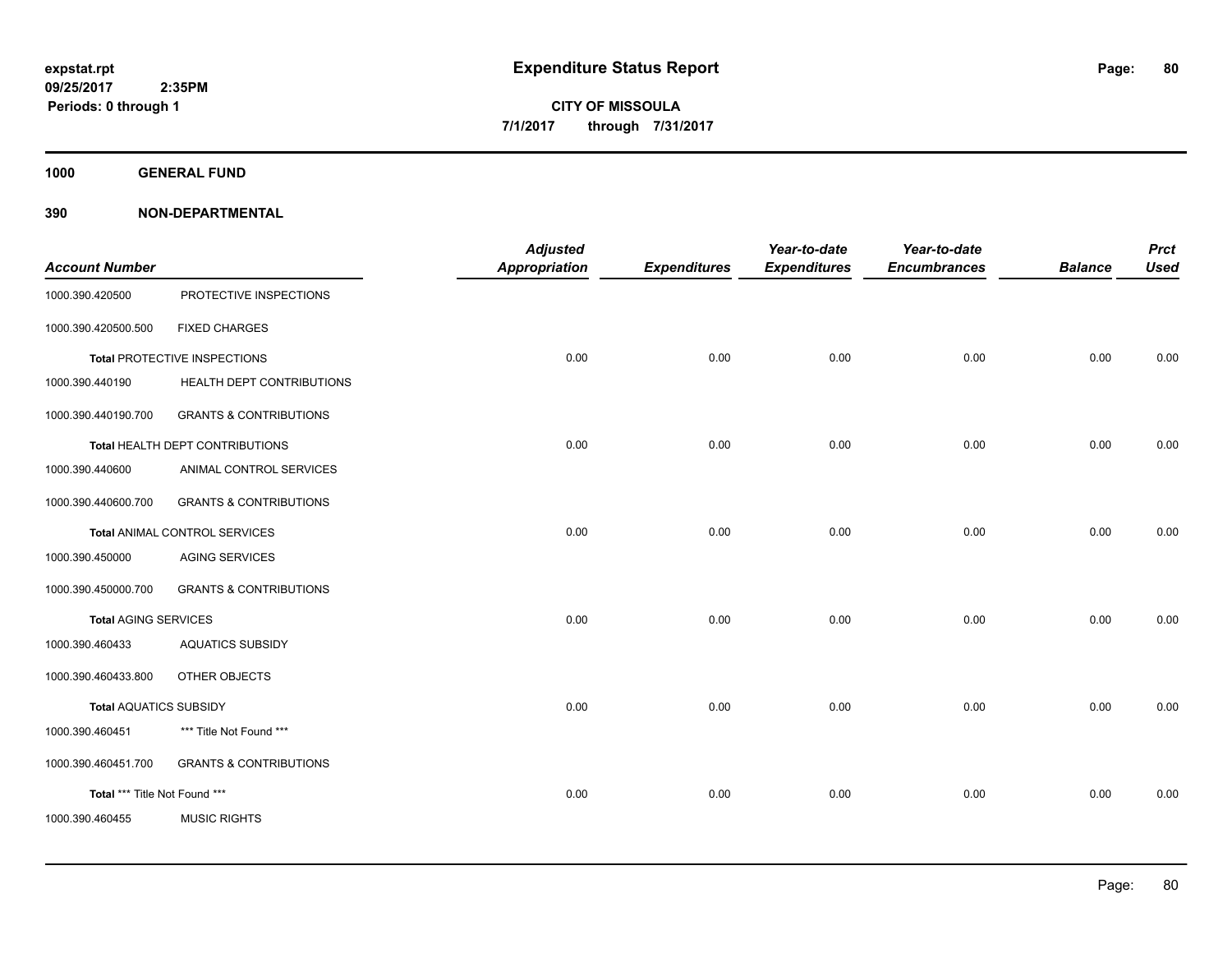**1000 GENERAL FUND**

|                           |                                                     | <b>Adjusted</b> |                     | Year-to-date        | Year-to-date        |                | <b>Prct</b> |
|---------------------------|-----------------------------------------------------|-----------------|---------------------|---------------------|---------------------|----------------|-------------|
| <b>Account Number</b>     |                                                     | Appropriation   | <b>Expenditures</b> | <b>Expenditures</b> | <b>Encumbrances</b> | <b>Balance</b> | <b>Used</b> |
| 1000.390.460455.500       | <b>FIXED CHARGES</b>                                |                 |                     |                     |                     |                |             |
|                           | 1000.390.460455.500.000 MUSIC RIGHTS/MUSICAL VENUES | 0.00            | 685.50              | 685.50              | 0.00                | $-685.50$      | 0.00        |
| <b>Total MUSIC RIGHTS</b> |                                                     | 0.00            | 685.50              | 685.50              | 0.00                | $-685.50$      | 0.00        |
| 1000.390.460460           | <b>HISTORIC PRESERVATION</b>                        |                 |                     |                     |                     |                |             |
| 1000.390.460460.800       | OTHER OBJECTS                                       |                 |                     |                     |                     |                |             |
|                           | <b>Total HISTORIC PRESERVATION</b>                  | 0.00            | 0.00                | 0.00                | 0.00                | 0.00           | 0.00        |
| 1000.390.470324           | <b>BIG SKY TRUST FUND SUPPORT</b>                   |                 |                     |                     |                     |                |             |
| 1000.390.470324.700       | <b>GRANTS &amp; CONTRIBUTIONS</b>                   |                 |                     |                     |                     |                |             |
|                           | Total BIG SKY TRUST FUND SUPPORT                    | 0.00            | 0.00                | 0.00                | 0.00                | 0.00           | 0.00        |
| 1000.390.480400           | <b>REC/GREEN TAG PROGRAM</b>                        |                 |                     |                     |                     |                |             |
| 1000.390.480400.300       | PURCHASED SERVICES                                  |                 |                     |                     |                     |                |             |
|                           | <b>Total REC/GREEN TAG PROGRAM</b>                  | 0.00            | 0.00                | 0.00                | 0.00                | 0.00           | 0.00        |
| 1000.390.490504           | OPERATING EQUIPMENT DEBT SERVICE                    |                 |                     |                     |                     |                |             |
| 1000.390.490504.600       | <b>DEBT SERVICE</b>                                 |                 |                     |                     |                     |                |             |
|                           | Total OPERATING EQUIPMENT DEBT SERVICE              | 0.00            | 0.00                | 0.00                | 0.00                | 0.00           | 0.00        |
| 1000.390.490505           | ACCELA LOAN DEBT SERVICE                            |                 |                     |                     |                     |                |             |
| 1000.390.490505.600       | <b>DEBT SERVICE</b>                                 |                 |                     |                     |                     |                |             |
|                           | 1000.390.490505.610.000 ACCELA/PRINCIPAL            | 0.00            | 47,503.71           | 47,503.71           | 0.00                | $-47,503.71$   | 0.00        |
|                           | 1000.390.490505.620.000 INTEREST / SERVICE FEES     | 0.00            | 2,709.30            | 2,709.30            | 0.00                | $-2,709.30$    | 0.00        |
|                           | <b>Total ACCELA LOAN DEBT SERVICE</b>               | 0.00            | 50,213.01           | 50,213.01           | 0.00                | $-50,213.01$   | 0.00        |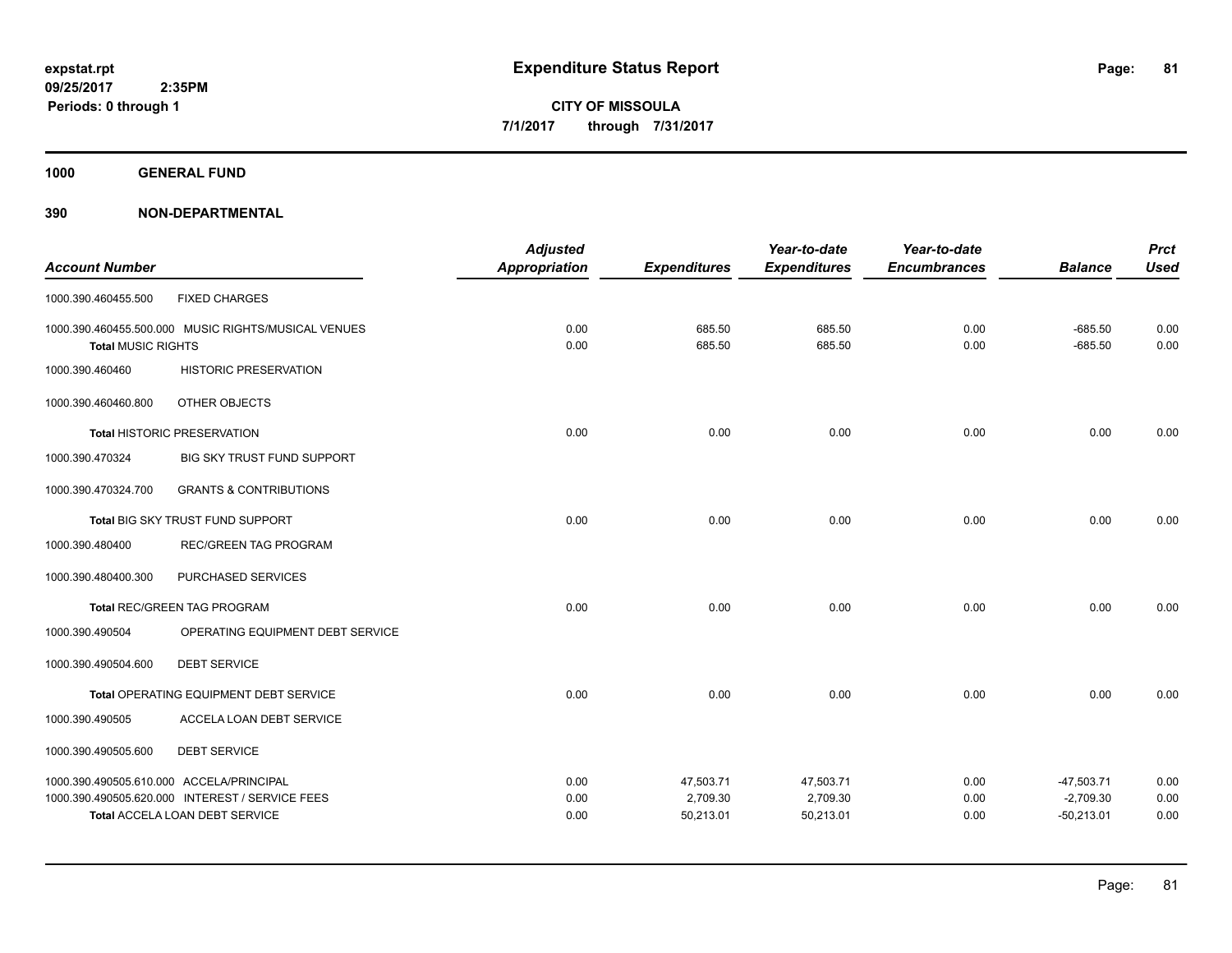**1000 GENERAL FUND**

| <b>Account Number</b>          |                                    | <b>Adjusted</b><br><b>Appropriation</b> | <b>Expenditures</b> | Year-to-date<br><b>Expenditures</b> | Year-to-date<br><b>Encumbrances</b> | <b>Balance</b> | <b>Prct</b><br><b>Used</b> |
|--------------------------------|------------------------------------|-----------------------------------------|---------------------|-------------------------------------|-------------------------------------|----------------|----------------------------|
|                                |                                    |                                         |                     |                                     |                                     |                |                            |
| 1000.390.510110                | <b>MERCHANT SERVICES</b>           |                                         |                     |                                     |                                     |                |                            |
| 1000.390.510110.500            | <b>FIXED CHARGES</b>               |                                         |                     |                                     |                                     |                |                            |
| <b>Total MERCHANT SERVICES</b> |                                    | 0.00                                    | 0.00                | 0.00                                | 0.00                                | 0.00           | 0.00                       |
| 1000.390.510210                | *** Title Not Found ***            |                                         |                     |                                     |                                     |                |                            |
| 1000.390.510210.200            | <b>SUPPLIES</b>                    |                                         |                     |                                     |                                     |                |                            |
| Total *** Title Not Found ***  |                                    | 0.00                                    | 0.00                | 0.00                                | 0.00                                | 0.00           | 0.00                       |
| 1000.390.510250                | <b>REIMBURSABLE LOSSES</b>         |                                         |                     |                                     |                                     |                |                            |
| 1000.390.510250.200            | <b>SUPPLIES</b>                    |                                         |                     |                                     |                                     |                |                            |
| <b>Total SUPPLIES</b>          |                                    | 0.00                                    | 0.00                | 0.00                                | 0.00                                | 0.00           | 0.00                       |
| 1000.390.510250.300            | PURCHASED SERVICES                 |                                         |                     |                                     |                                     |                |                            |
|                                | Total REIMBURSABLE LOSSES          | 0.00                                    | 0.00                | 0.00                                | 0.00                                | 0.00           | 0.00                       |
| 1000.390.510300                | CONTINGENCY                        |                                         |                     |                                     |                                     |                |                            |
| 1000.390.510300.300            | PURCHASED SERVICES                 |                                         |                     |                                     |                                     |                |                            |
|                                | <b>Total PURCHASED SERVICES</b>    | 0.00                                    | 0.00                | 0.00                                | 0.00                                | 0.00           | 0.00                       |
| 1000.390.510300.800            | OTHER OBJECTS                      |                                         |                     |                                     |                                     |                |                            |
| <b>Total CONTINGENCY</b>       |                                    | 0.00                                    | 0.00                | 0.00                                | 0.00                                | 0.00           | 0.00                       |
| 1000.390.510301                | <b>EMERGENCY RESPONSE OVERTIME</b> |                                         |                     |                                     |                                     |                |                            |
| 1000.390.510301.800            | OTHER OBJECTS                      |                                         |                     |                                     |                                     |                |                            |
|                                | Total EMERGENCY RESPONSE OVERTIME  | 0.00                                    | 0.00                | 0.00                                | 0.00                                | 0.00           | 0.00                       |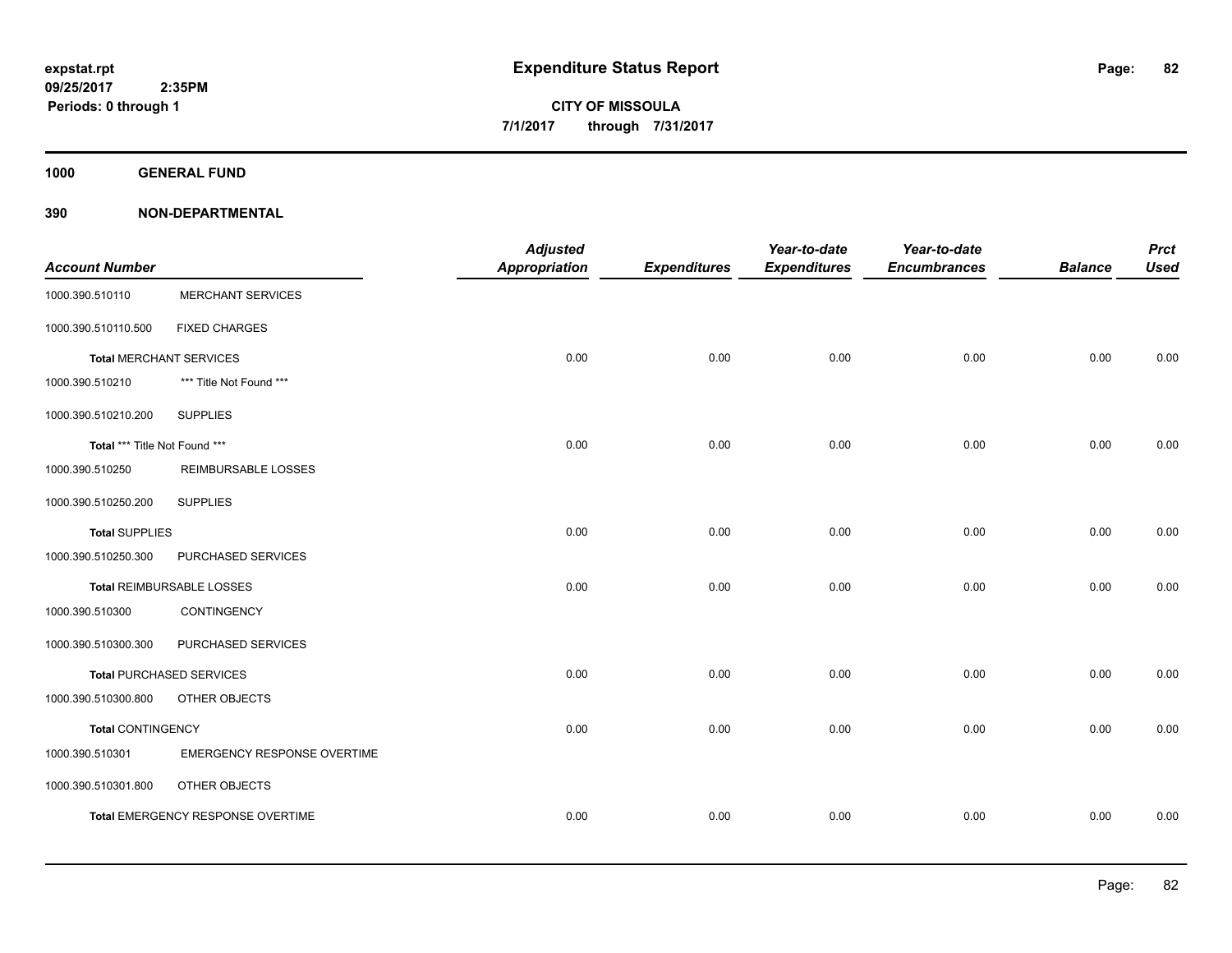**1000 GENERAL FUND**

| <b>Account Number</b>      |                                                                                 | <b>Adjusted</b><br><b>Appropriation</b> | <b>Expenditures</b> | Year-to-date<br><b>Expenditures</b> | Year-to-date<br><b>Encumbrances</b> | <b>Balance</b> | <b>Prct</b><br><b>Used</b> |
|----------------------------|---------------------------------------------------------------------------------|-----------------------------------------|---------------------|-------------------------------------|-------------------------------------|----------------|----------------------------|
| 1000.390.510303            | <b>VEHICLE TRANSFERS</b>                                                        |                                         |                     |                                     |                                     |                |                            |
| 1000.390.510303.900        | <b>CAPITAL OUTLAY</b>                                                           |                                         |                     |                                     |                                     |                |                            |
|                            | <b>Total VEHICLE TRANSFERS</b>                                                  | 0.00                                    | 0.00                | 0.00                                | 0.00                                | 0.00           | 0.00                       |
| 1000.390.510304            | RESERVE-INSURANCE PREMIUM SAVINGS                                               |                                         |                     |                                     |                                     |                |                            |
| 1000.390.510304.500        | <b>FIXED CHARGES</b>                                                            |                                         |                     |                                     |                                     |                |                            |
|                            | Total RESERVE-INSURANCE PREMIUM SAVINGS                                         | 0.00                                    | 0.00                | 0.00                                | 0.00                                | 0.00           | 0.00                       |
| 1000.390.510305            | BASELINE CUTS/CONTINGENCY                                                       |                                         |                     |                                     |                                     |                |                            |
| 1000.390.510305.300        | PURCHASED SERVICES                                                              |                                         |                     |                                     |                                     |                |                            |
|                            | <b>Total PURCHASED SERVICES</b>                                                 | 0.00                                    | 0.00                | 0.00                                | 0.00                                | 0.00           | 0.00                       |
| 1000.390.510305.800        | OTHER OBJECTS                                                                   |                                         |                     |                                     |                                     |                |                            |
|                            | Total BASELINE CUTS/CONTINGENCY                                                 | 0.00                                    | 0.00                | 0.00                                | 0.00                                | 0.00           | 0.00                       |
| 1000.390.510311            | <b>BASELINE CUTS</b>                                                            |                                         |                     |                                     |                                     |                |                            |
| 1000.390.510311.800        | OTHER OBJECTS                                                                   |                                         |                     |                                     |                                     |                |                            |
| <b>Total BASELINE CUTS</b> |                                                                                 | 0.00                                    | 0.00                | 0.00                                | 0.00                                | 0.00           | 0.00                       |
| 1000.390.510330            | COMPREHENSIVE LIABILITY INSURANCE                                               |                                         |                     |                                     |                                     |                |                            |
| 1000.390.510330.500        | <b>FIXED CHARGES</b>                                                            |                                         |                     |                                     |                                     |                |                            |
|                            | 1000.390.510330.500.000 COMPREHENSIVE INSURANCE-FIXED                           | 0.00                                    | 170,462.00          | 170,462.00                          | 0.00                                | $-170,462.00$  | 0.00                       |
| 1000.390.521000            | Total COMPREHENSIVE LIABILITY INSURANCE<br><b>INTERFUND OPERATING TRANSFERS</b> | 0.00                                    | 170,462.00          | 170,462.00                          | 0.00                                | $-170,462.00$  | 0.00                       |
|                            |                                                                                 |                                         |                     |                                     |                                     |                |                            |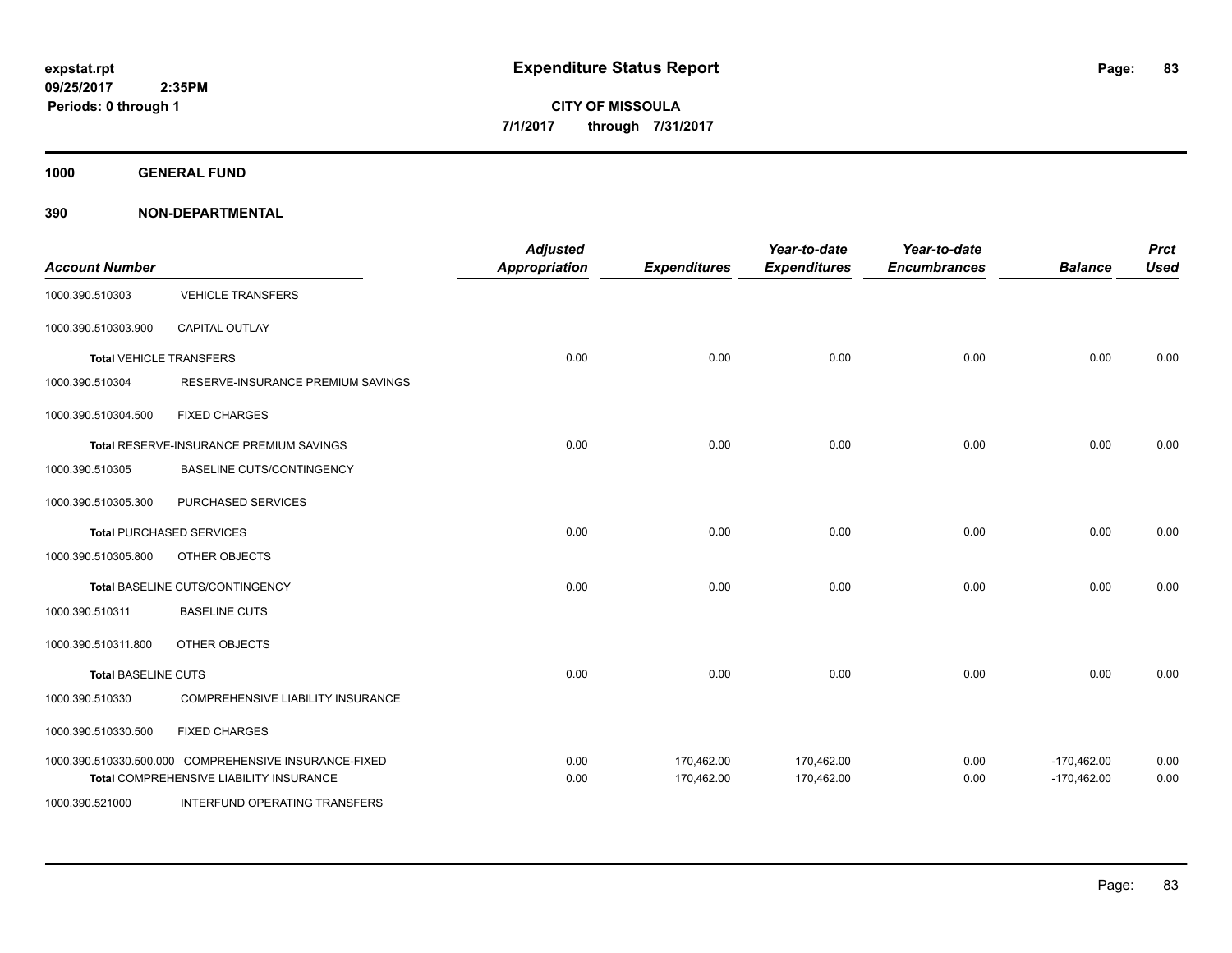**1000 GENERAL FUND**

|                               |                                                   | <b>Adjusted</b>      |                     | Year-to-date        | Year-to-date        |                 | <b>Prct</b> |
|-------------------------------|---------------------------------------------------|----------------------|---------------------|---------------------|---------------------|-----------------|-------------|
| <b>Account Number</b>         |                                                   | <b>Appropriation</b> | <b>Expenditures</b> | <b>Expenditures</b> | <b>Encumbrances</b> | <b>Balance</b>  | <b>Used</b> |
| 1000.390.521000.800           | OTHER OBJECTS                                     |                      |                     |                     |                     |                 |             |
|                               | <b>Total INTERFUND OPERATING TRANSFERS</b>        | 0.00                 | 0.00                | 0.00                | 0.00                | 0.00            | 0.00        |
| 1000.390.521001               | <b>TRANSFER TO CIP</b>                            |                      |                     |                     |                     |                 |             |
| 1000.390.521001.800           | OTHER OBJECTS                                     |                      |                     |                     |                     |                 |             |
| <b>Total TRANSFER TO CIP</b>  |                                                   | 0.00                 | 0.00                | 0.00                | 0.00                | 0.00            | 0.00        |
| 1000.390.521006               | <b>HEALTH INSURANCE TRANSFER</b>                  |                      |                     |                     |                     |                 |             |
| 1000.390.521006.800           | OTHER OBJECTS                                     |                      |                     |                     |                     |                 |             |
|                               | 1000.390.521006.820.000 HEALTH INSURANCE TRANSFER | 0.00                 | 12,254.48           | 12,254.48           | 0.00                | $-12,254.48$    | 0.00        |
|                               | <b>Total HEALTH INSURANCE TRANSFER</b>            | 0.00                 | 12,254.48           | 12,254.48           | 0.00                | $-12,254.48$    | 0.00        |
| <b>Total NON-DEPARTMENTAL</b> |                                                   | 0.00                 | 233,615.29          | 233,615.29          | 0.00                | $-233,615.29$   | 0.00        |
| <b>Total GENERAL FUND</b>     |                                                   | 0.00                 | 3,214,542.56        | 3,214,542.56        | 0.00                | $-3,214,542.56$ | 0.00        |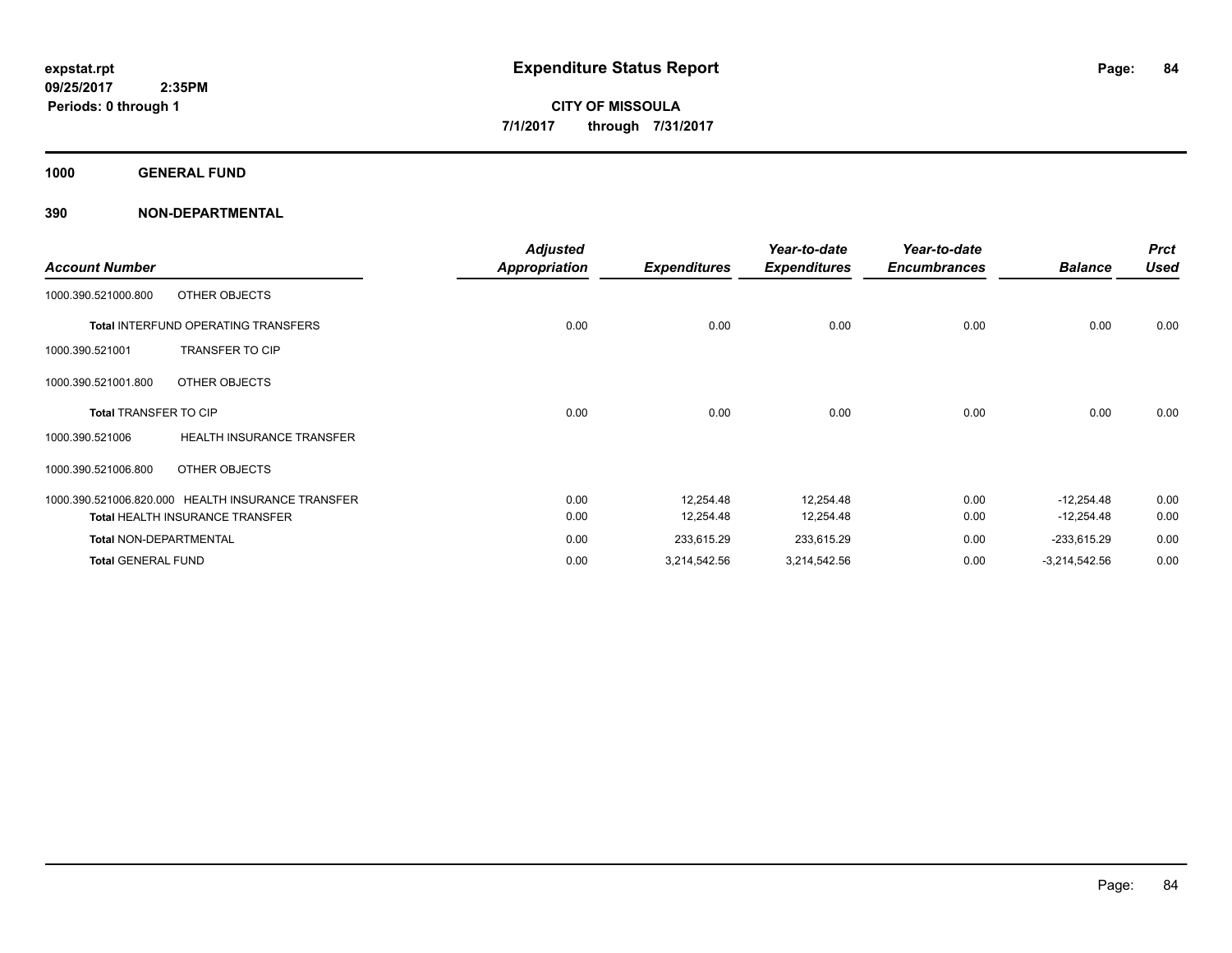#### **1211 PARK ACQUISITION & DEVELOPMENT**

| <b>Account Number</b>        |                                 | <b>Adjusted</b><br><b>Appropriation</b> | <b>Expenditures</b> | Year-to-date<br><b>Expenditures</b> | Year-to-date<br><b>Encumbrances</b> | <b>Balance</b> | <b>Prct</b><br><b>Used</b> |
|------------------------------|---------------------------------|-----------------------------------------|---------------------|-------------------------------------|-------------------------------------|----------------|----------------------------|
| 1211.370.460433              | PARK AREAS                      |                                         |                     |                                     |                                     |                |                            |
|                              | <b>SUPPLIES</b>                 |                                         |                     |                                     |                                     |                |                            |
| 1211.370.460433.200          |                                 |                                         |                     |                                     |                                     |                |                            |
| <b>Total SUPPLIES</b>        |                                 | 0.00                                    | 0.00                | 0.00                                | 0.00                                | 0.00           | 0.00                       |
| 1211.370.460433.300          | PURCHASED SERVICES              |                                         |                     |                                     |                                     |                |                            |
| <b>Total PARK AREAS</b>      |                                 | 0.00                                    | 0.00                | 0.00                                | 0.00                                | 0.00           | 0.00                       |
| 1211.370.460510              | PARK ACQUISITION & DEV          |                                         |                     |                                     |                                     |                |                            |
| 1211.370.460510.200          | <b>SUPPLIES</b>                 |                                         |                     |                                     |                                     |                |                            |
| <b>Total SUPPLIES</b>        |                                 | 0.00                                    | 0.00                | 0.00                                | 0.00                                | 0.00           | 0.00                       |
| 1211.370.460510.300          | PURCHASED SERVICES              |                                         |                     |                                     |                                     |                |                            |
|                              | <b>Total PURCHASED SERVICES</b> | 0.00                                    | 0.00                | 0.00                                | 0.00                                | 0.00           | 0.00                       |
| 1211.370.460510.800          | OTHER OBJECTS                   |                                         |                     |                                     |                                     |                |                            |
| Total OTHER OBJECTS          |                                 | 0.00                                    | 0.00                | 0.00                                | 0.00                                | 0.00           | 0.00                       |
| 1211.370.460510.900          | CAPITAL OUTLAY                  |                                         |                     |                                     |                                     |                |                            |
|                              | Total PARK ACQUISITION & DEV    | 0.00                                    | 0.00                | 0.00                                | 0.00                                | 0.00           | 0.00                       |
| 1211.370.460511              | PARK ENTERPRISE                 |                                         |                     |                                     |                                     |                |                            |
| 1211.370.460511.900          | <b>CAPITAL OUTLAY</b>           |                                         |                     |                                     |                                     |                |                            |
| <b>Total PARK ENTERPRISE</b> |                                 | 0.00                                    | 0.00                | 0.00                                | 0.00                                | 0.00           | 0.00                       |
| 1211.370.510110              | <b>MERCHANT SERVICES</b>        |                                         |                     |                                     |                                     |                |                            |
| 1211.370.510110.500          | <b>FIXED CHARGES</b>            |                                         |                     |                                     |                                     |                |                            |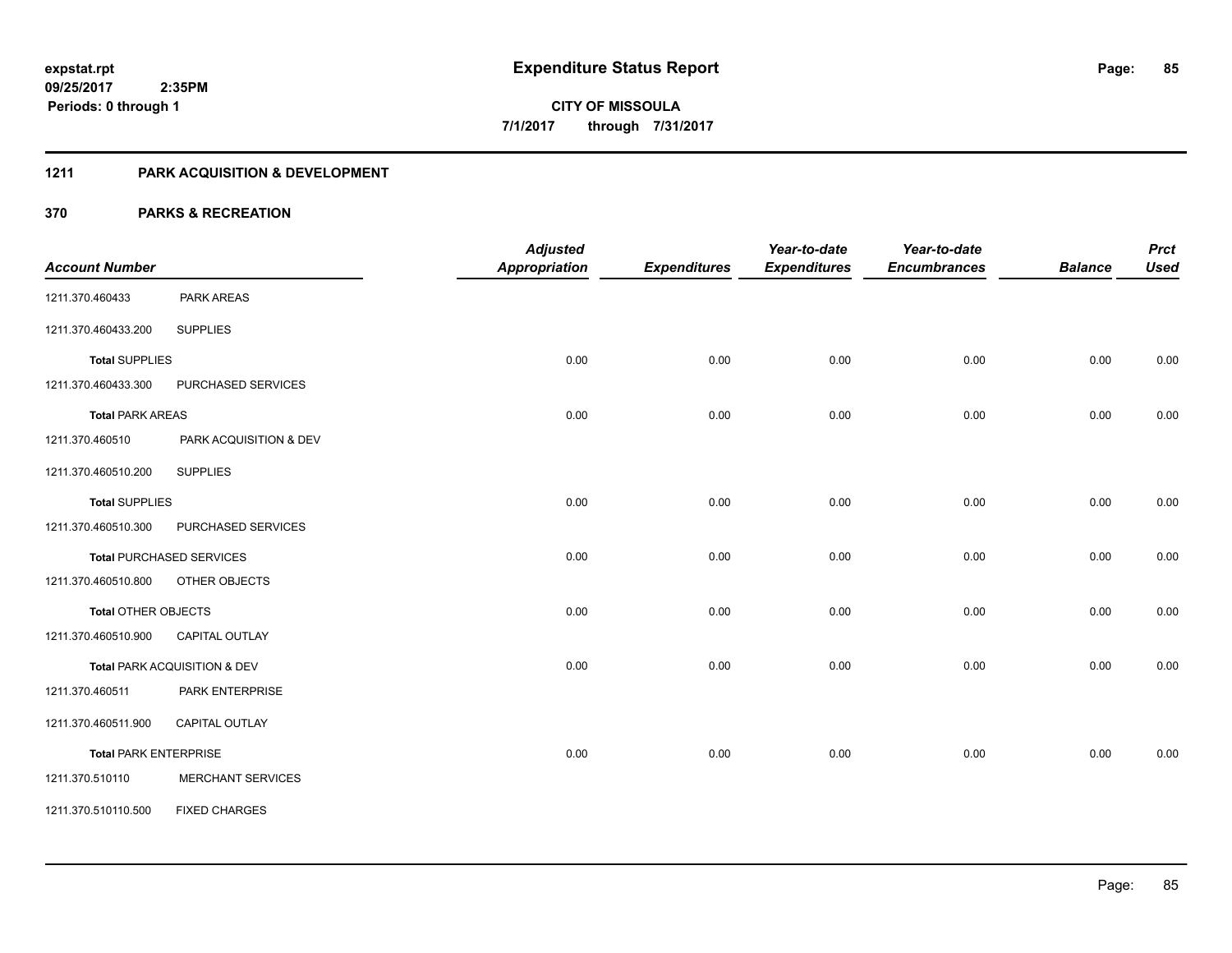### **1211 PARK ACQUISITION & DEVELOPMENT**

| <b>Account Number</b>                           | <b>Adjusted</b><br>Appropriation | <b>Expenditures</b> | Year-to-date<br><b>Expenditures</b> | Year-to-date<br><b>Encumbrances</b> | <b>Balance</b> | Prct<br>Used |
|-------------------------------------------------|----------------------------------|---------------------|-------------------------------------|-------------------------------------|----------------|--------------|
| <b>Total MERCHANT SERVICES</b>                  | 0.00                             | 0.00                | 0.00                                | 0.00                                | 0.00           | 0.00         |
| <b>Total PARK ACQUISITION &amp; DEVELOPMENT</b> | 0.00                             | 0.00                | 0.00                                | 0.00                                | 0.00           | 0.00         |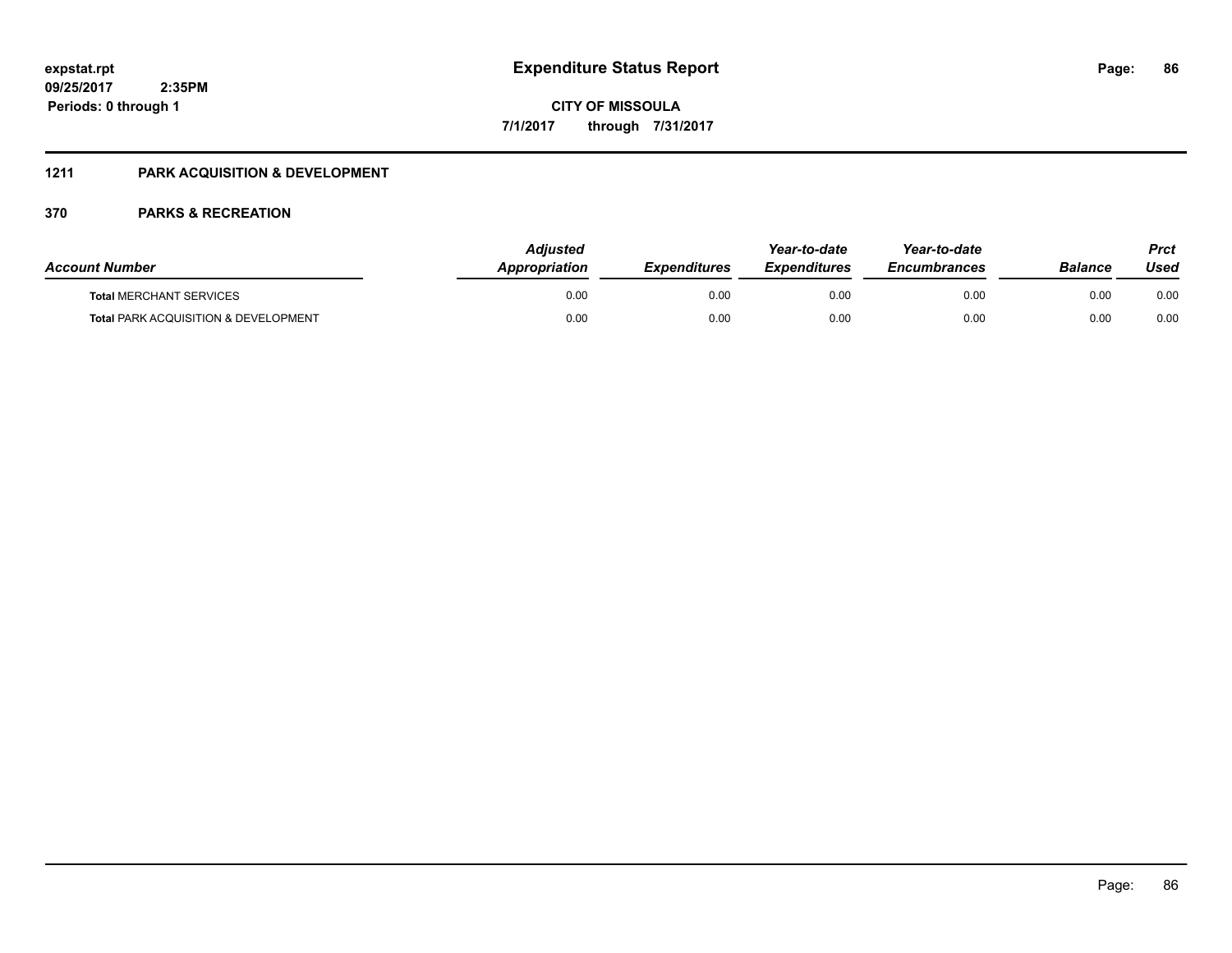#### **1212 PARK ENTERPRISE FUND**

|                         |                                 | <b>Adjusted</b>      |                     | Year-to-date        | Year-to-date        |                | <b>Prct</b> |
|-------------------------|---------------------------------|----------------------|---------------------|---------------------|---------------------|----------------|-------------|
| <b>Account Number</b>   |                                 | <b>Appropriation</b> | <b>Expenditures</b> | <b>Expenditures</b> | <b>Encumbrances</b> | <b>Balance</b> | <b>Used</b> |
| 1212.370.460433         | PARK AREAS                      |                      |                     |                     |                     |                |             |
| 1212.370.460433.200     | <b>SUPPLIES</b>                 |                      |                     |                     |                     |                |             |
| <b>Total SUPPLIES</b>   |                                 | 0.00                 | 0.00                | 0.00                | 0.00                | 0.00           | 0.00        |
| 1212.370.460433.300     | PURCHASED SERVICES              |                      |                     |                     |                     |                |             |
| <b>Total PARK AREAS</b> |                                 | 0.00                 | 0.00                | 0.00                | 0.00                | 0.00           | 0.00        |
| 1212.370.460443         | <b>TRAINING</b>                 |                      |                     |                     |                     |                |             |
| 1212.370.460443.200     | <b>SUPPLIES</b>                 |                      |                     |                     |                     |                |             |
| <b>Total TRAINING</b>   |                                 | 0.00                 | 0.00                | 0.00                | 0.00                | 0.00           | 0.00        |
| 1212.370.460510         | PARK ACQUISITION & DEV          |                      |                     |                     |                     |                |             |
| 1212.370.460510.200     | <b>SUPPLIES</b>                 |                      |                     |                     |                     |                |             |
| <b>Total SUPPLIES</b>   |                                 | 0.00                 | 0.00                | 0.00                | 0.00                | 0.00           | 0.00        |
| 1212.370.460510.300     | PURCHASED SERVICES              |                      |                     |                     |                     |                |             |
|                         | Total PARK ACQUISITION & DEV    | 0.00                 | 0.00                | 0.00                | 0.00                | 0.00           | 0.00        |
| 1212.370.460511         | PARK ENTERPRISE                 |                      |                     |                     |                     |                |             |
| 1212.370.460511.200     | <b>SUPPLIES</b>                 |                      |                     |                     |                     |                |             |
| <b>Total SUPPLIES</b>   |                                 | 0.00                 | 0.00                | 0.00                | 0.00                | 0.00           | 0.00        |
| 1212.370.460511.300     | PURCHASED SERVICES              |                      |                     |                     |                     |                |             |
|                         | <b>Total PURCHASED SERVICES</b> | 0.00                 | 0.00                | 0.00                | 0.00                | 0.00           | 0.00        |
| 1212.370.460511.800     | OTHER OBJECTS                   |                      |                     |                     |                     |                |             |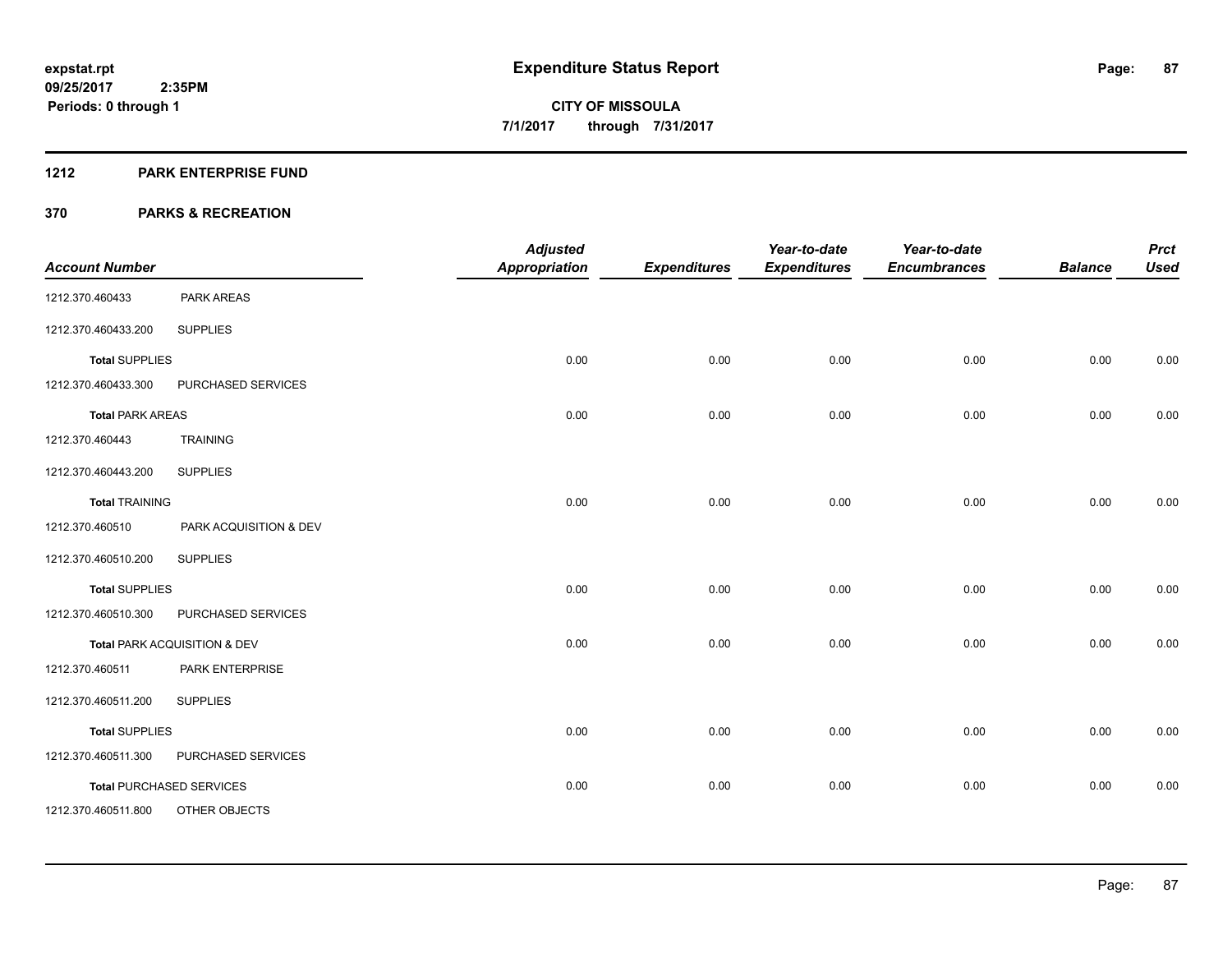#### **1212 PARK ENTERPRISE FUND**

| <b>Account Number</b>          |                                   | <b>Adjusted</b><br><b>Appropriation</b> | <b>Expenditures</b> | Year-to-date<br><b>Expenditures</b> | Year-to-date<br><b>Encumbrances</b> | <b>Balance</b> | <b>Prct</b><br><b>Used</b> |
|--------------------------------|-----------------------------------|-----------------------------------------|---------------------|-------------------------------------|-------------------------------------|----------------|----------------------------|
| <b>Total OTHER OBJECTS</b>     |                                   | 0.00                                    | 0.00                | 0.00                                | 0.00                                | 0.00           | 0.00                       |
| 1212.370.460511.900            | <b>CAPITAL OUTLAY</b>             |                                         |                     |                                     |                                     |                |                            |
| <b>Total PARK ENTERPRISE</b>   |                                   | 0.00                                    | 0.00                | 0.00                                | 0.00                                | 0.00           | 0.00                       |
| 1212.370.510110                | <b>MERCHANT SERVICES</b>          |                                         |                     |                                     |                                     |                |                            |
| 1212.370.510110.500            | <b>FIXED CHARGES</b>              |                                         |                     |                                     |                                     |                |                            |
| <b>Total MERCHANT SERVICES</b> |                                   | 0.00                                    | 0.00                | 0.00                                | 0.00                                | 0.00           | 0.00                       |
|                                | <b>Total PARK ENTERPRISE FUND</b> | 0.00                                    | 0.00                | 0.00                                | 0.00                                | 0.00           | 0.00                       |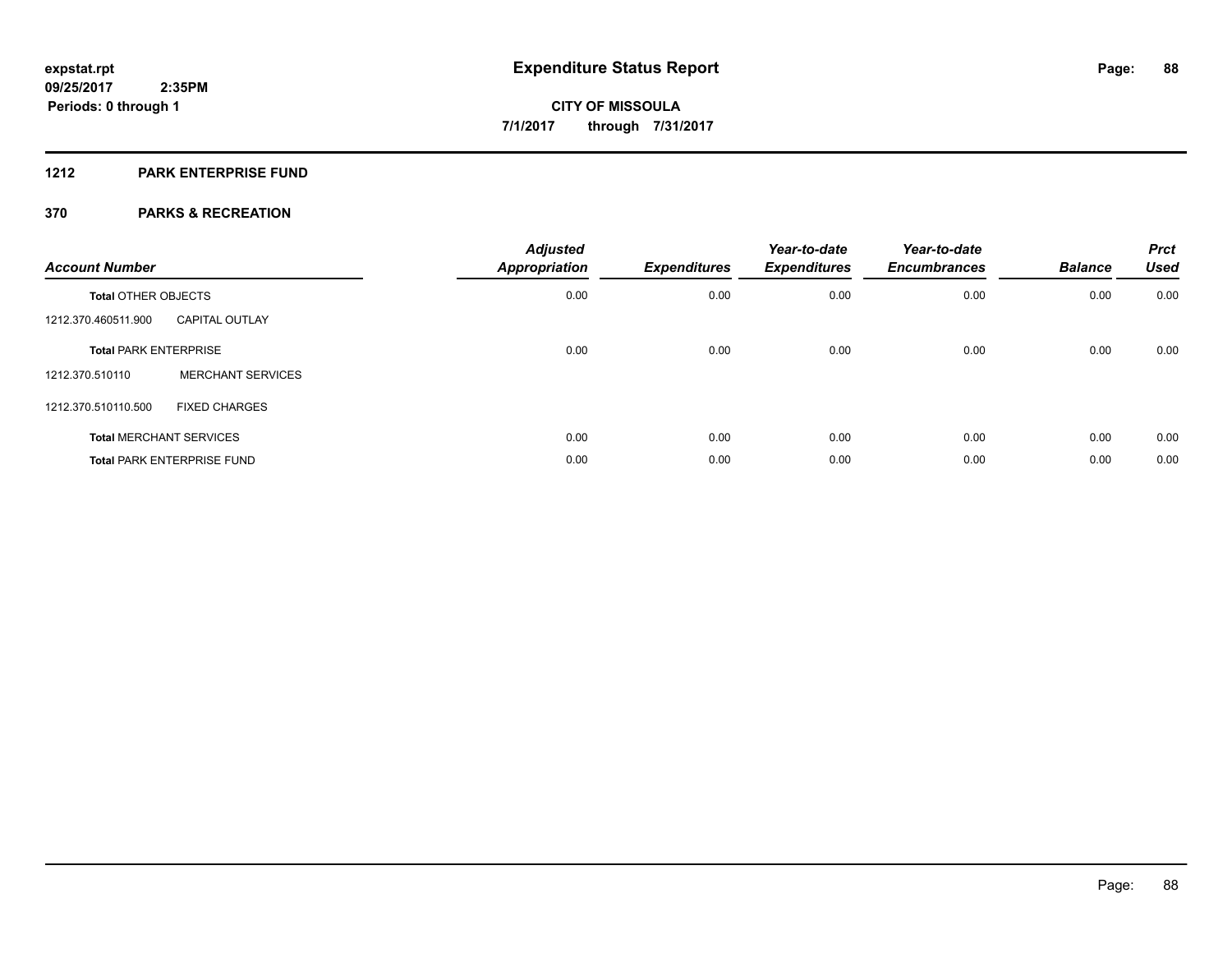# **1216 PARKS & REC TRAILS, DEV**

|                            |                                     | <b>Adjusted</b>      |                     | Year-to-date        | Year-to-date        |                | <b>Prct</b> |
|----------------------------|-------------------------------------|----------------------|---------------------|---------------------|---------------------|----------------|-------------|
| <b>Account Number</b>      |                                     | <b>Appropriation</b> | <b>Expenditures</b> | <b>Expenditures</b> | <b>Encumbrances</b> | <b>Balance</b> | <b>Used</b> |
| 1216.370.460433            | PARK AREAS                          |                      |                     |                     |                     |                |             |
| 1216.370.460433.100        | PERSONAL SERVICES                   |                      |                     |                     |                     |                |             |
|                            | <b>Total PERSONAL SERVICES</b>      | 0.00                 | 0.00                | 0.00                | 0.00                | 0.00           | 0.00        |
| 1216.370.460433.200        | <b>SUPPLIES</b>                     |                      |                     |                     |                     |                |             |
| <b>Total SUPPLIES</b>      |                                     | 0.00                 | 0.00                | 0.00                | 0.00                | 0.00           | 0.00        |
| 1216.370.460433.300        | PURCHASED SERVICES                  |                      |                     |                     |                     |                |             |
|                            | <b>Total PURCHASED SERVICES</b>     | 0.00                 | 0.00                | 0.00                | 0.00                | 0.00           | 0.00        |
| 1216.370.460433.800        | OTHER OBJECTS                       |                      |                     |                     |                     |                |             |
| Total OTHER OBJECTS        |                                     | 0.00                 | 0.00                | 0.00                | 0.00                | 0.00           | 0.00        |
| 1216.370.460433.900        | CAPITAL OUTLAY                      |                      |                     |                     |                     |                |             |
| <b>Total PARK AREAS</b>    |                                     | 0.00                 | 0.00                | 0.00                | 0.00                | 0.00           | 0.00        |
| 1216.370.460434            | <b>GREENWAYS &amp; HORTICULTURE</b> |                      |                     |                     |                     |                |             |
| 1216.370.460434.200        | <b>SUPPLIES</b>                     |                      |                     |                     |                     |                |             |
| <b>Total SUPPLIES</b>      |                                     | 0.00                 | 0.00                | 0.00                | 0.00                | 0.00           | 0.00        |
| 1216.370.460434.300        | PURCHASED SERVICES                  |                      |                     |                     |                     |                |             |
|                            | <b>Total PURCHASED SERVICES</b>     | 0.00                 | 0.00                | 0.00                | 0.00                | 0.00           | 0.00        |
| 1216.370.460434.800        | OTHER OBJECTS                       |                      |                     |                     |                     |                |             |
| <b>Total OTHER OBJECTS</b> |                                     | 0.00                 | 0.00                | 0.00                | 0.00                | 0.00           | 0.00        |
| 1216.370.460434.900        | CAPITAL OUTLAY                      |                      |                     |                     |                     |                |             |
|                            | Total GREENWAYS & HORTICULTURE      | 0.00                 | 0.00                | 0.00                | 0.00                | 0.00           | 0.00        |
|                            |                                     |                      |                     |                     |                     |                |             |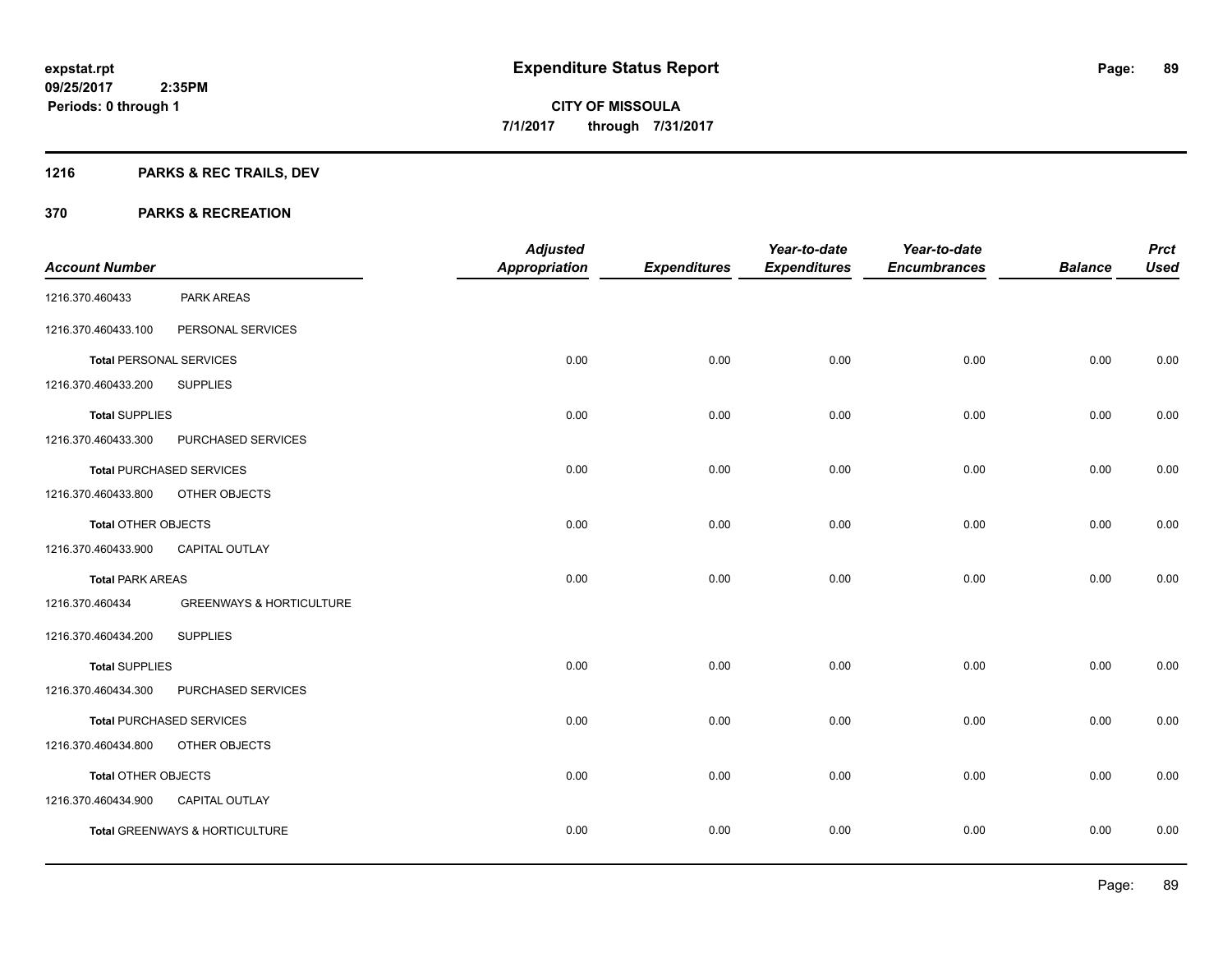# **1216 PARKS & REC TRAILS, DEV**

|                              |                                     | <b>Adjusted</b>      |                     | Year-to-date        | Year-to-date        |                | <b>Prct</b> |
|------------------------------|-------------------------------------|----------------------|---------------------|---------------------|---------------------|----------------|-------------|
| <b>Account Number</b>        |                                     | <b>Appropriation</b> | <b>Expenditures</b> | <b>Expenditures</b> | <b>Encumbrances</b> | <b>Balance</b> | <b>Used</b> |
| 1216.370.460438              | MCCORMICK PARK SITE PLAN            |                      |                     |                     |                     |                |             |
| 1216.370.460438.200          | <b>SUPPLIES</b>                     |                      |                     |                     |                     |                |             |
| <b>Total SUPPLIES</b>        |                                     | 0.00                 | 0.00                | 0.00                | 0.00                | 0.00           | 0.00        |
| 1216.370.460438.300          | PURCHASED SERVICES                  |                      |                     |                     |                     |                |             |
|                              | Total MCCORMICK PARK SITE PLAN      | 0.00                 | 0.00                | 0.00                | 0.00                | 0.00           | 0.00        |
| 1216.370.460439              | CLARK FORK RIVER ACCESS GRANT       |                      |                     |                     |                     |                |             |
| 1216.370.460439.300          | PURCHASED SERVICES                  |                      |                     |                     |                     |                |             |
|                              | Total CLARK FORK RIVER ACCESS GRANT | 0.00                 | 0.00                | 0.00                | 0.00                | 0.00           | 0.00        |
| 1216.370.460470              | <b>RECREATION MORE</b>              |                      |                     |                     |                     |                |             |
| 1216.370.460470.200          | <b>SUPPLIES</b>                     |                      |                     |                     |                     |                |             |
| <b>Total SUPPLIES</b>        |                                     | 0.00                 | 0.00                | 0.00                | 0.00                | 0.00           | 0.00        |
| 1216.370.460470.300          | PURCHASED SERVICES                  |                      |                     |                     |                     |                |             |
|                              | <b>Total PURCHASED SERVICES</b>     | 0.00                 | 0.00                | 0.00                | 0.00                | 0.00           | 0.00        |
| 1216.370.460470.900          | CAPITAL OUTLAY                      |                      |                     |                     |                     |                |             |
| <b>Total RECREATION MORE</b> |                                     | 0.00                 | 0.00                | 0.00                | 0.00                | 0.00           | 0.00        |
| 1216.370.460471              | <b>RECREATION ADULTS</b>            |                      |                     |                     |                     |                |             |
| 1216.370.460471.200          | <b>SUPPLIES</b>                     |                      |                     |                     |                     |                |             |
| <b>Total SUPPLIES</b>        |                                     | 0.00                 | 0.00                | 0.00                | 0.00                | 0.00           | 0.00        |
| 1216.370.460471.300          | PURCHASED SERVICES                  |                      |                     |                     |                     |                |             |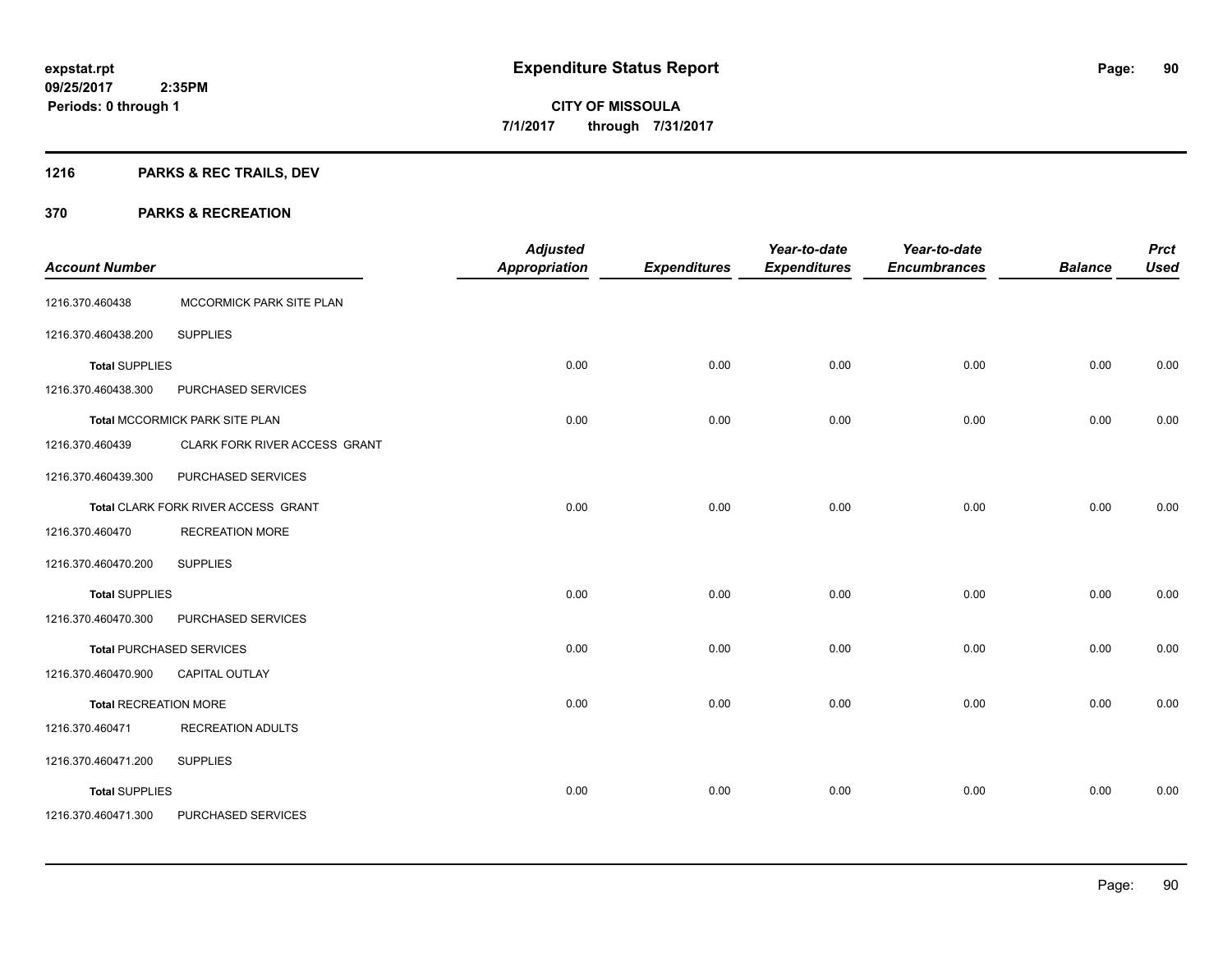# **1216 PARKS & REC TRAILS, DEV**

| <b>Account Number</b>          |                                   | <b>Adjusted</b><br><b>Appropriation</b> | <b>Expenditures</b> | Year-to-date<br><b>Expenditures</b> | Year-to-date<br><b>Encumbrances</b> | <b>Balance</b> | <b>Prct</b><br><b>Used</b> |
|--------------------------------|-----------------------------------|-----------------------------------------|---------------------|-------------------------------------|-------------------------------------|----------------|----------------------------|
|                                | <b>Total PURCHASED SERVICES</b>   | 0.00                                    | 0.00                | 0.00                                | 0.00                                | 0.00           | 0.00                       |
| 1216.370.460471.800            | OTHER OBJECTS                     |                                         |                     |                                     |                                     |                |                            |
| <b>Total OTHER OBJECTS</b>     |                                   | 0.00                                    | 0.00                | 0.00                                | 0.00                                | 0.00           | 0.00                       |
| 1216.370.460471.900            | <b>CAPITAL OUTLAY</b>             |                                         |                     |                                     |                                     |                |                            |
| <b>Total RECREATION ADULTS</b> |                                   | 0.00                                    | 0.00                | 0.00                                | 0.00                                | 0.00           | 0.00                       |
| 1216.370.460472                | RECREATION YOUTH                  |                                         |                     |                                     |                                     |                |                            |
| 1216.370.460472.200            | <b>SUPPLIES</b>                   |                                         |                     |                                     |                                     |                |                            |
| <b>Total SUPPLIES</b>          |                                   | 0.00                                    | 0.00                | 0.00                                | 0.00                                | 0.00           | 0.00                       |
| 1216.370.460472.300            | PURCHASED SERVICES                |                                         |                     |                                     |                                     |                |                            |
|                                | <b>Total PURCHASED SERVICES</b>   | 0.00                                    | 0.00                | 0.00                                | 0.00                                | 0.00           | 0.00                       |
| 1216.370.460472.700            | <b>GRANTS &amp; CONTRIBUTIONS</b> |                                         |                     |                                     |                                     |                |                            |
|                                | Total GRANTS & CONTRIBUTIONS      | 0.00                                    | 0.00                | 0.00                                | 0.00                                | 0.00           | 0.00                       |
| 1216.370.460472.800            | OTHER OBJECTS                     |                                         |                     |                                     |                                     |                |                            |
| <b>Total OTHER OBJECTS</b>     |                                   | 0.00                                    | 0.00                | 0.00                                | 0.00                                | 0.00           | 0.00                       |
| 1216.370.460472.900            | <b>CAPITAL OUTLAY</b>             |                                         |                     |                                     |                                     |                |                            |
| <b>Total RECREATION YOUTH</b>  |                                   | 0.00                                    | 0.00                | 0.00                                | 0.00                                | 0.00           | 0.00                       |
| 1216.370.460506                | <b>CARAS PARK</b>                 |                                         |                     |                                     |                                     |                |                            |
| 1216.370.460506.200            | <b>SUPPLIES</b>                   |                                         |                     |                                     |                                     |                |                            |
| <b>Total SUPPLIES</b>          |                                   | 0.00                                    | 0.00                | 0.00                                | 0.00                                | 0.00           | 0.00                       |
| 1216.370.460506.300            | PURCHASED SERVICES                |                                         |                     |                                     |                                     |                |                            |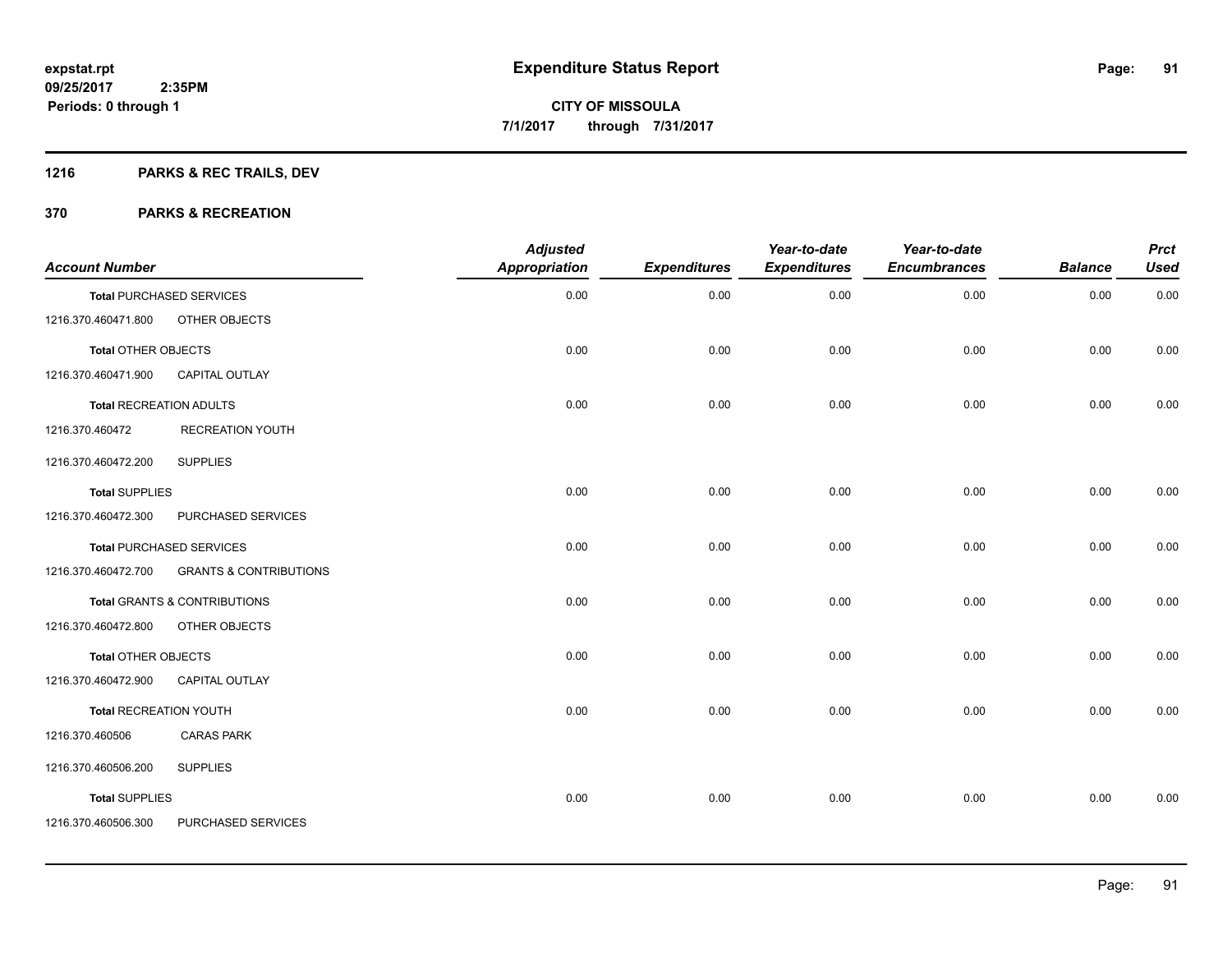# **1216 PARKS & REC TRAILS, DEV**

| <b>Account Number</b>         |                                 | <b>Adjusted</b><br>Appropriation | <b>Expenditures</b> | Year-to-date<br><b>Expenditures</b> | Year-to-date<br><b>Encumbrances</b> | <b>Balance</b> | <b>Prct</b><br><b>Used</b> |
|-------------------------------|---------------------------------|----------------------------------|---------------------|-------------------------------------|-------------------------------------|----------------|----------------------------|
|                               | <b>Total PURCHASED SERVICES</b> | 0.00                             | 0.00                | 0.00                                | 0.00                                | 0.00           | 0.00                       |
| 1216.370.460506.900           | CAPITAL OUTLAY                  |                                  |                     |                                     |                                     |                |                            |
| <b>Total CARAS PARK</b>       |                                 | 0.00                             | 0.00                | 0.00                                | 0.00                                | 0.00           | 0.00                       |
| 1216.370.460507               | <b>COMMUNITY TRAILS</b>         |                                  |                     |                                     |                                     |                |                            |
| 1216.370.460507.200           | <b>SUPPLIES</b>                 |                                  |                     |                                     |                                     |                |                            |
| <b>Total SUPPLIES</b>         |                                 | 0.00                             | 0.00                | 0.00                                | 0.00                                | 0.00           | 0.00                       |
| 1216.370.460507.300           | PURCHASED SERVICES              |                                  |                     |                                     |                                     |                |                            |
|                               | <b>Total PURCHASED SERVICES</b> | 0.00                             | 0.00                | 0.00                                | 0.00                                | 0.00           | 0.00                       |
| 1216.370.460507.900           | <b>CAPITAL OUTLAY</b>           |                                  |                     |                                     |                                     |                |                            |
| <b>Total COMMUNITY TRAILS</b> |                                 | 0.00                             | 0.00                | 0.00                                | 0.00                                | 0.00           | 0.00                       |
| 1216.370.460508               | <b>KIWANIS PARK</b>             |                                  |                     |                                     |                                     |                |                            |
| 1216.370.460508.900           | <b>CAPITAL OUTLAY</b>           |                                  |                     |                                     |                                     |                |                            |
| <b>Total KIWANIS PARK</b>     |                                 | 0.00                             | 0.00                | 0.00                                | 0.00                                | 0.00           | 0.00                       |
| 1216.370.460512               | <b>PARK MEMORIALS</b>           |                                  |                     |                                     |                                     |                |                            |
| 1216.370.460512.200           | <b>SUPPLIES</b>                 |                                  |                     |                                     |                                     |                |                            |
| <b>Total SUPPLIES</b>         |                                 | 0.00                             | 0.00                | 0.00                                | 0.00                                | 0.00           | 0.00                       |
| 1216.370.460512.300           | PURCHASED SERVICES              |                                  |                     |                                     |                                     |                |                            |
|                               | <b>Total PURCHASED SERVICES</b> | 0.00                             | 0.00                | 0.00                                | 0.00                                | 0.00           | 0.00                       |
| 1216.370.460512.800           | OTHER OBJECTS                   |                                  |                     |                                     |                                     |                |                            |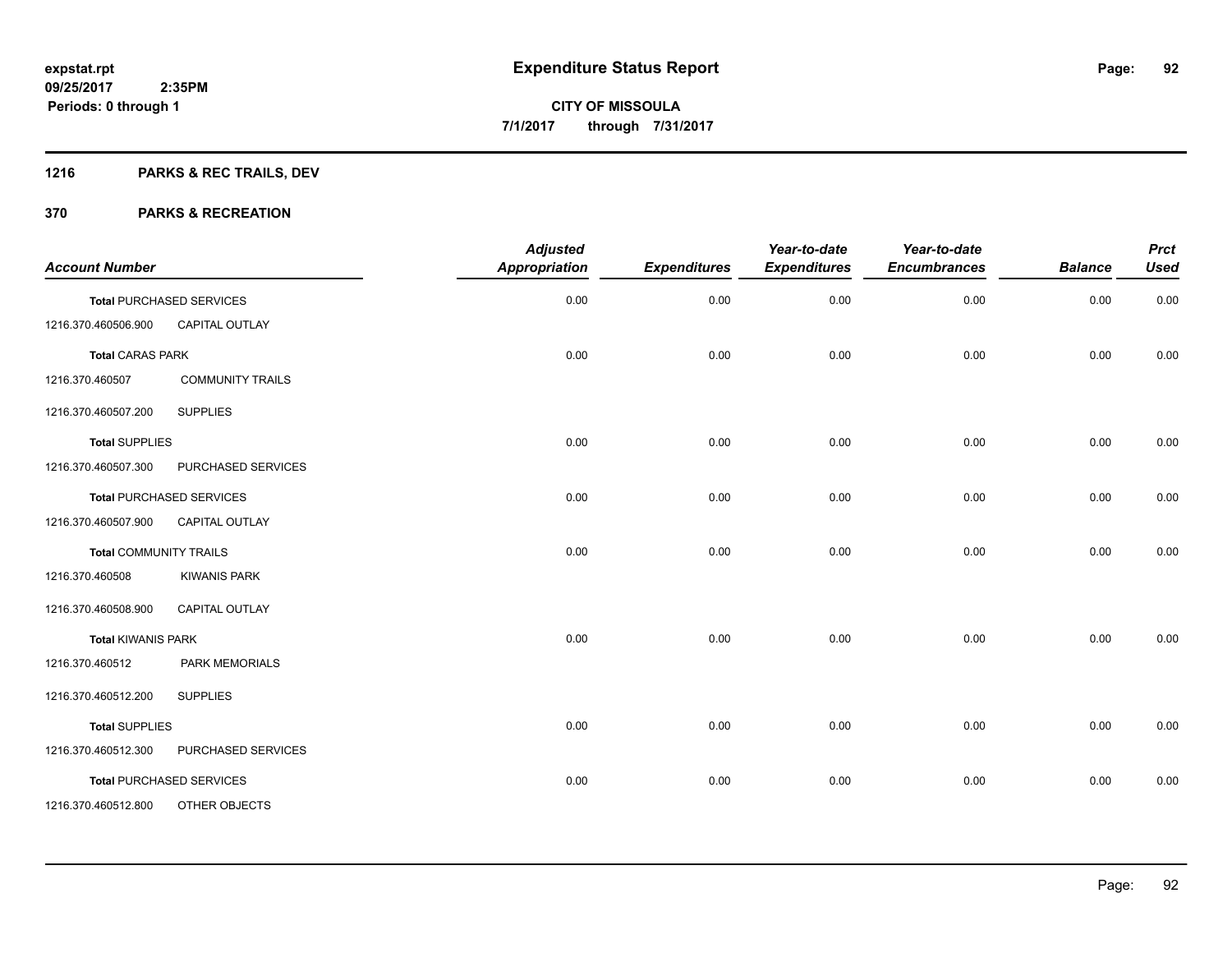# **1216 PARKS & REC TRAILS, DEV**

| <b>Account Number</b>                                                             | <b>Adjusted</b><br>Appropriation | <b>Expenditures</b> | Year-to-date<br><b>Expenditures</b> | Year-to-date<br><b>Encumbrances</b> | <b>Balance</b>         | <b>Prct</b><br><b>Used</b> |
|-----------------------------------------------------------------------------------|----------------------------------|---------------------|-------------------------------------|-------------------------------------|------------------------|----------------------------|
| <b>Total OTHER OBJECTS</b>                                                        | 0.00                             | 0.00                | 0.00                                | 0.00                                | 0.00                   | 0.00                       |
| 1216.370.460512.900<br><b>CAPITAL OUTLAY</b>                                      |                                  |                     |                                     |                                     |                        |                            |
| <b>Total PARK MEMORIALS</b>                                                       | 0.00                             | 0.00                | 0.00                                | 0.00                                | 0.00                   | 0.00                       |
| 1216.370.460513<br>RECREATIONAL DONATIONS SPEC EVENTS                             |                                  |                     |                                     |                                     |                        |                            |
| <b>SUPPLIES</b><br>1216.370.460513.200                                            |                                  |                     |                                     |                                     |                        |                            |
| 1216.370.460513.220.089 REC DONATIONS/OPERATING SUPPLIES<br><b>Total SUPPLIES</b> | 0.00<br>0.00                     | 800.00<br>800.00    | 800.00<br>800.00                    | 0.00<br>0.00                        | $-800.00$<br>$-800.00$ | 0.00<br>0.00               |
| 1216.370.460513.300<br>PURCHASED SERVICES                                         |                                  |                     |                                     |                                     |                        |                            |
| <b>Total PURCHASED SERVICES</b>                                                   | 0.00                             | 0.00                | 0.00                                | 0.00                                | 0.00                   | 0.00                       |
| 1216.370.460513.800<br>OTHER OBJECTS                                              |                                  |                     |                                     |                                     |                        |                            |
| <b>Total OTHER OBJECTS</b>                                                        | 0.00                             | 0.00                | 0.00                                | 0.00                                | 0.00                   | 0.00                       |
| 1216.370.460513.900<br><b>CAPITAL OUTLAY</b>                                      |                                  |                     |                                     |                                     |                        |                            |
| <b>Total CAPITAL OUTLAY</b>                                                       | 0.00                             | 0.00                | 0.00                                | 0.00                                | 0.00                   | 0.00                       |
| Total RECREATIONAL DONATIONS SPEC EVENTS                                          | 0.00                             | 800.00              | 800.00                              | 0.00                                | $-800.00$              | 0.00                       |
| <b>URBAN FORESTRY</b><br>1216.370.460514                                          |                                  |                     |                                     |                                     |                        |                            |
| 1216.370.460514.100<br>PERSONAL SERVICES                                          |                                  |                     |                                     |                                     |                        |                            |
| <b>Total PERSONAL SERVICES</b>                                                    | 0.00                             | 0.00                | 0.00                                | 0.00                                | 0.00                   | 0.00                       |
| 1216.370.460514.200<br><b>SUPPLIES</b>                                            |                                  |                     |                                     |                                     |                        |                            |
| <b>Total SUPPLIES</b>                                                             | 0.00                             | 0.00                | 0.00                                | 0.00                                | 0.00                   | 0.00                       |
| 1216.370.460514.300<br>PURCHASED SERVICES                                         |                                  |                     |                                     |                                     |                        |                            |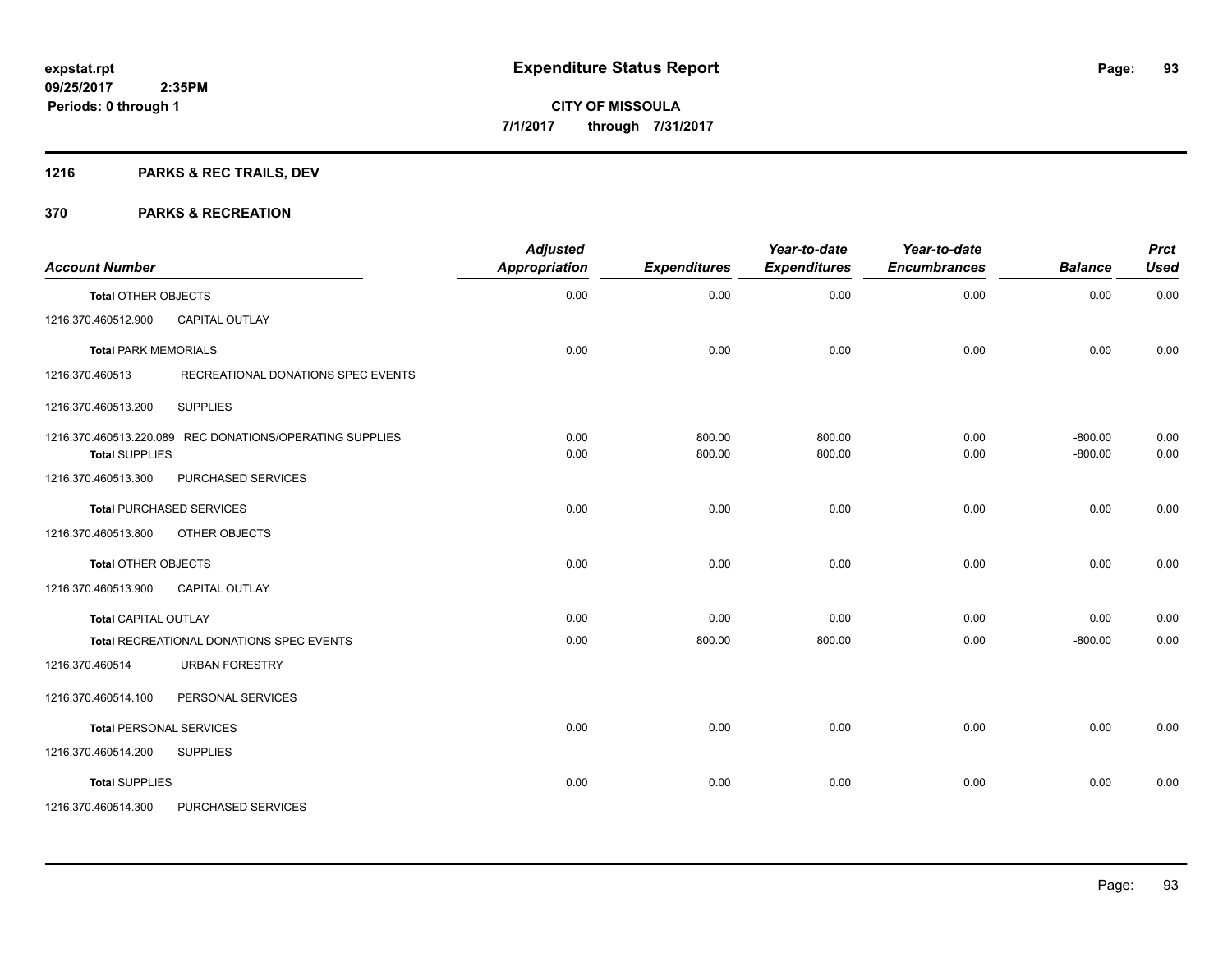# **1216 PARKS & REC TRAILS, DEV**

| <b>Account Number</b>          |                                       | <b>Adjusted</b><br><b>Appropriation</b> | <b>Expenditures</b> | Year-to-date<br><b>Expenditures</b> | Year-to-date<br><b>Encumbrances</b> | <b>Balance</b> | <b>Prct</b><br><b>Used</b> |
|--------------------------------|---------------------------------------|-----------------------------------------|---------------------|-------------------------------------|-------------------------------------|----------------|----------------------------|
|                                | <b>Total PURCHASED SERVICES</b>       | 0.00                                    | 0.00                | 0.00                                | 0.00                                | 0.00           | 0.00                       |
| 1216.370.460514.900            | CAPITAL OUTLAY                        |                                         |                     |                                     |                                     |                |                            |
| <b>Total URBAN FORESTRY</b>    |                                       | 0.00                                    | 0.00                | 0.00                                | 0.00                                | 0.00           | 0.00                       |
| 1216.370.460516                | <b>PARK REVOLVING</b>                 |                                         |                     |                                     |                                     |                |                            |
| 1216.370.460516.800            | OTHER OBJECTS                         |                                         |                     |                                     |                                     |                |                            |
| <b>Total PARK REVOLVING</b>    |                                       | 0.00                                    | 0.00                | 0.00                                | 0.00                                | 0.00           | 0.00                       |
| 1216.370.460517                | OPEN SPACE PURCHASE & DONATIONS       |                                         |                     |                                     |                                     |                |                            |
| 1216.370.460517.200            | <b>SUPPLIES</b>                       |                                         |                     |                                     |                                     |                |                            |
| <b>Total SUPPLIES</b>          |                                       | 0.00                                    | 0.00                | 0.00                                | 0.00                                | 0.00           | 0.00                       |
| 1216.370.460517.300            | PURCHASED SERVICES                    |                                         |                     |                                     |                                     |                |                            |
|                                | Total PURCHASED SERVICES              | 0.00                                    | 0.00                | 0.00                                | 0.00                                | 0.00           | 0.00                       |
| 1216.370.460517.900            | <b>CAPITAL OUTLAY</b>                 |                                         |                     |                                     |                                     |                |                            |
|                                | Total OPEN SPACE PURCHASE & DONATIONS | 0.00                                    | 0.00                | 0.00                                | 0.00                                | 0.00           | 0.00                       |
| 1216.370.460521                | <b>CONSERVATION LANDS DONATIONS</b>   |                                         |                     |                                     |                                     |                |                            |
| 1216.370.460521.100            | PERSONAL SERVICES                     |                                         |                     |                                     |                                     |                |                            |
| <b>Total PERSONAL SERVICES</b> |                                       | 0.00                                    | 0.00                | 0.00                                | 0.00                                | 0.00           | 0.00                       |
| 1216.370.460521.200            | <b>SUPPLIES</b>                       |                                         |                     |                                     |                                     |                |                            |
| <b>Total SUPPLIES</b>          |                                       | 0.00                                    | 0.00                | 0.00                                | 0.00                                | 0.00           | 0.00                       |
| 1216.370.460521.300            | PURCHASED SERVICES                    |                                         |                     |                                     |                                     |                |                            |
|                                | <b>Total PURCHASED SERVICES</b>       | 0.00                                    | 0.00                | 0.00                                | 0.00                                | 0.00           | 0.00                       |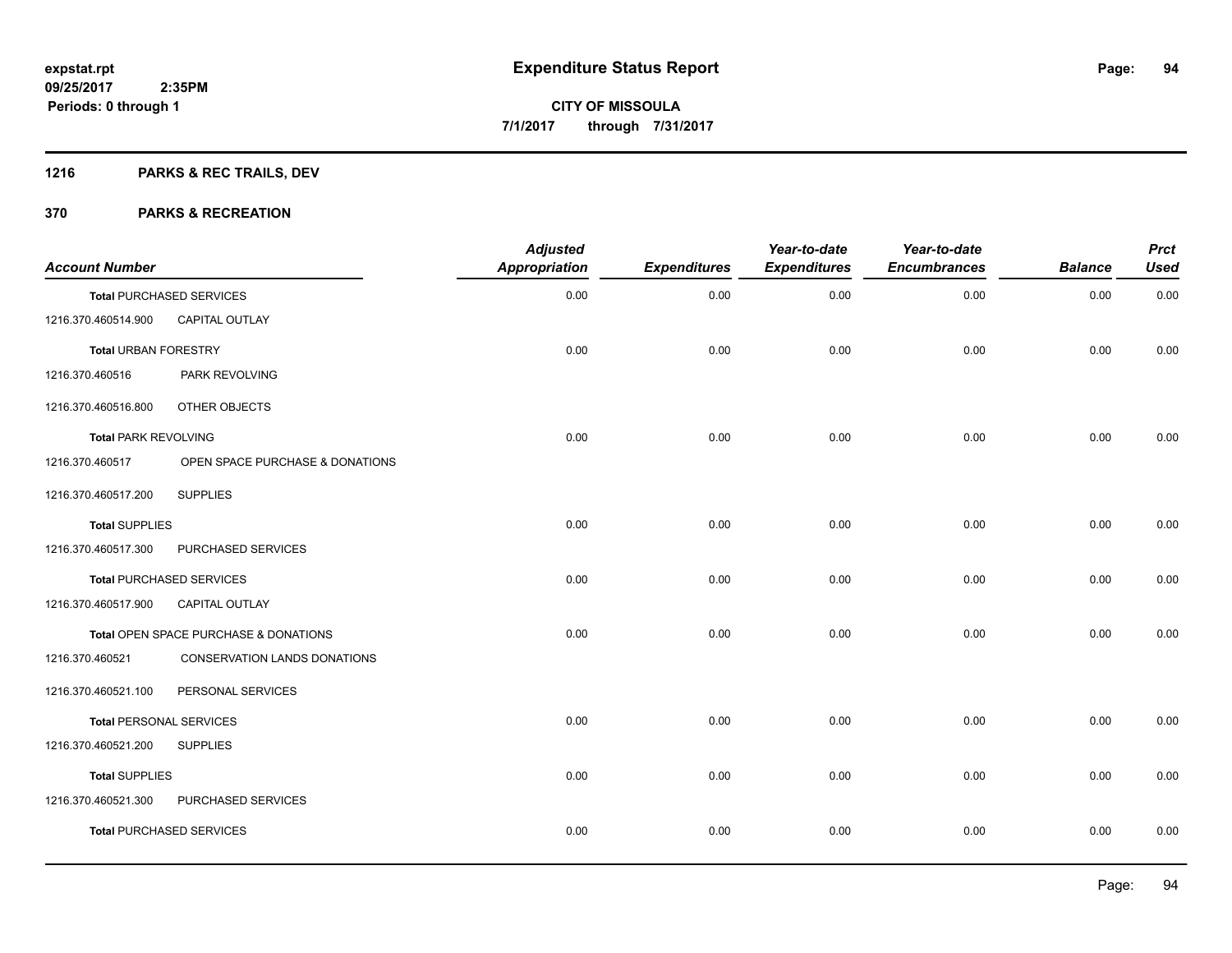# **1216 PARKS & REC TRAILS, DEV**

| <b>Account Number</b> |                                           | <b>Adjusted</b><br>Appropriation | <b>Expenditures</b> | Year-to-date<br><b>Expenditures</b> | Year-to-date<br><b>Encumbrances</b> | <b>Balance</b> | <b>Prct</b><br><b>Used</b> |
|-----------------------|-------------------------------------------|----------------------------------|---------------------|-------------------------------------|-------------------------------------|----------------|----------------------------|
| 1216.370.460521.900   | <b>CAPITAL OUTLAY</b>                     |                                  |                     |                                     |                                     |                |                            |
|                       | <b>Total CONSERVATION LANDS DONATIONS</b> | 0.00                             | 0.00                | 0.00                                | 0.00                                | 0.00           | 0.00                       |
| 1216.370.460522       | <b>CONVERSATION LAND DONATIONS</b>        |                                  |                     |                                     |                                     |                |                            |
| 1216.370.460522.200   | <b>SUPPLIES</b>                           |                                  |                     |                                     |                                     |                |                            |
| <b>Total SUPPLIES</b> |                                           | 0.00                             | 0.00                | 0.00                                | 0.00                                | 0.00           | 0.00                       |
| 1216.370.460522.900   | <b>CAPITAL OUTLAY</b>                     |                                  |                     |                                     |                                     |                |                            |
|                       | <b>Total CONVERSATION LAND DONATIONS</b>  | 0.00                             | 0.00                | 0.00                                | 0.00                                | 0.00           | 0.00                       |
| 1216.370.510110       | <b>MERCHANT SERVICES</b>                  |                                  |                     |                                     |                                     |                |                            |
| 1216.370.510110.500   | <b>FIXED CHARGES</b>                      |                                  |                     |                                     |                                     |                |                            |
|                       | <b>Total MERCHANT SERVICES</b>            | 0.00                             | 0.00                | 0.00                                | 0.00                                | 0.00           | 0.00                       |
|                       | Total PARKS & REC TRAILS, DEV             | 0.00                             | 800.00              | 800.00                              | 0.00                                | $-800.00$      | 0.00                       |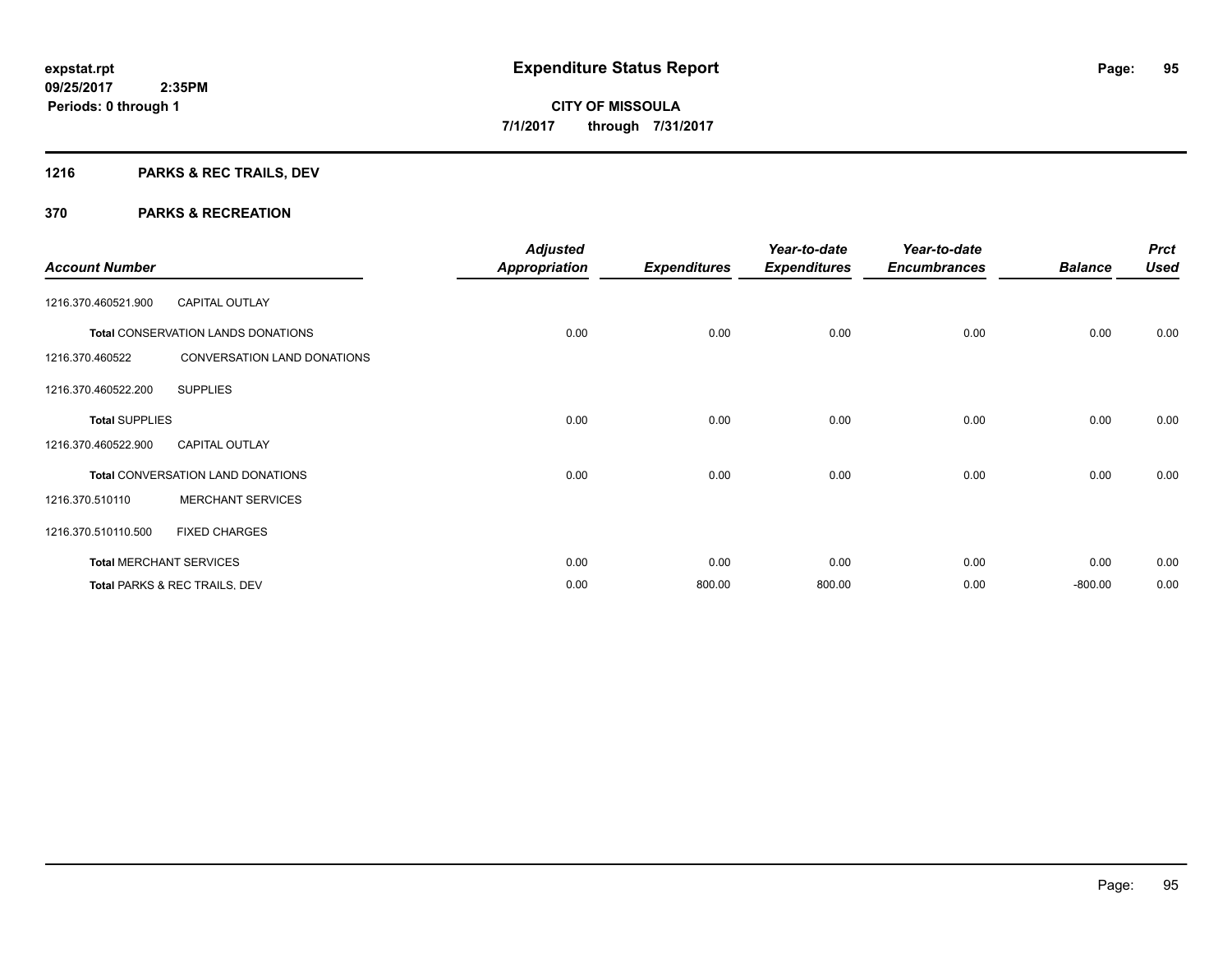#### **1217 PARKS CITY LIFE GYM LEASE**

|                                |                                              | <b>Adjusted</b>      |                     | Year-to-date        | Year-to-date        |                | <b>Prct</b> |
|--------------------------------|----------------------------------------------|----------------------|---------------------|---------------------|---------------------|----------------|-------------|
| <b>Account Number</b>          |                                              | <b>Appropriation</b> | <b>Expenditures</b> | <b>Expenditures</b> | <b>Encumbrances</b> | <b>Balance</b> | <b>Used</b> |
| 1217.370.460440                | CITY LIFE GYM LEASE                          |                      |                     |                     |                     |                |             |
| 1217.370.460440.100            | PERSONAL SERVICES                            |                      |                     |                     |                     |                |             |
| <b>Total PERSONAL SERVICES</b> |                                              | 0.00                 | 0.00                | 0.00                | 0.00                | 0.00           | 0.00        |
| 1217.370.460440.200            | <b>SUPPLIES</b>                              |                      |                     |                     |                     |                |             |
| <b>Total SUPPLIES</b>          |                                              | 0.00                 | 0.00                | 0.00                | 0.00                | 0.00           | 0.00        |
| 1217.370.460440.300            | PURCHASED SERVICES                           |                      |                     |                     |                     |                |             |
|                                | 1217.370.460440.360.000 REPAIR & MAINTENANCE | 0.00                 | 1,002.00            | 1,002.00            | 0.00                | $-1,002.00$    | 0.00        |
|                                | <b>Total PURCHASED SERVICES</b>              | 0.00                 | 1,002.00            | 1,002.00            | 0.00                | $-1,002.00$    | 0.00        |
| 1217.370.460440.500            | <b>FIXED CHARGES</b>                         |                      |                     |                     |                     |                |             |
|                                | 1217.370.460440.500.000 LEASE/FIXED CHARGES  | 0.00                 | 2,200.00            | 2,200.00            | 0.00                | $-2,200.00$    | 0.00        |
| <b>Total FIXED CHARGES</b>     |                                              | 0.00                 | 2,200.00            | 2,200.00            | 0.00                | $-2,200.00$    | 0.00        |
| 1217.370.460440.900            | CAPITAL OUTLAY                               |                      |                     |                     |                     |                |             |
| <b>Total CAPITAL OUTLAY</b>    |                                              | 0.00                 | 0.00                | 0.00                | 0.00                | 0.00           | 0.00        |
| Total CITY LIFE GYM LEASE      |                                              | 0.00                 | 3,202.00            | 3,202.00            | 0.00                | $-3,202.00$    | 0.00        |
| 1217.370.460471                | <b>RECREATION ADULTS</b>                     |                      |                     |                     |                     |                |             |
| 1217.370.460471.200            | <b>SUPPLIES</b>                              |                      |                     |                     |                     |                |             |
| <b>Total RECREATION ADULTS</b> |                                              | 0.00                 | 0.00                | 0.00                | 0.00                | 0.00           | 0.00        |
| 1217.370.510110                | <b>MERCHANT SERVICES</b>                     |                      |                     |                     |                     |                |             |
| 1217.370.510110.500            | <b>FIXED CHARGES</b>                         |                      |                     |                     |                     |                |             |
| <b>Total MERCHANT SERVICES</b> |                                              | 0.00                 | 0.00                | 0.00                | 0.00                | 0.00           | 0.00        |
|                                | Total PARKS CITY LIFE GYM LEASE              | 0.00                 | 3,202.00            | 3,202.00            | 0.00                | $-3,202.00$    | 0.00        |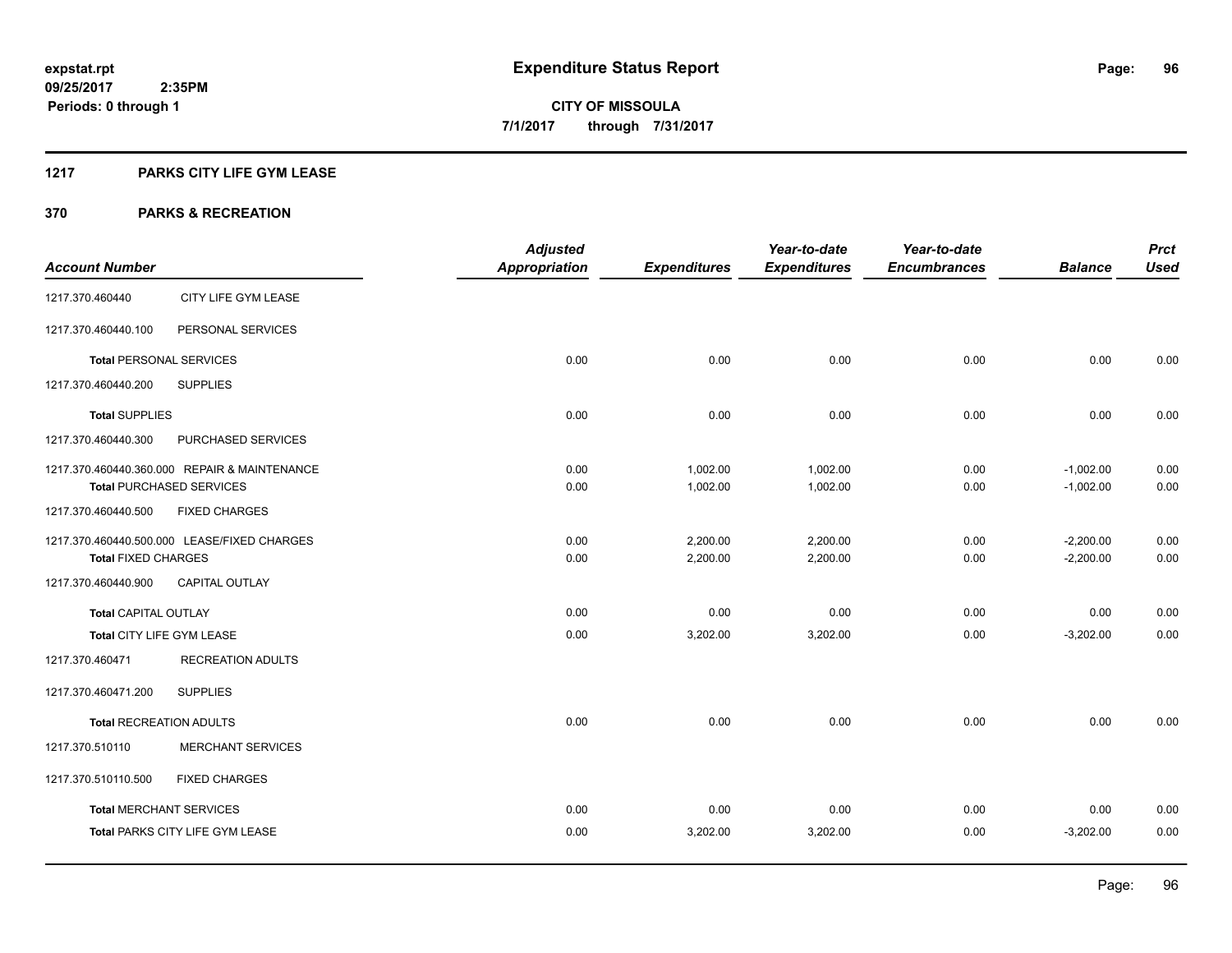### **1218 ALL ABILITIES PLAYGROUND**

| <b>Account Number</b>    |                                       | <b>Adjusted</b><br><b>Appropriation</b> | <b>Expenditures</b> | Year-to-date<br><b>Expenditures</b> | Year-to-date<br><b>Encumbrances</b> | <b>Balance</b> | <b>Prct</b><br><b>Used</b> |
|--------------------------|---------------------------------------|-----------------------------------------|---------------------|-------------------------------------|-------------------------------------|----------------|----------------------------|
| 1218.370.460444          | <b>PLAYGROUNDS</b>                    |                                         |                     |                                     |                                     |                |                            |
| 1218.370.460444.300      | PURCHASED SERVICES                    |                                         |                     |                                     |                                     |                |                            |
|                          | <b>Total PURCHASED SERVICES</b>       | 0.00                                    | 0.00                | 0.00                                | 0.00                                | 0.00           | 0.00                       |
| 1218.370.460444.900      | <b>CAPITAL OUTLAY</b>                 |                                         |                     |                                     |                                     |                |                            |
| <b>Total PLAYGROUNDS</b> |                                       | 0.00                                    | 0.00                | 0.00                                | 0.00                                | 0.00           | 0.00                       |
| 1218.370.510110          | <b>MERCHANT SERVICES</b>              |                                         |                     |                                     |                                     |                |                            |
| 1218.370.510110.500      | <b>FIXED CHARGES</b>                  |                                         |                     |                                     |                                     |                |                            |
|                          | <b>Total MERCHANT SERVICES</b>        | 0.00                                    | 0.00                | 0.00                                | 0.00                                | 0.00           | 0.00                       |
|                          | <b>Total ALL ABILITIES PLAYGROUND</b> | 0.00                                    | 0.00                | 0.00                                | 0.00                                | 0.00           | 0.00                       |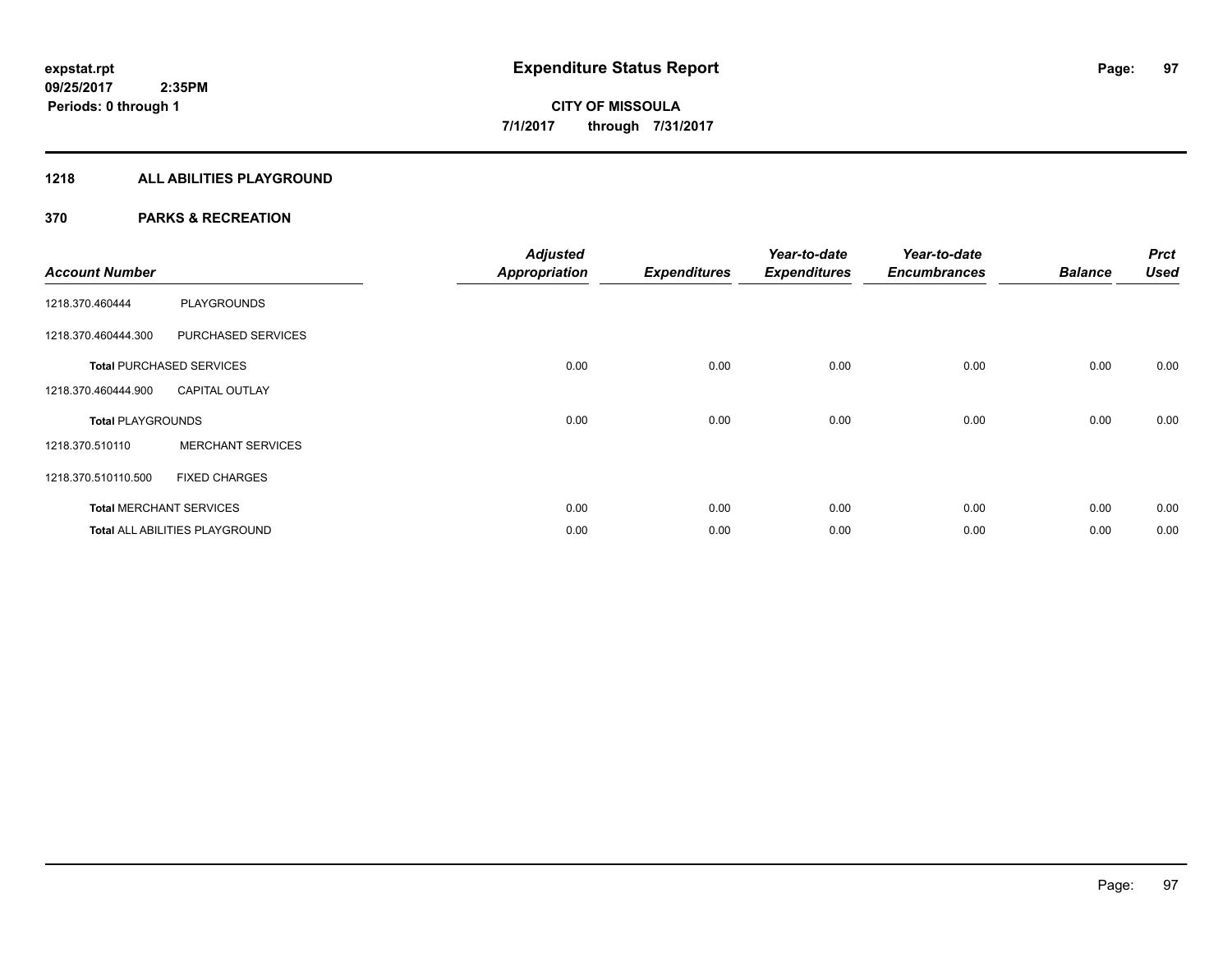### **1219 FT MISSOULA REGIONAL PARK**

|                                                | <b>Adjusted</b> |                     | Year-to-date        | Year-to-date        |                | <b>Prct</b> |
|------------------------------------------------|-----------------|---------------------|---------------------|---------------------|----------------|-------------|
| <b>Account Number</b>                          | Appropriation   | <b>Expenditures</b> | <b>Expenditures</b> | <b>Encumbrances</b> | <b>Balance</b> | <b>Used</b> |
| CONSTRUCTION<br>1219.370.460401                |                 |                     |                     |                     |                |             |
| PERSONAL SERVICES<br>1219.370.460401.100       |                 |                     |                     |                     |                |             |
| 1219.370.460401.110.000 SALARIES AND WAGES     | 0.00            | 2,759.97            | 2,759.97            | 0.00                | $-2,759.97$    | 0.00        |
| 1219.370.460401.140.000 EMPLOYER CONTRIBUTIONS | 0.00            | 1.810.54            | 1,810.54            | 0.00                | $-1,810.54$    | 0.00        |
| <b>Total PERSONAL SERVICES</b>                 | 0.00            | 4,570.51            | 4,570.51            | 0.00                | $-4,570.51$    | 0.00        |
| <b>SUPPLIES</b><br>1219.370.460401.200         |                 |                     |                     |                     |                |             |
| <b>Total SUPPLIES</b>                          | 0.00            | 0.00                | 0.00                | 0.00                | 0.00           | 0.00        |
| 1219.370.460401.300<br>PURCHASED SERVICES      |                 |                     |                     |                     |                |             |
| <b>Total PURCHASED SERVICES</b>                | 0.00            | 0.00                | 0.00                | 0.00                | 0.00           | 0.00        |
| 1219.370.460401.900<br><b>CAPITAL OUTLAY</b>   |                 |                     |                     |                     |                |             |
| 1219.370.460401.930.000 IMPROVEMENTS           | 0.00            | 456.70              | 456.70              | 0.00                | $-456.70$      | 0.00        |
| <b>Total CAPITAL OUTLAY</b>                    | 0.00            | 456.70              | 456.70              | 0.00                | $-456.70$      | 0.00        |
| <b>Total CONSTRUCTION</b>                      | 0.00            | 5,027.21            | 5,027.21            | 0.00                | $-5,027.21$    | 0.00        |
| <b>RECREATION</b><br>1219.370.460441           |                 |                     |                     |                     |                |             |
| PERSONAL SERVICES<br>1219.370.460441.100       |                 |                     |                     |                     |                |             |
| 1219.370.460441.110.000 SALARIES AND WAGES     | 0.00            | 5,309.96            | 5,309.96            | 0.00                | $-5,309.96$    | 0.00        |
| 1219.370.460441.140.000 EMPLOYER CONTRIBUTIONS | 0.00            | 3,833.97            | 3,833.97            | 0.00                | $-3,833.97$    | 0.00        |
| <b>Total PERSONAL SERVICES</b>                 | 0.00            | 9,143.93            | 9,143.93            | 0.00                | $-9,143.93$    | 0.00        |
| 1219.370.460441.200<br><b>SUPPLIES</b>         |                 |                     |                     |                     |                |             |
| 1219.370.460441.220.000 OPERATING SUPPLIES     | 0.00            | 139.09              | 139.09              | 0.00                | $-139.09$      | 0.00        |
| <b>Total SUPPLIES</b>                          | 0.00            | 139.09              | 139.09              | 0.00                | $-139.09$      | 0.00        |
| PURCHASED SERVICES<br>1219.370.460441.300      |                 |                     |                     |                     |                |             |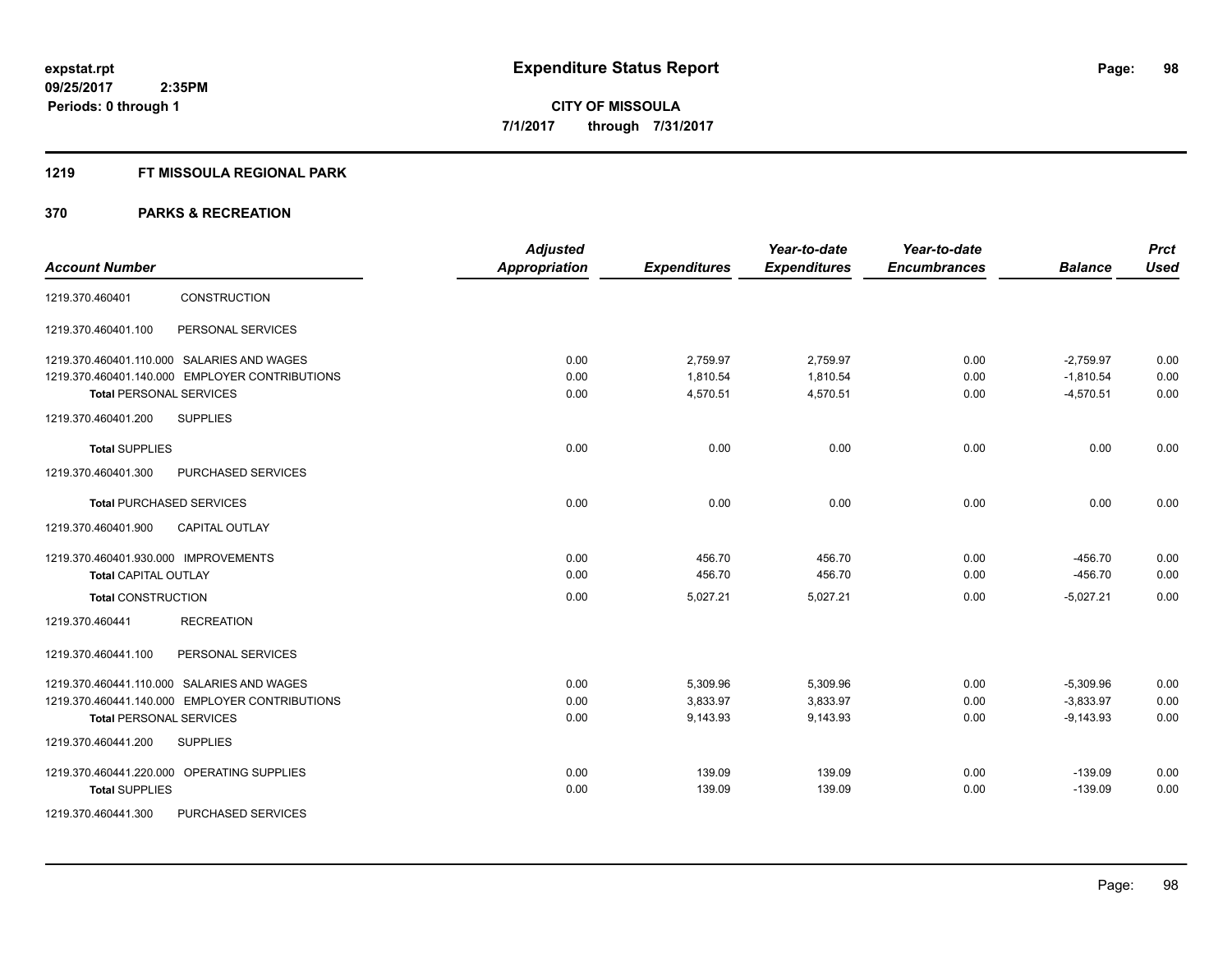#### **1219 FT MISSOULA REGIONAL PARK**

| <b>Account Number</b>            |                                                         | <b>Adjusted</b><br><b>Appropriation</b> | <b>Expenditures</b> | Year-to-date<br><b>Expenditures</b> | Year-to-date<br><b>Encumbrances</b> | <b>Balance</b> | <b>Prct</b><br><b>Used</b> |
|----------------------------------|---------------------------------------------------------|-----------------------------------------|---------------------|-------------------------------------|-------------------------------------|----------------|----------------------------|
|                                  | 1219.370.460441.330.000 PUBLICITY, SUBSCRIPTIONS & DUES | 0.00                                    | 106.75              | 106.75                              | 0.00                                | $-106.75$      | 0.00                       |
|                                  | 1219.370.460441.360.000 REPAIR & MAINTENANCE            | 0.00                                    | 5,000.00            | 5,000.00                            | 0.00                                | $-5,000.00$    | 0.00                       |
|                                  | <b>Total PURCHASED SERVICES</b>                         | 0.00                                    | 5,106.75            | 5,106.75                            | 0.00                                | $-5,106.75$    | 0.00                       |
| <b>Total RECREATION</b>          |                                                         | 0.00                                    | 14,389.77           | 14,389.77                           | 0.00                                | $-14.389.77$   | 0.00                       |
| 1219.370.460444                  | <b>PLAYGROUNDS</b>                                      |                                         |                     |                                     |                                     |                |                            |
| 1219.370.460444.200              | <b>SUPPLIES</b>                                         |                                         |                     |                                     |                                     |                |                            |
| <b>Total SUPPLIES</b>            |                                                         | 0.00                                    | 0.00                | 0.00                                | 0.00                                | 0.00           | 0.00                       |
| 1219.370.460444.300              | PURCHASED SERVICES                                      |                                         |                     |                                     |                                     |                |                            |
|                                  | <b>Total PURCHASED SERVICES</b>                         | 0.00                                    | 0.00                | 0.00                                | 0.00                                | 0.00           | 0.00                       |
| 1219.370.460444.900              | <b>CAPITAL OUTLAY</b>                                   |                                         |                     |                                     |                                     |                |                            |
| <b>Total PLAYGROUNDS</b>         |                                                         | 0.00                                    | 0.00                | 0.00                                | 0.00                                | 0.00           | 0.00                       |
| 1219.370.460501                  | PARK MAINTENANCE ROUTINE                                |                                         |                     |                                     |                                     |                |                            |
| 1219.370.460501.100              | PERSONAL SERVICES                                       |                                         |                     |                                     |                                     |                |                            |
|                                  | 1219.370.460501.110.000 SALARIES AND WAGES              | 0.00                                    | 11,370.65           | 11,370.65                           | 0.00                                | $-11,370.65$   | 0.00                       |
| 1219.370.460501.120.000 OVERTIME |                                                         | 0.00                                    | 13.43               | 13.43                               | 0.00                                | $-13.43$       | 0.00                       |
|                                  | 1219.370.460501.140.000 EMPLOYER CONTRIBUTIONS          | 0.00                                    | 2,901.45            | 2,901.45                            | 0.00                                | $-2.901.45$    | 0.00                       |
| <b>Total PERSONAL SERVICES</b>   |                                                         | 0.00                                    | 14,285.53           | 14,285.53                           | 0.00                                | $-14,285.53$   | 0.00                       |
| 1219.370.460501.200              | <b>SUPPLIES</b>                                         |                                         |                     |                                     |                                     |                |                            |
|                                  | 1219.370.460501.220.000 OPERATING SUPPLIES              | 0.00                                    | 842.67              | 842.67                              | 0.00                                | $-842.67$      | 0.00                       |
| <b>Total SUPPLIES</b>            |                                                         | 0.00                                    | 842.67              | 842.67                              | 0.00                                | $-842.67$      | 0.00                       |
| 1219.370.460501.300              | PURCHASED SERVICES                                      |                                         |                     |                                     |                                     |                |                            |
| 1219.370.460501.345.000 GARBAGE  |                                                         | 0.00                                    | 1,140.47            | 1,140.47                            | 0.00                                | $-1,140.47$    | 0.00                       |
|                                  | <b>Total PURCHASED SERVICES</b>                         | 0.00                                    | 1,140.47            | 1,140.47                            | 0.00                                | $-1,140.47$    | 0.00                       |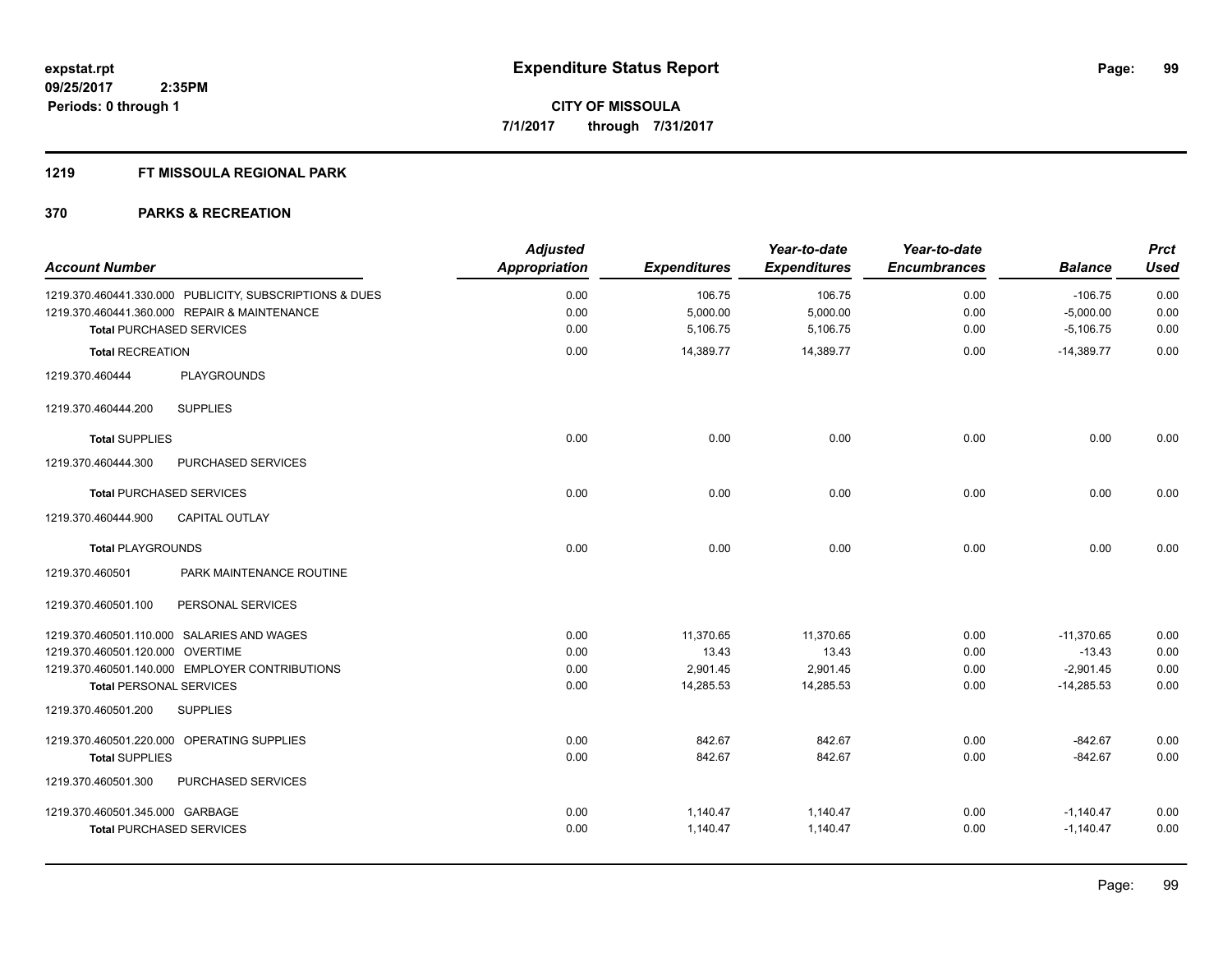### **1219 FT MISSOULA REGIONAL PARK**

| <b>Account Number</b>          |                                        | <b>Adjusted</b><br><b>Appropriation</b> | <b>Expenditures</b> | Year-to-date<br><b>Expenditures</b> | Year-to-date<br><b>Encumbrances</b> | <b>Balance</b> | <b>Prct</b><br><b>Used</b> |
|--------------------------------|----------------------------------------|-----------------------------------------|---------------------|-------------------------------------|-------------------------------------|----------------|----------------------------|
|                                | <b>Total PARK MAINTENANCE ROUTINE</b>  | 0.00                                    | 16,268.67           | 16,268.67                           | 0.00                                | $-16.268.67$   | 0.00                       |
| 1219.370.510110                | <b>MERCHANT SERVICES</b>               |                                         |                     |                                     |                                     |                |                            |
| 1219.370.510110.500            | <b>FIXED CHARGES</b>                   |                                         |                     |                                     |                                     |                |                            |
| <b>Total MERCHANT SERVICES</b> |                                        | 0.00                                    | 0.00                | 0.00                                | 0.00                                | 0.00           | 0.00                       |
| 1219.370.640444                | *** Title Not Found ***                |                                         |                     |                                     |                                     |                |                            |
| 1219.370.640444.200            | <b>SUPPLIES</b>                        |                                         |                     |                                     |                                     |                |                            |
| Total *** Title Not Found ***  |                                        | 0.00                                    | 0.00                | 0.00                                | 0.00                                | 0.00           | 0.00                       |
|                                | <b>Total FT MISSOULA REGIONAL PARK</b> | 0.00                                    | 35,685.65           | 35,685.65                           | 0.00                                | $-35,685.65$   | 0.00                       |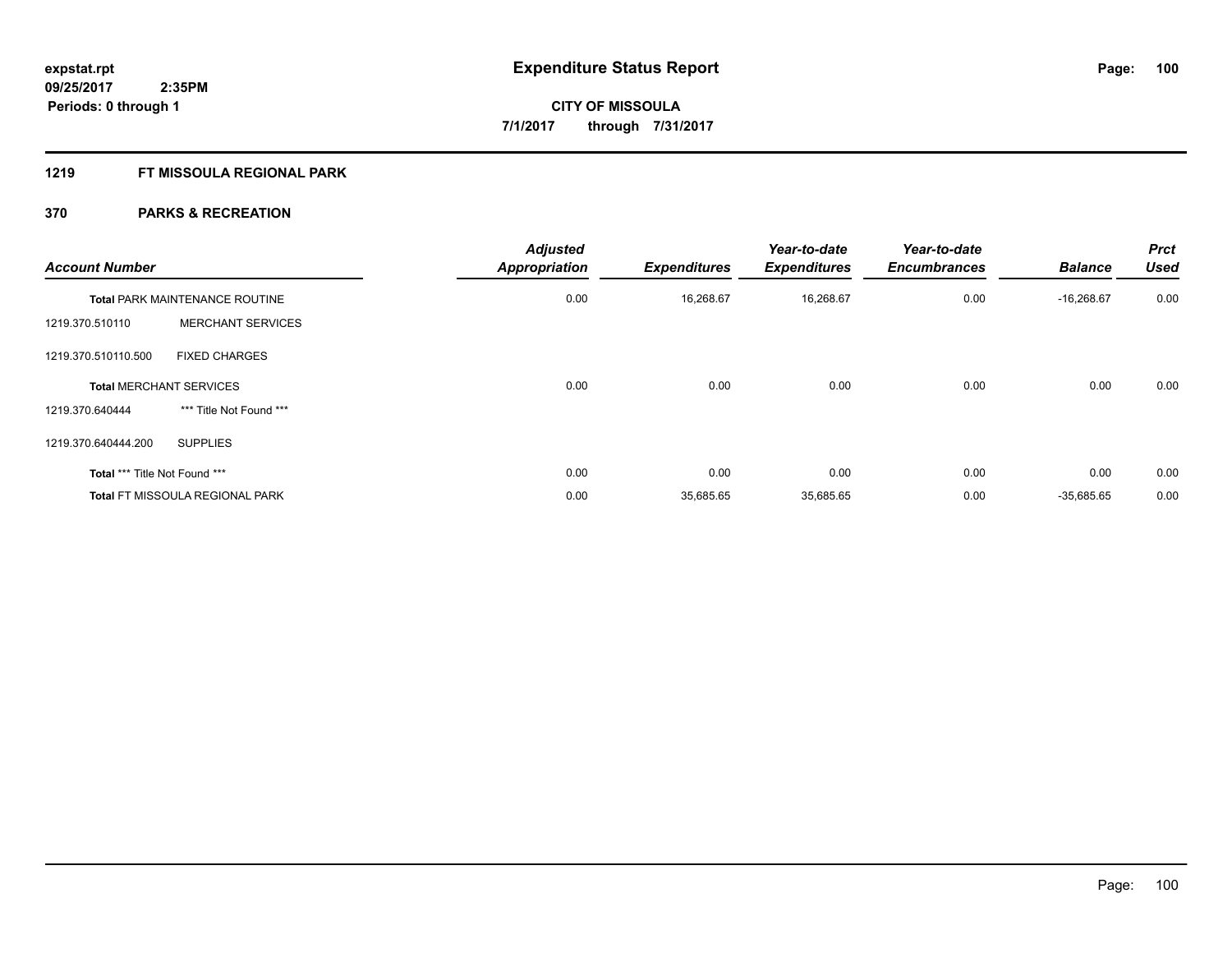**101**

**09/25/2017 2:35PM Periods: 0 through 1**

**CITY OF MISSOULA 7/1/2017 through 7/31/2017**

#### **1241 CREMAIN WALL & CEMETERY DONATIONS FUND**

**340 CEMETERY**

| <b>Account Number</b>   |                                              | <b>Adjusted</b><br><b>Appropriation</b> | <b>Expenditures</b> | Year-to-date<br><b>Expenditures</b> | Year-to-date<br><b>Encumbrances</b> | <b>Balance</b> | <b>Prct</b><br><b>Used</b> |
|-------------------------|----------------------------------------------|-----------------------------------------|---------------------|-------------------------------------|-------------------------------------|----------------|----------------------------|
| 1241.340.430920         | <b>FACILITIES</b>                            |                                         |                     |                                     |                                     |                |                            |
| 1241.340.430920.900     | <b>CAPITAL OUTLAY</b>                        |                                         |                     |                                     |                                     |                |                            |
| <b>Total FACILITIES</b> |                                              | 0.00                                    | 0.00                | 0.00                                | 0.00                                | 0.00           | 0.00                       |
| 1241.340.430921         | <b>CEMETERY MEMORIAL</b>                     |                                         |                     |                                     |                                     |                |                            |
| 1241.340.430921.900     | CAPITAL OUTLAY                               |                                         |                     |                                     |                                     |                |                            |
|                         | <b>Total CEMETERY MEMORIAL</b>               | 0.00                                    | 0.00                | 0.00                                | 0.00                                | 0.00           | 0.00                       |
| 1241.340.430930         | <b>GROUNDS MAINTENANCE</b>                   |                                         |                     |                                     |                                     |                |                            |
| 1241.340.430930.900     | CAPITAL OUTLAY                               |                                         |                     |                                     |                                     |                |                            |
|                         | <b>Total GROUNDS MAINTENANCE</b>             | 0.00                                    | 0.00                | 0.00                                | 0.00                                | 0.00           | 0.00                       |
| 1241.340.510110         | <b>MERCHANT SERVICES</b>                     |                                         |                     |                                     |                                     |                |                            |
| 1241.340.510110.500     | <b>FIXED CHARGES</b>                         |                                         |                     |                                     |                                     |                |                            |
|                         | <b>Total MERCHANT SERVICES</b>               | 0.00                                    | 0.00                | 0.00                                | 0.00                                | 0.00           | 0.00                       |
|                         | Total CREMAIN WALL & CEMETERY DONATIONS FUND | 0.00                                    | 0.00                | 0.00                                | 0.00                                | 0.00           | 0.00                       |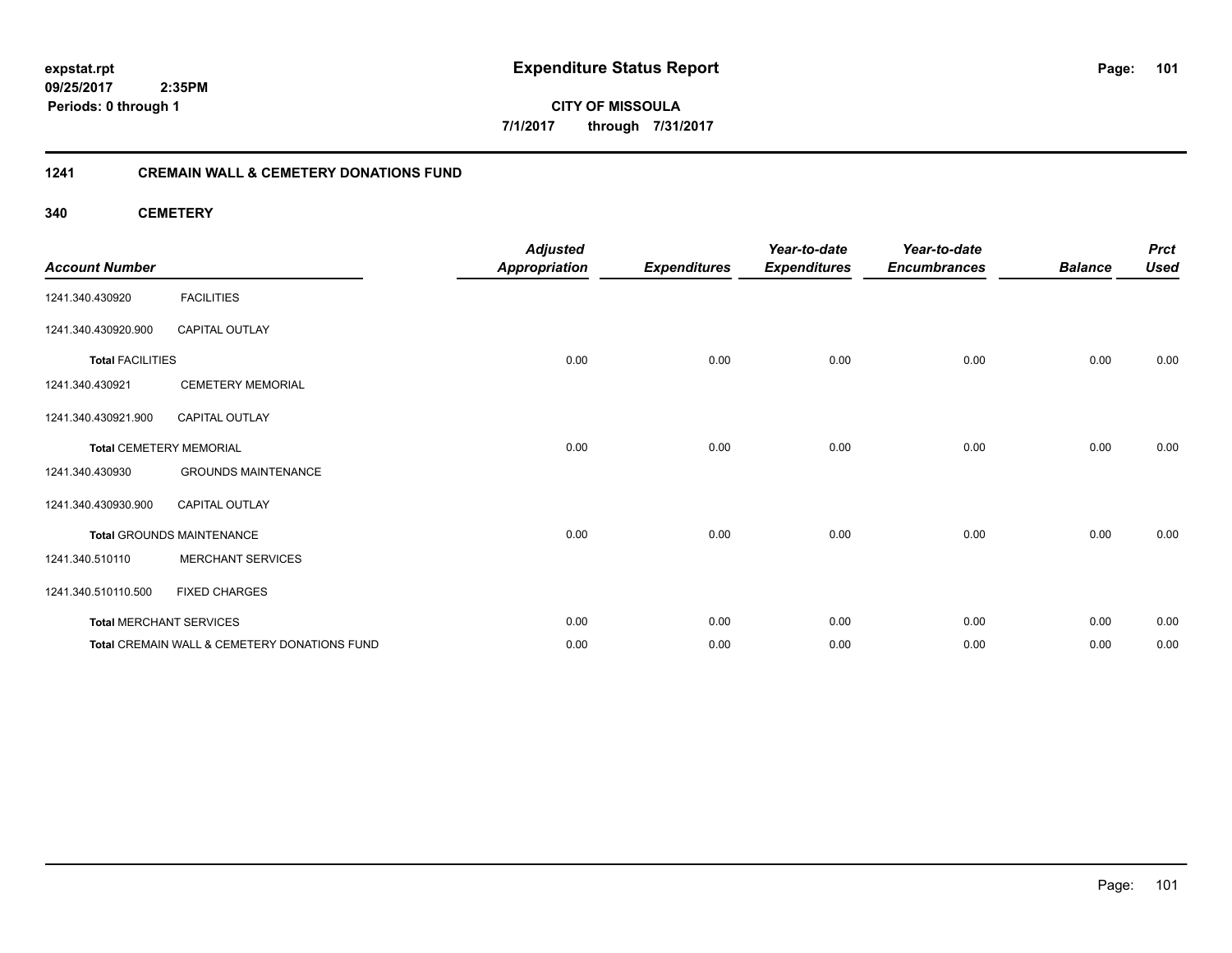#### **1242 CEMETERY CARE FUND**

#### **340 CEMETERY**

| <b>Account Number</b>      |                                  | <b>Adjusted</b><br><b>Appropriation</b> | <b>Expenditures</b> | Year-to-date<br><b>Expenditures</b> | Year-to-date<br><b>Encumbrances</b> | <b>Balance</b> | <b>Prct</b><br><b>Used</b> |
|----------------------------|----------------------------------|-----------------------------------------|---------------------|-------------------------------------|-------------------------------------|----------------|----------------------------|
| 1242.340.430920            | <b>FACILITIES</b>                |                                         |                     |                                     |                                     |                |                            |
| 1242.340.430920.800        | OTHER OBJECTS                    |                                         |                     |                                     |                                     |                |                            |
| <b>Total OTHER OBJECTS</b> |                                  | 0.00                                    | 0.00                | 0.00                                | 0.00                                | 0.00           | 0.00                       |
| 1242.340.430920.900        | <b>CAPITAL OUTLAY</b>            |                                         |                     |                                     |                                     |                |                            |
| <b>Total FACILITIES</b>    |                                  | 0.00                                    | 0.00                | 0.00                                | 0.00                                | 0.00           | 0.00                       |
| 1242.340.430930            | <b>GROUNDS MAINTENANCE</b>       |                                         |                     |                                     |                                     |                |                            |
| 1242.340.430930.300        | PURCHASED SERVICES               |                                         |                     |                                     |                                     |                |                            |
|                            | <b>Total PURCHASED SERVICES</b>  | 0.00                                    | 0.00                | 0.00                                | 0.00                                | 0.00           | 0.00                       |
| 1242.340.430930.900        | <b>CAPITAL OUTLAY</b>            |                                         |                     |                                     |                                     |                |                            |
|                            | <b>Total GROUNDS MAINTENANCE</b> | 0.00                                    | 0.00                | 0.00                                | 0.00                                | 0.00           | 0.00                       |
| 1242.340.510110            | <b>MERCHANT SERVICES</b>         |                                         |                     |                                     |                                     |                |                            |
| 1242.340.510110.500        | <b>FIXED CHARGES</b>             |                                         |                     |                                     |                                     |                |                            |
|                            | <b>Total MERCHANT SERVICES</b>   | 0.00                                    | 0.00                | 0.00                                | 0.00                                | 0.00           | 0.00                       |
|                            | <b>Total CEMETERY CARE FUND</b>  | 0.00                                    | 0.00                | 0.00                                | 0.00                                | 0.00           | 0.00                       |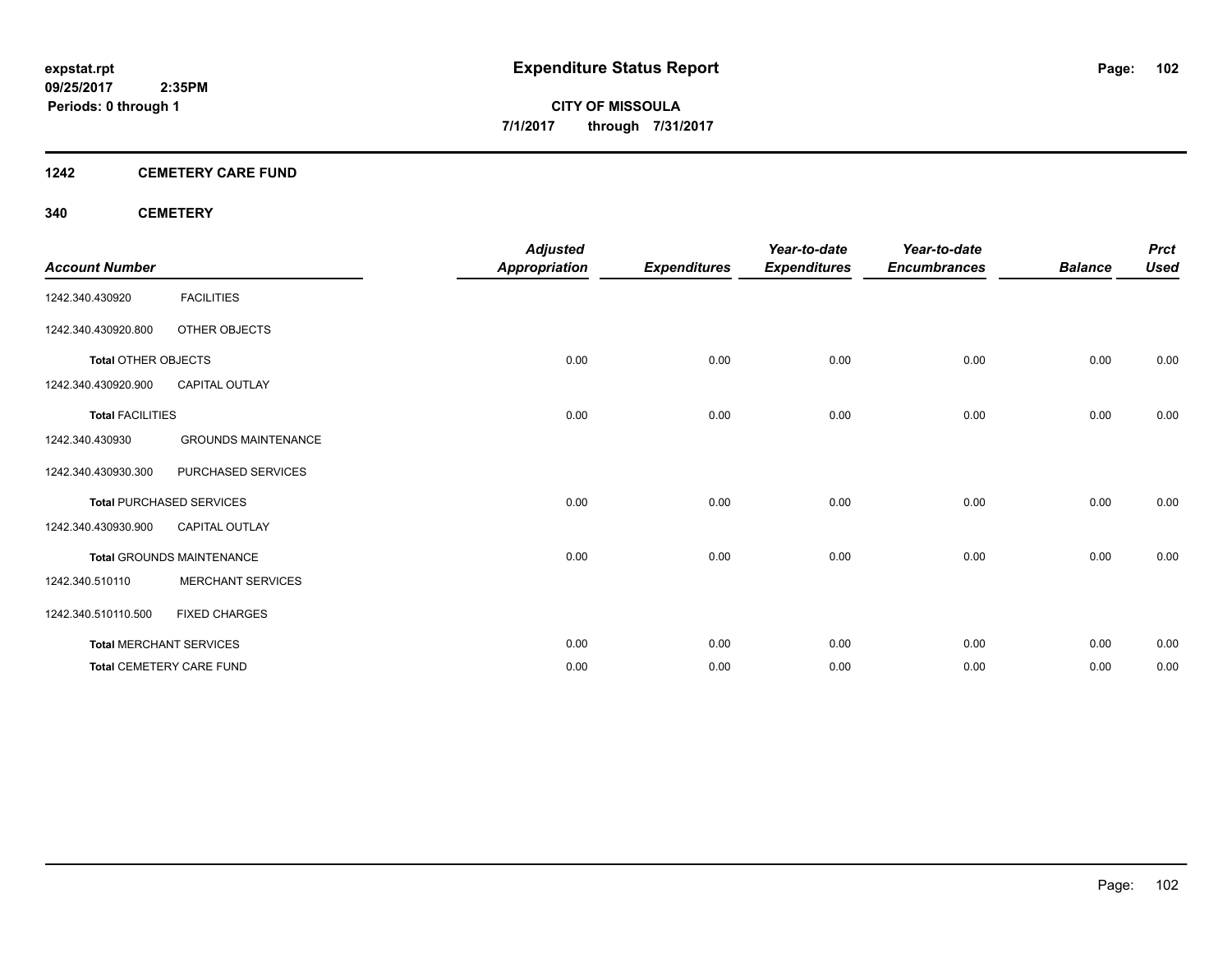#### **1243 CEMETERY MEMORIAL FUND**

#### **340 CEMETERY**

| <b>Account Number</b> |                                     | <b>Adjusted</b><br><b>Appropriation</b> | <b>Expenditures</b> | Year-to-date<br><b>Expenditures</b> | Year-to-date<br><b>Encumbrances</b> | <b>Balance</b> | <b>Prct</b><br><b>Used</b> |
|-----------------------|-------------------------------------|-----------------------------------------|---------------------|-------------------------------------|-------------------------------------|----------------|----------------------------|
| 1243.340.430921       | <b>CEMETERY MEMORIAL</b>            |                                         |                     |                                     |                                     |                |                            |
| 1243.340.430921.900   | <b>CAPITAL OUTLAY</b>               |                                         |                     |                                     |                                     |                |                            |
|                       | <b>Total CEMETERY MEMORIAL</b>      | 0.00                                    | 0.00                | 0.00                                | 0.00                                | 0.00           | 0.00                       |
| 1243.340.430930       | <b>GROUNDS MAINTENANCE</b>          |                                         |                     |                                     |                                     |                |                            |
| 1243.340.430930.900   | <b>CAPITAL OUTLAY</b>               |                                         |                     |                                     |                                     |                |                            |
|                       | <b>Total GROUNDS MAINTENANCE</b>    | 0.00                                    | 0.00                | 0.00                                | 0.00                                | 0.00           | 0.00                       |
| 1243.340.510110       | <b>MERCHANT SERVICES</b>            |                                         |                     |                                     |                                     |                |                            |
| 1243.340.510110.500   | <b>FIXED CHARGES</b>                |                                         |                     |                                     |                                     |                |                            |
|                       | <b>Total CEMETERY MEMORIAL FUND</b> | 0.00                                    | 0.00                | 0.00                                | 0.00                                | 0.00           | 0.00                       |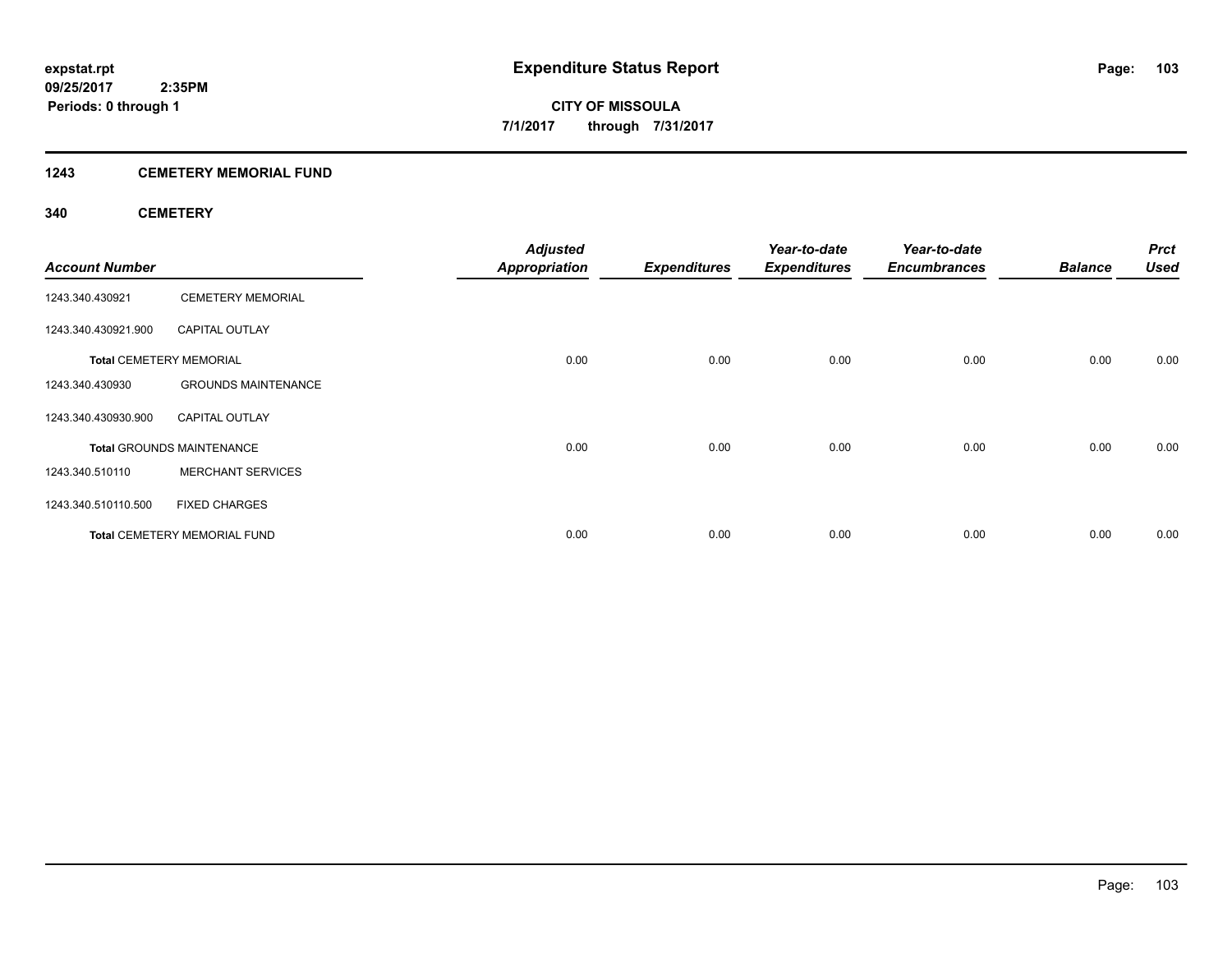#### **1265 TITLE 1 PROJECTS FUND**

# **240 FINANCE**

| <b>Account Number</b>         |                                         | <b>Adjusted</b><br><b>Appropriation</b> | <b>Expenditures</b> | Year-to-date<br><b>Expenditures</b> | Year-to-date<br><b>Encumbrances</b> | <b>Balance</b> | <b>Prct</b><br><b>Used</b> |
|-------------------------------|-----------------------------------------|-----------------------------------------|---------------------|-------------------------------------|-------------------------------------|----------------|----------------------------|
| 1265.240.411850               | ECONOMIC DEVELOPMENT                    |                                         |                     |                                     |                                     |                |                            |
| 1265.240.411850.500           | <b>FIXED CHARGES</b>                    |                                         |                     |                                     |                                     |                |                            |
| <b>Total FIXED CHARGES</b>    |                                         | 0.00                                    | 0.00                | 0.00                                | 0.00                                | 0.00           | 0.00                       |
| 1265.240.411850.700           | <b>GRANTS &amp; CONTRIBUTIONS</b>       |                                         |                     |                                     |                                     |                |                            |
|                               | <b>Total GRANTS &amp; CONTRIBUTIONS</b> | 0.00                                    | 0.00                | 0.00                                | 0.00                                | 0.00           | 0.00                       |
| 1265.240.411850.800           | OTHER OBJECTS                           |                                         |                     |                                     |                                     |                |                            |
|                               | Total ECONOMIC DEVELOPMENT              | 0.00                                    | 0.00                | 0.00                                | 0.00                                | 0.00           | 0.00                       |
| 1265.240.440150               | *** Title Not Found ***                 |                                         |                     |                                     |                                     |                |                            |
| 1265.240.440150.800           | OTHER OBJECTS                           |                                         |                     |                                     |                                     |                |                            |
| Total *** Title Not Found *** |                                         | 0.00                                    | 0.00                | 0.00                                | 0.00                                | 0.00           | 0.00                       |
| 1265.240.470343               | MISSOULA HOUSING CORPORATION            |                                         |                     |                                     |                                     |                |                            |
| 1265.240.470343.700           | <b>GRANTS &amp; CONTRIBUTIONS</b>       |                                         |                     |                                     |                                     |                |                            |
|                               | Total MISSOULA HOUSING CORPORATION      | 0.00                                    | 0.00                | 0.00                                | 0.00                                | 0.00           | 0.00                       |
| 1265.240.510110               | <b>MERCHANT SERVICES</b>                |                                         |                     |                                     |                                     |                |                            |
| 1265.240.510110.500           | <b>FIXED CHARGES</b>                    |                                         |                     |                                     |                                     |                |                            |
|                               | Total TITLE 1 PROJECTS FUND             | 0.00                                    | 0.00                | 0.00                                | 0.00                                | 0.00           | 0.00                       |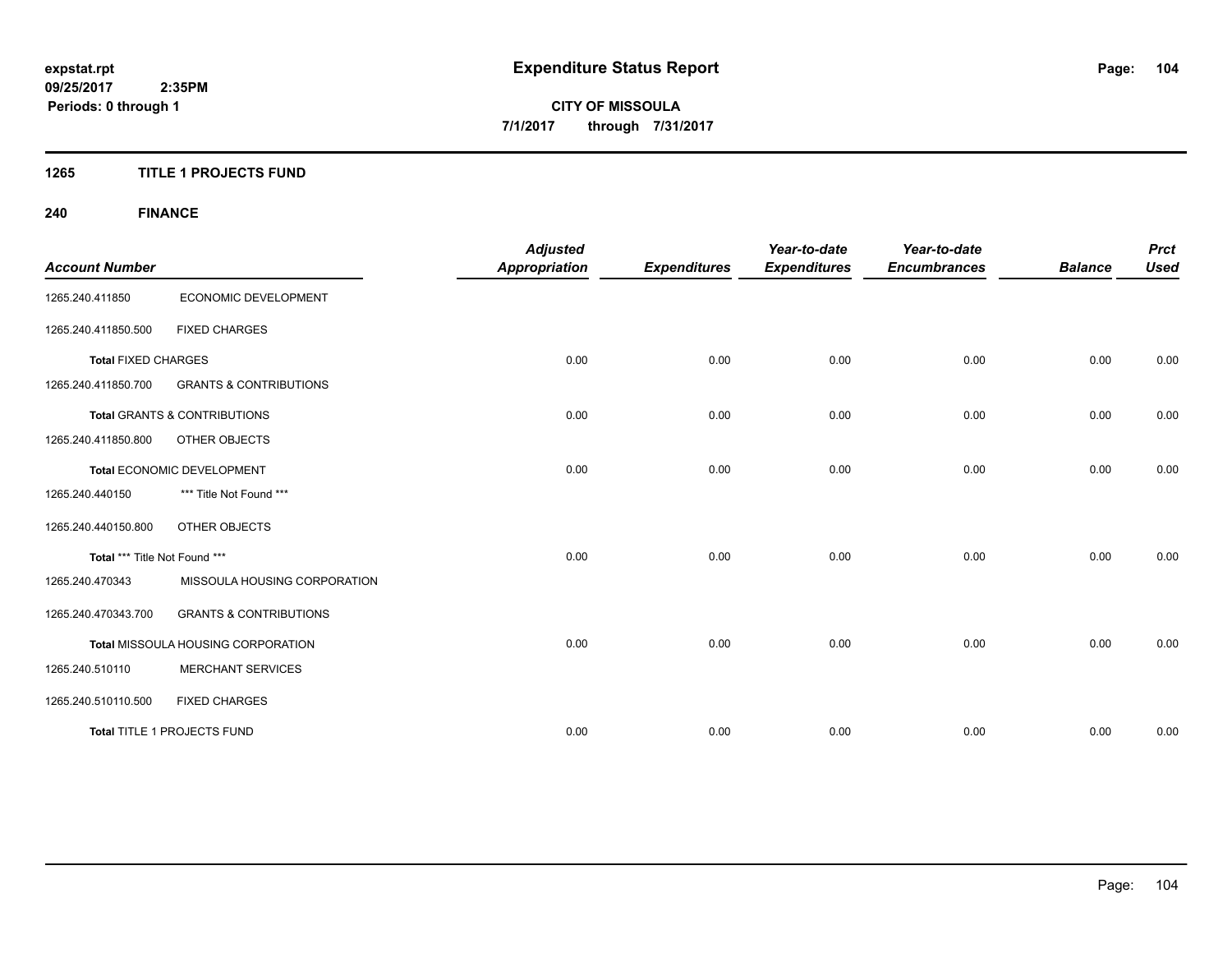**09/25/2017 2:35PM Periods: 0 through 1**

**CITY OF MISSOULA 7/1/2017 through 7/31/2017**

#### **1396 PROGRAM INCOME REVOLVING LOAN PROGRAM**

|                            |                                                    | <b>Adjusted</b>      |                     | Year-to-date        | Year-to-date        |                | <b>Prct</b> |
|----------------------------|----------------------------------------------------|----------------------|---------------------|---------------------|---------------------|----------------|-------------|
| <b>Account Number</b>      |                                                    | <b>Appropriation</b> | <b>Expenditures</b> | <b>Expenditures</b> | <b>Encumbrances</b> | <b>Balance</b> | <b>Used</b> |
| 1396.390.470200            | <b>HOUSING REHAB</b>                               |                      |                     |                     |                     |                |             |
| 1396.390.470200.700        | <b>GRANTS &amp; CONTRIBUTIONS</b>                  |                      |                     |                     |                     |                |             |
| <b>Total HOUSING REHAB</b> |                                                    | 0.00                 | 0.00                | 0.00                | 0.00                | 0.00           | 0.00        |
| 1396.390.470401            | <b>WORD GRANT</b>                                  |                      |                     |                     |                     |                |             |
| 1396.390.470401.300        | PURCHASED SERVICES                                 |                      |                     |                     |                     |                |             |
| <b>Total WORD GRANT</b>    |                                                    | 0.00                 | 0.00                | 0.00                | 0.00                | 0.00           | 0.00        |
| 1396.390.510110            | <b>MERCHANT SERVICES</b>                           |                      |                     |                     |                     |                |             |
| 1396.390.510110.500        | <b>FIXED CHARGES</b>                               |                      |                     |                     |                     |                |             |
|                            | <b>Total MERCHANT SERVICES</b>                     | 0.00                 | 0.00                | 0.00                | 0.00                | 0.00           | 0.00        |
|                            | <b>Total PROGRAM INCOME REVOLVING LOAN PROGRAM</b> | 0.00                 | 0.00                | 0.00                | 0.00                | 0.00           | 0.00        |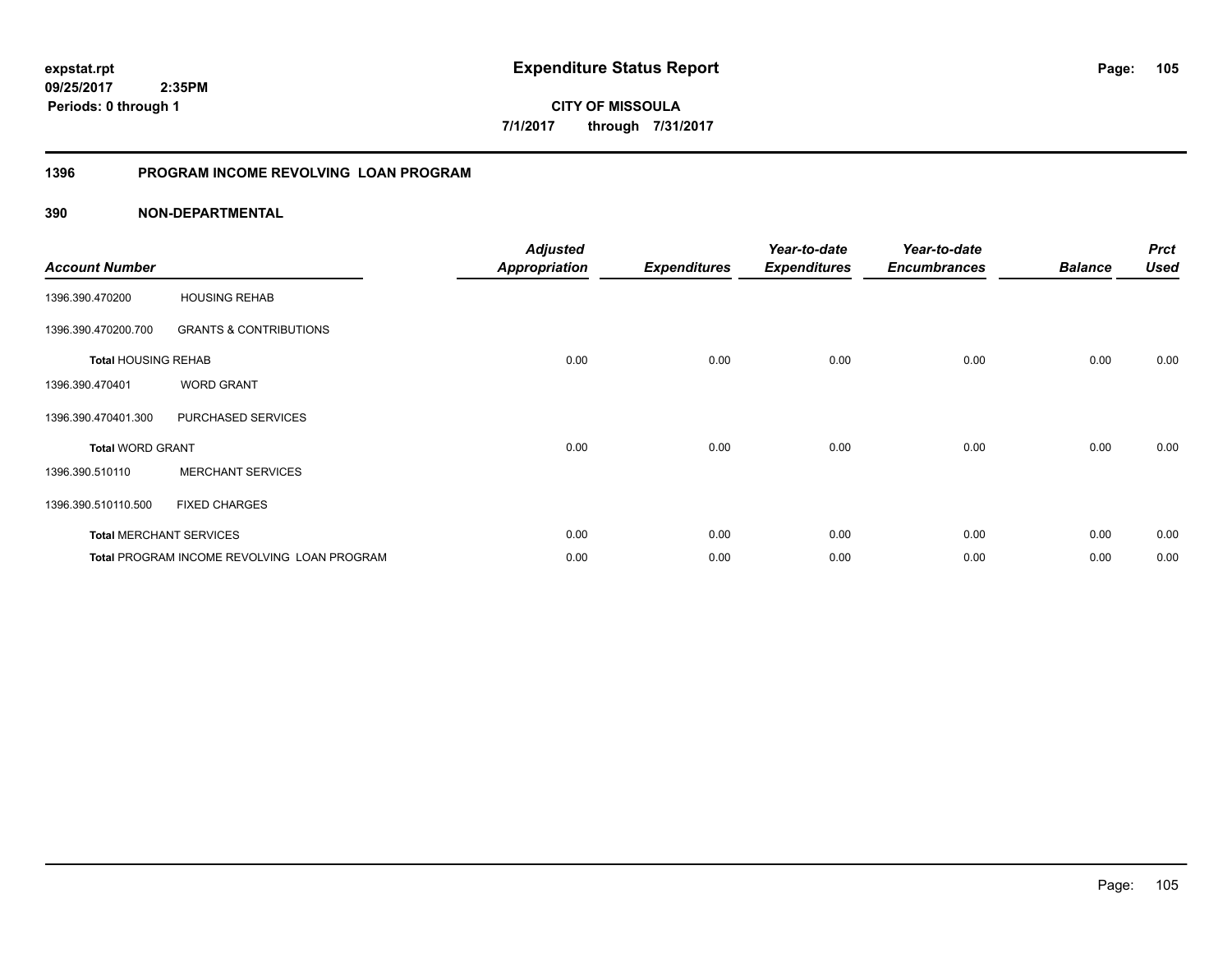#### **1397 STATE HOME PROGRAM INCOME**

| <b>Account Number</b>      |                                        | <b>Adjusted</b><br><b>Appropriation</b> | <b>Expenditures</b> | Year-to-date<br><b>Expenditures</b> | Year-to-date<br><b>Encumbrances</b> | <b>Balance</b> | <b>Prct</b><br><b>Used</b> |
|----------------------------|----------------------------------------|-----------------------------------------|---------------------|-------------------------------------|-------------------------------------|----------------|----------------------------|
| 1397.390.470200            | <b>HOUSING REHAB</b>                   |                                         |                     |                                     |                                     |                |                            |
| 1397.390.470200.300        | PURCHASED SERVICES                     |                                         |                     |                                     |                                     |                |                            |
|                            | <b>Total PURCHASED SERVICES</b>        | 0.00                                    | 0.00                | 0.00                                | 0.00                                | 0.00           | 0.00                       |
| 1397.390.470200.700        | <b>GRANTS &amp; CONTRIBUTIONS</b>      |                                         |                     |                                     |                                     |                |                            |
| <b>Total HOUSING REHAB</b> |                                        | 0.00                                    | 0.00                | 0.00                                | 0.00                                | 0.00           | 0.00                       |
| 1397.390.510110            | <b>MERCHANT SERVICES</b>               |                                         |                     |                                     |                                     |                |                            |
| 1397.390.510110.500        | <b>FIXED CHARGES</b>                   |                                         |                     |                                     |                                     |                |                            |
|                            | <b>Total STATE HOME PROGRAM INCOME</b> | 0.00                                    | 0.00                | 0.00                                | 0.00                                | 0.00           | 0.00                       |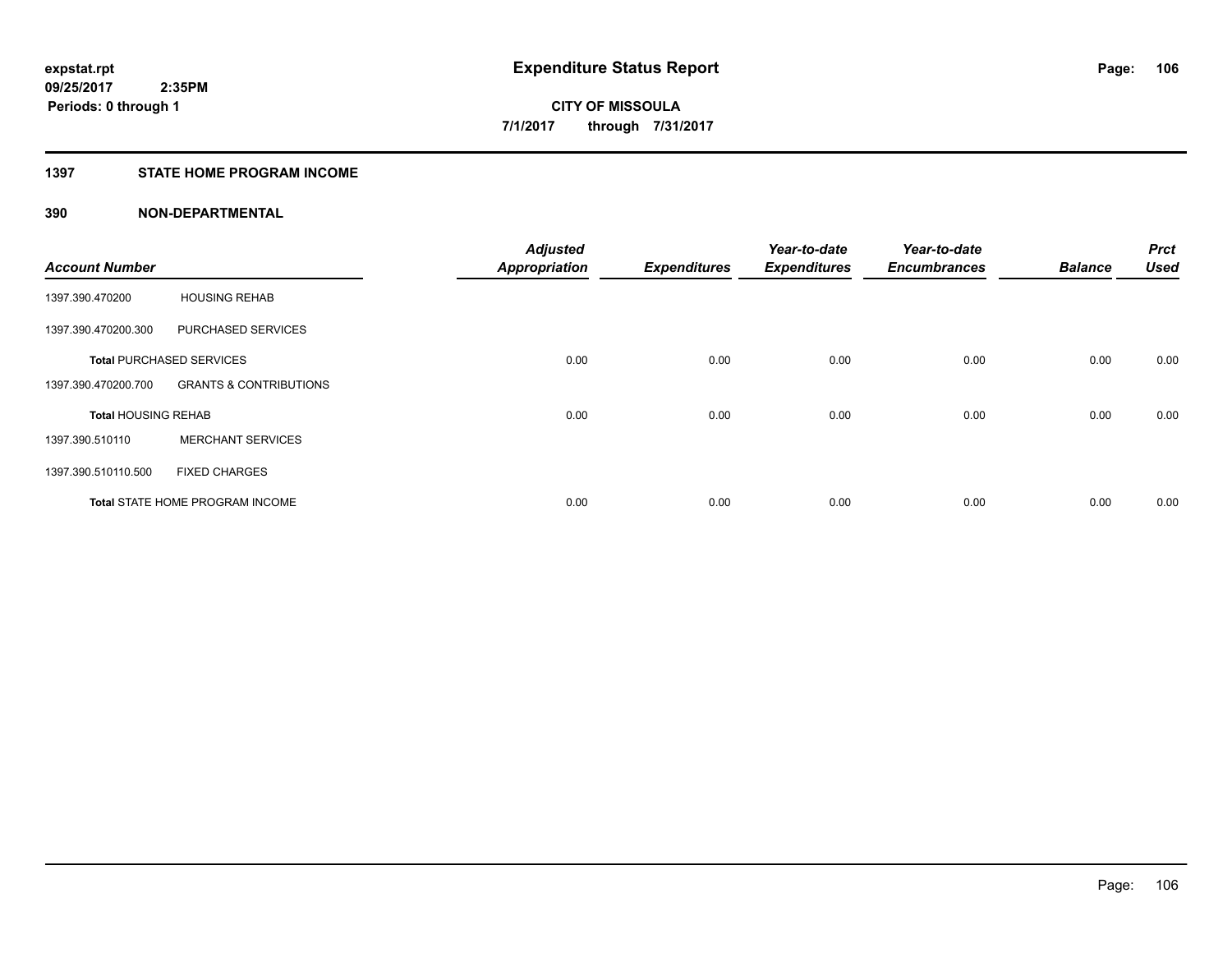#### **2250 PLANNING FUND**

#### **250 DEVELOPMENT SERVICES**

| <b>Account Number</b>          |                                                | <b>Adjusted</b><br><b>Appropriation</b> | <b>Expenditures</b> | Year-to-date<br><b>Expenditures</b> | Year-to-date<br><b>Encumbrances</b> | <b>Balance</b> | <b>Prct</b><br><b>Used</b> |
|--------------------------------|------------------------------------------------|-----------------------------------------|---------------------|-------------------------------------|-------------------------------------|----------------|----------------------------|
|                                |                                                |                                         |                     |                                     |                                     |                |                            |
| 2250.250.411030                | <b>PLANNING</b>                                |                                         |                     |                                     |                                     |                |                            |
| 2250.250.411030.100            | PERSONAL SERVICES                              |                                         |                     |                                     |                                     |                |                            |
|                                | 2250.250.411030.110.000 SALARIES AND WAGES     | 0.00                                    | 15,097.74           | 15,097.74                           | 0.00                                | $-15,097.74$   | 0.00                       |
|                                | 2250.250.411030.140.000 EMPLOYER CONTRIBUTIONS | 0.00                                    | 9,766.28            | 9,766.28                            | 0.00                                | $-9,766.28$    | 0.00                       |
| <b>Total PERSONAL SERVICES</b> |                                                | 0.00                                    | 24,864.02           | 24,864.02                           | 0.00                                | $-24,864.02$   | 0.00                       |
| 2250.250.411030.200            | <b>SUPPLIES</b>                                |                                         |                     |                                     |                                     |                |                            |
| <b>Total SUPPLIES</b>          |                                                | 0.00                                    | 0.00                | 0.00                                | 0.00                                | 0.00           | 0.00                       |
| 2250.250.411030.300            | PURCHASED SERVICES                             |                                         |                     |                                     |                                     |                |                            |
|                                | <b>Total PURCHASED SERVICES</b>                | 0.00                                    | 0.00                | 0.00                                | 0.00                                | 0.00           | 0.00                       |
| 2250.250.411030.500            | <b>FIXED CHARGES</b>                           |                                         |                     |                                     |                                     |                |                            |
| <b>Total FIXED CHARGES</b>     |                                                | 0.00                                    | 0.00                | 0.00                                | 0.00                                | 0.00           | 0.00                       |
| 2250.250.411030.700            | <b>GRANTS &amp; CONTRIBUTIONS</b>              |                                         |                     |                                     |                                     |                |                            |
|                                | 2250.250.411030.700.000 GRANTS & CONTRIBUTIONS | 0.00                                    | 31,560.00           | 31,560.00                           | 0.00                                | $-31,560.00$   | 0.00                       |
|                                | <b>Total GRANTS &amp; CONTRIBUTIONS</b>        | 0.00                                    | 31,560.00           | 31,560.00                           | 0.00                                | $-31,560.00$   | 0.00                       |
| 2250.250.411030.800            | OTHER OBJECTS                                  |                                         |                     |                                     |                                     |                |                            |
| <b>Total OTHER OBJECTS</b>     |                                                | 0.00                                    | 0.00                | 0.00                                | 0.00                                | 0.00           | 0.00                       |
| <b>Total PLANNING</b>          |                                                | 0.00                                    | 56,424.02           | 56,424.02                           | 0.00                                | $-56,424.02$   | 0.00                       |
| 2250.250.411050                | DEVELOPMENT & PERMIT REVIEWS                   |                                         |                     |                                     |                                     |                |                            |
| 2250.250.411050.200            | <b>SUPPLIES</b>                                |                                         |                     |                                     |                                     |                |                            |
|                                | <b>Total DEVELOPMENT &amp; PERMIT REVIEWS</b>  | 0.00                                    | 0.00                | 0.00                                | 0.00                                | 0.00           | 0.00                       |
| 2250.250.430255                | BIKE-PED PROGRAM & TRAILS                      |                                         |                     |                                     |                                     |                |                            |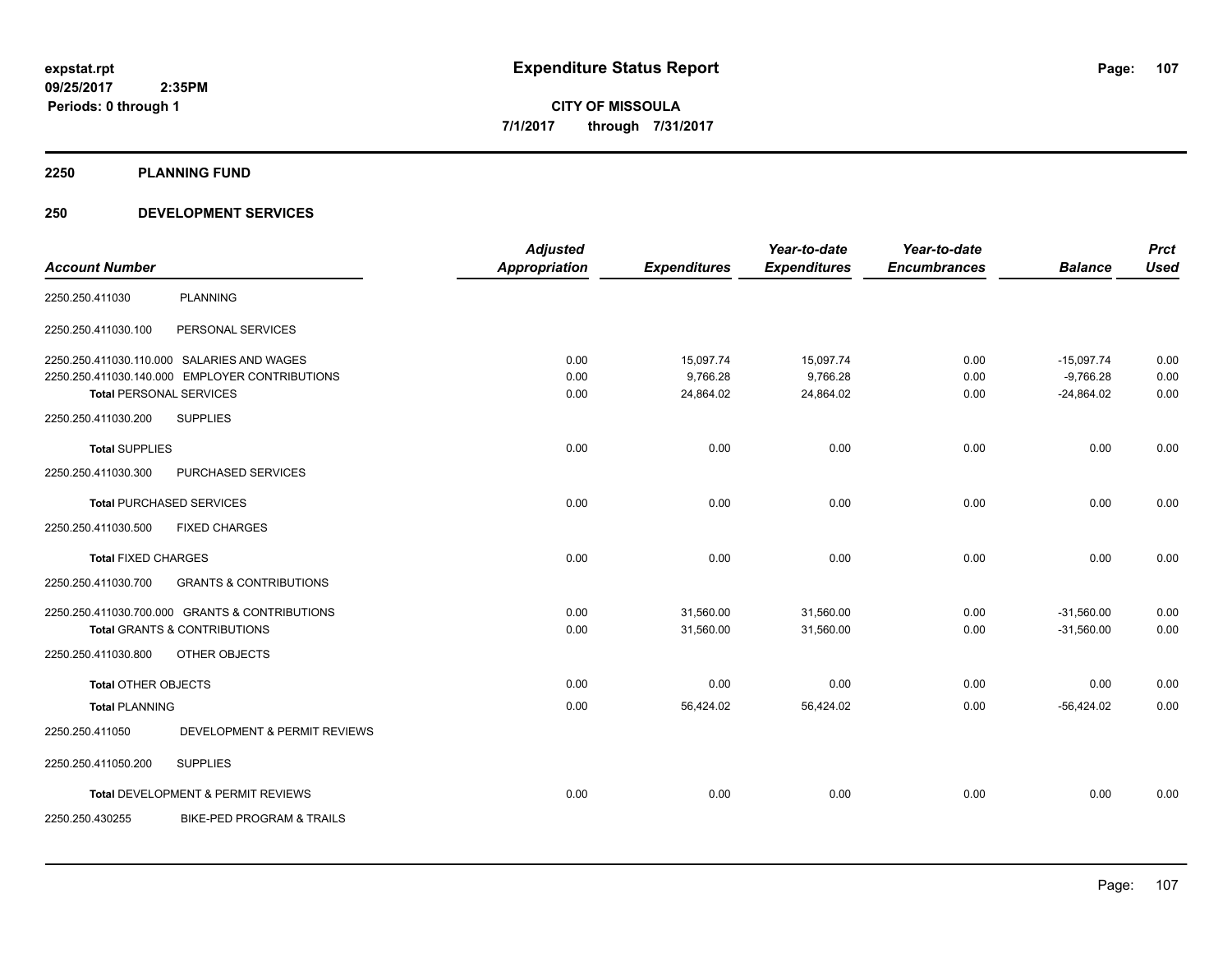**2250 PLANNING FUND**

#### **250 DEVELOPMENT SERVICES**

| <b>Account Number</b>          |                                     | <b>Adjusted</b><br><b>Appropriation</b> | <b>Expenditures</b> | Year-to-date<br><b>Expenditures</b> | Year-to-date<br><b>Encumbrances</b> | <b>Balance</b> | <b>Prct</b><br><b>Used</b> |
|--------------------------------|-------------------------------------|-----------------------------------------|---------------------|-------------------------------------|-------------------------------------|----------------|----------------------------|
| 2250.250.430255.300            | PURCHASED SERVICES                  |                                         |                     |                                     |                                     |                |                            |
|                                | Total BIKE-PED PROGRAM & TRAILS     | 0.00                                    | 0.00                | 0.00                                | 0.00                                | 0.00           | 0.00                       |
| 2250.250.460460                | <b>HISTORIC PRESERVATION</b>        |                                         |                     |                                     |                                     |                |                            |
| 2250.250.460460.100            | PERSONAL SERVICES                   |                                         |                     |                                     |                                     |                |                            |
| <b>Total PERSONAL SERVICES</b> |                                     | 0.00                                    | 0.00                | 0.00                                | 0.00                                | 0.00           | 0.00                       |
| 2250.250.460460.200            | <b>SUPPLIES</b>                     |                                         |                     |                                     |                                     |                |                            |
| <b>Total SUPPLIES</b>          |                                     | 0.00                                    | 0.00                | 0.00                                | 0.00                                | 0.00           | 0.00                       |
| 2250.250.460460.300            | PURCHASED SERVICES                  |                                         |                     |                                     |                                     |                |                            |
|                                | <b>Total HISTORIC PRESERVATION</b>  | 0.00                                    | 0.00                | 0.00                                | 0.00                                | 0.00           | 0.00                       |
| 2250.250.510110                | MERCHANT SERVICES                   |                                         |                     |                                     |                                     |                |                            |
| 2250.250.510110.500            | <b>FIXED CHARGES</b>                |                                         |                     |                                     |                                     |                |                            |
|                                | <b>Total MERCHANT SERVICES</b>      | 0.00                                    | 0.00                | 0.00                                | 0.00                                | 0.00           | 0.00                       |
| 2250.250.510306                | SALARY RESERVE                      |                                         |                     |                                     |                                     |                |                            |
| 2250.250.510306.100            | PERSONAL SERVICES                   |                                         |                     |                                     |                                     |                |                            |
| <b>Total SALARY RESERVE</b>    |                                     | 0.00                                    | 0.00                | 0.00                                | 0.00                                | 0.00           | 0.00                       |
| 2250.250.521000                | INTERFUND OPERATING TRANSFERS       |                                         |                     |                                     |                                     |                |                            |
| 2250.250.521000.800            | OTHER OBJECTS                       |                                         |                     |                                     |                                     |                |                            |
|                                | Total INTERFUND OPERATING TRANSFERS | 0.00                                    | 0.00                | 0.00                                | 0.00                                | 0.00           | 0.00                       |
| <b>Total PLANNING FUND</b>     |                                     | 0.00                                    | 56,424.02           | 56,424.02                           | 0.00                                | $-56,424.02$   | 0.00                       |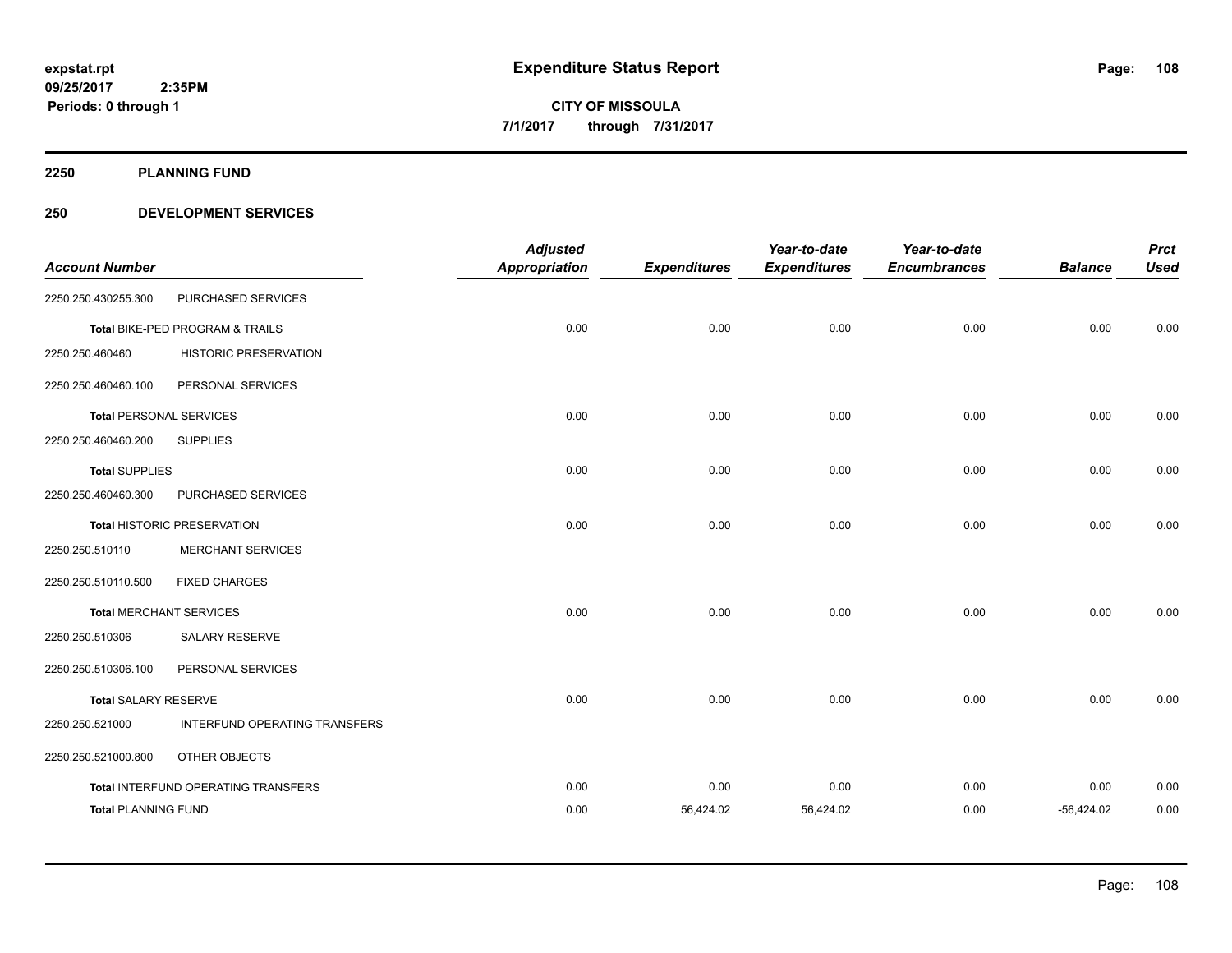#### **2310 PUBLIC SAFETY INFORMATION SYSTEMS**

# **310 BUILDING INSPECTION**

| <b>Account Number</b>       |                                                | <b>Adjusted</b><br><b>Appropriation</b> | <b>Expenditures</b> | Year-to-date<br><b>Expenditures</b> | Year-to-date<br><b>Encumbrances</b> | <b>Balance</b> | <b>Prct</b><br><b>Used</b> |
|-----------------------------|------------------------------------------------|-----------------------------------------|---------------------|-------------------------------------|-------------------------------------|----------------|----------------------------|
| 2310.310.420510             | <b>ADMINISTRATION</b>                          |                                         |                     |                                     |                                     |                |                            |
| 2310.310.420510.200         | <b>SUPPLIES</b>                                |                                         |                     |                                     |                                     |                |                            |
| <b>Total SUPPLIES</b>       |                                                | 0.00                                    | 0.00                | 0.00                                | 0.00                                | 0.00           | 0.00                       |
| 2310.310.420510.800         | OTHER OBJECTS                                  |                                         |                     |                                     |                                     |                |                            |
| <b>Total OTHER OBJECTS</b>  |                                                | 0.00                                    | 0.00                | 0.00                                | 0.00                                | 0.00           | 0.00                       |
| 2310.310.420510.900         | <b>CAPITAL OUTLAY</b>                          |                                         |                     |                                     |                                     |                |                            |
| <b>Total ADMINISTRATION</b> |                                                | 0.00                                    | 0.00                | 0.00                                | 0.00                                | 0.00           | 0.00                       |
| 2310.310.510110             | <b>MERCHANT SERVICES</b>                       |                                         |                     |                                     |                                     |                |                            |
| 2310.310.510110.500         | <b>FIXED CHARGES</b>                           |                                         |                     |                                     |                                     |                |                            |
|                             | <b>Total PUBLIC SAFETY INFORMATION SYSTEMS</b> | 0.00                                    | 0.00                | 0.00                                | 0.00                                | 0.00           | 0.00                       |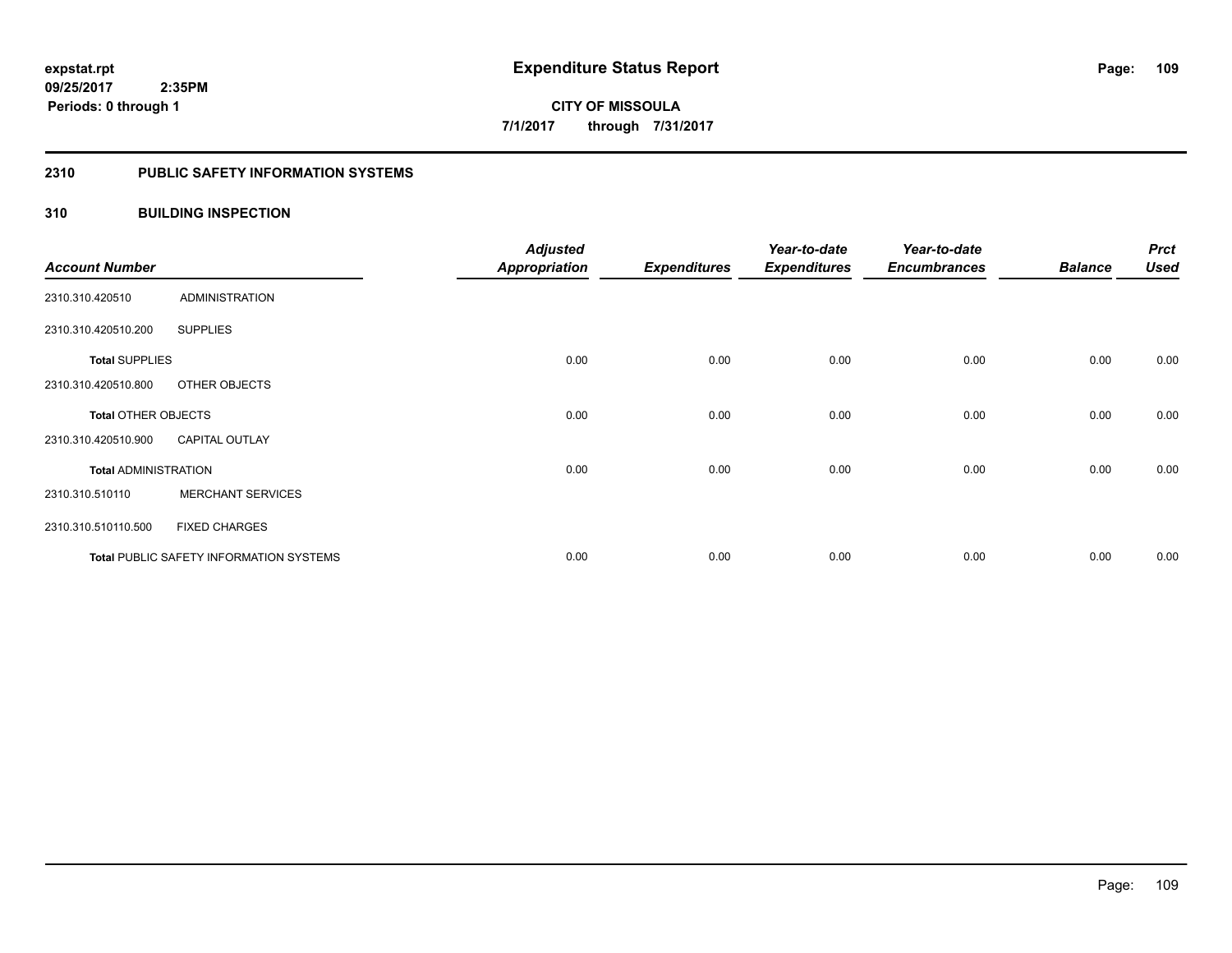**2321 IMPACT FEE FUND**

| <b>Account Number</b>   |                                      | <b>Adjusted</b><br><b>Appropriation</b> | <b>Expenditures</b> | Year-to-date<br><b>Expenditures</b> | Year-to-date<br><b>Encumbrances</b> | <b>Balance</b> | <b>Prct</b><br><b>Used</b> |
|-------------------------|--------------------------------------|-----------------------------------------|---------------------|-------------------------------------|-------------------------------------|----------------|----------------------------|
| 2321.390.410361         | <b>IMPACT FEE STUDY</b>              |                                         |                     |                                     |                                     |                |                            |
| 2321.390.410361.300     | PURCHASED SERVICES                   |                                         |                     |                                     |                                     |                |                            |
|                         | <b>Total PURCHASED SERVICES</b>      | 0.00                                    | 0.00                | 0.00                                | 0.00                                | 0.00           | 0.00                       |
| 2321.390.410361.800     | OTHER OBJECTS                        |                                         |                     |                                     |                                     |                |                            |
| Total IMPACT FEE STUDY  |                                      | 0.00                                    | 0.00                | 0.00                                | 0.00                                | 0.00           | 0.00                       |
| 2321.390.411240         | CITY HALL POLICE RESTROOMS           |                                         |                     |                                     |                                     |                |                            |
| 2321.390.411240.900     | CAPITAL OUTLAY                       |                                         |                     |                                     |                                     |                |                            |
|                         | Total CITY HALL POLICE RESTROOMS     | 0.00                                    | 0.00                | 0.00                                | 0.00                                | 0.00           | 0.00                       |
| 2321.390.420002         | PUBLIC SAFETY CORE HEAVY EQUIP       |                                         |                     |                                     |                                     |                |                            |
| 2321.390.420002.900     | CAPITAL OUTLAY                       |                                         |                     |                                     |                                     |                |                            |
|                         | Total PUBLIC SAFETY CORE HEAVY EQUIP | 0.00                                    | 0.00                | 0.00                                | 0.00                                | 0.00           | 0.00                       |
| 2321.390.420120         | <b>FACILITIES</b>                    |                                         |                     |                                     |                                     |                |                            |
| 2321.390.420120.900     | <b>CAPITAL OUTLAY</b>                |                                         |                     |                                     |                                     |                |                            |
| <b>Total FACILITIES</b> |                                      | 0.00                                    | 0.00                | 0.00                                | 0.00                                | 0.00           | 0.00                       |
| 2321.390.420400         | FIRE PROTECTION & CONTROL            |                                         |                     |                                     |                                     |                |                            |
| 2321.390.420400.900     | CAPITAL OUTLAY                       |                                         |                     |                                     |                                     |                |                            |
|                         | Total FIRE PROTECTION & CONTROL      | 0.00                                    | 0.00                | 0.00                                | 0.00                                | 0.00           | 0.00                       |
| 2321.390.430232         | RIGHT OF WAY ROAD CONSTRUCTION       |                                         |                     |                                     |                                     |                |                            |
| 2321.390.430232.900     | CAPITAL OUTLAY                       |                                         |                     |                                     |                                     |                |                            |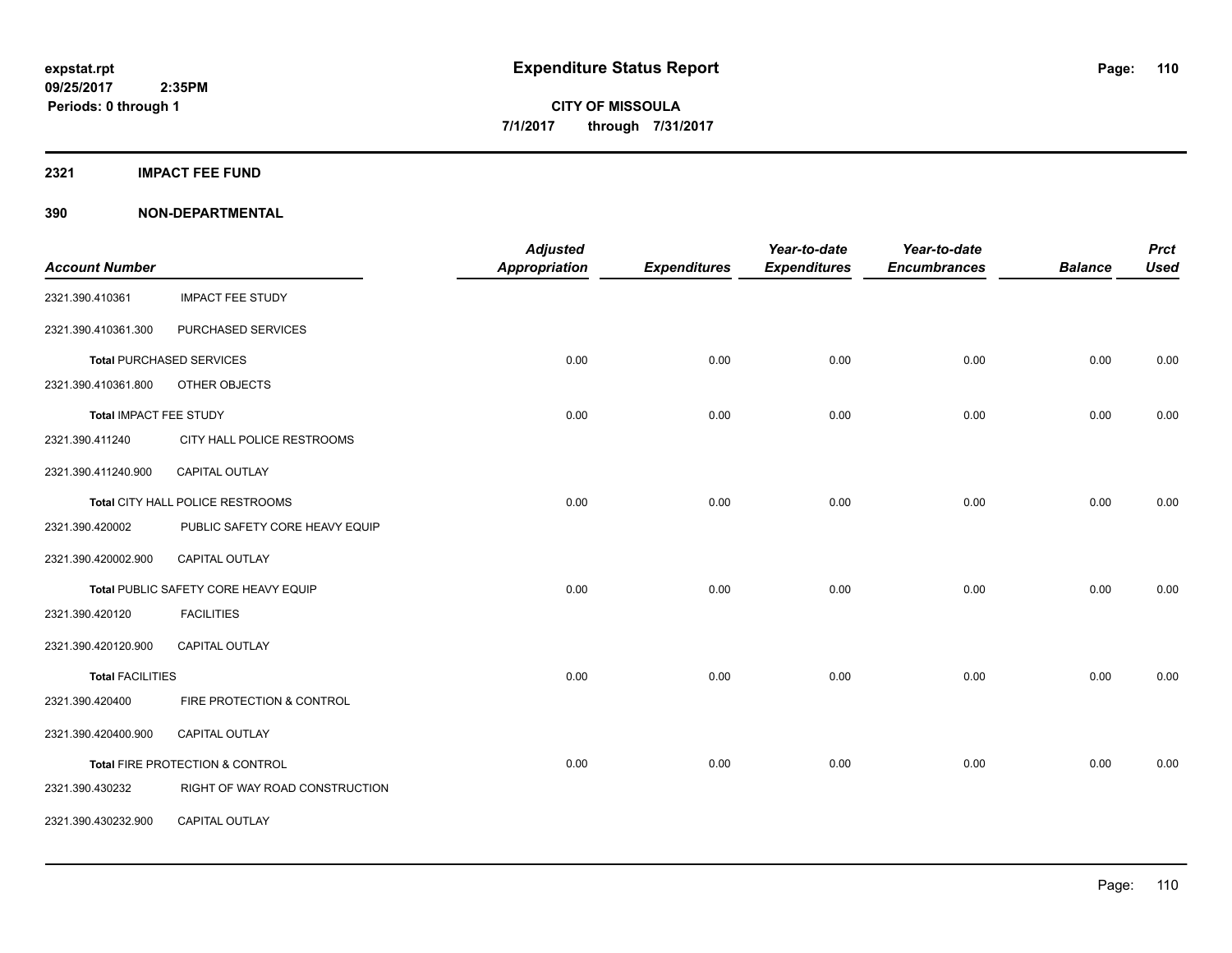**2321 IMPACT FEE FUND**

| <b>Account Number</b> |                                      | <b>Adjusted</b><br><b>Appropriation</b> | <b>Expenditures</b> | Year-to-date<br><b>Expenditures</b> | Year-to-date<br><b>Encumbrances</b> | <b>Balance</b> | <b>Prct</b><br><b>Used</b> |
|-----------------------|--------------------------------------|-----------------------------------------|---------------------|-------------------------------------|-------------------------------------|----------------|----------------------------|
|                       | Total RIGHT OF WAY ROAD CONSTRUCTION | 0.00                                    | 0.00                | 0.00                                | 0.00                                | 0.00           | 0.00                       |
| 2321.390.430233       | <b>CLARK FORK LN IIMPROVEMENTS</b>   |                                         |                     |                                     |                                     |                |                            |
| 2321.390.430233.900   | <b>CAPITAL OUTLAY</b>                |                                         |                     |                                     |                                     |                |                            |
|                       | Total CLARK FORK LN IIMPROVEMENTS    | 0.00                                    | 0.00                | 0.00                                | 0.00                                | 0.00           | 0.00                       |
| 2321.390.430236       | <b>BRIDGE CONSTUCTION</b>            |                                         |                     |                                     |                                     |                |                            |
| 2321.390.430236.700   | <b>GRANTS &amp; CONTRIBUTIONS</b>    |                                         |                     |                                     |                                     |                |                            |
|                       | <b>Total BRIDGE CONSTUCTION</b>      | 0.00                                    | 0.00                | 0.00                                | 0.00                                | 0.00           | 0.00                       |
| 2321.390.430248       | <b>CREGG LN IMPROVEMENTS</b>         |                                         |                     |                                     |                                     |                |                            |
| 2321.390.430248.900   | <b>CAPITAL OUTLAY</b>                |                                         |                     |                                     |                                     |                |                            |
|                       | Total CREGG LN IMPROVEMENTS          | 0.00                                    | 0.00                | 0.00                                | 0.00                                | 0.00           | 0.00                       |
| 2321.390.430255       | BIKE-PED PROGRAM & TRAILS            |                                         |                     |                                     |                                     |                |                            |
| 2321.390.430255.900   | CAPITAL OUTLAY                       |                                         |                     |                                     |                                     |                |                            |
|                       | Total BIKE-PED PROGRAM & TRAILS      | 0.00                                    | 0.00                | 0.00                                | 0.00                                | 0.00           | 0.00                       |
| 2321.390.430264       | MULLAN/GEO ELMER SIGNAL              |                                         |                     |                                     |                                     |                |                            |
| 2321.390.430264.300   | PURCHASED SERVICES                   |                                         |                     |                                     |                                     |                |                            |
|                       | <b>Total PURCHASED SERVICES</b>      | 0.00                                    | 0.00                | 0.00                                | 0.00                                | 0.00           | 0.00                       |
| 2321.390.430264.900   | CAPITAL OUTLAY                       |                                         |                     |                                     |                                     |                |                            |
|                       | Total MULLAN/GEO ELMER SIGNAL        | 0.00                                    | 0.00                | 0.00                                | 0.00                                | 0.00           | 0.00                       |
| 2321.390.460305       | <b>COMMUNITY CENTER</b>              |                                         |                     |                                     |                                     |                |                            |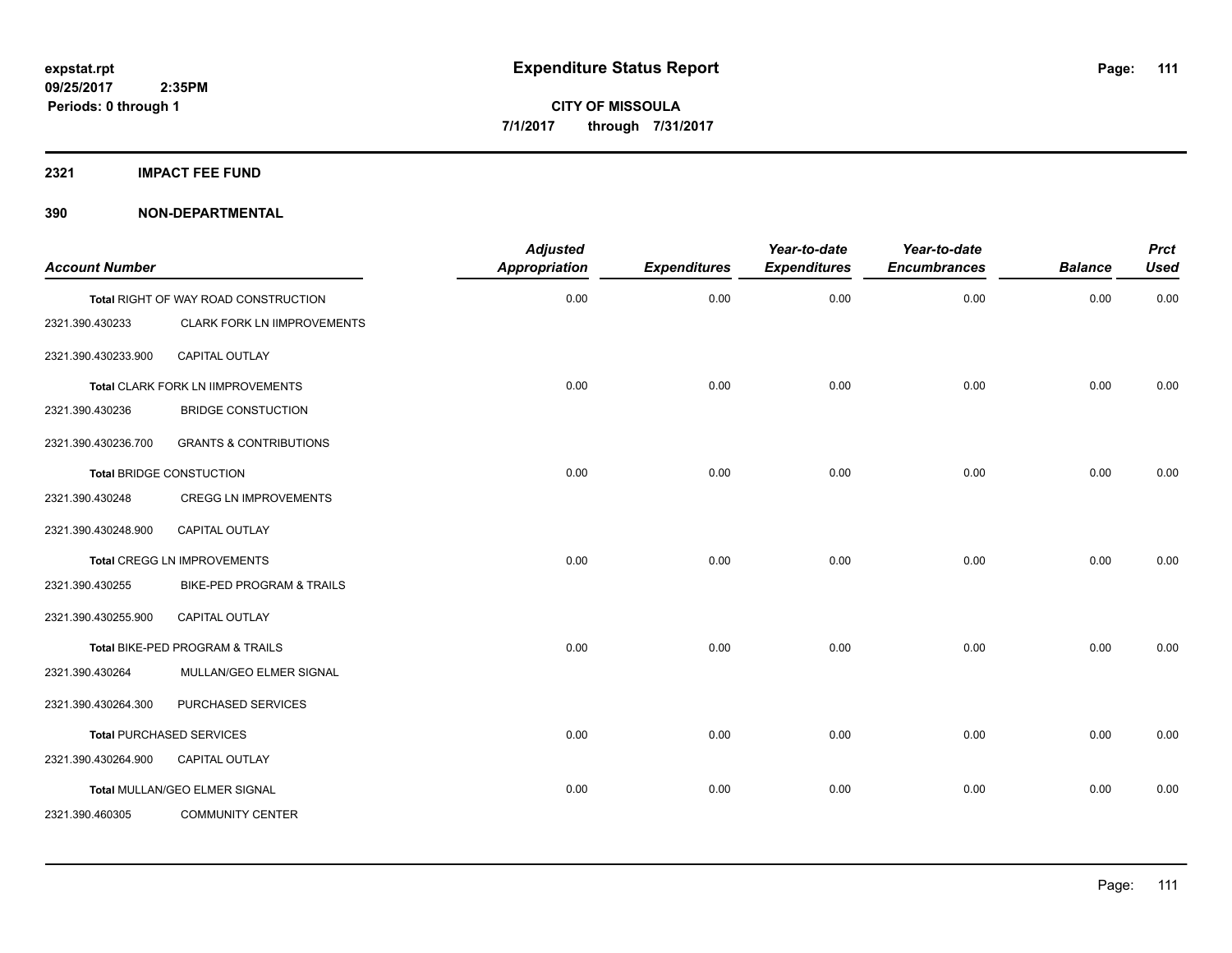**2321 IMPACT FEE FUND**

| <b>Account Number</b>         |                                                       | <b>Adjusted</b><br><b>Appropriation</b> | <b>Expenditures</b> | Year-to-date<br><b>Expenditures</b> | Year-to-date<br><b>Encumbrances</b> | <b>Balance</b> | <b>Prct</b><br><b>Used</b> |
|-------------------------------|-------------------------------------------------------|-----------------------------------------|---------------------|-------------------------------------|-------------------------------------|----------------|----------------------------|
| 2321.390.460305.900           | CAPITAL OUTLAY                                        |                                         |                     |                                     |                                     |                |                            |
| <b>Total COMMUNITY CENTER</b> |                                                       | 0.00                                    | 0.00                | 0.00                                | 0.00                                | 0.00           | 0.00                       |
| 2321.390.460401               | <b>CONSTRUCTION</b>                                   |                                         |                     |                                     |                                     |                |                            |
| 2321.390.460401.900           | CAPITAL OUTLAY                                        |                                         |                     |                                     |                                     |                |                            |
| <b>Total CONSTRUCTION</b>     |                                                       | 0.00                                    | 0.00                | 0.00                                | 0.00                                | 0.00           | 0.00                       |
| 2321.390.460433               | <b>PARK AREAS</b>                                     |                                         |                     |                                     |                                     |                |                            |
| 2321.390.460433.900           | CAPITAL OUTLAY                                        |                                         |                     |                                     |                                     |                |                            |
| <b>Total PARK AREAS</b>       |                                                       | 0.00                                    | 0.00                | 0.00                                | 0.00                                | 0.00           | 0.00                       |
| 2321.390.510000               | Un-Allocated IFAC Approved Appropriation              |                                         |                     |                                     |                                     |                |                            |
| 2321.390.510000.800           | OTHER OBJECTS                                         |                                         |                     |                                     |                                     |                |                            |
| <b>Total OTHER OBJECTS</b>    |                                                       | 0.00                                    | 0.00                | 0.00                                | 0.00                                | 0.00           | 0.00                       |
| 2321.390.510000.900           | CAPITAL OUTLAY                                        |                                         |                     |                                     |                                     |                |                            |
|                               | <b>Total Un-Allocated IFAC Approved Appropriation</b> | 0.00                                    | 0.00                | 0.00                                | 0.00                                | 0.00           | 0.00                       |
| 2321.390.510110               | <b>MERCHANT SERVICES</b>                              |                                         |                     |                                     |                                     |                |                            |
| 2321.390.510110.500           | <b>FIXED CHARGES</b>                                  |                                         |                     |                                     |                                     |                |                            |
|                               | <b>Total MERCHANT SERVICES</b>                        | 0.00                                    | 0.00                | 0.00                                | 0.00                                | 0.00           | 0.00                       |
| Total IMPACT FEE FUND         |                                                       | 0.00                                    | 0.00                | 0.00                                | 0.00                                | 0.00           | 0.00                       |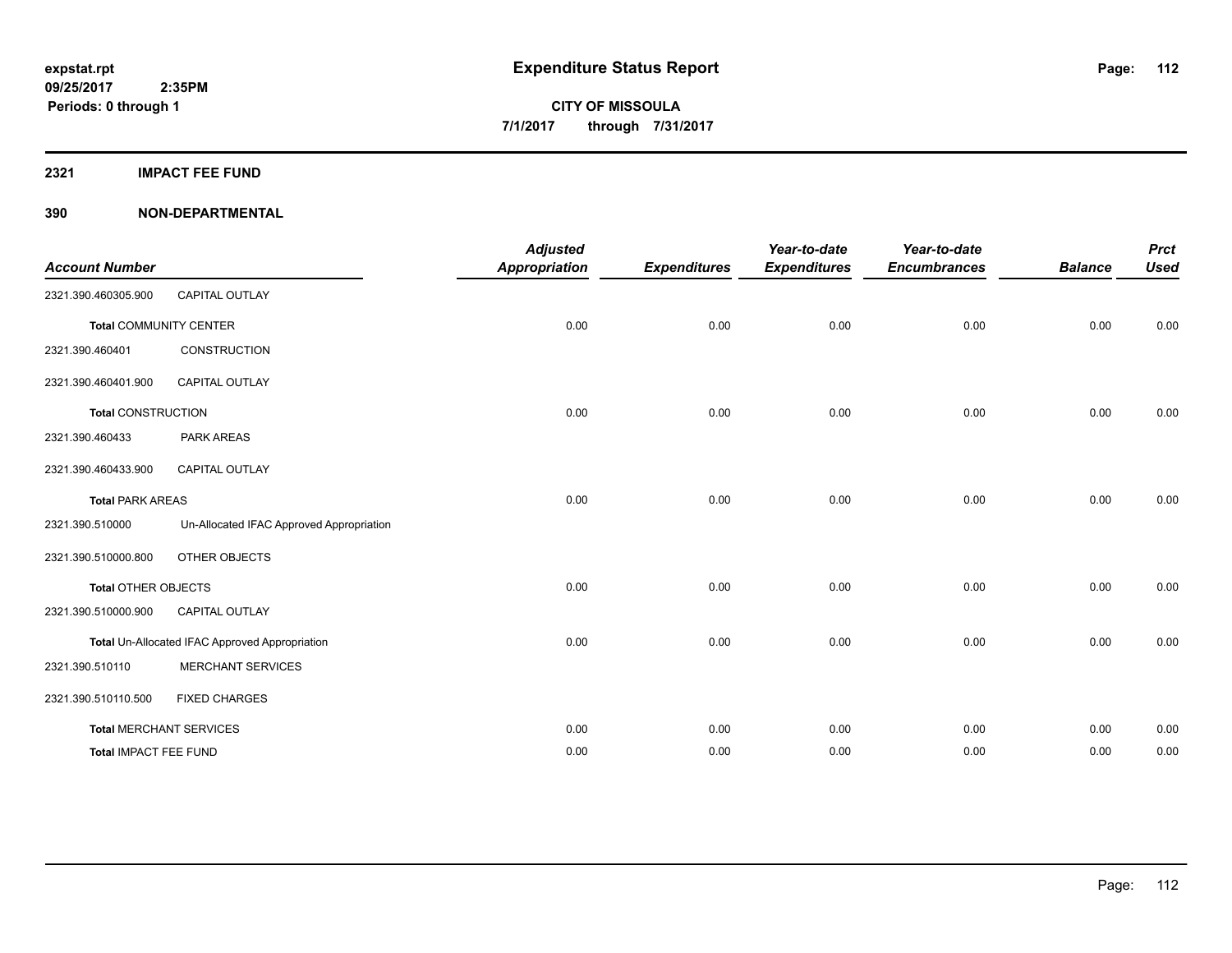**CITY OF MISSOULA 7/1/2017 through 7/31/2017**

# **2322 GEORGE ELMER/CATTLE DR INTERSECTION**

|                            |                                           | <b>Adjusted</b>      |                     | Year-to-date        | Year-to-date        |                | <b>Prct</b> |
|----------------------------|-------------------------------------------|----------------------|---------------------|---------------------|---------------------|----------------|-------------|
| <b>Account Number</b>      |                                           | <b>Appropriation</b> | <b>Expenditures</b> | <b>Expenditures</b> | <b>Encumbrances</b> | <b>Balance</b> | <b>Used</b> |
| 2322.390.510100            | SPECIAL ASSESSMENTS                       |                      |                     |                     |                     |                |             |
| 2322.390.510100.300        | PURCHASED SERVICES                        |                      |                     |                     |                     |                |             |
|                            | <b>Total PURCHASED SERVICES</b>           | 0.00                 | 0.00                | 0.00                | 0.00                | 0.00           | 0.00        |
| 2322.390.510100.800        | OTHER OBJECTS                             |                      |                     |                     |                     |                |             |
| <b>Total OTHER OBJECTS</b> |                                           | 0.00                 | 0.00                | 0.00                | 0.00                | 0.00           | 0.00        |
| 2322.390.510100.900        | <b>CAPITAL OUTLAY</b>                     |                      |                     |                     |                     |                |             |
|                            | <b>Total SPECIAL ASSESSMENTS</b>          | 0.00                 | 0.00                | 0.00                | 0.00                | 0.00           | 0.00        |
| 2322.390.510110            | <b>MERCHANT SERVICES</b>                  |                      |                     |                     |                     |                |             |
| 2322.390.510110.500        | <b>FIXED CHARGES</b>                      |                      |                     |                     |                     |                |             |
|                            | Total GEORGE ELMER/CATTLE DR INTERSECTION | 0.00                 | 0.00                | 0.00                | 0.00                | 0.00           | 0.00        |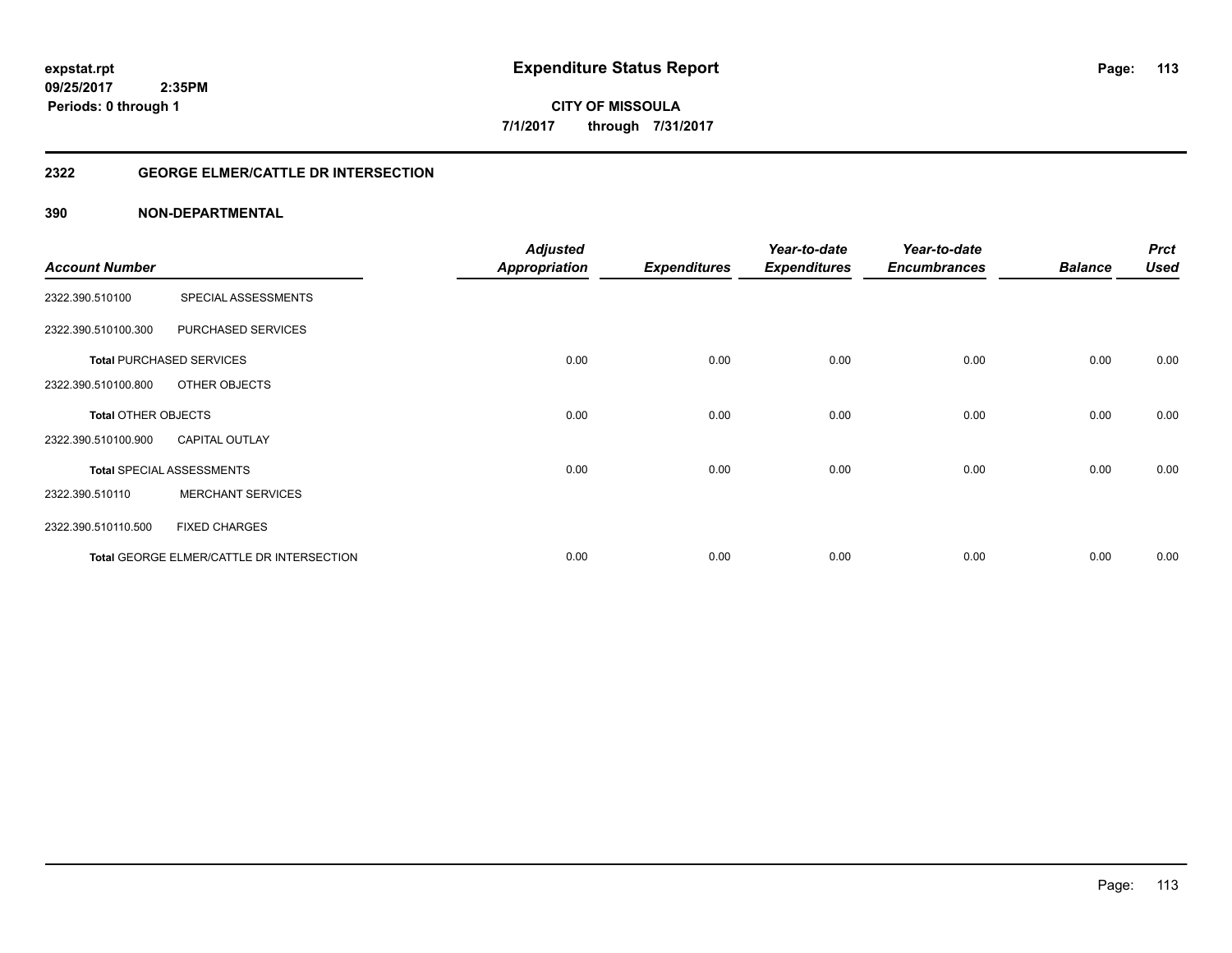**CITY OF MISSOULA 7/1/2017 through 7/31/2017**

**2365 PUBLIC ART FUND**

**220 MAYOR**

| <b>Account Number</b>       |                                 | <b>Adjusted</b><br><b>Appropriation</b> | <b>Expenditures</b> | Year-to-date<br><b>Expenditures</b> | Year-to-date<br><b>Encumbrances</b> | <b>Balance</b> | <b>Prct</b><br><b>Used</b> |
|-----------------------------|---------------------------------|-----------------------------------------|---------------------|-------------------------------------|-------------------------------------|----------------|----------------------------|
| 2365.220.460451             | <b>ADMINISTRATION</b>           |                                         |                     |                                     |                                     |                |                            |
| 2365.220.460451.300         | PURCHASED SERVICES              |                                         |                     |                                     |                                     |                |                            |
| <b>Total ADMINISTRATION</b> |                                 | 0.00                                    | 0.00                | 0.00                                | 0.00                                | 0.00           | 0.00                       |
| 2365.220.460457             | PUBLIC ART                      |                                         |                     |                                     |                                     |                |                            |
| 2365.220.460457.300         | PURCHASED SERVICES              |                                         |                     |                                     |                                     |                |                            |
|                             | <b>Total PURCHASED SERVICES</b> | 0.00                                    | 0.00                | 0.00                                | 0.00                                | 0.00           | 0.00                       |
| 2365.220.460457.900         | CAPITAL OUTLAY                  |                                         |                     |                                     |                                     |                |                            |
| <b>Total PUBLIC ART</b>     |                                 | 0.00                                    | 0.00                | 0.00                                | 0.00                                | 0.00           | 0.00                       |
| 2365.220.460459             | <b>MAINTENANCE</b>              |                                         |                     |                                     |                                     |                |                            |
| 2365.220.460459.200         | <b>SUPPLIES</b>                 |                                         |                     |                                     |                                     |                |                            |
| <b>Total SUPPLIES</b>       |                                 | 0.00                                    | 0.00                | 0.00                                | 0.00                                | 0.00           | 0.00                       |
| 2365.220.460459.300         | PURCHASED SERVICES              |                                         |                     |                                     |                                     |                |                            |
|                             | <b>Total PURCHASED SERVICES</b> | 0.00                                    | 0.00                | 0.00                                | 0.00                                | 0.00           | 0.00                       |
| 2365.220.460459.900         | CAPITAL OUTLAY                  |                                         |                     |                                     |                                     |                |                            |
| <b>Total MAINTENANCE</b>    |                                 | 0.00                                    | 0.00                | 0.00                                | 0.00                                | 0.00           | 0.00                       |
| 2365.220.460518             | *** Title Not Found ***         |                                         |                     |                                     |                                     |                |                            |
| 2365.220.460518.300         | PURCHASED SERVICES              |                                         |                     |                                     |                                     |                |                            |
|                             | <b>Total PURCHASED SERVICES</b> | 0.00                                    | 0.00                | 0.00                                | 0.00                                | 0.00           | 0.00                       |
| 2365.220.460518.800         | OTHER OBJECTS                   |                                         |                     |                                     |                                     |                |                            |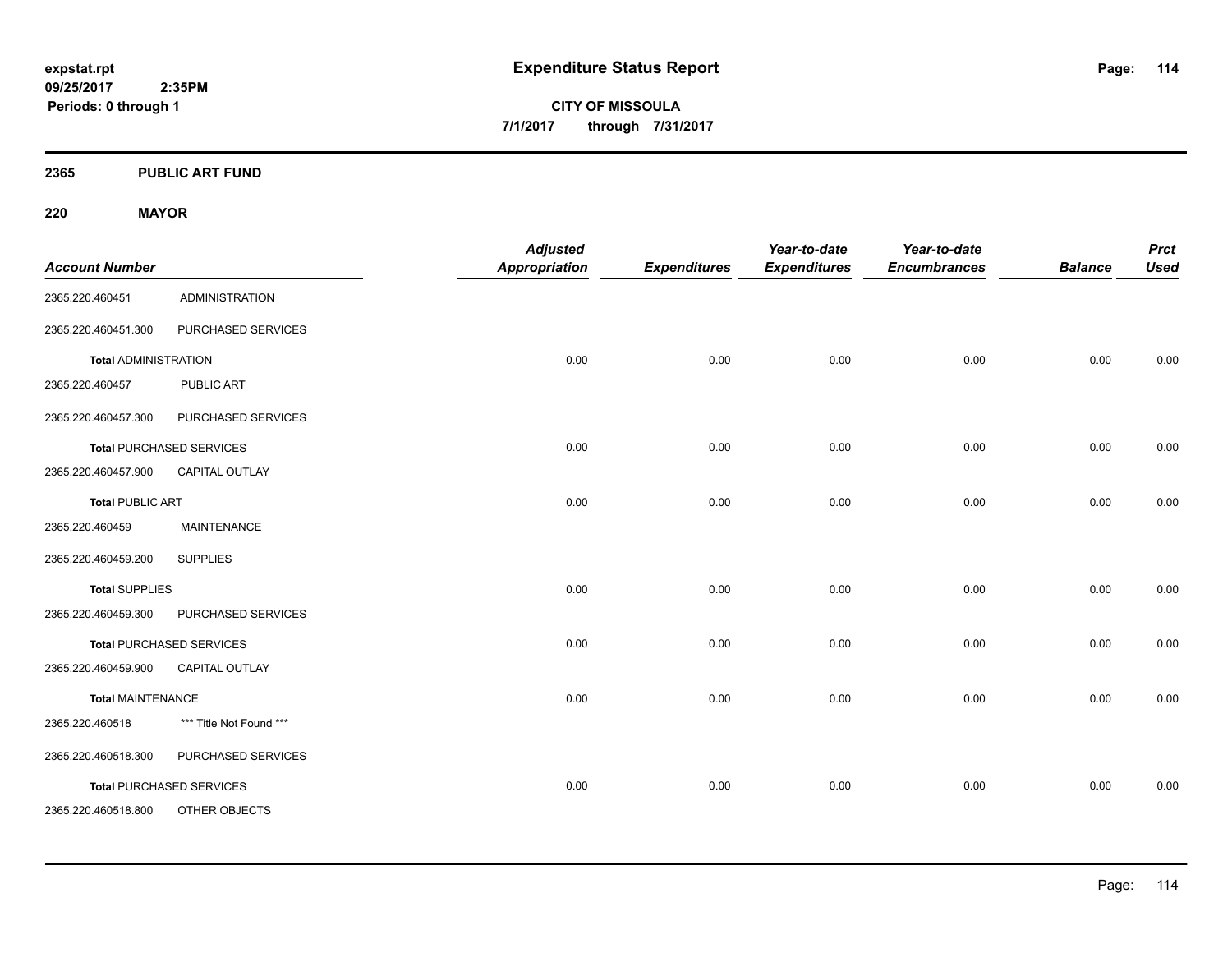**2365 PUBLIC ART FUND**

# **220 MAYOR**

| <b>Account Number</b>         |                          | <b>Adjusted</b><br><b>Appropriation</b> | Expenditures | Year-to-date<br><b>Expenditures</b> | Year-to-date<br><b>Encumbrances</b> | <b>Balance</b> | <b>Prct</b><br><b>Used</b> |
|-------------------------------|--------------------------|-----------------------------------------|--------------|-------------------------------------|-------------------------------------|----------------|----------------------------|
| <b>Total OTHER OBJECTS</b>    |                          | 0.00                                    | 0.00         | 0.00                                | 0.00                                | 0.00           | 0.00                       |
| 2365.220.460518.900           | <b>CAPITAL OUTLAY</b>    |                                         |              |                                     |                                     |                |                            |
| Total *** Title Not Found *** |                          | 0.00                                    | 0.00         | 0.00                                | 0.00                                | 0.00           | 0.00                       |
| 2365.220.510110               | <b>MERCHANT SERVICES</b> |                                         |              |                                     |                                     |                |                            |
| 2365.220.510110.500           | <b>FIXED CHARGES</b>     |                                         |              |                                     |                                     |                |                            |
| <b>Total FIXED CHARGES</b>    |                          | 0.00                                    | 0.00         | 0.00                                | 0.00                                | 0.00           | 0.00                       |
| <b>Total PUBLIC ART FUND</b>  |                          | 0.00                                    | 0.00         | 0.00                                | 0.00                                | 0.00           | 0.00                       |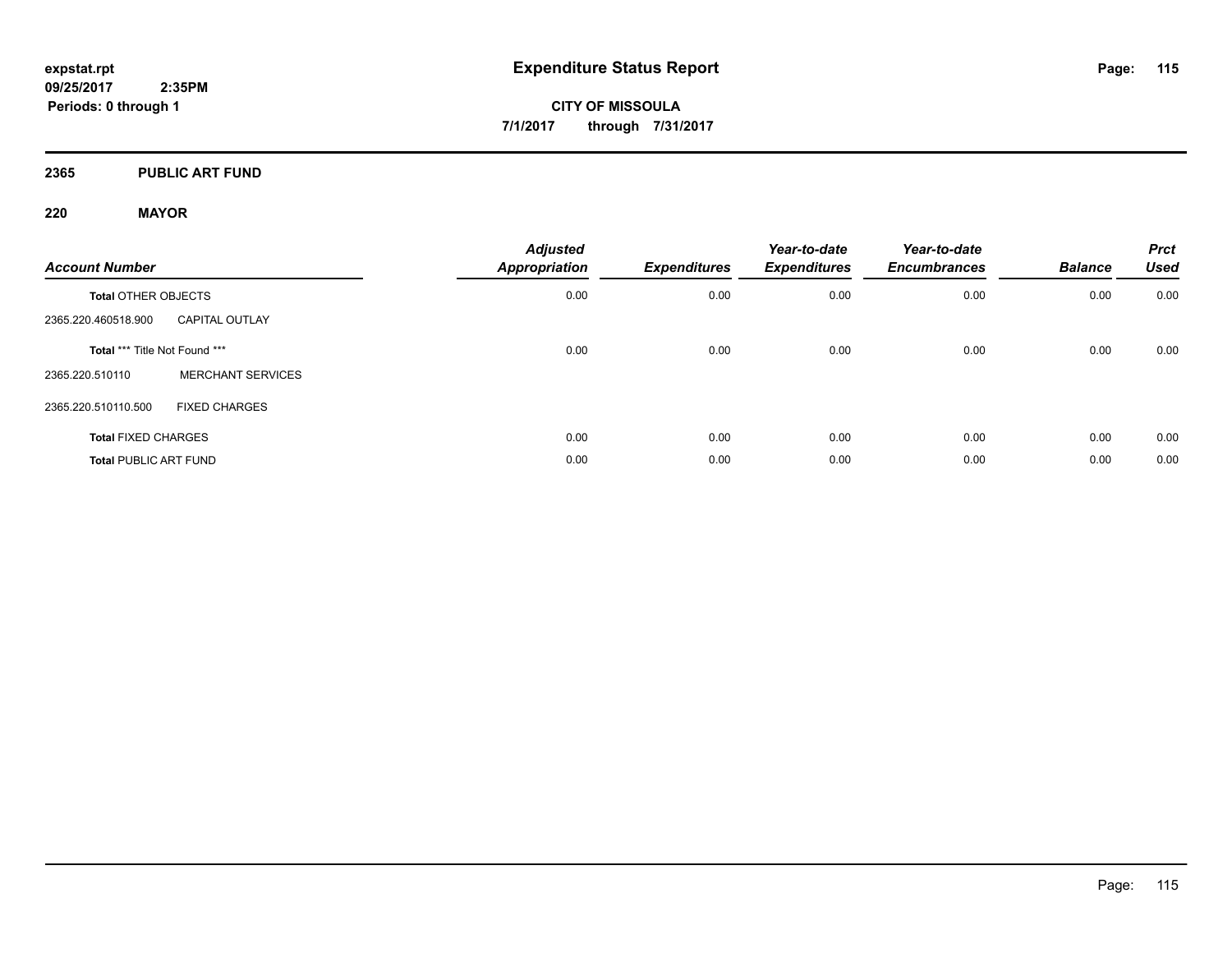**CITY OF MISSOULA 7/1/2017 through 7/31/2017**

#### **2371 EMPLOYEE HEALTH INSURANCE LEVY FUND**

| <b>Account Number</b> |                                            | <b>Adjusted</b><br><b>Appropriation</b> | <b>Expenditures</b> | Year-to-date<br><b>Expenditures</b> | Year-to-date<br><b>Encumbrances</b> | <b>Balance</b> | <b>Prct</b><br><b>Used</b> |
|-----------------------|--------------------------------------------|-----------------------------------------|---------------------|-------------------------------------|-------------------------------------|----------------|----------------------------|
| 2371.390.510110       | <b>MERCHANT SERVICES</b>                   |                                         |                     |                                     |                                     |                |                            |
| 2371.390.510110.500   | <b>FIXED CHARGES</b>                       |                                         |                     |                                     |                                     |                |                            |
|                       | <b>Total MERCHANT SERVICES</b>             | 0.00                                    | 0.00                | 0.00                                | 0.00                                | 0.00           | 0.00                       |
| 2371.390.521000       | INTERFUND OPERATING TRANSFERS              |                                         |                     |                                     |                                     |                |                            |
| 2371.390.521000.800   | OTHER OBJECTS                              |                                         |                     |                                     |                                     |                |                            |
|                       | <b>Total INTERFUND OPERATING TRANSFERS</b> | 0.00                                    | 0.00                | 0.00                                | 0.00                                | 0.00           | 0.00                       |
|                       | Total EMPLOYEE HEALTH INSURANCE LEVY FUND  | 0.00                                    | 0.00                | 0.00                                | 0.00                                | 0.00           | 0.00                       |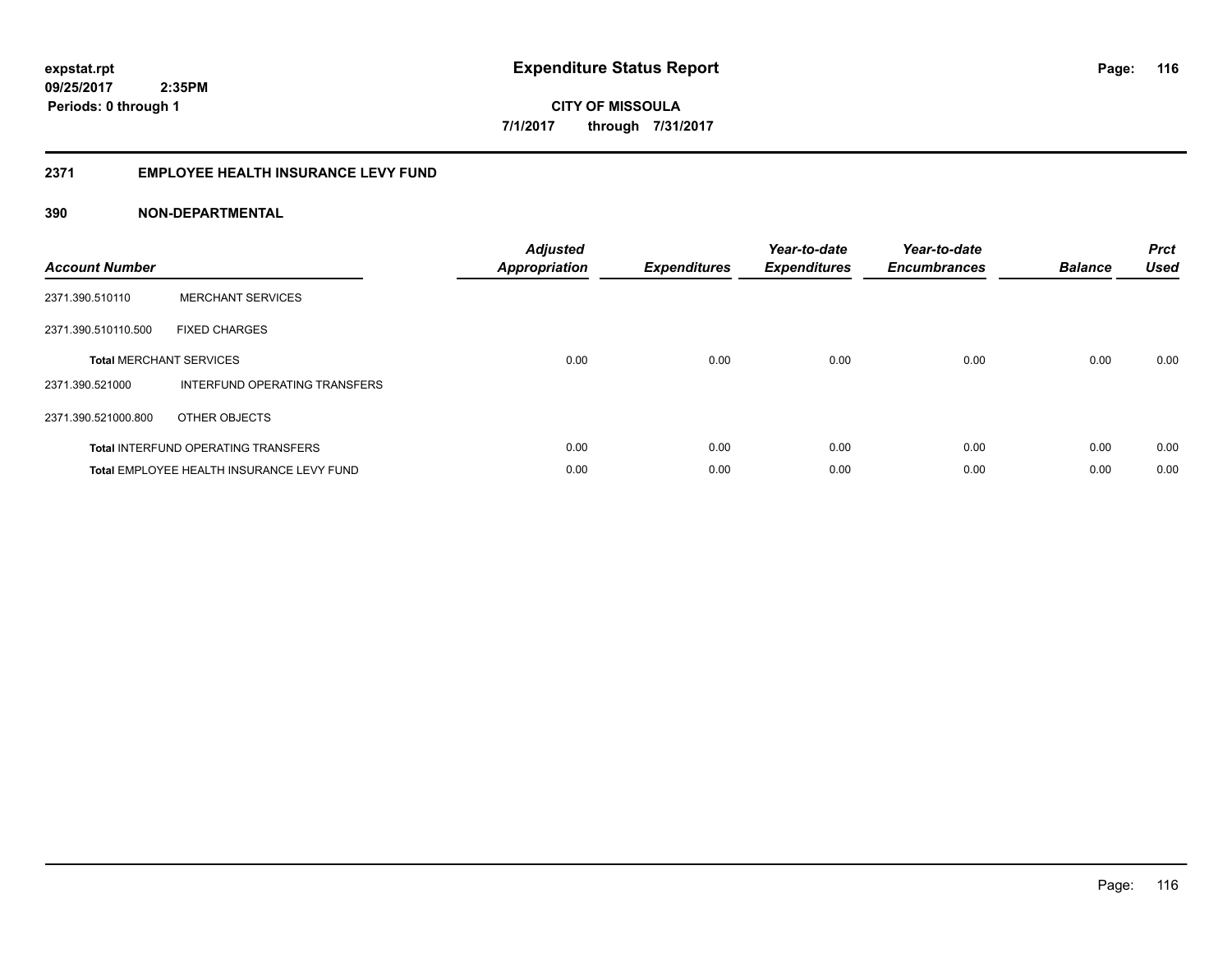#### **2372 PERMISSIVE MEDICAL LEVY**

| <b>Account Number</b>          |                                            | <b>Adjusted</b><br><b>Appropriation</b> | <b>Expenditures</b> | Year-to-date<br><b>Expenditures</b> | Year-to-date<br><b>Encumbrances</b> | <b>Balance</b> | <b>Prct</b><br><b>Used</b> |
|--------------------------------|--------------------------------------------|-----------------------------------------|---------------------|-------------------------------------|-------------------------------------|----------------|----------------------------|
| 2372.390.510110                | <b>MERCHANT SERVICES</b>                   |                                         |                     |                                     |                                     |                |                            |
| 2372.390.510110.500            | <b>FIXED CHARGES</b>                       |                                         |                     |                                     |                                     |                |                            |
| <b>Total MERCHANT SERVICES</b> |                                            | 0.00                                    | 0.00                | 0.00                                | 0.00                                | 0.00           | 0.00                       |
| 2372.390.521000                | INTERFUND OPERATING TRANSFERS              |                                         |                     |                                     |                                     |                |                            |
| 2372.390.521000.800            | OTHER OBJECTS                              |                                         |                     |                                     |                                     |                |                            |
|                                | <b>Total INTERFUND OPERATING TRANSFERS</b> | 0.00                                    | 0.00                | 0.00                                | 0.00                                | 0.00           | 0.00                       |
|                                | <b>Total PERMISSIVE MEDICAL LEVY</b>       | 0.00                                    | 0.00                | 0.00                                | 0.00                                | 0.00           | 0.00                       |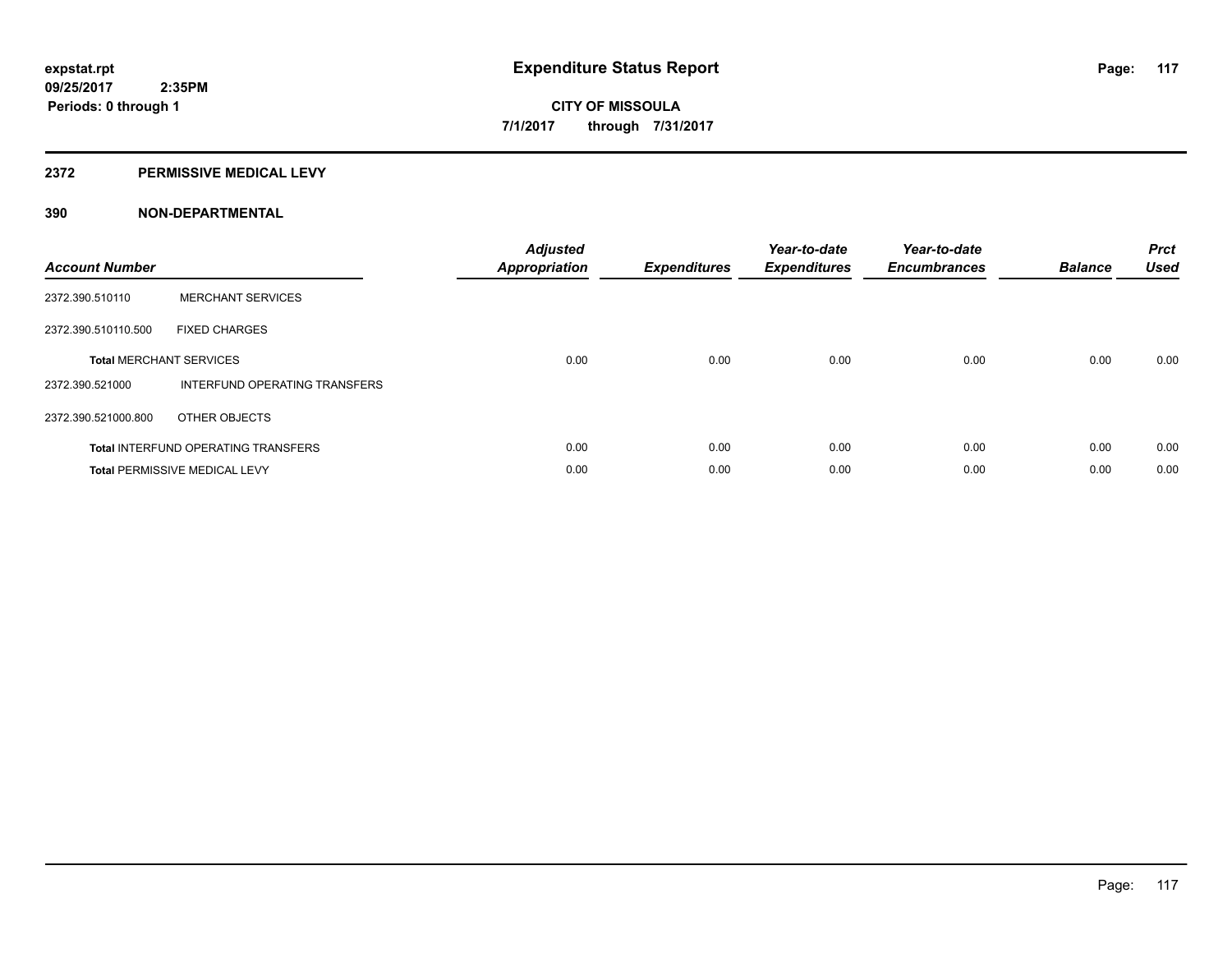# **2389 CABLE TELEVISION FRANCHISE FUND**

| <b>Account Number</b>      |                                         | <b>Adjusted</b><br><b>Appropriation</b> | <b>Expenditures</b> | Year-to-date<br><b>Expenditures</b> | Year-to-date<br><b>Encumbrances</b> | <b>Balance</b> | <b>Prct</b><br><b>Used</b> |
|----------------------------|-----------------------------------------|-----------------------------------------|---------------------|-------------------------------------|-------------------------------------|----------------|----------------------------|
| 2389.390.411810            | <b>CABLE TV FRANCHISE</b>               |                                         |                     |                                     |                                     |                |                            |
| 2389.390.411810.300        | PURCHASED SERVICES                      |                                         |                     |                                     |                                     |                |                            |
|                            | <b>Total PURCHASED SERVICES</b>         | 0.00                                    | 0.00                | 0.00                                | 0.00                                | 0.00           | 0.00                       |
| 2389.390.411810.700        | <b>GRANTS &amp; CONTRIBUTIONS</b>       |                                         |                     |                                     |                                     |                |                            |
|                            | <b>Total GRANTS &amp; CONTRIBUTIONS</b> | 0.00                                    | 0.00                | 0.00                                | 0.00                                | 0.00           | 0.00                       |
| 2389.390.411810.800        | <b>OTHER OBJECTS</b>                    |                                         |                     |                                     |                                     |                |                            |
| <b>Total OTHER OBJECTS</b> |                                         | 0.00                                    | 0.00                | 0.00                                | 0.00                                | 0.00           | 0.00                       |
| 2389.390.411810.900        | <b>CAPITAL OUTLAY</b>                   |                                         |                     |                                     |                                     |                |                            |
|                            | Total CABLE TV FRANCHISE                | 0.00                                    | 0.00                | 0.00                                | 0.00                                | 0.00           | 0.00                       |
| 2389.390.510110            | <b>MERCHANT SERVICES</b>                |                                         |                     |                                     |                                     |                |                            |
| 2389.390.510110.500        | <b>FIXED CHARGES</b>                    |                                         |                     |                                     |                                     |                |                            |
|                            | Total CABLE TELEVISION FRANCHISE FUND   | 0.00                                    | 0.00                | 0.00                                | 0.00                                | 0.00           | 0.00                       |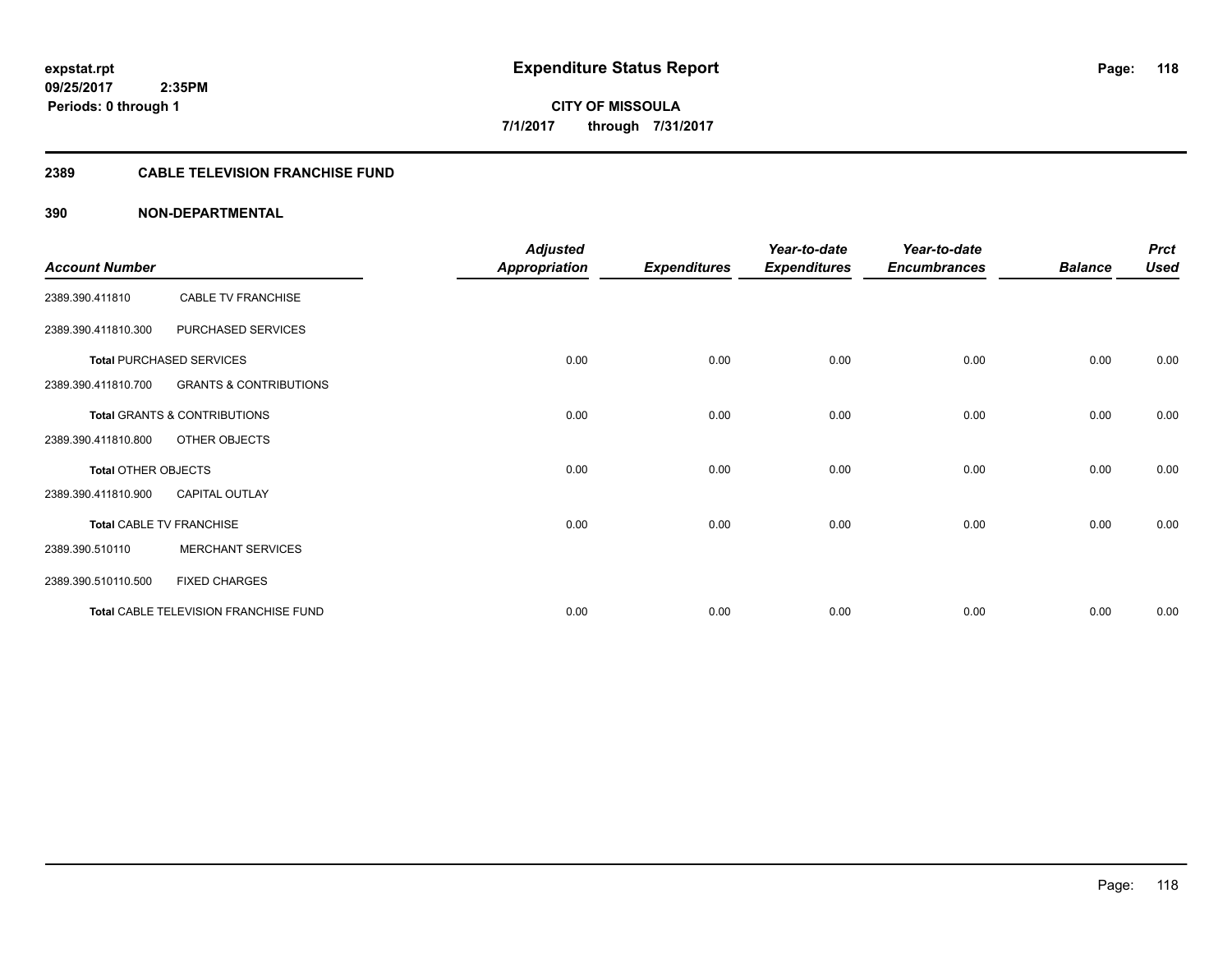# **2390 DRUG FORFEITURE FUND**

|                                |                                               | <b>Adjusted</b>      |                     | Year-to-date        | Year-to-date        |                | <b>Prct</b> |
|--------------------------------|-----------------------------------------------|----------------------|---------------------|---------------------|---------------------|----------------|-------------|
| <b>Account Number</b>          |                                               | <b>Appropriation</b> | <b>Expenditures</b> | <b>Expenditures</b> | <b>Encumbrances</b> | <b>Balance</b> | <b>Used</b> |
| 2390.290.420142                | <b>NARCOTICS</b>                              |                      |                     |                     |                     |                |             |
| 2390.290.420142.100            | PERSONAL SERVICES                             |                      |                     |                     |                     |                |             |
| <b>Total PERSONAL SERVICES</b> |                                               | 0.00                 | 0.00                | 0.00                | 0.00                | 0.00           | 0.00        |
| 2390.290.420142.200            | <b>SUPPLIES</b>                               |                      |                     |                     |                     |                |             |
|                                | 2390.290.420142.220.000 OPERATING SUPPLIES    | 0.00                 | 152.52              | 152.52              | 0.00                | $-152.52$      | 0.00        |
| <b>Total SUPPLIES</b>          |                                               | 0.00                 | 152.52              | 152.52              | 0.00                | $-152.52$      | 0.00        |
| 2390.290.420142.300            | PURCHASED SERVICES                            |                      |                     |                     |                     |                |             |
|                                | 2390.290.420142.350.000 PROFESSIONAL SERVICES | 0.00                 | 85.04               | 85.04               | 0.00                | $-85.04$       | 0.00        |
|                                | <b>Total PURCHASED SERVICES</b>               | 0.00                 | 85.04               | 85.04               | 0.00                | $-85.04$       | 0.00        |
| 2390.290.420142.500            | <b>FIXED CHARGES</b>                          |                      |                     |                     |                     |                |             |
| <b>Total FIXED CHARGES</b>     |                                               | 0.00                 | 0.00                | 0.00                | 0.00                | 0.00           | 0.00        |
| 2390.290.420142.700            | <b>GRANTS &amp; CONTRIBUTIONS</b>             |                      |                     |                     |                     |                |             |
|                                | <b>Total GRANTS &amp; CONTRIBUTIONS</b>       | 0.00                 | 0.00                | 0.00                | 0.00                | 0.00           | 0.00        |
| 2390.290.420142.800            | OTHER OBJECTS                                 |                      |                     |                     |                     |                |             |
| Total OTHER OBJECTS            |                                               | 0.00                 | 0.00                | 0.00                | 0.00                | 0.00           | 0.00        |
| 2390.290.420142.900            | <b>CAPITAL OUTLAY</b>                         |                      |                     |                     |                     |                |             |
| <b>Total CAPITAL OUTLAY</b>    |                                               | 0.00                 | 0.00                | 0.00                | 0.00                | 0.00           | 0.00        |
| <b>Total NARCOTICS</b>         |                                               | 0.00                 | 237.56              | 237.56              | 0.00                | $-237.56$      | 0.00        |
| 2390.290.510110                | <b>MERCHANT SERVICES</b>                      |                      |                     |                     |                     |                |             |
| 2390.290.510110.500            | <b>FIXED CHARGES</b>                          |                      |                     |                     |                     |                |             |
| <b>Total MERCHANT SERVICES</b> |                                               | 0.00                 | 0.00                | 0.00                | 0.00                | 0.00           | 0.00        |
|                                |                                               |                      |                     |                     |                     |                |             |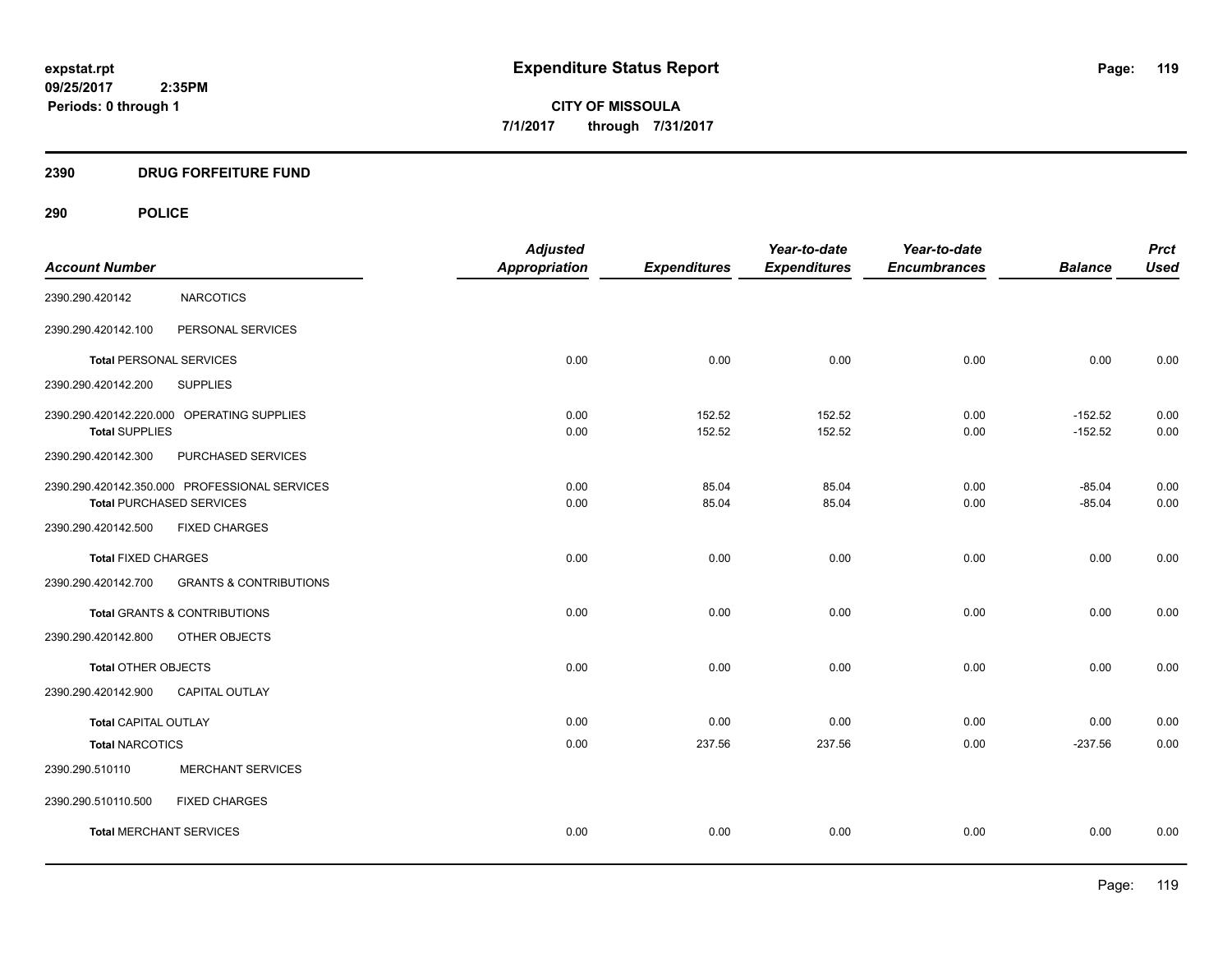**CITY OF MISSOULA 7/1/2017 through 7/31/2017**

# **2390 DRUG FORFEITURE FUND**

| <b>Account Number</b>             | <b>Adiusted</b><br><b>Appropriation</b> | Expenditures | Year-to-date<br>Expenditures | Year-to-date<br><b>Encumbrances</b> | <b>Balance</b> | Prct<br>Used |
|-----------------------------------|-----------------------------------------|--------------|------------------------------|-------------------------------------|----------------|--------------|
| <b>Total DRUG FORFEITURE FUND</b> | 0.00                                    | 237.56       | 237.56                       | 0.00                                | $-237.56$      | 0.00         |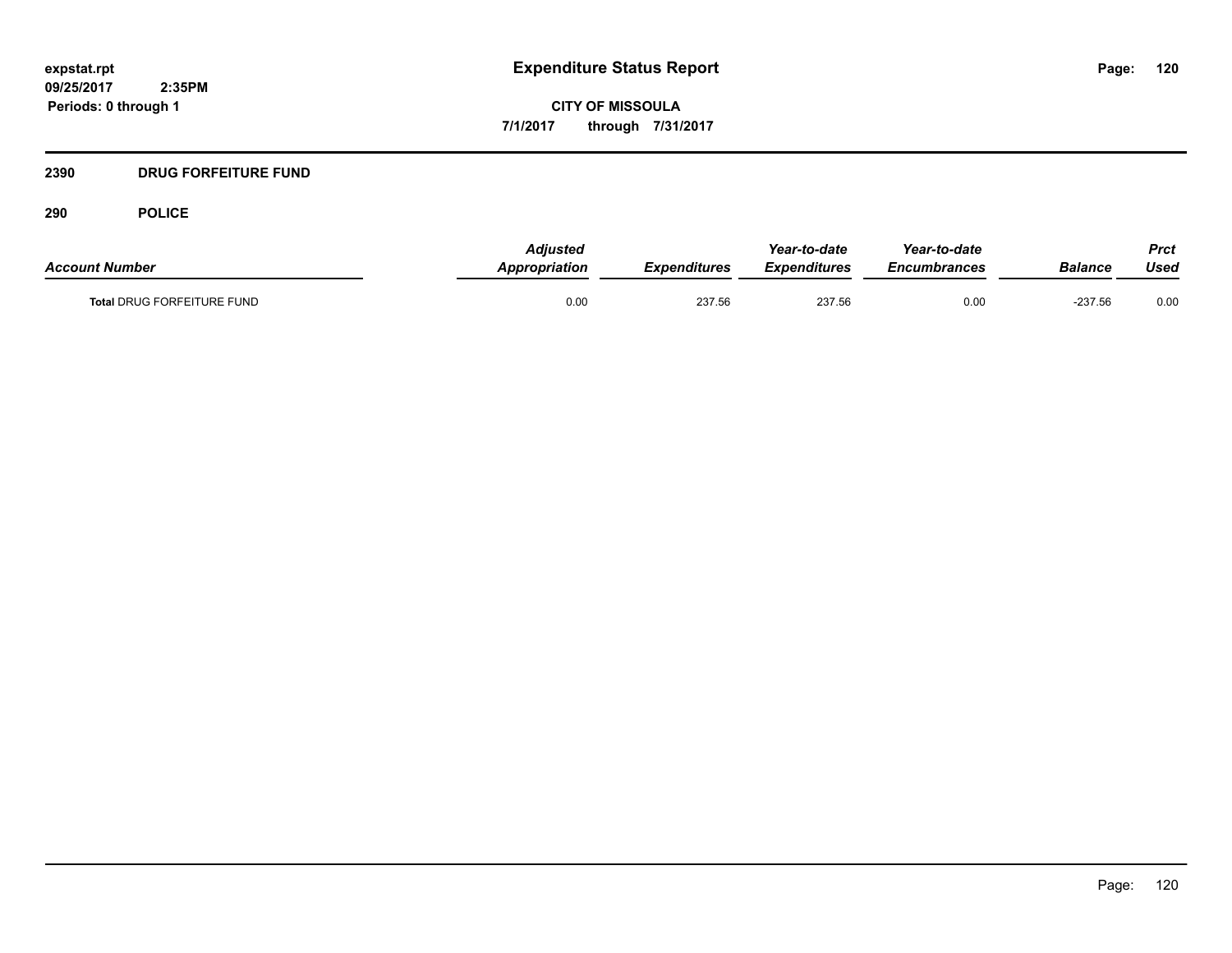#### **2394 BUILDING INSPECTION FUND**

# **310 BUILDING INSPECTION**

|                                         |                                                | <b>Adjusted</b>      |                     | Year-to-date        | Year-to-date        |                | <b>Prct</b> |
|-----------------------------------------|------------------------------------------------|----------------------|---------------------|---------------------|---------------------|----------------|-------------|
| <b>Account Number</b>                   |                                                | <b>Appropriation</b> | <b>Expenditures</b> | <b>Expenditures</b> | <b>Encumbrances</b> | <b>Balance</b> | <b>Used</b> |
| 2394.310.420500                         | PROTECTIVE INSPECTIONS                         |                      |                     |                     |                     |                |             |
| 2394.310.420500.100                     | PERSONAL SERVICES                              |                      |                     |                     |                     |                |             |
|                                         | 2394.310.420500.110.000 SALARIES AND WAGES     | 0.00                 | 32,292.37           | 32,292.37           | 0.00                | $-32,292.37$   | 0.00        |
|                                         | 2394.310.420500.140.000 EMPLOYER CONTRIBUTIONS | 0.00                 | 20,898.56           | 20,898.56           | 0.00                | $-20,898.56$   | 0.00        |
| <b>Total PERSONAL SERVICES</b>          |                                                | 0.00                 | 53,190.93           | 53,190.93           | 0.00                | $-53,190.93$   | 0.00        |
| 2394.310.420500.200                     | <b>SUPPLIES</b>                                |                      |                     |                     |                     |                |             |
| 2394.310.420500.210.000 OFFICE SUPPLIES |                                                | 0.00                 | 23.95               | 23.95               | 0.00                | $-23.95$       | 0.00        |
| <b>Total SUPPLIES</b>                   |                                                | 0.00                 | 23.95               | 23.95               | 0.00                | $-23.95$       | 0.00        |
| 2394.310.420500.300                     | PURCHASED SERVICES                             |                      |                     |                     |                     |                |             |
|                                         | <b>Total PURCHASED SERVICES</b>                | 0.00                 | 0.00                | 0.00                | 0.00                | 0.00           | 0.00        |
| 2394.310.420500.500                     | <b>FIXED CHARGES</b>                           |                      |                     |                     |                     |                |             |
| <b>Total FIXED CHARGES</b>              |                                                | 0.00                 | 0.00                | 0.00                | 0.00                | 0.00           | 0.00        |
| 2394.310.420500.600                     | <b>DEBT SERVICE</b>                            |                      |                     |                     |                     |                |             |
| <b>Total DEBT SERVICE</b>               |                                                | 0.00                 | 0.00                | 0.00                | 0.00                | 0.00           | 0.00        |
| 2394.310.420500.900                     | CAPITAL OUTLAY                                 |                      |                     |                     |                     |                |             |
| <b>Total CAPITAL OUTLAY</b>             |                                                | 0.00                 | 0.00                | 0.00                | 0.00                | 0.00           | 0.00        |
|                                         | Total PROTECTIVE INSPECTIONS                   | 0.00                 | 53,214.88           | 53,214.88           | 0.00                | $-53,214.88$   | 0.00        |
| 2394.310.510110                         | <b>MERCHANT SERVICES</b>                       |                      |                     |                     |                     |                |             |
| 2394.310.510110.500                     | <b>FIXED CHARGES</b>                           |                      |                     |                     |                     |                |             |
| <b>Total MERCHANT SERVICES</b>          |                                                | 0.00                 | 0.00                | 0.00                | 0.00                | 0.00           | 0.00        |
| 2394.310.510306                         | <b>SALARY RESERVE</b>                          |                      |                     |                     |                     |                |             |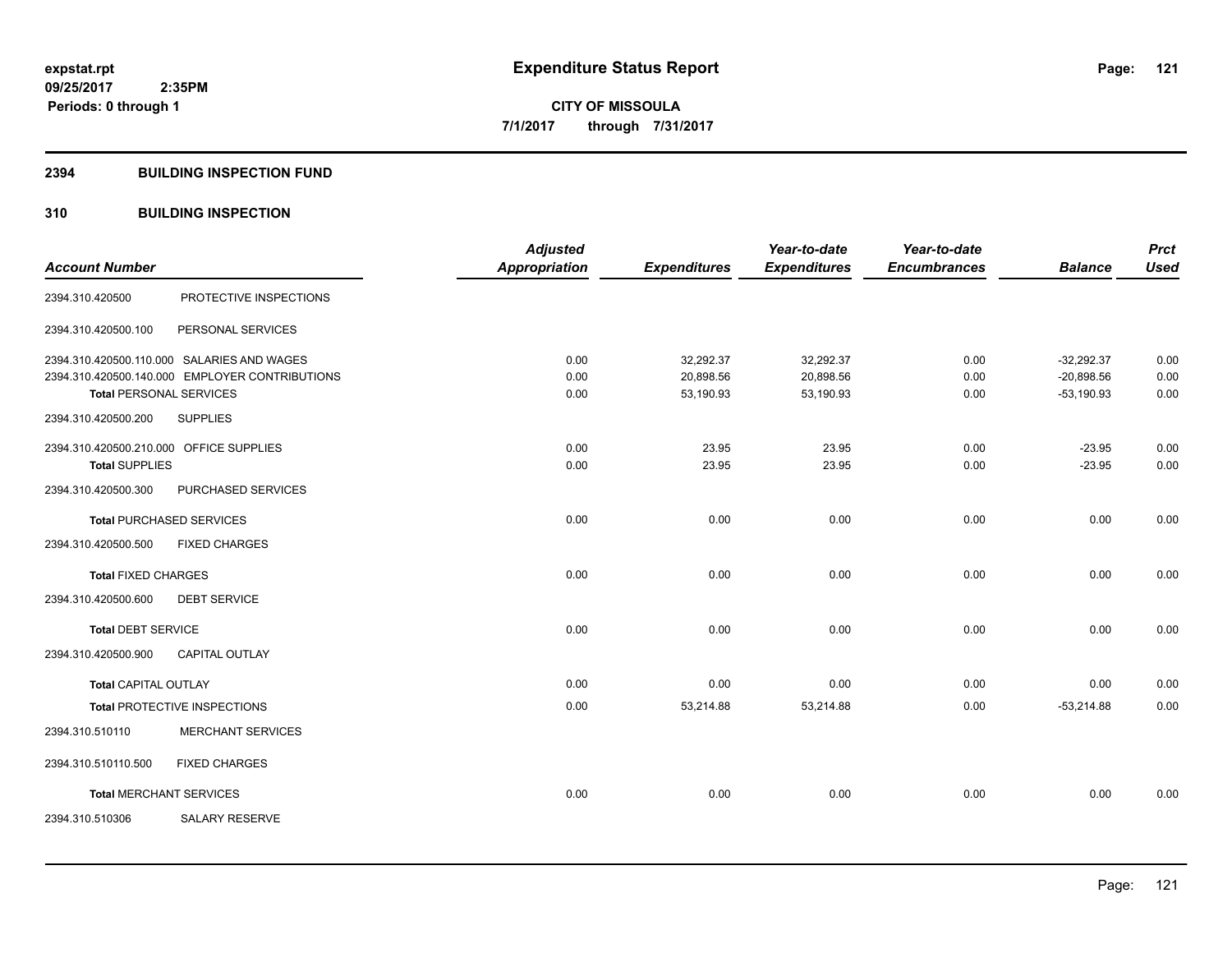# **2394 BUILDING INSPECTION FUND**

# **310 BUILDING INSPECTION**

| <b>Account Number</b>                    | <b>Adjusted</b><br>Appropriation | <i><b>Expenditures</b></i> | Year-to-date<br><b>Expenditures</b> | Year-to-date<br><b>Encumbrances</b> | <b>Balance</b> | <b>Prct</b><br>Used |
|------------------------------------------|----------------------------------|----------------------------|-------------------------------------|-------------------------------------|----------------|---------------------|
|                                          |                                  |                            |                                     |                                     |                |                     |
| 2394.310.510306.100<br>PERSONAL SERVICES |                                  |                            |                                     |                                     |                |                     |
| <b>Total SALARY RESERVE</b>              | 0.00                             | 0.00                       | 0.00                                | 0.00                                | 0.00           | 0.00                |
| <b>Total BUILDING INSPECTION FUND</b>    | 0.00                             | 53,214.88                  | 53.214.88                           | 0.00                                | $-53.214.88$   | 0.00                |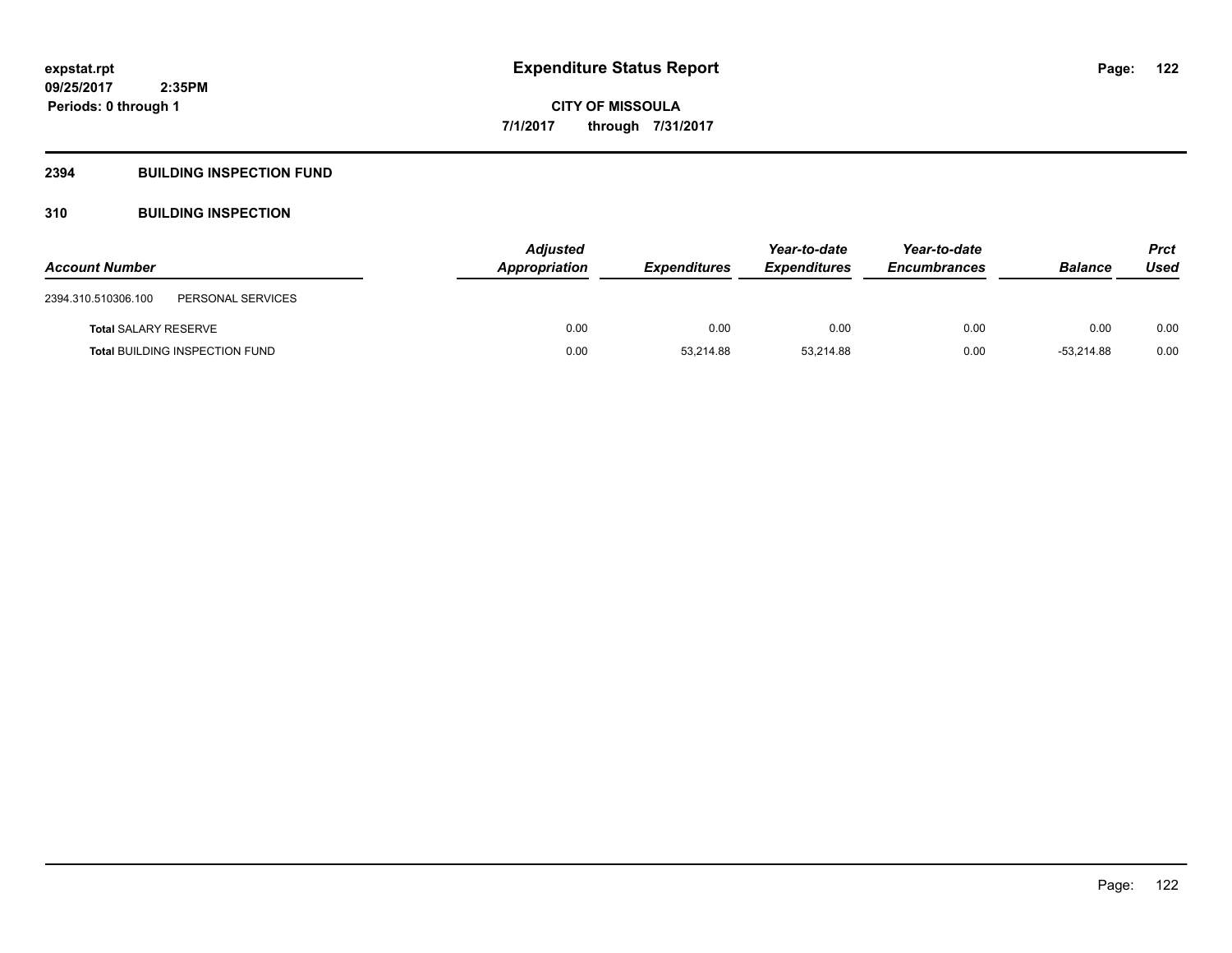**123**

**CITY OF MISSOULA 7/1/2017 through 7/31/2017**

# **2395 CITY GRANTS & PROGRAM INCOME FUND**

|                                |                                         | <b>Adjusted</b>      |                     | Year-to-date        | Year-to-date        |                | <b>Prct</b> |
|--------------------------------|-----------------------------------------|----------------------|---------------------|---------------------|---------------------|----------------|-------------|
| <b>Account Number</b>          |                                         | <b>Appropriation</b> | <b>Expenditures</b> | <b>Expenditures</b> | <b>Encumbrances</b> | <b>Balance</b> | <b>Used</b> |
| 2395.390.470200                | <b>HOUSING REHAB</b>                    |                      |                     |                     |                     |                |             |
| 2395.390.470200.700            | <b>GRANTS &amp; CONTRIBUTIONS</b>       |                      |                     |                     |                     |                |             |
|                                | <b>Total GRANTS &amp; CONTRIBUTIONS</b> | 0.00                 | 0.00                | 0.00                | 0.00                | 0.00           | 0.00        |
| 2395.390.470200.800            | OTHER OBJECTS                           |                      |                     |                     |                     |                |             |
| <b>Total HOUSING REHAB</b>     |                                         | 0.00                 | 0.00                | 0.00                | 0.00                | 0.00           | 0.00        |
| 2395.390.470210                | ADMINISTRATION                          |                      |                     |                     |                     |                |             |
| 2395.390.470210.300            | PURCHASED SERVICES                      |                      |                     |                     |                     |                |             |
|                                | <b>Total PURCHASED SERVICES</b>         | 0.00                 | 0.00                | 0.00                | 0.00                | 0.00           | 0.00        |
| 2395.390.470210.800            | OTHER OBJECTS                           |                      |                     |                     |                     |                |             |
| <b>Total ADMINISTRATION</b>    |                                         | 0.00                 | 0.00                | 0.00                | 0.00                | 0.00           | 0.00        |
| 2395.390.470220                | PROPERTY ACQUISITION                    |                      |                     |                     |                     |                |             |
| 2395.390.470220.300            | PURCHASED SERVICES                      |                      |                     |                     |                     |                |             |
|                                | <b>Total PROPERTY ACQUISITION</b>       | 0.00                 | 0.00                | 0.00                | 0.00                | 0.00           | 0.00        |
| 2395.390.470300                | ECONOMIC DEVELOPMENT                    |                      |                     |                     |                     |                |             |
| 2395.390.470300.700            | <b>GRANTS &amp; CONTRIBUTIONS</b>       |                      |                     |                     |                     |                |             |
|                                | Total ECONOMIC DEVELOPMENT              | 0.00                 | 0.00                | 0.00                | 0.00                | 0.00           | 0.00        |
| 2395.390.510110                | <b>MERCHANT SERVICES</b>                |                      |                     |                     |                     |                |             |
| 2395.390.510110.500            | <b>FIXED CHARGES</b>                    |                      |                     |                     |                     |                |             |
| <b>Total MERCHANT SERVICES</b> |                                         | 0.00                 | 0.00                | 0.00                | 0.00                | 0.00           | 0.00        |
|                                |                                         |                      |                     |                     |                     |                |             |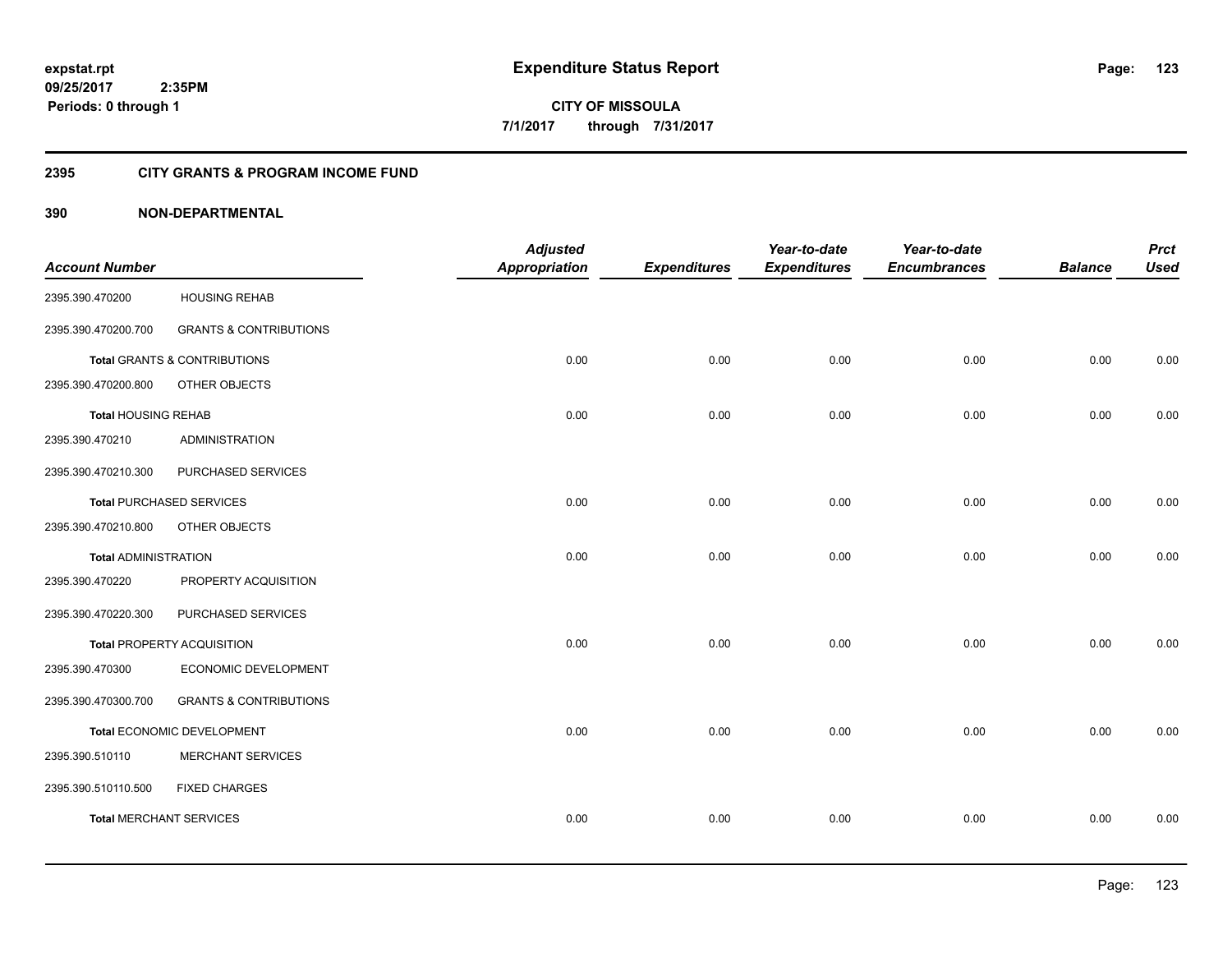| expstat.rpt                                  |                                                                                                    | <b>Expenditure Status Report</b>        | Page:                                        | 124                                 |                                     |                |                            |
|----------------------------------------------|----------------------------------------------------------------------------------------------------|-----------------------------------------|----------------------------------------------|-------------------------------------|-------------------------------------|----------------|----------------------------|
| 2:35PM<br>09/25/2017<br>Periods: 0 through 1 |                                                                                                    | 7/1/2017                                | <b>CITY OF MISSOULA</b><br>through 7/31/2017 |                                     |                                     |                |                            |
| 2396                                         | <b>Total CITY GRANTS &amp; PROGRAM INCOME FUND</b><br><b>ENERGY EFFICIENCY REVOLVING LOAN FUND</b> | 0.00                                    | 0.00                                         | 0.00                                | 0.00                                | 0.00           | 0.00                       |
| 390                                          | <b>NON-DEPARTMENTAL</b>                                                                            |                                         |                                              |                                     |                                     |                |                            |
| <b>Account Number</b>                        |                                                                                                    | <b>Adjusted</b><br><b>Appropriation</b> | <b>Expenditures</b>                          | Year-to-date<br><b>Expenditures</b> | Year-to-date<br><b>Encumbrances</b> | <b>Balance</b> | <b>Prct</b><br><b>Used</b> |
| 2396.390.510001                              | EECBG REVOLVING LOAN FUND                                                                          |                                         |                                              |                                     |                                     |                |                            |
| 2396.390.510001.700                          | <b>GRANTS &amp; CONTRIBUTIONS</b>                                                                  |                                         |                                              |                                     |                                     |                |                            |
|                                              | Total ENERGY EFFICIENCY REVOLVING LOAN FUND                                                        | 0.00                                    | 0.00                                         | 0.00                                | 0.00                                | 0.00           | 0.00                       |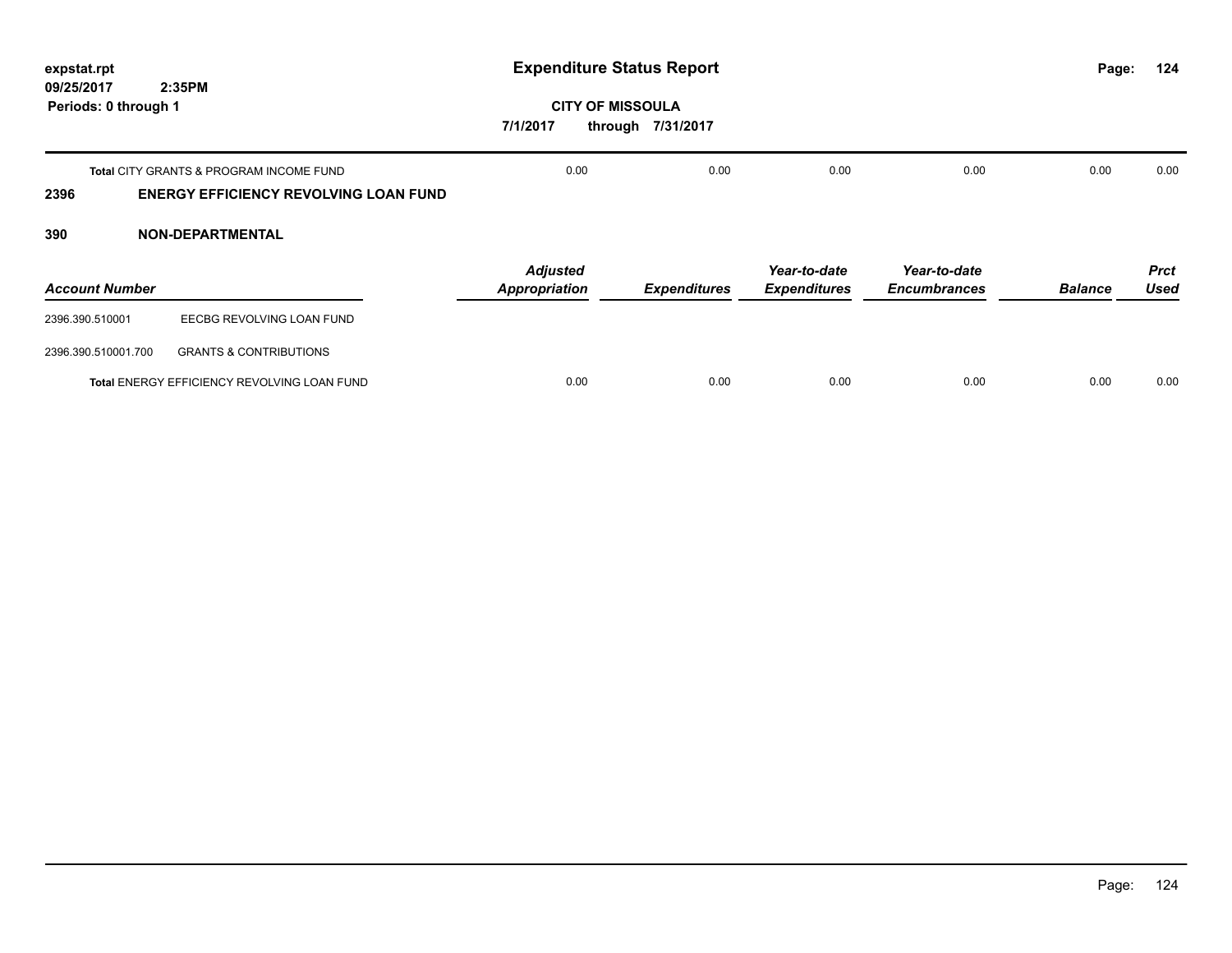**CITY OF MISSOULA 7/1/2017 through 7/31/2017**

# **2399 DANGEROUS BUILDING DEMOLITION & REPAIR F**

# **310 BUILDING INSPECTION**

| <b>Account Number</b>       |                                                           | <b>Adjusted</b><br><b>Appropriation</b> | <b>Expenditures</b> | Year-to-date<br><b>Expenditures</b> | Year-to-date<br><b>Encumbrances</b> | <b>Balance</b> | <b>Prct</b><br><b>Used</b> |
|-----------------------------|-----------------------------------------------------------|-----------------------------------------|---------------------|-------------------------------------|-------------------------------------|----------------|----------------------------|
| 2399.310.420510             | ADMINISTRATION                                            |                                         |                     |                                     |                                     |                |                            |
| 2399.310.420510.800         | OTHER OBJECTS                                             |                                         |                     |                                     |                                     |                |                            |
| <b>Total ADMINISTRATION</b> |                                                           | 0.00                                    | 0.00                | 0.00                                | 0.00                                | 0.00           | 0.00                       |
| 2399.310.510110             | <b>MERCHANT SERVICES</b>                                  |                                         |                     |                                     |                                     |                |                            |
| 2399.310.510110.500         | <b>FIXED CHARGES</b>                                      |                                         |                     |                                     |                                     |                |                            |
|                             | <b>Total DANGEROUS BUILDING DEMOLITION &amp; REPAIR F</b> | 0.00                                    | 0.00                | 0.00                                | 0.00                                | 0.00           | 0.00                       |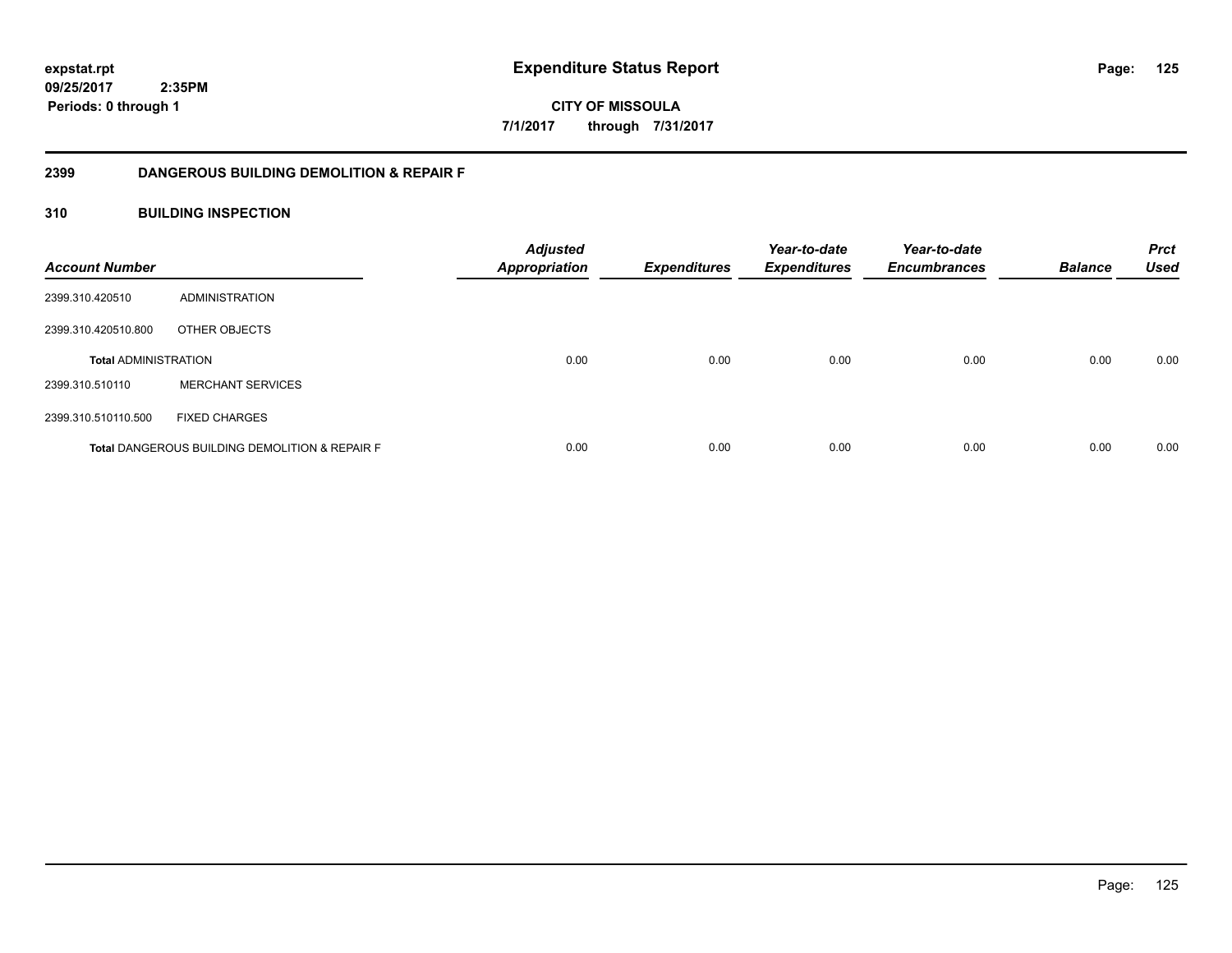**126**

**09/25/2017 2:35PM Periods: 0 through 1**

# **CITY OF MISSOULA 7/1/2017 through 7/31/2017**

#### **2400 STREET LIGHTING ASSESSMENTS FUND**

# **280 PUBLIC WORKS OPERATIONS**

| <b>Account Number</b>        |                                               | <b>Adjusted</b><br>Appropriation | <b>Expenditures</b> | Year-to-date<br><b>Expenditures</b> | Year-to-date<br><b>Encumbrances</b> | <b>Balance</b> | <b>Prct</b><br><b>Used</b> |
|------------------------------|-----------------------------------------------|----------------------------------|---------------------|-------------------------------------|-------------------------------------|----------------|----------------------------|
| 2400.280.430263              | <b>STREET LIGHTING</b>                        |                                  |                     |                                     |                                     |                |                            |
| 2400.280.430263.300          | PURCHASED SERVICES                            |                                  |                     |                                     |                                     |                |                            |
| <b>Total STREET LIGHTING</b> |                                               | 0.00                             | 0.00                | 0.00                                | 0.00                                | 0.00           | 0.00                       |
| 2400.280.510110              | <b>MERCHANT SERVICES</b>                      |                                  |                     |                                     |                                     |                |                            |
| 2400.280.510110.500          | <b>FIXED CHARGES</b>                          |                                  |                     |                                     |                                     |                |                            |
| <b>Total FIXED CHARGES</b>   |                                               | 0.00                             | 0.00                | 0.00                                | 0.00                                | 0.00           | 0.00                       |
|                              | <b>Total STREET LIGHTING ASSESSMENTS FUND</b> | 0.00                             | 0.00                | 0.00                                | 0.00                                | 0.00           | 0.00                       |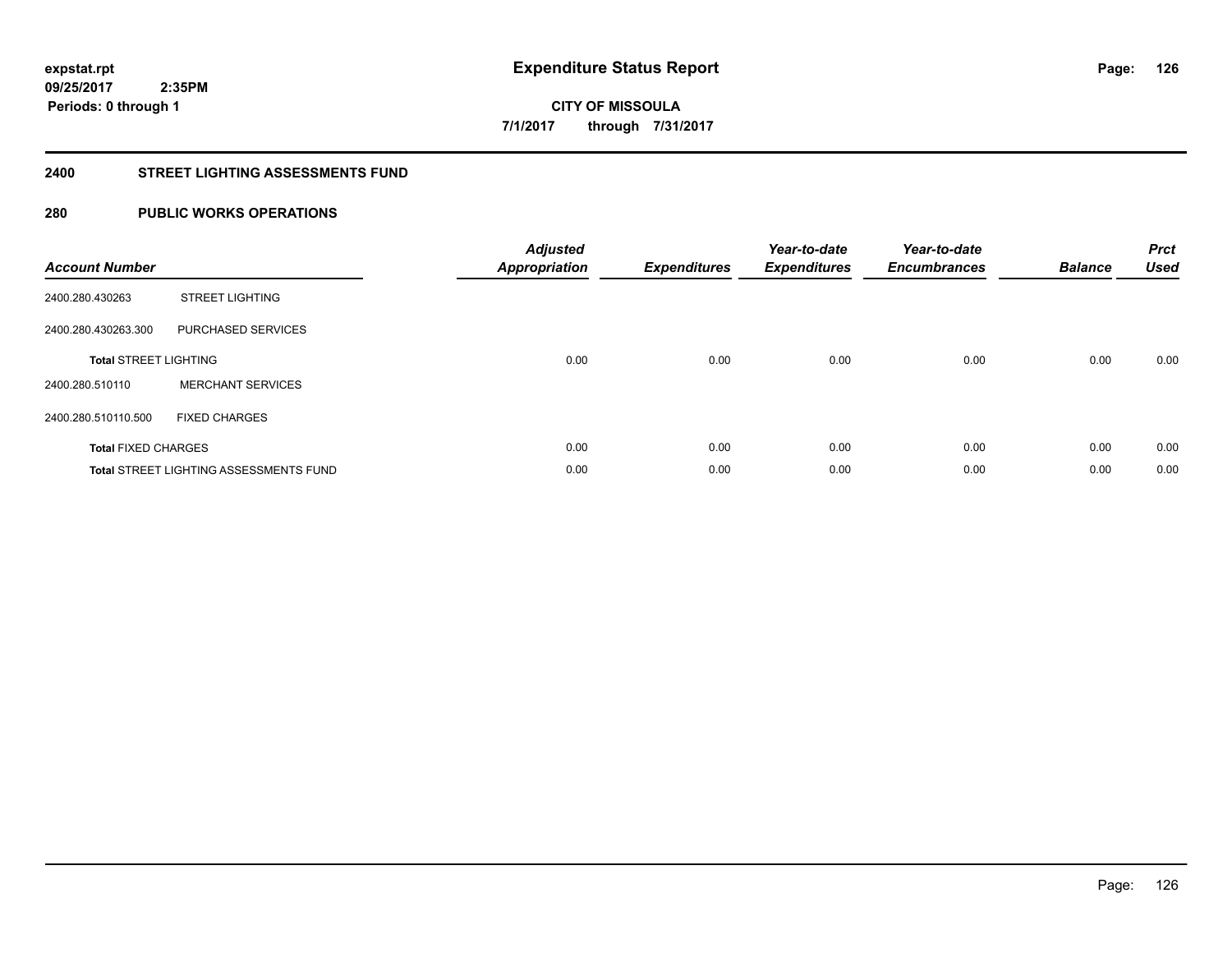**CITY OF MISSOULA 7/1/2017 through 7/31/2017**

#### **2500 STREET MAINTENANCE ASSESSMENT FUND**

|                                 |                                          | <b>Adjusted</b>                                                                                                                                                                                            |             | Year-to-date | Year-to-date |             | <b>Prct</b> |
|---------------------------------|------------------------------------------|------------------------------------------------------------------------------------------------------------------------------------------------------------------------------------------------------------|-------------|--------------|--------------|-------------|-------------|
| <b>Account Number</b>           |                                          | <b>Expenditures</b><br><b>Appropriation</b><br><b>Expenditures</b><br><b>Balance</b><br><b>Encumbrances</b><br>0.00<br>0.00<br>0.00<br>0.00<br>0.00<br>0.00<br>2,011.77<br>$-2,011.77$<br>2,011.77<br>0.00 | <b>Used</b> |              |              |             |             |
| 2500.390.510110                 | <b>MERCHANT SERVICES</b>                 |                                                                                                                                                                                                            |             |              |              |             |             |
| 2500.390.510110.500             | <b>FIXED CHARGES</b>                     |                                                                                                                                                                                                            |             |              |              |             |             |
| <b>Total MERCHANT SERVICES</b>  |                                          |                                                                                                                                                                                                            |             |              |              |             | 0.00        |
| 2500.390.521000                 | INTERFUND OPERATING TRANSFERS            |                                                                                                                                                                                                            |             |              |              |             |             |
| 2500.390.521000.300             | PURCHASED SERVICES                       |                                                                                                                                                                                                            |             |              |              |             |             |
| 2500.390.521000.345.000 GARBAGE |                                          |                                                                                                                                                                                                            |             |              |              |             | 0.00        |
|                                 | <b>Total PURCHASED SERVICES</b>          | 0.00                                                                                                                                                                                                       | 2,011.77    | 2,011.77     | 0.00         | $-2,011.77$ | 0.00        |
| 2500.390.521000.800             | OTHER OBJECTS                            |                                                                                                                                                                                                            |             |              |              |             |             |
| <b>Total OTHER OBJECTS</b>      |                                          | 0.00                                                                                                                                                                                                       | 0.00        | 0.00         | 0.00         | 0.00        | 0.00        |
|                                 | Total STREET MAINTENANCE ASSESSMENT FUND | 0.00                                                                                                                                                                                                       | 2,011.77    | 2,011.77     | 0.00         | $-2,011.77$ | 0.00        |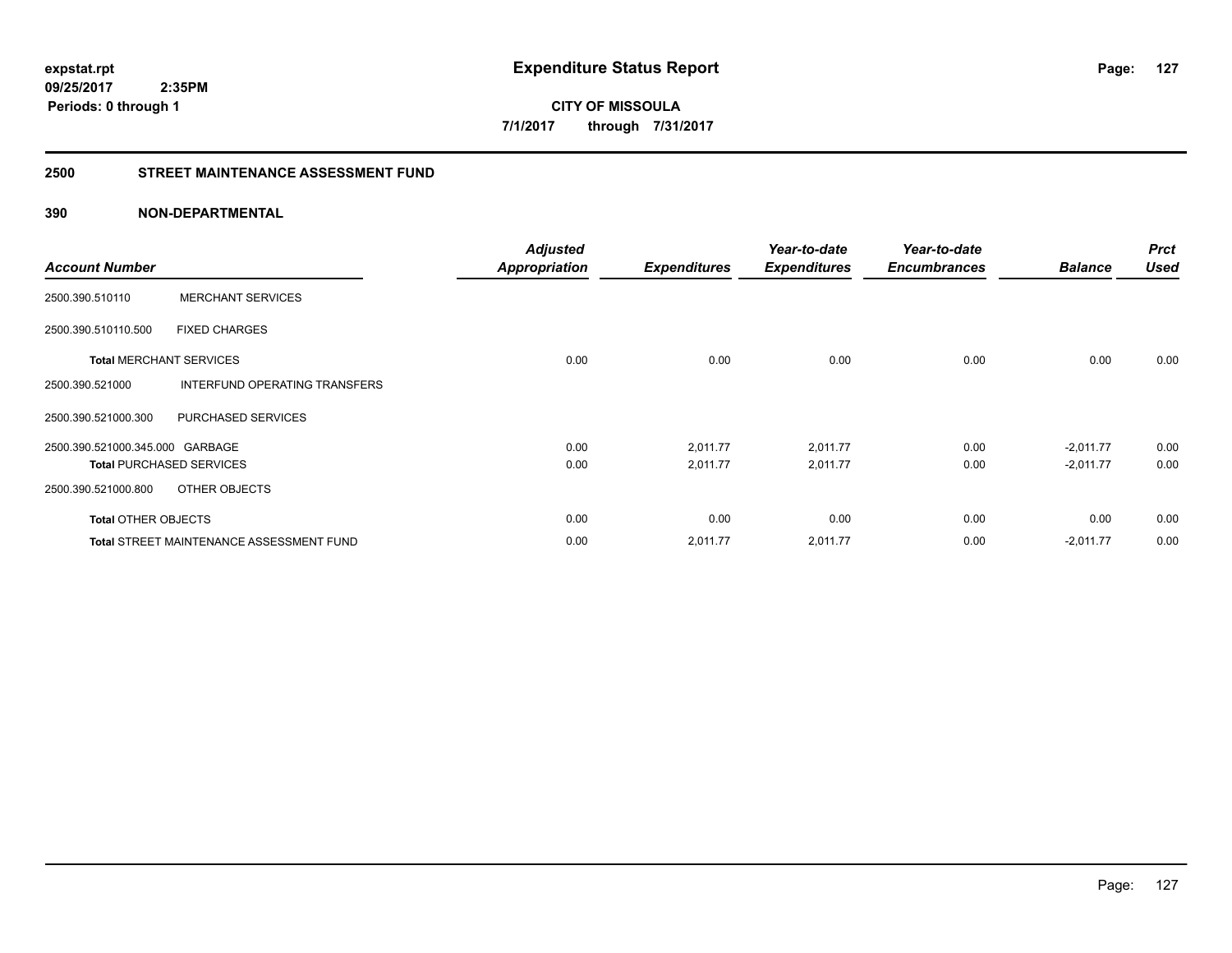# **2512 ROAD DISTRICT #1**

|                                |                                                | <b>Adjusted</b>      |                     | Year-to-date        | Year-to-date        |                | <b>Prct</b> |
|--------------------------------|------------------------------------------------|----------------------|---------------------|---------------------|---------------------|----------------|-------------|
| <b>Account Number</b>          |                                                | <b>Appropriation</b> | <b>Expenditures</b> | <b>Expenditures</b> | <b>Encumbrances</b> | <b>Balance</b> | <b>Used</b> |
| 2512.320.430100                | PUBLIC WORKS ADMINISTRATION                    |                      |                     |                     |                     |                |             |
| 2512.320.430100.100            | PERSONAL SERVICES                              |                      |                     |                     |                     |                |             |
|                                | 2512.320.430100.110.000 SALARIES AND WAGES     | 0.00                 | 2,279.34            | 2,279.34            | 0.00                | $-2,279.34$    | 0.00        |
|                                | 2512.320.430100.140.000 EMPLOYER CONTRIBUTIONS | 0.00                 | 391.98              | 391.98              | 0.00                | $-391.98$      | 0.00        |
| <b>Total PERSONAL SERVICES</b> |                                                | 0.00                 | 2,671.32            | 2,671.32            | 0.00                | $-2,671.32$    | 0.00        |
| 2512.320.430100.200            | <b>SUPPLIES</b>                                |                      |                     |                     |                     |                |             |
| <b>Total SUPPLIES</b>          |                                                | 0.00                 | 0.00                | 0.00                | 0.00                | 0.00           | 0.00        |
| 2512.320.430100.300            | PURCHASED SERVICES                             |                      |                     |                     |                     |                |             |
|                                | <b>Total PURCHASED SERVICES</b>                | 0.00                 | 0.00                | 0.00                | 0.00                | 0.00           | 0.00        |
| 2512.320.430100.500            | <b>FIXED CHARGES</b>                           |                      |                     |                     |                     |                |             |
| <b>Total FIXED CHARGES</b>     |                                                | 0.00                 | 0.00                | 0.00                | 0.00                | 0.00           | 0.00        |
| 2512.320.430100.800            | OTHER OBJECTS                                  |                      |                     |                     |                     |                |             |
| <b>Total OTHER OBJECTS</b>     |                                                | 0.00                 | 0.00                | 0.00                | 0.00                | 0.00           | 0.00        |
|                                | Total PUBLIC WORKS ADMINISTRATION              | 0.00                 | 2,671.32            | 2,671.32            | 0.00                | $-2,671.32$    | 0.00        |
| 2512.320.430220                | <b>FACILITY</b>                                |                      |                     |                     |                     |                |             |
| 2512.320.430220.200            | <b>SUPPLIES</b>                                |                      |                     |                     |                     |                |             |
|                                | 2512.320.430220.220.000 OPERATING SUPPLIES     | 0.00                 | 126.41              | 126.41              | 0.00                | $-126.41$      | 0.00        |
| <b>Total FACILITY</b>          |                                                | 0.00                 | 126.41              | 126.41              | 0.00                | $-126.41$      | 0.00        |
| 2512.320.430230                | STREET RESTORATION                             |                      |                     |                     |                     |                |             |
| 2512.320.430230.200            | <b>SUPPLIES</b>                                |                      |                     |                     |                     |                |             |
| <b>Total SUPPLIES</b>          |                                                | 0.00                 | 0.00                | 0.00                | 0.00                | 0.00           | 0.00        |
|                                |                                                |                      |                     |                     |                     |                |             |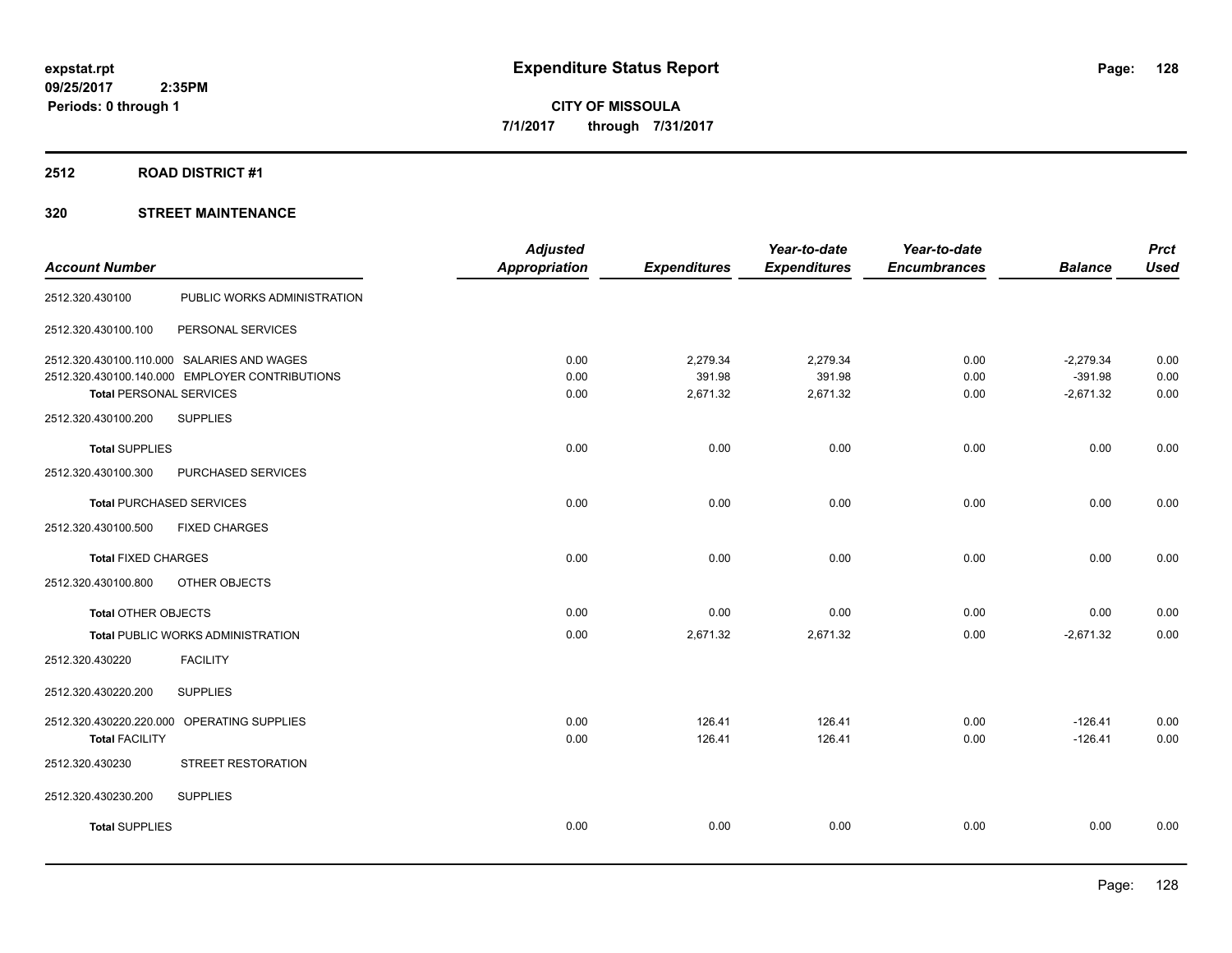# **2512 ROAD DISTRICT #1**

| <b>Account Number</b>           |                                                 | <b>Adjusted</b><br><b>Appropriation</b> | <b>Expenditures</b> | Year-to-date<br><b>Expenditures</b> | Year-to-date<br><b>Encumbrances</b> | <b>Balance</b> | <b>Prct</b><br><b>Used</b> |
|---------------------------------|-------------------------------------------------|-----------------------------------------|---------------------|-------------------------------------|-------------------------------------|----------------|----------------------------|
|                                 |                                                 |                                         |                     |                                     |                                     |                |                            |
| 2512.320.430230.400             | <b>BUILDING MATERIALS</b>                       |                                         |                     |                                     |                                     |                |                            |
|                                 | 2512.320.430230.400.000 BUILDING MATERIALS      | 0.00                                    | 405.08              | 405.08                              | 0.00                                | $-405.08$      | 0.00                       |
| <b>Total BUILDING MATERIALS</b> |                                                 | 0.00                                    | 405.08              | 405.08                              | 0.00                                | $-405.08$      | 0.00                       |
| 2512.320.430230.500             | <b>FIXED CHARGES</b>                            |                                         |                     |                                     |                                     |                |                            |
| <b>Total FIXED CHARGES</b>      |                                                 | 0.00                                    | 0.00                | 0.00                                | 0.00                                | 0.00           | 0.00                       |
| 2512.320.430230.800             | OTHER OBJECTS                                   |                                         |                     |                                     |                                     |                |                            |
| <b>Total OTHER OBJECTS</b>      |                                                 | 0.00                                    | 0.00                | 0.00                                | 0.00                                | 0.00           | 0.00                       |
| 2512.320.430230.900             | <b>CAPITAL OUTLAY</b>                           |                                         |                     |                                     |                                     |                |                            |
| <b>Total CAPITAL OUTLAY</b>     |                                                 | 0.00                                    | 0.00                | 0.00                                | 0.00                                | 0.00           | 0.00                       |
| <b>Total STREET RESTORATION</b> |                                                 | 0.00                                    | 405.08              | 405.08                              | 0.00                                | $-405.08$      | 0.00                       |
| 2512.320.430233                 | CLARK FORK LN IMPROVEMENTS                      |                                         |                     |                                     |                                     |                |                            |
| 2512.320.430233.900             | <b>CAPITAL OUTLAY</b>                           |                                         |                     |                                     |                                     |                |                            |
|                                 | Total CLARK FORK LN IMPROVEMENTS                | 0.00                                    | 0.00                | 0.00                                | 0.00                                | 0.00           | 0.00                       |
| 2512.320.430234                 | <b>CURB &amp; GUTTERS</b>                       |                                         |                     |                                     |                                     |                |                            |
| 2512.320.430234.900             | CAPITAL OUTLAY                                  |                                         |                     |                                     |                                     |                |                            |
|                                 | 2512.320.430234.930.000 ADA SIDEWALK ASSISTANCE | 0.00                                    | 700.00              | 700.00                              | 0.00                                | $-700.00$      | 0.00                       |
| Total CURB & GUTTERS            |                                                 | 0.00                                    | 700.00              | 700.00                              | 0.00                                | $-700.00$      | 0.00                       |
| 2512.320.430240                 | STREET MAINTENANCE                              |                                         |                     |                                     |                                     |                |                            |
| 2512.320.430240.100             | PERSONAL SERVICES                               |                                         |                     |                                     |                                     |                |                            |
| <b>Total PERSONAL SERVICES</b>  |                                                 | 0.00                                    | 0.00                | 0.00                                | 0.00                                | 0.00           | 0.00                       |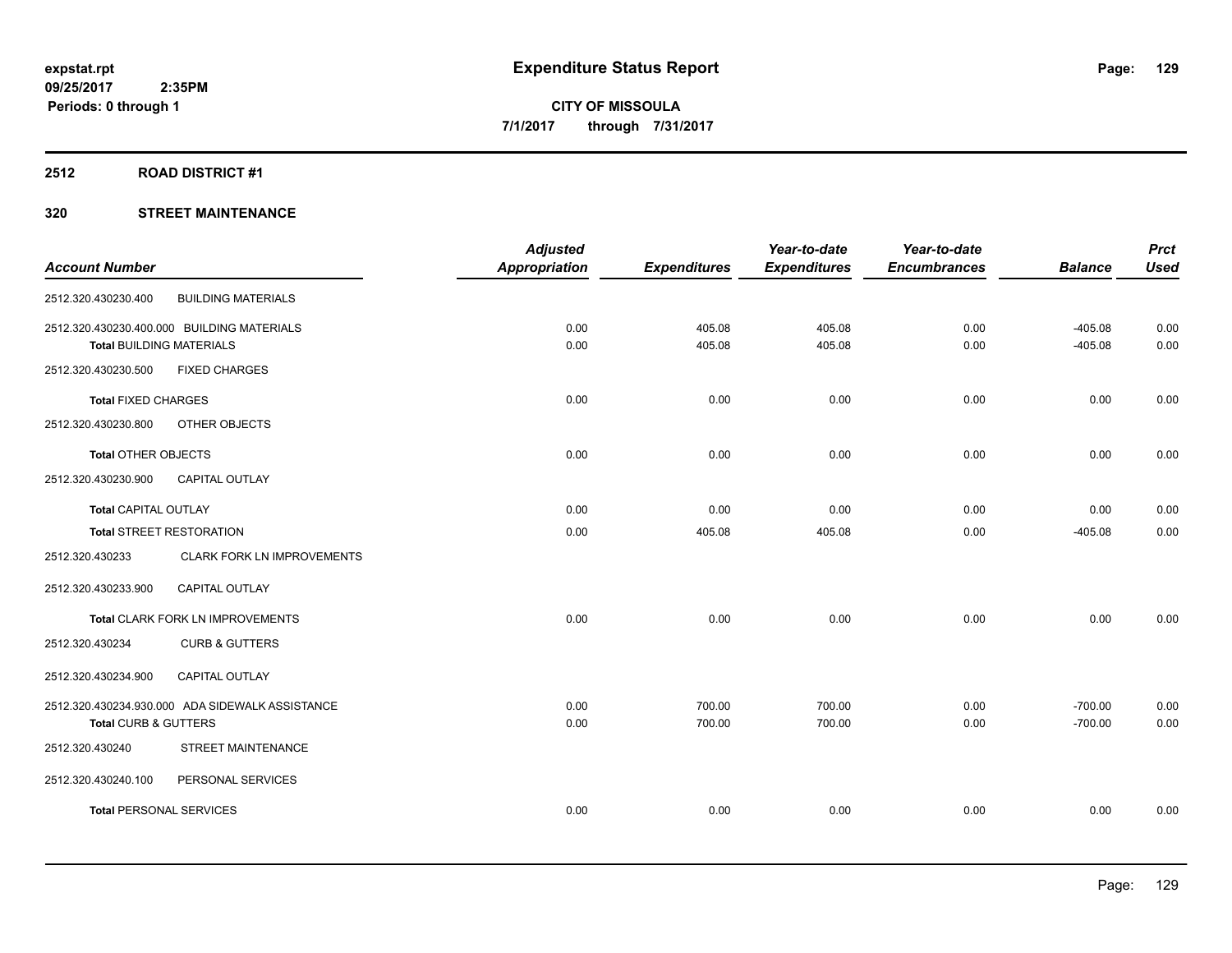# **2512 ROAD DISTRICT #1**

|                                 |                                                            | <b>Adjusted</b>      |                     | Year-to-date        | Year-to-date        |                | <b>Prct</b> |
|---------------------------------|------------------------------------------------------------|----------------------|---------------------|---------------------|---------------------|----------------|-------------|
| <b>Account Number</b>           |                                                            | <b>Appropriation</b> | <b>Expenditures</b> | <b>Expenditures</b> | <b>Encumbrances</b> | <b>Balance</b> | <b>Used</b> |
| 2512.320.430240.200             | <b>SUPPLIES</b>                                            |                      |                     |                     |                     |                |             |
| <b>Total SUPPLIES</b>           |                                                            | 0.00                 | 0.00                | 0.00                | 0.00                | 0.00           | 0.00        |
| 2512.320.430240.400             | <b>BUILDING MATERIALS</b>                                  |                      |                     |                     |                     |                |             |
|                                 | 2512.320.430240.400.000 BUILDING MATERIALS                 | 0.00                 | 1,049.69            | 1,049.69            | 0.00                | $-1,049.69$    | 0.00        |
| <b>Total STREET MAINTENANCE</b> |                                                            | 0.00                 | 1,049.69            | 1,049.69            | 0.00                | $-1,049.69$    | 0.00        |
| 2512.320.430251                 | ICE & SNOW REMOVAL                                         |                      |                     |                     |                     |                |             |
| 2512.320.430251.100             | PERSONAL SERVICES                                          |                      |                     |                     |                     |                |             |
| Total PERSONAL SERVICES         |                                                            | 0.00                 | 0.00                | 0.00                | 0.00                | 0.00           | 0.00        |
| 2512.320.430251.200             | <b>SUPPLIES</b>                                            |                      |                     |                     |                     |                |             |
| Total ICE & SNOW REMOVAL        |                                                            | 0.00                 | 0.00                | 0.00                | 0.00                | 0.00           | 0.00        |
| 2512.320.430252                 | <b>STREET CLEANING</b>                                     |                      |                     |                     |                     |                |             |
| 2512.320.430252.200             | <b>SUPPLIES</b>                                            |                      |                     |                     |                     |                |             |
|                                 | 2512.320.430252.220.000 STREET CLEANING/OPERATING SUPPLIES | 0.00                 | 292.00              | 292.00              | 0.00                | $-292.00$      | 0.00        |
| <b>Total SUPPLIES</b>           |                                                            | 0.00                 | 292.00              | 292.00              | 0.00                | $-292.00$      | 0.00        |
| 2512.320.430252.500             | <b>FIXED CHARGES</b>                                       |                      |                     |                     |                     |                |             |
| <b>Total FIXED CHARGES</b>      |                                                            | 0.00                 | 0.00                | 0.00                | 0.00                | 0.00           | 0.00        |
| <b>Total STREET CLEANING</b>    |                                                            | 0.00                 | 292.00              | 292.00              | 0.00                | $-292.00$      | 0.00        |
| 2512.320.430262                 | <b>SIDEWALKS</b>                                           |                      |                     |                     |                     |                |             |
| 2512.320.430262.300             | PURCHASED SERVICES                                         |                      |                     |                     |                     |                |             |
| <b>Total PURCHASED SERVICES</b> |                                                            | 0.00                 | 0.00                | 0.00                | 0.00                | 0.00           | 0.00        |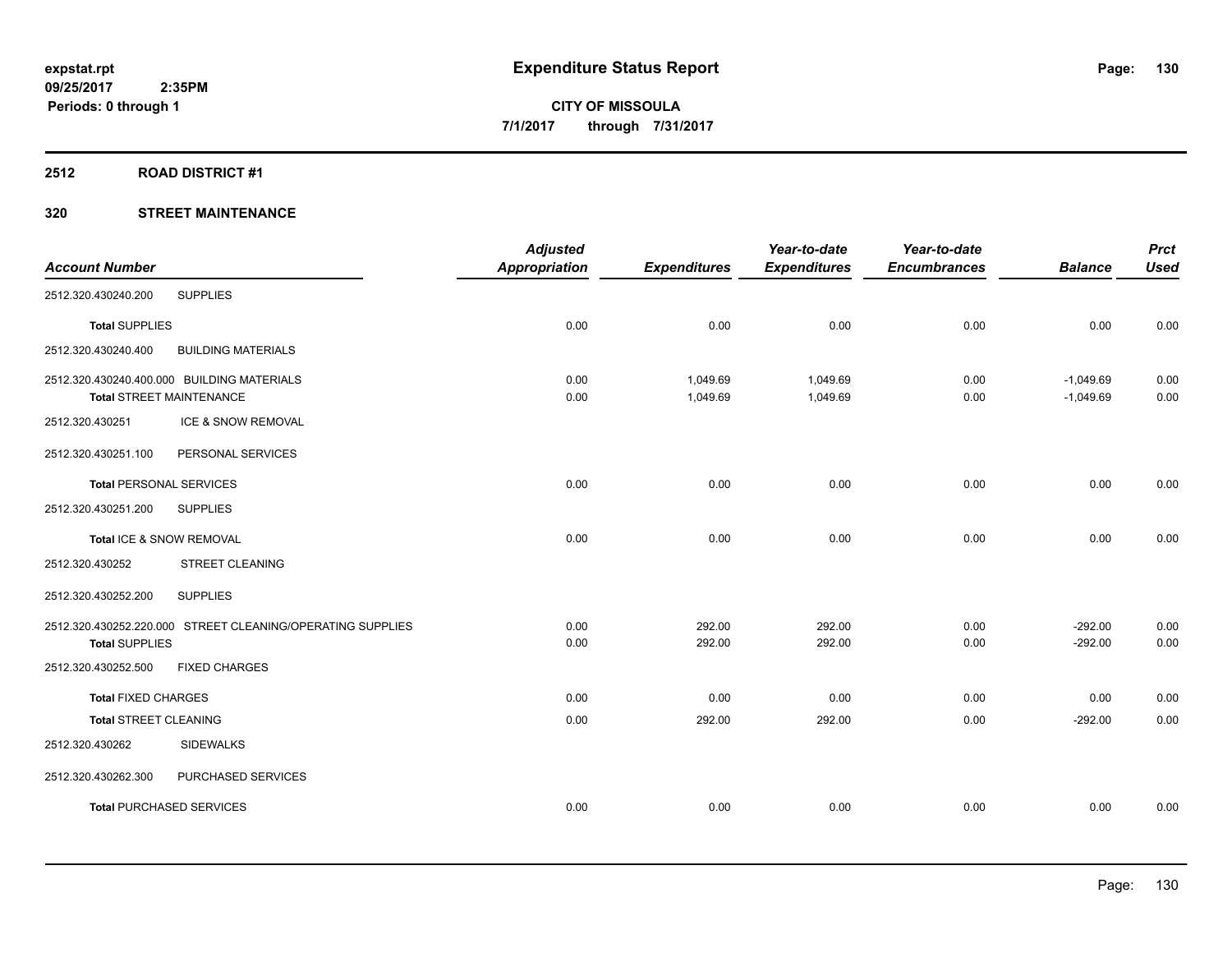# **2512 ROAD DISTRICT #1**

| <b>Account Number</b>               |                                         | <b>Adjusted</b><br><b>Appropriation</b> | <b>Expenditures</b> | Year-to-date<br><b>Expenditures</b> | Year-to-date<br><b>Encumbrances</b> | <b>Balance</b> | <b>Prct</b><br><b>Used</b> |
|-------------------------------------|-----------------------------------------|-----------------------------------------|---------------------|-------------------------------------|-------------------------------------|----------------|----------------------------|
|                                     |                                         |                                         |                     |                                     |                                     |                |                            |
| 2512.320.430262.600                 | <b>DEBT SERVICE</b>                     |                                         |                     |                                     |                                     |                |                            |
| <b>Total DEBT SERVICE</b>           |                                         | 0.00                                    | 0.00                | 0.00                                | 0.00                                | 0.00           | 0.00                       |
| 2512.320.430262.900                 | CAPITAL OUTLAY                          |                                         |                     |                                     |                                     |                |                            |
| <b>Total SIDEWALKS</b>              |                                         | 0.00                                    | 0.00                | 0.00                                | 0.00                                | 0.00           | 0.00                       |
| 2512.320.430264                     | TRAFFIC SIGNAL MAINTENANCE              |                                         |                     |                                     |                                     |                |                            |
| 2512.320.430264.700                 | <b>GRANTS &amp; CONTRIBUTIONS</b>       |                                         |                     |                                     |                                     |                |                            |
|                                     | Total GRANTS & CONTRIBUTIONS            | 0.00                                    | 0.00                | 0.00                                | 0.00                                | 0.00           | 0.00                       |
| 2512.320.430264.900                 | CAPITAL OUTLAY                          |                                         |                     |                                     |                                     |                |                            |
|                                     | <b>Total TRAFFIC SIGNAL MAINTENANCE</b> | 0.00                                    | 0.00                | 0.00                                | 0.00                                | 0.00           | 0.00                       |
| 2512.320.430265                     | <b>SIGNING &amp; STRIPING</b>           |                                         |                     |                                     |                                     |                |                            |
| 2512.320.430265.100                 | PERSONAL SERVICES                       |                                         |                     |                                     |                                     |                |                            |
| <b>Total PERSONAL SERVICES</b>      |                                         | 0.00                                    | 0.00                | 0.00                                | 0.00                                | 0.00           | 0.00                       |
| 2512.320.430265.200                 | <b>SUPPLIES</b>                         |                                         |                     |                                     |                                     |                |                            |
| <b>Total SIGNING &amp; STRIPING</b> |                                         | 0.00                                    | 0.00                | 0.00                                | 0.00                                | 0.00           | 0.00                       |
| 2512.320.431200                     | FLOOD CONTROL                           |                                         |                     |                                     |                                     |                |                            |
| 2512.320.431200.100                 | PERSONAL SERVICES                       |                                         |                     |                                     |                                     |                |                            |
| <b>Total PERSONAL SERVICES</b>      |                                         | 0.00                                    | 0.00                | 0.00                                | 0.00                                | 0.00           | 0.00                       |
| 2512.320.431200.200                 | <b>SUPPLIES</b>                         |                                         |                     |                                     |                                     |                |                            |
| <b>Total SUPPLIES</b>               |                                         | 0.00                                    | 0.00                | 0.00                                | 0.00                                | 0.00           | 0.00                       |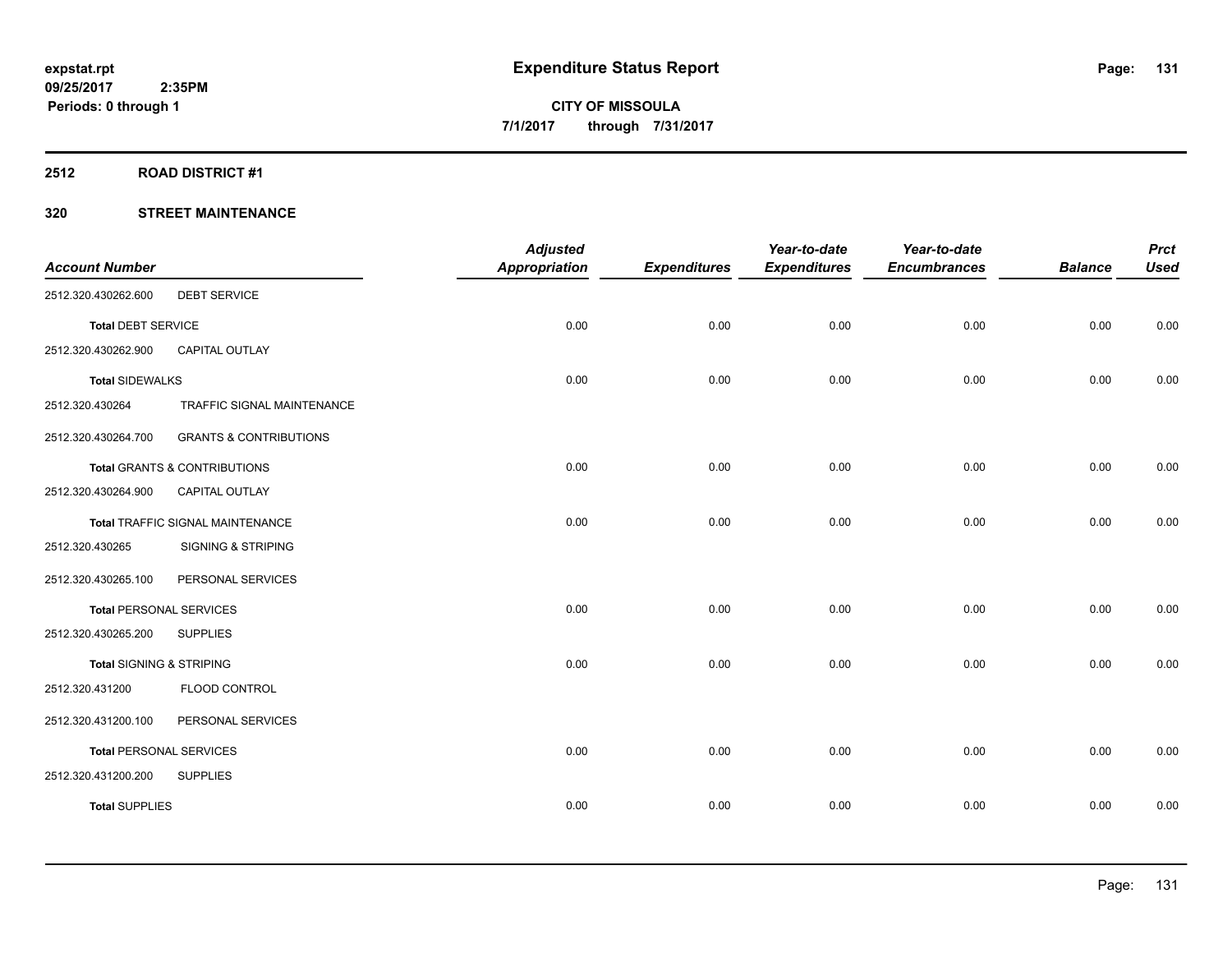# **2512 ROAD DISTRICT #1**

| <b>Account Number</b>      |                                     | <b>Adjusted</b><br><b>Appropriation</b> | <b>Expenditures</b> | Year-to-date<br><b>Expenditures</b> | Year-to-date<br><b>Encumbrances</b> | <b>Balance</b> | <b>Prct</b><br><b>Used</b> |
|----------------------------|-------------------------------------|-----------------------------------------|---------------------|-------------------------------------|-------------------------------------|----------------|----------------------------|
| 2512.320.431200.300        | PURCHASED SERVICES                  |                                         |                     |                                     |                                     |                |                            |
|                            | <b>Total PURCHASED SERVICES</b>     | 0.00                                    | 0.00                | 0.00                                | 0.00                                | 0.00           | 0.00                       |
| 2512.320.431200.900        | <b>CAPITAL OUTLAY</b>               |                                         |                     |                                     |                                     |                |                            |
| Total FLOOD CONTROL        |                                     | 0.00                                    | 0.00                | 0.00                                | 0.00                                | 0.00           | 0.00                       |
| 2512.320.460434            | <b>GREENWAYS &amp; HORTICULTURE</b> |                                         |                     |                                     |                                     |                |                            |
| 2512.320.460434.200        | <b>SUPPLIES</b>                     |                                         |                     |                                     |                                     |                |                            |
|                            | Total GREENWAYS & HORTICULTURE      | 0.00                                    | 0.00                | 0.00                                | 0.00                                | 0.00           | 0.00                       |
| 2512.320.490504            | <b>DEBT SERVICE</b>                 |                                         |                     |                                     |                                     |                |                            |
| 2512.320.490504.600        | <b>DEBT SERVICE</b>                 |                                         |                     |                                     |                                     |                |                            |
| <b>Total DEBT SERVICE</b>  |                                     | 0.00                                    | 0.00                | 0.00                                | 0.00                                | 0.00           | 0.00                       |
| 2512.320.510110            | <b>MERCHANT SERVICES</b>            |                                         |                     |                                     |                                     |                |                            |
| 2512.320.510110.500        | <b>FIXED CHARGES</b>                |                                         |                     |                                     |                                     |                |                            |
|                            | <b>Total MERCHANT SERVICES</b>      | 0.00                                    | 0.00                | 0.00                                | 0.00                                | 0.00           | 0.00                       |
| 2512.320.510200            | <b>JUDGMENT &amp; LOSSES</b>        |                                         |                     |                                     |                                     |                |                            |
| 2512.320.510200.500        | <b>FIXED CHARGES</b>                |                                         |                     |                                     |                                     |                |                            |
| <b>Total FIXED CHARGES</b> |                                     | 0.00                                    | 0.00                | 0.00                                | 0.00                                | 0.00           | 0.00                       |
|                            | Total JUDGMENT & LOSSES             | 0.00                                    | 0.00                | 0.00                                | 0.00                                | 0.00           | 0.00                       |
|                            | <b>Total STREET MAINTENANCE</b>     | 0.00                                    | 5,244.50            | 5,244.50                            | 0.00                                | $-5,244.50$    | 0.00                       |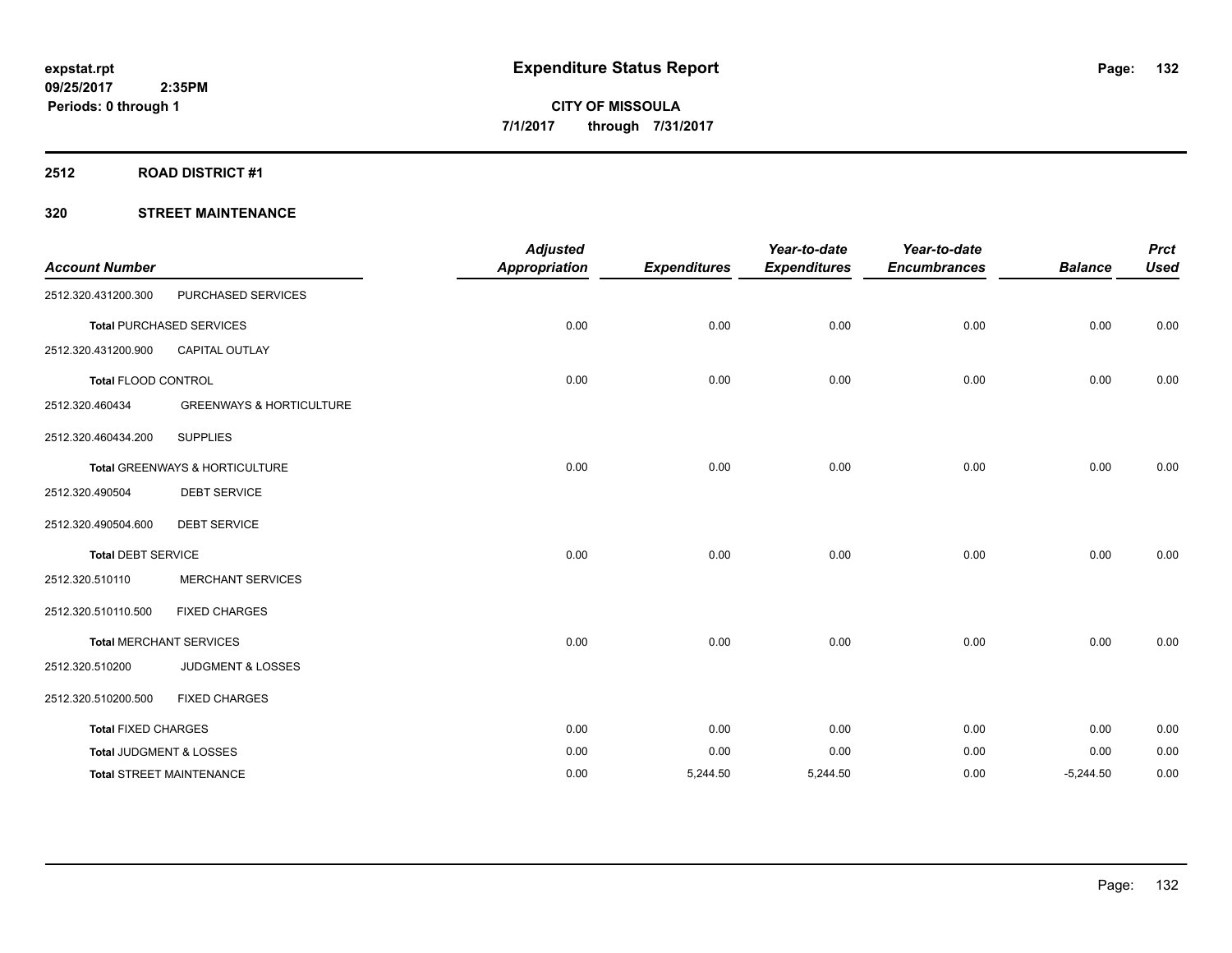# **2512 ROAD DISTRICT #1**

| <b>Account Number</b>         |                              | <b>Adjusted</b><br>Appropriation | <b>Expenditures</b> | Year-to-date<br><b>Expenditures</b> | Year-to-date<br><b>Encumbrances</b> | <b>Balance</b> | <b>Prct</b><br><b>Used</b> |
|-------------------------------|------------------------------|----------------------------------|---------------------|-------------------------------------|-------------------------------------|----------------|----------------------------|
| 2512.390.510200               | <b>JUDGMENT &amp; LOSSES</b> |                                  |                     |                                     |                                     |                |                            |
| 2512.390.510200.500           | <b>FIXED CHARGES</b>         |                                  |                     |                                     |                                     |                |                            |
| <b>Total NON-DEPARTMENTAL</b> |                              | 0.00                             | 0.00                | 0.00                                | 0.00                                | 0.00           | 0.00                       |
| <b>Total ROAD DISTRICT #1</b> |                              | 0.00                             | 5.244.50            | 5,244.50                            | 0.00                                | $-5.244.50$    | 0.00                       |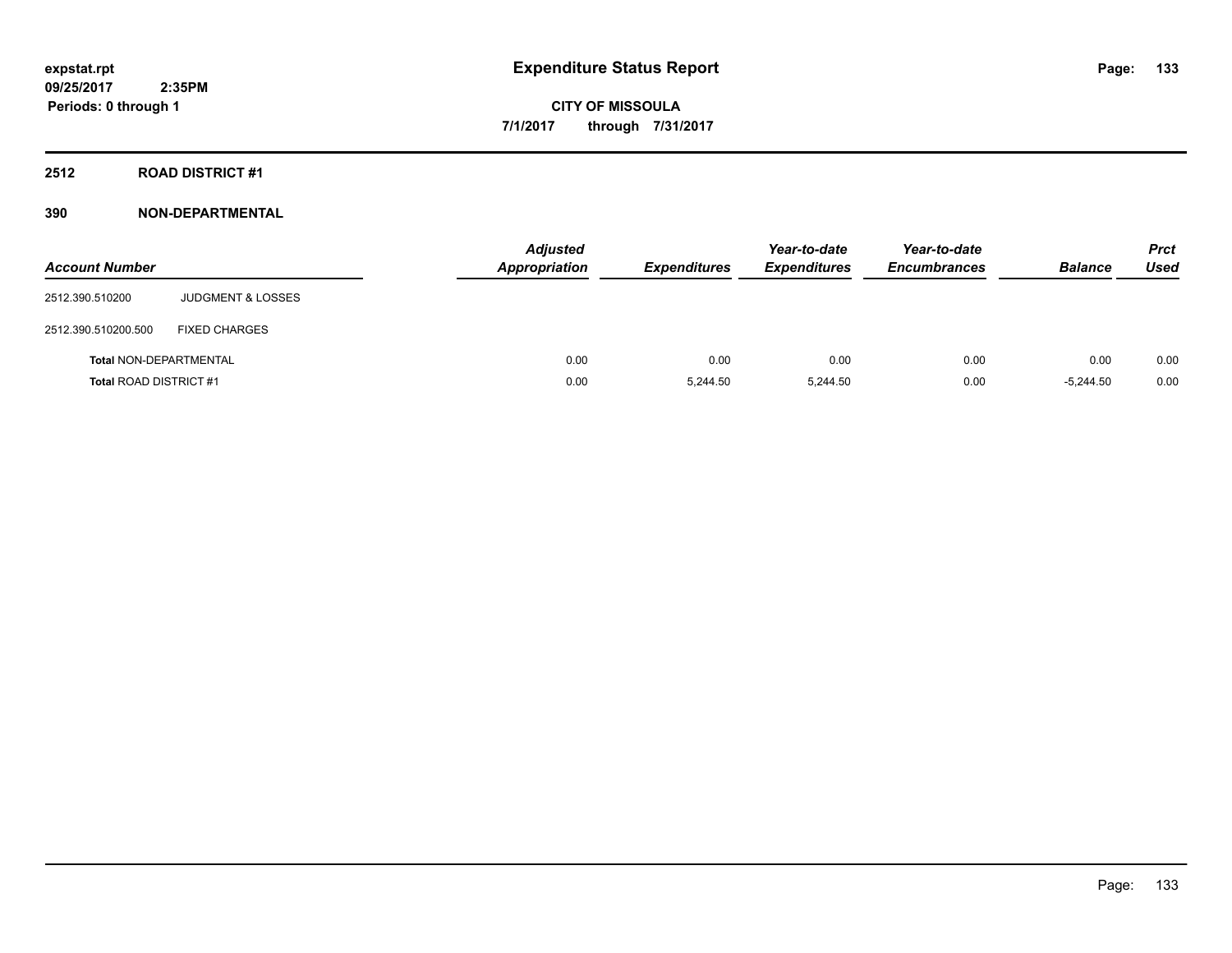# **2513 PARK DISTRICT #1**

|                                                |                                   | <b>Adjusted</b>      |                     | Year-to-date        | Year-to-date        |                | <b>Prct</b> |
|------------------------------------------------|-----------------------------------|----------------------|---------------------|---------------------|---------------------|----------------|-------------|
| <b>Account Number</b>                          |                                   | <b>Appropriation</b> | <b>Expenditures</b> | <b>Expenditures</b> | <b>Encumbrances</b> | <b>Balance</b> | <b>Used</b> |
| 2513.370.460400                                | PARKS ASSET MANAGEMENT            |                      |                     |                     |                     |                |             |
| 2513.370.460400.300                            | PURCHASED SERVICES                |                      |                     |                     |                     |                |             |
| <b>Total PURCHASED SERVICES</b>                |                                   | 0.00                 | 0.00                | 0.00                | 0.00                | 0.00           | 0.00        |
| CAPITAL OUTLAY<br>2513.370.460400.900          |                                   |                      |                     |                     |                     |                |             |
| <b>Total PARKS ASSET MANAGEMENT</b>            |                                   | 0.00                 | 0.00                | 0.00                | 0.00                | 0.00           | 0.00        |
| 2513.370.460432<br>PARK ADMIN                  |                                   |                      |                     |                     |                     |                |             |
| 2513.370.460432.100                            | PERSONAL SERVICES                 |                      |                     |                     |                     |                |             |
| 2513.370.460432.110.000 SALARIES AND WAGES     |                                   | 0.00                 | 3,306.56            | 3,306.56            | 0.00                | $-3,306.56$    | 0.00        |
| 2513.370.460432.140.000 EMPLOYER CONTRIBUTIONS |                                   | 0.00                 | 2,287.03            | 2,287.03            | 0.00                | $-2,287.03$    | 0.00        |
| <b>Total PERSONAL SERVICES</b>                 |                                   | 0.00                 | 5,593.59            | 5,593.59            | 0.00                | $-5,593.59$    | 0.00        |
| <b>SUPPLIES</b><br>2513.370.460432.200         |                                   |                      |                     |                     |                     |                |             |
| <b>Total SUPPLIES</b>                          |                                   | 0.00                 | 0.00                | 0.00                | 0.00                | 0.00           | 0.00        |
| 2513.370.460432.300                            | PURCHASED SERVICES                |                      |                     |                     |                     |                |             |
| 2513.370.460432.350.000 PROFESSIONAL SERVICES  |                                   | 0.00                 | 800.00              | 800.00              | 0.00                | $-800.00$      | 0.00        |
| <b>Total PURCHASED SERVICES</b>                |                                   | 0.00                 | 800.00              | 800.00              | 0.00                | $-800.00$      | 0.00        |
| 2513.370.460432.600<br><b>DEBT SERVICE</b>     |                                   |                      |                     |                     |                     |                |             |
| <b>Total DEBT SERVICE</b>                      |                                   | 0.00                 | 0.00                | 0.00                | 0.00                | 0.00           | 0.00        |
| 2513.370.460432.700                            | <b>GRANTS &amp; CONTRIBUTIONS</b> |                      |                     |                     |                     |                |             |
| <b>Total GRANTS &amp; CONTRIBUTIONS</b>        |                                   | 0.00                 | 0.00                | 0.00                | 0.00                | 0.00           | 0.00        |
| <b>CAPITAL OUTLAY</b><br>2513.370.460432.900   |                                   |                      |                     |                     |                     |                |             |
| <b>Total CAPITAL OUTLAY</b>                    |                                   | 0.00                 | 0.00                | 0.00                | 0.00                | 0.00           | 0.00        |
|                                                |                                   |                      |                     |                     |                     |                |             |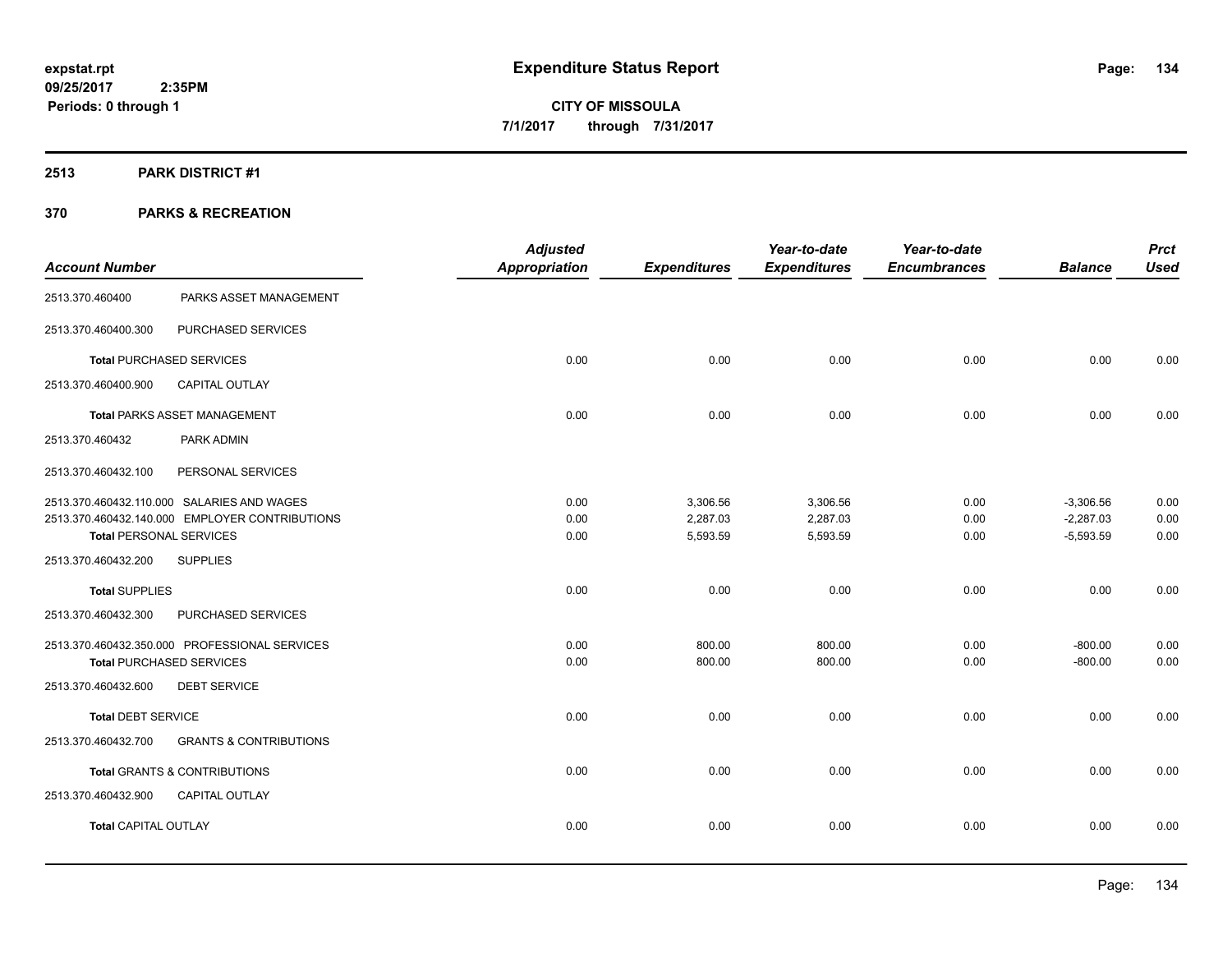# **2513 PARK DISTRICT #1**

| <b>Account Number</b>           |                                                             | <b>Adjusted</b><br>Appropriation | <b>Expenditures</b> | Year-to-date<br><b>Expenditures</b> | Year-to-date<br><b>Encumbrances</b> | <b>Balance</b> | <b>Prct</b><br><b>Used</b> |
|---------------------------------|-------------------------------------------------------------|----------------------------------|---------------------|-------------------------------------|-------------------------------------|----------------|----------------------------|
| <b>Total PARK ADMIN</b>         |                                                             | 0.00                             | 6,393.59            | 6,393.59                            | 0.00                                | $-6,393.59$    | 0.00                       |
| 2513.370.460434                 | <b>GREENWAYS &amp; HORTICULTURE</b>                         |                                  |                     |                                     |                                     |                |                            |
| 2513.370.460434.100             | PERSONAL SERVICES                                           |                                  |                     |                                     |                                     |                |                            |
|                                 | 2513.370.460434.110.000 GREENWAYS & HORTCULTURE             | 0.00                             | 2,545.48            | 2,545.48                            | 0.00                                | $-2,545.48$    | 0.00                       |
|                                 | 2513.370.460434.140.000 GREENWAYS & HORTICLTURE-EMPL CONTRI | 0.00                             | 1,770.99            | 1.770.99                            | 0.00                                | $-1.770.99$    | 0.00                       |
| <b>Total PERSONAL SERVICES</b>  |                                                             | 0.00                             | 4,316.47            | 4,316.47                            | 0.00                                | $-4,316.47$    | 0.00                       |
| 2513.370.460434.200             | <b>SUPPLIES</b>                                             |                                  |                     |                                     |                                     |                |                            |
| <b>Total SUPPLIES</b>           |                                                             | 0.00                             | 0.00                | 0.00                                | 0.00                                | 0.00           | 0.00                       |
| 2513.370.460434.300             | PURCHASED SERVICES                                          |                                  |                     |                                     |                                     |                |                            |
| <b>Total PURCHASED SERVICES</b> |                                                             | 0.00                             | 0.00                | 0.00                                | 0.00                                | 0.00           | 0.00                       |
|                                 | <b>Total GREENWAYS &amp; HORTICULTURE</b>                   | 0.00                             | 4.316.47            | 4.316.47                            | 0.00                                | $-4.316.47$    | 0.00                       |
| 2513.370.460439                 | <b>URBAN FORESTRY</b>                                       |                                  |                     |                                     |                                     |                |                            |
| 2513.370.460439.100             | PERSONAL SERVICES                                           |                                  |                     |                                     |                                     |                |                            |
|                                 | 2513.370.460439.110.000 SALARIES AND WAGES                  | 0.00                             | 4,348.75            | 4,348.75                            | 0.00                                | $-4,348.75$    | 0.00                       |
|                                 | 2513.370.460439.140.000 EMPLOYER CONTRIBUTIONS              | 0.00                             | 4,669.32            | 4,669.32                            | 0.00                                | $-4,669.32$    | 0.00                       |
| <b>Total PERSONAL SERVICES</b>  |                                                             | 0.00                             | 9,018.07            | 9,018.07                            | 0.00                                | $-9,018.07$    | 0.00                       |
| 2513.370.460439.200             | <b>SUPPLIES</b>                                             |                                  |                     |                                     |                                     |                |                            |
| <b>Total SUPPLIES</b>           |                                                             | 0.00                             | 0.00                | 0.00                                | 0.00                                | 0.00           | 0.00                       |
| 2513.370.460439.300             | PURCHASED SERVICES                                          |                                  |                     |                                     |                                     |                |                            |
|                                 | 2513.370.460439.350.000 PROFESSIONAL SERVICES               | 0.00                             | 8,266.00            | 8,266.00                            | 0.00                                | $-8,266.00$    | 0.00                       |
| <b>Total PURCHASED SERVICES</b> |                                                             | 0.00                             | 8,266.00            | 8,266.00                            | 0.00                                | $-8,266.00$    | 0.00                       |
| <b>Total URBAN FORESTRY</b>     |                                                             | 0.00                             | 17.284.07           | 17,284.07                           | 0.00                                | $-17,284.07$   | 0.00                       |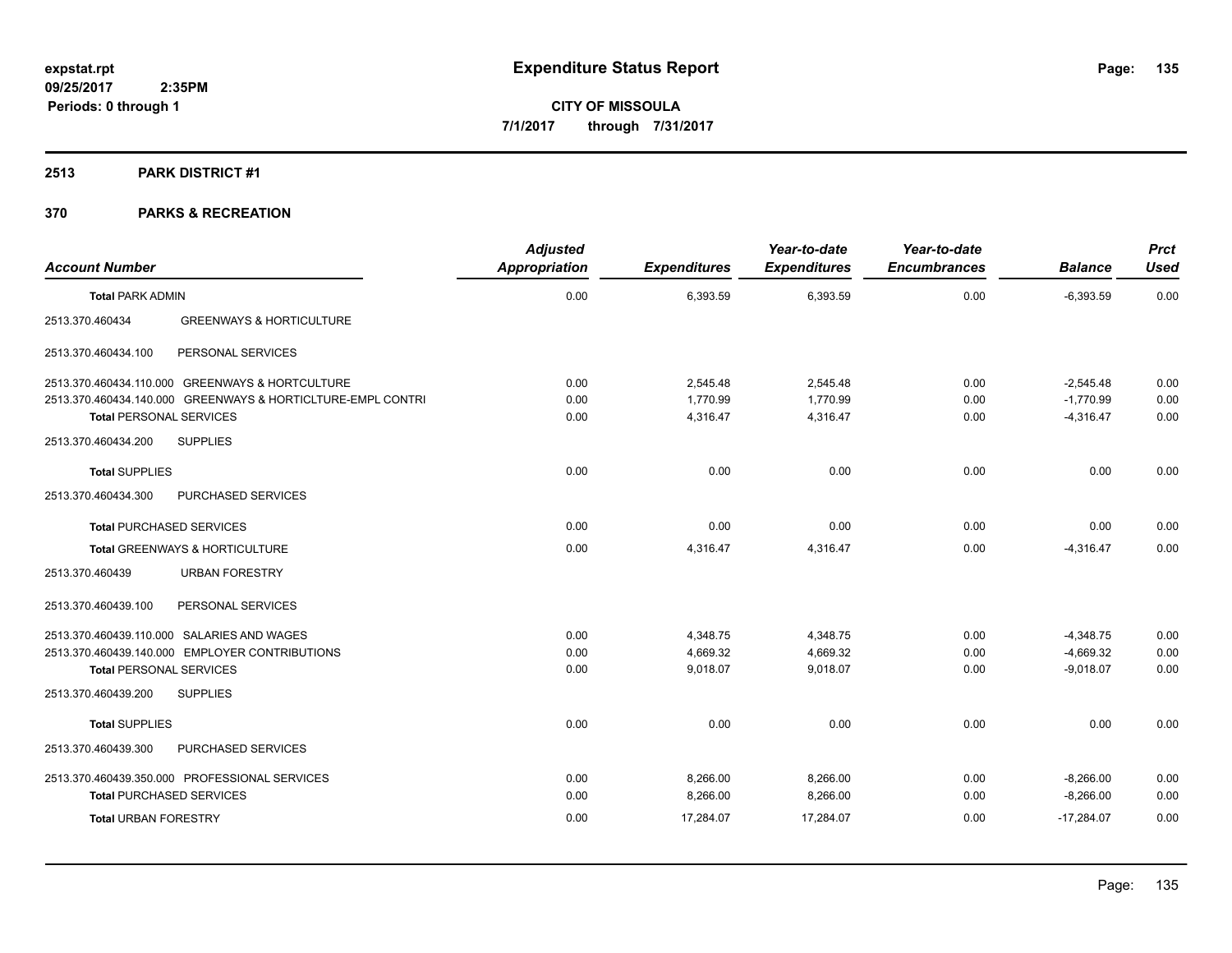# **2513 PARK DISTRICT #1**

|                                |                                              | <b>Adjusted</b>      |                     | Year-to-date        | Year-to-date        |                | <b>Prct</b> |
|--------------------------------|----------------------------------------------|----------------------|---------------------|---------------------|---------------------|----------------|-------------|
| <b>Account Number</b>          |                                              | <b>Appropriation</b> | <b>Expenditures</b> | <b>Expenditures</b> | <b>Encumbrances</b> | <b>Balance</b> | <b>Used</b> |
| 2513.370.460470                | <b>RECREATION MORE</b>                       |                      |                     |                     |                     |                |             |
| 2513.370.460470.100            | PERSONAL SERVICES                            |                      |                     |                     |                     |                |             |
| <b>Total PERSONAL SERVICES</b> |                                              | 0.00                 | 0.00                | 0.00                | 0.00                | 0.00           | 0.00        |
| 2513.370.460470.200            | <b>SUPPLIES</b>                              |                      |                     |                     |                     |                |             |
| <b>Total SUPPLIES</b>          |                                              | 0.00                 | 0.00                | 0.00                | 0.00                | 0.00           | 0.00        |
| 2513.370.460470.300            | PURCHASED SERVICES                           |                      |                     |                     |                     |                |             |
| <b>Total RECREATION MORE</b>   |                                              | 0.00                 | 0.00                | 0.00                | 0.00                | 0.00           | 0.00        |
| 2513.370.460474                | <b>SPRAY DECKS</b>                           |                      |                     |                     |                     |                |             |
| 2513.370.460474.200            | <b>SUPPLIES</b>                              |                      |                     |                     |                     |                |             |
| <b>Total SUPPLIES</b>          |                                              | 0.00                 | 0.00                | 0.00                | 0.00                | 0.00           | 0.00        |
| 2513.370.460474.300            | PURCHASED SERVICES                           |                      |                     |                     |                     |                |             |
|                                | 2513.370.460474.360.000 REPAIR & MAINTENANCE | 0.00                 | 746.17              | 746.17              | 0.00                | $-746.17$      | 0.00        |
| <b>Total SPRAY DECKS</b>       |                                              | 0.00                 | 746.17              | 746.17              | 0.00                | $-746.17$      | 0.00        |
| 2513.370.460477                | <b>GRILL VAN</b>                             |                      |                     |                     |                     |                |             |
| 2513.370.460477.200            | <b>SUPPLIES</b>                              |                      |                     |                     |                     |                |             |
| <b>Total SUPPLIES</b>          |                                              | 0.00                 | 0.00                | 0.00                | 0.00                | 0.00           | 0.00        |
| 2513.370.460477.300            | PURCHASED SERVICES                           |                      |                     |                     |                     |                |             |
| <b>Total GRILL VAN</b>         |                                              | 0.00                 | 0.00                | 0.00                | 0.00                | 0.00           | 0.00        |
| 2513.370.460484                | <b>CONSERVATION LANDS MGMT</b>               |                      |                     |                     |                     |                |             |
| 2513.370.460484.100            | PERSONAL SERVICES                            |                      |                     |                     |                     |                |             |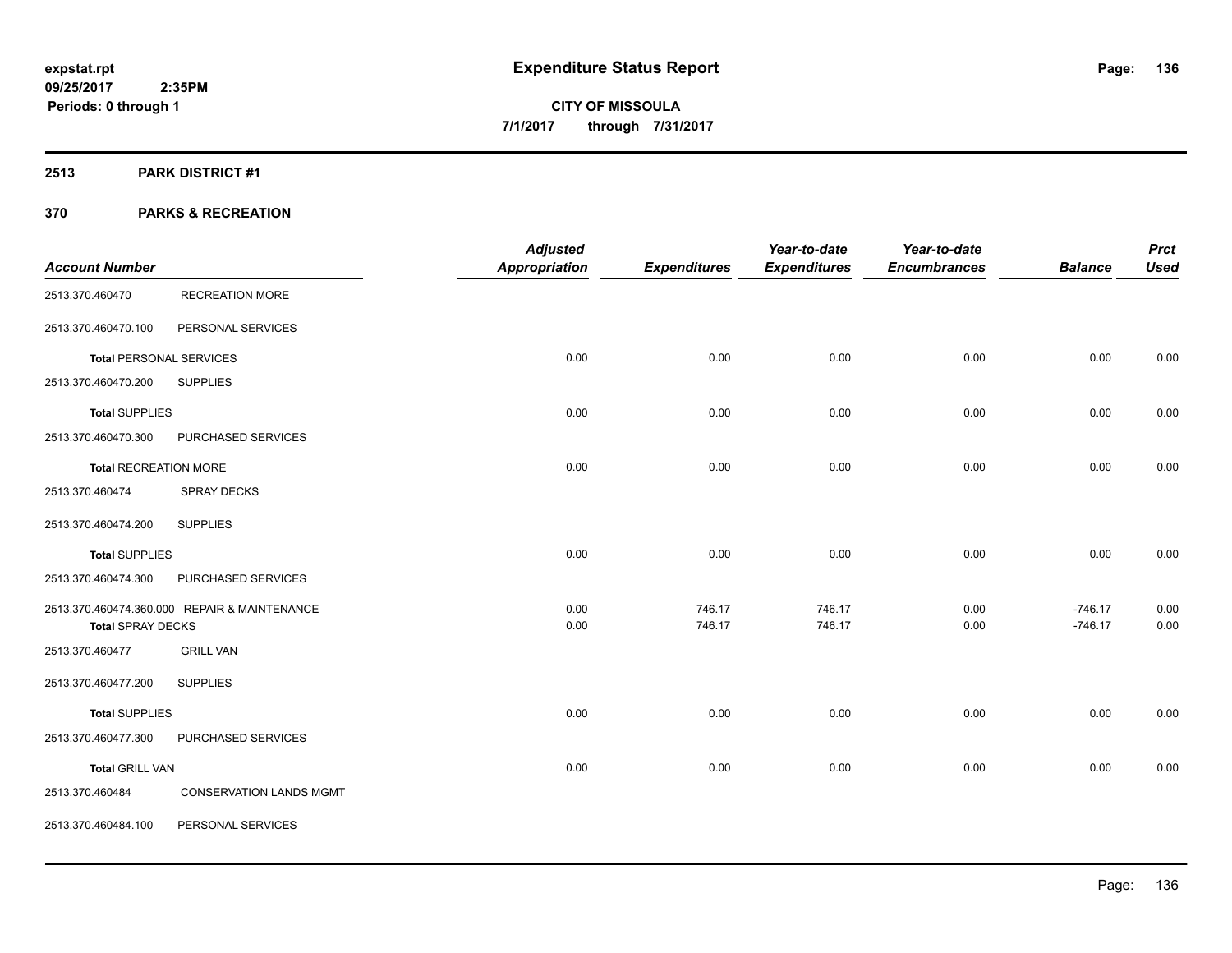# **2513 PARK DISTRICT #1**

|                                                               | <b>Adjusted</b>      |                     | Year-to-date        | Year-to-date        |                | <b>Prct</b> |
|---------------------------------------------------------------|----------------------|---------------------|---------------------|---------------------|----------------|-------------|
| <b>Account Number</b>                                         | <b>Appropriation</b> | <b>Expenditures</b> | <b>Expenditures</b> | <b>Encumbrances</b> | <b>Balance</b> | <b>Used</b> |
| 2513.370.460484.110.000 CONSRVTN LAND MGMT/WAGES              | 0.00                 | 5,622.36            | 5,622.36            | 0.00                | $-5,622.36$    | 0.00        |
| 2513.370.460484.140.000 CONSRVTN LAND MGMT/EMP CONTRIBUTIONS  | 0.00                 | 1,896.54            | 1,896.54            | 0.00                | $-1,896.54$    | 0.00        |
| <b>Total PERSONAL SERVICES</b>                                | 0.00                 | 7,518.90            | 7,518.90            | 0.00                | $-7,518.90$    | 0.00        |
| <b>SUPPLIES</b><br>2513.370.460484.200                        |                      |                     |                     |                     |                |             |
| <b>Total SUPPLIES</b>                                         | 0.00                 | 0.00                | 0.00                | 0.00                | 0.00           | 0.00        |
| 2513.370.460484.300<br>PURCHASED SERVICES                     |                      |                     |                     |                     |                |             |
| 2513.370.460484.350.000 PROFESSIONAL SERVICES                 | 0.00                 | 45.26               | 45.26               | 0.00                | $-45.26$       | 0.00        |
| <b>Total PURCHASED SERVICES</b>                               | 0.00                 | 45.26               | 45.26               | 0.00                | $-45.26$       | 0.00        |
| <b>Total CONSERVATION LANDS MGMT</b>                          | 0.00                 | 7,564.16            | 7,564.16            | 0.00                | $-7,564.16$    | 0.00        |
| <b>SAFETY &amp; TRAINING</b><br>2513.370.460485               |                      |                     |                     |                     |                |             |
| 2513.370.460485.100<br>PERSONAL SERVICES                      |                      |                     |                     |                     |                |             |
| <b>Total PERSONAL SERVICES</b>                                | 0.00                 | 0.00                | 0.00                | 0.00                | 0.00           | 0.00        |
| 2513.370.460485.300<br>PURCHASED SERVICES                     |                      |                     |                     |                     |                |             |
| <b>Total SAFETY &amp; TRAINING</b>                            | 0.00                 | 0.00                | 0.00                | 0.00                | 0.00           | 0.00        |
| PARK MAINTENANCE ROUTINE<br>2513.370.460501                   |                      |                     |                     |                     |                |             |
| PERSONAL SERVICES<br>2513.370.460501.100                      |                      |                     |                     |                     |                |             |
| 2513.370.460501.110.000 PARK MAINT ROUTINE/SALARIES AND WAGES | 0.00                 | 1,105.27            | 1.105.27            | 0.00                | $-1,105.27$    | 0.00        |
| 2513.370.460501.140.000 PARK MAINT ROUTINE/WAGES              | 0.00                 | 156.31              | 156.31              | 0.00                | $-156.31$      | 0.00        |
| <b>Total PERSONAL SERVICES</b>                                | 0.00                 | 1,261.58            | 1,261.58            | 0.00                | $-1,261.58$    | 0.00        |
| 2513.370.460501.200<br><b>SUPPLIES</b>                        |                      |                     |                     |                     |                |             |
| 2513.370.460501.220.000 OPERATING SUPPLIES                    | 0.00                 | 853.13              | 853.13              | 0.00                | $-853.13$      | 0.00        |
| 2513.370.460501.230.000 REPAIR/MAINTENANCE                    | 0.00                 | 239.49              | 239.49              | 0.00                | $-239.49$      | 0.00        |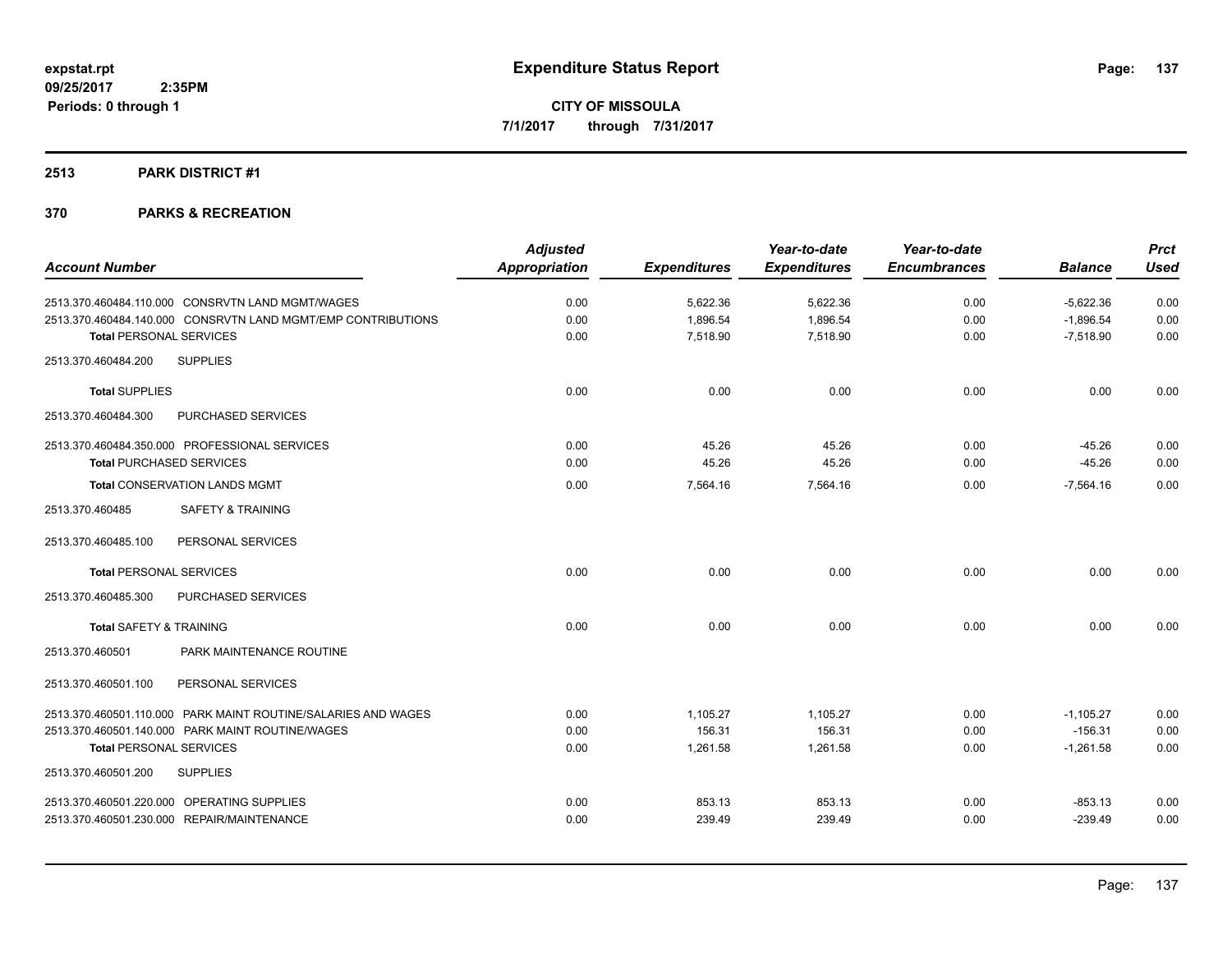# **2513 PARK DISTRICT #1**

| <b>Account Number</b>          |                                                                                      | <b>Adjusted</b><br>Appropriation | <b>Expenditures</b> | Year-to-date<br><b>Expenditures</b> | Year-to-date<br><b>Encumbrances</b> | <b>Balance</b>       | <b>Prct</b><br><b>Used</b> |
|--------------------------------|--------------------------------------------------------------------------------------|----------------------------------|---------------------|-------------------------------------|-------------------------------------|----------------------|----------------------------|
| <b>Total SUPPLIES</b>          |                                                                                      | 0.00                             | 1,092.62            | 1,092.62                            | 0.00                                | $-1,092.62$          | 0.00                       |
| 2513.370.460501.300            | PURCHASED SERVICES                                                                   |                                  |                     |                                     |                                     |                      |                            |
|                                | 2513.370.460501.341.000 ELECTRICITY & NATURAL GAS<br><b>Total PURCHASED SERVICES</b> | 0.00<br>0.00                     | 47.72<br>47.72      | 47.72<br>47.72                      | 0.00<br>0.00                        | $-47.72$<br>$-47.72$ | 0.00<br>0.00               |
|                                | Total PARK MAINTENANCE ROUTINE                                                       | 0.00                             | 2,401.92            | 2,401.92                            | 0.00                                | $-2,401.92$          | 0.00                       |
| 2513.370.460503                | SPORTS FACILITIES MAINTENANCE                                                        |                                  |                     |                                     |                                     |                      |                            |
| 2513.370.460503.200            | <b>SUPPLIES</b>                                                                      |                                  |                     |                                     |                                     |                      |                            |
|                                | Total SPORTS FACILITIES MAINTENANCE                                                  | 0.00                             | 0.00                | 0.00                                | 0.00                                | 0.00                 | 0.00                       |
| 2513.370.460506                | <b>CARAS PARK IMPROVEMENTS</b>                                                       |                                  |                     |                                     |                                     |                      |                            |
| 2513.370.460506.900            | CAPITAL OUTLAY                                                                       |                                  |                     |                                     |                                     |                      |                            |
|                                | <b>Total CARAS PARK IMPROVEMENTS</b>                                                 | 0.00                             | 0.00                | 0.00                                | 0.00                                | 0.00                 | 0.00                       |
| 2513.370.490504                | <b>DEBT SERVICE</b>                                                                  |                                  |                     |                                     |                                     |                      |                            |
| 2513.370.490504.600            | <b>DEBT SERVICE</b>                                                                  |                                  |                     |                                     |                                     |                      |                            |
| <b>Total DEBT SERVICE</b>      |                                                                                      | 0.00                             | 0.00                | 0.00                                | 0.00                                | 0.00                 | 0.00                       |
| 2513.370.510110                | <b>MERCHANT SERVICES</b>                                                             |                                  |                     |                                     |                                     |                      |                            |
| 2513.370.510110.500            | <b>FIXED CHARGES</b>                                                                 |                                  |                     |                                     |                                     |                      |                            |
| <b>Total MERCHANT SERVICES</b> |                                                                                      | 0.00                             | 0.00                | 0.00                                | 0.00                                | 0.00                 | 0.00                       |
| 2513.370.521003                | FORT MISSOULA REGIONAL PARK SUBSIDY                                                  |                                  |                     |                                     |                                     |                      |                            |
| 2513.370.521003.800            | OTHER OBJECTS                                                                        |                                  |                     |                                     |                                     |                      |                            |
|                                | Total FORT MISSOULA REGIONAL PARK SUBSIDY                                            | 0.00                             | 0.00                | 0.00                                | 0.00                                | 0.00                 | 0.00                       |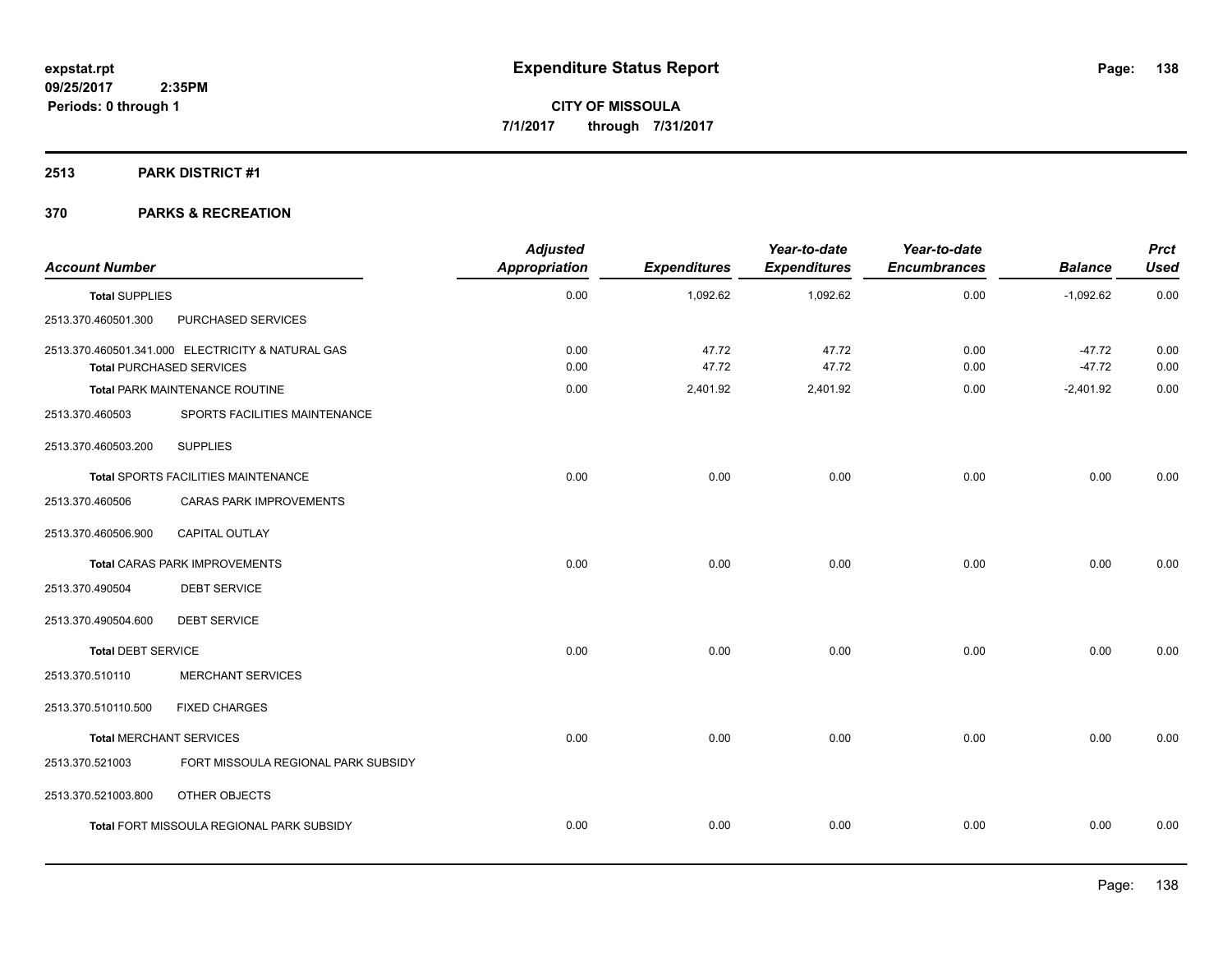# **2513 PARK DISTRICT #1**

| <b>Account Number</b>         | <b>Adiusted</b><br><b>Appropriation</b> | <b>Expenditures</b> | Year-to-date<br>Expenditures | Year-to-date<br>Encumbrances | Balance      | Prct<br>Used |
|-------------------------------|-----------------------------------------|---------------------|------------------------------|------------------------------|--------------|--------------|
| <b>Total PARK DISTRICT #1</b> | 0.00                                    | 38,706.38           | 38,706.38                    | 0.00                         | $-38,706.38$ | 0.00         |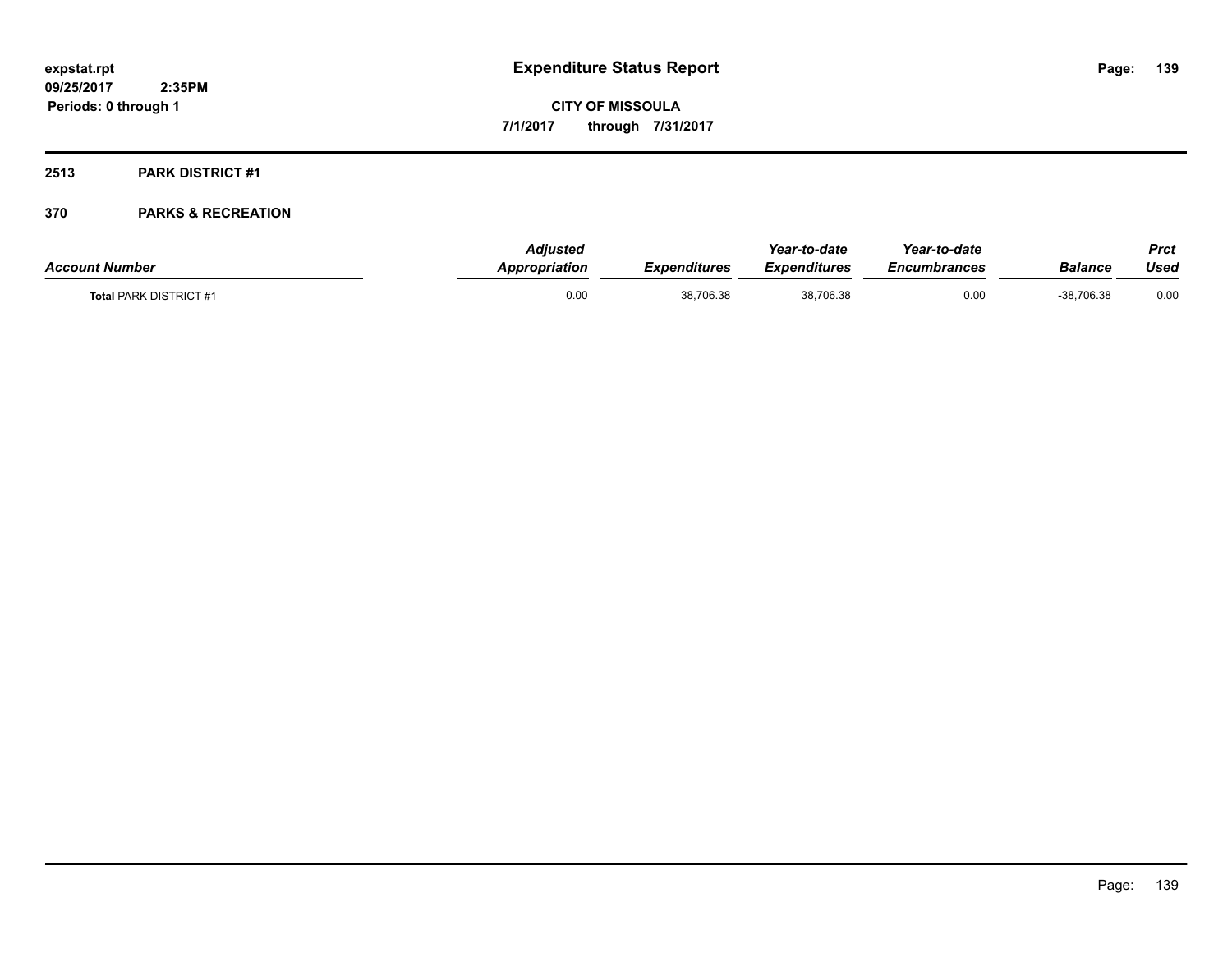#### **2820 STATE GAS TAX FUND**

# **280 PUBLIC WORKS OPERATIONS**

|                                      |                                 | <b>Adjusted</b>      |                     | Year-to-date        | Year-to-date        |                | <b>Prct</b> |
|--------------------------------------|---------------------------------|----------------------|---------------------|---------------------|---------------------|----------------|-------------|
| <b>Account Number</b>                |                                 | <b>Appropriation</b> | <b>Expenditures</b> | <b>Expenditures</b> | <b>Encumbrances</b> | <b>Balance</b> | <b>Used</b> |
| 2820.280.430230                      | STREET RESTORATION              |                      |                     |                     |                     |                |             |
| 2820.280.430230.300                  | PURCHASED SERVICES              |                      |                     |                     |                     |                |             |
|                                      | <b>Total PURCHASED SERVICES</b> | 0.00                 | 0.00                | 0.00                | 0.00                | 0.00           | 0.00        |
| 2820.280.430230.500                  | <b>FIXED CHARGES</b>            |                      |                     |                     |                     |                |             |
| <b>Total FIXED CHARGES</b>           |                                 | 0.00                 | 0.00                | 0.00                | 0.00                | 0.00           | 0.00        |
| 2820.280.430230.800                  | OTHER OBJECTS                   |                      |                     |                     |                     |                |             |
| <b>Total OTHER OBJECTS</b>           |                                 | 0.00                 | 0.00                | 0.00                | 0.00                | 0.00           | 0.00        |
| 2820.280.430230.900                  | <b>CAPITAL OUTLAY</b>           |                      |                     |                     |                     |                |             |
| 2820.280.430230.930.000 IMPROVEMENTS |                                 | 0.00                 | 23,551.44           | 23,551.44           | 0.00                | $-23,551.44$   | 0.00        |
|                                      | <b>Total STREET RESTORATION</b> | 0.00                 | 23,551.44           | 23,551.44           | 0.00                | $-23,551.44$   | 0.00        |
| 2820.280.510110                      | <b>MERCHANT SERVICES</b>        |                      |                     |                     |                     |                |             |
| 2820.280.510110.500                  | <b>FIXED CHARGES</b>            |                      |                     |                     |                     |                |             |
| <b>Total FIXED CHARGES</b>           |                                 | 0.00                 | 0.00                | 0.00                | 0.00                | 0.00           | 0.00        |
|                                      | <b>Total MERCHANT SERVICES</b>  | 0.00                 | 0.00                | 0.00                | 0.00                | 0.00           | 0.00        |
|                                      | <b>Total STATE GAS TAX FUND</b> | 0.00                 | 23,551.44           | 23,551.44           | 0.00                | $-23,551.44$   | 0.00        |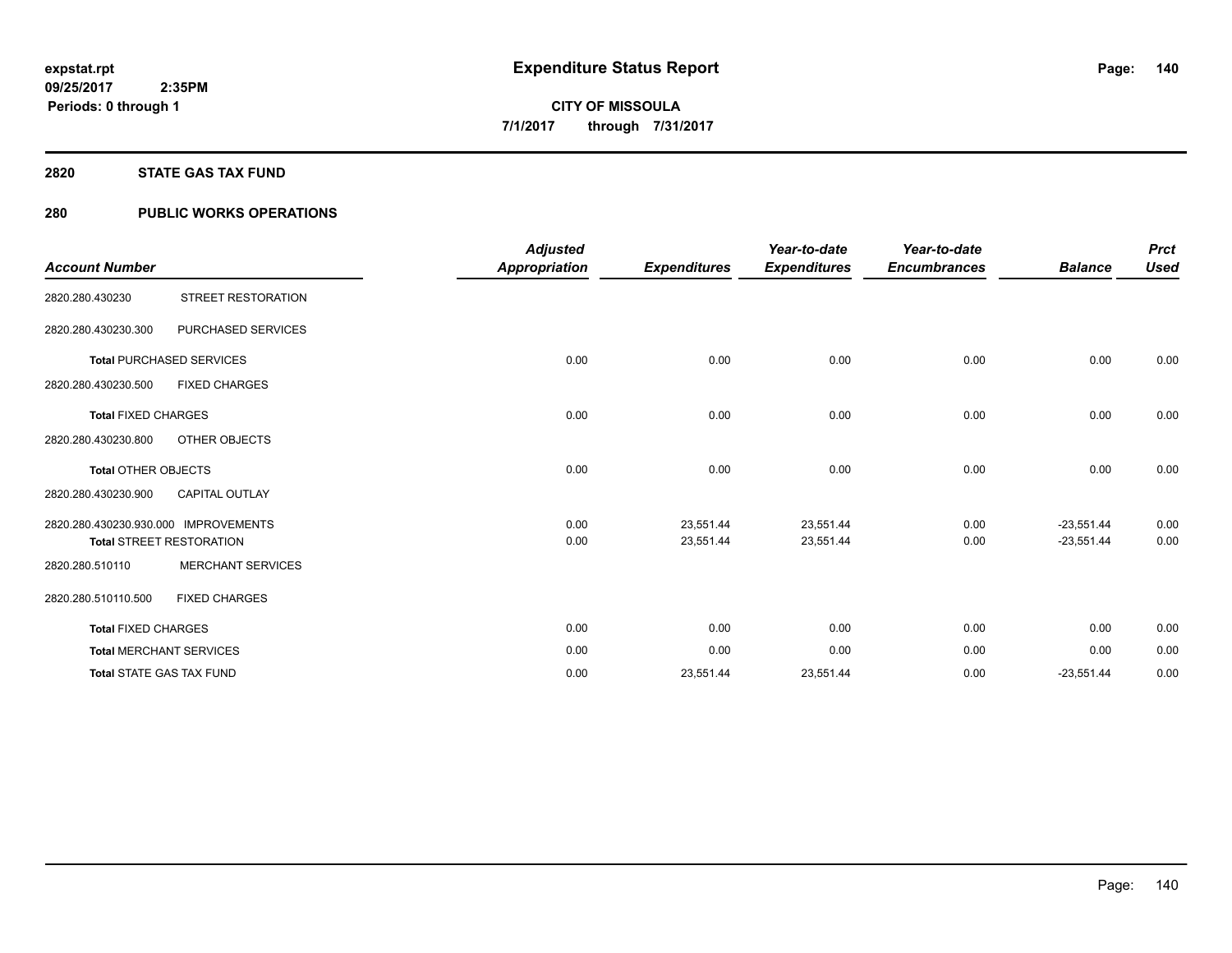#### **2917 CRIME VICTIM SURCHARGE**

| <b>Account Number</b> |                                     | Adjusted<br><b>Appropriation</b> | <b>Expenditures</b> | Year-to-date<br><b>Expenditures</b> | Year-to-date<br><b>Encumbrances</b> | <b>Balance</b> | <b>Prct</b><br><b>Used</b> |
|-----------------------|-------------------------------------|----------------------------------|---------------------|-------------------------------------|-------------------------------------|----------------|----------------------------|
| 2917.390.510110       | <b>MERCHANT SERVICES</b>            |                                  |                     |                                     |                                     |                |                            |
| 2917.390.510110.500   | <b>FIXED CHARGES</b>                |                                  |                     |                                     |                                     |                |                            |
|                       | <b>Total CRIME VICTIM SURCHARGE</b> | 0.00                             | 0.00                | 0.00                                | 0.00                                | 0.00           | 0.00                       |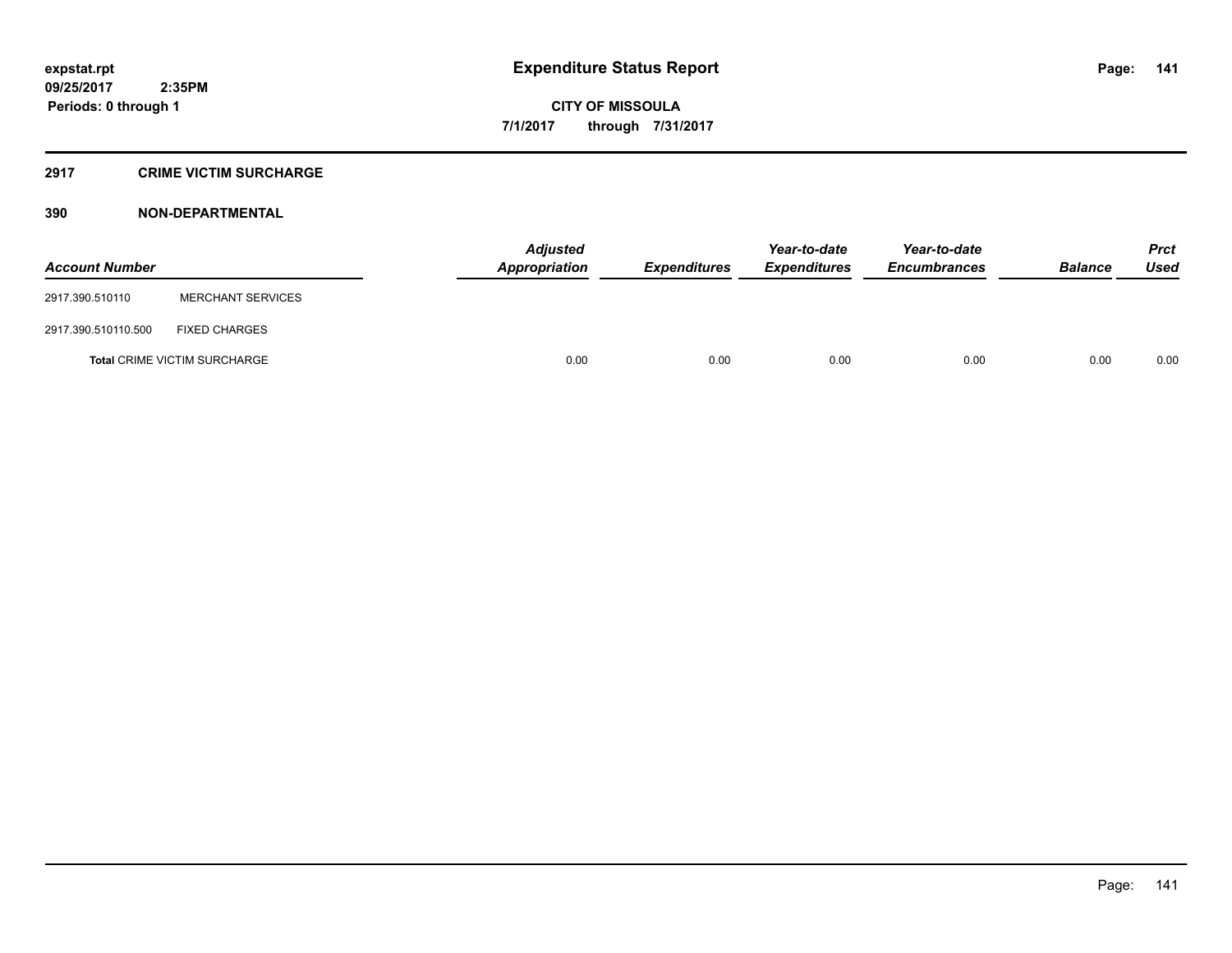**142**

**09/25/2017 2:35PM Periods: 0 through 1**

**CITY OF MISSOULA 7/1/2017 through 7/31/2017**

# **2918 LAW ENFORCEMENT BLOCK GRANT FUND**

| <b>Account Number</b> |                                   | <b>Adjusted</b><br>Appropriation | <b>Expenditures</b> | Year-to-date<br><b>Expenditures</b> | Year-to-date<br><b>Encumbrances</b> | <b>Balance</b> | <b>Prct</b><br><b>Used</b> |
|-----------------------|-----------------------------------|----------------------------------|---------------------|-------------------------------------|-------------------------------------|----------------|----------------------------|
| 2918.290.420170       | <b>JAG VIII GRANT</b>             |                                  |                     |                                     |                                     |                |                            |
| 2918.290.420170.200   | <b>SUPPLIES</b>                   |                                  |                     |                                     |                                     |                |                            |
| <b>Total SUPPLIES</b> |                                   | 0.00                             | 0.00                | 0.00                                | 0.00                                | 0.00           | 0.00                       |
| 2918.290.420170.300   | PURCHASED SERVICES                |                                  |                     |                                     |                                     |                |                            |
|                       | <b>Total PURCHASED SERVICES</b>   | 0.00                             | 0.00                | 0.00                                | 0.00                                | 0.00           | 0.00                       |
| 2918.290.420170.900   | CAPITAL OUTLAY                    |                                  |                     |                                     |                                     |                |                            |
| Total JAG VIII GRANT  |                                   | 0.00                             | 0.00                | 0.00                                | 0.00                                | 0.00           | 0.00                       |
| 2918.290.420171       | <b>JAG IX GRANT</b>               |                                  |                     |                                     |                                     |                |                            |
| 2918.290.420171.200   | <b>SUPPLIES</b>                   |                                  |                     |                                     |                                     |                |                            |
| <b>Total SUPPLIES</b> |                                   | 0.00                             | 0.00                | 0.00                                | 0.00                                | 0.00           | 0.00                       |
| 2918.290.420171.300   | PURCHASED SERVICES                |                                  |                     |                                     |                                     |                |                            |
|                       | <b>Total PURCHASED SERVICES</b>   | 0.00                             | 0.00                | 0.00                                | 0.00                                | 0.00           | 0.00                       |
| 2918.290.420171.700   | <b>GRANTS &amp; CONTRIBUTIONS</b> |                                  |                     |                                     |                                     |                |                            |
| Total JAG IX GRANT    |                                   | 0.00                             | 0.00                | 0.00                                | 0.00                                | 0.00           | 0.00                       |
| 2918.290.420172       | <b>JAG XII</b>                    |                                  |                     |                                     |                                     |                |                            |
| 2918.290.420172.300   | PURCHASED SERVICES                |                                  |                     |                                     |                                     |                |                            |
|                       | Total PURCHASED SERVICES          | 0.00                             | 0.00                | 0.00                                | 0.00                                | 0.00           | 0.00                       |
| 2918.290.420172.900   | CAPITAL OUTLAY                    |                                  |                     |                                     |                                     |                |                            |
| <b>Total JAG XII</b>  |                                   | 0.00                             | 0.00                | 0.00                                | 0.00                                | 0.00           | 0.00                       |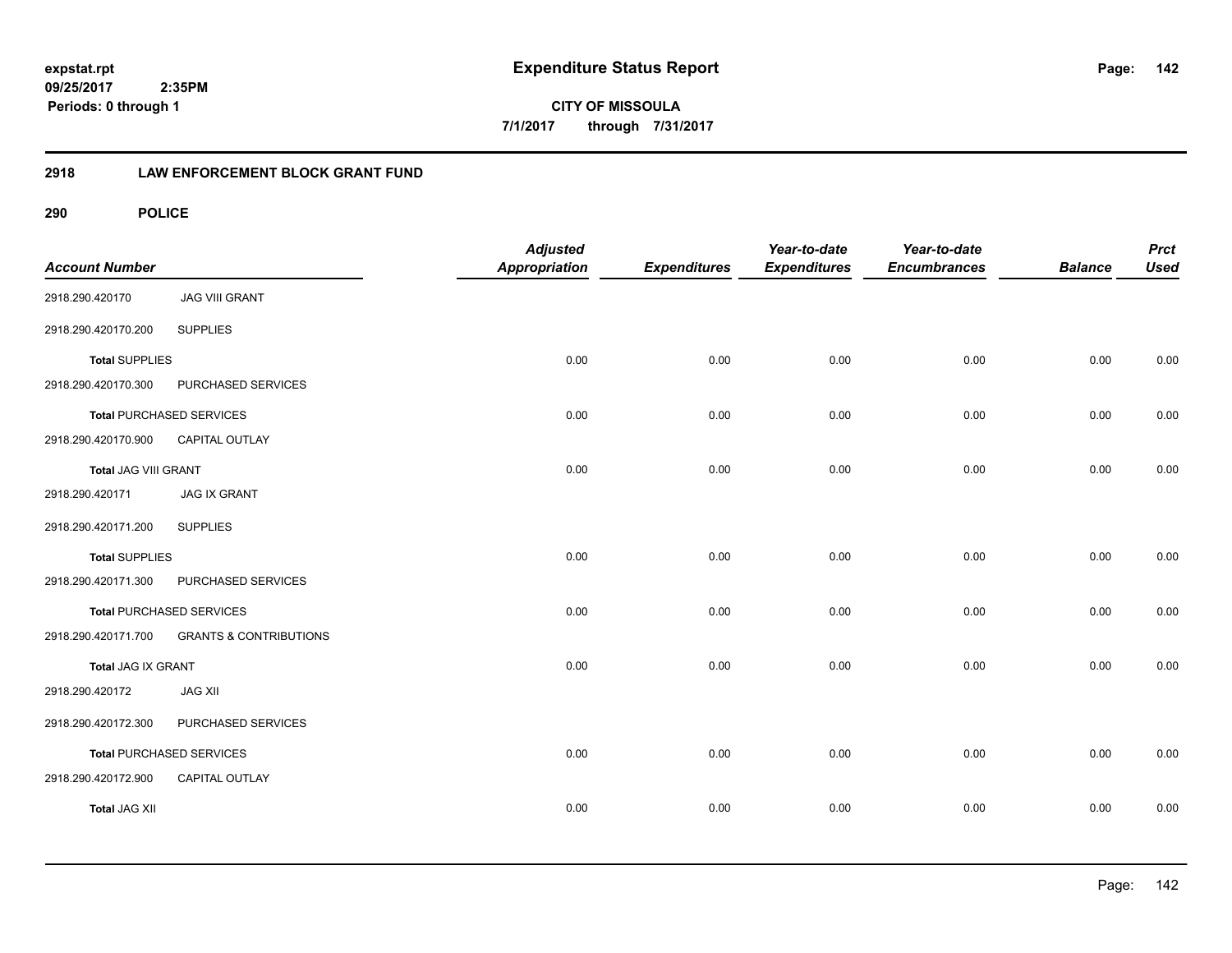**CITY OF MISSOULA 7/1/2017 through 7/31/2017**

# **2918 LAW ENFORCEMENT BLOCK GRANT FUND**

| <b>Account Number</b> |                                         | <b>Adjusted</b><br><b>Appropriation</b> | <b>Expenditures</b> | Year-to-date<br><b>Expenditures</b> | Year-to-date<br><b>Encumbrances</b> | <b>Balance</b> | <b>Prct</b><br><b>Used</b> |
|-----------------------|-----------------------------------------|-----------------------------------------|---------------------|-------------------------------------|-------------------------------------|----------------|----------------------------|
| 2918.290.420173       | <b>JAG XI</b>                           |                                         |                     |                                     |                                     |                |                            |
| 2918.290.420173.200   | <b>SUPPLIES</b>                         |                                         |                     |                                     |                                     |                |                            |
| <b>Total SUPPLIES</b> |                                         | 0.00                                    | 0.00                | 0.00                                | 0.00                                | 0.00           | 0.00                       |
| 2918.290.420173.300   | PURCHASED SERVICES                      |                                         |                     |                                     |                                     |                |                            |
|                       | <b>Total PURCHASED SERVICES</b>         | 0.00                                    | 0.00                | 0.00                                | 0.00                                | 0.00           | 0.00                       |
| 2918.290.420173.700   | <b>GRANTS &amp; CONTRIBUTIONS</b>       |                                         |                     |                                     |                                     |                |                            |
|                       | <b>Total GRANTS &amp; CONTRIBUTIONS</b> | 0.00                                    | 0.00                | 0.00                                | 0.00                                | 0.00           | 0.00                       |
| 2918.290.420173.900   | <b>CAPITAL OUTLAY</b>                   |                                         |                     |                                     |                                     |                |                            |
| <b>Total JAG XI</b>   |                                         | 0.00                                    | 0.00                | 0.00                                | 0.00                                | 0.00           | 0.00                       |
| 2918.290.420174       | <b>JAG V GRANT</b>                      |                                         |                     |                                     |                                     |                |                            |
| 2918.290.420174.200   | <b>SUPPLIES</b>                         |                                         |                     |                                     |                                     |                |                            |
| <b>Total SUPPLIES</b> |                                         | 0.00                                    | 0.00                | 0.00                                | 0.00                                | 0.00           | 0.00                       |
| 2918.290.420174.300   | PURCHASED SERVICES                      |                                         |                     |                                     |                                     |                |                            |
|                       | <b>Total PURCHASED SERVICES</b>         | 0.00                                    | 0.00                | 0.00                                | 0.00                                | 0.00           | 0.00                       |
| 2918.290.420174.700   | <b>GRANTS &amp; CONTRIBUTIONS</b>       |                                         |                     |                                     |                                     |                |                            |
|                       | Total GRANTS & CONTRIBUTIONS            | 0.00                                    | 0.00                | 0.00                                | 0.00                                | 0.00           | 0.00                       |
| 2918.290.420174.900   | CAPITAL OUTLAY                          |                                         |                     |                                     |                                     |                |                            |
| Total JAG V GRANT     |                                         | 0.00                                    | 0.00                | 0.00                                | 0.00                                | 0.00           | 0.00                       |
| 2918.290.420175       | <b>JAG X GRANT</b>                      |                                         |                     |                                     |                                     |                |                            |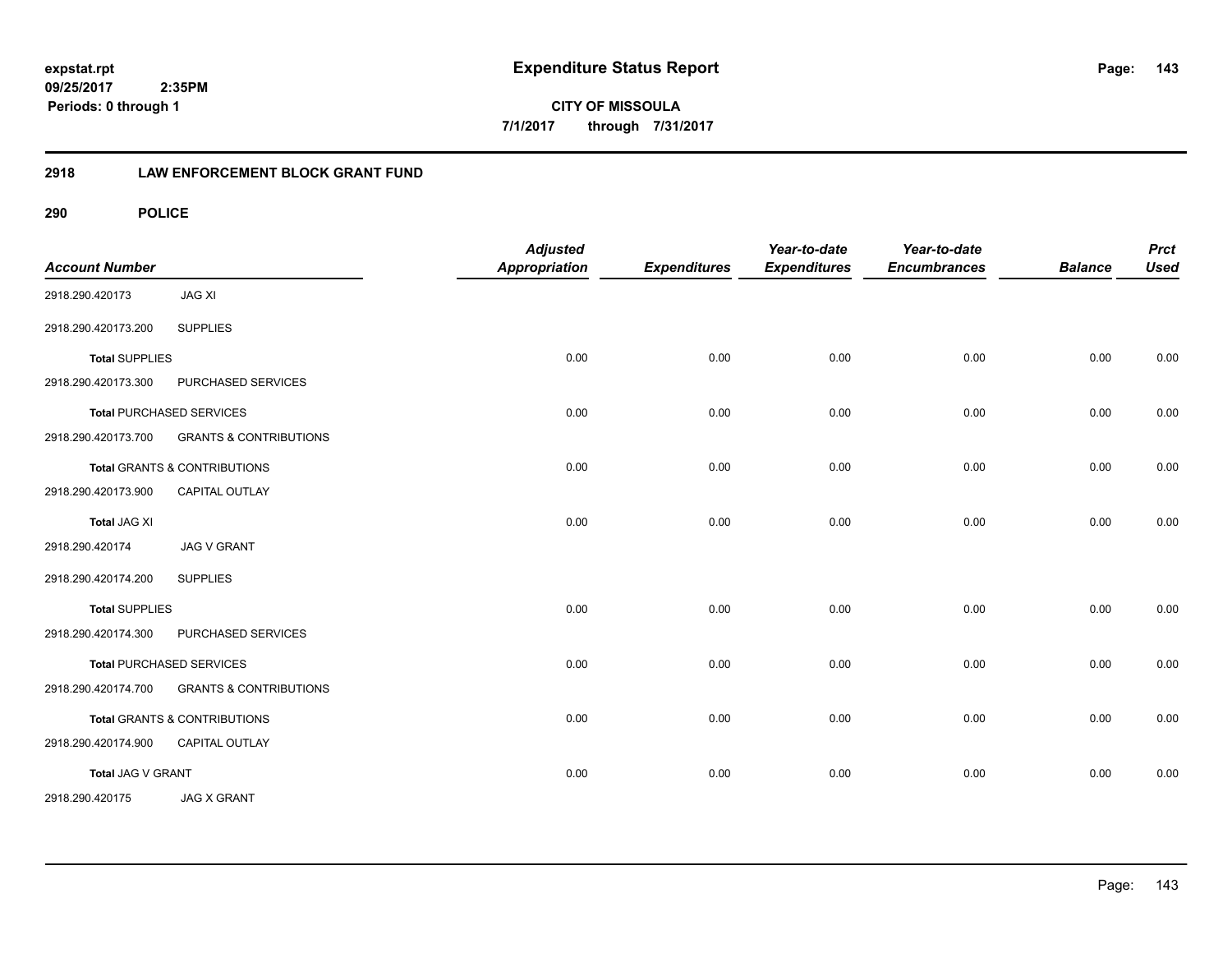**CITY OF MISSOULA 7/1/2017 through 7/31/2017**

# **2918 LAW ENFORCEMENT BLOCK GRANT FUND**

| <b>Account Number</b>       |                                         | <b>Adjusted</b><br><b>Appropriation</b> | <b>Expenditures</b> | Year-to-date<br><b>Expenditures</b> | Year-to-date<br><b>Encumbrances</b> | <b>Balance</b> | <b>Prct</b><br><b>Used</b> |
|-----------------------------|-----------------------------------------|-----------------------------------------|---------------------|-------------------------------------|-------------------------------------|----------------|----------------------------|
| 2918.290.420175.200         | <b>SUPPLIES</b>                         |                                         |                     |                                     |                                     |                |                            |
| <b>Total SUPPLIES</b>       |                                         | 0.00                                    | 0.00                | 0.00                                | 0.00                                | 0.00           | 0.00                       |
| 2918.290.420175.300         | PURCHASED SERVICES                      |                                         |                     |                                     |                                     |                |                            |
| Total JAG X GRANT           |                                         | 0.00                                    | 0.00                | 0.00                                | 0.00                                | 0.00           | 0.00                       |
| 2918.290.420176             | <b>JAG VII GRANT</b>                    |                                         |                     |                                     |                                     |                |                            |
| 2918.290.420176.100         | PERSONAL SERVICES                       |                                         |                     |                                     |                                     |                |                            |
|                             | <b>Total PERSONAL SERVICES</b>          | 0.00                                    | 0.00                | 0.00                                | 0.00                                | 0.00           | 0.00                       |
| 2918.290.420176.200         | <b>SUPPLIES</b>                         |                                         |                     |                                     |                                     |                |                            |
| <b>Total SUPPLIES</b>       |                                         | 0.00                                    | 0.00                | 0.00                                | 0.00                                | 0.00           | 0.00                       |
| 2918.290.420176.300         | PURCHASED SERVICES                      |                                         |                     |                                     |                                     |                |                            |
|                             | <b>Total PURCHASED SERVICES</b>         | 0.00                                    | 0.00                | 0.00                                | 0.00                                | 0.00           | 0.00                       |
| 2918.290.420176.700         | <b>GRANTS &amp; CONTRIBUTIONS</b>       |                                         |                     |                                     |                                     |                |                            |
|                             | <b>Total GRANTS &amp; CONTRIBUTIONS</b> | 0.00                                    | 0.00                | 0.00                                | 0.00                                | 0.00           | 0.00                       |
| 2918.290.420176.900         | CAPITAL OUTLAY                          |                                         |                     |                                     |                                     |                |                            |
| Total JAG VII GRANT         |                                         | 0.00                                    | 0.00                | 0.00                                | 0.00                                | 0.00           | 0.00                       |
| 2918.290.420177             | <b>SMART POLICING</b>                   |                                         |                     |                                     |                                     |                |                            |
| 2918.290.420177.700         | <b>GRANTS &amp; CONTRIBUTIONS</b>       |                                         |                     |                                     |                                     |                |                            |
| <b>Total SMART POLICING</b> |                                         | 0.00                                    | 0.00                | 0.00                                | 0.00                                | 0.00           | 0.00                       |
| 2918.290.420178             | COPS HIRING FY2011                      |                                         |                     |                                     |                                     |                |                            |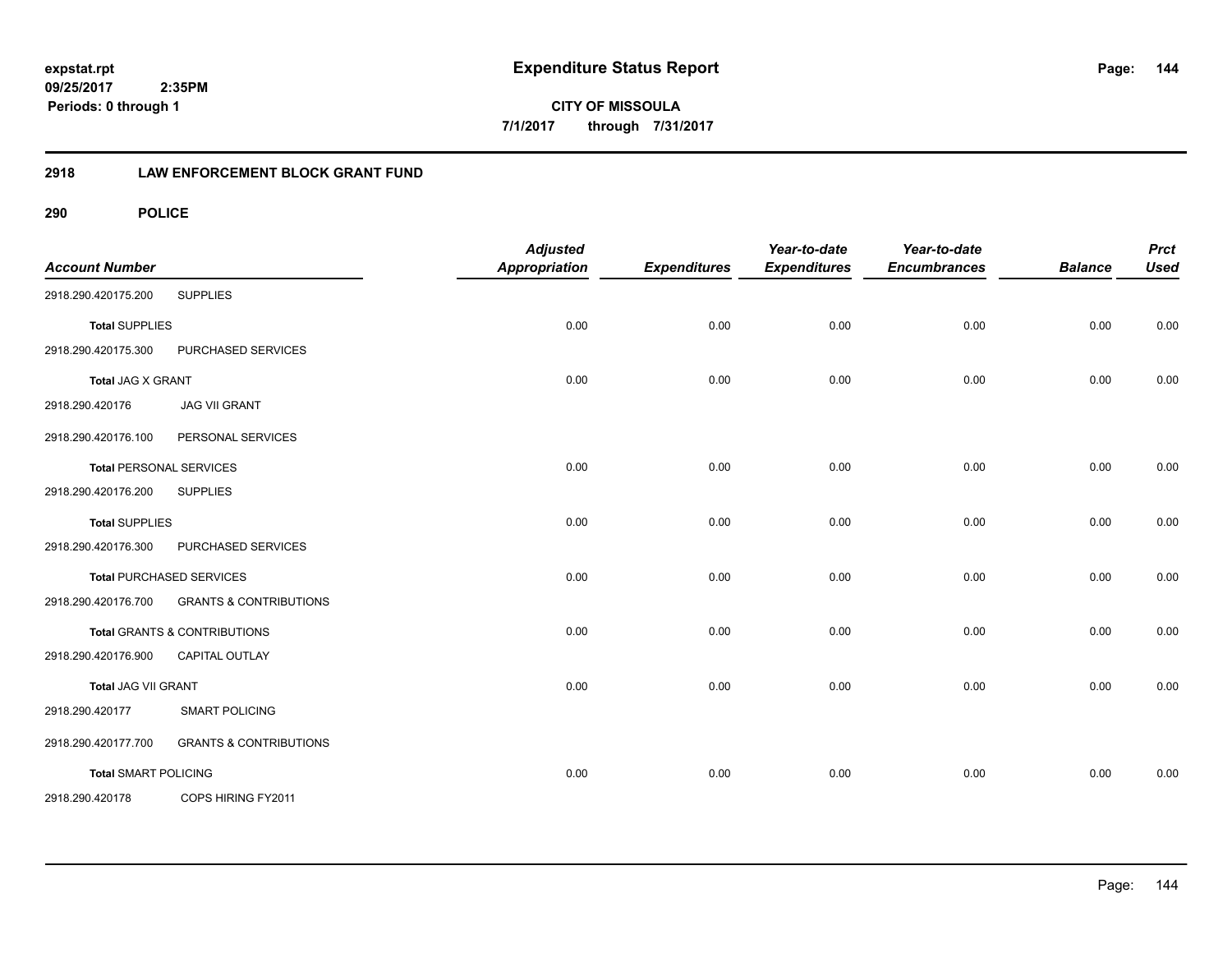**CITY OF MISSOULA 7/1/2017 through 7/31/2017**

## **2918 LAW ENFORCEMENT BLOCK GRANT FUND**

**290 POLICE**

| <b>Account Number</b>          |                                   | <b>Adjusted</b><br><b>Appropriation</b> | <b>Expenditures</b> | Year-to-date<br><b>Expenditures</b> | Year-to-date<br><b>Encumbrances</b> | <b>Balance</b> | <b>Prct</b><br><b>Used</b> |
|--------------------------------|-----------------------------------|-----------------------------------------|---------------------|-------------------------------------|-------------------------------------|----------------|----------------------------|
| 2918.290.420178.100            | PERSONAL SERVICES                 |                                         |                     |                                     |                                     |                |                            |
| <b>Total PERSONAL SERVICES</b> |                                   | 0.00                                    | 0.00                | 0.00                                | 0.00                                | 0.00           | 0.00                       |
| 2918.290.420178.200            | <b>SUPPLIES</b>                   |                                         |                     |                                     |                                     |                |                            |
| <b>Total SUPPLIES</b>          |                                   | 0.00                                    | 0.00                | 0.00                                | 0.00                                | 0.00           | 0.00                       |
| 2918.290.420178.300            | PURCHASED SERVICES                |                                         |                     |                                     |                                     |                |                            |
|                                | <b>Total PURCHASED SERVICES</b>   | 0.00                                    | 0.00                | 0.00                                | 0.00                                | 0.00           | 0.00                       |
| 2918.290.420178.900            | <b>CAPITAL OUTLAY</b>             |                                         |                     |                                     |                                     |                |                            |
| Total COPS HIRING FY2011       |                                   | 0.00                                    | 0.00                | 0.00                                | 0.00                                | 0.00           | 0.00                       |
| 2918.290.420179                | FY14 COPS HIRING GRANT            |                                         |                     |                                     |                                     |                |                            |
| 2918.290.420179.100            | PERSONAL SERVICES                 |                                         |                     |                                     |                                     |                |                            |
|                                | Total FY14 COPS HIRING GRANT      | 0.00                                    | 0.00                | 0.00                                | 0.00                                | 0.00           | 0.00                       |
| 2918.290.420190                | LAW ENFORCEMENT BLOCK GRANT       |                                         |                     |                                     |                                     |                |                            |
| 2918.290.420190.900            | <b>CAPITAL OUTLAY</b>             |                                         |                     |                                     |                                     |                |                            |
|                                | Total LAW ENFORCEMENT BLOCK GRANT | 0.00                                    | 0.00                | 0.00                                | 0.00                                | 0.00           | 0.00                       |
| 2918.290.510110                | <b>MERCHANT SERVICES</b>          |                                         |                     |                                     |                                     |                |                            |
| 2918.290.510110.500            | <b>FIXED CHARGES</b>              |                                         |                     |                                     |                                     |                |                            |
| <b>Total POLICE</b>            |                                   | 0.00                                    | 0.00                | 0.00                                | 0.00                                | 0.00           | 0.00                       |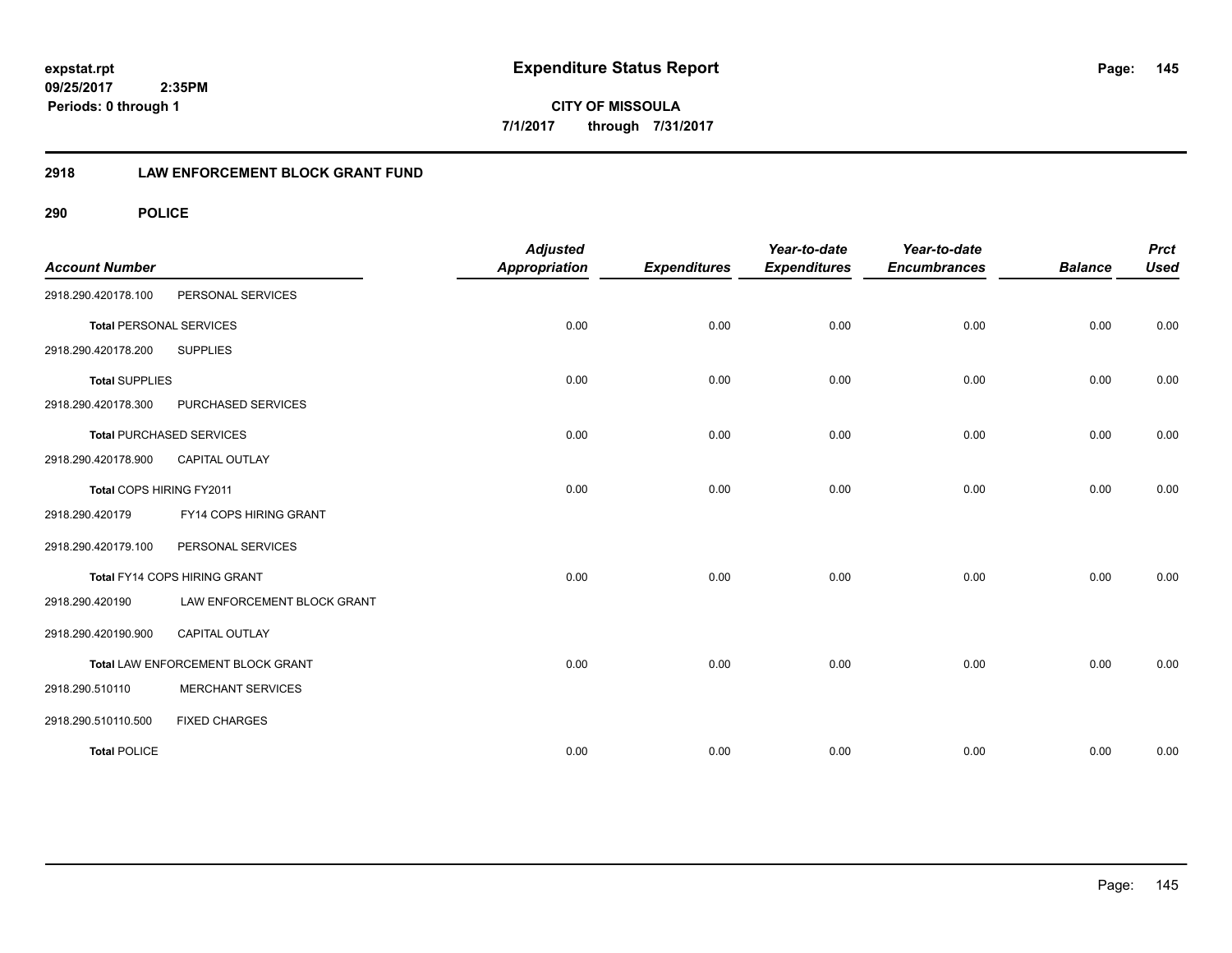**146**

**CITY OF MISSOULA 7/1/2017 through 7/31/2017**

## **2918 LAW ENFORCEMENT BLOCK GRANT FUND**

| <b>Account Number</b> |                                        | <b>Adjusted</b><br><b>Appropriation</b> | <b>Expenditures</b> | Year-to-date<br><b>Expenditures</b> | Year-to-date<br><b>Encumbrances</b> | <b>Balance</b> | <b>Prct</b><br><b>Used</b> |
|-----------------------|----------------------------------------|-----------------------------------------|---------------------|-------------------------------------|-------------------------------------|----------------|----------------------------|
| 2918.390.420172       | <b>JAG XII</b>                         |                                         |                     |                                     |                                     |                |                            |
| 2918.390.420172.300   | PURCHASED SERVICES                     |                                         |                     |                                     |                                     |                |                            |
| <b>Total JAG XII</b>  |                                        | 0.00                                    | 0.00                | 0.00                                | 0.00                                | 0.00           | 0.00                       |
| 2918.390.420191       | COPS TECHNOLOGY                        |                                         |                     |                                     |                                     |                |                            |
| 2918.390.420191.500   | <b>FIXED CHARGES</b>                   |                                         |                     |                                     |                                     |                |                            |
| Total COPS TECHNOLOGY |                                        | 0.00                                    | 0.00                | 0.00                                | 0.00                                | 0.00           | 0.00                       |
| 2918.390.510110       | <b>MERCHANT SERVICES</b>               |                                         |                     |                                     |                                     |                |                            |
| 2918.390.510110.500   | <b>FIXED CHARGES</b>                   |                                         |                     |                                     |                                     |                |                            |
|                       | Total LAW ENFORCEMENT BLOCK GRANT FUND | 0.00                                    | 0.00                | 0.00                                | 0.00                                | 0.00           | 0.00                       |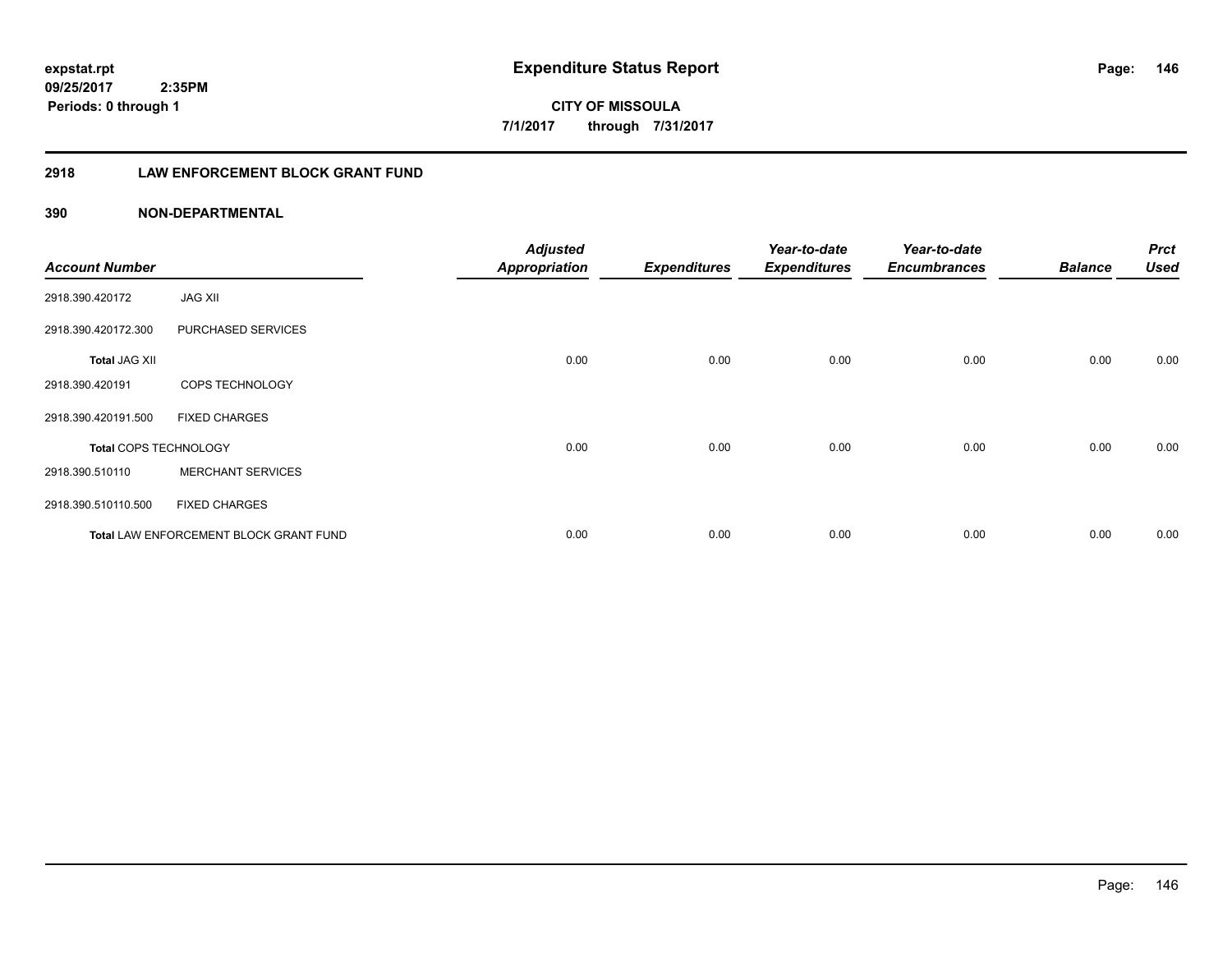**CITY OF MISSOULA 7/1/2017 through 7/31/2017**

**2919 HIDTA FUND**

**290 POLICE**

| <b>Account Number</b>                 |                                                               | <b>Adjusted</b><br><b>Appropriation</b> | <b>Expenditures</b> | Year-to-date<br><b>Expenditures</b> | Year-to-date<br><b>Encumbrances</b> | <b>Balance</b> | <b>Prct</b><br><b>Used</b> |
|---------------------------------------|---------------------------------------------------------------|-----------------------------------------|---------------------|-------------------------------------|-------------------------------------|----------------|----------------------------|
| 2919.290.420142                       | <b>HIDTA STATE FORFEITURES</b>                                |                                         |                     |                                     |                                     |                |                            |
| 2919.290.420142.100                   | PERSONAL SERVICES                                             |                                         |                     |                                     |                                     |                |                            |
| <b>Total PERSONAL SERVICES</b>        |                                                               | 0.00                                    | 0.00                | 0.00                                | 0.00                                | 0.00           | 0.00                       |
| 2919.290.420142.200                   | <b>SUPPLIES</b>                                               |                                         |                     |                                     |                                     |                |                            |
| <b>Total SUPPLIES</b>                 |                                                               | 0.00                                    | 0.00                | 0.00                                | 0.00                                | 0.00           | 0.00                       |
| 2919.290.420142.300                   | PURCHASED SERVICES                                            |                                         |                     |                                     |                                     |                |                            |
|                                       | 2919.290.420142.350.012 STORAGE PROJECT/PROFESSIONAL SERVICES | 0.00                                    | 240.09              | 240.09                              | 0.00                                | $-240.09$      | 0.00                       |
|                                       | <b>Total PURCHASED SERVICES</b>                               | 0.00                                    | 240.09              | 240.09                              | 0.00                                | $-240.09$      | 0.00                       |
| 2919.290.420142.500                   | <b>FIXED CHARGES</b>                                          |                                         |                     |                                     |                                     |                |                            |
| 2919.290.420142.500.000 FIXED CHARGES |                                                               | 0.00                                    | 3,800.70            | 3,800.70                            | 0.00                                | $-3,800.70$    | 0.00                       |
| <b>Total FIXED CHARGES</b>            |                                                               | 0.00                                    | 3,800.70            | 3,800.70                            | 0.00                                | $-3,800.70$    | 0.00                       |
| 2919.290.420142.700                   | <b>GRANTS &amp; CONTRIBUTIONS</b>                             |                                         |                     |                                     |                                     |                |                            |
|                                       | <b>Total GRANTS &amp; CONTRIBUTIONS</b>                       | 0.00                                    | 0.00                | 0.00                                | 0.00                                | 0.00           | 0.00                       |
| 2919.290.420142.900                   | <b>CAPITAL OUTLAY</b>                                         |                                         |                     |                                     |                                     |                |                            |
| <b>Total CAPITAL OUTLAY</b>           |                                                               | 0.00                                    | 0.00                | 0.00                                | 0.00                                | 0.00           | 0.00                       |
|                                       | Total HIDTA STATE FORFEITURES                                 | 0.00                                    | 4,040.79            | 4,040.79                            | 0.00                                | $-4,040.79$    | 0.00                       |
| 2919.290.510110                       | <b>MERCHANT SERVICES</b>                                      |                                         |                     |                                     |                                     |                |                            |
| 2919.290.510110.500                   | <b>FIXED CHARGES</b>                                          |                                         |                     |                                     |                                     |                |                            |
| <b>Total MERCHANT SERVICES</b>        |                                                               | 0.00                                    | 0.00                | 0.00                                | 0.00                                | 0.00           | 0.00                       |
| <b>Total HIDTA FUND</b>               |                                                               | 0.00                                    | 4,040.79            | 4,040.79                            | 0.00                                | $-4,040.79$    | 0.00                       |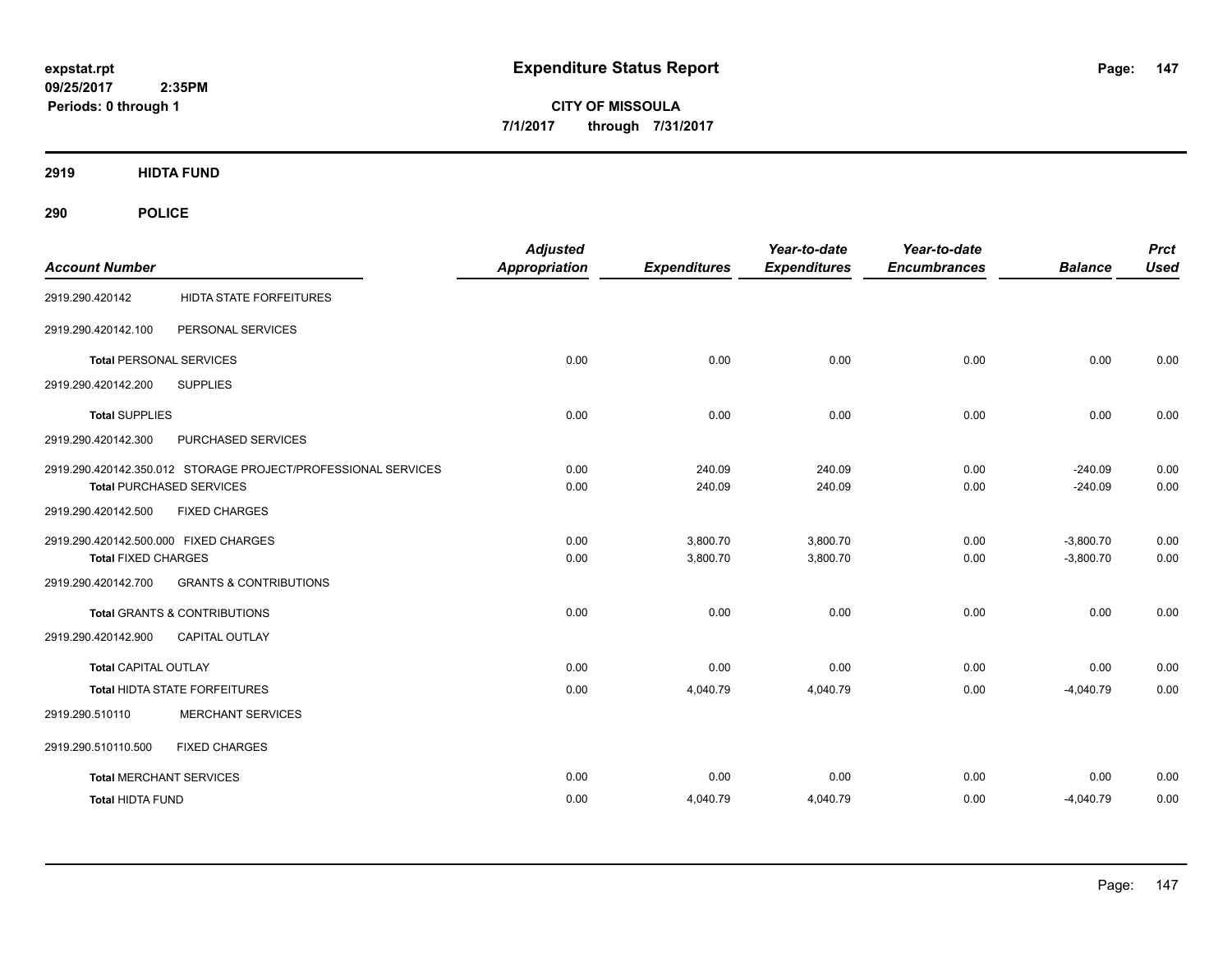**CITY OF MISSOULA 7/1/2017 through 7/31/2017**

## **2939 CDBG PROGRAM INCOME ACCOUNT**

| <b>Account Number</b> |                                                  | <b>Adjusted</b><br><b>Appropriation</b> | <b>Expenditures</b> | Year-to-date<br><b>Expenditures</b> | Year-to-date<br><b>Encumbrances</b> | <b>Balance</b> | <b>Prct</b><br><b>Used</b> |
|-----------------------|--------------------------------------------------|-----------------------------------------|---------------------|-------------------------------------|-------------------------------------|----------------|----------------------------|
| 2939.400.470000       | HOUSING & COMMUNITY DEVELOPMENT                  |                                         |                     |                                     |                                     |                |                            |
| 2939.400.470000.300   | PURCHASED SERVICES                               |                                         |                     |                                     |                                     |                |                            |
|                       | <b>Total PURCHASED SERVICES</b>                  | 0.00                                    | 0.00                | 0.00                                | 0.00                                | 0.00           | 0.00                       |
| 2939.400.470000.800   | OTHER OBJECTS                                    |                                         |                     |                                     |                                     |                |                            |
|                       | <b>Total HOUSING &amp; COMMUNITY DEVELOPMENT</b> | 0.00                                    | 0.00                | 0.00                                | 0.00                                | 0.00           | 0.00                       |
| 2939.400.510110       | <b>MERCHANT SERVICES</b>                         |                                         |                     |                                     |                                     |                |                            |
| 2939.400.510110.500   | <b>FIXED CHARGES</b>                             |                                         |                     |                                     |                                     |                |                            |
|                       | <b>Total CDBG PROGRAM INCOME ACCOUNT</b>         | 0.00                                    | 0.00                | 0.00                                | 0.00                                | 0.00           | 0.00                       |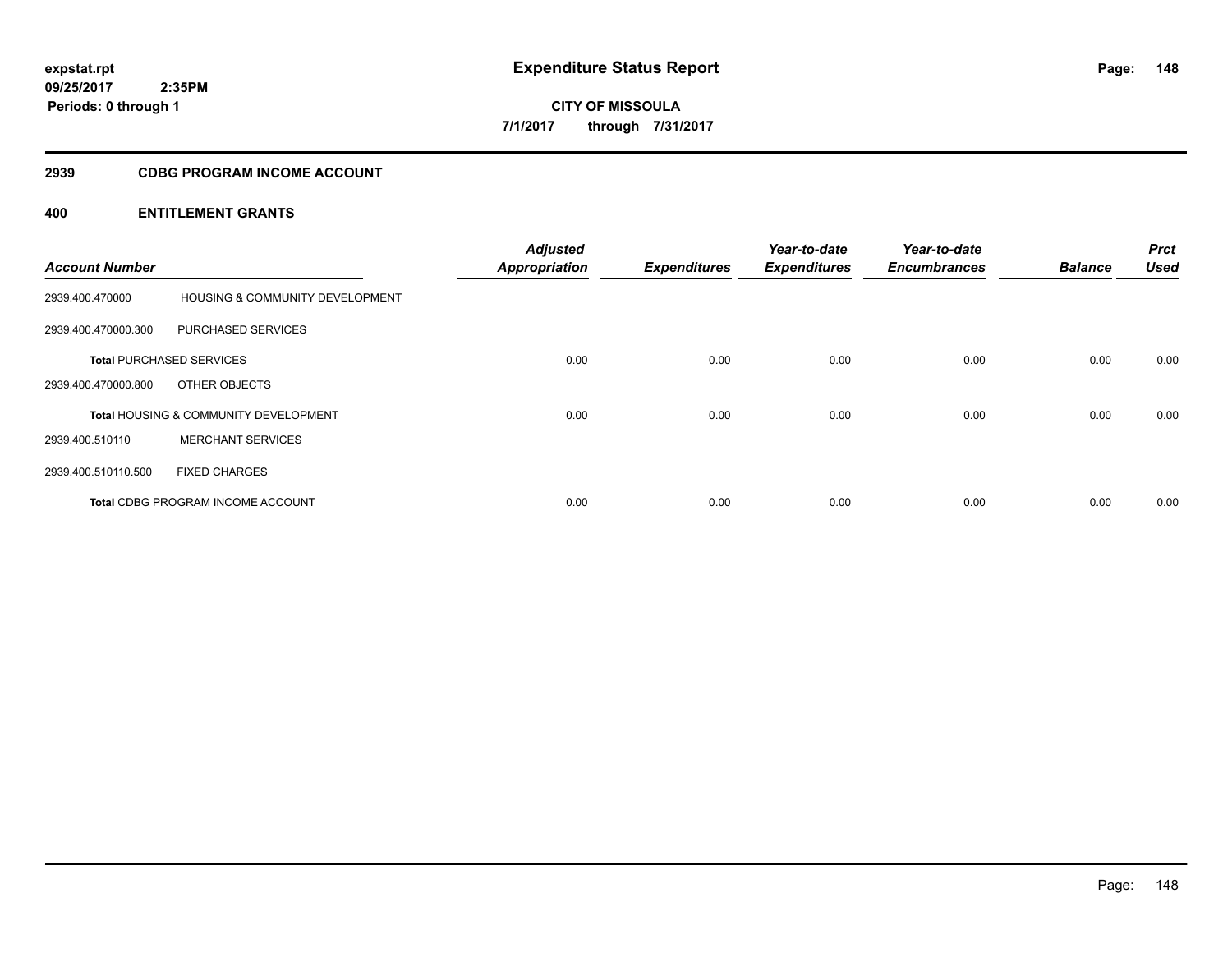**Periods: 0 through 1**

**CITY OF MISSOULA 7/1/2017 through 7/31/2017**

**2940 CDBG FUND**

## **390 NON-DEPARTMENTAL**

 **2:35PM**

| <b>Account Number</b>  |                         | <b>Adjusted</b><br>Appropriation | <b>Expenditures</b> | Year-to-date<br><b>Expenditures</b> | Year-to-date<br><b>Encumbrances</b> | <b>Balance</b> | Prct<br>Used |
|------------------------|-------------------------|----------------------------------|---------------------|-------------------------------------|-------------------------------------|----------------|--------------|
| 2940.390.331010        | *** Title Not Found *** |                                  |                     |                                     |                                     |                |              |
| 2940.390.331010.300    | PURCHASED SERVICES      |                                  |                     |                                     |                                     |                |              |
| Total NON-DEPARTMENTAL |                         | 0.00                             | 0.00                | 0.00                                | 0.00                                | 0.00           | 0.00         |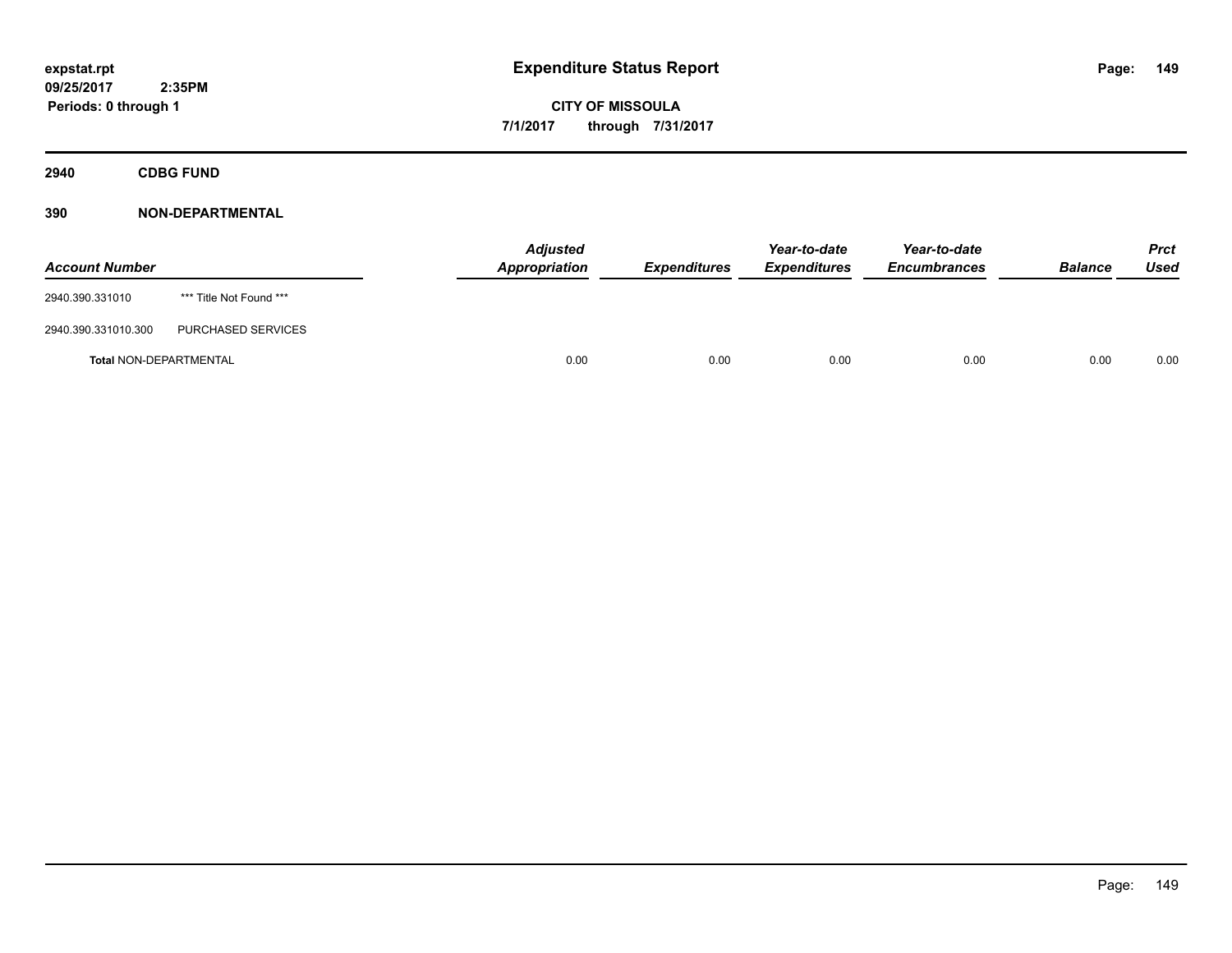**2940 CDBG FUND**

| <b>Account Number</b>    |                                       | <b>Adjusted</b><br><b>Appropriation</b> | <b>Expenditures</b> | Year-to-date<br><b>Expenditures</b> | Year-to-date<br><b>Encumbrances</b> | <b>Balance</b> | <b>Prct</b><br><b>Used</b> |
|--------------------------|---------------------------------------|-----------------------------------------|---------------------|-------------------------------------|-------------------------------------|----------------|----------------------------|
| 2940.400.470000          | HOUSING & COMMUNITY DEVELOPMENT       |                                         |                     |                                     |                                     |                |                            |
| 2940.400.470000.700      | <b>GRANTS &amp; CONTRIBUTIONS</b>     |                                         |                     |                                     |                                     |                |                            |
|                          | Total HOUSING & COMMUNITY DEVELOPMENT | 0.00                                    | 0.00                | 0.00                                | 0.00                                | 0.00           | 0.00                       |
| 2940.400.470001          | FAIR HOUSING STUDY                    |                                         |                     |                                     |                                     |                |                            |
| 2940.400.470001.700      | <b>GRANTS &amp; CONTRIBUTIONS</b>     |                                         |                     |                                     |                                     |                |                            |
| Total FAIR HOUSING STUDY |                                       | 0.00                                    | 0.00                | 0.00                                | 0.00                                | 0.00           | 0.00                       |
| 2940.400.470290          | PUBLIC SERVICE PROJECTS               |                                         |                     |                                     |                                     |                |                            |
| 2940.400.470290.700      | <b>GRANTS &amp; CONTRIBUTIONS</b>     |                                         |                     |                                     |                                     |                |                            |
|                          | Total PUBLIC SERVICE PROJECTS         | 0.00                                    | 0.00                | 0.00                                | 0.00                                | 0.00           | 0.00                       |
| 2940.400.470291          | <b>YWCA</b>                           |                                         |                     |                                     |                                     |                |                            |
| 2940.400.470291.700      | <b>GRANTS &amp; CONTRIBUTIONS</b>     |                                         |                     |                                     |                                     |                |                            |
| <b>Total YWCA</b>        |                                       | 0.00                                    | 0.00                | 0.00                                | 0.00                                | 0.00           | 0.00                       |
| 2940.400.470292          | FY12 homeWORD                         |                                         |                     |                                     |                                     |                |                            |
| 2940.400.470292.700      | <b>GRANTS &amp; CONTRIBUTIONS</b>     |                                         |                     |                                     |                                     |                |                            |
| Total FY12 homeWORD      |                                       | 0.00                                    | 0.00                | 0.00                                | 0.00                                | 0.00           | 0.00                       |
| 2940.400.470293          | MISSOULA FOOD BANK                    |                                         |                     |                                     |                                     |                |                            |
| 2940.400.470293.700      | <b>GRANTS &amp; CONTRIBUTIONS</b>     |                                         |                     |                                     |                                     |                |                            |
| Total MISSOULA FOOD BANK |                                       | 0.00                                    | 0.00                | 0.00                                | 0.00                                | 0.00           | 0.00                       |
| 2940.400.470294          | FY12 WORD                             |                                         |                     |                                     |                                     |                |                            |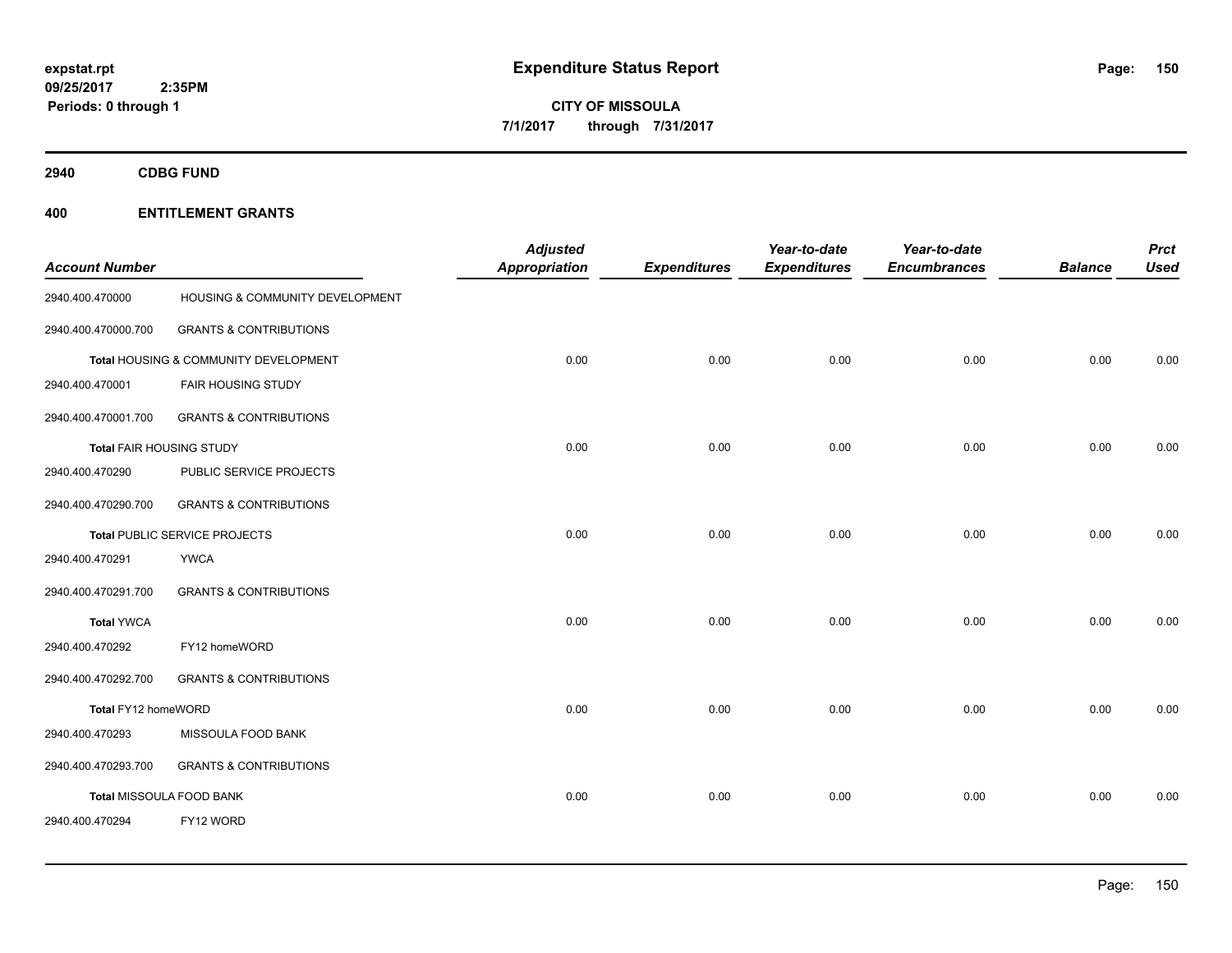**Periods: 0 through 1**

**CITY OF MISSOULA 7/1/2017 through 7/31/2017**

**2940 CDBG FUND**

## **400 ENTITLEMENT GRANTS**

 **2:35PM**

| <b>Account Number</b> |                                       | <b>Adjusted</b><br><b>Appropriation</b> | <b>Expenditures</b> | Year-to-date<br><b>Expenditures</b> | Year-to-date<br><b>Encumbrances</b> | <b>Balance</b> | <b>Prct</b><br><b>Used</b> |
|-----------------------|---------------------------------------|-----------------------------------------|---------------------|-------------------------------------|-------------------------------------|----------------|----------------------------|
| 2940.400.470294.700   | <b>GRANTS &amp; CONTRIBUTIONS</b>     |                                         |                     |                                     |                                     |                |                            |
|                       |                                       |                                         |                     |                                     |                                     |                |                            |
| Total FY12 WORD       |                                       | 0.00                                    | 0.00                | 0.00                                | 0.00                                | 0.00           | 0.00                       |
| 2940.400.470296       | MISSOULA AGING SERVICES               |                                         |                     |                                     |                                     |                |                            |
| 2940.400.470296.700   | <b>GRANTS &amp; CONTRIBUTIONS</b>     |                                         |                     |                                     |                                     |                |                            |
|                       | Total MISSOULA AGING SERVICES         | 0.00                                    | 0.00                | 0.00                                | 0.00                                | 0.00           | 0.00                       |
| 2940.400.470298       | FY12 RAMP                             |                                         |                     |                                     |                                     |                |                            |
| 2940.400.470298.700   | <b>GRANTS &amp; CONTRIBUTIONS</b>     |                                         |                     |                                     |                                     |                |                            |
| Total FY12 RAMP       |                                       | 0.00                                    | 0.00                | 0.00                                | 0.00                                | 0.00           | 0.00                       |
| 2940.400.470313       | MISSOULA SENIOR CENTER                |                                         |                     |                                     |                                     |                |                            |
| 2940.400.470313.700   | <b>GRANTS &amp; CONTRIBUTIONS</b>     |                                         |                     |                                     |                                     |                |                            |
|                       | Total MISSOULA SENIOR CENTER          | 0.00                                    | 0.00                | 0.00                                | 0.00                                | 0.00           | 0.00                       |
| 2940.400.470315       | MISSOULA PARKS & REC                  |                                         |                     |                                     |                                     |                |                            |
| 2940.400.470315.700   | <b>GRANTS &amp; CONTRIBUTIONS</b>     |                                         |                     |                                     |                                     |                |                            |
|                       | Total GRANTS & CONTRIBUTIONS          | 0.00                                    | 0.00                | 0.00                                | 0.00                                | 0.00           | 0.00                       |
| 2940.400.470315.800   | OTHER OBJECTS                         |                                         |                     |                                     |                                     |                |                            |
|                       | Total MISSOULA PARKS & REC            | 0.00                                    | 0.00                | 0.00                                | 0.00                                | 0.00           | 0.00                       |
| 2940.400.470318       | FY12 POVERELLO FACILITY REPAIRS       |                                         |                     |                                     |                                     |                |                            |
| 2940.400.470318.700   | <b>GRANTS &amp; CONTRIBUTIONS</b>     |                                         |                     |                                     |                                     |                |                            |
|                       | Total FY12 POVERELLO FACILITY REPAIRS | 0.00                                    | 0.00                | 0.00                                | 0.00                                | 0.00           | 0.00                       |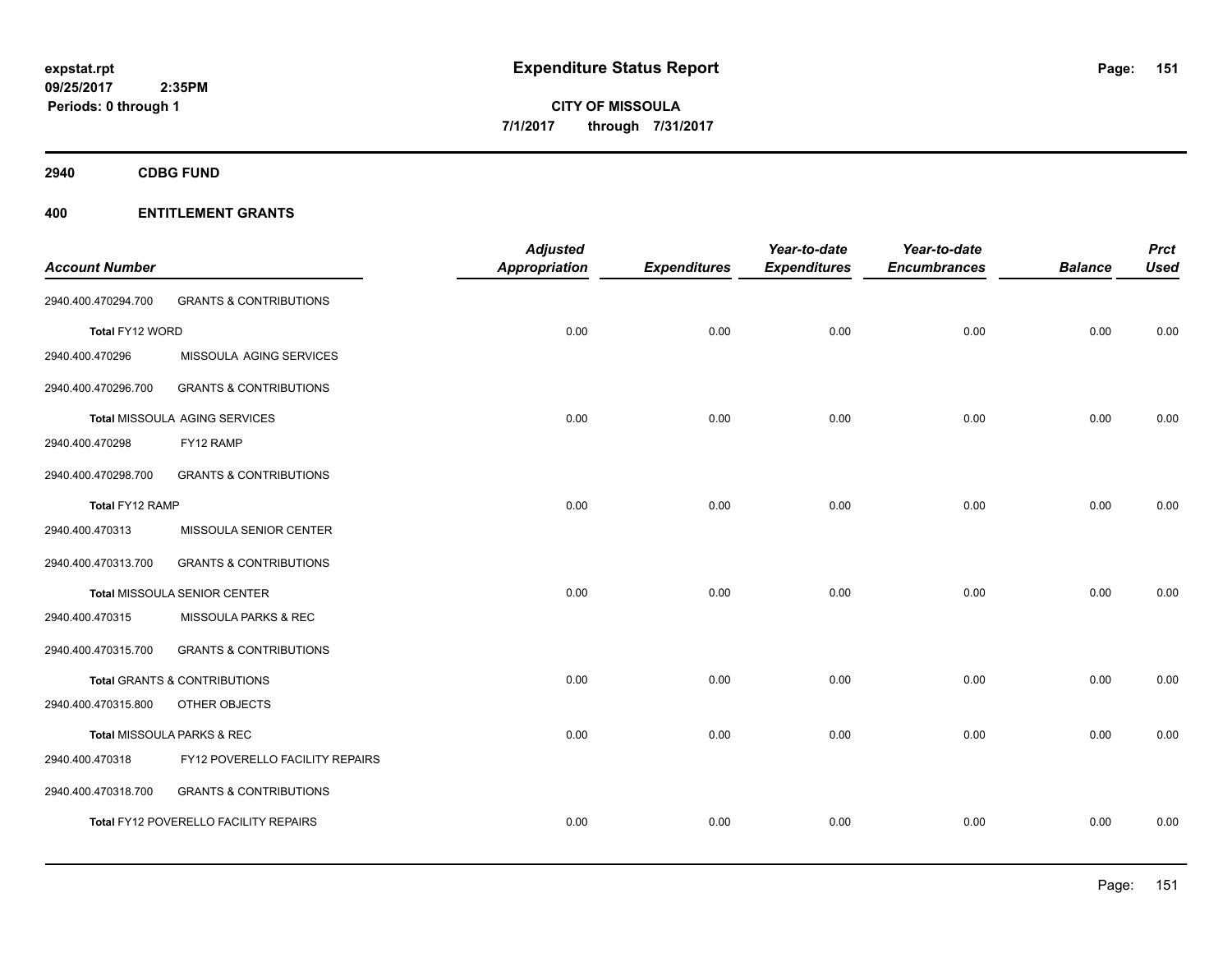**2940 CDBG FUND**

| <b>Account Number</b> |                                       | <b>Adjusted</b><br>Appropriation | <b>Expenditures</b> | Year-to-date<br><b>Expenditures</b> | Year-to-date<br><b>Encumbrances</b> | <b>Balance</b> | <b>Prct</b><br><b>Used</b> |
|-----------------------|---------------------------------------|----------------------------------|---------------------|-------------------------------------|-------------------------------------|----------------|----------------------------|
| 2940.400.470335       | <b>GRANT &amp; COMMUNITY PROGRAMS</b> |                                  |                     |                                     |                                     |                |                            |
| 2940.400.470335.300   | PURCHASED SERVICES                    |                                  |                     |                                     |                                     |                |                            |
|                       | <b>Total PURCHASED SERVICES</b>       | 0.00                             | 0.00                | 0.00                                | 0.00                                | 0.00           | 0.00                       |
| 2940.400.470335.700   | <b>GRANTS &amp; CONTRIBUTIONS</b>     |                                  |                     |                                     |                                     |                |                            |
|                       | Total GRANT & COMMUNITY PROGRAMS      | 0.00                             | 0.00                | 0.00                                | 0.00                                | 0.00           | 0.00                       |
| 2940.400.470372       | WESTERN MT MENTAL HEALTH CENTER       |                                  |                     |                                     |                                     |                |                            |
| 2940.400.470372.700   | <b>GRANTS &amp; CONTRIBUTIONS</b>     |                                  |                     |                                     |                                     |                |                            |
|                       | Total WESTERN MT MENTAL HEALTH CENTER | 0.00                             | 0.00                | 0.00                                | 0.00                                | 0.00           | 0.00                       |
| 2940.400.470397       | FY12 GARDEN CITY HARVEST              |                                  |                     |                                     |                                     |                |                            |
| 2940.400.470397.700   | <b>GRANTS &amp; CONTRIBUTIONS</b>     |                                  |                     |                                     |                                     |                |                            |
|                       | Total FY12 GARDEN CITY HARVEST        | 0.00                             | 0.00                | 0.00                                | 0.00                                | 0.00           | 0.00                       |
| 2940.400.470403       | FY12 PARKS & RECREATION GRANTS        |                                  |                     |                                     |                                     |                |                            |
| 2940.400.470403.700   | <b>GRANTS &amp; CONTRIBUTIONS</b>     |                                  |                     |                                     |                                     |                |                            |
|                       | Total FY12 PARKS & RECREATION GRANTS  | 0.00                             | 0.00                | 0.00                                | 0.00                                | 0.00           | 0.00                       |
| 2940.400.470409       | NMCDC FRONT STREET                    |                                  |                     |                                     |                                     |                |                            |
| 2940.400.470409.700   | <b>GRANTS &amp; CONTRIBUTIONS</b>     |                                  |                     |                                     |                                     |                |                            |
|                       | Total NMCDC FRONT STREET              | 0.00                             | 0.00                | 0.00                                | 0.00                                | 0.00           | 0.00                       |
| 2940.400.470439       | FY16 HOMEWORD SWEETGRASS              |                                  |                     |                                     |                                     |                |                            |
| 2940.400.470439.700   | <b>GRANTS &amp; CONTRIBUTIONS</b>     |                                  |                     |                                     |                                     |                |                            |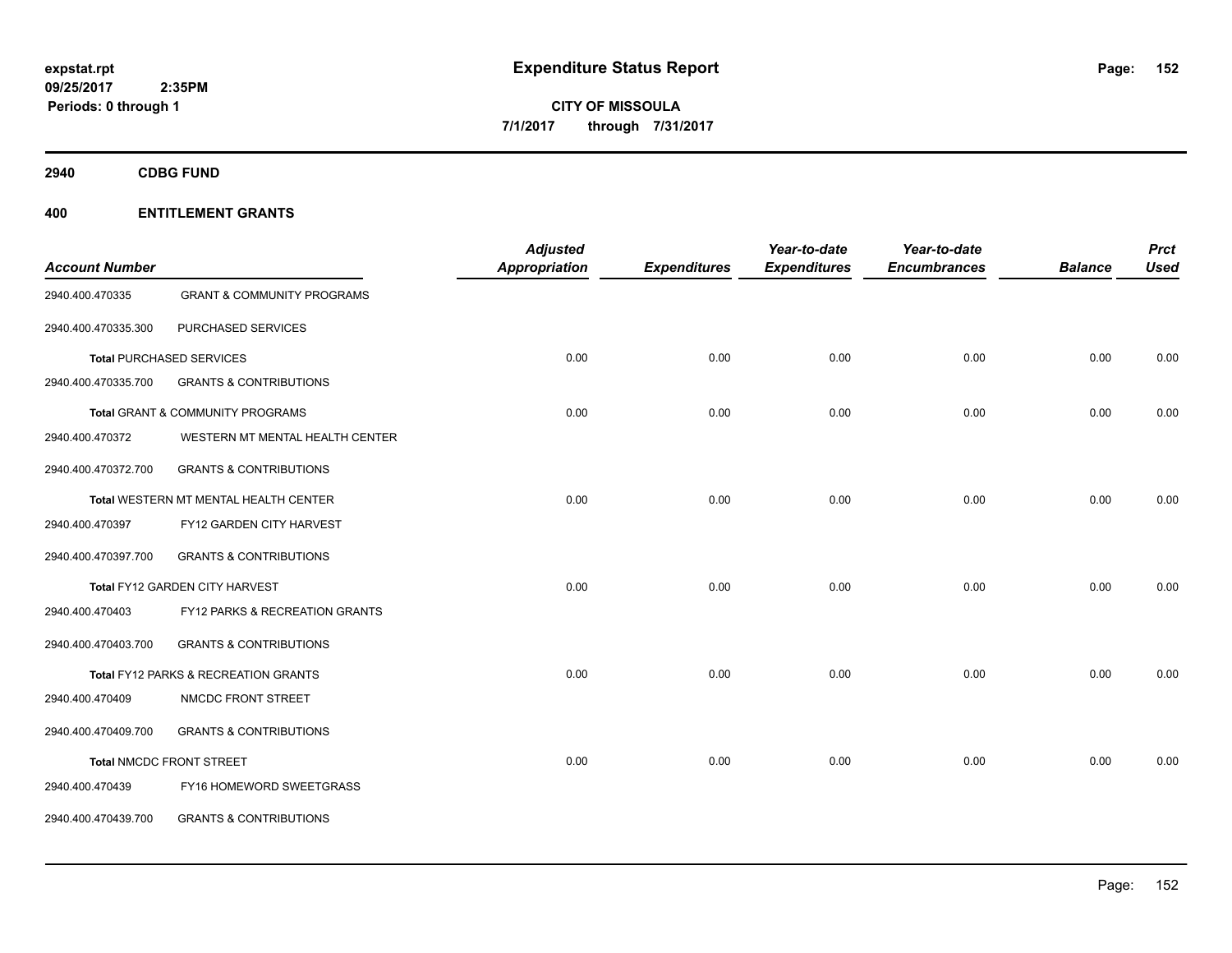**2940 CDBG FUND**

| <b>Account Number</b>  |                                         | <b>Adjusted</b><br><b>Appropriation</b> | <b>Expenditures</b> | Year-to-date<br><b>Expenditures</b> | Year-to-date<br><b>Encumbrances</b> | <b>Balance</b> | <b>Prct</b><br><b>Used</b> |
|------------------------|-----------------------------------------|-----------------------------------------|---------------------|-------------------------------------|-------------------------------------|----------------|----------------------------|
|                        | Total FY16 HOMEWORD SWEETGRASS          | 0.00                                    | 0.00                | 0.00                                | 0.00                                | 0.00           | 0.00                       |
| 2940.400.470440        | FY10 DIST XI HRS/RESIDENCES REHAB       |                                         |                     |                                     |                                     |                |                            |
| 2940.400.470440.700    | <b>GRANTS &amp; CONTRIBUTIONS</b>       |                                         |                     |                                     |                                     |                |                            |
|                        | Total FY10 DIST XI HRS/RESIDENCES REHAB | 0.00                                    | 0.00                | 0.00                                | 0.00                                | 0.00           | 0.00                       |
| 2940.400.470450        | <b>CONSTRUCTION PROJECTS</b>            |                                         |                     |                                     |                                     |                |                            |
| 2940.400.470450.700    | <b>GRANTS &amp; CONTRIBUTIONS</b>       |                                         |                     |                                     |                                     |                |                            |
|                        | Total CONSTRUCTION PROJECTS             | 0.00                                    | 0.00                | 0.00                                | 0.00                                | 0.00           | 0.00                       |
| 2940.400.510110        | <b>MERCHANT SERVICES</b>                |                                         |                     |                                     |                                     |                |                            |
| 2940.400.510110.500    | <b>FIXED CHARGES</b>                    |                                         |                     |                                     |                                     |                |                            |
|                        | <b>Total MERCHANT SERVICES</b>          | 0.00                                    | 0.00                | 0.00                                | 0.00                                | 0.00           | 0.00                       |
| 2940.400.521000        | INTERFUND OPERATING TRANSFERS           |                                         |                     |                                     |                                     |                |                            |
| 2940.400.521000.800    | OTHER OBJECTS                           |                                         |                     |                                     |                                     |                |                            |
| <b>Total CDBG FUND</b> |                                         | 0.00                                    | 0.00                | 0.00                                | 0.00                                | 0.00           | 0.00                       |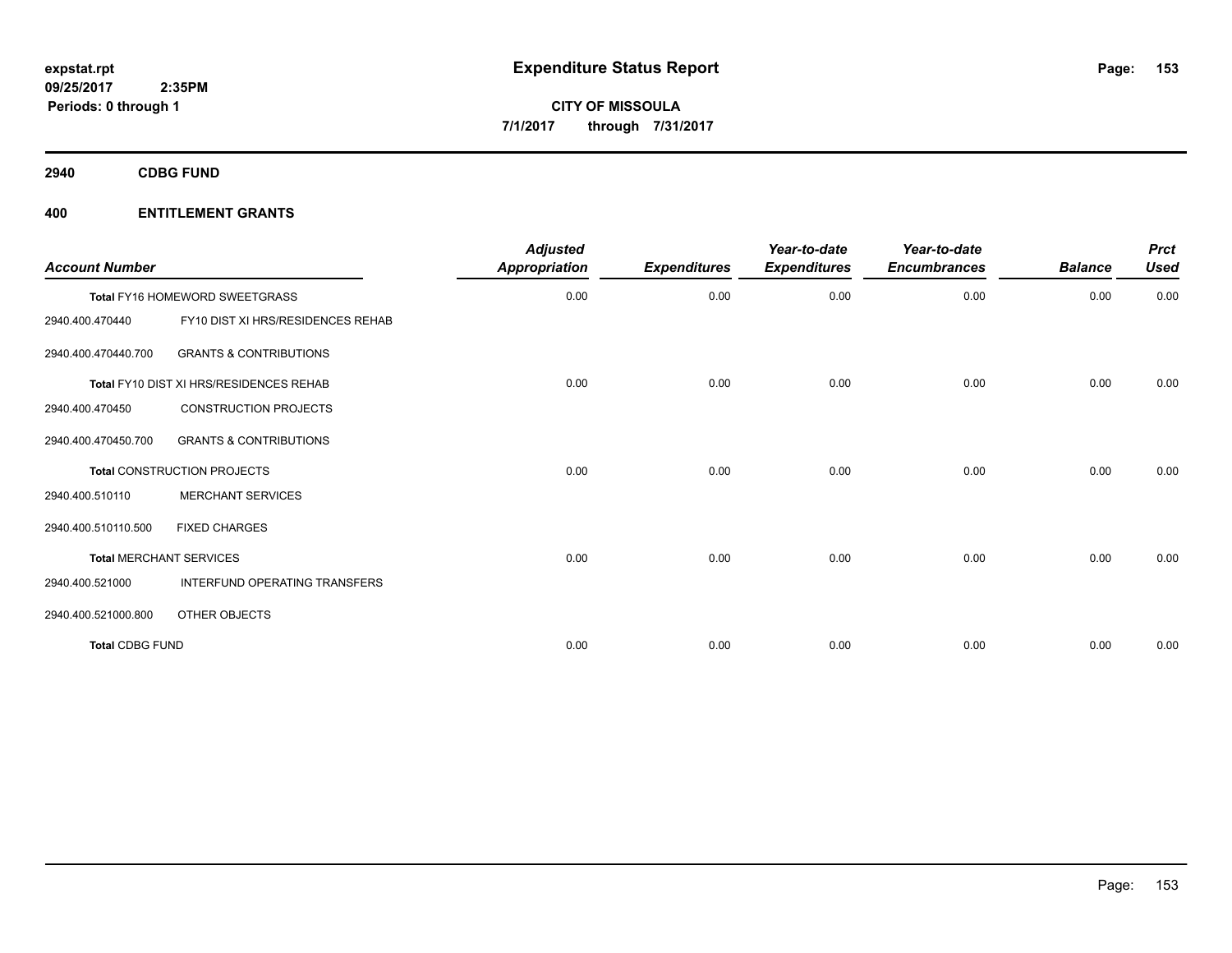**2941 HOME FUND**

| <b>Account Number</b>         |                         | <b>Adjusted</b><br>Appropriation | <b>Expenditures</b> | Year-to-date<br><b>Expenditures</b> | Year-to-date<br><b>Encumbrances</b> | <b>Balance</b> | Prct<br>Used |
|-------------------------------|-------------------------|----------------------------------|---------------------|-------------------------------------|-------------------------------------|----------------|--------------|
| 2941.390.330000               | *** Title Not Found *** |                                  |                     |                                     |                                     |                |              |
| 2941.390.330000.300           | PURCHASED SERVICES      |                                  |                     |                                     |                                     |                |              |
| <b>Total NON-DEPARTMENTAL</b> |                         | 0.00                             | 0.00                | 0.00                                | 0.00                                | 0.00           | 0.00         |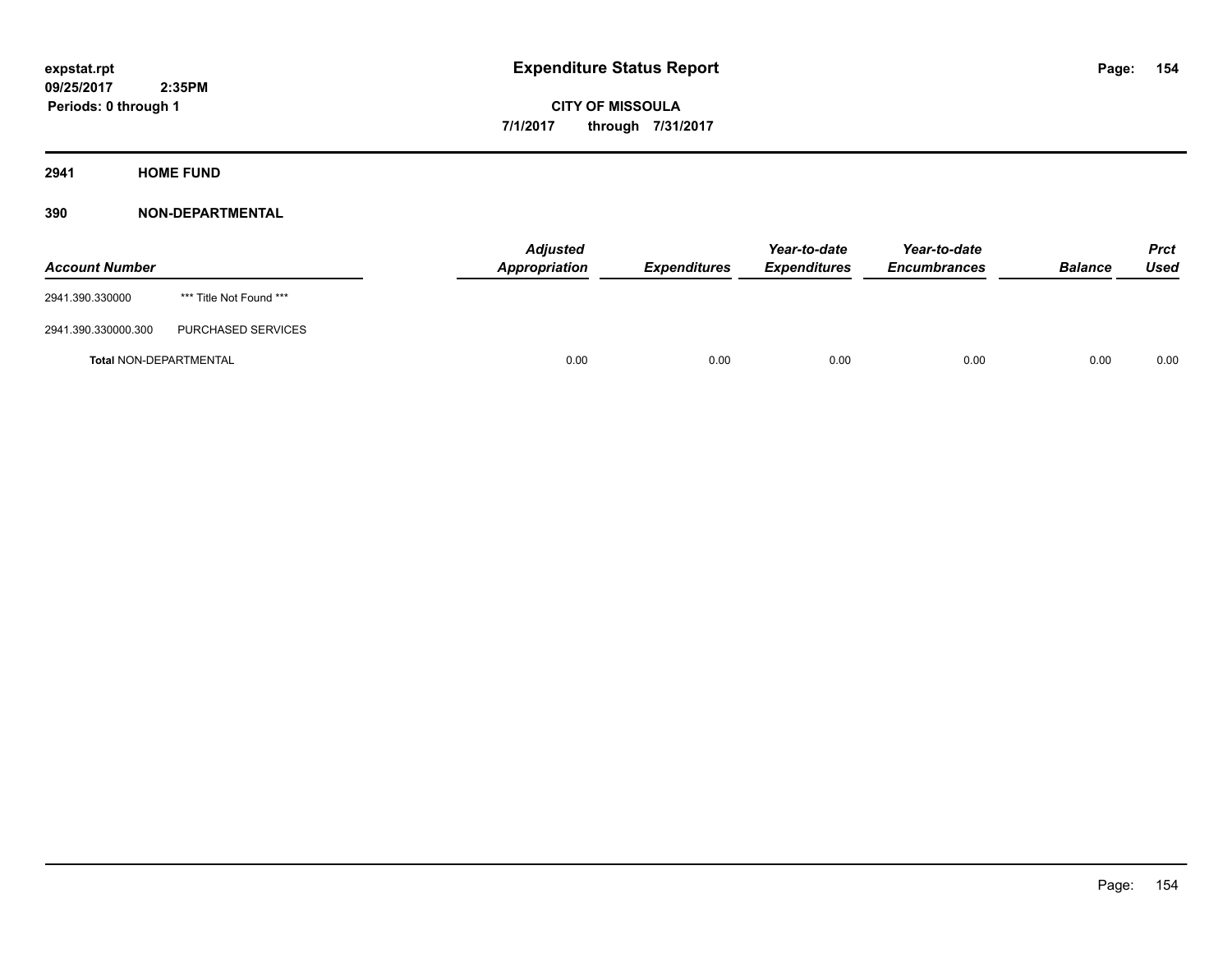**2941 HOME FUND**

|                        |                                       | <b>Adjusted</b>      |                     | Year-to-date        | Year-to-date        |                | <b>Prct</b> |
|------------------------|---------------------------------------|----------------------|---------------------|---------------------|---------------------|----------------|-------------|
| <b>Account Number</b>  |                                       | <b>Appropriation</b> | <b>Expenditures</b> | <b>Expenditures</b> | <b>Encumbrances</b> | <b>Balance</b> | <b>Used</b> |
| 2941.400.470290        | PUBLIC SERVICE PROJECTS               |                      |                     |                     |                     |                |             |
| 2941.400.470290.700    | <b>GRANTS &amp; CONTRIBUTIONS</b>     |                      |                     |                     |                     |                |             |
|                        | Total PUBLIC SERVICE PROJECTS         | 0.00                 | 0.00                | 0.00                | 0.00                | 0.00           | 0.00        |
| 2941.400.470335        | <b>GRANT &amp; COMMUNITY PROGRAMS</b> |                      |                     |                     |                     |                |             |
| 2941.400.470335.300    | PURCHASED SERVICES                    |                      |                     |                     |                     |                |             |
|                        | <b>Total PURCHASED SERVICES</b>       | 0.00                 | 0.00                | 0.00                | 0.00                | 0.00           | 0.00        |
| 2941.400.470335.800    | OTHER OBJECTS                         |                      |                     |                     |                     |                |             |
|                        | Total GRANT & COMMUNITY PROGRAMS      | 0.00                 | 0.00                | 0.00                | 0.00                | 0.00           | 0.00        |
| 2941.400.470385        | FY16 DISTRICT XI HRC TBRA             |                      |                     |                     |                     |                |             |
| 2941.400.470385.700    | <b>GRANTS &amp; CONTRIBUTIONS</b>     |                      |                     |                     |                     |                |             |
|                        | Total FY16 DISTRICT XI HRC TBRA       | 0.00                 | 0.00                | 0.00                | 0.00                | 0.00           | 0.00        |
| 2941.400.470405        | HOME PROGRAM INCOME                   |                      |                     |                     |                     |                |             |
| 2941.400.470405.700    | <b>GRANTS &amp; CONTRIBUTIONS</b>     |                      |                     |                     |                     |                |             |
|                        | Total HOME PROGRAM INCOME             | 0.00                 | 0.00                | 0.00                | 0.00                | 0.00           | 0.00        |
| 2941.400.470407        | FY12 DIST XI HRC                      |                      |                     |                     |                     |                |             |
| 2941.400.470407.700    | <b>GRANTS &amp; CONTRIBUTIONS</b>     |                      |                     |                     |                     |                |             |
| Total FY12 DIST XI HRC |                                       | 0.00                 | 0.00                | 0.00                | 0.00                | 0.00           | 0.00        |
| 2941.400.470439        | HOMEWORD SWEETGRASS                   |                      |                     |                     |                     |                |             |
| 2941.400.470439.700    | <b>GRANTS &amp; CONTRIBUTIONS</b>     |                      |                     |                     |                     |                |             |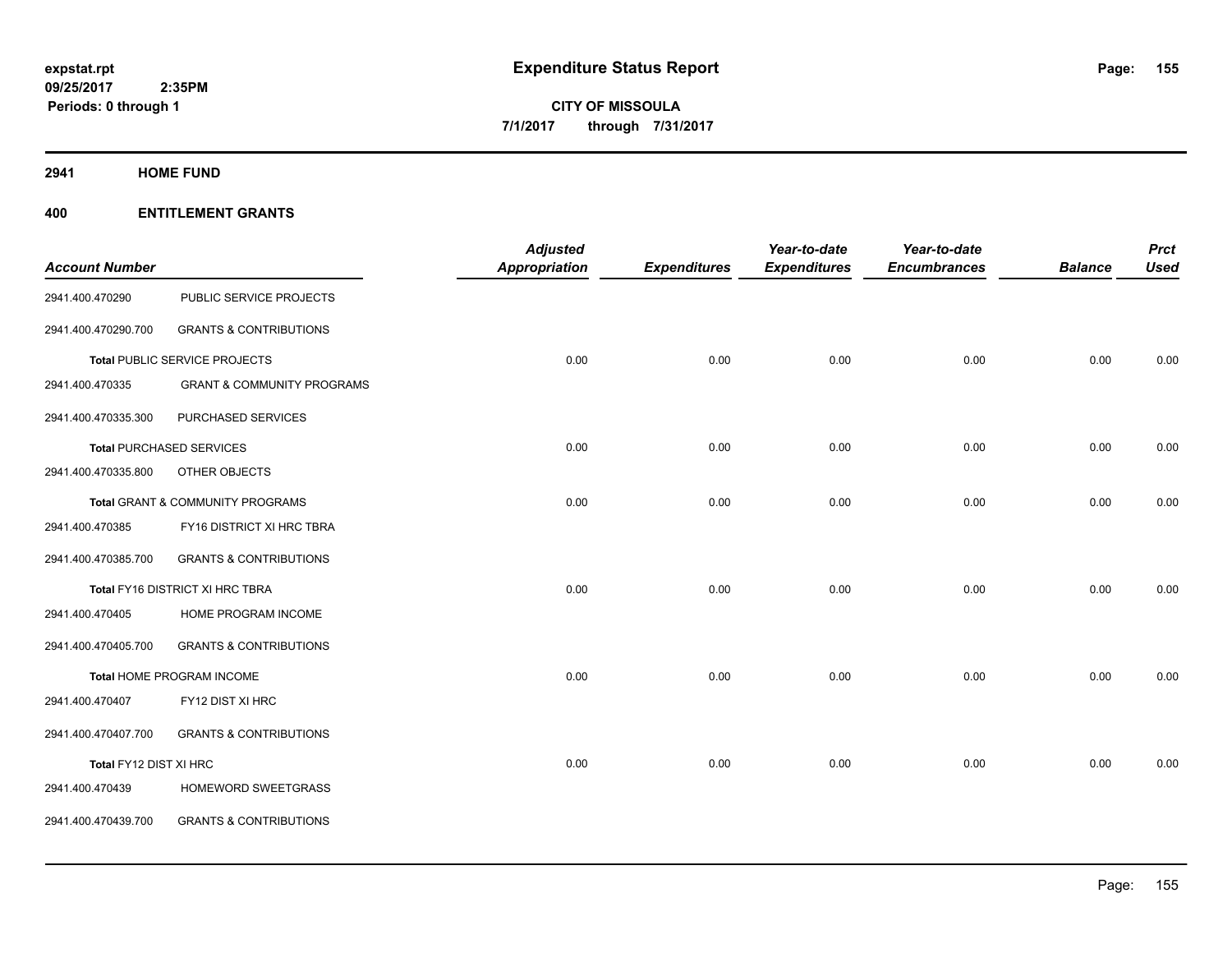**2941 HOME FUND**

| <b>Account Number</b>          |                                            | <b>Adjusted</b><br>Appropriation | <b>Expenditures</b> | Year-to-date<br><b>Expenditures</b> | Year-to-date<br><b>Encumbrances</b> | <b>Balance</b> | <b>Prct</b><br><b>Used</b> |
|--------------------------------|--------------------------------------------|----------------------------------|---------------------|-------------------------------------|-------------------------------------|----------------|----------------------------|
|                                | Total HOMEWORD SWEETGRASS                  | 0.00                             | 0.00                | 0.00                                | 0.00                                | 0.00           | 0.00                       |
| 2941.400.470450                | <b>CONSTRUCTION PROJECTS</b>               |                                  |                     |                                     |                                     |                |                            |
| 2941.400.470450.700            | <b>GRANTS &amp; CONTRIBUTIONS</b>          |                                  |                     |                                     |                                     |                |                            |
|                                | <b>Total CONSTRUCTION PROJECTS</b>         | 0.00                             | 0.00                | 0.00                                | 0.00                                | 0.00           | 0.00                       |
| 2941.400.470500                | <b>HOME GRANTS</b>                         |                                  |                     |                                     |                                     |                |                            |
| 2941.400.470500.700            | <b>GRANTS &amp; CONTRIBUTIONS</b>          |                                  |                     |                                     |                                     |                |                            |
| <b>Total HOME GRANTS</b>       |                                            | 0.00                             | 0.00                | 0.00                                | 0.00                                | 0.00           | 0.00                       |
| 2941.400.470520                | FY16 WORD TBRA                             |                                  |                     |                                     |                                     |                |                            |
| 2941.400.470520.700            | <b>GRANTS &amp; CONTRIBUTIONS</b>          |                                  |                     |                                     |                                     |                |                            |
| Total FY16 WORD TBRA           |                                            | 0.00                             | 0.00                | 0.00                                | 0.00                                | 0.00           | 0.00                       |
| 2941.400.510110                | <b>MERCHANT SERVICES</b>                   |                                  |                     |                                     |                                     |                |                            |
| 2941.400.510110.500            | <b>FIXED CHARGES</b>                       |                                  |                     |                                     |                                     |                |                            |
| <b>Total MERCHANT SERVICES</b> |                                            | 0.00                             | 0.00                | 0.00                                | 0.00                                | 0.00           | 0.00                       |
| 2941.400.521000                | INTERFUND OPERATING TRANSFERS              |                                  |                     |                                     |                                     |                |                            |
| 2941.400.521000.800            | OTHER OBJECTS                              |                                  |                     |                                     |                                     |                |                            |
|                                | <b>Total INTERFUND OPERATING TRANSFERS</b> | 0.00                             | 0.00                | 0.00                                | 0.00                                | 0.00           | 0.00                       |
| <b>Total HOME FUND</b>         |                                            | 0.00                             | 0.00                | 0.00                                | 0.00                                | 0.00           | 0.00                       |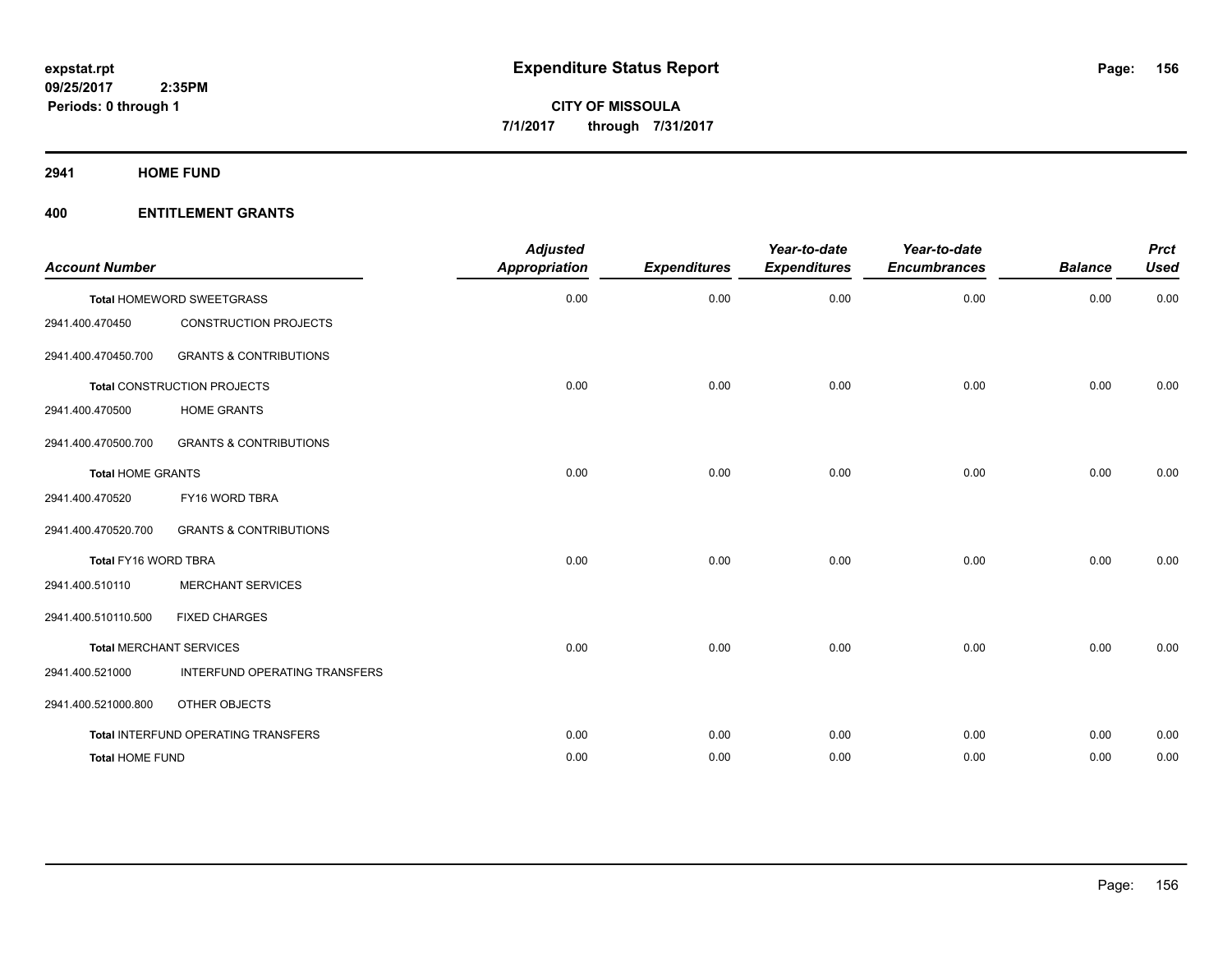## **2943 CITY HOME PROGRAM INCOME**

| <b>Account Number</b> |                                       | <b>Adjusted</b><br><b>Appropriation</b> | <b>Expenditures</b> | Year-to-date<br><b>Expenditures</b> | Year-to-date<br><b>Encumbrances</b> | <b>Balance</b> | <b>Prct</b><br>Used |
|-----------------------|---------------------------------------|-----------------------------------------|---------------------|-------------------------------------|-------------------------------------|----------------|---------------------|
| 2943.400.470405       | *** Title Not Found ***               |                                         |                     |                                     |                                     |                |                     |
| 2943.400.470405.300   | <b>PURCHASED SERVICES</b>             |                                         |                     |                                     |                                     |                |                     |
|                       | <b>Total PURCHASED SERVICES</b>       | 0.00                                    | 0.00                | 0.00                                | 0.00                                | 0.00           | 0.00                |
| 2943.400.470405.700   | <b>GRANTS &amp; CONTRIBUTIONS</b>     |                                         |                     |                                     |                                     |                |                     |
|                       | <b>Total CITY HOME PROGRAM INCOME</b> | 0.00                                    | 0.00                | 0.00                                | 0.00                                | 0.00           | 0.00                |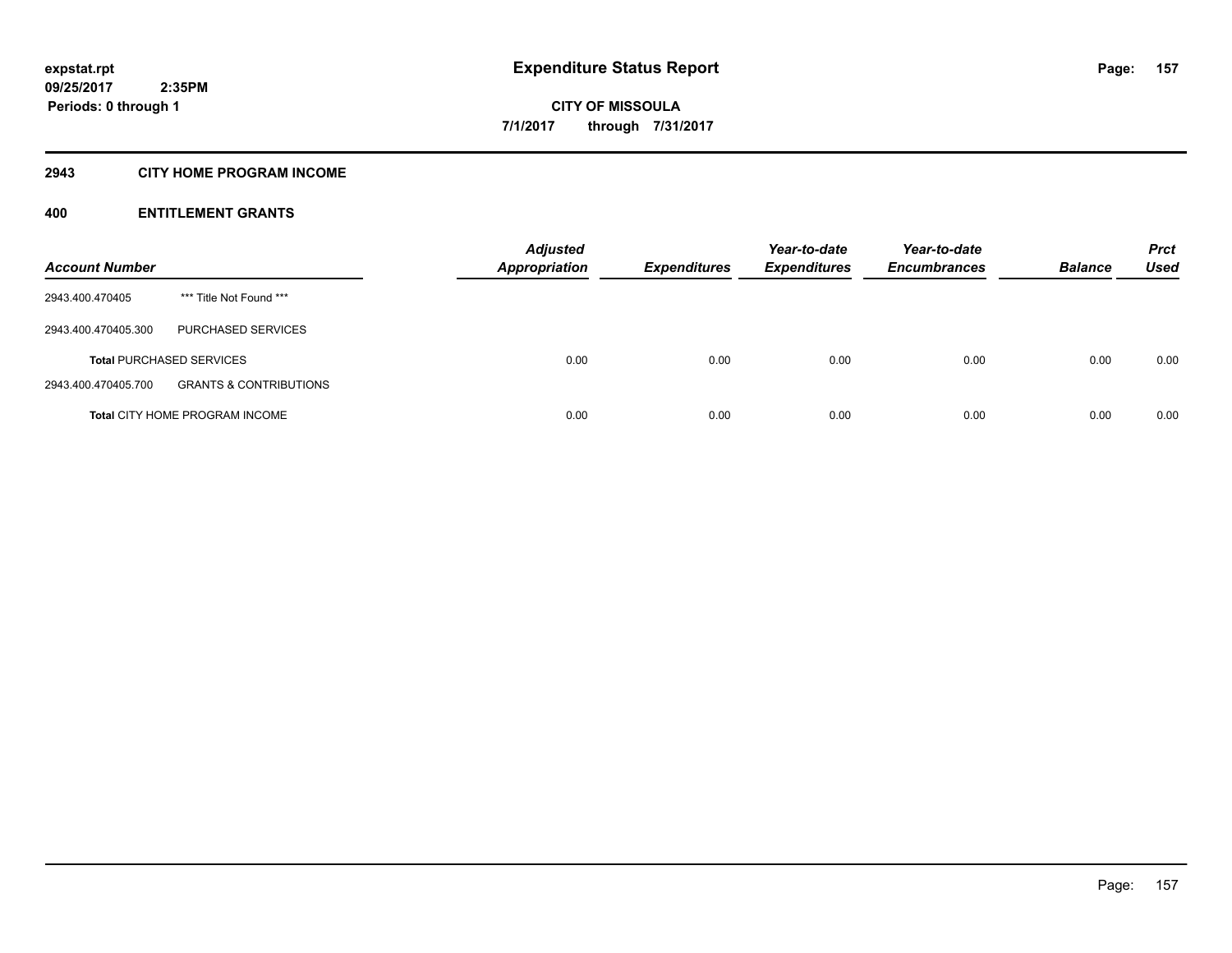## **2955 TRANSPORTATION**

|                                |                                                | <b>Adjusted</b>      |                     | Year-to-date        | Year-to-date        |                | <b>Prct</b> |
|--------------------------------|------------------------------------------------|----------------------|---------------------|---------------------|---------------------|----------------|-------------|
| <b>Account Number</b>          |                                                | <b>Appropriation</b> | <b>Expenditures</b> | <b>Expenditures</b> | <b>Encumbrances</b> | <b>Balance</b> | <b>Used</b> |
| 2955.250.411070                | <b>TRANSPORTATION</b>                          |                      |                     |                     |                     |                |             |
| 2955.250.411070.100            | PERSONAL SERVICES                              |                      |                     |                     |                     |                |             |
|                                | 2955.250.411070.110.000 SALARIES AND WAGES     | 0.00                 | 14,326.17           | 14,326.17           | 0.00                | $-14,326.17$   | 0.00        |
|                                | 2955.250.411070.140.000 EMPLOYER CONTRIBUTIONS | 0.00                 | 8,793.35            | 8,793.35            | 0.00                | $-8,793.35$    | 0.00        |
| <b>Total PERSONAL SERVICES</b> |                                                | 0.00                 | 23,119.52           | 23,119.52           | 0.00                | $-23,119.52$   | 0.00        |
| 2955.250.411070.200            | <b>SUPPLIES</b>                                |                      |                     |                     |                     |                |             |
| <b>Total SUPPLIES</b>          |                                                | 0.00                 | 0.00                | 0.00                | 0.00                | 0.00           | 0.00        |
| 2955.250.411070.300            | PURCHASED SERVICES                             |                      |                     |                     |                     |                |             |
|                                | <b>Total PURCHASED SERVICES</b>                | 0.00                 | 0.00                | 0.00                | 0.00                | 0.00           | 0.00        |
| 2955.250.411070.500            | <b>FIXED CHARGES</b>                           |                      |                     |                     |                     |                |             |
| <b>Total FIXED CHARGES</b>     |                                                | 0.00                 | 0.00                | 0.00                | 0.00                | 0.00           | 0.00        |
| 2955.250.411070.700            | <b>GRANTS &amp; CONTRIBUTIONS</b>              |                      |                     |                     |                     |                |             |
|                                | Total GRANTS & CONTRIBUTIONS                   | 0.00                 | 0.00                | 0.00                | 0.00                | 0.00           | 0.00        |
| 2955.250.411070.800            | OTHER OBJECTS                                  |                      |                     |                     |                     |                |             |
| <b>Total OTHER OBJECTS</b>     |                                                | 0.00                 | 0.00                | 0.00                | 0.00                | 0.00           | 0.00        |
| <b>Total TRANSPORTATION</b>    |                                                | 0.00                 | 23,119.52           | 23,119.52           | 0.00                | $-23,119.52$   | 0.00        |
| 2955.250.411079                | <b>BIKE/PED MDT</b>                            |                      |                     |                     |                     |                |             |
| 2955.250.411079.200            | <b>SUPPLIES</b>                                |                      |                     |                     |                     |                |             |
| <b>Total SUPPLIES</b>          |                                                | 0.00                 | 0.00                | 0.00                | 0.00                | 0.00           | 0.00        |
| 2955.250.411079.300            | PURCHASED SERVICES                             |                      |                     |                     |                     |                |             |
| Total BIKE/PED MDT             |                                                | 0.00                 | 0.00                | 0.00                | 0.00                | 0.00           | 0.00        |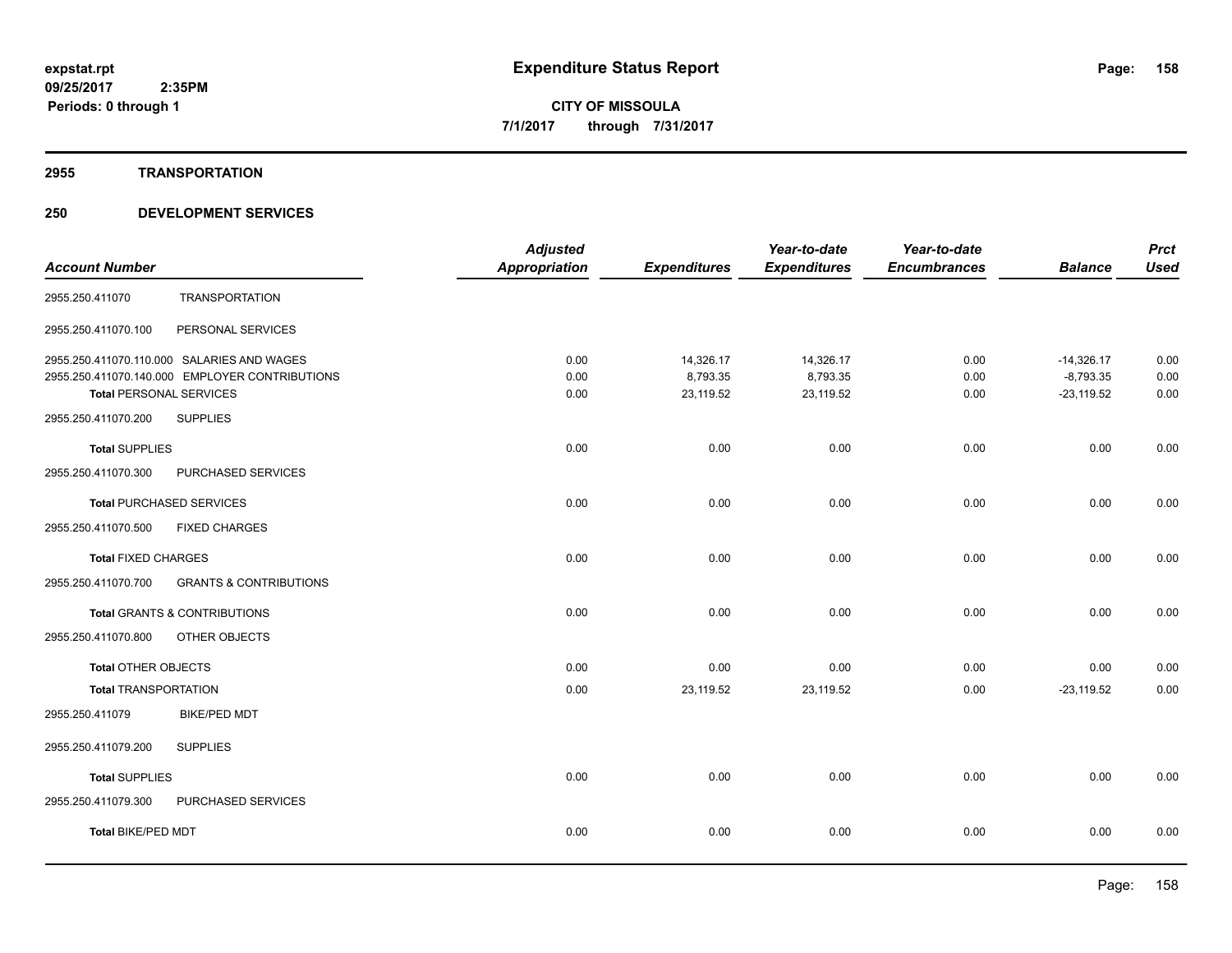## **2955 TRANSPORTATION**

| <b>Account Number</b>                                    | <b>Adjusted</b><br>Appropriation | <b>Expenditures</b> | Year-to-date<br><b>Expenditures</b> | Year-to-date<br><b>Encumbrances</b> | <b>Balance</b> | <b>Prct</b><br><b>Used</b> |
|----------------------------------------------------------|----------------------------------|---------------------|-------------------------------------|-------------------------------------|----------------|----------------------------|
| <b>MIM MDT</b><br>2955.250.411080                        |                                  |                     |                                     |                                     |                |                            |
| PERSONAL SERVICES<br>2955.250.411080.100                 |                                  |                     |                                     |                                     |                |                            |
| 2955.250.411080.110.000 CMAQ/MIM-SALARIES AND WAGES      | 0.00                             | 7,987.06            | 7,987.06                            | 0.00                                | $-7,987.06$    | 0.00                       |
| 2955.250.411080.140.000 EMPLOYER CONTRIBUTIONS           | 0.00                             | 4,662.93            | 4,662.93                            | 0.00                                | $-4,662.93$    | 0.00                       |
| <b>Total PERSONAL SERVICES</b>                           | 0.00                             | 12,649.99           | 12,649.99                           | 0.00                                | $-12,649.99$   | 0.00                       |
| <b>SUPPLIES</b><br>2955.250.411080.200                   |                                  |                     |                                     |                                     |                |                            |
| 2955.250.411080.210.000 OFFICE SUPPLIES                  | 0.00                             | 2.24                | 2.24                                | 0.00                                | $-2.24$        | 0.00                       |
| <b>Total SUPPLIES</b>                                    | 0.00                             | 2.24                | 2.24                                | 0.00                                | $-2.24$        | 0.00                       |
| 2955.250.411080.300<br><b>PURCHASED SERVICES</b>         |                                  |                     |                                     |                                     |                |                            |
| 2955.250.411080.330.000 PUBLICITY, SUBSCRIPTIONS & DUES  | 0.00                             | $-390.00$           | $-390.00$                           | 0.00                                | 390.00         | 0.00                       |
| 2955.250.411080.350.000 PROFESSIONAL SERVICES            | 0.00                             | 150.00              | 150.00                              | 0.00                                | $-150.00$      | 0.00                       |
| 2955.250.411080.380.000 TRAINING                         | 0.00                             | $-630.00$           | $-630.00$                           | 0.00                                | 630.00         | 0.00                       |
| <b>Total PURCHASED SERVICES</b>                          | 0.00                             | $-870.00$           | $-870.00$                           | 0.00                                | 870.00         | 0.00                       |
| 2955.250.411080.500<br><b>FIXED CHARGES</b>              |                                  |                     |                                     |                                     |                |                            |
| <b>Total FIXED CHARGES</b>                               | 0.00                             | 0.00                | 0.00                                | 0.00                                | 0.00           | 0.00                       |
| 2955.250.411080.700<br><b>GRANTS &amp; CONTRIBUTIONS</b> |                                  |                     |                                     |                                     |                |                            |
| <b>Total GRANTS &amp; CONTRIBUTIONS</b>                  | 0.00                             | 0.00                | 0.00                                | 0.00                                | 0.00           | 0.00                       |
| 2955.250.411080.800<br><b>OTHER OBJECTS</b>              |                                  |                     |                                     |                                     |                |                            |
| <b>Total OTHER OBJECTS</b>                               | 0.00                             | 0.00                | 0.00                                | 0.00                                | 0.00           | 0.00                       |
| <b>Total MIM MDT</b>                                     | 0.00                             | 11,782.23           | 11,782.23                           | 0.00                                | $-11,782.23$   | 0.00                       |
| BIKE-PED PROGRAM & TRAILS<br>2955.250.430255             |                                  |                     |                                     |                                     |                |                            |
| 2955.250.430255.100<br>PERSONAL SERVICES                 |                                  |                     |                                     |                                     |                |                            |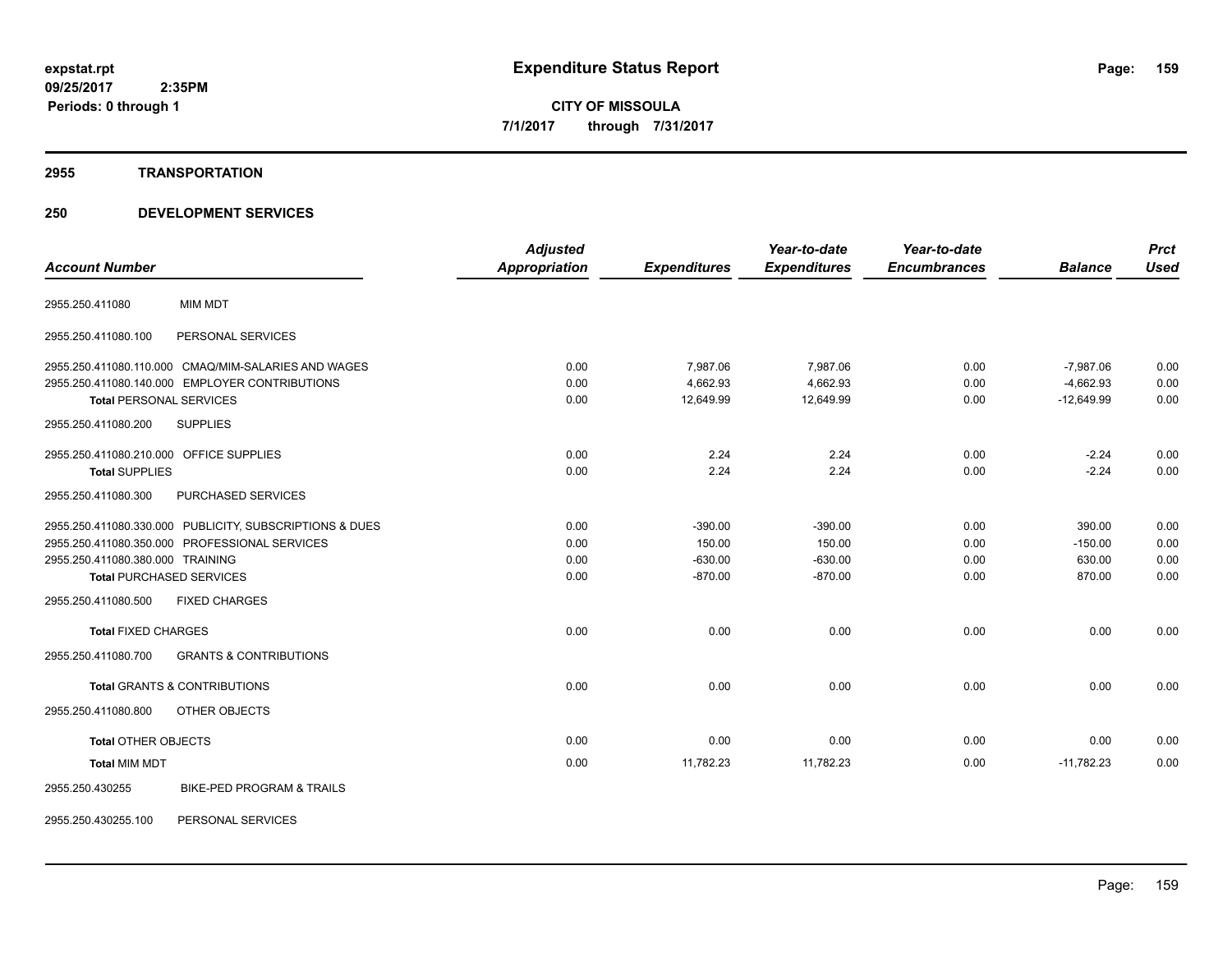### **2955 TRANSPORTATION**

| <b>Prct</b> |                | Year-to-date        | Year-to-date        |                     | <b>Adjusted</b>      |                                                |                                 |
|-------------|----------------|---------------------|---------------------|---------------------|----------------------|------------------------------------------------|---------------------------------|
| <b>Used</b> | <b>Balance</b> | <b>Encumbrances</b> | <b>Expenditures</b> | <b>Expenditures</b> | <b>Appropriation</b> |                                                | <b>Account Number</b>           |
| 0.00        | $-2,877.85$    | 0.00                | 2,877.85            | 2,877.85            | 0.00                 | 2955.250.430255.110.000 SALARIES AND WAGES     |                                 |
| 0.00        | $-2,065.01$    | 0.00                | 2,065.01            | 2,065.01            | 0.00                 | 2955.250.430255.140.000 EMPLOYER CONTRIBUTIONS |                                 |
| 0.00        | $-4,942.86$    | 0.00                | 4,942.86            | 4,942.86            | 0.00                 |                                                | <b>Total PERSONAL SERVICES</b>  |
|             |                |                     |                     |                     |                      | <b>SUPPLIES</b>                                | 2955.250.430255.200             |
| 0.00        | 0.00           | 0.00                | 0.00                | 0.00                | 0.00                 |                                                | <b>Total SUPPLIES</b>           |
|             |                |                     |                     |                     |                      | PURCHASED SERVICES                             | 2955.250.430255.300             |
| 0.00        | 0.00           | 0.00                | 0.00                | 0.00                | 0.00                 |                                                | <b>Total PURCHASED SERVICES</b> |
|             |                |                     |                     |                     |                      | <b>FIXED CHARGES</b>                           | 2955.250.430255.500             |
| 0.00        | 0.00           | 0.00                | 0.00                | 0.00                | 0.00                 |                                                | <b>Total FIXED CHARGES</b>      |
|             |                |                     |                     |                     |                      | <b>GRANTS &amp; CONTRIBUTIONS</b>              | 2955.250.430255.700             |
| 0.00        | 0.00           | 0.00                | 0.00                | 0.00                | 0.00                 | <b>Total GRANTS &amp; CONTRIBUTIONS</b>        |                                 |
|             |                |                     |                     |                     |                      | OTHER OBJECTS                                  | 2955.250.430255.800             |
| 0.00        | 0.00           | 0.00                | 0.00                | 0.00                | 0.00                 |                                                | Total OTHER OBJECTS             |
|             |                |                     |                     |                     |                      | <b>CAPITAL OUTLAY</b>                          | 2955.250.430255.900             |
| 0.00        | 0.00           | 0.00                | 0.00                | 0.00                | 0.00                 |                                                | <b>Total CAPITAL OUTLAY</b>     |
| 0.00        | $-4,942.86$    | 0.00                | 4,942.86            | 4,942.86            | 0.00                 | Total BIKE-PED PROGRAM & TRAILS                |                                 |
|             |                |                     |                     |                     |                      | Missoula Active Transportation Plan            | 2955.250.430257                 |
|             |                |                     |                     |                     |                      | <b>SUPPLIES</b>                                | 2955.250.430257.200             |
| 0.00        | 0.00           | 0.00                | 0.00                | 0.00                | 0.00                 |                                                | <b>Total SUPPLIES</b>           |
|             |                |                     |                     |                     |                      | PURCHASED SERVICES                             | 2955.250.430257.300             |
| 0.00        | 0.00           | 0.00                | 0.00                | 0.00                | 0.00                 |                                                | <b>Total PURCHASED SERVICES</b> |
|             |                |                     |                     |                     |                      |                                                |                                 |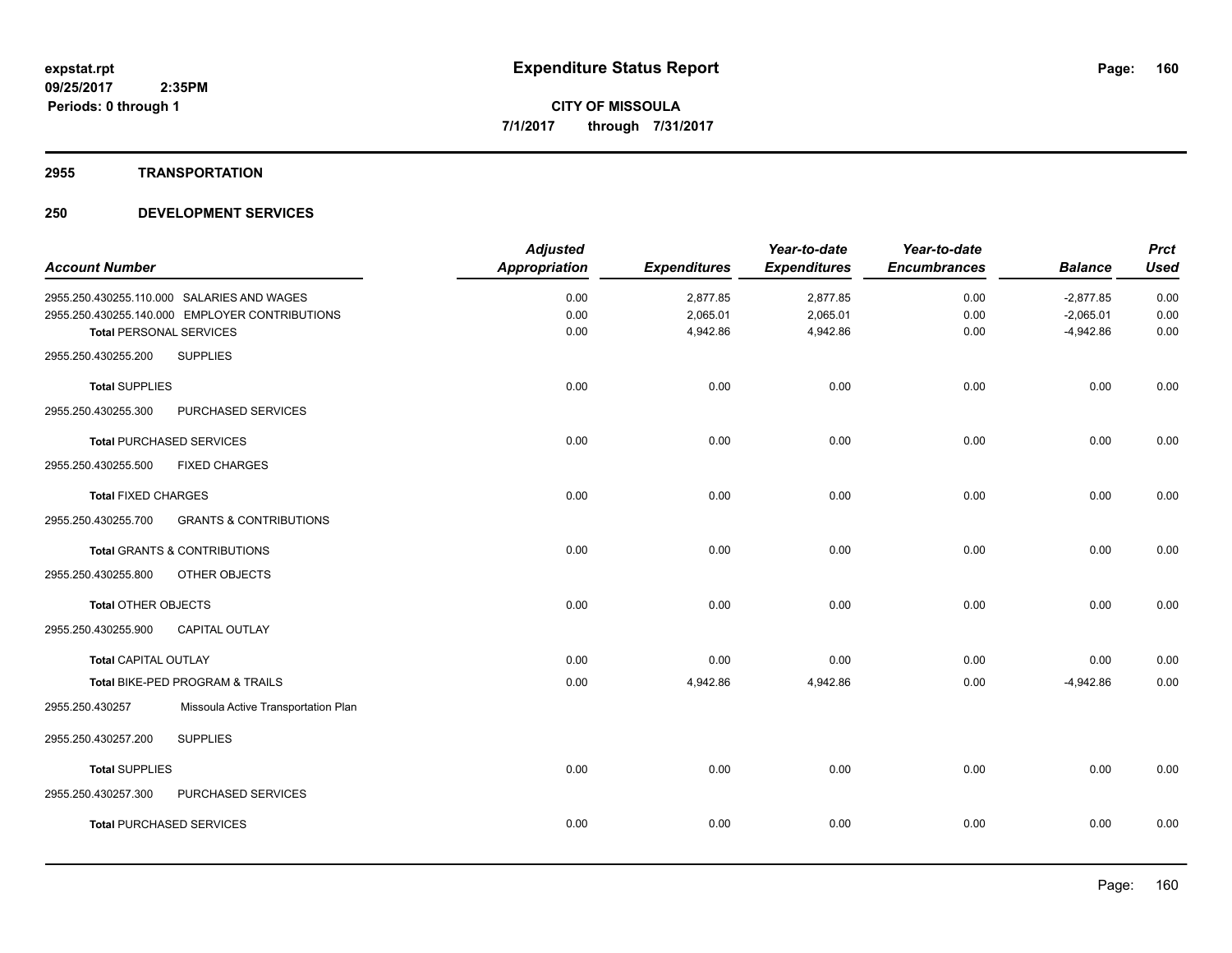#### **2955 TRANSPORTATION**

| <b>Account Number</b>       |                                           | <b>Adjusted</b><br><b>Appropriation</b> | <b>Expenditures</b> | Year-to-date<br><b>Expenditures</b> | Year-to-date<br><b>Encumbrances</b> | <b>Balance</b> | <b>Prct</b><br><b>Used</b> |
|-----------------------------|-------------------------------------------|-----------------------------------------|---------------------|-------------------------------------|-------------------------------------|----------------|----------------------------|
| 2955.250.430257.900         | <b>CAPITAL OUTLAY</b>                     |                                         |                     |                                     |                                     |                |                            |
|                             | Total Missoula Active Transportation Plan | 0.00                                    | 0.00                | 0.00                                | 0.00                                | 0.00           | 0.00                       |
| 2955.250.430267             | <b>CMAQ GRANT</b>                         |                                         |                     |                                     |                                     |                |                            |
| 2955.250.430267.200         | <b>SUPPLIES</b>                           |                                         |                     |                                     |                                     |                |                            |
| <b>Total CMAQ GRANT</b>     |                                           | 0.00                                    | 0.00                | 0.00                                | 0.00                                | 0.00           | 0.00                       |
| 2955.250.510110             | <b>MERCHANT SERVICES</b>                  |                                         |                     |                                     |                                     |                |                            |
| 2955.250.510110.500         | <b>FIXED CHARGES</b>                      |                                         |                     |                                     |                                     |                |                            |
|                             | <b>Total MERCHANT SERVICES</b>            | 0.00                                    | 0.00                | 0.00                                | 0.00                                | 0.00           | 0.00                       |
| 2955.250.510306             | <b>SALARY RESERVE</b>                     |                                         |                     |                                     |                                     |                |                            |
| 2955.250.510306.100         | PERSONAL SERVICES                         |                                         |                     |                                     |                                     |                |                            |
| <b>Total SALARY RESERVE</b> |                                           | 0.00                                    | 0.00                | 0.00                                | 0.00                                | 0.00           | 0.00                       |
| 2955.250.521000             | <b>INTERFUND OPERATING TRANSFERS</b>      |                                         |                     |                                     |                                     |                |                            |
| 2955.250.521000.800         | OTHER OBJECTS                             |                                         |                     |                                     |                                     |                |                            |
|                             | Total INTERFUND OPERATING TRANSFERS       | 0.00                                    | 0.00                | 0.00                                | 0.00                                | 0.00           | 0.00                       |
| <b>Total TRANSPORTATION</b> |                                           | 0.00                                    | 39,844.61           | 39,844.61                           | 0.00                                | $-39,844.61$   | 0.00                       |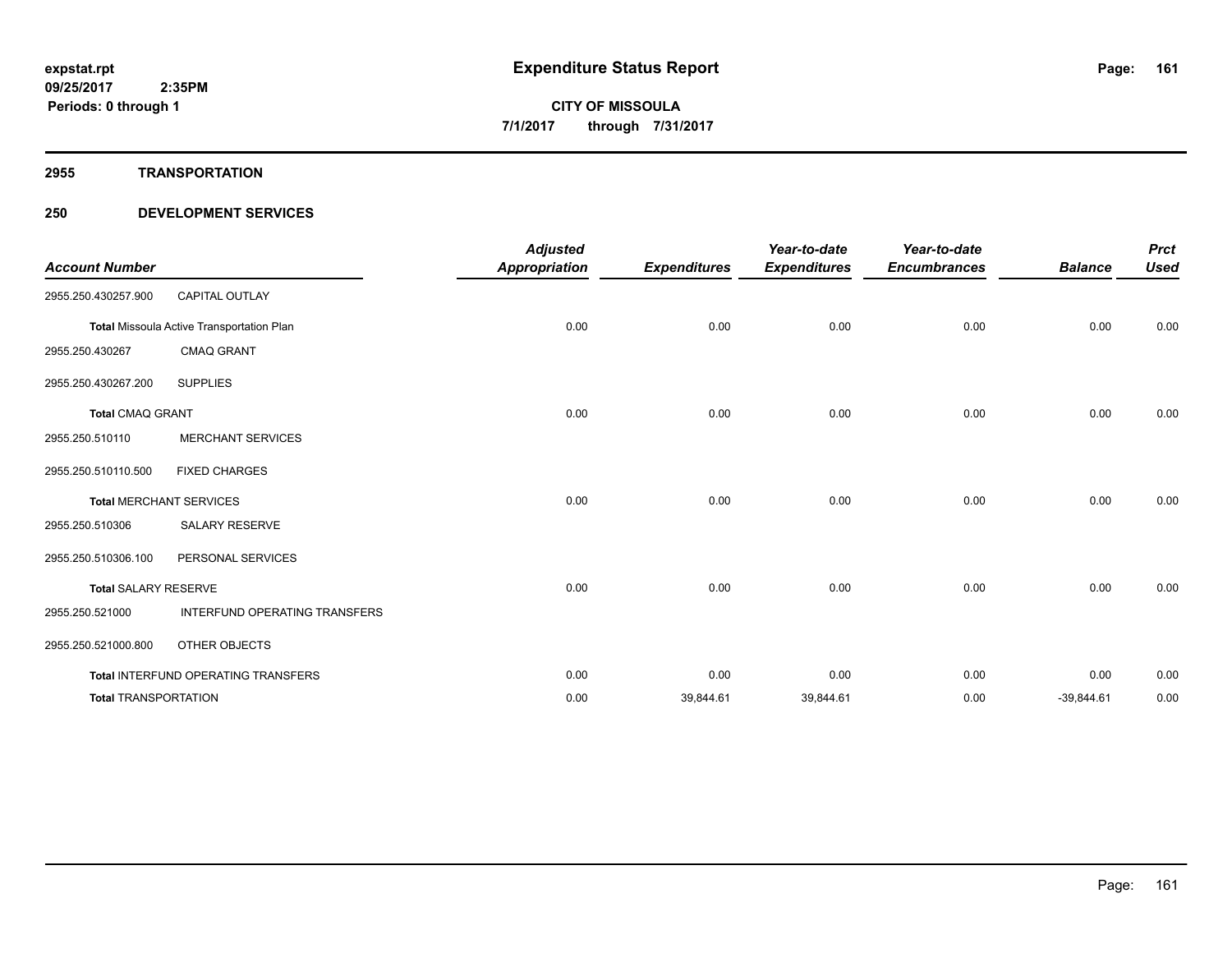## **2987 FEDERAL TRANSPORTATION FUND**

| <b>Account Number</b>           |                                                   | <b>Adjusted</b><br><b>Appropriation</b> | <b>Expenditures</b> | Year-to-date<br><b>Expenditures</b> | Year-to-date<br><b>Encumbrances</b> | <b>Balance</b> | <b>Prct</b><br><b>Used</b> |
|---------------------------------|---------------------------------------------------|-----------------------------------------|---------------------|-------------------------------------|-------------------------------------|----------------|----------------------------|
| 2987.390.430255                 | <b>Bitterroot Bike Trail Safe Crossings</b>       |                                         |                     |                                     |                                     |                |                            |
| 2987.390.430255.900             | <b>CAPITAL OUTLAY</b>                             |                                         |                     |                                     |                                     |                |                            |
|                                 | <b>Total Bitterroot Bike Trail Safe Crossings</b> | 0.00                                    | 0.00                | 0.00                                | 0.00                                | 0.00           | 0.00                       |
| 2987.390.430257                 | BICYCLE COMMUTER NETWORK                          |                                         |                     |                                     |                                     |                |                            |
| 2987.390.430257.900             | <b>CAPITAL OUTLAY</b>                             |                                         |                     |                                     |                                     |                |                            |
|                                 | Total BICYCLE COMMUTER NETWORK                    | 0.00                                    | 0.00                | 0.00                                | 0.00                                | 0.00           | 0.00                       |
| 2987.390.460509                 | KIM WILLIAMS TRAIL                                |                                         |                     |                                     |                                     |                |                            |
| 2987.390.460509.900             | <b>CAPITAL OUTLAY</b>                             |                                         |                     |                                     |                                     |                |                            |
| <b>Total KIM WILLIAMS TRAIL</b> |                                                   | 0.00                                    | 0.00                | 0.00                                | 0.00                                | 0.00           | 0.00                       |
| 2987.390.510000                 | <b>MISCELLANEOUS</b>                              |                                         |                     |                                     |                                     |                |                            |
| 2987.390.510000.800             | OTHER OBJECTS                                     |                                         |                     |                                     |                                     |                |                            |
|                                 | Total FEDERAL TRANSPORTATION FUND                 | 0.00                                    | 0.00                | 0.00                                | 0.00                                | 0.00           | 0.00                       |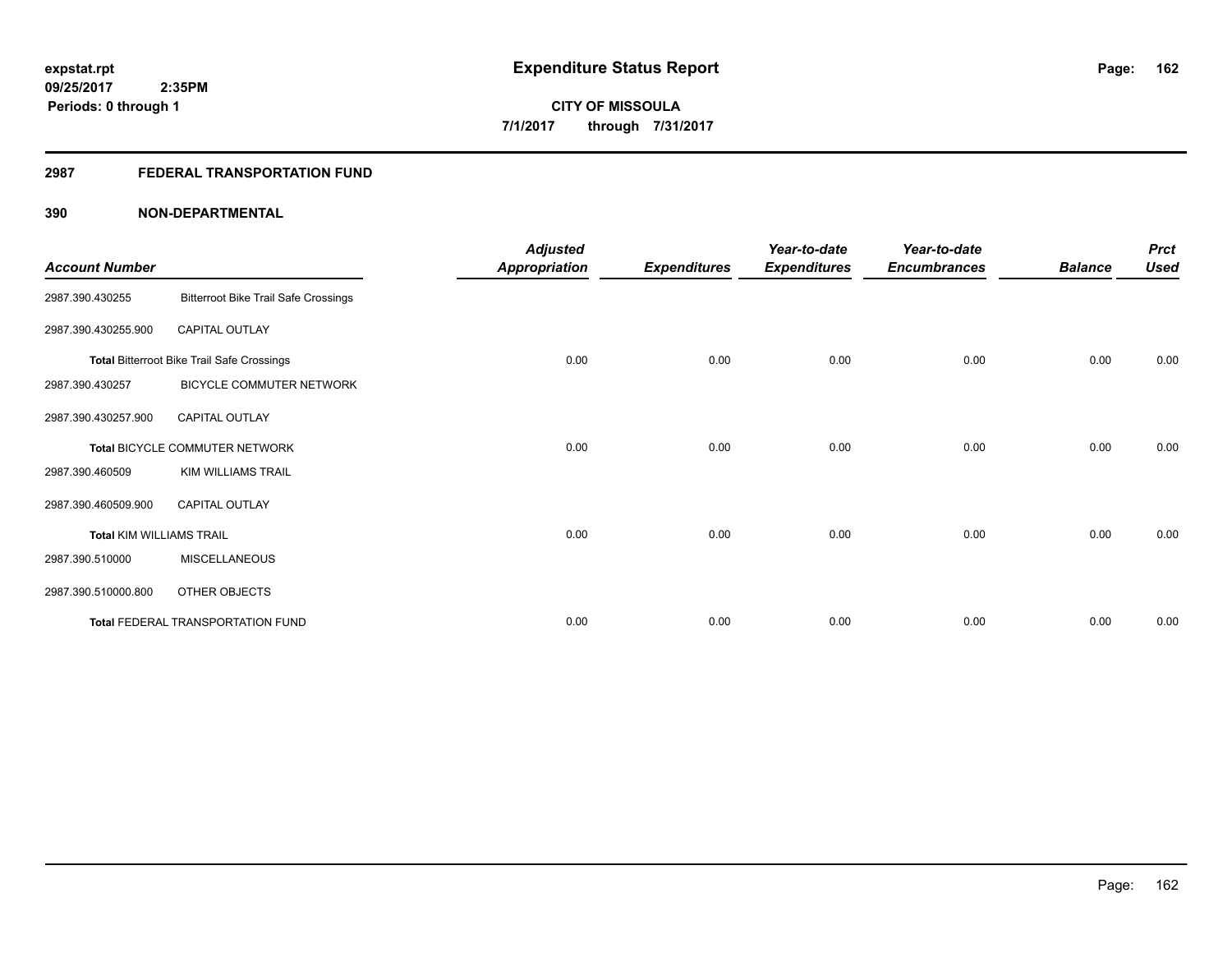## **2988 GRANTS & DONATIONS FUND**

## **223 CITY CLERK**

| <b>Account Number</b>      |                          | <b>Adjusted</b><br><b>Appropriation</b> | <b>Expenditures</b> | Year-to-date<br><b>Expenditures</b> | Year-to-date<br><b>Encumbrances</b> | <b>Balance</b> | <b>Prct</b><br><b>Used</b> |
|----------------------------|--------------------------|-----------------------------------------|---------------------|-------------------------------------|-------------------------------------|----------------|----------------------------|
| 2988.223.420000            | PUBLIC SAFETY            |                                         |                     |                                     |                                     |                |                            |
| 2988.223.420000.200        | <b>SUPPLIES</b>          |                                         |                     |                                     |                                     |                |                            |
| <b>Total PUBLIC SAFETY</b> |                          | 0.00                                    | 0.00                | 0.00                                | 0.00                                | 0.00           | 0.00                       |
| 2988.223.510110            | <b>MERCHANT SERVICES</b> |                                         |                     |                                     |                                     |                |                            |
| 2988.223.510110.500        | <b>FIXED CHARGES</b>     |                                         |                     |                                     |                                     |                |                            |
| <b>Total CITY CLERK</b>    |                          | 0.00                                    | 0.00                | 0.00                                | 0.00                                | 0.00           | 0.00                       |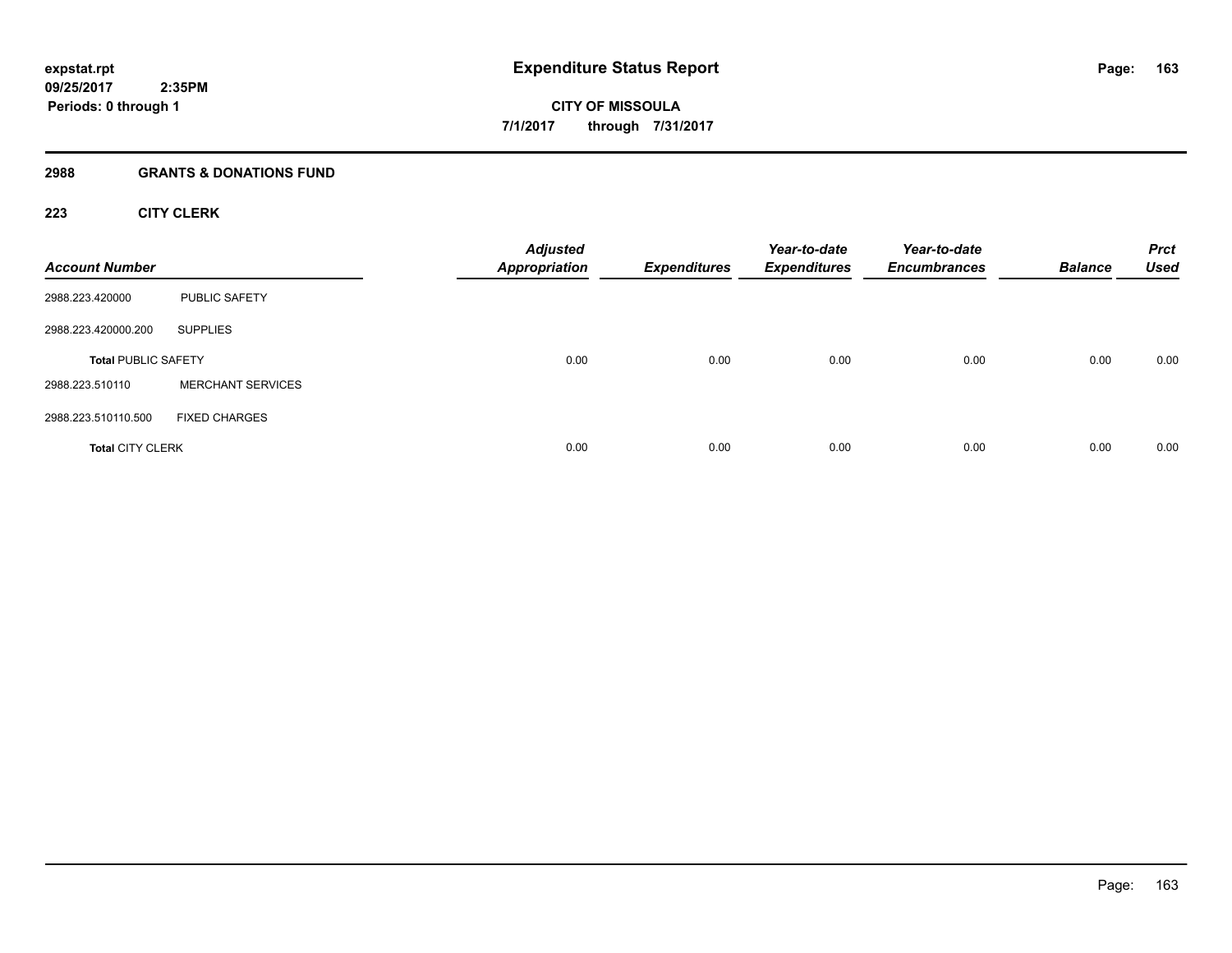## **2988 GRANTS & DONATIONS FUND**

## **270 CITY ATTORNEY**

| <b>Account Number</b>      |                                | <b>Adjusted</b><br><b>Appropriation</b> | <b>Expenditures</b> | Year-to-date<br><b>Expenditures</b> | Year-to-date<br><b>Encumbrances</b> | <b>Balance</b> | <b>Prct</b><br>Used |
|----------------------------|--------------------------------|-----------------------------------------|---------------------|-------------------------------------|-------------------------------------|----------------|---------------------|
| 2988.270.411121            | DV ACCOUNTABILITY GRANT        |                                         |                     |                                     |                                     |                |                     |
| 2988.270.411121.100        | PERSONAL SERVICES              |                                         |                     |                                     |                                     |                |                     |
|                            | <b>Total PERSONAL SERVICES</b> | 0.00                                    | 0.00                | 0.00                                | 0.00                                | 0.00           | 0.00                |
| 2988.270.411121.300        | PURCHASED SERVICES             |                                         |                     |                                     |                                     |                |                     |
| <b>Total CITY ATTORNEY</b> |                                | 0.00                                    | 0.00                | 0.00                                | 0.00                                | 0.00           | 0.00                |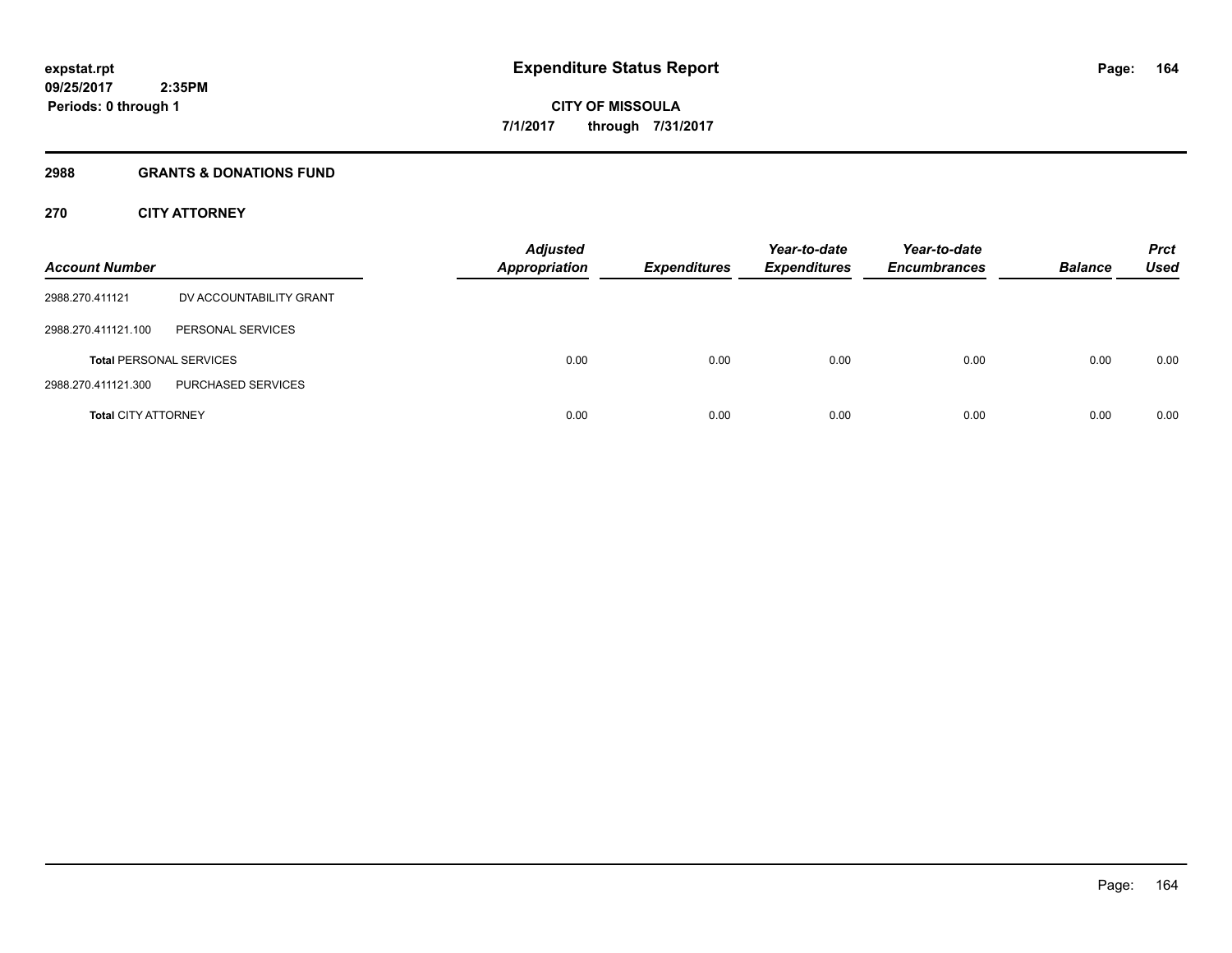## **2988 GRANTS & DONATIONS FUND**

## **290 POLICE**

| <b>Account Number</b>          |                             | <b>Adjusted</b><br><b>Appropriation</b> | <b>Expenditures</b> | Year-to-date<br><b>Expenditures</b> | Year-to-date<br><b>Encumbrances</b> | <b>Balance</b> | <b>Prct</b><br><b>Used</b> |
|--------------------------------|-----------------------------|-----------------------------------------|---------------------|-------------------------------------|-------------------------------------|----------------|----------------------------|
| 2988.290.420161                | <b>ICAC GOOGLE</b>          |                                         |                     |                                     |                                     |                |                            |
| 2988.290.420161.100            | PERSONAL SERVICES           |                                         |                     |                                     |                                     |                |                            |
| <b>Total PERSONAL SERVICES</b> |                             | 0.00                                    | 0.00                | 0.00                                | 0.00                                | 0.00           | 0.00                       |
| 2988.290.420161.900            | CAPITAL OUTLAY              |                                         |                     |                                     |                                     |                |                            |
| Total ICAC GOOGLE              |                             | 0.00                                    | 0.00                | 0.00                                | 0.00                                | 0.00           | 0.00                       |
| 2988.290.420186                | FY15 HITDA                  |                                         |                     |                                     |                                     |                |                            |
| 2988.290.420186.200            | <b>SUPPLIES</b>             |                                         |                     |                                     |                                     |                |                            |
| <b>Total SUPPLIES</b>          |                             | 0.00                                    | 0.00                | 0.00                                | 0.00                                | 0.00           | 0.00                       |
| 2988.290.420186.300            | PURCHASED SERVICES          |                                         |                     |                                     |                                     |                |                            |
| Total FY15 HITDA               |                             | 0.00                                    | 0.00                | 0.00                                | 0.00                                | 0.00           | 0.00                       |
| 2988.290.420190                | LAW ENFORCEMENT BLOCK GRANT |                                         |                     |                                     |                                     |                |                            |
| 2988.290.420190.100            | PERSONAL SERVICES           |                                         |                     |                                     |                                     |                |                            |
| <b>Total POLICE</b>            |                             | 0.00                                    | 0.00                | 0.00                                | 0.00                                | 0.00           | 0.00                       |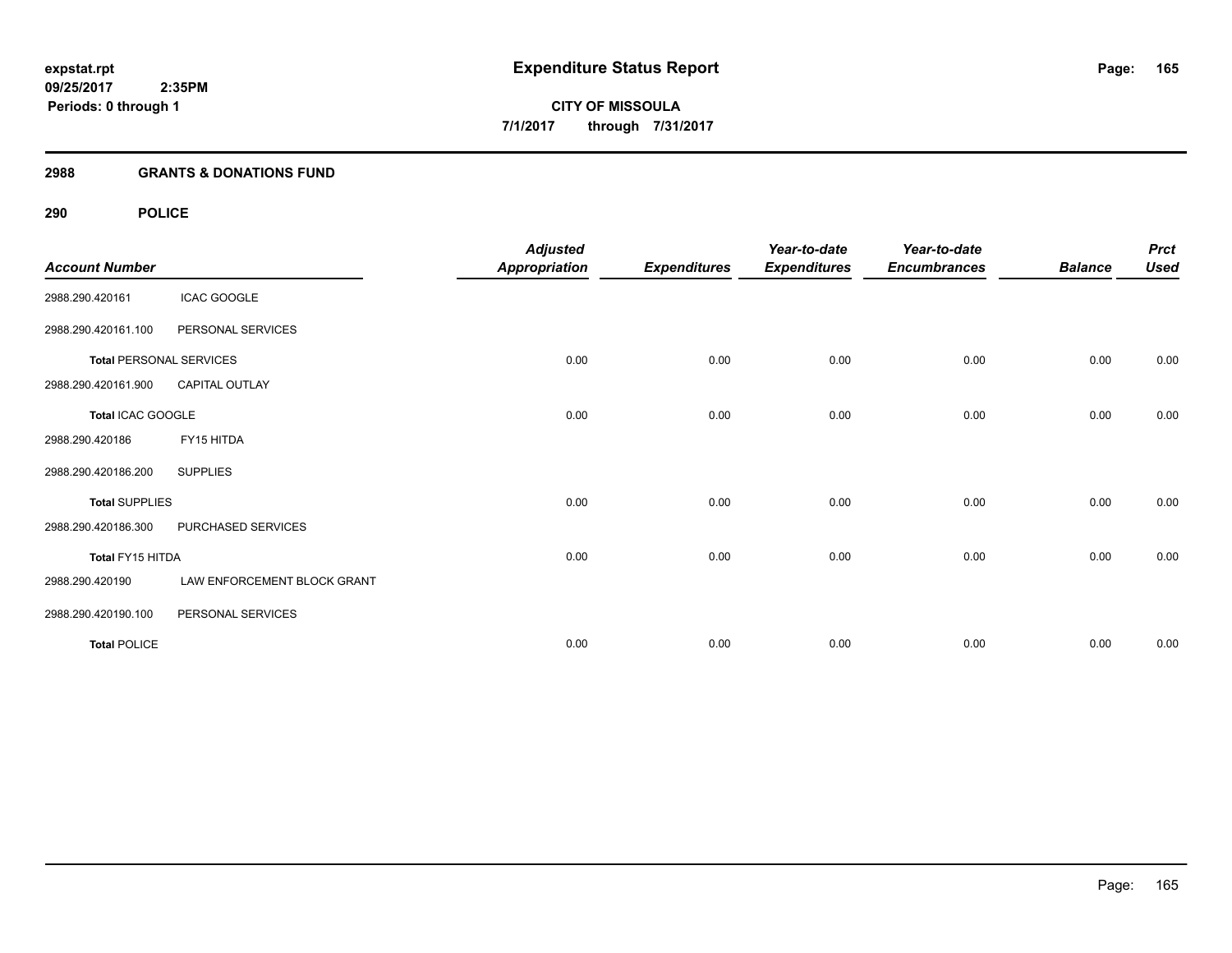**CITY OF MISSOULA 7/1/2017 through 7/31/2017**

## **2988 GRANTS & DONATIONS FUND**

**300 FIRE**

| <b>Account Number</b>  |                         | <b>Adjusted</b><br><b>Appropriation</b> | <b>Expenditures</b> | Year-to-date<br><b>Expenditures</b> | Year-to-date<br><b>Encumbrances</b> | <b>Balance</b> | <b>Prct</b><br><b>Used</b> |
|------------------------|-------------------------|-----------------------------------------|---------------------|-------------------------------------|-------------------------------------|----------------|----------------------------|
| 2988.300.420731        | <b>AFG GRANT</b>        |                                         |                     |                                     |                                     |                |                            |
| 2988.300.420731.900    | <b>CAPITAL OUTLAY</b>   |                                         |                     |                                     |                                     |                |                            |
| <b>Total AFG GRANT</b> |                         | 0.00                                    | 0.00                | 0.00                                | 0.00                                | 0.00           | 0.00                       |
| 2988.300.720731        | *** Title Not Found *** |                                         |                     |                                     |                                     |                |                            |
| 2988.300.720731.900    | <b>CAPITAL OUTLAY</b>   |                                         |                     |                                     |                                     |                |                            |
| <b>Total FIRE</b>      |                         | 0.00                                    | 0.00                | 0.00                                | 0.00                                | 0.00           | 0.00                       |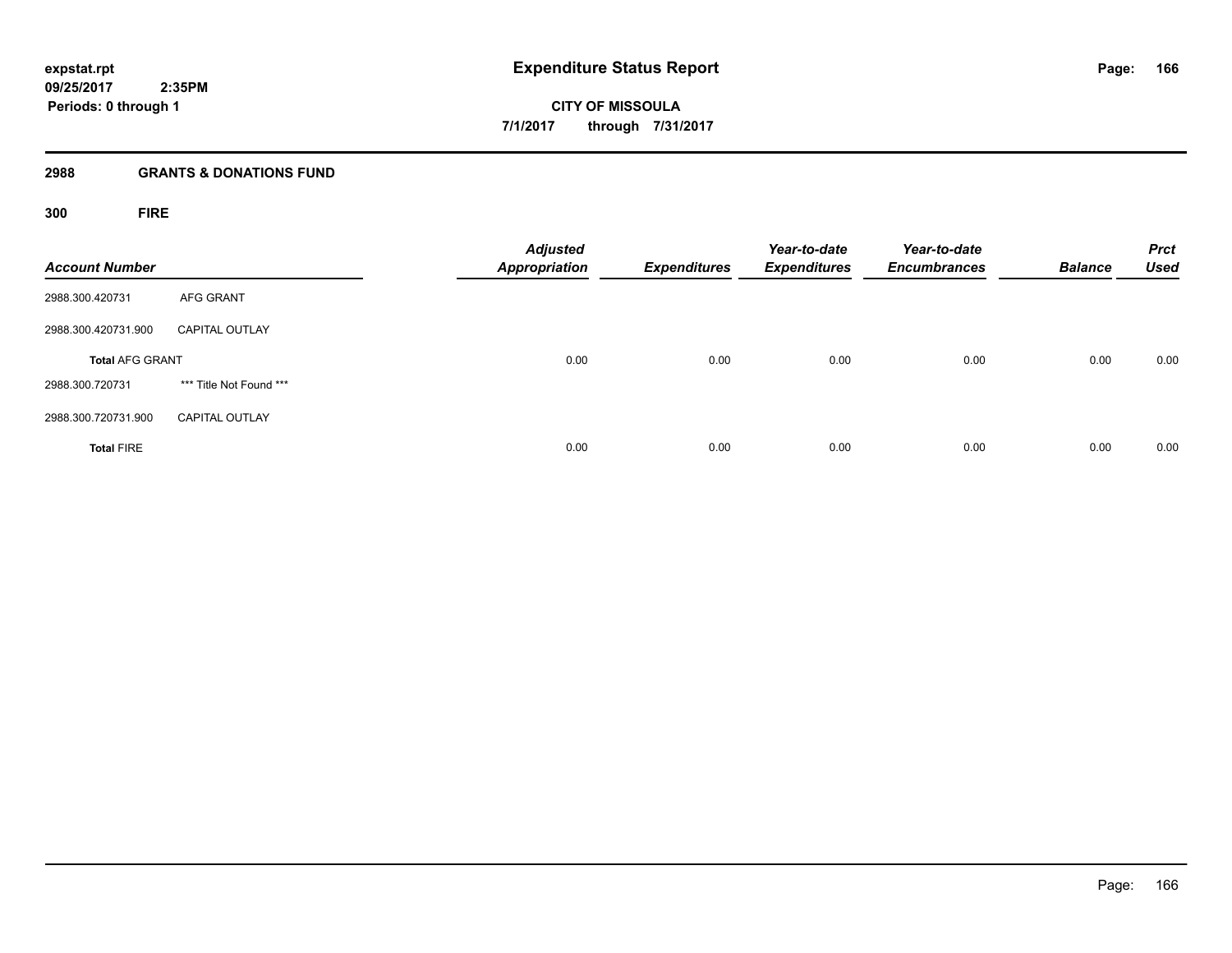#### **2988 GRANTS & DONATIONS FUND**

| <b>Account Number</b>    |                                      | <b>Adjusted</b><br><b>Appropriation</b> | <b>Expenditures</b> | Year-to-date<br><b>Expenditures</b> | Year-to-date<br><b>Encumbrances</b> | <b>Balance</b> | <b>Prct</b><br><b>Used</b> |
|--------------------------|--------------------------------------|-----------------------------------------|---------------------|-------------------------------------|-------------------------------------|----------------|----------------------------|
| 2988.390.410105          | WAPIKIYA HOMEOWNERS ASSN GRANT       |                                         |                     |                                     |                                     |                |                            |
| 2988.390.410105.200      | <b>SUPPLIES</b>                      |                                         |                     |                                     |                                     |                |                            |
|                          | Total WAPIKIYA HOMEOWNERS ASSN GRANT | 0.00                                    | 0.00                | 0.00                                | 0.00                                | 0.00           | 0.00                       |
| 2988.390.420000          | <b>MISC GRANTS</b>                   |                                         |                     |                                     |                                     |                |                            |
| 2988.390.420000.700      | <b>GRANTS &amp; CONTRIBUTIONS</b>    |                                         |                     |                                     |                                     |                |                            |
|                          | Total GRANTS & CONTRIBUTIONS         | 0.00                                    | 0.00                | 0.00                                | 0.00                                | 0.00           | 0.00                       |
| 2988.390.420000.800      | OTHER OBJECTS                        |                                         |                     |                                     |                                     |                |                            |
| <b>Total MISC GRANTS</b> |                                      | 0.00                                    | 0.00                | 0.00                                | 0.00                                | 0.00           | 0.00                       |
| 2988.390.420110          | COPS TECHNOLOGY GRANT(D0J)           |                                         |                     |                                     |                                     |                |                            |
| 2988.390.420110.900      | CAPITAL OUTLAY                       |                                         |                     |                                     |                                     |                |                            |
|                          | Total COPS TECHNOLOGY GRANT(D0J)     | 0.00                                    | 0.00                | 0.00                                | 0.00                                | 0.00           | 0.00                       |
| 2988.390.420112          | COPS TECH GRANT X2 \$750,000         |                                         |                     |                                     |                                     |                |                            |
| 2988.390.420112.300      | PURCHASED SERVICES                   |                                         |                     |                                     |                                     |                |                            |
|                          | <b>Total PURCHASED SERVICES</b>      | 0.00                                    | 0.00                | 0.00                                | 0.00                                | 0.00           | 0.00                       |
| 2988.390.420112.900      | <b>CAPITAL OUTLAY</b>                |                                         |                     |                                     |                                     |                |                            |
|                          | Total COPS TECH GRANT X2 \$750,000   | 0.00                                    | 0.00                | 0.00                                | 0.00                                | 0.00           | 0.00                       |
| 2988.390.420143          | ANTI-GRAFFITI PROJECT                |                                         |                     |                                     |                                     |                |                            |
| 2988.390.420143.200      | <b>SUPPLIES</b>                      |                                         |                     |                                     |                                     |                |                            |
|                          | Total ANTI-GRAFFITI PROJECT          | 0.00                                    | 0.00                | 0.00                                | 0.00                                | 0.00           | 0.00                       |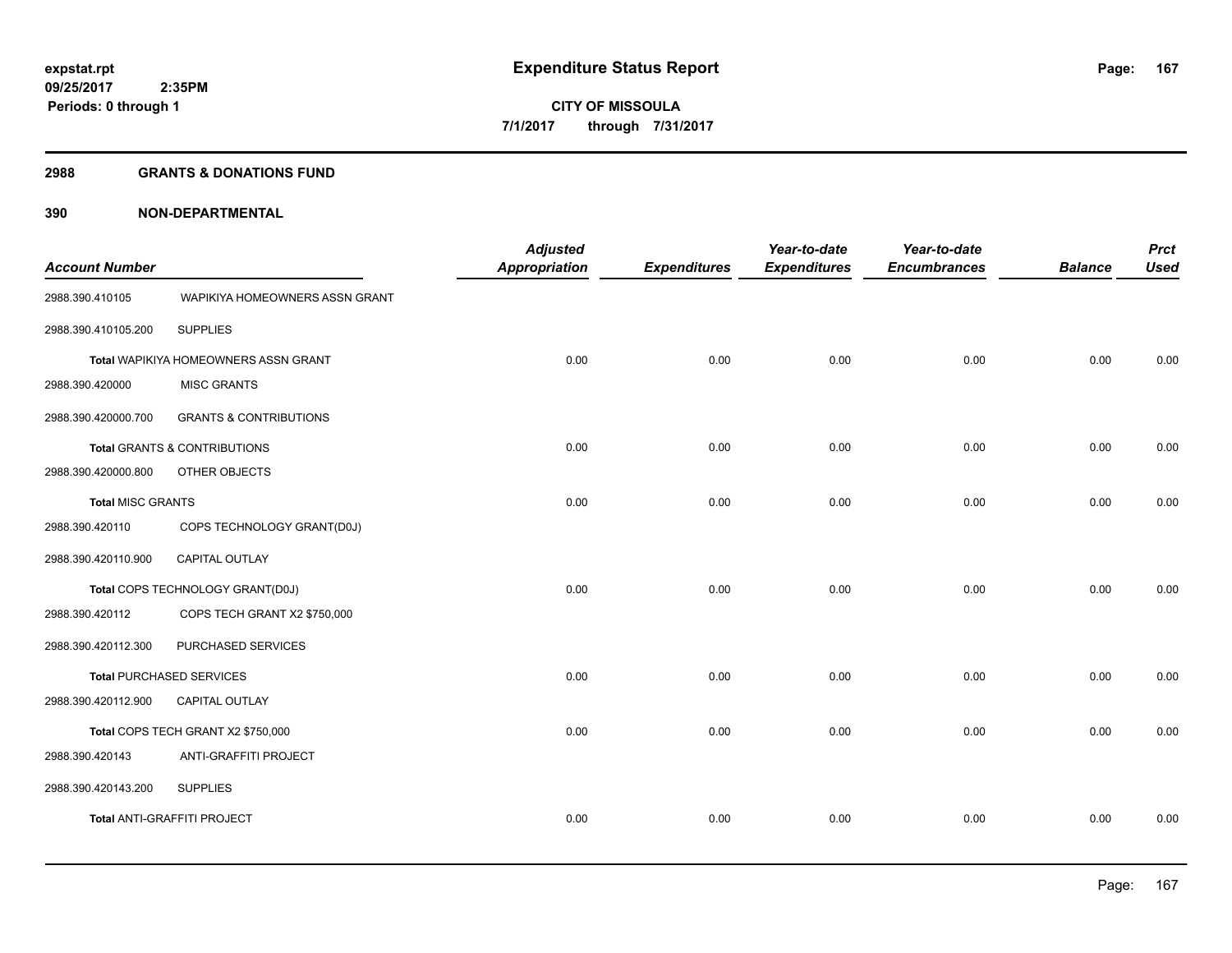#### **2988 GRANTS & DONATIONS FUND**

| <b>Account Number</b> |                                       | <b>Adjusted</b><br>Appropriation | <b>Expenditures</b> | Year-to-date<br><b>Expenditures</b> | Year-to-date<br><b>Encumbrances</b> | <b>Balance</b> | <b>Prct</b><br><b>Used</b> |
|-----------------------|---------------------------------------|----------------------------------|---------------------|-------------------------------------|-------------------------------------|----------------|----------------------------|
| 2988.390.420144       | BIAS CRIME CONTROL CAMPAIGN           |                                  |                     |                                     |                                     |                |                            |
| 2988.390.420144.300   | PURCHASED SERVICES                    |                                  |                     |                                     |                                     |                |                            |
|                       | Total BIAS CRIME CONTROL CAMPAIGN     | 0.00                             | 0.00                | 0.00                                | 0.00                                | 0.00           | 0.00                       |
| 2988.390.420145       | FY10 UNDERAGE DRINKING                |                                  |                     |                                     |                                     |                |                            |
| 2988.390.420145.100   | PERSONAL SERVICES                     |                                  |                     |                                     |                                     |                |                            |
|                       | <b>Total PERSONAL SERVICES</b>        | 0.00                             | 0.00                | 0.00                                | 0.00                                | 0.00           | 0.00                       |
| 2988.390.420145.300   | PURCHASED SERVICES                    |                                  |                     |                                     |                                     |                |                            |
|                       | Total FY10 UNDERAGE DRINKING          | 0.00                             | 0.00                | 0.00                                | 0.00                                | 0.00           | 0.00                       |
| 2988.390.420150       | TRAFFIC POLICING-UNIFORM              |                                  |                     |                                     |                                     |                |                            |
| 2988.390.420150.900   | CAPITAL OUTLAY                        |                                  |                     |                                     |                                     |                |                            |
|                       | <b>Total TRAFFIC POLICING-UNIFORM</b> | 0.00                             | 0.00                | 0.00                                | 0.00                                | 0.00           | 0.00                       |
| 2988.390.420160       | FY09 POLICE ICAC FEDERAL GRANT        |                                  |                     |                                     |                                     |                |                            |
| 2988.390.420160.100   | PERSONAL SERVICES                     |                                  |                     |                                     |                                     |                |                            |
|                       | <b>Total PERSONAL SERVICES</b>        | 0.00                             | 0.00                | 0.00                                | 0.00                                | 0.00           | 0.00                       |
| 2988.390.420160.200   | <b>SUPPLIES</b>                       |                                  |                     |                                     |                                     |                |                            |
| <b>Total SUPPLIES</b> |                                       | 0.00                             | 0.00                | 0.00                                | 0.00                                | 0.00           | 0.00                       |
| 2988.390.420160.300   | PURCHASED SERVICES                    |                                  |                     |                                     |                                     |                |                            |
|                       | <b>Total PURCHASED SERVICES</b>       | 0.00                             | 0.00                | 0.00                                | 0.00                                | 0.00           | 0.00                       |
| 2988.390.420160.400   | <b>BUILDING MATERIALS</b>             |                                  |                     |                                     |                                     |                |                            |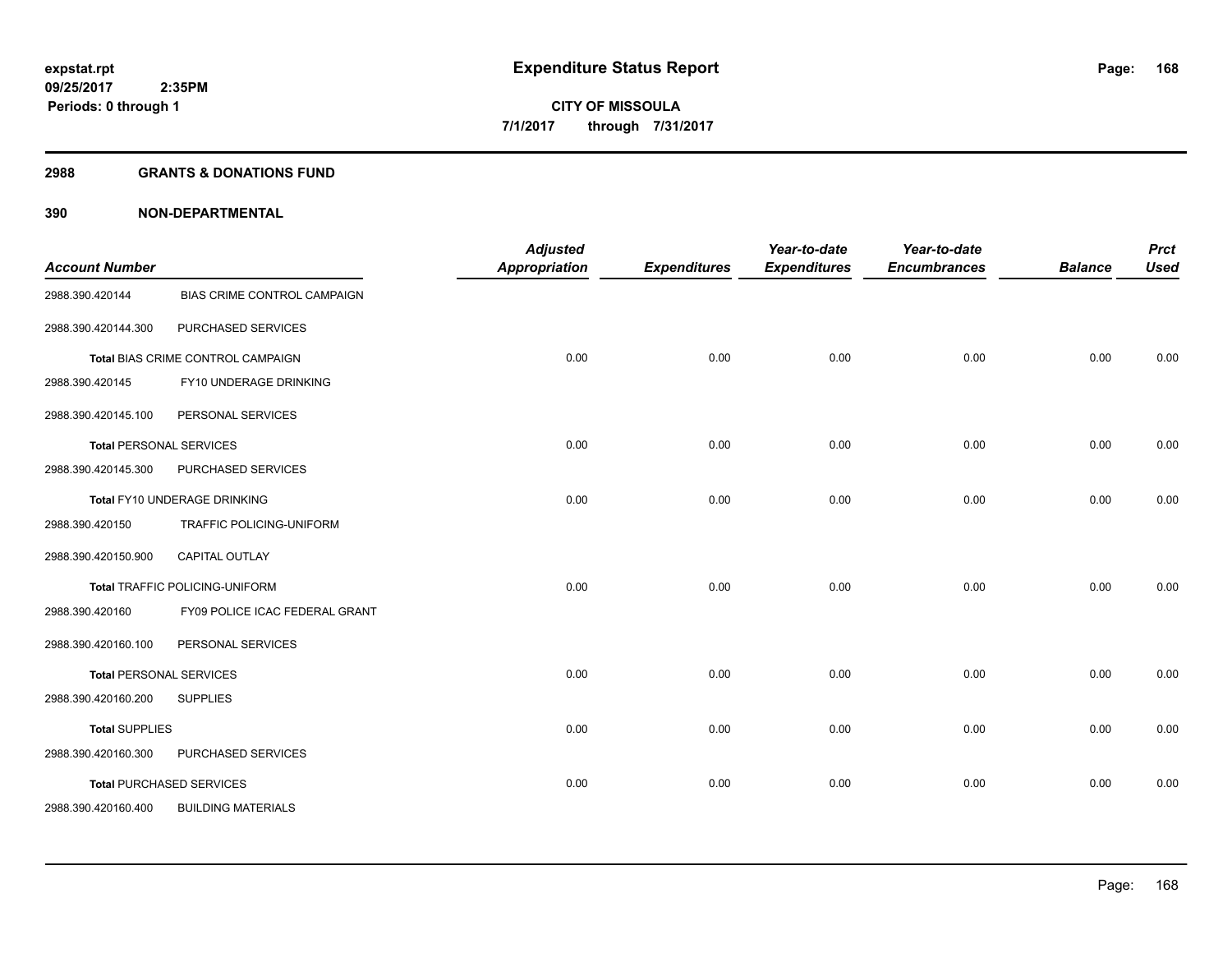## **2988 GRANTS & DONATIONS FUND**

| <b>Account Number</b>           |                                            | <b>Adjusted</b><br><b>Appropriation</b> | <b>Expenditures</b> | Year-to-date<br><b>Expenditures</b> | Year-to-date<br><b>Encumbrances</b> | <b>Balance</b> | <b>Prct</b><br><b>Used</b> |
|---------------------------------|--------------------------------------------|-----------------------------------------|---------------------|-------------------------------------|-------------------------------------|----------------|----------------------------|
| <b>Total BUILDING MATERIALS</b> |                                            | 0.00                                    | 0.00                | 0.00                                | 0.00                                | 0.00           | 0.00                       |
| 2988.390.420160.500             | <b>FIXED CHARGES</b>                       |                                         |                     |                                     |                                     |                |                            |
| <b>Total FIXED CHARGES</b>      |                                            | 0.00                                    | 0.00                | 0.00                                | 0.00                                | 0.00           | 0.00                       |
| 2988.390.420160.800             | OTHER OBJECTS                              |                                         |                     |                                     |                                     |                |                            |
| Total OTHER OBJECTS             |                                            | 0.00                                    | 0.00                | 0.00                                | 0.00                                | 0.00           | 0.00                       |
| 2988.390.420160.900             | <b>CAPITAL OUTLAY</b>                      |                                         |                     |                                     |                                     |                |                            |
|                                 | Total FY09 POLICE ICAC FEDERAL GRANT       | 0.00                                    | 0.00                | 0.00                                | 0.00                                | 0.00           | 0.00                       |
| 2988.390.420161                 | FY09 POLICE TRAINING SIMULATOR GRANT       |                                         |                     |                                     |                                     |                |                            |
| 2988.390.420161.100             | PERSONAL SERVICES                          |                                         |                     |                                     |                                     |                |                            |
| <b>Total PERSONAL SERVICES</b>  |                                            | 0.00                                    | 0.00                | 0.00                                | 0.00                                | 0.00           | 0.00                       |
| 2988.390.420161.200             | <b>SUPPLIES</b>                            |                                         |                     |                                     |                                     |                |                            |
|                                 | Total FY09 POLICE TRAINING SIMULATOR GRANT | 0.00                                    | 0.00                | 0.00                                | 0.00                                | 0.00           | 0.00                       |
| 2988.390.420180                 | BULLETPROOF VEST PROGRAM                   |                                         |                     |                                     |                                     |                |                            |
| 2988.390.420180.200             | <b>SUPPLIES</b>                            |                                         |                     |                                     |                                     |                |                            |
|                                 | Total BULLETPROOF VEST PROGRAM             | 0.00                                    | 0.00                | 0.00                                | 0.00                                | 0.00           | 0.00                       |
| 2988.390.420181                 | FY16 HIDTA                                 |                                         |                     |                                     |                                     |                |                            |
| 2988.390.420181.100             | PERSONAL SERVICES                          |                                         |                     |                                     |                                     |                |                            |
| <b>Total PERSONAL SERVICES</b>  |                                            | 0.00                                    | 0.00                | 0.00                                | 0.00                                | 0.00           | 0.00                       |
| 2988.390.420181.200             | <b>SUPPLIES</b>                            |                                         |                     |                                     |                                     |                |                            |
| <b>Total SUPPLIES</b>           |                                            | 0.00                                    | 0.00                | 0.00                                | 0.00                                | 0.00           | 0.00                       |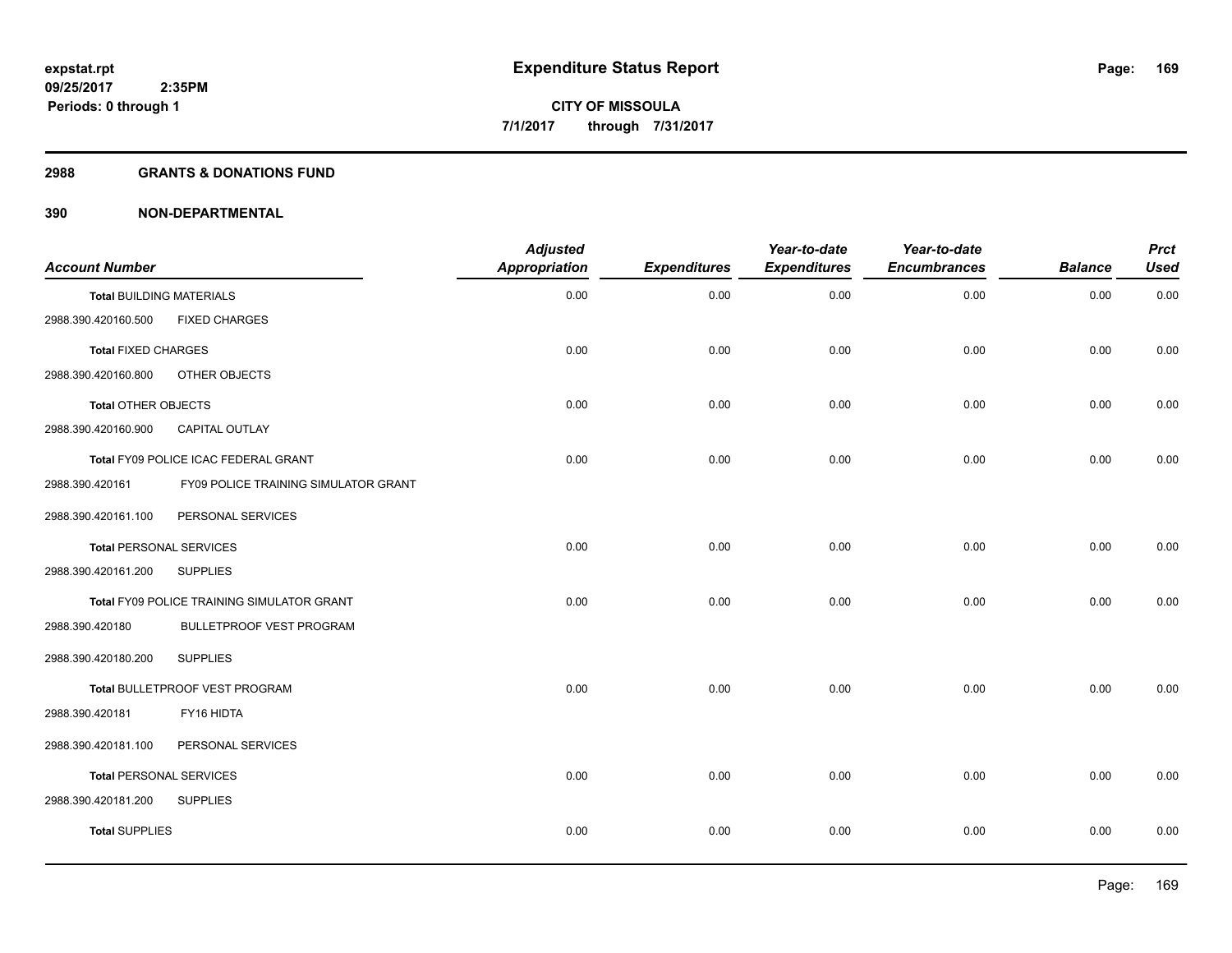## **2988 GRANTS & DONATIONS FUND**

|                            |                                 | <b>Adjusted</b>      |                     | Year-to-date        | Year-to-date        |                | <b>Prct</b> |
|----------------------------|---------------------------------|----------------------|---------------------|---------------------|---------------------|----------------|-------------|
| <b>Account Number</b>      |                                 | <b>Appropriation</b> | <b>Expenditures</b> | <b>Expenditures</b> | <b>Encumbrances</b> | <b>Balance</b> | <b>Used</b> |
| 2988.390.420181.300        | PURCHASED SERVICES              |                      |                     |                     |                     |                |             |
|                            | <b>Total PURCHASED SERVICES</b> | 0.00                 | 0.00                | 0.00                | 0.00                | 0.00           | 0.00        |
| 2988.390.420181.500        | <b>FIXED CHARGES</b>            |                      |                     |                     |                     |                |             |
| <b>Total FIXED CHARGES</b> |                                 | 0.00                 | 0.00                | 0.00                | 0.00                | 0.00           | 0.00        |
| 2988.390.420181.900        | <b>CAPITAL OUTLAY</b>           |                      |                     |                     |                     |                |             |
| Total FY16 HIDTA           |                                 | 0.00                 | 0.00                | 0.00                | 0.00                | 0.00           | 0.00        |
| 2988.390.420184            | DUI TASK FORCE GRANT            |                      |                     |                     |                     |                |             |
| 2988.390.420184.100        | PERSONAL SERVICES               |                      |                     |                     |                     |                |             |
|                            | <b>Total PERSONAL SERVICES</b>  | 0.00                 | 0.00                | 0.00                | 0.00                | 0.00           | 0.00        |
| 2988.390.420184.200        | <b>SUPPLIES</b>                 |                      |                     |                     |                     |                |             |
|                            | Total DUI TASK FORCE GRANT      | 0.00                 | 0.00                | 0.00                | 0.00                | 0.00           | 0.00        |
| 2988.390.420185            | DUI - COPS IN SHOPS             |                      |                     |                     |                     |                |             |
| 2988.390.420185.100        | PERSONAL SERVICES               |                      |                     |                     |                     |                |             |
|                            | <b>Total PERSONAL SERVICES</b>  | 0.00                 | 0.00                | 0.00                | 0.00                | 0.00           | 0.00        |
| 2988.390.420185.200        | <b>SUPPLIES</b>                 |                      |                     |                     |                     |                |             |
| Total DUI - COPS IN SHOPS  |                                 | 0.00                 | 0.00                | 0.00                | 0.00                | 0.00           | 0.00        |
| 2988.390.420186            | FY15 HITDA                      |                      |                     |                     |                     |                |             |
| 2988.390.420186.100        | PERSONAL SERVICES               |                      |                     |                     |                     |                |             |
|                            | <b>Total PERSONAL SERVICES</b>  | 0.00                 | 0.00                | 0.00                | 0.00                | 0.00           | 0.00        |
|                            |                                 |                      |                     |                     |                     |                |             |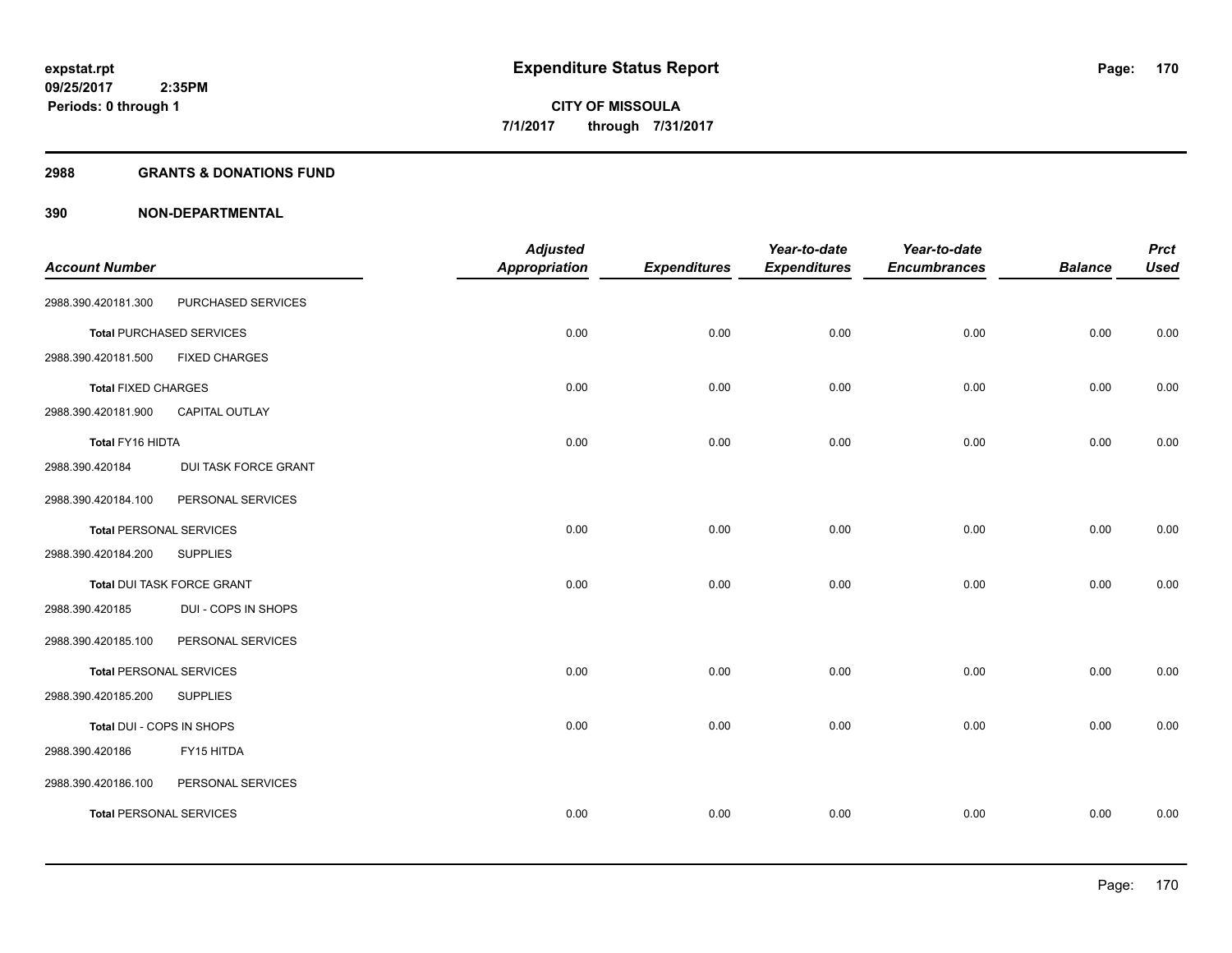## **2988 GRANTS & DONATIONS FUND**

| <b>Account Number</b>          |                                      | <b>Adjusted</b><br><b>Appropriation</b> | <b>Expenditures</b> | Year-to-date<br><b>Expenditures</b> | Year-to-date<br><b>Encumbrances</b> | <b>Balance</b> | <b>Prct</b><br><b>Used</b> |
|--------------------------------|--------------------------------------|-----------------------------------------|---------------------|-------------------------------------|-------------------------------------|----------------|----------------------------|
| 2988.390.420186.200            | <b>SUPPLIES</b>                      |                                         |                     |                                     |                                     |                |                            |
| <b>Total SUPPLIES</b>          |                                      | 0.00                                    | 0.00                | 0.00                                | 0.00                                | 0.00           | 0.00                       |
| 2988.390.420186.300            | PURCHASED SERVICES                   |                                         |                     |                                     |                                     |                |                            |
|                                | <b>Total PURCHASED SERVICES</b>      | 0.00                                    | 0.00                | 0.00                                | 0.00                                | 0.00           | 0.00                       |
| 2988.390.420186.500            | <b>FIXED CHARGES</b>                 |                                         |                     |                                     |                                     |                |                            |
| Total FY15 HITDA               |                                      | 0.00                                    | 0.00                | 0.00                                | 0.00                                | 0.00           | 0.00                       |
| 2988.390.420190                | STATE OT SEAT BELT GRANT             |                                         |                     |                                     |                                     |                |                            |
| 2988.390.420190.100            | PERSONAL SERVICES                    |                                         |                     |                                     |                                     |                |                            |
| <b>Total PERSONAL SERVICES</b> |                                      | 0.00                                    | 0.00                | 0.00                                | 0.00                                | 0.00           | 0.00                       |
| 2988.390.420190.200            | <b>SUPPLIES</b>                      |                                         |                     |                                     |                                     |                |                            |
| <b>Total SUPPLIES</b>          |                                      | 0.00                                    | 0.00                | 0.00                                | 0.00                                | 0.00           | 0.00                       |
| 2988.390.420190.300            | PURCHASED SERVICES                   |                                         |                     |                                     |                                     |                |                            |
|                                | Total STATE OT SEAT BELT GRANT       | 0.00                                    | 0.00                | 0.00                                | 0.00                                | 0.00           | 0.00                       |
| 2988.390.420191                | HIDTA INITIATIVE                     |                                         |                     |                                     |                                     |                |                            |
| 2988.390.420191.100            | PERSONAL SERVICES                    |                                         |                     |                                     |                                     |                |                            |
| <b>Total HIDTA INITIATIVE</b>  |                                      | 0.00                                    | 0.00                | 0.00                                | 0.00                                | 0.00           | 0.00                       |
| 2988.390.420192                | UNDERAGE DRINKING GRANT              |                                         |                     |                                     |                                     |                |                            |
| 2988.390.420192.100            | PERSONAL SERVICES                    |                                         |                     |                                     |                                     |                |                            |
|                                | <b>Total UNDERAGE DRINKING GRANT</b> | 0.00                                    | 0.00                | 0.00                                | 0.00                                | 0.00           | 0.00                       |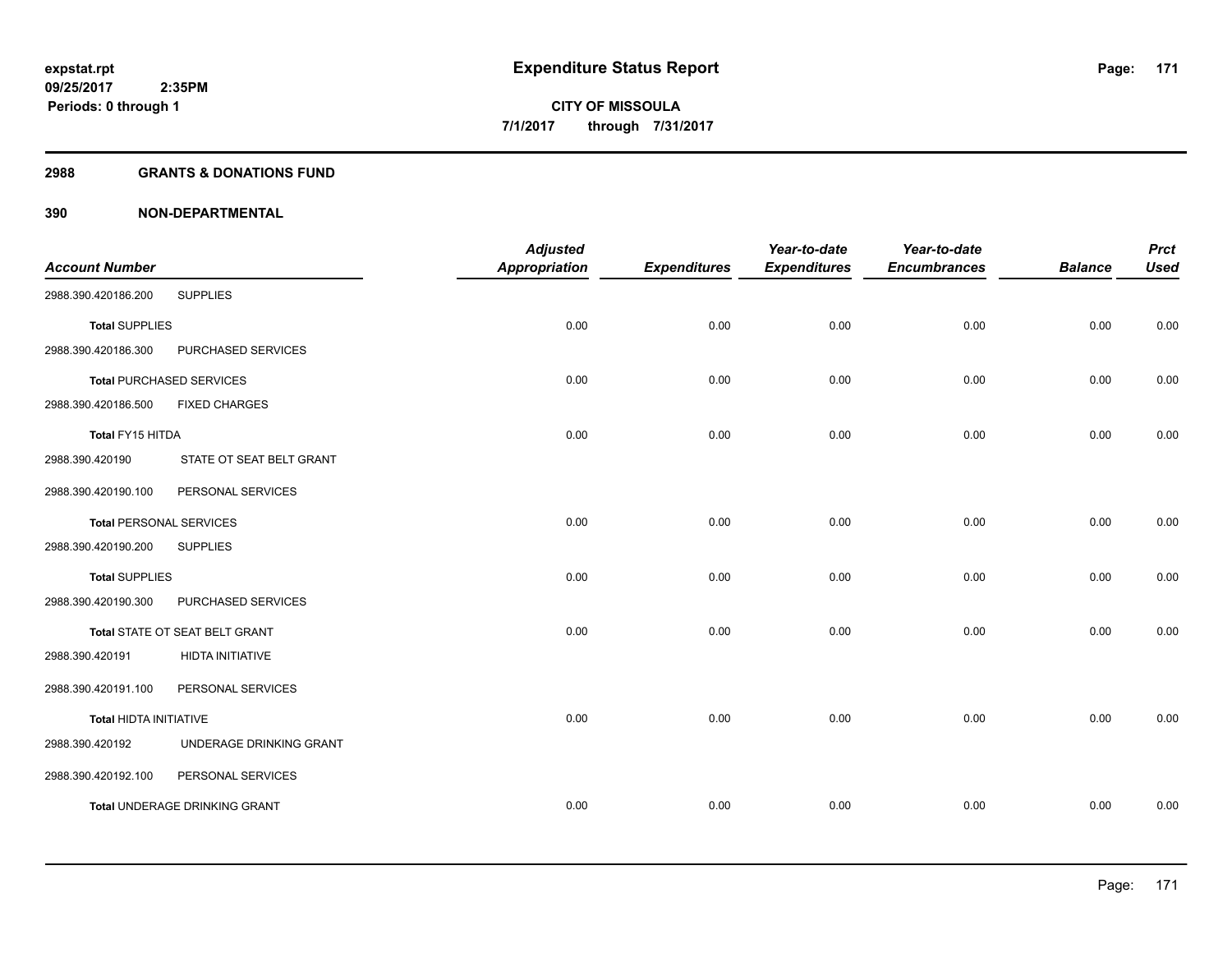## **2988 GRANTS & DONATIONS FUND**

| <b>Account Number</b>          |                                 | <b>Adjusted</b><br><b>Appropriation</b> | <b>Expenditures</b> | Year-to-date<br><b>Expenditures</b> | Year-to-date<br><b>Encumbrances</b> | <b>Balance</b> | <b>Prct</b><br><b>Used</b> |
|--------------------------------|---------------------------------|-----------------------------------------|---------------------|-------------------------------------|-------------------------------------|----------------|----------------------------|
| 2988.390.420193                | FY13 HIDTA                      |                                         |                     |                                     |                                     |                |                            |
| 2988.390.420193.100            | PERSONAL SERVICES               |                                         |                     |                                     |                                     |                |                            |
| <b>Total PERSONAL SERVICES</b> |                                 | 0.00                                    | 0.00                | 0.00                                | 0.00                                | 0.00           | 0.00                       |
| 2988.390.420193.200            | <b>SUPPLIES</b>                 |                                         |                     |                                     |                                     |                |                            |
| <b>Total SUPPLIES</b>          |                                 | 0.00                                    | 0.00                | 0.00                                | 0.00                                | 0.00           | 0.00                       |
| 2988.390.420193.300            | PURCHASED SERVICES              |                                         |                     |                                     |                                     |                |                            |
|                                | <b>Total PURCHASED SERVICES</b> | 0.00                                    | 0.00                | 0.00                                | 0.00                                | 0.00           | 0.00                       |
| 2988.390.420193.500            | <b>FIXED CHARGES</b>            |                                         |                     |                                     |                                     |                |                            |
| Total FY13 HIDTA               |                                 | 0.00                                    | 0.00                | 0.00                                | 0.00                                | 0.00           | 0.00                       |
| 2988.390.420194                | UNDERAGE DRINKING GRANT         |                                         |                     |                                     |                                     |                |                            |
| 2988.390.420194.100            | PERSONAL SERVICES               |                                         |                     |                                     |                                     |                |                            |
|                                | Total UNDERAGE DRINKING GRANT   | 0.00                                    | 0.00                | 0.00                                | 0.00                                | 0.00           | 0.00                       |
| 2988.390.420195                | FY09 HIDTA                      |                                         |                     |                                     |                                     |                |                            |
| 2988.390.420195.100            | PERSONAL SERVICES               |                                         |                     |                                     |                                     |                |                            |
| <b>Total PERSONAL SERVICES</b> |                                 | 0.00                                    | 0.00                | 0.00                                | 0.00                                | 0.00           | 0.00                       |
| 2988.390.420195.200            | <b>SUPPLIES</b>                 |                                         |                     |                                     |                                     |                |                            |
| <b>Total SUPPLIES</b>          |                                 | 0.00                                    | 0.00                | 0.00                                | 0.00                                | 0.00           | 0.00                       |
| 2988.390.420195.300            | PURCHASED SERVICES              |                                         |                     |                                     |                                     |                |                            |
|                                | <b>Total PURCHASED SERVICES</b> | 0.00                                    | 0.00                | 0.00                                | 0.00                                | 0.00           | 0.00                       |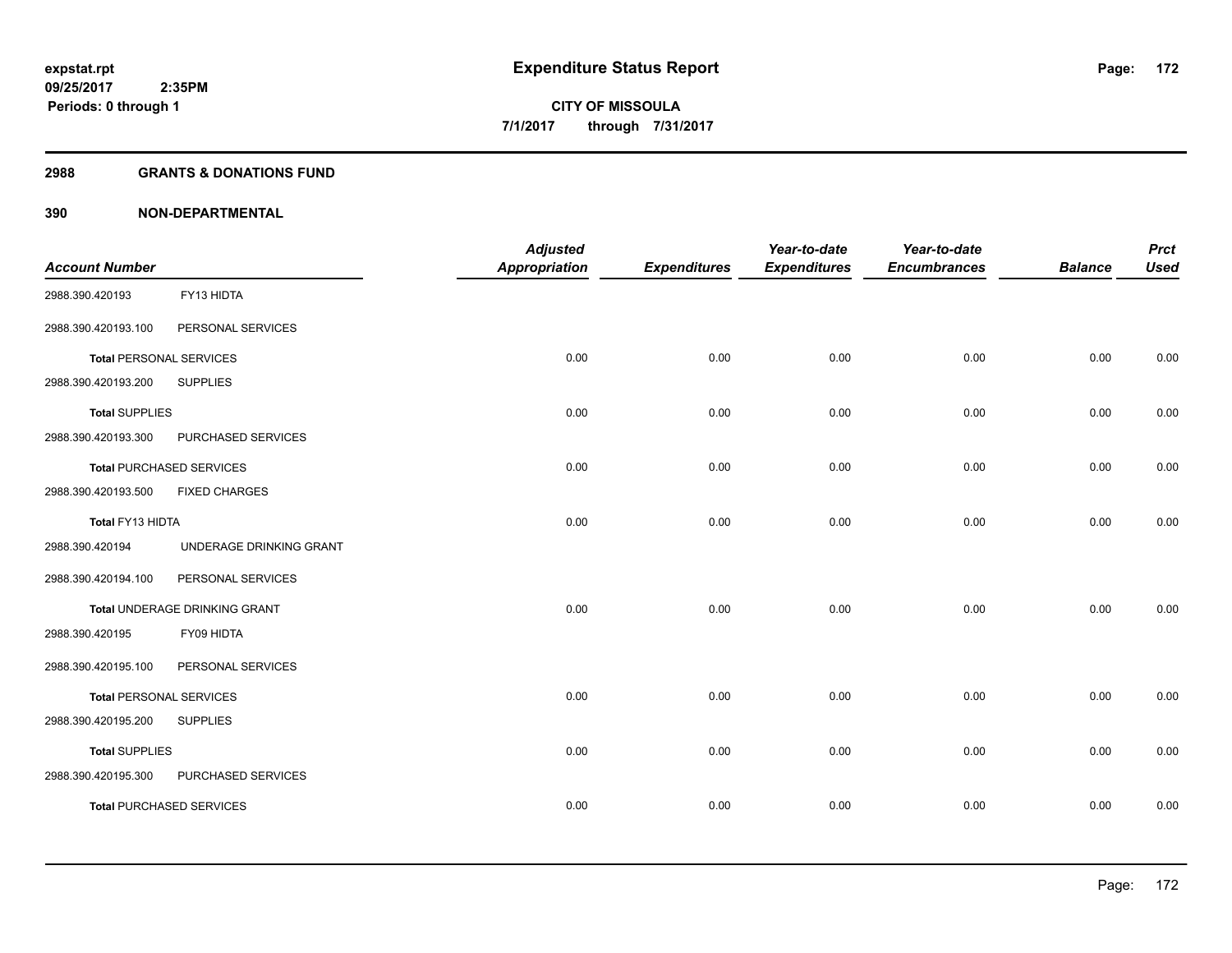## **2988 GRANTS & DONATIONS FUND**

|                                |                                   | <b>Adjusted</b>      |                     | Year-to-date        | Year-to-date        |                | <b>Prct</b> |
|--------------------------------|-----------------------------------|----------------------|---------------------|---------------------|---------------------|----------------|-------------|
| <b>Account Number</b>          |                                   | <b>Appropriation</b> | <b>Expenditures</b> | <b>Expenditures</b> | <b>Encumbrances</b> | <b>Balance</b> | <b>Used</b> |
| 2988.390.420195.500            | <b>FIXED CHARGES</b>              |                      |                     |                     |                     |                |             |
| Total FY09 HIDTA               |                                   | 0.00                 | 0.00                | 0.00                | 0.00                | 0.00           | 0.00        |
| 2988.390.420196                | <b>HIDTA 2010</b>                 |                      |                     |                     |                     |                |             |
| 2988.390.420196.100            | PERSONAL SERVICES                 |                      |                     |                     |                     |                |             |
| <b>Total PERSONAL SERVICES</b> |                                   | 0.00                 | 0.00                | 0.00                | 0.00                | 0.00           | 0.00        |
| 2988.390.420196.200            | <b>SUPPLIES</b>                   |                      |                     |                     |                     |                |             |
| <b>Total SUPPLIES</b>          |                                   | 0.00                 | 0.00                | 0.00                | 0.00                | 0.00           | 0.00        |
| 2988.390.420196.300            | PURCHASED SERVICES                |                      |                     |                     |                     |                |             |
|                                | <b>Total PURCHASED SERVICES</b>   | 0.00                 | 0.00                | 0.00                | 0.00                | 0.00           | 0.00        |
| 2988.390.420196.500            | <b>FIXED CHARGES</b>              |                      |                     |                     |                     |                |             |
| <b>Total FIXED CHARGES</b>     |                                   | 0.00                 | 0.00                | 0.00                | 0.00                | 0.00           | 0.00        |
| 2988.390.420196.900            | CAPITAL OUTLAY                    |                      |                     |                     |                     |                |             |
| Total HIDTA 2010               |                                   | 0.00                 | 0.00                | 0.00                | 0.00                | 0.00           | 0.00        |
| 2988.390.420432                | FIRE EXPLORERS                    |                      |                     |                     |                     |                |             |
| 2988.390.420432.700            | <b>GRANTS &amp; CONTRIBUTIONS</b> |                      |                     |                     |                     |                |             |
| <b>Total FIRE EXPLORERS</b>    |                                   | 0.00                 | 0.00                | 0.00                | 0.00                | 0.00           | 0.00        |
| 2988.390.420433                | COMBAT CHALLENGE                  |                      |                     |                     |                     |                |             |
| 2988.390.420433.200            | <b>SUPPLIES</b>                   |                      |                     |                     |                     |                |             |
| <b>Total SUPPLIES</b>          |                                   | 0.00                 | 0.00                | 0.00                | 0.00                | 0.00           | 0.00        |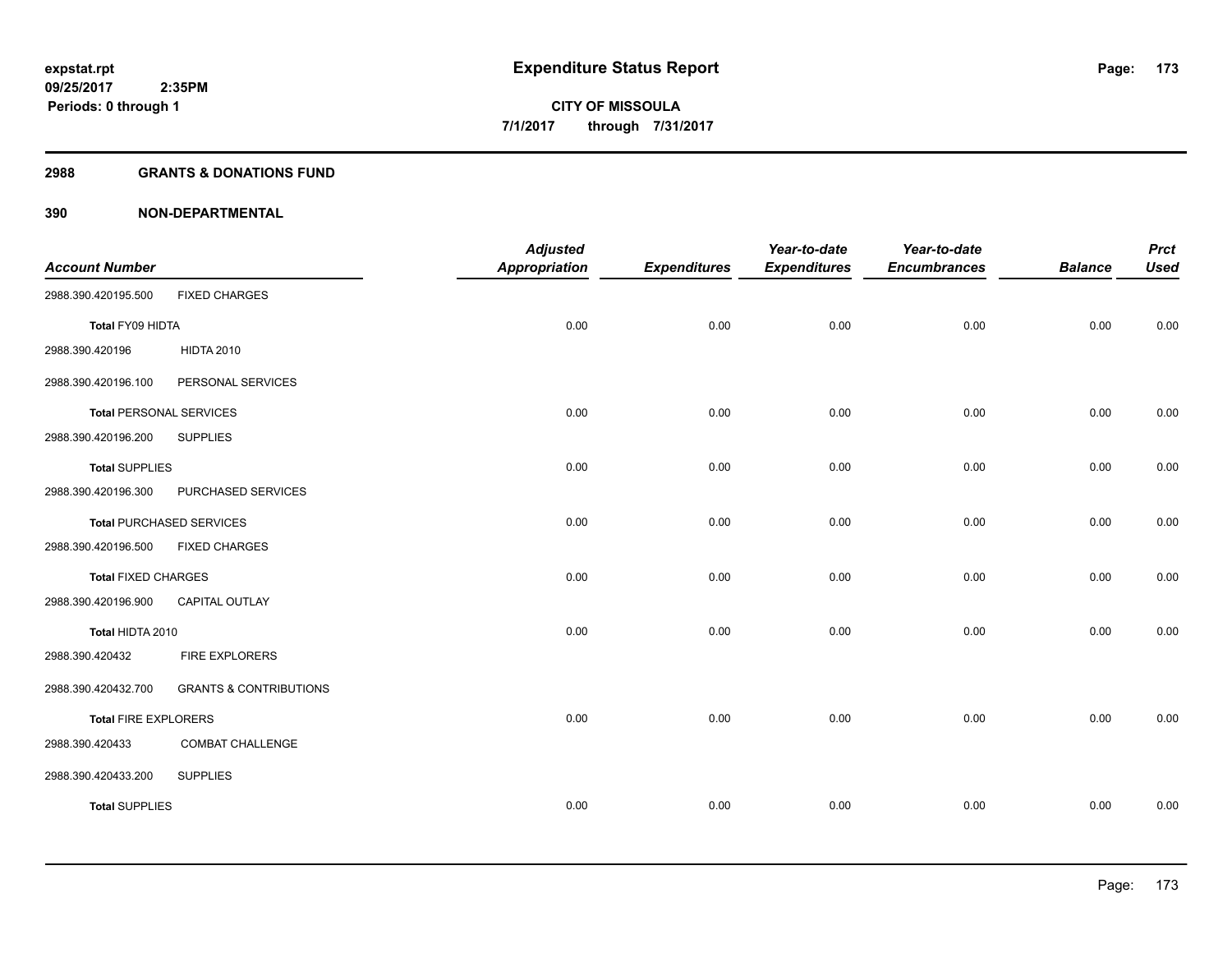## **2988 GRANTS & DONATIONS FUND**

| <b>Account Number</b>         |                                   | <b>Adjusted</b><br><b>Appropriation</b> | <b>Expenditures</b> | Year-to-date<br><b>Expenditures</b> | Year-to-date<br><b>Encumbrances</b> | <b>Balance</b> | <b>Prct</b><br><b>Used</b> |
|-------------------------------|-----------------------------------|-----------------------------------------|---------------------|-------------------------------------|-------------------------------------|----------------|----------------------------|
| 2988.390.420433.300           | PURCHASED SERVICES                |                                         |                     |                                     |                                     |                |                            |
|                               | <b>Total PURCHASED SERVICES</b>   | 0.00                                    | 0.00                | 0.00                                | 0.00                                | 0.00           | 0.00                       |
| 2988.390.420433.700           | <b>GRANTS &amp; CONTRIBUTIONS</b> |                                         |                     |                                     |                                     |                |                            |
| <b>Total COMBAT CHALLENGE</b> |                                   | 0.00                                    | 0.00                | 0.00                                | 0.00                                | 0.00           | 0.00                       |
| 2988.390.430100               | <b>GREEN BLOCKS PILOT PROJECT</b> |                                         |                     |                                     |                                     |                |                            |
| 2988.390.430100.300           | PURCHASED SERVICES                |                                         |                     |                                     |                                     |                |                            |
|                               | <b>Total PURCHASED SERVICES</b>   | 0.00                                    | 0.00                | 0.00                                | 0.00                                | 0.00           | 0.00                       |
| 2988.390.430100.700           | <b>GRANTS &amp; CONTRIBUTIONS</b> |                                         |                     |                                     |                                     |                |                            |
|                               | Total GREEN BLOCKS PILOT PROJECT  | 0.00                                    | 0.00                | 0.00                                | 0.00                                | 0.00           | 0.00                       |
| 2988.390.430230               | STREET RESTORATION                |                                         |                     |                                     |                                     |                |                            |
| 2988.390.430230.900           | CAPITAL OUTLAY                    |                                         |                     |                                     |                                     |                |                            |
|                               | <b>Total STREET RESTORATION</b>   | 0.00                                    | 0.00                | 0.00                                | 0.00                                | 0.00           | 0.00                       |
| 2988.390.430243               | SCHILLING ST FOOT BRIDGE          |                                         |                     |                                     |                                     |                |                            |
| 2988.390.430243.200           | <b>SUPPLIES</b>                   |                                         |                     |                                     |                                     |                |                            |
|                               | Total SCHILLING ST FOOT BRIDGE    | 0.00                                    | 0.00                | 0.00                                | 0.00                                | 0.00           | 0.00                       |
| 2988.390.430300               | <b>EECBG</b>                      |                                         |                     |                                     |                                     |                |                            |
| 2988.390.430300.300           | PURCHASED SERVICES                |                                         |                     |                                     |                                     |                |                            |
| <b>Total EECBG</b>            |                                   | 0.00                                    | 0.00                | 0.00                                | 0.00                                | 0.00           | 0.00                       |
| 2988.390.470404               | BROWNFIELDS CLEANUP RLF           |                                         |                     |                                     |                                     |                |                            |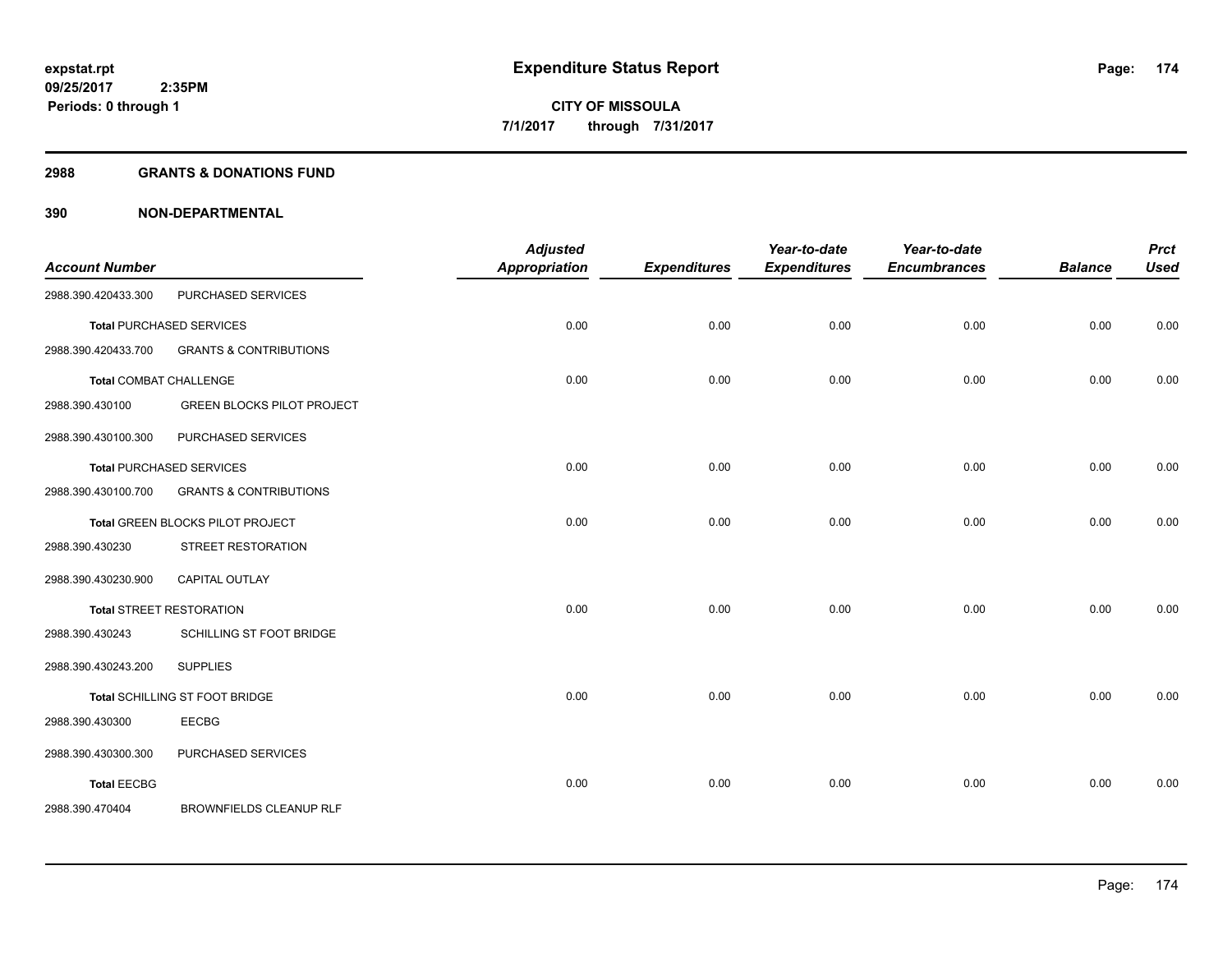## **2988 GRANTS & DONATIONS FUND**

| <b>Account Number</b> |                                          | <b>Adjusted</b><br>Appropriation | <b>Expenditures</b> | Year-to-date<br><b>Expenditures</b> | Year-to-date<br><b>Encumbrances</b> | <b>Balance</b> | <b>Prct</b><br><b>Used</b> |
|-----------------------|------------------------------------------|----------------------------------|---------------------|-------------------------------------|-------------------------------------|----------------|----------------------------|
| 2988.390.470404.300   | PURCHASED SERVICES                       |                                  |                     |                                     |                                     |                |                            |
|                       | <b>Total PURCHASED SERVICES</b>          | 0.00                             | 0.00                | 0.00                                | 0.00                                | 0.00           | 0.00                       |
| 2988.390.470404.700   | <b>GRANTS &amp; CONTRIBUTIONS</b>        |                                  |                     |                                     |                                     |                |                            |
|                       | <b>Total GRANTS &amp; CONTRIBUTIONS</b>  | 0.00                             | 0.00                | 0.00                                | 0.00                                | 0.00           | 0.00                       |
| 2988.390.470404.800   | OTHER OBJECTS                            |                                  |                     |                                     |                                     |                |                            |
|                       | Total BROWNFIELDS CLEANUP RLF            | 0.00                             | 0.00                | 0.00                                | 0.00                                | 0.00           | 0.00                       |
| 2988.390.470405       | <b>BROWNFIELDS ASSESSMENT</b>            |                                  |                     |                                     |                                     |                |                            |
| 2988.390.470405.300   | PURCHASED SERVICES                       |                                  |                     |                                     |                                     |                |                            |
|                       | <b>Total PURCHASED SERVICES</b>          | 0.00                             | 0.00                | 0.00                                | 0.00                                | 0.00           | 0.00                       |
| 2988.390.470405.700   | <b>GRANTS &amp; CONTRIBUTIONS</b>        |                                  |                     |                                     |                                     |                |                            |
|                       | <b>Total GRANTS &amp; CONTRIBUTIONS</b>  | 0.00                             | 0.00                | 0.00                                | 0.00                                | 0.00           | 0.00                       |
| 2988.390.470405.800   | OTHER OBJECTS                            |                                  |                     |                                     |                                     |                |                            |
|                       | <b>Total GRANTS &amp; DONATIONS FUND</b> | 0.00                             | 0.00                | 0.00                                | 0.00                                | 0.00           | 0.00                       |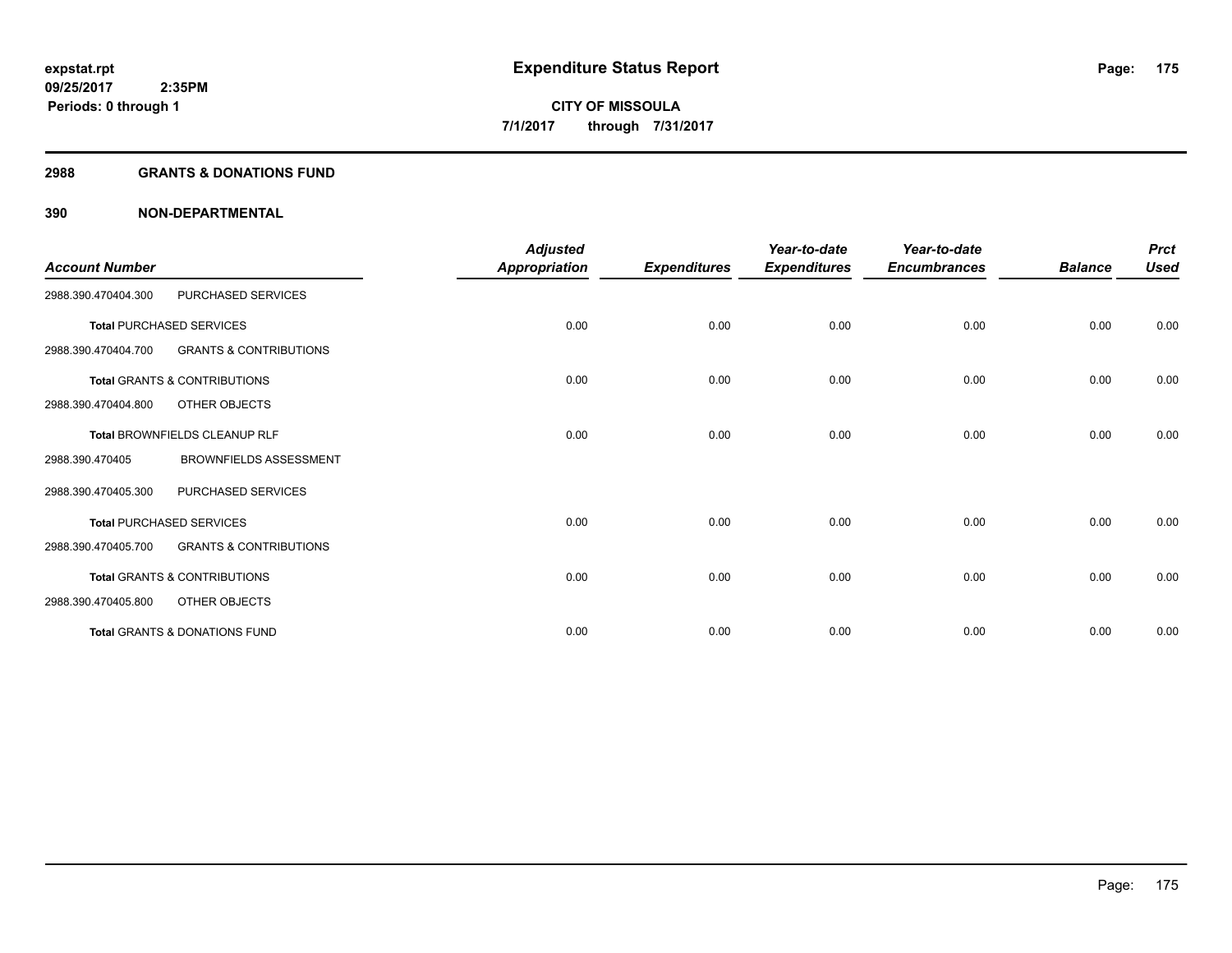## **2989 POLICE GRANTS & DONATIONS**

## **290 POLICE**

| <b>Account Number</b>            |                                                | <b>Adjusted</b><br>Appropriation | <b>Expenditures</b> | Year-to-date<br><b>Expenditures</b> | Year-to-date<br><b>Encumbrances</b> | <b>Balance</b> | <b>Prct</b><br><b>Used</b> |
|----------------------------------|------------------------------------------------|----------------------------------|---------------------|-------------------------------------|-------------------------------------|----------------|----------------------------|
| 2989.290.420000                  | PUBLIC SAFETY                                  |                                  |                     |                                     |                                     |                |                            |
| 2989.290.420000.700              | <b>GRANTS &amp; CONTRIBUTIONS</b>              |                                  |                     |                                     |                                     |                |                            |
| <b>Total PUBLIC SAFETY</b>       |                                                | 0.00                             | 0.00                | 0.00                                | 0.00                                | 0.00           | 0.00                       |
| 2989.290.420143                  | <b>ANTI-GRAFFITI</b>                           |                                  |                     |                                     |                                     |                |                            |
| 2989.290.420143.200              | <b>SUPPLIES</b>                                |                                  |                     |                                     |                                     |                |                            |
| <b>Total ANTI-GRAFFITI</b>       |                                                | 0.00                             | 0.00                | 0.00                                | 0.00                                | 0.00           | 0.00                       |
| 2989.290.420144                  | <b>BIAS CRIME CAMPAIGN</b>                     |                                  |                     |                                     |                                     |                |                            |
| 2989.290.420144.300              | PURCHASED SERVICES                             |                                  |                     |                                     |                                     |                |                            |
| <b>Total BIAS CRIME CAMPAIGN</b> |                                                | 0.00                             | 0.00                | 0.00                                | 0.00                                | 0.00           | 0.00                       |
| 2989.290.420150                  | STATE EQUIPMENT GRANT                          |                                  |                     |                                     |                                     |                |                            |
| 2989.290.420150.200              | <b>SUPPLIES</b>                                |                                  |                     |                                     |                                     |                |                            |
|                                  | Total STATE EQUIPMENT GRANT                    | 0.00                             | 0.00                | 0.00                                | 0.00                                | 0.00           | 0.00                       |
| 2989.290.420160                  | <b>ICAC</b>                                    |                                  |                     |                                     |                                     |                |                            |
| 2989.290.420160.100              | PERSONAL SERVICES                              |                                  |                     |                                     |                                     |                |                            |
| 2989.290.420160.120.000 OVERTIME |                                                | 0.00                             | 453.16              | 453.16                              | 0.00                                | $-453.16$      | 0.00                       |
|                                  | 2989.290.420160.140.000 EMPLOYER CONTRIBUTIONS | 0.00                             | 29.50               | 29.50                               | 0.00                                | $-29.50$       | 0.00                       |
| <b>Total PERSONAL SERVICES</b>   |                                                | 0.00                             | 482.66              | 482.66                              | 0.00                                | $-482.66$      | 0.00                       |
| 2989.290.420160.200              | <b>SUPPLIES</b>                                |                                  |                     |                                     |                                     |                |                            |
| <b>Total SUPPLIES</b>            |                                                | 0.00                             | 0.00                | 0.00                                | 0.00                                | 0.00           | 0.00                       |
| 2989.290.420160.300              | PURCHASED SERVICES                             |                                  |                     |                                     |                                     |                |                            |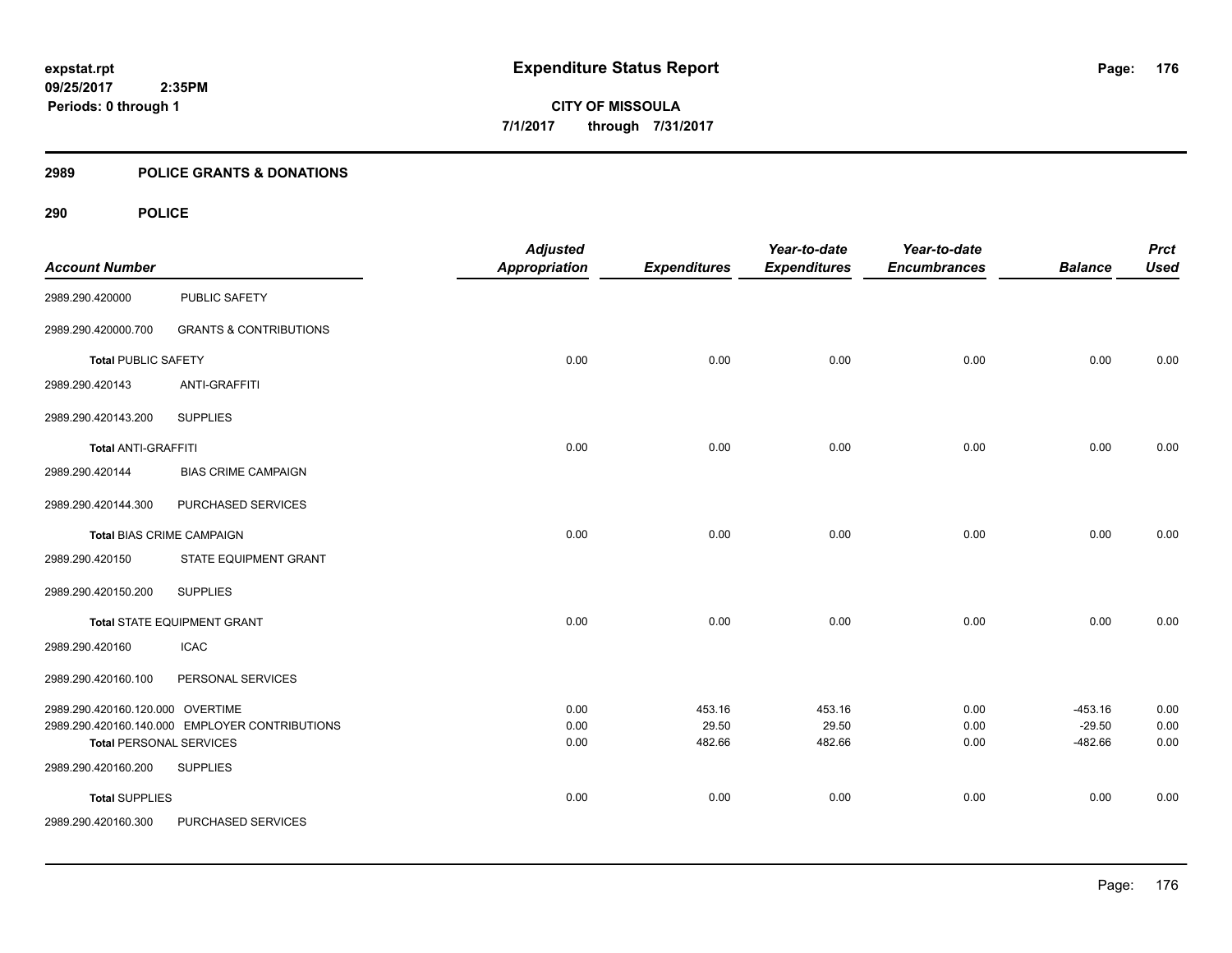**CITY OF MISSOULA 7/1/2017 through 7/31/2017**

## **2989 POLICE GRANTS & DONATIONS**

## **290 POLICE**

| <b>Account Number</b>           |                                                           | <b>Adjusted</b><br><b>Appropriation</b> | <b>Expenditures</b> | Year-to-date<br><b>Expenditures</b> | Year-to-date<br><b>Encumbrances</b> | <b>Balance</b> | <b>Prct</b><br><b>Used</b> |
|---------------------------------|-----------------------------------------------------------|-----------------------------------------|---------------------|-------------------------------------|-------------------------------------|----------------|----------------------------|
|                                 |                                                           |                                         |                     |                                     |                                     |                |                            |
| <b>Total PURCHASED SERVICES</b> |                                                           | 0.00                                    | 0.00                | 0.00                                | 0.00                                | 0.00           | 0.00                       |
| <b>Total ICAC</b>               |                                                           | 0.00                                    | 482.66              | 482.66                              | 0.00                                | $-482.66$      | 0.00                       |
| 2989.290.420161                 | ICAC GOOGLE                                               |                                         |                     |                                     |                                     |                |                            |
| 2989.290.420161.100             | PERSONAL SERVICES                                         |                                         |                     |                                     |                                     |                |                            |
|                                 | 2989.290.420161.110.000 SALARIES AND WAGES                | 0.00                                    | 4,134.34            | 4,134.34                            | 0.00                                | $-4, 134.34$   | 0.00                       |
|                                 | 2989.290.420161.115.000 SALARIES/HEALTH INSURANCE BENEFIT | 0.00                                    | 576.00              | 576.00                              | 0.00                                | $-576.00$      | 0.00                       |
| 2989.290.420161.130.000 OTHER   |                                                           | 0.00                                    | 700.00              | 700.00                              | 0.00                                | $-700.00$      | 0.00                       |
|                                 | 2989.290.420161.133.000 EDUCATION COMPENSATION            | 0.00                                    | 15.00               | 15.00                               | 0.00                                | $-15.00$       | 0.00                       |
|                                 | 2989.290.420161.140.000 EMPLOYER CONTRIBUTIONS            | 0.00                                    | 1,150.00            | 1,150.00                            | 0.00                                | $-1,150.00$    | 0.00                       |
| Total ICAC GOOGLE               |                                                           | 0.00                                    | 6,575.34            | 6,575.34                            | 0.00                                | $-6,575.34$    | 0.00                       |
| 2989.290.420180                 | <b>BULLETPROOF VEST PROGRAM</b>                           |                                         |                     |                                     |                                     |                |                            |
| 2989.290.420180.200             | <b>SUPPLIES</b>                                           |                                         |                     |                                     |                                     |                |                            |
|                                 | Total BULLETPROOF VEST PROGRAM                            | 0.00                                    | 0.00                | 0.00                                | 0.00                                | 0.00           | 0.00                       |
| 2989.290.420181                 | 2016 HIDTA                                                |                                         |                     |                                     |                                     |                |                            |
| 2989.290.420181.100             | PERSONAL SERVICES                                         |                                         |                     |                                     |                                     |                |                            |
| <b>Total PERSONAL SERVICES</b>  |                                                           | 0.00                                    | 0.00                | 0.00                                | 0.00                                | 0.00           | 0.00                       |
| 2989.290.420181.200             | <b>SUPPLIES</b>                                           |                                         |                     |                                     |                                     |                |                            |
| <b>Total SUPPLIES</b>           |                                                           | 0.00                                    | 0.00                | 0.00                                | 0.00                                | 0.00           | 0.00                       |
| 2989.290.420181.300             | PURCHASED SERVICES                                        |                                         |                     |                                     |                                     |                |                            |
| <b>Total PURCHASED SERVICES</b> |                                                           | 0.00                                    | 0.00                | 0.00                                | 0.00                                | 0.00           | 0.00                       |
| 2989.290.420181.500             | <b>FIXED CHARGES</b>                                      |                                         |                     |                                     |                                     |                |                            |
| Total 2016 HIDTA                |                                                           | 0.00                                    | 0.00                | 0.00                                | 0.00                                | 0.00           | 0.00                       |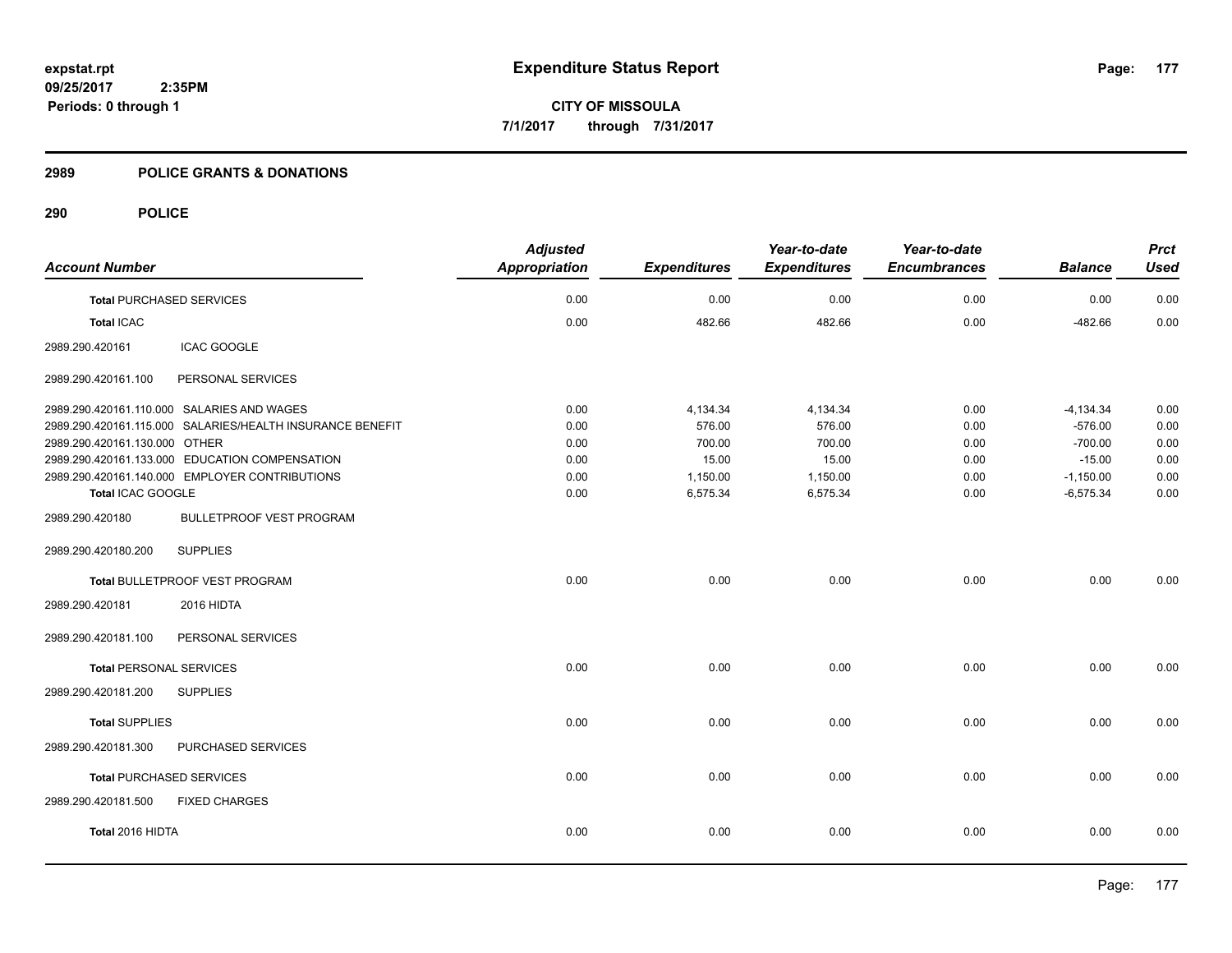## **2989 POLICE GRANTS & DONATIONS**

## **290 POLICE**

| <b>Account Number</b>            |                                                | <b>Adjusted</b><br><b>Appropriation</b> | <b>Expenditures</b> | Year-to-date<br><b>Expenditures</b> | Year-to-date<br><b>Encumbrances</b> | <b>Balance</b> | <b>Prct</b><br><b>Used</b> |
|----------------------------------|------------------------------------------------|-----------------------------------------|---------------------|-------------------------------------|-------------------------------------|----------------|----------------------------|
| 2989.290.420184                  | <b>DUI TASK FORCES</b>                         |                                         |                     |                                     |                                     |                |                            |
|                                  |                                                |                                         |                     |                                     |                                     |                |                            |
| 2989.290.420184.100              | PERSONAL SERVICES                              |                                         |                     |                                     |                                     |                |                            |
| <b>Total DUI TASK FORCES</b>     |                                                | 0.00                                    | 0.00                | 0.00                                | 0.00                                | 0.00           | 0.00                       |
| 2989.290.420190                  | STATE OT SEAT BELT GRANT                       |                                         |                     |                                     |                                     |                |                            |
| 2989.290.420190.100              | PERSONAL SERVICES                              |                                         |                     |                                     |                                     |                |                            |
| 2989.290.420190.120.000 OVERTIME |                                                | 0.00                                    | 3,686.89            | 3,686.89                            | 0.00                                | $-3,686.89$    | 0.00                       |
|                                  | 2989.290.420190.140.000 EMPLOYER CONTRIBUTIONS | 0.00                                    | 236.53              | 236.53                              | 0.00                                | $-236.53$      | 0.00                       |
| <b>Total PERSONAL SERVICES</b>   |                                                | 0.00                                    | 3,923.42            | 3,923.42                            | 0.00                                | $-3,923.42$    | 0.00                       |
| 2989.290.420190.300              | PURCHASED SERVICES                             |                                         |                     |                                     |                                     |                |                            |
|                                  | <b>Total PURCHASED SERVICES</b>                | 0.00                                    | 0.00                | 0.00                                | 0.00                                | 0.00           | 0.00                       |
|                                  | Total STATE OT SEAT BELT GRANT                 | 0.00                                    | 3,923.42            | 3,923.42                            | 0.00                                | $-3,923.42$    | 0.00                       |
| 2989.290.420191                  | COPS TECHNOLOGY                                |                                         |                     |                                     |                                     |                |                            |
| 2989.290.420191.100              | PERSONAL SERVICES                              |                                         |                     |                                     |                                     |                |                            |
|                                  | 2989.290.420191.110.000 SALARIES AND WAGES     | 0.00                                    | 578.03              | 578.03                              | 0.00                                | $-578.03$      | 0.00                       |
|                                  | 2989.290.420191.140.000 EMPLOYER CONTRIBUTIONS | 0.00                                    | 36.65               | 36.65                               | 0.00                                | $-36.65$       | 0.00                       |
| <b>Total PERSONAL SERVICES</b>   |                                                | 0.00                                    | 614.68              | 614.68                              | 0.00                                | $-614.68$      | 0.00                       |
| 2989.290.420191.300              | PURCHASED SERVICES                             |                                         |                     |                                     |                                     |                |                            |
|                                  | <b>Total PURCHASED SERVICES</b>                | 0.00                                    | 0.00                | 0.00                                | 0.00                                | 0.00           | 0.00                       |
|                                  | Total SELECTIVE TRAFFIC ENF PROG (STEP) GRANT  | 0.00                                    | 614.68              | 614.68                              | 0.00                                | $-614.68$      | 0.00                       |
| 2989.290.420195                  | 2017 HIDTA                                     |                                         |                     |                                     |                                     |                |                            |

2989.290.420195.100 PERSONAL SERVICES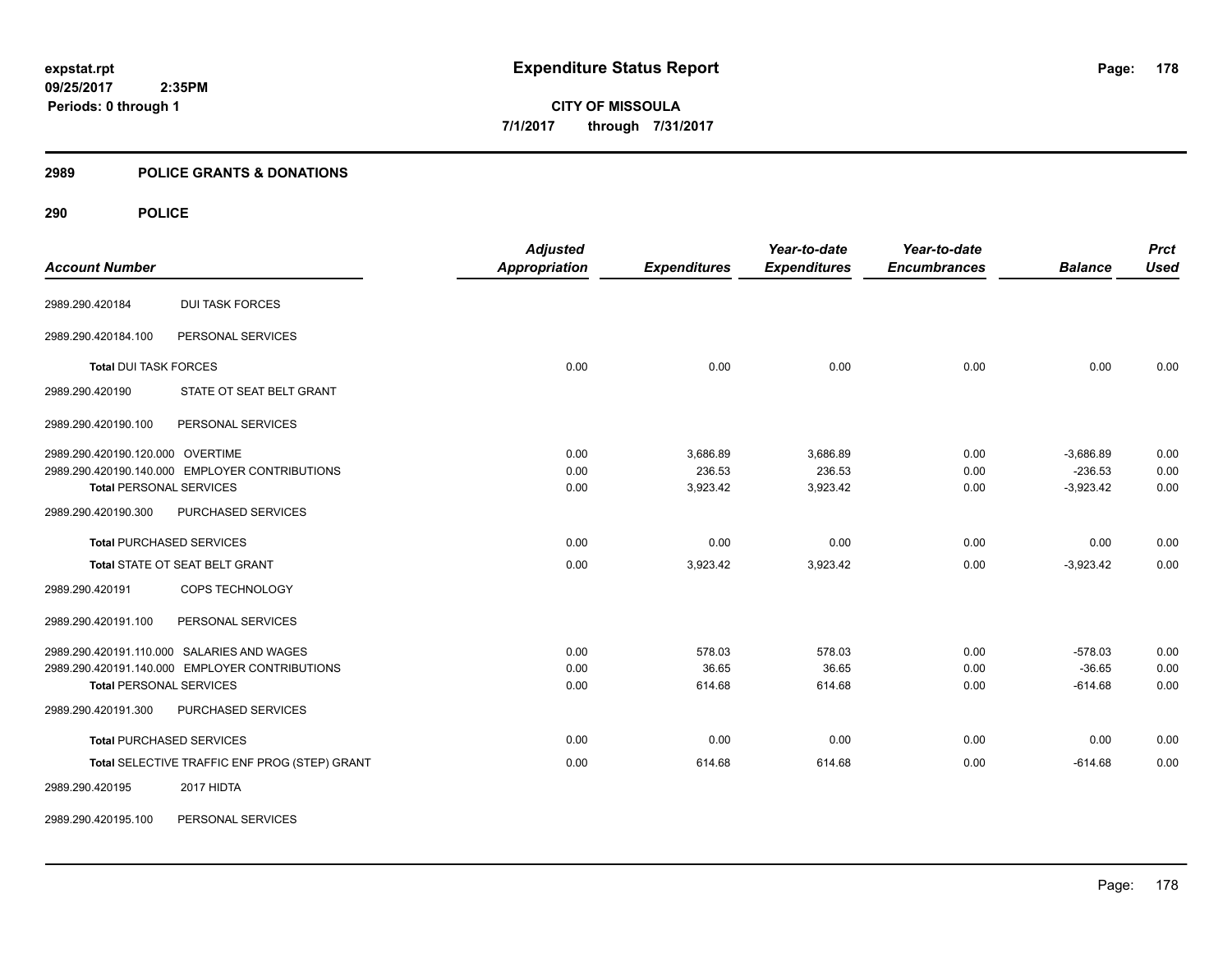## **2989 POLICE GRANTS & DONATIONS**

## **290 POLICE**

|                                                | <b>Adjusted</b> |                     | Year-to-date        | Year-to-date        |                | <b>Prct</b> |
|------------------------------------------------|-----------------|---------------------|---------------------|---------------------|----------------|-------------|
| <b>Account Number</b>                          | Appropriation   | <b>Expenditures</b> | <b>Expenditures</b> | <b>Encumbrances</b> | <b>Balance</b> | <b>Used</b> |
| 2989.290.420195.120.000 OVERTIME               | 0.00            | 3,286.38            | 3,286.38            | 0.00                | $-3,286.38$    | 0.00        |
| 2989.290.420195.140.000 EMPLOYER CONTRIBUTIONS | 0.00            | 206.15              | 206.15              | 0.00                | $-206.15$      | 0.00        |
| <b>Total PERSONAL SERVICES</b>                 | 0.00            | 3,492.53            | 3,492.53            | 0.00                | $-3,492.53$    | 0.00        |
| <b>SUPPLIES</b><br>2989.290.420195.200         |                 |                     |                     |                     |                |             |
| <b>Total SUPPLIES</b>                          | 0.00            | 0.00                | 0.00                | 0.00                | 0.00           | 0.00        |
| PURCHASED SERVICES<br>2989.290.420195.300      |                 |                     |                     |                     |                |             |
| 2989.290.420195.344.000 TELEPHONE SERVICE      | 0.00            | 271.13              | 271.13              | 0.00                | $-271.13$      | 0.00        |
| <b>Total PURCHASED SERVICES</b>                | 0.00            | 271.13              | 271.13              | 0.00                | $-271.13$      | 0.00        |
| 2989.290.420195.500<br><b>FIXED CHARGES</b>    |                 |                     |                     |                     |                |             |
| 2989.290.420195.500.000 FIXED CHARGES          | 0.00            | 12,813.30           | 12,813.30           | 0.00                | $-12,813.30$   | 0.00        |
| <b>Total FIXED CHARGES</b>                     | 0.00            | 12,813.30           | 12,813.30           | 0.00                | $-12,813.30$   | 0.00        |
| Total 2017 HIDTA                               | 0.00            | 16,576.96           | 16,576.96           | 0.00                | $-16,576.96$   | 0.00        |
| <b>Total POLICE GRANTS &amp; DONATIONS</b>     | 0.00            | 28,173.06           | 28,173.06           | 0.00                | $-28,173.06$   | 0.00        |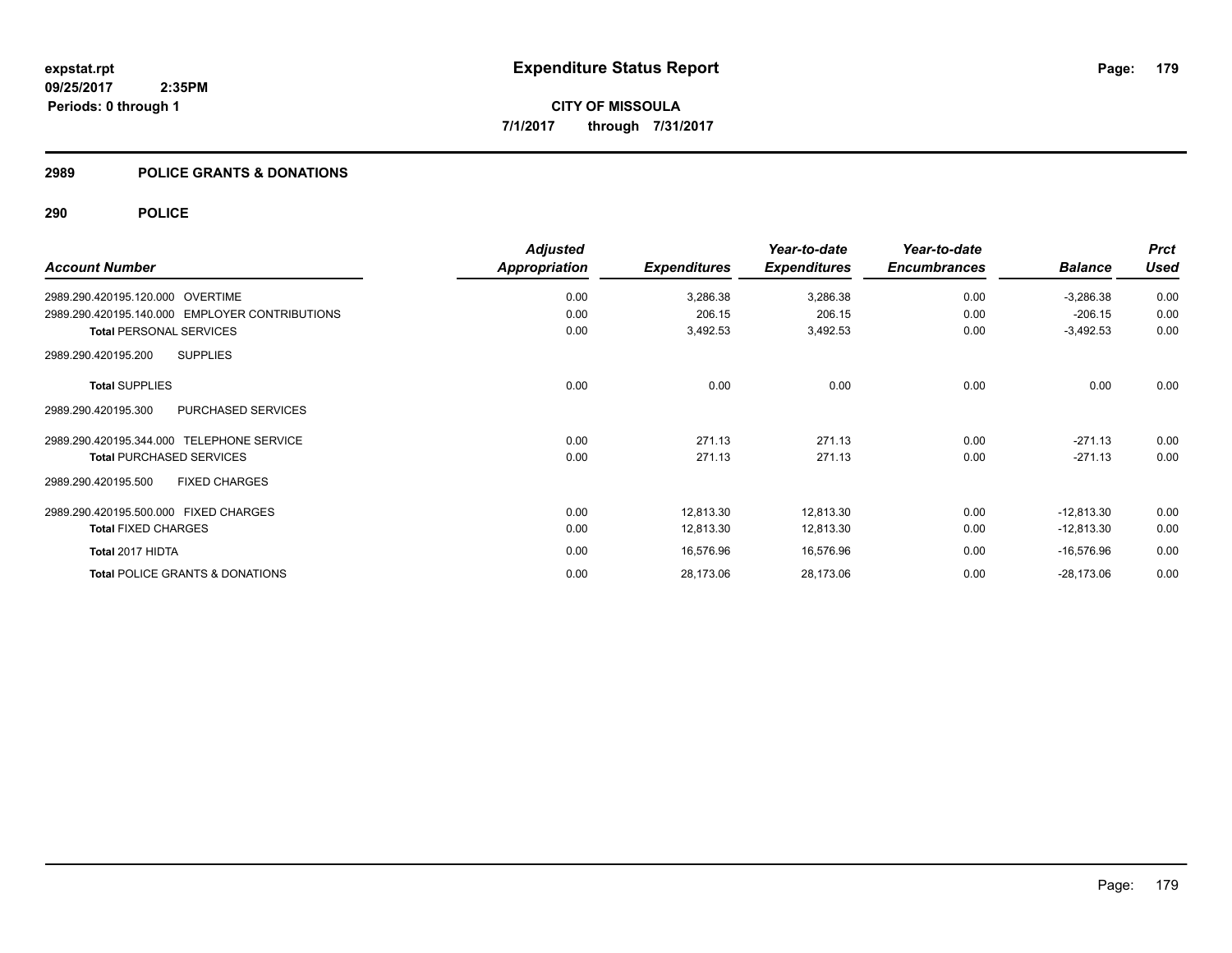## **3000 SID REVOLVING FUND**

| <b>Account Number</b>           |                                            | <b>Adjusted</b><br>Appropriation | <b>Expenditures</b> | Year-to-date<br><b>Expenditures</b> | Year-to-date<br><b>Encumbrances</b> | <b>Balance</b> | <b>Prct</b><br><b>Used</b> |
|---------------------------------|--------------------------------------------|----------------------------------|---------------------|-------------------------------------|-------------------------------------|----------------|----------------------------|
| 3000.390.510110                 | <b>MERCHANT SERVICES</b>                   |                                  |                     |                                     |                                     |                |                            |
| 3000.390.510110.500             | <b>FIXED CHARGES</b>                       |                                  |                     |                                     |                                     |                |                            |
|                                 | <b>Total MERCHANT SERVICES</b>             | 0.00                             | 0.00                | 0.00                                | 0.00                                | 0.00           | 0.00                       |
| 3000.390.521000                 | INTERFUND OPERATING TRANSFERS              |                                  |                     |                                     |                                     |                |                            |
| 3000.390.521000.800             | OTHER OBJECTS                              |                                  |                     |                                     |                                     |                |                            |
|                                 | <b>Total INTERFUND OPERATING TRANSFERS</b> | 0.00                             | 0.00                | 0.00                                | 0.00                                | 0.00           | 0.00                       |
| <b>Total SID REVOLVING FUND</b> |                                            | 0.00                             | 0.00                | 0.00                                | 0.00                                | 0.00           | 0.00                       |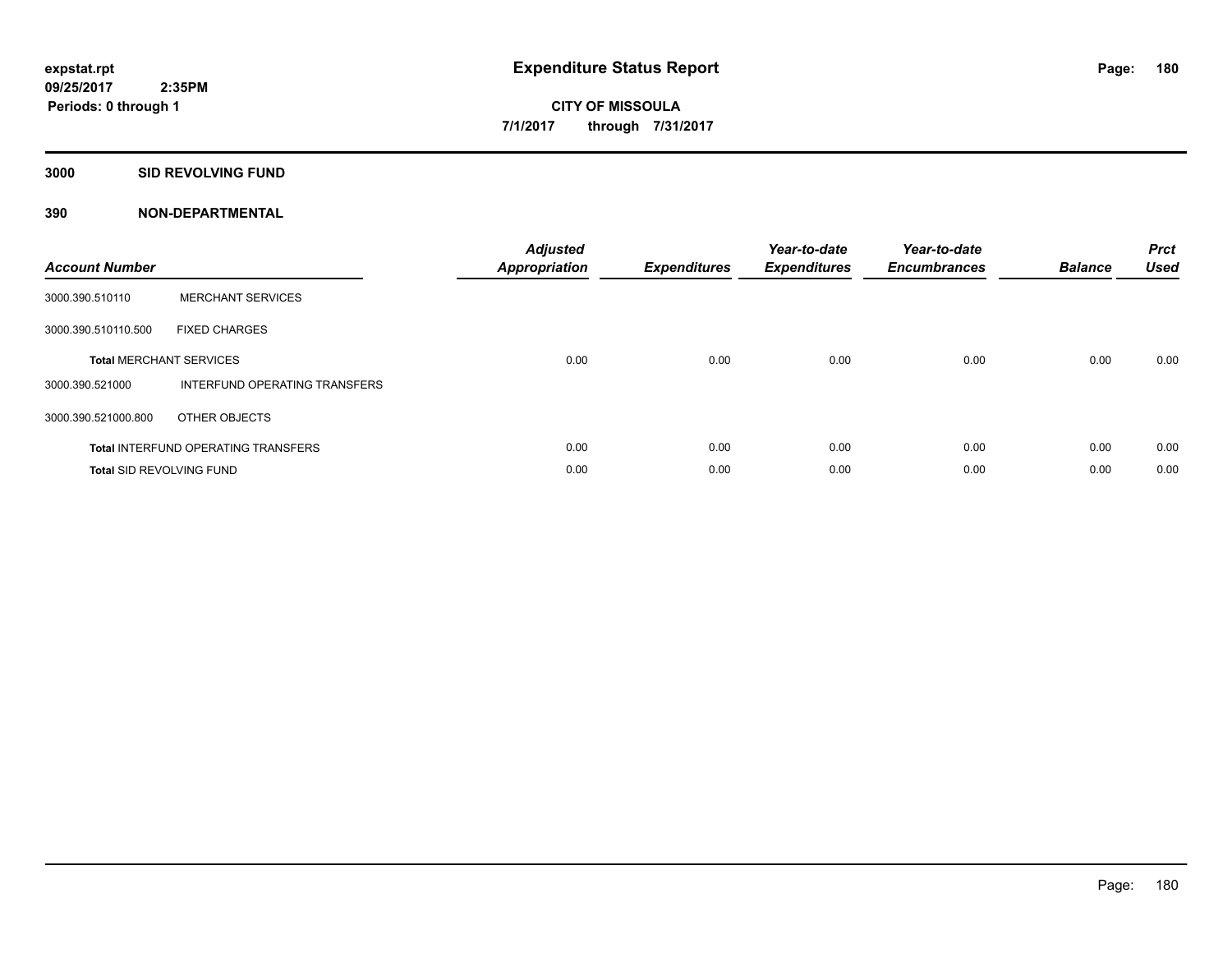**Periods: 0 through 1**

**CITY OF MISSOULA 7/1/2017 through 7/31/2017**

**3005 SID REBATES**

#### **390 NON-DEPARTMENTAL**

 **2:35PM**

| <b>Account Number</b>    |                          | <b>Adjusted</b><br>Appropriation | <b>Expenditures</b> | Year-to-date<br><b>Expenditures</b> | Year-to-date<br><b>Encumbrances</b> | <b>Balance</b> | <b>Prct</b><br>Used |
|--------------------------|--------------------------|----------------------------------|---------------------|-------------------------------------|-------------------------------------|----------------|---------------------|
| 3005.390.510110          | <b>MERCHANT SERVICES</b> |                                  |                     |                                     |                                     |                |                     |
| 3005.390.510110.500      | <b>FIXED CHARGES</b>     |                                  |                     |                                     |                                     |                |                     |
| <b>Total SID REBATES</b> |                          | 0.00                             | 0.00                | 0.00                                | 0.00                                | 0.00           | 0.00                |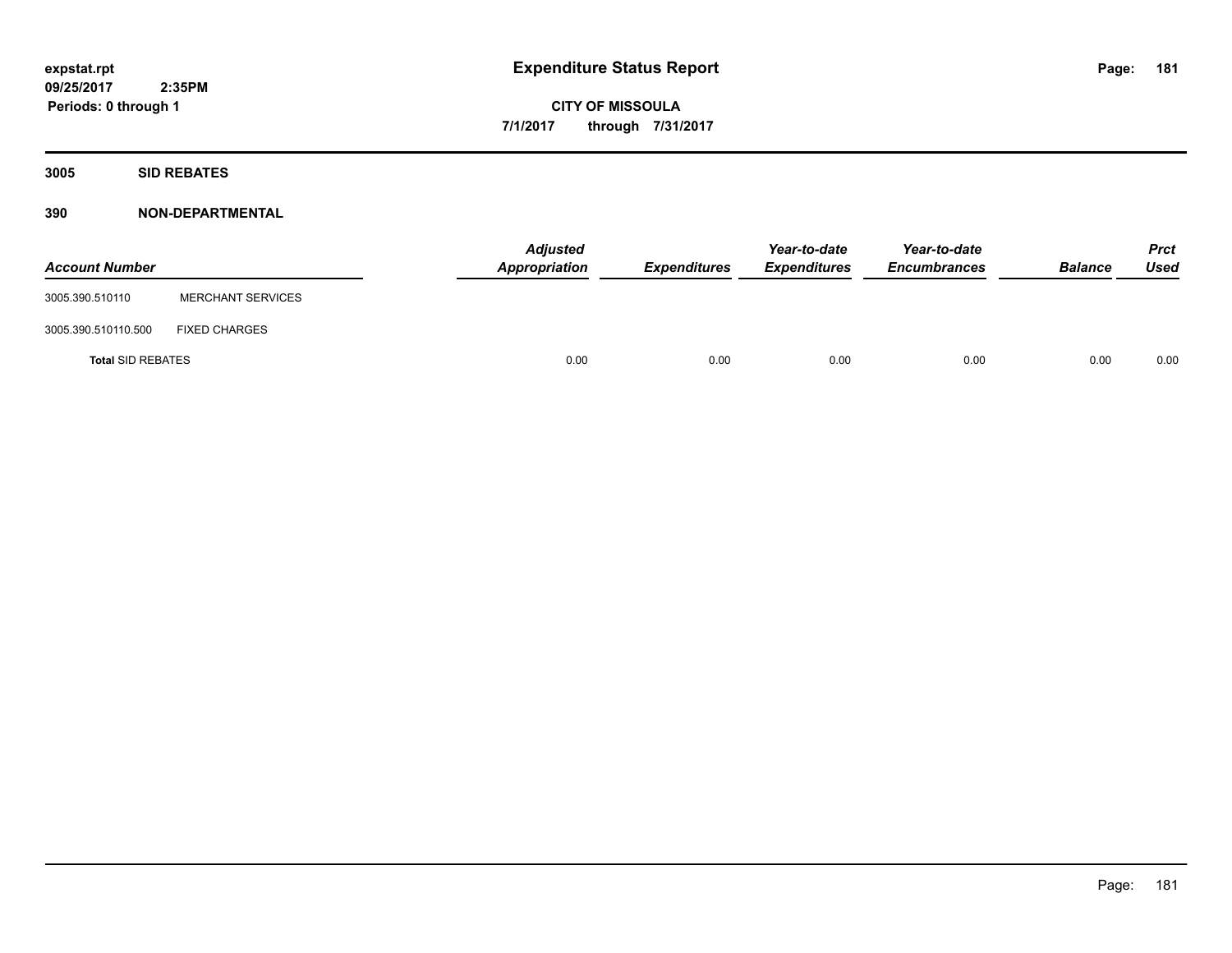**CITY OF MISSOULA 7/1/2017 through 7/31/2017**

#### **3065 1998 PUBLIC SAFETY G O BONDS FUND**

**000 \*\*\* Title Not Found \*\*\***

| <b>Account Number</b>         |                         | <b>Adjusted</b><br>Appropriation | <b>Expenditures</b> | Year-to-date<br><b>Expenditures</b> | Year-to-date<br><b>Encumbrances</b> | <b>Balance</b> | <b>Prct</b><br><b>Used</b> |
|-------------------------------|-------------------------|----------------------------------|---------------------|-------------------------------------|-------------------------------------|----------------|----------------------------|
| 3065.000.520100               | *** Title Not Found *** |                                  |                     |                                     |                                     |                |                            |
| 3065.000.520100.800           | OTHER OBJECTS           |                                  |                     |                                     |                                     |                |                            |
| Total *** Title Not Found *** |                         | 0.00                             | 0.00                | 0.00                                | 0.00                                | 0.00           | 0.00                       |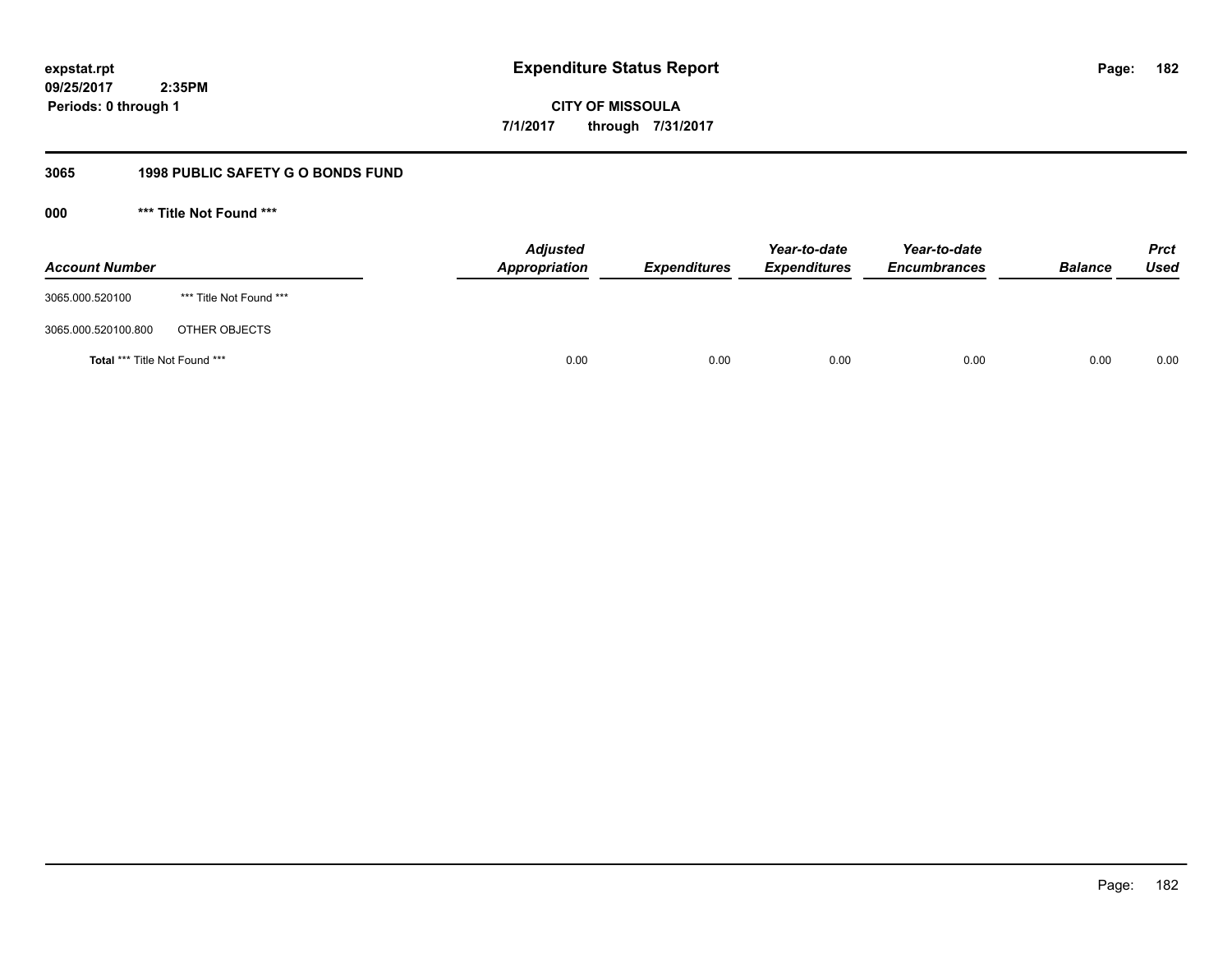**CITY OF MISSOULA 7/1/2017 through 7/31/2017**

## **3065 1998 PUBLIC SAFETY G O BONDS FUND**

| <b>Account Number</b>          |                                         | <b>Adjusted</b><br><b>Appropriation</b> | <b>Expenditures</b> | Year-to-date<br><b>Expenditures</b> | Year-to-date<br><b>Encumbrances</b> | <b>Balance</b> | <b>Prct</b><br>Used |
|--------------------------------|-----------------------------------------|-----------------------------------------|---------------------|-------------------------------------|-------------------------------------|----------------|---------------------|
| 3065.390.510110                | <b>MERCHANT SERVICES</b>                |                                         |                     |                                     |                                     |                |                     |
| 3065.390.510110.500            | <b>FIXED CHARGES</b>                    |                                         |                     |                                     |                                     |                |                     |
| <b>Total MERCHANT SERVICES</b> |                                         | 0.00                                    | 0.00                | 0.00                                | 0.00                                | 0.00           | 0.00                |
|                                | Total 1998 PUBLIC SAFETY G O BONDS FUND | 0.00                                    | 0.00                | 0.00                                | 0.00                                | 0.00           | 0.00                |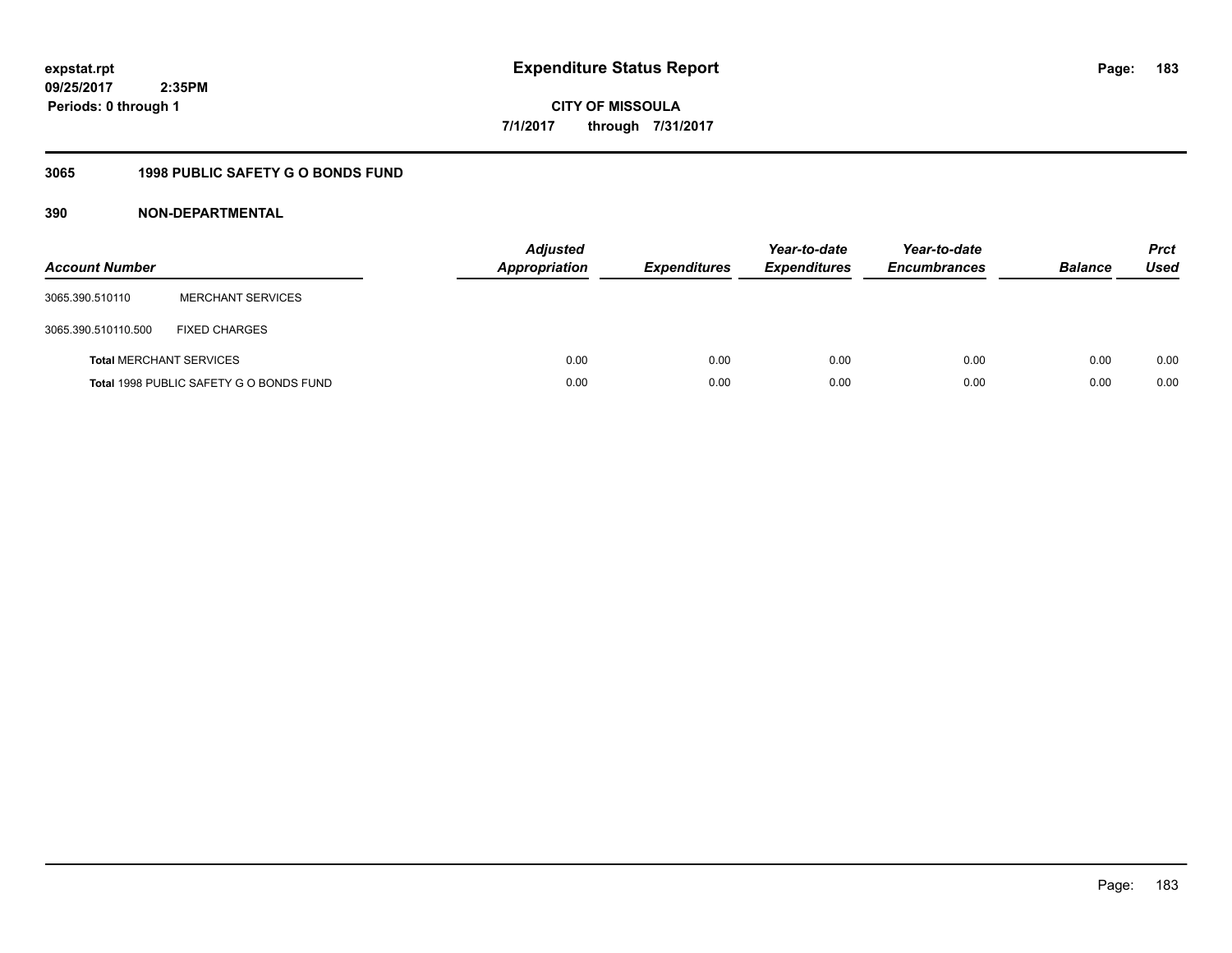#### **3070 1996 OPEN SPACE GO BONDS**

| <b>Account Number</b>          |                                | <b>Adjusted</b><br><b>Appropriation</b> | <b>Expenditures</b> | Year-to-date<br><b>Expenditures</b> | Year-to-date<br><b>Encumbrances</b> | <b>Balance</b> | <b>Prct</b><br><b>Used</b> |
|--------------------------------|--------------------------------|-----------------------------------------|---------------------|-------------------------------------|-------------------------------------|----------------|----------------------------|
| 3070.390.490100                | <b>GO BONDS</b>                |                                         |                     |                                     |                                     |                |                            |
| 3070.390.490100.800            | OTHER OBJECTS                  |                                         |                     |                                     |                                     |                |                            |
| <b>Total GO BONDS</b>          |                                | 0.00                                    | 0.00                | 0.00                                | 0.00                                | 0.00           | 0.00                       |
| 3070.390.510110                | <b>MERCHANT SERVICES</b>       |                                         |                     |                                     |                                     |                |                            |
| 3070.390.510110.500            | <b>FIXED CHARGES</b>           |                                         |                     |                                     |                                     |                |                            |
| <b>Total MERCHANT SERVICES</b> |                                | 0.00                                    | 0.00                | 0.00                                | 0.00                                | 0.00           | 0.00                       |
|                                | Total 1996 OPEN SPACE GO BONDS | 0.00                                    | 0.00                | 0.00                                | 0.00                                | 0.00           | 0.00                       |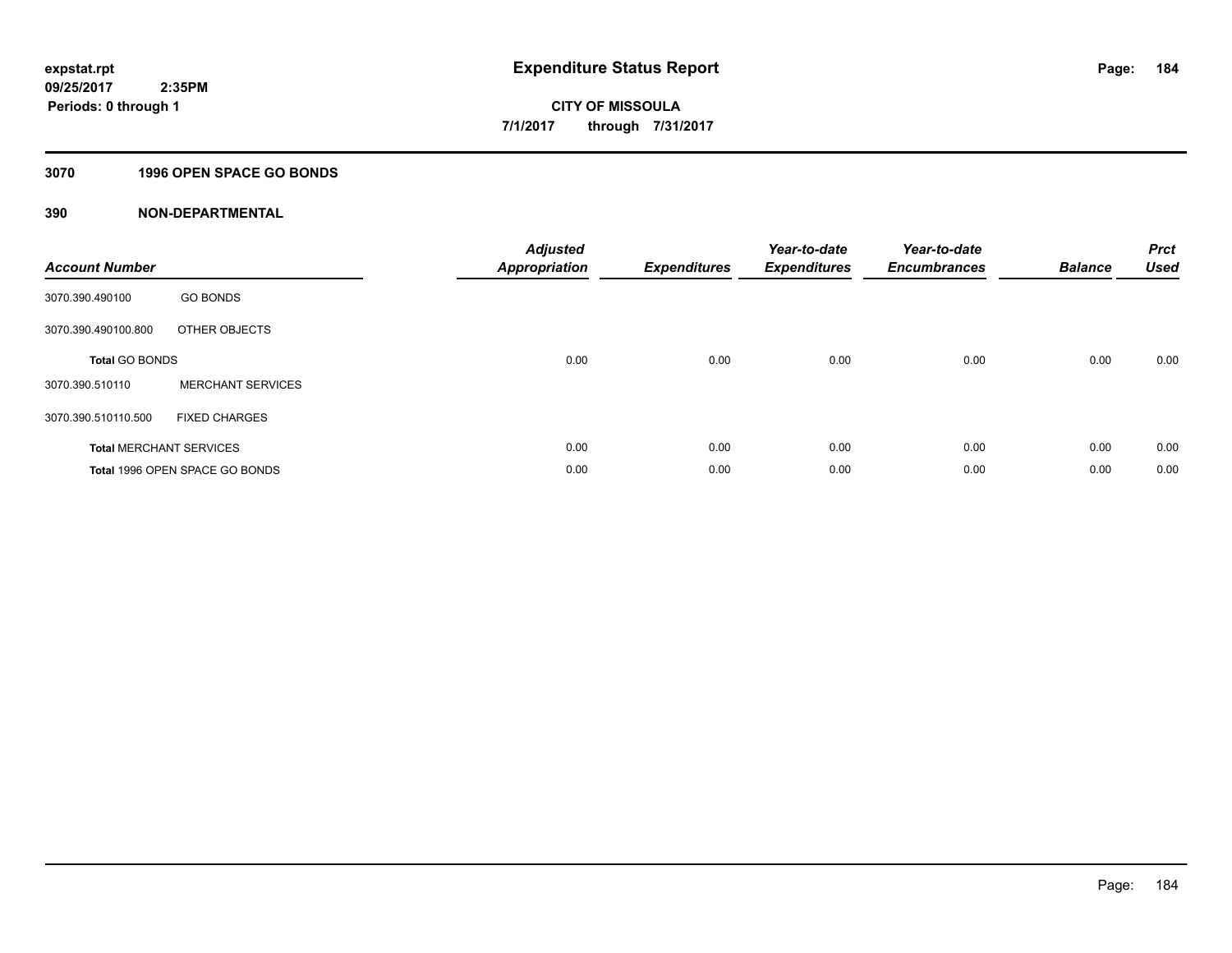## **3075 1997 OPEN SPACE G O BOND FUND**

| <b>Account Number</b> |                                     | <b>Adjusted</b><br><b>Appropriation</b> | <b>Expenditures</b> | Year-to-date<br><b>Expenditures</b> | Year-to-date<br><b>Encumbrances</b> | <b>Balance</b> | <b>Prct</b><br><b>Used</b> |
|-----------------------|-------------------------------------|-----------------------------------------|---------------------|-------------------------------------|-------------------------------------|----------------|----------------------------|
| 3075.390.490100       | <b>GO BONDS</b>                     |                                         |                     |                                     |                                     |                |                            |
| 3075.390.490100.800   | OTHER OBJECTS                       |                                         |                     |                                     |                                     |                |                            |
| <b>Total GO BONDS</b> |                                     | 0.00                                    | 0.00                | 0.00                                | 0.00                                | 0.00           | 0.00                       |
| 3075.390.510110       | <b>MERCHANT SERVICES</b>            |                                         |                     |                                     |                                     |                |                            |
| 3075.390.510110.500   | <b>FIXED CHARGES</b>                |                                         |                     |                                     |                                     |                |                            |
|                       | <b>Total MERCHANT SERVICES</b>      | 0.00                                    | 0.00                | 0.00                                | 0.00                                | 0.00           | 0.00                       |
|                       | Total 1997 OPEN SPACE G O BOND FUND | 0.00                                    | 0.00                | 0.00                                | 0.00                                | 0.00           | 0.00                       |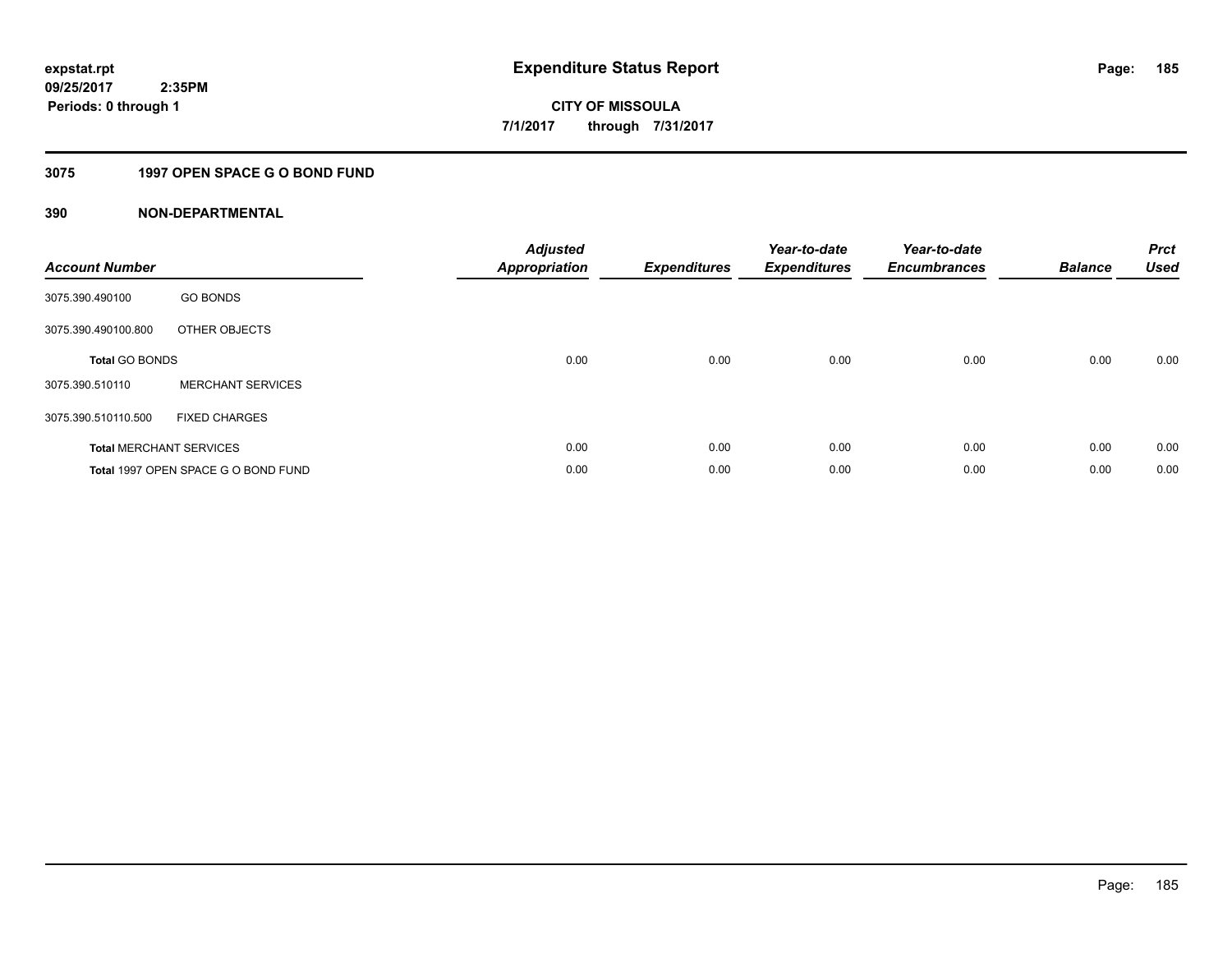**CITY OF MISSOULA 7/1/2017 through 7/31/2017**

#### **3080 1994 FIRE EQUIP/CITY HALLS REFUND BOND F**

| <b>Account Number</b>     |                                                | <b>Adjusted</b><br><b>Appropriation</b> | <b>Expenditures</b> | Year-to-date<br><b>Expenditures</b> | Year-to-date<br><b>Encumbrances</b> | <b>Balance</b> | <b>Prct</b><br><b>Used</b> |
|---------------------------|------------------------------------------------|-----------------------------------------|---------------------|-------------------------------------|-------------------------------------|----------------|----------------------------|
| 3080.390.490100           | <b>GO BONDS</b>                                |                                         |                     |                                     |                                     |                |                            |
| 3080.390.490100.600       | <b>DEBT SERVICE</b>                            |                                         |                     |                                     |                                     |                |                            |
| <b>Total DEBT SERVICE</b> |                                                | 0.00                                    | 0.00                | 0.00                                | 0.00                                | 0.00           | 0.00                       |
| 3080.390.490100.800       | OTHER OBJECTS                                  |                                         |                     |                                     |                                     |                |                            |
| <b>Total GO BONDS</b>     |                                                | 0.00                                    | 0.00                | 0.00                                | 0.00                                | 0.00           | 0.00                       |
| 3080.390.510110           | <b>MERCHANT SERVICES</b>                       |                                         |                     |                                     |                                     |                |                            |
| 3080.390.510110.500       | <b>FIXED CHARGES</b>                           |                                         |                     |                                     |                                     |                |                            |
|                           | <b>Total MERCHANT SERVICES</b>                 | 0.00                                    | 0.00                | 0.00                                | 0.00                                | 0.00           | 0.00                       |
|                           | Total 1994 FIRE EQUIP/CITY HALLS REFUND BOND F | 0.00                                    | 0.00                | 0.00                                | 0.00                                | 0.00           | 0.00                       |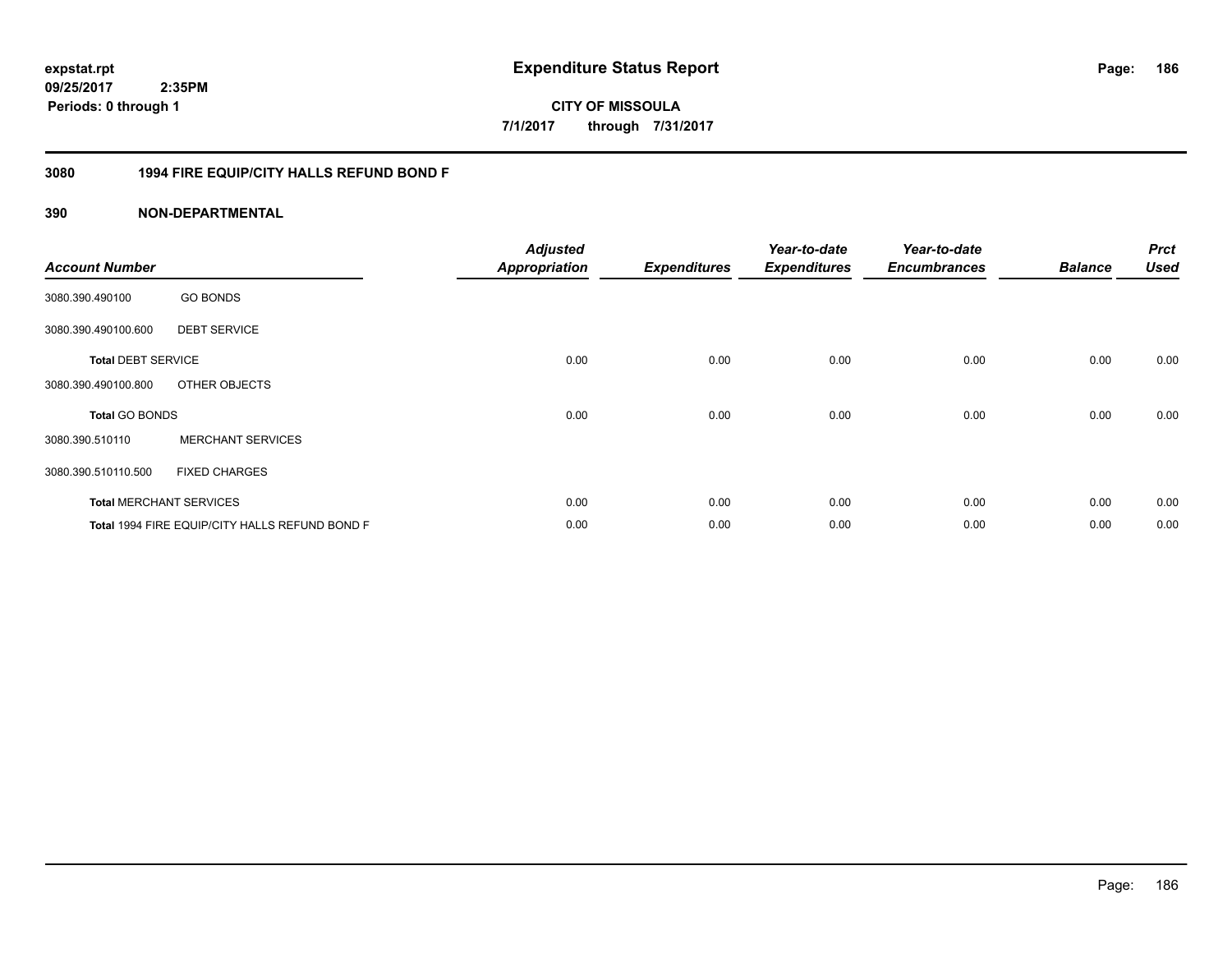## **3085 1993 FIRE STATION G O BOND FUND**

| <b>Account Number</b> |                                       | <b>Adjusted</b><br>Appropriation | <b>Expenditures</b> | Year-to-date<br><b>Expenditures</b> | Year-to-date<br><b>Encumbrances</b> | <b>Balance</b> | <b>Prct</b><br><b>Used</b> |
|-----------------------|---------------------------------------|----------------------------------|---------------------|-------------------------------------|-------------------------------------|----------------|----------------------------|
| 3085.390.490100       | <b>GO BONDS</b>                       |                                  |                     |                                     |                                     |                |                            |
| 3085.390.490100.800   | OTHER OBJECTS                         |                                  |                     |                                     |                                     |                |                            |
| <b>Total GO BONDS</b> |                                       | 0.00                             | 0.00                | 0.00                                | 0.00                                | 0.00           | 0.00                       |
| 3085.390.510110       | <b>MERCHANT SERVICES</b>              |                                  |                     |                                     |                                     |                |                            |
| 3085.390.510110.500   | <b>FIXED CHARGES</b>                  |                                  |                     |                                     |                                     |                |                            |
|                       | <b>Total MERCHANT SERVICES</b>        | 0.00                             | 0.00                | 0.00                                | 0.00                                | 0.00           | 0.00                       |
|                       | Total 1993 FIRE STATION G O BOND FUND | 0.00                             | 0.00                | 0.00                                | 0.00                                | 0.00           | 0.00                       |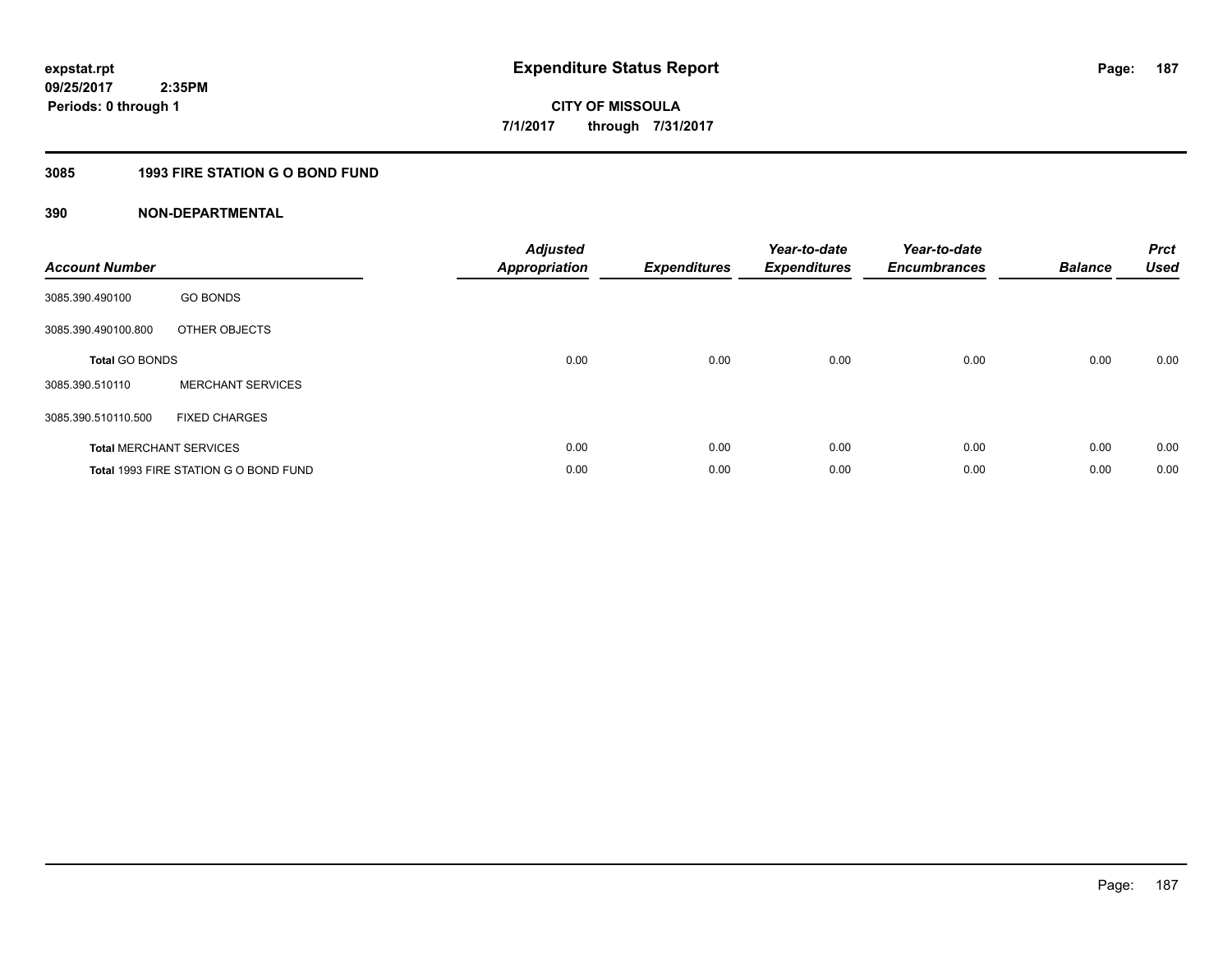#### **3090 2004 AQUATICS BOND**

| <b>Account Number</b>     |                                | <b>Adjusted</b><br><b>Appropriation</b> | <b>Expenditures</b> | Year-to-date<br><b>Expenditures</b> | Year-to-date<br><b>Encumbrances</b> | <b>Balance</b> | <b>Prct</b><br><b>Used</b> |
|---------------------------|--------------------------------|-----------------------------------------|---------------------|-------------------------------------|-------------------------------------|----------------|----------------------------|
| 3090.390.490100           | <b>GO BONDS</b>                |                                         |                     |                                     |                                     |                |                            |
| 3090.390.490100.600       | <b>DEBT SERVICE</b>            |                                         |                     |                                     |                                     |                |                            |
| <b>Total DEBT SERVICE</b> |                                | 0.00                                    | 0.00                | 0.00                                | 0.00                                | 0.00           | 0.00                       |
| 3090.390.490100.800       | OTHER OBJECTS                  |                                         |                     |                                     |                                     |                |                            |
| <b>Total GO BONDS</b>     |                                | 0.00                                    | 0.00                | 0.00                                | 0.00                                | 0.00           | 0.00                       |
| 3090.390.510110           | <b>MERCHANT SERVICES</b>       |                                         |                     |                                     |                                     |                |                            |
| 3090.390.510110.500       | <b>FIXED CHARGES</b>           |                                         |                     |                                     |                                     |                |                            |
|                           | <b>Total MERCHANT SERVICES</b> | 0.00                                    | 0.00                | 0.00                                | 0.00                                | 0.00           | 0.00                       |
| Total 2004 AQUATICS BOND  |                                | 0.00                                    | 0.00                | 0.00                                | 0.00                                | 0.00           | 0.00                       |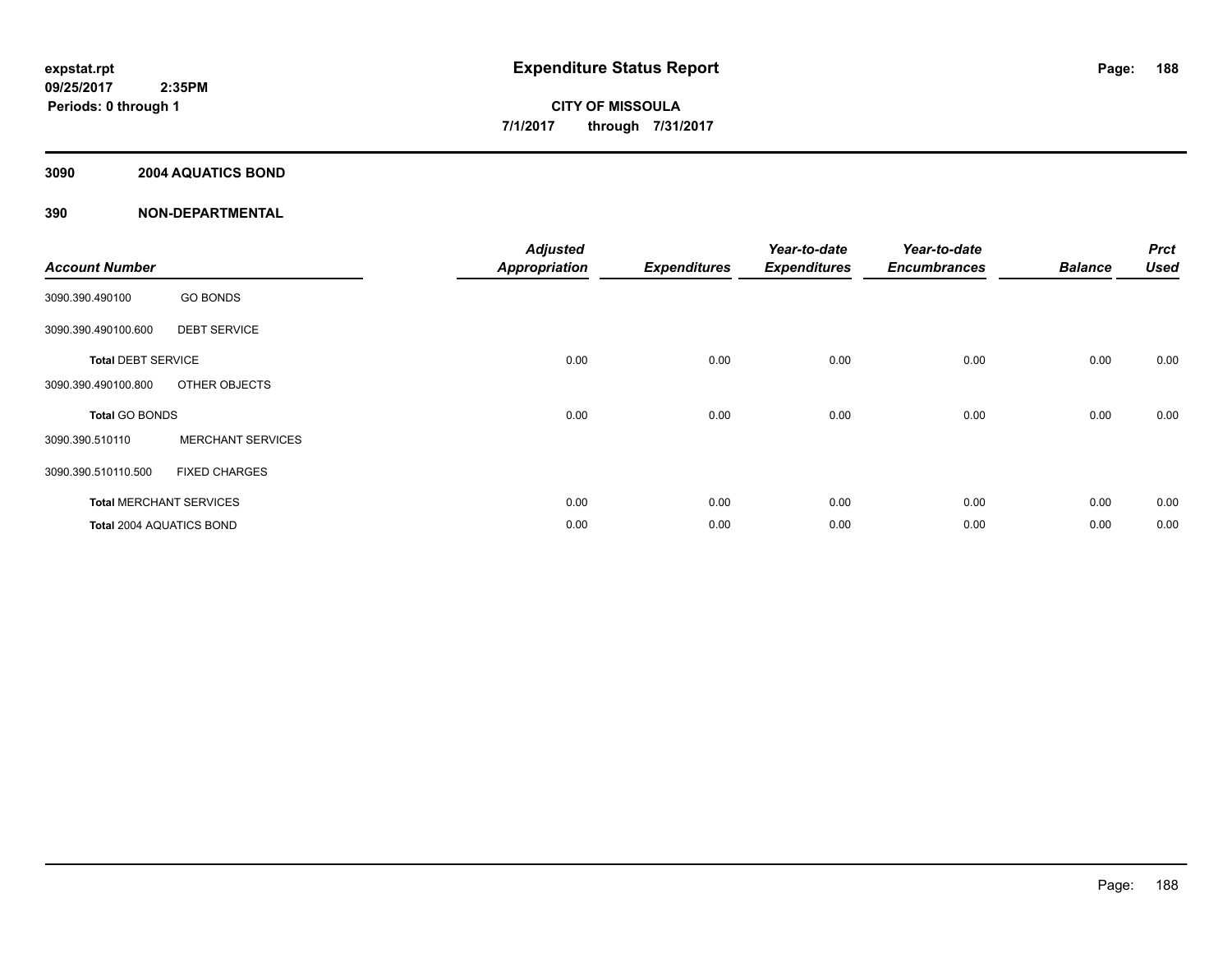**CITY OF MISSOULA 7/1/2017 through 7/31/2017**

#### **3091 SERIES 2012A AQUATICS REFUNDING BOND**

| <b>Account Number</b>     |                                            | <b>Adjusted</b><br><b>Appropriation</b> | <b>Expenditures</b> | Year-to-date<br><b>Expenditures</b> | Year-to-date<br><b>Encumbrances</b> | <b>Balance</b> | <b>Prct</b><br><b>Used</b> |
|---------------------------|--------------------------------------------|-----------------------------------------|---------------------|-------------------------------------|-------------------------------------|----------------|----------------------------|
| 3091.390.490100           | <b>GO BONDS</b>                            |                                         |                     |                                     |                                     |                |                            |
| 3091.390.490100.600       | <b>DEBT SERVICE</b>                        |                                         |                     |                                     |                                     |                |                            |
| <b>Total DEBT SERVICE</b> |                                            | 0.00                                    | 0.00                | 0.00                                | 0.00                                | 0.00           | 0.00                       |
| 3091.390.490100.800       | OTHER OBJECTS                              |                                         |                     |                                     |                                     |                |                            |
| <b>Total GO BONDS</b>     |                                            | 0.00                                    | 0.00                | 0.00                                | 0.00                                | 0.00           | 0.00                       |
| 3091.390.510110           | <b>MERCHANT SERVICES</b>                   |                                         |                     |                                     |                                     |                |                            |
| 3091.390.510110.500       | <b>FIXED CHARGES</b>                       |                                         |                     |                                     |                                     |                |                            |
|                           | <b>Total MERCHANT SERVICES</b>             | 0.00                                    | 0.00                | 0.00                                | 0.00                                | 0.00           | 0.00                       |
|                           | Total SERIES 2012A AQUATICS REFUNDING BOND | 0.00                                    | 0.00                | 0.00                                | 0.00                                | 0.00           | 0.00                       |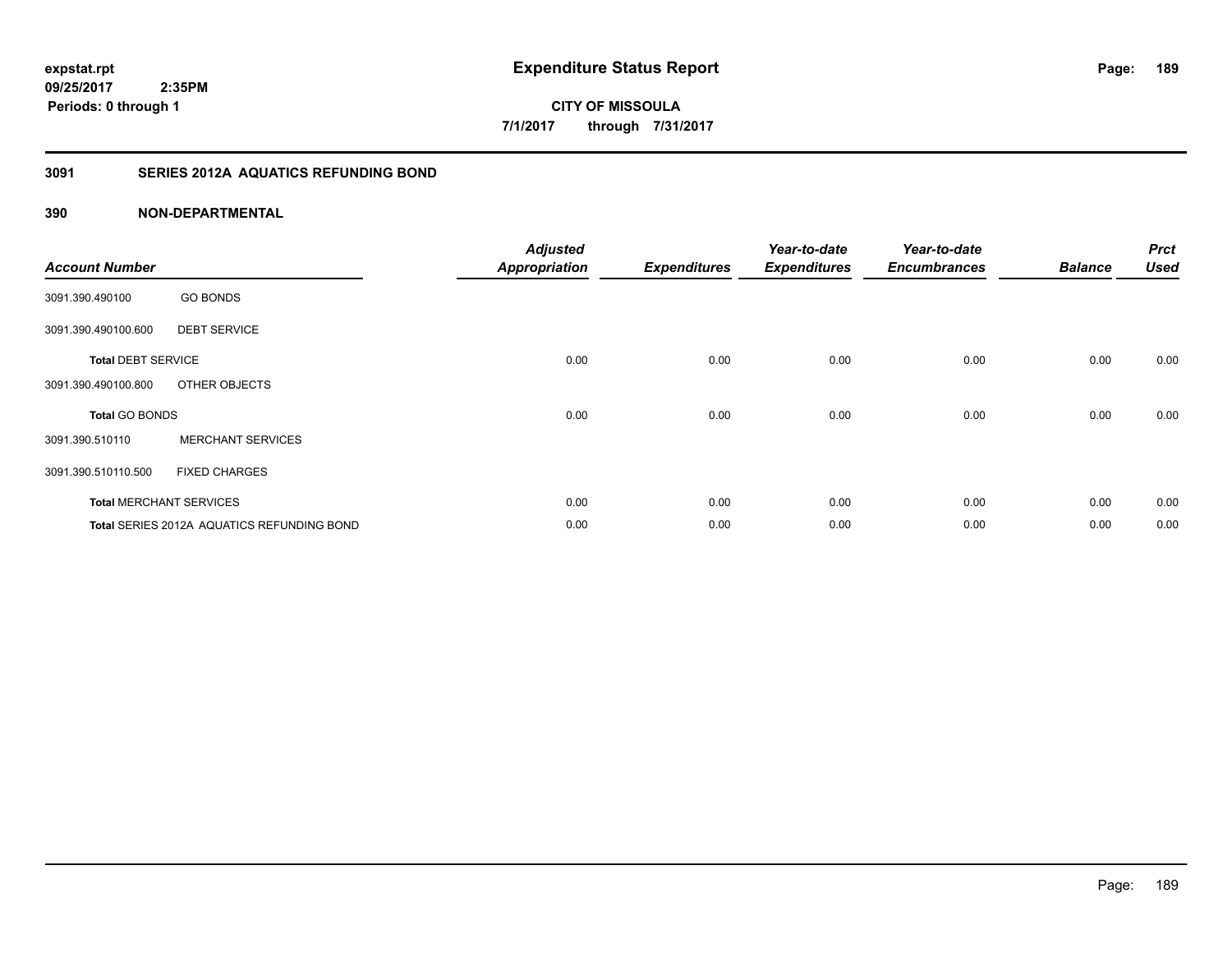## **3092 Series 2013A GO REFUNDING BONDS**

| <b>Account Number</b>          |                                       | <b>Adjusted</b><br><b>Appropriation</b> | <b>Expenditures</b> | Year-to-date<br><b>Expenditures</b> | Year-to-date<br><b>Encumbrances</b> | <b>Balance</b> | <b>Prct</b><br><b>Used</b> |
|--------------------------------|---------------------------------------|-----------------------------------------|---------------------|-------------------------------------|-------------------------------------|----------------|----------------------------|
| 3092.390.490100                | <b>GO BONDS</b>                       |                                         |                     |                                     |                                     |                |                            |
| 3092.390.490100.600            | <b>DEBT SERVICE</b>                   |                                         |                     |                                     |                                     |                |                            |
| <b>Total GO BONDS</b>          |                                       | 0.00                                    | 0.00                | 0.00                                | 0.00                                | 0.00           | 0.00                       |
| 3092.390.510110                | <b>MERCHANT SERVICES</b>              |                                         |                     |                                     |                                     |                |                            |
| 3092.390.510110.500            | <b>FIXED CHARGES</b>                  |                                         |                     |                                     |                                     |                |                            |
| <b>Total MERCHANT SERVICES</b> |                                       | 0.00                                    | 0.00                | 0.00                                | 0.00                                | 0.00           | 0.00                       |
| 3092.390.521000                | INTERFUND OPERATING TRANSFERS         |                                         |                     |                                     |                                     |                |                            |
| 3092.390.521000.800            | OTHER OBJECTS                         |                                         |                     |                                     |                                     |                |                            |
|                                | Total INTERFUND OPERATING TRANSFERS   | 0.00                                    | 0.00                | 0.00                                | 0.00                                | 0.00           | 0.00                       |
|                                | Total Series 2013A GO REFUNDING BONDS | 0.00                                    | 0.00                | 0.00                                | 0.00                                | 0.00           | 0.00                       |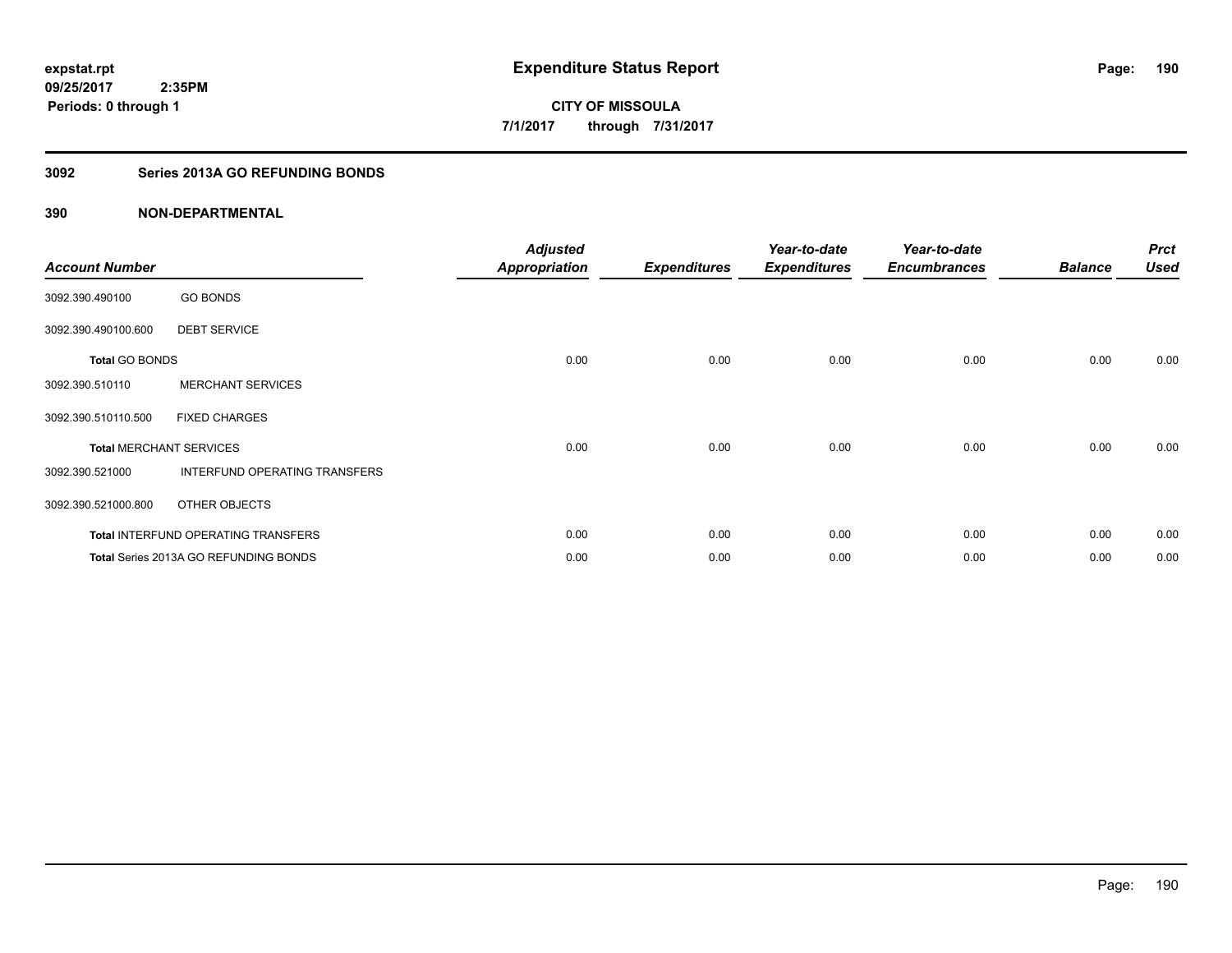**CITY OF MISSOULA 7/1/2017 through 7/31/2017**

#### **3095 2004 REFUNDING BONDS DEBT SERVICE**

| <b>Account Number</b>          |                                                | <b>Adjusted</b><br><b>Appropriation</b> | <b>Expenditures</b> | Year-to-date<br><b>Expenditures</b> | Year-to-date<br><b>Encumbrances</b> | <b>Balance</b> | <b>Prct</b><br><b>Used</b> |
|--------------------------------|------------------------------------------------|-----------------------------------------|---------------------|-------------------------------------|-------------------------------------|----------------|----------------------------|
| 3095.390.490100                | <b>GO BONDS</b>                                |                                         |                     |                                     |                                     |                |                            |
| 3095.390.490100.600            | <b>DEBT SERVICE</b>                            |                                         |                     |                                     |                                     |                |                            |
| <b>Total GO BONDS</b>          |                                                | 0.00                                    | 0.00                | 0.00                                | 0.00                                | 0.00           | 0.00                       |
| 3095.390.510110                | <b>MERCHANT SERVICES</b>                       |                                         |                     |                                     |                                     |                |                            |
| 3095.390.510110.500            | <b>FIXED CHARGES</b>                           |                                         |                     |                                     |                                     |                |                            |
| <b>Total MERCHANT SERVICES</b> |                                                | 0.00                                    | 0.00                | 0.00                                | 0.00                                | 0.00           | 0.00                       |
|                                | <b>Total 2004 REFUNDING BONDS DEBT SERVICE</b> | 0.00                                    | 0.00                | 0.00                                | 0.00                                | 0.00           | 0.00                       |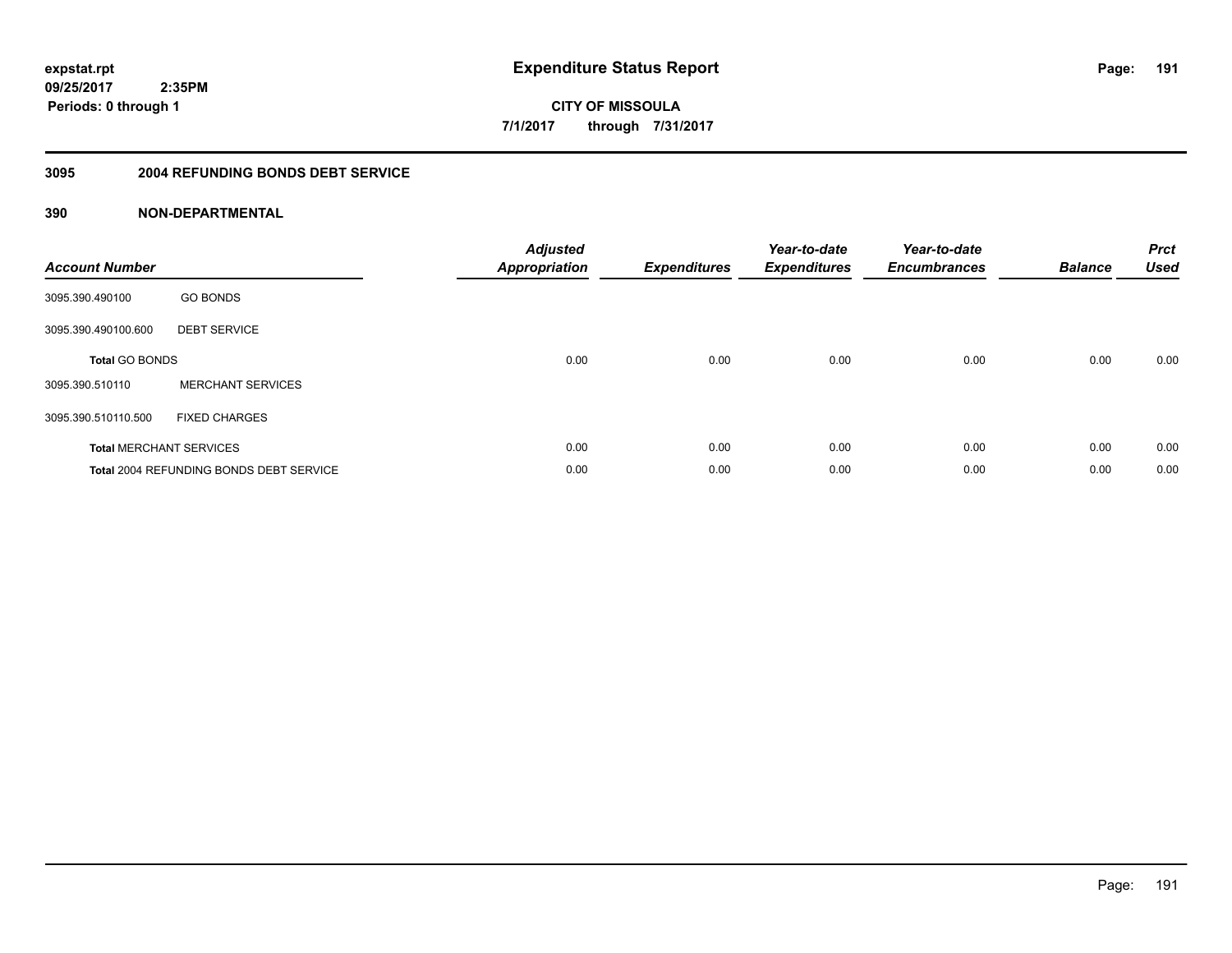#### **3096 NEW FIRE STATION GO BOND**

| <b>Account Number</b>          |                                       | <b>Adjusted</b><br><b>Appropriation</b> | <b>Expenditures</b> | Year-to-date<br><b>Expenditures</b> | Year-to-date<br><b>Encumbrances</b> | <b>Balance</b> | <b>Prct</b><br><b>Used</b> |
|--------------------------------|---------------------------------------|-----------------------------------------|---------------------|-------------------------------------|-------------------------------------|----------------|----------------------------|
| 3096.390.490100                | <b>GO BONDS</b>                       |                                         |                     |                                     |                                     |                |                            |
| 3096.390.490100.600            | <b>DEBT SERVICE</b>                   |                                         |                     |                                     |                                     |                |                            |
| <b>Total DEBT SERVICE</b>      |                                       | 0.00                                    | 0.00                | 0.00                                | 0.00                                | 0.00           | 0.00                       |
| 3096.390.490100.800            | OTHER OBJECTS                         |                                         |                     |                                     |                                     |                |                            |
| Total GO BONDS                 |                                       | 0.00                                    | 0.00                | 0.00                                | 0.00                                | 0.00           | 0.00                       |
| 3096.390.510110                | <b>MERCHANT SERVICES</b>              |                                         |                     |                                     |                                     |                |                            |
| 3096.390.510110.500            | <b>FIXED CHARGES</b>                  |                                         |                     |                                     |                                     |                |                            |
| <b>Total MERCHANT SERVICES</b> |                                       | 0.00                                    | 0.00                | 0.00                                | 0.00                                | 0.00           | 0.00                       |
|                                | <b>Total NEW FIRE STATION GO BOND</b> | 0.00                                    | 0.00                | 0.00                                | 0.00                                | 0.00           | 0.00                       |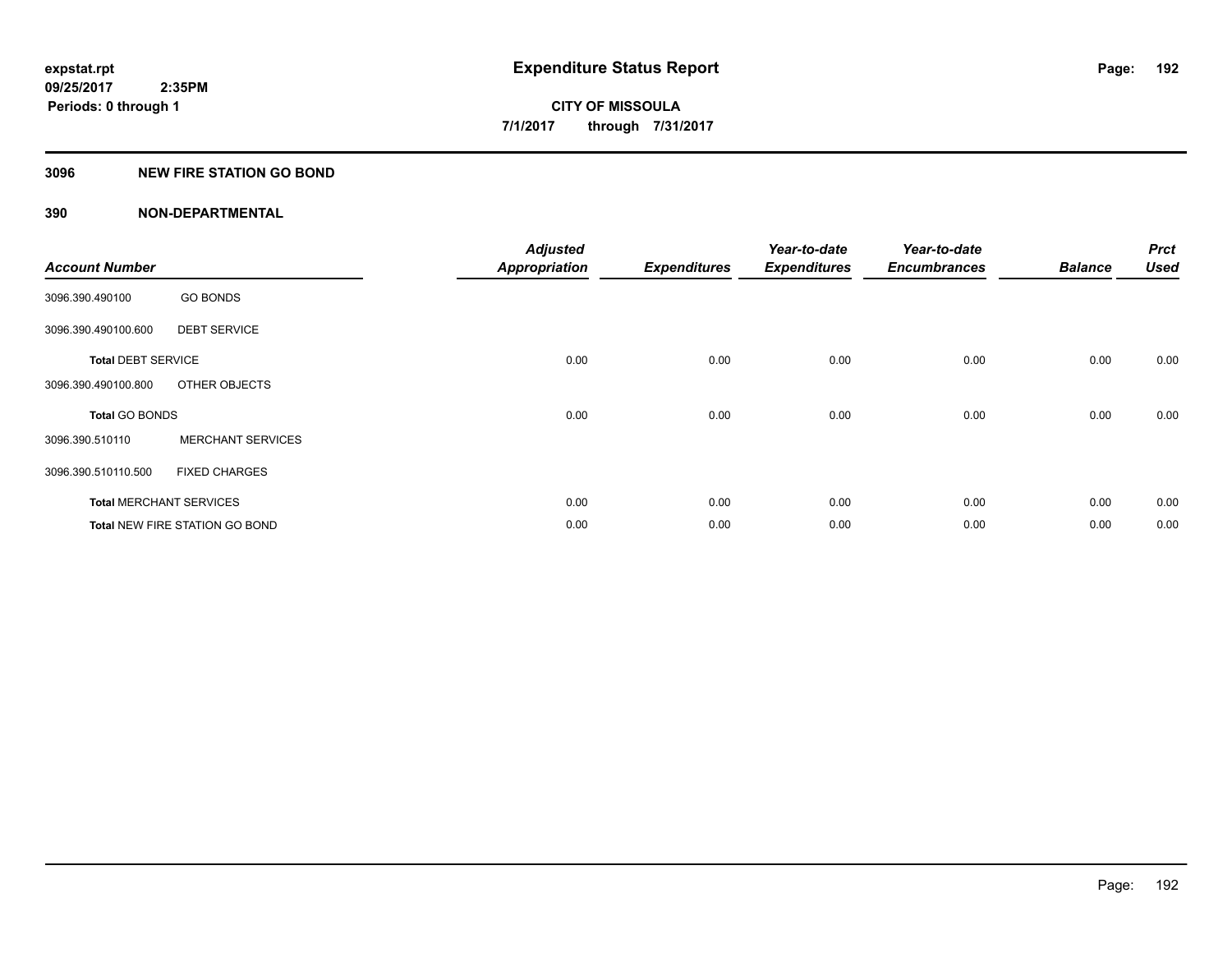#### **3097 2007 REFUNDING BONDS**

| <b>Account Number</b>      |                                | <b>Adjusted</b><br><b>Appropriation</b> | <b>Expenditures</b> | Year-to-date<br><b>Expenditures</b> | Year-to-date<br><b>Encumbrances</b> | <b>Balance</b> | <b>Prct</b><br><b>Used</b> |
|----------------------------|--------------------------------|-----------------------------------------|---------------------|-------------------------------------|-------------------------------------|----------------|----------------------------|
| 3097.390.490100            | <b>GO BONDS</b>                |                                         |                     |                                     |                                     |                |                            |
| 3097.390.490100.600        | <b>DEBT SERVICE</b>            |                                         |                     |                                     |                                     |                |                            |
| <b>Total GO BONDS</b>      |                                | 0.00                                    | 0.00                | 0.00                                | 0.00                                | 0.00           | 0.00                       |
| 3097.390.490500            | <b>DEBT PAYMENTS</b>           |                                         |                     |                                     |                                     |                |                            |
| 3097.390.490500.500        | <b>FIXED CHARGES</b>           |                                         |                     |                                     |                                     |                |                            |
| <b>Total DEBT PAYMENTS</b> |                                | 0.00                                    | 0.00                | 0.00                                | 0.00                                | 0.00           | 0.00                       |
| 3097.390.510110            | <b>MERCHANT SERVICES</b>       |                                         |                     |                                     |                                     |                |                            |
| 3097.390.510110.500        | <b>FIXED CHARGES</b>           |                                         |                     |                                     |                                     |                |                            |
|                            | <b>Total MERCHANT SERVICES</b> | 0.00                                    | 0.00                | 0.00                                | 0.00                                | 0.00           | 0.00                       |
|                            | Total 2007 REFUNDING BONDS     | 0.00                                    | 0.00                | 0.00                                | 0.00                                | 0.00           | 0.00                       |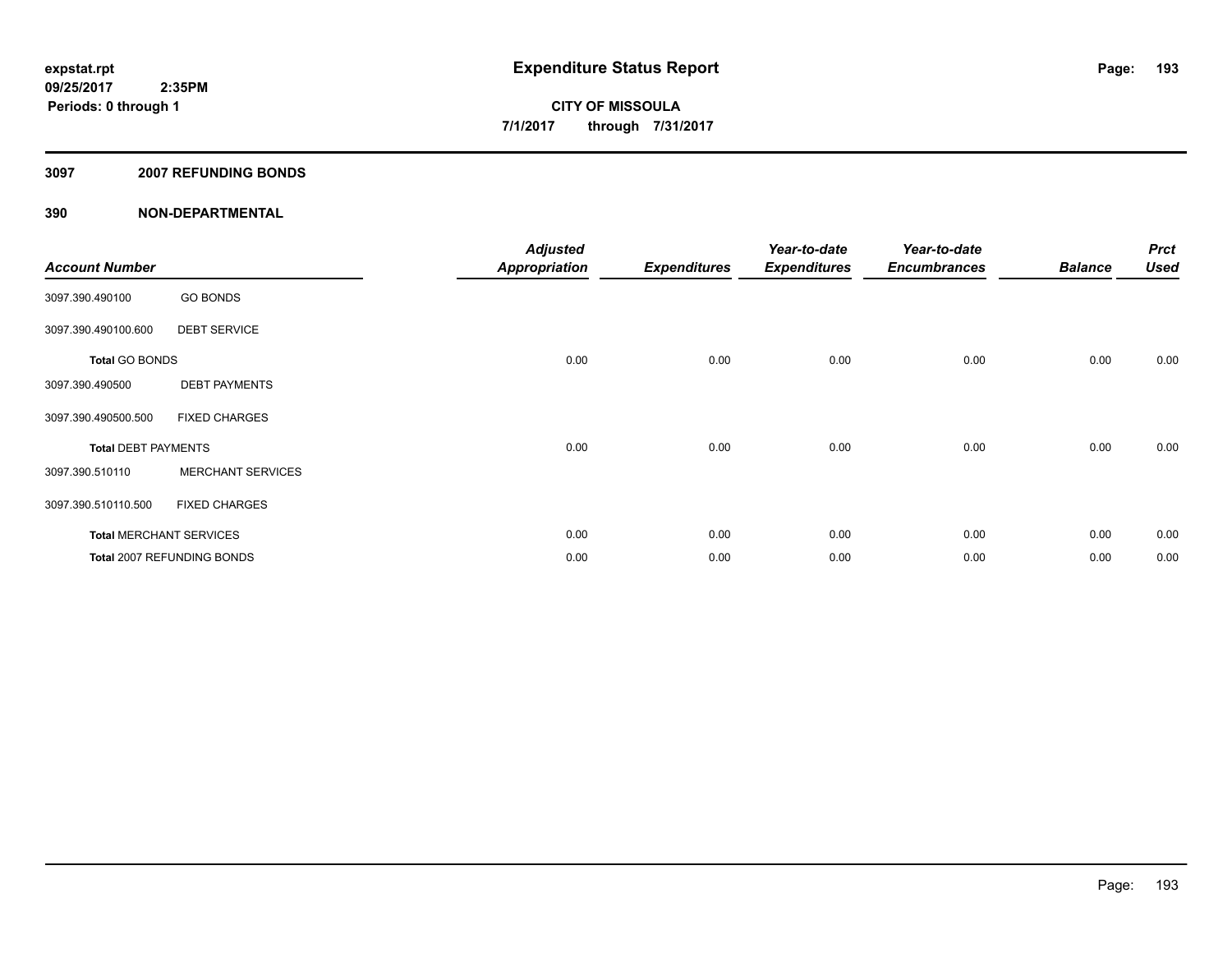## **3100 SIDEWALK & CURB WARRANTS FUND**

| <b>Account Number</b>          |                                            | <b>Adjusted</b><br><b>Appropriation</b> | <b>Expenditures</b> | Year-to-date<br><b>Expenditures</b> | Year-to-date<br><b>Encumbrances</b> | <b>Balance</b> | <b>Prct</b><br><b>Used</b> |
|--------------------------------|--------------------------------------------|-----------------------------------------|---------------------|-------------------------------------|-------------------------------------|----------------|----------------------------|
| 3100.390.490300                | SPECIAL IMPROVEMENTS BONDS                 |                                         |                     |                                     |                                     |                |                            |
| 3100.390.490300.600            | <b>DEBT SERVICE</b>                        |                                         |                     |                                     |                                     |                |                            |
|                                | <b>Total SPECIAL IMPROVEMENTS BONDS</b>    | 0.00                                    | 0.00                | 0.00                                | 0.00                                | 0.00           | 0.00                       |
| 3100.390.510110                | <b>MERCHANT SERVICES</b>                   |                                         |                     |                                     |                                     |                |                            |
| 3100.390.510110.500            | <b>FIXED CHARGES</b>                       |                                         |                     |                                     |                                     |                |                            |
| <b>Total MERCHANT SERVICES</b> |                                            | 0.00                                    | 0.00                | 0.00                                | 0.00                                | 0.00           | 0.00                       |
| 3100.390.521000                | INTERFUND OPERATING TRANSFERS              |                                         |                     |                                     |                                     |                |                            |
| 3100.390.521000.800            | OTHER OBJECTS                              |                                         |                     |                                     |                                     |                |                            |
|                                | <b>Total INTERFUND OPERATING TRANSFERS</b> | 0.00                                    | 0.00                | 0.00                                | 0.00                                | 0.00           | 0.00                       |
|                                | Total SIDEWALK & CURB WARRANTS FUND        | 0.00                                    | 0.00                | 0.00                                | 0.00                                | 0.00           | 0.00                       |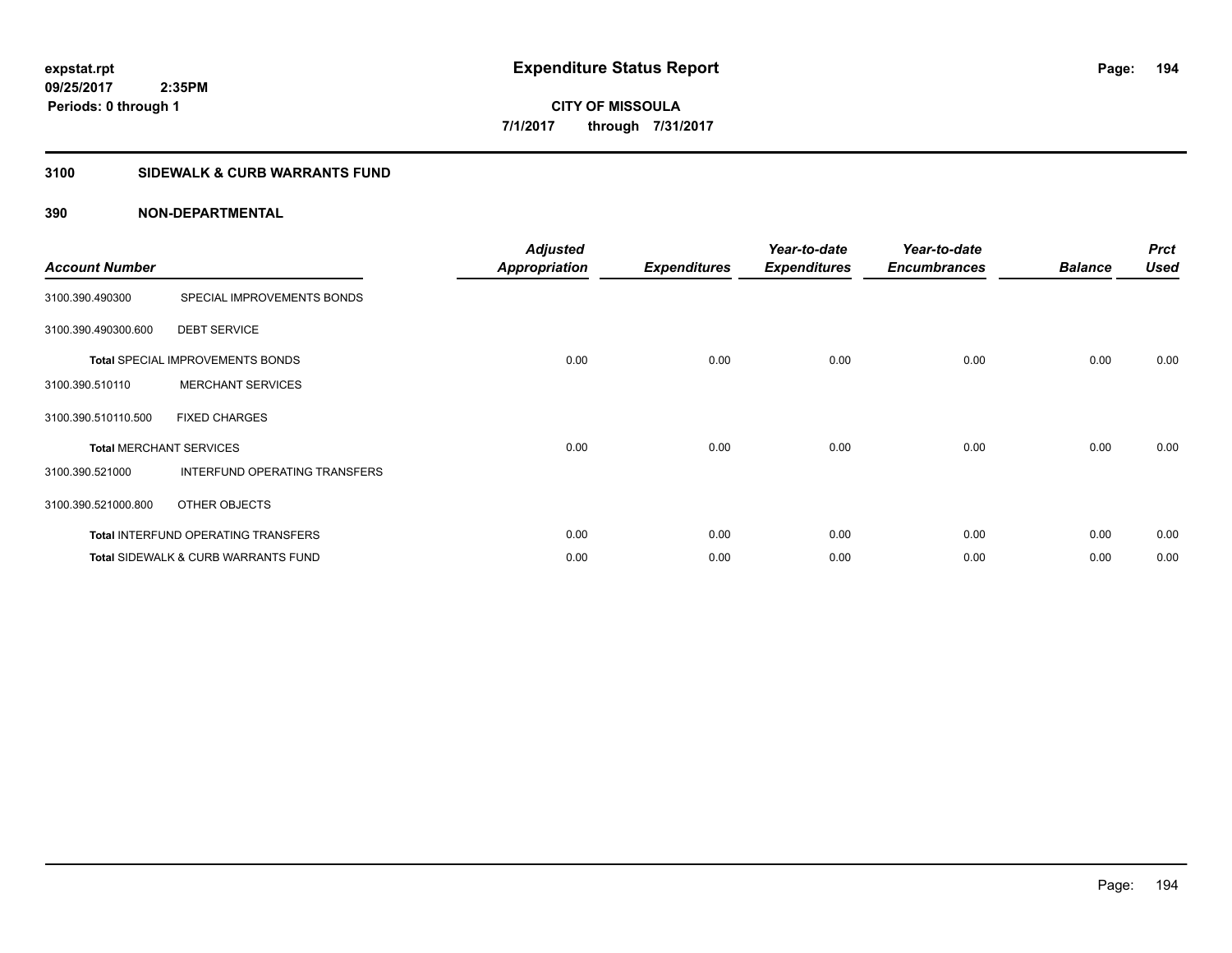**195**

**09/25/2017 2:35PM Periods: 0 through 1**

**CITY OF MISSOULA 7/1/2017 through 7/31/2017**

#### **3200 FY99 SIDEWALK & CURB DEBT SERVICE FUND**

| <b>Account Number</b>     |                                              | <b>Adjusted</b><br><b>Appropriation</b> | <b>Expenditures</b> | Year-to-date<br><b>Expenditures</b> | Year-to-date<br><b>Encumbrances</b> | <b>Balance</b> | <b>Prct</b><br><b>Used</b> |
|---------------------------|----------------------------------------------|-----------------------------------------|---------------------|-------------------------------------|-------------------------------------|----------------|----------------------------|
| 3200.390.490300           | SPECIAL IMPROVEMENTS BONDS                   |                                         |                     |                                     |                                     |                |                            |
| 3200.390.490300.600       | <b>DEBT SERVICE</b>                          |                                         |                     |                                     |                                     |                |                            |
|                           | Total SPECIAL IMPROVEMENTS BONDS             | 0.00                                    | 0.00                | 0.00                                | 0.00                                | 0.00           | 0.00                       |
| 3200.390.510100           | SPECIAL ASSESSMENTS                          |                                         |                     |                                     |                                     |                |                            |
| 3200.390.510100.600       | <b>DEBT SERVICE</b>                          |                                         |                     |                                     |                                     |                |                            |
| <b>Total DEBT SERVICE</b> |                                              | 0.00                                    | 0.00                | 0.00                                | 0.00                                | 0.00           | 0.00                       |
| 3200.390.510100.800       | OTHER OBJECTS                                |                                         |                     |                                     |                                     |                |                            |
|                           | <b>Total SPECIAL ASSESSMENTS</b>             | 0.00                                    | 0.00                | 0.00                                | 0.00                                | 0.00           | 0.00                       |
| 3200.390.510110           | <b>MERCHANT SERVICES</b>                     |                                         |                     |                                     |                                     |                |                            |
| 3200.390.510110.500       | <b>FIXED CHARGES</b>                         |                                         |                     |                                     |                                     |                |                            |
|                           | <b>Total MERCHANT SERVICES</b>               | 0.00                                    | 0.00                | 0.00                                | 0.00                                | 0.00           | 0.00                       |
|                           | Total FY99 SIDEWALK & CURB DEBT SERVICE FUND | 0.00                                    | 0.00                | 0.00                                | 0.00                                | 0.00           | 0.00                       |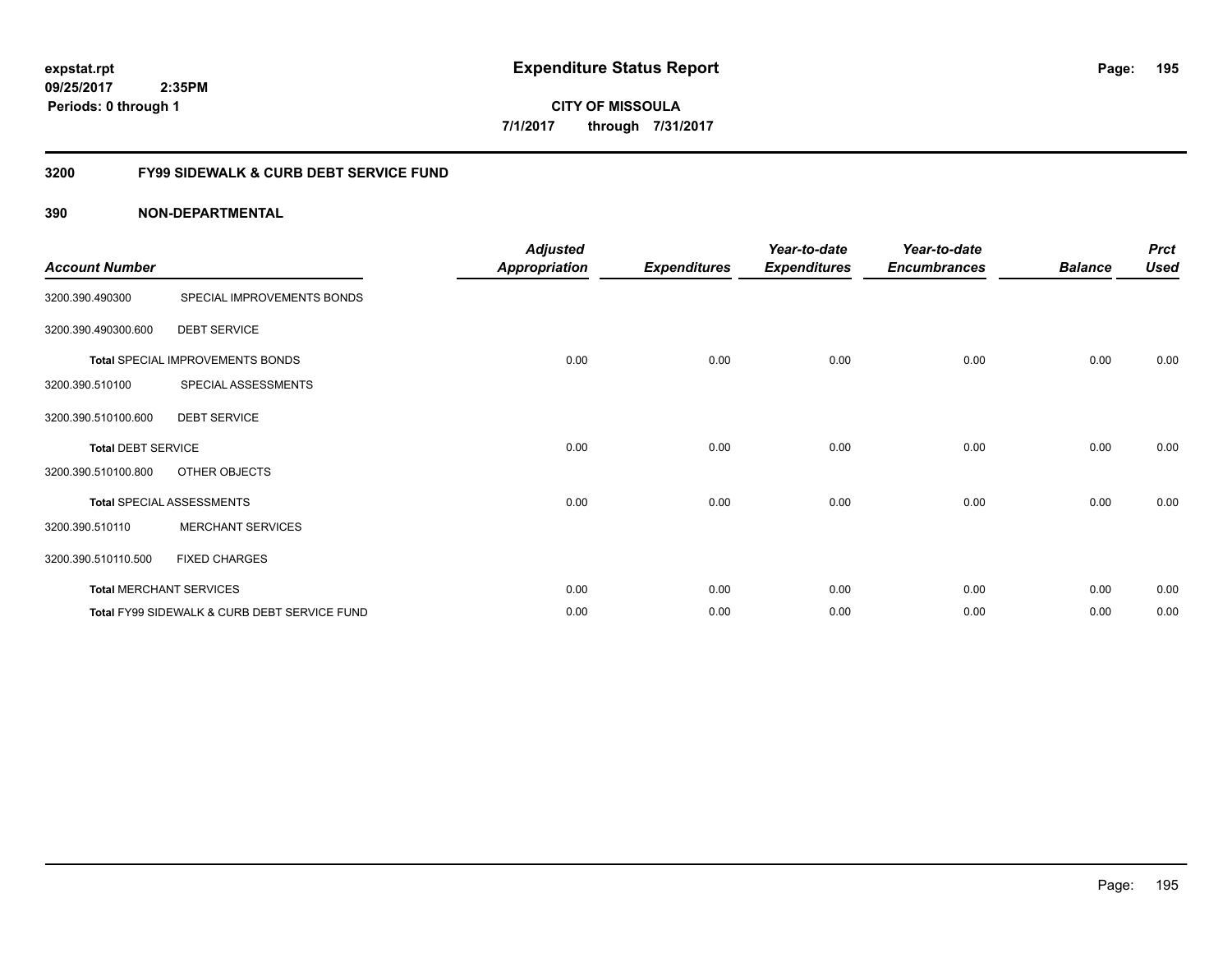**196**

**09/25/2017 2:35PM Periods: 0 through 1**

**CITY OF MISSOULA 7/1/2017 through 7/31/2017**

#### **3300 FY00 SIDEWALK & CURB DEBT SERVICE FUND**

| <b>Account Number</b> |                                              | <b>Adjusted</b><br>Appropriation | <b>Expenditures</b> | Year-to-date<br><b>Expenditures</b> | Year-to-date<br><b>Encumbrances</b> | <b>Balance</b> | <b>Prct</b><br><b>Used</b> |
|-----------------------|----------------------------------------------|----------------------------------|---------------------|-------------------------------------|-------------------------------------|----------------|----------------------------|
| 3300.390.510100       | SPECIAL ASSESSMENTS                          |                                  |                     |                                     |                                     |                |                            |
| 3300.390.510100.600   | <b>DEBT SERVICE</b>                          |                                  |                     |                                     |                                     |                |                            |
|                       | <b>Total SPECIAL ASSESSMENTS</b>             | 0.00                             | 0.00                | 0.00                                | 0.00                                | 0.00           | 0.00                       |
| 3300.390.510110       | <b>MERCHANT SERVICES</b>                     |                                  |                     |                                     |                                     |                |                            |
| 3300.390.510110.500   | <b>FIXED CHARGES</b>                         |                                  |                     |                                     |                                     |                |                            |
|                       | <b>Total MERCHANT SERVICES</b>               | 0.00                             | 0.00                | 0.00                                | 0.00                                | 0.00           | 0.00                       |
|                       | Total FY00 SIDEWALK & CURB DEBT SERVICE FUND | 0.00                             | 0.00                | 0.00                                | 0.00                                | 0.00           | 0.00                       |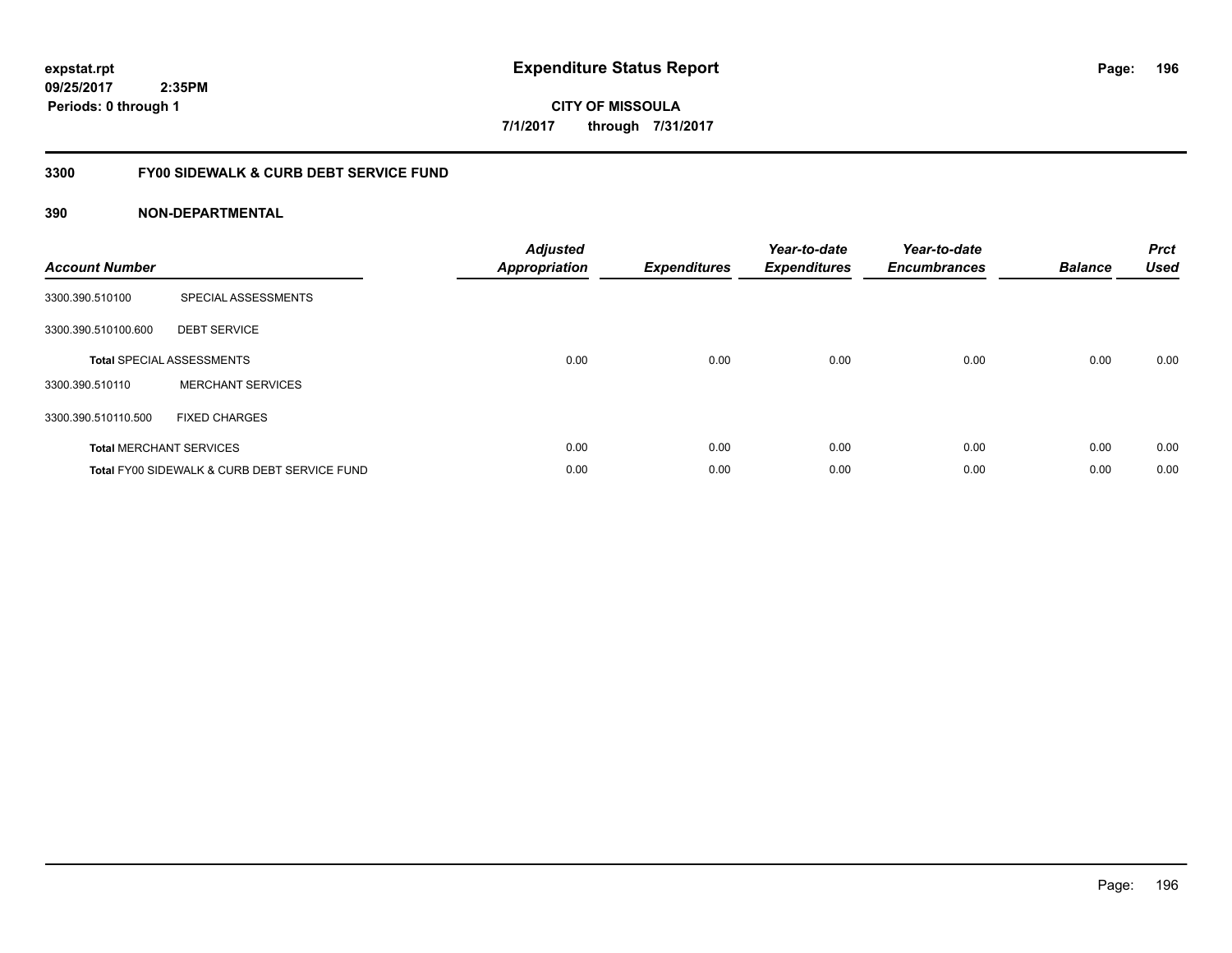**3305 JUDGMENT LEVIES**

| <b>Account Number</b>        |                     | <b>Adjusted</b><br><b>Appropriation</b> | <b>Expenditures</b> | Year-to-date<br><b>Expenditures</b> | Year-to-date<br><b>Encumbrances</b> | <b>Balance</b> | <b>Prct</b><br>Used |
|------------------------------|---------------------|-----------------------------------------|---------------------|-------------------------------------|-------------------------------------|----------------|---------------------|
| 3305.390.490550              | JUDGMENT LEVY DEBT  |                                         |                     |                                     |                                     |                |                     |
| 3305.390.490550.600          | <b>DEBT SERVICE</b> |                                         |                     |                                     |                                     |                |                     |
| <b>Total DEBT SERVICE</b>    |                     | 0.00                                    | 0.00                | 0.00                                | 0.00                                | 0.00           | 0.00                |
| 3305.390.490550.800          | OTHER OBJECTS       |                                         |                     |                                     |                                     |                |                     |
| <b>Total JUDGMENT LEVIES</b> |                     | 0.00                                    | 0.00                | 0.00                                | 0.00                                | 0.00           | 0.00                |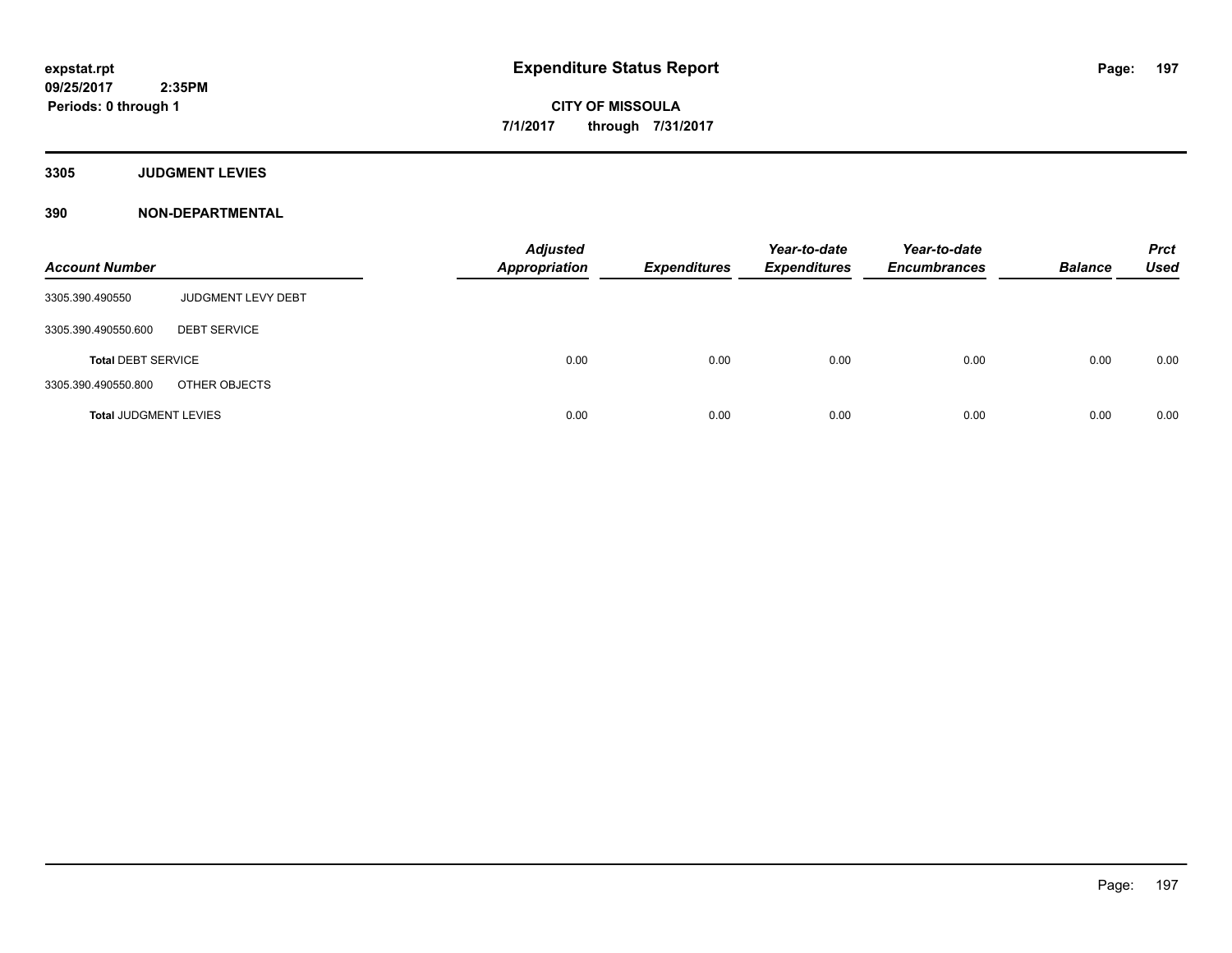**CITY OF MISSOULA 7/1/2017 through 7/31/2017**

#### **3400 FY01 SIDEWALK & CURB DEBT SERVICE FUND**

**000 \*\*\* Title Not Found \*\*\***

| <b>Account Number</b>                |                         | <b>Adjusted</b><br>Appropriation | <b>Expenditures</b> | Year-to-date<br><b>Expenditures</b> | Year-to-date<br><b>Encumbrances</b> | <b>Balance</b> | <b>Prct</b><br><b>Used</b> |
|--------------------------------------|-------------------------|----------------------------------|---------------------|-------------------------------------|-------------------------------------|----------------|----------------------------|
| 3400.000.520100                      | *** Title Not Found *** |                                  |                     |                                     |                                     |                |                            |
| 3400.000.520100.800                  | OTHER OBJECTS           |                                  |                     |                                     |                                     |                |                            |
| <b>Total *** Title Not Found ***</b> |                         |                                  | 0.00<br>0.00        | 0.00                                | 0.00                                | 0.00           | 0.00                       |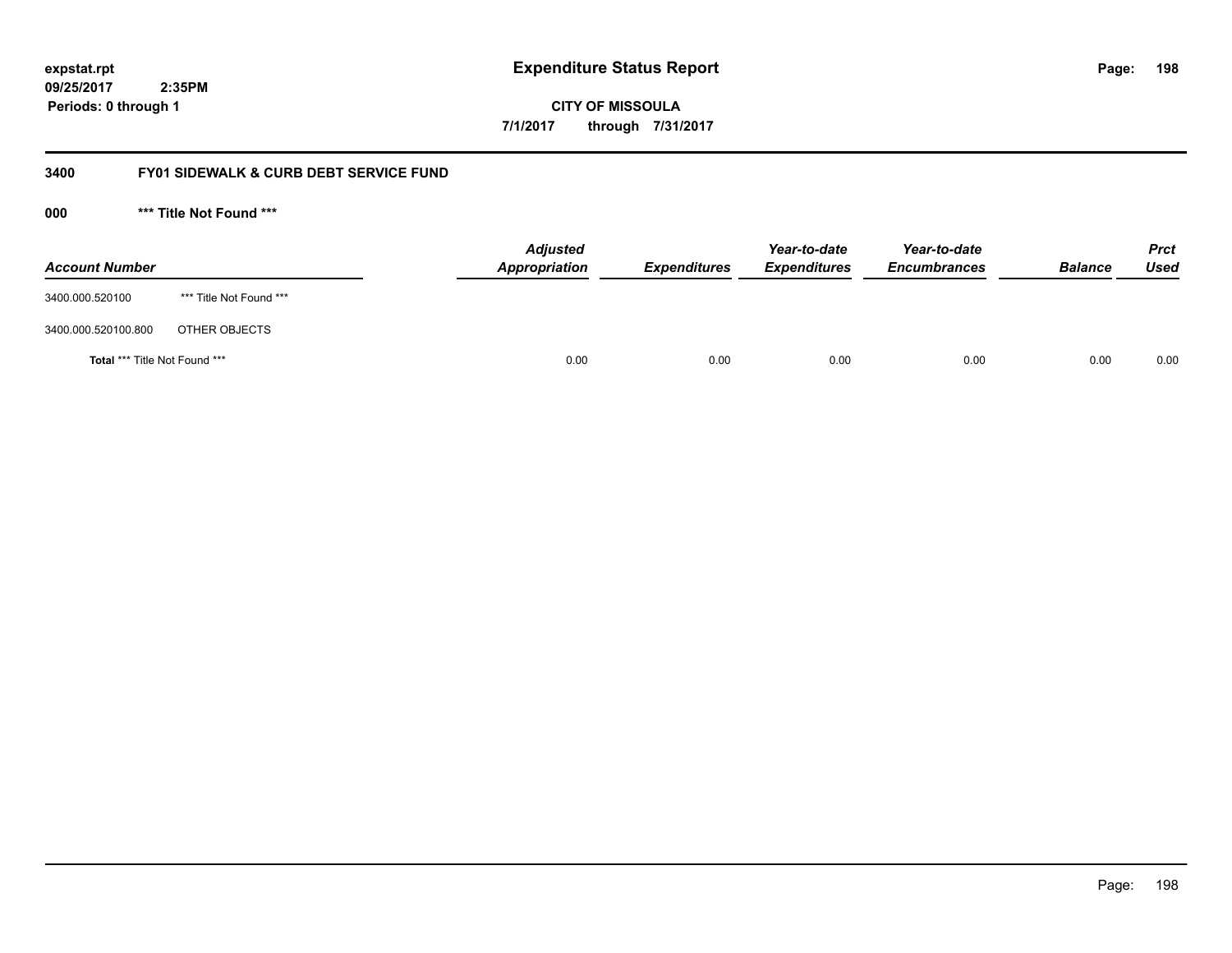Page: 199

**CITY OF MISSOULA 7/1/2017 through 7/31/2017**

#### **3400 FY01 SIDEWALK & CURB DEBT SERVICE FUND**

| <b>Account Number</b>     |                                              | <b>Adjusted</b><br><b>Appropriation</b> | <b>Expenditures</b> | Year-to-date<br><b>Expenditures</b> | Year-to-date<br><b>Encumbrances</b> | <b>Balance</b> | <b>Prct</b><br><b>Used</b> |
|---------------------------|----------------------------------------------|-----------------------------------------|---------------------|-------------------------------------|-------------------------------------|----------------|----------------------------|
|                           |                                              |                                         |                     |                                     |                                     |                |                            |
| 3400.390.510100           | SPECIAL ASSESSMENTS                          |                                         |                     |                                     |                                     |                |                            |
| 3400.390.510100.600       | <b>DEBT SERVICE</b>                          |                                         |                     |                                     |                                     |                |                            |
| <b>Total DEBT SERVICE</b> |                                              | 0.00                                    | 0.00                | 0.00                                | 0.00                                | 0.00           | 0.00                       |
| 3400.390.510100.800       | OTHER OBJECTS                                |                                         |                     |                                     |                                     |                |                            |
|                           | <b>Total SPECIAL ASSESSMENTS</b>             | 0.00                                    | 0.00                | 0.00                                | 0.00                                | 0.00           | 0.00                       |
| 3400.390.510110           | <b>MERCHANT SERVICES</b>                     |                                         |                     |                                     |                                     |                |                            |
| 3400.390.510110.500       | <b>FIXED CHARGES</b>                         |                                         |                     |                                     |                                     |                |                            |
|                           | Total FY01 SIDEWALK & CURB DEBT SERVICE FUND | 0.00                                    | 0.00                | 0.00                                | 0.00                                | 0.00           | 0.00                       |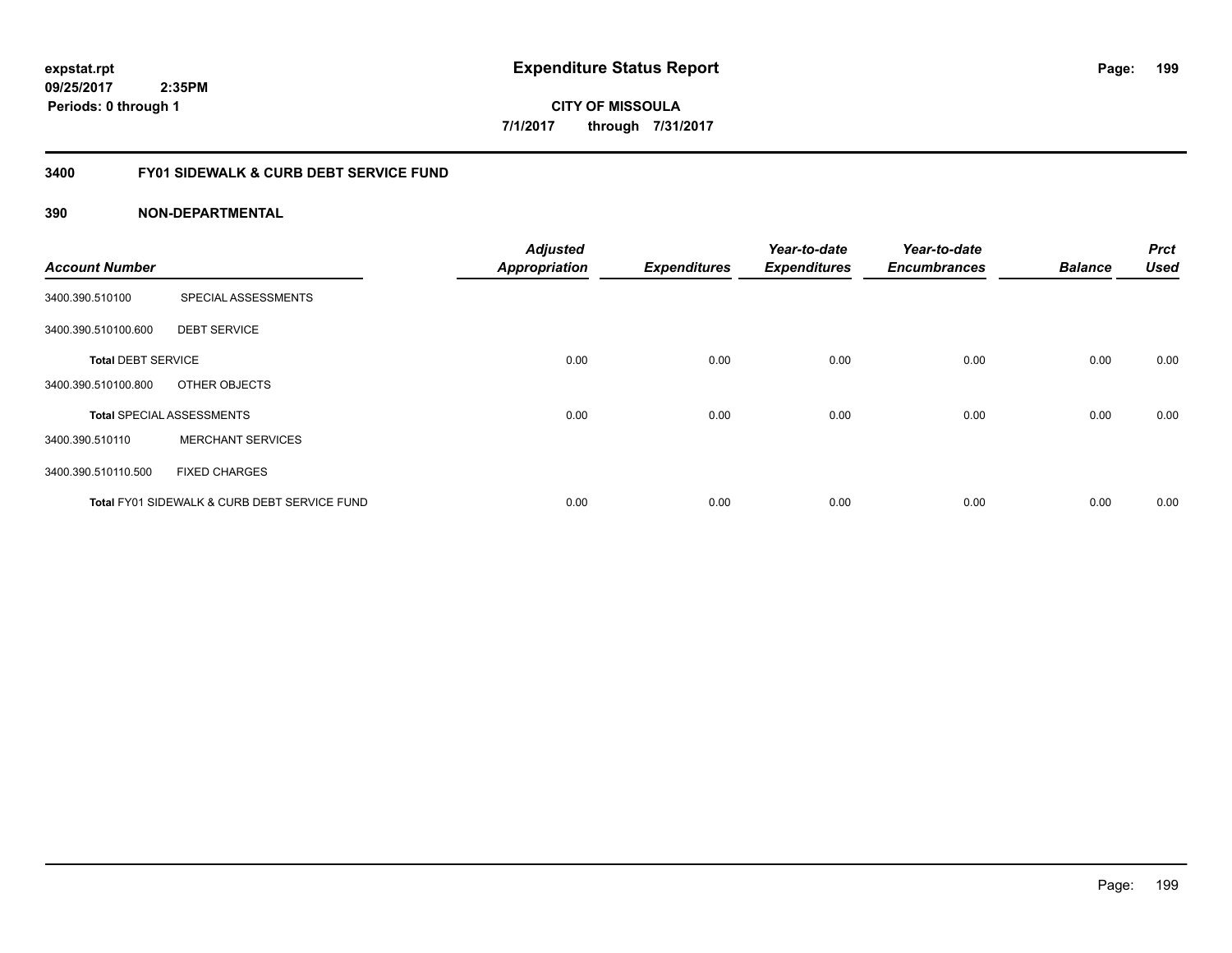**CITY OF MISSOULA 7/1/2017 through 7/31/2017**

#### **3410 FY02 SIDEWALK & CURB DEBT SERVICE FUND**

**000 \*\*\* Title Not Found \*\*\***

| <b>Account Number</b>                |                         | <b>Adjusted</b><br>Appropriation | <b>Expenditures</b> | Year-to-date<br><b>Expenditures</b> | Year-to-date<br><b>Encumbrances</b> | <b>Balance</b> | Prct<br><b>Used</b> |
|--------------------------------------|-------------------------|----------------------------------|---------------------|-------------------------------------|-------------------------------------|----------------|---------------------|
| 3410.000.520100                      | *** Title Not Found *** |                                  |                     |                                     |                                     |                |                     |
| 3410.000.520100.800                  | OTHER OBJECTS           |                                  |                     |                                     |                                     |                |                     |
| <b>Total *** Title Not Found ***</b> |                         | 0.00                             | 0.00                | 0.00                                | 0.00                                | 0.00           | 0.00                |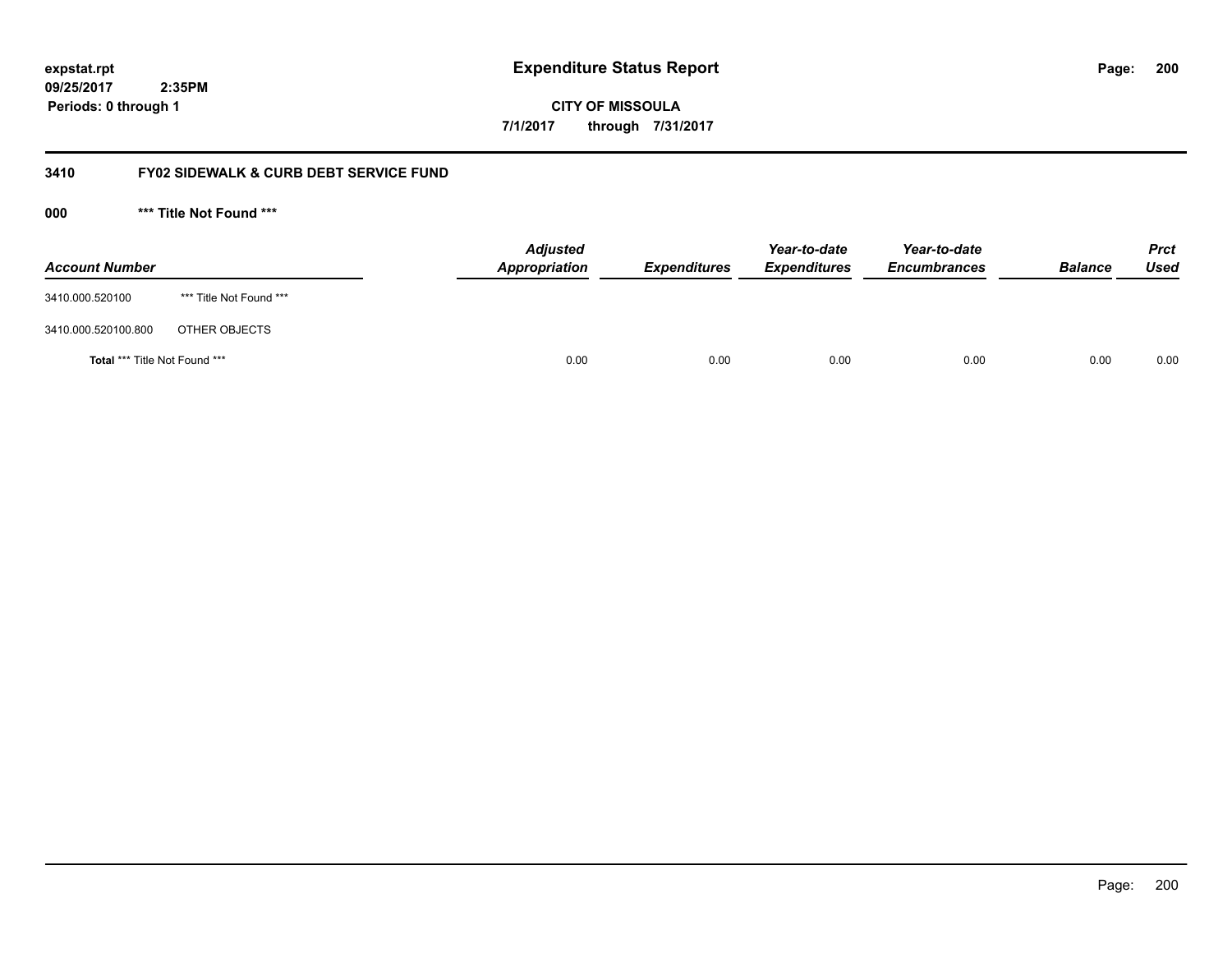**201**

**CITY OF MISSOULA 7/1/2017 through 7/31/2017**

#### **3410 FY02 SIDEWALK & CURB DEBT SERVICE FUND**

| <b>Account Number</b> |                                              | <b>Adjusted</b><br><b>Appropriation</b> | <b>Expenditures</b> | Year-to-date<br><b>Expenditures</b> | Year-to-date<br><b>Encumbrances</b> | <b>Balance</b> | <b>Prct</b><br><b>Used</b> |
|-----------------------|----------------------------------------------|-----------------------------------------|---------------------|-------------------------------------|-------------------------------------|----------------|----------------------------|
| 3410.390.510100       | SPECIAL ASSESSMENTS                          |                                         |                     |                                     |                                     |                |                            |
| 3410.390.510100.600   | <b>DEBT SERVICE</b>                          |                                         |                     |                                     |                                     |                |                            |
|                       | <b>Total SPECIAL ASSESSMENTS</b>             | 0.00                                    | 0.00                | 0.00                                | 0.00                                | 0.00           | 0.00                       |
| 3410.390.510110       | <b>MERCHANT SERVICES</b>                     |                                         |                     |                                     |                                     |                |                            |
| 3410.390.510110.500   | <b>FIXED CHARGES</b>                         |                                         |                     |                                     |                                     |                |                            |
|                       | <b>Total MERCHANT SERVICES</b>               | 0.00                                    | 0.00                | 0.00                                | 0.00                                | 0.00           | 0.00                       |
|                       | Total FY02 SIDEWALK & CURB DEBT SERVICE FUND | 0.00                                    | 0.00                | 0.00                                | 0.00                                | 0.00           | 0.00                       |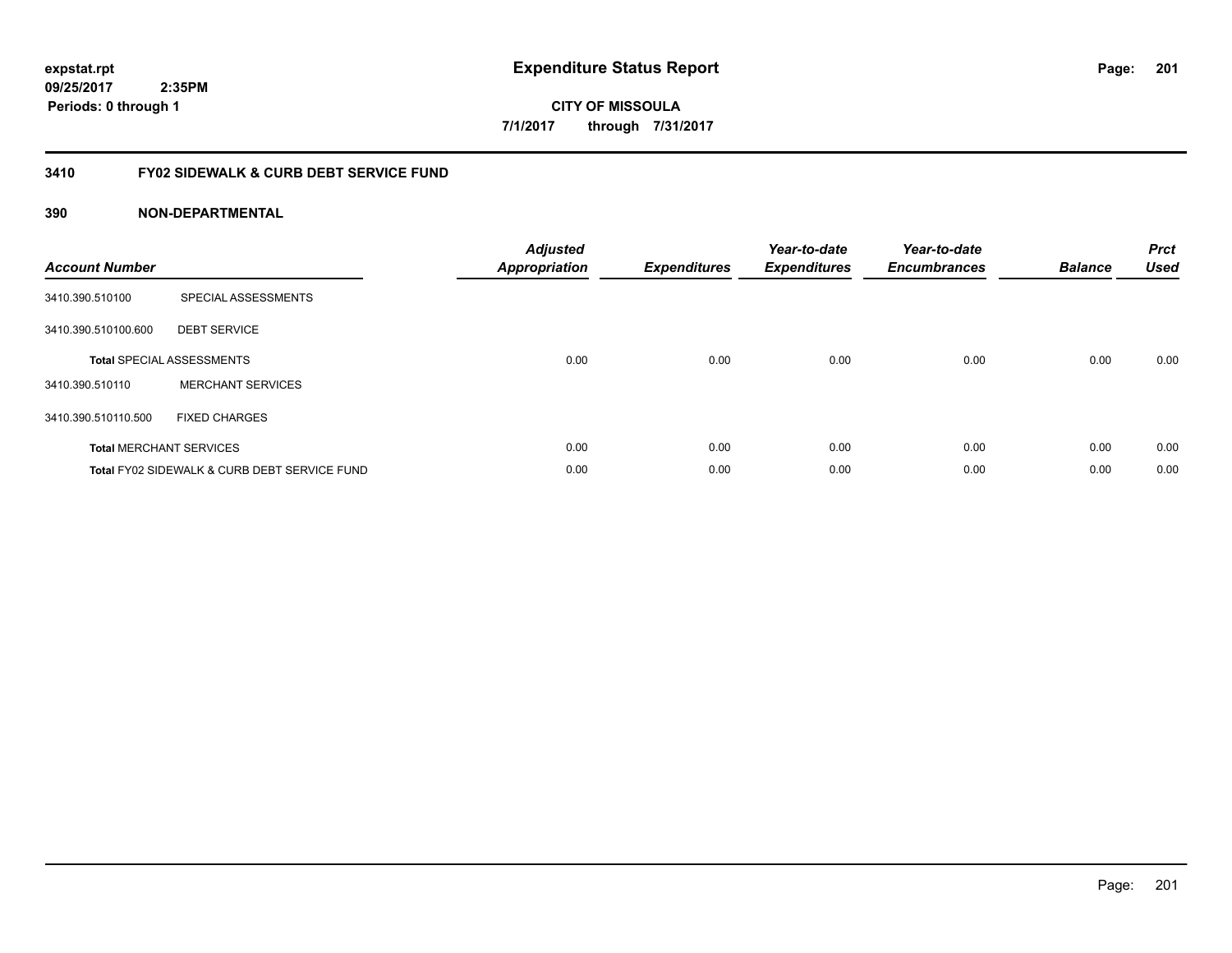**202**

**CITY OF MISSOULA 7/1/2017 through 7/31/2017**

#### **3420 FY03 SIDEWALK & CURB DEBT SERVICE**

| <b>Account Number</b> |                                                    | <b>Adjusted</b><br>Appropriation | <b>Expenditures</b> | Year-to-date<br><b>Expenditures</b> | Year-to-date<br><b>Encumbrances</b> | <b>Balance</b> | <b>Prct</b><br><b>Used</b> |
|-----------------------|----------------------------------------------------|----------------------------------|---------------------|-------------------------------------|-------------------------------------|----------------|----------------------------|
| 3420.390.510100       | SPECIAL ASSESSMENTS                                |                                  |                     |                                     |                                     |                |                            |
| 3420.390.510100.600   | <b>DEBT SERVICE</b>                                |                                  |                     |                                     |                                     |                |                            |
|                       | <b>Total SPECIAL ASSESSMENTS</b>                   | 0.00                             | 0.00                | 0.00                                | 0.00                                | 0.00           | 0.00                       |
| 3420.390.510110       | <b>MERCHANT SERVICES</b>                           |                                  |                     |                                     |                                     |                |                            |
| 3420.390.510110.500   | <b>FIXED CHARGES</b>                               |                                  |                     |                                     |                                     |                |                            |
|                       | <b>Total MERCHANT SERVICES</b>                     | 0.00                             | 0.00                | 0.00                                | 0.00                                | 0.00           | 0.00                       |
|                       | <b>Total FY03 SIDEWALK &amp; CURB DEBT SERVICE</b> | 0.00                             | 0.00                | 0.00                                | 0.00                                | 0.00           | 0.00                       |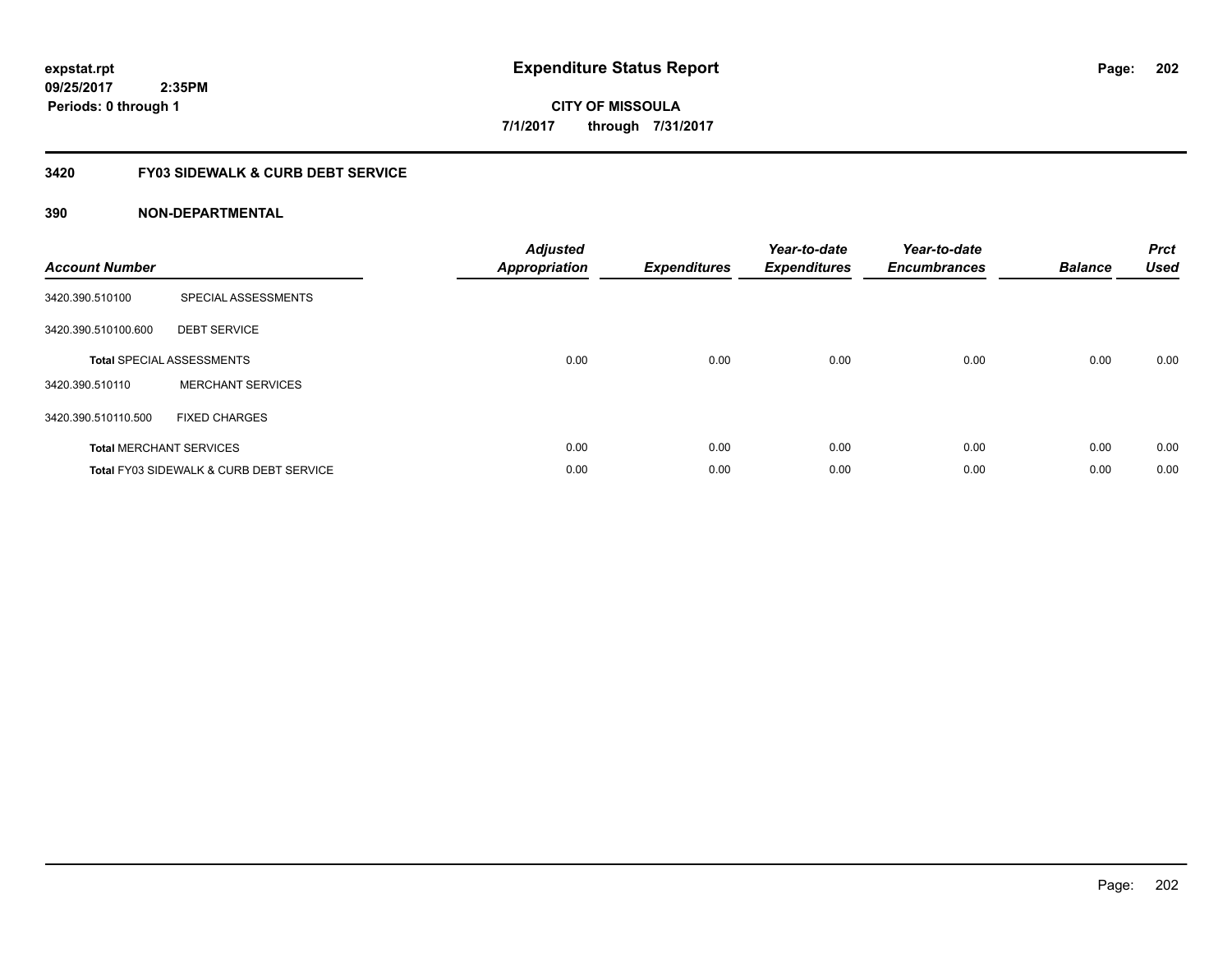# **CITY OF MISSOULA 7/1/2017 through 7/31/2017**

# **3430 FY04 SIDEWALK CURB DEBT SERVICE**

| <b>Account Number</b> |                                              | <b>Adjusted</b><br>Appropriation | <b>Expenditures</b> | Year-to-date<br><b>Expenditures</b> | Year-to-date<br><b>Encumbrances</b> | <b>Balance</b> | <b>Prct</b><br><b>Used</b> |
|-----------------------|----------------------------------------------|----------------------------------|---------------------|-------------------------------------|-------------------------------------|----------------|----------------------------|
| 3430.390.510100       | SPECIAL ASSESSMENTS                          |                                  |                     |                                     |                                     |                |                            |
| 3430.390.510100.600   | <b>DEBT SERVICE</b>                          |                                  |                     |                                     |                                     |                |                            |
|                       | <b>Total SPECIAL ASSESSMENTS</b>             | 0.00                             | 0.00                | 0.00                                | 0.00                                | 0.00           | 0.00                       |
| 3430.390.510110       | <b>MERCHANT SERVICES</b>                     |                                  |                     |                                     |                                     |                |                            |
| 3430.390.510110.500   | <b>FIXED CHARGES</b>                         |                                  |                     |                                     |                                     |                |                            |
|                       | <b>Total MERCHANT SERVICES</b>               | 0.00                             | 0.00                | 0.00                                | 0.00                                | 0.00           | 0.00                       |
|                       | <b>Total FY04 SIDEWALK CURB DEBT SERVICE</b> | 0.00                             | 0.00                | 0.00                                | 0.00                                | 0.00           | 0.00                       |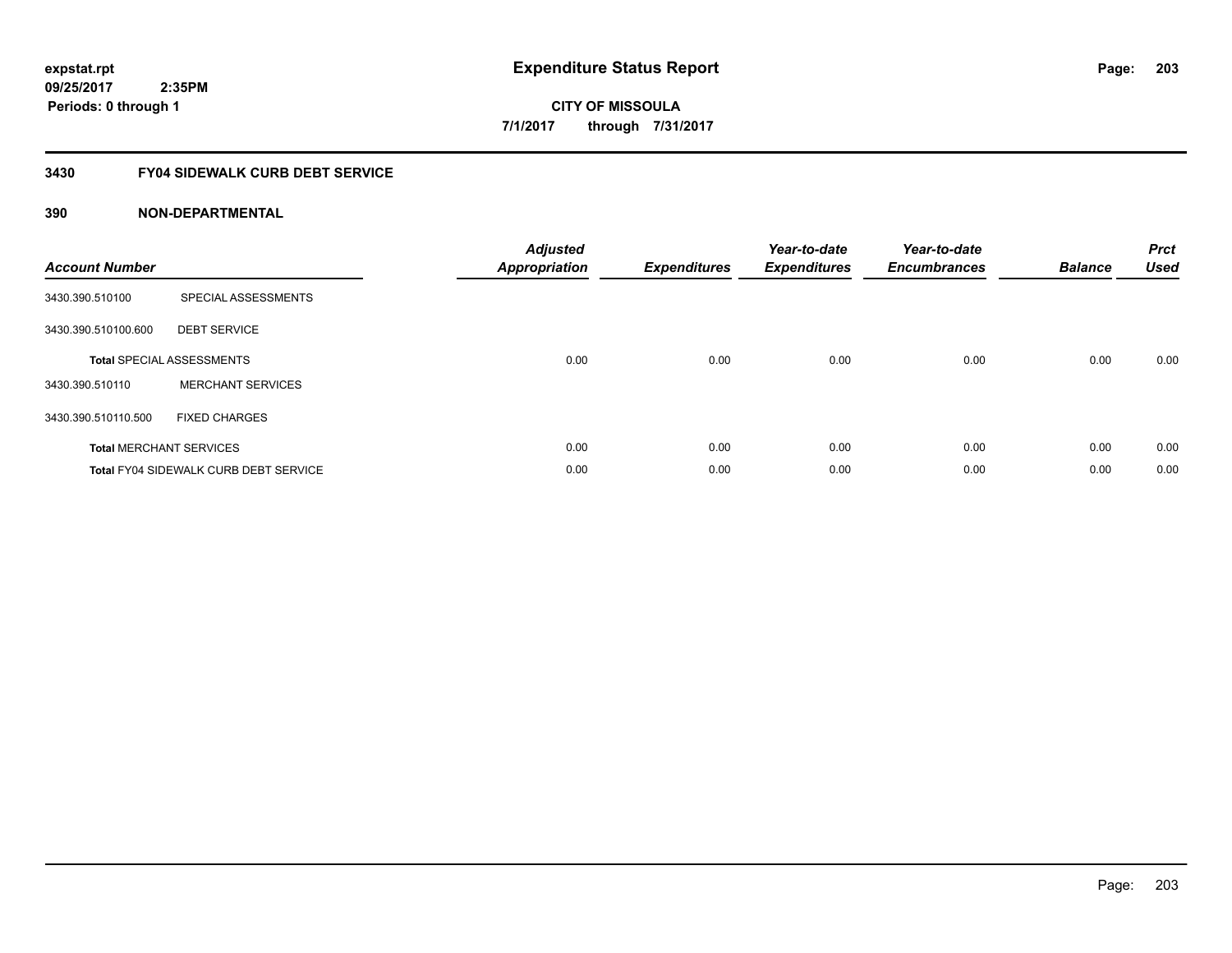#### **3440 FY05 SIDEWALK AND CURB**

| <b>Account Number</b> |                                     | <b>Adjusted</b><br>Appropriation | <b>Expenditures</b> | Year-to-date<br><b>Expenditures</b> | Year-to-date<br><b>Encumbrances</b> | <b>Balance</b> | <b>Prct</b><br><b>Used</b> |
|-----------------------|-------------------------------------|----------------------------------|---------------------|-------------------------------------|-------------------------------------|----------------|----------------------------|
| 3440.390.510100       | SPECIAL ASSESSMENTS                 |                                  |                     |                                     |                                     |                |                            |
| 3440.390.510100.600   | <b>DEBT SERVICE</b>                 |                                  |                     |                                     |                                     |                |                            |
|                       | <b>Total SPECIAL ASSESSMENTS</b>    | 0.00                             | 0.00                | 0.00                                | 0.00                                | 0.00           | 0.00                       |
| 3440.390.510110       | <b>MERCHANT SERVICES</b>            |                                  |                     |                                     |                                     |                |                            |
| 3440.390.510110.500   | <b>FIXED CHARGES</b>                |                                  |                     |                                     |                                     |                |                            |
|                       | <b>Total MERCHANT SERVICES</b>      | 0.00                             | 0.00                | 0.00                                | 0.00                                | 0.00           | 0.00                       |
|                       | <b>Total FY05 SIDEWALK AND CURB</b> | 0.00                             | 0.00                | 0.00                                | 0.00                                | 0.00           | 0.00                       |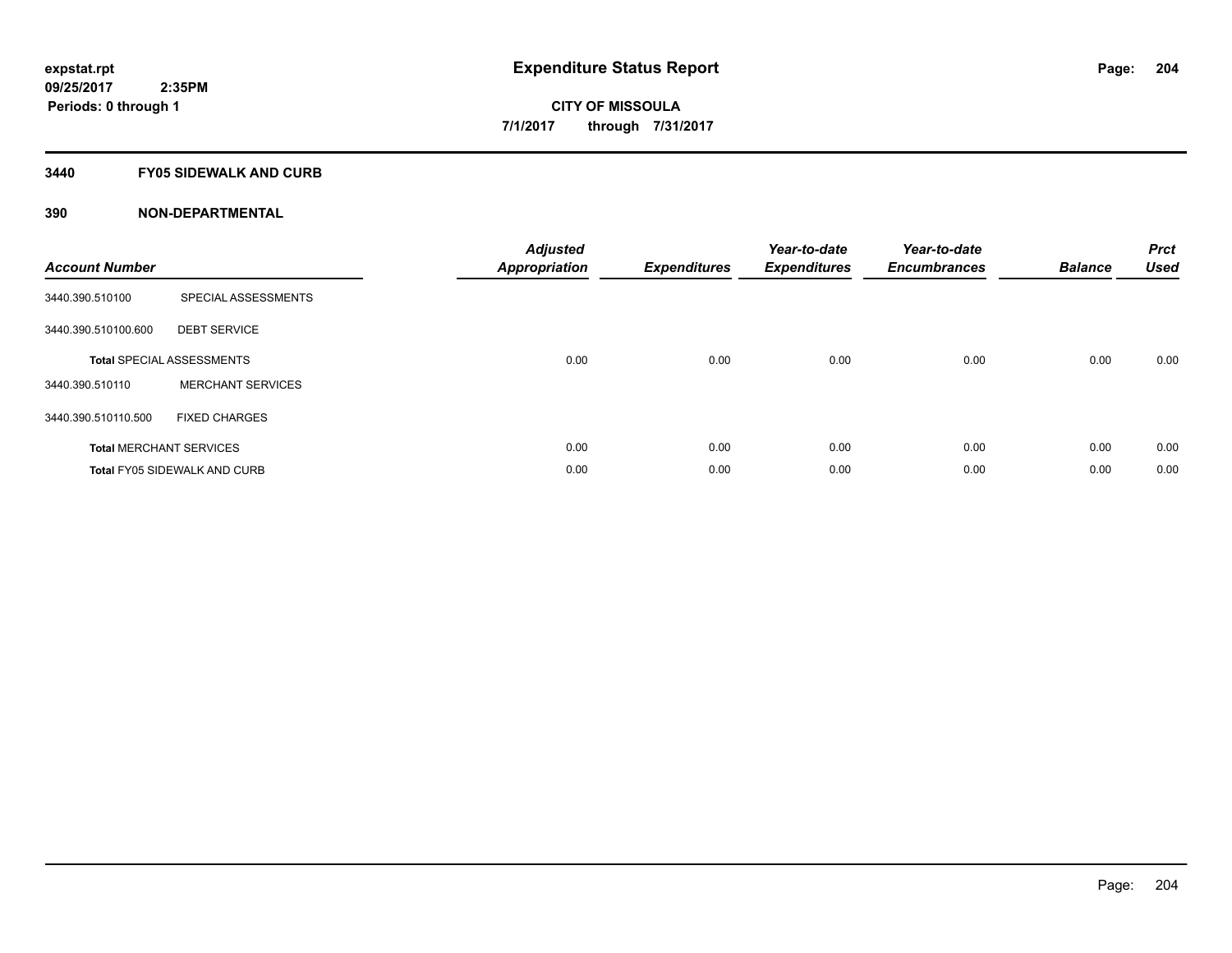#### **3450 FY06 SIDEWALK AND CURB**

| <b>Account Number</b> |                                     | <b>Adjusted</b><br>Appropriation | <b>Expenditures</b> | Year-to-date<br><b>Expenditures</b> | Year-to-date<br><b>Encumbrances</b> | <b>Balance</b> | <b>Prct</b><br><b>Used</b> |
|-----------------------|-------------------------------------|----------------------------------|---------------------|-------------------------------------|-------------------------------------|----------------|----------------------------|
| 3450.390.510100       | SPECIAL ASSESSMENTS                 |                                  |                     |                                     |                                     |                |                            |
| 3450.390.510100.600   | <b>DEBT SERVICE</b>                 |                                  |                     |                                     |                                     |                |                            |
|                       | <b>Total SPECIAL ASSESSMENTS</b>    | 0.00                             | 0.00                | 0.00                                | 0.00                                | 0.00           | 0.00                       |
| 3450.390.510110       | <b>MERCHANT SERVICES</b>            |                                  |                     |                                     |                                     |                |                            |
| 3450.390.510110.500   | <b>FIXED CHARGES</b>                |                                  |                     |                                     |                                     |                |                            |
|                       | <b>Total MERCHANT SERVICES</b>      | 0.00                             | 0.00                | 0.00                                | 0.00                                | 0.00           | 0.00                       |
|                       | <b>Total FY06 SIDEWALK AND CURB</b> | 0.00                             | 0.00                | 0.00                                | 0.00                                | 0.00           | 0.00                       |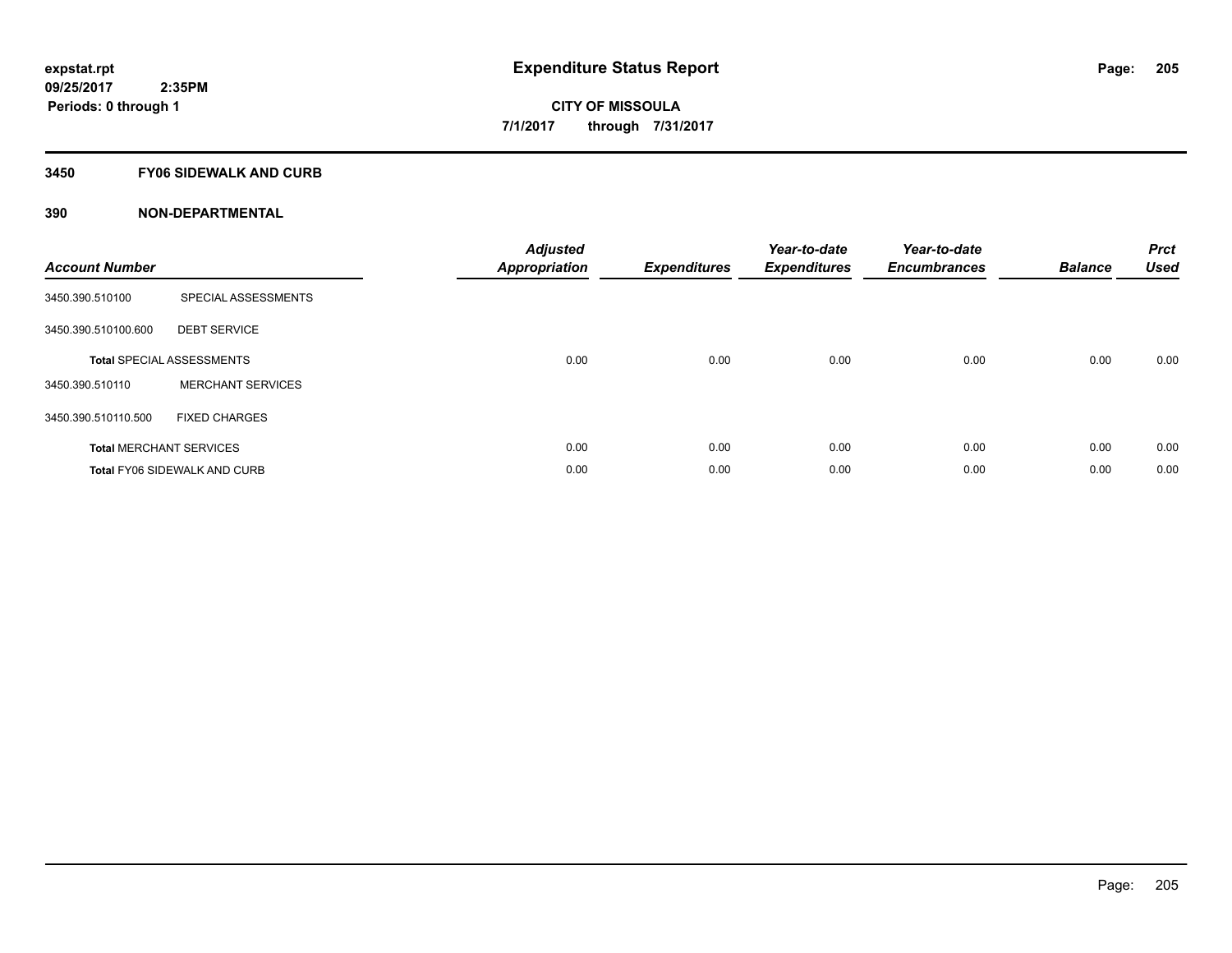#### **3460 FY07 SIDEWALK AND CURB DEBT**

| <b>Account Number</b>      |                                          | <b>Adjusted</b><br>Appropriation | <b>Expenditures</b> | Year-to-date<br><b>Expenditures</b> | Year-to-date<br><b>Encumbrances</b> | <b>Balance</b> | <b>Prct</b><br><b>Used</b> |
|----------------------------|------------------------------------------|----------------------------------|---------------------|-------------------------------------|-------------------------------------|----------------|----------------------------|
| 3460.390.510100            | SPECIAL ASSESSMENTS                      |                                  |                     |                                     |                                     |                |                            |
| 3460.390.510100.600        | <b>DEBT SERVICE</b>                      |                                  |                     |                                     |                                     |                |                            |
|                            | <b>Total SPECIAL ASSESSMENTS</b>         | 0.00                             | 0.00                | 0.00                                | 0.00                                | 0.00           | 0.00                       |
| 3460.390.510110            | <b>MERCHANT SERVICES</b>                 |                                  |                     |                                     |                                     |                |                            |
| 3460.390.510110.500        | <b>FIXED CHARGES</b>                     |                                  |                     |                                     |                                     |                |                            |
| <b>Total FIXED CHARGES</b> |                                          | 0.00                             | 0.00                | 0.00                                | 0.00                                | 0.00           | 0.00                       |
|                            | <b>Total FY07 SIDEWALK AND CURB DEBT</b> | 0.00                             | 0.00                | 0.00                                | 0.00                                | 0.00           | 0.00                       |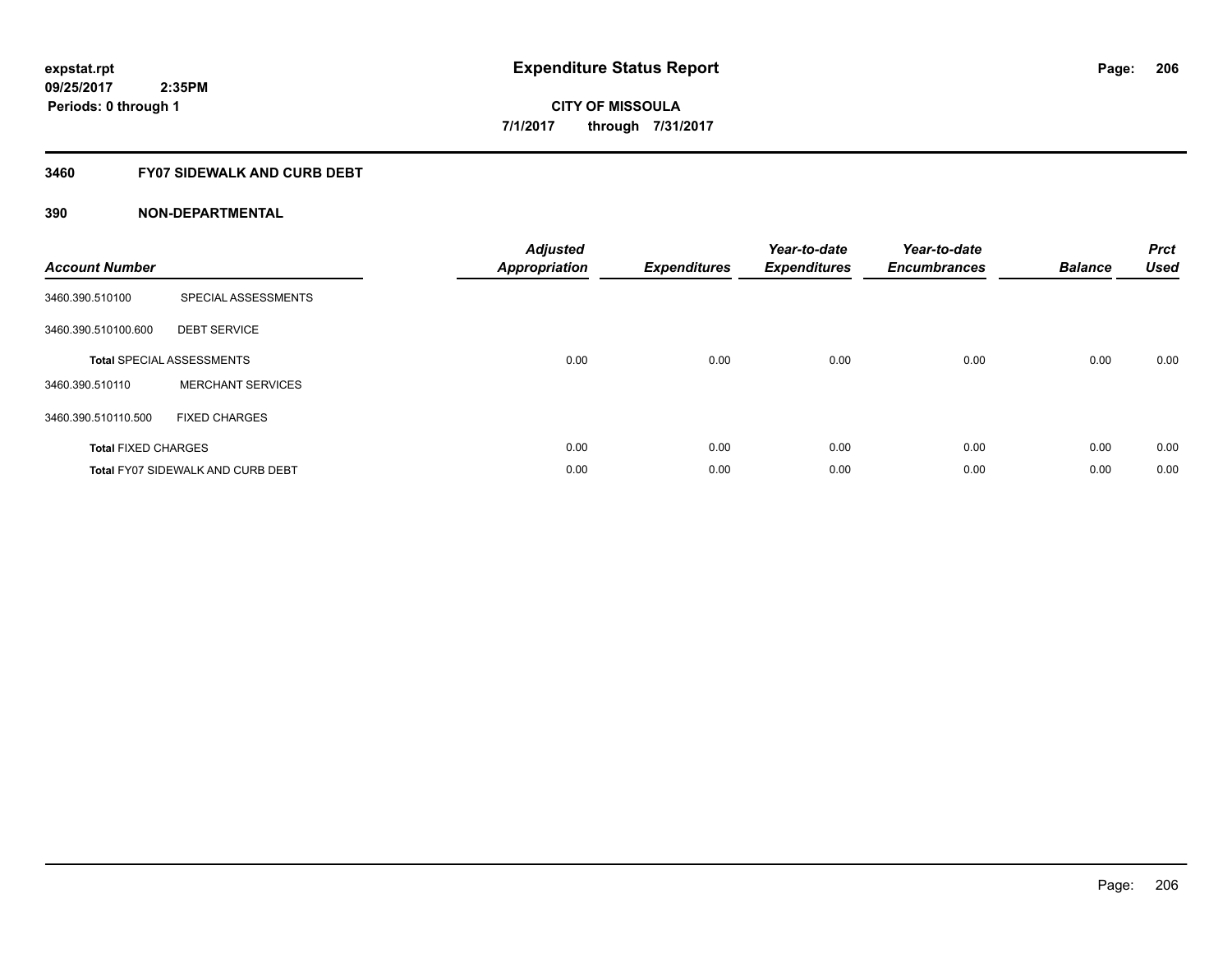# **CITY OF MISSOULA 7/1/2017 through 7/31/2017**

## **3461 SERIES 2008A SIDEWALK AND CURB**

## **280 PUBLIC WORKS OPERATIONS**

| <b>Account Number</b>          |                                      | <b>Adjusted</b><br><b>Appropriation</b> | <b>Expenditures</b> | Year-to-date<br><b>Expenditures</b> | Year-to-date<br><b>Encumbrances</b> | <b>Balance</b> | <b>Prct</b><br><b>Used</b> |
|--------------------------------|--------------------------------------|-----------------------------------------|---------------------|-------------------------------------|-------------------------------------|----------------|----------------------------|
| 3461.280.510110                | <b>MERCHANT SERVICES</b>             |                                         |                     |                                     |                                     |                |                            |
| 3461.280.510110.500            | <b>FIXED CHARGES</b>                 |                                         |                     |                                     |                                     |                |                            |
| <b>Total MERCHANT SERVICES</b> |                                      | 0.00                                    | 0.00                | 0.00                                | 0.00                                | 0.00           | 0.00                       |
| 3461.280.521000                | INTERFUND OPERATING TRANSFERS        |                                         |                     |                                     |                                     |                |                            |
| 3461.280.521000.800            | OTHER OBJECTS                        |                                         |                     |                                     |                                     |                |                            |
|                                | <b>Total PUBLIC WORKS OPERATIONS</b> | 0.00                                    | 0.00                | 0.00                                | 0.00                                | 0.00           | 0.00                       |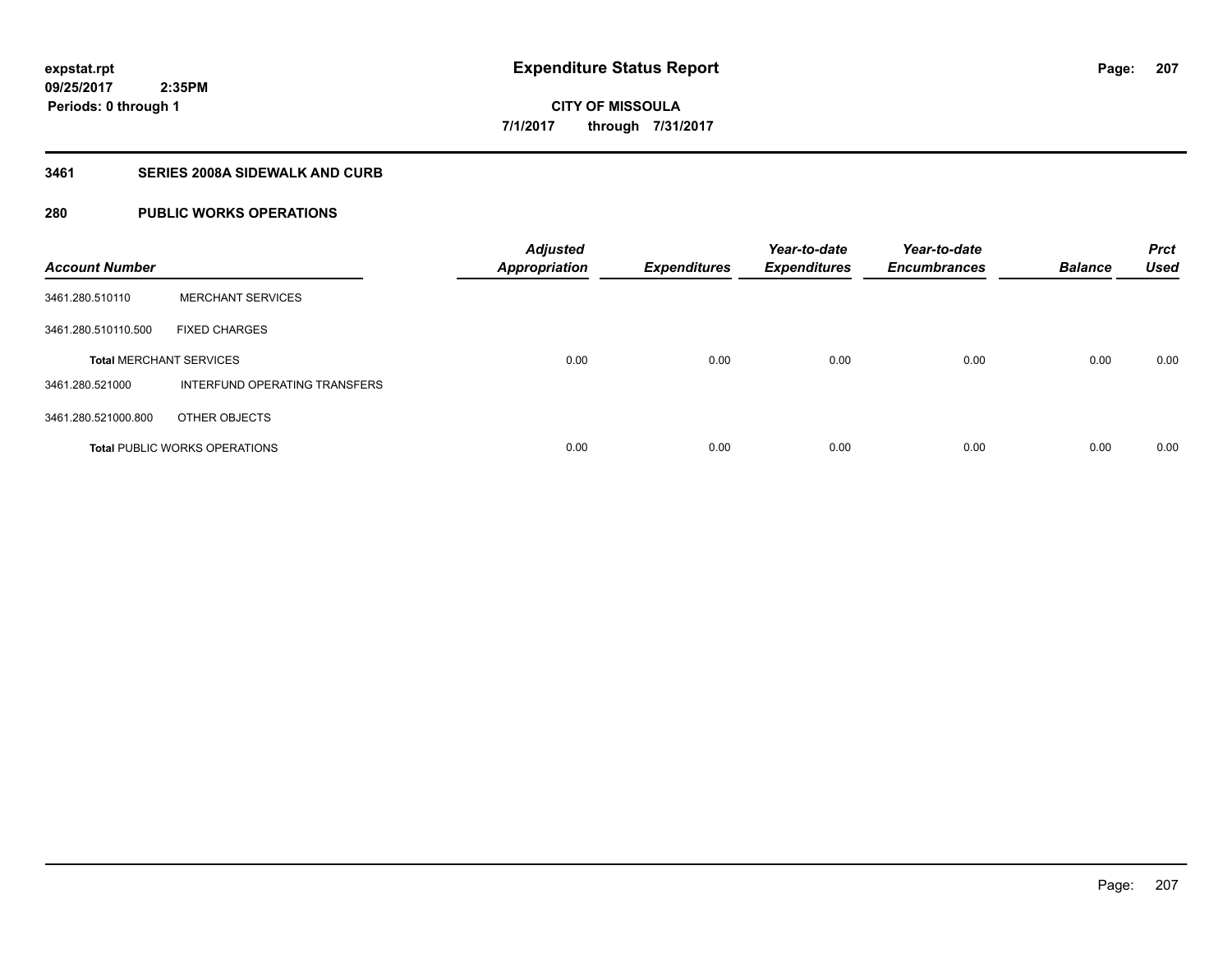## **3461 SERIES 2008A SIDEWALK AND CURB**

| <b>Account Number</b>          |                                            | <b>Adjusted</b><br><b>Appropriation</b> | <b>Expenditures</b> | Year-to-date<br><b>Expenditures</b> | Year-to-date<br><b>Encumbrances</b> | <b>Balance</b> | <b>Prct</b><br><b>Used</b> |
|--------------------------------|--------------------------------------------|-----------------------------------------|---------------------|-------------------------------------|-------------------------------------|----------------|----------------------------|
| 3461.390.510100                | SPECIAL ASSESSMENTS                        |                                         |                     |                                     |                                     |                |                            |
| 3461.390.510100.600            | <b>DEBT SERVICE</b>                        |                                         |                     |                                     |                                     |                |                            |
|                                | <b>Total SPECIAL ASSESSMENTS</b>           | 0.00                                    | 0.00                | 0.00                                | 0.00                                | 0.00           | 0.00                       |
| 3461.390.510110                | <b>MERCHANT SERVICES</b>                   |                                         |                     |                                     |                                     |                |                            |
| 3461.390.510110.500            | <b>FIXED CHARGES</b>                       |                                         |                     |                                     |                                     |                |                            |
| <b>Total MERCHANT SERVICES</b> |                                            | 0.00                                    | 0.00                | 0.00                                | 0.00                                | 0.00           | 0.00                       |
| 3461.390.521000                | INTERFUND OPERATING TRANSFERS              |                                         |                     |                                     |                                     |                |                            |
| 3461.390.521000.800            | OTHER OBJECTS                              |                                         |                     |                                     |                                     |                |                            |
|                                | <b>Total INTERFUND OPERATING TRANSFERS</b> | 0.00                                    | 0.00                | 0.00                                | 0.00                                | 0.00           | 0.00                       |
|                                | Total SERIES 2008A SIDEWALK AND CURB       | 0.00                                    | 0.00                | 0.00                                | 0.00                                | 0.00           | 0.00                       |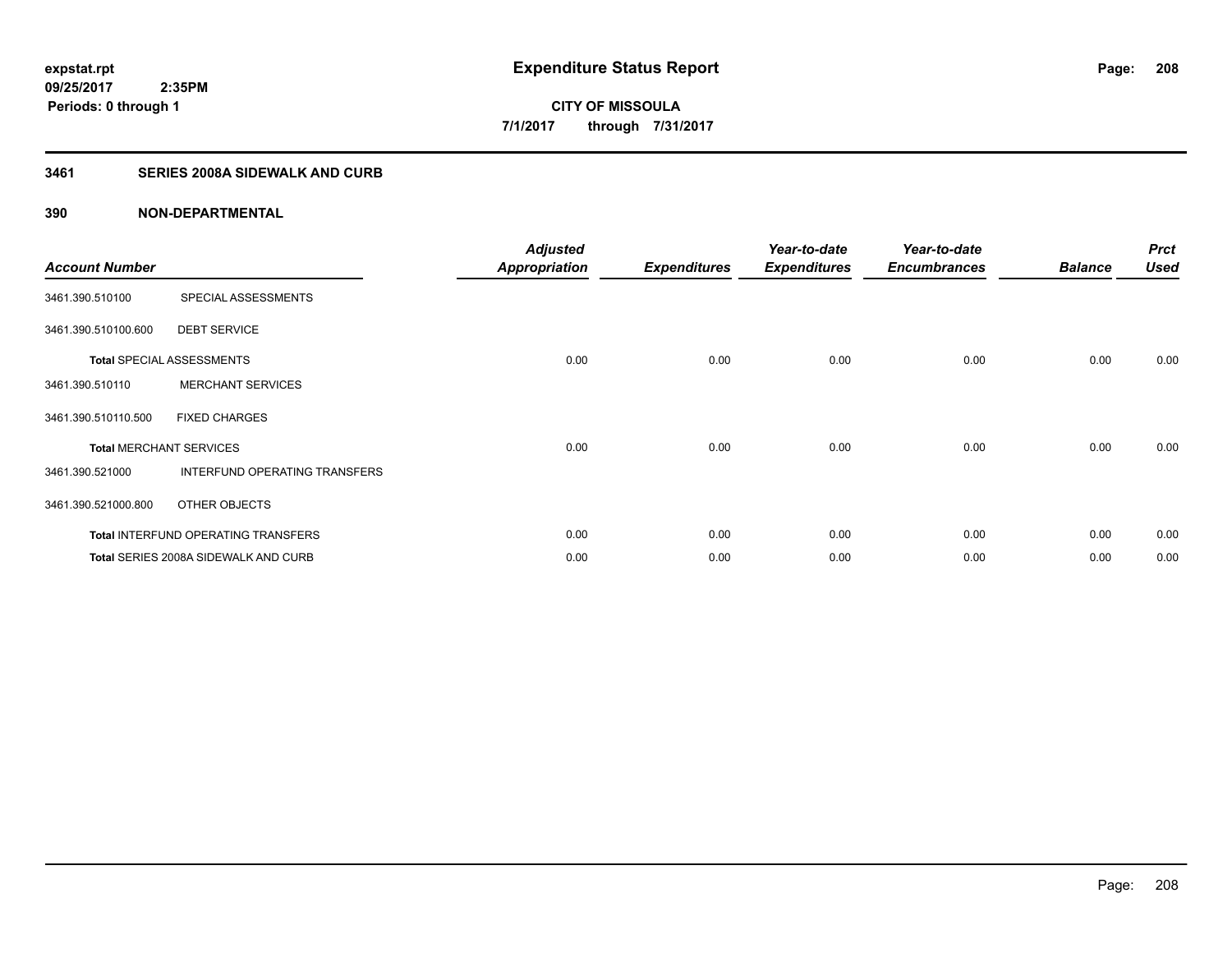#### **3462 SERIES 2009 SIDEWALK AND CURB**

| <b>Account Number</b>          |                                     | <b>Adjusted</b><br><b>Appropriation</b> | <b>Expenditures</b> | Year-to-date<br><b>Expenditures</b> | Year-to-date<br><b>Encumbrances</b> | <b>Balance</b> | <b>Prct</b><br><b>Used</b> |
|--------------------------------|-------------------------------------|-----------------------------------------|---------------------|-------------------------------------|-------------------------------------|----------------|----------------------------|
| 3462.390.510100                | SPECIAL ASSESSMENTS                 |                                         |                     |                                     |                                     |                |                            |
| 3462.390.510100.600            | <b>DEBT SERVICE</b>                 |                                         |                     |                                     |                                     |                |                            |
|                                | <b>Total SPECIAL ASSESSMENTS</b>    | 0.00                                    | 0.00                | 0.00                                | 0.00                                | 0.00           | 0.00                       |
| 3462.390.510110                | <b>MERCHANT SERVICES</b>            |                                         |                     |                                     |                                     |                |                            |
| 3462.390.510110.500            | <b>FIXED CHARGES</b>                |                                         |                     |                                     |                                     |                |                            |
| <b>Total MERCHANT SERVICES</b> |                                     | 0.00                                    | 0.00                | 0.00                                | 0.00                                | 0.00           | 0.00                       |
| 3462.390.521000                | INTERFUND OPERATING TRANSFERS       |                                         |                     |                                     |                                     |                |                            |
| 3462.390.521000.800            | OTHER OBJECTS                       |                                         |                     |                                     |                                     |                |                            |
|                                | Total INTERFUND OPERATING TRANSFERS | 0.00                                    | 0.00                | 0.00                                | 0.00                                | 0.00           | 0.00                       |
|                                | Total SERIES 2009 SIDEWALK AND CURB | 0.00                                    | 0.00                | 0.00                                | 0.00                                | 0.00           | 0.00                       |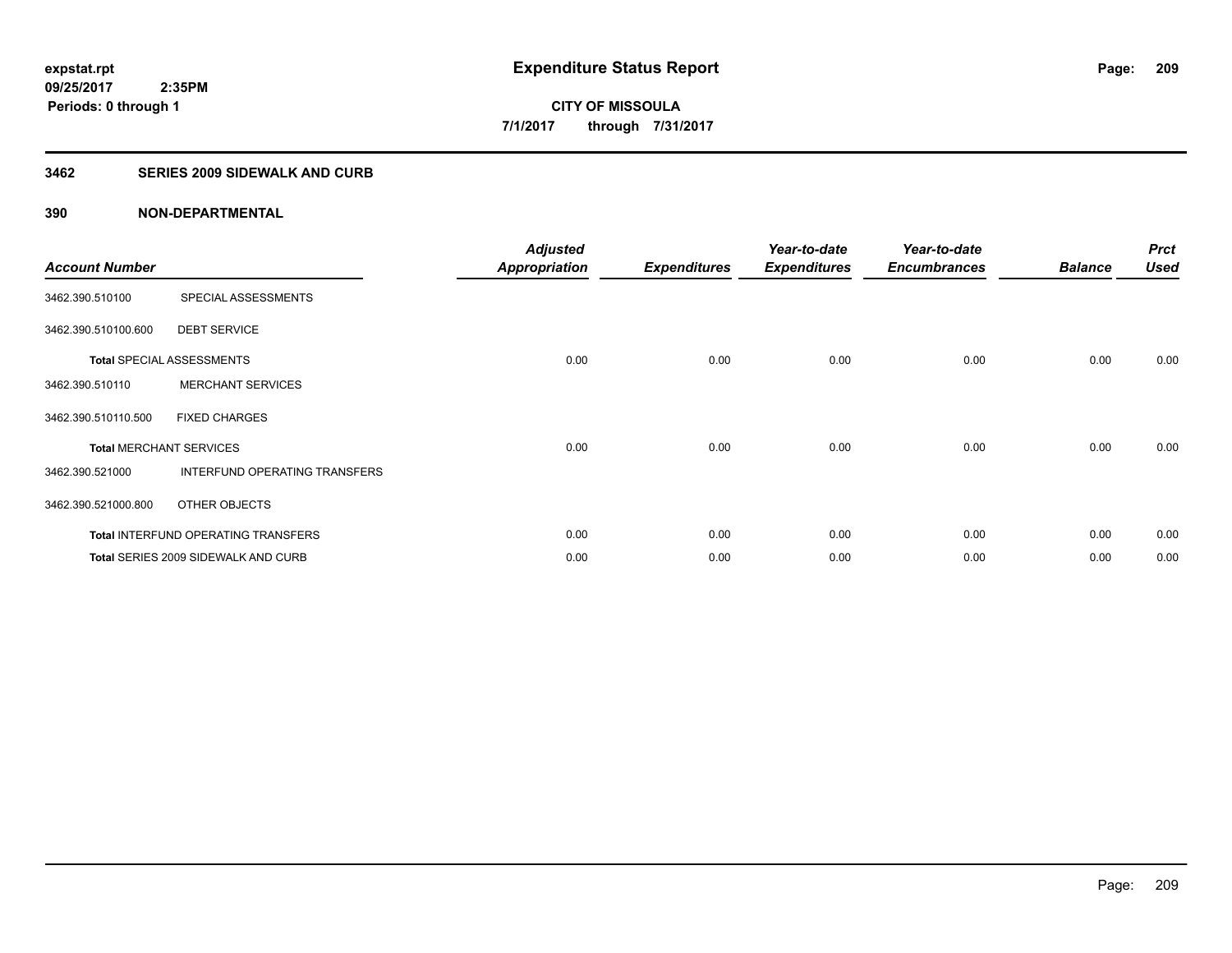#### **3463 SERIES 2010 SIDEWALK AND CURB**

| <b>Account Number</b> |                                     | <b>Adjusted</b><br><b>Appropriation</b> | <b>Expenditures</b> | Year-to-date<br><b>Expenditures</b> | Year-to-date<br><b>Encumbrances</b> | <b>Balance</b> | <b>Prct</b><br><b>Used</b> |
|-----------------------|-------------------------------------|-----------------------------------------|---------------------|-------------------------------------|-------------------------------------|----------------|----------------------------|
| 3463.390.510100       | SPECIAL ASSESSMENTS                 |                                         |                     |                                     |                                     |                |                            |
| 3463.390.510100.600   | <b>DEBT SERVICE</b>                 |                                         |                     |                                     |                                     |                |                            |
|                       | <b>Total SPECIAL ASSESSMENTS</b>    | 0.00                                    | 0.00                | 0.00                                | 0.00                                | 0.00           | 0.00                       |
| 3463.390.510110       | <b>MERCHANT SERVICES</b>            |                                         |                     |                                     |                                     |                |                            |
| 3463.390.510110.500   | <b>FIXED CHARGES</b>                |                                         |                     |                                     |                                     |                |                            |
|                       | <b>Total MERCHANT SERVICES</b>      | 0.00                                    | 0.00                | 0.00                                | 0.00                                | 0.00           | 0.00                       |
|                       | Total SERIES 2010 SIDEWALK AND CURB | 0.00                                    | 0.00                | 0.00                                | 0.00                                | 0.00           | 0.00                       |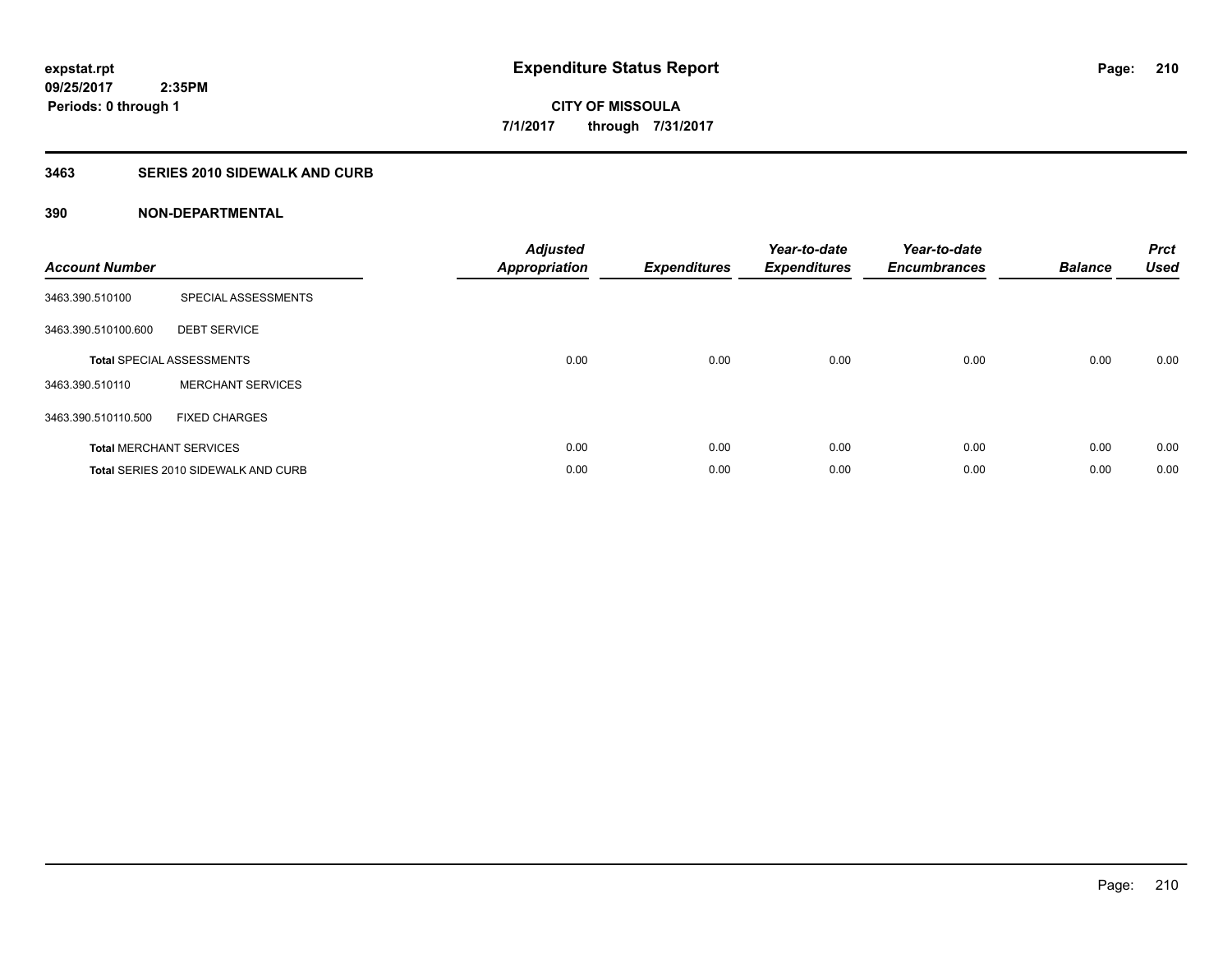#### **3464 FY12 S/C DEBT SERVICE**

| <b>Account Number</b> |                                  | <b>Adjusted</b><br><b>Appropriation</b> | <b>Expenditures</b> | Year-to-date<br><b>Expenditures</b> | Year-to-date<br><b>Encumbrances</b> | <b>Balance</b> | <b>Prct</b><br><b>Used</b> |
|-----------------------|----------------------------------|-----------------------------------------|---------------------|-------------------------------------|-------------------------------------|----------------|----------------------------|
| 3464.390.510100       | SPECIAL ASSESSMENTS              |                                         |                     |                                     |                                     |                |                            |
| 3464.390.510100.600   | <b>DEBT SERVICE</b>              |                                         |                     |                                     |                                     |                |                            |
|                       | <b>Total SPECIAL ASSESSMENTS</b> | 0.00                                    | 0.00                | 0.00                                | 0.00                                | 0.00           | 0.00                       |
| 3464.390.510110       | <b>MERCHANT SERVICES</b>         |                                         |                     |                                     |                                     |                |                            |
| 3464.390.510110.500   | <b>FIXED CHARGES</b>             |                                         |                     |                                     |                                     |                |                            |
|                       | <b>Total MERCHANT SERVICES</b>   | 0.00                                    | 0.00                | 0.00                                | 0.00                                | 0.00           | 0.00                       |
|                       | Total FY12 S/C DEBT SERVICE      | 0.00                                    | 0.00                | 0.00                                | 0.00                                | 0.00           | 0.00                       |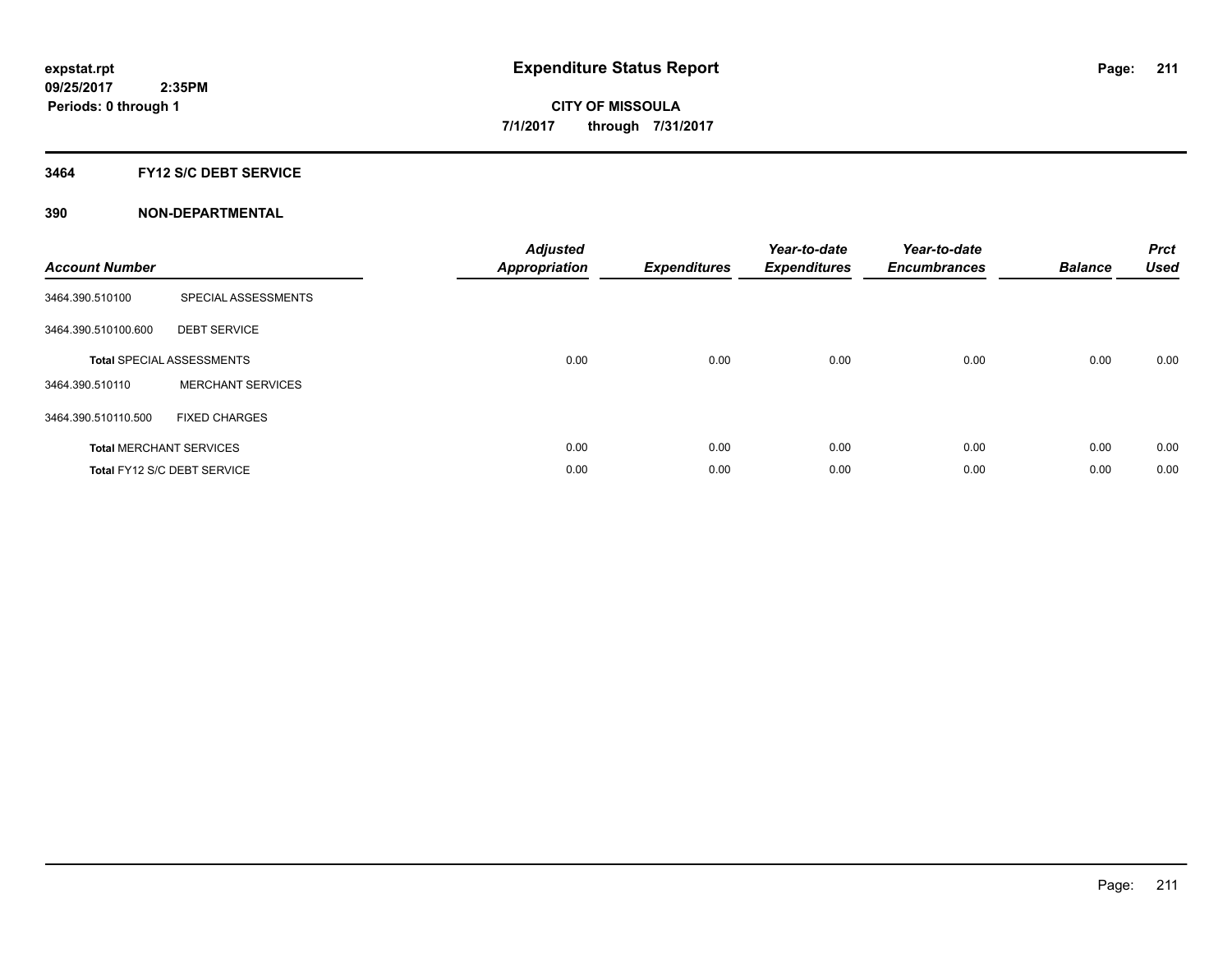**CITY OF MISSOULA 7/1/2017 through 7/31/2017**

# **3465 FY13 SIDEWALK/CURB DEBT SERVICE**

| <b>Account Number</b> |                                              | <b>Adjusted</b><br>Appropriation | <b>Expenditures</b> | Year-to-date<br><b>Expenditures</b> | Year-to-date<br><b>Encumbrances</b> | <b>Balance</b> | <b>Prct</b><br><b>Used</b> |
|-----------------------|----------------------------------------------|----------------------------------|---------------------|-------------------------------------|-------------------------------------|----------------|----------------------------|
| 3465.390.510100       | SPECIAL ASSESSMENTS                          |                                  |                     |                                     |                                     |                |                            |
| 3465.390.510100.600   | <b>DEBT SERVICE</b>                          |                                  |                     |                                     |                                     |                |                            |
|                       | <b>Total SPECIAL ASSESSMENTS</b>             | 0.00                             | 0.00                | 0.00                                | 0.00                                | 0.00           | 0.00                       |
| 3465.390.510110       | <b>MERCHANT SERVICES</b>                     |                                  |                     |                                     |                                     |                |                            |
| 3465.390.510110.500   | <b>FIXED CHARGES</b>                         |                                  |                     |                                     |                                     |                |                            |
|                       | <b>Total MERCHANT SERVICES</b>               | 0.00                             | 0.00                | 0.00                                | 0.00                                | 0.00           | 0.00                       |
|                       | <b>Total FY13 SIDEWALK/CURB DEBT SERVICE</b> | 0.00                             | 0.00                | 0.00                                | 0.00                                | 0.00           | 0.00                       |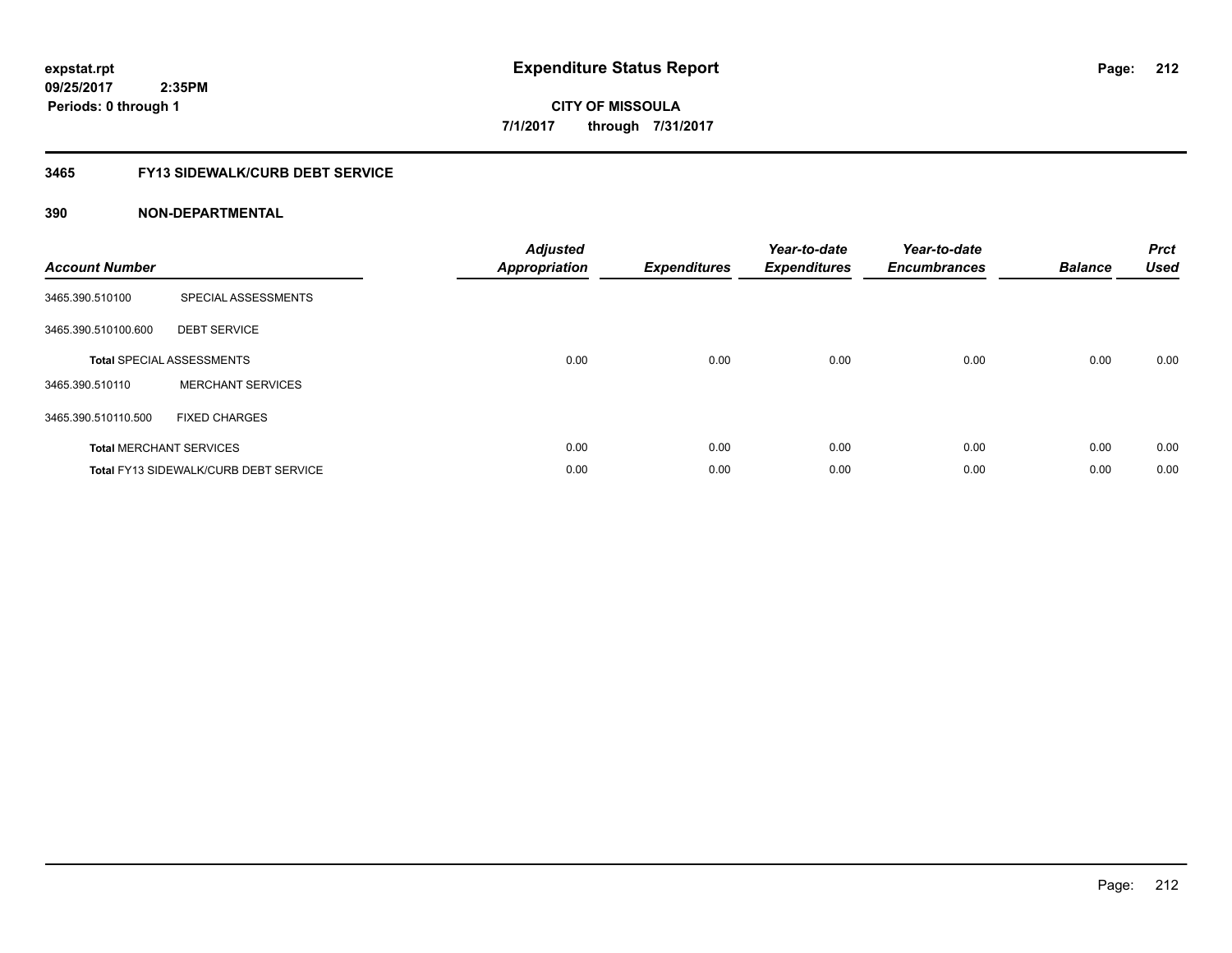## **3466 FY15 SIDEWALK/CURB DEBT SERVICE**

| <b>Account Number</b> |                                              | <b>Adjusted</b><br><b>Appropriation</b> | <b>Expenditures</b> | Year-to-date<br><b>Expenditures</b> | Year-to-date<br><b>Encumbrances</b> | <b>Balance</b> | <b>Prct</b><br><b>Used</b> |
|-----------------------|----------------------------------------------|-----------------------------------------|---------------------|-------------------------------------|-------------------------------------|----------------|----------------------------|
| 3466.390.510100       | SPECIAL ASSESSMENTS                          |                                         |                     |                                     |                                     |                |                            |
| 3466.390.510100.300   | PURCHASED SERVICES                           |                                         |                     |                                     |                                     |                |                            |
|                       | <b>Total PURCHASED SERVICES</b>              | 0.00                                    | 0.00                | 0.00                                | 0.00                                | 0.00           | 0.00                       |
| 3466.390.510100.600   | <b>DEBT SERVICE</b>                          |                                         |                     |                                     |                                     |                |                            |
|                       | <b>Total SPECIAL ASSESSMENTS</b>             | 0.00                                    | 0.00                | 0.00                                | 0.00                                | 0.00           | 0.00                       |
| 3466.390.510110       | <b>MERCHANT SERVICES</b>                     |                                         |                     |                                     |                                     |                |                            |
| 3466.390.510110.500   | <b>FIXED CHARGES</b>                         |                                         |                     |                                     |                                     |                |                            |
|                       | <b>Total MERCHANT SERVICES</b>               | 0.00                                    | 0.00                | 0.00                                | 0.00                                | 0.00           | 0.00                       |
|                       | <b>Total FY15 SIDEWALK/CURB DEBT SERVICE</b> | 0.00                                    | 0.00                | 0.00                                | 0.00                                | 0.00           | 0.00                       |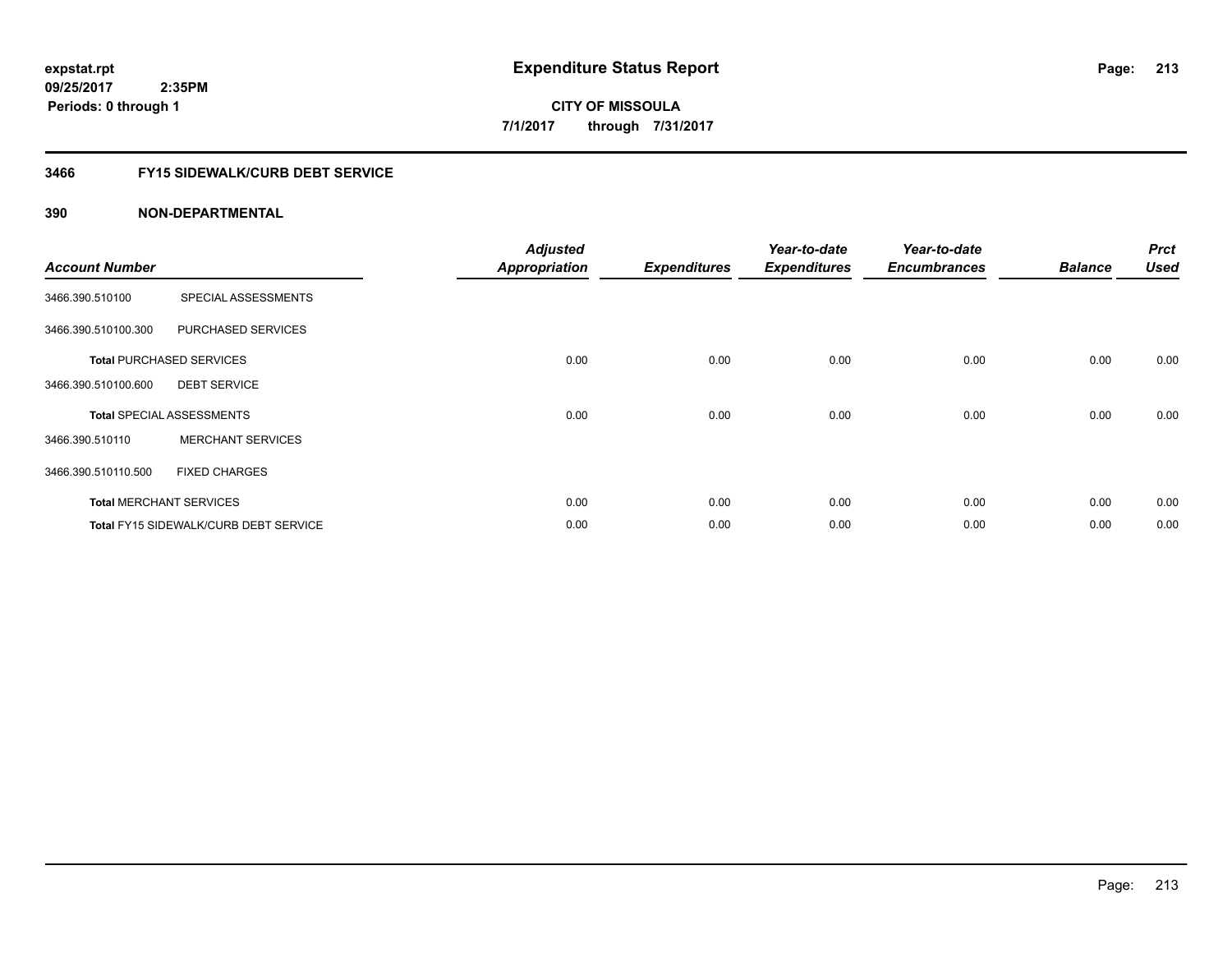# **3467 FY16 SIDEWALK/CURB DEBT SERVICE**

| <b>Account Number</b>      |                                       | <b>Adjusted</b><br><b>Appropriation</b> | <b>Expenditures</b> | Year-to-date<br><b>Expenditures</b> | Year-to-date<br><b>Encumbrances</b> | <b>Balance</b> | <b>Prct</b><br><b>Used</b> |
|----------------------------|---------------------------------------|-----------------------------------------|---------------------|-------------------------------------|-------------------------------------|----------------|----------------------------|
| 3467.390.510000            | <b>MISCELLANEOUS</b>                  |                                         |                     |                                     |                                     |                |                            |
| 3467.390.510000.600        | <b>DEBT SERVICE</b>                   |                                         |                     |                                     |                                     |                |                            |
| <b>Total MISCELLANEOUS</b> |                                       | 0.00                                    | 0.00                | 0.00                                | 0.00                                | 0.00           | 0.00                       |
| 3467.390.510100            | SPECIAL ASSESSMENTS                   |                                         |                     |                                     |                                     |                |                            |
| 3467.390.510100.300        | PURCHASED SERVICES                    |                                         |                     |                                     |                                     |                |                            |
|                            | <b>Total PURCHASED SERVICES</b>       | 0.00                                    | 0.00                | 0.00                                | 0.00                                | 0.00           | 0.00                       |
| 3467.390.510100.600        | <b>DEBT SERVICE</b>                   |                                         |                     |                                     |                                     |                |                            |
|                            | <b>Total SPECIAL ASSESSMENTS</b>      | 0.00                                    | 0.00                | 0.00                                | 0.00                                | 0.00           | 0.00                       |
| 3467.390.510110            | <b>MERCHANT SERVICES</b>              |                                         |                     |                                     |                                     |                |                            |
| 3467.390.510110.500        | <b>FIXED CHARGES</b>                  |                                         |                     |                                     |                                     |                |                            |
|                            | <b>Total MERCHANT SERVICES</b>        | 0.00                                    | 0.00                | 0.00                                | 0.00                                | 0.00           | 0.00                       |
|                            | Total FY16 SIDEWALK/CURB DEBT SERVICE | 0.00                                    | 0.00                | 0.00                                | 0.00                                | 0.00           | 0.00                       |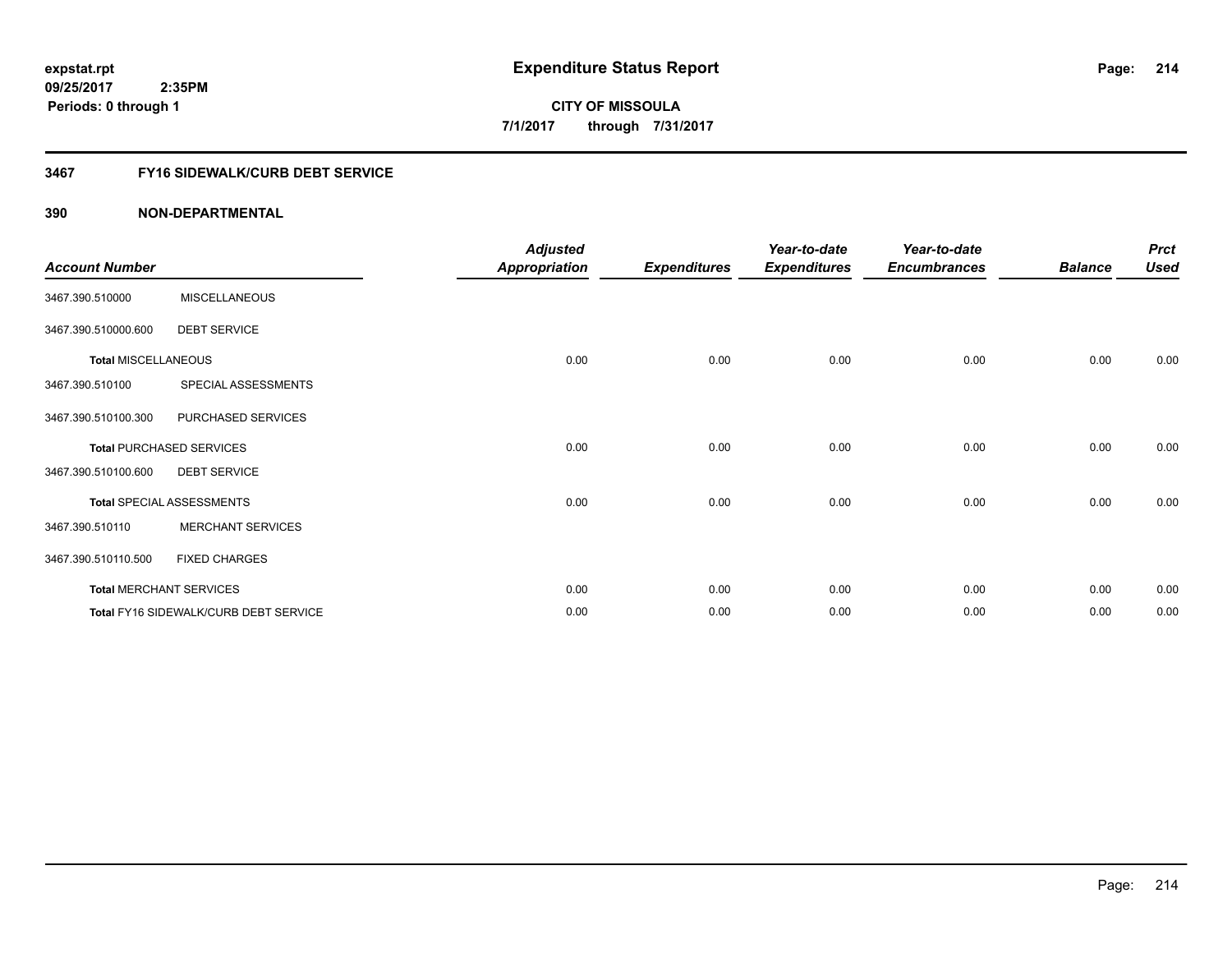#### **3468 FY17 SIDEWALK/CURB DEBT SERVICE**

| <b>Account Number</b>      |                                       | <b>Adjusted</b><br><b>Appropriation</b> | <b>Expenditures</b> | Year-to-date<br><b>Expenditures</b> | Year-to-date<br><b>Encumbrances</b> | <b>Balance</b> | <b>Prct</b><br><b>Used</b> |
|----------------------------|---------------------------------------|-----------------------------------------|---------------------|-------------------------------------|-------------------------------------|----------------|----------------------------|
|                            |                                       |                                         |                     |                                     |                                     |                |                            |
| 3468.390.510000            | <b>MISCELLANEOUS</b>                  |                                         |                     |                                     |                                     |                |                            |
| 3468.390.510000.600        | <b>DEBT SERVICE</b>                   |                                         |                     |                                     |                                     |                |                            |
| <b>Total MISCELLANEOUS</b> |                                       | 0.00                                    | 0.00                | 0.00                                | 0.00                                | 0.00           | 0.00                       |
| 3468.390.510100            | SPECIAL ASSESSMENTS                   |                                         |                     |                                     |                                     |                |                            |
| 3468.390.510100.300        | PURCHASED SERVICES                    |                                         |                     |                                     |                                     |                |                            |
|                            | <b>Total PURCHASED SERVICES</b>       | 0.00                                    | 0.00                | 0.00                                | 0.00                                | 0.00           | 0.00                       |
| 3468.390.510100.600        | <b>DEBT SERVICE</b>                   |                                         |                     |                                     |                                     |                |                            |
|                            | <b>Total SPECIAL ASSESSMENTS</b>      | 0.00                                    | 0.00                | 0.00                                | 0.00                                | 0.00           | 0.00                       |
| 3468.390.510110            | <b>MERCHANT SERVICES</b>              |                                         |                     |                                     |                                     |                |                            |
| 3468.390.510110.500        | <b>FIXED CHARGES</b>                  |                                         |                     |                                     |                                     |                |                            |
|                            | <b>Total MERCHANT SERVICES</b>        | 0.00                                    | 0.00                | 0.00                                | 0.00                                | 0.00           | 0.00                       |
|                            | Total FY17 SIDEWALK/CURB DEBT SERVICE | 0.00                                    | 0.00                | 0.00                                | 0.00                                | 0.00           | 0.00                       |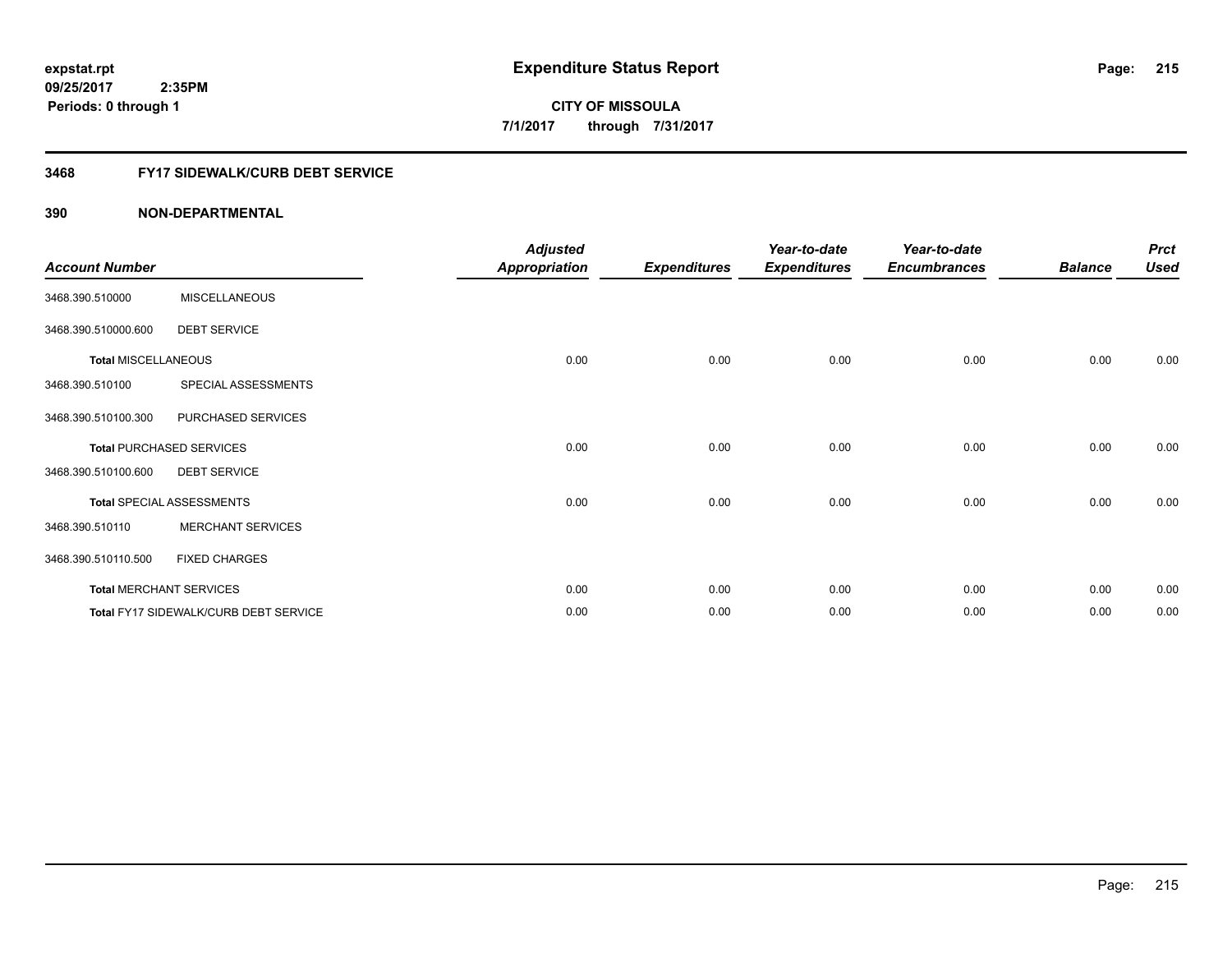#### **3491 SID 491 DEBT SERVICE FUND**

| <b>Account Number</b> |                                 | <b>Adjusted</b><br><b>Appropriation</b> | <b>Expenditures</b> | Year-to-date<br><b>Expenditures</b> | Year-to-date<br><b>Encumbrances</b> | <b>Balance</b> | <b>Prct</b><br><b>Used</b> |
|-----------------------|---------------------------------|-----------------------------------------|---------------------|-------------------------------------|-------------------------------------|----------------|----------------------------|
| 3491.390.510100       | SPECIAL ASSESSMENTS             |                                         |                     |                                     |                                     |                |                            |
| 3491.390.510100.600   | <b>DEBT SERVICE</b>             |                                         |                     |                                     |                                     |                |                            |
|                       | Total SID 491 DEBT SERVICE FUND | 0.00                                    | 0.00                | 0.00                                | 0.00                                | 0.00           | 0.00                       |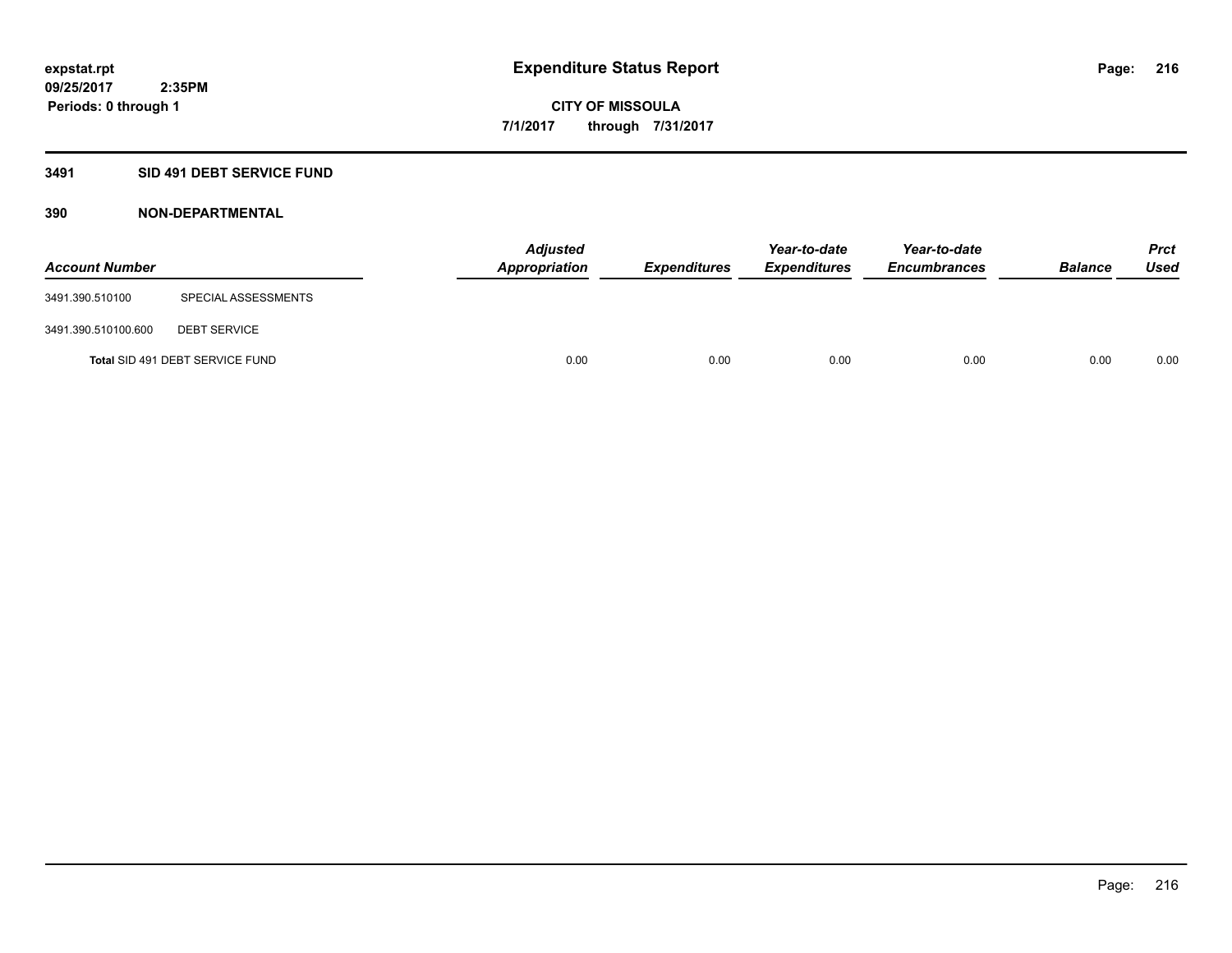### **3495 SID 495 DEBT SERVICE FUND**

| <b>Account Number</b>                |                         | <b>Adjusted</b><br>Appropriation | <b>Expenditures</b> | Year-to-date<br><b>Expenditures</b> | Year-to-date<br><b>Encumbrances</b> | <b>Balance</b> | <b>Prct</b><br>Used |
|--------------------------------------|-------------------------|----------------------------------|---------------------|-------------------------------------|-------------------------------------|----------------|---------------------|
| 3495.000.520100                      | *** Title Not Found *** |                                  |                     |                                     |                                     |                |                     |
| 3495.000.520100.800                  | OTHER OBJECTS           |                                  |                     |                                     |                                     |                |                     |
| <b>Total *** Title Not Found ***</b> |                         | 0.00                             | 0.00                | 0.00                                | 0.00                                | 0.00           | 0.00                |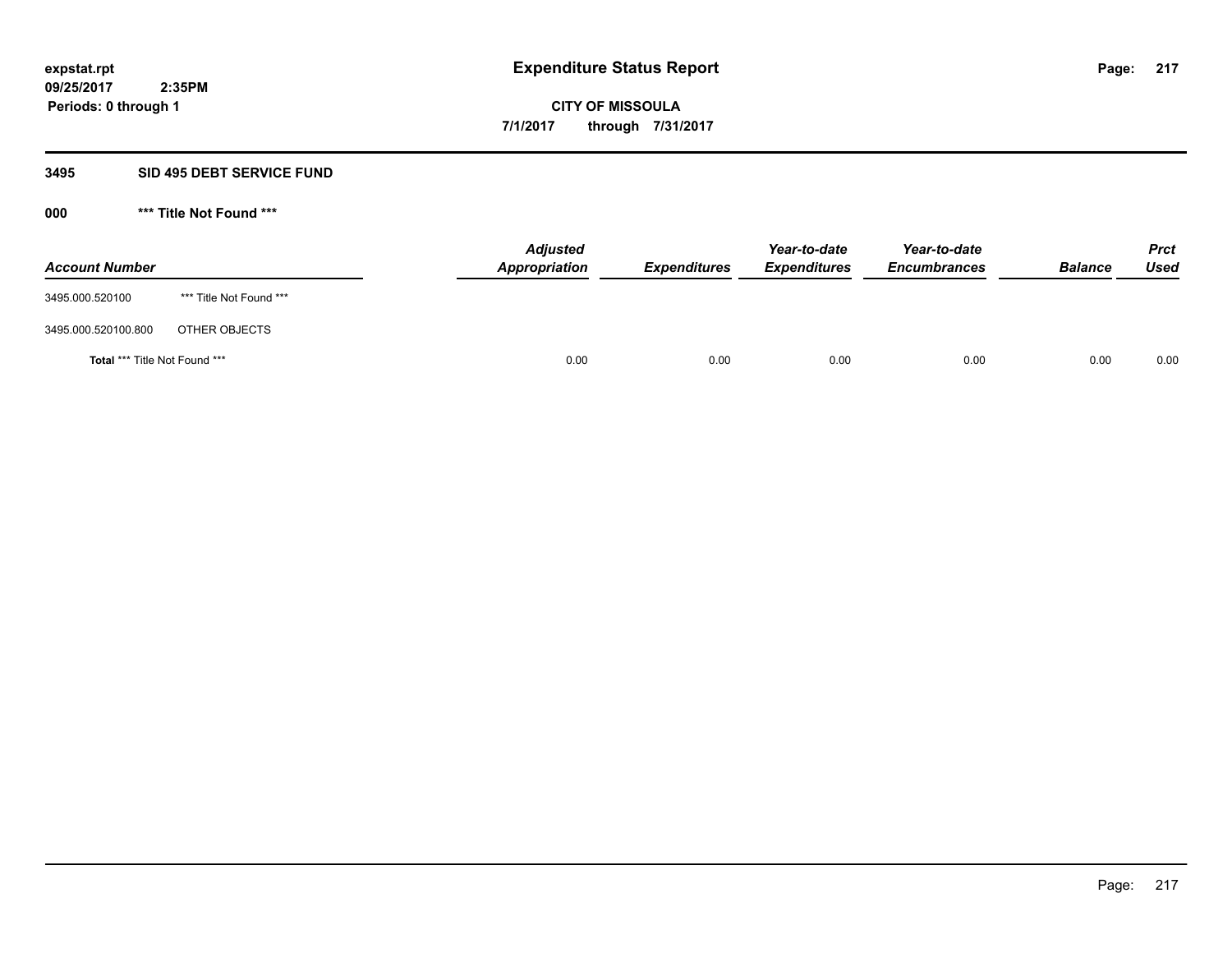### **3495 SID 495 DEBT SERVICE FUND**

| <b>Account Number</b> |                                  | <b>Adjusted</b><br><b>Appropriation</b> | <b>Expenditures</b> | Year-to-date<br><b>Expenditures</b> | Year-to-date<br><b>Encumbrances</b> | <b>Balance</b> | <b>Prct</b><br><b>Used</b> |
|-----------------------|----------------------------------|-----------------------------------------|---------------------|-------------------------------------|-------------------------------------|----------------|----------------------------|
| 3495.390.510100       | SPECIAL ASSESSMENTS              |                                         |                     |                                     |                                     |                |                            |
| 3495.390.510100.800   | OTHER OBJECTS                    |                                         |                     |                                     |                                     |                |                            |
|                       | <b>Total SPECIAL ASSESSMENTS</b> | 0.00                                    | 0.00                | 0.00                                | 0.00                                | 0.00           | 0.00                       |
| 3495.390.510110       | <b>MERCHANT SERVICES</b>         |                                         |                     |                                     |                                     |                |                            |
| 3495.390.510110.500   | <b>FIXED CHARGES</b>             |                                         |                     |                                     |                                     |                |                            |
|                       | Total SID 495 DEBT SERVICE FUND  | 0.00                                    | 0.00                | 0.00                                | 0.00                                | 0.00           | 0.00                       |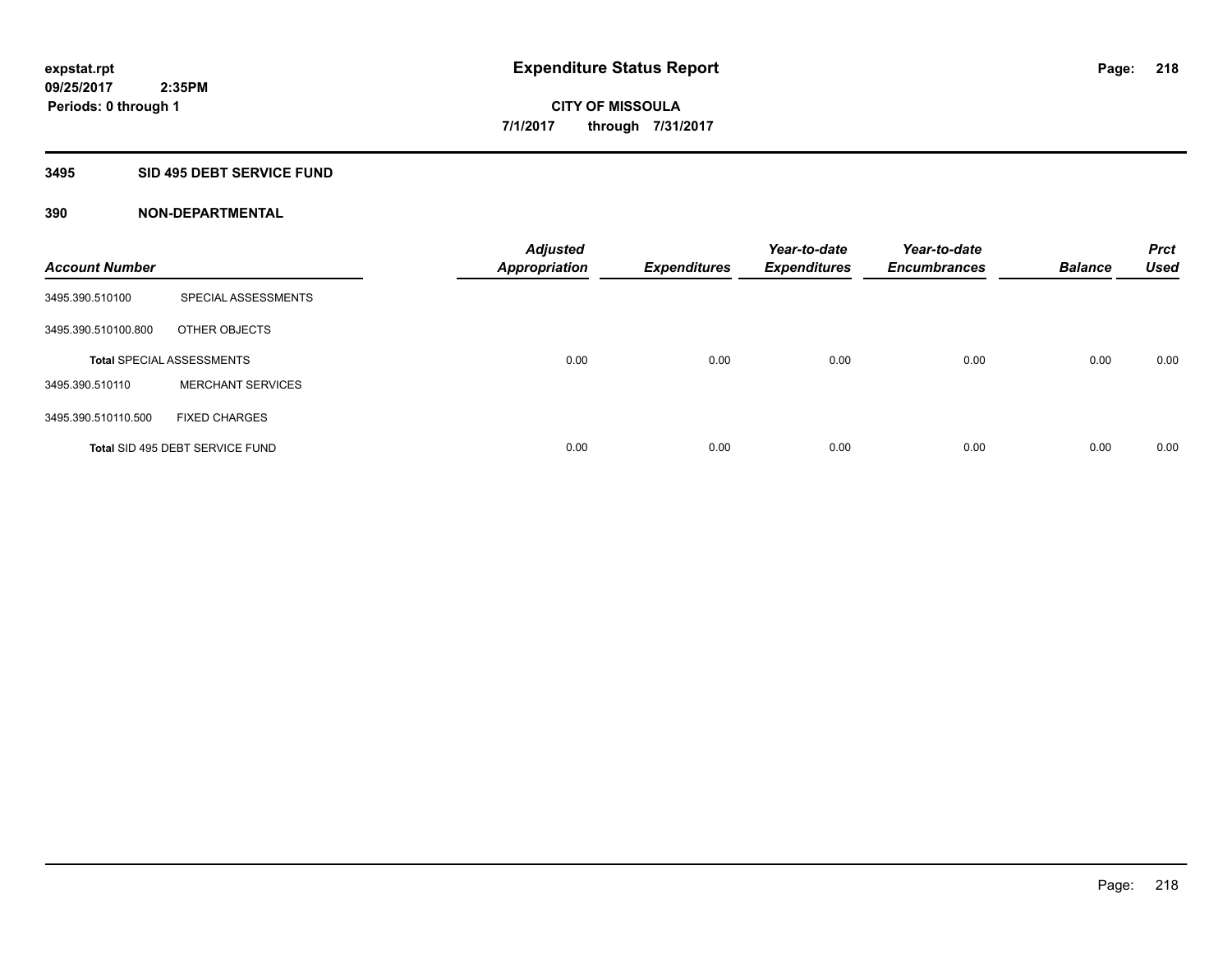### **3497 SID 497 DEBT SERVICE FUND**

| <b>Account Number</b>                |                         | <b>Adjusted</b><br>Appropriation | <b>Expenditures</b> | Year-to-date<br><b>Expenditures</b> | Year-to-date<br><b>Encumbrances</b> | <b>Balance</b> | <b>Prct</b><br>Used |
|--------------------------------------|-------------------------|----------------------------------|---------------------|-------------------------------------|-------------------------------------|----------------|---------------------|
| 3497.000.520100                      | *** Title Not Found *** |                                  |                     |                                     |                                     |                |                     |
| 3497.000.520100.800                  | OTHER OBJECTS           |                                  |                     |                                     |                                     |                |                     |
| <b>Total *** Title Not Found ***</b> |                         | 0.00                             | 0.00                | 0.00                                | 0.00                                | 0.00           | 0.00                |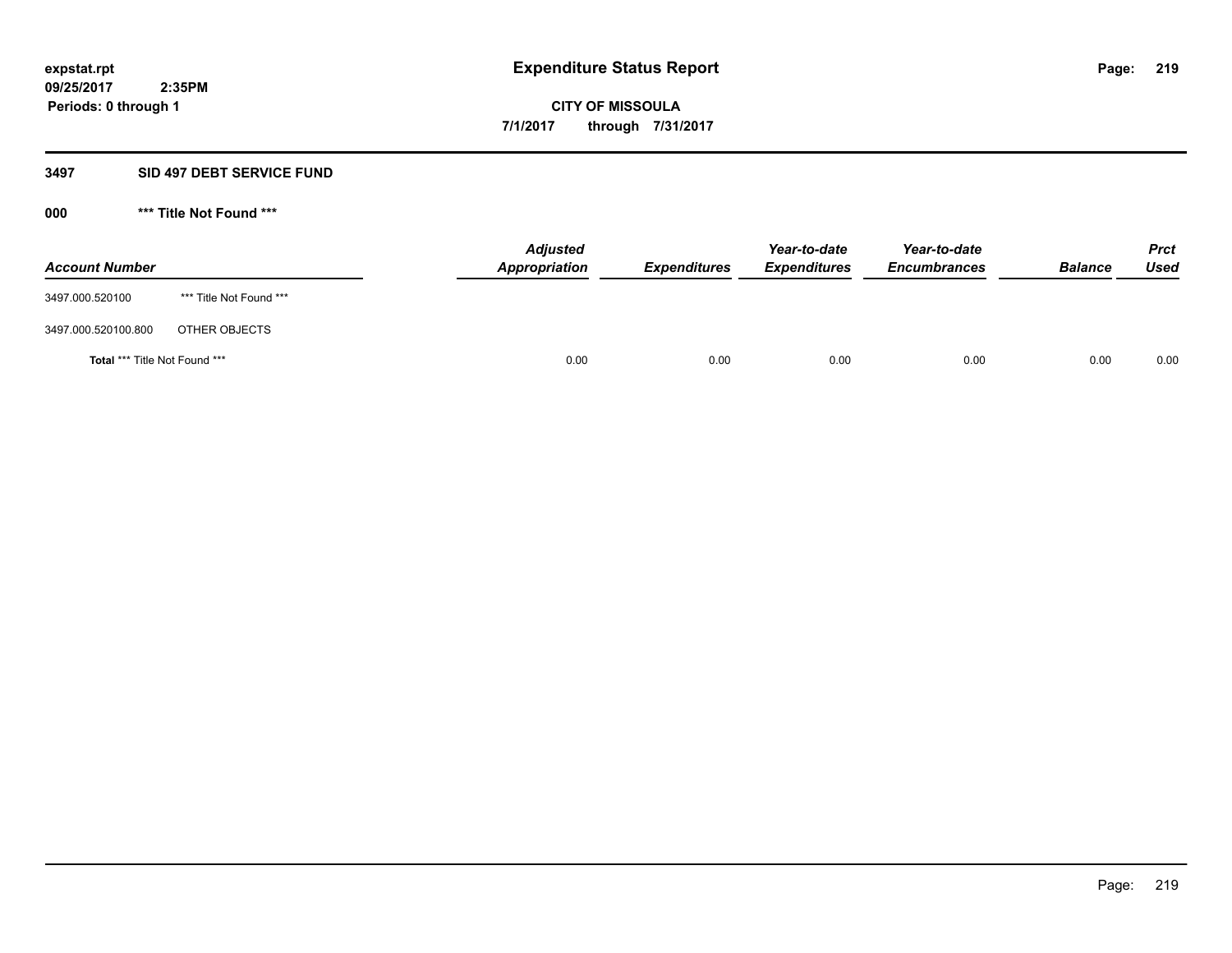### **3497 SID 497 DEBT SERVICE FUND**

|                            |                                  | <b>Adjusted</b>      |                     | Year-to-date        | Year-to-date        |                | <b>Prct</b> |
|----------------------------|----------------------------------|----------------------|---------------------|---------------------|---------------------|----------------|-------------|
| <b>Account Number</b>      |                                  | <b>Appropriation</b> | <b>Expenditures</b> | <b>Expenditures</b> | <b>Encumbrances</b> | <b>Balance</b> | <b>Used</b> |
| 3497.390.510000            | <b>MISCELLANEOUS</b>             |                      |                     |                     |                     |                |             |
| 3497.390.510000.800        | OTHER OBJECTS                    |                      |                     |                     |                     |                |             |
| <b>Total MISCELLANEOUS</b> |                                  | 0.00                 | 0.00                | 0.00                | 0.00                | 0.00           | 0.00        |
| 3497.390.510100            | SPECIAL ASSESSMENTS              |                      |                     |                     |                     |                |             |
| 3497.390.510100.600        | <b>DEBT SERVICE</b>              |                      |                     |                     |                     |                |             |
| <b>Total DEBT SERVICE</b>  |                                  | 0.00                 | 0.00                | 0.00                | 0.00                | 0.00           | 0.00        |
| 3497.390.510100.800        | OTHER OBJECTS                    |                      |                     |                     |                     |                |             |
|                            | <b>Total SPECIAL ASSESSMENTS</b> | 0.00                 | 0.00                | 0.00                | 0.00                | 0.00           | 0.00        |
| 3497.390.510110            | <b>MERCHANT SERVICES</b>         |                      |                     |                     |                     |                |             |
| 3497.390.510110.500        | <b>FIXED CHARGES</b>             |                      |                     |                     |                     |                |             |
|                            | Total SID 497 DEBT SERVICE FUND  | 0.00                 | 0.00                | 0.00                | 0.00                | 0.00           | 0.00        |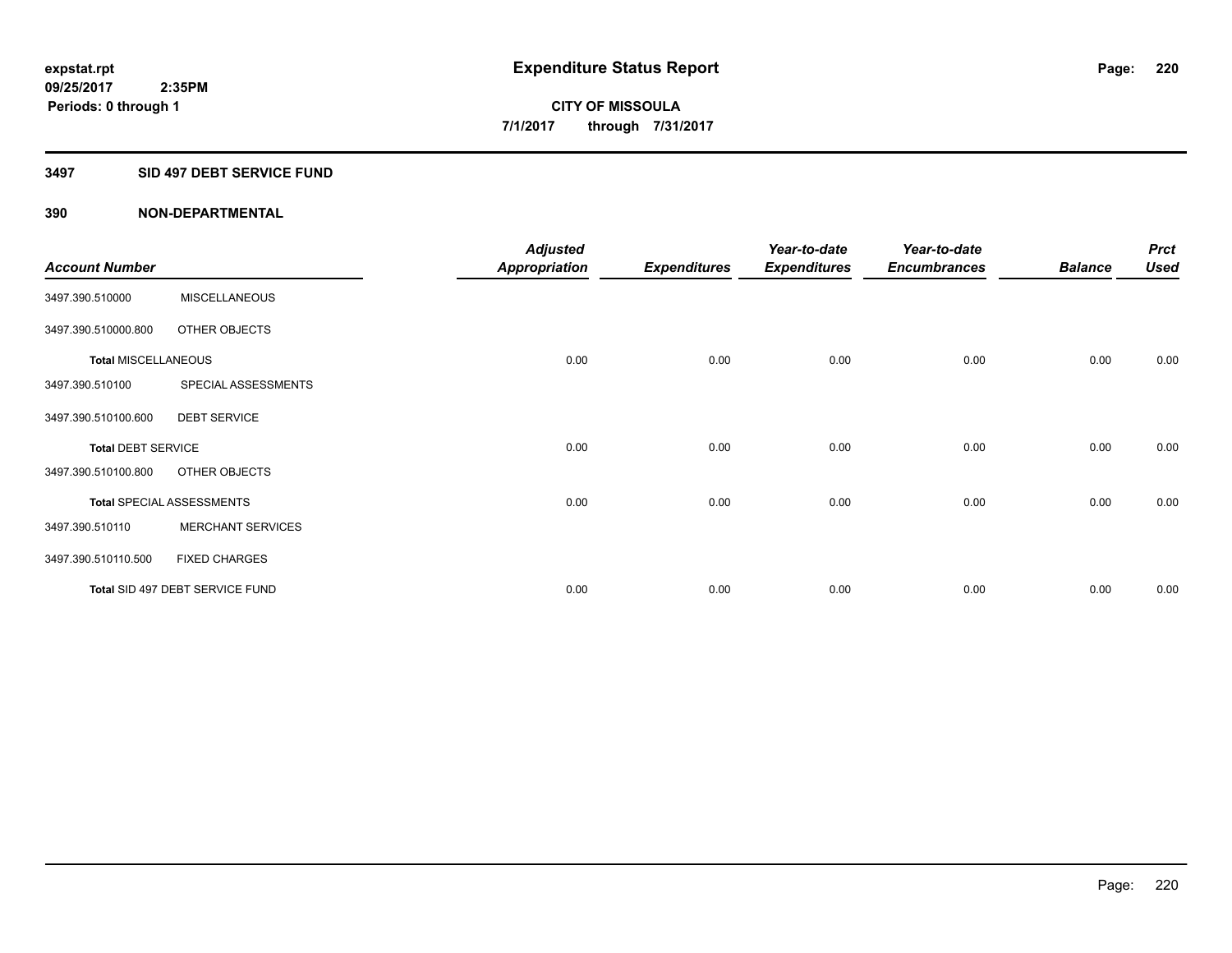### **3498 SID 498 DEBT SERVICE FUND**

| <b>Account Number</b>         |                         | <b>Adjusted</b><br>Appropriation | <b>Expenditures</b> | Year-to-date<br><b>Expenditures</b> | Year-to-date<br><b>Encumbrances</b> | <b>Balance</b> | <b>Prct</b><br>Used |
|-------------------------------|-------------------------|----------------------------------|---------------------|-------------------------------------|-------------------------------------|----------------|---------------------|
| 3498.000.520100               | *** Title Not Found *** |                                  |                     |                                     |                                     |                |                     |
| 3498.000.520100.800           | OTHER OBJECTS           |                                  |                     |                                     |                                     |                |                     |
| Total *** Title Not Found *** |                         | 0.00                             | 0.00                | 0.00                                | 0.00                                | 0.00           | 0.00                |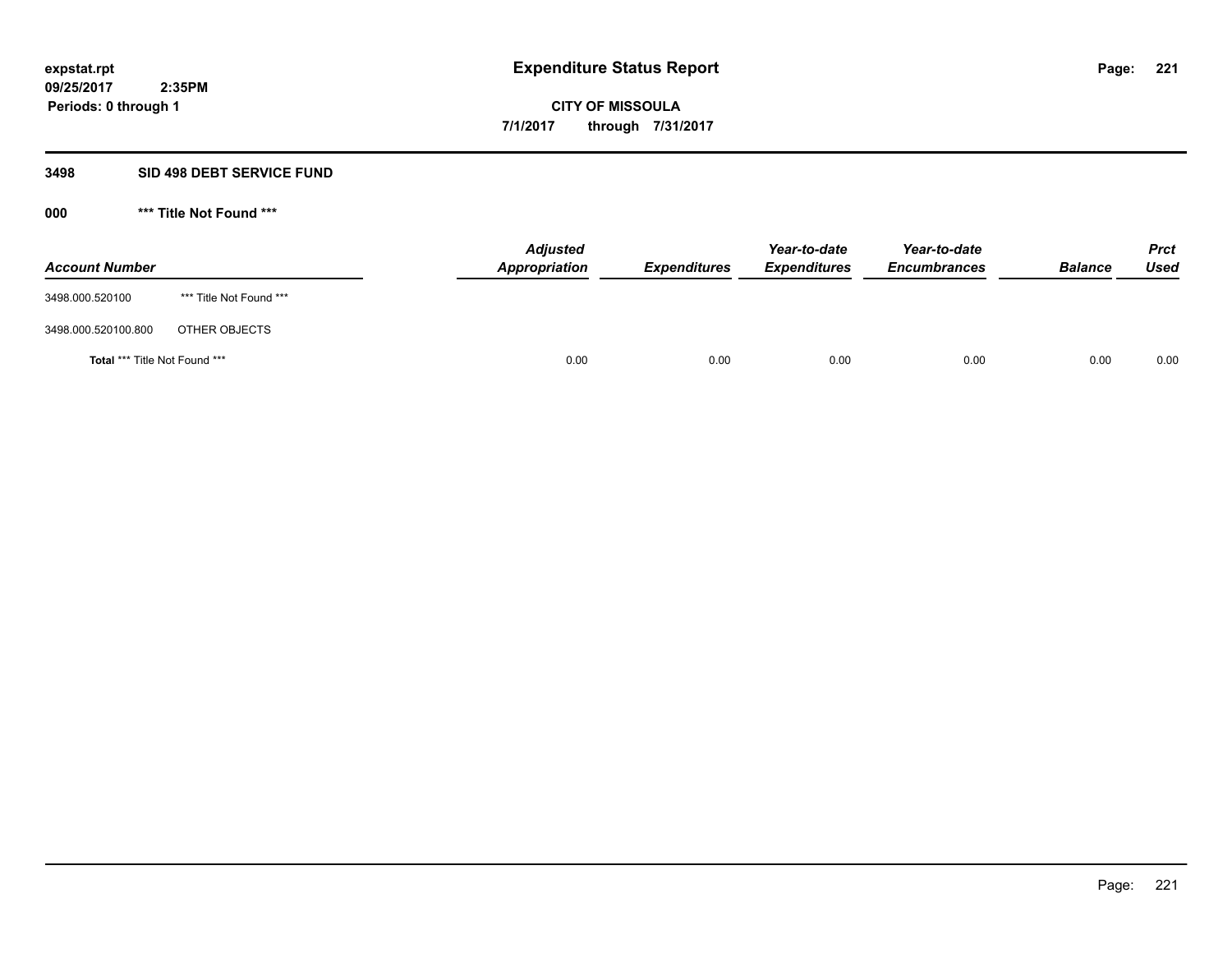### **3498 SID 498 DEBT SERVICE FUND**

| <b>Account Number</b> |                                  | <b>Adjusted</b><br>Appropriation | <b>Expenditures</b> | Year-to-date<br><b>Expenditures</b> | Year-to-date<br><b>Encumbrances</b> | <b>Balance</b> | <b>Prct</b><br><b>Used</b> |
|-----------------------|----------------------------------|----------------------------------|---------------------|-------------------------------------|-------------------------------------|----------------|----------------------------|
| 3498.390.510100       | SPECIAL ASSESSMENTS              |                                  |                     |                                     |                                     |                |                            |
| 3498.390.510100.600   | <b>DEBT SERVICE</b>              |                                  |                     |                                     |                                     |                |                            |
|                       | <b>Total SPECIAL ASSESSMENTS</b> | 0.00                             | 0.00                | 0.00                                | 0.00                                | 0.00           | 0.00                       |
| 3498.390.510110       | <b>MERCHANT SERVICES</b>         |                                  |                     |                                     |                                     |                |                            |
| 3498.390.510110.500   | <b>FIXED CHARGES</b>             |                                  |                     |                                     |                                     |                |                            |
|                       | <b>Total MERCHANT SERVICES</b>   | 0.00                             | 0.00                | 0.00                                | 0.00                                | 0.00           | 0.00                       |
|                       | Total SID 498 DEBT SERVICE FUND  | 0.00                             | 0.00                | 0.00                                | 0.00                                | 0.00           | 0.00                       |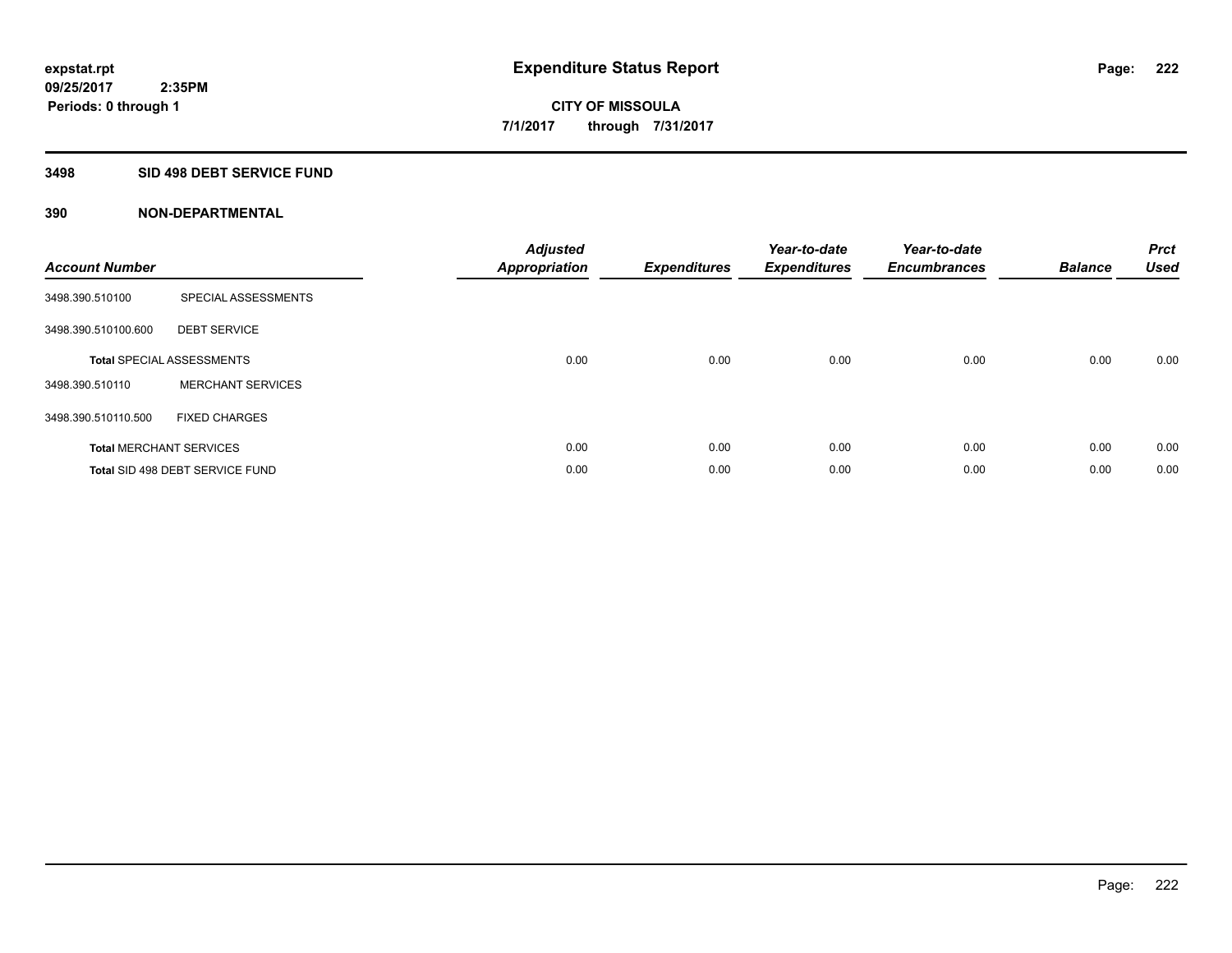## **3500 SID 500 DEBT SERVICE FUND**

| <b>Account Number</b>     |                                 | <b>Adjusted</b><br><b>Appropriation</b> | <b>Expenditures</b> | Year-to-date<br><b>Expenditures</b> | Year-to-date<br><b>Encumbrances</b> | <b>Balance</b> | <b>Prct</b><br><b>Used</b> |
|---------------------------|---------------------------------|-----------------------------------------|---------------------|-------------------------------------|-------------------------------------|----------------|----------------------------|
| 3500.390.510100           | SPECIAL ASSESSMENTS             |                                         |                     |                                     |                                     |                |                            |
| 3500.390.510100.600       | <b>DEBT SERVICE</b>             |                                         |                     |                                     |                                     |                |                            |
| <b>Total DEBT SERVICE</b> |                                 | 0.00                                    | 0.00                | 0.00                                | 0.00                                | 0.00           | 0.00                       |
| 3500.390.510100.800       | OTHER OBJECTS                   |                                         |                     |                                     |                                     |                |                            |
|                           | Total SID 500 DEBT SERVICE FUND | 0.00                                    | 0.00                | 0.00                                | 0.00                                | 0.00           | 0.00                       |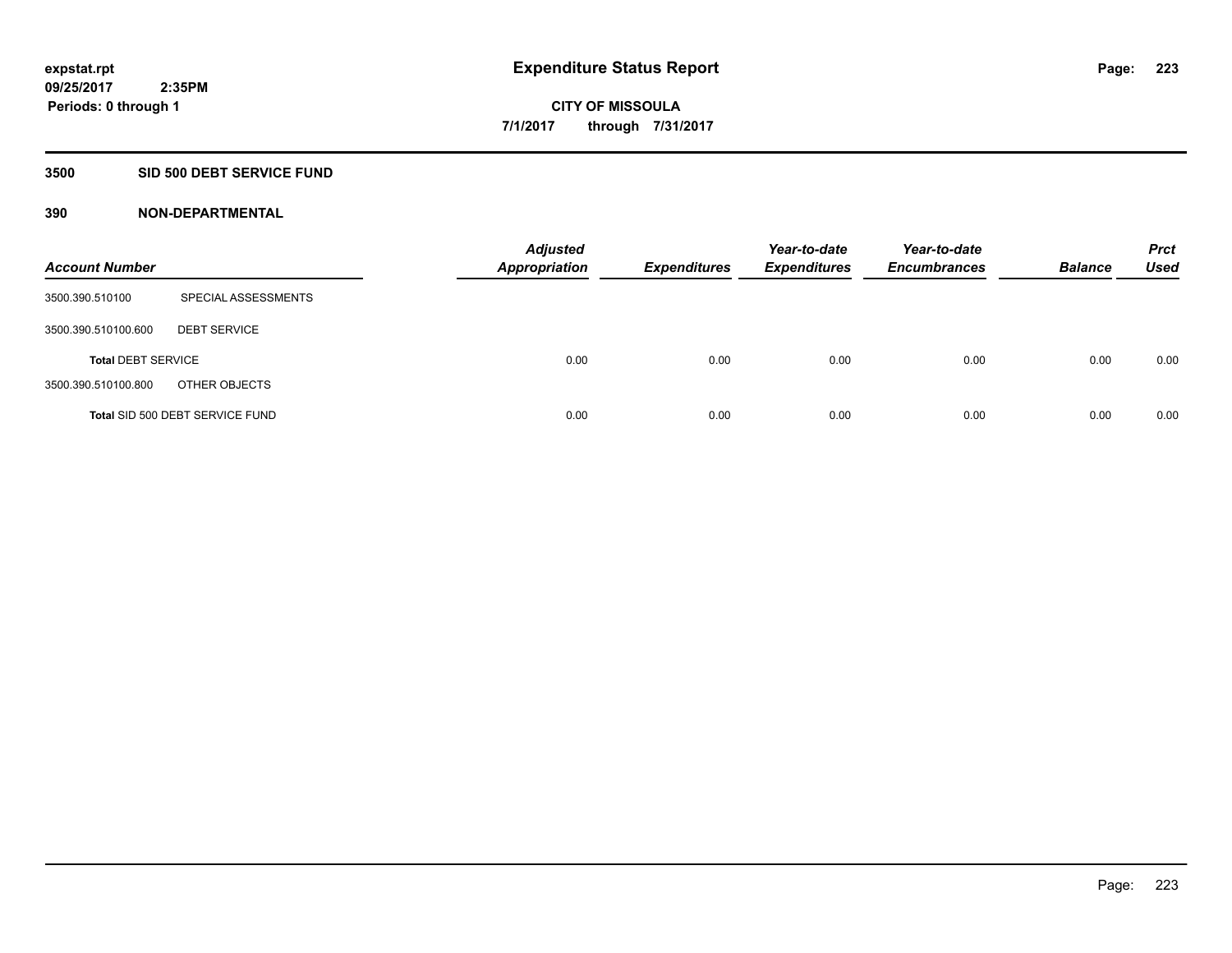## **3501 SID 501 DEBT SERVICE FUND**

| <b>Account Number</b>                |                         | <b>Adjusted</b><br>Appropriation | <b>Expenditures</b> | Year-to-date<br><b>Expenditures</b> | Year-to-date<br><b>Encumbrances</b> | <b>Balance</b> | <b>Prct</b><br>Used |
|--------------------------------------|-------------------------|----------------------------------|---------------------|-------------------------------------|-------------------------------------|----------------|---------------------|
| 3501.000.520100                      | *** Title Not Found *** |                                  |                     |                                     |                                     |                |                     |
| 3501.000.520100.800                  | OTHER OBJECTS           |                                  |                     |                                     |                                     |                |                     |
| <b>Total *** Title Not Found ***</b> |                         |                                  | 0.00<br>0.00        | 0.00                                | 0.00                                | 0.00           | 0.00                |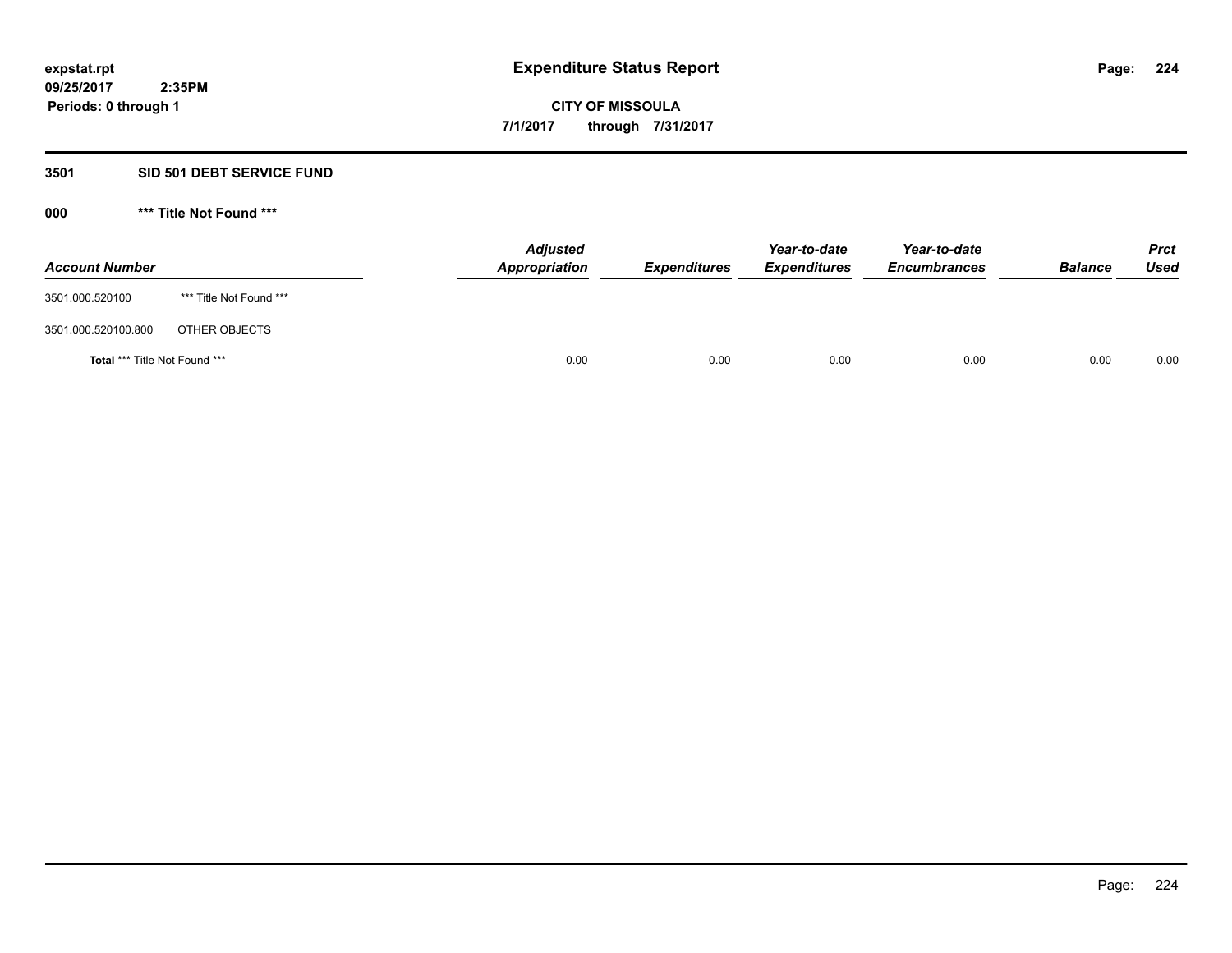### **3501 SID 501 DEBT SERVICE FUND**

| <b>Account Number</b> |                                  | <b>Adjusted</b><br><b>Appropriation</b> | <b>Expenditures</b> | Year-to-date<br><b>Expenditures</b> | Year-to-date<br><b>Encumbrances</b> | <b>Balance</b> | <b>Prct</b><br><b>Used</b> |
|-----------------------|----------------------------------|-----------------------------------------|---------------------|-------------------------------------|-------------------------------------|----------------|----------------------------|
| 3501.390.510100       | SPECIAL ASSESSMENTS              |                                         |                     |                                     |                                     |                |                            |
| 3501.390.510100.600   | <b>DEBT SERVICE</b>              |                                         |                     |                                     |                                     |                |                            |
|                       | <b>Total SPECIAL ASSESSMENTS</b> | 0.00                                    | 0.00                | 0.00                                | 0.00                                | 0.00           | 0.00                       |
| 3501.390.510110       | <b>MERCHANT SERVICES</b>         |                                         |                     |                                     |                                     |                |                            |
| 3501.390.510110.500   | <b>FIXED CHARGES</b>             |                                         |                     |                                     |                                     |                |                            |
|                       | Total SID 501 DEBT SERVICE FUND  | 0.00                                    | 0.00                | 0.00                                | 0.00                                | 0.00           | 0.00                       |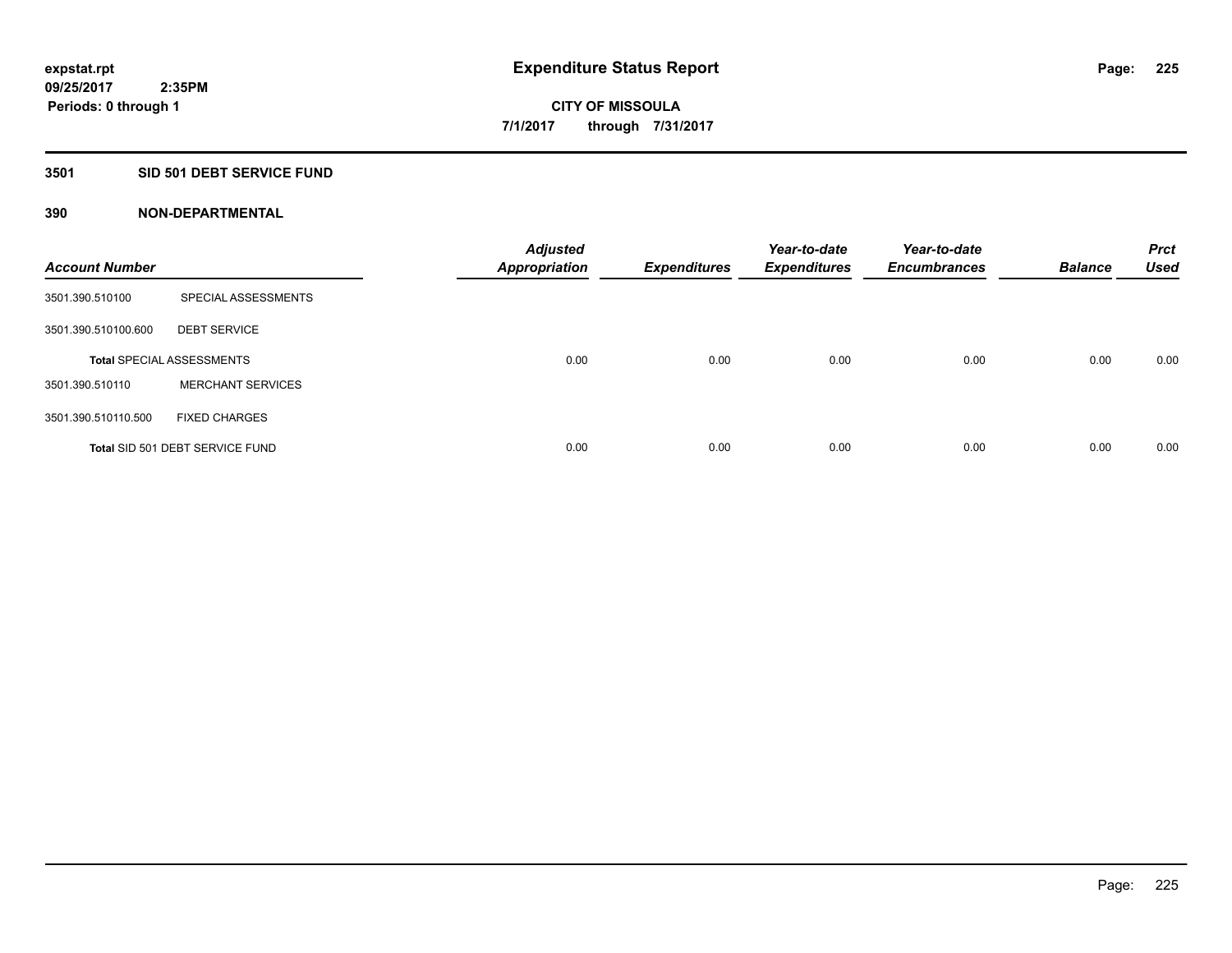### **3503 SID 503 DEBT SERVICE FUND**

| <b>Account Number</b>                |                         | <b>Adjusted</b><br>Appropriation | <b>Expenditures</b> | Year-to-date<br><b>Expenditures</b> | Year-to-date<br><b>Encumbrances</b> | <b>Balance</b> | <b>Prct</b><br>Used |
|--------------------------------------|-------------------------|----------------------------------|---------------------|-------------------------------------|-------------------------------------|----------------|---------------------|
| 3503.000.520100                      | *** Title Not Found *** |                                  |                     |                                     |                                     |                |                     |
| 3503.000.520100.800                  | OTHER OBJECTS           |                                  |                     |                                     |                                     |                |                     |
| <b>Total *** Title Not Found ***</b> |                         |                                  | 0.00<br>0.00        | 0.00                                | 0.00                                | 0.00           | 0.00                |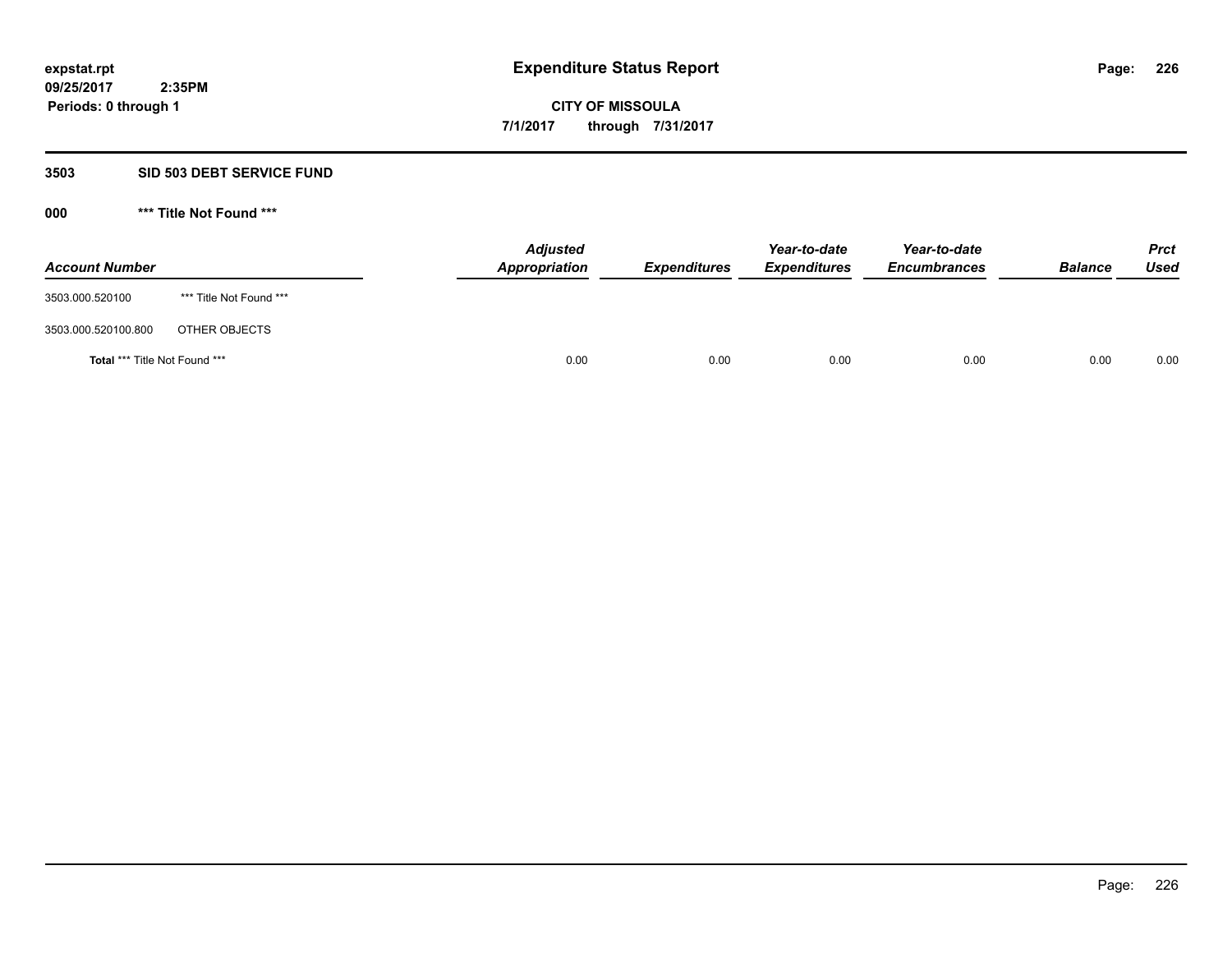### **3503 SID 503 DEBT SERVICE FUND**

| <b>Account Number</b> |                                  | <b>Adjusted</b><br><b>Appropriation</b> | <b>Expenditures</b> | Year-to-date<br><b>Expenditures</b> | Year-to-date<br><b>Encumbrances</b> | <b>Balance</b> | <b>Prct</b><br><b>Used</b> |
|-----------------------|----------------------------------|-----------------------------------------|---------------------|-------------------------------------|-------------------------------------|----------------|----------------------------|
| 3503.390.510100       | SPECIAL ASSESSMENTS              |                                         |                     |                                     |                                     |                |                            |
| 3503.390.510100.600   | <b>DEBT SERVICE</b>              |                                         |                     |                                     |                                     |                |                            |
|                       | <b>Total SPECIAL ASSESSMENTS</b> | 0.00                                    | 0.00                | 0.00                                | 0.00                                | 0.00           | 0.00                       |
| 3503.390.510110       | <b>MERCHANT SERVICES</b>         |                                         |                     |                                     |                                     |                |                            |
| 3503.390.510110.500   | <b>FIXED CHARGES</b>             |                                         |                     |                                     |                                     |                |                            |
|                       | Total SID 503 DEBT SERVICE FUND  | 0.00                                    | 0.00                | 0.00                                | 0.00                                | 0.00           | 0.00                       |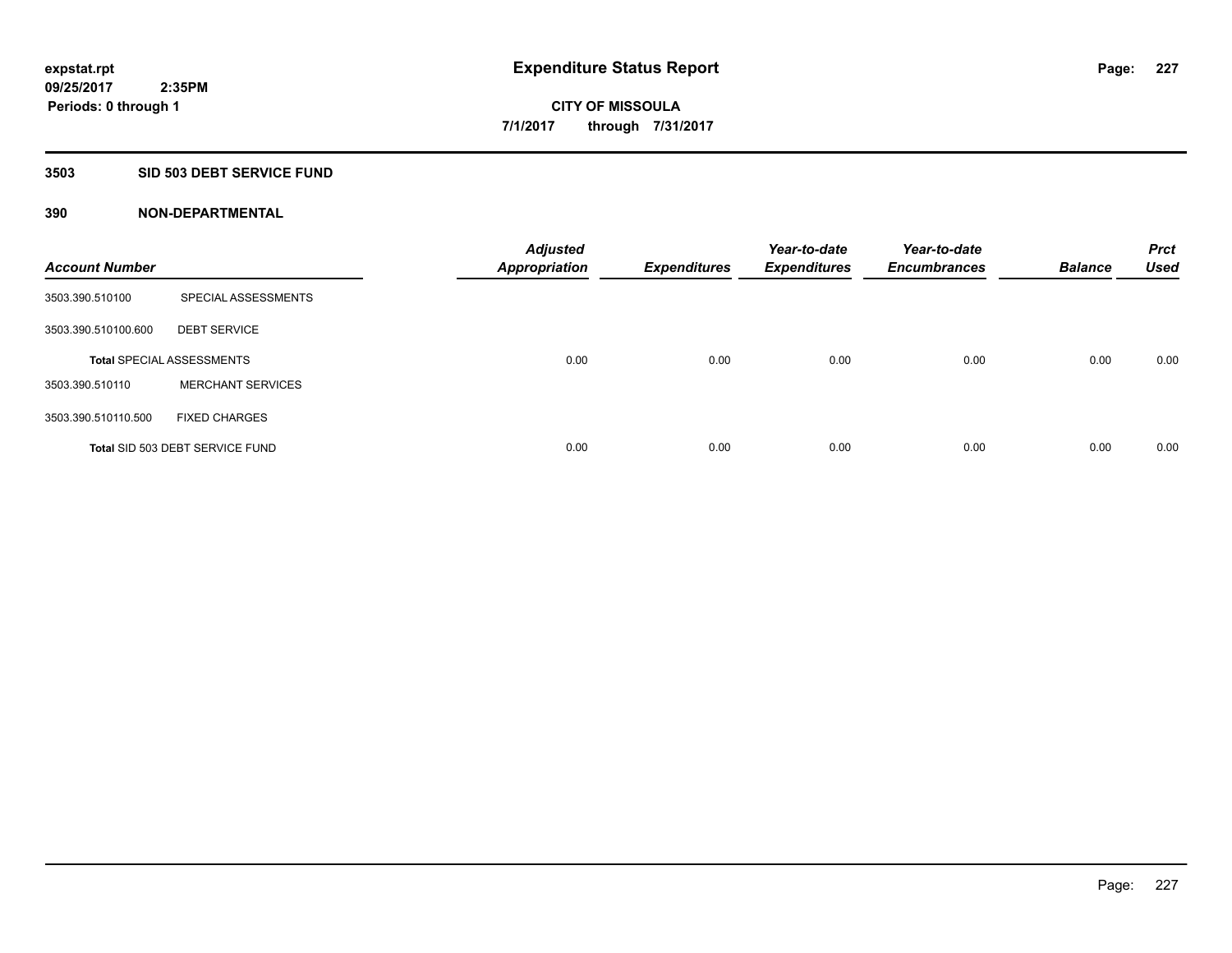#### **3505 SID 505 DEBT SERVICE FUND**

| <b>Account Number</b>         |                         | <b>Adjusted</b><br>Appropriation | <b>Expenditures</b> | Year-to-date<br><b>Expenditures</b> | Year-to-date<br><b>Encumbrances</b> | <b>Balance</b> | <b>Prct</b><br>Used |
|-------------------------------|-------------------------|----------------------------------|---------------------|-------------------------------------|-------------------------------------|----------------|---------------------|
| 3505.000.520100               | *** Title Not Found *** |                                  |                     |                                     |                                     |                |                     |
| 3505.000.520100.800           | OTHER OBJECTS           |                                  |                     |                                     |                                     |                |                     |
| Total *** Title Not Found *** |                         | 0.00                             | 0.00                | 0.00                                | 0.00                                | 0.00           | 0.00                |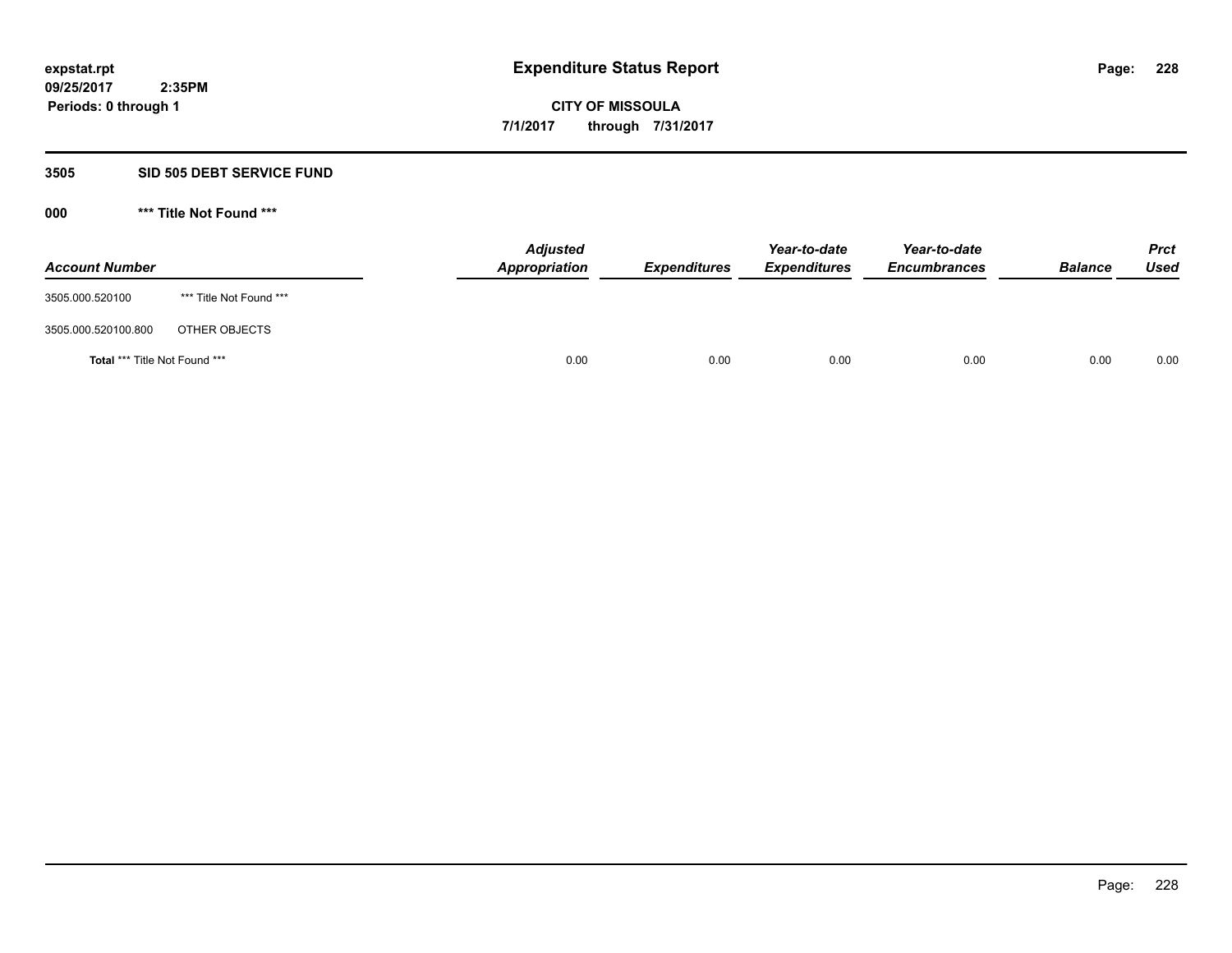#### **3505 SID 505 DEBT SERVICE FUND**

| <b>Account Number</b> |                                  | <b>Adjusted</b><br><b>Appropriation</b> | <b>Expenditures</b> | Year-to-date<br><b>Expenditures</b> | Year-to-date<br><b>Encumbrances</b> | <b>Balance</b> | <b>Prct</b><br><b>Used</b> |
|-----------------------|----------------------------------|-----------------------------------------|---------------------|-------------------------------------|-------------------------------------|----------------|----------------------------|
| 3505.390.510100       | SPECIAL ASSESSMENTS              |                                         |                     |                                     |                                     |                |                            |
| 3505.390.510100.600   | <b>DEBT SERVICE</b>              |                                         |                     |                                     |                                     |                |                            |
|                       | <b>Total SPECIAL ASSESSMENTS</b> | 0.00                                    | 0.00                | 0.00                                | 0.00                                | 0.00           | 0.00                       |
| 3505.390.510110       | <b>MERCHANT SERVICES</b>         |                                         |                     |                                     |                                     |                |                            |
| 3505.390.510110.500   | <b>FIXED CHARGES</b>             |                                         |                     |                                     |                                     |                |                            |
|                       | Total SID 505 DEBT SERVICE FUND  | 0.00                                    | 0.00                | 0.00                                | 0.00                                | 0.00           | 0.00                       |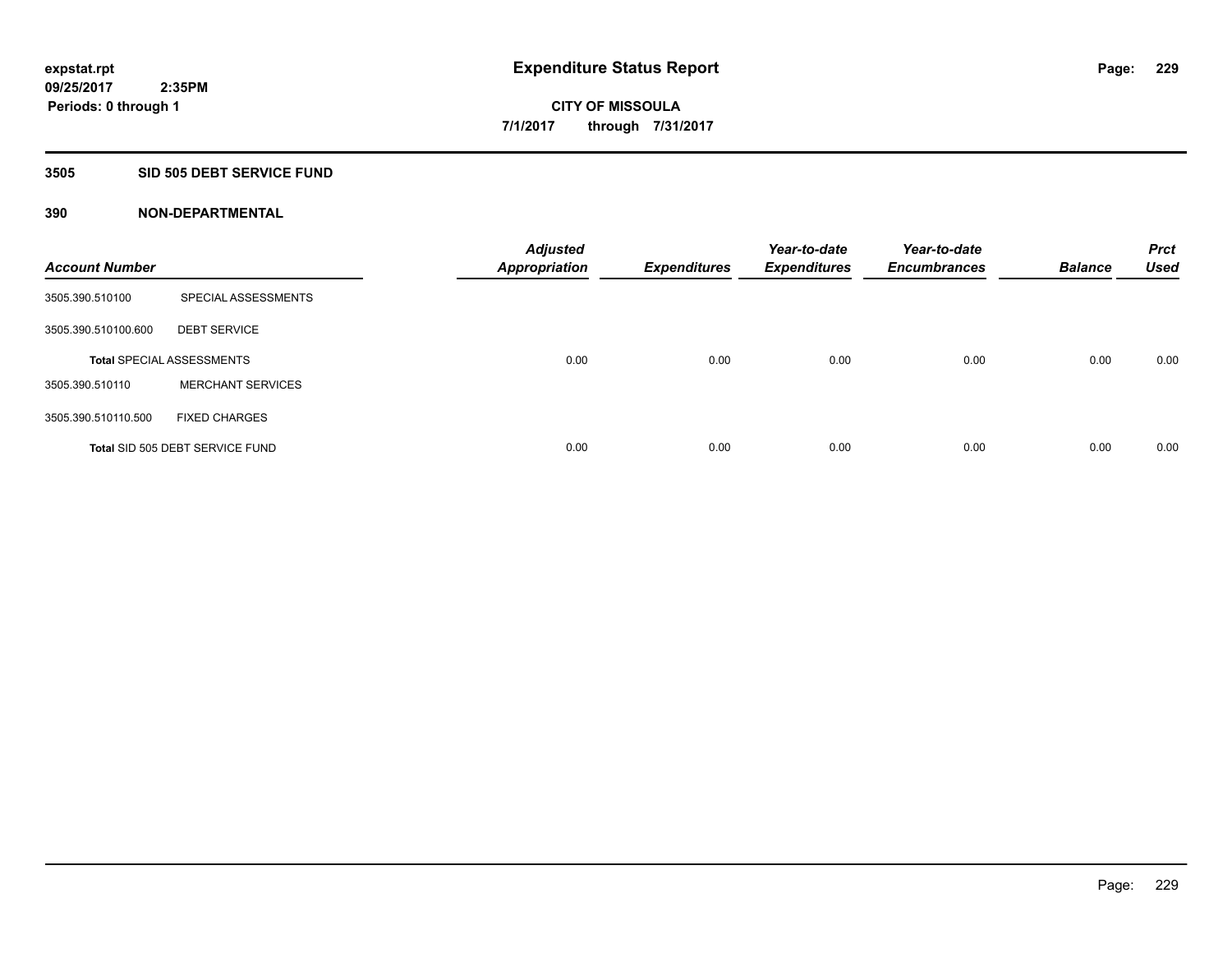### **3506 SID 506 DEBT SERVICE FUND**

| <b>Account Number</b>                |                         | <b>Adjusted</b><br>Appropriation | <b>Expenditures</b> | Year-to-date<br><b>Expenditures</b> | Year-to-date<br><b>Encumbrances</b> | <b>Balance</b> | <b>Prct</b><br><b>Used</b> |
|--------------------------------------|-------------------------|----------------------------------|---------------------|-------------------------------------|-------------------------------------|----------------|----------------------------|
| 3506.000.520100                      | *** Title Not Found *** |                                  |                     |                                     |                                     |                |                            |
| 3506.000.520100.800                  | OTHER OBJECTS           |                                  |                     |                                     |                                     |                |                            |
| <b>Total *** Title Not Found ***</b> |                         | 0.00                             | 0.00                | 0.00                                | 0.00                                | 0.00           | 0.00                       |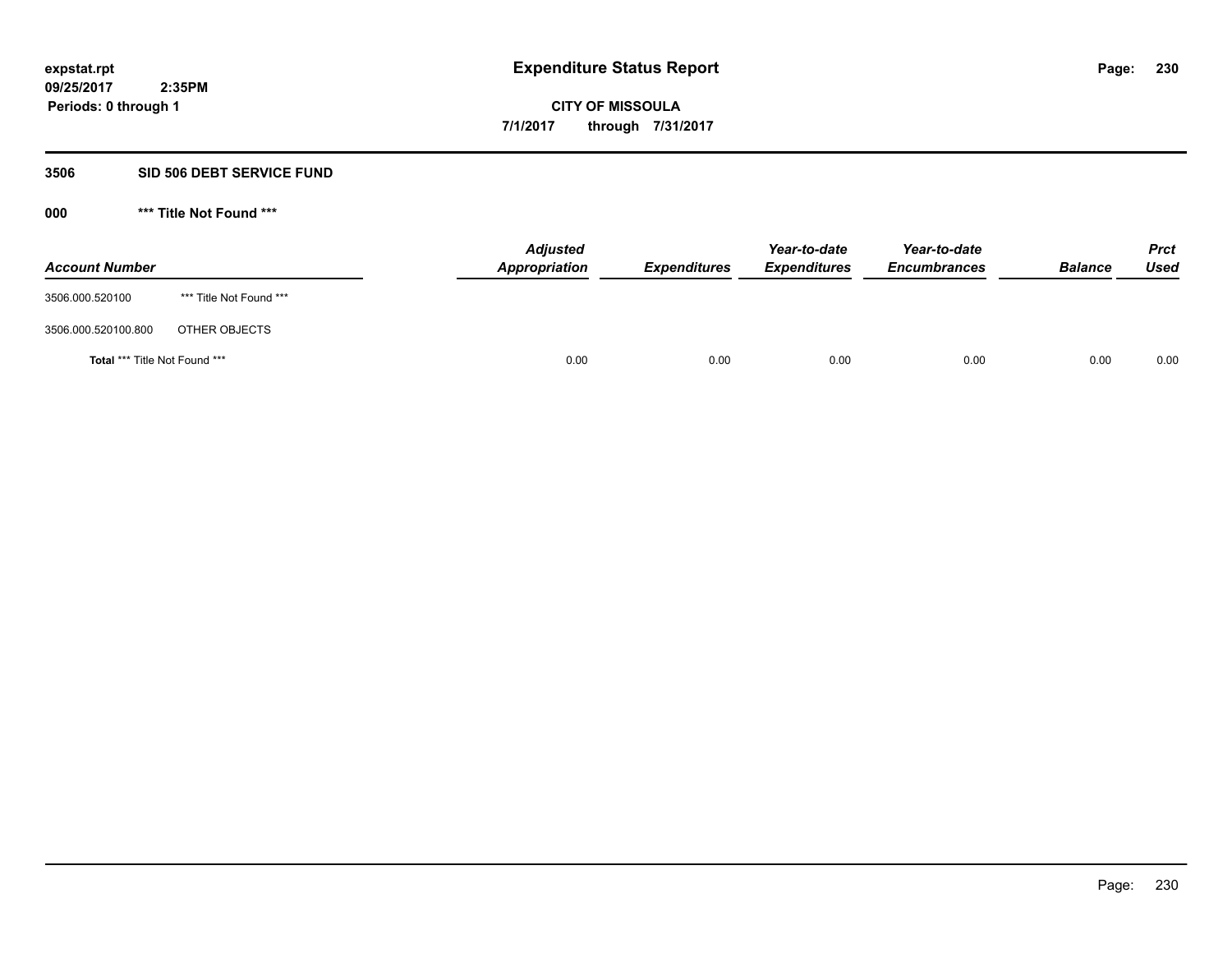### **3506 SID 506 DEBT SERVICE FUND**

| <b>Account Number</b> |                                  | <b>Adjusted</b><br><b>Appropriation</b> | <b>Expenditures</b> | Year-to-date<br><b>Expenditures</b> | Year-to-date<br><b>Encumbrances</b> | <b>Balance</b> | <b>Prct</b><br><b>Used</b> |
|-----------------------|----------------------------------|-----------------------------------------|---------------------|-------------------------------------|-------------------------------------|----------------|----------------------------|
| 3506.390.510100       | SPECIAL ASSESSMENTS              |                                         |                     |                                     |                                     |                |                            |
| 3506.390.510100.600   | <b>DEBT SERVICE</b>              |                                         |                     |                                     |                                     |                |                            |
|                       | <b>Total SPECIAL ASSESSMENTS</b> | 0.00                                    | 0.00                | 0.00                                | 0.00                                | 0.00           | 0.00                       |
| 3506.390.510110       | <b>MERCHANT SERVICES</b>         |                                         |                     |                                     |                                     |                |                            |
| 3506.390.510110.500   | <b>FIXED CHARGES</b>             |                                         |                     |                                     |                                     |                |                            |
|                       | Total SID 506 DEBT SERVICE FUND  | 0.00                                    | 0.00                | 0.00                                | 0.00                                | 0.00           | 0.00                       |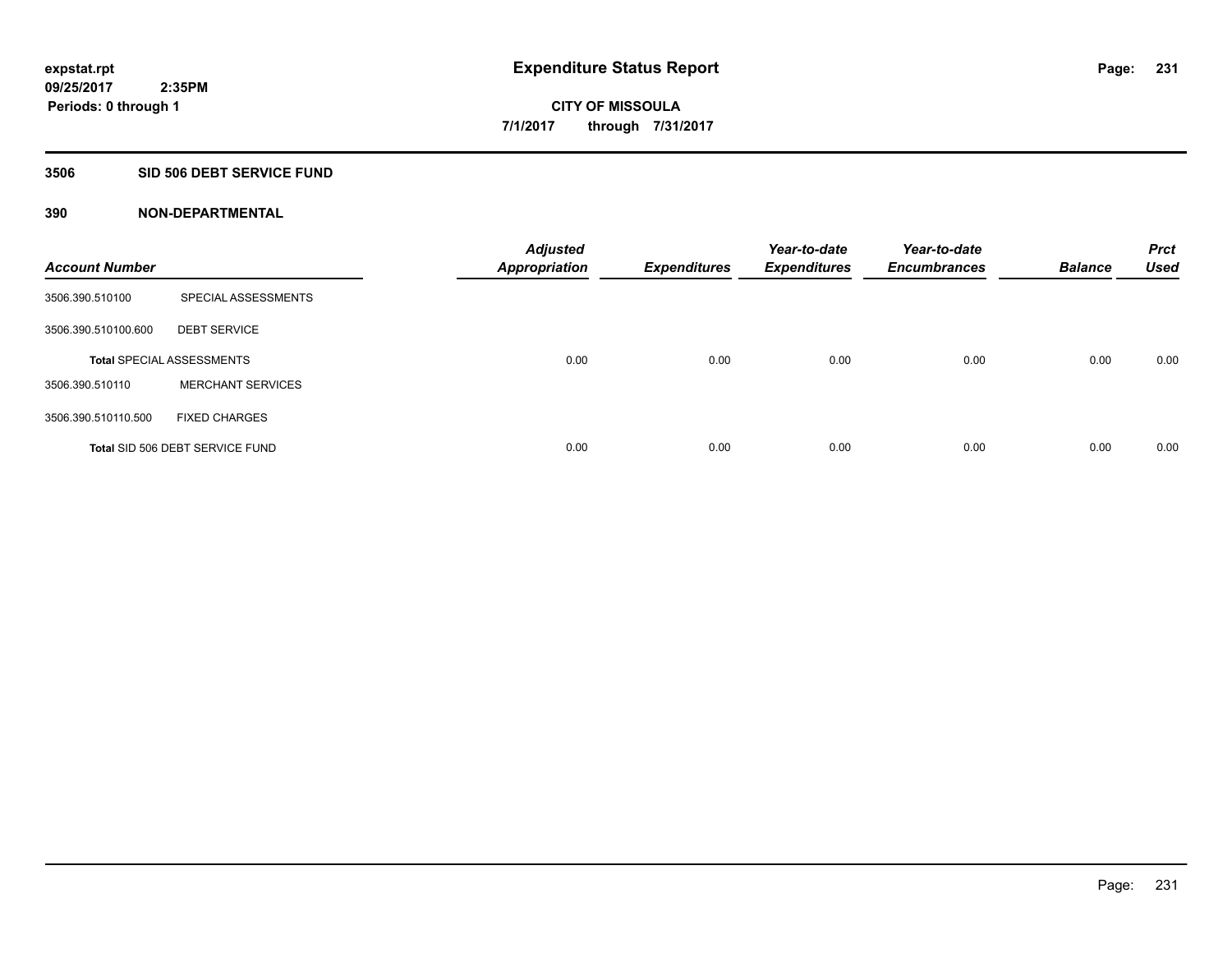## **3507 SID 507 DEBT SERVICE FUND**

| <b>Account Number</b>                |                         | <b>Adjusted</b><br>Appropriation | <b>Expenditures</b> | Year-to-date<br><b>Expenditures</b> | Year-to-date<br><b>Encumbrances</b> | <b>Balance</b> | <b>Prct</b><br>Used |
|--------------------------------------|-------------------------|----------------------------------|---------------------|-------------------------------------|-------------------------------------|----------------|---------------------|
| 3507.000.520100                      | *** Title Not Found *** |                                  |                     |                                     |                                     |                |                     |
| 3507.000.520100.800                  | OTHER OBJECTS           |                                  |                     |                                     |                                     |                |                     |
| <b>Total *** Title Not Found ***</b> |                         |                                  | 0.00<br>0.00        | 0.00                                | 0.00                                | 0.00           | 0.00                |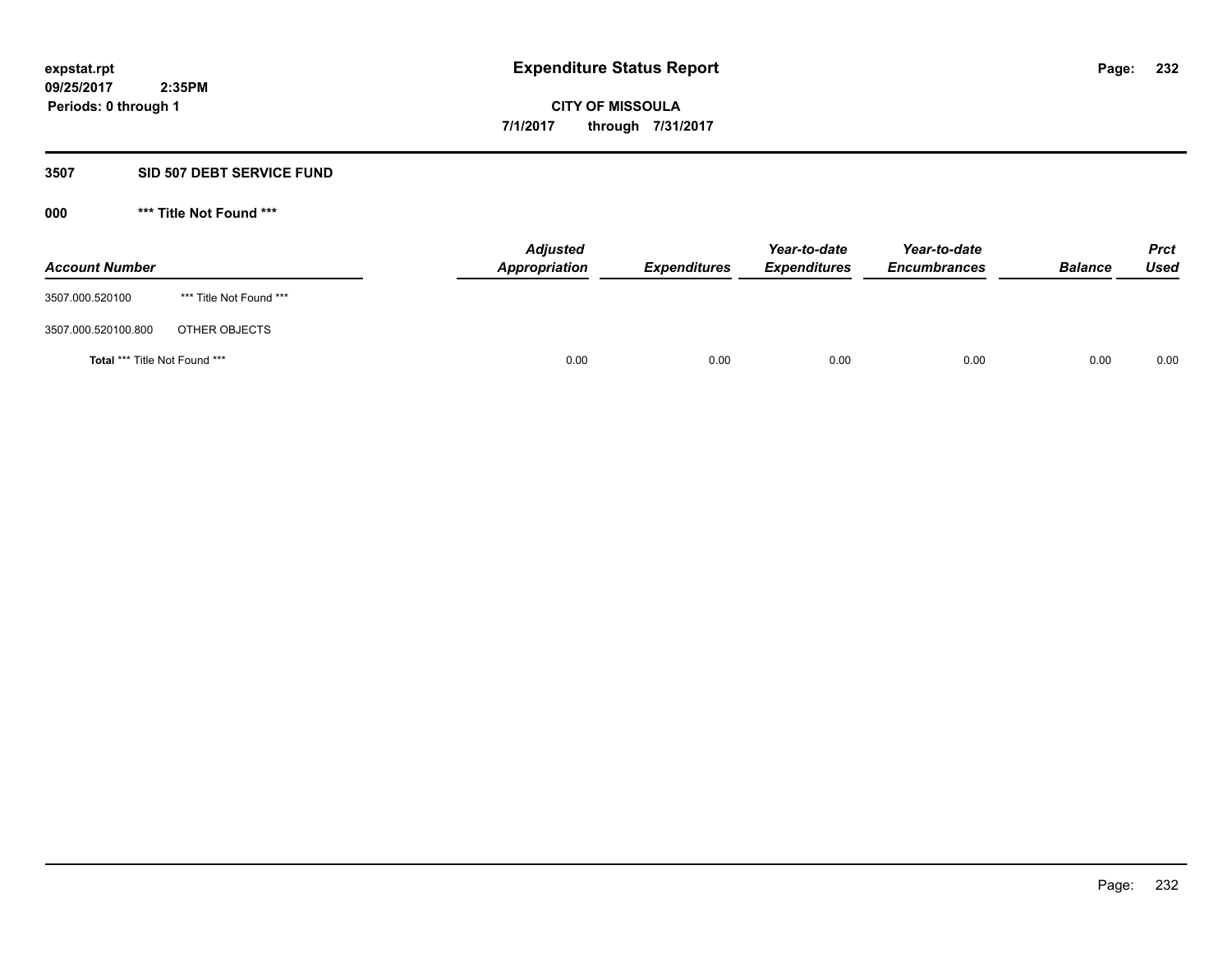### **3507 SID 507 DEBT SERVICE FUND**

| <b>Account Number</b> |                                 | <b>Adjusted</b><br>Appropriation | <b>Expenditures</b> | Year-to-date<br><b>Expenditures</b> | Year-to-date<br><b>Encumbrances</b> | <b>Balance</b> | <b>Prct</b><br><b>Used</b> |
|-----------------------|---------------------------------|----------------------------------|---------------------|-------------------------------------|-------------------------------------|----------------|----------------------------|
| 3507.390.510110       | <b>MERCHANT SERVICES</b>        |                                  |                     |                                     |                                     |                |                            |
| 3507.390.510110.500   | <b>FIXED CHARGES</b>            |                                  |                     |                                     |                                     |                |                            |
|                       | Total SID 507 DEBT SERVICE FUND | 0.00                             | 0.00                | 0.00                                | 0.00                                | 0.00           | 0.00                       |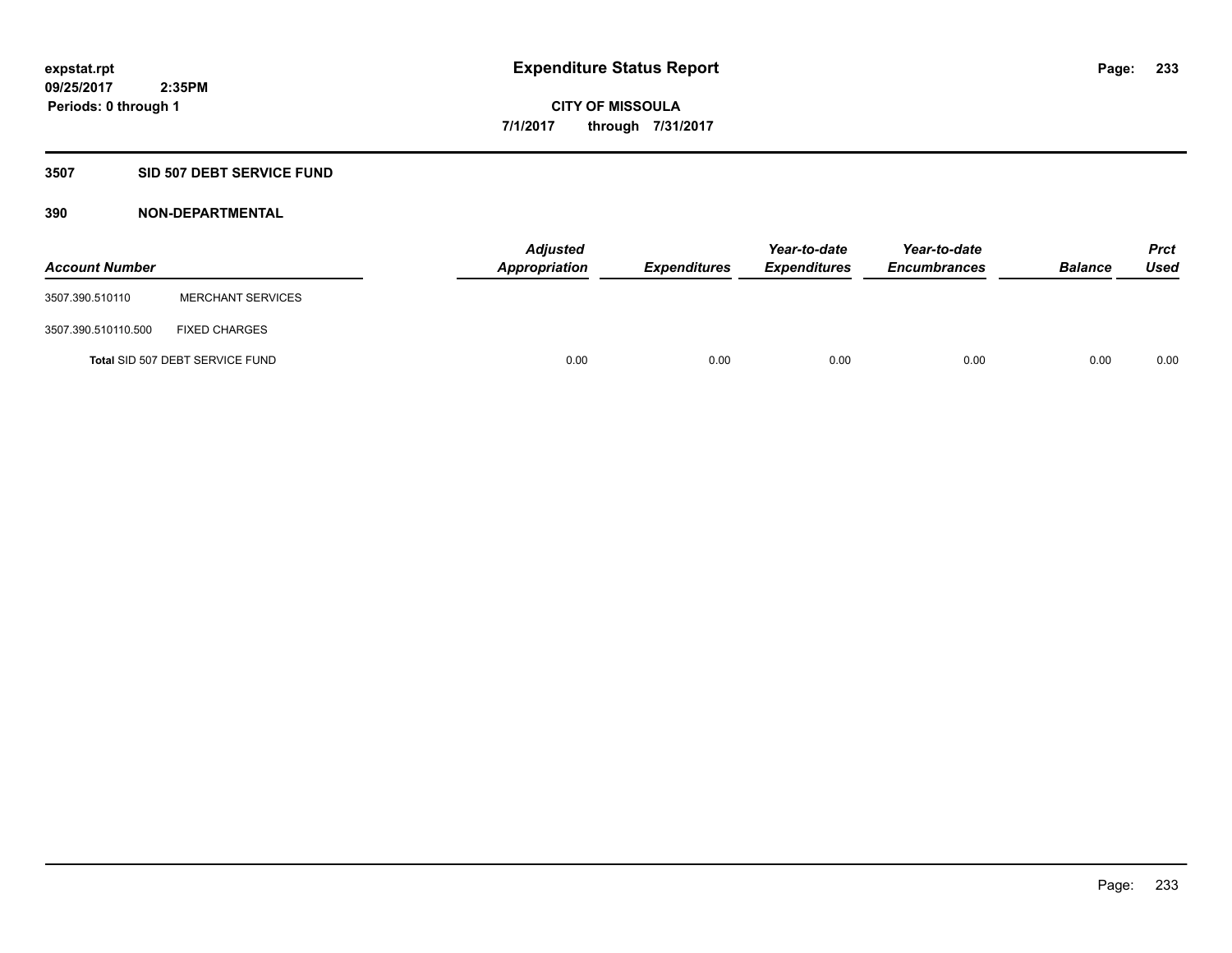### **3508 SID 508 DEBT SERVICE FUND**

| <b>Account Number</b>                |                         | <b>Adjusted</b><br>Appropriation | <b>Expenditures</b> | Year-to-date<br><b>Expenditures</b> | Year-to-date<br><b>Encumbrances</b> | <b>Balance</b> | <b>Prct</b><br><b>Used</b> |
|--------------------------------------|-------------------------|----------------------------------|---------------------|-------------------------------------|-------------------------------------|----------------|----------------------------|
| 3508.000.520100                      | *** Title Not Found *** |                                  |                     |                                     |                                     |                |                            |
| 3508.000.520100.800                  | OTHER OBJECTS           |                                  |                     |                                     |                                     |                |                            |
| <b>Total *** Title Not Found ***</b> |                         | 0.00                             | 0.00                | 0.00                                | 0.00                                | 0.00           | 0.00                       |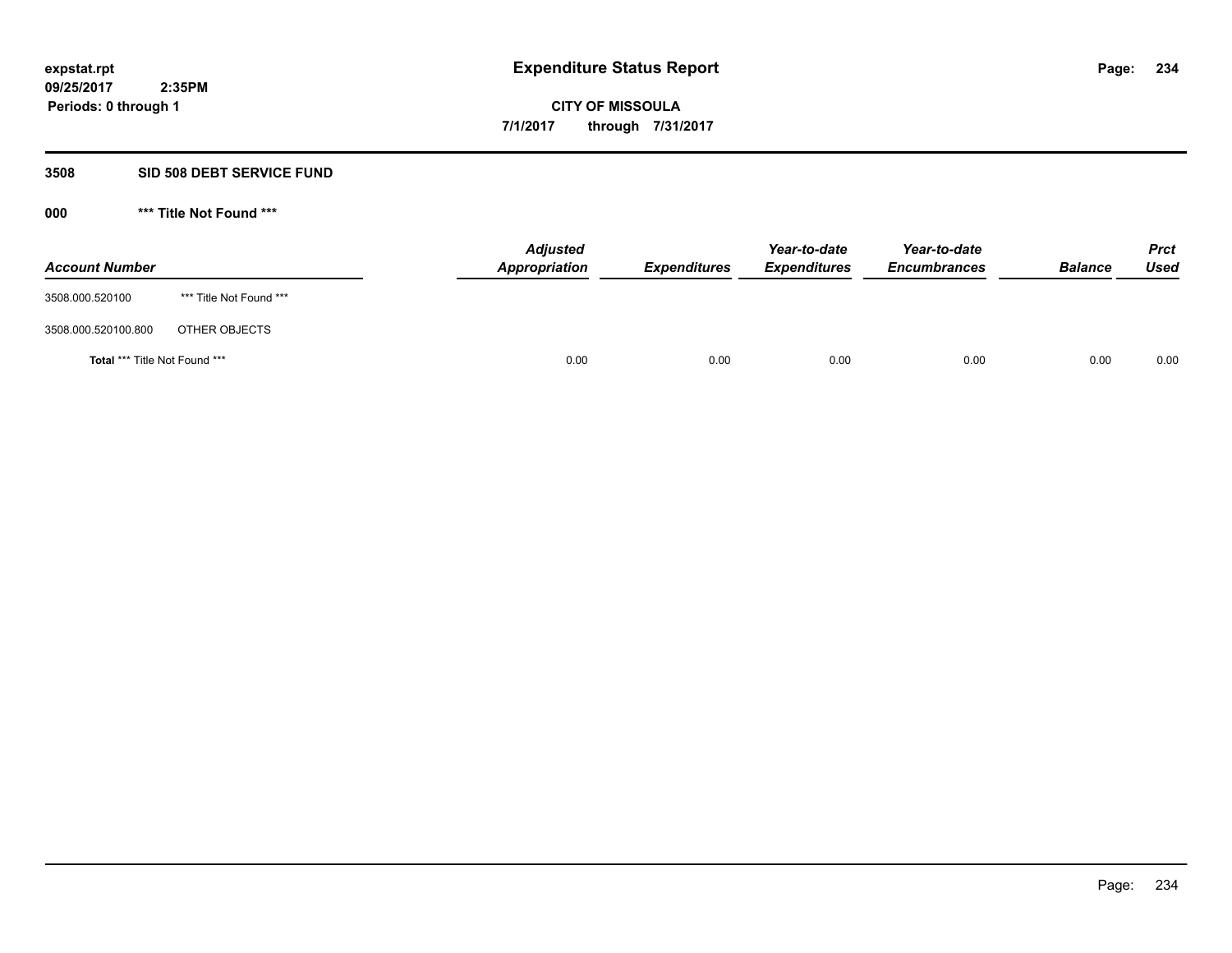#### **3508 SID 508 DEBT SERVICE FUND**

| <b>Account Number</b> |                                 | <b>Adjusted</b><br>Appropriation | <b>Expenditures</b> | Year-to-date<br><b>Expenditures</b> | Year-to-date<br><b>Encumbrances</b> | <b>Balance</b> | <b>Prct</b><br><b>Used</b> |
|-----------------------|---------------------------------|----------------------------------|---------------------|-------------------------------------|-------------------------------------|----------------|----------------------------|
| 3508.390.510110       | <b>MERCHANT SERVICES</b>        |                                  |                     |                                     |                                     |                |                            |
| 3508.390.510110.500   | <b>FIXED CHARGES</b>            |                                  |                     |                                     |                                     |                |                            |
|                       | Total SID 508 DEBT SERVICE FUND | 0.00                             | 0.00                | 0.00                                | 0.00                                | 0.00           | 0.00                       |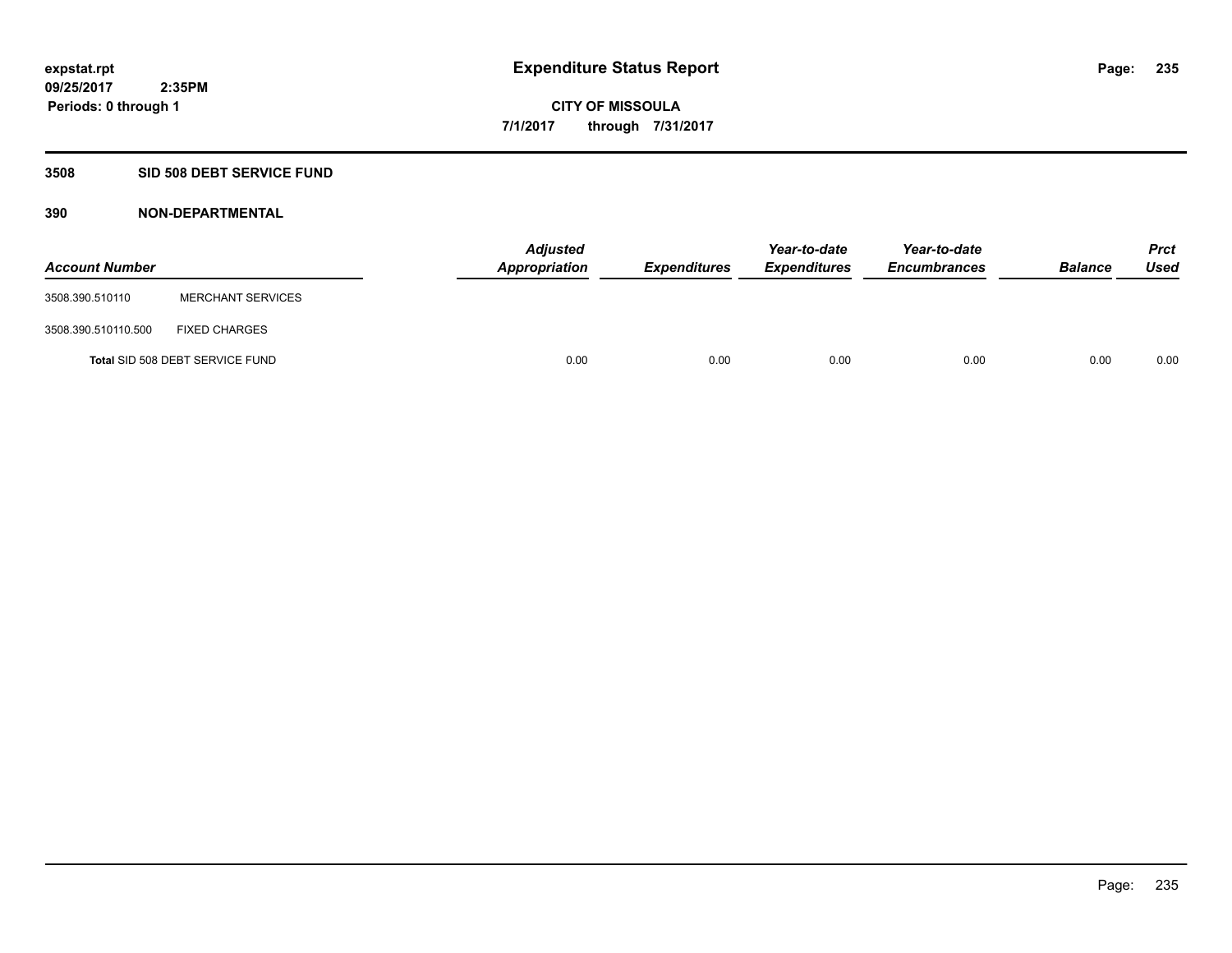## **3510 SID 510 DEBT SERVICE FUND**

| <b>Account Number</b>                |                         | <b>Adjusted</b><br>Appropriation | <b>Expenditures</b> | Year-to-date<br><b>Expenditures</b> | Year-to-date<br><b>Encumbrances</b> | <b>Balance</b> | <b>Prct</b><br><b>Used</b> |
|--------------------------------------|-------------------------|----------------------------------|---------------------|-------------------------------------|-------------------------------------|----------------|----------------------------|
| 3510.000.520100                      | *** Title Not Found *** |                                  |                     |                                     |                                     |                |                            |
| 3510.000.520100.800                  | OTHER OBJECTS           |                                  |                     |                                     |                                     |                |                            |
| <b>Total *** Title Not Found ***</b> |                         | 0.00                             | 0.00                | 0.00                                | 0.00                                | 0.00           | 0.00                       |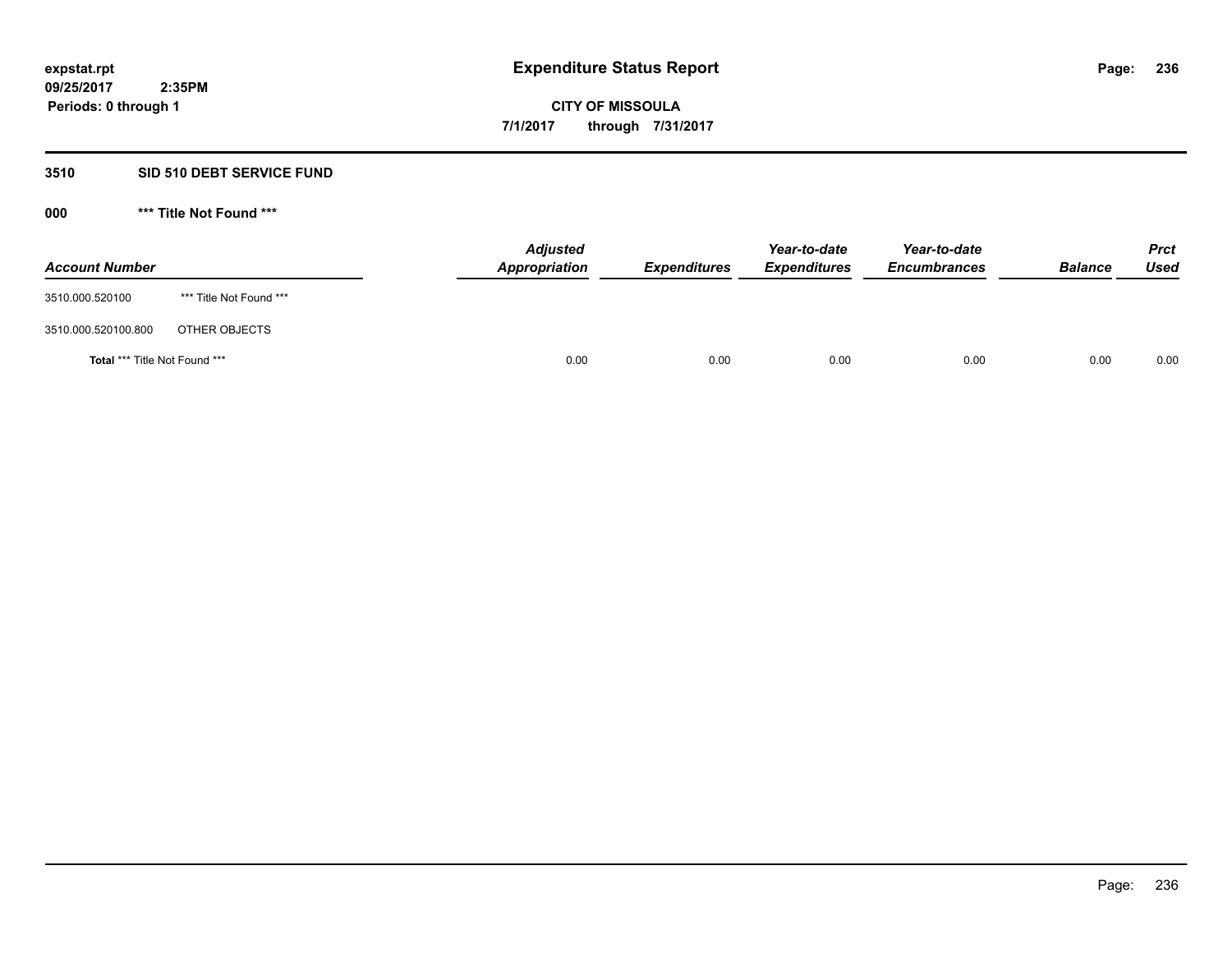### **3510 SID 510 DEBT SERVICE FUND**

| <b>Account Number</b> |                                  | <b>Adjusted</b><br><b>Appropriation</b> | <b>Expenditures</b> | Year-to-date<br><b>Expenditures</b> | Year-to-date<br><b>Encumbrances</b> | <b>Balance</b> | <b>Prct</b><br><b>Used</b> |
|-----------------------|----------------------------------|-----------------------------------------|---------------------|-------------------------------------|-------------------------------------|----------------|----------------------------|
| 3510.390.510100       | SPECIAL ASSESSMENTS              |                                         |                     |                                     |                                     |                |                            |
| 3510.390.510100.600   | <b>DEBT SERVICE</b>              |                                         |                     |                                     |                                     |                |                            |
|                       | <b>Total SPECIAL ASSESSMENTS</b> | 0.00                                    | 0.00                | 0.00                                | 0.00                                | 0.00           | 0.00                       |
| 3510.390.510110       | <b>MERCHANT SERVICES</b>         |                                         |                     |                                     |                                     |                |                            |
| 3510.390.510110.500   | <b>FIXED CHARGES</b>             |                                         |                     |                                     |                                     |                |                            |
|                       | Total SID 510 DEBT SERVICE FUND  | 0.00                                    | 0.00                | 0.00                                | 0.00                                | 0.00           | 0.00                       |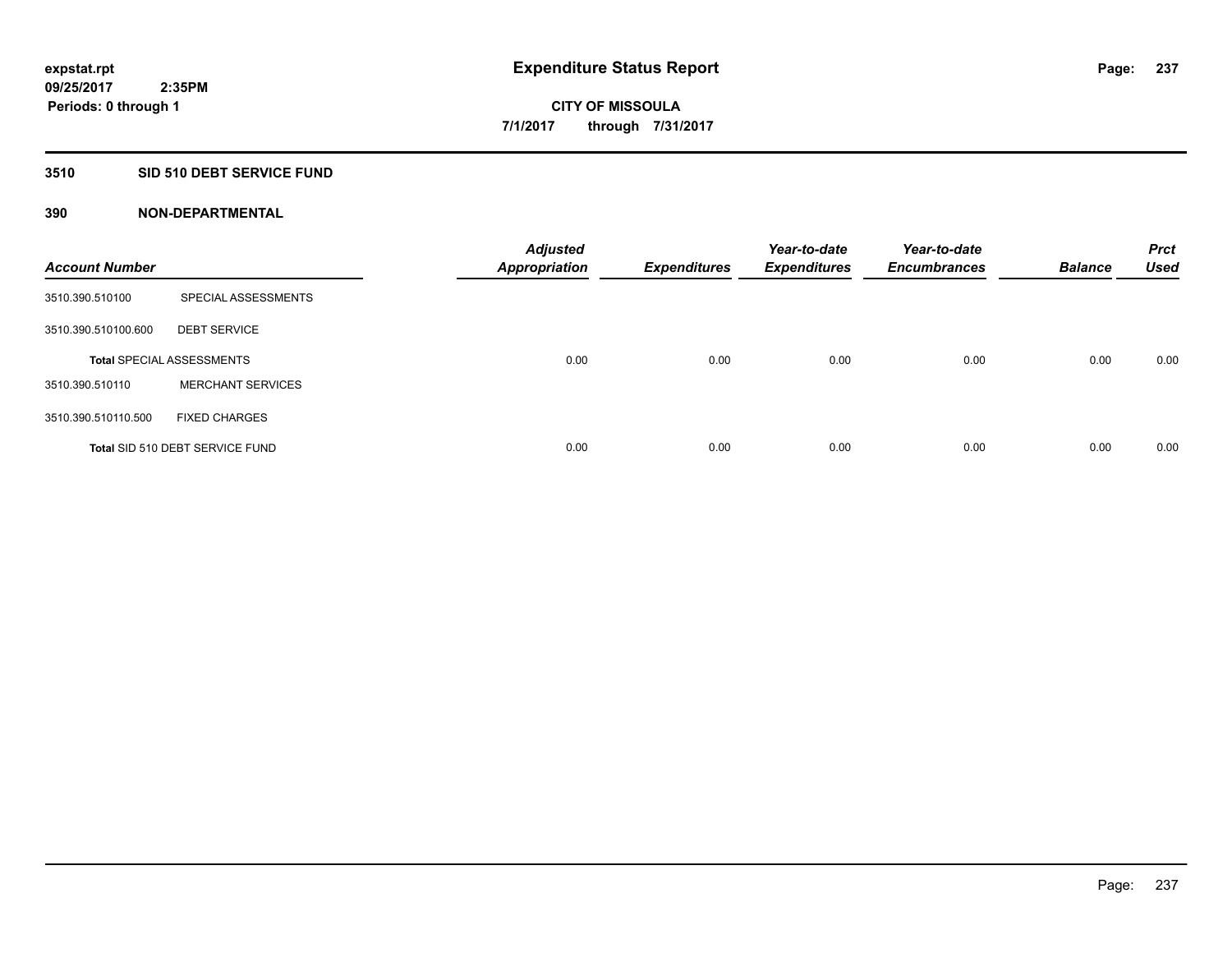## **3511 SID 511 DEBT SERVICE FUND**

| <b>Account Number</b>                |                         | <b>Adjusted</b><br><b>Appropriation</b> | <b>Expenditures</b> | Year-to-date<br><b>Expenditures</b> | Year-to-date<br><b>Encumbrances</b> | <b>Balance</b> | <b>Prct</b><br><b>Used</b> |
|--------------------------------------|-------------------------|-----------------------------------------|---------------------|-------------------------------------|-------------------------------------|----------------|----------------------------|
| 3511.000.520100                      | *** Title Not Found *** |                                         |                     |                                     |                                     |                |                            |
| 3511.000.520100.800                  | OTHER OBJECTS           |                                         |                     |                                     |                                     |                |                            |
| <b>Total *** Title Not Found ***</b> |                         | 0.00                                    | 0.00                | 0.00                                | 0.00                                | 0.00           | 0.00                       |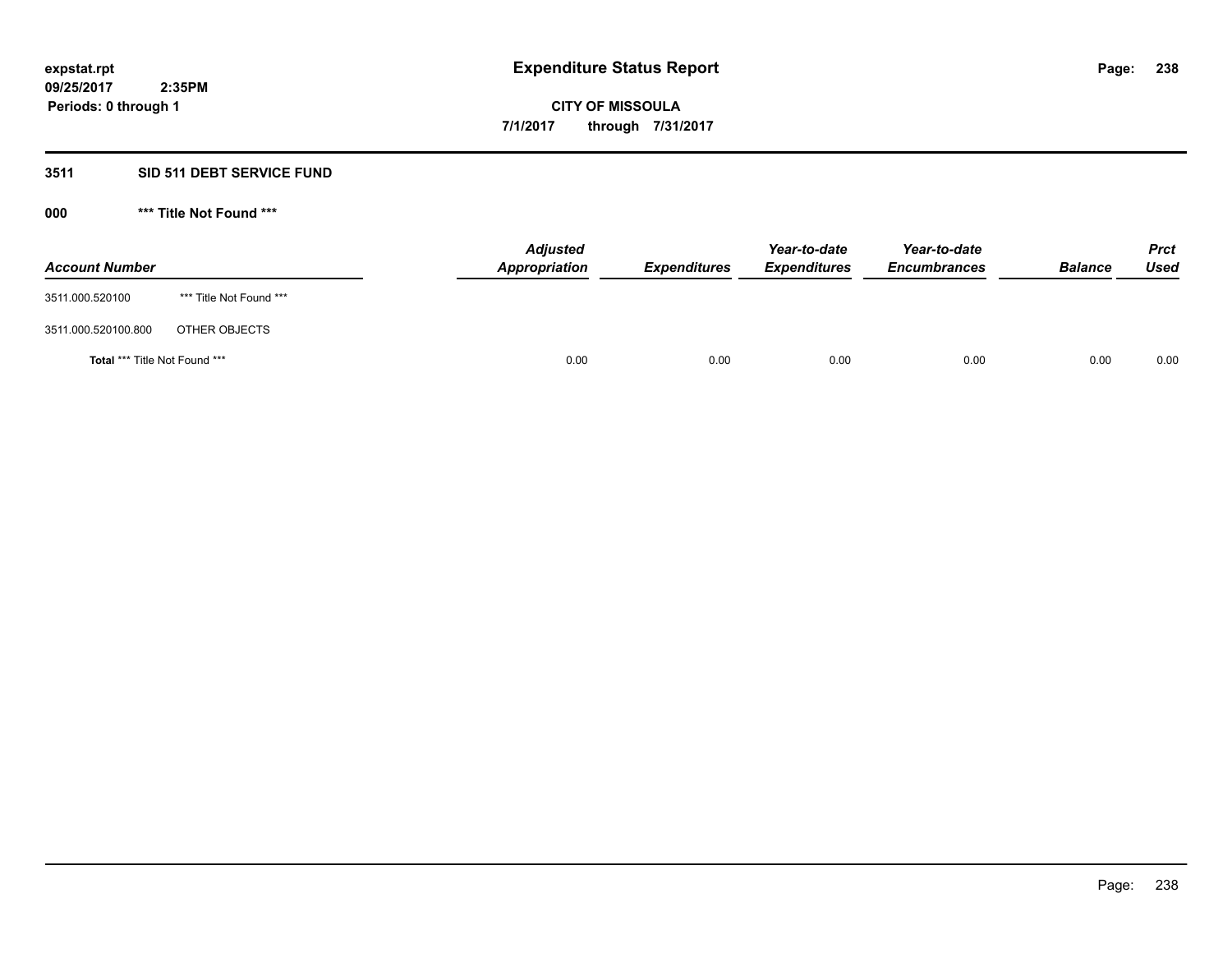## **3511 SID 511 DEBT SERVICE FUND**

| <b>Account Number</b> |                                  | <b>Adjusted</b><br>Appropriation | <b>Expenditures</b> | Year-to-date<br><b>Expenditures</b> | Year-to-date<br><b>Encumbrances</b> | <b>Balance</b> | <b>Prct</b><br><b>Used</b> |
|-----------------------|----------------------------------|----------------------------------|---------------------|-------------------------------------|-------------------------------------|----------------|----------------------------|
| 3511.390.510100       | SPECIAL ASSESSMENTS              |                                  |                     |                                     |                                     |                |                            |
| 3511.390.510100.600   | <b>DEBT SERVICE</b>              |                                  |                     |                                     |                                     |                |                            |
|                       | <b>Total SPECIAL ASSESSMENTS</b> | 0.00                             | 0.00                | 0.00                                | 0.00                                | 0.00           | 0.00                       |
| 3511.390.510110       | <b>MERCHANT SERVICES</b>         |                                  |                     |                                     |                                     |                |                            |
| 3511.390.510110.500   | <b>FIXED CHARGES</b>             |                                  |                     |                                     |                                     |                |                            |
|                       | <b>Total MERCHANT SERVICES</b>   | 0.00                             | 0.00                | 0.00                                | 0.00                                | 0.00           | 0.00                       |
|                       | Total SID 511 DEBT SERVICE FUND  | 0.00                             | 0.00                | 0.00                                | 0.00                                | 0.00           | 0.00                       |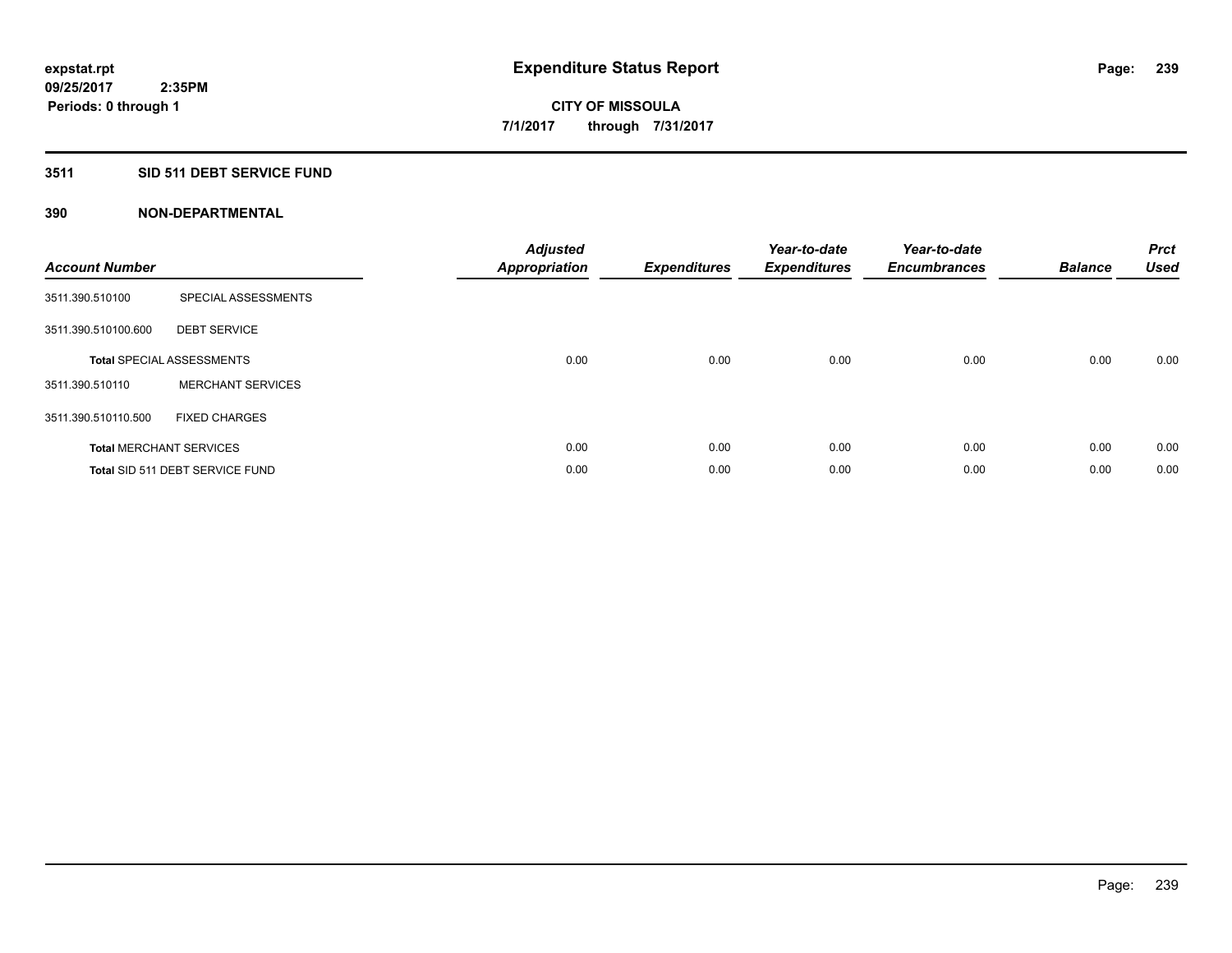## **3512 SID 512 DEBT SERVICE FUND**

| <b>Account Number</b>      |                                  | <b>Adjusted</b><br>Appropriation | <b>Expenditures</b> | Year-to-date<br><b>Expenditures</b> | Year-to-date<br><b>Encumbrances</b> | <b>Balance</b> | <b>Prct</b><br><b>Used</b> |
|----------------------------|----------------------------------|----------------------------------|---------------------|-------------------------------------|-------------------------------------|----------------|----------------------------|
| 3512.390.510100            | SPECIAL ASSESSMENTS              |                                  |                     |                                     |                                     |                |                            |
| 3512.390.510100.600        | <b>DEBT SERVICE</b>              |                                  |                     |                                     |                                     |                |                            |
|                            | <b>Total SPECIAL ASSESSMENTS</b> | 0.00                             | 0.00                | 0.00                                | 0.00                                | 0.00           | 0.00                       |
| 3512.390.510110            | <b>MERCHANT SERVICES</b>         |                                  |                     |                                     |                                     |                |                            |
| 3512.390.510110.500        | <b>FIXED CHARGES</b>             |                                  |                     |                                     |                                     |                |                            |
| <b>Total FIXED CHARGES</b> |                                  | 0.00                             | 0.00                | 0.00                                | 0.00                                | 0.00           | 0.00                       |
|                            | Total SID 512 DEBT SERVICE FUND  | 0.00                             | 0.00                | 0.00                                | 0.00                                | 0.00           | 0.00                       |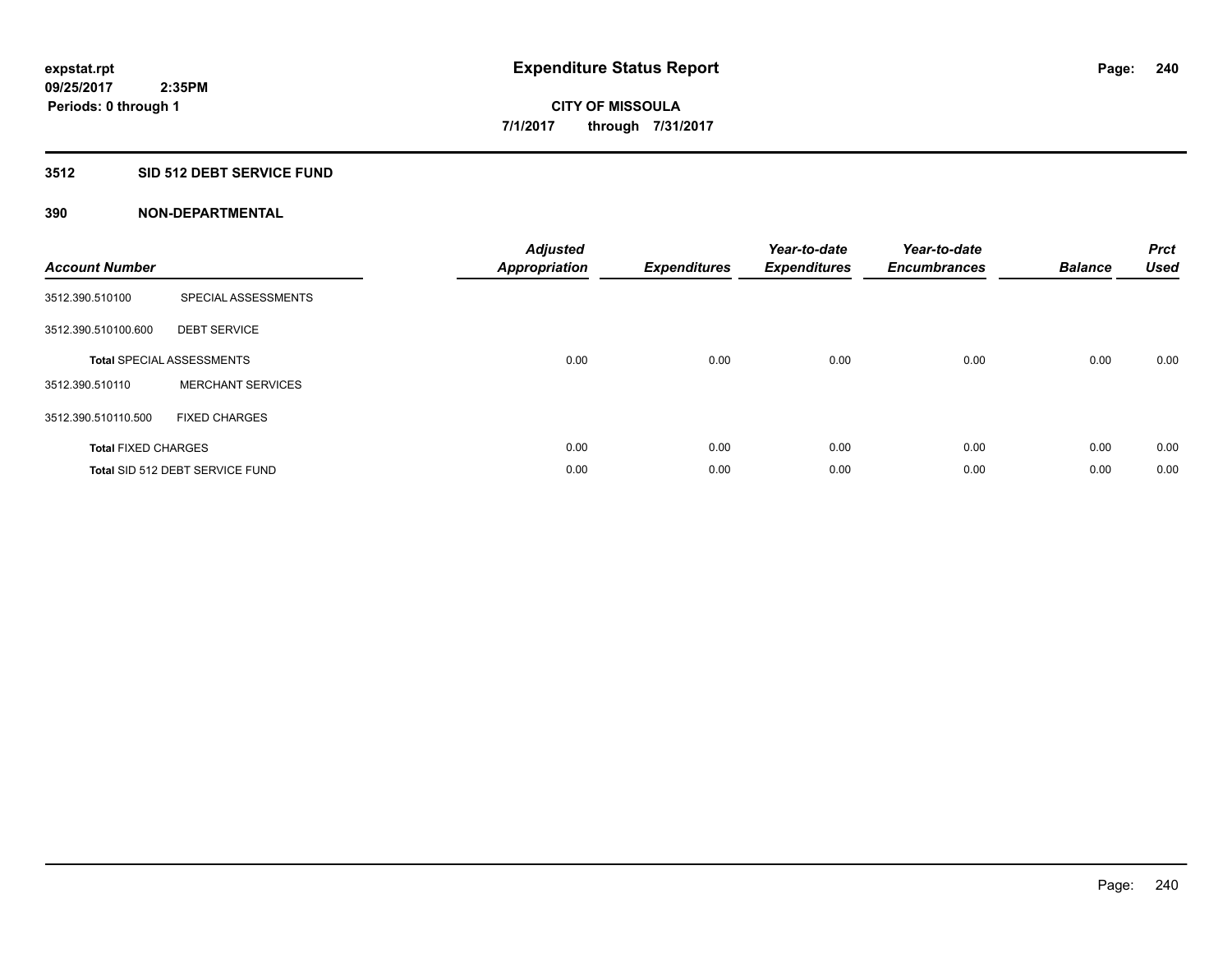## **3513 SID 513 DEBT SERVICE FUND**

# **280 PUBLIC WORKS OPERATIONS**

| <b>Account Number</b>          |                                      | <b>Adjusted</b><br><b>Appropriation</b> | <b>Expenditures</b> | Year-to-date<br><b>Expenditures</b> | Year-to-date<br><b>Encumbrances</b> | <b>Balance</b> | <b>Prct</b><br><b>Used</b> |
|--------------------------------|--------------------------------------|-----------------------------------------|---------------------|-------------------------------------|-------------------------------------|----------------|----------------------------|
| 3513.280.510110                | <b>MERCHANT SERVICES</b>             |                                         |                     |                                     |                                     |                |                            |
| 3513.280.510110.500            | <b>FIXED CHARGES</b>                 |                                         |                     |                                     |                                     |                |                            |
| <b>Total MERCHANT SERVICES</b> |                                      | 0.00                                    | 0.00                | 0.00                                | 0.00                                | 0.00           | 0.00                       |
| 3513.280.521000                | INTERFUND OPERATING TRANSFERS        |                                         |                     |                                     |                                     |                |                            |
| 3513.280.521000.800            | OTHER OBJECTS                        |                                         |                     |                                     |                                     |                |                            |
|                                | <b>Total PUBLIC WORKS OPERATIONS</b> | 0.00                                    | 0.00                | 0.00                                | 0.00                                | 0.00           | 0.00                       |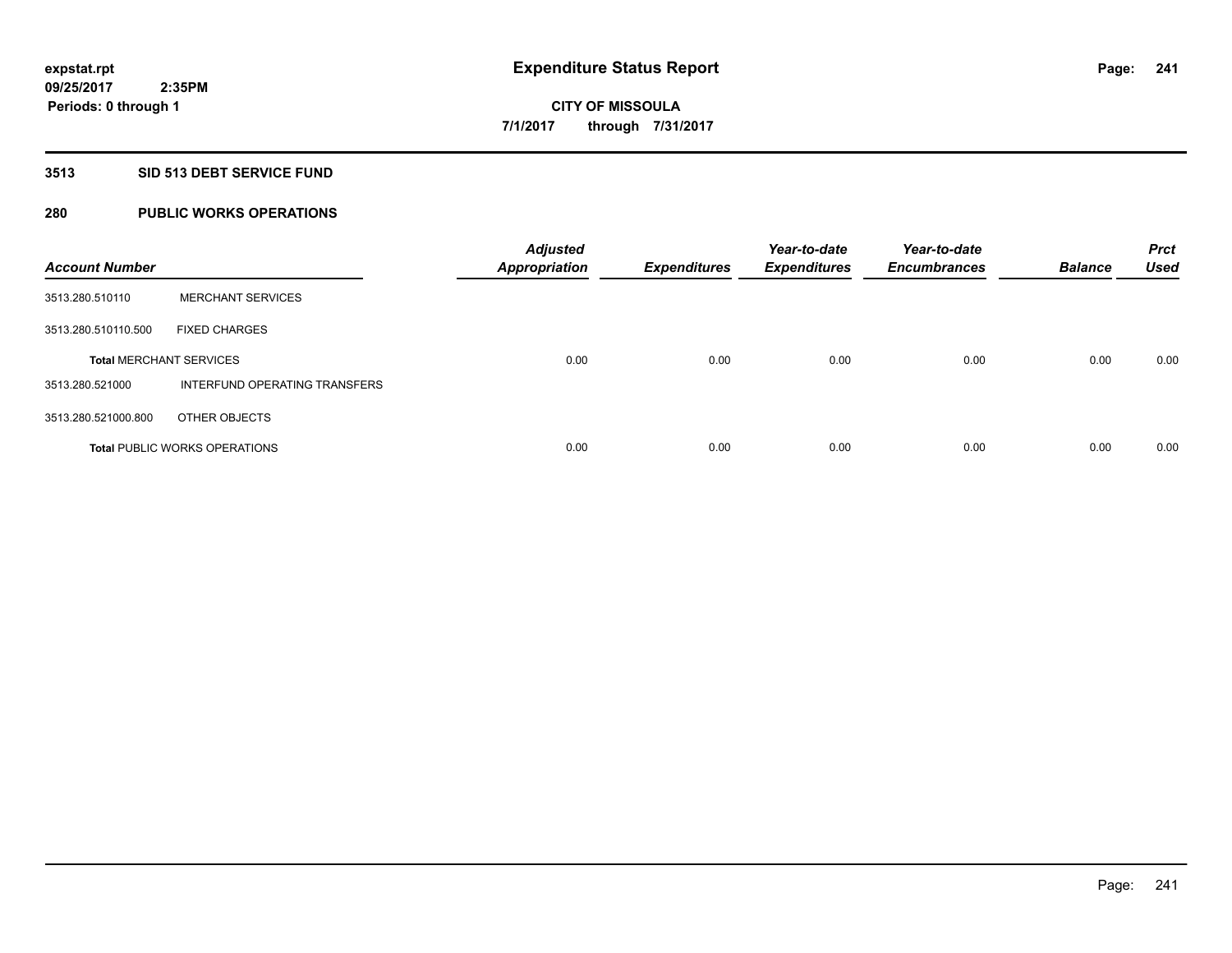#### **3513 SID 513 DEBT SERVICE FUND**

|                                |                                  | <b>Adjusted</b>      |                     | Year-to-date        | Year-to-date        |                | <b>Prct</b> |
|--------------------------------|----------------------------------|----------------------|---------------------|---------------------|---------------------|----------------|-------------|
| <b>Account Number</b>          |                                  | <b>Appropriation</b> | <b>Expenditures</b> | <b>Expenditures</b> | <b>Encumbrances</b> | <b>Balance</b> | <b>Used</b> |
| 3513.390.510100                | SPECIAL ASSESSMENTS              |                      |                     |                     |                     |                |             |
| 3513.390.510100.600            | <b>DEBT SERVICE</b>              |                      |                     |                     |                     |                |             |
| <b>Total DEBT SERVICE</b>      |                                  | 0.00                 | 0.00                | 0.00                | 0.00                | 0.00           | 0.00        |
| 3513.390.510100.800            | OTHER OBJECTS                    |                      |                     |                     |                     |                |             |
|                                | <b>Total SPECIAL ASSESSMENTS</b> | 0.00                 | 0.00                | 0.00                | 0.00                | 0.00           | 0.00        |
| 3513.390.510110                | <b>MERCHANT SERVICES</b>         |                      |                     |                     |                     |                |             |
| 3513.390.510110.500            | <b>FIXED CHARGES</b>             |                      |                     |                     |                     |                |             |
| <b>Total MERCHANT SERVICES</b> |                                  | 0.00                 | 0.00                | 0.00                | 0.00                | 0.00           | 0.00        |
| 3513.390.521000                | INTERFUND OPERATING TRANSFERS    |                      |                     |                     |                     |                |             |
| 3513.390.521000.800            | OTHER OBJECTS                    |                      |                     |                     |                     |                |             |
|                                | Total SID 513 DEBT SERVICE FUND  | 0.00                 | 0.00                | 0.00                | 0.00                | 0.00           | 0.00        |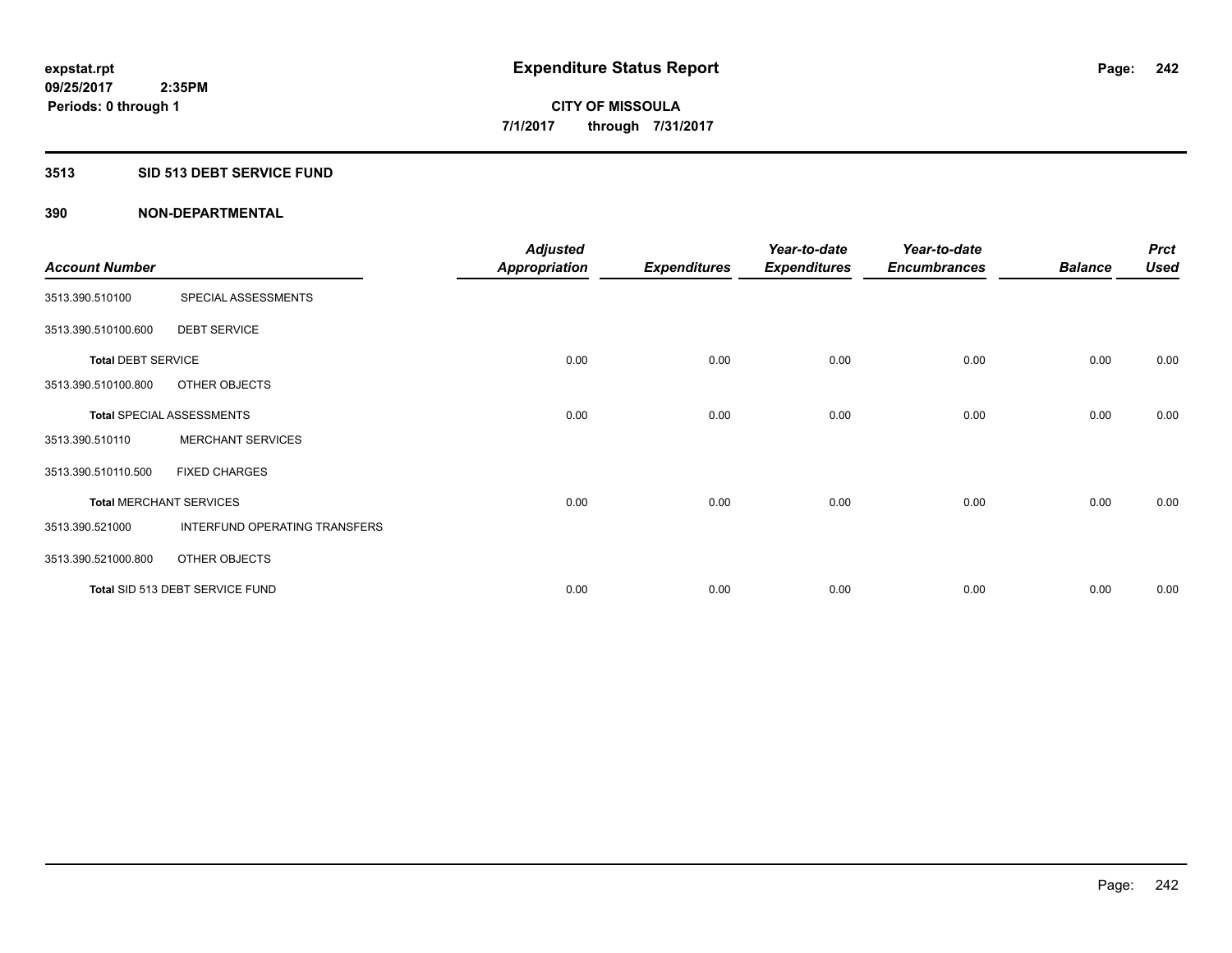## **3514 SID 514 DEBT SERVICE FUND**

| <b>Account Number</b>                |                         | <b>Adjusted</b><br><b>Appropriation</b> | <b>Expenditures</b> | Year-to-date<br><b>Expenditures</b> | Year-to-date<br><b>Encumbrances</b> | <b>Balance</b> | <b>Prct</b><br><b>Used</b> |
|--------------------------------------|-------------------------|-----------------------------------------|---------------------|-------------------------------------|-------------------------------------|----------------|----------------------------|
| 3514.000.520100                      | *** Title Not Found *** |                                         |                     |                                     |                                     |                |                            |
| 3514.000.520100.800                  | OTHER OBJECTS           |                                         |                     |                                     |                                     |                |                            |
| <b>Total *** Title Not Found ***</b> |                         | 0.00                                    | 0.00                | 0.00                                | 0.00                                | 0.00           | 0.00                       |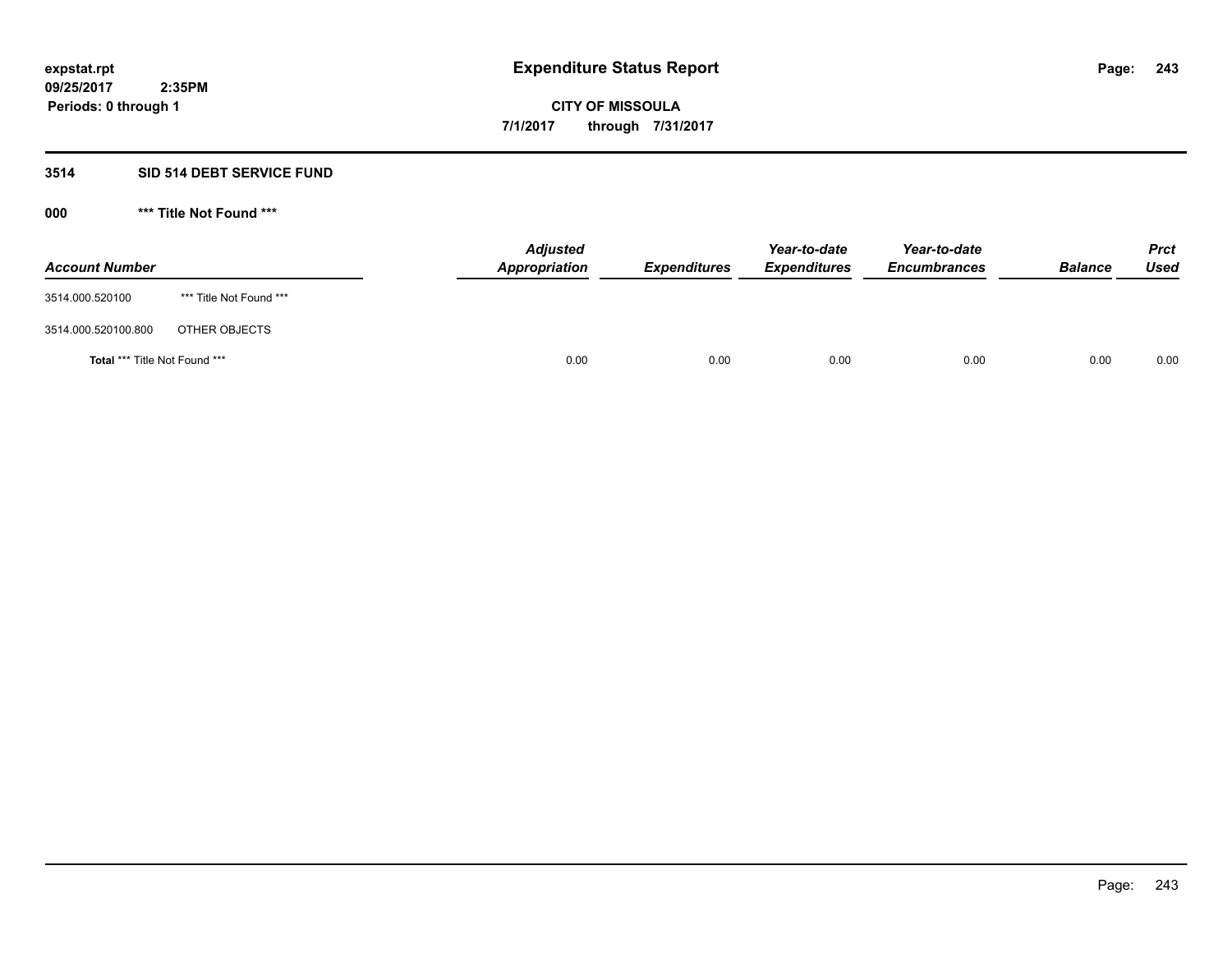## **3514 SID 514 DEBT SERVICE FUND**

| <b>Account Number</b> |                                  | <b>Adjusted</b><br>Appropriation | <b>Expenditures</b> | Year-to-date<br><b>Expenditures</b> | Year-to-date<br><b>Encumbrances</b> | <b>Balance</b> | <b>Prct</b><br><b>Used</b> |
|-----------------------|----------------------------------|----------------------------------|---------------------|-------------------------------------|-------------------------------------|----------------|----------------------------|
| 3514.390.510100       | SPECIAL ASSESSMENTS              |                                  |                     |                                     |                                     |                |                            |
| 3514.390.510100.600   | <b>DEBT SERVICE</b>              |                                  |                     |                                     |                                     |                |                            |
|                       | <b>Total SPECIAL ASSESSMENTS</b> | 0.00                             | 0.00                | 0.00                                | 0.00                                | 0.00           | 0.00                       |
| 3514.390.510110       | <b>MERCHANT SERVICES</b>         |                                  |                     |                                     |                                     |                |                            |
| 3514.390.510110.500   | <b>FIXED CHARGES</b>             |                                  |                     |                                     |                                     |                |                            |
|                       | <b>Total MERCHANT SERVICES</b>   | 0.00                             | 0.00                | 0.00                                | 0.00                                | 0.00           | 0.00                       |
|                       | Total SID 514 DEBT SERVICE FUND  | 0.00                             | 0.00                | 0.00                                | 0.00                                | 0.00           | 0.00                       |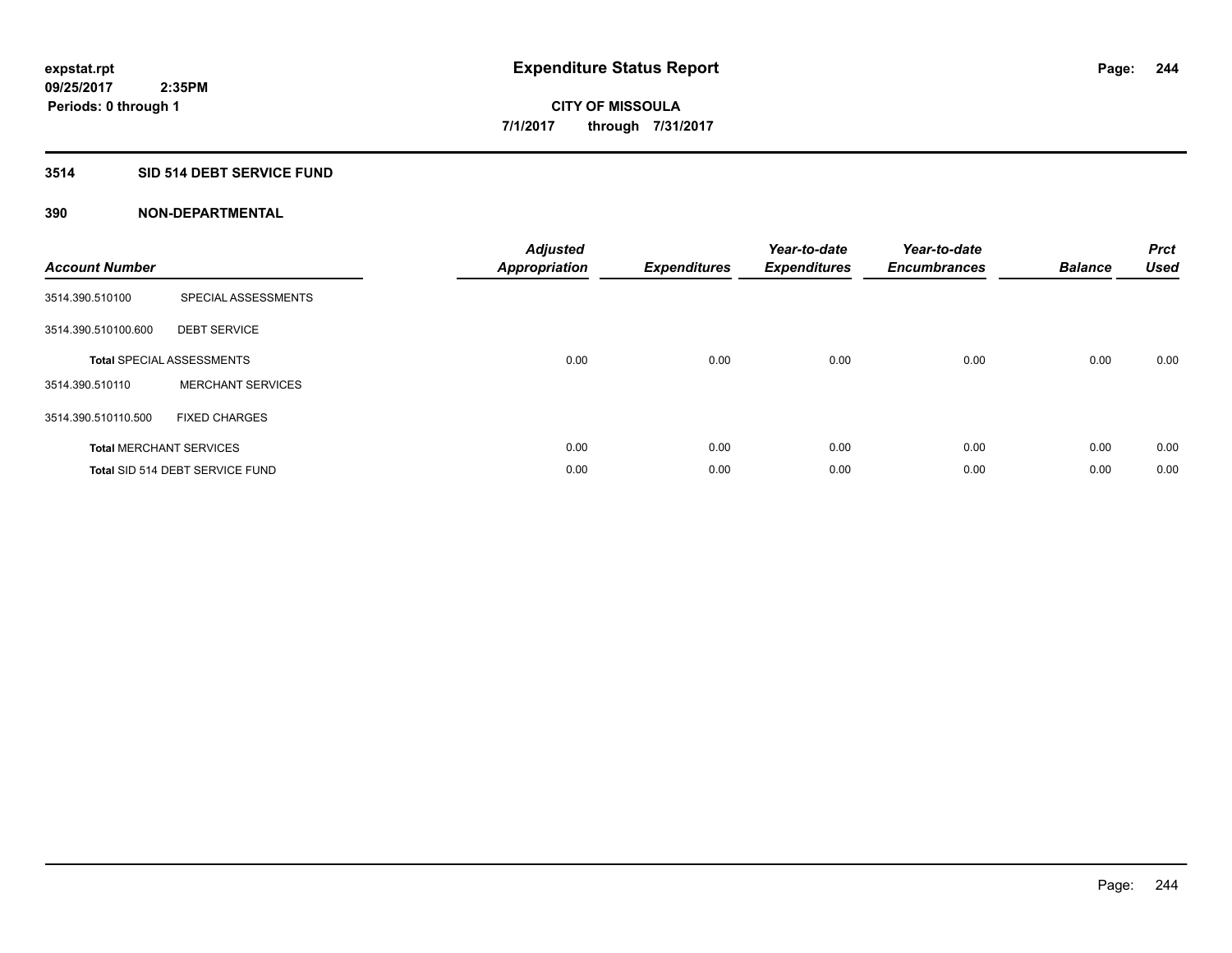### **3515 SID 515 DEBT SERVICE FUND**

| <b>Account Number</b>     |                                  | <b>Adjusted</b>      |                     | Year-to-date        | Year-to-date<br><b>Encumbrances</b> | <b>Balance</b> | <b>Prct</b><br><b>Used</b> |
|---------------------------|----------------------------------|----------------------|---------------------|---------------------|-------------------------------------|----------------|----------------------------|
|                           |                                  | <b>Appropriation</b> | <b>Expenditures</b> | <b>Expenditures</b> |                                     |                |                            |
| 3515.390.510100           | SPECIAL ASSESSMENTS              |                      |                     |                     |                                     |                |                            |
| 3515.390.510100.600       | <b>DEBT SERVICE</b>              |                      |                     |                     |                                     |                |                            |
| <b>Total DEBT SERVICE</b> |                                  | 0.00                 | 0.00                | 0.00                | 0.00                                | 0.00           | 0.00                       |
| 3515.390.510100.800       | OTHER OBJECTS                    |                      |                     |                     |                                     |                |                            |
|                           | <b>Total SPECIAL ASSESSMENTS</b> | 0.00                 | 0.00                | 0.00                | 0.00                                | 0.00           | 0.00                       |
| 3515.390.510110           | <b>MERCHANT SERVICES</b>         |                      |                     |                     |                                     |                |                            |
| 3515.390.510110.500       | <b>FIXED CHARGES</b>             |                      |                     |                     |                                     |                |                            |
|                           | Total SID 515 DEBT SERVICE FUND  | 0.00                 | 0.00                | 0.00                | 0.00                                | 0.00           | 0.00                       |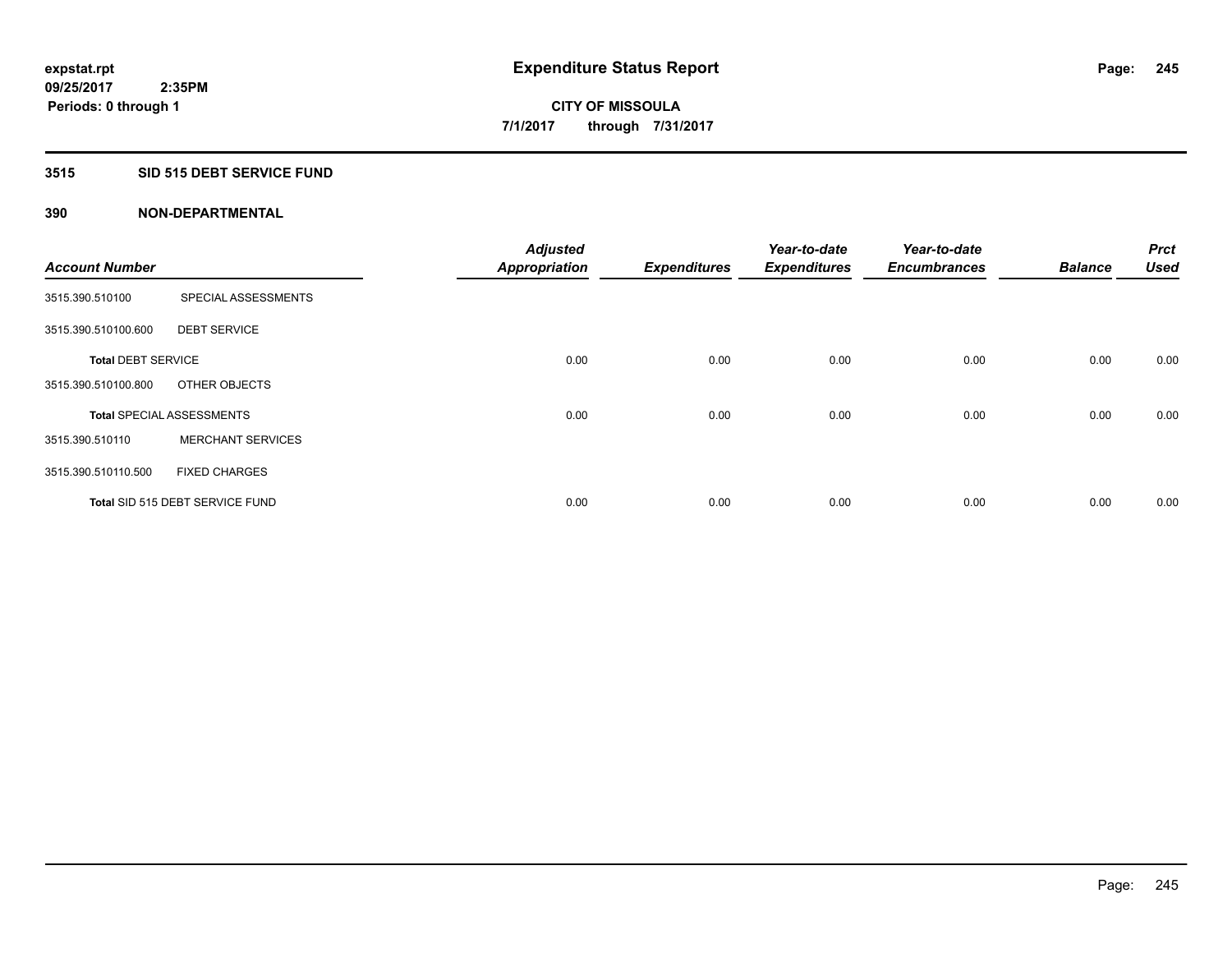## **3517 SID 517 DEBT SERVICE FUND**

| <b>Account Number</b>                |                         | <b>Adjusted</b><br><b>Appropriation</b> | <b>Expenditures</b> | Year-to-date<br><b>Expenditures</b> | Year-to-date<br><b>Encumbrances</b> | <b>Balance</b> | <b>Prct</b><br><b>Used</b> |
|--------------------------------------|-------------------------|-----------------------------------------|---------------------|-------------------------------------|-------------------------------------|----------------|----------------------------|
| 3517.000.520100                      | *** Title Not Found *** |                                         |                     |                                     |                                     |                |                            |
| 3517.000.520100.800                  | OTHER OBJECTS           |                                         |                     |                                     |                                     |                |                            |
| <b>Total *** Title Not Found ***</b> |                         | 0.00                                    | 0.00                | 0.00                                | 0.00                                | 0.00           | 0.00                       |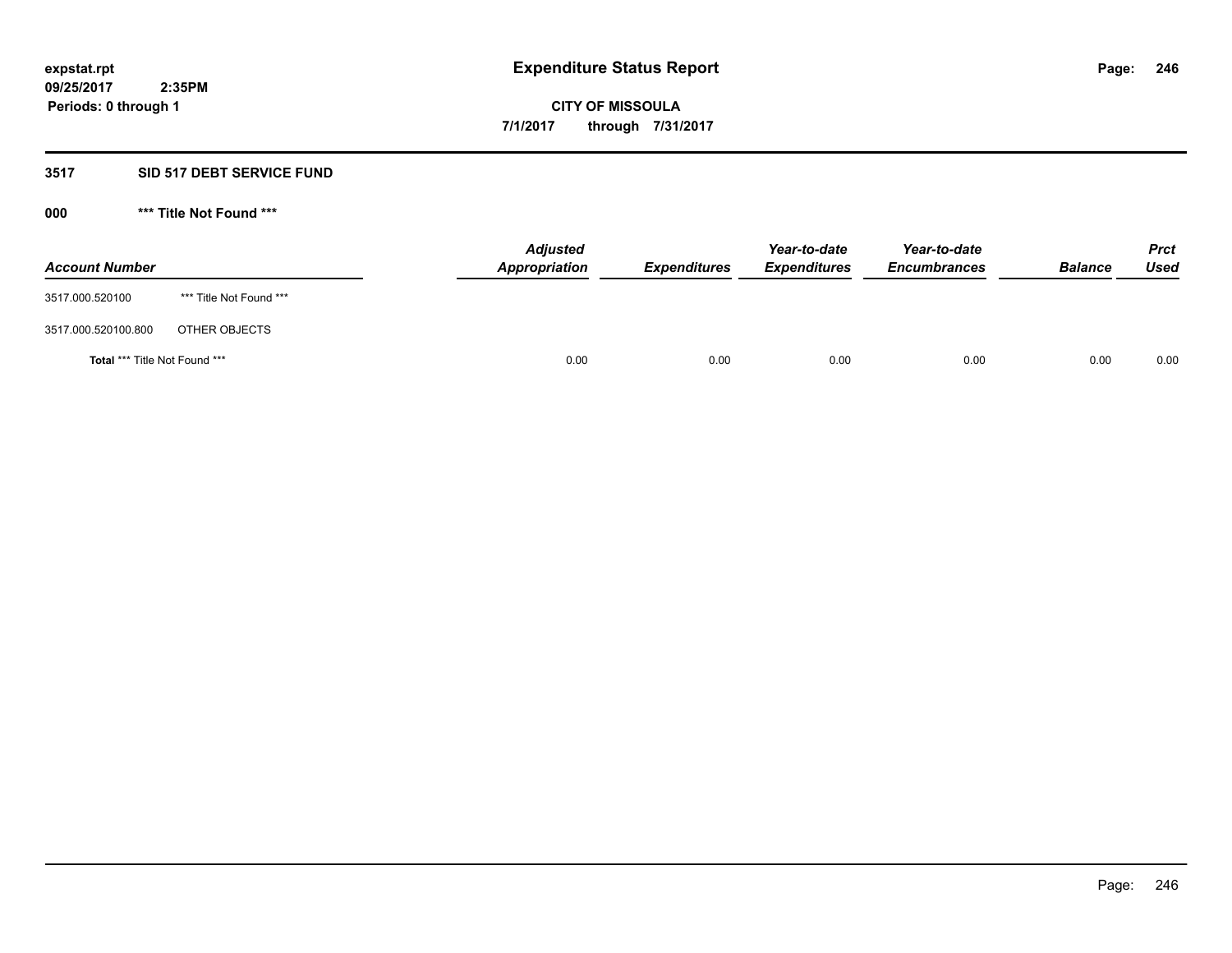### **3517 SID 517 DEBT SERVICE FUND**

| <b>Account Number</b> |                                  | <b>Adjusted</b><br><b>Appropriation</b> | <b>Expenditures</b> | Year-to-date<br><b>Expenditures</b> | Year-to-date<br><b>Encumbrances</b> | <b>Balance</b> | <b>Prct</b><br>Used |
|-----------------------|----------------------------------|-----------------------------------------|---------------------|-------------------------------------|-------------------------------------|----------------|---------------------|
| 3517.390.510100       | SPECIAL ASSESSMENTS              |                                         |                     |                                     |                                     |                |                     |
| 3517.390.510100.600   | <b>DEBT SERVICE</b>              |                                         |                     |                                     |                                     |                |                     |
|                       | <b>Total SPECIAL ASSESSMENTS</b> | 0.00                                    | 0.00                | 0.00                                | 0.00                                | 0.00           | 0.00                |
| 3517.390.510110       | <b>MERCHANT SERVICES</b>         |                                         |                     |                                     |                                     |                |                     |
| 3517.390.510110.500   | <b>FIXED CHARGES</b>             |                                         |                     |                                     |                                     |                |                     |
|                       | Total SID 517 DEBT SERVICE FUND  | 0.00                                    | 0.00                | 0.00                                | 0.00                                | 0.00           | 0.00                |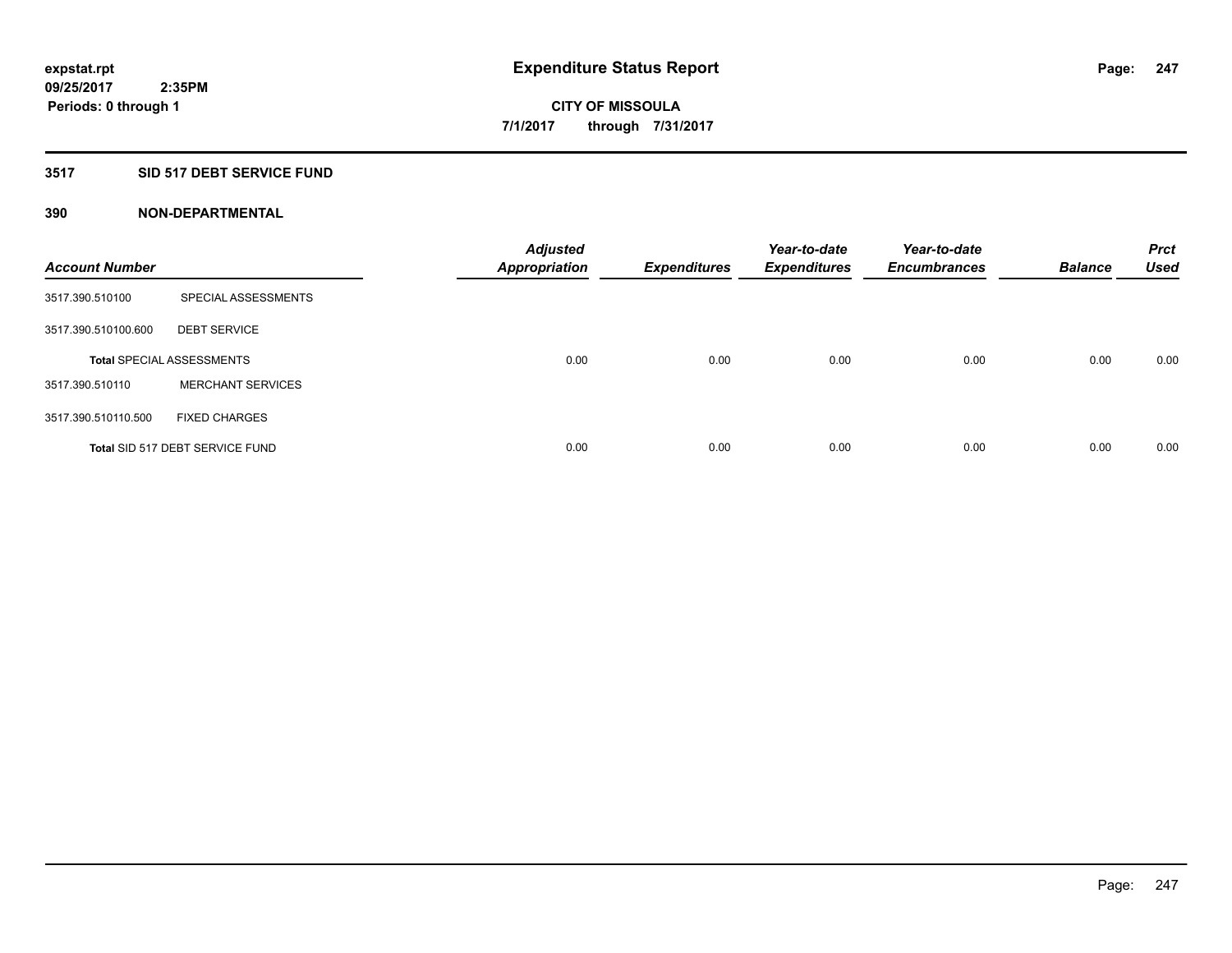## **3518 SID 518 DEBT SERVICE FUND**

| <b>Account Number</b>         |                         | <b>Adjusted</b><br>Appropriation | <b>Expenditures</b> | Year-to-date<br><b>Expenditures</b> | Year-to-date<br><b>Encumbrances</b> | <b>Balance</b> | <b>Prct</b><br>Used |
|-------------------------------|-------------------------|----------------------------------|---------------------|-------------------------------------|-------------------------------------|----------------|---------------------|
| 3518.000.520100               | *** Title Not Found *** |                                  |                     |                                     |                                     |                |                     |
| 3518.000.520100.800           | OTHER OBJECTS           |                                  |                     |                                     |                                     |                |                     |
| Total *** Title Not Found *** |                         | 0.00                             | 0.00                | 0.00                                | 0.00                                | 0.00           | 0.00                |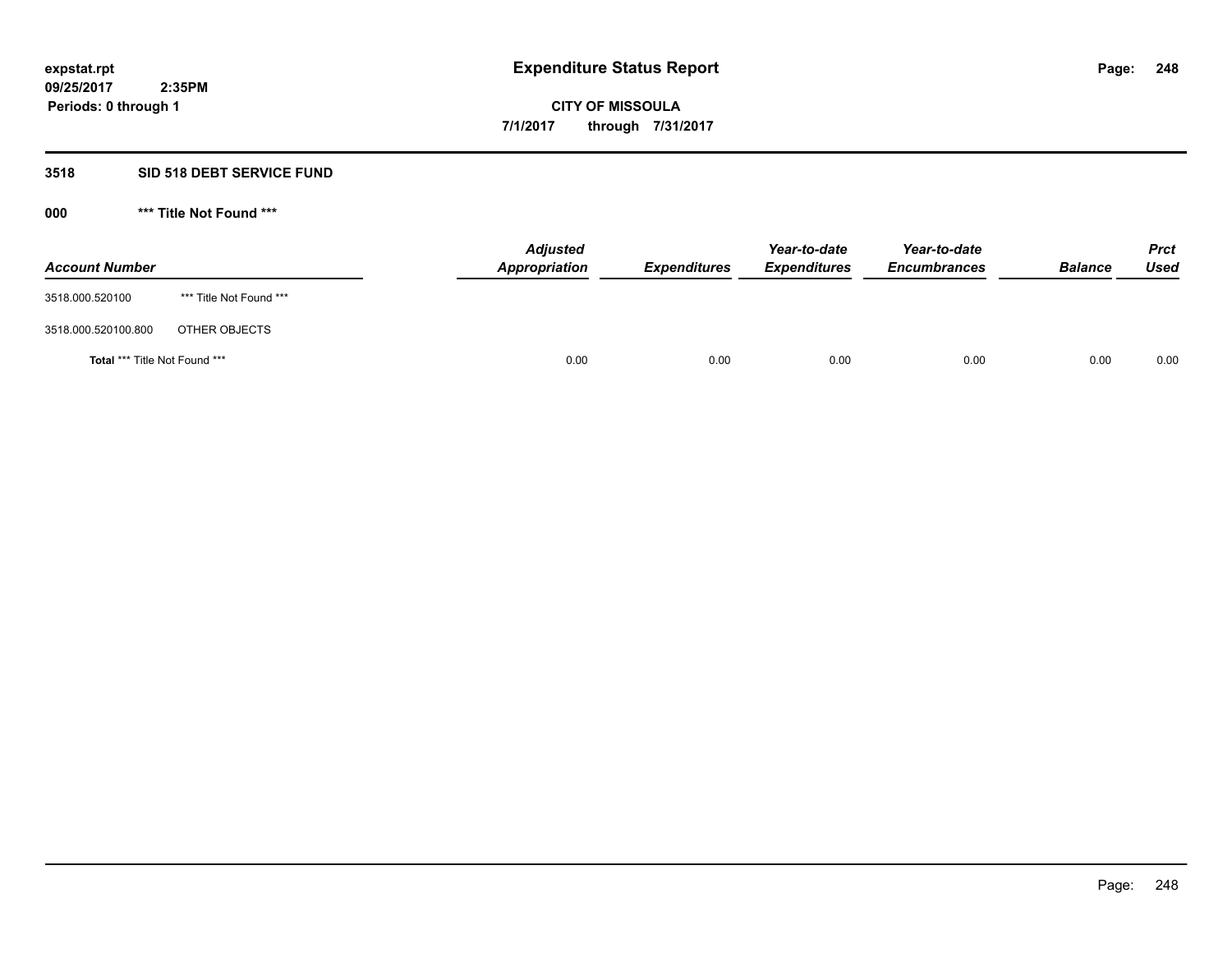### **3518 SID 518 DEBT SERVICE FUND**

| <b>Account Number</b>          |                                        | <b>Adjusted</b><br><b>Appropriation</b> | <b>Expenditures</b> | Year-to-date<br><b>Expenditures</b> | Year-to-date<br><b>Encumbrances</b> | <b>Balance</b> | <b>Prct</b><br><b>Used</b> |
|--------------------------------|----------------------------------------|-----------------------------------------|---------------------|-------------------------------------|-------------------------------------|----------------|----------------------------|
| 3518.390.510100                | SPECIAL ASSESSMENTS                    |                                         |                     |                                     |                                     |                |                            |
| 3518.390.510100.600            | <b>DEBT SERVICE</b>                    |                                         |                     |                                     |                                     |                |                            |
|                                | <b>Total SPECIAL ASSESSMENTS</b>       | 0.00                                    | 0.00                | 0.00                                | 0.00                                | 0.00           | 0.00                       |
| 3518.390.510110                | <b>MERCHANT SERVICES</b>               |                                         |                     |                                     |                                     |                |                            |
| 3518.390.510110.500            | <b>FIXED CHARGES</b>                   |                                         |                     |                                     |                                     |                |                            |
| <b>Total MERCHANT SERVICES</b> |                                        | 0.00                                    | 0.00                | 0.00                                | 0.00                                | 0.00           | 0.00                       |
| 3518.390.521000                | INTERFUND OPERATING TRANSFERS          |                                         |                     |                                     |                                     |                |                            |
| 3518.390.521000.800            | OTHER OBJECTS                          |                                         |                     |                                     |                                     |                |                            |
|                                | Total INTERFUND OPERATING TRANSFERS    | 0.00                                    | 0.00                | 0.00                                | 0.00                                | 0.00           | 0.00                       |
|                                | <b>Total SID 518 DEBT SERVICE FUND</b> | 0.00                                    | 0.00                | 0.00                                | 0.00                                | 0.00           | 0.00                       |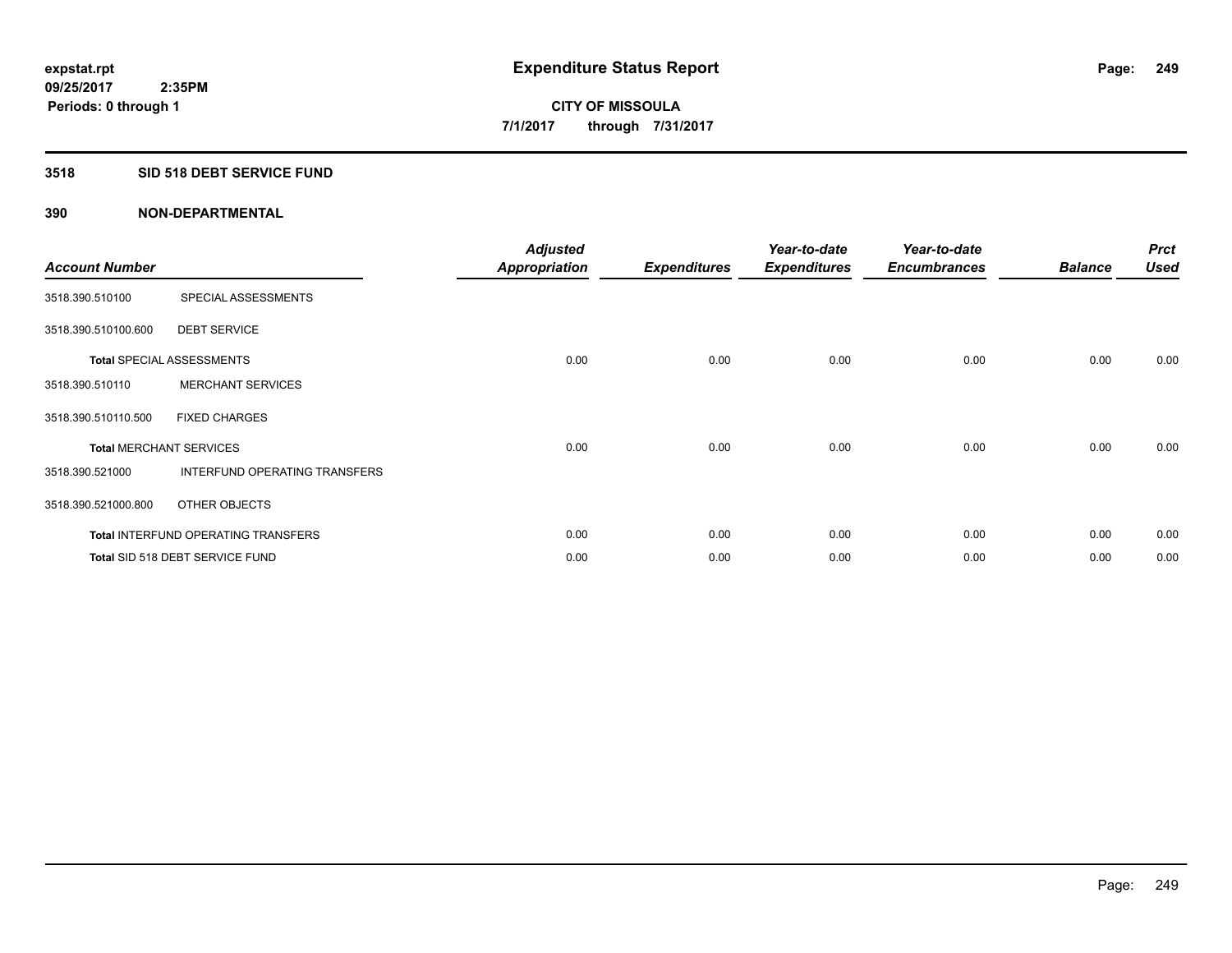#### **3519 SID 519 DEBT SERVICE FUND**

| <b>Account Number</b>          |                                            | <b>Adjusted</b><br><b>Appropriation</b> | <b>Expenditures</b> | Year-to-date<br><b>Expenditures</b> | Year-to-date<br><b>Encumbrances</b> | <b>Balance</b> | <b>Prct</b><br><b>Used</b> |
|--------------------------------|--------------------------------------------|-----------------------------------------|---------------------|-------------------------------------|-------------------------------------|----------------|----------------------------|
| 3519.390.510100                | SPECIAL ASSESSMENTS                        |                                         |                     |                                     |                                     |                |                            |
| 3519.390.510100.600            | <b>DEBT SERVICE</b>                        |                                         |                     |                                     |                                     |                |                            |
|                                | <b>Total SPECIAL ASSESSMENTS</b>           | 0.00                                    | 0.00                | 0.00                                | 0.00                                | 0.00           | 0.00                       |
| 3519.390.510110                | <b>MERCHANT SERVICES</b>                   |                                         |                     |                                     |                                     |                |                            |
| 3519.390.510110.500            | <b>FIXED CHARGES</b>                       |                                         |                     |                                     |                                     |                |                            |
| <b>Total MERCHANT SERVICES</b> |                                            | 0.00                                    | 0.00                | 0.00                                | 0.00                                | 0.00           | 0.00                       |
| 3519.390.521000                | INTERFUND OPERATING TRANSFERS              |                                         |                     |                                     |                                     |                |                            |
| 3519.390.521000.800            | OTHER OBJECTS                              |                                         |                     |                                     |                                     |                |                            |
|                                | <b>Total INTERFUND OPERATING TRANSFERS</b> | 0.00                                    | 0.00                | 0.00                                | 0.00                                | 0.00           | 0.00                       |
|                                | Total SID 519 DEBT SERVICE FUND            | 0.00                                    | 0.00                | 0.00                                | 0.00                                | 0.00           | 0.00                       |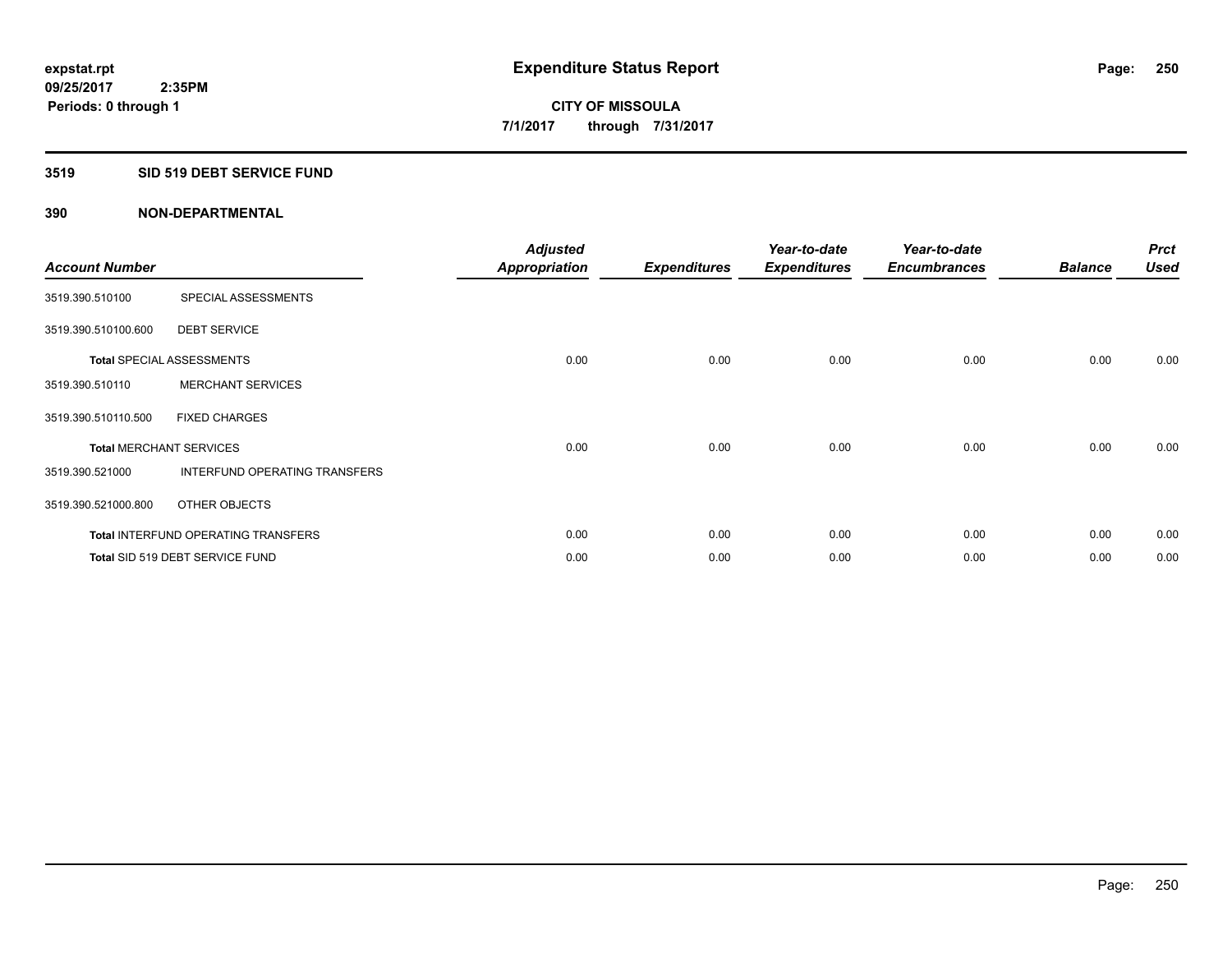## **3520 SID 520 DEBT SERVICE FUND**

| <b>Account Number</b> |                                  | <b>Adjusted</b><br>Appropriation | <b>Expenditures</b> | Year-to-date<br><b>Expenditures</b> | Year-to-date<br><b>Encumbrances</b> | <b>Balance</b> | <b>Prct</b><br><b>Used</b> |
|-----------------------|----------------------------------|----------------------------------|---------------------|-------------------------------------|-------------------------------------|----------------|----------------------------|
| 3520.390.510100       | SPECIAL ASSESSMENTS              |                                  |                     |                                     |                                     |                |                            |
| 3520.390.510100.600   | <b>DEBT SERVICE</b>              |                                  |                     |                                     |                                     |                |                            |
|                       | <b>Total SPECIAL ASSESSMENTS</b> | 0.00                             | 0.00                | 0.00                                | 0.00                                | 0.00           | 0.00                       |
| 3520.390.510110       | <b>MERCHANT SERVICES</b>         |                                  |                     |                                     |                                     |                |                            |
| 3520.390.510110.500   | <b>FIXED CHARGES</b>             |                                  |                     |                                     |                                     |                |                            |
|                       | <b>Total MERCHANT SERVICES</b>   | 0.00                             | 0.00                | 0.00                                | 0.00                                | 0.00           | 0.00                       |
|                       | Total SID 520 DEBT SERVICE FUND  | 0.00                             | 0.00                | 0.00                                | 0.00                                | 0.00           | 0.00                       |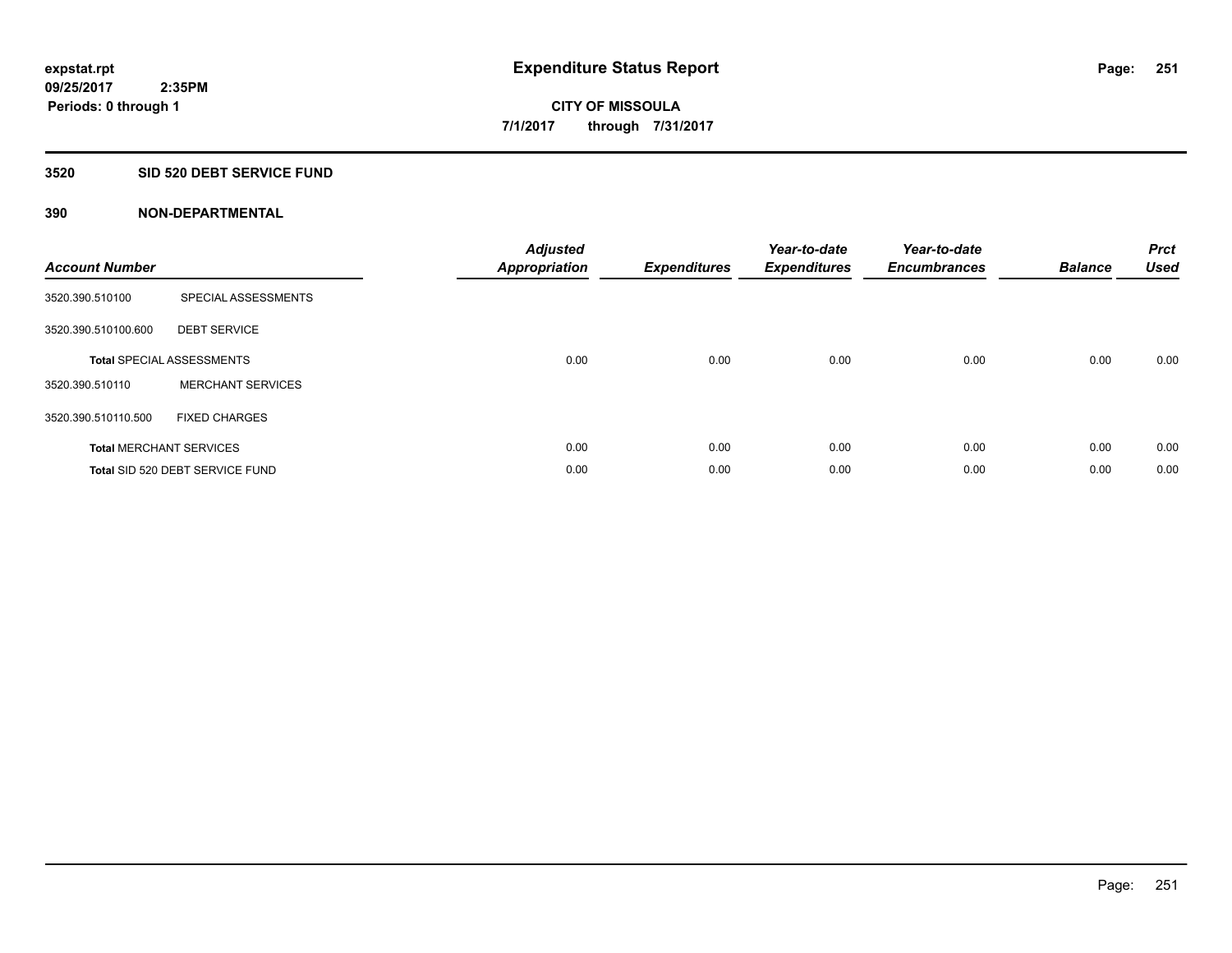## **3521 SID 521 DEBT SERVICE FUND**

| <b>Account Number</b> |                                  | <b>Adjusted</b><br>Appropriation | <b>Expenditures</b> | Year-to-date<br><b>Expenditures</b> | Year-to-date<br><b>Encumbrances</b> | <b>Balance</b> | <b>Prct</b><br><b>Used</b> |
|-----------------------|----------------------------------|----------------------------------|---------------------|-------------------------------------|-------------------------------------|----------------|----------------------------|
| 3521.390.510100       | SPECIAL ASSESSMENTS              |                                  |                     |                                     |                                     |                |                            |
| 3521.390.510100.600   | <b>DEBT SERVICE</b>              |                                  |                     |                                     |                                     |                |                            |
|                       | <b>Total SPECIAL ASSESSMENTS</b> | 0.00                             | 0.00                | 0.00                                | 0.00                                | 0.00           | 0.00                       |
| 3521.390.510110       | <b>MERCHANT SERVICES</b>         |                                  |                     |                                     |                                     |                |                            |
| 3521.390.510110.500   | <b>FIXED CHARGES</b>             |                                  |                     |                                     |                                     |                |                            |
|                       | <b>Total MERCHANT SERVICES</b>   | 0.00                             | 0.00                | 0.00                                | 0.00                                | 0.00           | 0.00                       |
|                       | Total SID 521 DEBT SERVICE FUND  | 0.00                             | 0.00                | 0.00                                | 0.00                                | 0.00           | 0.00                       |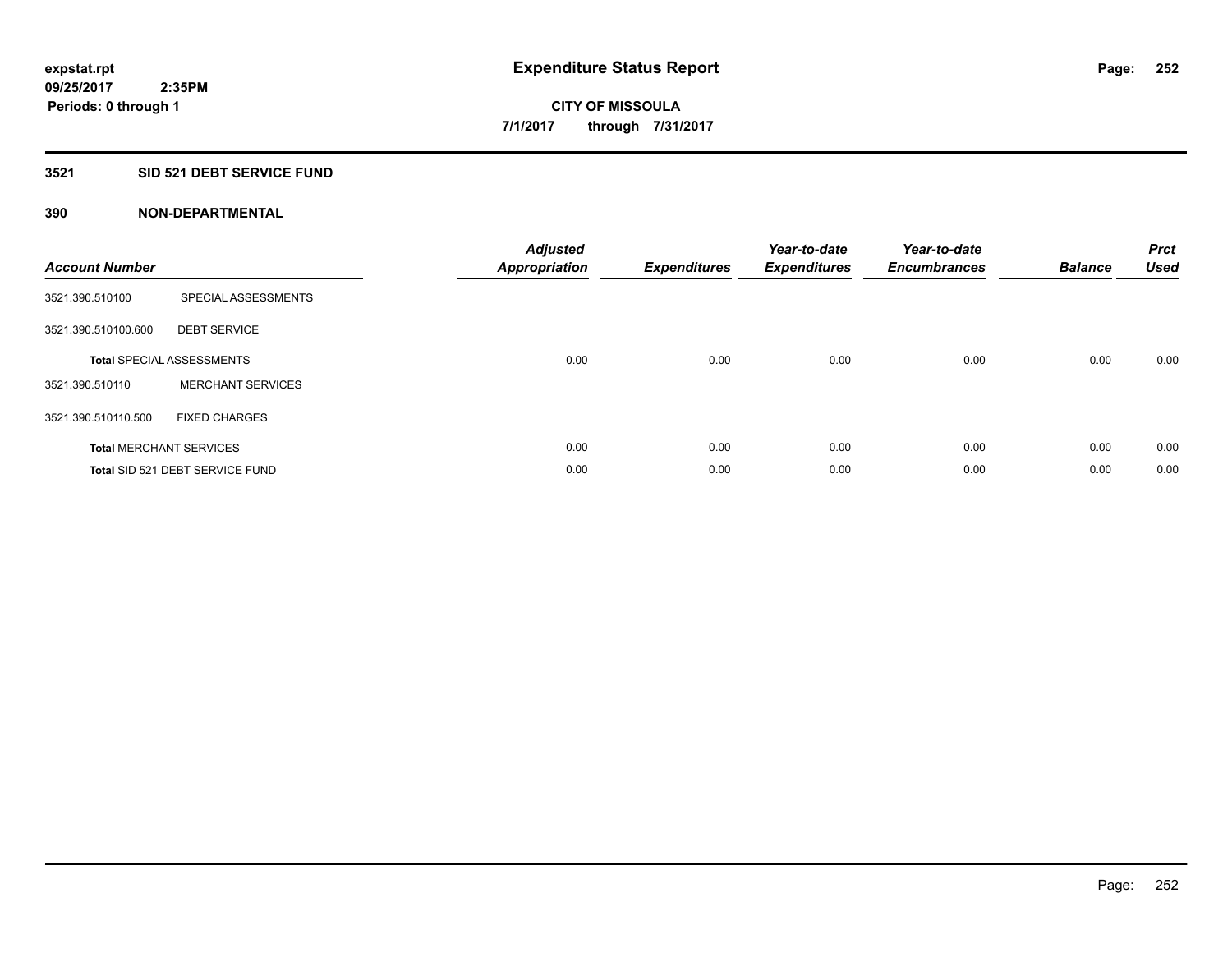#### **3522 SID 522 DEBT SERVICE FUND**

| <b>Account Number</b> |                                  | <b>Adjusted</b><br>Appropriation | <b>Expenditures</b> | Year-to-date<br><b>Expenditures</b> | Year-to-date<br><b>Encumbrances</b> | <b>Balance</b> | <b>Prct</b><br><b>Used</b> |
|-----------------------|----------------------------------|----------------------------------|---------------------|-------------------------------------|-------------------------------------|----------------|----------------------------|
| 3522.390.510100       | SPECIAL ASSESSMENTS              |                                  |                     |                                     |                                     |                |                            |
| 3522.390.510100.600   | <b>DEBT SERVICE</b>              |                                  |                     |                                     |                                     |                |                            |
|                       | <b>Total SPECIAL ASSESSMENTS</b> | 0.00                             | 0.00                | 0.00                                | 0.00                                | 0.00           | 0.00                       |
| 3522.390.510110       | <b>MERCHANT SERVICES</b>         |                                  |                     |                                     |                                     |                |                            |
| 3522.390.510110.500   | <b>FIXED CHARGES</b>             |                                  |                     |                                     |                                     |                |                            |
|                       | <b>Total MERCHANT SERVICES</b>   | 0.00                             | 0.00                | 0.00                                | 0.00                                | 0.00           | 0.00                       |
|                       | Total SID 522 DEBT SERVICE FUND  | 0.00                             | 0.00                | 0.00                                | 0.00                                | 0.00           | 0.00                       |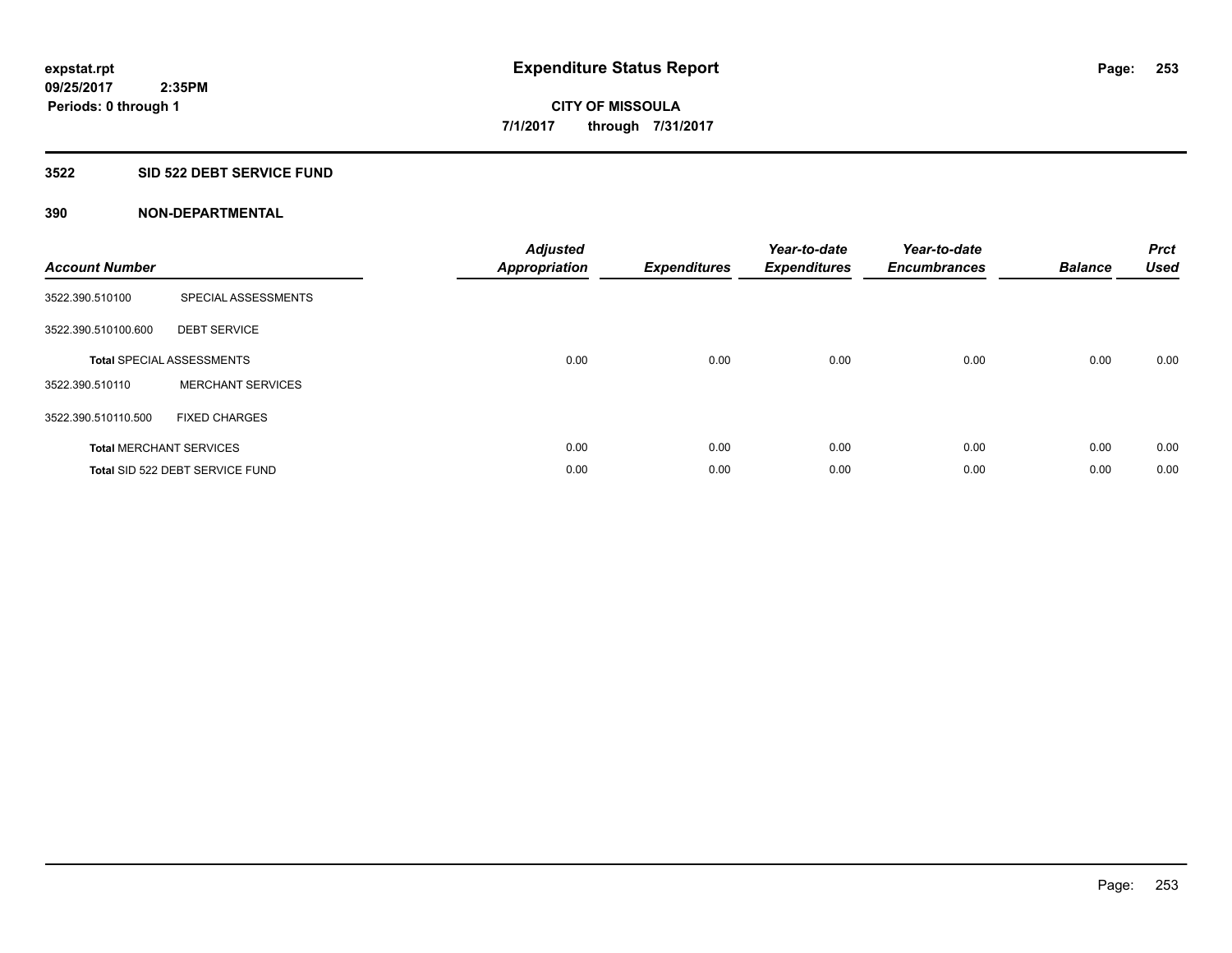#### **3524 SID 524 DEBT SERVICE FUND**

| <b>Account Number</b> |                                  | <b>Adjusted</b><br>Appropriation | <b>Expenditures</b> | Year-to-date<br><b>Expenditures</b> | Year-to-date<br><b>Encumbrances</b> | <b>Balance</b> | <b>Prct</b><br><b>Used</b> |
|-----------------------|----------------------------------|----------------------------------|---------------------|-------------------------------------|-------------------------------------|----------------|----------------------------|
| 3524.390.510100       | SPECIAL ASSESSMENTS              |                                  |                     |                                     |                                     |                |                            |
| 3524.390.510100.600   | <b>DEBT SERVICE</b>              |                                  |                     |                                     |                                     |                |                            |
|                       | <b>Total SPECIAL ASSESSMENTS</b> | 0.00                             | 0.00                | 0.00                                | 0.00                                | 0.00           | 0.00                       |
| 3524.390.510110       | <b>MERCHANT SERVICES</b>         |                                  |                     |                                     |                                     |                |                            |
| 3524.390.510110.500   | <b>FIXED CHARGES</b>             |                                  |                     |                                     |                                     |                |                            |
|                       | <b>Total MERCHANT SERVICES</b>   | 0.00                             | 0.00                | 0.00                                | 0.00                                | 0.00           | 0.00                       |
|                       | Total SID 524 DEBT SERVICE FUND  | 0.00                             | 0.00                | 0.00                                | 0.00                                | 0.00           | 0.00                       |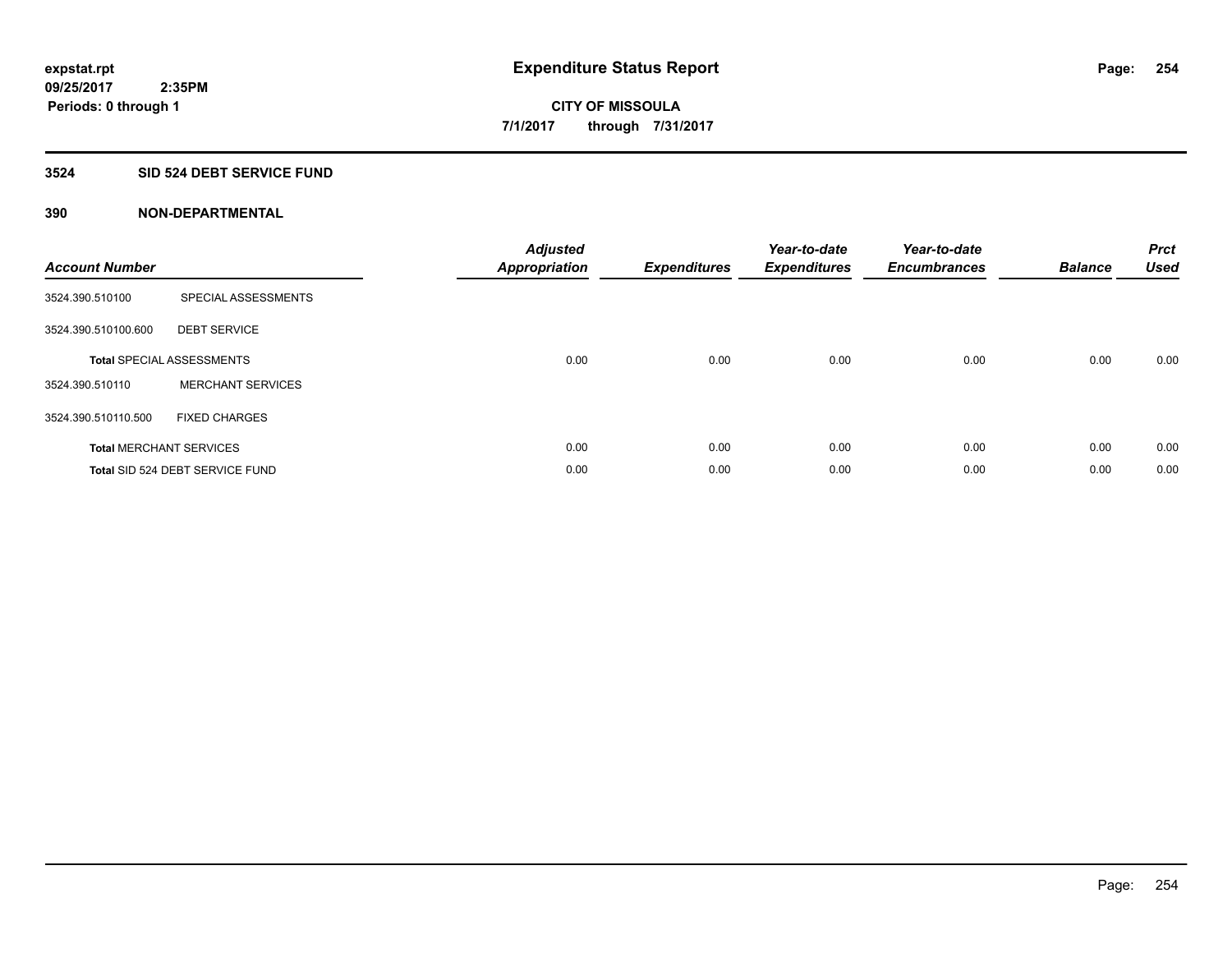#### **3525 SID 525 DEBT SERVICE FUND**

| <b>Account Number</b> |                                  | <b>Adjusted</b><br>Appropriation | <b>Expenditures</b> | Year-to-date<br><b>Expenditures</b> | Year-to-date<br><b>Encumbrances</b> | <b>Balance</b> | <b>Prct</b><br><b>Used</b> |
|-----------------------|----------------------------------|----------------------------------|---------------------|-------------------------------------|-------------------------------------|----------------|----------------------------|
| 3525.390.510100       | SPECIAL ASSESSMENTS              |                                  |                     |                                     |                                     |                |                            |
| 3525.390.510100.600   | <b>DEBT SERVICE</b>              |                                  |                     |                                     |                                     |                |                            |
|                       | <b>Total SPECIAL ASSESSMENTS</b> | 0.00                             | 0.00                | 0.00                                | 0.00                                | 0.00           | 0.00                       |
| 3525.390.510110       | <b>MERCHANT SERVICES</b>         |                                  |                     |                                     |                                     |                |                            |
| 3525.390.510110.500   | <b>FIXED CHARGES</b>             |                                  |                     |                                     |                                     |                |                            |
|                       | <b>Total MERCHANT SERVICES</b>   | 0.00                             | 0.00                | 0.00                                | 0.00                                | 0.00           | 0.00                       |
|                       | Total SID 525 DEBT SERVICE FUND  | 0.00                             | 0.00                | 0.00                                | 0.00                                | 0.00           | 0.00                       |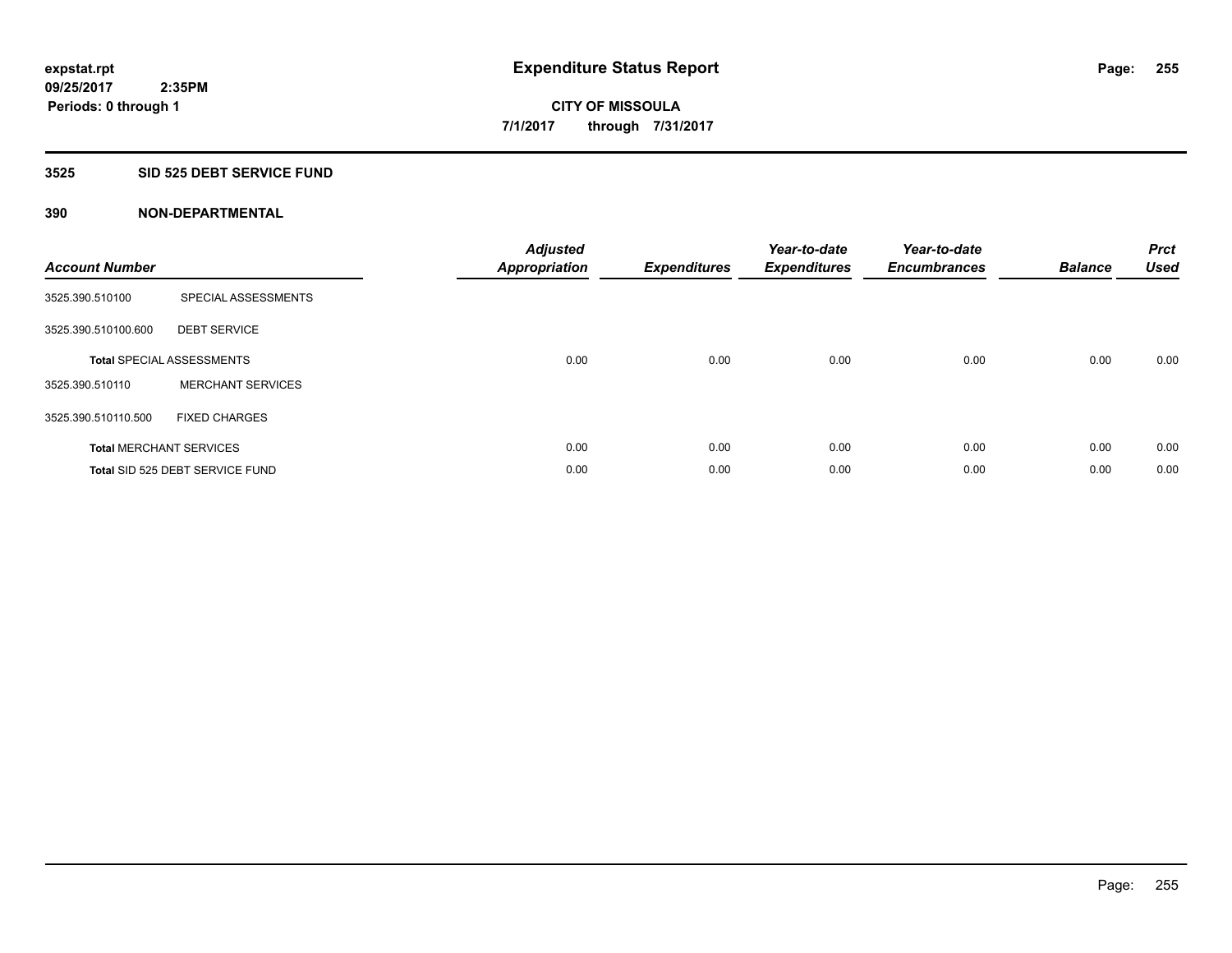#### **3526 SID 526 DEBT SERVICE FUND**

| <b>Account Number</b> |                                  | <b>Adjusted</b><br><b>Appropriation</b> | <b>Expenditures</b> | Year-to-date<br><b>Expenditures</b> | Year-to-date<br><b>Encumbrances</b> | <b>Balance</b> | <b>Prct</b><br><b>Used</b> |
|-----------------------|----------------------------------|-----------------------------------------|---------------------|-------------------------------------|-------------------------------------|----------------|----------------------------|
| 3526.390.510100       | SPECIAL ASSESSMENTS              |                                         |                     |                                     |                                     |                |                            |
| 3526.390.510100.600   | <b>DEBT SERVICE</b>              |                                         |                     |                                     |                                     |                |                            |
|                       | <b>Total SPECIAL ASSESSMENTS</b> | 0.00                                    | 0.00                | 0.00                                | 0.00                                | 0.00           | 0.00                       |
| 3526.390.510110       | <b>MERCHANT SERVICES</b>         |                                         |                     |                                     |                                     |                |                            |
| 3526.390.510110.500   | <b>FIXED CHARGES</b>             |                                         |                     |                                     |                                     |                |                            |
|                       | Total SID 526 DEBT SERVICE FUND  | 0.00                                    | 0.00                | 0.00                                | 0.00                                | 0.00           | 0.00                       |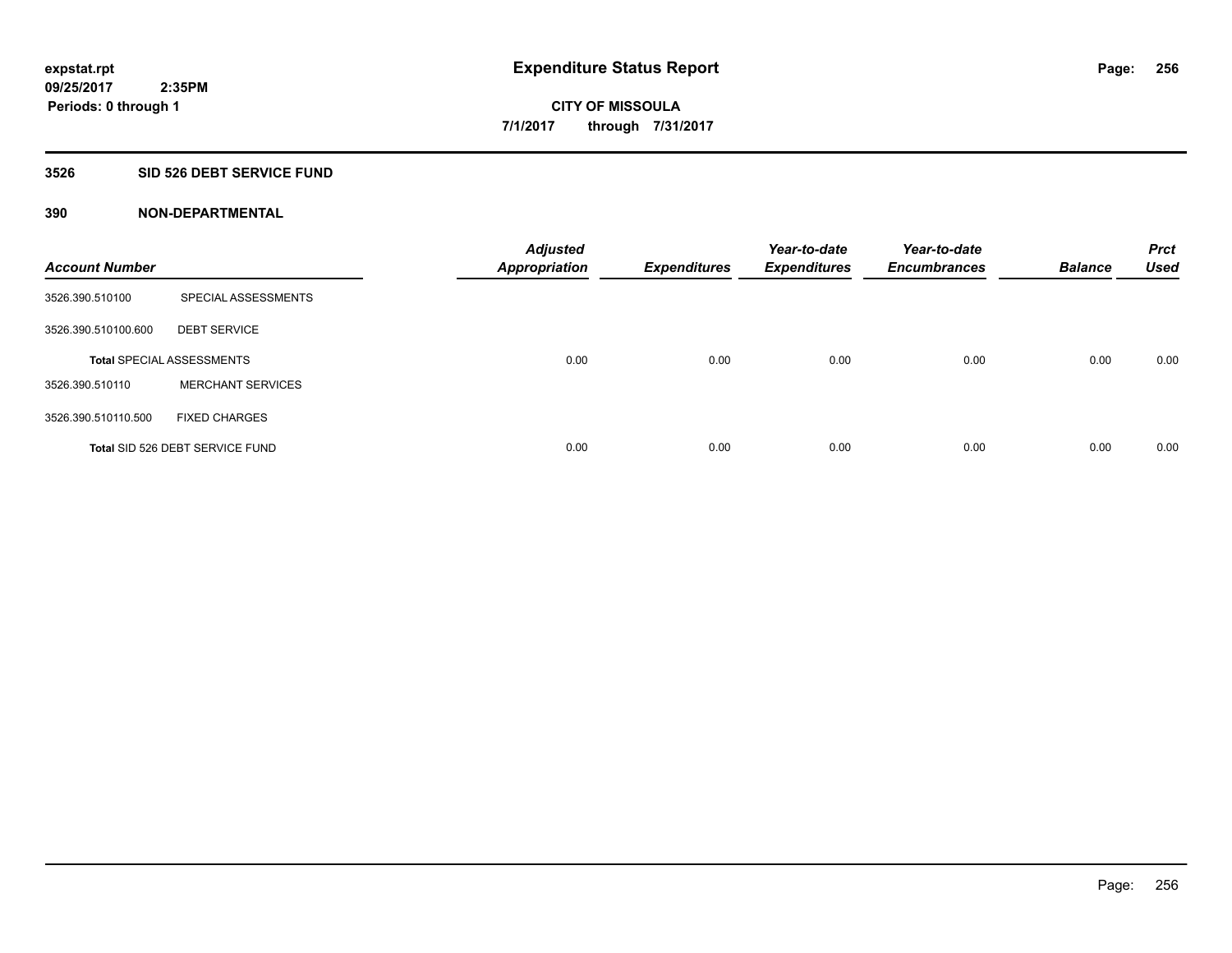#### **3527 SID 527 DEBT SERVICE FUND**

**000 \*\*\* Title Not Found \*\*\***

| <b>Account Number</b>         |                         | <b>Adjusted</b><br>Appropriation | <b>Expenditures</b> | Year-to-date<br><b>Expenditures</b> | Year-to-date<br><b>Encumbrances</b> | <b>Balance</b> | <b>Prct</b><br>Used |
|-------------------------------|-------------------------|----------------------------------|---------------------|-------------------------------------|-------------------------------------|----------------|---------------------|
| 3527.000.520100               | *** Title Not Found *** |                                  |                     |                                     |                                     |                |                     |
| 3527.000.520100.800           | OTHER OBJECTS           |                                  |                     |                                     |                                     |                |                     |
| Total *** Title Not Found *** |                         | 0.00                             | 0.00                | 0.00                                | 0.00                                | 0.00           | 0.00                |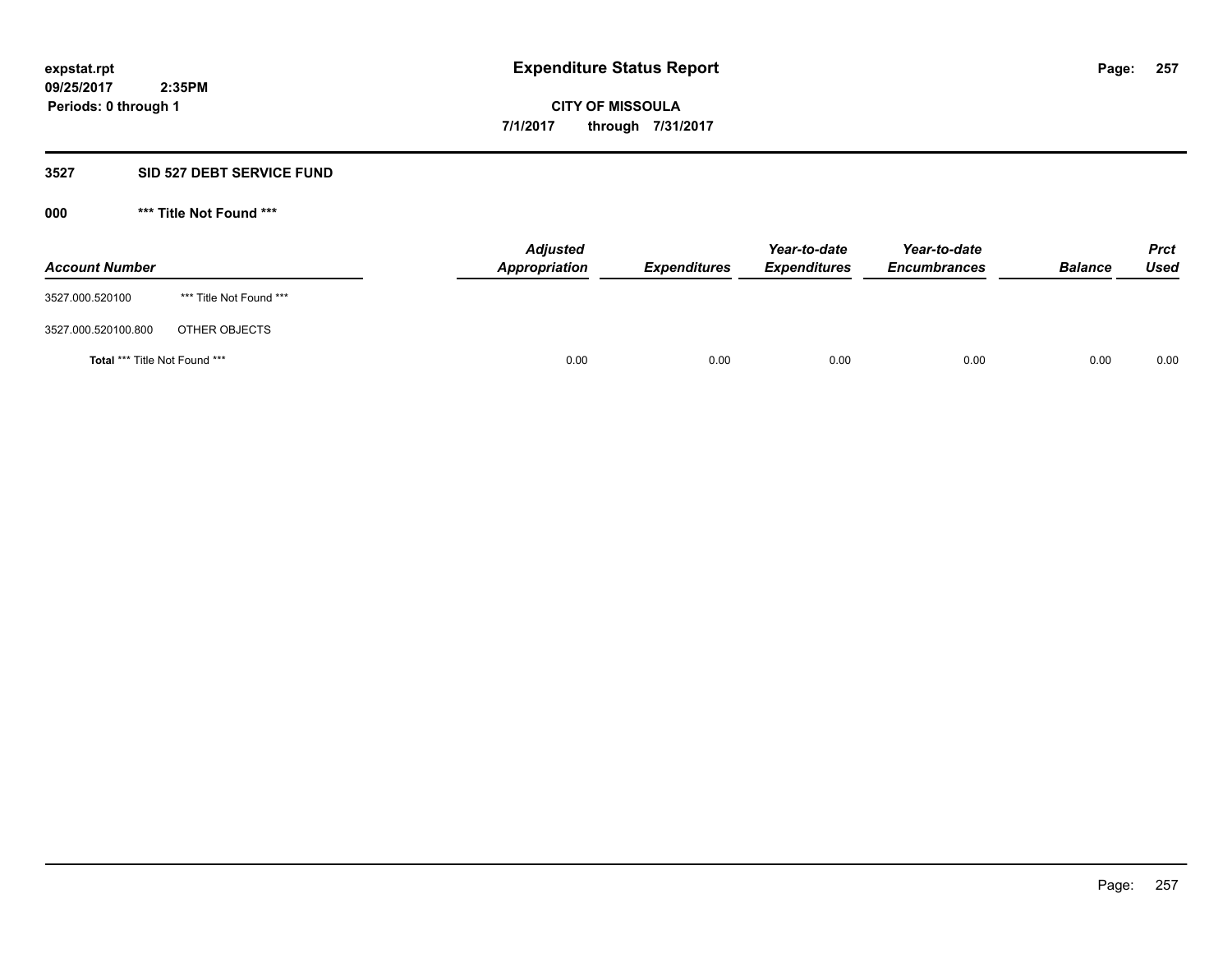### **3527 SID 527 DEBT SERVICE FUND**

| <b>Account Number</b> |                                  | <b>Adjusted</b><br>Appropriation | <b>Expenditures</b> | Year-to-date<br><b>Expenditures</b> | Year-to-date<br><b>Encumbrances</b> | <b>Balance</b> | <b>Prct</b><br><b>Used</b> |
|-----------------------|----------------------------------|----------------------------------|---------------------|-------------------------------------|-------------------------------------|----------------|----------------------------|
| 3527.390.510100       | SPECIAL ASSESSMENTS              |                                  |                     |                                     |                                     |                |                            |
| 3527.390.510100.600   | <b>DEBT SERVICE</b>              |                                  |                     |                                     |                                     |                |                            |
|                       | <b>Total SPECIAL ASSESSMENTS</b> | 0.00                             | 0.00                | 0.00                                | 0.00                                | 0.00           | 0.00                       |
| 3527.390.510110       | <b>MERCHANT SERVICES</b>         |                                  |                     |                                     |                                     |                |                            |
| 3527.390.510110.500   | <b>FIXED CHARGES</b>             |                                  |                     |                                     |                                     |                |                            |
|                       | <b>Total MERCHANT SERVICES</b>   | 0.00                             | 0.00                | 0.00                                | 0.00                                | 0.00           | 0.00                       |
|                       | Total SID 527 DEBT SERVICE FUND  | 0.00                             | 0.00                | 0.00                                | 0.00                                | 0.00           | 0.00                       |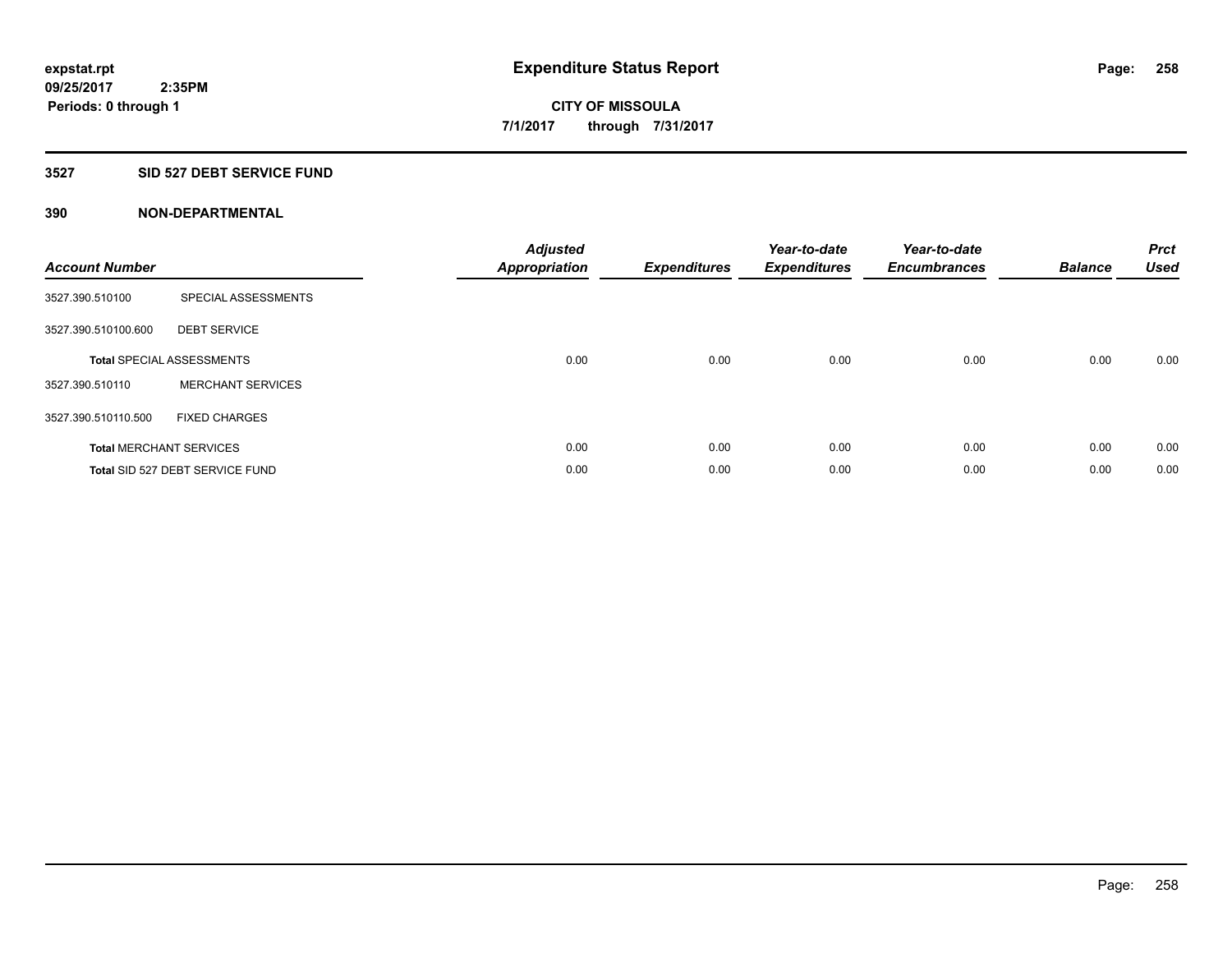#### **3530 SID 530 DEBT SERVICE FUND**

| <b>Account Number</b> |                                            | <b>Adjusted</b><br><b>Appropriation</b> | <b>Expenditures</b> | Year-to-date<br><b>Expenditures</b> | Year-to-date<br><b>Encumbrances</b> | <b>Balance</b> | <b>Prct</b><br><b>Used</b> |
|-----------------------|--------------------------------------------|-----------------------------------------|---------------------|-------------------------------------|-------------------------------------|----------------|----------------------------|
| 3530.390.510100       | SPECIAL ASSESSMENTS                        |                                         |                     |                                     |                                     |                |                            |
| 3530.390.510100.600   | <b>DEBT SERVICE</b>                        |                                         |                     |                                     |                                     |                |                            |
|                       | <b>Total SPECIAL ASSESSMENTS</b>           | 0.00                                    | 0.00                | 0.00                                | 0.00                                | 0.00           | 0.00                       |
| 3530.390.510110       | <b>MERCHANT SERVICES</b>                   |                                         |                     |                                     |                                     |                |                            |
| 3530.390.510110.500   | <b>FIXED CHARGES</b>                       |                                         |                     |                                     |                                     |                |                            |
|                       | <b>Total MERCHANT SERVICES</b>             | 0.00                                    | 0.00                | 0.00                                | 0.00                                | 0.00           | 0.00                       |
| 3530.390.521000       | INTERFUND OPERATING TRANSFERS              |                                         |                     |                                     |                                     |                |                            |
| 3530.390.521000.800   | OTHER OBJECTS                              |                                         |                     |                                     |                                     |                |                            |
|                       | <b>Total INTERFUND OPERATING TRANSFERS</b> | 0.00                                    | 0.00                | 0.00                                | 0.00                                | 0.00           | 0.00                       |
|                       | Total SID 530 DEBT SERVICE FUND            | 0.00                                    | 0.00                | 0.00                                | 0.00                                | 0.00           | 0.00                       |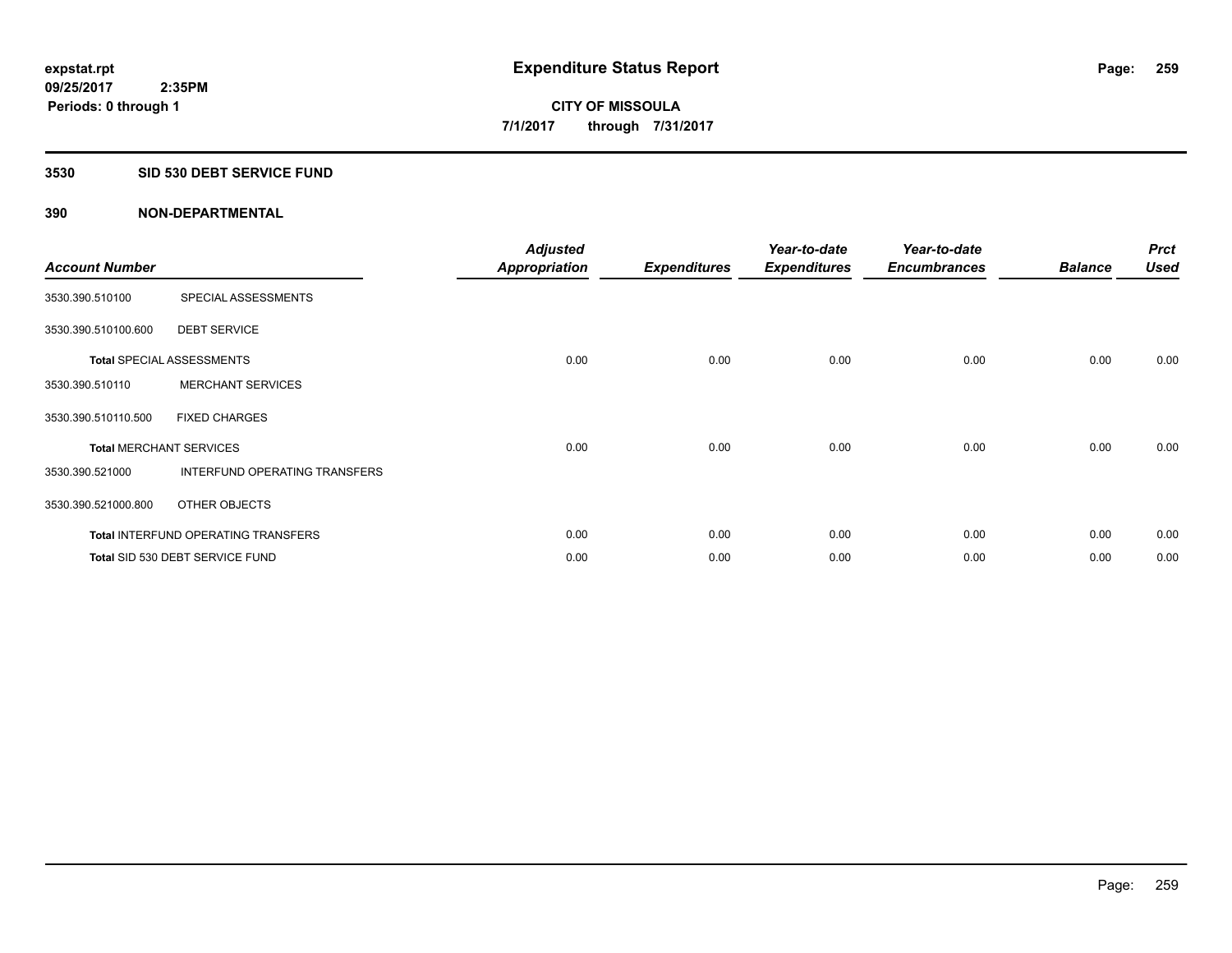#### **3531 SID 531 HICKORY ST CALMING**

| <b>Account Number</b> |                                            | <b>Adjusted</b><br>Appropriation | <b>Expenditures</b> | Year-to-date<br><b>Expenditures</b> | Year-to-date<br><b>Encumbrances</b> | <b>Balance</b> | <b>Prct</b><br><b>Used</b> |
|-----------------------|--------------------------------------------|----------------------------------|---------------------|-------------------------------------|-------------------------------------|----------------|----------------------------|
| 3531.390.510110       | <b>MERCHANT SERVICES</b>                   |                                  |                     |                                     |                                     |                |                            |
| 3531.390.510110.500   | <b>FIXED CHARGES</b>                       |                                  |                     |                                     |                                     |                |                            |
|                       | <b>Total MERCHANT SERVICES</b>             | 0.00                             | 0.00                | 0.00                                | 0.00                                | 0.00           | 0.00                       |
| 3531.390.521000       | INTERFUND OPERATING TRANSFERS              |                                  |                     |                                     |                                     |                |                            |
| 3531.390.521000.800   | OTHER OBJECTS                              |                                  |                     |                                     |                                     |                |                            |
|                       | <b>Total INTERFUND OPERATING TRANSFERS</b> | 0.00                             | 0.00                | 0.00                                | 0.00                                | 0.00           | 0.00                       |
|                       | <b>Total SID 531 HICKORY ST CALMING</b>    | 0.00                             | 0.00                | 0.00                                | 0.00                                | 0.00           | 0.00                       |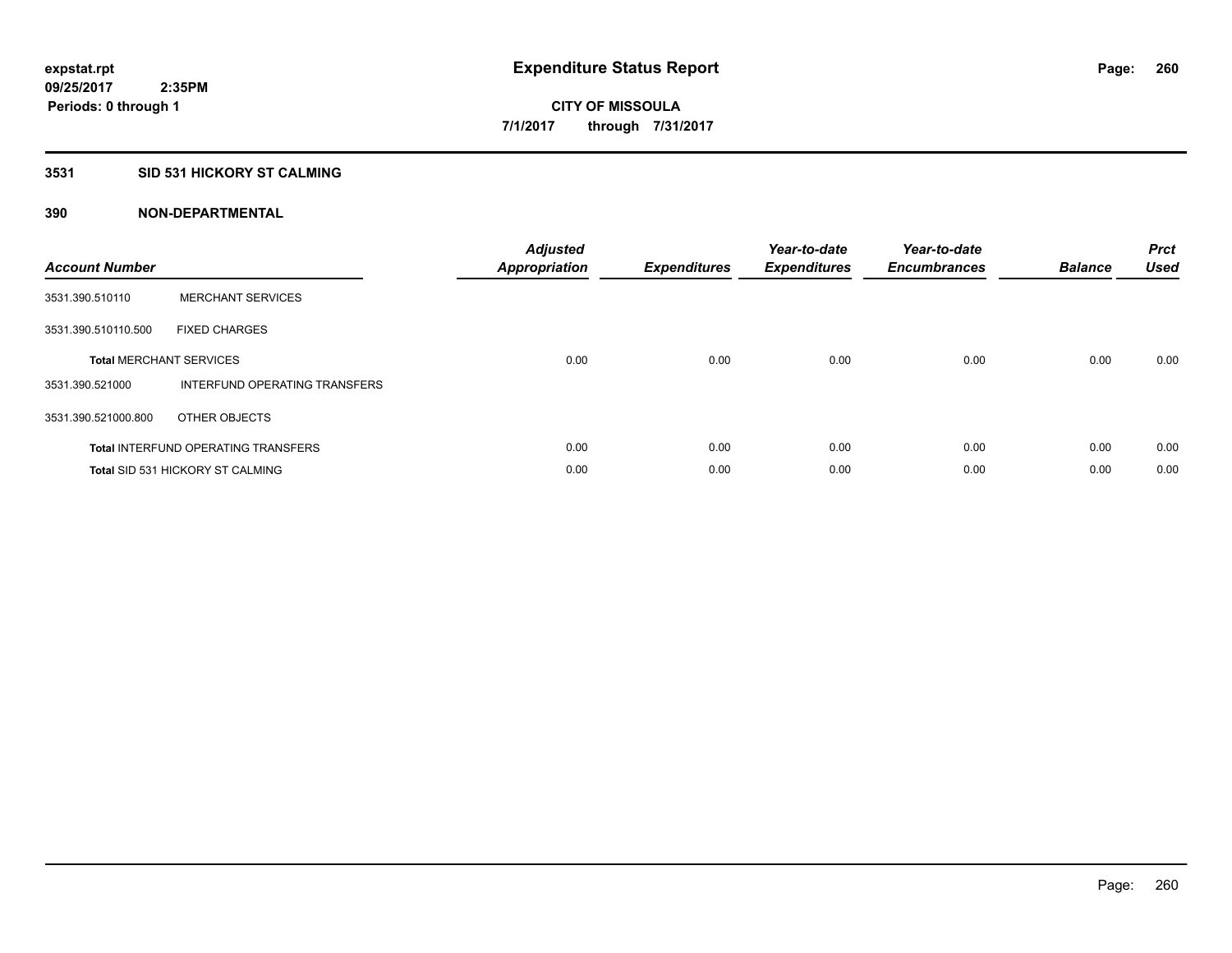### **3532 SID 532 DEBT SERVICE FUND**

| <b>Account Number</b>      |                                  | <b>Adjusted</b><br>Appropriation | <b>Expenditures</b> | Year-to-date<br><b>Expenditures</b> | Year-to-date<br><b>Encumbrances</b> | <b>Balance</b> | <b>Prct</b><br><b>Used</b> |
|----------------------------|----------------------------------|----------------------------------|---------------------|-------------------------------------|-------------------------------------|----------------|----------------------------|
| 3532.390.510100            | SPECIAL ASSESSMENTS              |                                  |                     |                                     |                                     |                |                            |
| 3532.390.510100.600        | <b>DEBT SERVICE</b>              |                                  |                     |                                     |                                     |                |                            |
|                            | <b>Total SPECIAL ASSESSMENTS</b> | 0.00                             | 0.00                | 0.00                                | 0.00                                | 0.00           | 0.00                       |
| 3532.390.510110            | <b>MERCHANT SERVICES</b>         |                                  |                     |                                     |                                     |                |                            |
| 3532.390.510110.500        | <b>FIXED CHARGES</b>             |                                  |                     |                                     |                                     |                |                            |
| <b>Total FIXED CHARGES</b> |                                  | 0.00                             | 0.00                | 0.00                                | 0.00                                | 0.00           | 0.00                       |
|                            | Total SID 532 DEBT SERVICE FUND  | 0.00                             | 0.00                | 0.00                                | 0.00                                | 0.00           | 0.00                       |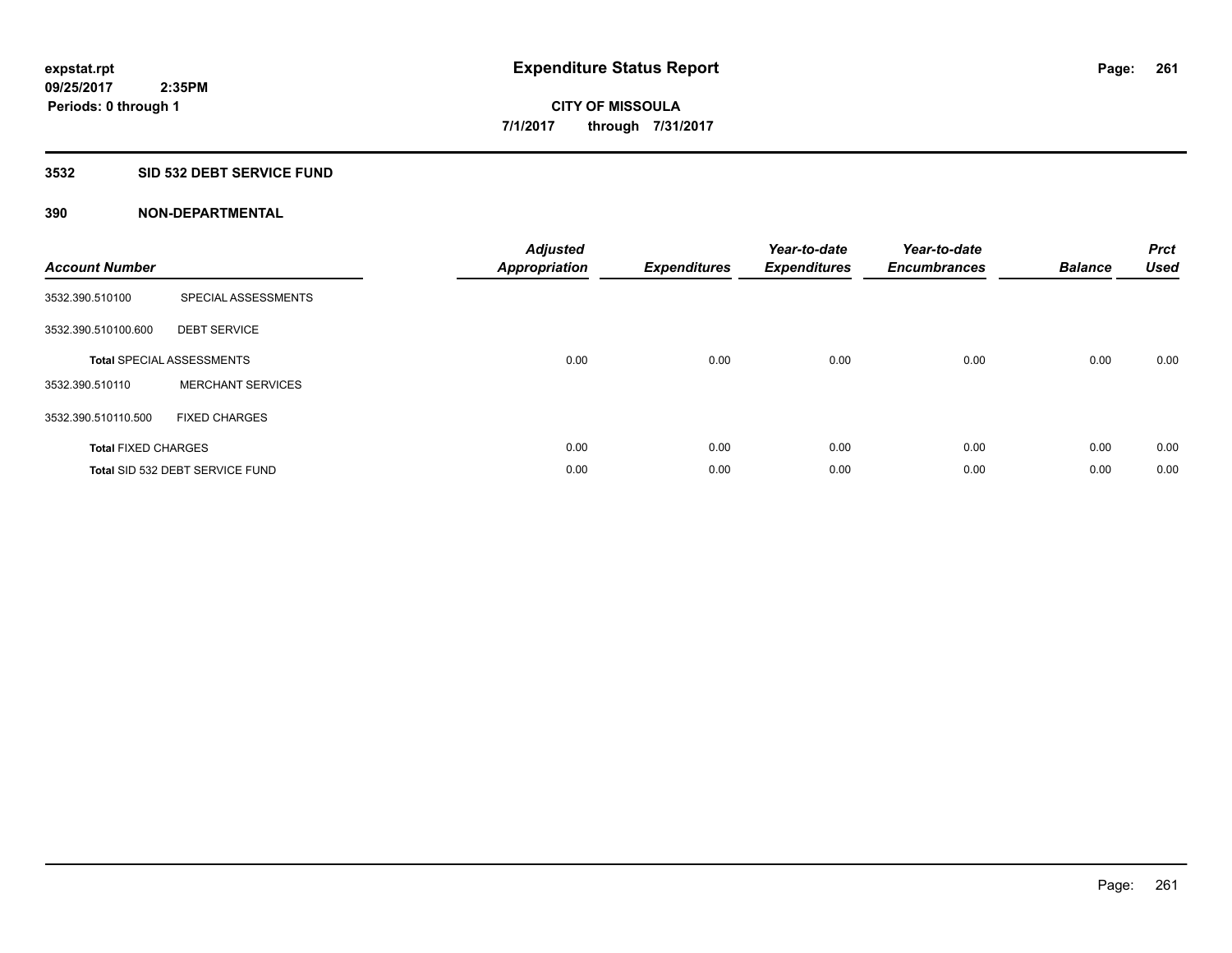**CITY OF MISSOULA 7/1/2017 through 7/31/2017**

## **3533 GILBERT ST SEWER SID DEBT FUND**

### **330 WASTEWATER**

| <b>Account Number</b>   |                          | <b>Adjusted</b><br>Appropriation | Expenditures | Year-to-date<br><b>Expenditures</b> | Year-to-date<br><b>Encumbrances</b> | <b>Balance</b> | <b>Prct</b><br>Used |
|-------------------------|--------------------------|----------------------------------|--------------|-------------------------------------|-------------------------------------|----------------|---------------------|
| 3533.330.510110         | <b>MERCHANT SERVICES</b> |                                  |              |                                     |                                     |                |                     |
| 3533.330.510110.500     | <b>FIXED CHARGES</b>     |                                  |              |                                     |                                     |                |                     |
| <b>Total WASTEWATER</b> |                          | 0.00                             | 0.00         | 0.00                                | 0.00                                | 0.00           | 0.00                |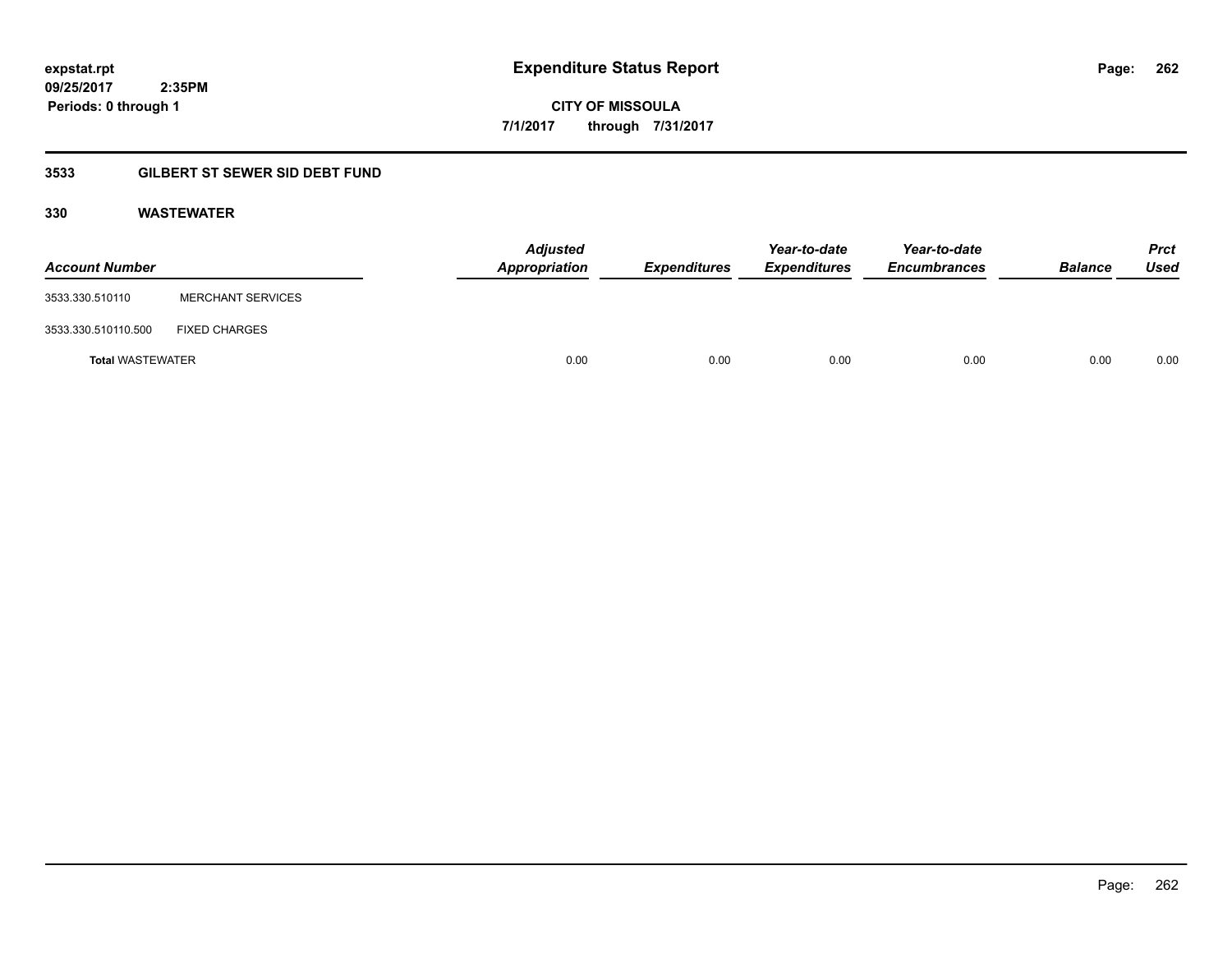## **3533 GILBERT ST SEWER SID DEBT FUND**

| <b>Account Number</b>      |                                      | <b>Adjusted</b><br><b>Appropriation</b> | <b>Expenditures</b> | Year-to-date<br><b>Expenditures</b> | Year-to-date<br><b>Encumbrances</b> | <b>Balance</b> | <b>Prct</b><br><b>Used</b> |
|----------------------------|--------------------------------------|-----------------------------------------|---------------------|-------------------------------------|-------------------------------------|----------------|----------------------------|
| 3533.390.510100            | SPECIAL ASSESSMENTS                  |                                         |                     |                                     |                                     |                |                            |
| 3533.390.510100.500        | <b>FIXED CHARGES</b>                 |                                         |                     |                                     |                                     |                |                            |
| <b>Total FIXED CHARGES</b> |                                      | 0.00                                    | 0.00                | 0.00                                | 0.00                                | 0.00           | 0.00                       |
| 3533.390.510100.600        | <b>DEBT SERVICE</b>                  |                                         |                     |                                     |                                     |                |                            |
|                            | <b>Total SPECIAL ASSESSMENTS</b>     | 0.00                                    | 0.00                | 0.00                                | 0.00                                | 0.00           | 0.00                       |
| 3533.390.510110            | <b>MERCHANT SERVICES</b>             |                                         |                     |                                     |                                     |                |                            |
| 3533.390.510110.500        | <b>FIXED CHARGES</b>                 |                                         |                     |                                     |                                     |                |                            |
|                            | <b>Total MERCHANT SERVICES</b>       | 0.00                                    | 0.00                | 0.00                                | 0.00                                | 0.00           | 0.00                       |
| 3533.390.521000            | INTERFUND OPERATING TRANSFERS        |                                         |                     |                                     |                                     |                |                            |
| 3533.390.521000.800        | OTHER OBJECTS                        |                                         |                     |                                     |                                     |                |                            |
|                            | Total INTERFUND OPERATING TRANSFERS  | 0.00                                    | 0.00                | 0.00                                | 0.00                                | 0.00           | 0.00                       |
|                            | Total GILBERT ST SEWER SID DEBT FUND | 0.00                                    | 0.00                | 0.00                                | 0.00                                | 0.00           | 0.00                       |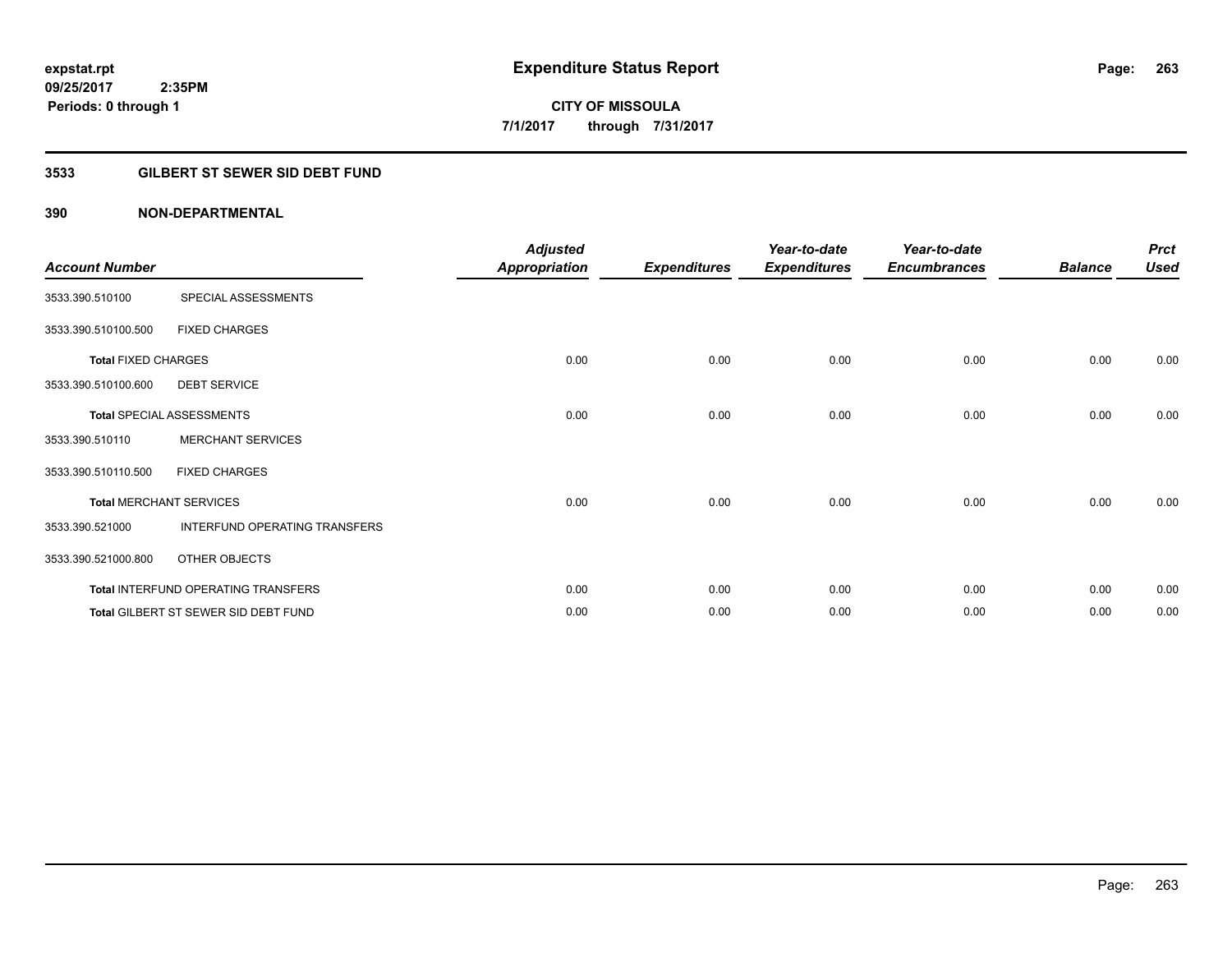## **3534 LINCOLNWOOD SEWER PHASE I**

| <b>Account Number</b>      |                                  | <b>Adjusted</b><br><b>Appropriation</b> | <b>Expenditures</b> | Year-to-date<br><b>Expenditures</b> | Year-to-date<br><b>Encumbrances</b> | <b>Balance</b> | <b>Prct</b><br><b>Used</b> |
|----------------------------|----------------------------------|-----------------------------------------|---------------------|-------------------------------------|-------------------------------------|----------------|----------------------------|
| 3534.390.510100            | SPECIAL ASSESSMENTS              |                                         |                     |                                     |                                     |                |                            |
| 3534.390.510100.600        | <b>DEBT SERVICE</b>              |                                         |                     |                                     |                                     |                |                            |
|                            | <b>Total SPECIAL ASSESSMENTS</b> | 0.00                                    | 0.00                | 0.00                                | 0.00                                | 0.00           | 0.00                       |
| 3534.390.510110            | <b>MERCHANT SERVICES</b>         |                                         |                     |                                     |                                     |                |                            |
| 3534.390.510110.500        | <b>FIXED CHARGES</b>             |                                         |                     |                                     |                                     |                |                            |
| <b>Total FIXED CHARGES</b> |                                  | 0.00                                    | 0.00                | 0.00                                | 0.00                                | 0.00           | 0.00                       |
|                            | <b>Total MERCHANT SERVICES</b>   | 0.00                                    | 0.00                | 0.00                                | 0.00                                | 0.00           | 0.00                       |
|                            | Total LINCOLNWOOD SEWER PHASE I  | 0.00                                    | 0.00                | 0.00                                | 0.00                                | 0.00           | 0.00                       |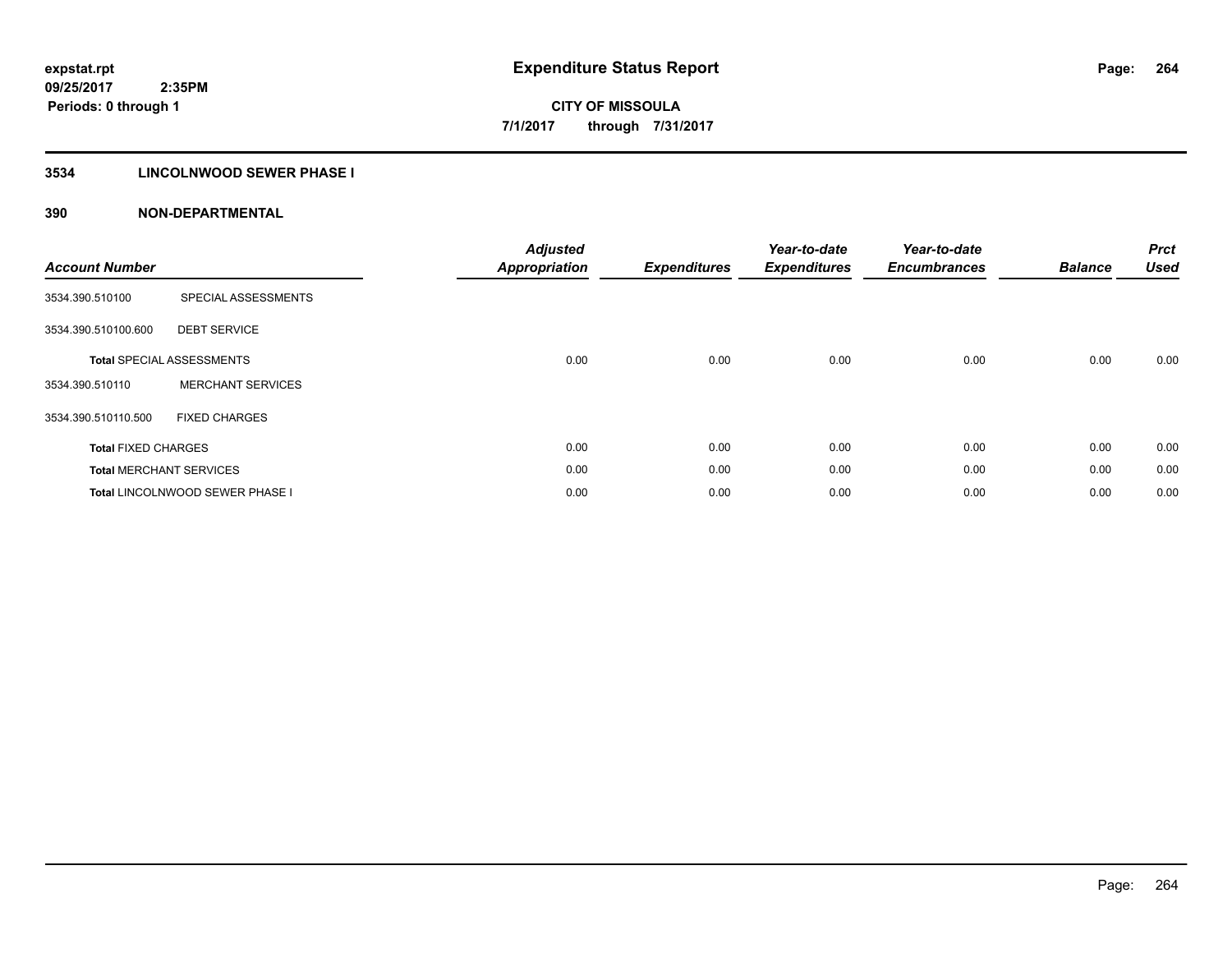## **3535 SLANT STREET TRAFFIC CALMING**

| <b>Account Number</b> |                                            | <b>Adjusted</b><br><b>Appropriation</b> | <b>Expenditures</b> | Year-to-date<br><b>Expenditures</b> | Year-to-date<br><b>Encumbrances</b> | <b>Balance</b> | <b>Prct</b><br><b>Used</b> |
|-----------------------|--------------------------------------------|-----------------------------------------|---------------------|-------------------------------------|-------------------------------------|----------------|----------------------------|
| 3535.390.510110       | <b>MERCHANT SERVICES</b>                   |                                         |                     |                                     |                                     |                |                            |
| 3535.390.510110.500   | <b>FIXED CHARGES</b>                       |                                         |                     |                                     |                                     |                |                            |
|                       | <b>Total MERCHANT SERVICES</b>             | 0.00                                    | 0.00                | 0.00                                | 0.00                                | 0.00           | 0.00                       |
| 3535.390.521000       | <b>INTERFUND OPERATING TRANSFERS</b>       |                                         |                     |                                     |                                     |                |                            |
| 3535.390.521000.800   | OTHER OBJECTS                              |                                         |                     |                                     |                                     |                |                            |
|                       | <b>Total INTERFUND OPERATING TRANSFERS</b> | 0.00                                    | 0.00                | 0.00                                | 0.00                                | 0.00           | 0.00                       |
|                       | <b>Total SLANT STREET TRAFFIC CALMING</b>  | 0.00                                    | 0.00                | 0.00                                | 0.00                                | 0.00           | 0.00                       |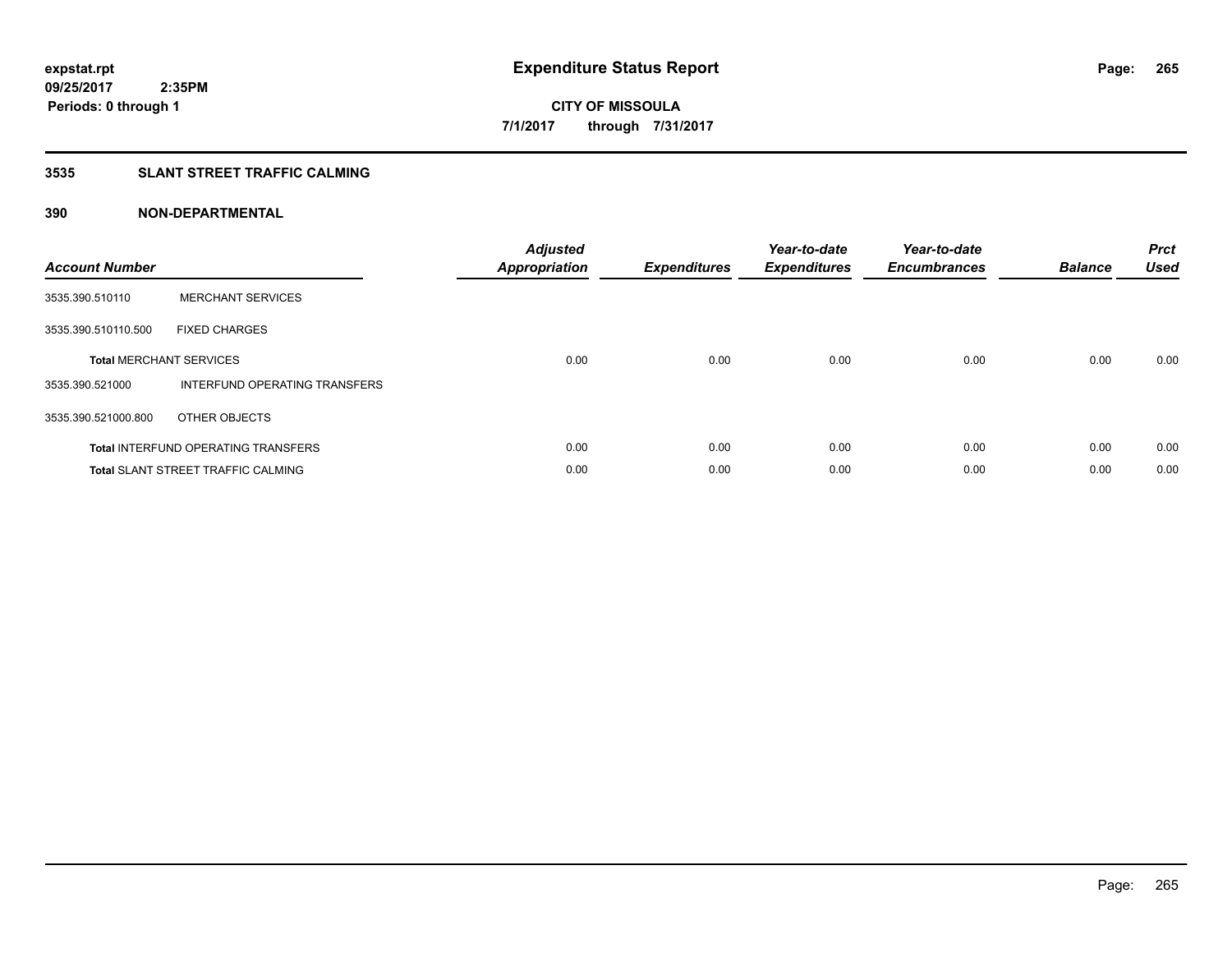## **3536 LINCOLNWOOD SEWER PHASE II**

| <b>Account Number</b>      |                                  | <b>Adjusted</b><br><b>Appropriation</b> | <b>Expenditures</b> | Year-to-date<br><b>Expenditures</b> | Year-to-date<br><b>Encumbrances</b> | <b>Balance</b> | <b>Prct</b><br><b>Used</b> |
|----------------------------|----------------------------------|-----------------------------------------|---------------------|-------------------------------------|-------------------------------------|----------------|----------------------------|
| 3536.390.510100            | SPECIAL ASSESSMENTS              |                                         |                     |                                     |                                     |                |                            |
| 3536.390.510100.600        | <b>DEBT SERVICE</b>              |                                         |                     |                                     |                                     |                |                            |
|                            | <b>Total SPECIAL ASSESSMENTS</b> | 0.00                                    | 0.00                | 0.00                                | 0.00                                | 0.00           | 0.00                       |
| 3536.390.510110            | <b>MERCHANT SERVICES</b>         |                                         |                     |                                     |                                     |                |                            |
| 3536.390.510110.500        | <b>FIXED CHARGES</b>             |                                         |                     |                                     |                                     |                |                            |
| <b>Total FIXED CHARGES</b> |                                  | 0.00                                    | 0.00                | 0.00                                | 0.00                                | 0.00           | 0.00                       |
|                            | <b>Total MERCHANT SERVICES</b>   | 0.00                                    | 0.00                | 0.00                                | 0.00                                | 0.00           | 0.00                       |
|                            | Total LINCOLNWOOD SEWER PHASE II | 0.00                                    | 0.00                | 0.00                                | 0.00                                | 0.00           | 0.00                       |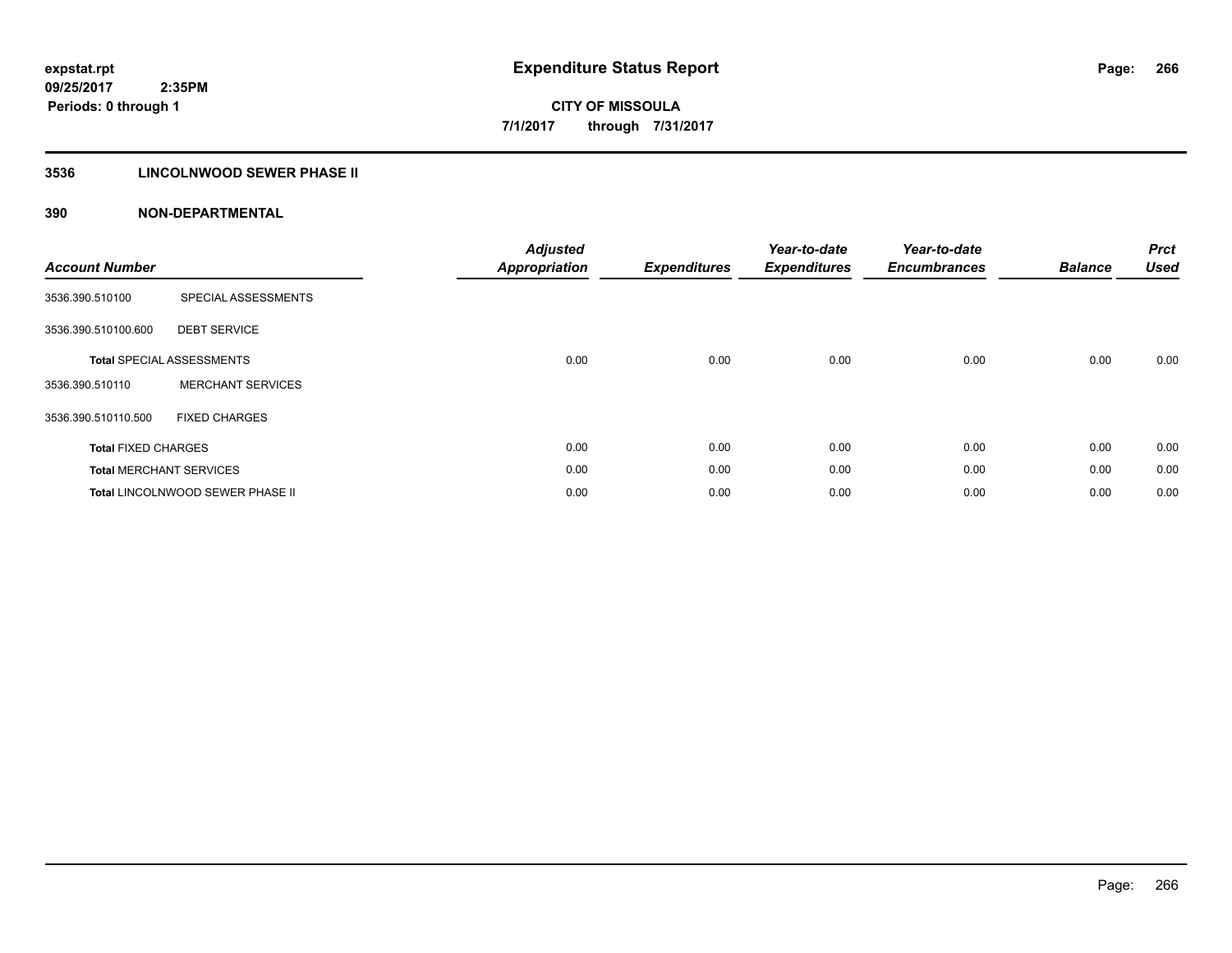### **3539 SOUTH 4TH STREET W TRAFFIC**

| <b>Account Number</b> |                                            | <b>Adjusted</b><br>Appropriation | <b>Expenditures</b> | Year-to-date<br><b>Expenditures</b> | Year-to-date<br><b>Encumbrances</b> | <b>Balance</b> | <b>Prct</b><br><b>Used</b> |
|-----------------------|--------------------------------------------|----------------------------------|---------------------|-------------------------------------|-------------------------------------|----------------|----------------------------|
| 3539.390.510110       | <b>MERCHANT SERVICES</b>                   |                                  |                     |                                     |                                     |                |                            |
| 3539.390.510110.500   | <b>FIXED CHARGES</b>                       |                                  |                     |                                     |                                     |                |                            |
|                       | <b>Total MERCHANT SERVICES</b>             | 0.00                             | 0.00                | 0.00                                | 0.00                                | 0.00           | 0.00                       |
| 3539.390.521000       | INTERFUND OPERATING TRANSFERS              |                                  |                     |                                     |                                     |                |                            |
| 3539.390.521000.800   | OTHER OBJECTS                              |                                  |                     |                                     |                                     |                |                            |
|                       | <b>Total INTERFUND OPERATING TRANSFERS</b> | 0.00                             | 0.00                | 0.00                                | 0.00                                | 0.00           | 0.00                       |
|                       | <b>Total SOUTH 4TH STREET W TRAFFIC</b>    | 0.00                             | 0.00                | 0.00                                | 0.00                                | 0.00           | 0.00                       |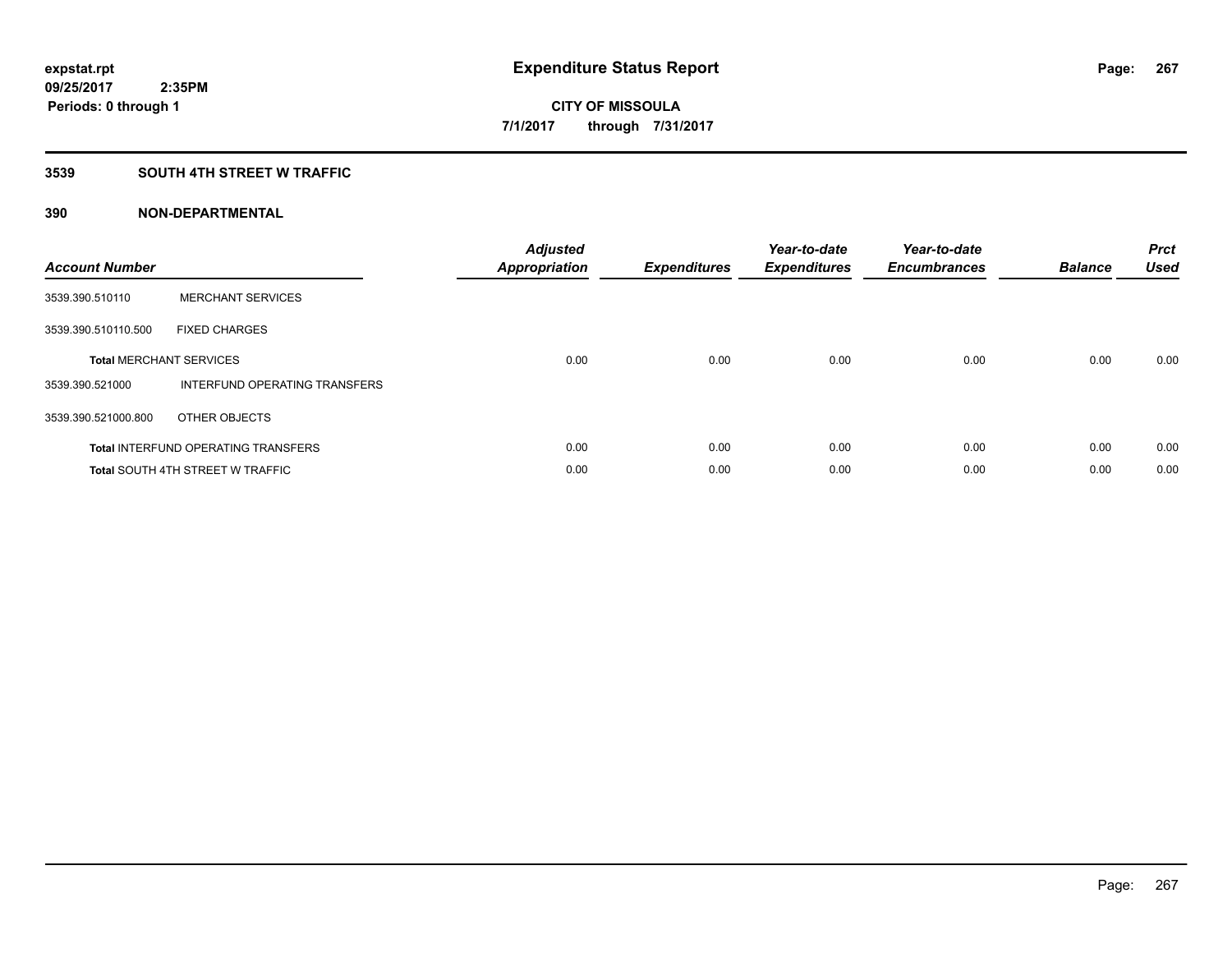#### **3540 SID 540 DEBT SERVICE FUND**

| <b>Account Number</b> |                                  | <b>Adjusted</b><br><b>Appropriation</b> | <b>Expenditures</b> | Year-to-date<br><b>Expenditures</b> | Year-to-date<br><b>Encumbrances</b> | <b>Balance</b> | <b>Prct</b><br><b>Used</b> |
|-----------------------|----------------------------------|-----------------------------------------|---------------------|-------------------------------------|-------------------------------------|----------------|----------------------------|
| 3540.390.510100       | SPECIAL ASSESSMENTS              |                                         |                     |                                     |                                     |                |                            |
| 3540.390.510100.300   | PURCHASED SERVICES               |                                         |                     |                                     |                                     |                |                            |
|                       | <b>Total PURCHASED SERVICES</b>  | 0.00                                    | 0.00                | 0.00                                | 0.00                                | 0.00           | 0.00                       |
| 3540.390.510100.600   | <b>DEBT SERVICE</b>              |                                         |                     |                                     |                                     |                |                            |
|                       | <b>Total SPECIAL ASSESSMENTS</b> | 0.00                                    | 0.00                | 0.00                                | 0.00                                | 0.00           | 0.00                       |
| 3540.390.510110       | <b>MERCHANT SERVICES</b>         |                                         |                     |                                     |                                     |                |                            |
| 3540.390.510110.500   | <b>FIXED CHARGES</b>             |                                         |                     |                                     |                                     |                |                            |
|                       | <b>Total MERCHANT SERVICES</b>   | 0.00                                    | 0.00                | 0.00                                | 0.00                                | 0.00           | 0.00                       |
|                       | Total SID 540 DEBT SERVICE FUND  | 0.00                                    | 0.00                | 0.00                                | 0.00                                | 0.00           | 0.00                       |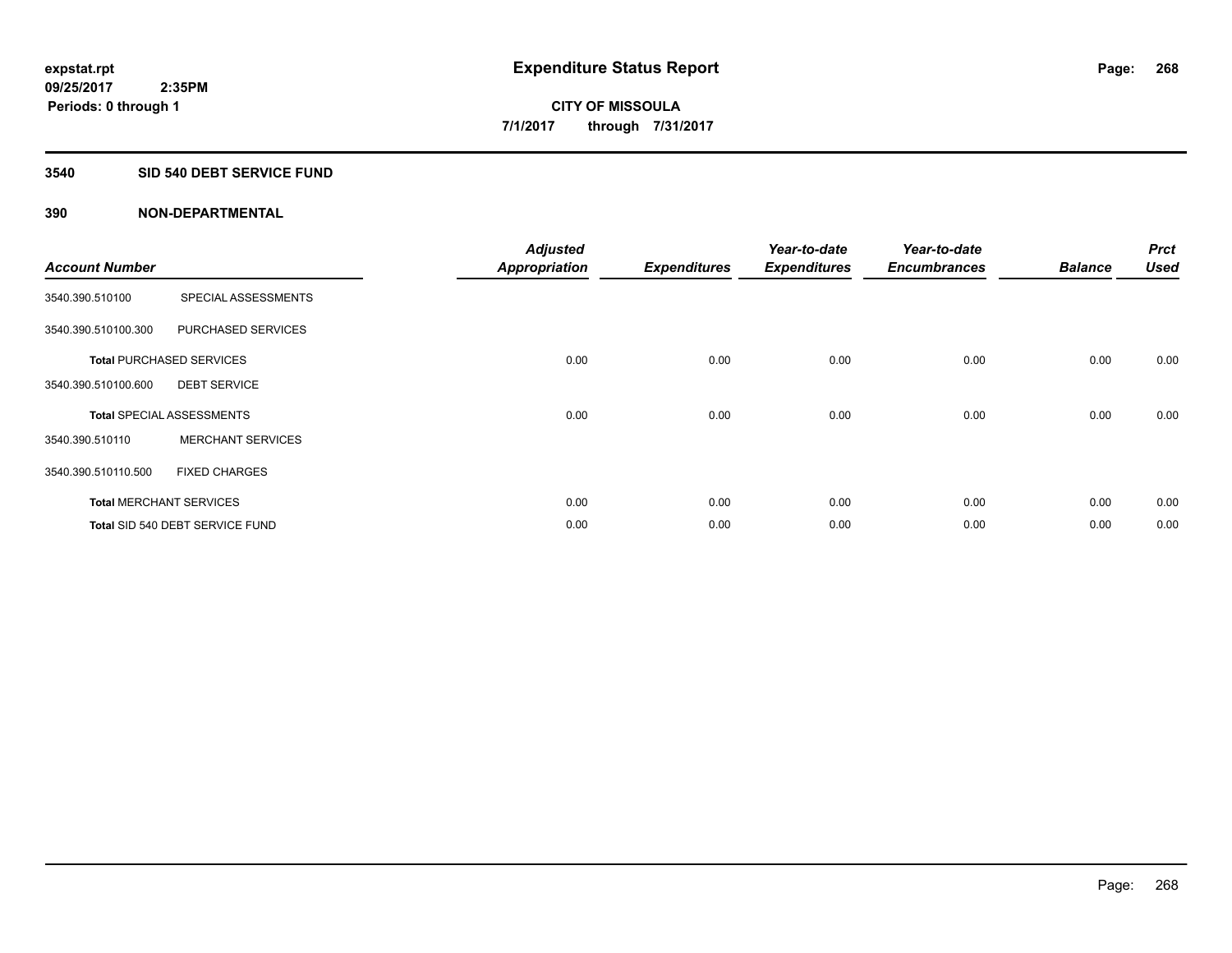#### **3541 SID 541 DEBT SERVICE**

| <b>Account Number</b> |                                  | <b>Adjusted</b><br><b>Appropriation</b> | <b>Expenditures</b> | Year-to-date<br><b>Expenditures</b> | Year-to-date<br><b>Encumbrances</b> | <b>Balance</b> | <b>Prct</b><br><b>Used</b> |
|-----------------------|----------------------------------|-----------------------------------------|---------------------|-------------------------------------|-------------------------------------|----------------|----------------------------|
| 3541.390.510100       | SPECIAL ASSESSMENTS              |                                         |                     |                                     |                                     |                |                            |
| 3541.390.510100.600   | <b>DEBT SERVICE</b>              |                                         |                     |                                     |                                     |                |                            |
|                       | <b>Total SPECIAL ASSESSMENTS</b> | 0.00                                    | 0.00                | 0.00                                | 0.00                                | 0.00           | 0.00                       |
| 3541.390.510110       | <b>MERCHANT SERVICES</b>         |                                         |                     |                                     |                                     |                |                            |
| 3541.390.510110.500   | <b>FIXED CHARGES</b>             |                                         |                     |                                     |                                     |                |                            |
|                       | <b>Total MERCHANT SERVICES</b>   | 0.00                                    | 0.00                | 0.00                                | 0.00                                | 0.00           | 0.00                       |
|                       | Total SID 541 DEBT SERVICE       | 0.00                                    | 0.00                | 0.00                                | 0.00                                | 0.00           | 0.00                       |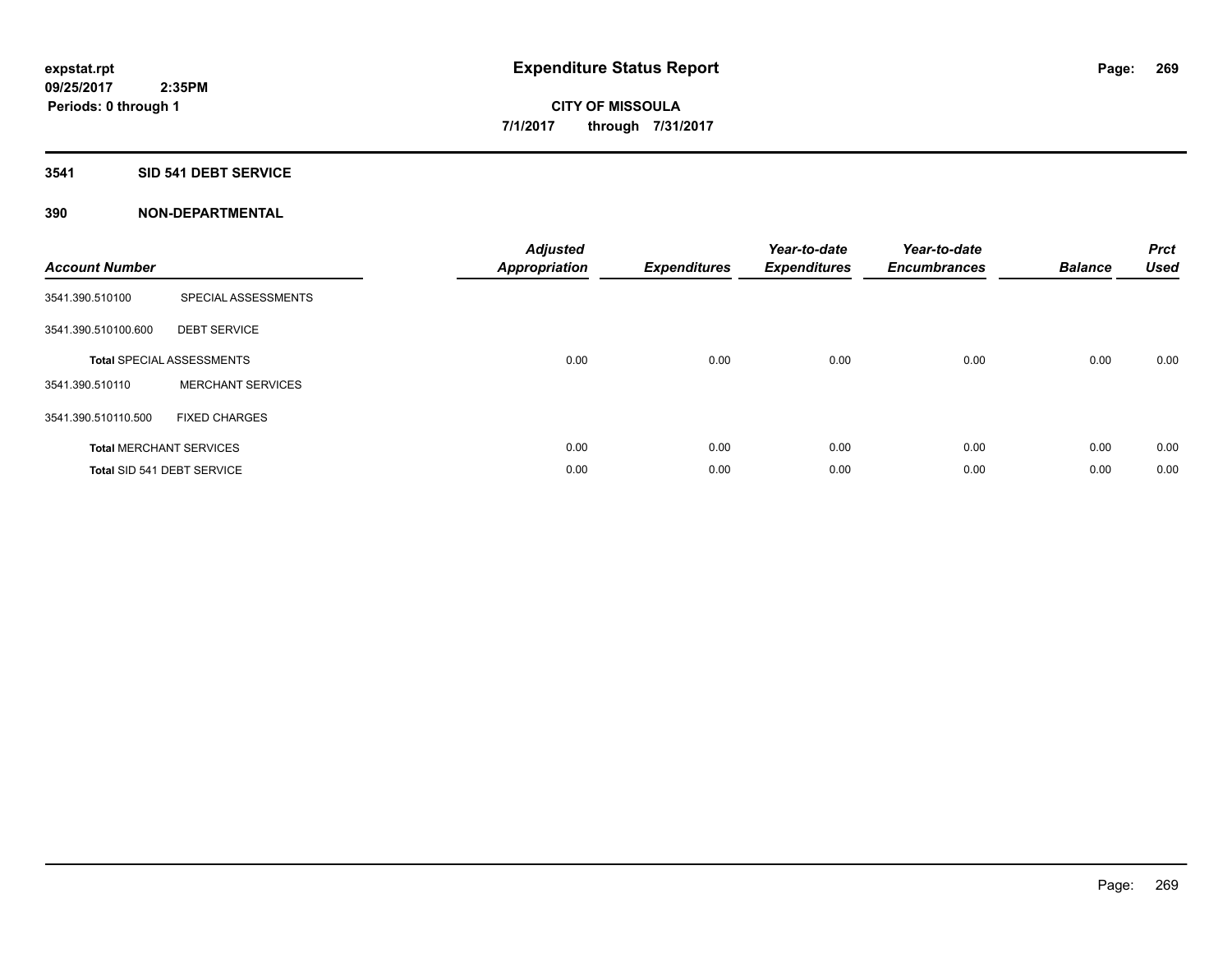#### **3543 SID 543 DEBT SERVICE**

| <b>Account Number</b>      |                                     | <b>Adjusted</b><br><b>Appropriation</b> | <b>Expenditures</b> | Year-to-date<br><b>Expenditures</b> | Year-to-date<br><b>Encumbrances</b> | <b>Balance</b> | <b>Prct</b><br><b>Used</b> |
|----------------------------|-------------------------------------|-----------------------------------------|---------------------|-------------------------------------|-------------------------------------|----------------|----------------------------|
| 3543.390.510000            | <b>MISCELLANEOUS</b>                |                                         |                     |                                     |                                     |                |                            |
| 3543.390.510000.800        | OTHER OBJECTS                       |                                         |                     |                                     |                                     |                |                            |
| <b>Total MISCELLANEOUS</b> |                                     | 0.00                                    | 0.00                | 0.00                                | 0.00                                | 0.00           | 0.00                       |
| 3543.390.510100            | SPECIAL ASSESSMENTS                 |                                         |                     |                                     |                                     |                |                            |
| 3543.390.510100.600        | <b>DEBT SERVICE</b>                 |                                         |                     |                                     |                                     |                |                            |
|                            | <b>Total SPECIAL ASSESSMENTS</b>    | 0.00                                    | 0.00                | 0.00                                | 0.00                                | 0.00           | 0.00                       |
| 3543.390.510110            | <b>MERCHANT SERVICES</b>            |                                         |                     |                                     |                                     |                |                            |
| 3543.390.510110.500        | <b>FIXED CHARGES</b>                |                                         |                     |                                     |                                     |                |                            |
|                            | <b>Total MERCHANT SERVICES</b>      | 0.00                                    | 0.00                | 0.00                                | 0.00                                | 0.00           | 0.00                       |
| 3543.390.521000            | INTERFUND OPERATING TRANSFERS       |                                         |                     |                                     |                                     |                |                            |
| 3543.390.521000.800        | OTHER OBJECTS                       |                                         |                     |                                     |                                     |                |                            |
|                            | Total INTERFUND OPERATING TRANSFERS | 0.00                                    | 0.00                | 0.00                                | 0.00                                | 0.00           | 0.00                       |
|                            | Total SID 543 DEBT SERVICE          | 0.00                                    | 0.00                | 0.00                                | 0.00                                | 0.00           | 0.00                       |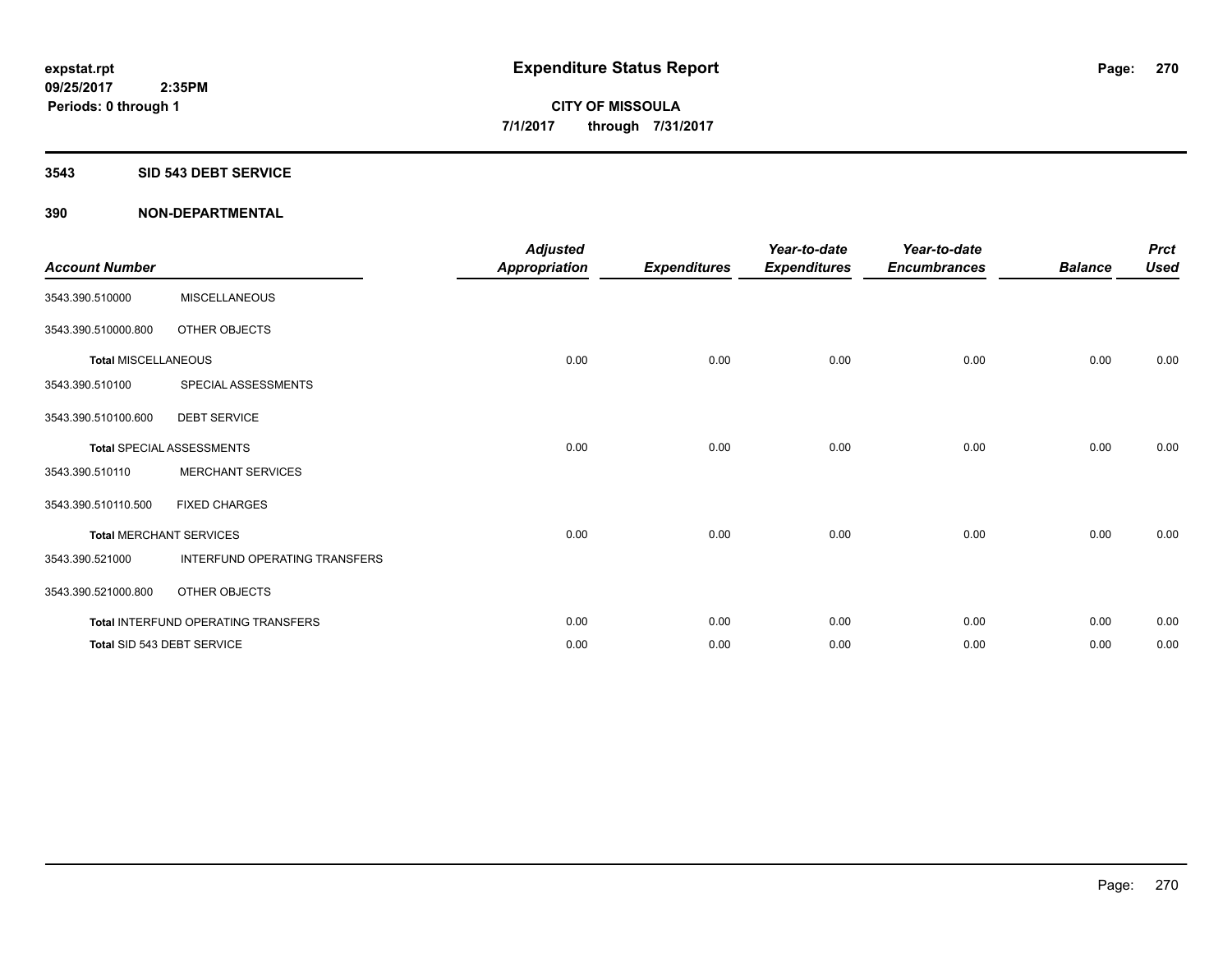**CITY OF MISSOULA 7/1/2017 through 7/31/2017**

### **3544 SID 544 RATTLESNAKE DEBT SERVICE**

| <b>Account Number</b>         |                     | Adjusted<br><b>Appropriation</b> | <b>Expenditures</b> | Year-to-date<br><b>Expenditures</b> | Year-to-date<br><b>Encumbrances</b> | <b>Balance</b> | <b>Prct</b><br><b>Used</b> |
|-------------------------------|---------------------|----------------------------------|---------------------|-------------------------------------|-------------------------------------|----------------|----------------------------|
| 3544.390.510100               | SPECIAL ASSESSMENTS |                                  |                     |                                     |                                     |                |                            |
| 3544.390.510100.600           | <b>DEBT SERVICE</b> |                                  |                     |                                     |                                     |                |                            |
| <b>Total DEBT SERVICE</b>     |                     | 0.00                             | 0.00                | 0.00                                | 0.00                                | 0.00           | 0.00                       |
| <b>Total NON-DEPARTMENTAL</b> |                     | 0.00                             | 0.00                | 0.00                                | 0.00                                | 0.00           | 0.00                       |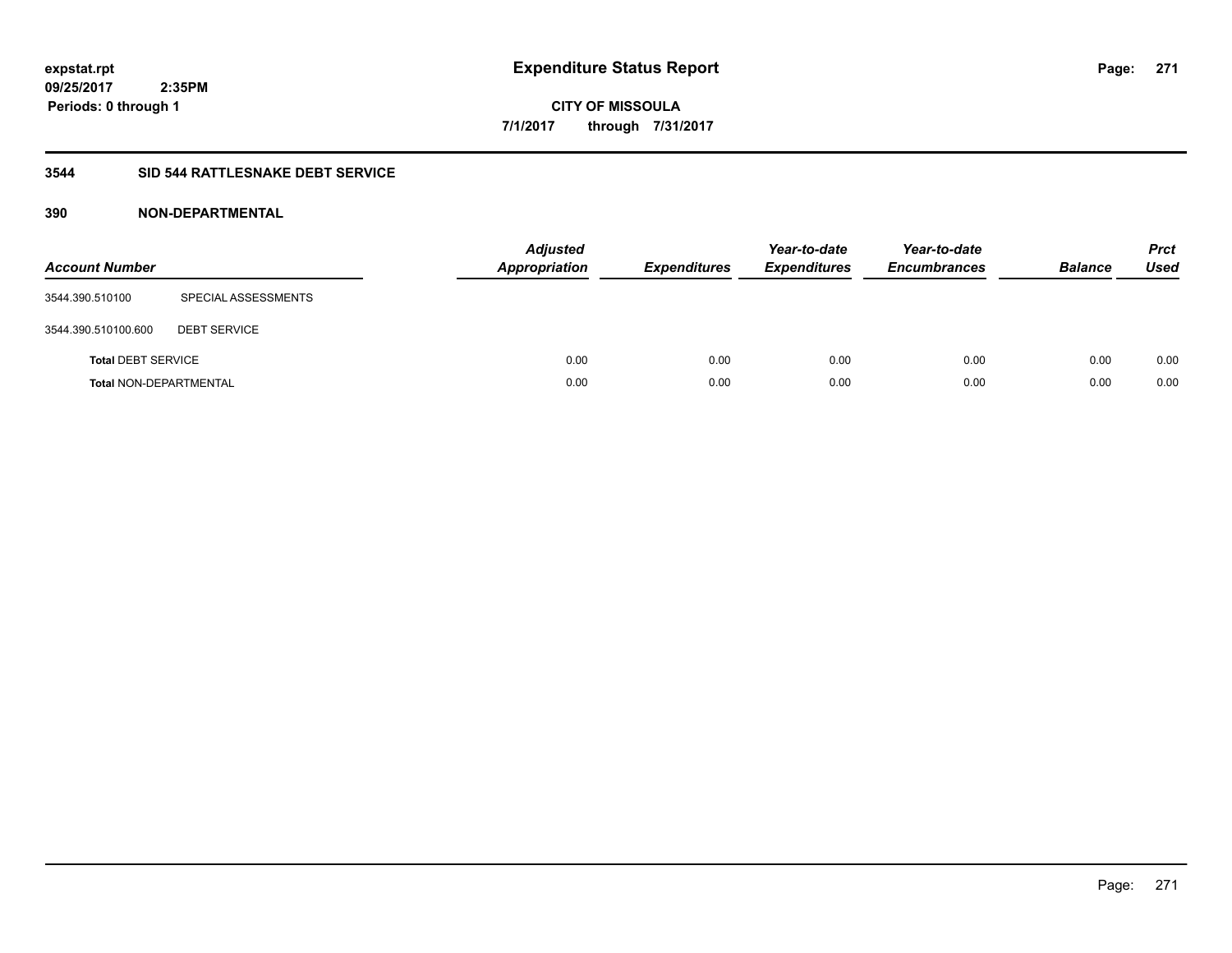**272**

**CITY OF MISSOULA 7/1/2017 through 7/31/2017**

### **3544 SID 544 RATTLESNAKE DEBT SERVICE**

## **550 SID 544 PROJECT**

| <b>Account Number</b>        |                     | <b>Adjusted</b><br><b>Appropriation</b> | <b>Expenditures</b> | Year-to-date<br><b>Expenditures</b> | Year-to-date<br><b>Encumbrances</b> | <b>Balance</b> | <b>Prct</b><br><b>Used</b> |
|------------------------------|---------------------|-----------------------------------------|---------------------|-------------------------------------|-------------------------------------|----------------|----------------------------|
| 3544.550.510100              | SPECIAL ASSESSMENTS |                                         |                     |                                     |                                     |                |                            |
| 3544.550.510100.600          | <b>DEBT SERVICE</b> |                                         |                     |                                     |                                     |                |                            |
| <b>Total DEBT SERVICE</b>    |                     | 0.00                                    | 0.00                | 0.00                                | 0.00                                | 0.00           | 0.00                       |
| <b>Total SID 544 PROJECT</b> |                     | 0.00                                    | 0.00                | 0.00                                | 0.00                                | 0.00           | 0.00                       |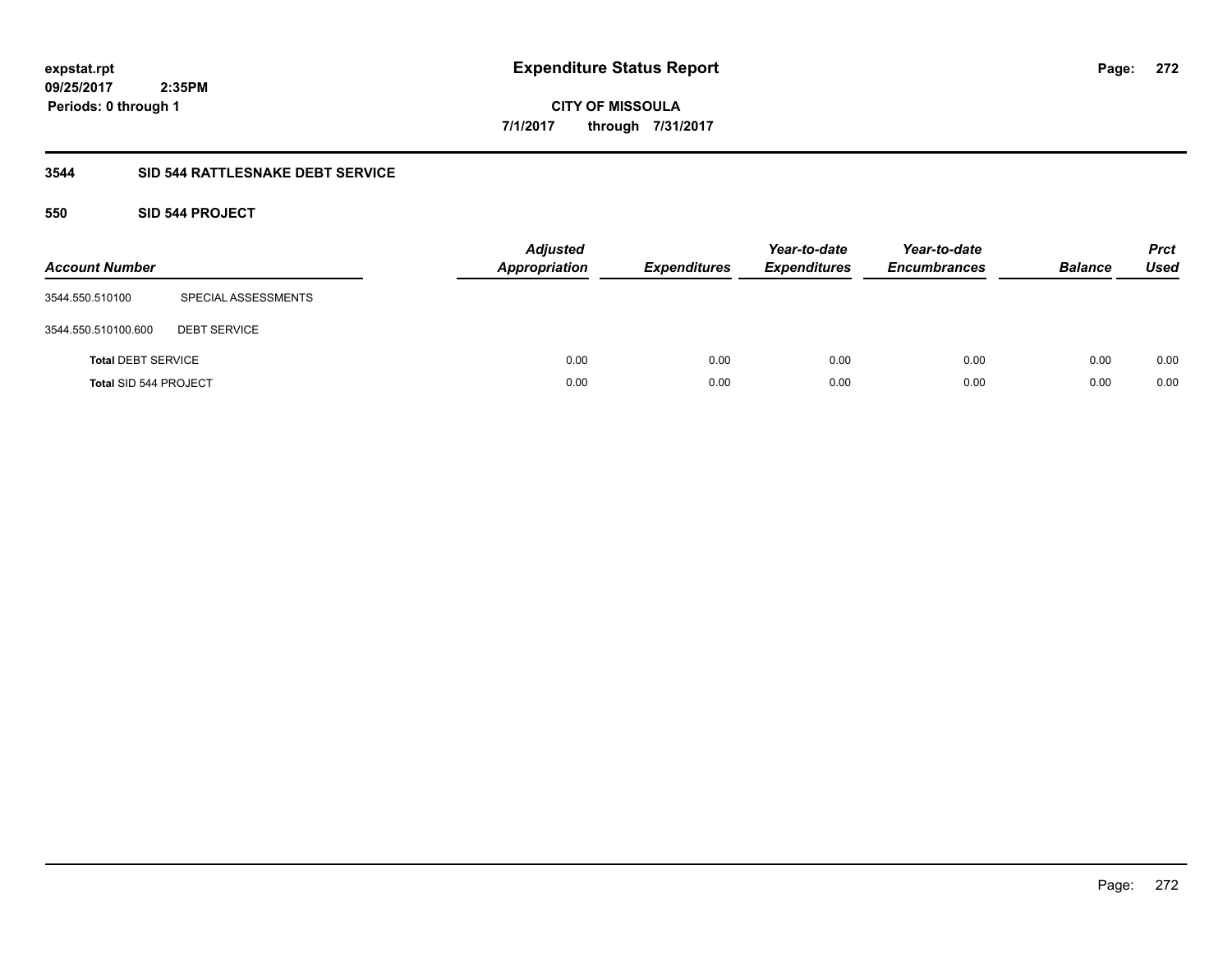**CITY OF MISSOULA 7/1/2017 through 7/31/2017**

#### **3544 SID 544 RATTLESNAKE DEBT SERVICE**

## **555 LOLO STREET PROJECT**

| <b>Account Number</b> |                                               | <b>Adjusted</b><br><b>Appropriation</b> | <b>Expenditures</b> | Year-to-date<br><b>Expenditures</b> | Year-to-date<br><b>Encumbrances</b> | <b>Balance</b> | <b>Prct</b><br><b>Used</b> |
|-----------------------|-----------------------------------------------|-----------------------------------------|---------------------|-------------------------------------|-------------------------------------|----------------|----------------------------|
| 3544.555.510100       | SPECIAL ASSESSMENTS                           |                                         |                     |                                     |                                     |                |                            |
| 3544.555.510100.600   | <b>DEBT SERVICE</b>                           |                                         |                     |                                     |                                     |                |                            |
|                       | <b>Total SPECIAL ASSESSMENTS</b>              | 0.00                                    | 0.00                | 0.00                                | 0.00                                | 0.00           | 0.00                       |
| 3544.555.510110       | <b>MERCHANT SERVICES</b>                      |                                         |                     |                                     |                                     |                |                            |
| 3544.555.510110.500   | <b>FIXED CHARGES</b>                          |                                         |                     |                                     |                                     |                |                            |
|                       | <b>Total SID 544 RATTLESNAKE DEBT SERVICE</b> | 0.00                                    | 0.00                | 0.00                                | 0.00                                | 0.00           | 0.00                       |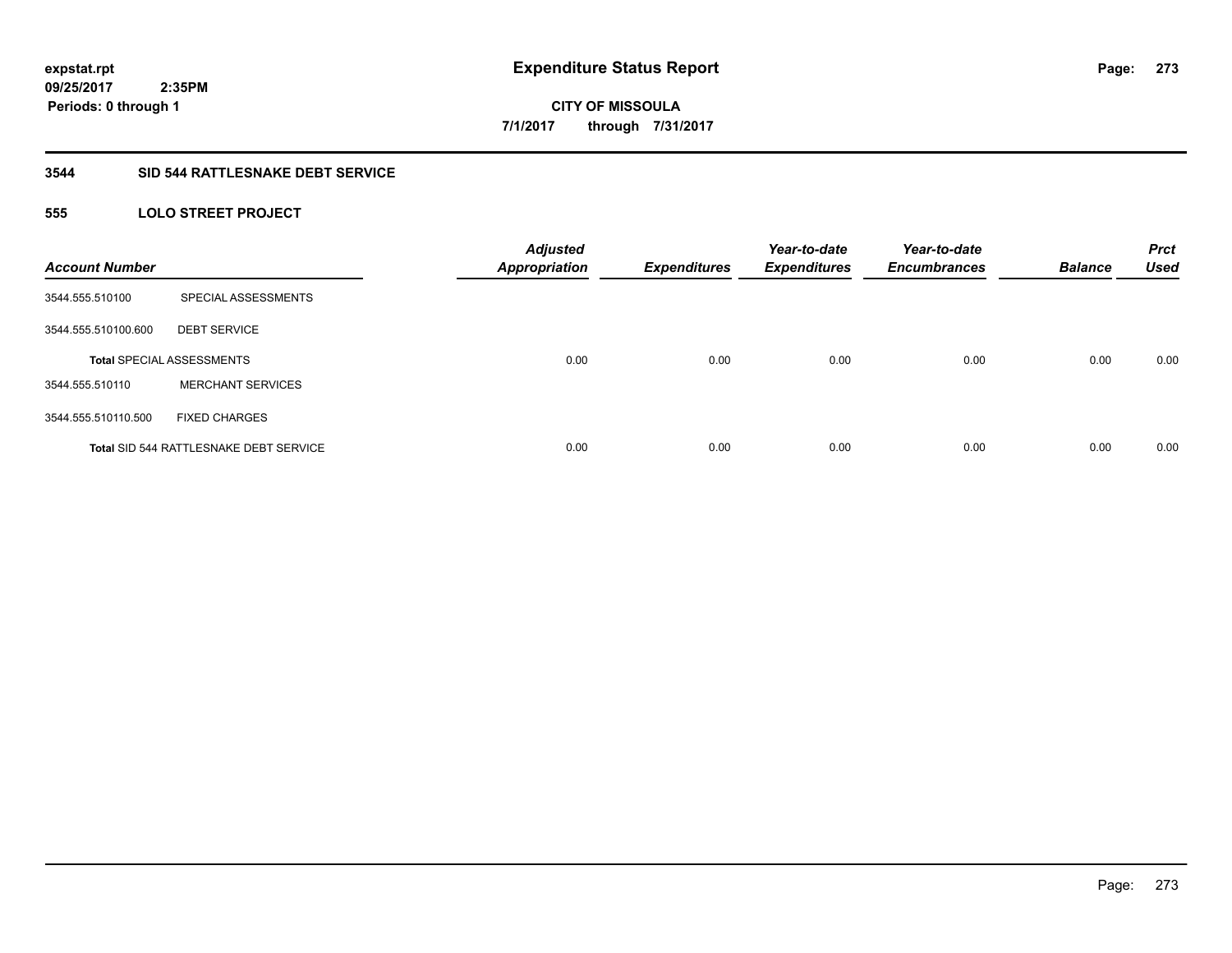#### **3545 SID 545 DEBT SERVICE**

| <b>Account Number</b> |                                     | <b>Adjusted</b><br>Appropriation | <b>Expenditures</b> | Year-to-date<br><b>Expenditures</b> | Year-to-date<br><b>Encumbrances</b> | <b>Balance</b> | <b>Prct</b><br><b>Used</b> |
|-----------------------|-------------------------------------|----------------------------------|---------------------|-------------------------------------|-------------------------------------|----------------|----------------------------|
| 3545.390.510100       | SPECIAL ASSESSMENTS                 |                                  |                     |                                     |                                     |                |                            |
| 3545.390.510100.600   | <b>DEBT SERVICE</b>                 |                                  |                     |                                     |                                     |                |                            |
|                       | <b>Total SPECIAL ASSESSMENTS</b>    | 0.00                             | 0.00                | 0.00                                | 0.00                                | 0.00           | 0.00                       |
| 3545.390.510110       | <b>MERCHANT SERVICES</b>            |                                  |                     |                                     |                                     |                |                            |
| 3545.390.510110.500   | <b>FIXED CHARGES</b>                |                                  |                     |                                     |                                     |                |                            |
|                       | <b>Total MERCHANT SERVICES</b>      | 0.00                             | 0.00                | 0.00                                | 0.00                                | 0.00           | 0.00                       |
| 3545.390.521000       | INTERFUND OPERATING TRANSFERS       |                                  |                     |                                     |                                     |                |                            |
| 3545.390.521000.800   | OTHER OBJECTS                       |                                  |                     |                                     |                                     |                |                            |
|                       | Total INTERFUND OPERATING TRANSFERS | 0.00                             | 0.00                | 0.00                                | 0.00                                | 0.00           | 0.00                       |
|                       | Total SID 545 DEBT SERVICE          | 0.00                             | 0.00                | 0.00                                | 0.00                                | 0.00           | 0.00                       |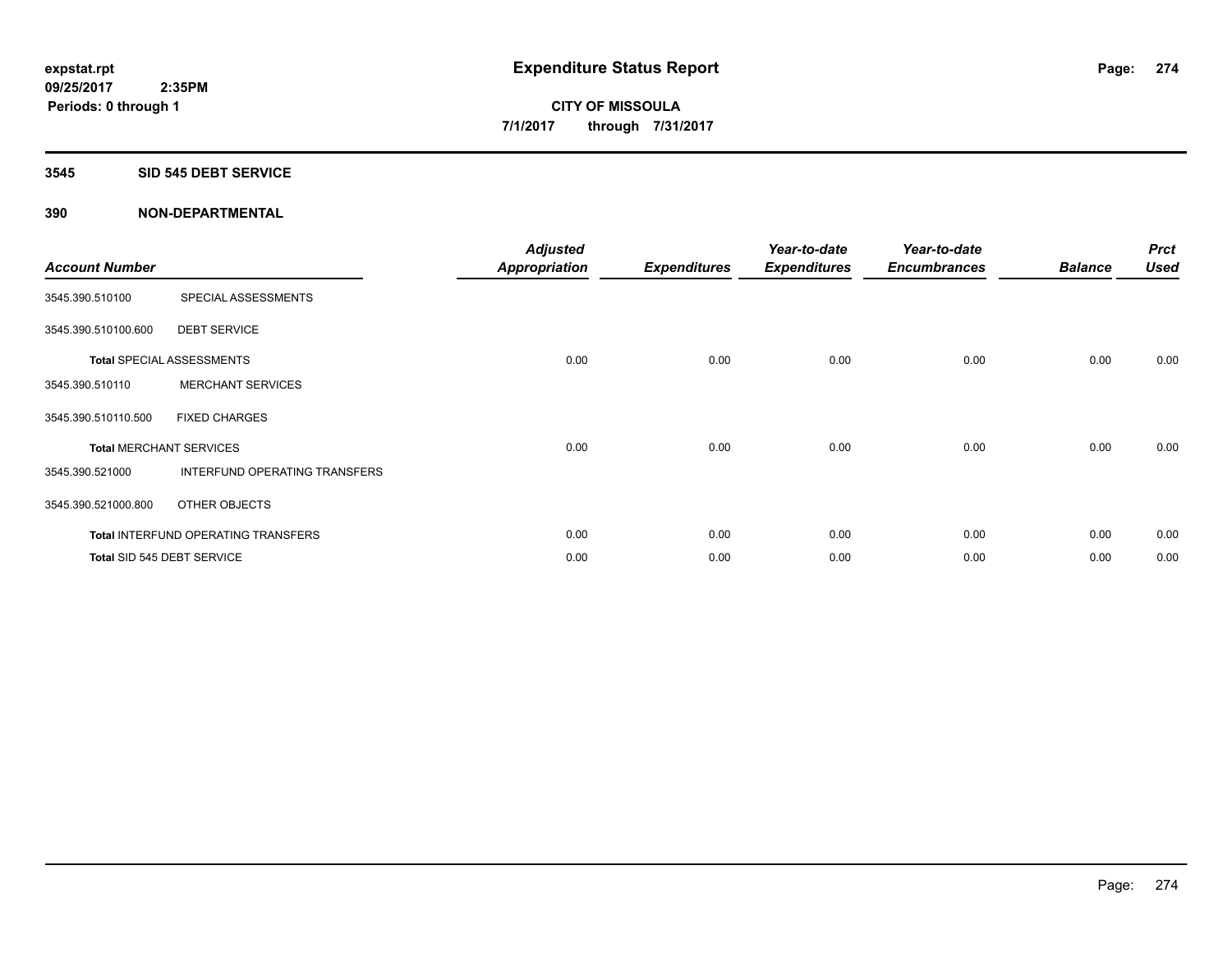#### **3546 SID 546 DEBT SERVICE**

| <b>Account Number</b> |                                            | <b>Adjusted</b><br><b>Appropriation</b> | <b>Expenditures</b> | Year-to-date<br><b>Expenditures</b> | Year-to-date<br><b>Encumbrances</b> | <b>Balance</b> | <b>Prct</b><br><b>Used</b> |
|-----------------------|--------------------------------------------|-----------------------------------------|---------------------|-------------------------------------|-------------------------------------|----------------|----------------------------|
| 3546.390.510100       | SPECIAL ASSESSMENTS                        |                                         |                     |                                     |                                     |                |                            |
| 3546.390.510100.600   | <b>DEBT SERVICE</b>                        |                                         |                     |                                     |                                     |                |                            |
|                       | <b>Total SPECIAL ASSESSMENTS</b>           | 0.00                                    | 0.00                | 0.00                                | 0.00                                | 0.00           | 0.00                       |
| 3546.390.510110       | <b>MERCHANT SERVICES</b>                   |                                         |                     |                                     |                                     |                |                            |
| 3546.390.510110.500   | <b>FIXED CHARGES</b>                       |                                         |                     |                                     |                                     |                |                            |
|                       | <b>Total MERCHANT SERVICES</b>             | 0.00                                    | 0.00                | 0.00                                | 0.00                                | 0.00           | 0.00                       |
| 3546.390.521000       | INTERFUND OPERATING TRANSFERS              |                                         |                     |                                     |                                     |                |                            |
| 3546.390.521000.800   | OTHER OBJECTS                              |                                         |                     |                                     |                                     |                |                            |
|                       | <b>Total INTERFUND OPERATING TRANSFERS</b> | 0.00                                    | 0.00                | 0.00                                | 0.00                                | 0.00           | 0.00                       |
|                       | Total SID 546 DEBT SERVICE                 | 0.00                                    | 0.00                | 0.00                                | 0.00                                | 0.00           | 0.00                       |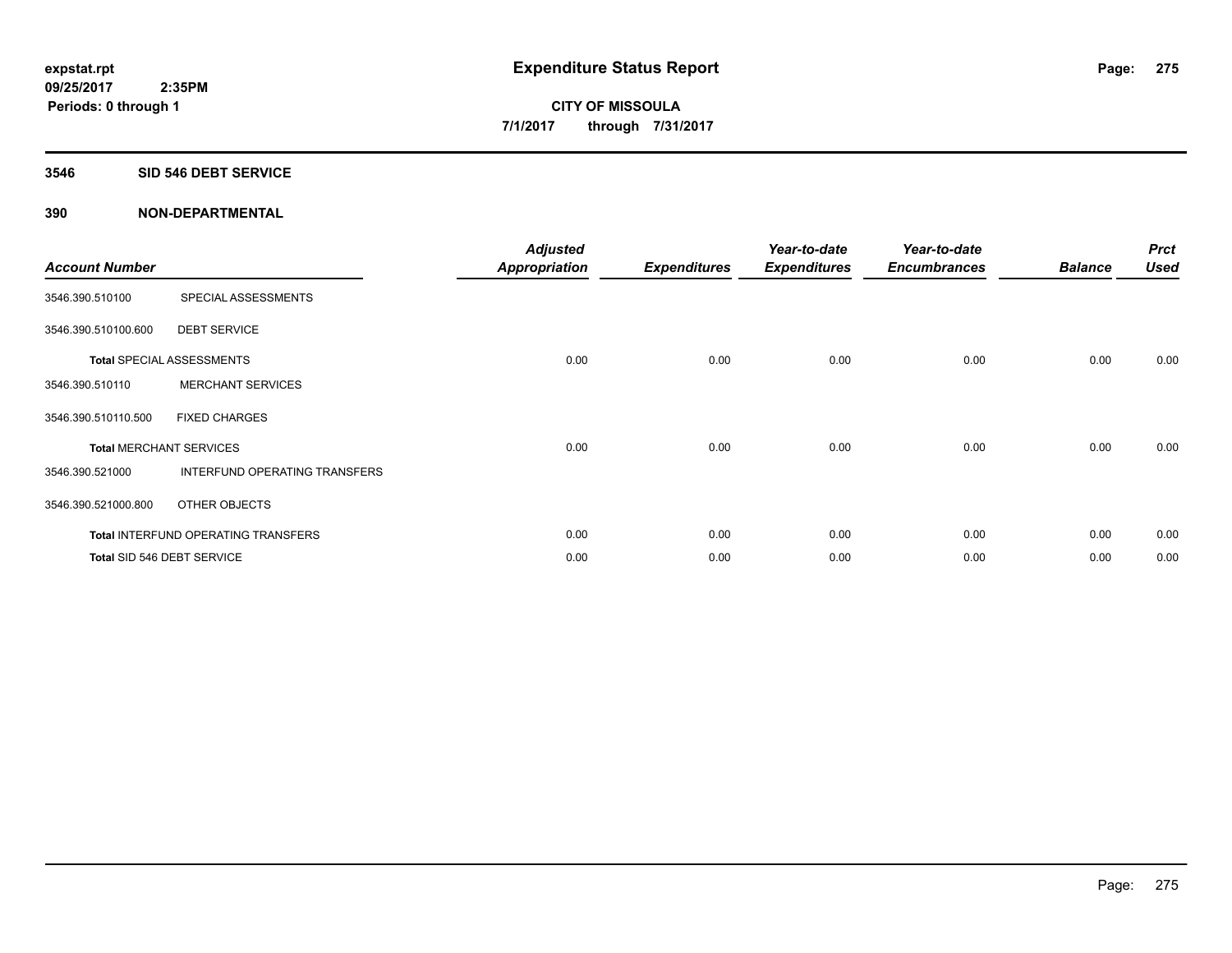## **3548 SID 548-5TH, 6TH & ARTHUR**

| <b>Account Number</b> |                                  | <b>Adjusted</b><br>Appropriation | <b>Expenditures</b> | Year-to-date<br><b>Expenditures</b> | Year-to-date<br><b>Encumbrances</b> | <b>Balance</b> | <b>Prct</b><br><b>Used</b> |
|-----------------------|----------------------------------|----------------------------------|---------------------|-------------------------------------|-------------------------------------|----------------|----------------------------|
| 3548.390.510100       | SPECIAL ASSESSMENTS              |                                  |                     |                                     |                                     |                |                            |
| 3548.390.510100.600   | <b>DEBT SERVICE</b>              |                                  |                     |                                     |                                     |                |                            |
|                       | <b>Total SPECIAL ASSESSMENTS</b> | 0.00                             | 0.00                | 0.00                                | 0.00                                | 0.00           | 0.00                       |
| 3548.390.510110       | <b>MERCHANT SERVICES</b>         |                                  |                     |                                     |                                     |                |                            |
| 3548.390.510110.500   | <b>FIXED CHARGES</b>             |                                  |                     |                                     |                                     |                |                            |
|                       | <b>Total MERCHANT SERVICES</b>   | 0.00                             | 0.00                | 0.00                                | 0.00                                | 0.00           | 0.00                       |
|                       | Total SID 548-5TH, 6TH & ARTHUR  | 0.00                             | 0.00                | 0.00                                | 0.00                                | 0.00           | 0.00                       |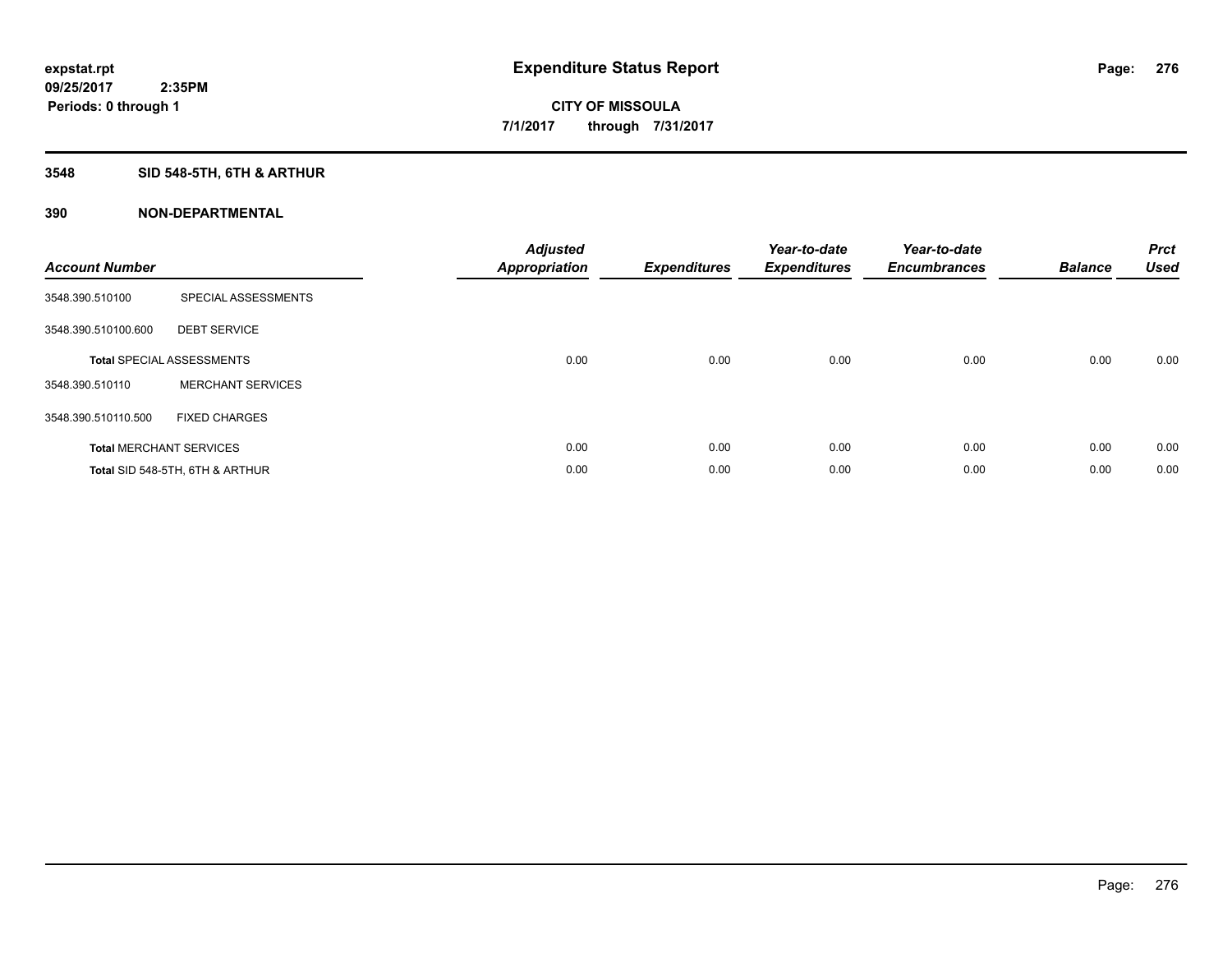#### **3549 SID 549 HILLVIEW WAY**

| <b>Account Number</b> |                                  | <b>Adjusted</b><br>Appropriation | <b>Expenditures</b> | Year-to-date<br><b>Expenditures</b> | Year-to-date<br><b>Encumbrances</b> | <b>Balance</b> | <b>Prct</b><br><b>Used</b> |
|-----------------------|----------------------------------|----------------------------------|---------------------|-------------------------------------|-------------------------------------|----------------|----------------------------|
| 3549.390.510100       | SPECIAL ASSESSMENTS              |                                  |                     |                                     |                                     |                |                            |
| 3549.390.510100.600   | <b>DEBT SERVICE</b>              |                                  |                     |                                     |                                     |                |                            |
|                       | <b>Total SPECIAL ASSESSMENTS</b> | 0.00                             | 0.00                | 0.00                                | 0.00                                | 0.00           | 0.00                       |
|                       | Total SID 549 HILLVIEW WAY       | 0.00                             | 0.00                | 0.00                                | 0.00                                | 0.00           | 0.00                       |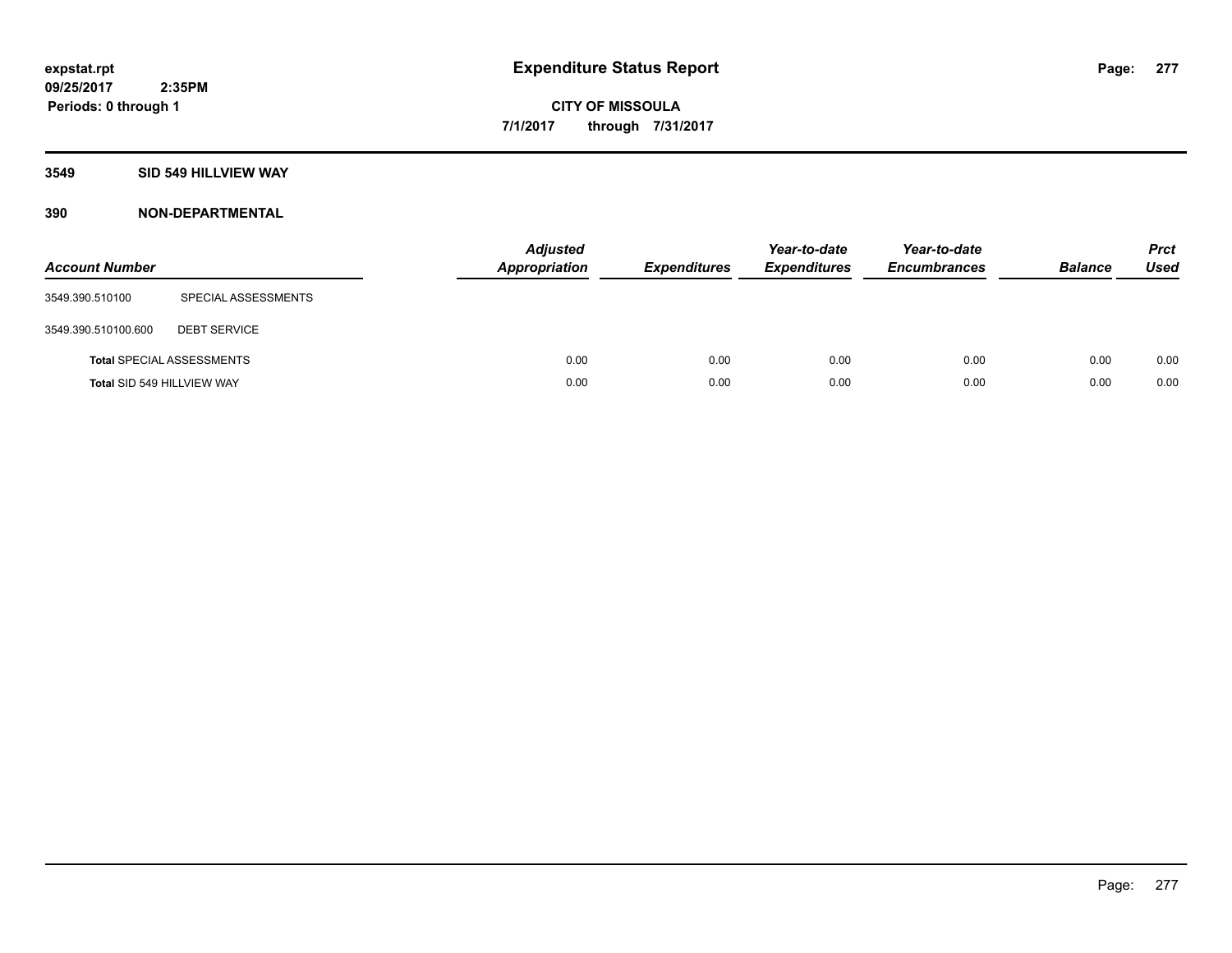#### **4060 CAPITAL IMPROVEMENT PROGRAM FUND**

|                           |                                          | <b>Adjusted</b>      |                     | Year-to-date        | Year-to-date        |                | <b>Prct</b> |
|---------------------------|------------------------------------------|----------------------|---------------------|---------------------|---------------------|----------------|-------------|
| <b>Account Number</b>     |                                          | <b>Appropriation</b> | <b>Expenditures</b> | <b>Expenditures</b> | <b>Encumbrances</b> | <b>Balance</b> | <b>Used</b> |
| 4060.390.410000           | <b>GENERAL GOVERNMENT</b>                |                      |                     |                     |                     |                |             |
| 4060.390.410000.600       | <b>DEBT SERVICE</b>                      |                      |                     |                     |                     |                |             |
|                           | <b>Total GENERAL GOVERNMENT</b>          | 0.00                 | 0.00                | 0.00                | 0.00                | 0.00           | 0.00        |
| 4060.390.410001           | SELF HOSTING ACCELA AUTOMATION           |                      |                     |                     |                     |                |             |
| 4060.390.410001.900       | CAPITAL OUTLAY                           |                      |                     |                     |                     |                |             |
|                           | Total SELF HOSTING ACCELA AUTOMATION     | 0.00                 | 0.00                | 0.00                | 0.00                | 0.00           | 0.00        |
| 4060.390.410211           | MAYORS NEIGHBORHOOD OFFICE REMODEL       |                      |                     |                     |                     |                |             |
| 4060.390.410211.900       | CAPITAL OUTLAY                           |                      |                     |                     |                     |                |             |
|                           | Total MAYORS NEIGHBORHOOD OFFICE REMODEL | 0.00                 | 0.00                | 0.00                | 0.00                | 0.00           | 0.00        |
| 4060.390.410360           | <b>CITY HALL EXPANSION</b>               |                      |                     |                     |                     |                |             |
| 4060.390.410360.800       | OTHER OBJECTS                            |                      |                     |                     |                     |                |             |
| Total CITY HALL EXPANSION |                                          | 0.00                 | 0.00                | 0.00                | 0.00                | 0.00           | 0.00        |
| 4060.390.410368           | MUNI COURT EXPANSION DEBT SERVICE        |                      |                     |                     |                     |                |             |
| 4060.390.410368.600       | <b>DEBT SERVICE</b>                      |                      |                     |                     |                     |                |             |
|                           | Total MUNI COURT EXPANSION DEBT SERVICE  | 0.00                 | 0.00                | 0.00                | 0.00                | 0.00           | 0.00        |
| 4060.390.410560           | COPIERS/COMPUTER EQUIP                   |                      |                     |                     |                     |                |             |
| 4060.390.410560.900       | CAPITAL OUTLAY                           |                      |                     |                     |                     |                |             |
|                           | Total COPIERS/COMPUTER EQUIP             | 0.00                 | 0.00                | 0.00                | 0.00                | 0.00           | 0.00        |
| 4060.390.410587           | <b>CUSTOMER SERVICE REQUEST MODULE</b>   |                      |                     |                     |                     |                |             |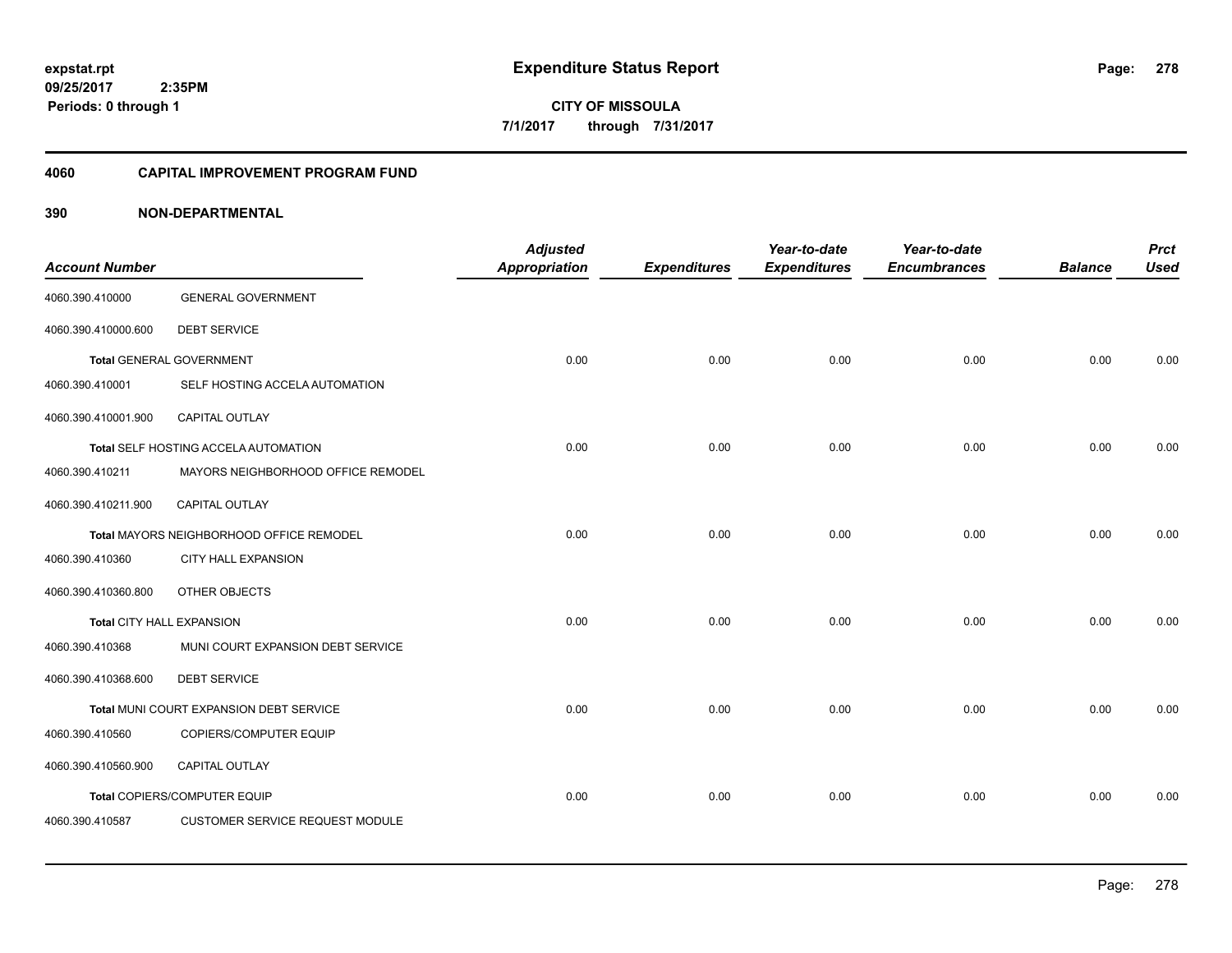#### **4060 CAPITAL IMPROVEMENT PROGRAM FUND**

| <b>Account Number</b>     |                                          | <b>Adjusted</b><br>Appropriation | <b>Expenditures</b> | Year-to-date<br><b>Expenditures</b> | Year-to-date<br><b>Encumbrances</b> | <b>Balance</b> | <b>Prct</b><br><b>Used</b> |
|---------------------------|------------------------------------------|----------------------------------|---------------------|-------------------------------------|-------------------------------------|----------------|----------------------------|
| 4060.390.410587.900       | <b>CAPITAL OUTLAY</b>                    |                                  |                     |                                     |                                     |                |                            |
|                           | Total CUSTOMER SERVICE REQUEST MODULE    | 0.00                             | 0.00                | 0.00                                | 0.00                                | 0.00           | 0.00                       |
| 4060.390.411011           | <b>CAFR BUILDER</b>                      |                                  |                     |                                     |                                     |                |                            |
| 4060.390.411011.900       | <b>CAPITAL OUTLAY</b>                    |                                  |                     |                                     |                                     |                |                            |
| <b>Total CAFR BUILDER</b> |                                          | 0.00                             | 0.00                | 0.00                                | 0.00                                | 0.00           | 0.00                       |
| 4060.390.411241           | ENERGY CONSERVATION CLIMATE ACTION       |                                  |                     |                                     |                                     |                |                            |
| 4060.390.411241.900       | CAPITAL OUTLAY                           |                                  |                     |                                     |                                     |                |                            |
|                           | Total ENERGY CONSERVATION CLIMATE ACTION | 0.00                             | 0.00                | 0.00                                | 0.00                                | 0.00           | 0.00                       |
| 4060.390.411242           | COUNCIL CHAMBERS HVAC                    |                                  |                     |                                     |                                     |                |                            |
| 4060.390.411242.900       | <b>CAPITAL OUTLAY</b>                    |                                  |                     |                                     |                                     |                |                            |
|                           | Total COUNCIL CHAMBERS HVAC              | 0.00                             | 0.00                | 0.00                                | 0.00                                | 0.00           | 0.00                       |
| 4060.390.411300           | INTERNAL FINANCED EQUIPMENT              |                                  |                     |                                     |                                     |                |                            |
| 4060.390.411300.300       | PURCHASED SERVICES                       |                                  |                     |                                     |                                     |                |                            |
|                           | <b>Total PURCHASED SERVICES</b>          | 0.00                             | 0.00                | 0.00                                | 0.00                                | 0.00           | 0.00                       |
| 4060.390.411300.600       | <b>DEBT SERVICE</b>                      |                                  |                     |                                     |                                     |                |                            |
| <b>Total DEBT SERVICE</b> |                                          | 0.00                             | 0.00                | 0.00                                | 0.00                                | 0.00           | 0.00                       |
| 4060.390.411300.900       | <b>CAPITAL OUTLAY</b>                    |                                  |                     |                                     |                                     |                |                            |
|                           | Total INTERNAL FINANCED EQUIPMENT        | 0.00                             | 0.00                | 0.00                                | 0.00                                | 0.00           | 0.00                       |
| 4060.390.411302           | VOIP/DATA/GIS/STORAGE UPGRADE            |                                  |                     |                                     |                                     |                |                            |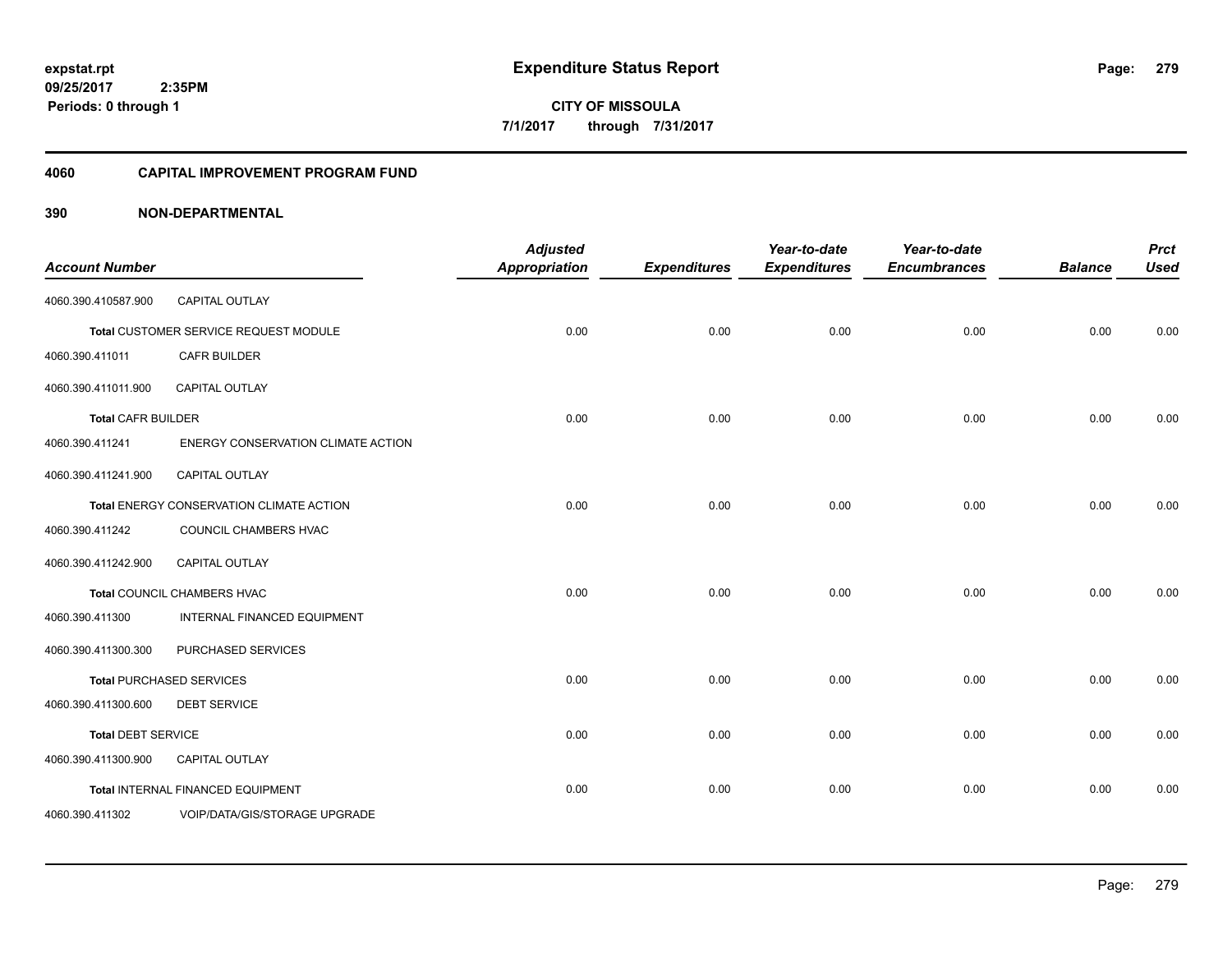#### **4060 CAPITAL IMPROVEMENT PROGRAM FUND**

|                           |                                              | <b>Adjusted</b>      |                     | Year-to-date        | Year-to-date        |                | <b>Prct</b> |
|---------------------------|----------------------------------------------|----------------------|---------------------|---------------------|---------------------|----------------|-------------|
| <b>Account Number</b>     |                                              | <b>Appropriation</b> | <b>Expenditures</b> | <b>Expenditures</b> | <b>Encumbrances</b> | <b>Balance</b> | <b>Used</b> |
| 4060.390.411302.900       | CAPITAL OUTLAY                               |                      |                     |                     |                     |                |             |
|                           | Total VOIP/DATA/GIS/STORAGE UPGRADE          | 0.00                 | 0.00                | 0.00                | 0.00                | 0.00           | 0.00        |
| 4060.390.411400           | CIP SOFTWARE                                 |                      |                     |                     |                     |                |             |
| 4060.390.411400.900       | CAPITAL OUTLAY                               |                      |                     |                     |                     |                |             |
| <b>Total CIP SOFTWARE</b> |                                              | 0.00                 | 0.00                | 0.00                | 0.00                | 0.00           | 0.00        |
| 4060.390.420001           | PUBLIC SAFETY OPERATING/LIGHT VEHICLES       |                      |                     |                     |                     |                |             |
| 4060.390.420001.900       | CAPITAL OUTLAY                               |                      |                     |                     |                     |                |             |
|                           | Total PUBLIC SAFETY OPERATING/LIGHT VEHICLES | 0.00                 | 0.00                | 0.00                | 0.00                | 0.00           | 0.00        |
| 4060.390.420002           | PUBLIC SAFETY CORE HEAVY EQUIP               |                      |                     |                     |                     |                |             |
| 4060.390.420002.900       | <b>CAPITAL OUTLAY</b>                        |                      |                     |                     |                     |                |             |
|                           | Total PUBLIC SAFETY CORE HEAVY EQUIP         | 0.00                 | 0.00                | 0.00                | 0.00                | 0.00           | 0.00        |
| 4060.390.420120           | <b>FACILITIES</b>                            |                      |                     |                     |                     |                |             |
| 4060.390.420120.300       | PURCHASED SERVICES                           |                      |                     |                     |                     |                |             |
|                           | <b>Total PURCHASED SERVICES</b>              | 0.00                 | 0.00                | 0.00                | 0.00                | 0.00           | 0.00        |
| 4060.390.420120.900       | <b>CAPITAL OUTLAY</b>                        |                      |                     |                     |                     |                |             |
| <b>Total FACILITIES</b>   |                                              | 0.00                 | 0.00                | 0.00                | 0.00                | 0.00           | 0.00        |
| 4060.390.420421           | FIRE STATION IMPROVEMENTS                    |                      |                     |                     |                     |                |             |
| 4060.390.420421.900       | CAPITAL OUTLAY                               |                      |                     |                     |                     |                |             |
|                           | <b>Total FIRE STATION IMPROVEMENTS</b>       | 0.00                 | 0.00                | 0.00                | 0.00                | 0.00           | 0.00        |
|                           |                                              |                      |                     |                     |                     |                |             |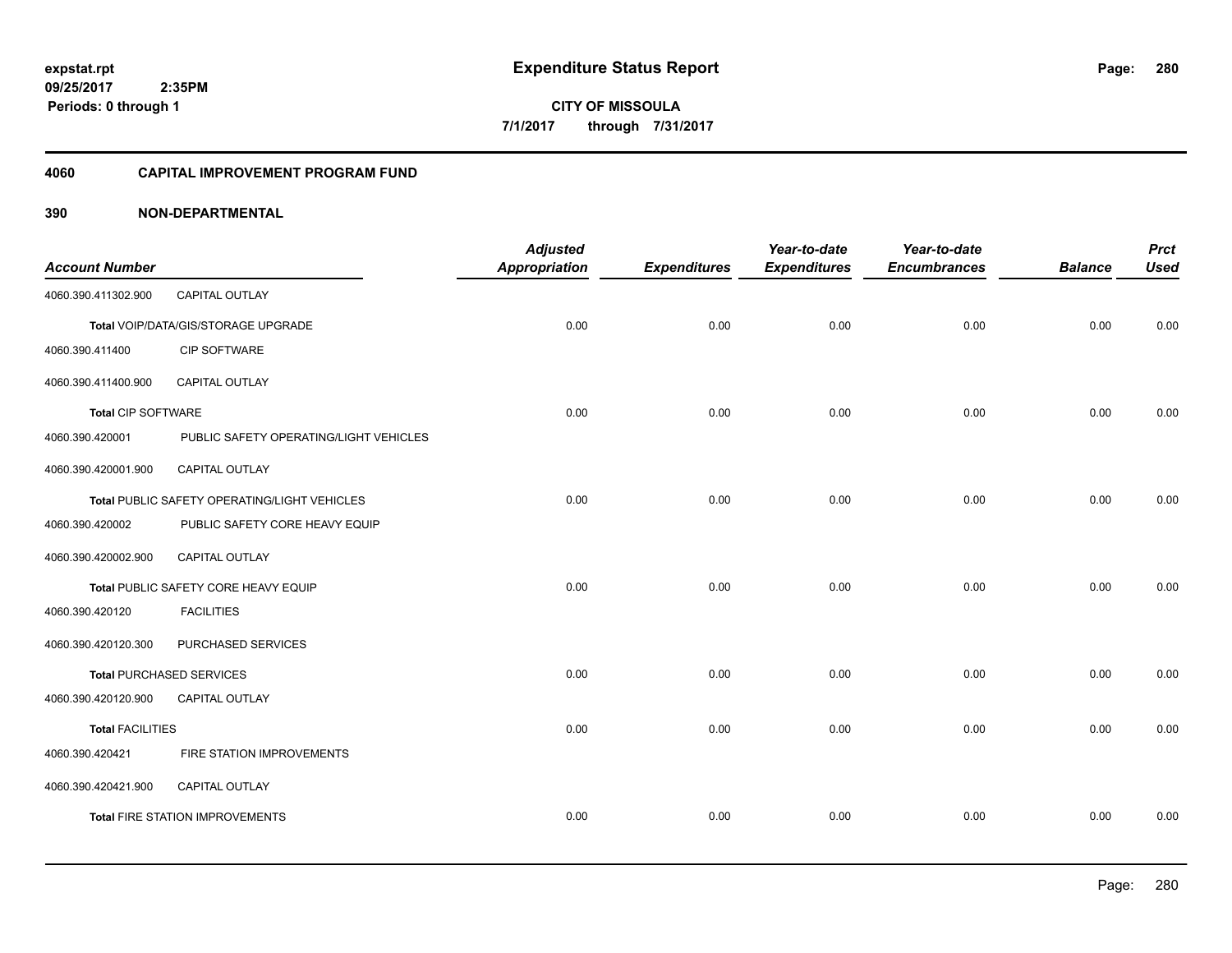**281**

**CITY OF MISSOULA 7/1/2017 through 7/31/2017**

#### **4060 CAPITAL IMPROVEMENT PROGRAM FUND**

| <b>Account Number</b>           |                                        | <b>Adjusted</b><br>Appropriation | <b>Expenditures</b> | Year-to-date<br><b>Expenditures</b> | Year-to-date<br><b>Encumbrances</b> | <b>Balance</b> | <b>Prct</b><br><b>Used</b> |
|---------------------------------|----------------------------------------|----------------------------------|---------------------|-------------------------------------|-------------------------------------|----------------|----------------------------|
| 4060.390.420470                 | <b>SEARCH &amp; RESCUE</b>             |                                  |                     |                                     |                                     |                |                            |
| 4060.390.420470.900             | <b>CAPITAL OUTLAY</b>                  |                                  |                     |                                     |                                     |                |                            |
| Total SEARCH & RESCUE           |                                        | 0.00                             | 0.00                | 0.00                                | 0.00                                | 0.00           | 0.00                       |
| 4060.390.420471                 | <b>BOAT RAMP IMPROVEMENTS</b>          |                                  |                     |                                     |                                     |                |                            |
| 4060.390.420471.300             | PURCHASED SERVICES                     |                                  |                     |                                     |                                     |                |                            |
|                                 | <b>Total PURCHASED SERVICES</b>        | 0.00                             | 0.00                | 0.00                                | 0.00                                | 0.00           | 0.00                       |
| 4060.390.420471.900             | <b>CAPITAL OUTLAY</b>                  |                                  |                     |                                     |                                     |                |                            |
|                                 | <b>Total BOAT RAMP IMPROVEMENTS</b>    | 0.00                             | 0.00                | 0.00                                | 0.00                                | 0.00           | 0.00                       |
| 4060.390.420640                 | <b>SCBA EQUPMENT</b>                   |                                  |                     |                                     |                                     |                |                            |
| 4060.390.420640.900             | CAPITAL OUTLAY                         |                                  |                     |                                     |                                     |                |                            |
| <b>Total SCBA EQUPMENT</b>      |                                        | 0.00                             | 0.00                | 0.00                                | 0.00                                | 0.00           | 0.00                       |
| 4060.390.430000                 | <b>CITY HALL REMODELS</b>              |                                  |                     |                                     |                                     |                |                            |
| 4060.390.430000.900             | CAPITAL OUTLAY                         |                                  |                     |                                     |                                     |                |                            |
| <b>Total CITY HALL REMODELS</b> |                                        | 0.00                             | 0.00                | 0.00                                | 0.00                                | 0.00           | 0.00                       |
| 4060.390.430001                 | PW CORE OPERATING LIGHT VEHICLES       |                                  |                     |                                     |                                     |                |                            |
| 4060.390.430001.900             | CAPITAL OUTLAY                         |                                  |                     |                                     |                                     |                |                            |
|                                 | Total PW CORE OPERATING LIGHT VEHICLES | 0.00                             | 0.00                | 0.00                                | 0.00                                | 0.00           | 0.00                       |
| 4060.390.430002                 | PW CORE HEAVY EQUIPMENT                |                                  |                     |                                     |                                     |                |                            |
| 4060.390.430002.900             | CAPITAL OUTLAY                         |                                  |                     |                                     |                                     |                |                            |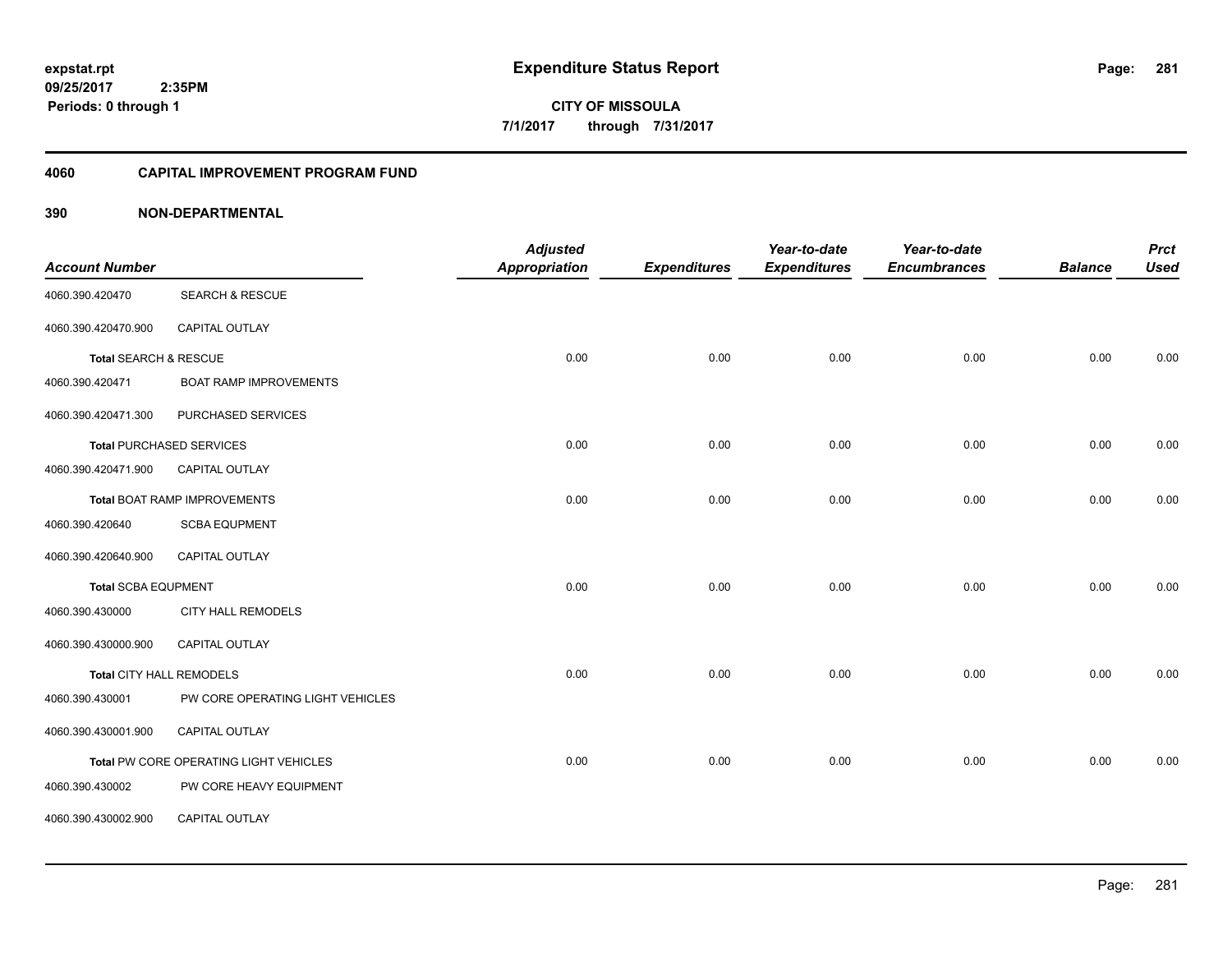#### **4060 CAPITAL IMPROVEMENT PROGRAM FUND**

| <b>Account Number</b>        |                                        | <b>Adjusted</b><br><b>Appropriation</b> | <b>Expenditures</b> | Year-to-date<br><b>Expenditures</b> | Year-to-date<br><b>Encumbrances</b> | <b>Balance</b> | <b>Prct</b><br><b>Used</b> |
|------------------------------|----------------------------------------|-----------------------------------------|---------------------|-------------------------------------|-------------------------------------|----------------|----------------------------|
|                              | Total PW CORE HEAVY EQUIPMENT          | 0.00                                    | 0.00                | 0.00                                | 0.00                                | 0.00           | 0.00                       |
| 4060.390.430004              | TRAFFIC SIGNAL LED CONVERSION          |                                         |                     |                                     |                                     |                |                            |
| 4060.390.430004.900          | CAPITAL OUTLAY                         |                                         |                     |                                     |                                     |                |                            |
|                              | Total TRAFFIC SIGNAL LED CONVERSION    | 0.00                                    | 0.00                | 0.00                                | 0.00                                | 0.00           | 0.00                       |
| 4060.390.430013              | MAINTENANCE MANAGEMENT SYSTEM          |                                         |                     |                                     |                                     |                |                            |
| 4060.390.430013.900          | CAPITAL OUTLAY                         |                                         |                     |                                     |                                     |                |                            |
|                              | Total MAINTENANCE MANAGEMENT SYSTEM    | 0.00                                    | 0.00                | 0.00                                | 0.00                                | 0.00           | 0.00                       |
| 4060.390.430221              | CENTRALIZED MAINT, TOOLS & FENCE       |                                         |                     |                                     |                                     |                |                            |
| 4060.390.430221.900          | CAPITAL OUTLAY                         |                                         |                     |                                     |                                     |                |                            |
|                              | Total CENTRALIZED MAINT, TOOLS & FENCE | 0.00                                    | 0.00                | 0.00                                | 0.00                                | 0.00           | 0.00                       |
| 4060.390.430266              | <b>TRAFFIC CALMING</b>                 |                                         |                     |                                     |                                     |                |                            |
| 4060.390.430266.900          | CAPITAL OUTLAY                         |                                         |                     |                                     |                                     |                |                            |
| <b>Total TRAFFIC CALMING</b> |                                        | 0.00                                    | 0.00                | 0.00                                | 0.00                                | 0.00           | 0.00                       |
| 4060.390.431401              | <b>GIS-AERIAL PHOTOGRAPHY</b>          |                                         |                     |                                     |                                     |                |                            |
| 4060.390.431401.300          | PURCHASED SERVICES                     |                                         |                     |                                     |                                     |                |                            |
|                              | Total GIS-AERIAL PHOTOGRAPHY           | 0.00                                    | 0.00                | 0.00                                | 0.00                                | 0.00           | 0.00                       |
| 4060.390.440620              | ANIMAL CONTROL FACILITIES              |                                         |                     |                                     |                                     |                |                            |
| 4060.390.440620.900          | <b>CAPITAL OUTLAY</b>                  |                                         |                     |                                     |                                     |                |                            |
|                              | Total ANIMAL CONTROL FACILITIES        | 0.00                                    | 0.00                | 0.00                                | 0.00                                | 0.00           | 0.00                       |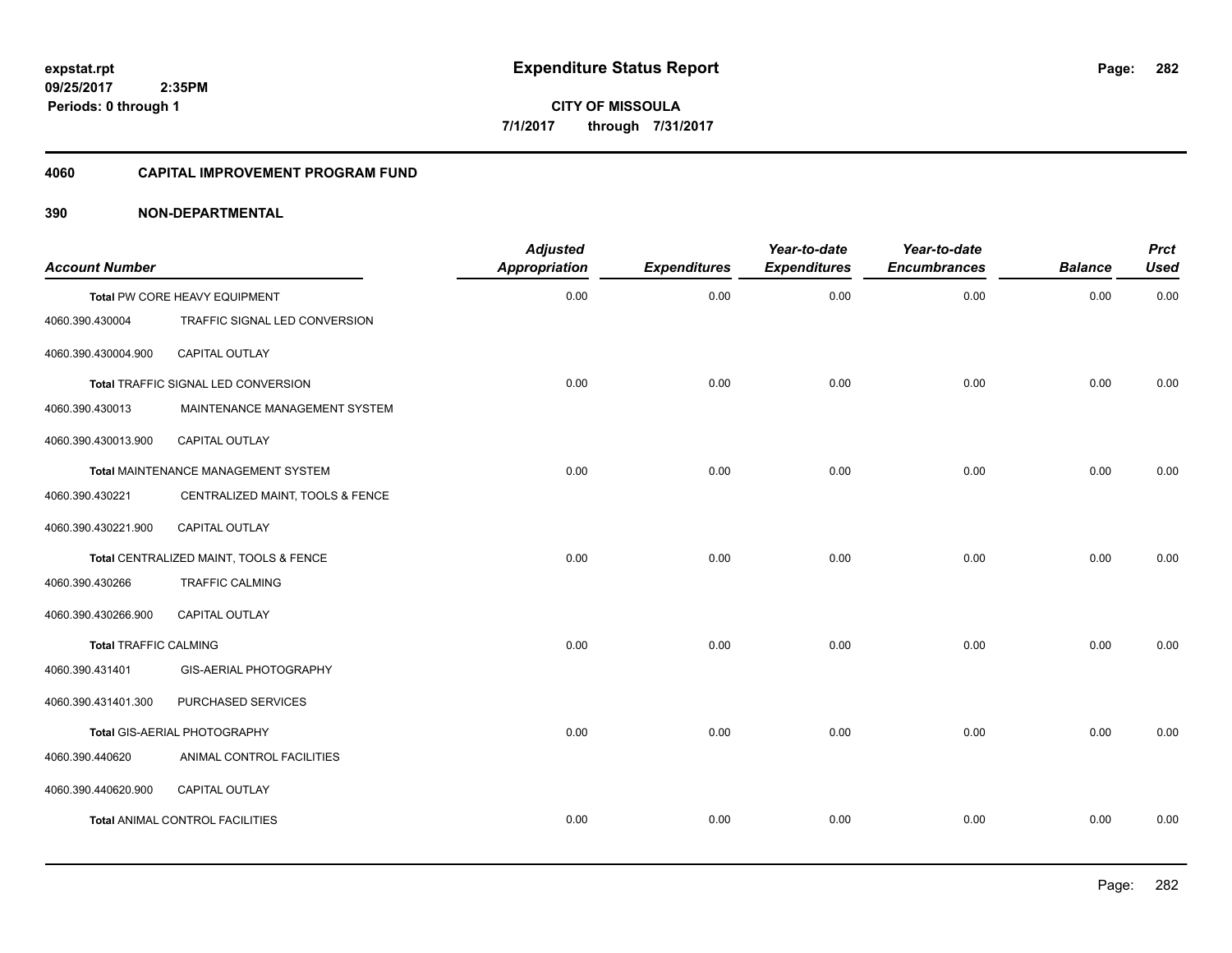**CITY OF MISSOULA 7/1/2017 through 7/31/2017**

#### **4060 CAPITAL IMPROVEMENT PROGRAM FUND**

### **390 NON-DEPARTMENTAL**

| <b>Account Number</b>          |                                       | <b>Adjusted</b><br><b>Appropriation</b> | <b>Expenditures</b> | Year-to-date<br><b>Expenditures</b> | Year-to-date<br><b>Encumbrances</b> | <b>Balance</b> | <b>Prct</b><br><b>Used</b> |
|--------------------------------|---------------------------------------|-----------------------------------------|---------------------|-------------------------------------|-------------------------------------|----------------|----------------------------|
| 4060.390.460001                | PARKS CORE EQUIPMENT                  |                                         |                     |                                     |                                     |                |                            |
| 4060.390.460001.900            | <b>CAPITAL OUTLAY</b>                 |                                         |                     |                                     |                                     |                |                            |
|                                | <b>Total PARKS CORE EQUIPMENT</b>     | 0.00                                    | 0.00                | 0.00                                | 0.00                                | 0.00           | 0.00                       |
| 4060.390.460002                | PARKS CORE HEAVY EQUIPMENT            |                                         |                     |                                     |                                     |                |                            |
| 4060.390.460002.900            | CAPITAL OUTLAY                        |                                         |                     |                                     |                                     |                |                            |
|                                | Total PARKS CORE HEAVY EQUIPMENT      | 0.00                                    | 0.00                | 0.00                                | 0.00                                | 0.00           | 0.00                       |
| 4060.390.460400                | PARK MAINTENANCE & IMPROVEMENTS       |                                         |                     |                                     |                                     |                |                            |
| 4060.390.460400.100            | PERSONAL SERVICES                     |                                         |                     |                                     |                                     |                |                            |
| <b>Total PERSONAL SERVICES</b> |                                       | 0.00                                    | 0.00                | 0.00                                | 0.00                                | 0.00           | 0.00                       |
| 4060.390.460400.900            | <b>CAPITAL OUTLAY</b>                 |                                         |                     |                                     |                                     |                |                            |
|                                | Total PARK MAINTENANCE & IMPROVEMENTS | 0.00                                    | 0.00                | 0.00                                | 0.00                                | 0.00           | 0.00                       |
| 4060.390.460439                | <b>EXISTING PARK EXPANSION</b>        |                                         |                     |                                     |                                     |                |                            |
| 4060.390.460439.900            | <b>CAPITAL OUTLAY</b>                 |                                         |                     |                                     |                                     |                |                            |
|                                | <b>Total EXISTING PARK EXPANSION</b>  | 0.00                                    | 0.00                | 0.00                                | 0.00                                | 0.00           | 0.00                       |
| 4060.390.460452                | <b>ART MUSEUM</b>                     |                                         |                     |                                     |                                     |                |                            |
| 4060.390.460452.900            | <b>CAPITAL OUTLAY</b>                 |                                         |                     |                                     |                                     |                |                            |
| <b>Total ART MUSEUM</b>        |                                       | 0.00                                    | 0.00                | 0.00                                | 0.00                                | 0.00           | 0.00                       |
| 4060.390.490100                | AQUATICS GEN FUND DEBT SERVICE        |                                         |                     |                                     |                                     |                |                            |

4060.390.490100.600 DEBT SERVICE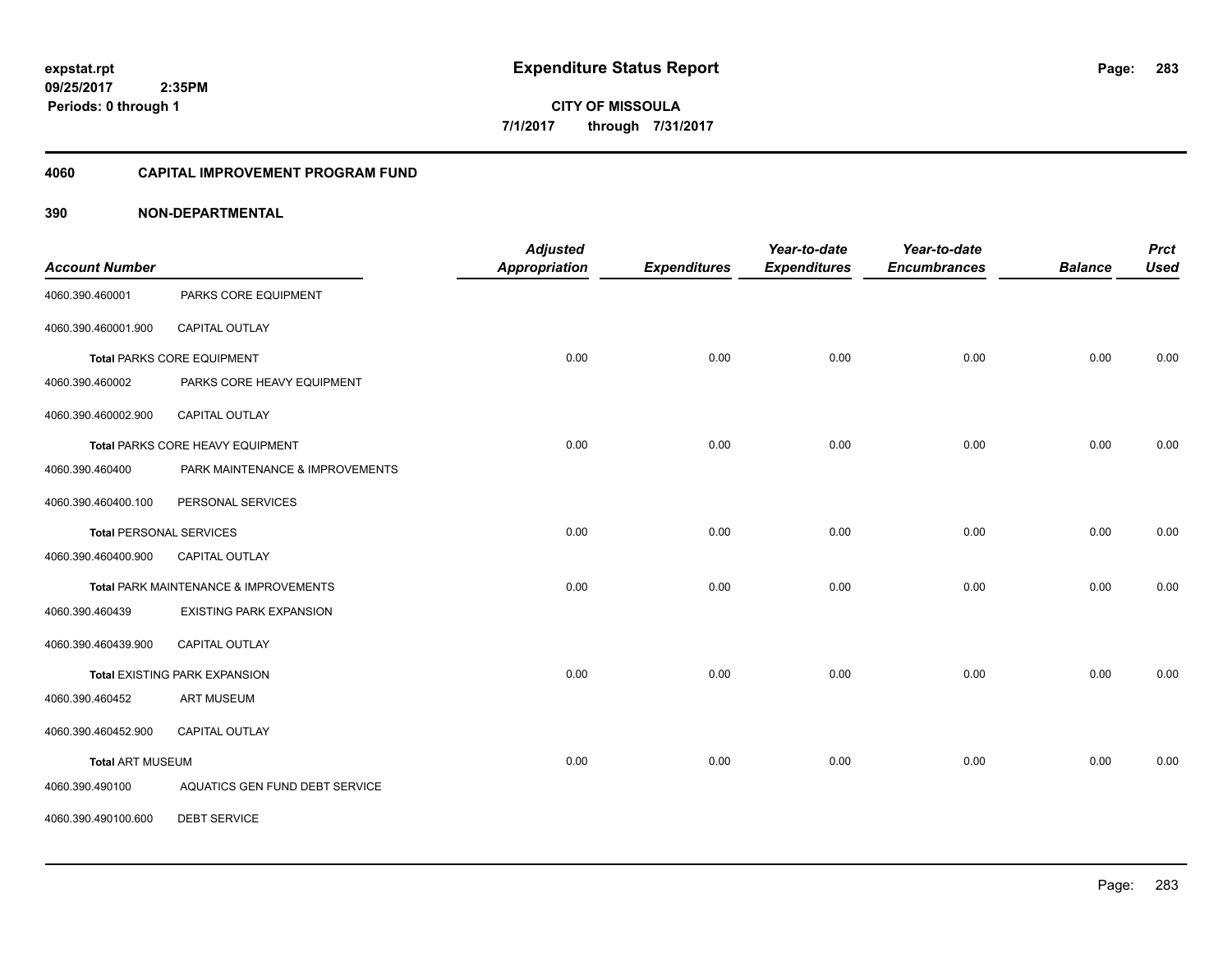#### **4060 CAPITAL IMPROVEMENT PROGRAM FUND**

| <b>Account Number</b> |                                       | <b>Adjusted</b><br><b>Appropriation</b> | <b>Expenditures</b> | Year-to-date<br><b>Expenditures</b> | Year-to-date<br><b>Encumbrances</b> | <b>Balance</b> | <b>Prct</b><br><b>Used</b> |
|-----------------------|---------------------------------------|-----------------------------------------|---------------------|-------------------------------------|-------------------------------------|----------------|----------------------------|
|                       | Total AQUATICS GEN FUND DEBT SERVICE  | 0.00                                    | 0.00                | 0.00                                | 0.00                                | 0.00           | 0.00                       |
| 4060.390.490101       | 50 METER POOL DEBT SERVICE            |                                         |                     |                                     |                                     |                |                            |
| 4060.390.490101.300   | PURCHASED SERVICES                    |                                         |                     |                                     |                                     |                |                            |
|                       | <b>Total PURCHASED SERVICES</b>       | 0.00                                    | 0.00                | 0.00                                | 0.00                                | 0.00           | 0.00                       |
| 4060.390.490101.600   | <b>DEBT SERVICE</b>                   |                                         |                     |                                     |                                     |                |                            |
|                       | Total 50 METER POOL DEBT SERVICE      | 0.00                                    | 0.00                | 0.00                                | 0.00                                | 0.00           | 0.00                       |
| 4060.390.490102       | 2010C ENERGY BONDS DEBT SERVICE       |                                         |                     |                                     |                                     |                |                            |
| 4060.390.490102.300   | PURCHASED SERVICES                    |                                         |                     |                                     |                                     |                |                            |
|                       | <b>Total PURCHASED SERVICES</b>       | 0.00                                    | 0.00                | 0.00                                | 0.00                                | 0.00           | 0.00                       |
| 4060.390.490102.600   | <b>DEBT SERVICE</b>                   |                                         |                     |                                     |                                     |                |                            |
|                       | Total 2010C ENERGY BONDS DEBT SERVICE | 0.00                                    | 0.00                | 0.00                                | 0.00                                | 0.00           | 0.00                       |
| 4060.390.490103       | 2010A REFUNDING DEBT SERVICE          |                                         |                     |                                     |                                     |                |                            |
| 4060.390.490103.300   | PURCHASED SERVICES                    |                                         |                     |                                     |                                     |                |                            |
|                       | <b>Total PURCHASED SERVICES</b>       | 0.00                                    | 0.00                | 0.00                                | 0.00                                | 0.00           | 0.00                       |
| 4060.390.490103.600   | <b>DEBT SERVICE</b>                   |                                         |                     |                                     |                                     |                |                            |
|                       | Total 2010A REFUNDING DEBT SERVICE    | 0.00                                    | 0.00                | 0.00                                | 0.00                                | 0.00           | 0.00                       |
| 4060.390.490104       | FY16A REFUNDING BOND DEBT SERVICE     |                                         |                     |                                     |                                     |                |                            |
| 4060.390.490104.300   | PURCHASED SERVICES                    |                                         |                     |                                     |                                     |                |                            |
|                       | <b>Total PURCHASED SERVICES</b>       | 0.00                                    | 0.00                | 0.00                                | 0.00                                | 0.00           | 0.00                       |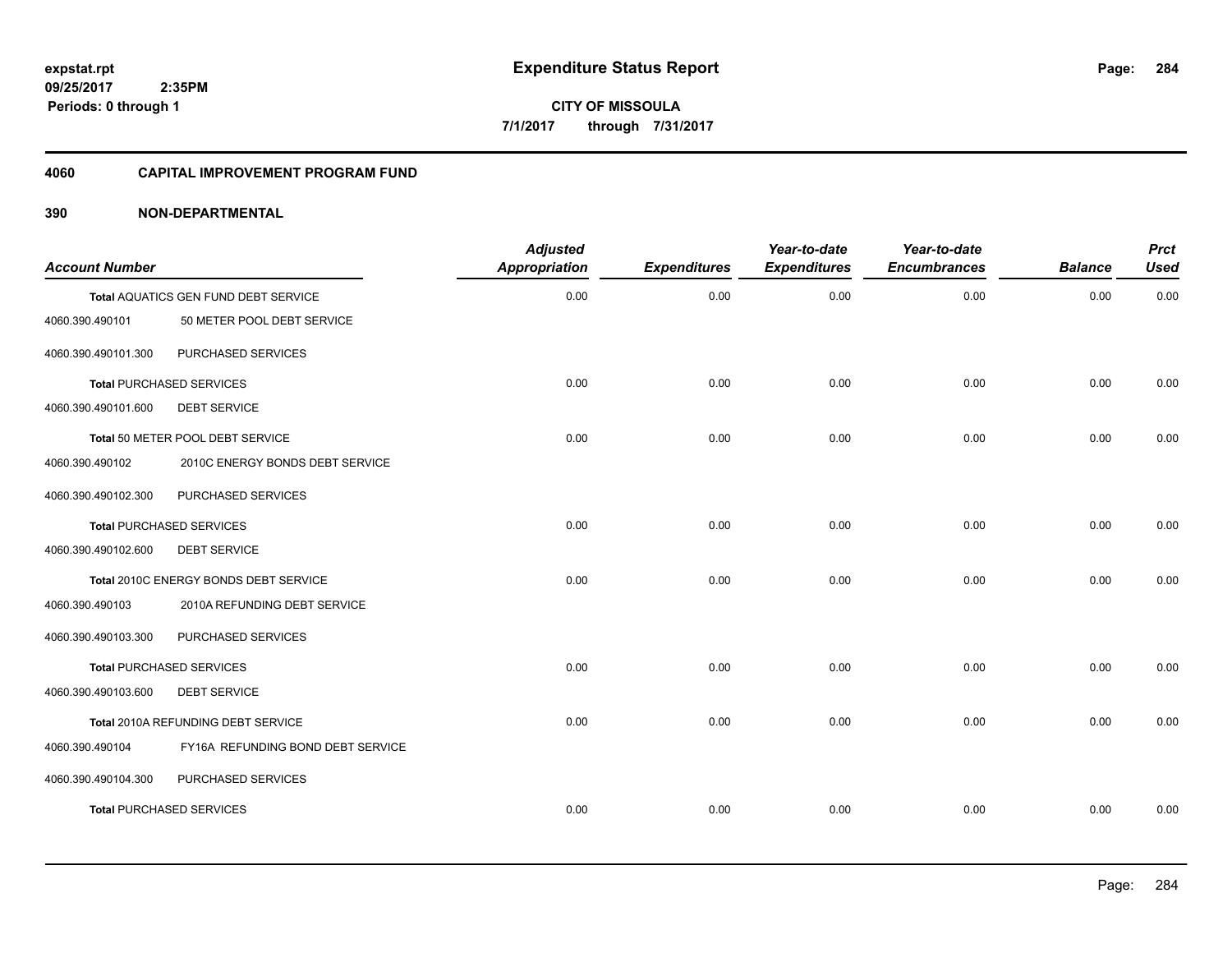#### **4060 CAPITAL IMPROVEMENT PROGRAM FUND**

| <b>Account Number</b>          |                                         | <b>Adjusted</b><br><b>Appropriation</b> | <b>Expenditures</b> | Year-to-date<br><b>Expenditures</b> | Year-to-date<br><b>Encumbrances</b> | <b>Balance</b> | <b>Prct</b><br><b>Used</b> |
|--------------------------------|-----------------------------------------|-----------------------------------------|---------------------|-------------------------------------|-------------------------------------|----------------|----------------------------|
| 4060.390.490104.600            | <b>DEBT SERVICE</b>                     |                                         |                     |                                     |                                     |                |                            |
|                                | Total FY16A REFUNDING BOND DEBT SERVICE | 0.00                                    | 0.00                | 0.00                                | 0.00                                | 0.00           | 0.00                       |
| 4060.390.490429                | 07 FIRE BOND DEBT SVS \$680,000         |                                         |                     |                                     |                                     |                |                            |
| 4060.390.490429.300            | PURCHASED SERVICES                      |                                         |                     |                                     |                                     |                |                            |
|                                | <b>Total PURCHASED SERVICES</b>         | 0.00                                    | 0.00                | 0.00                                | 0.00                                | 0.00           | 0.00                       |
| 4060.390.490429.600            | <b>DEBT SERVICE</b>                     |                                         |                     |                                     |                                     |                |                            |
|                                | Total 07 FIRE BOND DEBT SVS \$680,000   | 0.00                                    | 0.00                | 0.00                                | 0.00                                | 0.00           | 0.00                       |
| 4060.390.490504                | FY09 FINANCED CORE EQUIPMENT            |                                         |                     |                                     |                                     |                |                            |
| 4060.390.490504.600            | <b>DEBT SERVICE</b>                     |                                         |                     |                                     |                                     |                |                            |
|                                | Total FY09 FINANCED CORE EQUIPMENT      | 0.00                                    | 0.00                | 0.00                                | 0.00                                | 0.00           | 0.00                       |
| 4060.390.490506                | CORE FINANCED EQUIPMENT                 |                                         |                     |                                     |                                     |                |                            |
| 4060.390.490506.600            | <b>DEBT SERVICE</b>                     |                                         |                     |                                     |                                     |                |                            |
|                                | Total CORE FINANCED EQUIPMENT           | 0.00                                    | 0.00                | 0.00                                | 0.00                                | 0.00           | 0.00                       |
| 4060.390.510110                | <b>MERCHANT SERVICES</b>                |                                         |                     |                                     |                                     |                |                            |
| 4060.390.510110.500            | <b>FIXED CHARGES</b>                    |                                         |                     |                                     |                                     |                |                            |
| <b>Total MERCHANT SERVICES</b> |                                         | 0.00                                    | 0.00                | 0.00                                | 0.00                                | 0.00           | 0.00                       |
| 4060.390.521001                | <b>TRANSFER TO CIP</b>                  |                                         |                     |                                     |                                     |                |                            |
| 4060.390.521001.800            | OTHER OBJECTS                           |                                         |                     |                                     |                                     |                |                            |
| <b>Total TRANSFER TO CIP</b>   |                                         | 0.00                                    | 0.00                | 0.00                                | 0.00                                | 0.00           | 0.00                       |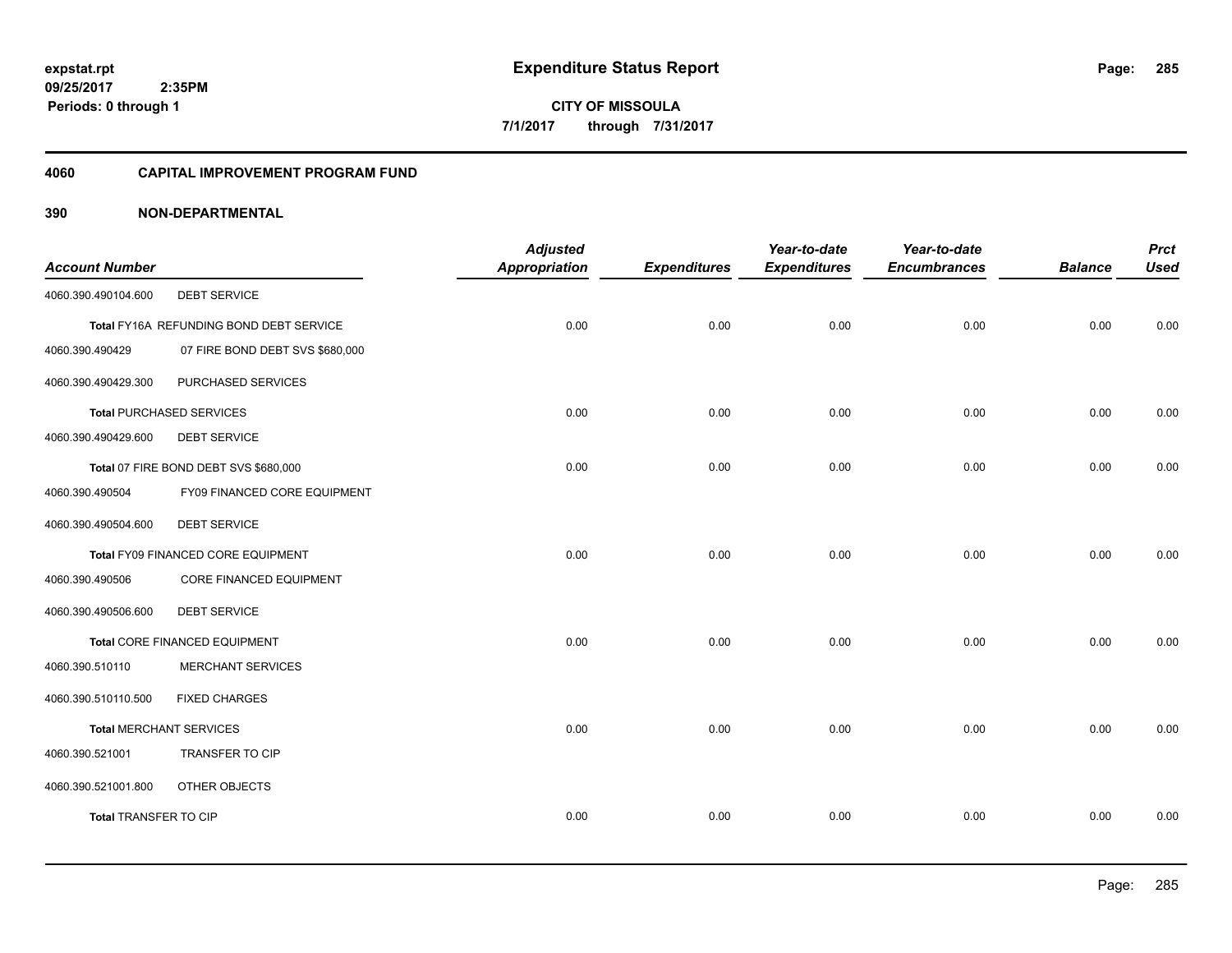| 09/25/2017           | expstat.rpt<br>2:35PM                         | <b>Expenditure Status Report</b>                         |      |      |      |      |      |  |  |
|----------------------|-----------------------------------------------|----------------------------------------------------------|------|------|------|------|------|--|--|
| Periods: 0 through 1 |                                               | <b>CITY OF MISSOULA</b><br>7/1/2017<br>through 7/31/2017 |      |      |      |      |      |  |  |
|                      | <b>Total CAPITAL IMPROVEMENT PROGRAM FUND</b> | 0.00                                                     | 0.00 | 0.00 | 0.00 | 0.00 | 0.00 |  |  |
| 4130                 | <b>1997 G O BOND OPEN SPACE PURCHASE FUND</b> |                                                          |      |      |      |      |      |  |  |

| <b>Account Number</b>      |                                              | <b>Adjusted</b><br><b>Appropriation</b> | <b>Expenditures</b> | Year-to-date<br><b>Expenditures</b> | Year-to-date<br><b>Encumbrances</b> | <b>Balance</b> | <b>Prct</b><br><b>Used</b> |
|----------------------------|----------------------------------------------|-----------------------------------------|---------------------|-------------------------------------|-------------------------------------|----------------|----------------------------|
| 4130.390.460480            | <b>VANDALISM</b>                             |                                         |                     |                                     |                                     |                |                            |
| 4130.390.460480.800        | OTHER OBJECTS                                |                                         |                     |                                     |                                     |                |                            |
| <b>Total OTHER OBJECTS</b> |                                              | 0.00                                    | 0.00                | 0.00                                | 0.00                                | 0.00           | 0.00                       |
| 4130.390.460480.900        | <b>CAPITAL OUTLAY</b>                        |                                         |                     |                                     |                                     |                |                            |
| <b>Total VANDALISM</b>     |                                              | 0.00                                    | 0.00                | 0.00                                | 0.00                                | 0.00           | 0.00                       |
| 4130.390.510110            | <b>MERCHANT SERVICES</b>                     |                                         |                     |                                     |                                     |                |                            |
| 4130.390.510110.500        | <b>FIXED CHARGES</b>                         |                                         |                     |                                     |                                     |                |                            |
|                            | Total 1997 G O BOND OPEN SPACE PURCHASE FUND | 0.00                                    | 0.00                | 0.00                                | 0.00                                | 0.00           | 0.00                       |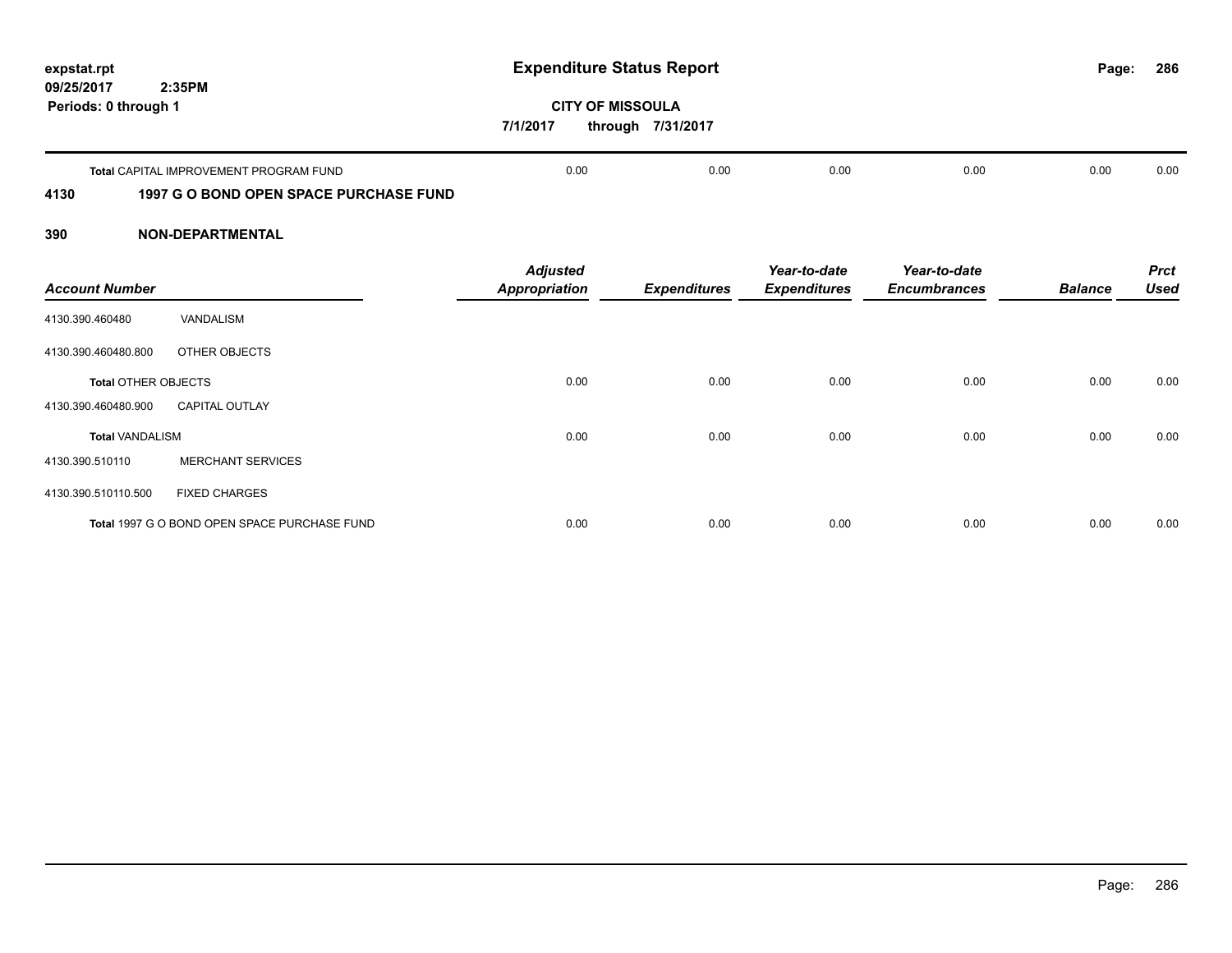## **4196 NEW FIRE STATION GO BOND**

## **300 FIRE**

| <b>Account Number</b>      |                                       | <b>Adjusted</b><br><b>Appropriation</b> | <b>Expenditures</b> | Year-to-date<br><b>Expenditures</b> | Year-to-date<br><b>Encumbrances</b> | <b>Balance</b> | <b>Prct</b><br><b>Used</b> |
|----------------------------|---------------------------------------|-----------------------------------------|---------------------|-------------------------------------|-------------------------------------|----------------|----------------------------|
| 4196.300.420420            | <b>FACILITY</b>                       |                                         |                     |                                     |                                     |                |                            |
| 4196.300.420420.800        | OTHER OBJECTS                         |                                         |                     |                                     |                                     |                |                            |
| <b>Total OTHER OBJECTS</b> |                                       | 0.00                                    | 0.00                | 0.00                                | 0.00                                | 0.00           | 0.00                       |
| 4196.300.420420.900        | <b>CAPITAL OUTLAY</b>                 |                                         |                     |                                     |                                     |                |                            |
| <b>Total FACILITY</b>      |                                       | 0.00                                    | 0.00                | 0.00                                | 0.00                                | 0.00           | 0.00                       |
| 4196.300.510110            | <b>MERCHANT SERVICES</b>              |                                         |                     |                                     |                                     |                |                            |
| 4196.300.510110.500        | <b>FIXED CHARGES</b>                  |                                         |                     |                                     |                                     |                |                            |
| <b>Total FIXED CHARGES</b> |                                       | 0.00                                    | 0.00                | 0.00                                | 0.00                                | 0.00           | 0.00                       |
|                            | <b>Total NEW FIRE STATION GO BOND</b> | 0.00                                    | 0.00                | 0.00                                | 0.00                                | 0.00           | 0.00                       |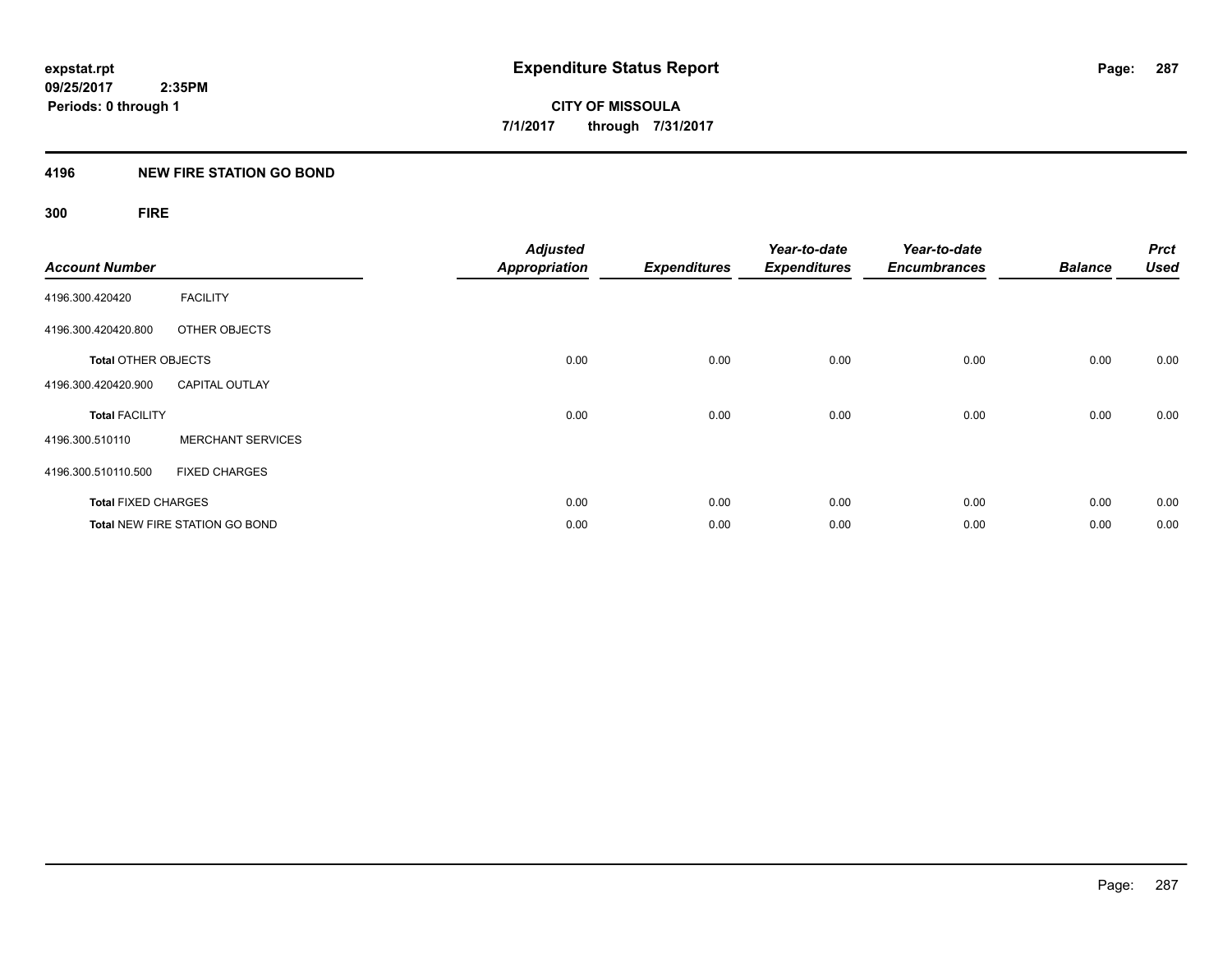## **4450 S/C CONSTRUCTION FUND FOR FY06**

## **280 PUBLIC WORKS OPERATIONS**

| <b>Account Number</b>                       |                               | <b>Adjusted</b><br>Appropriation | <b>Expenditures</b> | Year-to-date<br><b>Expenditures</b> | Year-to-date<br><b>Encumbrances</b> | <b>Balance</b> | <b>Prct</b><br><b>Used</b> |
|---------------------------------------------|-------------------------------|----------------------------------|---------------------|-------------------------------------|-------------------------------------|----------------|----------------------------|
| 4450.280.510110                             | <b>MERCHANT SERVICES</b>      |                                  |                     |                                     |                                     |                |                            |
| 4450.280.510110.500                         | <b>FIXED CHARGES</b>          |                                  |                     |                                     |                                     |                |                            |
| <b>Total MERCHANT SERVICES</b>              |                               | 0.00                             | 0.00                | 0.00                                | 0.00                                | 0.00           | 0.00                       |
| 4450.280.521000                             | INTERFUND OPERATING TRANSFERS |                                  |                     |                                     |                                     |                |                            |
| 4450.280.521000.800                         | OTHER OBJECTS                 |                                  |                     |                                     |                                     |                |                            |
| <b>Total INTERFUND OPERATING TRANSFERS</b>  |                               | 0.00                             | 0.00                | 0.00                                | 0.00                                | 0.00           | 0.00                       |
| <b>Total S/C CONSTRUCTION FUND FOR FY06</b> |                               | 0.00                             | 0.00                | 0.00                                | 0.00                                | 0.00           | 0.00                       |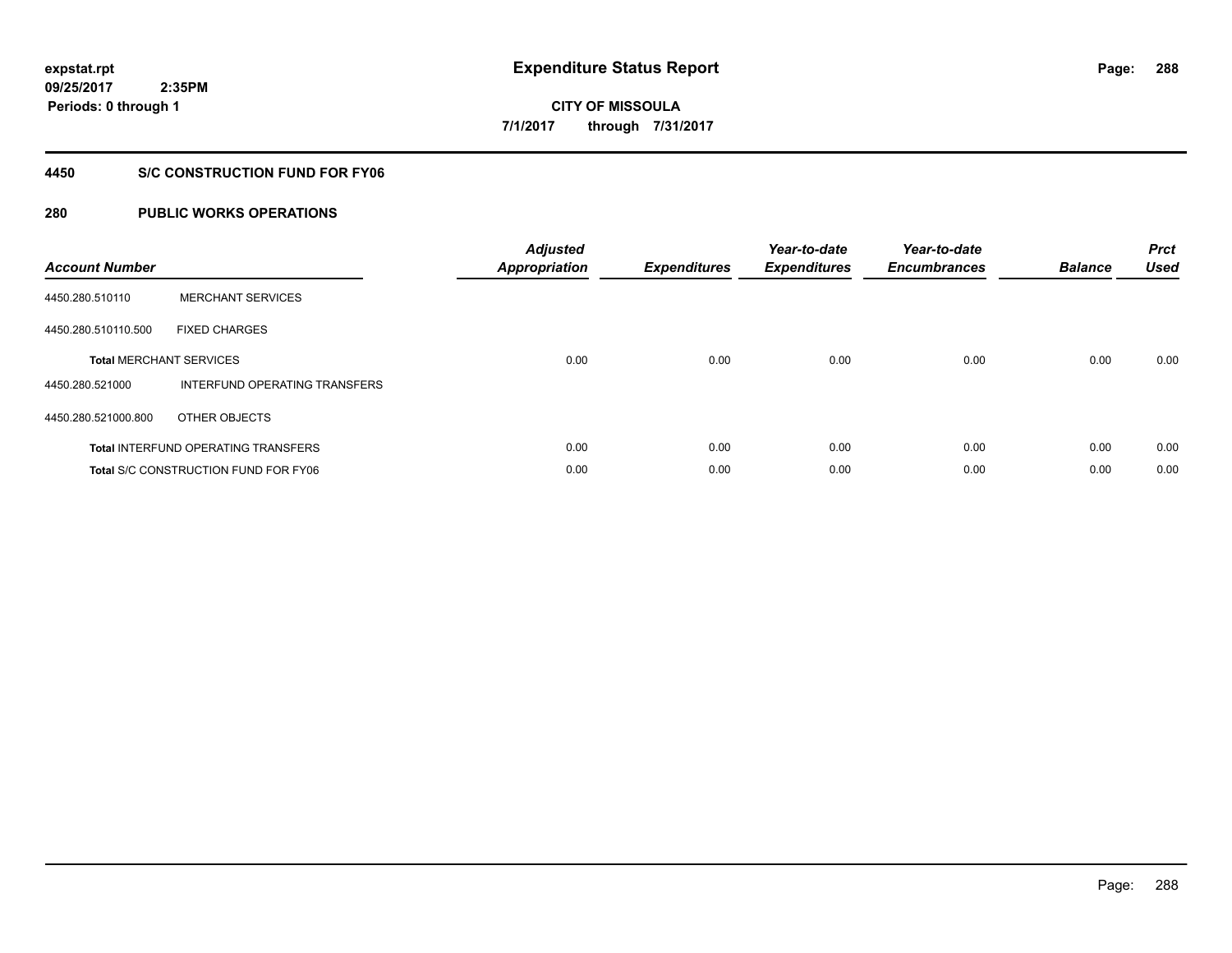### **4451 FY07 S/C BOND FUND**

| <b>Account Number</b>    |                                            | <b>Adjusted</b><br>Appropriation | <b>Expenditures</b> | Year-to-date<br><b>Expenditures</b> | Year-to-date<br><b>Encumbrances</b> | <b>Balance</b> | <b>Prct</b><br><b>Used</b> |
|--------------------------|--------------------------------------------|----------------------------------|---------------------|-------------------------------------|-------------------------------------|----------------|----------------------------|
| 4451.280.510110          | <b>MERCHANT SERVICES</b>                   |                                  |                     |                                     |                                     |                |                            |
| 4451.280.510110.500      | <b>FIXED CHARGES</b>                       |                                  |                     |                                     |                                     |                |                            |
|                          | <b>Total MERCHANT SERVICES</b>             | 0.00                             | 0.00                | 0.00                                | 0.00                                | 0.00           | 0.00                       |
| 4451.280.521000          | INTERFUND OPERATING TRANSFERS              |                                  |                     |                                     |                                     |                |                            |
| 4451.280.521000.800      | OTHER OBJECTS                              |                                  |                     |                                     |                                     |                |                            |
|                          | <b>Total INTERFUND OPERATING TRANSFERS</b> | 0.00                             | 0.00                | 0.00                                | 0.00                                | 0.00           | 0.00                       |
| Total FY07 S/C BOND FUND |                                            | 0.00                             | 0.00                | 0.00                                | 0.00                                | 0.00           | 0.00                       |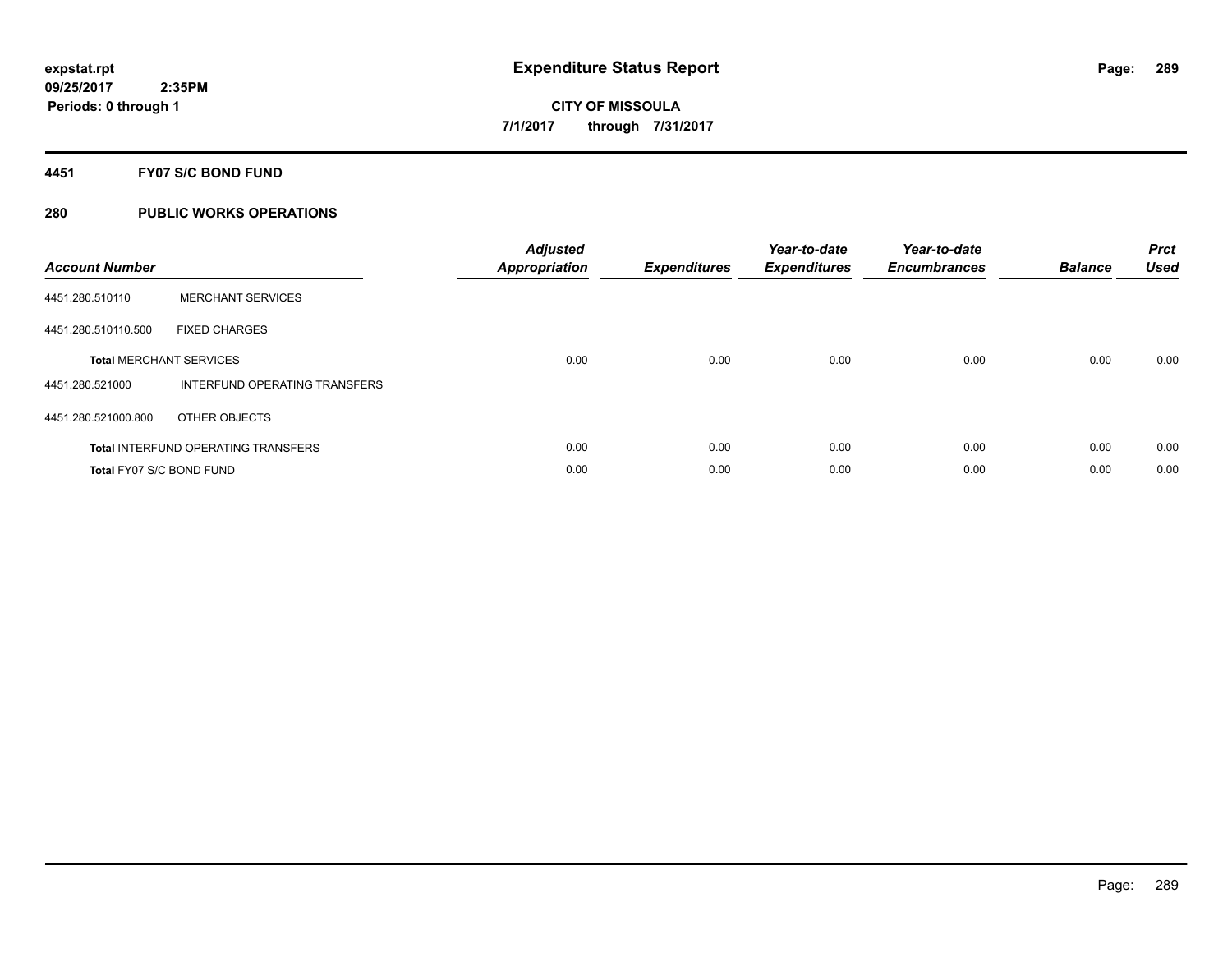**09/25/2017 2:35PM**

**Periods: 0 through 1**

**290**

**CITY OF MISSOULA 7/1/2017 through 7/31/2017**

## **4452 S/C CONSTRUCTION FUND FOR FY 08 BOND SAL**

| <b>Account Number</b>  |                                                       | <b>Adjusted</b><br>Appropriation | <b>Expenditures</b> | Year-to-date<br><b>Expenditures</b> | Year-to-date<br><b>Encumbrances</b> | <b>Balance</b> | <b>Prct</b><br><b>Used</b> |
|------------------------|-------------------------------------------------------|----------------------------------|---------------------|-------------------------------------|-------------------------------------|----------------|----------------------------|
| 4452.280.430262        | <b>SIDEWALKS</b>                                      |                                  |                     |                                     |                                     |                |                            |
| 4452.280.430262.900    | <b>CAPITAL OUTLAY</b>                                 |                                  |                     |                                     |                                     |                |                            |
| <b>Total SIDEWALKS</b> |                                                       | 0.00                             | 0.00                | 0.00                                | 0.00                                | 0.00           | 0.00                       |
| 4452.280.510110        | <b>MERCHANT SERVICES</b>                              |                                  |                     |                                     |                                     |                |                            |
| 4452.280.510110.500    | <b>FIXED CHARGES</b>                                  |                                  |                     |                                     |                                     |                |                            |
|                        | <b>Total MERCHANT SERVICES</b>                        | 0.00                             | 0.00                | 0.00                                | 0.00                                | 0.00           | 0.00                       |
|                        | <b>Total S/C CONSTRUCTION FUND FOR FY 08 BOND SAL</b> | 0.00                             | 0.00                | 0.00                                | 0.00                                | 0.00           | 0.00                       |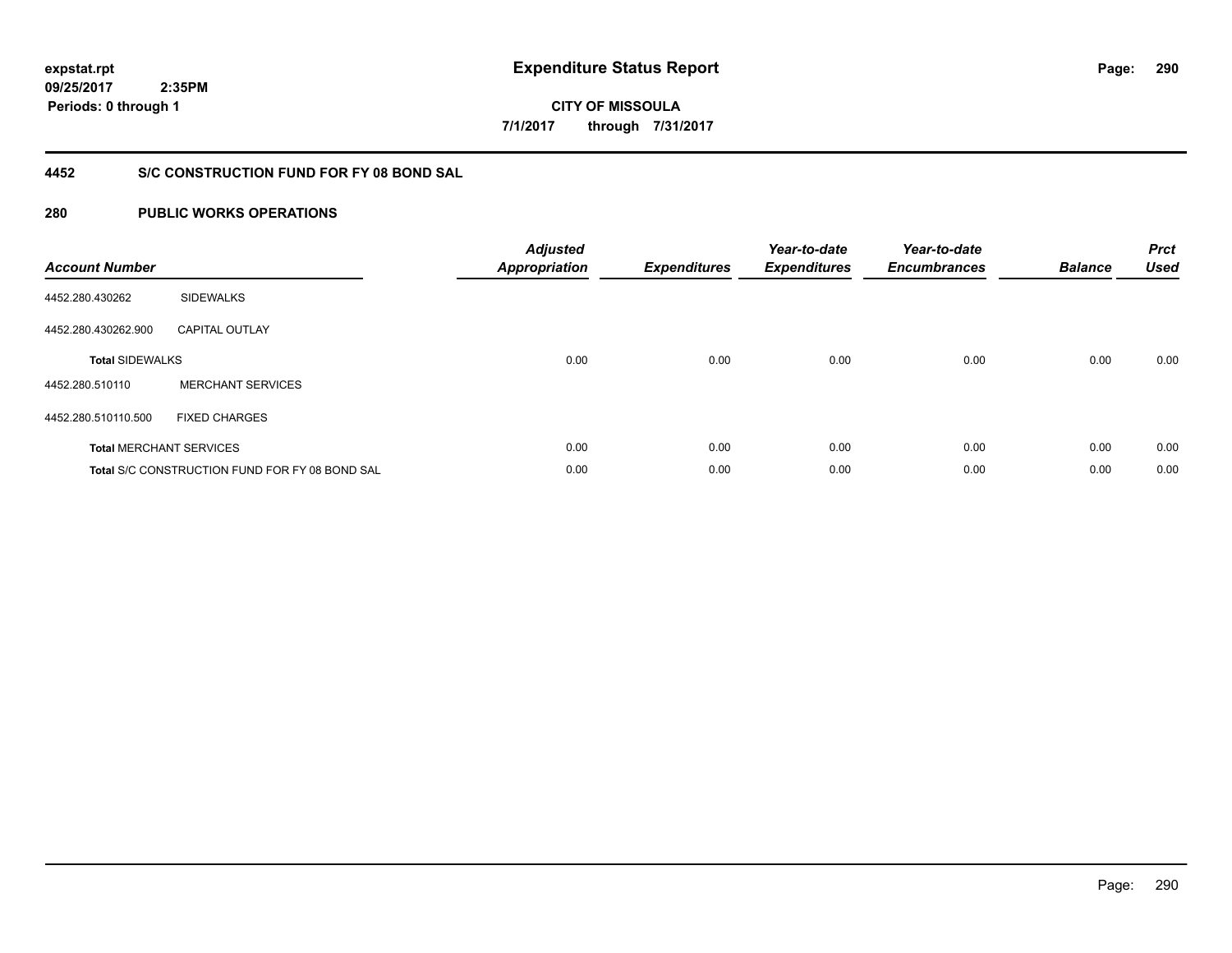### **4453 S/C CONSTRUCTION FUND FY09 BOND**

| <b>Account Number</b>  |                                | <b>Adjusted</b><br><b>Appropriation</b> | <b>Expenditures</b> | Year-to-date<br><b>Expenditures</b> | Year-to-date<br><b>Encumbrances</b> | <b>Balance</b> | <b>Prct</b><br><b>Used</b> |
|------------------------|--------------------------------|-----------------------------------------|---------------------|-------------------------------------|-------------------------------------|----------------|----------------------------|
| 4453.280.430262        | <b>SIDEWALKS</b>               |                                         |                     |                                     |                                     |                |                            |
| 4453.280.430262.900    | <b>CAPITAL OUTLAY</b>          |                                         |                     |                                     |                                     |                |                            |
| <b>Total SIDEWALKS</b> |                                | 0.00                                    | 0.00                | 0.00                                | 0.00                                | 0.00           | 0.00                       |
| 4453.280.510110        | <b>MERCHANT SERVICES</b>       |                                         |                     |                                     |                                     |                |                            |
| 4453.280.510110.500    | <b>FIXED CHARGES</b>           |                                         |                     |                                     |                                     |                |                            |
|                        | <b>Total MERCHANT SERVICES</b> | 0.00                                    | 0.00                | 0.00                                | 0.00                                | 0.00           | 0.00                       |
| 4453.280.521000        | INTERFUND OPERATING TRANSFERS  |                                         |                     |                                     |                                     |                |                            |
| 4453.280.521000.800    | OTHER OBJECTS                  |                                         |                     |                                     |                                     |                |                            |
|                        | Total PUBLIC WORKS OPERATIONS  | 0.00                                    | 0.00                | 0.00                                | 0.00                                | 0.00           | 0.00                       |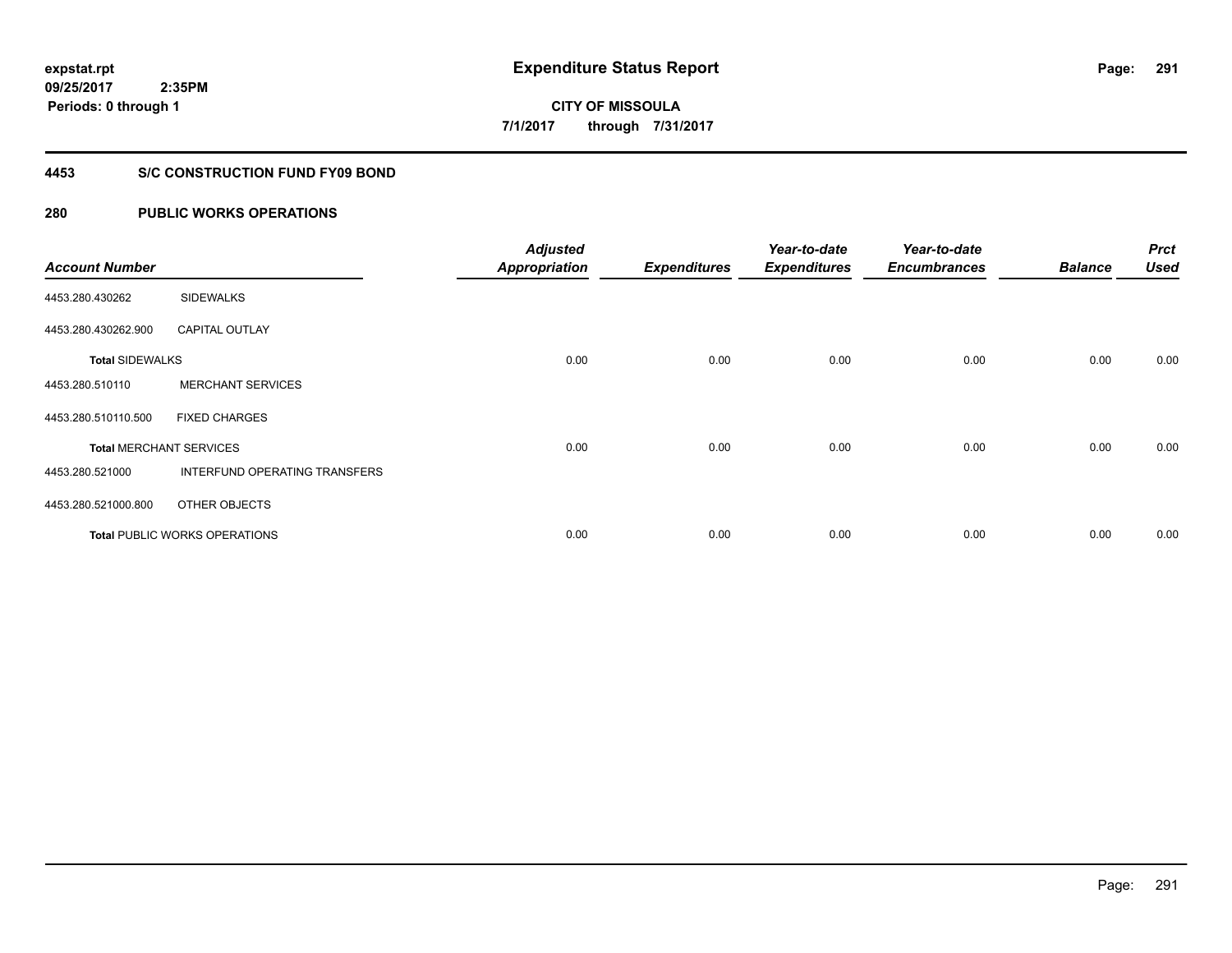**CITY OF MISSOULA 7/1/2017 through 7/31/2017**

#### **4453 S/C CONSTRUCTION FUND FY09 BOND**

| <b>Account Number</b>         |                                              | <b>Adjusted</b><br><b>Appropriation</b> | <b>Expenditures</b> | Year-to-date<br><b>Expenditures</b> | Year-to-date<br><b>Encumbrances</b> | <b>Balance</b> | <b>Prct</b><br><b>Used</b> |
|-------------------------------|----------------------------------------------|-----------------------------------------|---------------------|-------------------------------------|-------------------------------------|----------------|----------------------------|
| 4453.390.410710               | *** Title Not Found ***                      |                                         |                     |                                     |                                     |                |                            |
| 4453.390.410710.500           | <b>FIXED CHARGES</b>                         |                                         |                     |                                     |                                     |                |                            |
| Total *** Title Not Found *** |                                              | 0.00                                    | 0.00                | 0.00                                | 0.00                                | 0.00           | 0.00                       |
| 4453.390.510110               | <b>MERCHANT SERVICES</b>                     |                                         |                     |                                     |                                     |                |                            |
| 4453.390.510110.500           | <b>FIXED CHARGES</b>                         |                                         |                     |                                     |                                     |                |                            |
|                               | <b>Total S/C CONSTRUCTION FUND FY09 BOND</b> | 0.00                                    | 0.00                | 0.00                                | 0.00                                | 0.00           | 0.00                       |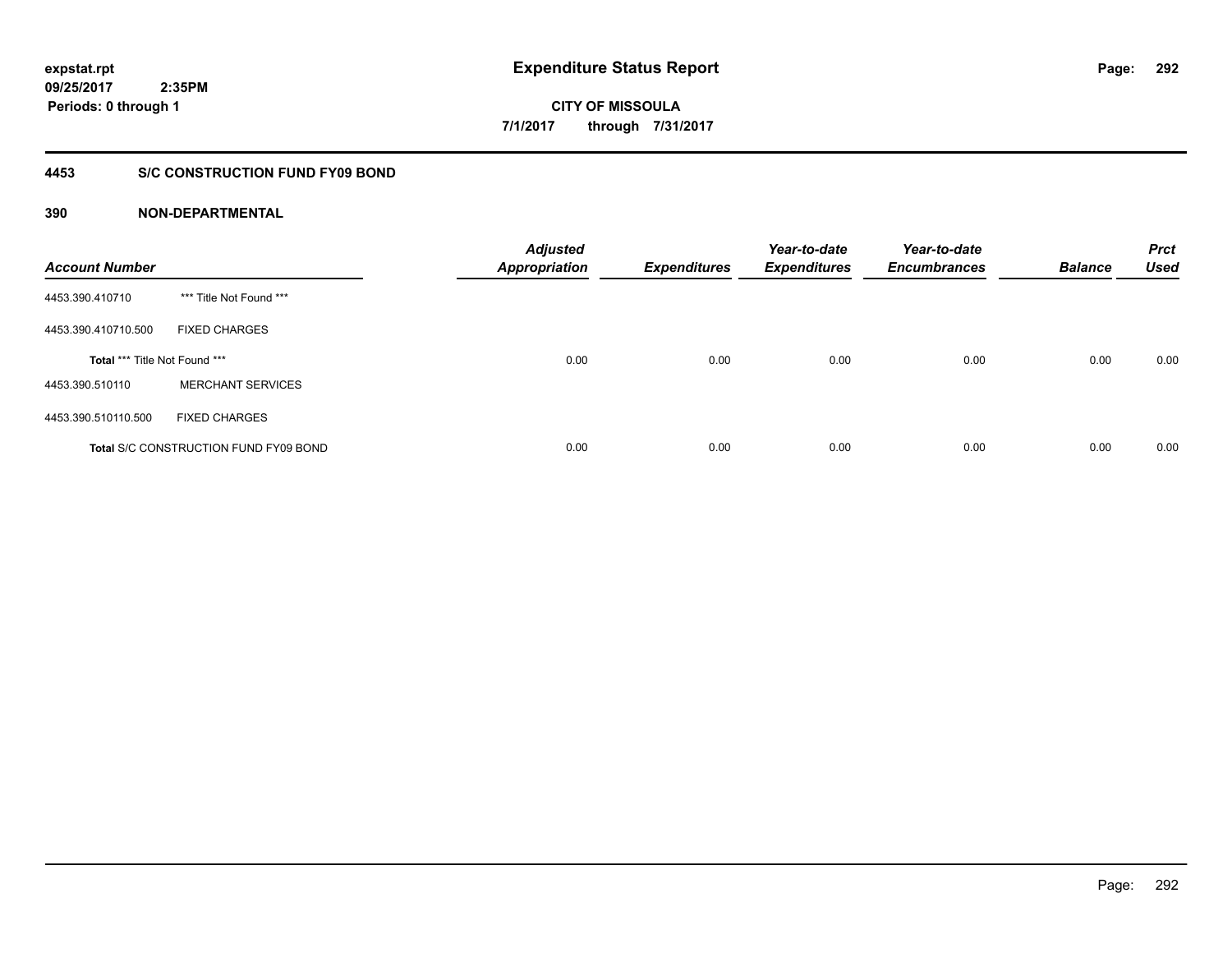## **4454 S/C CONSTRUCTION FUND FOR FY10**

| <b>Account Number</b>  |                                             | <b>Adjusted</b><br>Appropriation | <b>Expenditures</b> | Year-to-date<br><b>Expenditures</b> | Year-to-date<br><b>Encumbrances</b> | <b>Balance</b> | <b>Prct</b><br><b>Used</b> |
|------------------------|---------------------------------------------|----------------------------------|---------------------|-------------------------------------|-------------------------------------|----------------|----------------------------|
| 4454.280.430262        | <b>SIDEWALKS</b>                            |                                  |                     |                                     |                                     |                |                            |
| 4454.280.430262.900    | <b>CAPITAL OUTLAY</b>                       |                                  |                     |                                     |                                     |                |                            |
| <b>Total SIDEWALKS</b> |                                             | 0.00                             | 0.00                | 0.00                                | 0.00                                | 0.00           | 0.00                       |
| 4454.280.510110        | <b>MERCHANT SERVICES</b>                    |                                  |                     |                                     |                                     |                |                            |
| 4454.280.510110.500    | <b>FIXED CHARGES</b>                        |                                  |                     |                                     |                                     |                |                            |
|                        | <b>Total MERCHANT SERVICES</b>              | 0.00                             | 0.00                | 0.00                                | 0.00                                | 0.00           | 0.00                       |
|                        | <b>Total S/C CONSTRUCTION FUND FOR FY10</b> | 0.00                             | 0.00                | 0.00                                | 0.00                                | 0.00           | 0.00                       |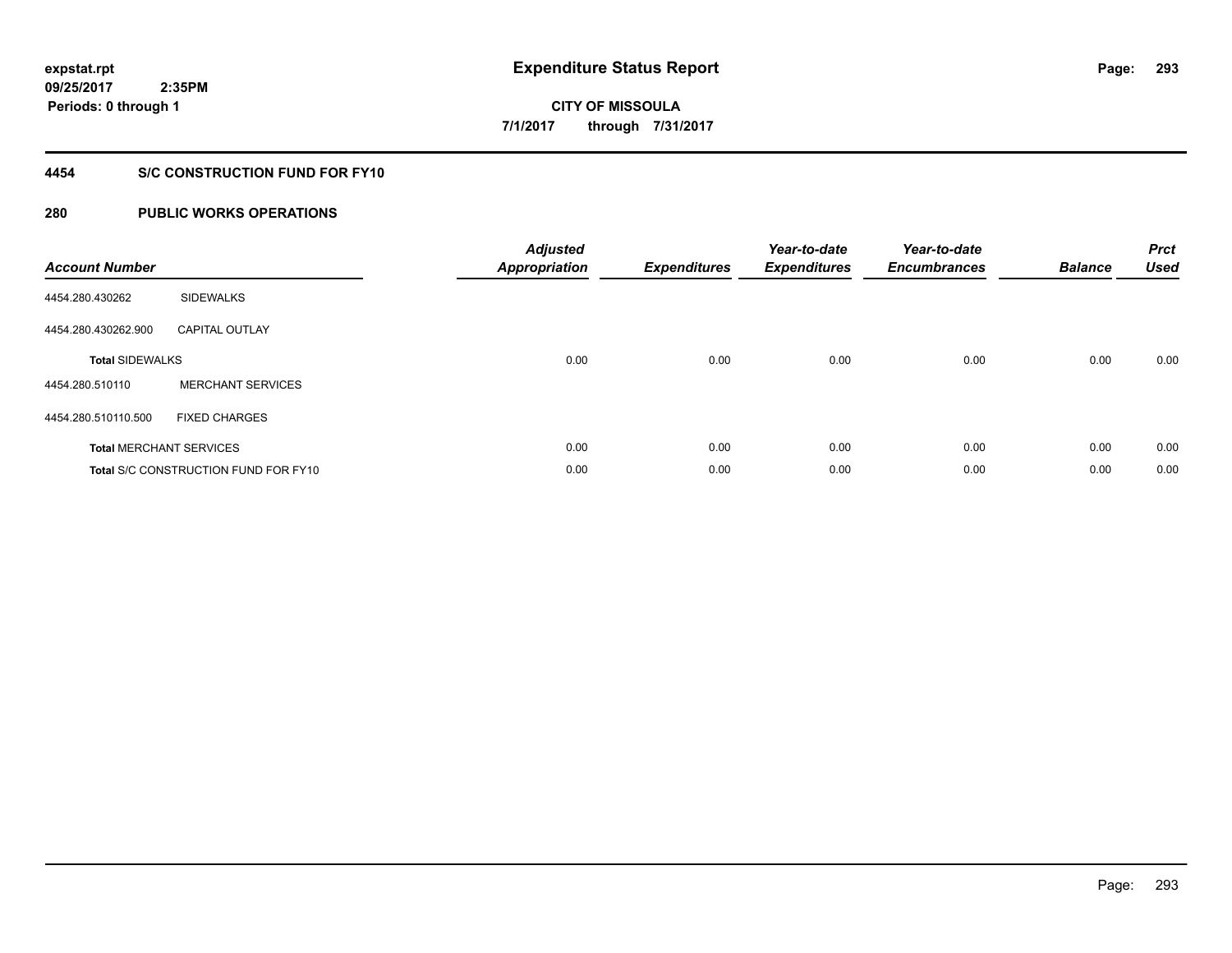## **4455 FY11 S/C CONSTRUCTION FUND**

| <b>Account Number</b>  |                                         | <b>Adjusted</b><br>Appropriation | <b>Expenditures</b> | Year-to-date<br><b>Expenditures</b> | Year-to-date<br><b>Encumbrances</b> | <b>Balance</b> | <b>Prct</b><br>Used |
|------------------------|-----------------------------------------|----------------------------------|---------------------|-------------------------------------|-------------------------------------|----------------|---------------------|
| 4455.280.430262        | <b>SIDEWALKS</b>                        |                                  |                     |                                     |                                     |                |                     |
| 4455.280.430262.900    | <b>CAPITAL OUTLAY</b>                   |                                  |                     |                                     |                                     |                |                     |
| <b>Total SIDEWALKS</b> |                                         | 0.00                             | 0.00                | 0.00                                | 0.00                                | 0.00           | 0.00                |
| 4455.280.510110        | <b>MERCHANT SERVICES</b>                |                                  |                     |                                     |                                     |                |                     |
| 4455.280.510110.500    | <b>FIXED CHARGES</b>                    |                                  |                     |                                     |                                     |                |                     |
|                        | <b>Total MERCHANT SERVICES</b>          | 0.00                             | 0.00                | 0.00                                | 0.00                                | 0.00           | 0.00                |
|                        | <b>Total FY11 S/C CONSTRUCTION FUND</b> | 0.00                             | 0.00                | 0.00                                | 0.00                                | 0.00           | 0.00                |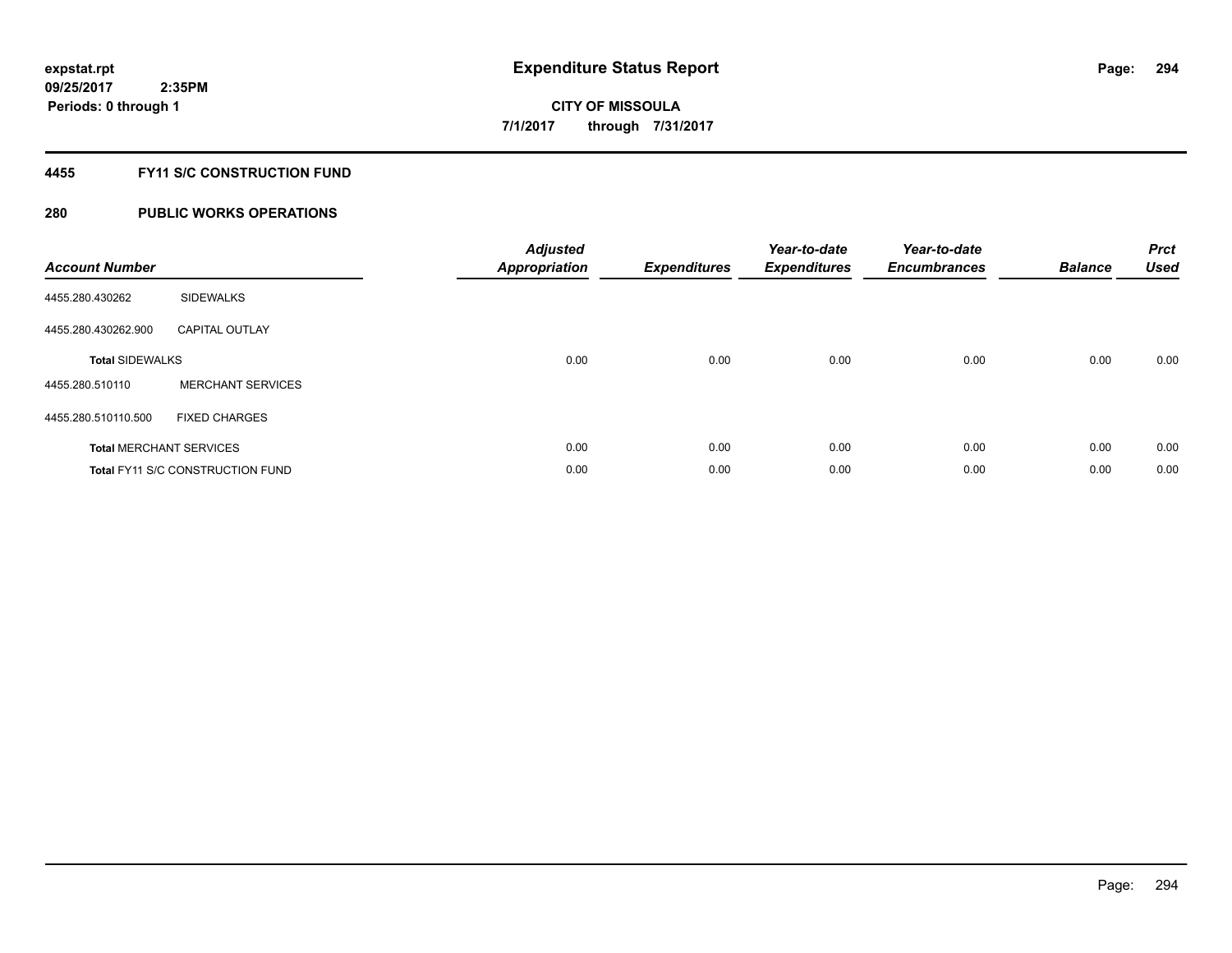## **4456 FY12 S/C CONSTRUCTION FUND**

| <b>Account Number</b>          |                                            | <b>Adjusted</b><br><b>Appropriation</b> | <b>Expenditures</b> | Year-to-date<br><b>Expenditures</b> | Year-to-date<br><b>Encumbrances</b> | <b>Balance</b> | <b>Prct</b><br><b>Used</b> |
|--------------------------------|--------------------------------------------|-----------------------------------------|---------------------|-------------------------------------|-------------------------------------|----------------|----------------------------|
| 4456.280.430262                | <b>SIDEWALKS</b>                           |                                         |                     |                                     |                                     |                |                            |
| 4456.280.430262.900            | <b>CAPITAL OUTLAY</b>                      |                                         |                     |                                     |                                     |                |                            |
| <b>Total SIDEWALKS</b>         |                                            | 0.00                                    | 0.00                | 0.00                                | 0.00                                | 0.00           | 0.00                       |
| 4456.280.510110                | <b>MERCHANT SERVICES</b>                   |                                         |                     |                                     |                                     |                |                            |
| 4456.280.510110.500            | <b>FIXED CHARGES</b>                       |                                         |                     |                                     |                                     |                |                            |
| <b>Total MERCHANT SERVICES</b> |                                            | 0.00                                    | 0.00                | 0.00                                | 0.00                                | 0.00           | 0.00                       |
| 4456.280.521000                | INTERFUND OPERATING TRANSFERS              |                                         |                     |                                     |                                     |                |                            |
| 4456.280.521000.800            | OTHER OBJECTS                              |                                         |                     |                                     |                                     |                |                            |
|                                | <b>Total INTERFUND OPERATING TRANSFERS</b> | 0.00                                    | 0.00                | 0.00                                | 0.00                                | 0.00           | 0.00                       |
|                                | Total FY12 S/C CONSTRUCTION FUND           | 0.00                                    | 0.00                | 0.00                                | 0.00                                | 0.00           | 0.00                       |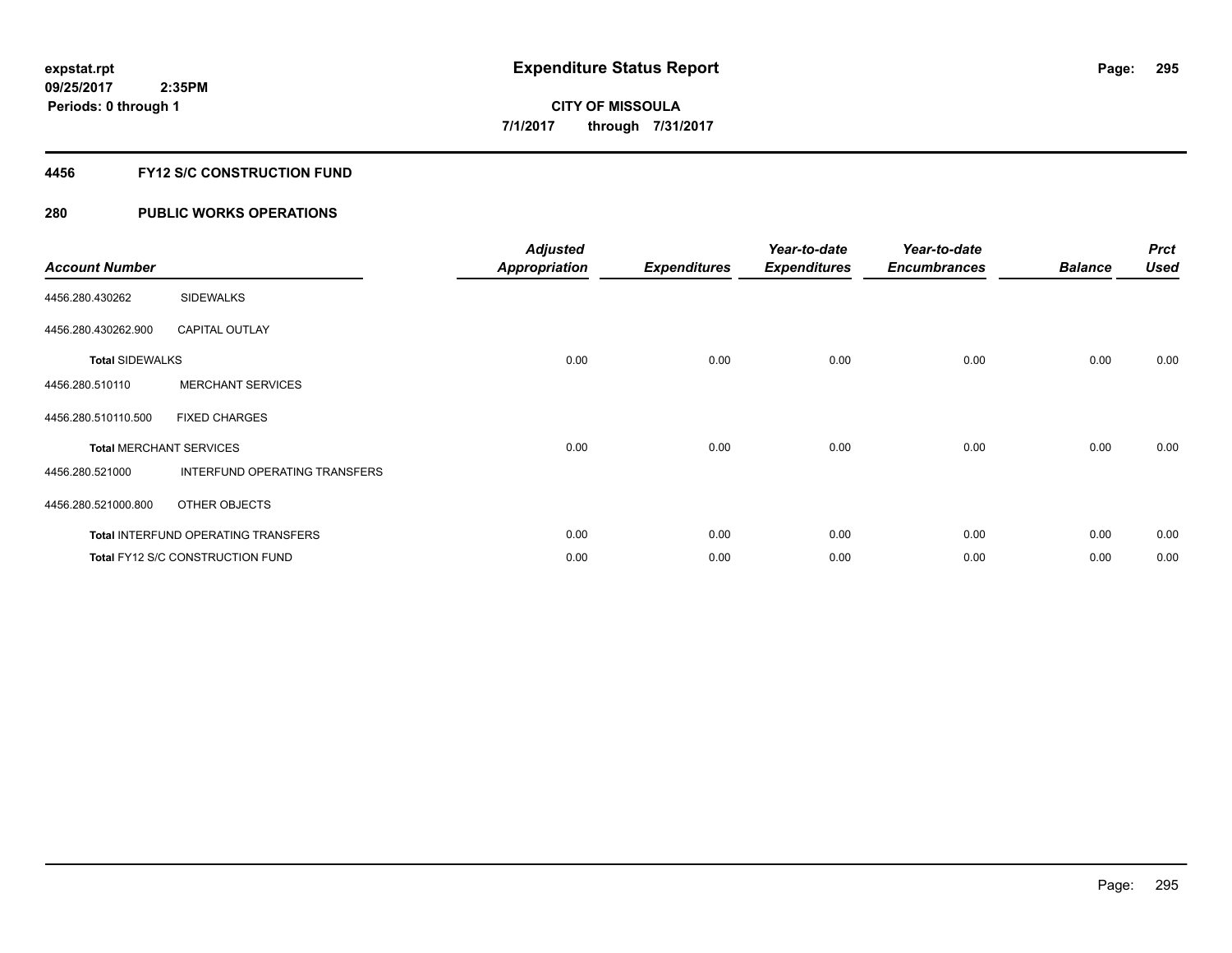#### **4457 FY13 SIDEWALK/CURB CONSTRUCTION**

| <b>Account Number</b>  |                                       | <b>Adjusted</b><br><b>Appropriation</b> | <b>Expenditures</b> | Year-to-date<br><b>Expenditures</b> | Year-to-date<br><b>Encumbrances</b> | <b>Balance</b> | <b>Prct</b><br><b>Used</b> |
|------------------------|---------------------------------------|-----------------------------------------|---------------------|-------------------------------------|-------------------------------------|----------------|----------------------------|
| 4457.280.430262        | <b>SIDEWALKS</b>                      |                                         |                     |                                     |                                     |                |                            |
| 4457.280.430262.300    | PURCHASED SERVICES                    |                                         |                     |                                     |                                     |                |                            |
|                        | <b>Total PURCHASED SERVICES</b>       | 0.00                                    | 0.00                | 0.00                                | 0.00                                | 0.00           | 0.00                       |
| 4457.280.430262.900    | CAPITAL OUTLAY                        |                                         |                     |                                     |                                     |                |                            |
| <b>Total SIDEWALKS</b> |                                       | 0.00                                    | 0.00                | 0.00                                | 0.00                                | 0.00           | 0.00                       |
| 4457.280.510110        | <b>MERCHANT SERVICES</b>              |                                         |                     |                                     |                                     |                |                            |
| 4457.280.510110.500    | <b>FIXED CHARGES</b>                  |                                         |                     |                                     |                                     |                |                            |
|                        | <b>Total MERCHANT SERVICES</b>        | 0.00                                    | 0.00                | 0.00                                | 0.00                                | 0.00           | 0.00                       |
| 4457.280.521000        | INTERFUND OPERATING TRANSFERS         |                                         |                     |                                     |                                     |                |                            |
| 4457.280.521000.800    | OTHER OBJECTS                         |                                         |                     |                                     |                                     |                |                            |
|                        | Total INTERFUND OPERATING TRANSFERS   | 0.00                                    | 0.00                | 0.00                                | 0.00                                | 0.00           | 0.00                       |
|                        | Total FY13 SIDEWALK/CURB CONSTRUCTION | 0.00                                    | 0.00                | 0.00                                | 0.00                                | 0.00           | 0.00                       |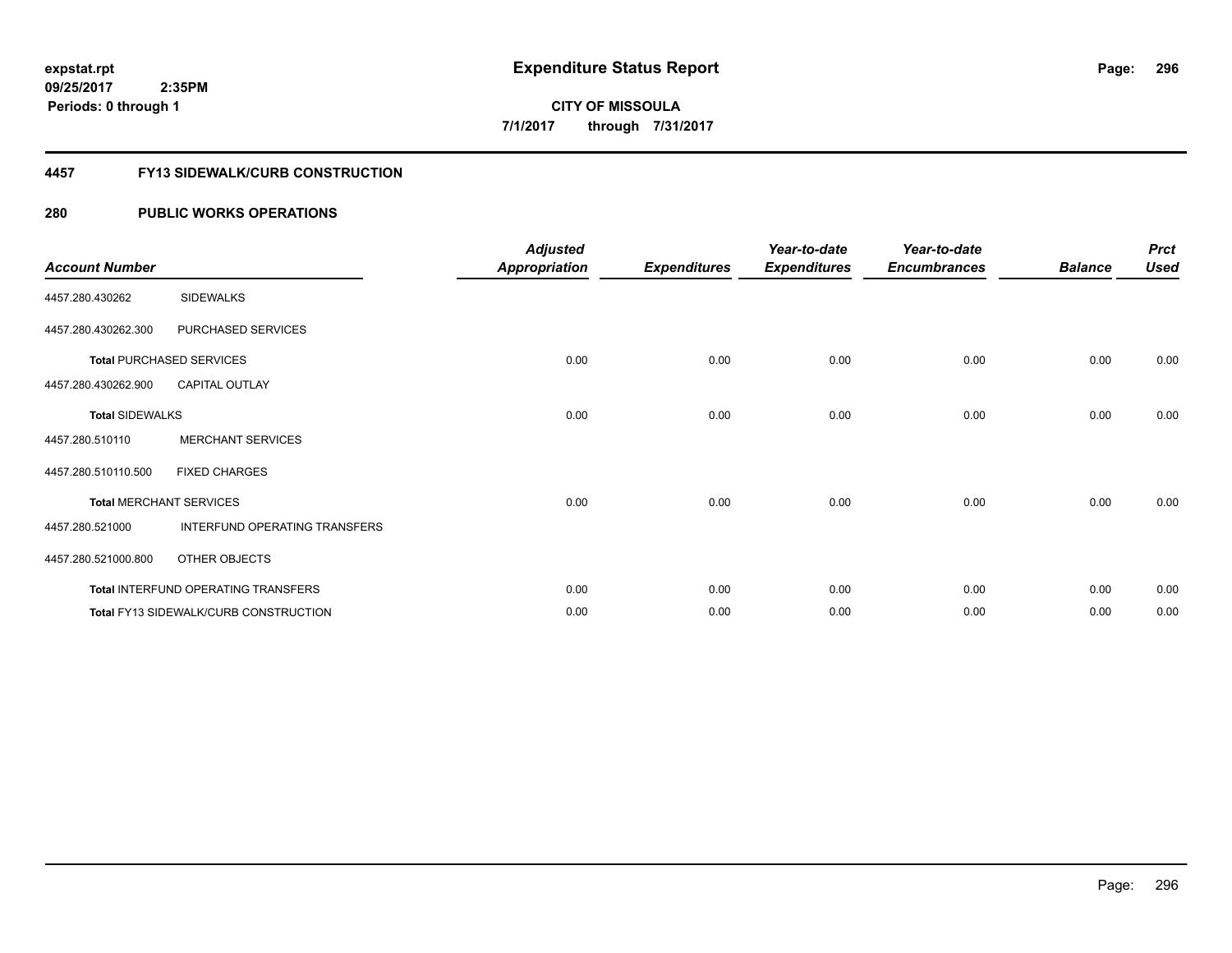### **4458 FY14 SIDEWALK & CURB CONSTRUCTION**

| <b>Account Number</b>  |                                                    | <b>Adjusted</b><br><b>Appropriation</b> | <b>Expenditures</b> | Year-to-date<br><b>Expenditures</b> | Year-to-date<br><b>Encumbrances</b> | <b>Balance</b> | <b>Prct</b><br><b>Used</b> |
|------------------------|----------------------------------------------------|-----------------------------------------|---------------------|-------------------------------------|-------------------------------------|----------------|----------------------------|
| 4458.280.430262        | <b>SIDEWALKS</b>                                   |                                         |                     |                                     |                                     |                |                            |
| 4458.280.430262.900    | <b>CAPITAL OUTLAY</b>                              |                                         |                     |                                     |                                     |                |                            |
| <b>Total SIDEWALKS</b> |                                                    | 0.00                                    | 0.00                | 0.00                                | 0.00                                | 0.00           | 0.00                       |
| 4458.280.510110        | <b>MERCHANT SERVICES</b>                           |                                         |                     |                                     |                                     |                |                            |
| 4458.280.510110.500    | <b>FIXED CHARGES</b>                               |                                         |                     |                                     |                                     |                |                            |
|                        | <b>Total MERCHANT SERVICES</b>                     | 0.00                                    | 0.00                | 0.00                                | 0.00                                | 0.00           | 0.00                       |
| 4458.280.521000        | INTERFUND OPERATING TRANSFERS                      |                                         |                     |                                     |                                     |                |                            |
| 4458.280.521000.800    | OTHER OBJECTS                                      |                                         |                     |                                     |                                     |                |                            |
|                        | <b>Total INTERFUND OPERATING TRANSFERS</b>         | 0.00                                    | 0.00                | 0.00                                | 0.00                                | 0.00           | 0.00                       |
|                        | <b>Total FY14 SIDEWALK &amp; CURB CONSTRUCTION</b> | 0.00                                    | 0.00                | 0.00                                | 0.00                                | 0.00           | 0.00                       |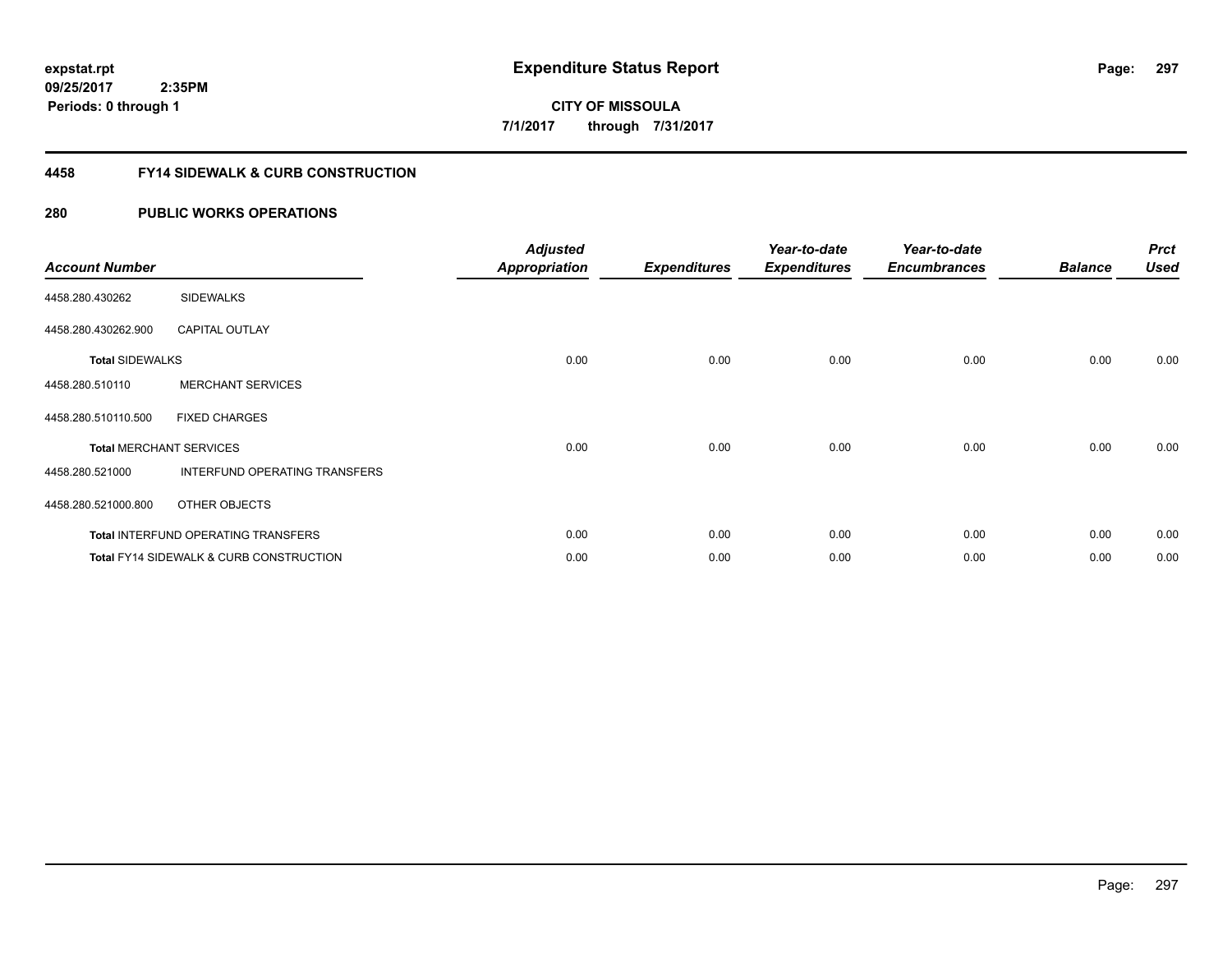### **4459 FY15 SIDEWALK/CURB CONSTRUCTION**

| <b>Account Number</b>      |                                       | <b>Adjusted</b><br><b>Appropriation</b> | <b>Expenditures</b> | Year-to-date<br><b>Expenditures</b> | Year-to-date<br><b>Encumbrances</b> | <b>Balance</b> | <b>Prct</b><br><b>Used</b> |
|----------------------------|---------------------------------------|-----------------------------------------|---------------------|-------------------------------------|-------------------------------------|----------------|----------------------------|
| 4459.280.430262            | <b>SIDEWALKS</b>                      |                                         |                     |                                     |                                     |                |                            |
| 4459.280.430262.800        | OTHER OBJECTS                         |                                         |                     |                                     |                                     |                |                            |
| <b>Total OTHER OBJECTS</b> |                                       | 0.00                                    | 0.00                | 0.00                                | 0.00                                | 0.00           | 0.00                       |
| 4459.280.430262.900        | <b>CAPITAL OUTLAY</b>                 |                                         |                     |                                     |                                     |                |                            |
| <b>Total SIDEWALKS</b>     |                                       | 0.00                                    | 0.00                | 0.00                                | 0.00                                | 0.00           | 0.00                       |
| 4459.280.510110            | <b>MERCHANT SERVICES</b>              |                                         |                     |                                     |                                     |                |                            |
| 4459.280.510110.500        | <b>FIXED CHARGES</b>                  |                                         |                     |                                     |                                     |                |                            |
|                            | <b>Total MERCHANT SERVICES</b>        | 0.00                                    | 0.00                | 0.00                                | 0.00                                | 0.00           | 0.00                       |
|                            | Total FY15 SIDEWALK/CURB CONSTRUCTION | 0.00                                    | 0.00                | 0.00                                | 0.00                                | 0.00           | 0.00                       |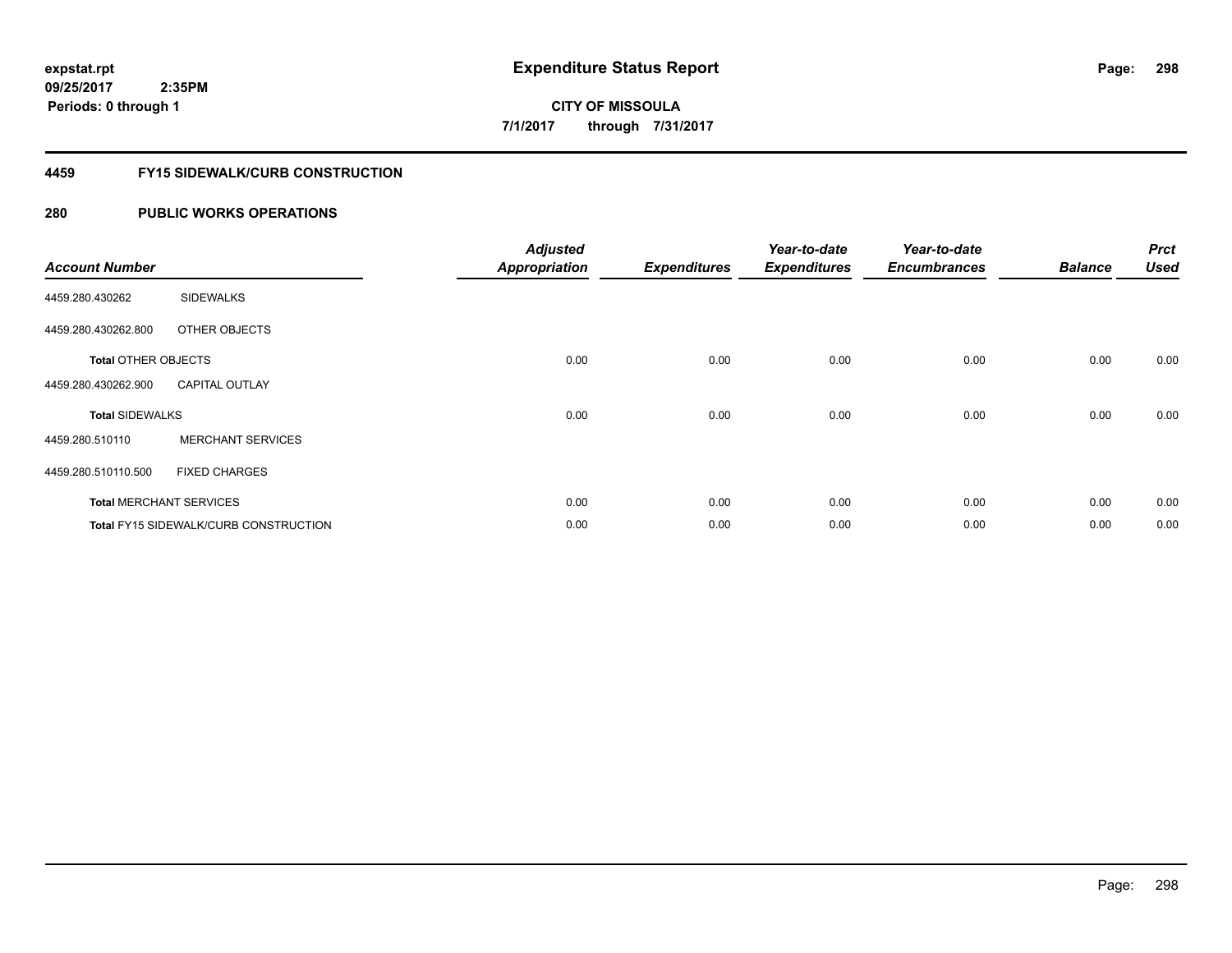# **CITY OF MISSOULA 7/1/2017 through 7/31/2017**

#### **4460 FY16 SIDEWALK/CURB CONSTRUCTION**

| <b>Account Number</b>      |                                       | <b>Adjusted</b><br><b>Appropriation</b> | <b>Expenditures</b> | Year-to-date<br><b>Expenditures</b> | Year-to-date<br><b>Encumbrances</b> | <b>Balance</b> | <b>Prct</b><br><b>Used</b> |
|----------------------------|---------------------------------------|-----------------------------------------|---------------------|-------------------------------------|-------------------------------------|----------------|----------------------------|
| 4460.280.430262            | <b>SIDEWALKS</b>                      |                                         |                     |                                     |                                     |                |                            |
| 4460.280.430262.800        | OTHER OBJECTS                         |                                         |                     |                                     |                                     |                |                            |
| <b>Total OTHER OBJECTS</b> |                                       | 0.00                                    | 0.00                | 0.00                                | 0.00                                | 0.00           | 0.00                       |
| 4460.280.430262.900        | <b>CAPITAL OUTLAY</b>                 |                                         |                     |                                     |                                     |                |                            |
| <b>Total SIDEWALKS</b>     |                                       | 0.00                                    | 0.00                | 0.00                                | 0.00                                | 0.00           | 0.00                       |
| 4460.280.510110            | <b>MERCHANT SERVICES</b>              |                                         |                     |                                     |                                     |                |                            |
| 4460.280.510110.500        | <b>FIXED CHARGES</b>                  |                                         |                     |                                     |                                     |                |                            |
|                            | <b>Total MERCHANT SERVICES</b>        | 0.00                                    | 0.00                | 0.00                                | 0.00                                | 0.00           | 0.00                       |
|                            | Total FY16 SIDEWALK/CURB CONSTRUCTION | 0.00                                    | 0.00                | 0.00                                | 0.00                                | 0.00           | 0.00                       |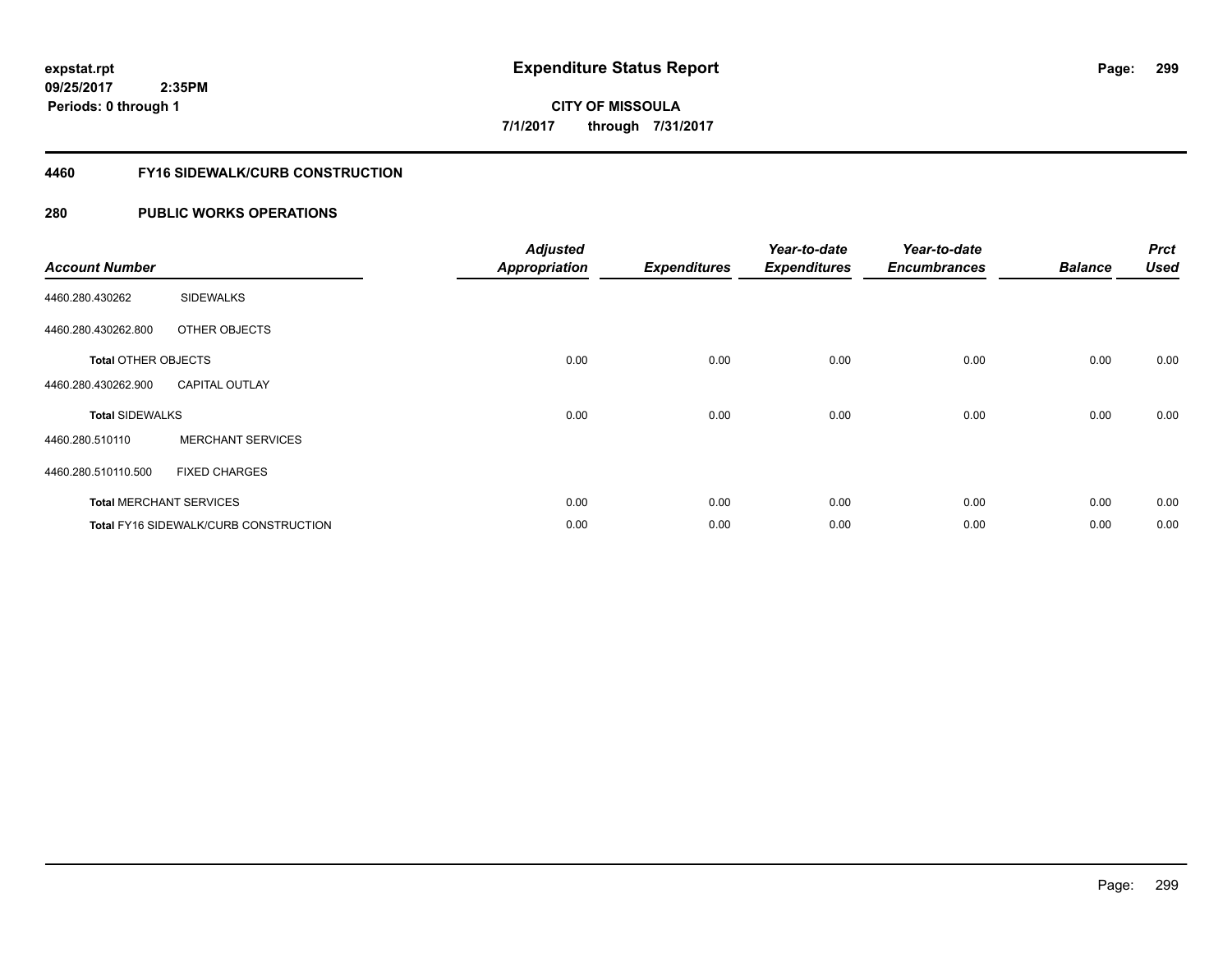# **CITY OF MISSOULA 7/1/2017 through 7/31/2017**

#### **4461 FY17 SIDEWALK/CURB CONSTRUCTION**

| <b>Account Number</b>  |                                              | <b>Adjusted</b><br>Appropriation | <b>Expenditures</b> | Year-to-date<br><b>Expenditures</b> | Year-to-date<br><b>Encumbrances</b> | <b>Balance</b> | <b>Prct</b><br>Used |
|------------------------|----------------------------------------------|----------------------------------|---------------------|-------------------------------------|-------------------------------------|----------------|---------------------|
| 4461.280.430262        | <b>SIDEWALKS</b>                             |                                  |                     |                                     |                                     |                |                     |
| 4461.280.430262.900    | <b>CAPITAL OUTLAY</b>                        |                                  |                     |                                     |                                     |                |                     |
| <b>Total SIDEWALKS</b> |                                              | 0.00                             | 0.00                | 0.00                                | 0.00                                | 0.00           | 0.00                |
| 4461.280.510110        | <b>MERCHANT SERVICES</b>                     |                                  |                     |                                     |                                     |                |                     |
| 4461.280.510110.500    | <b>FIXED CHARGES</b>                         |                                  |                     |                                     |                                     |                |                     |
|                        | <b>Total MERCHANT SERVICES</b>               | 0.00                             | 0.00                | 0.00                                | 0.00                                | 0.00           | 0.00                |
|                        | <b>Total FY17 SIDEWALK/CURB CONSTRUCTION</b> | 0.00                             | 0.00                | 0.00                                | 0.00                                | 0.00           | 0.00                |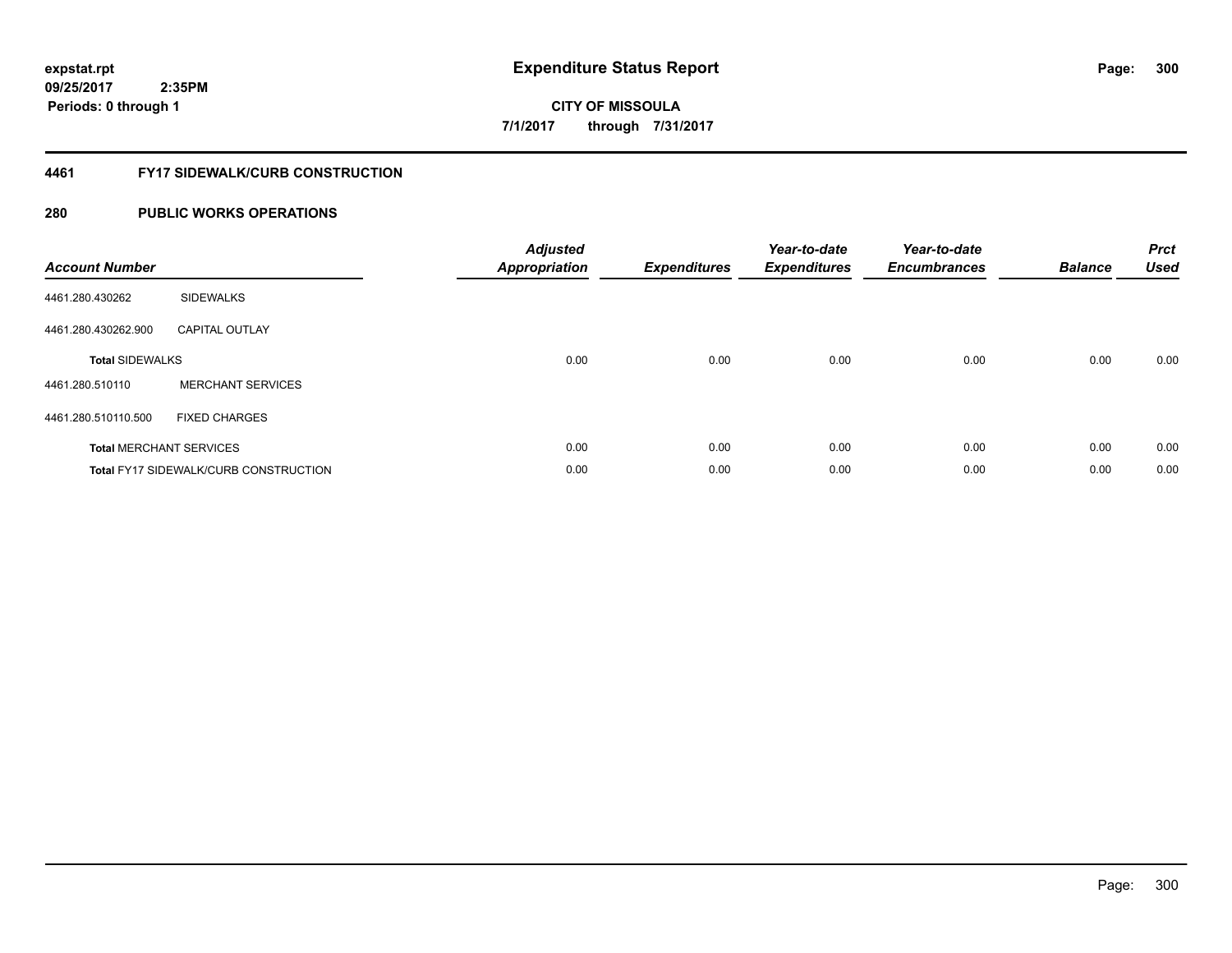# **CITY OF MISSOULA 7/1/2017 through 7/31/2017**

#### **4462 FY18 SIDEWALK/CURB CONSTRUCTION**

| <b>Account Number</b>  |                                              | <b>Adjusted</b><br><b>Appropriation</b> | <b>Expenditures</b> | Year-to-date<br><b>Expenditures</b> | Year-to-date<br><b>Encumbrances</b> | <b>Balance</b> | <b>Prct</b><br><b>Used</b> |
|------------------------|----------------------------------------------|-----------------------------------------|---------------------|-------------------------------------|-------------------------------------|----------------|----------------------------|
| 4462.280.430262        | <b>SIDEWALKS</b>                             |                                         |                     |                                     |                                     |                |                            |
| 4462.280.430262.900    | <b>CAPITAL OUTLAY</b>                        |                                         |                     |                                     |                                     |                |                            |
| <b>Total SIDEWALKS</b> |                                              | 0.00                                    | 0.00                | 0.00                                | 0.00                                | 0.00           | 0.00                       |
| 4462.280.510110        | <b>MERCHANT SERVICES</b>                     |                                         |                     |                                     |                                     |                |                            |
| 4462.280.510110.500    | <b>FIXED CHARGES</b>                         |                                         |                     |                                     |                                     |                |                            |
|                        | <b>Total FY18 SIDEWALK/CURB CONSTRUCTION</b> | 0.00                                    | 0.00                | 0.00                                | 0.00                                | 0.00           | 0.00                       |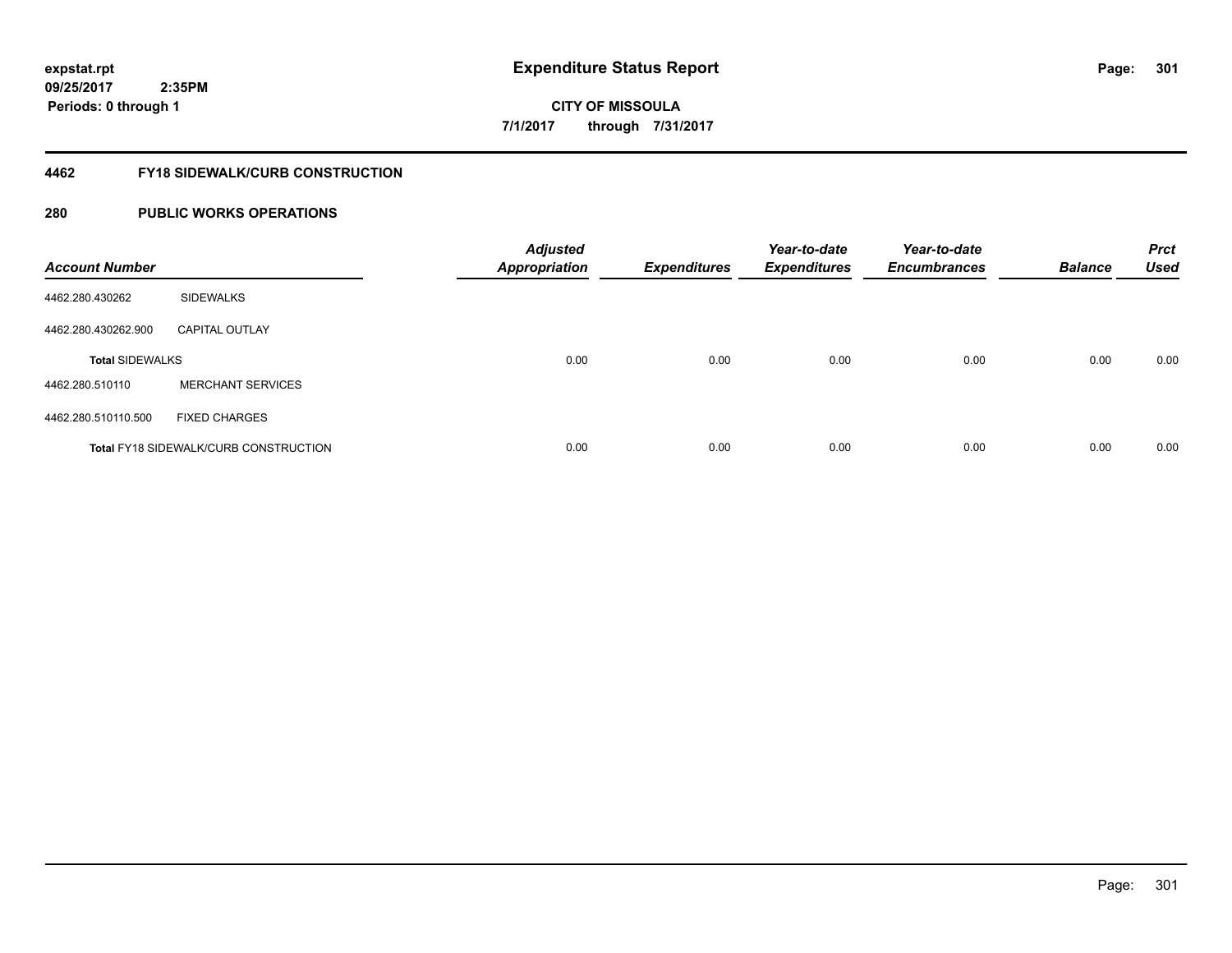### **4531 SID 531 TRAFFIC CALMING**

# **000 \*\*\* Title Not Found \*\*\***

| <b>Account Number</b>         |                                 | <b>Adjusted</b><br><b>Appropriation</b> | <b>Expenditures</b> | Year-to-date<br><b>Expenditures</b> | Year-to-date<br><b>Encumbrances</b> | <b>Balance</b> | <b>Prct</b><br><b>Used</b> |
|-------------------------------|---------------------------------|-----------------------------------------|---------------------|-------------------------------------|-------------------------------------|----------------|----------------------------|
| 4531.000.410000               | <b>GENERAL GOVERNMENT</b>       |                                         |                     |                                     |                                     |                |                            |
| 4531.000.410000.600           | <b>DEBT SERVICE</b>             |                                         |                     |                                     |                                     |                |                            |
|                               | <b>Total GENERAL GOVERNMENT</b> | 0.00                                    | 0.00                | 0.00                                | 0.00                                | 0.00           | 0.00                       |
| 4531.000.510110               | <b>MERCHANT SERVICES</b>        |                                         |                     |                                     |                                     |                |                            |
| 4531.000.510110.500           | <b>FIXED CHARGES</b>            |                                         |                     |                                     |                                     |                |                            |
| Total *** Title Not Found *** |                                 | 0.00                                    | 0.00                | 0.00                                | 0.00                                | 0.00           | 0.00                       |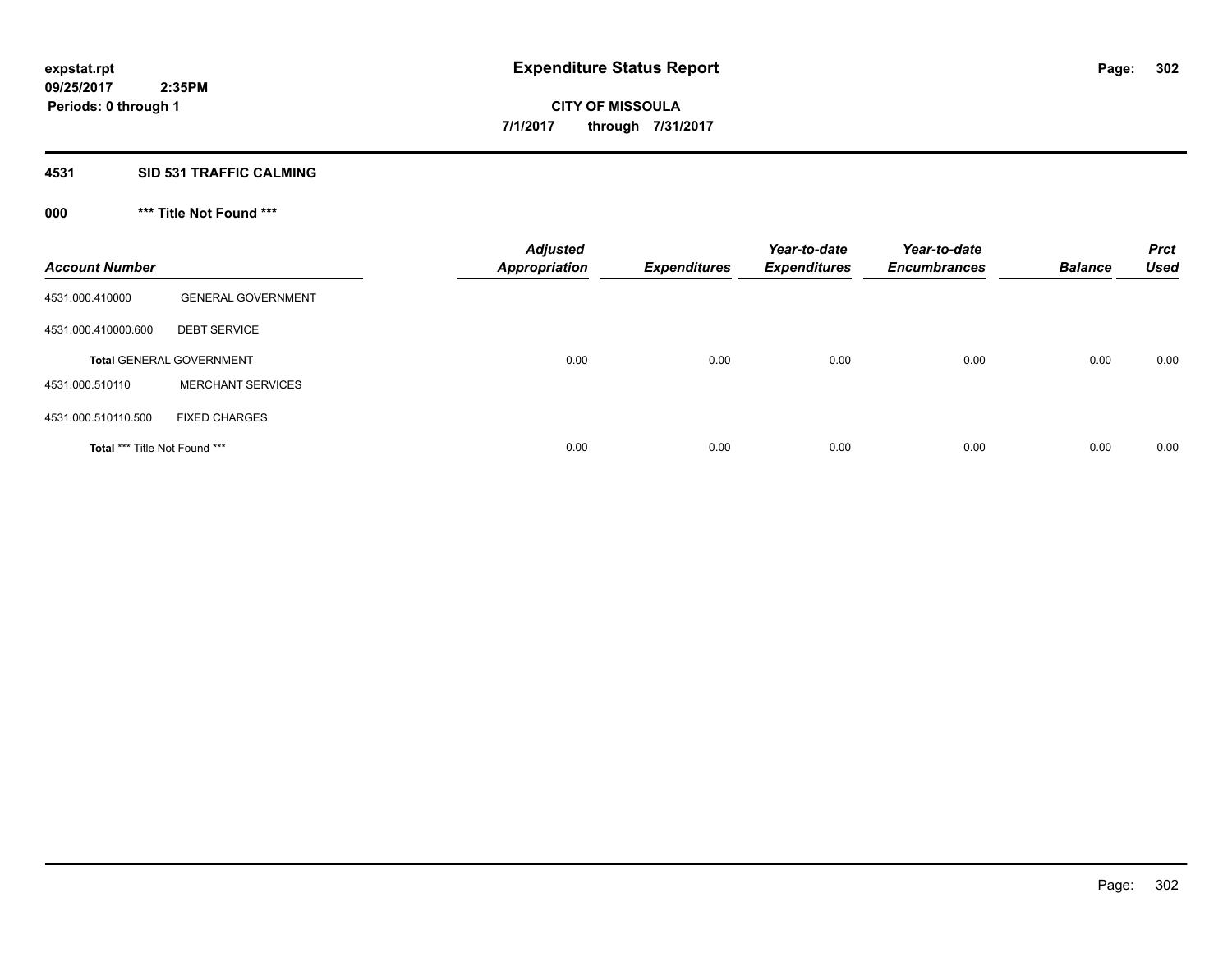#### **4531 SID 531 TRAFFIC CALMING**

| <b>Account Number</b> |                                      | <b>Adjusted</b><br><b>Appropriation</b> | <b>Expenditures</b> | Year-to-date<br><b>Expenditures</b> | Year-to-date<br><b>Encumbrances</b> | <b>Balance</b> | <b>Prct</b><br><b>Used</b> |
|-----------------------|--------------------------------------|-----------------------------------------|---------------------|-------------------------------------|-------------------------------------|----------------|----------------------------|
| 4531.390.510100       | SPECIAL ASSESSMENTS                  |                                         |                     |                                     |                                     |                |                            |
| 4531.390.510100.900   | <b>CAPITAL OUTLAY</b>                |                                         |                     |                                     |                                     |                |                            |
|                       | <b>Total SPECIAL ASSESSMENTS</b>     | 0.00                                    | 0.00                | 0.00                                | 0.00                                | 0.00           | 0.00                       |
| 4531.390.510110       | <b>MERCHANT SERVICES</b>             |                                         |                     |                                     |                                     |                |                            |
| 4531.390.510110.500   | <b>FIXED CHARGES</b>                 |                                         |                     |                                     |                                     |                |                            |
|                       | <b>Total MERCHANT SERVICES</b>       | 0.00                                    | 0.00                | 0.00                                | 0.00                                | 0.00           | 0.00                       |
|                       | <b>Total SID 531 TRAFFIC CALMING</b> | 0.00                                    | 0.00                | 0.00                                | 0.00                                | 0.00           | 0.00                       |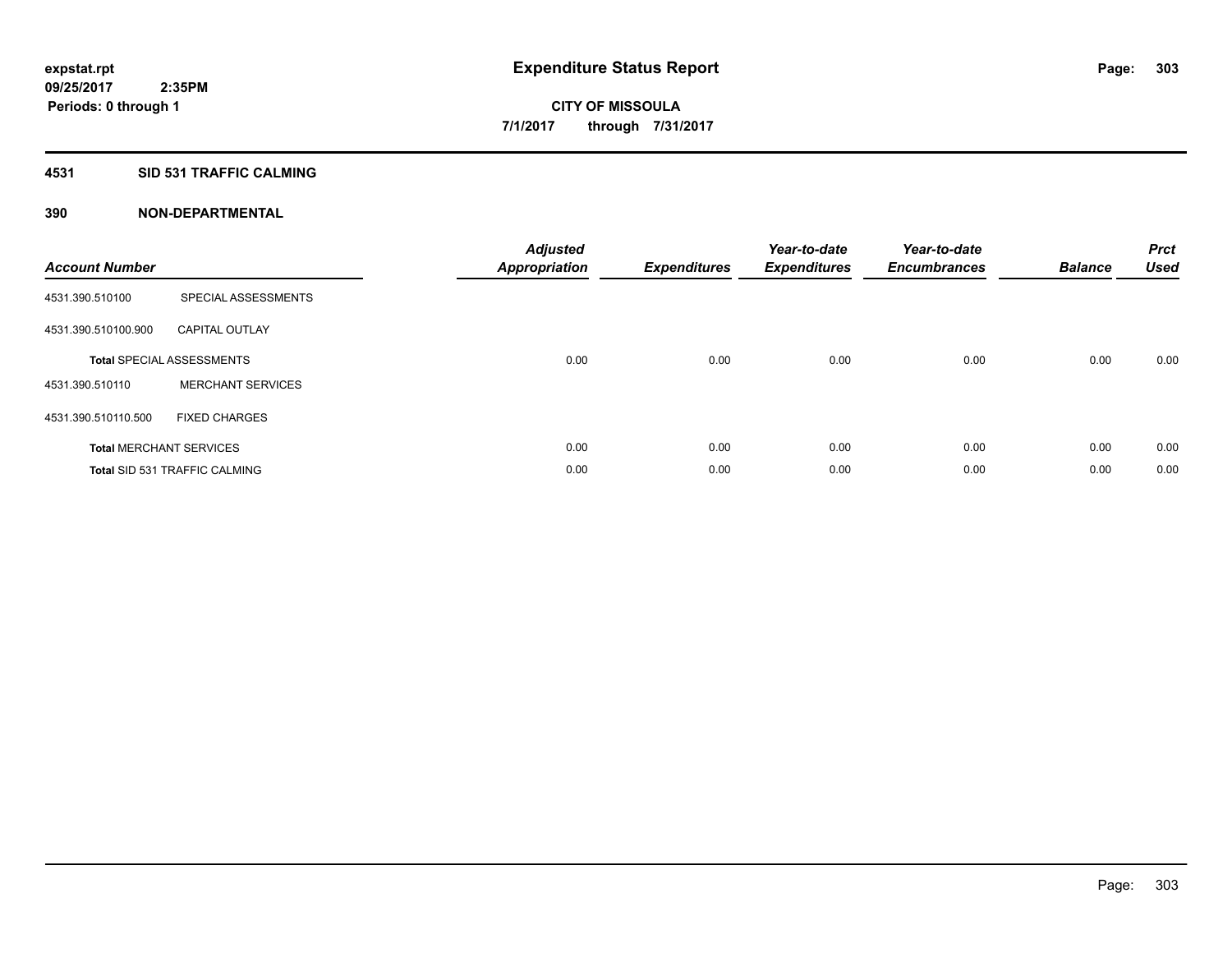# **4532 MALONEY RANCH SID**

| <b>Account Number</b>          |                                  | <b>Adjusted</b><br><b>Appropriation</b> | <b>Expenditures</b> | Year-to-date<br><b>Expenditures</b> | Year-to-date<br><b>Encumbrances</b> | <b>Balance</b> | <b>Prct</b><br><b>Used</b> |
|--------------------------------|----------------------------------|-----------------------------------------|---------------------|-------------------------------------|-------------------------------------|----------------|----------------------------|
| 4532.390.510100                | SPECIAL ASSESSMENTS              |                                         |                     |                                     |                                     |                |                            |
| 4532.390.510100.900            | <b>CAPITAL OUTLAY</b>            |                                         |                     |                                     |                                     |                |                            |
|                                | <b>Total SPECIAL ASSESSMENTS</b> | 0.00                                    | 0.00                | 0.00                                | 0.00                                | 0.00           | 0.00                       |
| 4532.390.510110                | <b>MERCHANT SERVICES</b>         |                                         |                     |                                     |                                     |                |                            |
| 4532.390.510110.500            | <b>FIXED CHARGES</b>             |                                         |                     |                                     |                                     |                |                            |
| <b>Total FIXED CHARGES</b>     |                                  | 0.00                                    | 0.00                | 0.00                                | 0.00                                | 0.00           | 0.00                       |
|                                | <b>Total MERCHANT SERVICES</b>   | 0.00                                    | 0.00                | 0.00                                | 0.00                                | 0.00           | 0.00                       |
| <b>Total MALONEY RANCH SID</b> |                                  | 0.00                                    | 0.00                | 0.00                                | 0.00                                | 0.00           | 0.00                       |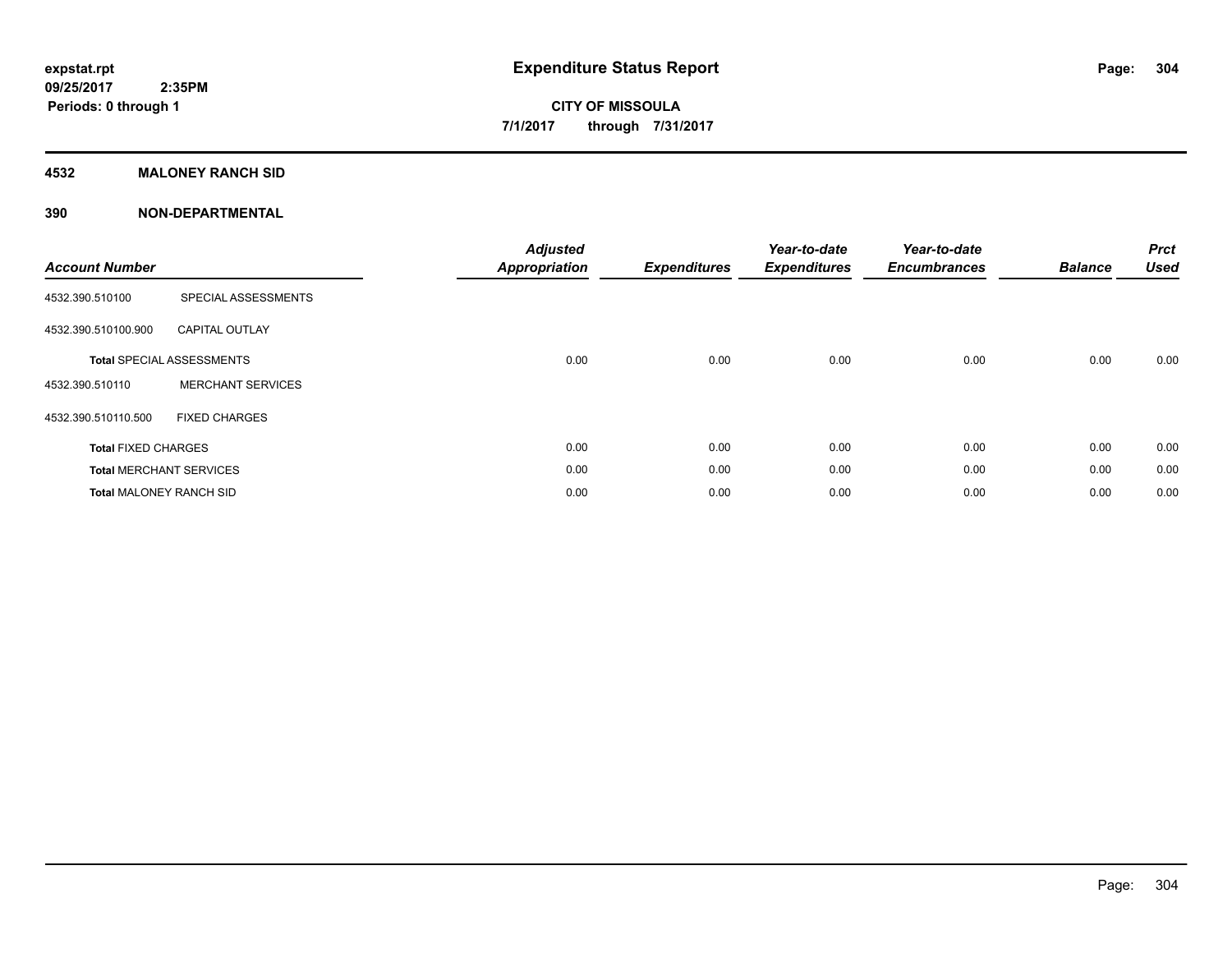#### **4533 RATTLESNAKE SEWER SID**

| <b>Account Number</b>          |                                    | <b>Adjusted</b><br><b>Appropriation</b> | <b>Expenditures</b> | Year-to-date<br><b>Expenditures</b> | Year-to-date<br><b>Encumbrances</b> | <b>Balance</b> | <b>Prct</b><br>Used |
|--------------------------------|------------------------------------|-----------------------------------------|---------------------|-------------------------------------|-------------------------------------|----------------|---------------------|
| 4533.390.510110                | <b>MERCHANT SERVICES</b>           |                                         |                     |                                     |                                     |                |                     |
| 4533.390.510110.500            | <b>FIXED CHARGES</b>               |                                         |                     |                                     |                                     |                |                     |
| <b>Total FIXED CHARGES</b>     |                                    | 0.00                                    | 0.00                | 0.00                                | 0.00                                | 0.00           | 0.00                |
| <b>Total MERCHANT SERVICES</b> |                                    | 0.00                                    | 0.00                | 0.00                                | 0.00                                | 0.00           | 0.00                |
|                                | <b>Total RATTLESNAKE SEWER SID</b> | 0.00                                    | 0.00                | 0.00                                | 0.00                                | 0.00           | 0.00                |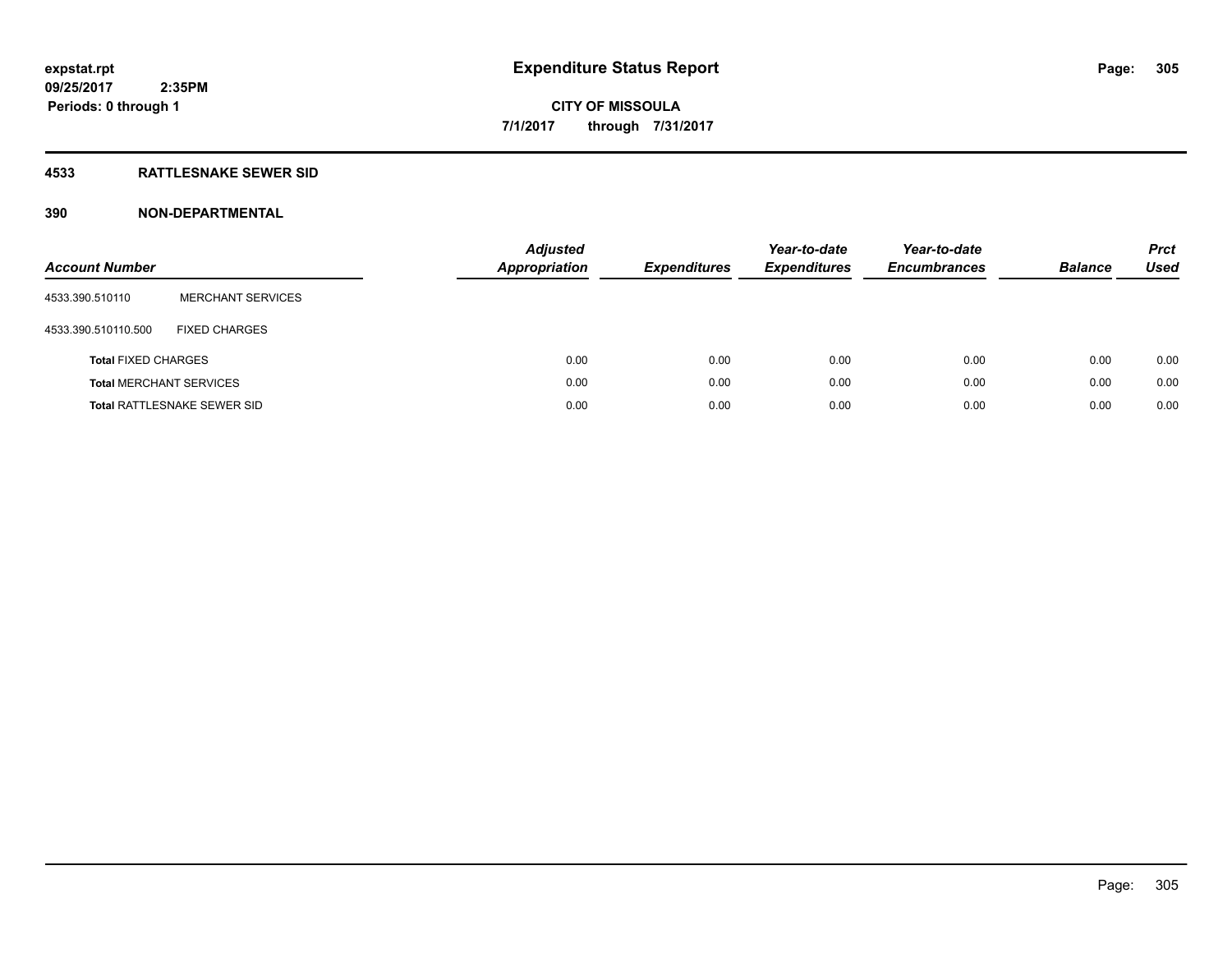#### **4534 SID 534 LINCOLNWOOD**

| <b>Account Number</b>          |                               | <b>Adjusted</b><br><b>Appropriation</b> | <b>Expenditures</b> | Year-to-date<br><b>Expenditures</b> | Year-to-date<br><b>Encumbrances</b> | <b>Balance</b> | <b>Prct</b><br><b>Used</b> |
|--------------------------------|-------------------------------|-----------------------------------------|---------------------|-------------------------------------|-------------------------------------|----------------|----------------------------|
| 4534.390.510110                | <b>MERCHANT SERVICES</b>      |                                         |                     |                                     |                                     |                |                            |
| 4534.390.510110.500            | <b>FIXED CHARGES</b>          |                                         |                     |                                     |                                     |                |                            |
| <b>Total MERCHANT SERVICES</b> |                               | 0.00                                    | 0.00                | 0.00                                | 0.00                                | 0.00           | 0.00                       |
| 4534.390.521000                | INTERFUND OPERATING TRANSFERS |                                         |                     |                                     |                                     |                |                            |
| 4534.390.521000.800            | OTHER OBJECTS                 |                                         |                     |                                     |                                     |                |                            |
| Total SID 534 LINCOLNWOOD      |                               | 0.00                                    | 0.00                | 0.00                                | 0.00                                | 0.00           | 0.00                       |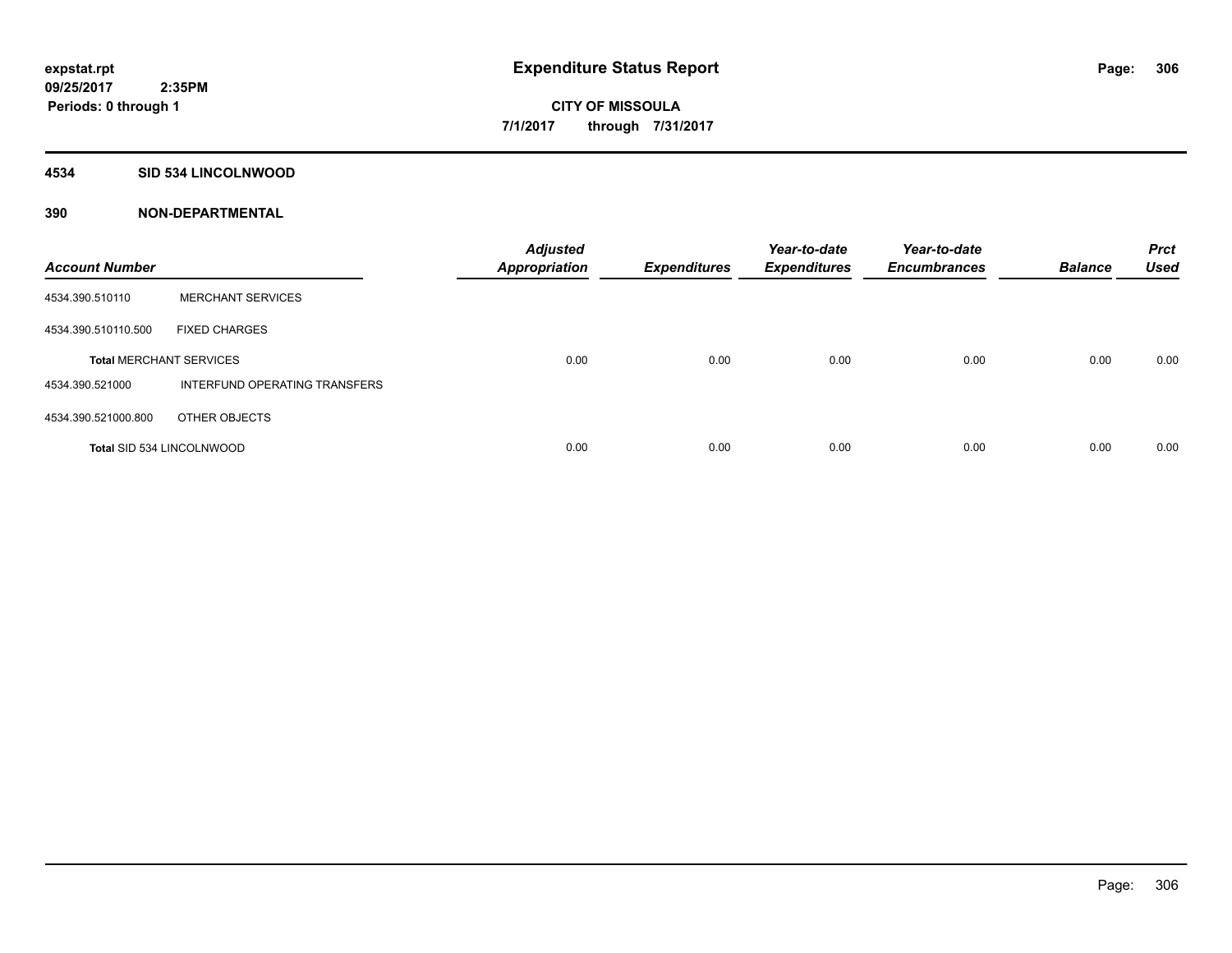## **4535 SLANT STREET TRAFFIC CALMING**

# **000 \*\*\* Title Not Found \*\*\***

| <b>Account Number</b>      |                                           | <b>Adjusted</b><br>Appropriation | <b>Expenditures</b> | Year-to-date<br><b>Expenditures</b> | Year-to-date<br><b>Encumbrances</b> | <b>Balance</b> | <b>Prct</b><br><b>Used</b> |
|----------------------------|-------------------------------------------|----------------------------------|---------------------|-------------------------------------|-------------------------------------|----------------|----------------------------|
| 4535.000.410000            | <b>GENERAL GOVERNMENT</b>                 |                                  |                     |                                     |                                     |                |                            |
| 4535.000.410000.600        | <b>DEBT SERVICE</b>                       |                                  |                     |                                     |                                     |                |                            |
|                            | <b>Total GENERAL GOVERNMENT</b>           | 0.00                             | 0.00                | 0.00                                | 0.00                                | 0.00           | 0.00                       |
| 4535.000.510110            | <b>MERCHANT SERVICES</b>                  |                                  |                     |                                     |                                     |                |                            |
| 4535.000.510110.500        | <b>FIXED CHARGES</b>                      |                                  |                     |                                     |                                     |                |                            |
| <b>Total FIXED CHARGES</b> |                                           | 0.00                             | 0.00                | 0.00                                | 0.00                                | 0.00           | 0.00                       |
|                            | <b>Total SLANT STREET TRAFFIC CALMING</b> | 0.00                             | 0.00                | 0.00                                | 0.00                                | 0.00           | 0.00                       |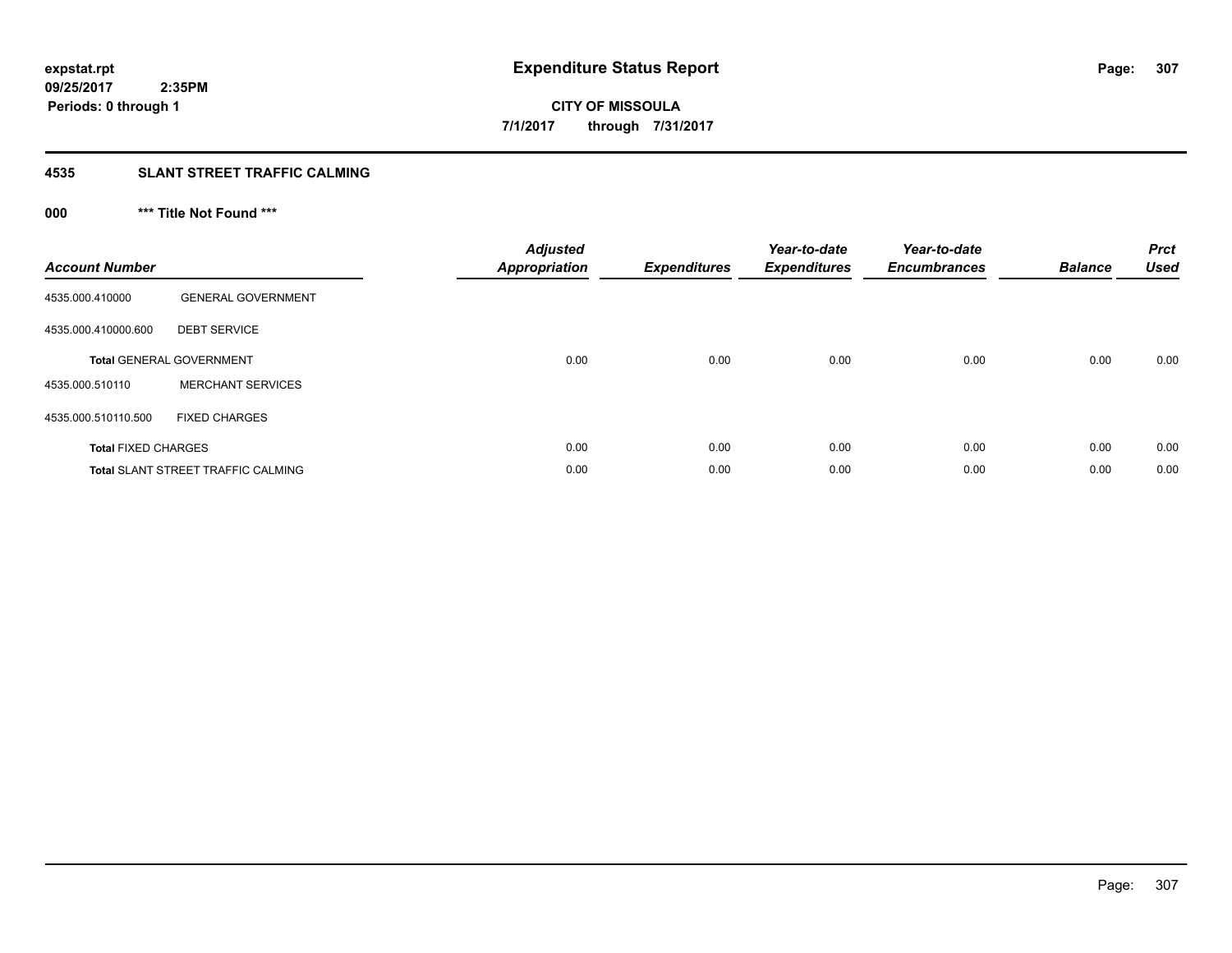# **4536 SID536 LINCOLNWOOD SWR PH2**

| <b>Account Number</b> |                                         | <b>Adjusted</b><br>Appropriation | <b>Expenditures</b> | Year-to-date<br><b>Expenditures</b> | Year-to-date<br><b>Encumbrances</b> | <b>Balance</b> | Prct<br><b>Used</b> |
|-----------------------|-----------------------------------------|----------------------------------|---------------------|-------------------------------------|-------------------------------------|----------------|---------------------|
| 4536.390.510110       | <b>MERCHANT SERVICES</b>                |                                  |                     |                                     |                                     |                |                     |
| 4536.390.510110.500   | <b>FIXED CHARGES</b>                    |                                  |                     |                                     |                                     |                |                     |
|                       | <b>Total SID536 LINCOLNWOOD SWR PH2</b> | 0.00                             | 0.00                | 0.00                                | 0.00                                | 0.00           | 0.00                |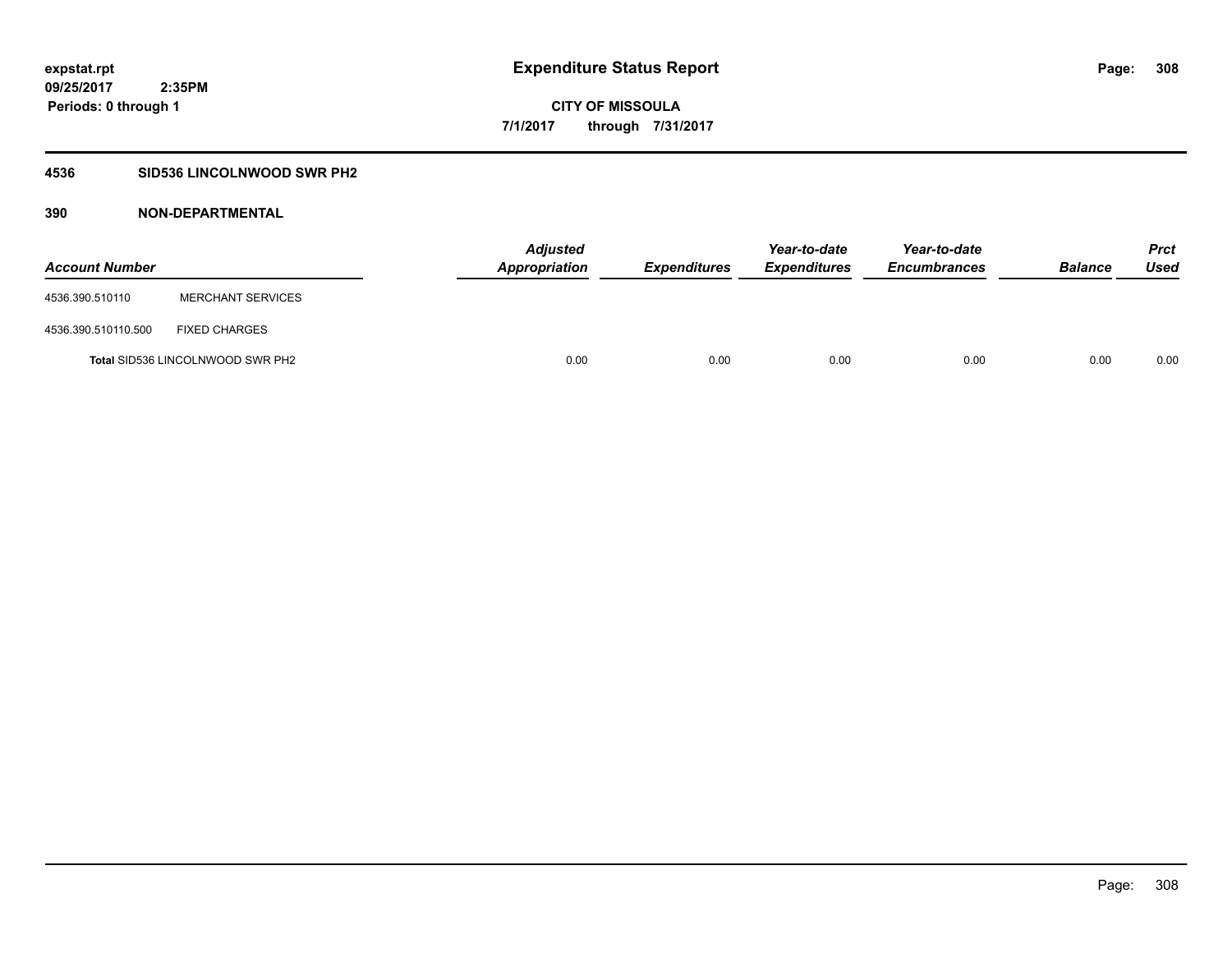**4539 SID 539 4th STREET**

**000 \*\*\* Title Not Found \*\*\***

| <b>Account Number</b>    |                                 | <b>Adjusted</b><br><b>Appropriation</b> | <b>Expenditures</b> | Year-to-date<br><b>Expenditures</b> | Year-to-date<br><b>Encumbrances</b> | <b>Balance</b> | <b>Prct</b><br><b>Used</b> |
|--------------------------|---------------------------------|-----------------------------------------|---------------------|-------------------------------------|-------------------------------------|----------------|----------------------------|
| 4539.000.410000          | <b>GENERAL GOVERNMENT</b>       |                                         |                     |                                     |                                     |                |                            |
| 4539.000.410000.600      | <b>DEBT SERVICE</b>             |                                         |                     |                                     |                                     |                |                            |
|                          | <b>Total GENERAL GOVERNMENT</b> | 0.00                                    | 0.00                | 0.00                                | 0.00                                | 0.00           | 0.00                       |
| 4539.000.510110          | <b>MERCHANT SERVICES</b>        |                                         |                     |                                     |                                     |                |                            |
| 4539.000.510110.500      | <b>FIXED CHARGES</b>            |                                         |                     |                                     |                                     |                |                            |
| Total SID 539 4th STREET |                                 | 0.00                                    | 0.00                | 0.00                                | 0.00                                | 0.00           | 0.00                       |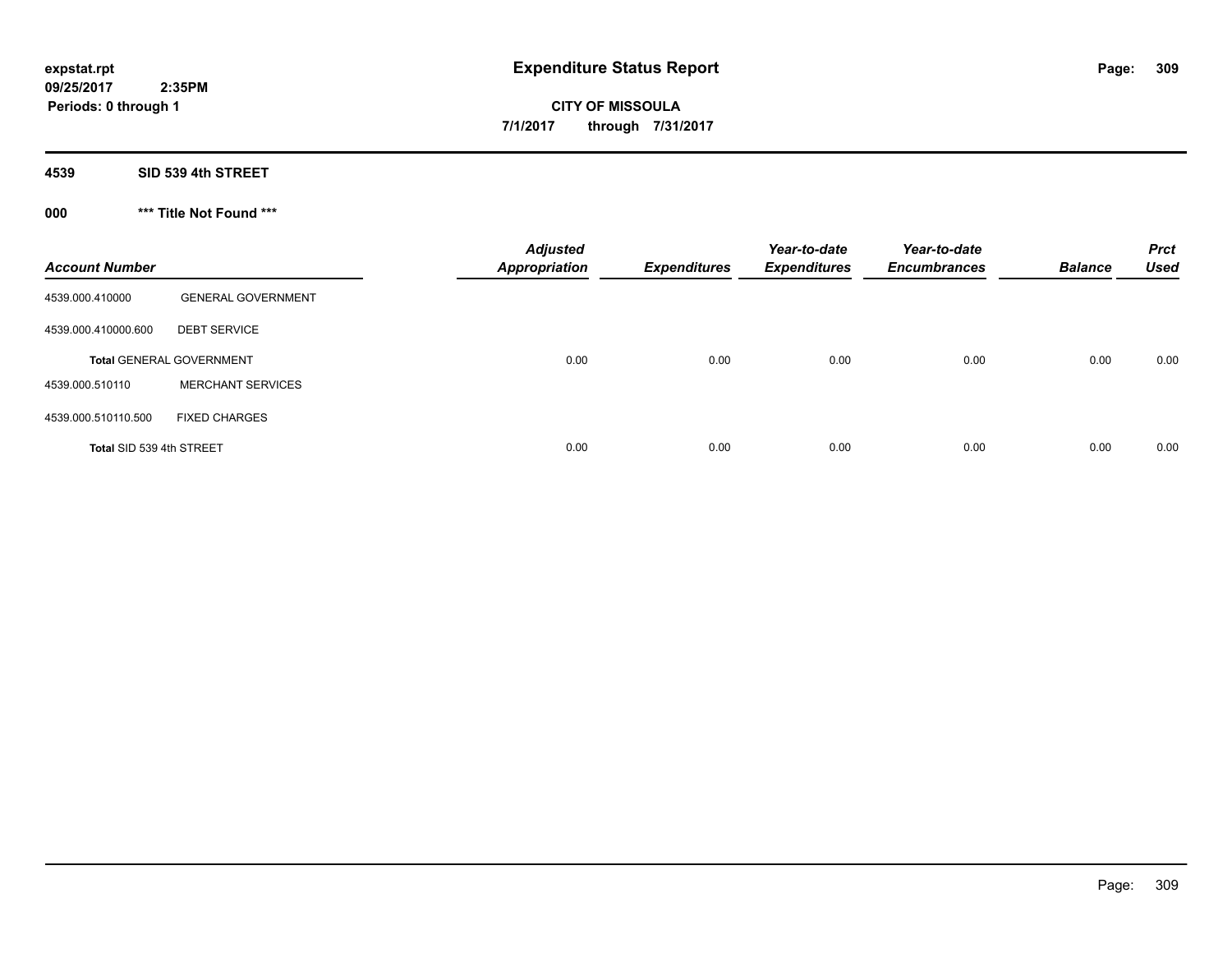#### **4540 SID 540 ENGLAND BLVD**

| <b>Account Number</b> |                                     | <b>Adjusted</b><br><b>Appropriation</b> | <b>Expenditures</b> | Year-to-date<br><b>Expenditures</b> | Year-to-date<br><b>Encumbrances</b> | <b>Balance</b> | <b>Prct</b><br><b>Used</b> |
|-----------------------|-------------------------------------|-----------------------------------------|---------------------|-------------------------------------|-------------------------------------|----------------|----------------------------|
| 4540.390.510100       | SPECIAL ASSESSMENTS                 |                                         |                     |                                     |                                     |                |                            |
| 4540.390.510100.300   | PURCHASED SERVICES                  |                                         |                     |                                     |                                     |                |                            |
|                       | <b>Total PURCHASED SERVICES</b>     | 0.00                                    | 0.00                | 0.00                                | 0.00                                | 0.00           | 0.00                       |
| 4540.390.510100.900   | <b>CAPITAL OUTLAY</b>               |                                         |                     |                                     |                                     |                |                            |
|                       | <b>Total SPECIAL ASSESSMENTS</b>    | 0.00                                    | 0.00                | 0.00                                | 0.00                                | 0.00           | 0.00                       |
| 4540.390.510110       | <b>MERCHANT SERVICES</b>            |                                         |                     |                                     |                                     |                |                            |
| 4540.390.510110.500   | <b>FIXED CHARGES</b>                |                                         |                     |                                     |                                     |                |                            |
|                       | <b>Total MERCHANT SERVICES</b>      | 0.00                                    | 0.00                | 0.00                                | 0.00                                | 0.00           | 0.00                       |
| 4540.390.521000       | INTERFUND OPERATING TRANSFERS       |                                         |                     |                                     |                                     |                |                            |
| 4540.390.521000.800   | OTHER OBJECTS                       |                                         |                     |                                     |                                     |                |                            |
|                       | Total INTERFUND OPERATING TRANSFERS | 0.00                                    | 0.00                | 0.00                                | 0.00                                | 0.00           | 0.00                       |
|                       | Total SID 540 ENGLAND BLVD          | 0.00                                    | 0.00                | 0.00                                | 0.00                                | 0.00           | 0.00                       |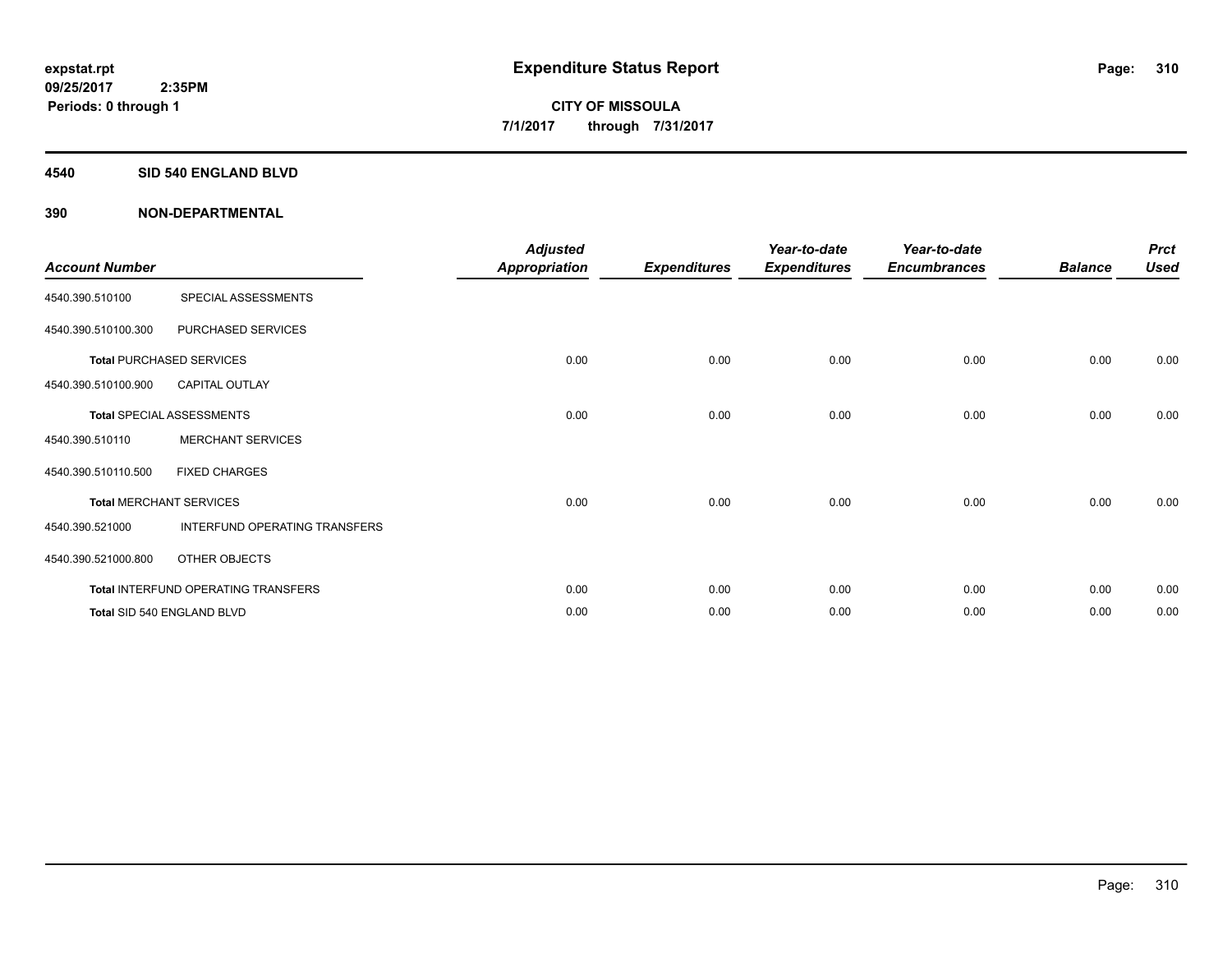#### **4541 SID 541 PINEVIEW PARK**

| <b>Account Number</b>         |                                  | <b>Adjusted</b><br>Appropriation | <b>Expenditures</b> | Year-to-date<br><b>Expenditures</b> | Year-to-date<br><b>Encumbrances</b> | <b>Balance</b> | <b>Prct</b><br><b>Used</b> |
|-------------------------------|----------------------------------|----------------------------------|---------------------|-------------------------------------|-------------------------------------|----------------|----------------------------|
| 4541.390.410710               | *** Title Not Found ***          |                                  |                     |                                     |                                     |                |                            |
| 4541.390.410710.500           | <b>FIXED CHARGES</b>             |                                  |                     |                                     |                                     |                |                            |
| Total *** Title Not Found *** |                                  | 0.00                             | 0.00                | 0.00                                | 0.00                                | 0.00           | 0.00                       |
| 4541.390.510100               | SPECIAL ASSESSMENTS              |                                  |                     |                                     |                                     |                |                            |
| 4541.390.510100.900           | <b>CAPITAL OUTLAY</b>            |                                  |                     |                                     |                                     |                |                            |
|                               | <b>Total SPECIAL ASSESSMENTS</b> | 0.00                             | 0.00                | 0.00                                | 0.00                                | 0.00           | 0.00                       |
| 4541.390.510110               | <b>MERCHANT SERVICES</b>         |                                  |                     |                                     |                                     |                |                            |
| 4541.390.510110.500           | <b>FIXED CHARGES</b>             |                                  |                     |                                     |                                     |                |                            |
|                               | <b>Total MERCHANT SERVICES</b>   | 0.00                             | 0.00                | 0.00                                | 0.00                                | 0.00           | 0.00                       |
|                               | Total SID 541 PINEVIEW PARK      | 0.00                             | 0.00                | 0.00                                | 0.00                                | 0.00           | 0.00                       |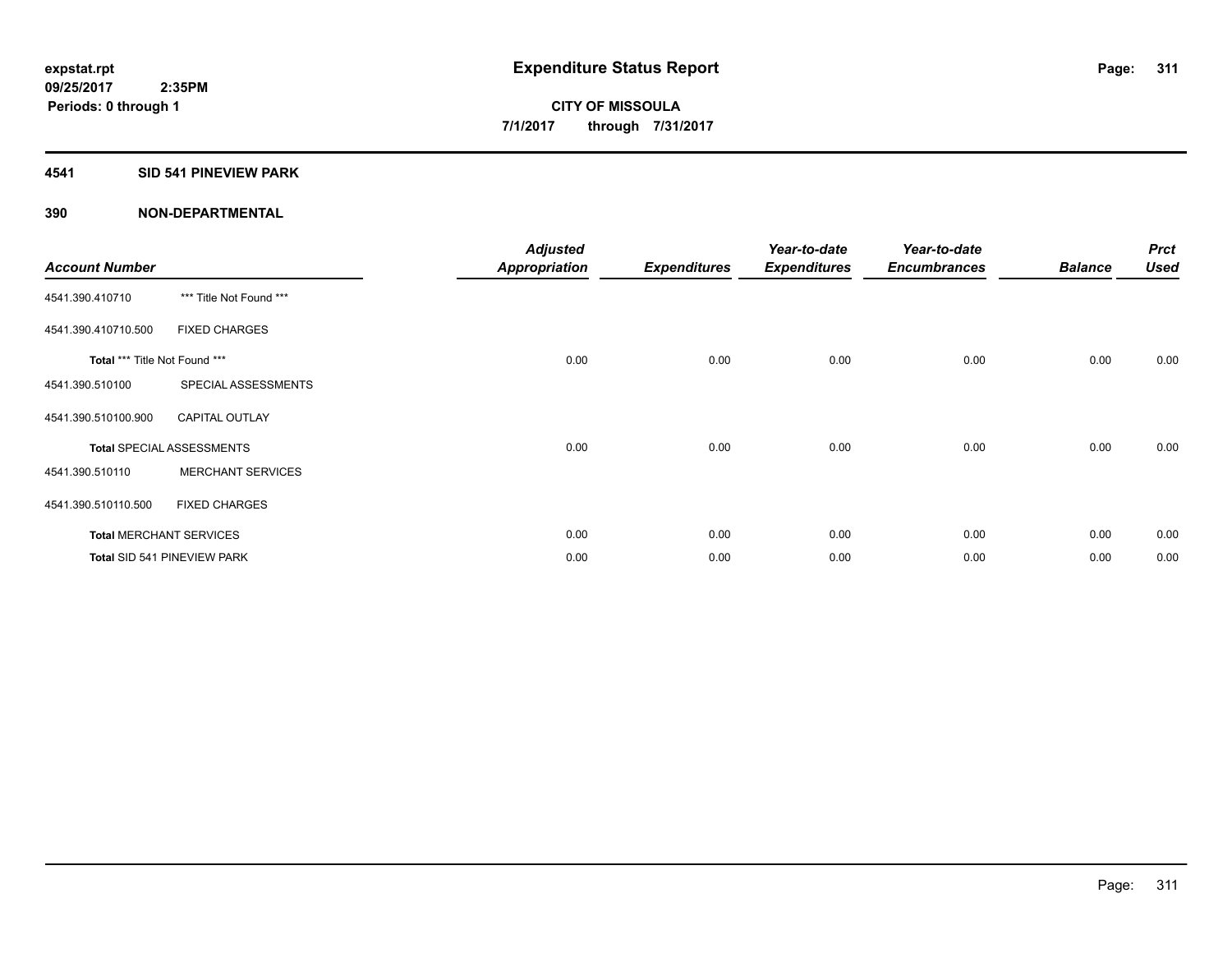#### **4542 SID 542 HILLVIEW WAY**

| <b>Account Number</b>      |                                  | <b>Adjusted</b><br><b>Appropriation</b> | <b>Expenditures</b> | Year-to-date<br><b>Expenditures</b> | Year-to-date<br><b>Encumbrances</b> | <b>Balance</b> | <b>Prct</b><br><b>Used</b> |
|----------------------------|----------------------------------|-----------------------------------------|---------------------|-------------------------------------|-------------------------------------|----------------|----------------------------|
| 4542.390.510100            | SPECIAL ASSESSMENTS              |                                         |                     |                                     |                                     |                |                            |
| 4542.390.510100.300        | PURCHASED SERVICES               |                                         |                     |                                     |                                     |                |                            |
|                            | <b>Total SPECIAL ASSESSMENTS</b> | 0.00                                    | 0.00                | 0.00                                | 0.00                                | 0.00           | 0.00                       |
| 4542.390.510110            | <b>MERCHANT SERVICES</b>         |                                         |                     |                                     |                                     |                |                            |
| 4542.390.510110.500        | <b>FIXED CHARGES</b>             |                                         |                     |                                     |                                     |                |                            |
| Total SID 542 HILLVIEW WAY |                                  | 0.00                                    | 0.00                | 0.00                                | 0.00                                | 0.00           | 0.00                       |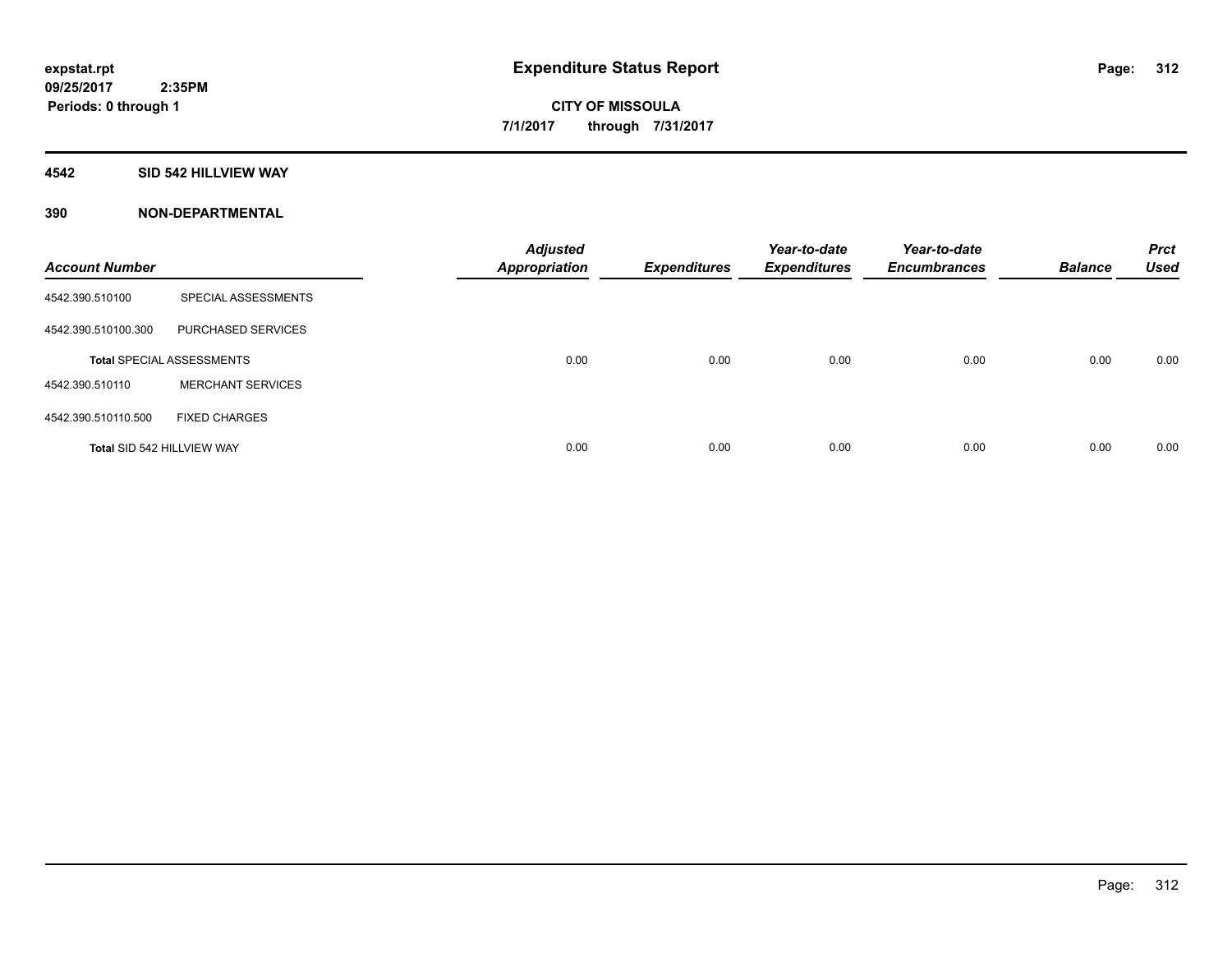### **4543 SID 543 TRAFFIC CALMING**

# **000 \*\*\* Title Not Found \*\*\***

| <b>Account Number</b>                |                                 | <b>Adjusted</b><br><b>Appropriation</b> | <b>Expenditures</b> | Year-to-date<br><b>Expenditures</b> | Year-to-date<br><b>Encumbrances</b> | <b>Balance</b> | <b>Prct</b><br><b>Used</b> |
|--------------------------------------|---------------------------------|-----------------------------------------|---------------------|-------------------------------------|-------------------------------------|----------------|----------------------------|
| 4543.000.410000                      | <b>GENERAL GOVERNMENT</b>       |                                         |                     |                                     |                                     |                |                            |
| 4543.000.410000.600                  | <b>DEBT SERVICE</b>             |                                         |                     |                                     |                                     |                |                            |
|                                      | <b>Total GENERAL GOVERNMENT</b> | 0.00                                    | 0.00                | 0.00                                | 0.00                                | 0.00           | 0.00                       |
| 4543.000.510110                      | <b>MERCHANT SERVICES</b>        |                                         |                     |                                     |                                     |                |                            |
| 4543.000.510110.500                  | <b>FIXED CHARGES</b>            |                                         |                     |                                     |                                     |                |                            |
| <b>Total *** Title Not Found ***</b> |                                 | 0.00                                    | 0.00                | 0.00                                | 0.00                                | 0.00           | 0.00                       |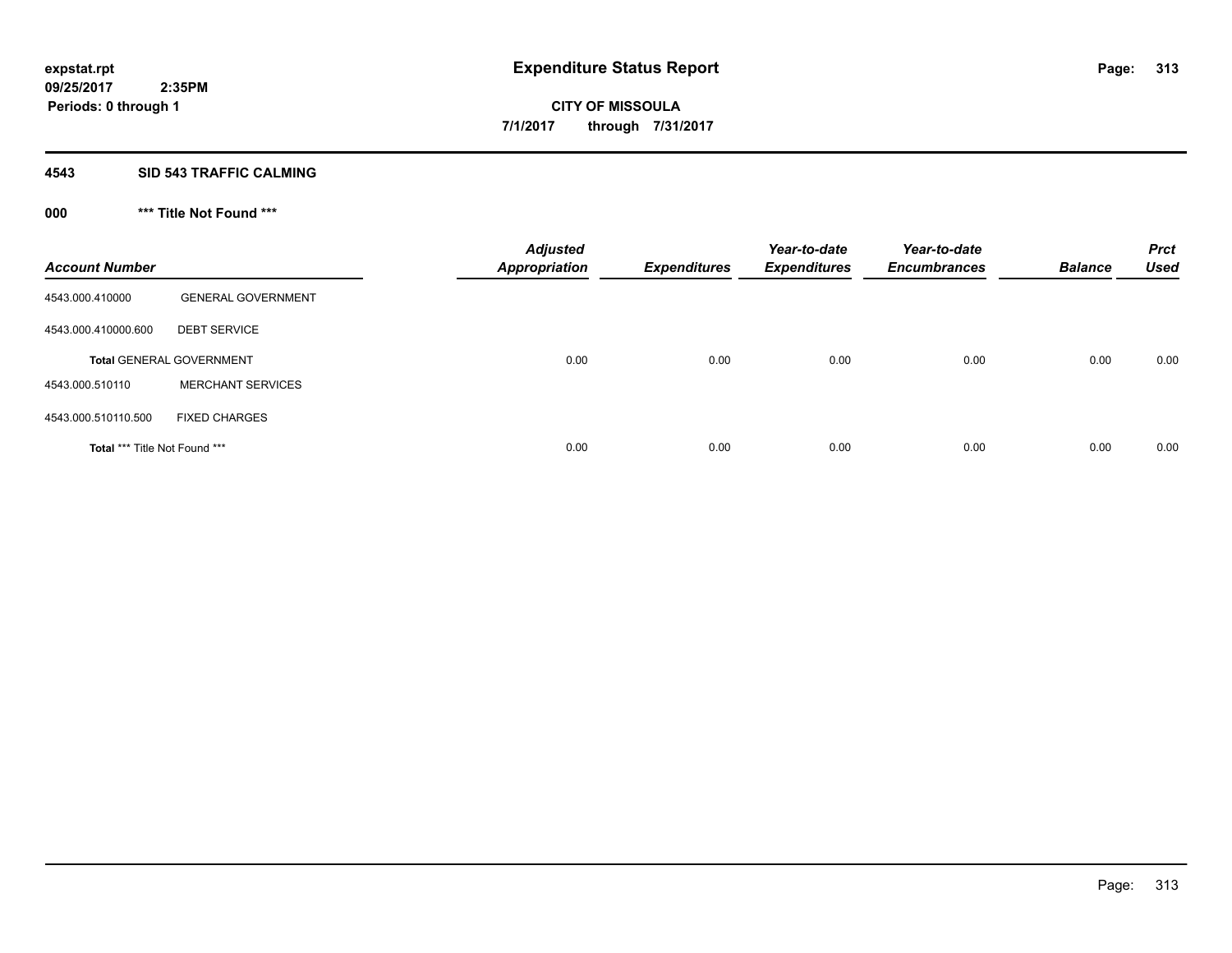#### **4543 SID 543 TRAFFIC CALMING**

|                       |                                  | <b>Adjusted</b>      |                     | Year-to-date        | Year-to-date        |                | <b>Prct</b> |
|-----------------------|----------------------------------|----------------------|---------------------|---------------------|---------------------|----------------|-------------|
| <b>Account Number</b> |                                  | <b>Appropriation</b> | <b>Expenditures</b> | <b>Expenditures</b> | <b>Encumbrances</b> | <b>Balance</b> | <b>Used</b> |
| 4543.390.510100       | SPECIAL ASSESSMENTS              |                      |                     |                     |                     |                |             |
| 4543.390.510100.300   | PURCHASED SERVICES               |                      |                     |                     |                     |                |             |
|                       | <b>Total PURCHASED SERVICES</b>  | 0.00                 | 0.00                | 0.00                | 0.00                | 0.00           | 0.00        |
| 4543.390.510100.900   | <b>CAPITAL OUTLAY</b>            |                      |                     |                     |                     |                |             |
|                       | <b>Total SPECIAL ASSESSMENTS</b> | 0.00                 | 0.00                | 0.00                | 0.00                | 0.00           | 0.00        |
| 4543.390.510110       | <b>MERCHANT SERVICES</b>         |                      |                     |                     |                     |                |             |
| 4543.390.510110.500   | <b>FIXED CHARGES</b>             |                      |                     |                     |                     |                |             |
|                       | <b>Total MERCHANT SERVICES</b>   | 0.00                 | 0.00                | 0.00                | 0.00                | 0.00           | 0.00        |
|                       | Total SID 543 TRAFFIC CALMING    | 0.00                 | 0.00                | 0.00                | 0.00                | 0.00           | 0.00        |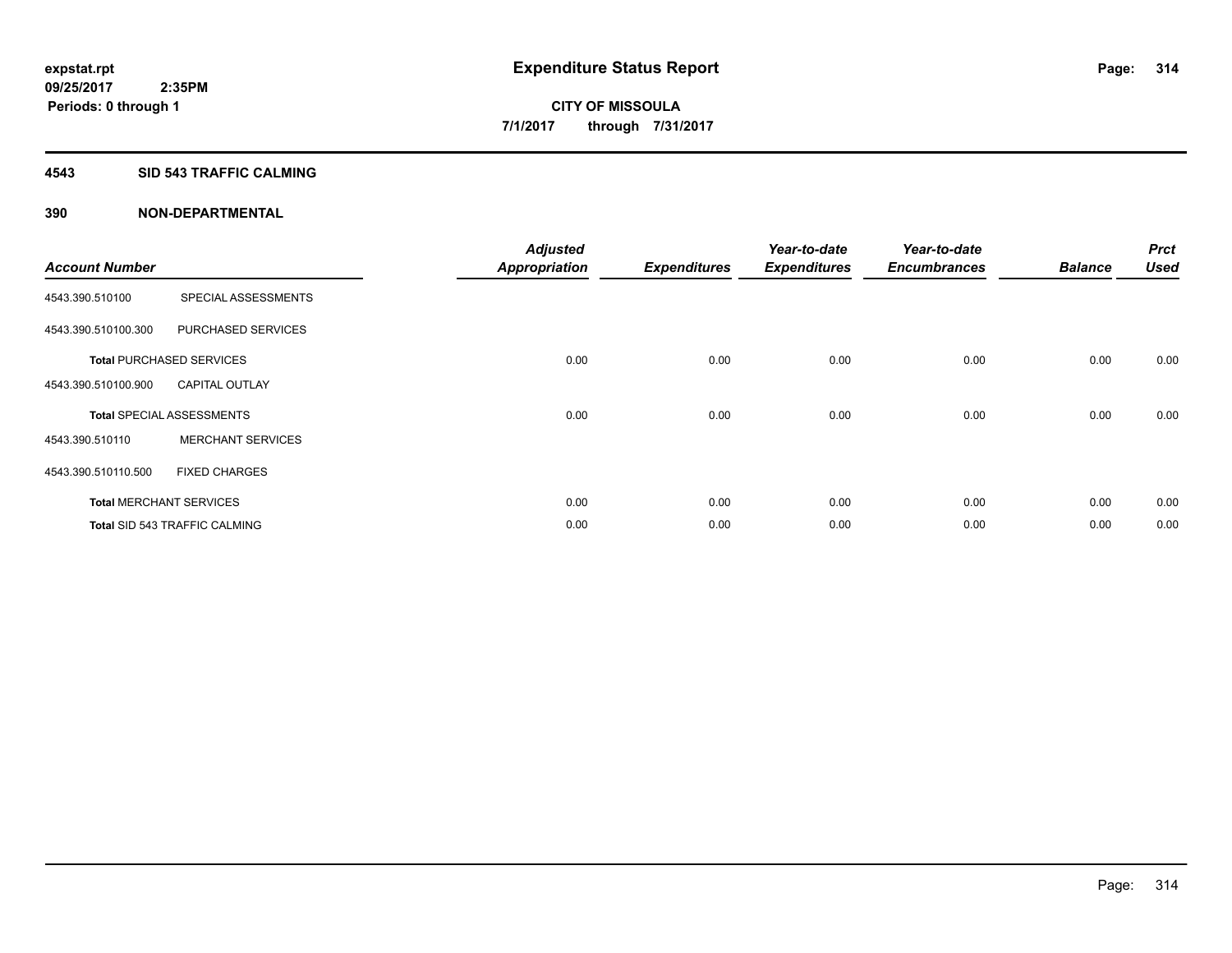## **4544 MILLER CREEK MITIGATION FUND**

| <b>Account Number</b> |                                           | <b>Adjusted</b><br><b>Appropriation</b> | <b>Expenditures</b> | Year-to-date<br><b>Expenditures</b> | Year-to-date<br><b>Encumbrances</b> | <b>Balance</b> | <b>Prct</b><br><b>Used</b> |
|-----------------------|-------------------------------------------|-----------------------------------------|---------------------|-------------------------------------|-------------------------------------|----------------|----------------------------|
| 4544.390.510100       | SPECIAL ASSESSMENTS                       |                                         |                     |                                     |                                     |                |                            |
| 4544.390.510100.900   | <b>CAPITAL OUTLAY</b>                     |                                         |                     |                                     |                                     |                |                            |
|                       | <b>Total SPECIAL ASSESSMENTS</b>          | 0.00                                    | 0.00                | 0.00                                | 0.00                                | 0.00           | 0.00                       |
| 4544.390.510110       | <b>MERCHANT SERVICES</b>                  |                                         |                     |                                     |                                     |                |                            |
| 4544.390.510110.500   | <b>FIXED CHARGES</b>                      |                                         |                     |                                     |                                     |                |                            |
|                       | <b>Total MERCHANT SERVICES</b>            | 0.00                                    | 0.00                | 0.00                                | 0.00                                | 0.00           | 0.00                       |
|                       | <b>Total MILLER CREEK MITIGATION FUND</b> | 0.00                                    | 0.00                | 0.00                                | 0.00                                | 0.00           | 0.00                       |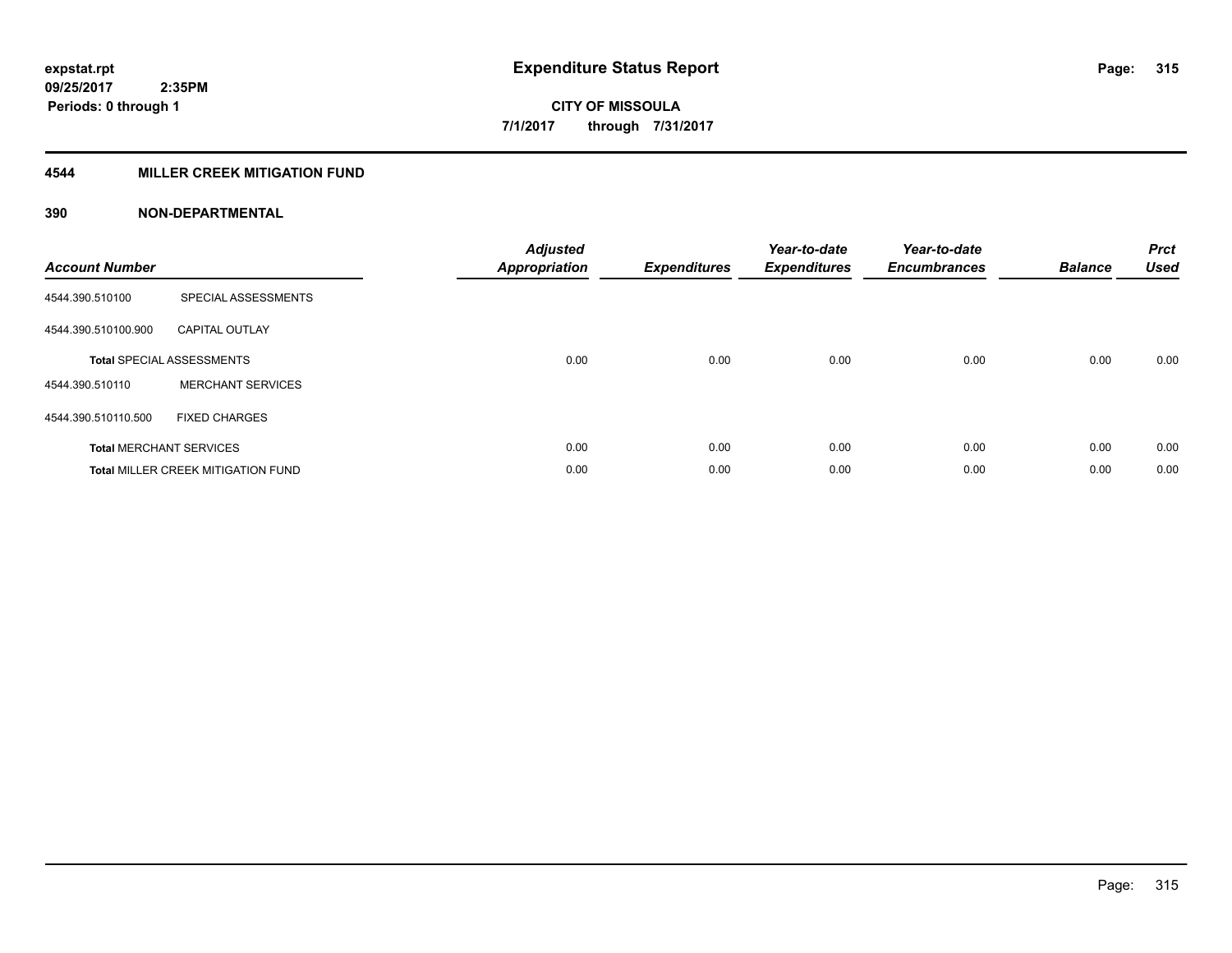## **4545 MILLER CREEK TWITE CONSTRUCTION**

| <b>Account Number</b> |                                       | <b>Adjusted</b><br><b>Appropriation</b> | <b>Expenditures</b> | Year-to-date<br><b>Expenditures</b> | Year-to-date<br><b>Encumbrances</b> | <b>Balance</b> | <b>Prct</b><br><b>Used</b> |
|-----------------------|---------------------------------------|-----------------------------------------|---------------------|-------------------------------------|-------------------------------------|----------------|----------------------------|
| 4545.390.510100       | SPECIAL ASSESSMENTS                   |                                         |                     |                                     |                                     |                |                            |
| 4545.390.510100.300   | PURCHASED SERVICES                    |                                         |                     |                                     |                                     |                |                            |
|                       | <b>Total PURCHASED SERVICES</b>       | 0.00                                    | 0.00                | 0.00                                | 0.00                                | 0.00           | 0.00                       |
| 4545.390.510100.900   | <b>CAPITAL OUTLAY</b>                 |                                         |                     |                                     |                                     |                |                            |
|                       | <b>Total SPECIAL ASSESSMENTS</b>      | 0.00                                    | 0.00                | 0.00                                | 0.00                                | 0.00           | 0.00                       |
| 4545.390.510110       | <b>MERCHANT SERVICES</b>              |                                         |                     |                                     |                                     |                |                            |
| 4545.390.510110.500   | <b>FIXED CHARGES</b>                  |                                         |                     |                                     |                                     |                |                            |
|                       | <b>Total MERCHANT SERVICES</b>        | 0.00                                    | 0.00                | 0.00                                | 0.00                                | 0.00           | 0.00                       |
|                       | Total MILLER CREEK TWITE CONSTRUCTION | 0.00                                    | 0.00                | 0.00                                | 0.00                                | 0.00           | 0.00                       |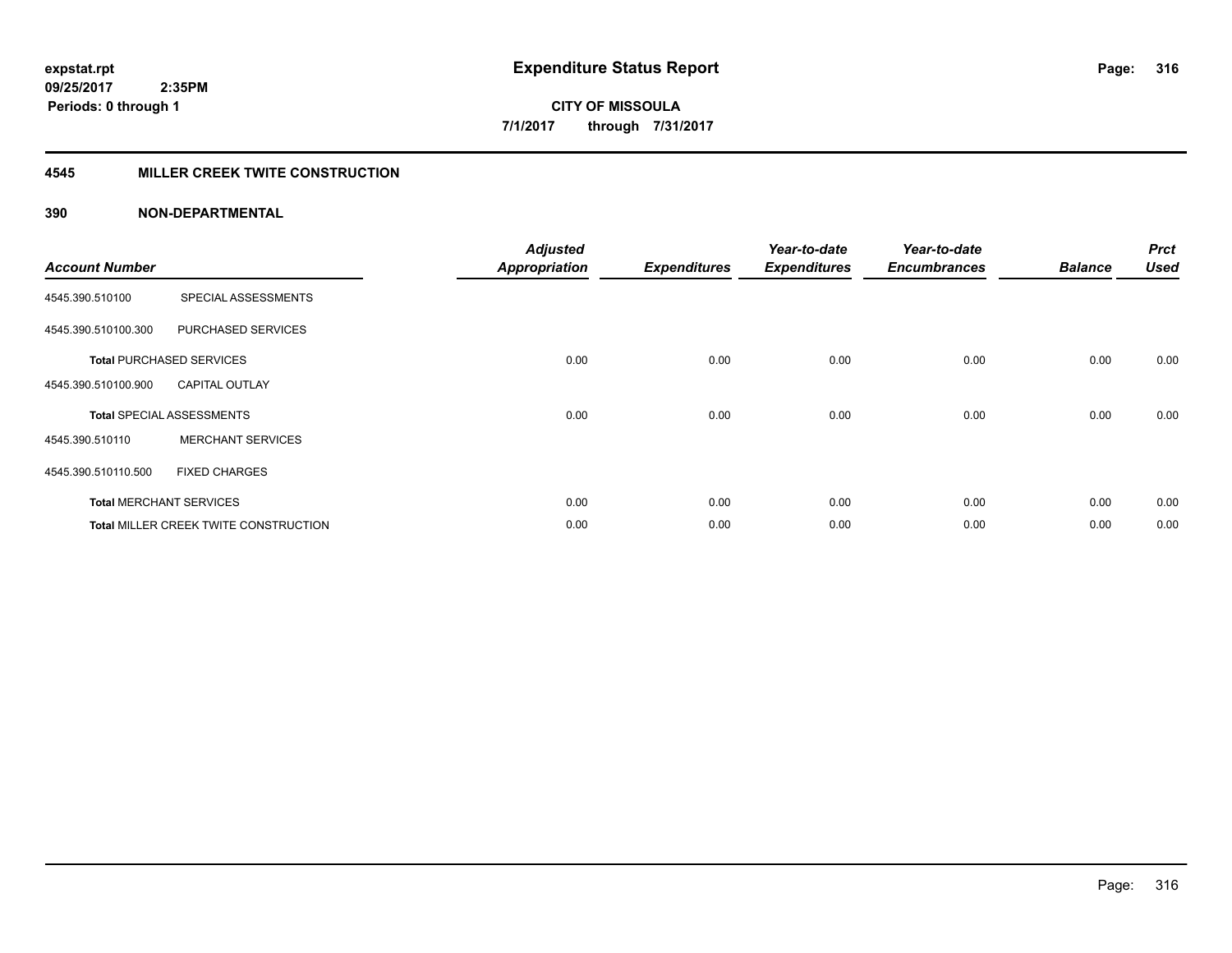**CITY OF MISSOULA 7/1/2017 through 7/31/2017**

#### **4546 MILLER CREEK MALOHNEY CONSTRUCTION**

| <b>Account Number</b> |                                          | <b>Adjusted</b><br><b>Appropriation</b> | <b>Expenditures</b> | Year-to-date<br><b>Expenditures</b> | Year-to-date<br><b>Encumbrances</b> | <b>Balance</b> | <b>Prct</b><br><b>Used</b> |
|-----------------------|------------------------------------------|-----------------------------------------|---------------------|-------------------------------------|-------------------------------------|----------------|----------------------------|
| 4546.390.510100       | SPECIAL ASSESSMENTS                      |                                         |                     |                                     |                                     |                |                            |
| 4546.390.510100.300   | PURCHASED SERVICES                       |                                         |                     |                                     |                                     |                |                            |
|                       | <b>Total PURCHASED SERVICES</b>          | 0.00                                    | 0.00                | 0.00                                | 0.00                                | 0.00           | 0.00                       |
| 4546.390.510100.900   | <b>CAPITAL OUTLAY</b>                    |                                         |                     |                                     |                                     |                |                            |
|                       | <b>Total SPECIAL ASSESSMENTS</b>         | 0.00                                    | 0.00                | 0.00                                | 0.00                                | 0.00           | 0.00                       |
| 4546.390.510110       | <b>MERCHANT SERVICES</b>                 |                                         |                     |                                     |                                     |                |                            |
| 4546.390.510110.500   | <b>FIXED CHARGES</b>                     |                                         |                     |                                     |                                     |                |                            |
|                       | <b>Total MERCHANT SERVICES</b>           | 0.00                                    | 0.00                | 0.00                                | 0.00                                | 0.00           | 0.00                       |
|                       | Total MILLER CREEK MALOHNEY CONSTRUCTION | 0.00                                    | 0.00                | 0.00                                | 0.00                                | 0.00           | 0.00                       |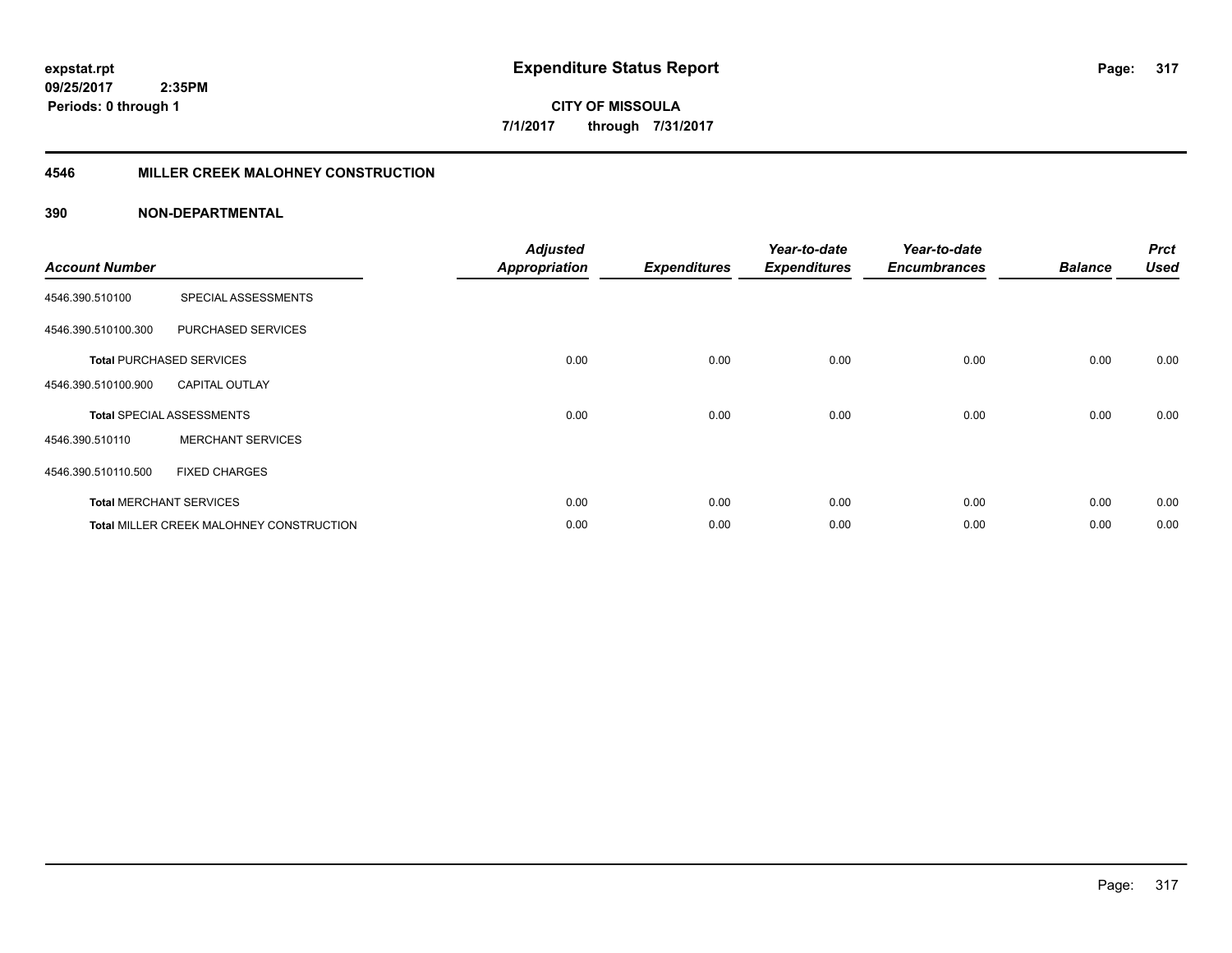**CITY OF MISSOULA 7/1/2017 through 7/31/2017**

### **4547 MILLER CREEK MCCARTHY CONSTRUCTION**

| <b>Account Number</b> |                                                 | <b>Adjusted</b><br><b>Appropriation</b> | <b>Expenditures</b> | Year-to-date<br><b>Expenditures</b> | Year-to-date<br><b>Encumbrances</b> | <b>Balance</b> | <b>Prct</b><br><b>Used</b> |
|-----------------------|-------------------------------------------------|-----------------------------------------|---------------------|-------------------------------------|-------------------------------------|----------------|----------------------------|
| 4547.390.510100       | SPECIAL ASSESSMENTS                             |                                         |                     |                                     |                                     |                |                            |
| 4547.390.510100.300   | PURCHASED SERVICES                              |                                         |                     |                                     |                                     |                |                            |
|                       | <b>Total PURCHASED SERVICES</b>                 | 0.00                                    | 0.00                | 0.00                                | 0.00                                | 0.00           | 0.00                       |
| 4547.390.510100.900   | <b>CAPITAL OUTLAY</b>                           |                                         |                     |                                     |                                     |                |                            |
|                       | <b>Total SPECIAL ASSESSMENTS</b>                | 0.00                                    | 0.00                | 0.00                                | 0.00                                | 0.00           | 0.00                       |
| 4547.390.510110       | <b>MERCHANT SERVICES</b>                        |                                         |                     |                                     |                                     |                |                            |
| 4547.390.510110.500   | <b>FIXED CHARGES</b>                            |                                         |                     |                                     |                                     |                |                            |
|                       | <b>Total MERCHANT SERVICES</b>                  | 0.00                                    | 0.00                | 0.00                                | 0.00                                | 0.00           | 0.00                       |
|                       | <b>Total MILLER CREEK MCCARTHY CONSTRUCTION</b> | 0.00                                    | 0.00                | 0.00                                | 0.00                                | 0.00           | 0.00                       |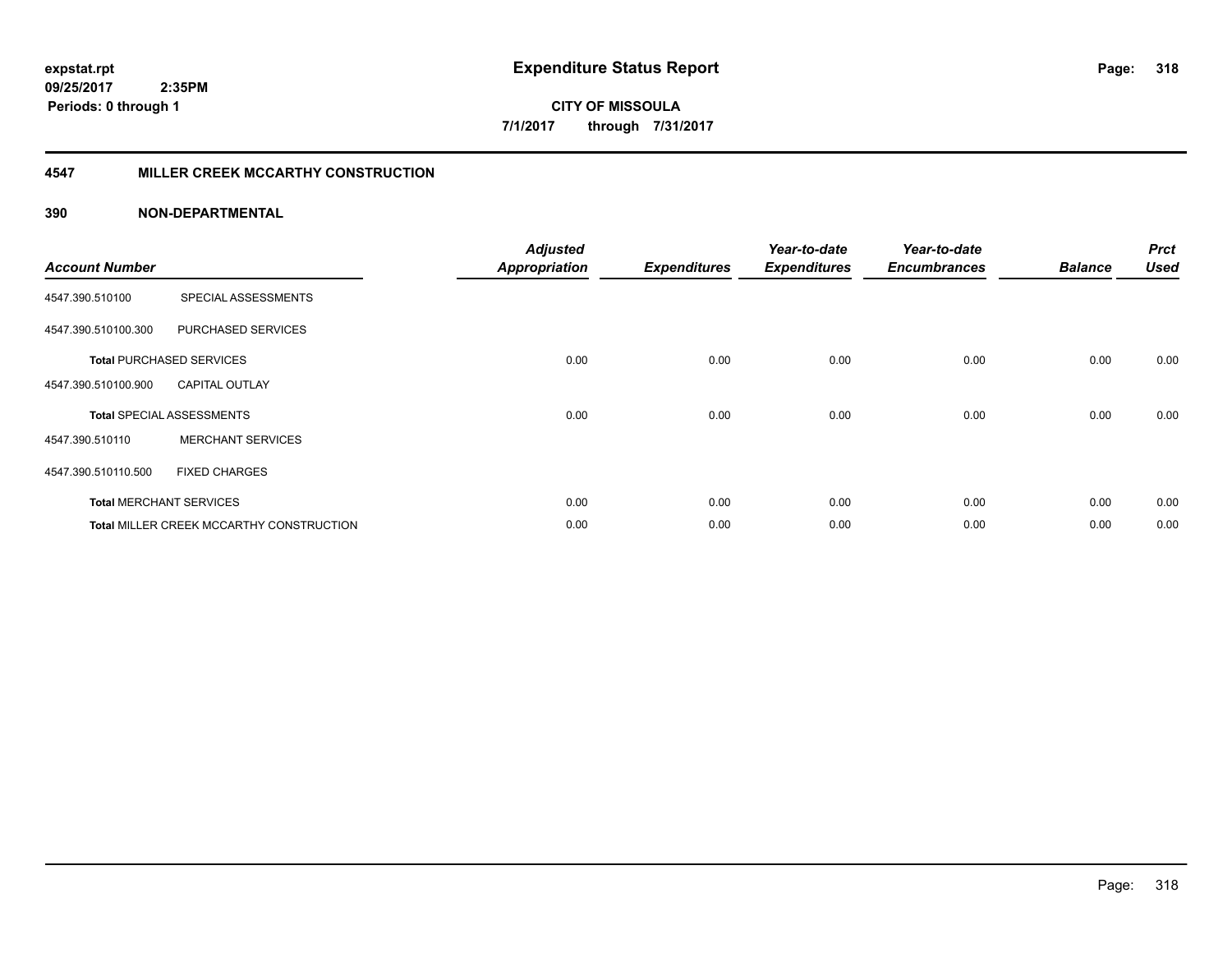# **4548 5TH,6TH & ARTHUR ROAD IMPROVEMENTS**

| <b>Account Number</b> |                                                     | <b>Adjusted</b><br><b>Appropriation</b> | <b>Expenditures</b> | Year-to-date<br><b>Expenditures</b> | Year-to-date<br><b>Encumbrances</b> | <b>Balance</b> | <b>Prct</b><br><b>Used</b> |
|-----------------------|-----------------------------------------------------|-----------------------------------------|---------------------|-------------------------------------|-------------------------------------|----------------|----------------------------|
| 4548.390.510100       | SPECIAL ASSESSMENTS                                 |                                         |                     |                                     |                                     |                |                            |
| 4548.390.510100.300   | PURCHASED SERVICES                                  |                                         |                     |                                     |                                     |                |                            |
|                       | <b>Total PURCHASED SERVICES</b>                     | 0.00                                    | 0.00                | 0.00                                | 0.00                                | 0.00           | 0.00                       |
| 4548.390.510100.900   | <b>CAPITAL OUTLAY</b>                               |                                         |                     |                                     |                                     |                |                            |
|                       | <b>Total SPECIAL ASSESSMENTS</b>                    | 0.00                                    | 0.00                | 0.00                                | 0.00                                | 0.00           | 0.00                       |
| 4548.390.510110       | <b>MERCHANT SERVICES</b>                            |                                         |                     |                                     |                                     |                |                            |
| 4548.390.510110.500   | <b>FIXED CHARGES</b>                                |                                         |                     |                                     |                                     |                |                            |
|                       | <b>Total MERCHANT SERVICES</b>                      | 0.00                                    | 0.00                | 0.00                                | 0.00                                | 0.00           | 0.00                       |
| 4548.390.521000       | INTERFUND OPERATING TRANSFERS                       |                                         |                     |                                     |                                     |                |                            |
| 4548.390.521000.800   | OTHER OBJECTS                                       |                                         |                     |                                     |                                     |                |                            |
|                       | Total INTERFUND OPERATING TRANSFERS                 | 0.00                                    | 0.00                | 0.00                                | 0.00                                | 0.00           | 0.00                       |
|                       | <b>Total 5TH.6TH &amp; ARTHUR ROAD IMPROVEMENTS</b> | 0.00                                    | 0.00                | 0.00                                | 0.00                                | 0.00           | 0.00                       |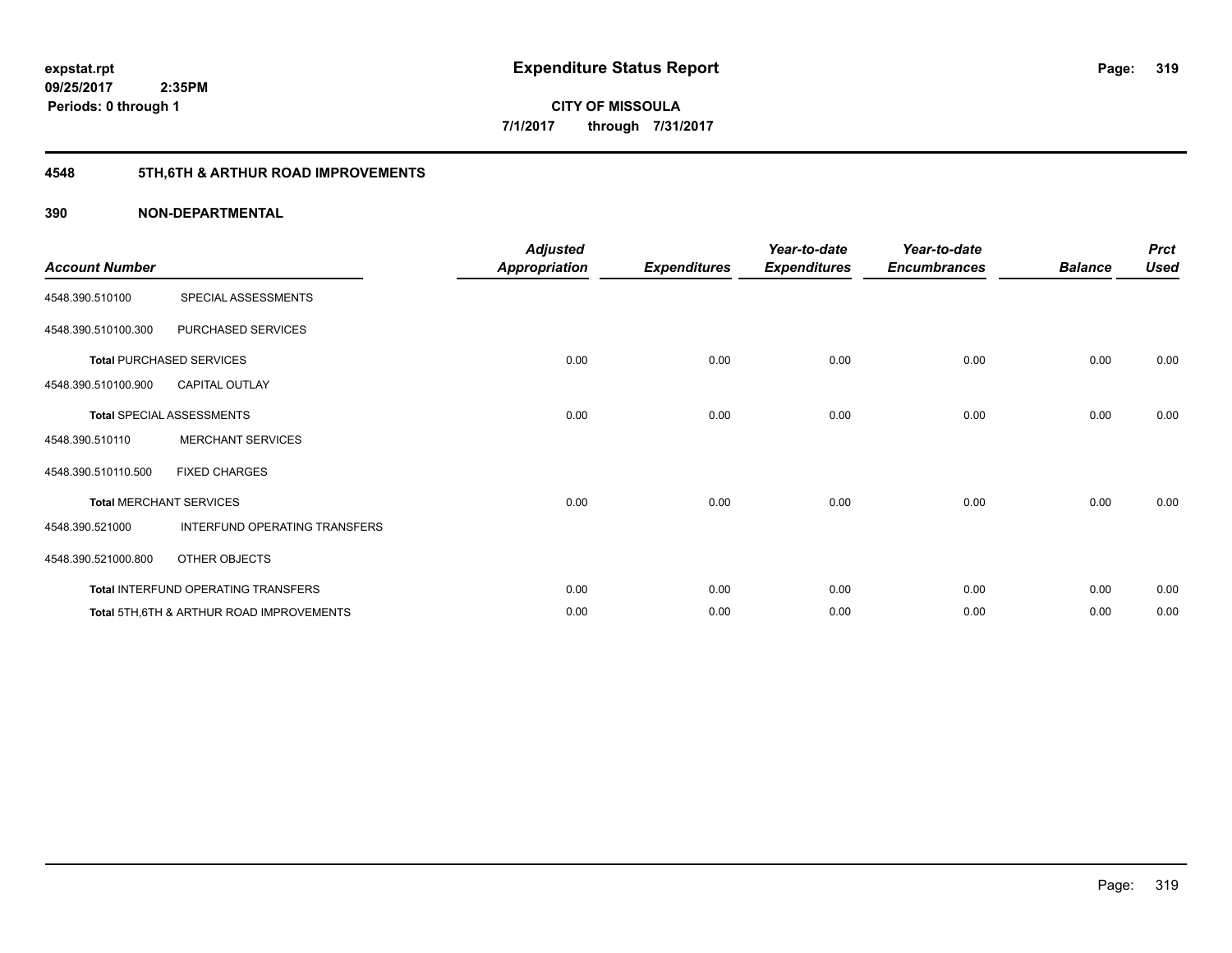#### **4549 SID 549 HILLVIEW WAY**

| <b>Account Number</b>     |                                            | <b>Adjusted</b><br><b>Appropriation</b> |                     | Year-to-date        | Year-to-date        | <b>Balance</b> | <b>Prct</b><br><b>Used</b> |
|---------------------------|--------------------------------------------|-----------------------------------------|---------------------|---------------------|---------------------|----------------|----------------------------|
|                           |                                            |                                         | <b>Expenditures</b> | <b>Expenditures</b> | <b>Encumbrances</b> |                |                            |
| 4549.390.510100           | SPECIAL ASSESSMENTS                        |                                         |                     |                     |                     |                |                            |
| 4549.390.510100.300       | PURCHASED SERVICES                         |                                         |                     |                     |                     |                |                            |
|                           | <b>Total PURCHASED SERVICES</b>            | 0.00                                    | 0.00                | 0.00                | 0.00                | 0.00           | 0.00                       |
| 4549.390.510100.600       | <b>DEBT SERVICE</b>                        |                                         |                     |                     |                     |                |                            |
| <b>Total DEBT SERVICE</b> |                                            | 0.00                                    | 0.00                | 0.00                | 0.00                | 0.00           | 0.00                       |
| 4549.390.510100.900       | <b>CAPITAL OUTLAY</b>                      |                                         |                     |                     |                     |                |                            |
|                           | <b>Total SPECIAL ASSESSMENTS</b>           | 0.00                                    | 0.00                | 0.00                | 0.00                | 0.00           | 0.00                       |
| 4549.390.510110           | <b>MERCHANT SERVICES</b>                   |                                         |                     |                     |                     |                |                            |
| 4549.390.510110.500       | <b>FIXED CHARGES</b>                       |                                         |                     |                     |                     |                |                            |
|                           | <b>Total MERCHANT SERVICES</b>             | 0.00                                    | 0.00                | 0.00                | 0.00                | 0.00           | 0.00                       |
| 4549.390.521000           | INTERFUND OPERATING TRANSFERS              |                                         |                     |                     |                     |                |                            |
| 4549.390.521000.800       | OTHER OBJECTS                              |                                         |                     |                     |                     |                |                            |
|                           | <b>Total INTERFUND OPERATING TRANSFERS</b> | 0.00                                    | 0.00                | 0.00                | 0.00                | 0.00           | 0.00                       |
|                           | Total SID 549 HILLVIEW WAY                 | 0.00                                    | 0.00                | 0.00                | 0.00                | 0.00           | 0.00                       |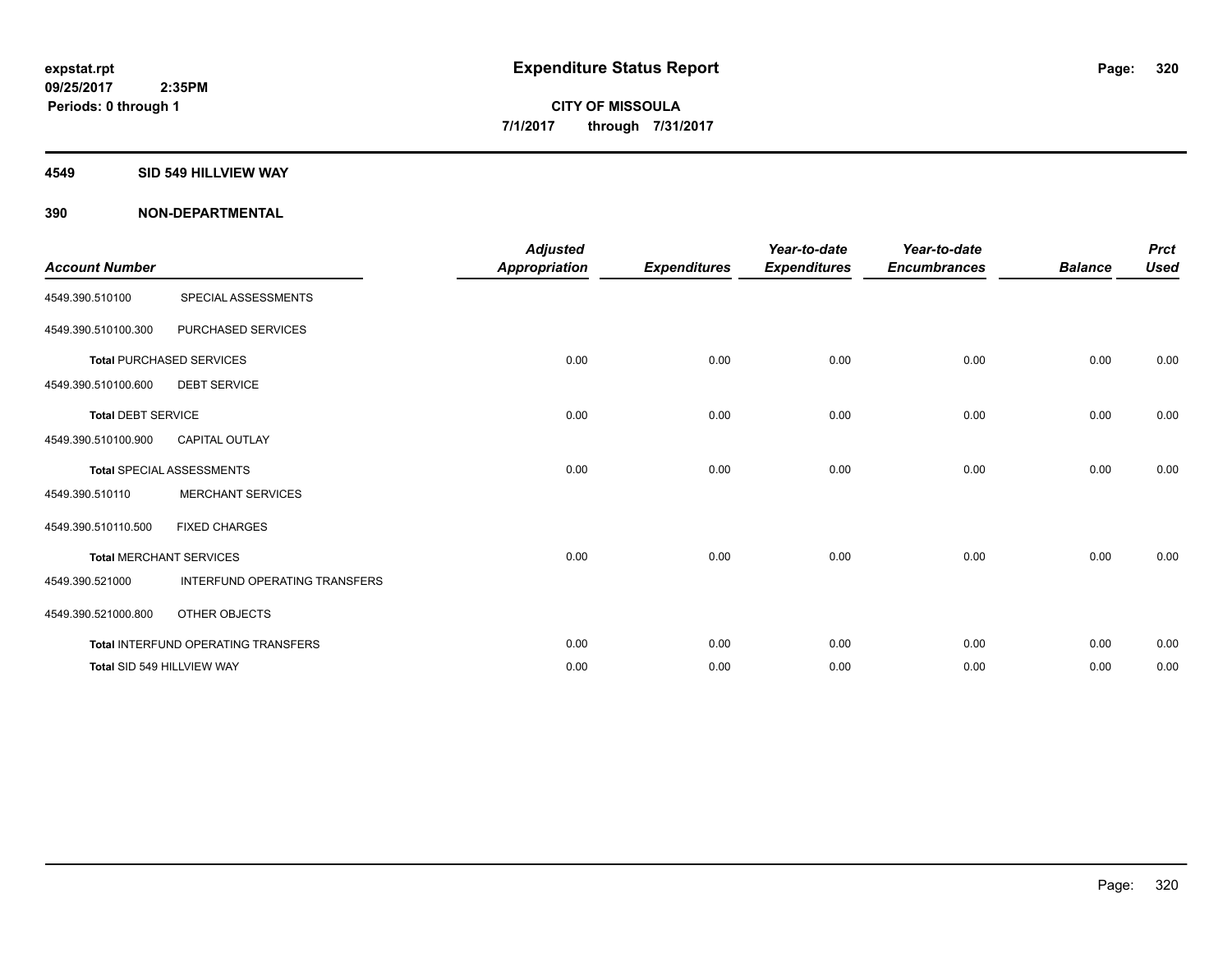**CITY OF MISSOULA 7/1/2017 through 7/31/2017**

# **4745 MALONEY/TWITE MILLER CR \$1.2M CONTRIB**

| <b>Account Number</b>      |                                              | <b>Adjusted</b><br><b>Appropriation</b> | <b>Expenditures</b> | Year-to-date<br><b>Expenditures</b> | Year-to-date<br><b>Encumbrances</b> | <b>Balance</b> | <b>Prct</b><br><b>Used</b> |
|----------------------------|----------------------------------------------|-----------------------------------------|---------------------|-------------------------------------|-------------------------------------|----------------|----------------------------|
|                            |                                              |                                         |                     |                                     |                                     |                |                            |
| 4745.390.510100            | SPECIAL ASSESSMENTS                          |                                         |                     |                                     |                                     |                |                            |
| 4745.390.510100.300        | PURCHASED SERVICES                           |                                         |                     |                                     |                                     |                |                            |
|                            | <b>Total PURCHASED SERVICES</b>              | 0.00                                    | 0.00                | 0.00                                | 0.00                                | 0.00           | 0.00                       |
| 4745.390.510100.800        | OTHER OBJECTS                                |                                         |                     |                                     |                                     |                |                            |
| <b>Total OTHER OBJECTS</b> |                                              | 0.00                                    | 0.00                | 0.00                                | 0.00                                | 0.00           | 0.00                       |
| 4745.390.510100.900        | <b>CAPITAL OUTLAY</b>                        |                                         |                     |                                     |                                     |                |                            |
|                            | <b>Total SPECIAL ASSESSMENTS</b>             | 0.00                                    | 0.00                | 0.00                                | 0.00                                | 0.00           | 0.00                       |
| 4745.390.510110            | <b>MERCHANT SERVICES</b>                     |                                         |                     |                                     |                                     |                |                            |
| 4745.390.510110.500        | <b>FIXED CHARGES</b>                         |                                         |                     |                                     |                                     |                |                            |
|                            | Total MALONEY/TWITE MILLER CR \$1.2M CONTRIB | 0.00                                    | 0.00                | 0.00                                | 0.00                                | 0.00           | 0.00                       |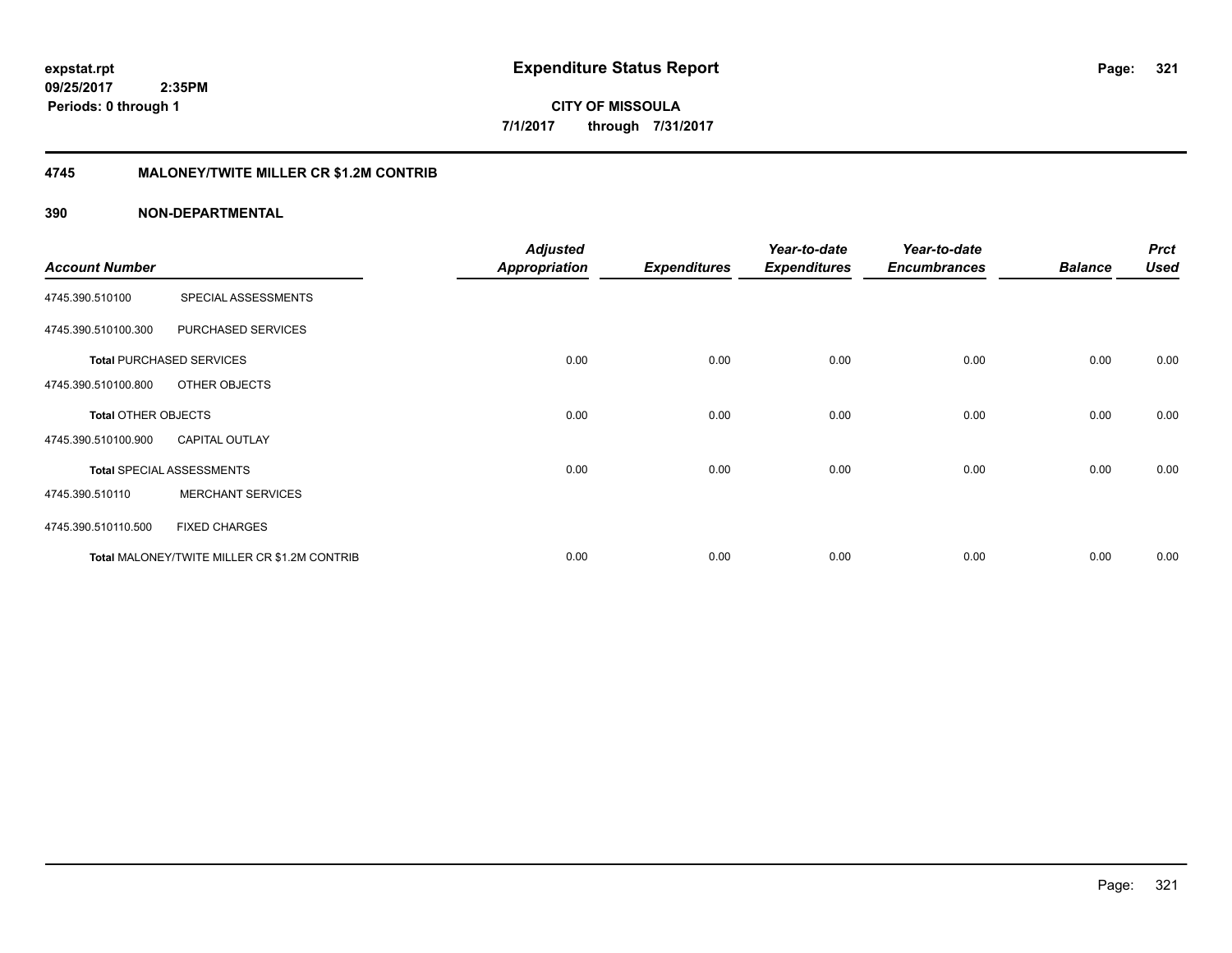### **4941 HILLVIEW WAY CONSTRUCTION**

| <b>Account Number</b>      |                                 | <b>Adjusted</b><br><b>Appropriation</b> | <b>Expenditures</b> | Year-to-date<br><b>Expenditures</b> | Year-to-date<br><b>Encumbrances</b> | <b>Balance</b> | <b>Prct</b><br><b>Used</b> |
|----------------------------|---------------------------------|-----------------------------------------|---------------------|-------------------------------------|-------------------------------------|----------------|----------------------------|
| 4941.280.430034            | CONSTRUCTION                    |                                         |                     |                                     |                                     |                |                            |
| 4941.280.430034.200        | <b>SUPPLIES</b>                 |                                         |                     |                                     |                                     |                |                            |
| <b>Total SUPPLIES</b>      |                                 | 0.00                                    | 0.00                | 0.00                                | 0.00                                | 0.00           | 0.00                       |
| 4941.280.430034.300        | PURCHASED SERVICES              |                                         |                     |                                     |                                     |                |                            |
|                            | <b>Total PURCHASED SERVICES</b> | 0.00                                    | 0.00                | 0.00                                | 0.00                                | 0.00           | 0.00                       |
| 4941.280.430034.900        | CAPITAL OUTLAY                  |                                         |                     |                                     |                                     |                |                            |
| <b>Total CONSTRUCTION</b>  |                                 | 0.00                                    | 0.00                | 0.00                                | 0.00                                | 0.00           | 0.00                       |
| 4941.280.430262            | <b>SIDEWALKS</b>                |                                         |                     |                                     |                                     |                |                            |
| 4941.280.430262.800        | OTHER OBJECTS                   |                                         |                     |                                     |                                     |                |                            |
| <b>Total SIDEWALKS</b>     |                                 | 0.00                                    | 0.00                | 0.00                                | 0.00                                | 0.00           | 0.00                       |
| 4941.280.510110            | <b>MERCHANT SERVICES</b>        |                                         |                     |                                     |                                     |                |                            |
| 4941.280.510110.500        | <b>FIXED CHARGES</b>            |                                         |                     |                                     |                                     |                |                            |
| <b>Total FIXED CHARGES</b> |                                 | 0.00                                    | 0.00                | 0.00                                | 0.00                                | 0.00           | 0.00                       |
|                            | Total HILLVIEW WAY CONSTRUCTION | 0.00                                    | 0.00                | 0.00                                | 0.00                                | 0.00           | 0.00                       |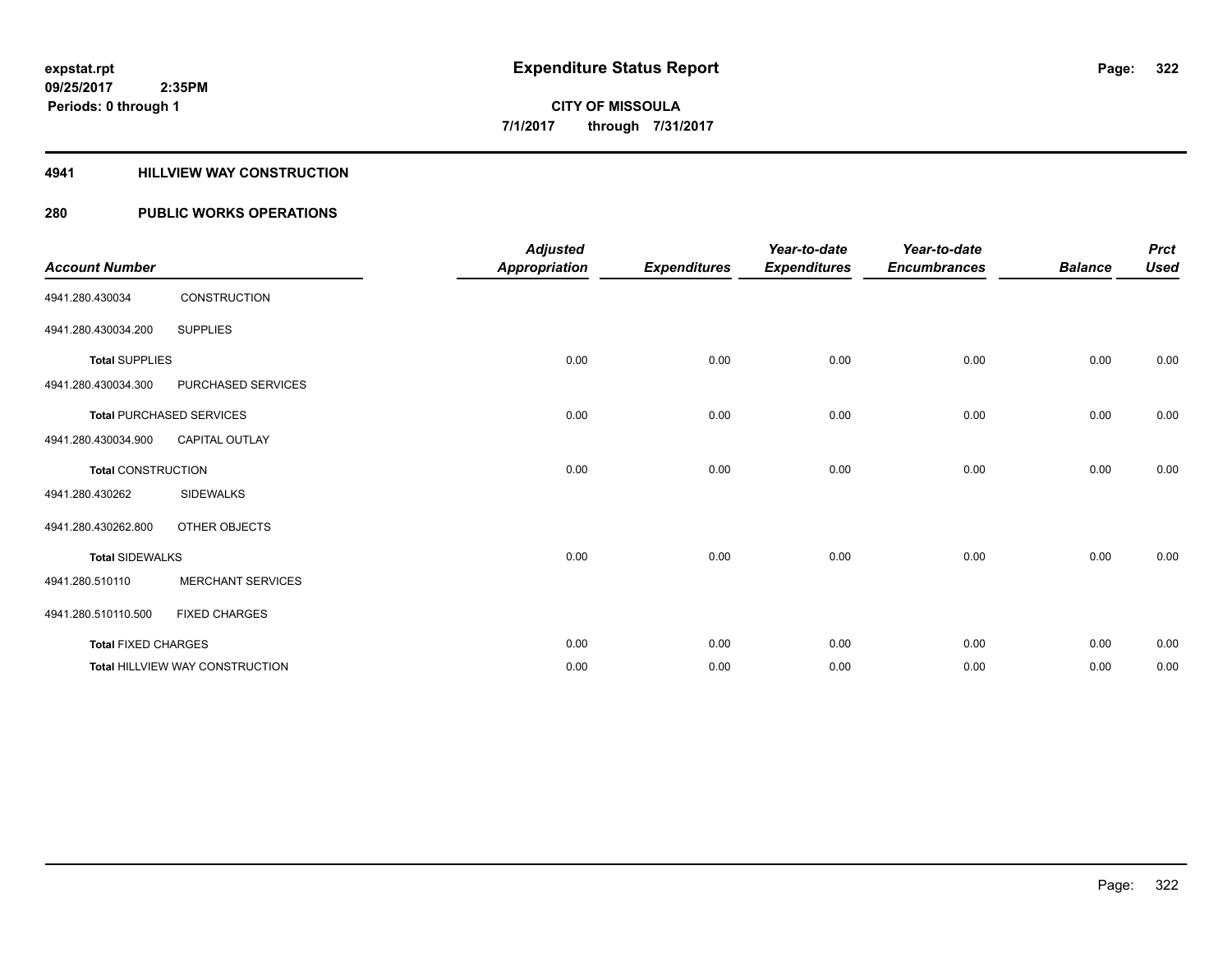**CITY OF MISSOULA 7/1/2017 through 7/31/2017**

# **4944 RATTLESNAKE SEWER COLLECTION (544)**

**000 \*\*\* Title Not Found \*\*\***

| <b>Account Number</b>                |                          | <b>Adjusted</b><br>Appropriation | <b>Expenditures</b> | Year-to-date<br><b>Expenditures</b> | Year-to-date<br><b>Encumbrances</b> | <b>Balance</b> | <b>Prct</b><br><b>Used</b> |
|--------------------------------------|--------------------------|----------------------------------|---------------------|-------------------------------------|-------------------------------------|----------------|----------------------------|
| 4944.000.510110                      | <b>MERCHANT SERVICES</b> |                                  |                     |                                     |                                     |                |                            |
| 4944.000.510110.500                  | <b>FIXED CHARGES</b>     |                                  |                     |                                     |                                     |                |                            |
| <b>Total *** Title Not Found ***</b> |                          | 0.00                             | 0.00                | 0.00                                | 0.00                                | 0.00           | 0.00                       |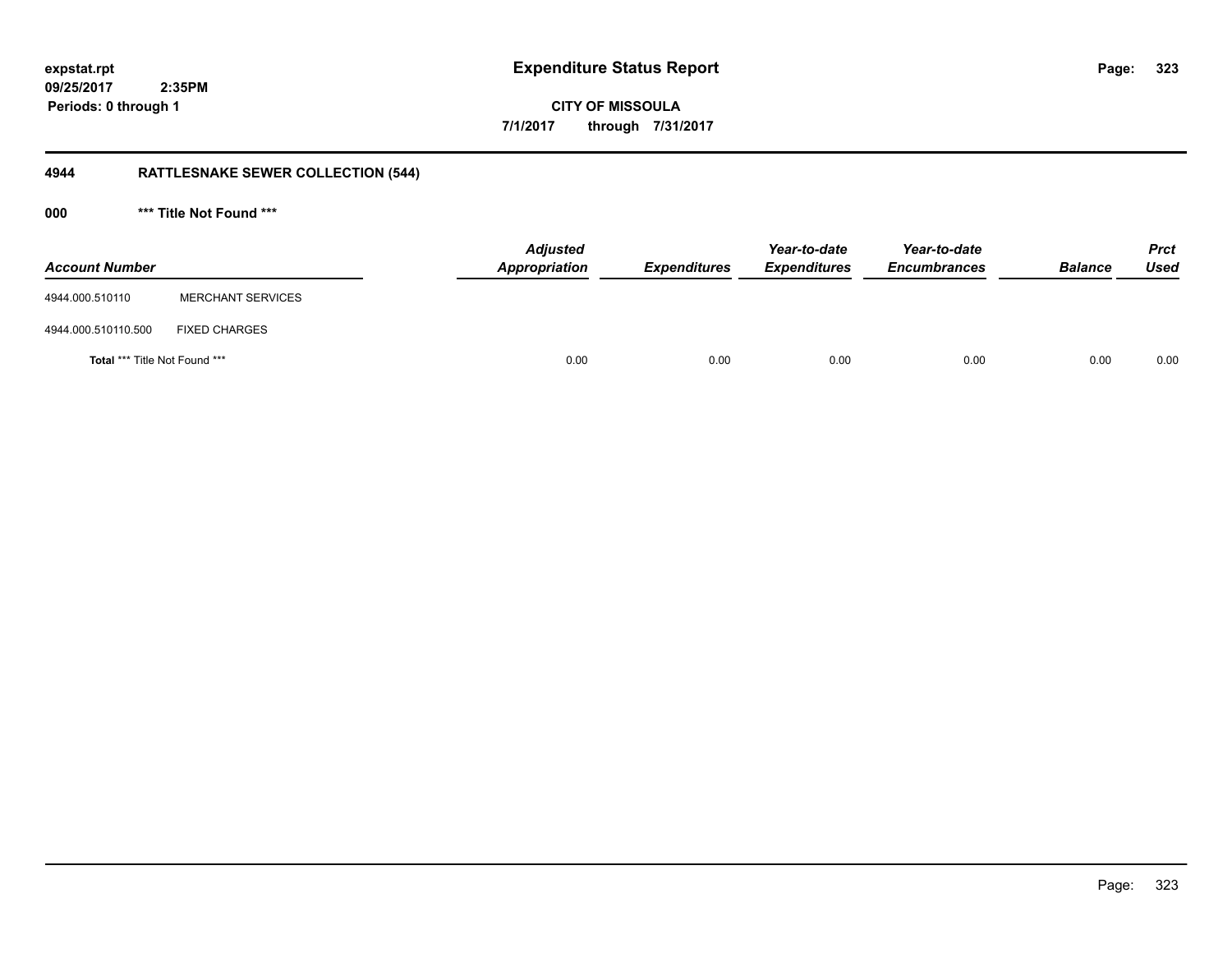# **4944 RATTLESNAKE SEWER COLLECTION (544)**

|                               |                                  | <b>Adjusted</b> |                     | Year-to-date        | Year-to-date        |                | <b>Prct</b> |
|-------------------------------|----------------------------------|-----------------|---------------------|---------------------|---------------------|----------------|-------------|
| <b>Account Number</b>         |                                  | Appropriation   | <b>Expenditures</b> | <b>Expenditures</b> | <b>Encumbrances</b> | <b>Balance</b> | <b>Used</b> |
| 4944.390.510100               | SPECIAL ASSESSMENTS              |                 |                     |                     |                     |                |             |
| 4944.390.510100.300           | PURCHASED SERVICES               |                 |                     |                     |                     |                |             |
|                               | <b>Total PURCHASED SERVICES</b>  | 0.00            | 0.00                | 0.00                | 0.00                | 0.00           | 0.00        |
| 4944.390.510100.600           | <b>DEBT SERVICE</b>              |                 |                     |                     |                     |                |             |
| <b>Total DEBT SERVICE</b>     |                                  | 0.00            | 0.00                | 0.00                | 0.00                | 0.00           | 0.00        |
| 4944.390.510100.900           | <b>CAPITAL OUTLAY</b>            |                 |                     |                     |                     |                |             |
|                               | <b>Total SPECIAL ASSESSMENTS</b> | 0.00            | 0.00                | 0.00                | 0.00                | 0.00           | 0.00        |
| 4944.390.510110               | <b>MERCHANT SERVICES</b>         |                 |                     |                     |                     |                |             |
| 4944.390.510110.500           | <b>FIXED CHARGES</b>             |                 |                     |                     |                     |                |             |
| <b>Total NON-DEPARTMENTAL</b> |                                  | 0.00            | 0.00                | 0.00                | 0.00                | 0.00           | 0.00        |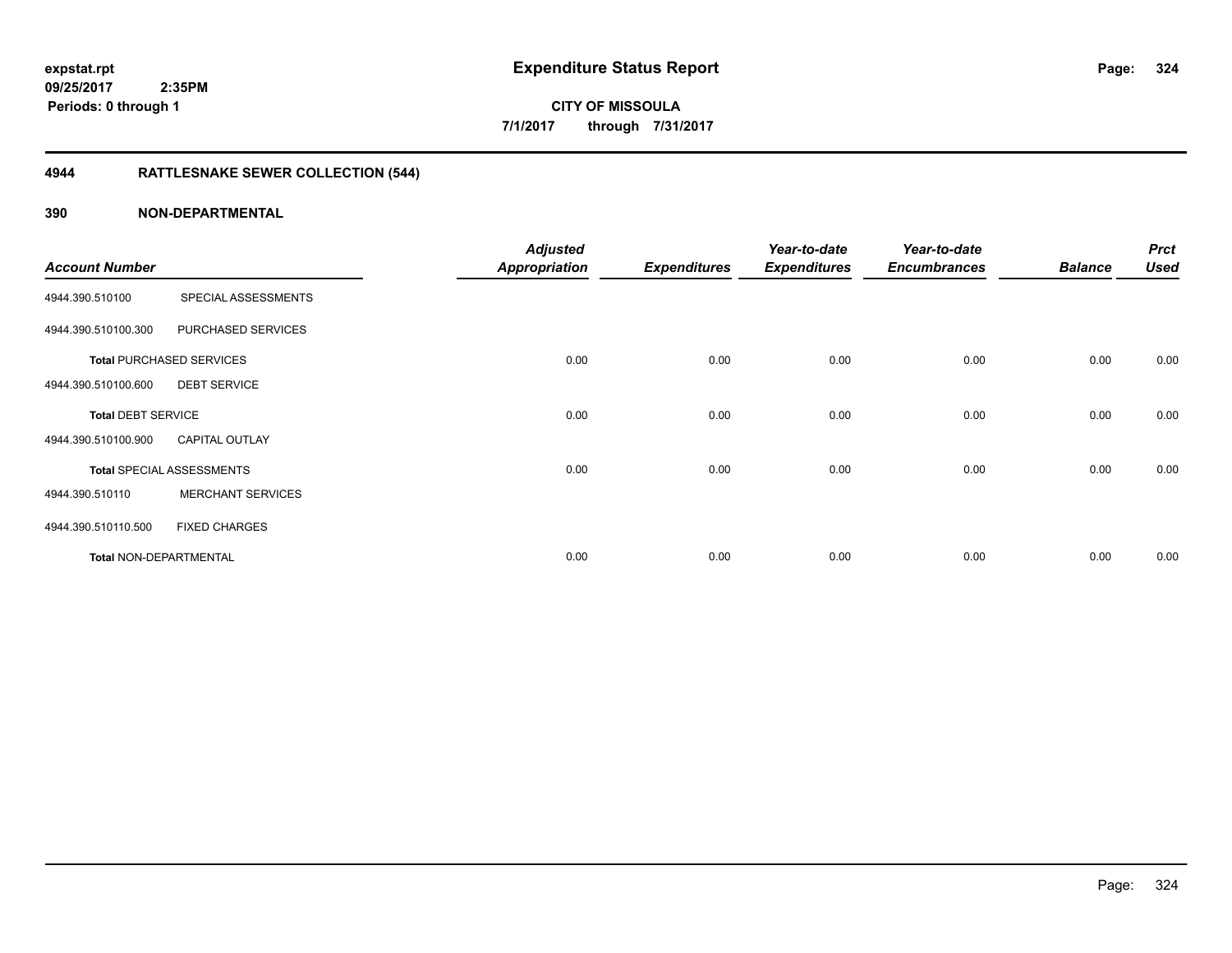**325**

**CITY OF MISSOULA 7/1/2017 through 7/31/2017**

## **4944 RATTLESNAKE SEWER COLLECTION (544)**

**550 SID 544 PROJECT**

| <b>Account Number</b>     |                                 | <b>Adjusted</b><br><b>Appropriation</b> | <b>Expenditures</b> | Year-to-date<br><b>Expenditures</b> | Year-to-date<br><b>Encumbrances</b> | <b>Balance</b> | <b>Prct</b><br><b>Used</b> |
|---------------------------|---------------------------------|-----------------------------------------|---------------------|-------------------------------------|-------------------------------------|----------------|----------------------------|
| 4944.550.430680           | ARRA GRANT                      |                                         |                     |                                     |                                     |                |                            |
| 4944.550.430680.900       | CAPITAL OUTLAY                  |                                         |                     |                                     |                                     |                |                            |
| <b>Total ARRA GRANT</b>   |                                 | 0.00                                    | 0.00                | 0.00                                | 0.00                                | 0.00           | 0.00                       |
| 4944.550.430681           | ARRA LOAN                       |                                         |                     |                                     |                                     |                |                            |
| 4944.550.430681.900       | CAPITAL OUTLAY                  |                                         |                     |                                     |                                     |                |                            |
| <b>Total ARRA LOAN</b>    |                                 | 0.00                                    | 0.00                | 0.00                                | 0.00                                | 0.00           | 0.00                       |
| 4944.550.430682           | <b>TSEP GRANT</b>               |                                         |                     |                                     |                                     |                |                            |
| 4944.550.430682.900       | CAPITAL OUTLAY                  |                                         |                     |                                     |                                     |                |                            |
| <b>Total TSEP GRANT</b>   |                                 | 0.00                                    | 0.00                | 0.00                                | 0.00                                | 0.00           | $0.00\,$                   |
| 4944.550.430685           | SRF SID                         |                                         |                     |                                     |                                     |                |                            |
| 4944.550.430685.900       | CAPITAL OUTLAY                  |                                         |                     |                                     |                                     |                |                            |
| <b>Total SRF SID</b>      |                                 | 0.00                                    | 0.00                | 0.00                                | 0.00                                | 0.00           | 0.00                       |
| 4944.550.430686           | SRF REV BOND                    |                                         |                     |                                     |                                     |                |                            |
| 4944.550.430686.300       | PURCHASED SERVICES              |                                         |                     |                                     |                                     |                |                            |
|                           | <b>Total PURCHASED SERVICES</b> | 0.00                                    | 0.00                | 0.00                                | 0.00                                | 0.00           | $0.00\,$                   |
| 4944.550.430686.900       | CAPITAL OUTLAY                  |                                         |                     |                                     |                                     |                |                            |
| <b>Total SRF REV BOND</b> |                                 | 0.00                                    | 0.00                | 0.00                                | 0.00                                | 0.00           | 0.00                       |
| 4944.550.430687           | ARRA LOAN SID                   |                                         |                     |                                     |                                     |                |                            |
| 4944.550.430687.900       | CAPITAL OUTLAY                  |                                         |                     |                                     |                                     |                |                            |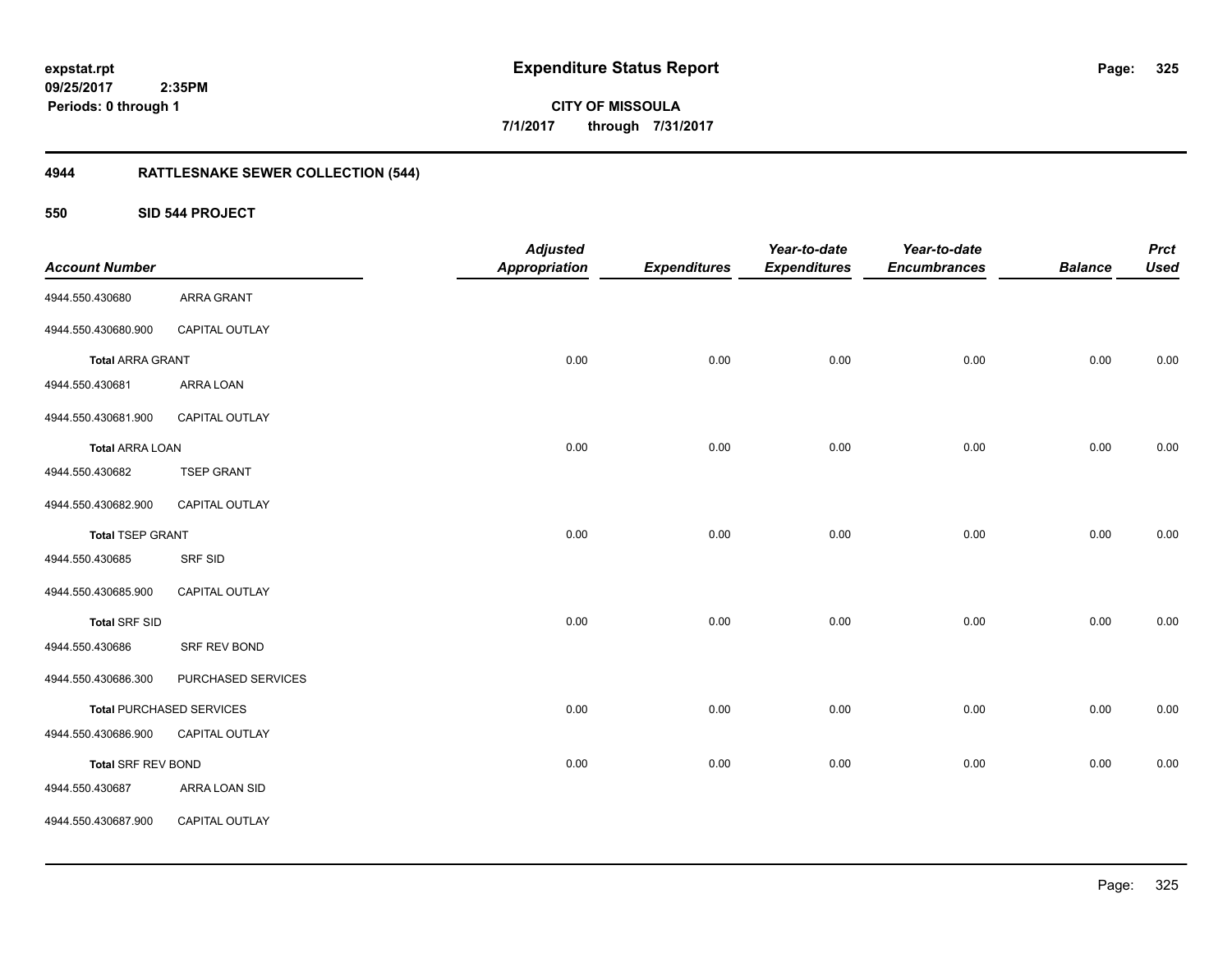**CITY OF MISSOULA 7/1/2017 through 7/31/2017**

## **4944 RATTLESNAKE SEWER COLLECTION (544)**

## **550 SID 544 PROJECT**

| <b>Account Number</b>        |                          | <b>Adjusted</b><br><b>Appropriation</b> | <b>Expenditures</b> | Year-to-date<br><b>Expenditures</b> | Year-to-date<br><b>Encumbrances</b> | <b>Balance</b> | <b>Prct</b><br><b>Used</b> |
|------------------------------|--------------------------|-----------------------------------------|---------------------|-------------------------------------|-------------------------------------|----------------|----------------------------|
| <b>Total ARRA LOAN SID</b>   |                          | 0.00                                    | 0.00                | 0.00                                | 0.00                                | 0.00           | 0.00                       |
| 4944.550.510110              | <b>MERCHANT SERVICES</b> |                                         |                     |                                     |                                     |                |                            |
| 4944.550.510110.500          | <b>FIXED CHARGES</b>     |                                         |                     |                                     |                                     |                |                            |
| <b>Total SID 544 PROJECT</b> |                          | 0.00                                    | 0.00                | 0.00                                | 0.00                                | 0.00           | 0.00                       |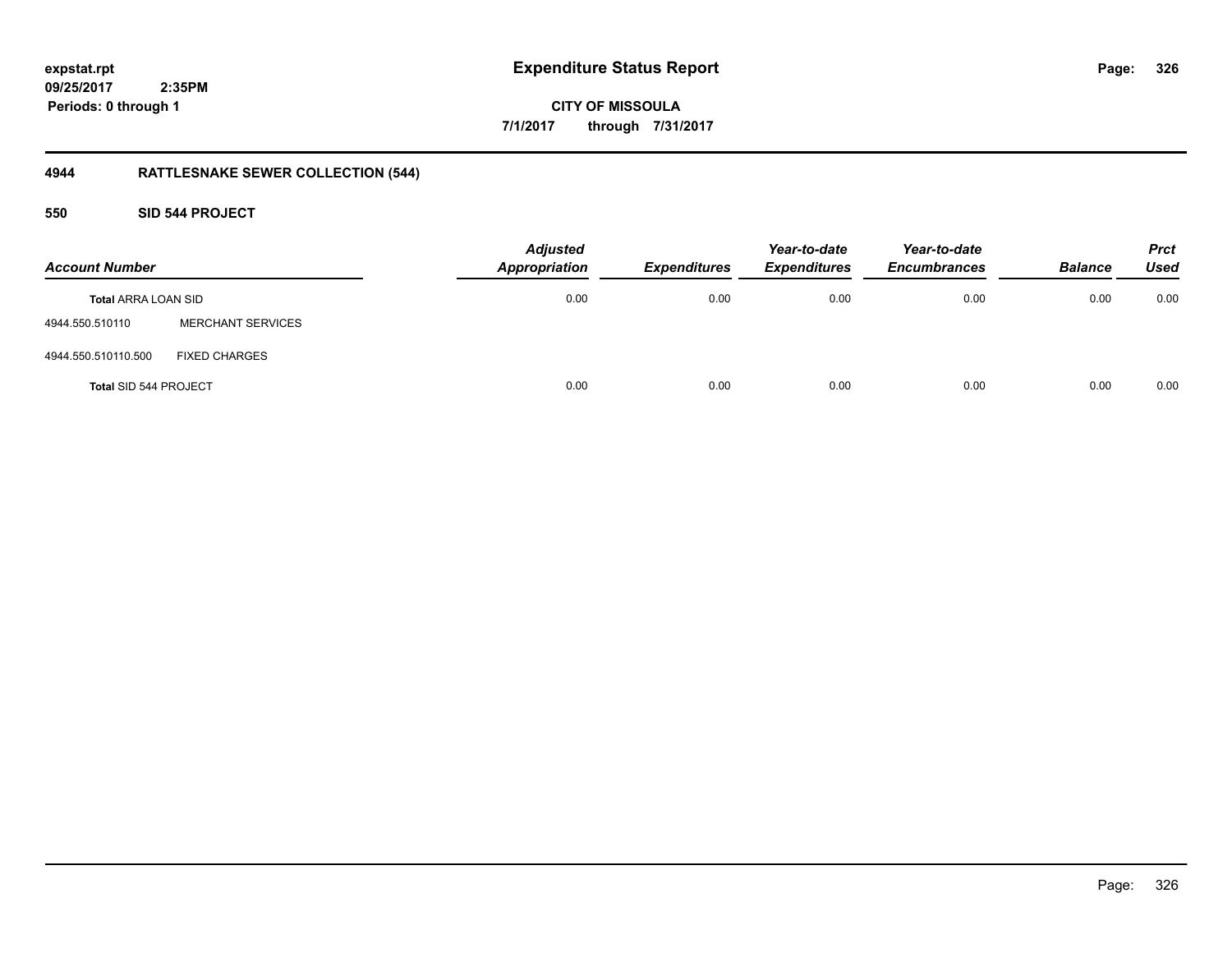**327**

**CITY OF MISSOULA 7/1/2017 through 7/31/2017**

## **4944 RATTLESNAKE SEWER COLLECTION (544)**

## **555 LOLO STREET PROJECT**

| <b>Account Number</b>     |                                          | <b>Adjusted</b><br><b>Appropriation</b> | <b>Expenditures</b> | Year-to-date<br><b>Expenditures</b> | Year-to-date<br><b>Encumbrances</b> | <b>Balance</b> | <b>Prct</b><br><b>Used</b> |
|---------------------------|------------------------------------------|-----------------------------------------|---------------------|-------------------------------------|-------------------------------------|----------------|----------------------------|
| 4944.555.430680           | ARRA GRANT                               |                                         |                     |                                     |                                     |                |                            |
| 4944.555.430680.900       | <b>CAPITAL OUTLAY</b>                    |                                         |                     |                                     |                                     |                |                            |
| <b>Total ARRA GRANT</b>   |                                          | 0.00                                    | 0.00                | 0.00                                | 0.00                                | 0.00           | 0.00                       |
| 4944.555.430685           | SRF SID                                  |                                         |                     |                                     |                                     |                |                            |
| 4944.555.430685.900       | CAPITAL OUTLAY                           |                                         |                     |                                     |                                     |                |                            |
| <b>Total SRF SID</b>      |                                          | 0.00                                    | 0.00                | 0.00                                | 0.00                                | 0.00           | 0.00                       |
| 4944.555.430686           | SRF REV BOND                             |                                         |                     |                                     |                                     |                |                            |
| 4944.555.430686.900       | <b>CAPITAL OUTLAY</b>                    |                                         |                     |                                     |                                     |                |                            |
| <b>Total SRF REV BOND</b> |                                          | 0.00                                    | 0.00                | 0.00                                | 0.00                                | 0.00           | 0.00                       |
| 4944.555.510110           | <b>MERCHANT SERVICES</b>                 |                                         |                     |                                     |                                     |                |                            |
| 4944.555.510110.500       | <b>FIXED CHARGES</b>                     |                                         |                     |                                     |                                     |                |                            |
|                           | Total RATTLESNAKE SEWER COLLECTION (544) | 0.00                                    | 0.00                | 0.00                                | 0.00                                | 0.00           | 0.00                       |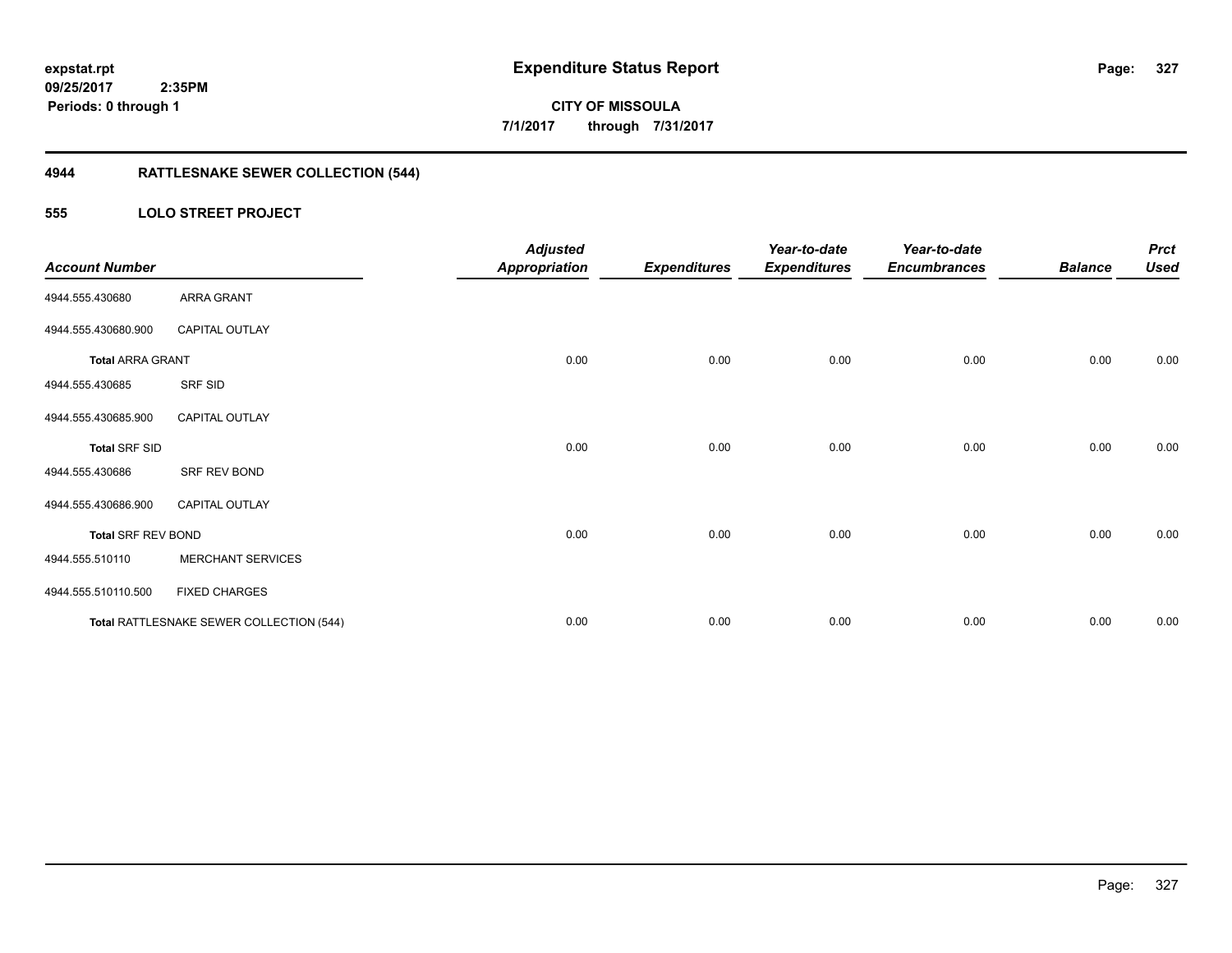## **4945 PHILLIPS ST TRAFFIC CALMING**

## **000 \*\*\* Title Not Found \*\*\***

| <b>Account Number</b> |                                          | <b>Adjusted</b><br><b>Appropriation</b> | <b>Expenditures</b> | Year-to-date<br><b>Expenditures</b> | Year-to-date<br><b>Encumbrances</b> | <b>Balance</b> | <b>Prct</b><br><b>Used</b> |
|-----------------------|------------------------------------------|-----------------------------------------|---------------------|-------------------------------------|-------------------------------------|----------------|----------------------------|
| 4945.000.410000       | <b>GENERAL GOVERNMENT</b>                |                                         |                     |                                     |                                     |                |                            |
| 4945.000.410000.600   | <b>DEBT SERVICE</b>                      |                                         |                     |                                     |                                     |                |                            |
|                       | <b>Total GENERAL GOVERNMENT</b>          | 0.00                                    | 0.00                | 0.00                                | 0.00                                | 0.00           | 0.00                       |
| 4945.000.510110       | <b>MERCHANT SERVICES</b>                 |                                         |                     |                                     |                                     |                |                            |
| 4945.000.510110.500   | <b>FIXED CHARGES</b>                     |                                         |                     |                                     |                                     |                |                            |
|                       | <b>Total MERCHANT SERVICES</b>           | 0.00                                    | 0.00                | 0.00                                | 0.00                                | 0.00           | 0.00                       |
|                       | <b>Total PHILLIPS ST TRAFFIC CALMING</b> | 0.00                                    | 0.00                | 0.00                                | 0.00                                | 0.00           | 0.00                       |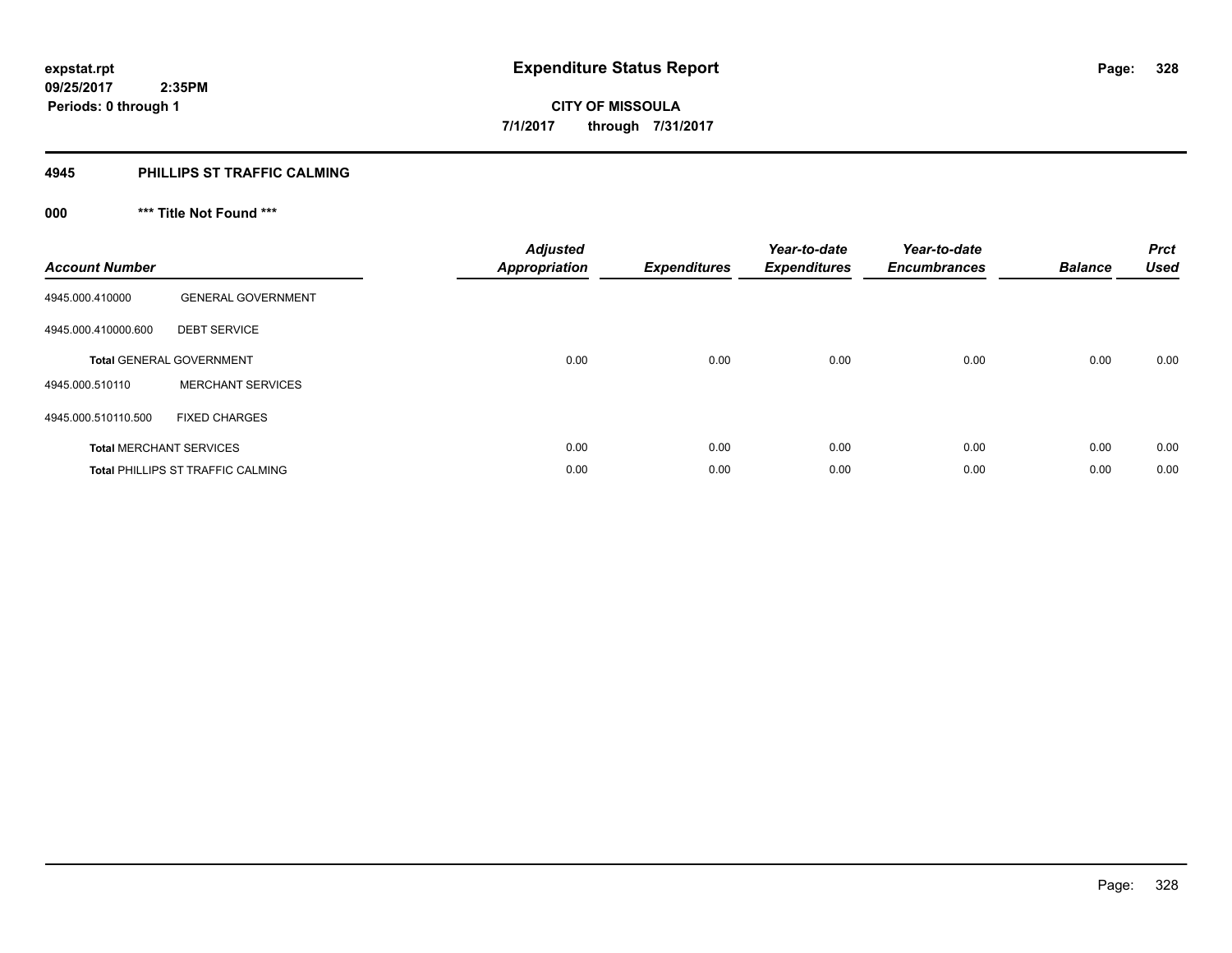**CITY OF MISSOULA 7/1/2017 through 7/31/2017**

## **4946 PATTEE CREEK DR. TRAFFIC CALMING**

**000 \*\*\* Title Not Found \*\*\***

| <b>Account Number</b>                |                                 | <b>Adjusted</b><br><b>Appropriation</b> | <b>Expenditures</b> | Year-to-date<br><b>Expenditures</b> | Year-to-date<br><b>Encumbrances</b> | <b>Balance</b> | <b>Prct</b><br><b>Used</b> |
|--------------------------------------|---------------------------------|-----------------------------------------|---------------------|-------------------------------------|-------------------------------------|----------------|----------------------------|
| 4946.000.410000                      | <b>GENERAL GOVERNMENT</b>       |                                         |                     |                                     |                                     |                |                            |
| 4946.000.410000.600                  | <b>DEBT SERVICE</b>             |                                         |                     |                                     |                                     |                |                            |
|                                      | <b>Total GENERAL GOVERNMENT</b> | 0.00                                    | 0.00                | 0.00                                | 0.00                                | 0.00           | 0.00                       |
| 4946.000.510110                      | <b>MERCHANT SERVICES</b>        |                                         |                     |                                     |                                     |                |                            |
| 4946.000.510110.500                  | <b>FIXED CHARGES</b>            |                                         |                     |                                     |                                     |                |                            |
| <b>Total *** Title Not Found ***</b> |                                 | 0.00                                    | 0.00                | 0.00                                | 0.00                                | 0.00           | 0.00                       |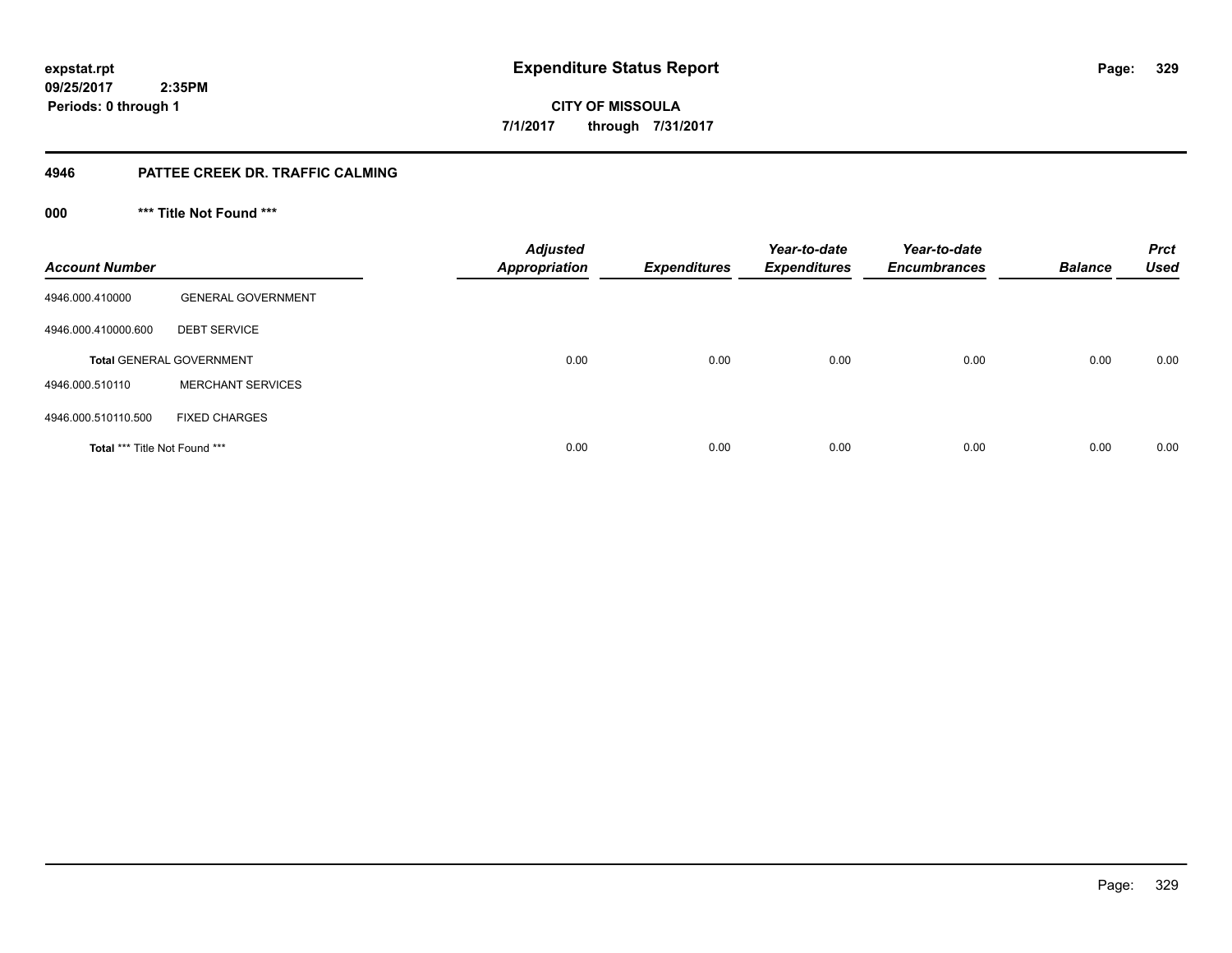## **4946 PATTEE CREEK DR. TRAFFIC CALMING**

| <b>Account Number</b> |                                               | <b>Adjusted</b><br><b>Appropriation</b> | <b>Expenditures</b> | Year-to-date<br><b>Expenditures</b> | Year-to-date<br><b>Encumbrances</b> | <b>Balance</b> | <b>Prct</b><br><b>Used</b> |
|-----------------------|-----------------------------------------------|-----------------------------------------|---------------------|-------------------------------------|-------------------------------------|----------------|----------------------------|
| 4946.390.510100       | SPECIAL ASSESSMENTS                           |                                         |                     |                                     |                                     |                |                            |
| 4946.390.510100.300   | PURCHASED SERVICES                            |                                         |                     |                                     |                                     |                |                            |
|                       | <b>Total PURCHASED SERVICES</b>               | 0.00                                    | 0.00                | 0.00                                | 0.00                                | 0.00           | 0.00                       |
| 4946.390.510100.900   | <b>CAPITAL OUTLAY</b>                         |                                         |                     |                                     |                                     |                |                            |
|                       | <b>Total SPECIAL ASSESSMENTS</b>              | 0.00                                    | 0.00                | 0.00                                | 0.00                                | 0.00           | 0.00                       |
| 4946.390.510110       | <b>MERCHANT SERVICES</b>                      |                                         |                     |                                     |                                     |                |                            |
| 4946.390.510110.500   | <b>FIXED CHARGES</b>                          |                                         |                     |                                     |                                     |                |                            |
|                       | <b>Total MERCHANT SERVICES</b>                | 0.00                                    | 0.00                | 0.00                                | 0.00                                | 0.00           | 0.00                       |
|                       | <b>Total PATTEE CREEK DR. TRAFFIC CALMING</b> | 0.00                                    | 0.00                | 0.00                                | 0.00                                | 0.00           | 0.00                       |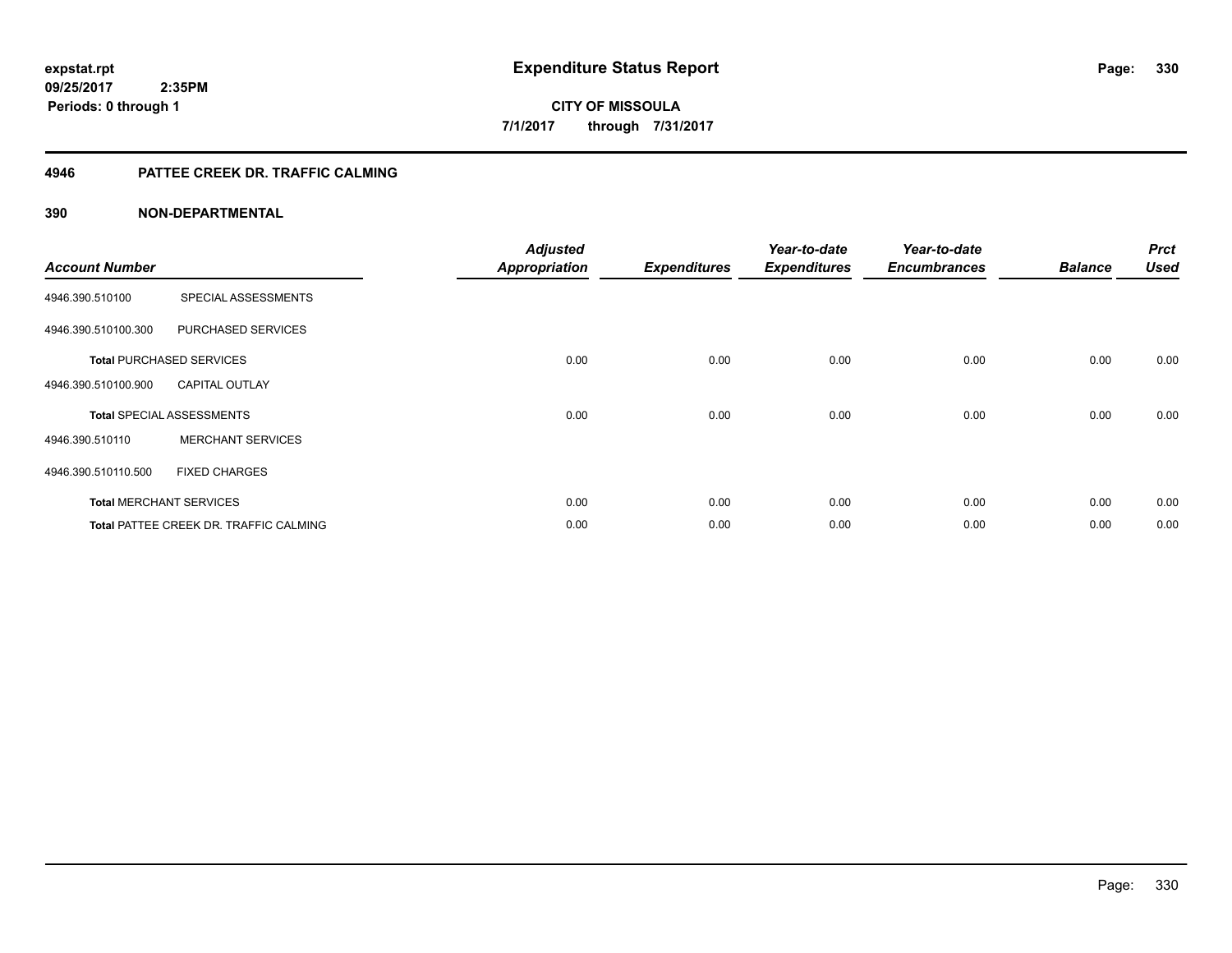## **4948 STORMWATER OUTFALL RETROFITS**

| <b>Account Number</b>       |                                                                                         | <b>Adjusted</b><br>Appropriation | <b>Expenditures</b>  | Year-to-date<br><b>Expenditures</b> | Year-to-date<br><b>Encumbrances</b> | <b>Balance</b>             | <b>Prct</b><br><b>Used</b> |
|-----------------------------|-----------------------------------------------------------------------------------------|----------------------------------|----------------------|-------------------------------------|-------------------------------------|----------------------------|----------------------------|
| 4948.390.431210             | CARAS PARK STORM WATER RETROFITS                                                        |                                  |                      |                                     |                                     |                            |                            |
| 4948.390.431210.300         | <b>PURCHASED SERVICES</b>                                                               |                                  |                      |                                     |                                     |                            |                            |
|                             | 4948.390.431210.350.000 CARAS PARK OUTFALL RETROFITS<br><b>Total PURCHASED SERVICES</b> | 0.00<br>0.00                     | 1,136.49<br>1.136.49 | 1,136.49<br>1,136.49                | 0.00<br>0.00                        | $-1,136.49$<br>$-1.136.49$ | 0.00<br>0.00               |
| 4948.390.431210.900         | <b>CAPITAL OUTLAY</b>                                                                   |                                  |                      |                                     |                                     |                            |                            |
| <b>Total CAPITAL OUTLAY</b> |                                                                                         | 0.00                             | 0.00                 | 0.00                                | 0.00                                | 0.00                       | 0.00                       |
|                             | <b>Total CARAS PARK STORM WATER RETROFITS</b>                                           | 0.00                             | 1,136.49             | 1,136.49                            | 0.00                                | $-1,136.49$                | 0.00                       |
| 4948.390.431212             | <b>BUCKHOUSE BRIDGE STORM WATER RETROFIT</b>                                            |                                  |                      |                                     |                                     |                            |                            |
| 4948.390.431212.300         | <b>PURCHASED SERVICES</b>                                                               |                                  |                      |                                     |                                     |                            |                            |
|                             | <b>Total BUCKHOUSE BRIDGE STORM WATER RETROFIT</b>                                      | 0.00                             | 0.00                 | 0.00                                | 0.00                                | 0.00                       | 0.00                       |
| 4948.390.510110             | <b>MERCHANT SERVICES</b>                                                                |                                  |                      |                                     |                                     |                            |                            |
| 4948.390.510110.500         | <b>FIXED CHARGES</b>                                                                    |                                  |                      |                                     |                                     |                            |                            |
|                             | <b>Total MERCHANT SERVICES</b>                                                          | 0.00                             | 0.00                 | 0.00                                | 0.00                                | 0.00                       | 0.00                       |
|                             | <b>Total STORMWATER OUTFALL RETROFITS</b>                                               | 0.00                             | 1,136.49             | 1,136.49                            | 0.00                                | $-1,136.49$                | 0.00                       |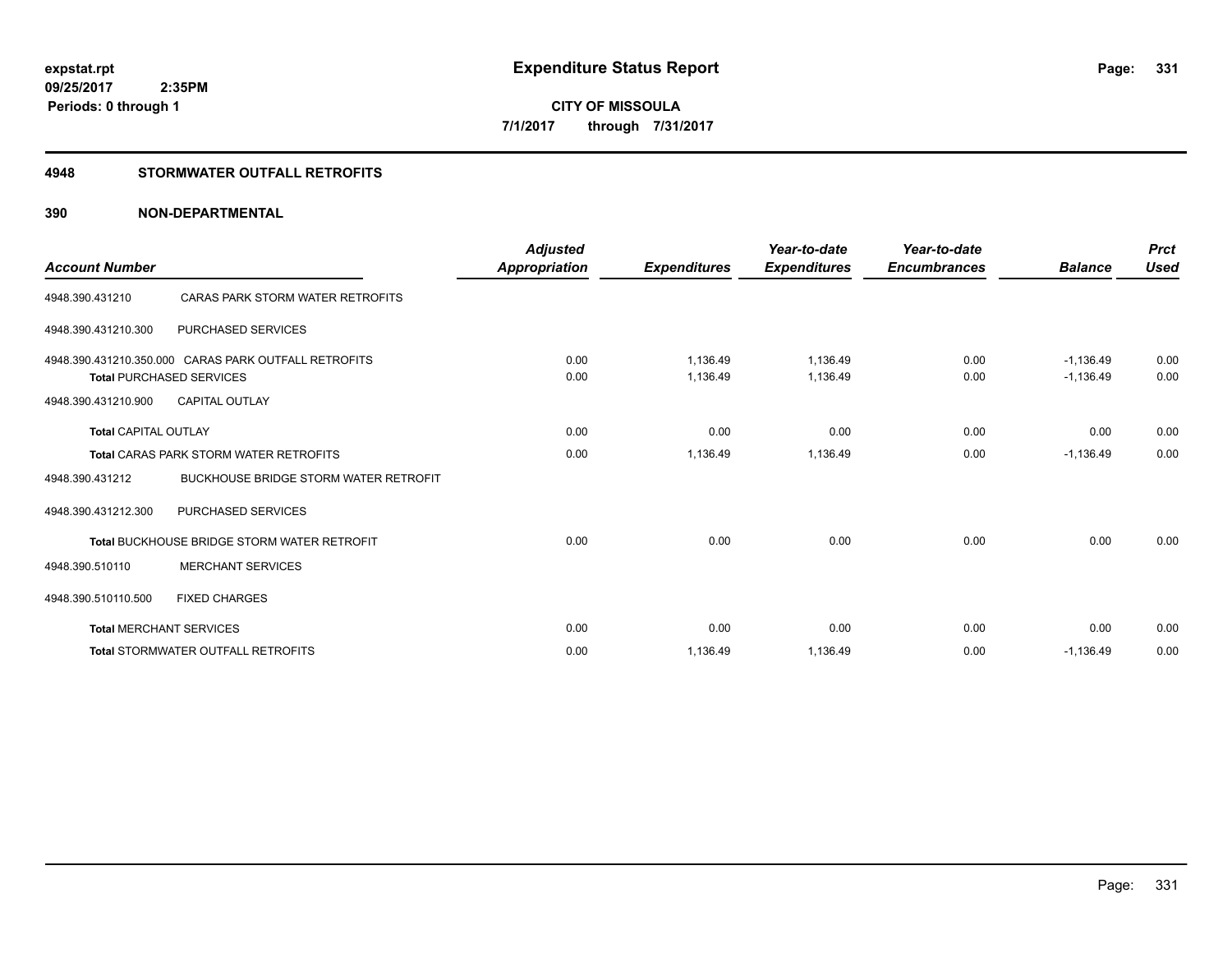#### **4949 WAYFINDING PROJECT**

| <b>Account Number</b>         |                                 | <b>Adjusted</b><br><b>Appropriation</b> | <b>Expenditures</b> | Year-to-date<br><b>Expenditures</b> | Year-to-date<br><b>Encumbrances</b> | <b>Balance</b> | <b>Prct</b><br><b>Used</b> |
|-------------------------------|---------------------------------|-----------------------------------------|---------------------|-------------------------------------|-------------------------------------|----------------|----------------------------|
| 4949.390.430268               | *** Title Not Found ***         |                                         |                     |                                     |                                     |                |                            |
| 4949.390.430268.100           | PERSONAL SERVICES               |                                         |                     |                                     |                                     |                |                            |
|                               | <b>Total PERSONAL SERVICES</b>  | 0.00                                    | 0.00                | 0.00                                | 0.00                                | 0.00           | 0.00                       |
| 4949.390.430268.200           | <b>SUPPLIES</b>                 |                                         |                     |                                     |                                     |                |                            |
| <b>Total SUPPLIES</b>         |                                 | 0.00                                    | 0.00                | 0.00                                | 0.00                                | 0.00           | 0.00                       |
| 4949.390.430268.300           | PURCHASED SERVICES              |                                         |                     |                                     |                                     |                |                            |
|                               | <b>Total PURCHASED SERVICES</b> | 0.00                                    | 0.00                | 0.00                                | 0.00                                | 0.00           | 0.00                       |
| 4949.390.430268.900           | <b>CAPITAL OUTLAY</b>           |                                         |                     |                                     |                                     |                |                            |
| Total *** Title Not Found *** |                                 | 0.00                                    | 0.00                | 0.00                                | 0.00                                | 0.00           | 0.00                       |
| 4949.390.510110               | <b>MERCHANT SERVICES</b>        |                                         |                     |                                     |                                     |                |                            |
| 4949.390.510110.500           | <b>FIXED CHARGES</b>            |                                         |                     |                                     |                                     |                |                            |
|                               | <b>Total WAYFINDING PROJECT</b> | 0.00                                    | 0.00                | 0.00                                | 0.00                                | 0.00           | 0.00                       |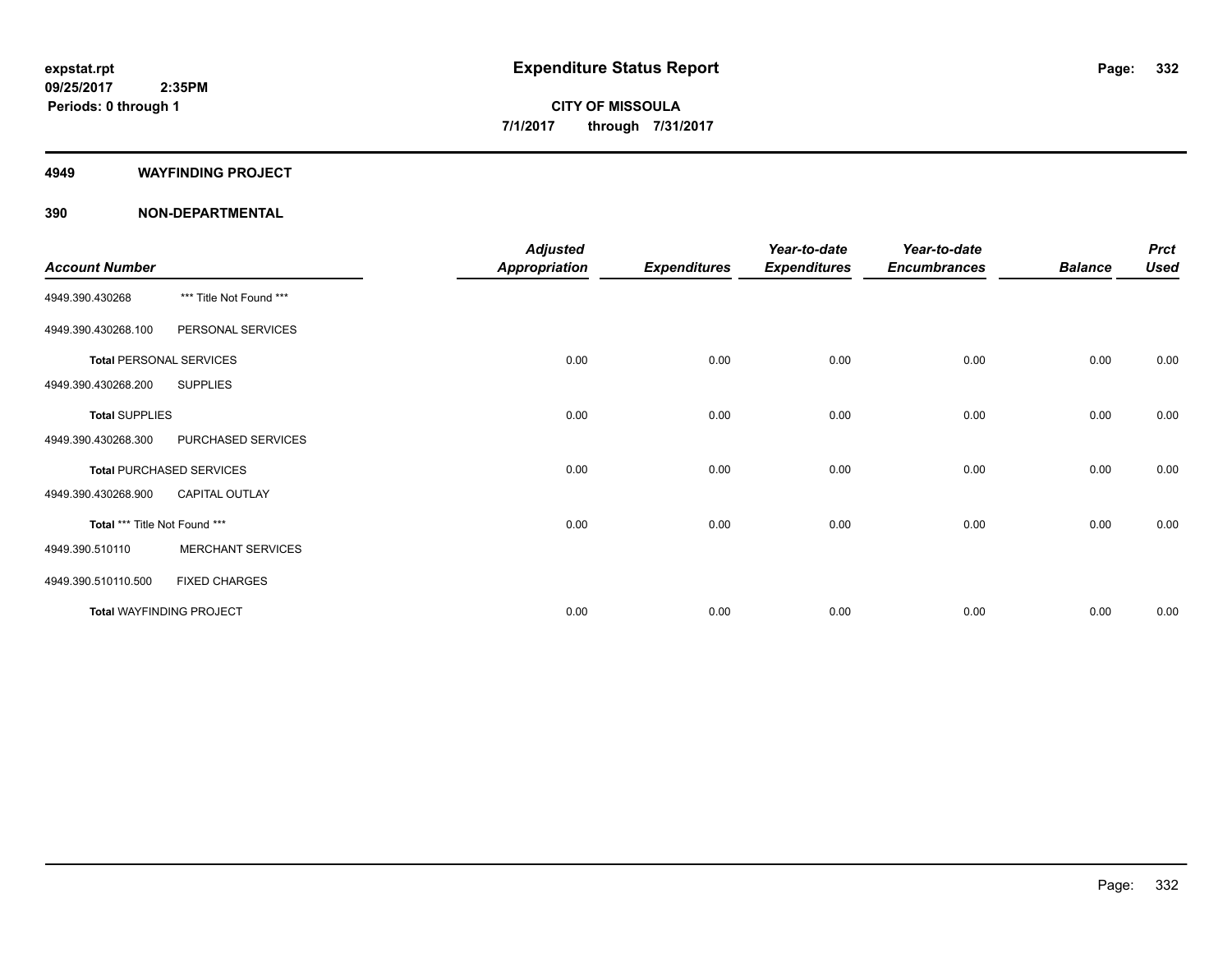#### **4990 ARRA ENHANCEMENTS**

## **500 N HIGGINS STREETSCAPE**

| <b>Account Number</b> |                                         | <b>Adjusted</b><br><b>Appropriation</b> | <b>Expenditures</b> | Year-to-date<br><b>Expenditures</b> | Year-to-date<br><b>Encumbrances</b> | <b>Balance</b> | <b>Prct</b><br><b>Used</b> |
|-----------------------|-----------------------------------------|-----------------------------------------|---------------------|-------------------------------------|-------------------------------------|----------------|----------------------------|
| 4990.500.430030       | PRELIMINARY ENGINEERING                 |                                         |                     |                                     |                                     |                |                            |
| 4990.500.430030.900   | <b>CAPITAL OUTLAY</b>                   |                                         |                     |                                     |                                     |                |                            |
|                       | <b>Total PRELIMINARY ENGINEERING</b>    | 0.00                                    | 0.00                | 0.00                                | 0.00                                | 0.00           | 0.00                       |
| 4990.500.430031       | <b>CONTRUCTION ENGINEERING</b>          |                                         |                     |                                     |                                     |                |                            |
| 4990.500.430031.900   | <b>CAPITAL OUTLAY</b>                   |                                         |                     |                                     |                                     |                |                            |
|                       | <b>Total CONTRUCTION ENGINEERING</b>    | 0.00                                    | 0.00                | 0.00                                | 0.00                                | 0.00           | 0.00                       |
| 4990.500.430032       | CONTRACTOR PAYMENTS-CONTSTRUCTION       |                                         |                     |                                     |                                     |                |                            |
| 4990.500.430032.900   | <b>CAPITAL OUTLAY</b>                   |                                         |                     |                                     |                                     |                |                            |
|                       | Total CONTRACTOR PAYMENTS-CONTSTRUCTION | 0.00                                    | 0.00                | 0.00                                | 0.00                                | 0.00           | 0.00                       |
| 4990.500.510110       | <b>MERCHANT SERVICES</b>                |                                         |                     |                                     |                                     |                |                            |
| 4990.500.510110.500   | <b>FIXED CHARGES</b>                    |                                         |                     |                                     |                                     |                |                            |
|                       | Total N HIGGINS STREETSCAPE             | 0.00                                    | 0.00                | 0.00                                | 0.00                                | 0.00           | 0.00                       |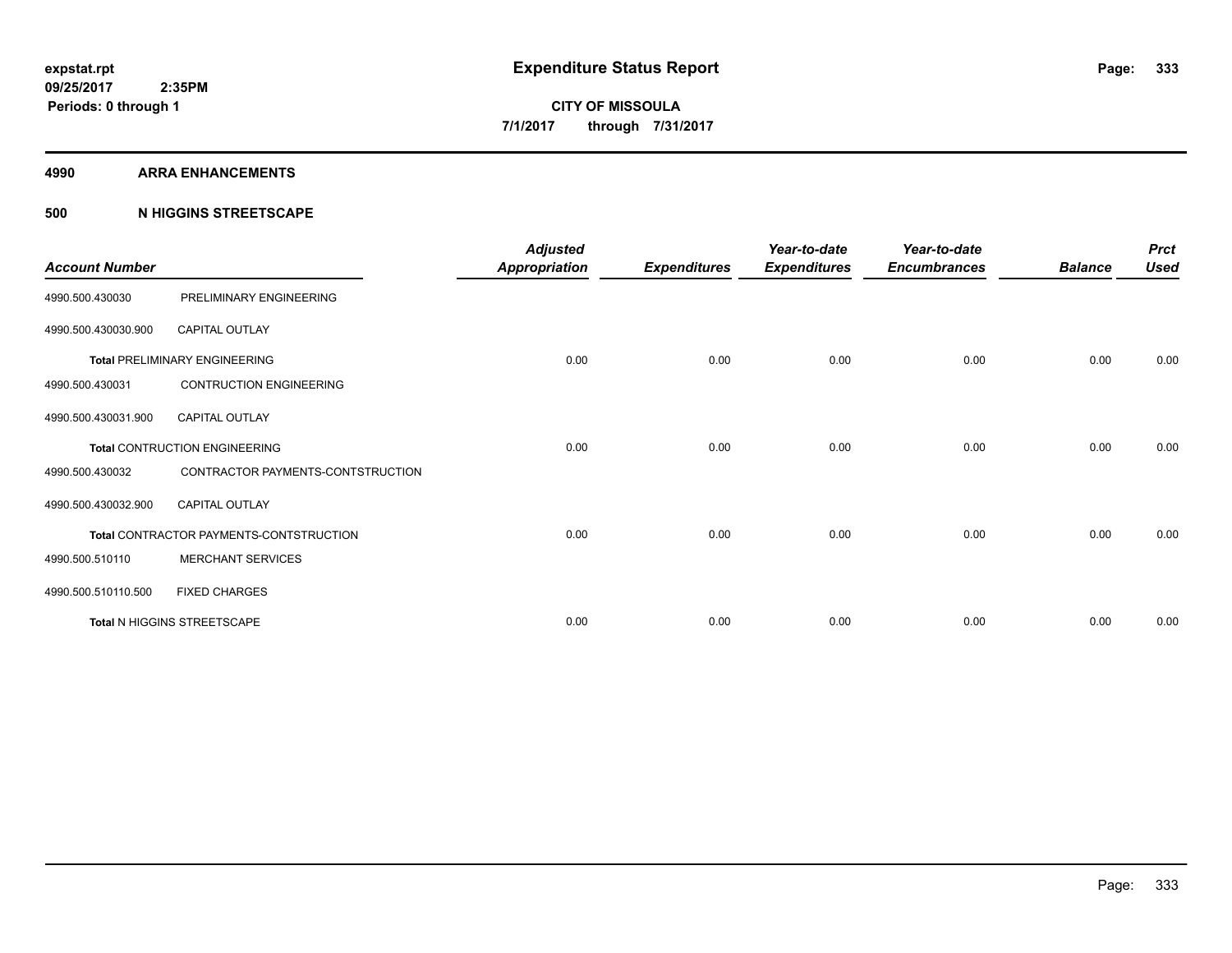**4990 ARRA ENHANCEMENTS**

**510 CURB RAMPS**

| <b>Account Number</b>   |                                                | <b>Adjusted</b><br><b>Appropriation</b> | <b>Expenditures</b> | Year-to-date<br><b>Expenditures</b> | Year-to-date<br><b>Encumbrances</b> | <b>Balance</b> | <b>Prct</b><br><b>Used</b> |
|-------------------------|------------------------------------------------|-----------------------------------------|---------------------|-------------------------------------|-------------------------------------|----------------|----------------------------|
| 4990.510.430032         | CONTRACTOR PAYMENTS-CONTSTRUCTION              |                                         |                     |                                     |                                     |                |                            |
| 4990.510.430032.900     | <b>CAPITAL OUTLAY</b>                          |                                         |                     |                                     |                                     |                |                            |
|                         | <b>Total CONTRACTOR PAYMENTS-CONTSTRUCTION</b> | 0.00                                    | 0.00                | 0.00                                | 0.00                                | 0.00           | 0.00                       |
| 4990.510.510110         | <b>MERCHANT SERVICES</b>                       |                                         |                     |                                     |                                     |                |                            |
| 4990.510.510110.500     | <b>FIXED CHARGES</b>                           |                                         |                     |                                     |                                     |                |                            |
| <b>Total CURB RAMPS</b> |                                                | 0.00                                    | 0.00                | 0.00                                | 0.00                                | 0.00           | 0.00                       |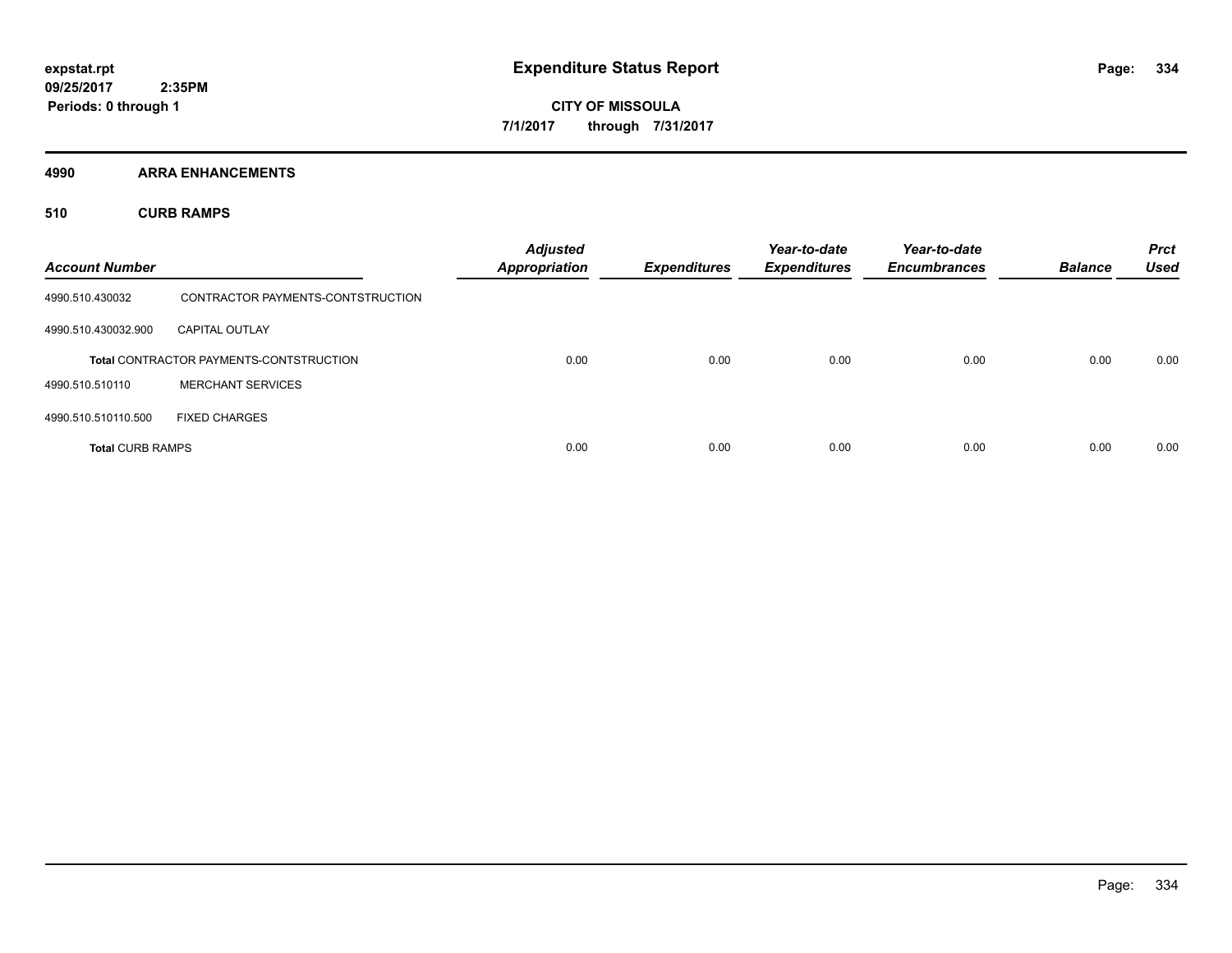#### **4990 ARRA ENHANCEMENTS**

## **515 RSNAKE GATEWAY GREENOUGH DRIVE**

| <b>Account Number</b> |                                         | <b>Adjusted</b><br><b>Appropriation</b> | <b>Expenditures</b> | Year-to-date<br><b>Expenditures</b> | Year-to-date<br><b>Encumbrances</b> | <b>Balance</b> | <b>Prct</b><br><b>Used</b> |
|-----------------------|-----------------------------------------|-----------------------------------------|---------------------|-------------------------------------|-------------------------------------|----------------|----------------------------|
| 4990.515.430030       | PRELIMINARY ENGINEERING                 |                                         |                     |                                     |                                     |                |                            |
| 4990.515.430030.900   | <b>CAPITAL OUTLAY</b>                   |                                         |                     |                                     |                                     |                |                            |
|                       | <b>Total PRELIMINARY ENGINEERING</b>    | 0.00                                    | 0.00                | 0.00                                | 0.00                                | 0.00           | 0.00                       |
| 4990.515.430031       | <b>CONTRUCTION ENGINEERING</b>          |                                         |                     |                                     |                                     |                |                            |
| 4990.515.430031.900   | <b>CAPITAL OUTLAY</b>                   |                                         |                     |                                     |                                     |                |                            |
|                       | <b>Total CONTRUCTION ENGINEERING</b>    | 0.00                                    | 0.00                | 0.00                                | 0.00                                | 0.00           | 0.00                       |
| 4990.515.430032       | CONTRACTOR PAYMENTS-CONTSTRUCTION       |                                         |                     |                                     |                                     |                |                            |
| 4990.515.430032.900   | <b>CAPITAL OUTLAY</b>                   |                                         |                     |                                     |                                     |                |                            |
|                       | Total CONTRACTOR PAYMENTS-CONTSTRUCTION | 0.00                                    | 0.00                | 0.00                                | 0.00                                | 0.00           | 0.00                       |
| 4990.515.510110       | <b>MERCHANT SERVICES</b>                |                                         |                     |                                     |                                     |                |                            |
| 4990.515.510110.500   | <b>FIXED CHARGES</b>                    |                                         |                     |                                     |                                     |                |                            |
|                       | <b>Total ARRA ENHANCEMENTS</b>          | 0.00                                    | 0.00                | 0.00                                | 0.00                                | 0.00           | 0.00                       |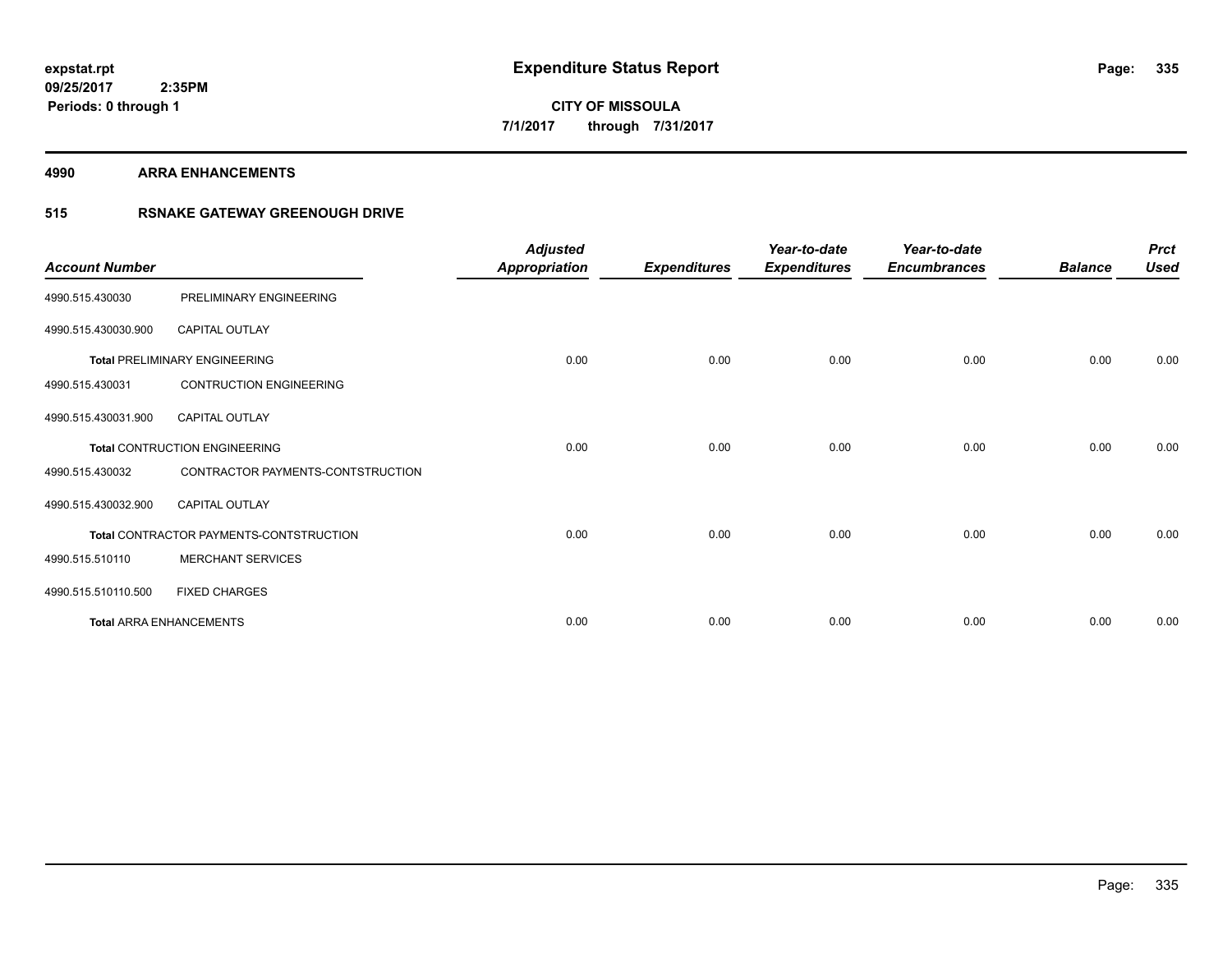**4991 ARRA HB645**

## **500 N HIGGINS STREETSCAPE**

| <b>Account Number</b> |                                    | <b>Adjusted</b><br><b>Appropriation</b> | <b>Expenditures</b> | Year-to-date<br><b>Expenditures</b> | Year-to-date<br><b>Encumbrances</b> | <b>Balance</b> | <b>Prct</b><br><b>Used</b> |
|-----------------------|------------------------------------|-----------------------------------------|---------------------|-------------------------------------|-------------------------------------|----------------|----------------------------|
| 4991.500.430033       | N.HIGGINS/MTN WATER                |                                         |                     |                                     |                                     |                |                            |
| 4991.500.430033.900   | <b>CAPITAL OUTLAY</b>              |                                         |                     |                                     |                                     |                |                            |
|                       | <b>Total N.HIGGINS/MTN WATER</b>   | 0.00                                    | 0.00                | 0.00                                | 0.00                                | 0.00           | 0.00                       |
| 4991.500.510110       | <b>MERCHANT SERVICES</b>           |                                         |                     |                                     |                                     |                |                            |
| 4991.500.510110.500   | <b>FIXED CHARGES</b>               |                                         |                     |                                     |                                     |                |                            |
|                       | <b>Total N HIGGINS STREETSCAPE</b> | 0.00                                    | 0.00                | 0.00                                | 0.00                                | 0.00           | 0.00                       |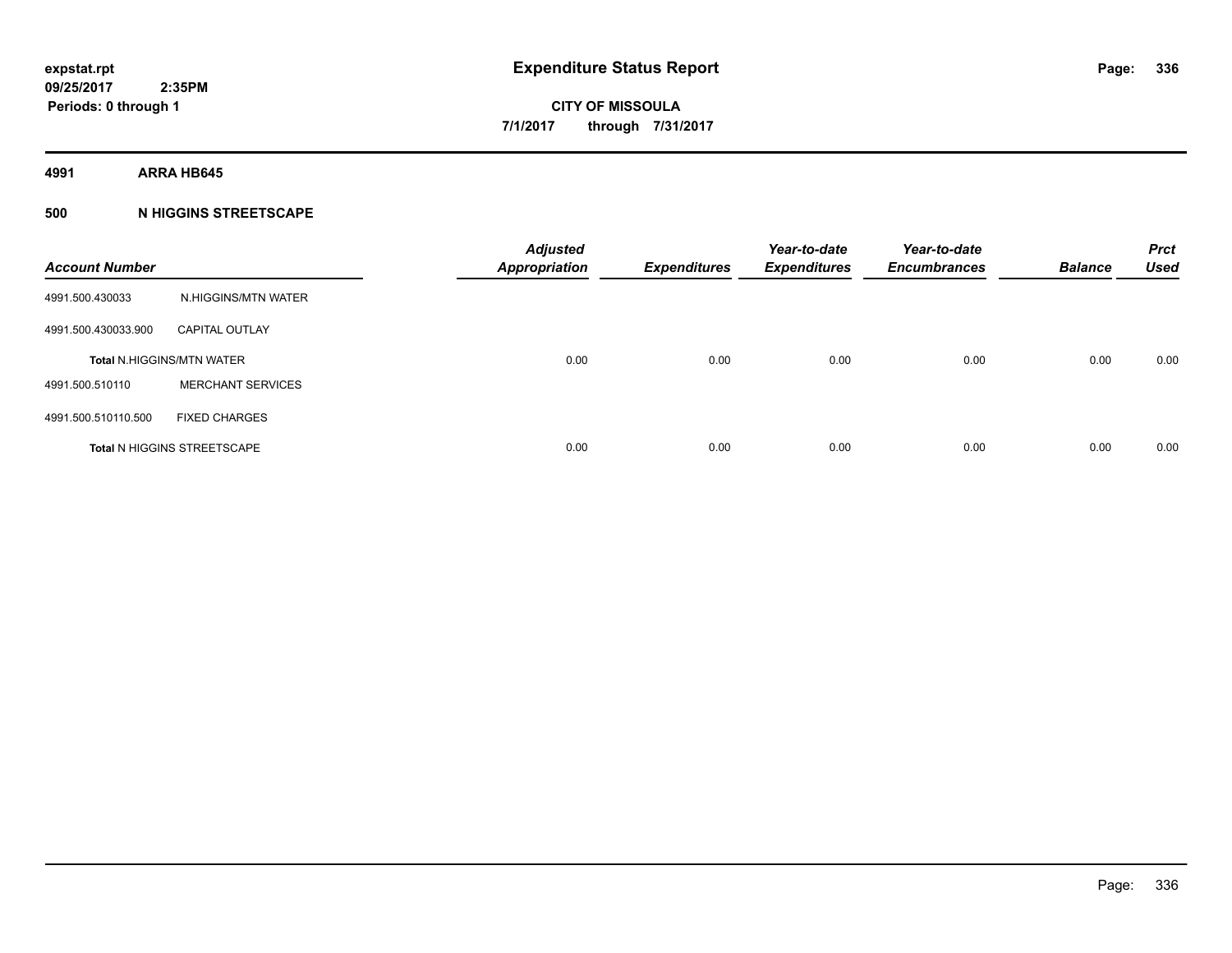**CITY OF MISSOULA 7/1/2017 through 7/31/2017**

**4991 ARRA HB645**

**520 N HIGGINS PAVING**

| <b>Account Number</b>         |                                                | <b>Adjusted</b><br><b>Appropriation</b> | <b>Expenditures</b> | Year-to-date<br><b>Expenditures</b> | Year-to-date<br><b>Encumbrances</b> | <b>Balance</b> | <b>Prct</b><br><b>Used</b> |
|-------------------------------|------------------------------------------------|-----------------------------------------|---------------------|-------------------------------------|-------------------------------------|----------------|----------------------------|
| 4991.520.430030               | PRELIMINARY ENGINEERING                        |                                         |                     |                                     |                                     |                |                            |
| 4991.520.430030.900           | <b>CAPITAL OUTLAY</b>                          |                                         |                     |                                     |                                     |                |                            |
|                               | <b>Total PRELIMINARY ENGINEERING</b>           | 0.00                                    | 0.00                | 0.00                                | 0.00                                | 0.00           | 0.00                       |
| 4991.520.430031               | <b>CONTRUCTION ENGINEERING</b>                 |                                         |                     |                                     |                                     |                |                            |
| 4991.520.430031.900           | CAPITAL OUTLAY                                 |                                         |                     |                                     |                                     |                |                            |
|                               | <b>Total CONTRUCTION ENGINEERING</b>           | 0.00                                    | 0.00                | 0.00                                | 0.00                                | 0.00           | 0.00                       |
| 4991.520.430032               | CONTRACTOR PAYMENTS-CONTSTRUCTION              |                                         |                     |                                     |                                     |                |                            |
| 4991.520.430032.900           | <b>CAPITAL OUTLAY</b>                          |                                         |                     |                                     |                                     |                |                            |
|                               | <b>Total CONTRACTOR PAYMENTS-CONTSTRUCTION</b> | 0.00                                    | 0.00                | 0.00                                | 0.00                                | 0.00           | 0.00                       |
| 4991.520.510110               | <b>MERCHANT SERVICES</b>                       |                                         |                     |                                     |                                     |                |                            |
| 4991.520.510110.500           | <b>FIXED CHARGES</b>                           |                                         |                     |                                     |                                     |                |                            |
| <b>Total N HIGGINS PAVING</b> |                                                | 0.00                                    | 0.00                | 0.00                                | 0.00                                | 0.00           | 0.00                       |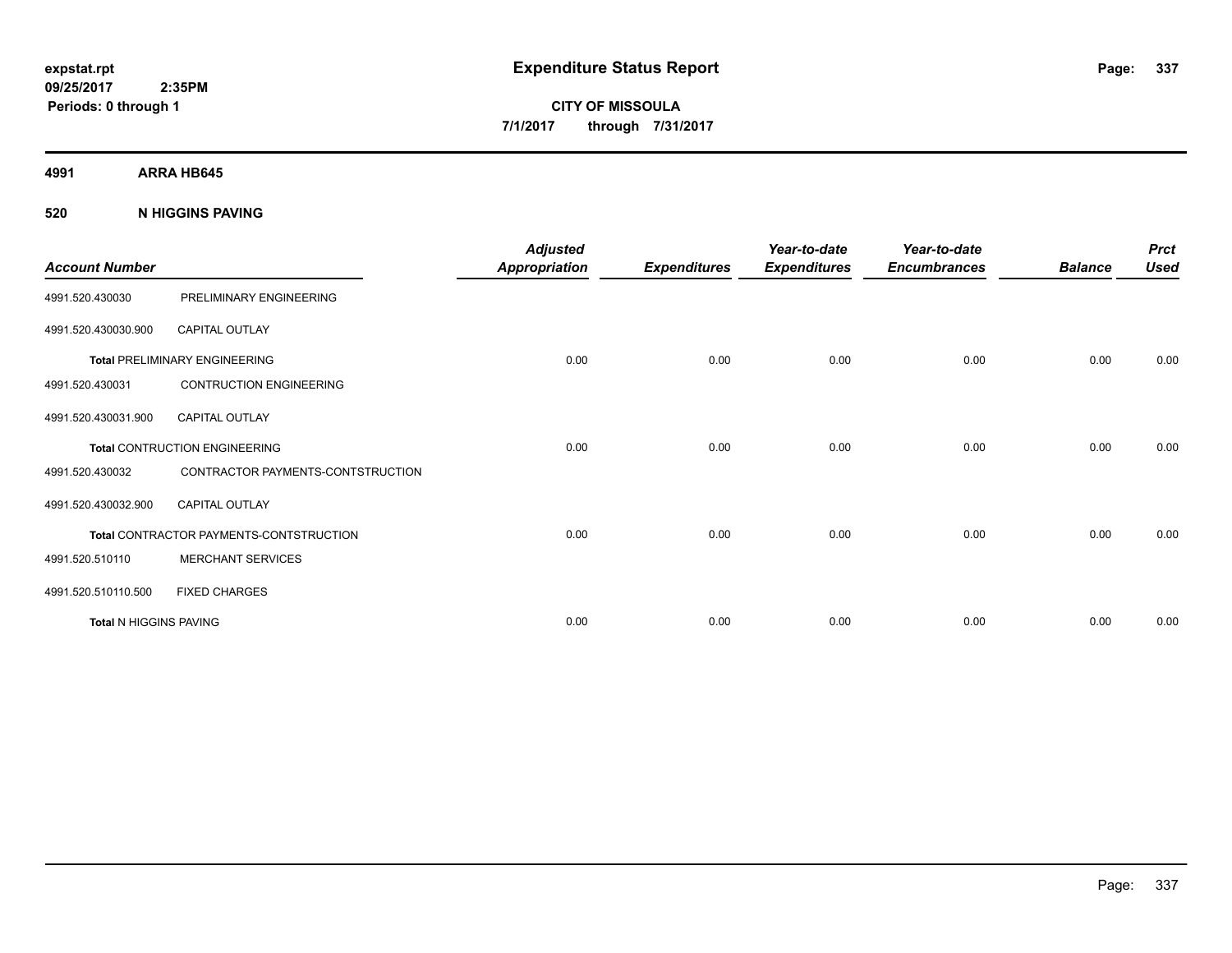**4991 ARRA HB645**

## **525 BROOKS ST CURB & SW IMPROVEMENTS**

| <b>Account Number</b> |                                         | <b>Adjusted</b><br><b>Appropriation</b> | <b>Expenditures</b> | Year-to-date<br><b>Expenditures</b> | Year-to-date<br><b>Encumbrances</b> | <b>Balance</b> | <b>Prct</b><br><b>Used</b> |
|-----------------------|-----------------------------------------|-----------------------------------------|---------------------|-------------------------------------|-------------------------------------|----------------|----------------------------|
| 4991.525.430030       | PRELIMINARY ENGINEERING                 |                                         |                     |                                     |                                     |                |                            |
| 4991.525.430030.900   | <b>CAPITAL OUTLAY</b>                   |                                         |                     |                                     |                                     |                |                            |
|                       | <b>Total PRELIMINARY ENGINEERING</b>    | 0.00                                    | 0.00                | 0.00                                | 0.00                                | 0.00           | 0.00                       |
| 4991.525.430031       | CONTRUCTION ENGINEERING                 |                                         |                     |                                     |                                     |                |                            |
| 4991.525.430031.900   | <b>CAPITAL OUTLAY</b>                   |                                         |                     |                                     |                                     |                |                            |
|                       | <b>Total CONTRUCTION ENGINEERING</b>    | 0.00                                    | 0.00                | 0.00                                | 0.00                                | 0.00           | 0.00                       |
| 4991.525.430032       | CONTRACTOR PAYMENTS-CONTSTRUCTION       |                                         |                     |                                     |                                     |                |                            |
| 4991.525.430032.900   | <b>CAPITAL OUTLAY</b>                   |                                         |                     |                                     |                                     |                |                            |
|                       | Total CONTRACTOR PAYMENTS-CONTSTRUCTION | 0.00                                    | 0.00                | 0.00                                | 0.00                                | 0.00           | 0.00                       |
| 4991.525.510110       | <b>MERCHANT SERVICES</b>                |                                         |                     |                                     |                                     |                |                            |
| 4991.525.510110.500   | <b>FIXED CHARGES</b>                    |                                         |                     |                                     |                                     |                |                            |
|                       | Total BROOKS ST CURB & SW IMPROVEMENTS  | 0.00                                    | 0.00                | 0.00                                | 0.00                                | 0.00           | 0.00                       |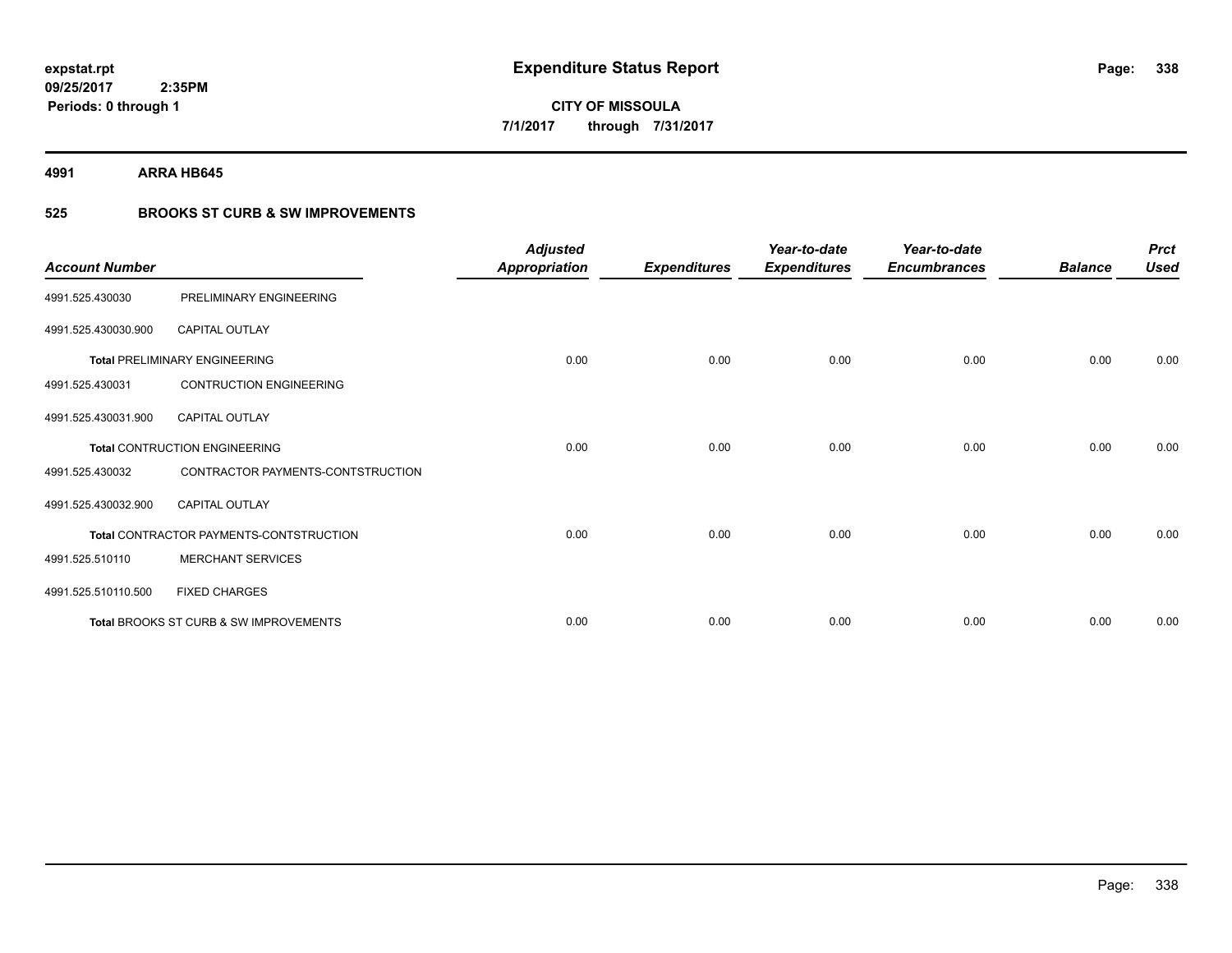**CITY OF MISSOULA 7/1/2017 through 7/31/2017**

**4991 ARRA HB645**

**530 CURB RAMPS**

| <b>Account Number</b>          |                                                | <b>Adjusted</b><br><b>Appropriation</b> | <b>Expenditures</b> | Year-to-date<br><b>Expenditures</b> | Year-to-date<br><b>Encumbrances</b> | <b>Balance</b> | <b>Prct</b><br><b>Used</b> |
|--------------------------------|------------------------------------------------|-----------------------------------------|---------------------|-------------------------------------|-------------------------------------|----------------|----------------------------|
| 4991.530.430030                | PRELIMINARY ENGINEERING                        |                                         |                     |                                     |                                     |                |                            |
| 4991.530.430030.100            | PERSONAL SERVICES                              |                                         |                     |                                     |                                     |                |                            |
| <b>Total PERSONAL SERVICES</b> |                                                | 0.00                                    | 0.00                | 0.00                                | 0.00                                | 0.00           | 0.00                       |
| 4991.530.430030.900            | <b>CAPITAL OUTLAY</b>                          |                                         |                     |                                     |                                     |                |                            |
|                                | <b>Total PRELIMINARY ENGINEERING</b>           | 0.00                                    | 0.00                | 0.00                                | 0.00                                | 0.00           | 0.00                       |
| 4991.530.430031                | <b>CONTRUCTION ENGINEERING</b>                 |                                         |                     |                                     |                                     |                |                            |
| 4991.530.430031.900            | <b>CAPITAL OUTLAY</b>                          |                                         |                     |                                     |                                     |                |                            |
|                                | <b>Total CONTRUCTION ENGINEERING</b>           | 0.00                                    | 0.00                | 0.00                                | 0.00                                | 0.00           | 0.00                       |
| 4991.530.430032                | CONTRACTOR PAYMENTS-CONTSTRUCTION              |                                         |                     |                                     |                                     |                |                            |
| 4991.530.430032.900            | <b>CAPITAL OUTLAY</b>                          |                                         |                     |                                     |                                     |                |                            |
|                                | <b>Total CONTRACTOR PAYMENTS-CONTSTRUCTION</b> | 0.00                                    | 0.00                | 0.00                                | 0.00                                | 0.00           | 0.00                       |
| 4991.530.510110                | <b>MERCHANT SERVICES</b>                       |                                         |                     |                                     |                                     |                |                            |
| 4991.530.510110.500            | <b>FIXED CHARGES</b>                           |                                         |                     |                                     |                                     |                |                            |
| <b>Total CURB RAMPS</b>        |                                                | 0.00                                    | 0.00                | 0.00                                | 0.00                                | 0.00           | 0.00                       |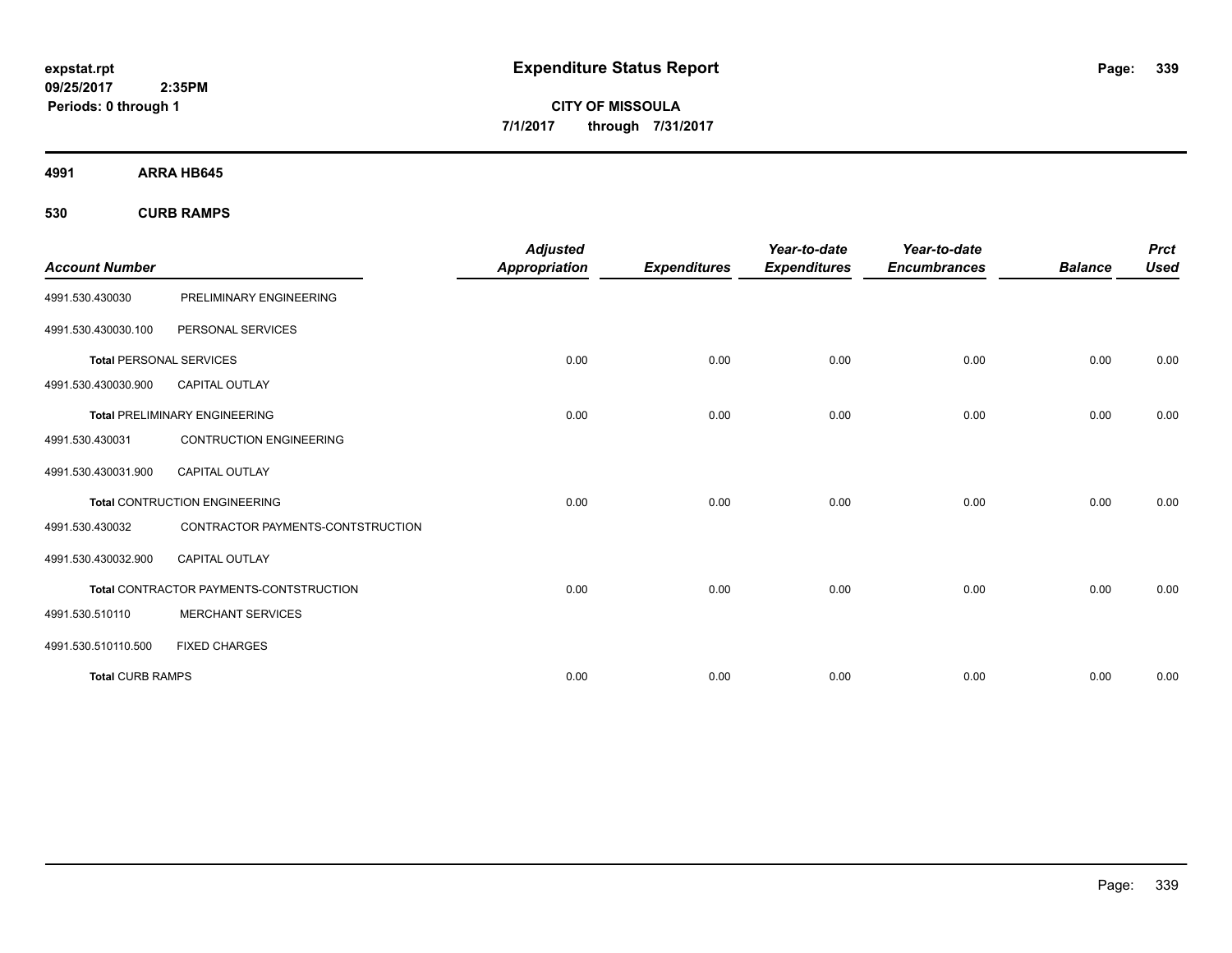**4991 ARRA HB645**

## **535 PARKS PLAYGROUND INSTALLS**

|                                |                                         | <b>Adjusted</b>      |                     | Year-to-date        | Year-to-date        |                | <b>Prct</b> |
|--------------------------------|-----------------------------------------|----------------------|---------------------|---------------------|---------------------|----------------|-------------|
| <b>Account Number</b>          |                                         | <b>Appropriation</b> | <b>Expenditures</b> | <b>Expenditures</b> | <b>Encumbrances</b> | <b>Balance</b> | <b>Used</b> |
| 4991.535.430030                | PRELIMINARY ENGINEERING                 |                      |                     |                     |                     |                |             |
| 4991.535.430030.100            | PERSONAL SERVICES                       |                      |                     |                     |                     |                |             |
| <b>Total PERSONAL SERVICES</b> |                                         | 0.00                 | 0.00                | 0.00                | 0.00                | 0.00           | 0.00        |
| 4991.535.430030.900            | <b>CAPITAL OUTLAY</b>                   |                      |                     |                     |                     |                |             |
|                                | <b>Total PRELIMINARY ENGINEERING</b>    | 0.00                 | 0.00                | 0.00                | 0.00                | 0.00           | 0.00        |
| 4991.535.430031                | <b>CONTRUCTION ENGINEERING</b>          |                      |                     |                     |                     |                |             |
| 4991.535.430031.900            | <b>CAPITAL OUTLAY</b>                   |                      |                     |                     |                     |                |             |
|                                | <b>Total CONTRUCTION ENGINEERING</b>    | 0.00                 | 0.00                | 0.00                | 0.00                | 0.00           | 0.00        |
| 4991.535.430032                | CONTRACTOR PAYMENTS-CONTSTRUCTION       |                      |                     |                     |                     |                |             |
| 4991.535.430032.900            | <b>CAPITAL OUTLAY</b>                   |                      |                     |                     |                     |                |             |
|                                | Total CONTRACTOR PAYMENTS-CONTSTRUCTION | 0.00                 | 0.00                | 0.00                | 0.00                | 0.00           | 0.00        |
| 4991.535.510110                | <b>MERCHANT SERVICES</b>                |                      |                     |                     |                     |                |             |
| 4991.535.510110.500            | <b>FIXED CHARGES</b>                    |                      |                     |                     |                     |                |             |
|                                | <b>Total PARKS PLAYGROUND INSTALLS</b>  | 0.00                 | 0.00                | 0.00                | 0.00                | 0.00           | 0.00        |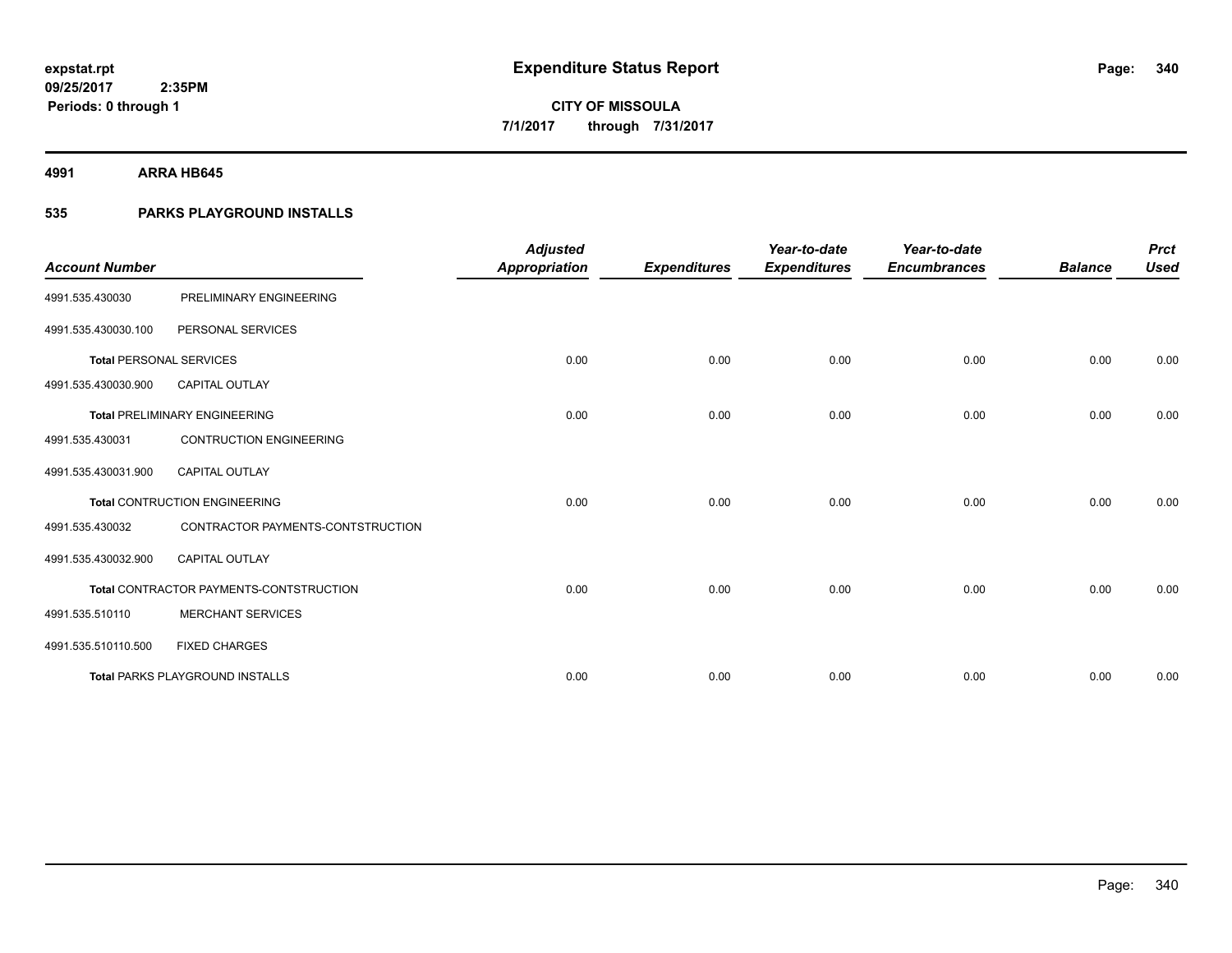**4991 ARRA HB645**

## **540 GREENOUGH PARK BRIDGE**

|                                |                                         | <b>Adjusted</b>      |                     | Year-to-date        | Year-to-date        |                | <b>Prct</b> |
|--------------------------------|-----------------------------------------|----------------------|---------------------|---------------------|---------------------|----------------|-------------|
| <b>Account Number</b>          |                                         | <b>Appropriation</b> | <b>Expenditures</b> | <b>Expenditures</b> | <b>Encumbrances</b> | <b>Balance</b> | <b>Used</b> |
| 4991.540.430030                | PRELIMINARY ENGINEERING                 |                      |                     |                     |                     |                |             |
| 4991.540.430030.900            | <b>CAPITAL OUTLAY</b>                   |                      |                     |                     |                     |                |             |
|                                | <b>Total PRELIMINARY ENGINEERING</b>    | 0.00                 | 0.00                | 0.00                | 0.00                | 0.00           | 0.00        |
| 4991.540.430031                | <b>CONTRUCTION ENGINEERING</b>          |                      |                     |                     |                     |                |             |
| 4991.540.430031.900            | <b>CAPITAL OUTLAY</b>                   |                      |                     |                     |                     |                |             |
|                                | <b>Total CONTRUCTION ENGINEERING</b>    | 0.00                 | 0.00                | 0.00                | 0.00                | 0.00           | 0.00        |
| 4991.540.430032                | CONTRACTOR PAYMENTS-CONTSTRUCTION       |                      |                     |                     |                     |                |             |
| 4991.540.430032.100            | PERSONAL SERVICES                       |                      |                     |                     |                     |                |             |
| <b>Total PERSONAL SERVICES</b> |                                         | 0.00                 | 0.00                | 0.00                | 0.00                | 0.00           | 0.00        |
| 4991.540.430032.900            | <b>CAPITAL OUTLAY</b>                   |                      |                     |                     |                     |                |             |
|                                | Total CONTRACTOR PAYMENTS-CONTSTRUCTION | 0.00                 | 0.00                | 0.00                | 0.00                | 0.00           | 0.00        |
| 4991.540.510110                | <b>MERCHANT SERVICES</b>                |                      |                     |                     |                     |                |             |
| 4991.540.510110.500            | <b>FIXED CHARGES</b>                    |                      |                     |                     |                     |                |             |
| Total ARRA HB645               |                                         | 0.00                 | 0.00                | 0.00                | 0.00                | 0.00           | 0.00        |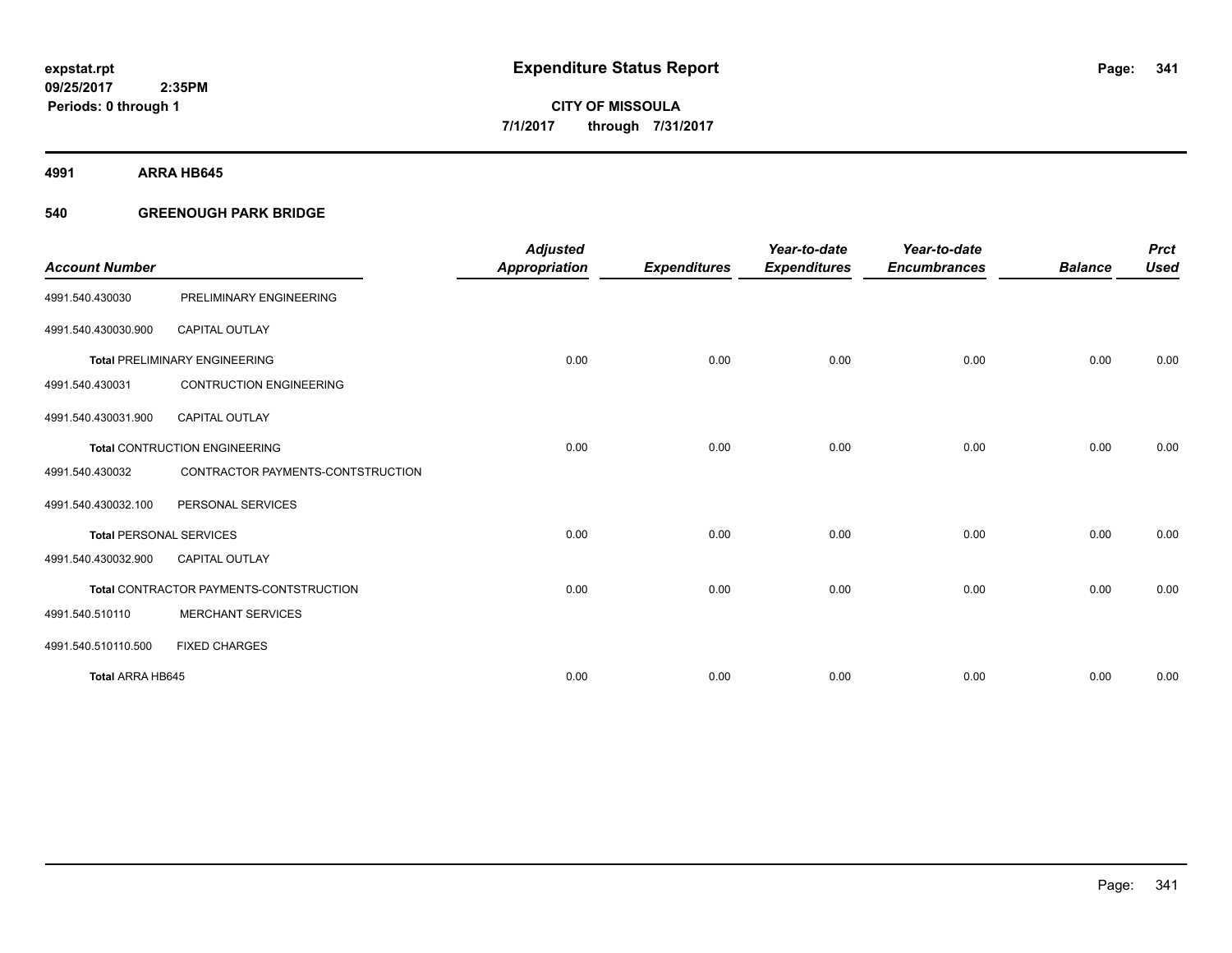#### **4992 WFL MILLER CREEK ROAD**

| <b>Account Number</b> |                                    | <b>Adjusted</b><br><b>Appropriation</b> | <b>Expenditures</b> | Year-to-date<br><b>Expenditures</b> | Year-to-date<br><b>Encumbrances</b> | <b>Balance</b> | <b>Prct</b><br><b>Used</b> |
|-----------------------|------------------------------------|-----------------------------------------|---------------------|-------------------------------------|-------------------------------------|----------------|----------------------------|
| 4992.390.430230       | <b>STREET RESTORATION</b>          |                                         |                     |                                     |                                     |                |                            |
| 4992.390.430230.900   | <b>CAPITAL OUTLAY</b>              |                                         |                     |                                     |                                     |                |                            |
|                       | <b>Total STREET RESTORATION</b>    | 0.00                                    | 0.00                | 0.00                                | 0.00                                | 0.00           | 0.00                       |
| 4992.390.510110       | <b>MERCHANT SERVICES</b>           |                                         |                     |                                     |                                     |                |                            |
| 4992.390.510110.500   | <b>FIXED CHARGES</b>               |                                         |                     |                                     |                                     |                |                            |
|                       | <b>Total WFL MILLER CREEK ROAD</b> | 0.00                                    | 0.00                | 0.00                                | 0.00                                | 0.00           | 0.00                       |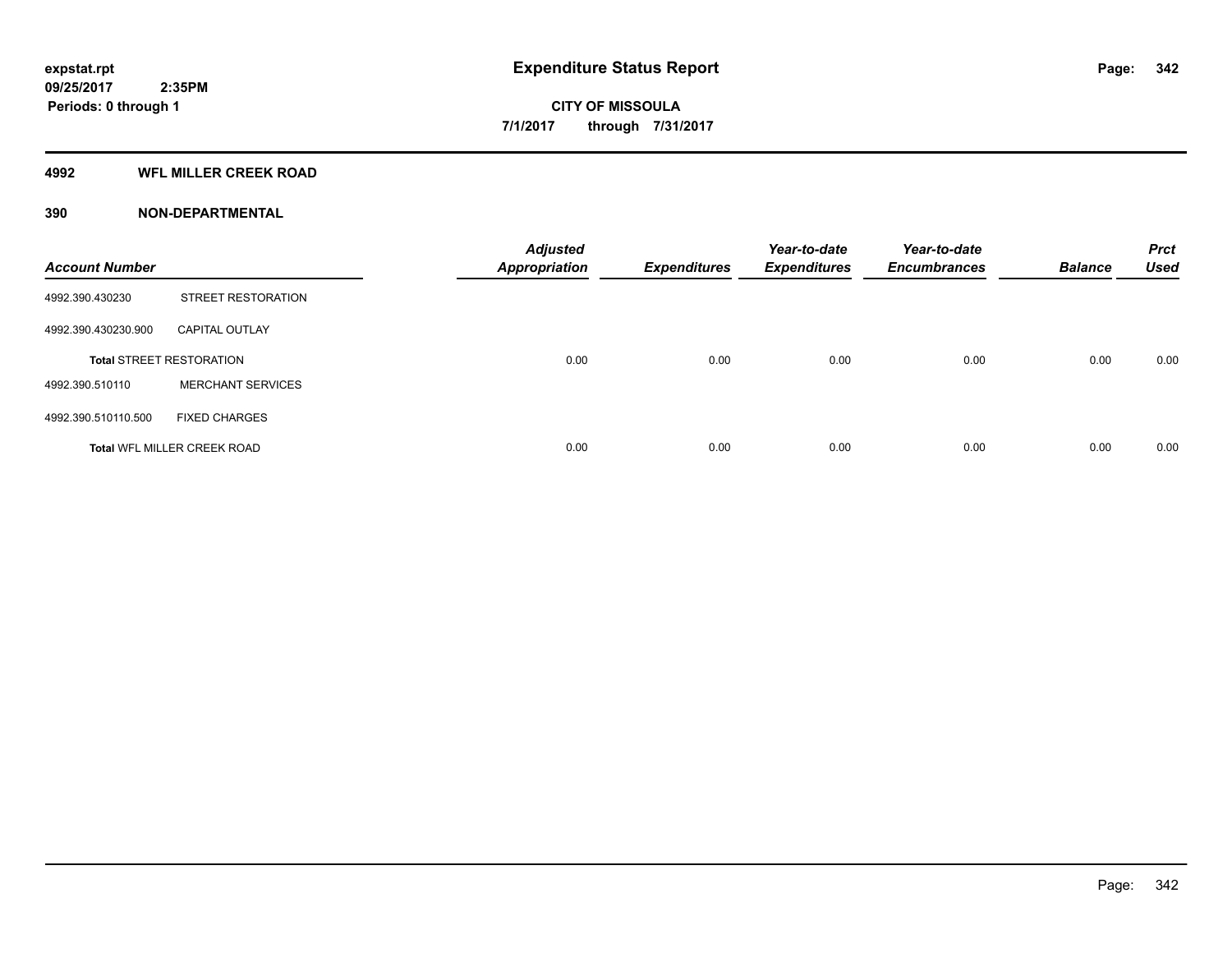#### **4993 WESTERN FEDERAL LANDS**

## **280 PUBLIC WORKS OPERATIONS**

| <b>Account Number</b>          |                                          | <b>Adjusted</b><br><b>Appropriation</b> | <b>Expenditures</b> | Year-to-date<br><b>Expenditures</b> | Year-to-date<br><b>Encumbrances</b> | <b>Balance</b> | <b>Prct</b><br><b>Used</b> |
|--------------------------------|------------------------------------------|-----------------------------------------|---------------------|-------------------------------------|-------------------------------------|----------------|----------------------------|
| 4993.280.430022                | RATTLESNAKE UNIVERSITY CROSSING          |                                         |                     |                                     |                                     |                |                            |
| 4993.280.430022.300            | PURCHASED SERVICES                       |                                         |                     |                                     |                                     |                |                            |
|                                | <b>Total PURCHASED SERVICES</b>          | 0.00                                    | 0.00                | 0.00                                | 0.00                                | 0.00           | 0.00                       |
| 4993.280.430022.900            | <b>CAPITAL OUTLAY</b>                    |                                         |                     |                                     |                                     |                |                            |
|                                | Total RATTLESNAKE UNIVERSITY CROSSING    | 0.00                                    | 0.00                | 0.00                                | 0.00                                | 0.00           | 0.00                       |
| 4993.280.430024                | RUX PH 11/PROJ 2010-022(B)               |                                         |                     |                                     |                                     |                |                            |
| 4993.280.430024.100            | PERSONAL SERVICES                        |                                         |                     |                                     |                                     |                |                            |
| <b>Total PERSONAL SERVICES</b> |                                          | 0.00                                    | 0.00                | 0.00                                | 0.00                                | 0.00           | 0.00                       |
| 4993.280.430024.900            | <b>CAPITAL OUTLAY</b>                    |                                         |                     |                                     |                                     |                |                            |
|                                | Total RUX PH 11/PROJ 2010-022(B)         | 0.00                                    | 0.00                | 0.00                                | 0.00                                | 0.00           | 0.00                       |
| 4993.280.430223                | FACILITY MAINT ENERGY CONSERVATION       |                                         |                     |                                     |                                     |                |                            |
| 4993.280.430223.900            | <b>CAPITAL OUTLAY</b>                    |                                         |                     |                                     |                                     |                |                            |
|                                | Total FACILITY MAINT ENERGY CONSERVATION | 0.00                                    | 0.00                | 0.00                                | 0.00                                | 0.00           | 0.00                       |
| 4993.280.510110                | <b>MERCHANT SERVICES</b>                 |                                         |                     |                                     |                                     |                |                            |
| 4993.280.510110.500            | <b>FIXED CHARGES</b>                     |                                         |                     |                                     |                                     |                |                            |
|                                | <b>Total WESTERN FEDERAL LANDS</b>       | 0.00                                    | 0.00                | 0.00                                | 0.00                                | 0.00           | 0.00                       |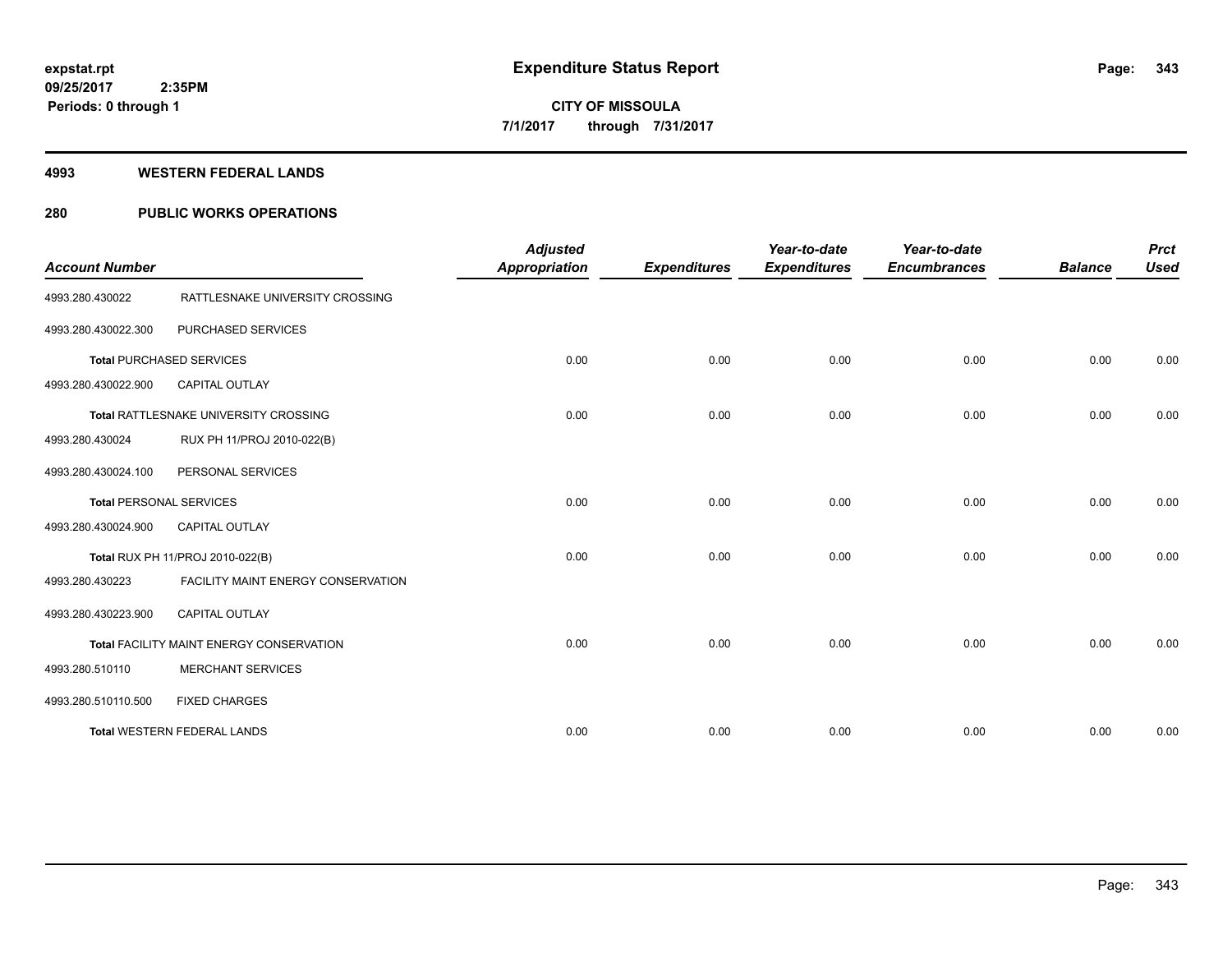**5020 CIVIC STADIUM**

## **395 PARKING COMMISSION**

| <b>Account Number</b>         |                                 | <b>Adjusted</b><br><b>Appropriation</b> | <b>Expenditures</b> | Year-to-date<br><b>Expenditures</b> | Year-to-date<br><b>Encumbrances</b> | <b>Balance</b> | <b>Prct</b><br><b>Used</b> |
|-------------------------------|---------------------------------|-----------------------------------------|---------------------|-------------------------------------|-------------------------------------|----------------|----------------------------|
| 5020.395.460000               | <b>CULTURE &amp; RECREATION</b> |                                         |                     |                                     |                                     |                |                            |
| 5020.395.460000.500           | <b>FIXED CHARGES</b>            |                                         |                     |                                     |                                     |                |                            |
|                               | Total CULTURE & RECREATION      | 0.00                                    | 0.00                | 0.00                                | 0.00                                | 0.00           | 0.00                       |
| 5020.395.460451               | *** Title Not Found ***         |                                         |                     |                                     |                                     |                |                            |
| 5020.395.460451.500           | <b>FIXED CHARGES</b>            |                                         |                     |                                     |                                     |                |                            |
| Total *** Title Not Found *** |                                 | 0.00                                    | 0.00                | 0.00                                | 0.00                                | 0.00           | 0.00                       |
| 5020.395.490200               | REVENUE BOND DEBT SERVICE       |                                         |                     |                                     |                                     |                |                            |
| 5020.395.490200.600           | <b>DEBT SERVICE</b>             |                                         |                     |                                     |                                     |                |                            |
|                               | Total REVENUE BOND DEBT SERVICE | 0.00                                    | 0.00                | 0.00                                | 0.00                                | 0.00           | 0.00                       |
| 5020.395.510000               | <b>MISCELLANEOUS</b>            |                                         |                     |                                     |                                     |                |                            |
| 5020.395.510000.800           | OTHER OBJECTS                   |                                         |                     |                                     |                                     |                |                            |
| <b>Total MISCELLANEOUS</b>    |                                 | 0.00                                    | 0.00                | 0.00                                | 0.00                                | 0.00           | 0.00                       |
| 5020.395.510110               | <b>MERCHANT SERVICES</b>        |                                         |                     |                                     |                                     |                |                            |
| 5020.395.510110.500           | <b>FIXED CHARGES</b>            |                                         |                     |                                     |                                     |                |                            |
| <b>Total CIVIC STADIUM</b>    |                                 | 0.00                                    | 0.00                | 0.00                                | 0.00                                | 0.00           | 0.00                       |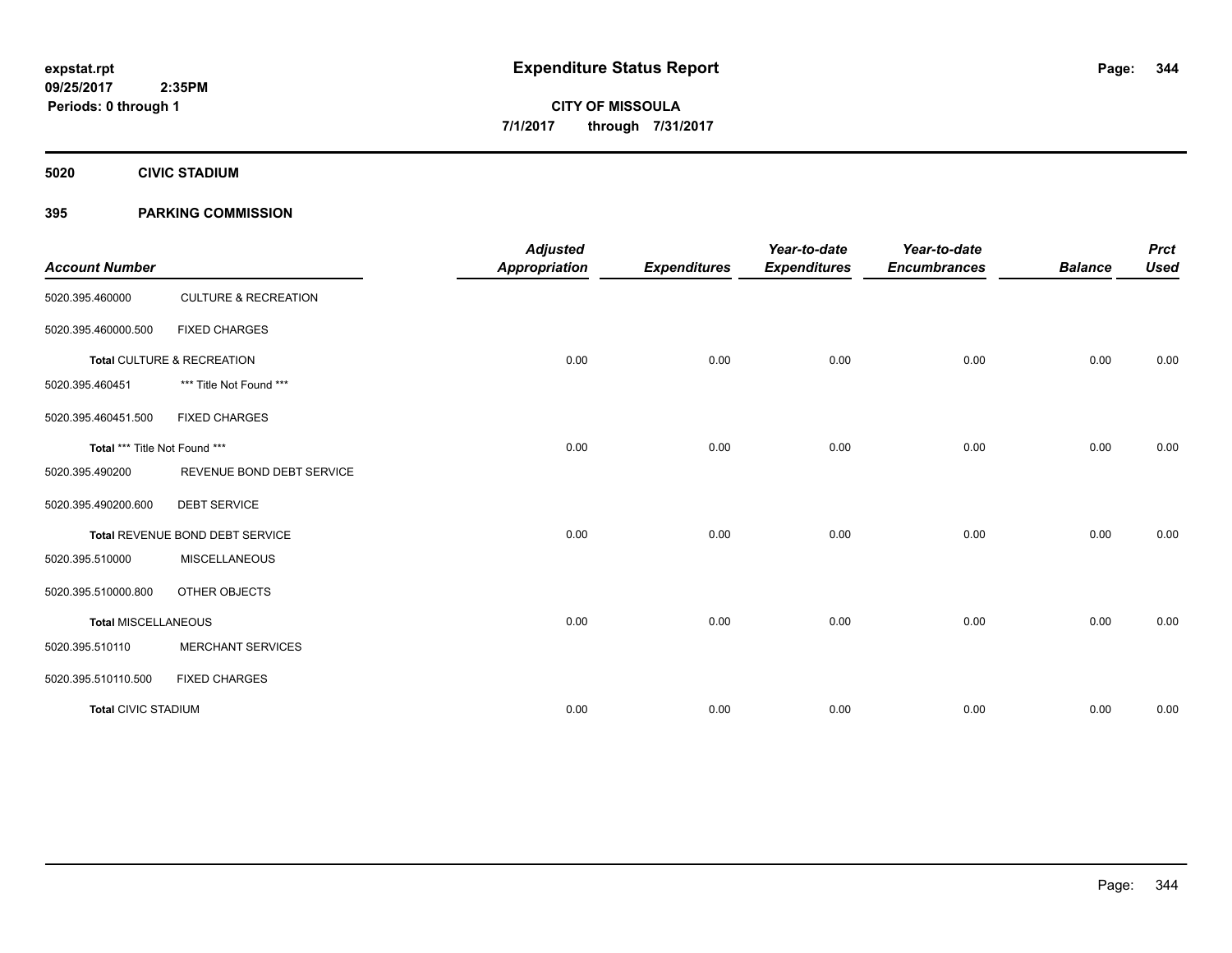**CITY OF MISSOULA 7/1/2017 through 7/31/2017**

**5210 WATER**

|                                         |                                                | <b>Adjusted</b>      |                     | Year-to-date        | Year-to-date        |                | <b>Prct</b> |
|-----------------------------------------|------------------------------------------------|----------------------|---------------------|---------------------|---------------------|----------------|-------------|
| <b>Account Number</b>                   |                                                | <b>Appropriation</b> | <b>Expenditures</b> | <b>Expenditures</b> | <b>Encumbrances</b> | <b>Balance</b> | <b>Used</b> |
| 5210.335.430210                         | <b>ADMINISTRATION</b>                          |                      |                     |                     |                     |                |             |
| 5210.335.430210.100                     | PERSONAL SERVICES                              |                      |                     |                     |                     |                |             |
|                                         | 5210.335.430210.140.000 EMPLOYER CONTRIBUTIONS | 0.00                 | 1,580.02            | 1,580.02            | 0.00                | $-1,580.02$    | 0.00        |
| <b>Total PERSONAL SERVICES</b>          |                                                | 0.00                 | 1,580.02            | 1,580.02            | 0.00                | $-1,580.02$    | 0.00        |
| 5210.335.430210.300                     | PURCHASED SERVICES                             |                      |                     |                     |                     |                |             |
|                                         | <b>Total PURCHASED SERVICES</b>                | 0.00                 | 0.00                | 0.00                | 0.00                | 0.00           | 0.00        |
| 5210.335.430210.500                     | <b>FIXED CHARGES</b>                           |                      |                     |                     |                     |                |             |
| <b>Total FIXED CHARGES</b>              |                                                | 0.00                 | 0.00                | 0.00                | 0.00                | 0.00           | 0.00        |
| 5210.335.430210.900                     | <b>CAPITAL OUTLAY</b>                          |                      |                     |                     |                     |                |             |
| <b>Total CAPITAL OUTLAY</b>             |                                                | 0.00                 | 0.00                | 0.00                | 0.00                | 0.00           | 0.00        |
| <b>Total ADMINISTRATION</b>             |                                                | 0.00                 | 1,580.02            | 1,580.02            | 0.00                | $-1,580.02$    | 0.00        |
| 5210.335.430510                         | <b>WATER ADMINISTRATION</b>                    |                      |                     |                     |                     |                |             |
| 5210.335.430510.100                     | PERSONAL SERVICES                              |                      |                     |                     |                     |                |             |
|                                         | 5210.335.430510.110.000 SALARIES AND WAGES     | 0.00                 | 100,092.49          | 100,092.49          | 0.00                | $-100,092.49$  | 0.00        |
|                                         | 5210.335.430510.140.000 EMPLOYER CONTRIBUTIONS | 0.00                 | 79,297.70           | 79,297.70           | 0.00                | $-79,297.70$   | 0.00        |
| <b>Total PERSONAL SERVICES</b>          |                                                | 0.00                 | 179,390.19          | 179,390.19          | 0.00                | $-179,390.19$  | 0.00        |
| 5210.335.430510.200                     | <b>SUPPLIES</b>                                |                      |                     |                     |                     |                |             |
| 5210.335.430510.210.000 OFFICE SUPPLIES |                                                | 0.00                 | 1,728.85            | 1,728.85            | 0.00                | $-1,728.85$    | 0.00        |
| <b>Total SUPPLIES</b>                   |                                                | 0.00                 | 1,728.85            | 1,728.85            | 0.00                | $-1,728.85$    | 0.00        |
| 5210.335.430510.300                     | PURCHASED SERVICES                             |                      |                     |                     |                     |                |             |
| 5210.335.430510.310.000 COMMUNICATIONS  |                                                | 0.00                 | 1,301.09            | 1,301.09            | 0.00                | $-1,301.09$    | 0.00        |
|                                         | 5210.335.430510.350.000 PROFESSIONAL SERVICES  | 0.00                 | 2,519.00            | 2,519.00            | 0.00                | $-2,519.00$    | 0.00        |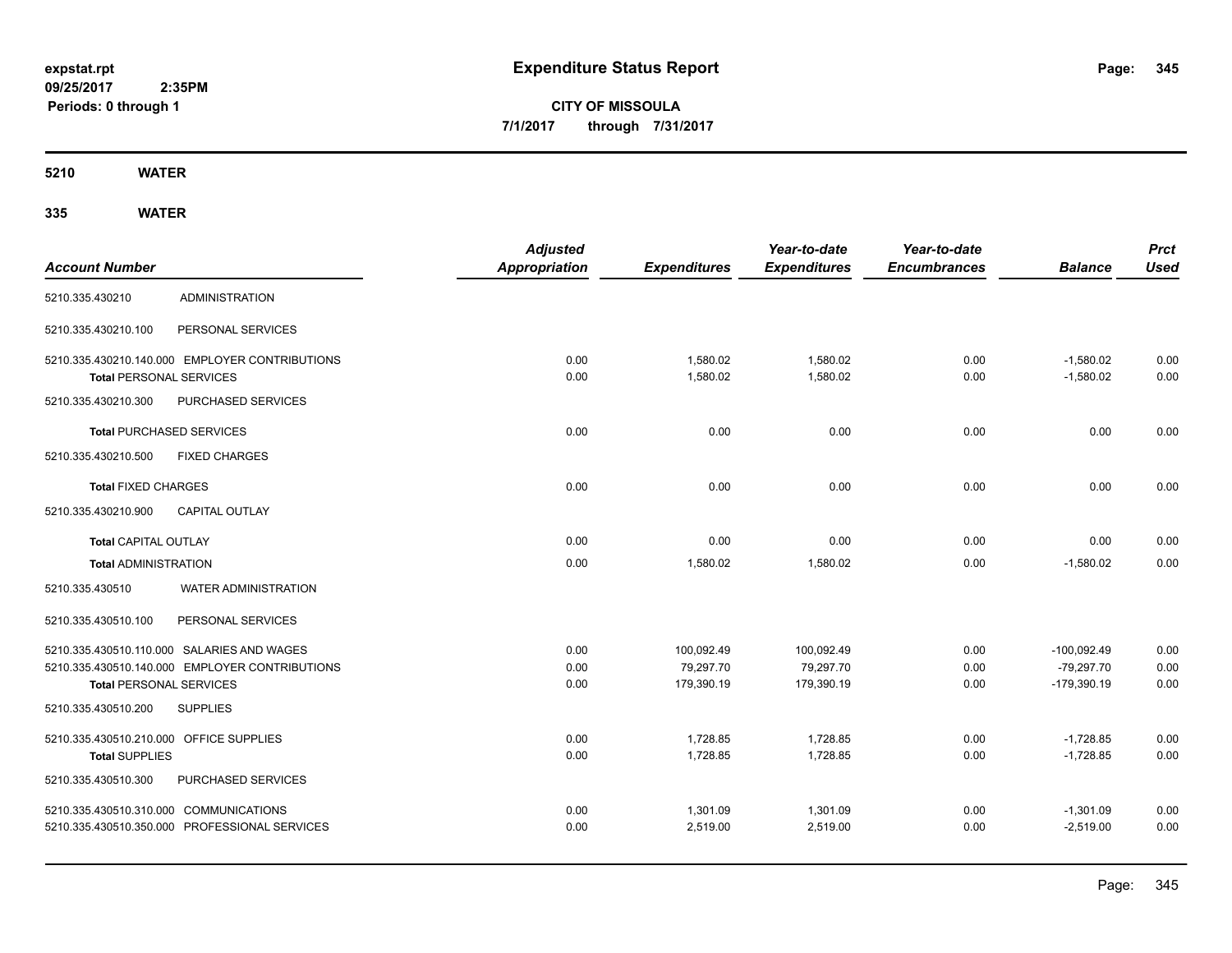**CITY OF MISSOULA 7/1/2017 through 7/31/2017**

**5210 WATER**

| <b>Account Number</b>                                                        | <b>Adjusted</b><br><b>Appropriation</b> | <b>Expenditures</b>  | Year-to-date<br><b>Expenditures</b> | Year-to-date<br><b>Encumbrances</b> | <b>Balance</b>             | <b>Prct</b><br><b>Used</b> |
|------------------------------------------------------------------------------|-----------------------------------------|----------------------|-------------------------------------|-------------------------------------|----------------------------|----------------------------|
| <b>Total PURCHASED SERVICES</b>                                              | 0.00                                    | 3,820.09             | 3,820.09                            | 0.00                                | $-3,820.09$                | 0.00                       |
| <b>CAPITAL OUTLAY</b><br>5210.335.430510.900                                 |                                         |                      |                                     |                                     |                            |                            |
| 5210.335.430510.940.000 MACHINERY & EQUIPMENT<br><b>Total CAPITAL OUTLAY</b> | 0.00<br>0.00                            | 2,460.00<br>2,460.00 | 2,460.00<br>2,460.00                | 0.00<br>0.00                        | $-2,460.00$<br>$-2,460.00$ | 0.00<br>0.00               |
| <b>Total WATER ADMINISTRATION</b>                                            | 0.00                                    | 187.399.13           | 187,399.13                          | 0.00                                | $-187.399.13$              | 0.00                       |
| UTILITY RATE STUDY/CONSULTATION<br>5210.335.430511                           |                                         |                      |                                     |                                     |                            |                            |
| <b>CAPITAL OUTLAY</b><br>5210.335.430511.900                                 |                                         |                      |                                     |                                     |                            |                            |
| Total UTILITY RATE STUDY/CONSULTATION                                        | 0.00                                    | 0.00                 | 0.00                                | 0.00                                | 0.00                       | 0.00                       |
| <b>WATER FACILITIES</b><br>5210.335.430520                                   |                                         |                      |                                     |                                     |                            |                            |
| 5210.335.430520.100<br>PERSONAL SERVICES                                     |                                         |                      |                                     |                                     |                            |                            |
| 5210.335.430520.110.000 SALARIES AND WAGES                                   | 0.00                                    | 33,894.81            | 33,894.81                           | 0.00                                | $-33,894.81$               | 0.00                       |
| 5210.335.430520.140.000 EMPLOYER CONTRIBUTIONS                               | 0.00                                    | 41,134.61            | 41,134.61                           | 0.00                                | $-41,134.61$               | 0.00                       |
| <b>Total PERSONAL SERVICES</b>                                               | 0.00                                    | 75,029.42            | 75,029.42                           | 0.00                                | $-75,029.42$               | 0.00                       |
| 5210.335.430520.200<br><b>SUPPLIES</b>                                       |                                         |                      |                                     |                                     |                            |                            |
| 5210.335.430520.230.000 REPAIR/MAINTENANCE                                   | 0.00                                    | 1,364.10             | 1,364.10                            | 0.00                                | $-1,364.10$                | 0.00                       |
| <b>Total SUPPLIES</b>                                                        | 0.00                                    | 1,364.10             | 1,364.10                            | 0.00                                | $-1,364.10$                | 0.00                       |
| 5210.335.430520.300<br>PURCHASED SERVICES                                    |                                         |                      |                                     |                                     |                            |                            |
| 5210.335.430520.340.000 SEWER                                                | 0.00                                    | 170.78               | 170.78                              | 0.00                                | $-170.78$                  | 0.00                       |
| 5210.335.430520.360.000 REPAIR & MAINTENANCE                                 | 0.00                                    | 855.11               | 855.11                              | 0.00                                | $-855.11$                  | 0.00                       |
| <b>Total PURCHASED SERVICES</b>                                              | 0.00                                    | 1,025.89             | 1,025.89                            | 0.00                                | $-1,025.89$                | 0.00                       |
| OTHER OBJECTS<br>5210.335.430520.800                                         |                                         |                      |                                     |                                     |                            |                            |
| <b>Total OTHER OBJECTS</b>                                                   | 0.00                                    | 0.00                 | 0.00                                | 0.00                                | 0.00                       | 0.00                       |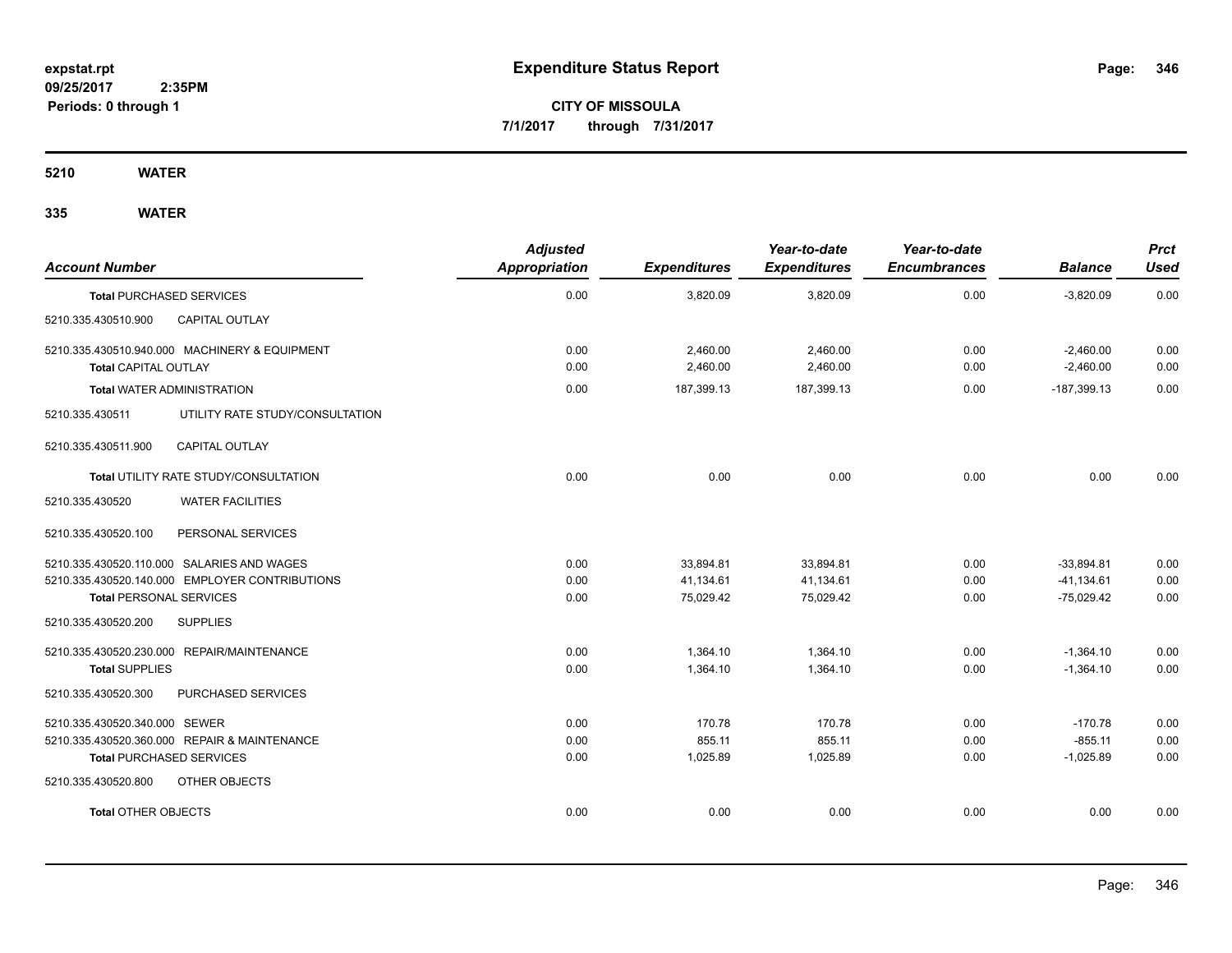**CITY OF MISSOULA 7/1/2017 through 7/31/2017**

**5210 WATER**

|                                                           | <b>Adjusted</b> |                     | Year-to-date        | Year-to-date        |                | <b>Prct</b> |
|-----------------------------------------------------------|-----------------|---------------------|---------------------|---------------------|----------------|-------------|
| <b>Account Number</b>                                     | Appropriation   | <b>Expenditures</b> | <b>Expenditures</b> | <b>Encumbrances</b> | <b>Balance</b> | <b>Used</b> |
| <b>CAPITAL OUTLAY</b><br>5210.335.430520.900              |                 |                     |                     |                     |                |             |
| <b>Total CAPITAL OUTLAY</b>                               | 0.00            | 0.00                | 0.00                | 0.00                | 0.00           | 0.00        |
| <b>Total WATER FACILITIES</b>                             | 0.00            | 77,419.41           | 77,419.41           | 0.00                | $-77,419.41$   | 0.00        |
| SOURCE OF SUPPLY & PUMPING<br>5210.335.430530             |                 |                     |                     |                     |                |             |
| PERSONAL SERVICES<br>5210.335.430530.100                  |                 |                     |                     |                     |                |             |
| 5210.335.430530.110.000 SALARIES AND WAGES                | 0.00            | 35,953.76           | 35,953.76           | 0.00                | $-35,953.76$   | 0.00        |
| 5210.335.430530.120.000 OVERTIME                          | 0.00            | 1,002.28            | 1,002.28            | 0.00                | $-1,002.28$    | 0.00        |
| 5210.335.430530.140.000 EMPLOYER CONTRIBUTIONS            | 0.00            | 48,695.53           | 48,695.53           | 0.00                | $-48,695.53$   | 0.00        |
| <b>Total PERSONAL SERVICES</b>                            | 0.00            | 85,651.57           | 85,651.57           | 0.00                | $-85,651.57$   | 0.00        |
| 5210.335.430530.200<br><b>SUPPLIES</b>                    |                 |                     |                     |                     |                |             |
| 5210.335.430530.220.000 OPERATING SUPPLIES                | 0.00            | 8,887.93            | 8,887.93            | 0.00                | $-8,887.93$    | 0.00        |
| <b>Total SUPPLIES</b>                                     | 0.00            | 8,887.93            | 8,887.93            | 0.00                | $-8,887.93$    | 0.00        |
| 5210.335.430530.300<br>PURCHASED SERVICES                 |                 |                     |                     |                     |                |             |
| <b>Total PURCHASED SERVICES</b>                           | 0.00            | 0.00                | 0.00                | 0.00                | 0.00           | 0.00        |
| Total SOURCE OF SUPPLY & PUMPING                          | 0.00            | 94,539.50           | 94.539.50           | 0.00                | $-94.539.50$   | 0.00        |
| 5210.335.430550<br><b>TRANSMISSION &amp; DISTRIBUTION</b> |                 |                     |                     |                     |                |             |
| PERSONAL SERVICES<br>5210.335.430550.100                  |                 |                     |                     |                     |                |             |
| 5210.335.430550.110.000 SALARIES AND WAGES                | 0.00            | 85,399.63           | 85,399.63           | 0.00                | $-85,399.63$   | 0.00        |
| 5210.335.430550.120.000 OVERTIME                          | 0.00            | 1,460.45            | 1,460.45            | 0.00                | $-1,460.45$    | 0.00        |
| 5210.335.430550.140.000 EMPLOYER CONTRIBUTIONS            | 0.00            | 75,414.34           | 75,414.34           | 0.00                | $-75,414.34$   | 0.00        |
| <b>Total PERSONAL SERVICES</b>                            | 0.00            | 162,274.42          | 162,274.42          | 0.00                | $-162,274.42$  | 0.00        |
| 5210.335.430550.200<br><b>SUPPLIES</b>                    |                 |                     |                     |                     |                |             |
| 5210.335.430550.220.000 OPERATING SUPPLIES                | 0.00            | 100.47              | 100.47              | 0.00                | $-100.47$      | 0.00        |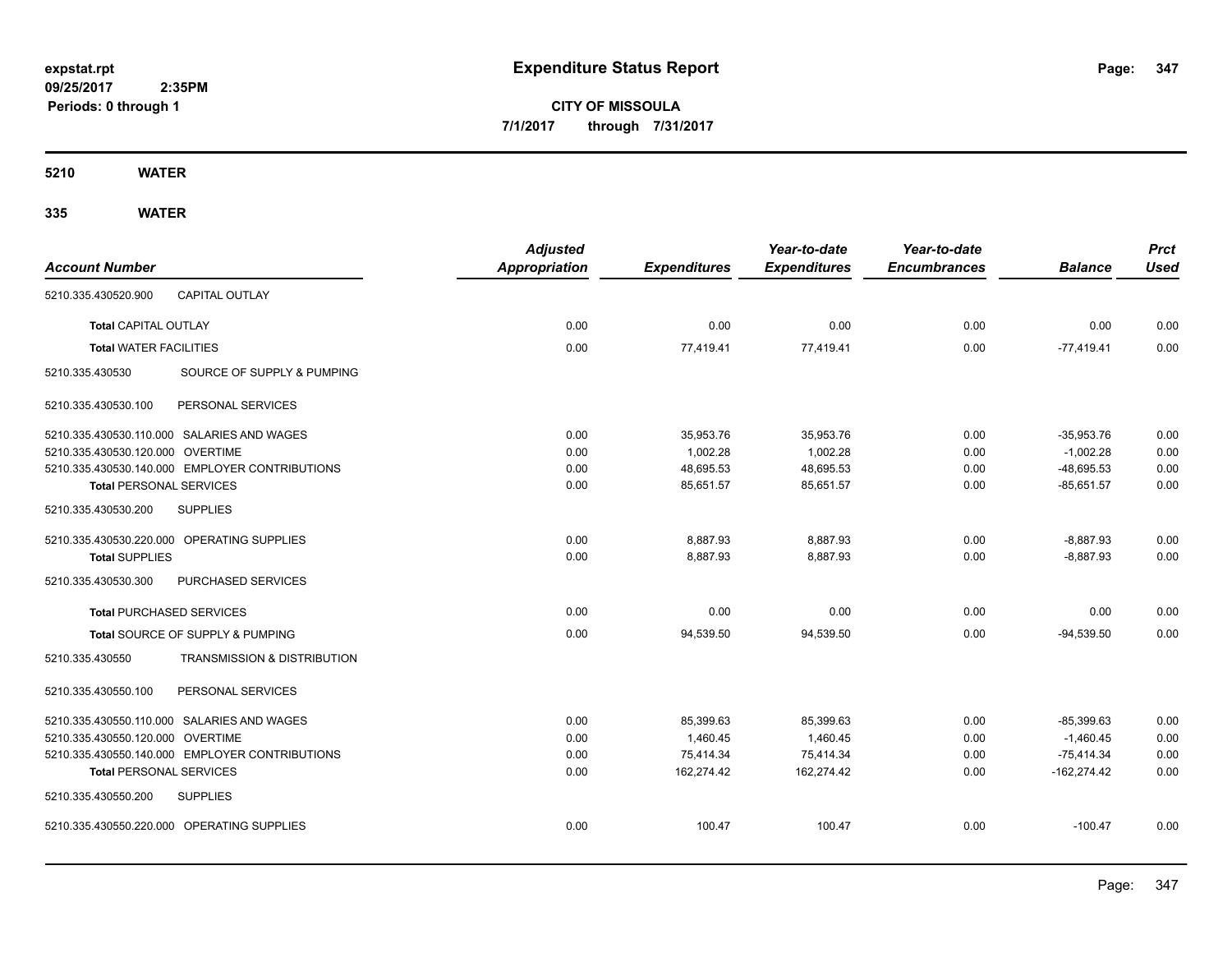**CITY OF MISSOULA 7/1/2017 through 7/31/2017**

**5210 WATER**

| <b>Account Number</b>                                               |                                                                                                | <b>Adjusted</b><br><b>Appropriation</b> | <b>Expenditures</b>  | Year-to-date<br><b>Expenditures</b> | Year-to-date<br><b>Encumbrances</b> | <b>Balance</b>             | <b>Prct</b><br><b>Used</b> |
|---------------------------------------------------------------------|------------------------------------------------------------------------------------------------|-----------------------------------------|----------------------|-------------------------------------|-------------------------------------|----------------------------|----------------------------|
| <b>Total SUPPLIES</b>                                               | 5210.335.430550.230.000 REPAIR/MAINTENANCE                                                     | 0.00<br>0.00                            | 889.85<br>990.32     | 889.85<br>990.32                    | 0.00<br>0.00                        | $-889.85$<br>$-990.32$     | 0.00<br>0.00               |
| 5210.335.430550.300                                                 | PURCHASED SERVICES                                                                             |                                         |                      |                                     |                                     |                            |                            |
|                                                                     | 5210.335.430550.360.000 REPAIR & MAINTENANCE<br><b>Total PURCHASED SERVICES</b>                | 0.00<br>0.00                            | 400.00<br>400.00     | 400.00<br>400.00                    | 0.00<br>0.00                        | $-400.00$<br>$-400.00$     | 0.00<br>0.00               |
| 5210.335.430550.500                                                 | <b>FIXED CHARGES</b>                                                                           |                                         |                      |                                     |                                     |                            |                            |
| <b>Total FIXED CHARGES</b>                                          |                                                                                                | 0.00                                    | 0.00                 | 0.00                                | 0.00                                | 0.00                       | 0.00                       |
| 5210.335.430550.900                                                 | <b>CAPITAL OUTLAY</b>                                                                          |                                         |                      |                                     |                                     |                            |                            |
| 5210.335.430550.930.000 IMPROVEMENTS<br><b>Total CAPITAL OUTLAY</b> |                                                                                                | 0.00<br>0.00                            | 5,640.43<br>5,640.43 | 5,640.43<br>5,640.43                | 0.00<br>0.00                        | $-5,640.43$<br>$-5,640.43$ | 0.00<br>0.00               |
|                                                                     | <b>Total TRANSMISSION &amp; DISTRIBUTION</b>                                                   | 0.00                                    | 169,305.17           | 169,305.17                          | 0.00                                | $-169,305.17$              | 0.00                       |
| 5210.335.430551                                                     | WATER MAIN REPLACEMENT                                                                         |                                         |                      |                                     |                                     |                            |                            |
| 5210.335.430551.900                                                 | <b>CAPITAL OUTLAY</b>                                                                          |                                         |                      |                                     |                                     |                            |                            |
|                                                                     | <b>Total WATER MAIN REPLACEMENT</b>                                                            | 0.00                                    | 0.00                 | 0.00                                | 0.00                                | 0.00                       | 0.00                       |
| 5210.335.430555                                                     | WATER LINE EXTENSIONS                                                                          |                                         |                      |                                     |                                     |                            |                            |
| 5210.335.430555.900                                                 | CAPITAL OUTLAY                                                                                 |                                         |                      |                                     |                                     |                            |                            |
|                                                                     | 5210.335.430555.930.171 WATERLINE EXTENSION - RUSSELL ST<br><b>Total WATER LINE EXTENSIONS</b> | 0.00<br>0.00                            | 812.35<br>812.35     | 812.35<br>812.35                    | 0.00<br>0.00                        | $-812.35$<br>$-812.35$     | 0.00<br>0.00               |
| 5210.335.430557                                                     | MISC. WATER LINE IMPROVEMENTS                                                                  |                                         |                      |                                     |                                     |                            |                            |
| 5210.335.430557.900                                                 | <b>CAPITAL OUTLAY</b>                                                                          |                                         |                      |                                     |                                     |                            |                            |
|                                                                     | <b>Total MISC. WATER LINE IMPROVEMENTS</b>                                                     | 0.00                                    | 0.00                 | 0.00                                | 0.00                                | 0.00                       | 0.00                       |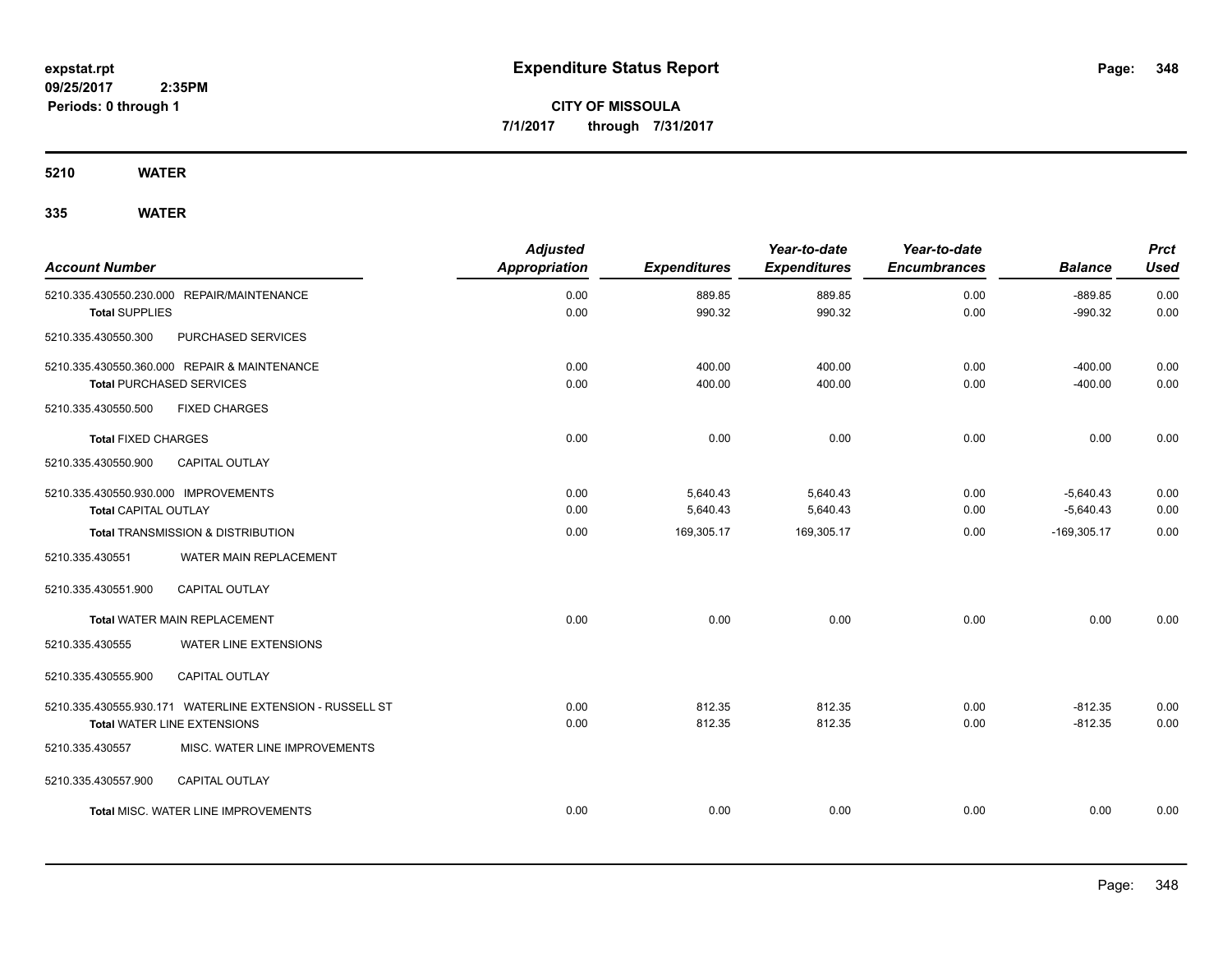**CITY OF MISSOULA 7/1/2017 through 7/31/2017**

**5210 WATER**

| <b>Account Number</b>         |                                                  | <b>Adjusted</b><br><b>Appropriation</b> | <b>Expenditures</b>  | Year-to-date<br><b>Expenditures</b> | Year-to-date<br><b>Encumbrances</b> | <b>Balance</b>             | <b>Prct</b><br><b>Used</b> |
|-------------------------------|--------------------------------------------------|-----------------------------------------|----------------------|-------------------------------------|-------------------------------------|----------------------------|----------------------------|
| 5210.335.430590               | OTHER ACTIVITIES                                 |                                         |                      |                                     |                                     |                            |                            |
| 5210.335.430590.200           | <b>SUPPLIES</b>                                  |                                         |                      |                                     |                                     |                            |                            |
| <b>Total SUPPLIES</b>         |                                                  | 0.00                                    | 0.00                 | 0.00                                | 0.00                                | 0.00                       | 0.00                       |
| 5210.335.430590.300           | PURCHASED SERVICES                               |                                         |                      |                                     |                                     |                            |                            |
|                               | <b>Total PURCHASED SERVICES</b>                  | 0.00                                    | 0.00                 | 0.00                                | 0.00                                | 0.00                       | 0.00                       |
| 5210.335.430590.900           | <b>CAPITAL OUTLAY</b>                            |                                         |                      |                                     |                                     |                            |                            |
| <b>Total OTHER ACTIVITIES</b> | 5210.335.430590.930.000 ACQUISITION/IMPROVEMENTS | 0.00<br>0.00                            | 9,399.75<br>9,399.75 | 9,399.75<br>9,399.75                | 0.00<br>0.00                        | $-9,399.75$<br>$-9,399.75$ | 0.00<br>0.00               |
| 5210.335.490200               | REVENUE BOND DEBT SERVICE                        |                                         |                      |                                     |                                     |                            |                            |
| 5210.335.490200.600           | <b>DEBT SERVICE</b>                              |                                         |                      |                                     |                                     |                            |                            |
|                               | Total REVENUE BOND DEBT SERVICE                  | 0.00                                    | 0.00                 | 0.00                                | 0.00                                | 0.00                       | 0.00                       |
| 5210.335.510110               | <b>MERCHANT SERVICES</b>                         |                                         |                      |                                     |                                     |                            |                            |
| 5210.335.510110.500           | <b>FIXED CHARGES</b>                             |                                         |                      |                                     |                                     |                            |                            |
| <b>Total FIXED CHARGES</b>    |                                                  | 0.00                                    | 0.00                 | 0.00                                | 0.00                                | 0.00                       | 0.00                       |
|                               | <b>Total MERCHANT SERVICES</b>                   | 0.00                                    | 0.00                 | 0.00                                | 0.00                                | 0.00                       | 0.00                       |
| <b>Total WATER</b>            |                                                  | 0.00                                    | 540,455.33           | 540,455.33                          | 0.00                                | $-540,455.33$              | 0.00                       |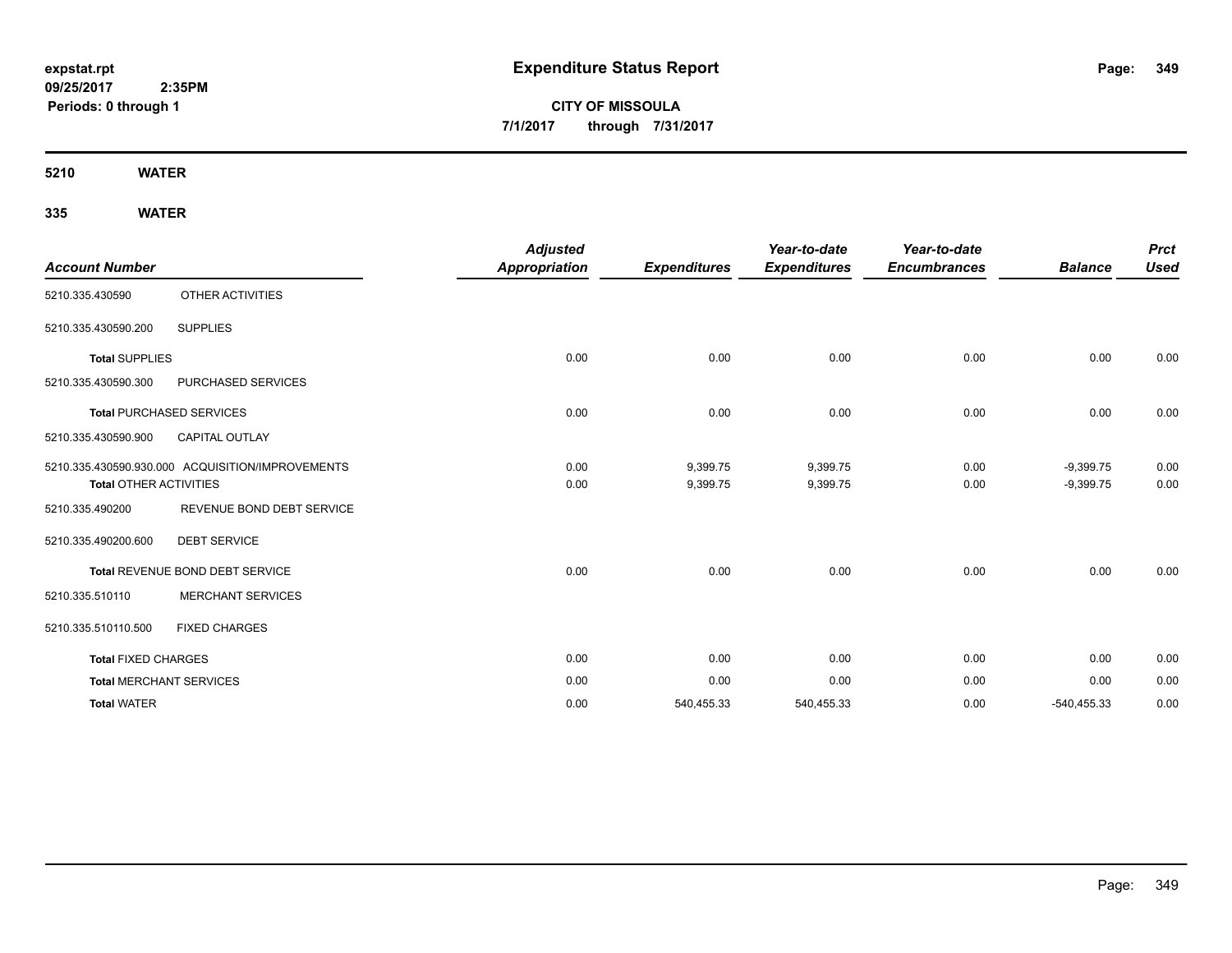## **5215 WATER LOAN FUND**

| <b>Account Number</b>        |                                            | <b>Adjusted</b><br>Appropriation | <b>Expenditures</b> | Year-to-date<br><b>Expenditures</b> | Year-to-date<br><b>Encumbrances</b> | <b>Balance</b> | <b>Prct</b><br><b>Used</b> |
|------------------------------|--------------------------------------------|----------------------------------|---------------------|-------------------------------------|-------------------------------------|----------------|----------------------------|
| 5215.335.510110              | <b>MERCHANT SERVICES</b>                   |                                  |                     |                                     |                                     |                |                            |
| 5215.335.510110.500          | <b>FIXED CHARGES</b>                       |                                  |                     |                                     |                                     |                |                            |
|                              | <b>Total MERCHANT SERVICES</b>             | 0.00                             | 0.00                | 0.00                                | 0.00                                | 0.00           | 0.00                       |
| 5215.335.521000              | INTERFUND OPERATING TRANSFERS              |                                  |                     |                                     |                                     |                |                            |
| 5215.335.521000.800          | OTHER OBJECTS                              |                                  |                     |                                     |                                     |                |                            |
|                              | <b>Total INTERFUND OPERATING TRANSFERS</b> | 0.00                             | 0.00                | 0.00                                | 0.00                                | 0.00           | 0.00                       |
| <b>Total WATER LOAN FUND</b> |                                            | 0.00                             | 0.00                | 0.00                                | 0.00                                | 0.00           | 0.00                       |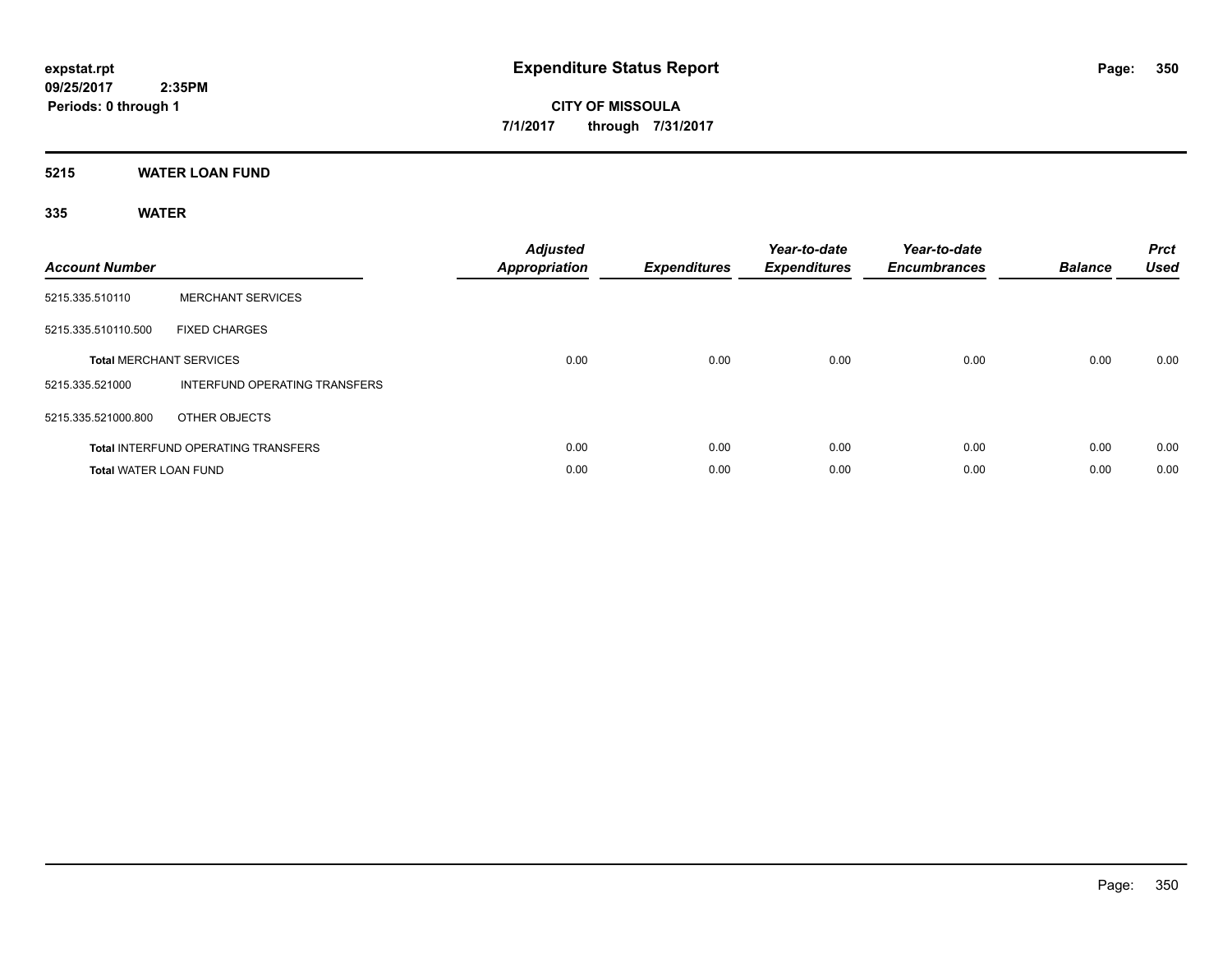**CITY OF MISSOULA 7/1/2017 through 7/31/2017**

**5220 WATER R&D FUND**

| <b>Account Number</b>         |                                     | <b>Adjusted</b><br><b>Appropriation</b> | <b>Expenditures</b> | Year-to-date<br><b>Expenditures</b> | Year-to-date<br><b>Encumbrances</b> | <b>Balance</b> | <b>Prct</b><br><b>Used</b> |
|-------------------------------|-------------------------------------|-----------------------------------------|---------------------|-------------------------------------|-------------------------------------|----------------|----------------------------|
| 5220.335.430510               | *** Title Not Found ***             |                                         |                     |                                     |                                     |                |                            |
| 5220.335.430510.200           | <b>SUPPLIES</b>                     |                                         |                     |                                     |                                     |                |                            |
| Total *** Title Not Found *** |                                     | 0.00                                    | 0.00                | 0.00                                | 0.00                                | 0.00           | 0.00                       |
| 5220.335.490220               | *** Title Not Found ***             |                                         |                     |                                     |                                     |                |                            |
| 5220.335.490220.600           | <b>DEBT SERVICE</b>                 |                                         |                     |                                     |                                     |                |                            |
| Total *** Title Not Found *** |                                     | 0.00                                    | 0.00                | 0.00                                | 0.00                                | 0.00           | 0.00                       |
| 5220.335.490506               | <b>CORE FINANCED EQUIPMENT</b>      |                                         |                     |                                     |                                     |                |                            |
| 5220.335.490506.600           | <b>DEBT SERVICE</b>                 |                                         |                     |                                     |                                     |                |                            |
|                               | Total CORE FINANCED EQUIPMENT       | 0.00                                    | 0.00                | 0.00                                | 0.00                                | 0.00           | 0.00                       |
| 5220.335.510110               | <b>MERCHANT SERVICES</b>            |                                         |                     |                                     |                                     |                |                            |
| 5220.335.510110.500           | <b>FIXED CHARGES</b>                |                                         |                     |                                     |                                     |                |                            |
|                               | <b>Total MERCHANT SERVICES</b>      | 0.00                                    | 0.00                | 0.00                                | 0.00                                | 0.00           | 0.00                       |
| 5220.335.521000               | INTERFUND OPERATING TRANSFERS       |                                         |                     |                                     |                                     |                |                            |
| 5220.335.521000.800           | OTHER OBJECTS                       |                                         |                     |                                     |                                     |                |                            |
|                               | Total INTERFUND OPERATING TRANSFERS | 0.00                                    | 0.00                | 0.00                                | 0.00                                | 0.00           | 0.00                       |
| Total WATER R&D FUND          |                                     | 0.00                                    | 0.00                | 0.00                                | 0.00                                | 0.00           | 0.00                       |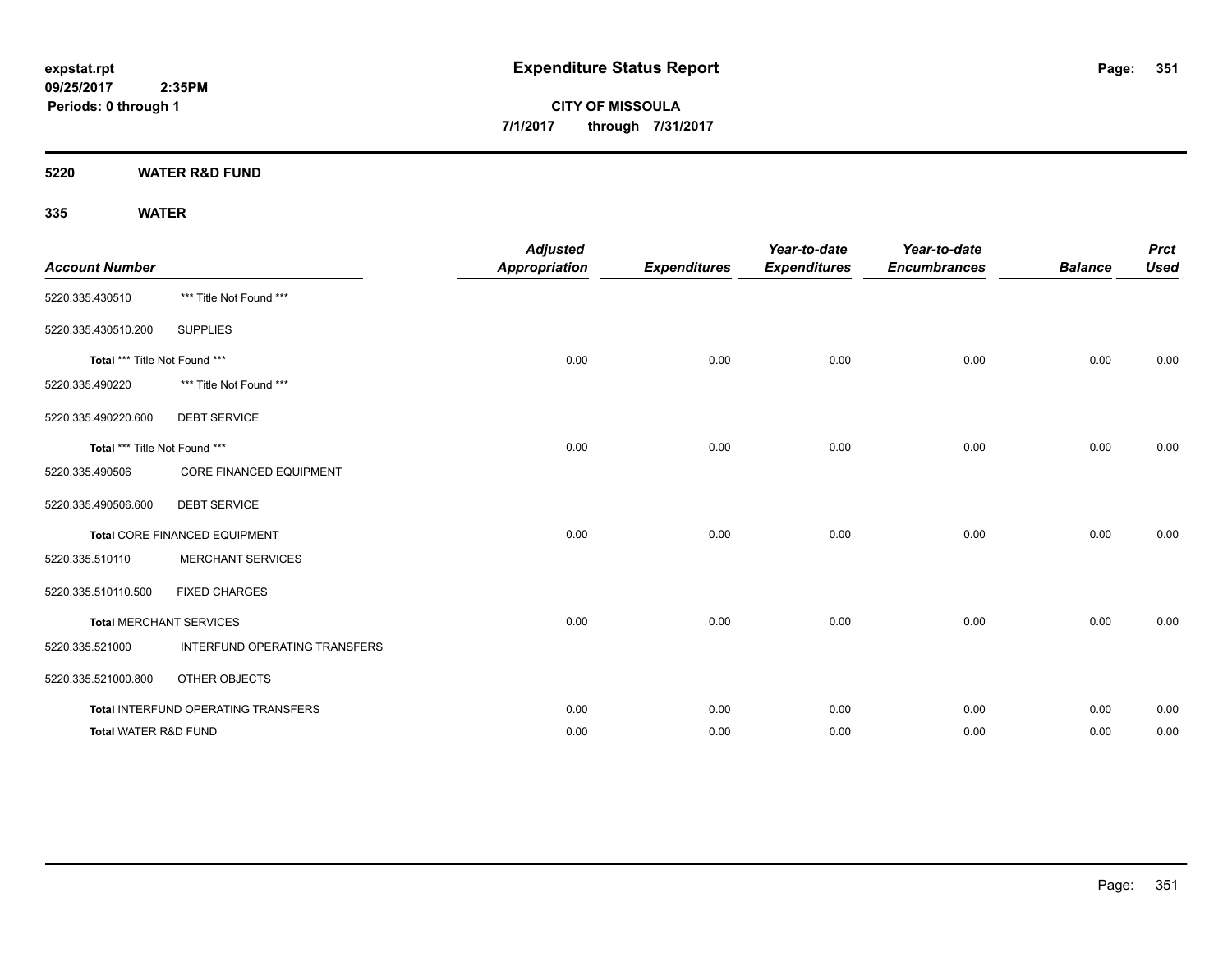## **5240 WATER CONSTRUCTION FUND**

| <b>Account Number</b> |                                      | <b>Adjusted</b><br>Appropriation | <b>Expenditures</b> | Year-to-date<br><b>Expenditures</b> | Year-to-date<br><b>Encumbrances</b> | <b>Balance</b> | Prct<br><b>Used</b> |
|-----------------------|--------------------------------------|----------------------------------|---------------------|-------------------------------------|-------------------------------------|----------------|---------------------|
| 5240.335.510110       | <b>MERCHANT SERVICES</b>             |                                  |                     |                                     |                                     |                |                     |
| 5240.335.510110.500   | <b>FIXED CHARGES</b>                 |                                  |                     |                                     |                                     |                |                     |
|                       | <b>Total WATER CONSTRUCTION FUND</b> |                                  | 0.00<br>0.00        | 0.00                                | 0.00                                | 0.00           | 0.00                |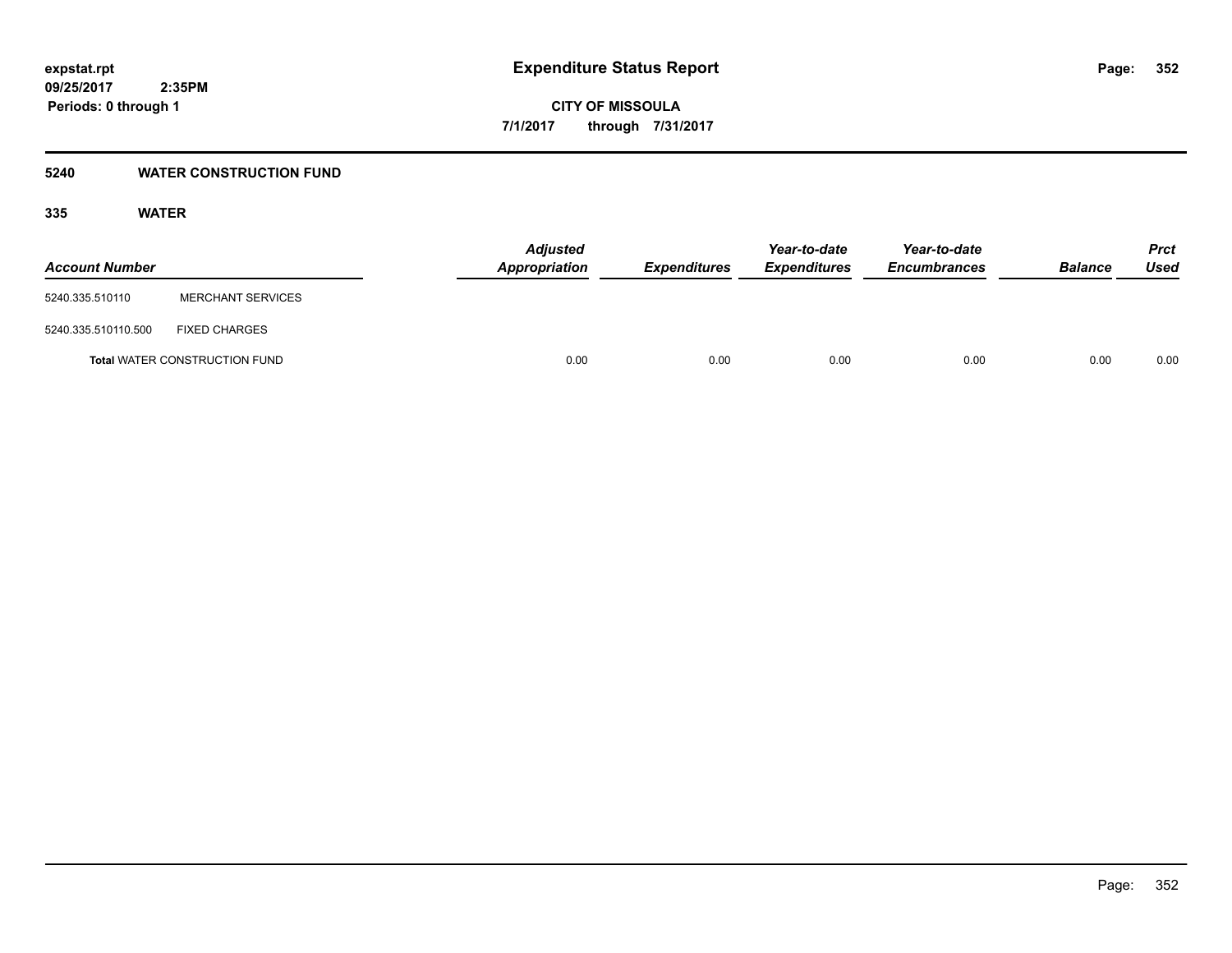## **5250 WATER PURCHASE LOAN**

| <b>Account Number</b> |                                        | <b>Adjusted</b><br><b>Appropriation</b> | <b>Expenditures</b> | Year-to-date<br><b>Expenditures</b> | Year-to-date<br><b>Encumbrances</b> | <b>Balance</b> | <b>Prct</b><br><b>Used</b> |
|-----------------------|----------------------------------------|-----------------------------------------|---------------------|-------------------------------------|-------------------------------------|----------------|----------------------------|
| 5250.330.490200       | REVENUE BOND DEBT SERVICE              |                                         |                     |                                     |                                     |                |                            |
| 5250.330.490200.600   | <b>DEBT SERVICE</b>                    |                                         |                     |                                     |                                     |                |                            |
|                       | <b>Total REVENUE BOND DEBT SERVICE</b> | 0.00                                    | 0.00                | 0.00                                | 0.00                                | 0.00           | 0.00                       |
| 5250.330.510110       | <b>MERCHANT SERVICES</b>               |                                         |                     |                                     |                                     |                |                            |
| 5250.330.510110.500   | <b>FIXED CHARGES</b>                   |                                         |                     |                                     |                                     |                |                            |
|                       | <b>Total MERCHANT SERVICES</b>         | 0.00                                    | 0.00                | 0.00                                | 0.00                                | 0.00           | 0.00                       |
|                       | <b>Total WATER PURCHASE LOAN</b>       | 0.00                                    | 0.00                | 0.00                                | 0.00                                | 0.00           | 0.00                       |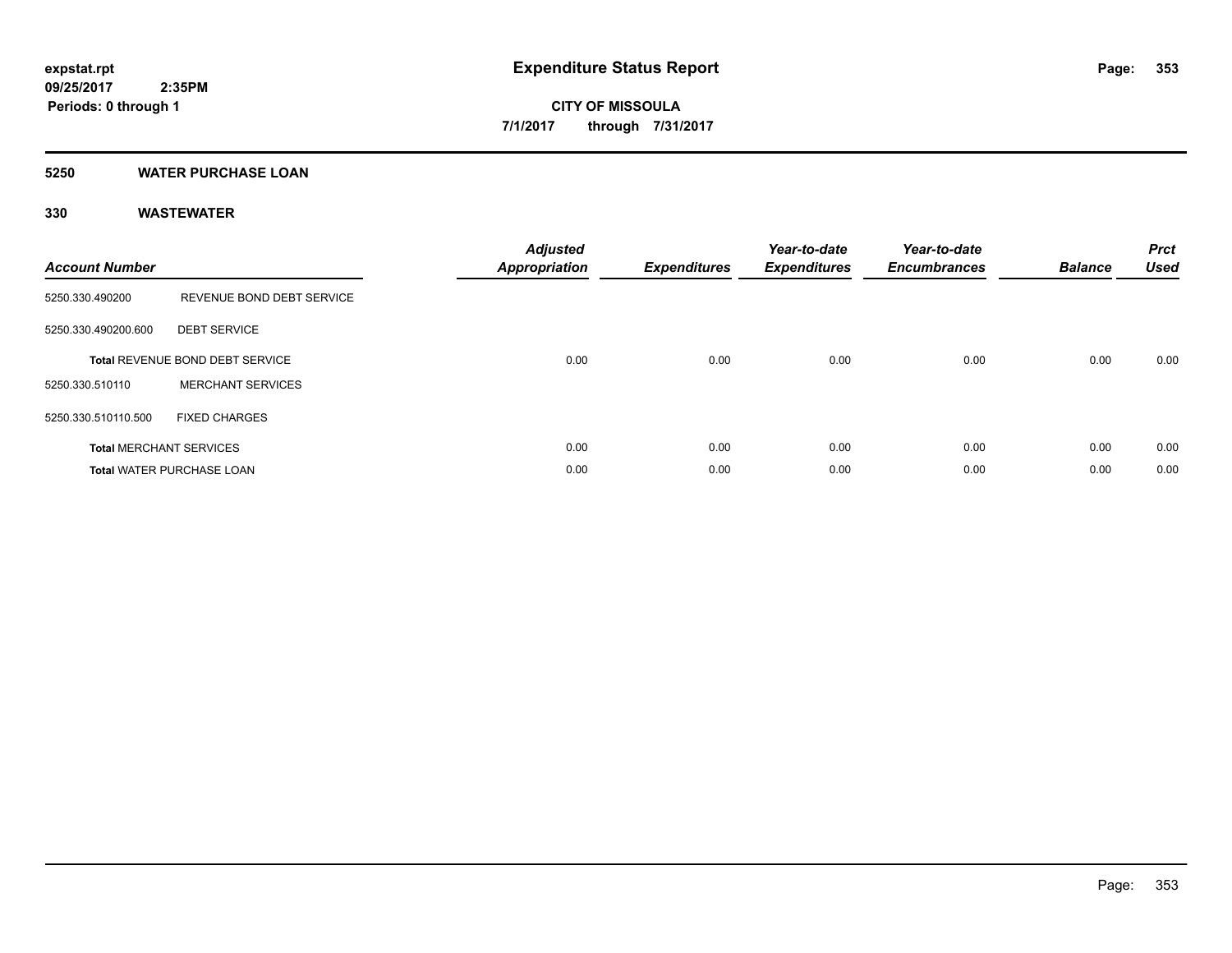## **5310 SEWER OPERATING BUDGET FUND**

|                                         |                                                         | <b>Adjusted</b>      |                     | Year-to-date        | Year-to-date        |                | <b>Prct</b> |
|-----------------------------------------|---------------------------------------------------------|----------------------|---------------------|---------------------|---------------------|----------------|-------------|
| <b>Account Number</b>                   |                                                         | <b>Appropriation</b> | <b>Expenditures</b> | <b>Expenditures</b> | <b>Encumbrances</b> | <b>Balance</b> | <b>Used</b> |
| 5310.330.410400                         | <b>DEPRECIATION</b>                                     |                      |                     |                     |                     |                |             |
| 5310.330.410400.800                     | OTHER OBJECTS                                           |                      |                     |                     |                     |                |             |
| <b>Total DEPRECIATION</b>               |                                                         | 0.00                 | 0.00                | 0.00                | 0.00                | 0.00           | 0.00        |
| 5310.330.430610                         | <b>ADMINISTRATION</b>                                   |                      |                     |                     |                     |                |             |
| 5310.330.430610.100                     | PERSONAL SERVICES                                       |                      |                     |                     |                     |                |             |
|                                         | 5310.330.430610.110.000 SALARIES AND WAGES              | 0.00                 | 963.70              | 963.70              | 0.00                | $-963.70$      | 0.00        |
|                                         | 5310.330.430610.140.000 EMPLOYER CONTRIBUTIONS          | 0.00                 | 4,909.32            | 4,909.32            | 0.00                | $-4,909.32$    | 0.00        |
| <b>Total PERSONAL SERVICES</b>          |                                                         | 0.00                 | 5,873.02            | 5,873.02            | 0.00                | $-5,873.02$    | 0.00        |
| 5310.330.430610.200                     | <b>SUPPLIES</b>                                         |                      |                     |                     |                     |                |             |
| 5310.330.430610.210.000 OFFICE SUPPLIES |                                                         | 0.00                 | 26.23               | 26.23               | 0.00                | $-26.23$       | 0.00        |
| <b>Total SUPPLIES</b>                   |                                                         | 0.00                 | 26.23               | 26.23               | 0.00                | $-26.23$       | 0.00        |
| 5310.330.430610.300                     | PURCHASED SERVICES                                      |                      |                     |                     |                     |                |             |
|                                         | 5310.330.430610.320.000 PRINTING & DUPLICATING          | 0.00                 | 301.43              | 301.43              | 0.00                | $-301.43$      | 0.00        |
|                                         | 5310.330.430610.330.000 PUBLICITY, SUBSCRIPTIONS & DUES | 0.00                 | 700.00              | 700.00              | 0.00                | $-700.00$      | 0.00        |
|                                         | 5310.330.430610.344.000 TELEPHONE SERVICE               | 0.00                 | 242.00              | 242.00              | 0.00                | $-242.00$      | 0.00        |
|                                         | 5310.330.430610.360.000 REPAIR & MAINTENANCE            | 0.00                 | 202.92              | 202.92              | 0.00                | $-202.92$      | 0.00        |
| <b>Total PURCHASED SERVICES</b>         |                                                         | 0.00                 | 1,446.35            | 1,446.35            | 0.00                | $-1,446.35$    | 0.00        |
| 5310.330.430610.500                     | <b>FIXED CHARGES</b>                                    |                      |                     |                     |                     |                |             |
| 5310.330.430610.500.000 FIXED CHARGES   |                                                         | 0.00                 | 800.00              | 800.00              | 0.00                | $-800.00$      | 0.00        |
| <b>Total FIXED CHARGES</b>              |                                                         | 0.00                 | 800.00              | 800.00              | 0.00                | $-800.00$      | 0.00        |
| 5310.330.430610.700                     | <b>GRANTS &amp; CONTRIBUTIONS</b>                       |                      |                     |                     |                     |                |             |
|                                         | <b>Total GRANTS &amp; CONTRIBUTIONS</b>                 | 0.00                 | 0.00                | 0.00                | 0.00                | 0.00           | 0.00        |
| 5310.330.430610.800                     | OTHER OBJECTS                                           |                      |                     |                     |                     |                |             |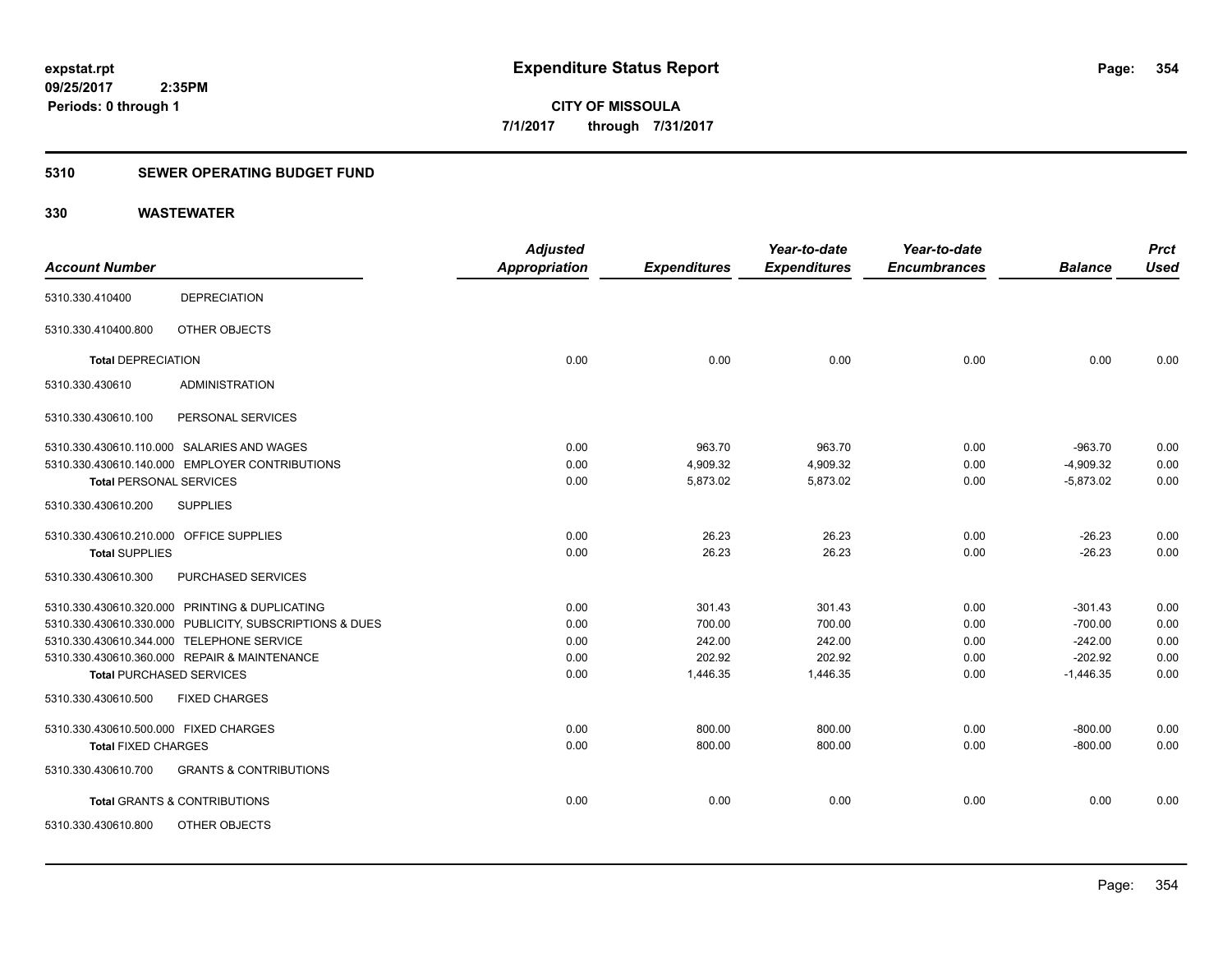## **5310 SEWER OPERATING BUDGET FUND**

|                                                           | <b>Adjusted</b>      |                     | Year-to-date        | Year-to-date        |                | <b>Prct</b> |
|-----------------------------------------------------------|----------------------|---------------------|---------------------|---------------------|----------------|-------------|
| <b>Account Number</b>                                     | <b>Appropriation</b> | <b>Expenditures</b> | <b>Expenditures</b> | <b>Encumbrances</b> | <b>Balance</b> | <b>Used</b> |
| <b>Total OTHER OBJECTS</b>                                | 0.00                 | 0.00                | 0.00                | 0.00                | 0.00           | 0.00        |
| 5310.330.430610.900<br><b>CAPITAL OUTLAY</b>              |                      |                     |                     |                     |                |             |
| <b>Total CAPITAL OUTLAY</b>                               | 0.00                 | 0.00                | 0.00                | 0.00                | 0.00           | 0.00        |
| <b>Total ADMINISTRATION</b>                               | 0.00                 | 8,145.60            | 8,145.60            | 0.00                | $-8,145.60$    | 0.00        |
| <b>COLLECTIONS &amp; TRANSMISSIONS</b><br>5310.330.430630 |                      |                     |                     |                     |                |             |
| 5310.330.430630.100<br>PERSONAL SERVICES                  |                      |                     |                     |                     |                |             |
| 5310.330.430630.120.000 OVERTIME                          | 0.00                 | 498.70              | 498.70              | 0.00                | $-498.70$      | 0.00        |
| 5310.330.430630.140.000 EMPLOYER CONTRIBUTIONS            | 0.00                 | 7,196.48            | 7,196.48            | 0.00                | $-7,196.48$    | 0.00        |
| <b>Total PERSONAL SERVICES</b>                            | 0.00                 | 7,695.18            | 7,695.18            | 0.00                | $-7,695.18$    | 0.00        |
| <b>SUPPLIES</b><br>5310.330.430630.200                    |                      |                     |                     |                     |                |             |
| 5310.330.430630.220.000 OPERATING SUPPLIES                | 0.00                 | 628.74              | 628.74              | 0.00                | $-628.74$      | 0.00        |
| 5310.330.430630.230.000 REPAIR/MAINTENANCE                | 0.00                 | 942.60              | 942.60              | 0.00                | $-942.60$      | 0.00        |
| <b>Total SUPPLIES</b>                                     | 0.00                 | 1,571.34            | 1,571.34            | 0.00                | $-1,571.34$    | 0.00        |
| 5310.330.430630.300<br>PURCHASED SERVICES                 |                      |                     |                     |                     |                |             |
| 5310.330.430630.360.000 REPAIR & MAINTENANCE              | 0.00                 | 297.00              | 297.00              | 0.00                | $-297.00$      | 0.00        |
| <b>Total PURCHASED SERVICES</b>                           | 0.00                 | 297.00              | 297.00              | 0.00                | $-297.00$      | 0.00        |
| 5310.330.430630.500<br><b>FIXED CHARGES</b>               |                      |                     |                     |                     |                |             |
| <b>Total FIXED CHARGES</b>                                | 0.00                 | 0.00                | 0.00                | 0.00                | 0.00           | 0.00        |
| 5310.330.430630.900<br><b>CAPITAL OUTLAY</b>              |                      |                     |                     |                     |                |             |
| <b>Total CAPITAL OUTLAY</b>                               | 0.00                 | 0.00                | 0.00                | 0.00                | 0.00           | 0.00        |
| Total COLLECTIONS & TRANSMISSIONS                         | 0.00                 | 9,563.52            | 9,563.52            | 0.00                | $-9,563.52$    | 0.00        |
| TREATMENT AND DISPOSAL<br>5310.330.430640                 |                      |                     |                     |                     |                |             |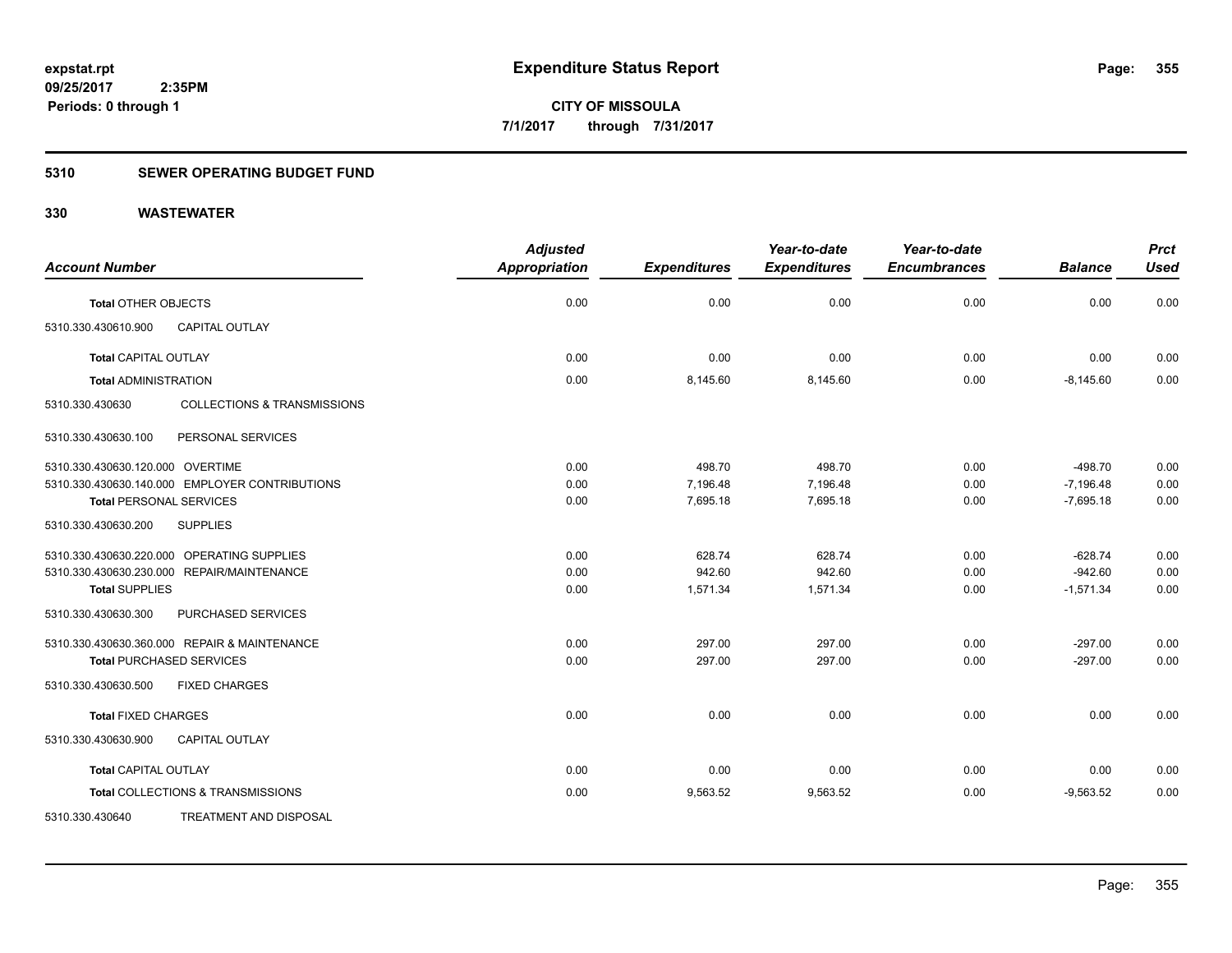## **5310 SEWER OPERATING BUDGET FUND**

|                                                | <b>Adjusted</b>      |                     | Year-to-date        | Year-to-date        |                | <b>Prct</b> |
|------------------------------------------------|----------------------|---------------------|---------------------|---------------------|----------------|-------------|
| <b>Account Number</b>                          | <b>Appropriation</b> | <b>Expenditures</b> | <b>Expenditures</b> | <b>Encumbrances</b> | <b>Balance</b> | <b>Used</b> |
| PERSONAL SERVICES<br>5310.330.430640.100       |                      |                     |                     |                     |                |             |
| 5310.330.430640.110.000 SALARIES AND WAGES     | 0.00                 | $-112.63$           | $-112.63$           | 0.00                | 112.63         | 0.00        |
| 5310.330.430640.140.000 EMPLOYER CONTRIBUTIONS | 0.00                 | 5,530.07            | 5,530.07            | 0.00                | $-5,530.07$    | 0.00        |
| <b>Total PERSONAL SERVICES</b>                 | 0.00                 | 5,417.44            | 5,417.44            | 0.00                | $-5,417.44$    | 0.00        |
| <b>SUPPLIES</b><br>5310.330.430640.200         |                      |                     |                     |                     |                |             |
| 5310.330.430640.220.000 OPERATING SUPPLIES     | 0.00                 | 586.40              | 586.40              | 0.00                | $-586.40$      | 0.00        |
| 5310.330.430640.230.000 REPAIR/MAINTENANCE     | 0.00                 | 172.90              | 172.90              | 0.00                | $-172.90$      | 0.00        |
| <b>Total SUPPLIES</b>                          | 0.00                 | 759.30              | 759.30              | 0.00                | $-759.30$      | 0.00        |
| 5310.330.430640.300<br>PURCHASED SERVICES      |                      |                     |                     |                     |                |             |
| 5310.330.430640.350.000 PROFESSIONAL SERVICES  | 0.00                 | 90.00               | 90.00               | 0.00                | $-90.00$       | 0.00        |
| <b>Total PURCHASED SERVICES</b>                | 0.00                 | 90.00               | 90.00               | 0.00                | $-90.00$       | 0.00        |
| CAPITAL OUTLAY<br>5310.330.430640.900          |                      |                     |                     |                     |                |             |
| <b>Total CAPITAL OUTLAY</b>                    | 0.00                 | 0.00                | 0.00                | 0.00                | 0.00           | 0.00        |
| <b>Total TREATMENT AND DISPOSAL</b>            | 0.00                 | 6,266.74            | 6,266.74            | 0.00                | $-6.266.74$    | 0.00        |
| <b>LAB &amp; TESTING</b><br>5310.330.430650    |                      |                     |                     |                     |                |             |
| 5310.330.430650.100<br>PERSONAL SERVICES       |                      |                     |                     |                     |                |             |
| 5310.330.430650.140.000 EMPLOYER CONTRIBUTIONS | 0.00                 | 2,370.03            | 2,370.03            | 0.00                | $-2,370.03$    | 0.00        |
| <b>Total PERSONAL SERVICES</b>                 | 0.00                 | 2,370.03            | 2,370.03            | 0.00                | $-2,370.03$    | 0.00        |
| <b>SUPPLIES</b><br>5310.330.430650.200         |                      |                     |                     |                     |                |             |
| <b>Total SUPPLIES</b>                          | 0.00                 | 0.00                | 0.00                | 0.00                | 0.00           | 0.00        |
| 5310.330.430650.300<br>PURCHASED SERVICES      |                      |                     |                     |                     |                |             |
| 5310.330.430650.350.000 PROFESSIONAL SERVICES  | 0.00                 | 3,521.00            | 3,521.00            | 0.00                | $-3,521.00$    | 0.00        |
| <b>Total PURCHASED SERVICES</b>                | 0.00                 | 3,521.00            | 3,521.00            | 0.00                | $-3,521.00$    | 0.00        |
|                                                |                      |                     |                     |                     |                |             |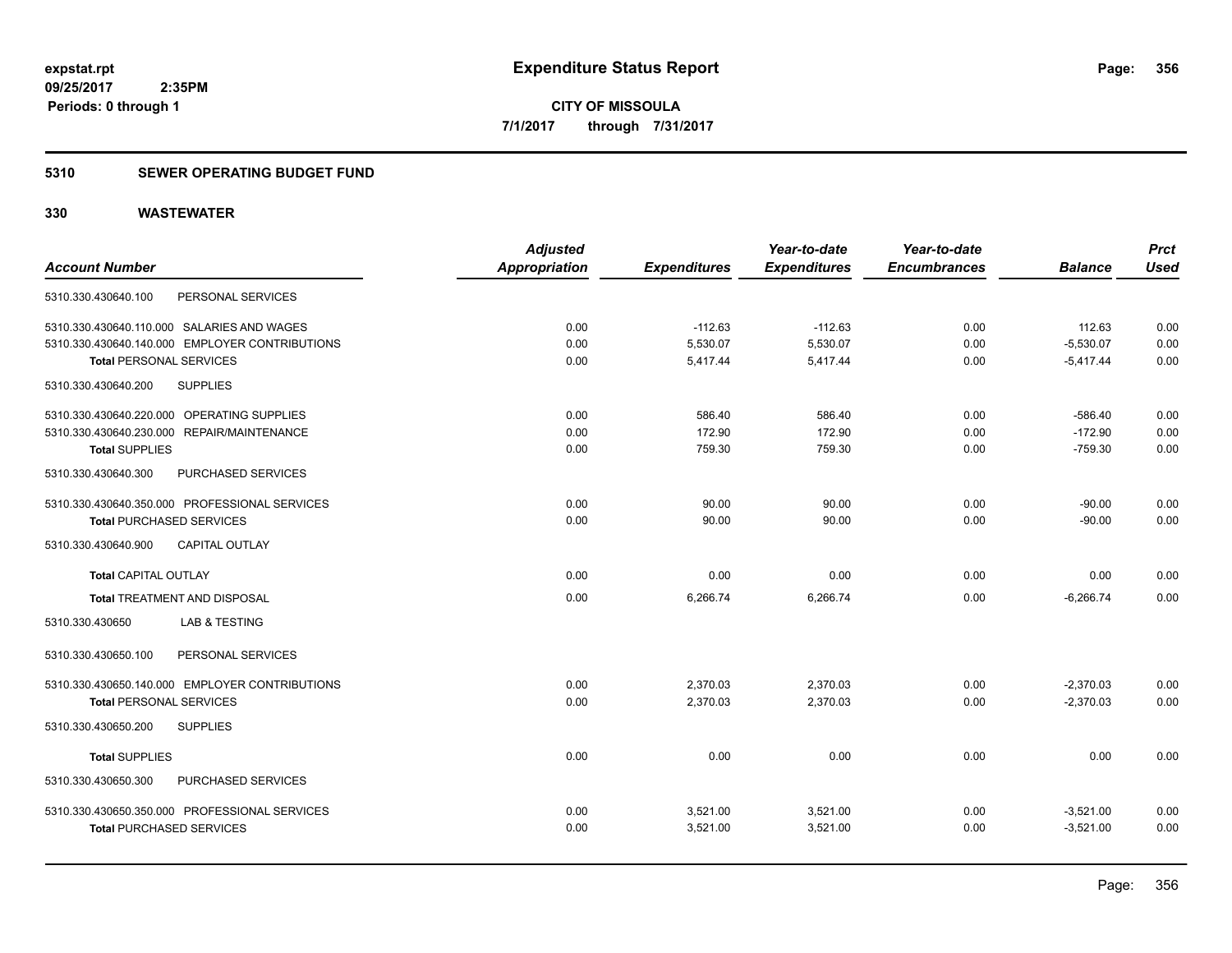## **5310 SEWER OPERATING BUDGET FUND**

| <b>Account Number</b>                                   | <b>Adjusted</b><br><b>Appropriation</b> | <b>Expenditures</b> | Year-to-date<br><b>Expenditures</b> | Year-to-date<br><b>Encumbrances</b> | <b>Balance</b> | <b>Prct</b><br><b>Used</b> |
|---------------------------------------------------------|-----------------------------------------|---------------------|-------------------------------------|-------------------------------------|----------------|----------------------------|
| <b>CAPITAL OUTLAY</b><br>5310.330.430650.900            |                                         |                     |                                     |                                     |                |                            |
| <b>Total CAPITAL OUTLAY</b>                             | 0.00                                    | 0.00                | 0.00                                | 0.00                                | 0.00           | 0.00                       |
| <b>Total LAB &amp; TESTING</b>                          | 0.00                                    | 5,891.03            | 5,891.03                            | 0.00                                | $-5,891.03$    | 0.00                       |
| <b>COMPOST</b><br>5310.330.430660                       |                                         |                     |                                     |                                     |                |                            |
| 5310.330.430660.100<br>PERSONAL SERVICES                |                                         |                     |                                     |                                     |                |                            |
| 5310.330.430660.140.000 EMPLOYER CONTRIBUTIONS          | 0.00                                    | 3,160.04            | 3,160.04                            | 0.00                                | $-3,160.04$    | 0.00                       |
| <b>Total PERSONAL SERVICES</b>                          | 0.00                                    | 3,160.04            | 3,160.04                            | 0.00                                | $-3,160.04$    | 0.00                       |
| <b>SUPPLIES</b><br>5310.330.430660.200                  |                                         |                     |                                     |                                     |                |                            |
| 5310.330.430660.220.000 OPERATING SUPPLIES              | 0.00                                    | 1,348.36            | 1,348.36                            | 0.00                                | $-1,348.36$    | 0.00                       |
| 5310.330.430660.230.000 REPAIR/MAINTENANCE              | 0.00                                    | 1,166.90            | 1,166.90                            | 0.00                                | $-1,166.90$    | 0.00                       |
| <b>Total SUPPLIES</b>                                   | 0.00                                    | 2,515.26            | 2,515.26                            | 0.00                                | $-2,515.26$    | 0.00                       |
| PURCHASED SERVICES<br>5310.330.430660.300               |                                         |                     |                                     |                                     |                |                            |
| 5310.330.430660.330.000 PUBLICITY, SUBSCRIPTIONS & DUES | 0.00                                    | 1,800.00            | 1.800.00                            | 0.00                                | $-1,800.00$    | 0.00                       |
| 5310.330.430660.360.000 REPAIR & MAINTENANCE            | 0.00                                    | 69.01               | 69.01                               | 0.00                                | $-69.01$       | 0.00                       |
| <b>Total PURCHASED SERVICES</b>                         | 0.00                                    | 1,869.01            | 1,869.01                            | 0.00                                | $-1,869.01$    | 0.00                       |
| 5310.330.430660.600<br><b>DEBT SERVICE</b>              |                                         |                     |                                     |                                     |                |                            |
| 5310.330.430660.620.000 INTEREST / SERVICE FEES         | 0.00                                    | $-4.27$             | $-4.27$                             | 0.00                                | 4.27           | 0.00                       |
| <b>Total DEBT SERVICE</b>                               | 0.00                                    | $-4.27$             | $-4.27$                             | 0.00                                | 4.27           | 0.00                       |
| 5310.330.430660.900<br>CAPITAL OUTLAY                   |                                         |                     |                                     |                                     |                |                            |
| <b>Total CAPITAL OUTLAY</b>                             | 0.00                                    | 0.00                | 0.00                                | 0.00                                | 0.00           | 0.00                       |
| <b>Total COMPOST</b>                                    | 0.00                                    | 7,540.04            | 7,540.04                            | 0.00                                | $-7,540.04$    | 0.00                       |
| 5310.330.490504<br><b>DEBT SERVICE</b>                  |                                         |                     |                                     |                                     |                |                            |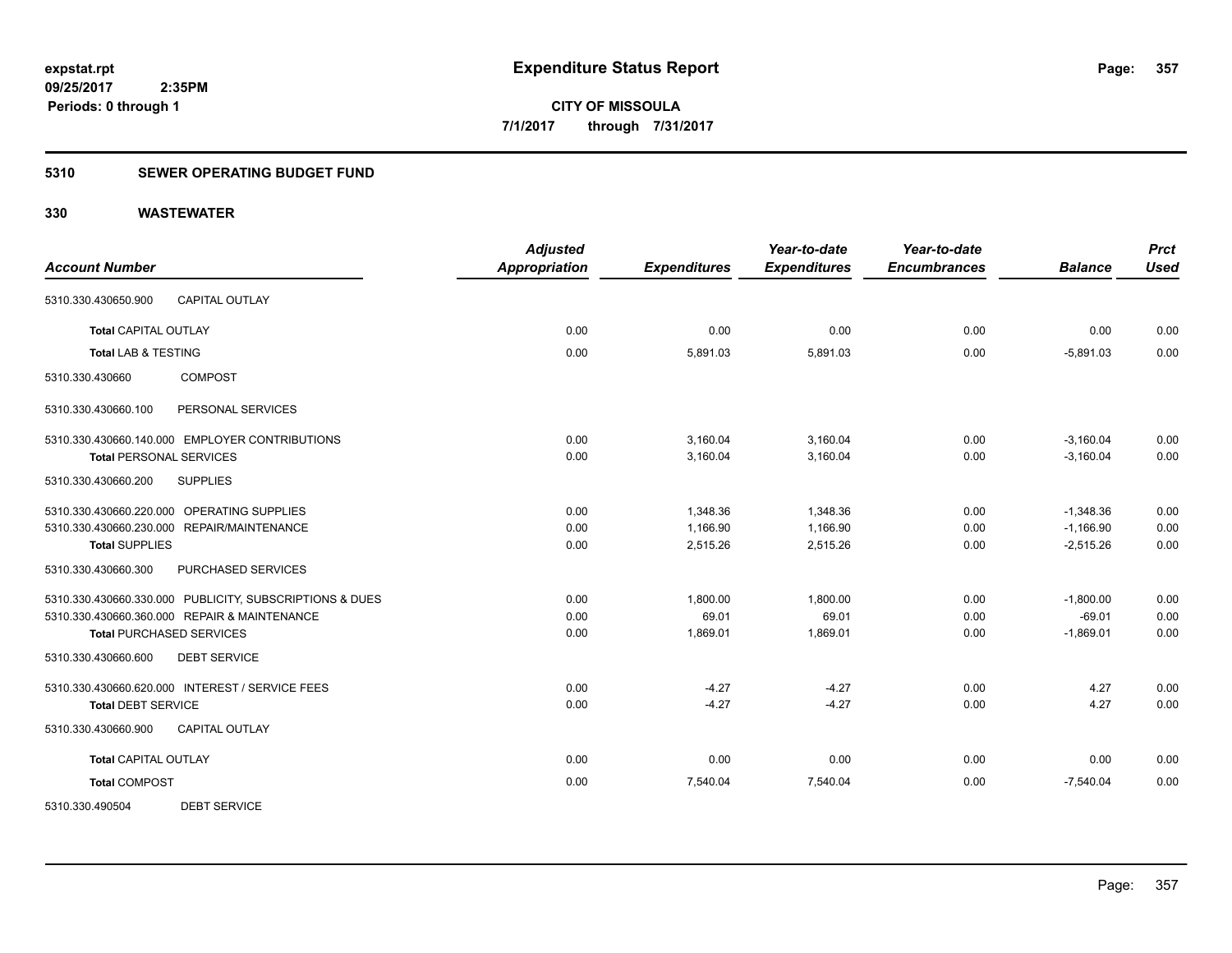## **5310 SEWER OPERATING BUDGET FUND**

| <b>Account Number</b>          |                                     | <b>Adjusted</b><br><b>Appropriation</b> | <b>Expenditures</b> | Year-to-date<br><b>Expenditures</b> | Year-to-date<br><b>Encumbrances</b> | <b>Balance</b> | <b>Prct</b><br><b>Used</b> |
|--------------------------------|-------------------------------------|-----------------------------------------|---------------------|-------------------------------------|-------------------------------------|----------------|----------------------------|
| 5310.330.490504.600            | <b>DEBT SERVICE</b>                 |                                         |                     |                                     |                                     |                |                            |
| <b>Total DEBT SERVICE</b>      |                                     | 0.00                                    | 0.00                | 0.00                                | 0.00                                | 0.00           | 0.00                       |
| 5310.330.499999                | <b>NEW REQUESTS</b>                 |                                         |                     |                                     |                                     |                |                            |
| 5310.330.499999.100            | PERSONAL SERVICES                   |                                         |                     |                                     |                                     |                |                            |
| <b>Total PERSONAL SERVICES</b> |                                     | 0.00                                    | 0.00                | 0.00                                | 0.00                                | 0.00           | 0.00                       |
| 5310.330.499999.900            | <b>CAPITAL OUTLAY</b>               |                                         |                     |                                     |                                     |                |                            |
| <b>Total NEW REQUESTS</b>      |                                     | 0.00                                    | 0.00                | 0.00                                | 0.00                                | 0.00           | 0.00                       |
| 5310.330.510110                | <b>MERCHANT SERVICES</b>            |                                         |                     |                                     |                                     |                |                            |
| 5310.330.510110.500            | <b>FIXED CHARGES</b>                |                                         |                     |                                     |                                     |                |                            |
|                                | <b>Total MERCHANT SERVICES</b>      | 0.00                                    | 0.00                | 0.00                                | 0.00                                | 0.00           | 0.00                       |
| 5310.330.510306                | <b>SALARY RESERVE</b>               |                                         |                     |                                     |                                     |                |                            |
| 5310.330.510306.100            | PERSONAL SERVICES                   |                                         |                     |                                     |                                     |                |                            |
| <b>Total SALARY RESERVE</b>    |                                     | 0.00                                    | 0.00                | 0.00                                | 0.00                                | 0.00           | 0.00                       |
| 5310.330.521000                | INTERFUND OPERATING TRANSFERS       |                                         |                     |                                     |                                     |                |                            |
| 5310.330.521000.800            | OTHER OBJECTS                       |                                         |                     |                                     |                                     |                |                            |
|                                | Total INTERFUND OPERATING TRANSFERS | 0.00                                    | 0.00                | 0.00                                | 0.00                                | 0.00           | 0.00                       |
| <b>Total WASTEWATER</b>        |                                     | 0.00                                    | 37,406.93           | 37,406.93                           | 0.00                                | $-37,406.93$   | 0.00                       |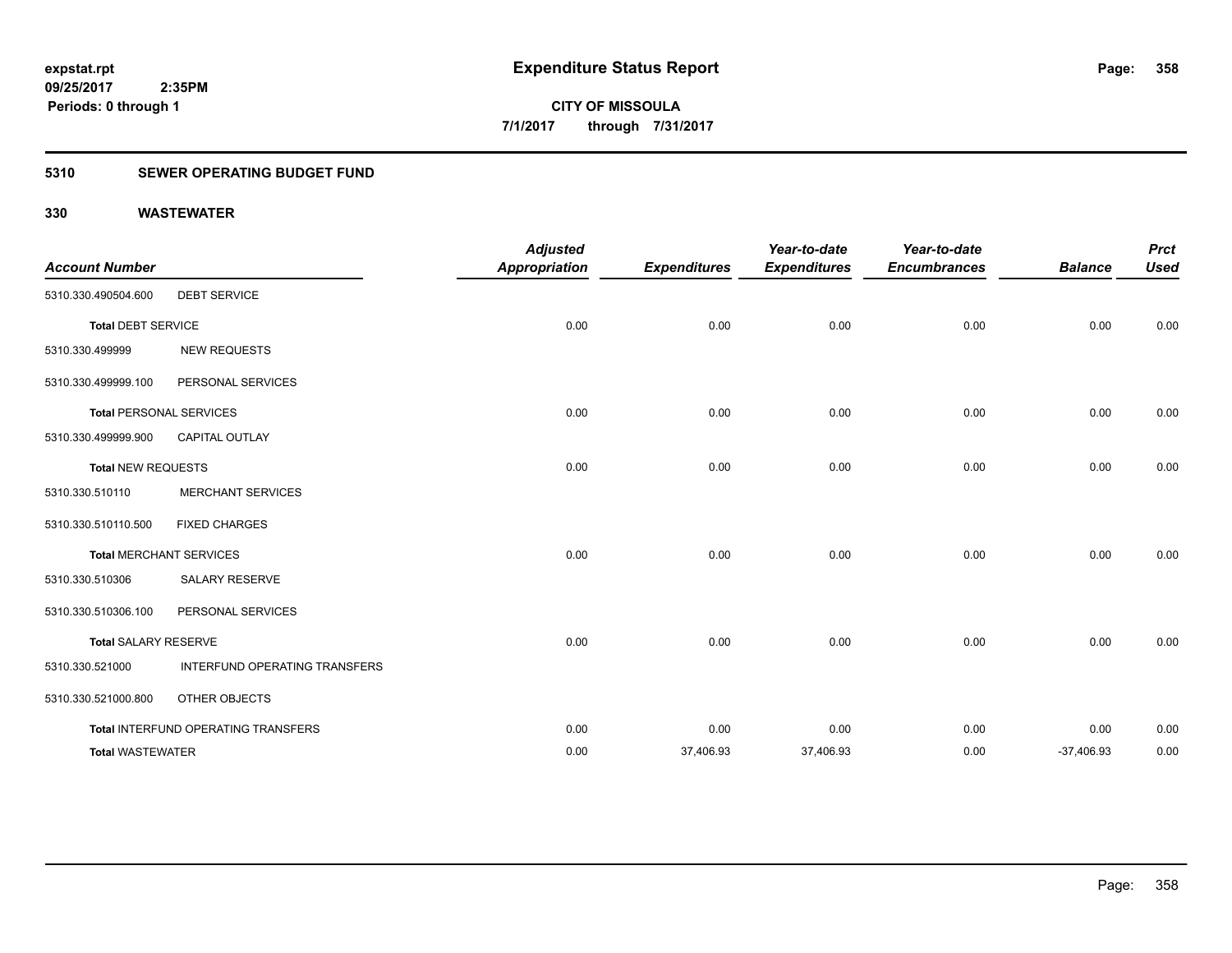**CITY OF MISSOULA 7/1/2017 through 7/31/2017**

## **5310 SEWER OPERATING BUDGET FUND**

| <b>Account Number</b>       |                                          | <b>Adjusted</b><br><b>Appropriation</b> | <b>Expenditures</b> | Year-to-date<br><b>Expenditures</b> | Year-to-date<br><b>Encumbrances</b> | <b>Balance</b> | <b>Prct</b><br><b>Used</b> |
|-----------------------------|------------------------------------------|-----------------------------------------|---------------------|-------------------------------------|-------------------------------------|----------------|----------------------------|
| 5310.335.430210             | ADMINISTRATION                           |                                         |                     |                                     |                                     |                |                            |
| 5310.335.430210.300         | PURCHASED SERVICES                       |                                         |                     |                                     |                                     |                |                            |
| <b>Total ADMINISTRATION</b> |                                          | 0.00                                    | 0.00                | 0.00                                | 0.00                                | 0.00           | 0.00                       |
| 5310.335.430590             | OTHER ACTIVITIES                         |                                         |                     |                                     |                                     |                |                            |
| 5310.335.430590.300         | <b>PURCHASED SERVICES</b>                |                                         |                     |                                     |                                     |                |                            |
| <b>Total WATER</b>          |                                          | 0.00                                    | 0.00                | 0.00                                | 0.00                                | 0.00           | 0.00                       |
|                             | <b>Total SEWER OPERATING BUDGET FUND</b> | 0.00                                    | 37,406.93           | 37,406.93                           | 0.00                                | $-37.406.93$   | 0.00                       |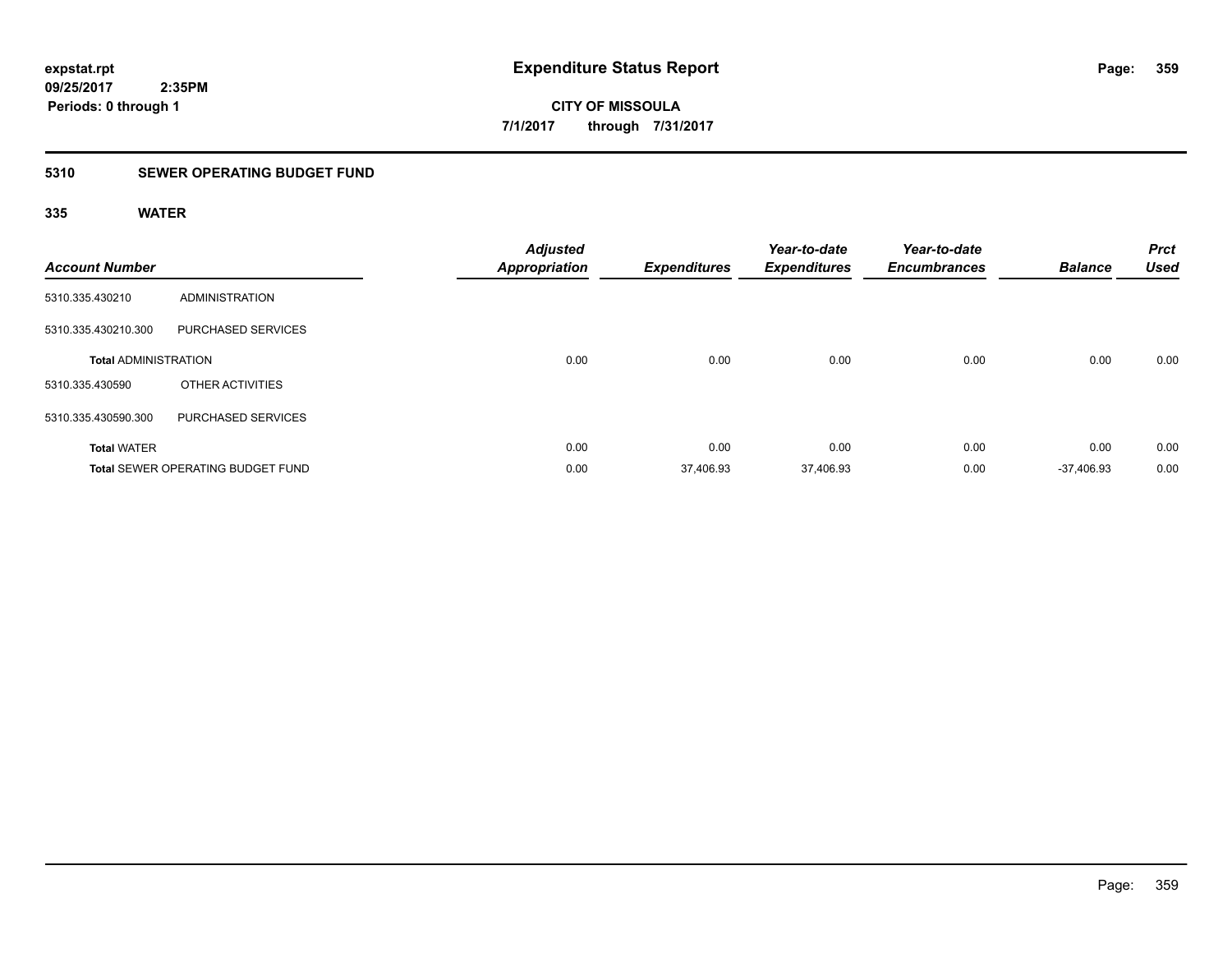**360**

**09/25/2017 2:35PM Periods: 0 through 1**

**CITY OF MISSOULA 7/1/2017 through 7/31/2017**

## **5311 SEWER REVENUE COLLECTION & CLEARING FUND**

|                                  |                                                | <b>Adjusted</b>      |                     | Year-to-date        | Year-to-date        |                | <b>Prct</b> |
|----------------------------------|------------------------------------------------|----------------------|---------------------|---------------------|---------------------|----------------|-------------|
| <b>Account Number</b>            |                                                | <b>Appropriation</b> | <b>Expenditures</b> | <b>Expenditures</b> | <b>Encumbrances</b> | <b>Balance</b> | <b>Used</b> |
| 5311.330.430610                  | <b>ADMINISTRATION</b>                          |                      |                     |                     |                     |                |             |
| 5311.330.430610.100              | PERSONAL SERVICES                              |                      |                     |                     |                     |                |             |
|                                  | 5311.330.430610.110.000 SALARIES AND WAGES     | 0.00                 | 11,801.32           | 11,801.32           | 0.00                | $-11,801.32$   | 0.00        |
| 5311.330.430610.120.000 OVERTIME |                                                | 0.00                 | 22.36               | 22.36               | 0.00                | $-22.36$       | 0.00        |
|                                  | 5311.330.430610.140.000 EMPLOYER CONTRIBUTIONS | 0.00                 | 4,317.79            | 4,317.79            | 0.00                | $-4,317.79$    | 0.00        |
| <b>Total ADMINISTRATION</b>      |                                                | 0.00                 | 16,141.47           | 16,141.47           | 0.00                | $-16, 141.47$  | 0.00        |
| 5311.330.430611                  | UTILITY RATE STUDY/CONSULTATION                |                      |                     |                     |                     |                |             |
| 5311.330.430611.900              | <b>CAPITAL OUTLAY</b>                          |                      |                     |                     |                     |                |             |
|                                  | Total UTILITY RATE STUDY/CONSULTATION          | 0.00                 | 0.00                | 0.00                | 0.00                | 0.00           | 0.00        |
| 5311.330.430630                  | <b>COLLECTIONS &amp; TRANSMISSIONS</b>         |                      |                     |                     |                     |                |             |
| 5311.330.430630.100              | PERSONAL SERVICES                              |                      |                     |                     |                     |                |             |
|                                  | 5311.330.430630.110.000 SALARIES AND WAGES     | 0.00                 | 26,990.70           | 26,990.70           | 0.00                | $-26,990.70$   | 0.00        |
|                                  | 5311.330.430630.140.000 EMPLOYER CONTRIBUTIONS | 0.00                 | 15.470.13           | 15,470.13           | 0.00                | $-15,470.13$   | 0.00        |
|                                  | Total COLLECTIONS & TRANSMISSIONS              | 0.00                 | 42,460.83           | 42,460.83           | 0.00                | $-42.460.83$   | 0.00        |
| 5311.330.430631                  | SEWER MAIN REPLACE/UPGRADE                     |                      |                     |                     |                     |                |             |
| 5311.330.430631.900              | <b>CAPITAL OUTLAY</b>                          |                      |                     |                     |                     |                |             |
|                                  | <b>Total SEWER MAIN REPLACE/UPGRADE</b>        | 0.00                 | 0.00                | 0.00                | 0.00                | 0.00           | 0.00        |
| 5311.330.430637                  | SEWAGE LIFT STATION UPGRADE/REHAB              |                      |                     |                     |                     |                |             |
| 5311.330.430637.900              | <b>CAPITAL OUTLAY</b>                          |                      |                     |                     |                     |                |             |
|                                  | Total SEWAGE LIFT STATION UPGRADE/REHAB        | 0.00                 | 0.00                | 0.00                | 0.00                | 0.00           | 0.00        |
| 5311.330.430640                  | TREATMENT AND DISPOSAL                         |                      |                     |                     |                     |                |             |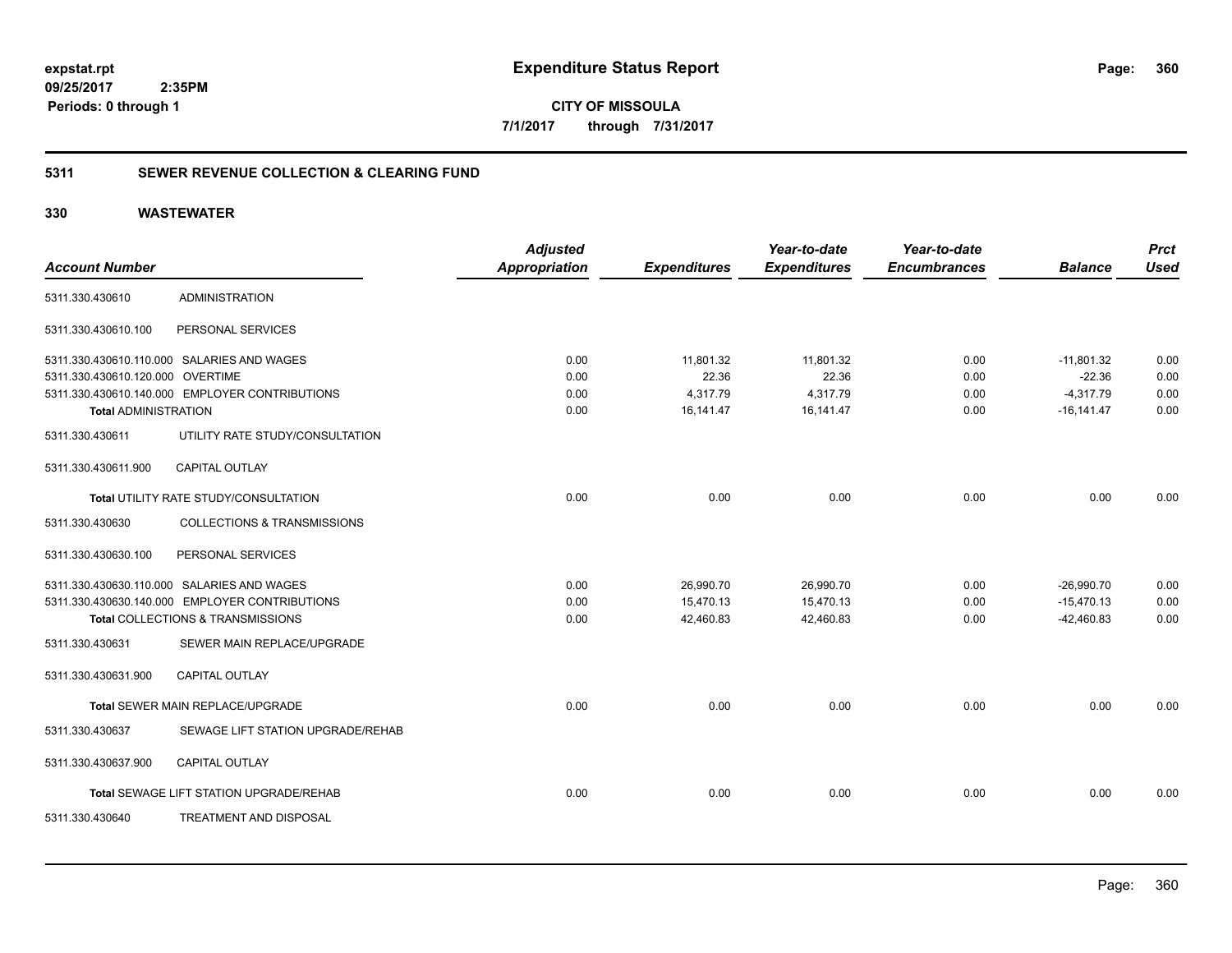**361**

**CITY OF MISSOULA 7/1/2017 through 7/31/2017**

### **5311 SEWER REVENUE COLLECTION & CLEARING FUND**

|                                  |                                                | <b>Adjusted</b>      |                     | Year-to-date        | Year-to-date        |                | <b>Prct</b> |
|----------------------------------|------------------------------------------------|----------------------|---------------------|---------------------|---------------------|----------------|-------------|
| <b>Account Number</b>            |                                                | <b>Appropriation</b> | <b>Expenditures</b> | <b>Expenditures</b> | <b>Encumbrances</b> | <b>Balance</b> | <b>Used</b> |
| 5311.330.430640.100              | PERSONAL SERVICES                              |                      |                     |                     |                     |                |             |
|                                  | 5311.330.430640.110.000 SALARIES AND WAGES     | 0.00                 | 27,462.40           | 27,462.40           | 0.00                | $-27,462.40$   | 0.00        |
| 5311.330.430640.120.000 OVERTIME |                                                | 0.00                 | 941.49              | 941.49              | 0.00                | $-941.49$      | 0.00        |
|                                  | 5311.330.430640.140.000 EMPLOYER CONTRIBUTIONS | 0.00                 | 12,615.10           | 12,615.10           | 0.00                | $-12,615.10$   | 0.00        |
|                                  | <b>Total TREATMENT AND DISPOSAL</b>            | 0.00                 | 41,018.99           | 41,018.99           | 0.00                | $-41,018.99$   | 0.00        |
| 5311.330.430645                  | NEW TREATMENT/EXPANSION                        |                      |                     |                     |                     |                |             |
| 5311.330.430645.900              | CAPITAL OUTLAY                                 |                      |                     |                     |                     |                |             |
|                                  | <b>Total NEW TREATMENT/EXPANSION</b>           | 0.00                 | 0.00                | 0.00                | 0.00                | 0.00           | 0.00        |
| 5311.330.430650                  | <b>LAB &amp; TESTING</b>                       |                      |                     |                     |                     |                |             |
| 5311.330.430650.100              | PERSONAL SERVICES                              |                      |                     |                     |                     |                |             |
|                                  | 5311.330.430650.110.000 SALARIES AND WAGES     | 0.00                 | 10,444.50           | 10,444.50           | 0.00                | $-10,444.50$   | 0.00        |
|                                  | 5311.330.430650.140.000 EMPLOYER CONTRIBUTIONS | 0.00                 | 4,686.70            | 4,686.70            | 0.00                | $-4,686.70$    | 0.00        |
| <b>Total LAB &amp; TESTING</b>   |                                                | 0.00                 | 15,131.20           | 15,131.20           | 0.00                | $-15, 131.20$  | 0.00        |
| 5311.330.430660                  | <b>COMPOST</b>                                 |                      |                     |                     |                     |                |             |
| 5311.330.430660.100              | PERSONAL SERVICES                              |                      |                     |                     |                     |                |             |
|                                  | 5311.330.430660.110.000 SALARIES AND WAGES     | 0.00                 | 15,372.54           | 15,372.54           | 0.00                | $-15,372.54$   | 0.00        |
| 5311.330.430660.120.000 OVERTIME |                                                | 0.00                 | 923.33              | 923.33              | 0.00                | $-923.33$      | 0.00        |
|                                  | 5311.330.430660.140.000 EMPLOYER CONTRIBUTIONS | 0.00                 | 9,167.77            | 9,167.77            | 0.00                | $-9,167.77$    | 0.00        |
| <b>Total COMPOST</b>             |                                                | 0.00                 | 25,463.64           | 25,463.64           | 0.00                | $-25,463.64$   | 0.00        |
| 5311.330.430670                  | <b>CUSTOMER ACCOUNTING &amp; COLLECTION</b>    |                      |                     |                     |                     |                |             |
| 5311.330.430670.800              | OTHER OBJECTS                                  |                      |                     |                     |                     |                |             |
|                                  | Total CUSTOMER ACCOUNTING & COLLECTION         | 0.00                 | 0.00                | 0.00                | 0.00                | 0.00           | 0.00        |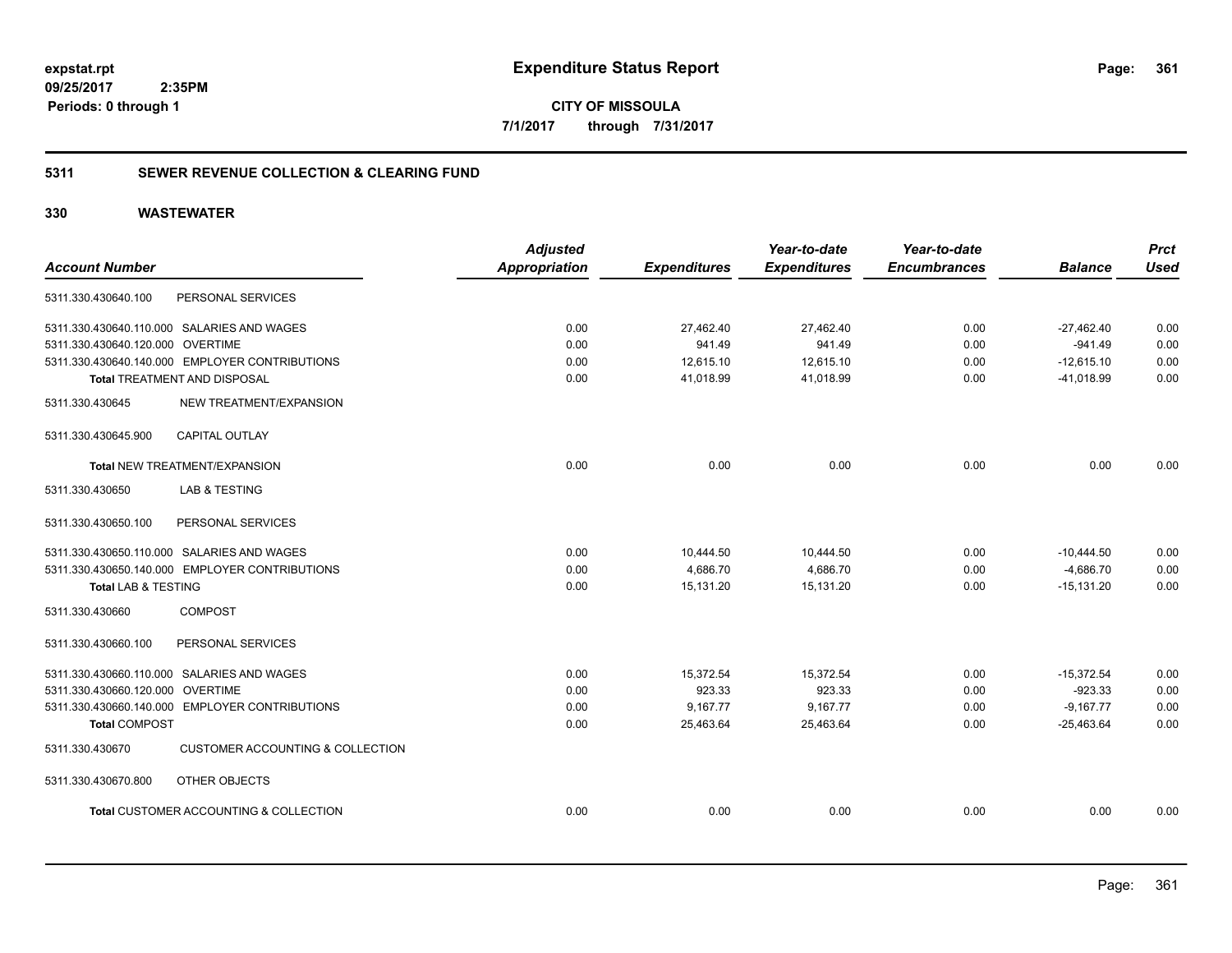**09/25/2017 2:35PM**

**Periods: 0 through 1**

**362**

**CITY OF MISSOULA 7/1/2017 through 7/31/2017**

### **5311 SEWER REVENUE COLLECTION & CLEARING FUND**

| <b>Account Number</b>      |                                                | <b>Adjusted</b><br><b>Appropriation</b> | <b>Expenditures</b> | Year-to-date<br><b>Expenditures</b> | Year-to-date<br><b>Encumbrances</b> | <b>Balance</b> | <b>Prct</b><br><b>Used</b> |
|----------------------------|------------------------------------------------|-----------------------------------------|---------------------|-------------------------------------|-------------------------------------|----------------|----------------------------|
|                            |                                                |                                         |                     |                                     |                                     |                |                            |
| 5311.330.430691            | MISC. SEWER REPAIRS - R&D                      |                                         |                     |                                     |                                     |                |                            |
| 5311.330.430691.900        | CAPITAL OUTLAY                                 |                                         |                     |                                     |                                     |                |                            |
|                            | Total MISC. SEWER REPAIRS - R&D                | 0.00                                    | 0.00                | 0.00                                | 0.00                                | 0.00           | 0.00                       |
| 5311.330.490200            | REVENUE BOND DEBT SERVICE                      |                                         |                     |                                     |                                     |                |                            |
| 5311.330.490200.600        | <b>DEBT SERVICE</b>                            |                                         |                     |                                     |                                     |                |                            |
|                            | Total REVENUE BOND DEBT SERVICE                | 0.00                                    | 0.00                | 0.00                                | 0.00                                | 0.00           | 0.00                       |
| 5311.330.510000            | <b>MISCELLANEOUS</b>                           |                                         |                     |                                     |                                     |                |                            |
| 5311.330.510000.800        | <b>OTHER OBJECTS</b>                           |                                         |                     |                                     |                                     |                |                            |
| Total MISCELLANEOUS        |                                                | 0.00                                    | 0.00                | 0.00                                | 0.00                                | 0.00           | 0.00                       |
| 5311.330.510110            | <b>MERCHANT SERVICES</b>                       |                                         |                     |                                     |                                     |                |                            |
| 5311.330.510110.500        | <b>FIXED CHARGES</b>                           |                                         |                     |                                     |                                     |                |                            |
|                            | <b>Total MERCHANT SERVICES</b>                 | 0.00                                    | 0.00                | 0.00                                | 0.00                                | 0.00           | 0.00                       |
| 5311.330.521000            | SEWER REVENUE CLEARING                         |                                         |                     |                                     |                                     |                |                            |
| 5311.330.521000.500        | <b>FIXED CHARGES</b>                           |                                         |                     |                                     |                                     |                |                            |
| <b>Total FIXED CHARGES</b> |                                                | 0.00                                    | 0.00                | 0.00                                | 0.00                                | 0.00           | 0.00                       |
| 5311.330.521000.800        | OTHER OBJECTS                                  |                                         |                     |                                     |                                     |                |                            |
|                            | Total SEWER REVENUE CLEARING                   | 0.00                                    | 0.00                | 0.00                                | 0.00                                | 0.00           | 0.00                       |
|                            | Total SEWER REVENUE COLLECTION & CLEARING FUND | 0.00                                    | 140,216.13          | 140,216.13                          | 0.00                                | $-140,216.13$  | 0.00                       |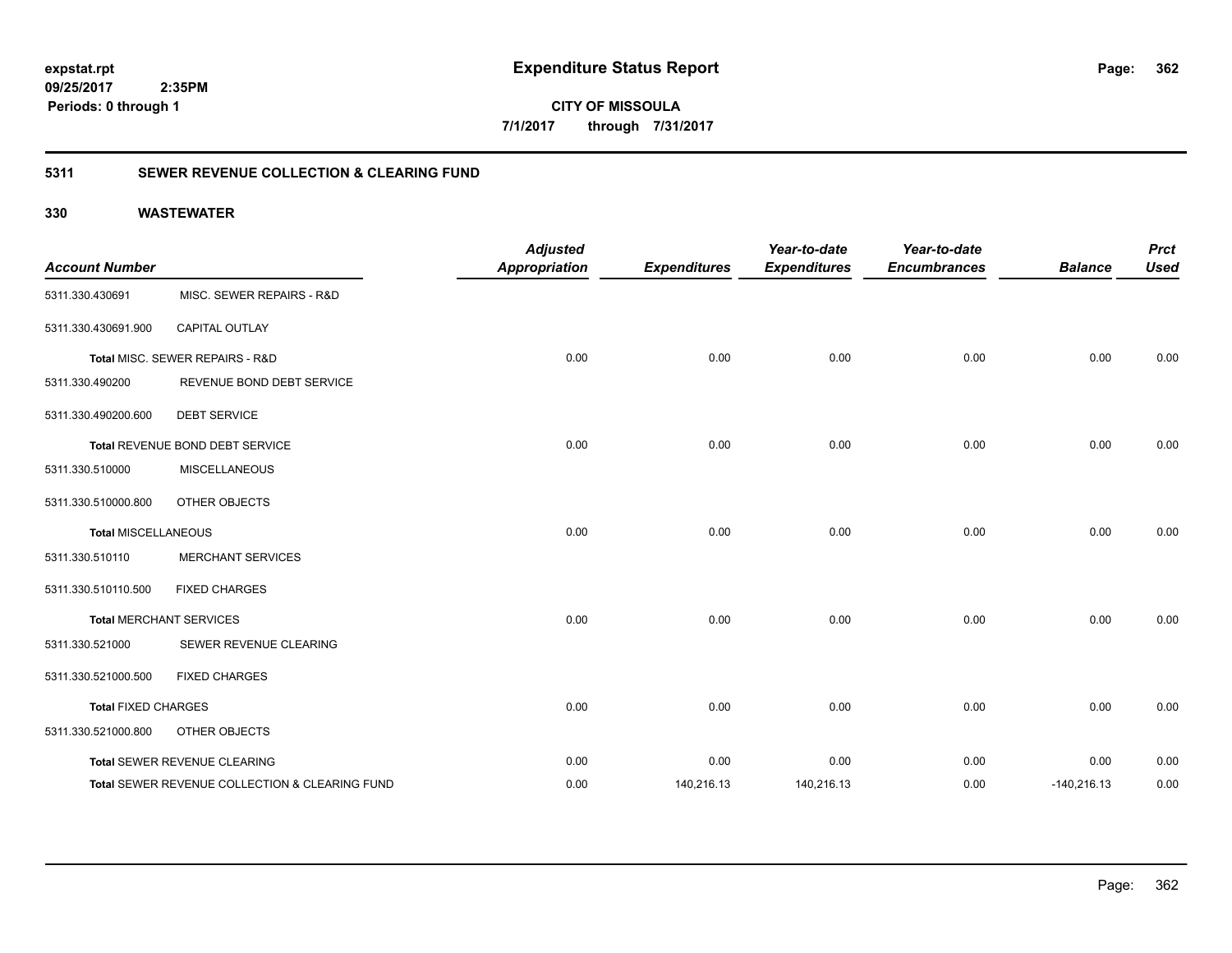### **5315 SEWER LOAN FUND**

| <b>Account Number</b>         |                                                   | <b>Adjusted</b><br><b>Appropriation</b> | <b>Expenditures</b> | Year-to-date<br><b>Expenditures</b> | Year-to-date<br><b>Encumbrances</b> | <b>Balance</b> | <b>Prct</b><br><b>Used</b> |
|-------------------------------|---------------------------------------------------|-----------------------------------------|---------------------|-------------------------------------|-------------------------------------|----------------|----------------------------|
| 5315.330.430607               | *** Title Not Found ***                           |                                         |                     |                                     |                                     |                |                            |
| 5315.330.430607.300           | PURCHASED SERVICES                                |                                         |                     |                                     |                                     |                |                            |
| Total *** Title Not Found *** |                                                   | 0.00                                    | 0.00                | 0.00                                | 0.00                                | 0.00           | 0.00                       |
| 5315.330.430670               | <b>CUSTOMER ACCOUNTING &amp; COLLECTION</b>       |                                         |                     |                                     |                                     |                |                            |
| 5315.330.430670.300           | PURCHASED SERVICES                                |                                         |                     |                                     |                                     |                |                            |
|                               | <b>Total PURCHASED SERVICES</b>                   | 0.00                                    | 0.00                | 0.00                                | 0.00                                | 0.00           | 0.00                       |
| 5315.330.430670.800           | OTHER OBJECTS                                     |                                         |                     |                                     |                                     |                |                            |
|                               | <b>Total CUSTOMER ACCOUNTING &amp; COLLECTION</b> | 0.00                                    | 0.00                | 0.00                                | 0.00                                | 0.00           | 0.00                       |
| <b>Total SEWER LOAN FUND</b>  |                                                   | 0.00                                    | 0.00                | 0.00                                | 0.00                                | 0.00           | 0.00                       |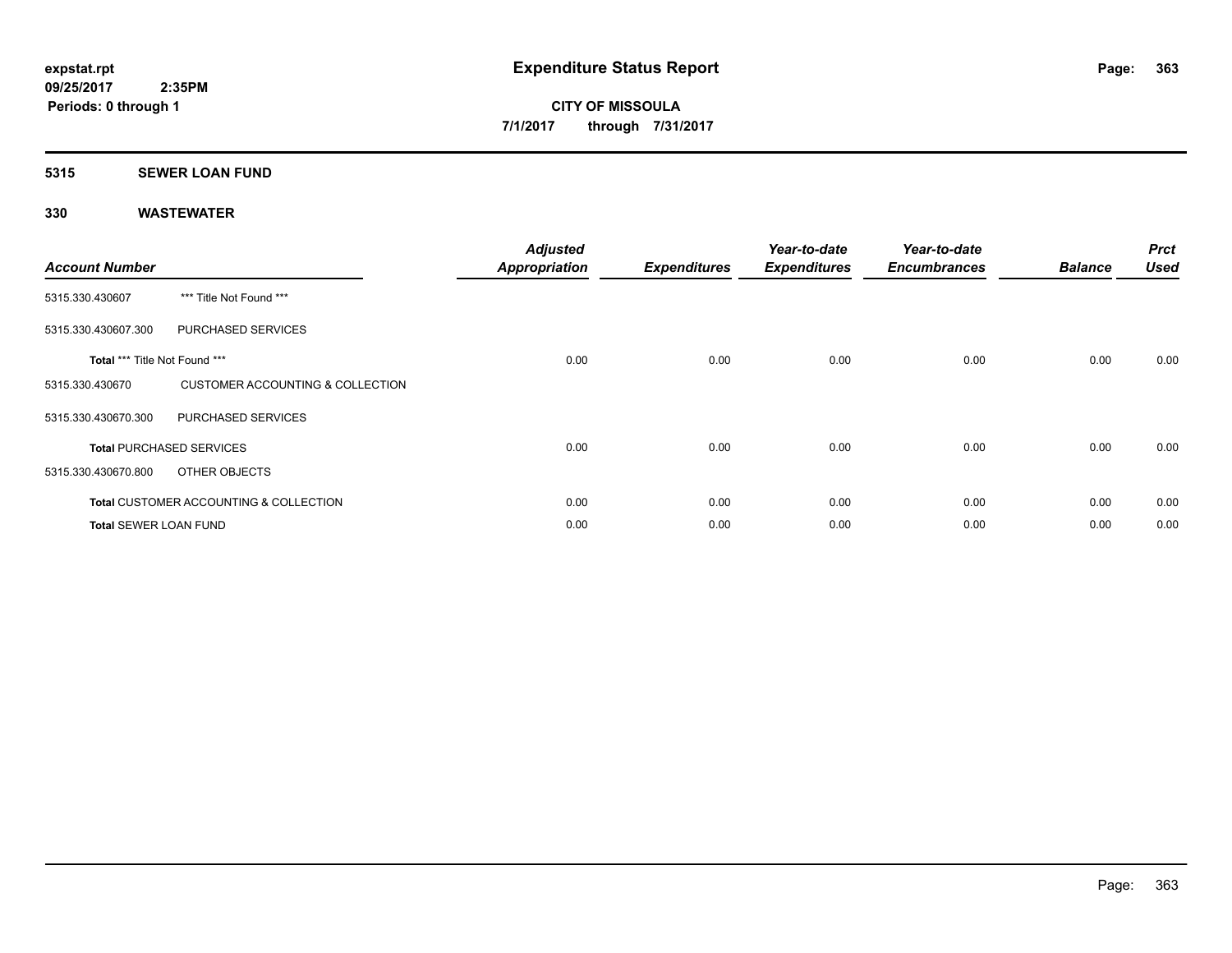**364**

**09/25/2017 2:35PM Periods: 0 through 1**

**CITY OF MISSOULA 7/1/2017 through 7/31/2017**

### **5320 SEWER REPLACEMENT & DEPRECIATION FUND**

|                                 |                                        | <b>Adjusted</b>      |                     | Year-to-date        | Year-to-date        |                | <b>Prct</b> |
|---------------------------------|----------------------------------------|----------------------|---------------------|---------------------|---------------------|----------------|-------------|
| <b>Account Number</b>           |                                        | <b>Appropriation</b> | <b>Expenditures</b> | <b>Expenditures</b> | <b>Encumbrances</b> | <b>Balance</b> | <b>Used</b> |
| 5320.330.410400                 | <b>DEPRECIATION</b>                    |                      |                     |                     |                     |                |             |
| 5320.330.410400.800             | OTHER OBJECTS                          |                      |                     |                     |                     |                |             |
| <b>Total DEPRECIATION</b>       |                                        | 0.00                 | 0.00                | 0.00                | 0.00                | 0.00           | 0.00        |
| 5320.330.410551                 | <b>FINANCIAL SOFTWARE</b>              |                      |                     |                     |                     |                |             |
| 5320.330.410551.800             | OTHER OBJECTS                          |                      |                     |                     |                     |                |             |
| <b>Total FINANCIAL SOFTWARE</b> |                                        | 0.00                 | 0.00                | 0.00                | 0.00                | 0.00           | 0.00        |
| 5320.330.430613                 | <b>EQUIPMENT-TRUCKS</b>                |                      |                     |                     |                     |                |             |
| 5320.330.430613.900             | <b>CAPITAL OUTLAY</b>                  |                      |                     |                     |                     |                |             |
| <b>Total EQUIPMENT-TRUCKS</b>   |                                        | 0.00                 | 0.00                | 0.00                | 0.00                | 0.00           | 0.00        |
| 5320.330.430614                 | WW DEVELOPMENT FEE RECALCULATION       |                      |                     |                     |                     |                |             |
| 5320.330.430614.300             | PURCHASED SERVICES                     |                      |                     |                     |                     |                |             |
|                                 | Total WW DEVELOPMENT FEE RECALCULATION | 0.00                 | 0.00                | 0.00                | 0.00                | 0.00           | 0.00        |
| 5320.330.430615                 | WWTP OPTIMIZATION STUDY                |                      |                     |                     |                     |                |             |
| 5320.330.430615.300             | PURCHASED SERVICES                     |                      |                     |                     |                     |                |             |
|                                 | Total WWTP OPTIMIZATION STUDY          | 0.00                 | 0.00                | 0.00                | 0.00                | 0.00           | 0.00        |
| 5320.330.430622                 | TREATMENT PLANT SOFTWARE UPGRADE       |                      |                     |                     |                     |                |             |
| 5320.330.430622.900             | <b>CAPITAL OUTLAY</b>                  |                      |                     |                     |                     |                |             |
|                                 | Total TREATMENT PLANT SOFTWARE UPGRADE | 0.00                 | 0.00                | 0.00                | 0.00                | 0.00           | 0.00        |
| 5320.330.430623                 | LATERAL SWR MAIN EXT                   |                      |                     |                     |                     |                |             |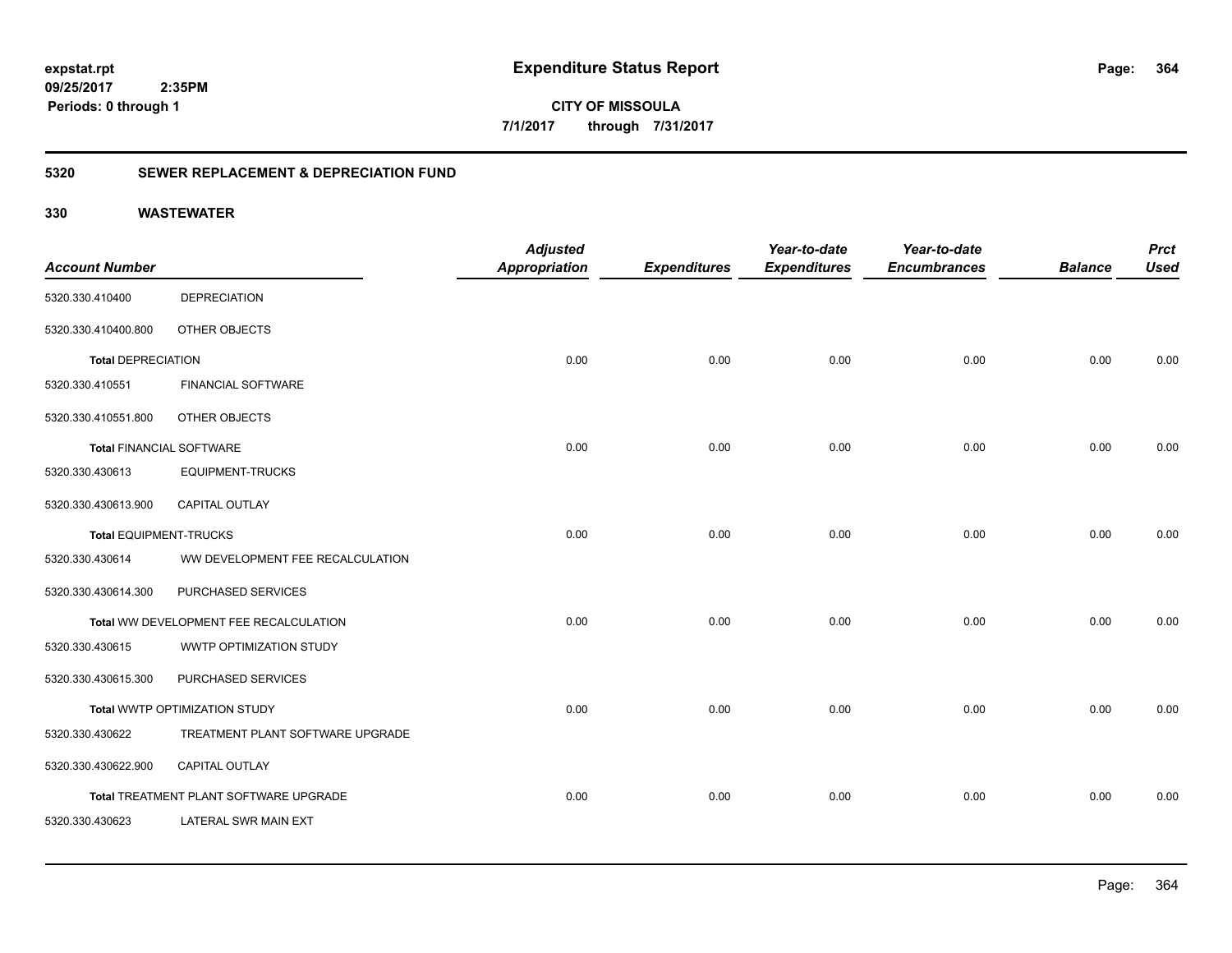**CITY OF MISSOULA 7/1/2017 through 7/31/2017**

### **5320 SEWER REPLACEMENT & DEPRECIATION FUND**

| <b>Account Number</b>         |                                                                                           | <b>Adjusted</b><br><b>Appropriation</b> | <b>Expenditures</b>  | Year-to-date<br><b>Expenditures</b> | Year-to-date<br><b>Encumbrances</b> | <b>Balance</b>             | <b>Prct</b><br><b>Used</b> |
|-------------------------------|-------------------------------------------------------------------------------------------|-----------------------------------------|----------------------|-------------------------------------|-------------------------------------|----------------------------|----------------------------|
| 5320.330.430623.300           | PURCHASED SERVICES                                                                        |                                         |                      |                                     |                                     |                            |                            |
|                               | <b>Total PURCHASED SERVICES</b>                                                           | 0.00                                    | 0.00                 | 0.00                                | 0.00                                | 0.00                       | 0.00                       |
| 5320.330.430623.900           | <b>CAPITAL OUTLAY</b>                                                                     |                                         |                      |                                     |                                     |                            |                            |
|                               | <b>Total LATERAL SWR MAIN EXT</b>                                                         | 0.00                                    | 0.00                 | 0.00                                | 0.00                                | 0.00                       | 0.00                       |
| 5320.330.430624               | <b>SEWER LINE REHAB</b>                                                                   |                                         |                      |                                     |                                     |                            |                            |
| 5320.330.430624.300           | PURCHASED SERVICES                                                                        |                                         |                      |                                     |                                     |                            |                            |
| <b>Total SEWER LINE REHAB</b> |                                                                                           | 0.00                                    | 0.00                 | 0.00                                | 0.00                                | 0.00                       | 0.00                       |
| 5320.330.430625               | SWR MAIN MASTER PLANS                                                                     |                                         |                      |                                     |                                     |                            |                            |
| 5320.330.430625.300           | PURCHASED SERVICES                                                                        |                                         |                      |                                     |                                     |                            |                            |
|                               | <b>Total SWR MAIN MASTER PLANS</b>                                                        | 0.00                                    | 0.00                 | 0.00                                | 0.00                                | 0.00                       | 0.00                       |
| 5320.330.430630               | <b>COLLECTIONS &amp; TRANSMISSIONS</b>                                                    |                                         |                      |                                     |                                     |                            |                            |
| 5320.330.430630.300           | PURCHASED SERVICES                                                                        |                                         |                      |                                     |                                     |                            |                            |
|                               | <b>Total PURCHASED SERVICES</b>                                                           | 0.00                                    | 0.00                 | 0.00                                | 0.00                                | 0.00                       | 0.00                       |
| 5320.330.430630.900           | <b>CAPITAL OUTLAY</b>                                                                     |                                         |                      |                                     |                                     |                            |                            |
|                               | Total COLLECTIONS & TRANSMISSIONS                                                         | 0.00                                    | 0.00                 | 0.00                                | 0.00                                | 0.00                       | 0.00                       |
| 5320.330.430631               | SEWER MAIN REPLACE/UPGRADE                                                                |                                         |                      |                                     |                                     |                            |                            |
| 5320.330.430631.300           | PURCHASED SERVICES                                                                        |                                         |                      |                                     |                                     |                            |                            |
|                               | 5320.330.430631.360.000 MISC SEWER LINE REPAIR<br><b>Total SEWER MAIN REPLACE/UPGRADE</b> | 0.00<br>0.00                            | 2,274.00<br>2,274.00 | 2,274.00<br>2,274.00                | 0.00<br>0.00                        | $-2,274.00$<br>$-2,274.00$ | 0.00<br>0.00               |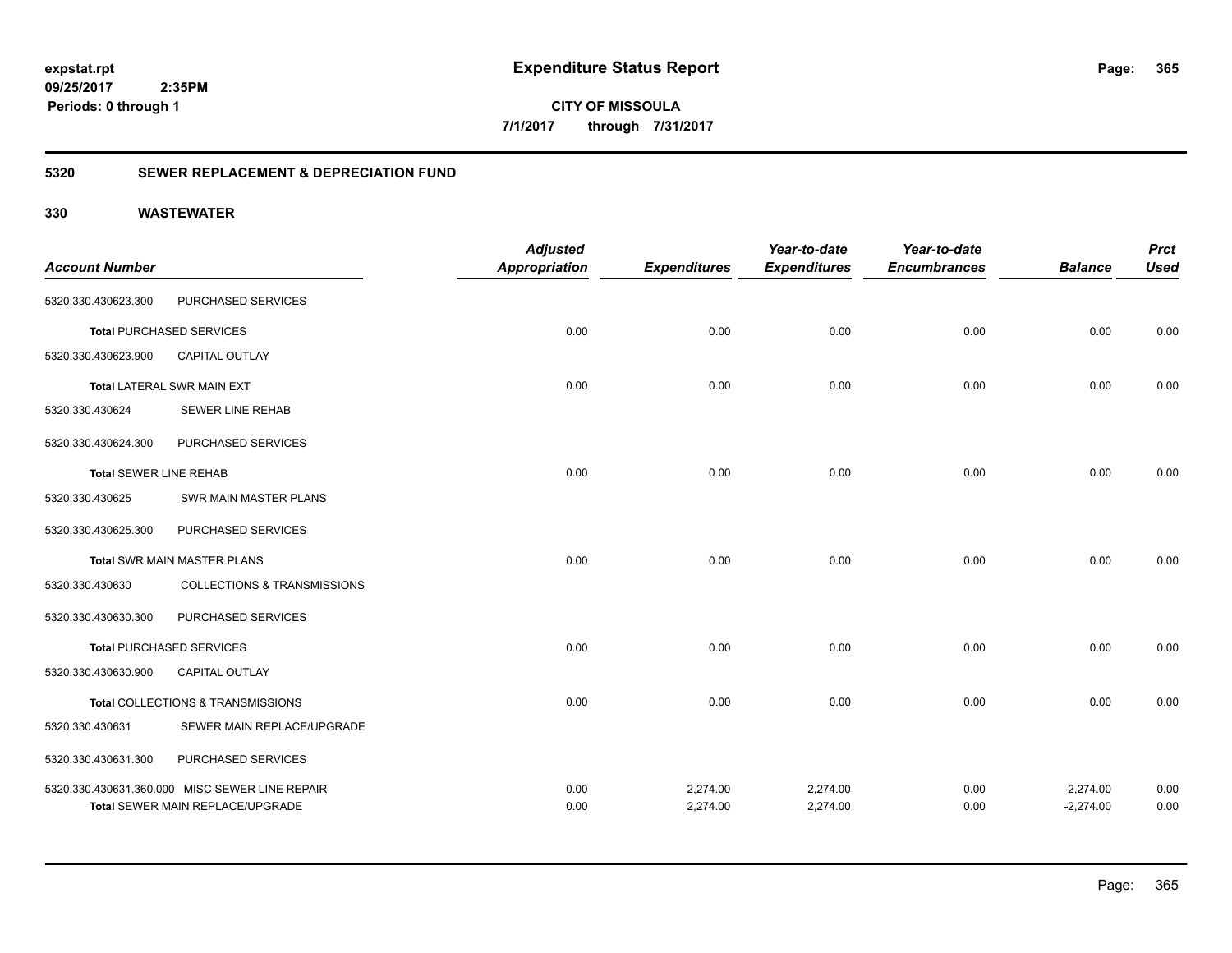**CITY OF MISSOULA 7/1/2017 through 7/31/2017**

### **5320 SEWER REPLACEMENT & DEPRECIATION FUND**

| <b>Account Number</b>         |                                         | <b>Adjusted</b><br><b>Appropriation</b> | <b>Expenditures</b> | Year-to-date<br><b>Expenditures</b> | Year-to-date<br><b>Encumbrances</b> | <b>Balance</b> | <b>Prct</b><br><b>Used</b> |
|-------------------------------|-----------------------------------------|-----------------------------------------|---------------------|-------------------------------------|-------------------------------------|----------------|----------------------------|
| 5320.330.430632               | *** Title Not Found ***                 |                                         |                     |                                     |                                     |                |                            |
| 5320.330.430632.800           | OTHER OBJECTS                           |                                         |                     |                                     |                                     |                |                            |
| <b>Total OTHER OBJECTS</b>    |                                         | 0.00                                    | 0.00                | 0.00                                | 0.00                                | 0.00           | 0.00                       |
| 5320.330.430632.900           | CAPITAL OUTLAY                          |                                         |                     |                                     |                                     |                |                            |
| Total *** Title Not Found *** |                                         | 0.00                                    | 0.00                | 0.00                                | 0.00                                | 0.00           | 0.00                       |
| 5320.330.430635               | SEWER INTERCEPTOR UPGRADES/REHAB        |                                         |                     |                                     |                                     |                |                            |
| 5320.330.430635.300           | PURCHASED SERVICES                      |                                         |                     |                                     |                                     |                |                            |
|                               | <b>Total PURCHASED SERVICES</b>         | 0.00                                    | 0.00                | 0.00                                | 0.00                                | 0.00           | 0.00                       |
| 5320.330.430635.900           | <b>CAPITAL OUTLAY</b>                   |                                         |                     |                                     |                                     |                |                            |
|                               | Total SEWER INTERCEPTOR UPGRADES/REHAB  | 0.00                                    | 0.00                | 0.00                                | 0.00                                | 0.00           | 0.00                       |
| 5320.330.430637               | SEWAGE LIFT STATION UPGRADE/REHAB       |                                         |                     |                                     |                                     |                |                            |
| 5320.330.430637.300           | PURCHASED SERVICES                      |                                         |                     |                                     |                                     |                |                            |
|                               | Total SEWAGE LIFT STATION UPGRADE/REHAB | 0.00                                    | 0.00                | 0.00                                | 0.00                                | 0.00           | 0.00                       |
| 5320.330.430643               | WWTP TELEMETRY UPGRADE PROJECT          |                                         |                     |                                     |                                     |                |                            |
| 5320.330.430643.300           | PURCHASED SERVICES                      |                                         |                     |                                     |                                     |                |                            |
|                               | <b>Total PURCHASED SERVICES</b>         | 0.00                                    | 0.00                | 0.00                                | 0.00                                | 0.00           | 0.00                       |
| 5320.330.430643.900           | <b>CAPITAL OUTLAY</b>                   |                                         |                     |                                     |                                     |                |                            |
|                               | Total WWTP TELEMETRY UPGRADE PROJECT    | 0.00                                    | 0.00                | 0.00                                | 0.00                                | 0.00           | 0.00                       |
| 5320.330.430650               | <b>LAB &amp; TESTING</b>                |                                         |                     |                                     |                                     |                |                            |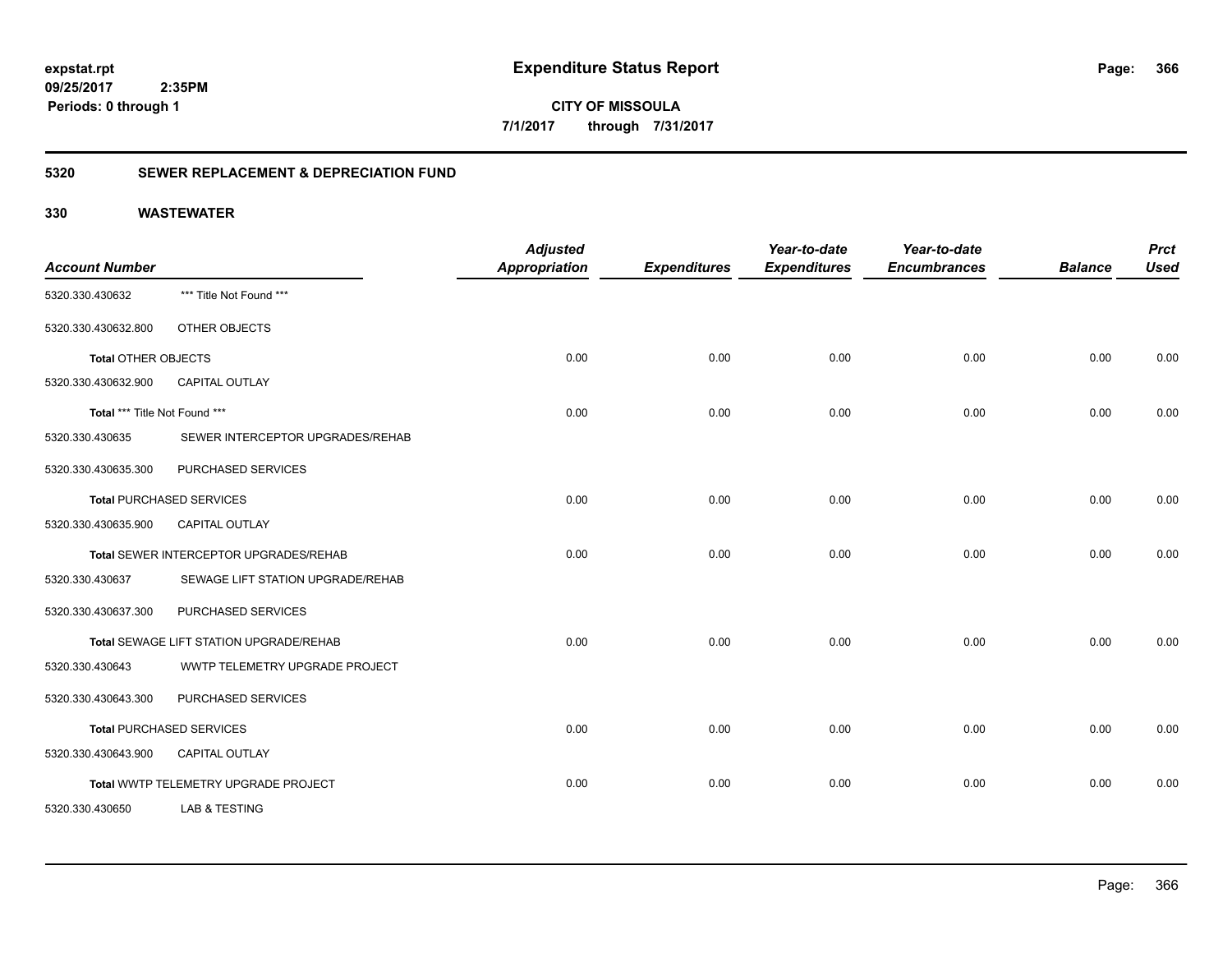**CITY OF MISSOULA 7/1/2017 through 7/31/2017**

### **5320 SEWER REPLACEMENT & DEPRECIATION FUND**

| <b>Account Number</b> |                                            | <b>Adjusted</b><br><b>Appropriation</b> | <b>Expenditures</b> | Year-to-date<br><b>Expenditures</b> | Year-to-date<br><b>Encumbrances</b> | <b>Balance</b> | <b>Prct</b><br><b>Used</b> |
|-----------------------|--------------------------------------------|-----------------------------------------|---------------------|-------------------------------------|-------------------------------------|----------------|----------------------------|
| 5320.330.430650.300   | PURCHASED SERVICES                         |                                         |                     |                                     |                                     |                |                            |
|                       | <b>Total PURCHASED SERVICES</b>            | 0.00                                    | 0.00                | 0.00                                | 0.00                                | 0.00           | 0.00                       |
| 5320.330.430650.900   | <b>CAPITAL OUTLAY</b>                      |                                         |                     |                                     |                                     |                |                            |
| Total LAB & TESTING   |                                            | 0.00                                    | 0.00                | 0.00                                | 0.00                                | 0.00           | 0.00                       |
| 5320.330.430651       | TRANSFER TO SEWER LOAN                     |                                         |                     |                                     |                                     |                |                            |
| 5320.330.430651.800   | OTHER OBJECTS                              |                                         |                     |                                     |                                     |                |                            |
|                       | Total TRANSFER TO SEWER LOAN               | 0.00                                    | 0.00                | 0.00                                | 0.00                                | 0.00           | 0.00                       |
| 5320.330.430660       | <b>COMPOST</b>                             |                                         |                     |                                     |                                     |                |                            |
| 5320.330.430660.900   | <b>CAPITAL OUTLAY</b>                      |                                         |                     |                                     |                                     |                |                            |
| <b>Total COMPOST</b>  |                                            | 0.00                                    | 0.00                | 0.00                                | 0.00                                | 0.00           | 0.00                       |
| 5320.330.430684       | MILLER CREEK SEWER INTERCEPTOR             |                                         |                     |                                     |                                     |                |                            |
| 5320.330.430684.300   | PURCHASED SERVICES                         |                                         |                     |                                     |                                     |                |                            |
|                       | <b>Total PURCHASED SERVICES</b>            | 0.00                                    | 0.00                | 0.00                                | 0.00                                | 0.00           | 0.00                       |
| 5320.330.430684.800   | OTHER OBJECTS                              |                                         |                     |                                     |                                     |                |                            |
|                       | Total MILLER CREEK SEWER INTERCEPTOR       | 0.00                                    | 0.00                | 0.00                                | 0.00                                | 0.00           | 0.00                       |
| 5320.330.430689       | FY11 \$1.29M Sewer Bond Construction       |                                         |                     |                                     |                                     |                |                            |
| 5320.330.430689.800   | OTHER OBJECTS                              |                                         |                     |                                     |                                     |                |                            |
|                       | Total FY11 \$1.29M Sewer Bond Construction | 0.00                                    | 0.00                | 0.00                                | 0.00                                | 0.00           | 0.00                       |
| 5320.330.430691       | MISC. SEWER REPAIRS - R&D                  |                                         |                     |                                     |                                     |                |                            |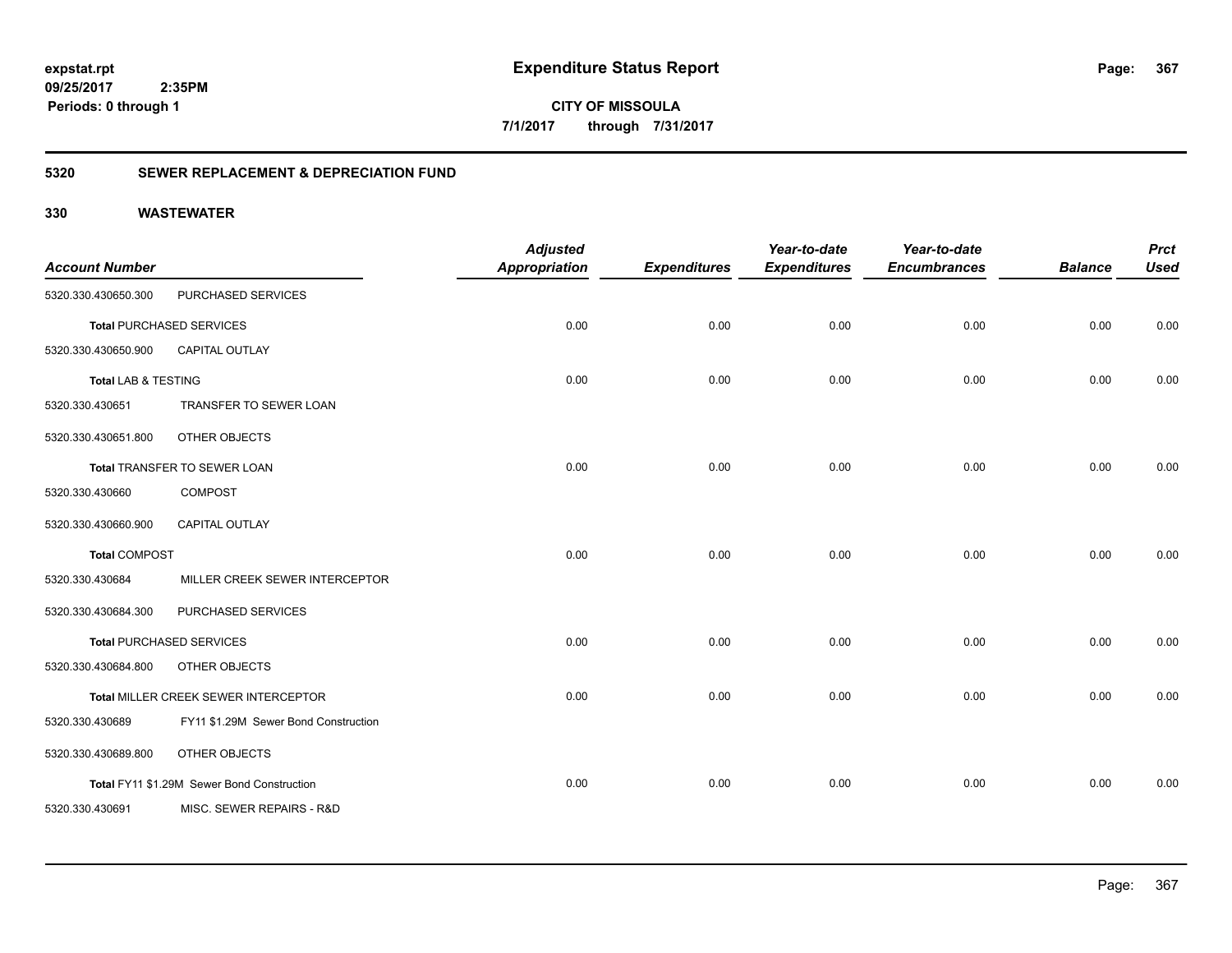**CITY OF MISSOULA 7/1/2017 through 7/31/2017**

### **5320 SEWER REPLACEMENT & DEPRECIATION FUND**

| <b>Account Number</b>            |                                     | <b>Adjusted</b><br><b>Appropriation</b> | <b>Expenditures</b> | Year-to-date<br><b>Expenditures</b> | Year-to-date<br><b>Encumbrances</b> | <b>Balance</b> | <b>Prct</b><br><b>Used</b> |
|----------------------------------|-------------------------------------|-----------------------------------------|---------------------|-------------------------------------|-------------------------------------|----------------|----------------------------|
| 5320.330.430691.900              | CAPITAL OUTLAY                      |                                         |                     |                                     |                                     |                |                            |
|                                  | Total MISC. SEWER REPAIRS - R&D     | 0.00                                    | 0.00                | 0.00                                | 0.00                                | 0.00           | 0.00                       |
| 5320.330.430702                  | COUNTY RSID WYE SEWER PROJECT       |                                         |                     |                                     |                                     |                |                            |
| 5320.330.430702.300              | PURCHASED SERVICES                  |                                         |                     |                                     |                                     |                |                            |
|                                  | Total COUNTY RSID WYE SEWER PROJECT | 0.00                                    | 0.00                | 0.00                                | 0.00                                | 0.00           | 0.00                       |
| 5320.330.430703                  | Russell St Re-Route                 |                                         |                     |                                     |                                     |                |                            |
| 5320.330.430703.300              | PURCHASED SERVICES                  |                                         |                     |                                     |                                     |                |                            |
| <b>Total Russell St Re-Route</b> |                                     | 0.00                                    | 0.00                | 0.00                                | 0.00                                | 0.00           | 0.00                       |
| 5320.330.430706                  | <b>RUSSELL ST INTERCEPTOR</b>       |                                         |                     |                                     |                                     |                |                            |
| 5320.330.430706.300              | PURCHASED SERVICES                  |                                         |                     |                                     |                                     |                |                            |
|                                  | Total RUSSELL ST INTERCEPTOR        | 0.00                                    | 0.00                | 0.00                                | 0.00                                | 0.00           | 0.00                       |
| 5320.330.430707                  | RUSSELL ST RE-ROUTE                 |                                         |                     |                                     |                                     |                |                            |
| 5320.330.430707.300              | PURCHASED SERVICES                  |                                         |                     |                                     |                                     |                |                            |
|                                  | Total RUSSELL ST RE-ROUTE           | 0.00                                    | 0.00                | 0.00                                | 0.00                                | 0.00           | 0.00                       |
| 5320.330.470230                  | PW FACILITY                         |                                         |                     |                                     |                                     |                |                            |
| 5320.330.470230.300              | PURCHASED SERVICES                  |                                         |                     |                                     |                                     |                |                            |
|                                  | <b>Total PURCHASED SERVICES</b>     | 0.00                                    | 0.00                | 0.00                                | 0.00                                | 0.00           | 0.00                       |
| 5320.330.470230.900              | <b>CAPITAL OUTLAY</b>               |                                         |                     |                                     |                                     |                |                            |
| <b>Total PW FACILITY</b>         |                                     | 0.00                                    | 0.00                | 0.00                                | 0.00                                | 0.00           | 0.00                       |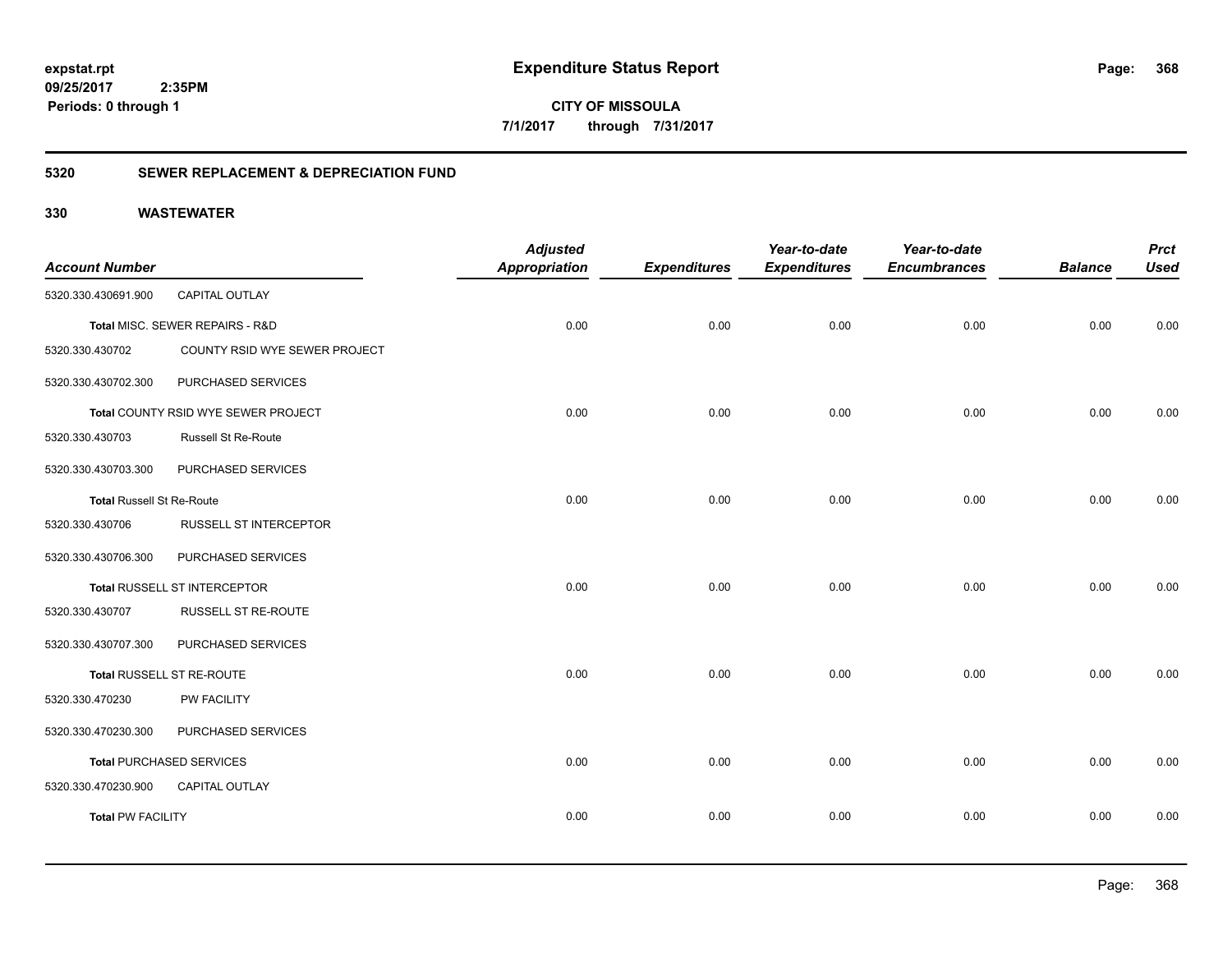**369**

**09/25/2017 2:35PM Periods: 0 through 1**

**CITY OF MISSOULA 7/1/2017 through 7/31/2017**

### **5320 SEWER REPLACEMENT & DEPRECIATION FUND**

| <b>Account Number</b> |                                                        | <b>Adjusted</b><br><b>Appropriation</b> | <b>Expenditures</b> | Year-to-date<br><b>Expenditures</b> | Year-to-date<br><b>Encumbrances</b> | <b>Balance</b> | <b>Prct</b><br><b>Used</b> |
|-----------------------|--------------------------------------------------------|-----------------------------------------|---------------------|-------------------------------------|-------------------------------------|----------------|----------------------------|
| 5320.330.490505       | ACCELA LOAN DEBT SERVICE                               |                                         |                     |                                     |                                     |                |                            |
| 5320.330.490505.800   | OTHER OBJECTS                                          |                                         |                     |                                     |                                     |                |                            |
|                       | Total ACCELA LOAN DEBT SERVICE                         | 0.00                                    | 0.00                | 0.00                                | 0.00                                | 0.00           | 0.00                       |
| 5320.330.490506       | <b>CORE FINANCED EQUIPMENT</b>                         |                                         |                     |                                     |                                     |                |                            |
| 5320.330.490506.600   | <b>DEBT SERVICE</b>                                    |                                         |                     |                                     |                                     |                |                            |
|                       | Total CORE FINANCED EQUIPMENT                          | 0.00                                    | 0.00                | 0.00                                | 0.00                                | 0.00           | 0.00                       |
| 5320.330.490508       | EKO COMPOST PURCHASE                                   |                                         |                     |                                     |                                     |                |                            |
| 5320.330.490508.600   | <b>DEBT SERVICE</b>                                    |                                         |                     |                                     |                                     |                |                            |
|                       | Total EKO COMPOST PURCHASE                             | 0.00                                    | 0.00                | 0.00                                | 0.00                                | 0.00           | 0.00                       |
| 5320.330.521000       | <b>INTERFUND OPERATING TRANSFERS</b>                   |                                         |                     |                                     |                                     |                |                            |
| 5320.330.521000.800   | OTHER OBJECTS                                          |                                         |                     |                                     |                                     |                |                            |
|                       | Total INTERFUND OPERATING TRANSFERS                    | 0.00                                    | 0.00                | 0.00                                | 0.00                                | 0.00           | 0.00                       |
|                       | <b>Total SEWER REPLACEMENT &amp; DEPRECIATION FUND</b> | 0.00                                    | 2,274.00            | 2,274.00                            | 0.00                                | $-2,274.00$    | 0.00                       |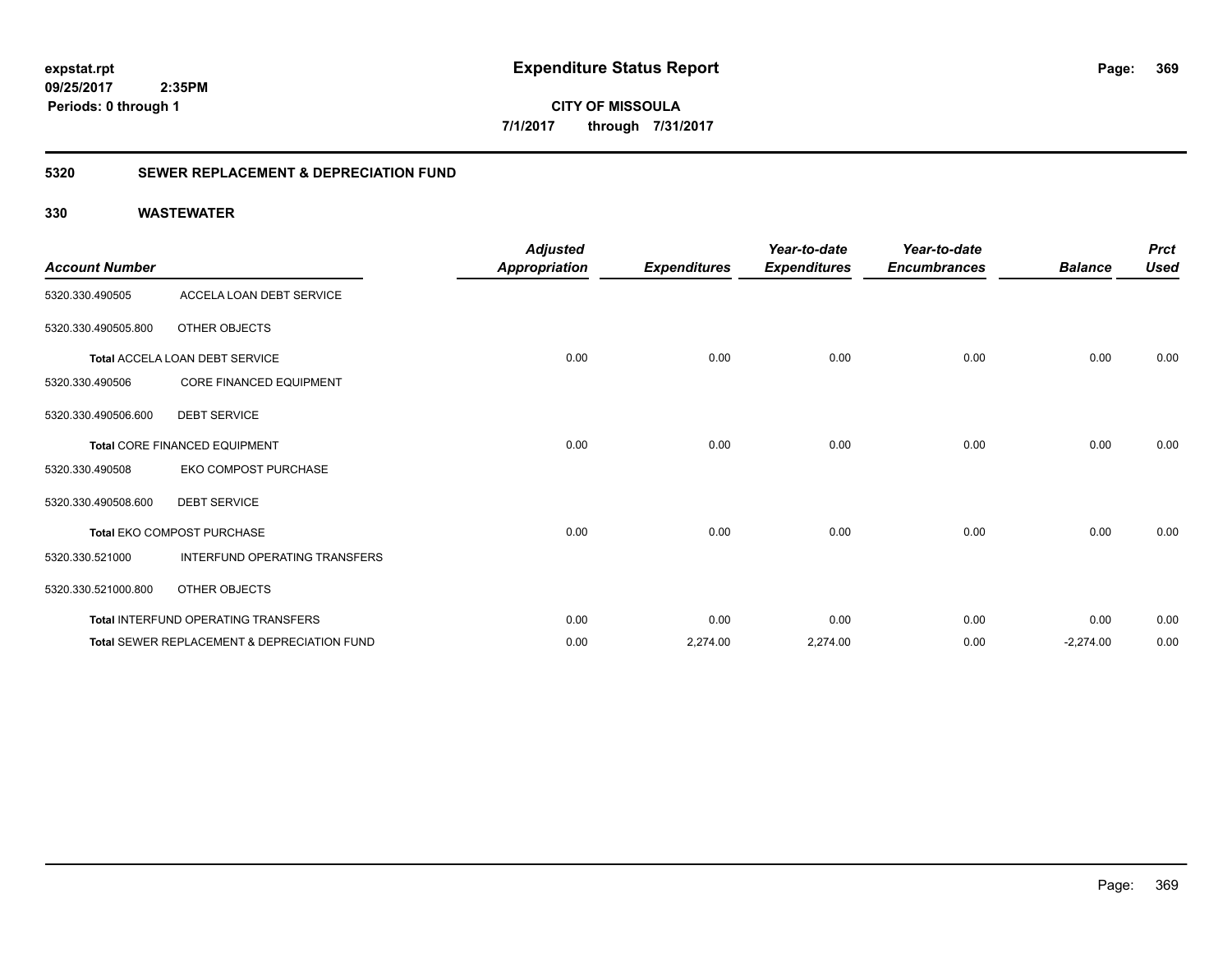### **5325 SEWER DEVELOPMENT FEE FUND**

| <b>Account Number</b>         |                                         | <b>Adjusted</b><br><b>Appropriation</b> | <b>Expenditures</b> | Year-to-date<br><b>Expenditures</b> | Year-to-date<br><b>Encumbrances</b> | <b>Balance</b> | <b>Prct</b><br><b>Used</b> |
|-------------------------------|-----------------------------------------|-----------------------------------------|---------------------|-------------------------------------|-------------------------------------|----------------|----------------------------|
| 5325.330.430630               | <b>COLLECTIONS &amp; TRANSMISSIONS</b>  |                                         |                     |                                     |                                     |                |                            |
| 5325.330.430630.900           | CAPITAL OUTLAY                          |                                         |                     |                                     |                                     |                |                            |
|                               | Total COLLECTIONS & TRANSMISSIONS       | 0.00                                    | 0.00                | 0.00                                | 0.00                                | 0.00           | 0.00                       |
| 5325.330.430632               | *** Title Not Found ***                 |                                         |                     |                                     |                                     |                |                            |
| 5325.330.430632.300           | PURCHASED SERVICES                      |                                         |                     |                                     |                                     |                |                            |
|                               | <b>Total PURCHASED SERVICES</b>         | 0.00                                    | 0.00                | 0.00                                | 0.00                                | 0.00           | 0.00                       |
| 5325.330.430632.900           | CAPITAL OUTLAY                          |                                         |                     |                                     |                                     |                |                            |
| Total *** Title Not Found *** |                                         | 0.00                                    | 0.00                | 0.00                                | 0.00                                | 0.00           | 0.00                       |
| 5325.330.430636               | OVERSIZING ASSISTANCE                   |                                         |                     |                                     |                                     |                |                            |
| 5325.330.430636.900           | CAPITAL OUTLAY                          |                                         |                     |                                     |                                     |                |                            |
|                               | <b>Total OVERSIZING ASSISTANCE</b>      | 0.00                                    | 0.00                | 0.00                                | 0.00                                | 0.00           | 0.00                       |
| 5325.330.430637               | SEWAGE LIFT STATION UPGRADE/REHAB       |                                         |                     |                                     |                                     |                |                            |
| 5325.330.430637.300           | PURCHASED SERVICES                      |                                         |                     |                                     |                                     |                |                            |
|                               | <b>Total PURCHASED SERVICES</b>         | 0.00                                    | 0.00                | 0.00                                | 0.00                                | 0.00           | 0.00                       |
| 5325.330.430637.900           | CAPITAL OUTLAY                          |                                         |                     |                                     |                                     |                |                            |
|                               | Total SEWAGE LIFT STATION UPGRADE/REHAB | 0.00                                    | 0.00                | 0.00                                | 0.00                                | 0.00           | 0.00                       |
| 5325.330.430660               | <b>COMPOST</b>                          |                                         |                     |                                     |                                     |                |                            |
| 5325.330.430660.300           | PURCHASED SERVICES                      |                                         |                     |                                     |                                     |                |                            |
| <b>Total COMPOST</b>          |                                         | 0.00                                    | 0.00                | 0.00                                | 0.00                                | 0.00           | 0.00                       |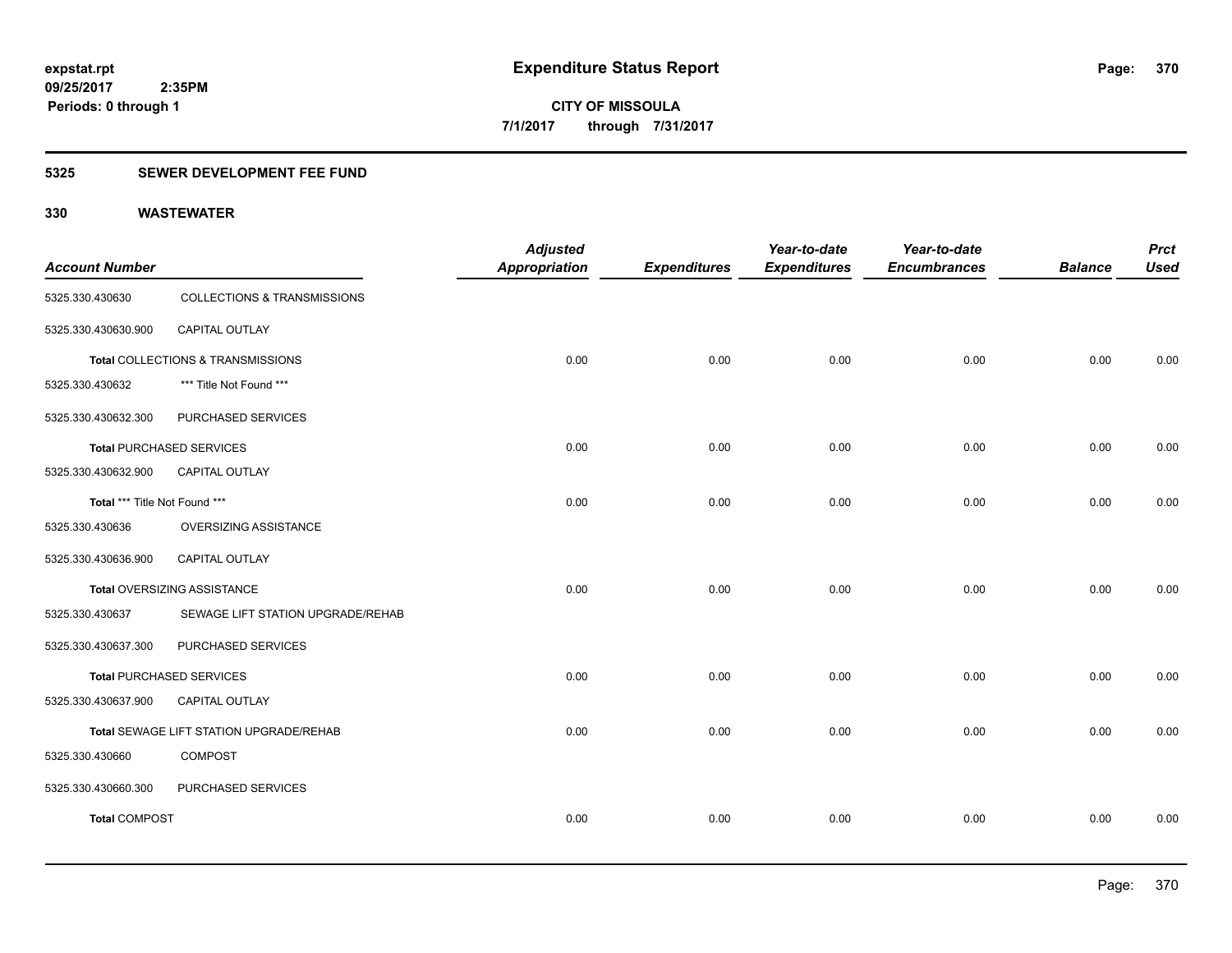### **5325 SEWER DEVELOPMENT FEE FUND**

| <b>Account Number</b>      |                                 | <b>Adjusted</b><br><b>Appropriation</b> | <b>Expenditures</b> | Year-to-date<br><b>Expenditures</b> | Year-to-date<br><b>Encumbrances</b> | <b>Balance</b> | <b>Prct</b><br><b>Used</b> |
|----------------------------|---------------------------------|-----------------------------------------|---------------------|-------------------------------------|-------------------------------------|----------------|----------------------------|
|                            |                                 |                                         |                     |                                     |                                     |                |                            |
| 5325.330.430663            | AIRPORT INTECEPTOR              |                                         |                     |                                     |                                     |                |                            |
| 5325.330.430663.300        | PURCHASED SERVICES              |                                         |                     |                                     |                                     |                |                            |
|                            | <b>Total PURCHASED SERVICES</b> | 0.00                                    | 0.00                | 0.00                                | 0.00                                | 0.00           | 0.00                       |
| 5325.330.430663.900        | <b>CAPITAL OUTLAY</b>           |                                         |                     |                                     |                                     |                |                            |
|                            | <b>Total AIRPORT INTECEPTOR</b> | 0.00                                    | 0.00                | 0.00                                | 0.00                                | 0.00           | 0.00                       |
| 5325.330.430683            | TWITE PUMP STATION              |                                         |                     |                                     |                                     |                |                            |
| 5325.330.430683.300        | PURCHASED SERVICES              |                                         |                     |                                     |                                     |                |                            |
|                            | <b>Total PURCHASED SERVICES</b> | 0.00                                    | 0.00                | 0.00                                | 0.00                                | 0.00           | 0.00                       |
| 5325.330.430683.900        | <b>CAPITAL OUTLAY</b>           |                                         |                     |                                     |                                     |                |                            |
|                            | <b>Total TWITE PUMP STATION</b> | 0.00                                    | 0.00                | 0.00                                | 0.00                                | 0.00           | 0.00                       |
| 5325.330.430684            | MILLER CREEK INTERCEPTOR        |                                         |                     |                                     |                                     |                |                            |
| 5325.330.430684.900        | CAPITAL OUTLAY                  |                                         |                     |                                     |                                     |                |                            |
|                            | Total MILLER CREEK INTERCEPTOR  | 0.00                                    | 0.00                | 0.00                                | 0.00                                | 0.00           | 0.00                       |
| 5325.330.430690            | <b>EKO COMPOST</b>              |                                         |                     |                                     |                                     |                |                            |
| 5325.330.430690.300        | PURCHASED SERVICES              |                                         |                     |                                     |                                     |                |                            |
|                            | <b>Total PURCHASED SERVICES</b> | 0.00                                    | 0.00                | 0.00                                | 0.00                                | 0.00           | 0.00                       |
| 5325.330.430690.800        | OTHER OBJECTS                   |                                         |                     |                                     |                                     |                |                            |
| <b>Total OTHER OBJECTS</b> |                                 | 0.00                                    | 0.00                | 0.00                                | 0.00                                | 0.00           | 0.00                       |
| 5325.330.430690.900        | CAPITAL OUTLAY                  |                                         |                     |                                     |                                     |                |                            |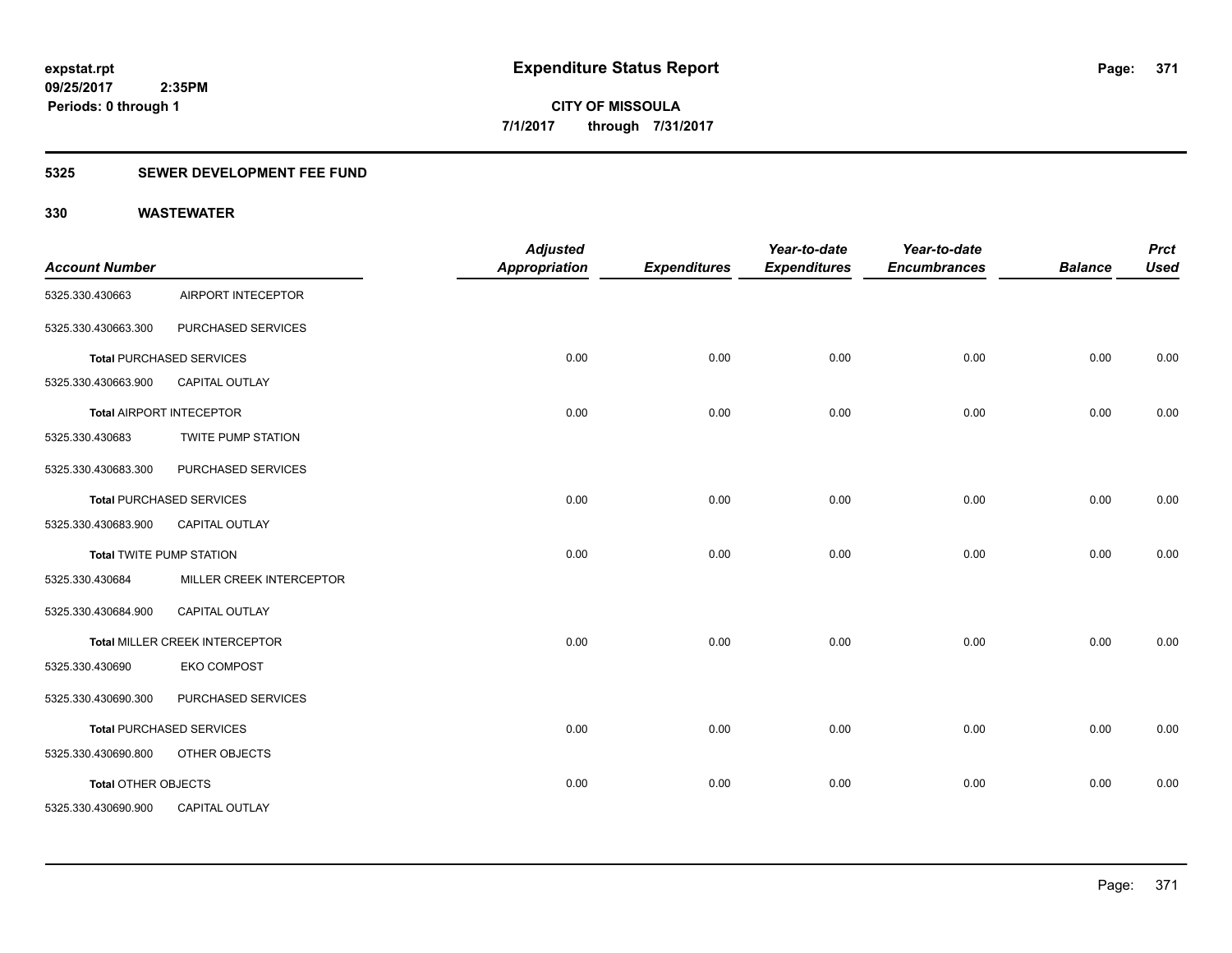### **5325 SEWER DEVELOPMENT FEE FUND**

| <b>Account Number</b>         |                                 | <b>Adjusted</b><br><b>Appropriation</b> | <b>Expenditures</b> | Year-to-date<br><b>Expenditures</b> | Year-to-date<br><b>Encumbrances</b> | <b>Balance</b> | <b>Prct</b><br><b>Used</b> |
|-------------------------------|---------------------------------|-----------------------------------------|---------------------|-------------------------------------|-------------------------------------|----------------|----------------------------|
| <b>Total EKO COMPOST</b>      |                                 | 0.00                                    | 0.00                | 0.00                                | 0.00                                | 0.00           | 0.00                       |
| 5325.330.430697               | <b>BROADWAY INTERCEPTOR</b>     |                                         |                     |                                     |                                     |                |                            |
| 5325.330.430697.900           | <b>CAPITAL OUTLAY</b>           |                                         |                     |                                     |                                     |                |                            |
|                               | Total BROADWAY INTERCEPTOR      | 0.00                                    | 0.00                | 0.00                                | 0.00                                | 0.00           | 0.00                       |
| 5325.330.430706               | <b>RUSSELL ST INTERCEPTOR</b>   |                                         |                     |                                     |                                     |                |                            |
| 5325.330.430706.300           | PURCHASED SERVICES              |                                         |                     |                                     |                                     |                |                            |
|                               | Total RUSSELL ST INTERCEPTOR    | 0.00                                    | 0.00                | 0.00                                | 0.00                                | 0.00           | 0.00                       |
| 5325.330.430711               | *** Title Not Found ***         |                                         |                     |                                     |                                     |                |                            |
| 5325.330.430711.900           | CAPITAL OUTLAY                  |                                         |                     |                                     |                                     |                |                            |
| Total *** Title Not Found *** |                                 | 0.00                                    | 0.00                | 0.00                                | 0.00                                | 0.00           | 0.00                       |
| 5325.330.490508               | EKO COMPOST PURCHASE            |                                         |                     |                                     |                                     |                |                            |
| 5325.330.490508.300           | PURCHASED SERVICES              |                                         |                     |                                     |                                     |                |                            |
|                               | <b>Total PURCHASED SERVICES</b> | 0.00                                    | 0.00                | 0.00                                | 0.00                                | 0.00           | 0.00                       |
| 5325.330.490508.600           | <b>DEBT SERVICE</b>             |                                         |                     |                                     |                                     |                |                            |
| <b>Total DEBT SERVICE</b>     |                                 | 0.00                                    | 0.00                | 0.00                                | 0.00                                | 0.00           | 0.00                       |
| 5325.330.490508.900           | <b>CAPITAL OUTLAY</b>           |                                         |                     |                                     |                                     |                |                            |
|                               | Total EKO COMPOST PURCHASE      | 0.00                                    | 0.00                | 0.00                                | 0.00                                | 0.00           | 0.00                       |
| 5325.330.499999               | <b>NEW REQUESTS</b>             |                                         |                     |                                     |                                     |                |                            |
| 5325.330.499999.900           | CAPITAL OUTLAY                  |                                         |                     |                                     |                                     |                |                            |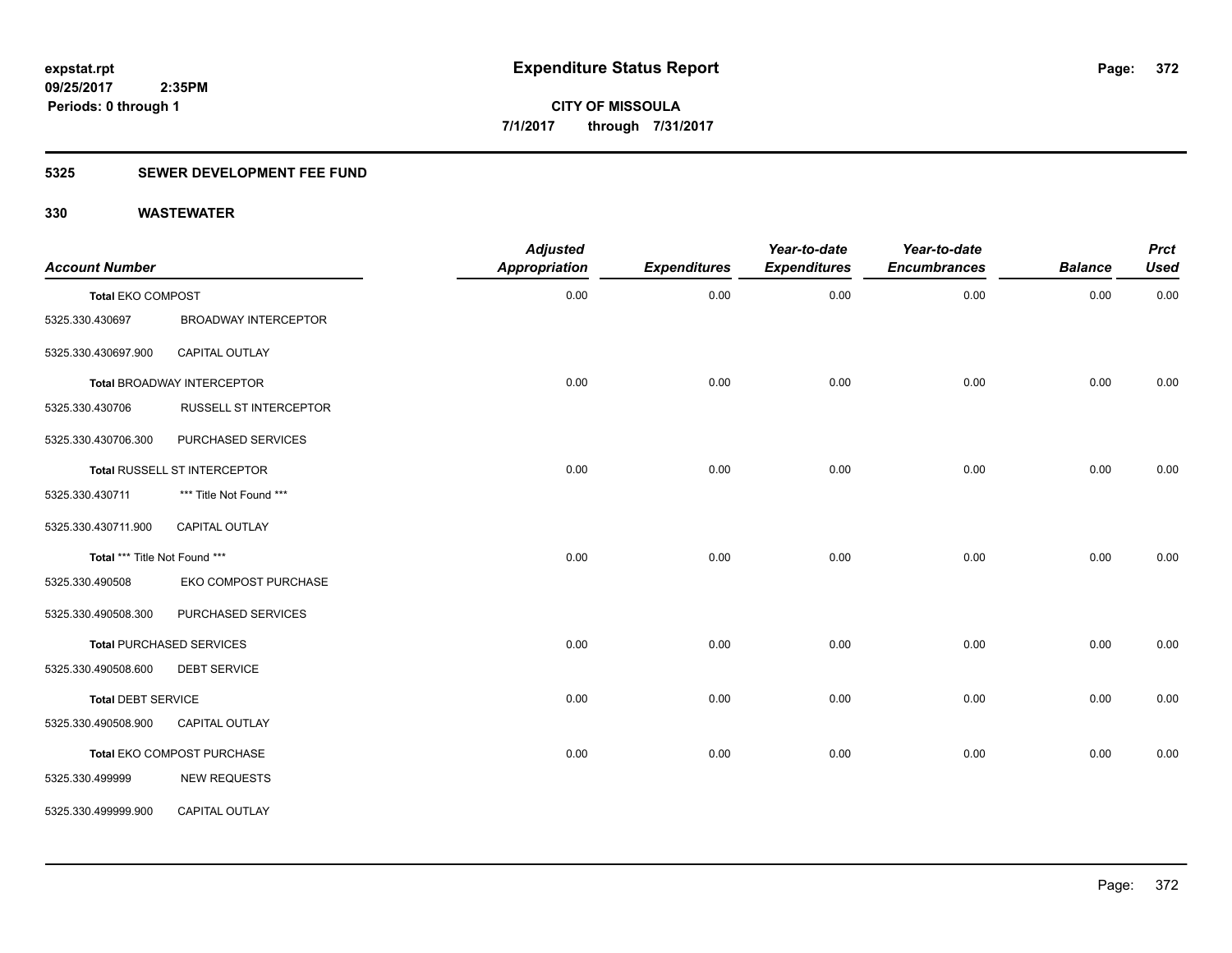## **5325 SEWER DEVELOPMENT FEE FUND**

| <b>Account Number</b>          |                                  | <b>Adjusted</b><br>Appropriation | <b>Expenditures</b> | Year-to-date<br><b>Expenditures</b> | Year-to-date<br><b>Encumbrances</b> | <b>Balance</b> | <b>Prct</b><br>Used |
|--------------------------------|----------------------------------|----------------------------------|---------------------|-------------------------------------|-------------------------------------|----------------|---------------------|
| <b>Total NEW REQUESTS</b>      |                                  | 0.00                             | 0.00                | 0.00                                | 0.00                                | 0.00           | 0.00                |
| 5325.330.510110                | <b>MERCHANT SERVICES</b>         |                                  |                     |                                     |                                     |                |                     |
| 5325.330.510110.500            | <b>FIXED CHARGES</b>             |                                  |                     |                                     |                                     |                |                     |
| <b>Total MERCHANT SERVICES</b> |                                  | 0.00                             | 0.00                | 0.00                                | 0.00                                | 0.00           | 0.00                |
|                                | Total SEWER DEVELOPMENT FEE FUND | 0.00                             | 0.00                | 0.00                                | 0.00                                | 0.00           | 0.00                |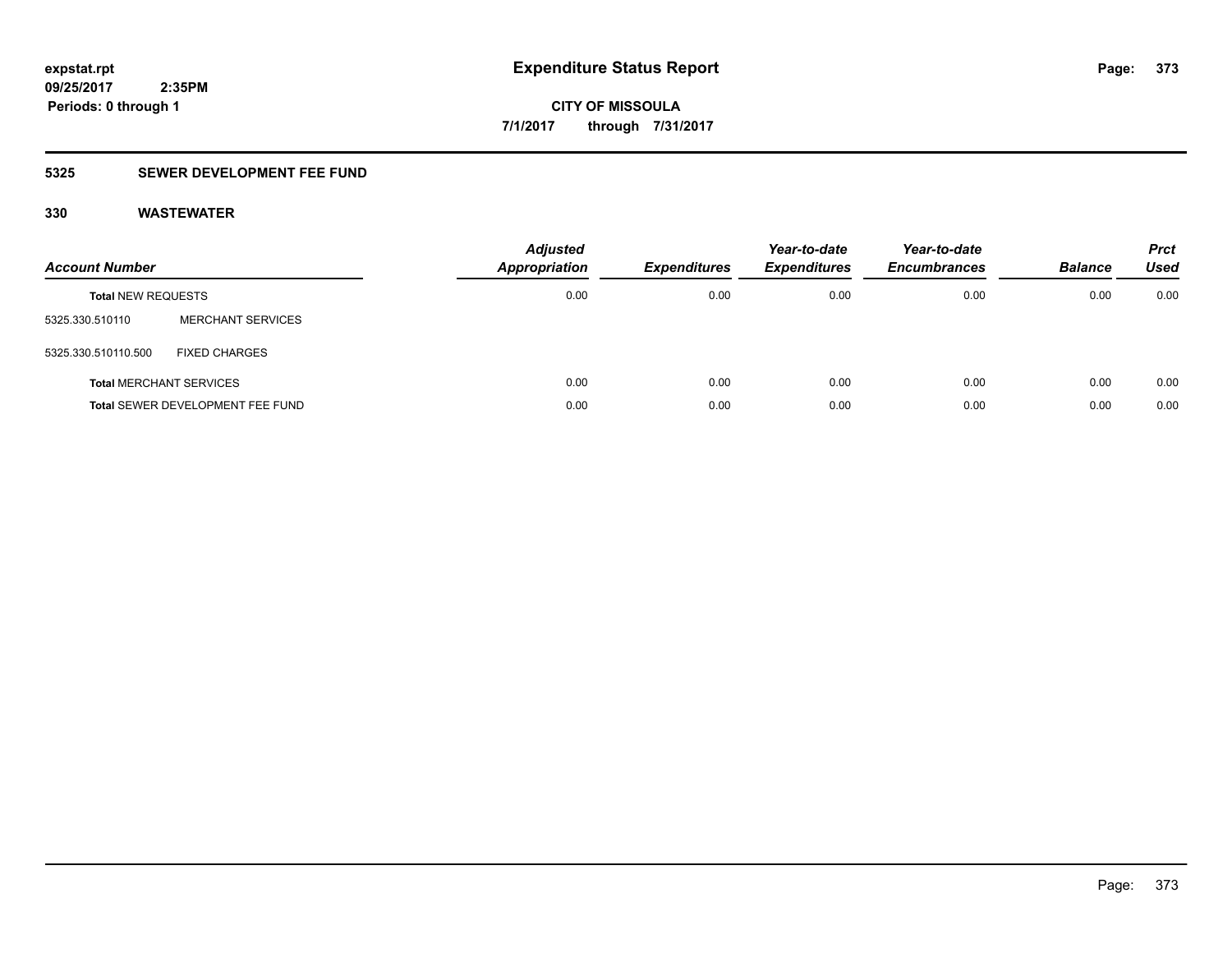### **5340 SEWER CONSTRUCTION FUND**

|                               |                                  | <b>Adjusted</b> |                     | Year-to-date        | Year-to-date        |                | <b>Prct</b> |
|-------------------------------|----------------------------------|-----------------|---------------------|---------------------|---------------------|----------------|-------------|
| <b>Account Number</b>         |                                  | Appropriation   | <b>Expenditures</b> | <b>Expenditures</b> | <b>Encumbrances</b> | <b>Balance</b> | <b>Used</b> |
| 5340.330.430620               | <b>FACILITIES</b>                |                 |                     |                     |                     |                |             |
| 5340.330.430620.900           | CAPITAL OUTLAY                   |                 |                     |                     |                     |                |             |
| <b>Total FACILITIES</b>       |                                  | 0.00            | 0.00                | 0.00                | 0.00                | 0.00           | 0.00        |
| 5340.330.430631               | SEWER MAIN REPLACE/UPGRADE       |                 |                     |                     |                     |                |             |
| 5340.330.430631.300           | PURCHASED SERVICES               |                 |                     |                     |                     |                |             |
|                               | Total SEWER MAIN REPLACE/UPGRADE | 0.00            | 0.00                | 0.00                | 0.00                | 0.00           | 0.00        |
| 5340.330.430632               | *** Title Not Found ***          |                 |                     |                     |                     |                |             |
| 5340.330.430632.800           | OTHER OBJECTS                    |                 |                     |                     |                     |                |             |
| Total OTHER OBJECTS           |                                  | 0.00            | 0.00                | 0.00                | 0.00                | 0.00           | 0.00        |
| 5340.330.430632.900           | <b>CAPITAL OUTLAY</b>            |                 |                     |                     |                     |                |             |
| Total *** Title Not Found *** |                                  | 0.00            | 0.00                | 0.00                | 0.00                | 0.00           | 0.00        |
| 5340.330.430682               | RESERVE ST LIFT STATION          |                 |                     |                     |                     |                |             |
| 5340.330.430682.900           | CAPITAL OUTLAY                   |                 |                     |                     |                     |                |             |
|                               | Total RESERVE ST LIFT STATION    | 0.00            | 0.00                | 0.00                | 0.00                | 0.00           | 0.00        |
| 5340.330.430697               | <b>BROADWAY INTERCEPTOR</b>      |                 |                     |                     |                     |                |             |
| 5340.330.430697.300           | PURCHASED SERVICES               |                 |                     |                     |                     |                |             |
|                               | Total BROADWAY INTERCEPTOR       | 0.00            | 0.00                | 0.00                | 0.00                | 0.00           | 0.00        |
| 5340.330.430700               | <b>LINDA VISTA BLVD</b>          |                 |                     |                     |                     |                |             |
| 5340.330.430700.900           | CAPITAL OUTLAY                   |                 |                     |                     |                     |                |             |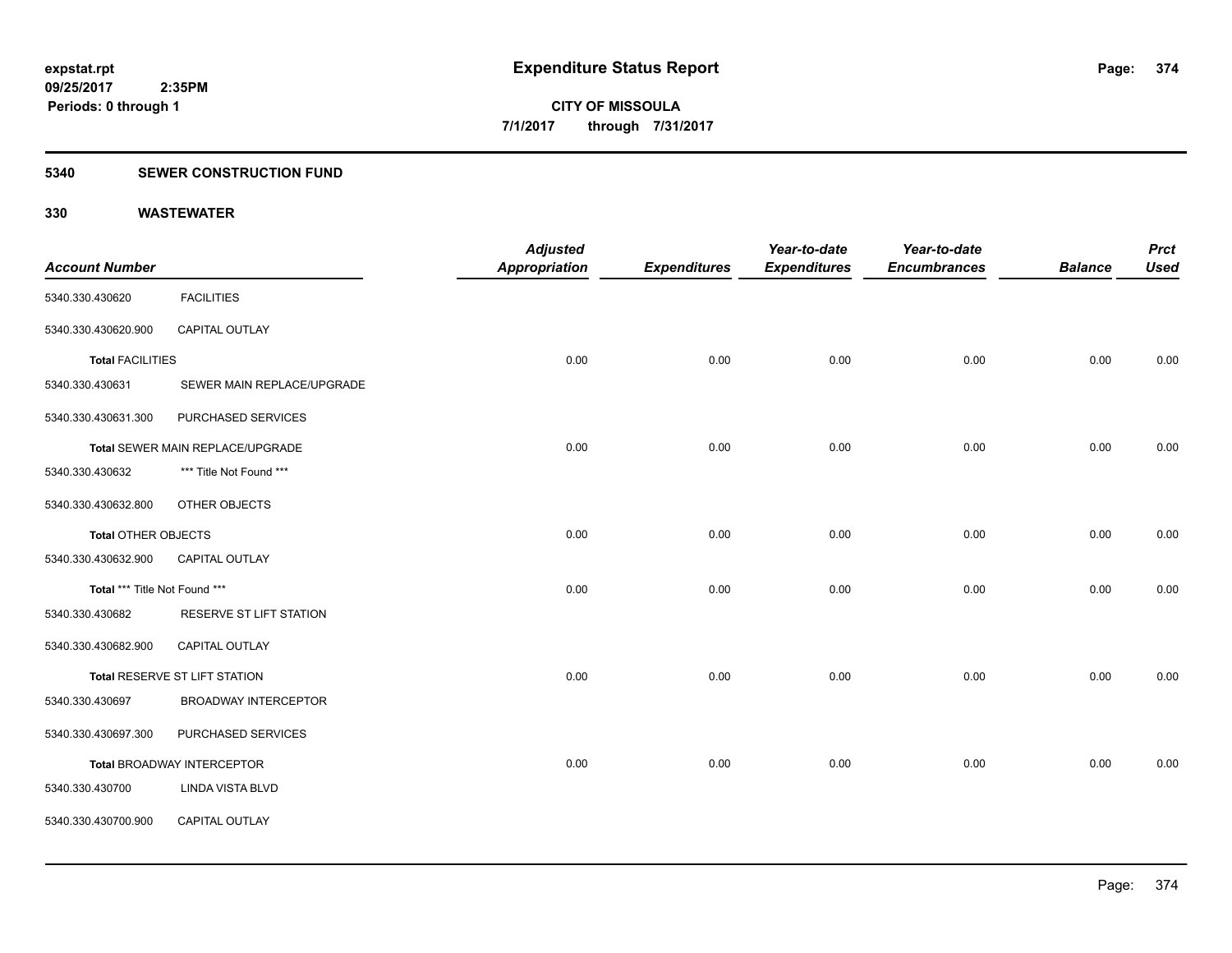### **5340 SEWER CONSTRUCTION FUND**

| <b>Account Number</b>      |                              | <b>Adjusted</b><br><b>Appropriation</b> | <b>Expenditures</b> | Year-to-date<br><b>Expenditures</b> | Year-to-date<br><b>Encumbrances</b> | <b>Balance</b> | <b>Prct</b><br><b>Used</b> |
|----------------------------|------------------------------|-----------------------------------------|---------------------|-------------------------------------|-------------------------------------|----------------|----------------------------|
| Total LINDA VISTA BLVD     |                              | 0.00                                    | 0.00                | 0.00                                | 0.00                                | 0.00           | 0.00                       |
| 5340.330.430701            | E RESERVE ST COLLECTOR       |                                         |                     |                                     |                                     |                |                            |
| 5340.330.430701.800        | OTHER OBJECTS                |                                         |                     |                                     |                                     |                |                            |
| <b>Total OTHER OBJECTS</b> |                              | 0.00                                    | 0.00                | 0.00                                | 0.00                                | 0.00           | 0.00                       |
| 5340.330.430701.900        | <b>CAPITAL OUTLAY</b>        |                                         |                     |                                     |                                     |                |                            |
|                            | Total E RESERVE ST COLLECTOR | 0.00                                    | 0.00                | 0.00                                | 0.00                                | 0.00           | 0.00                       |
| 5340.330.510110            | <b>MERCHANT SERVICES</b>     |                                         |                     |                                     |                                     |                |                            |
| 5340.330.510110.500        | <b>FIXED CHARGES</b>         |                                         |                     |                                     |                                     |                |                            |
| <b>Total WASTEWATER</b>    |                              | 0.00                                    | 0.00                | 0.00                                | 0.00                                | 0.00           | 0.00                       |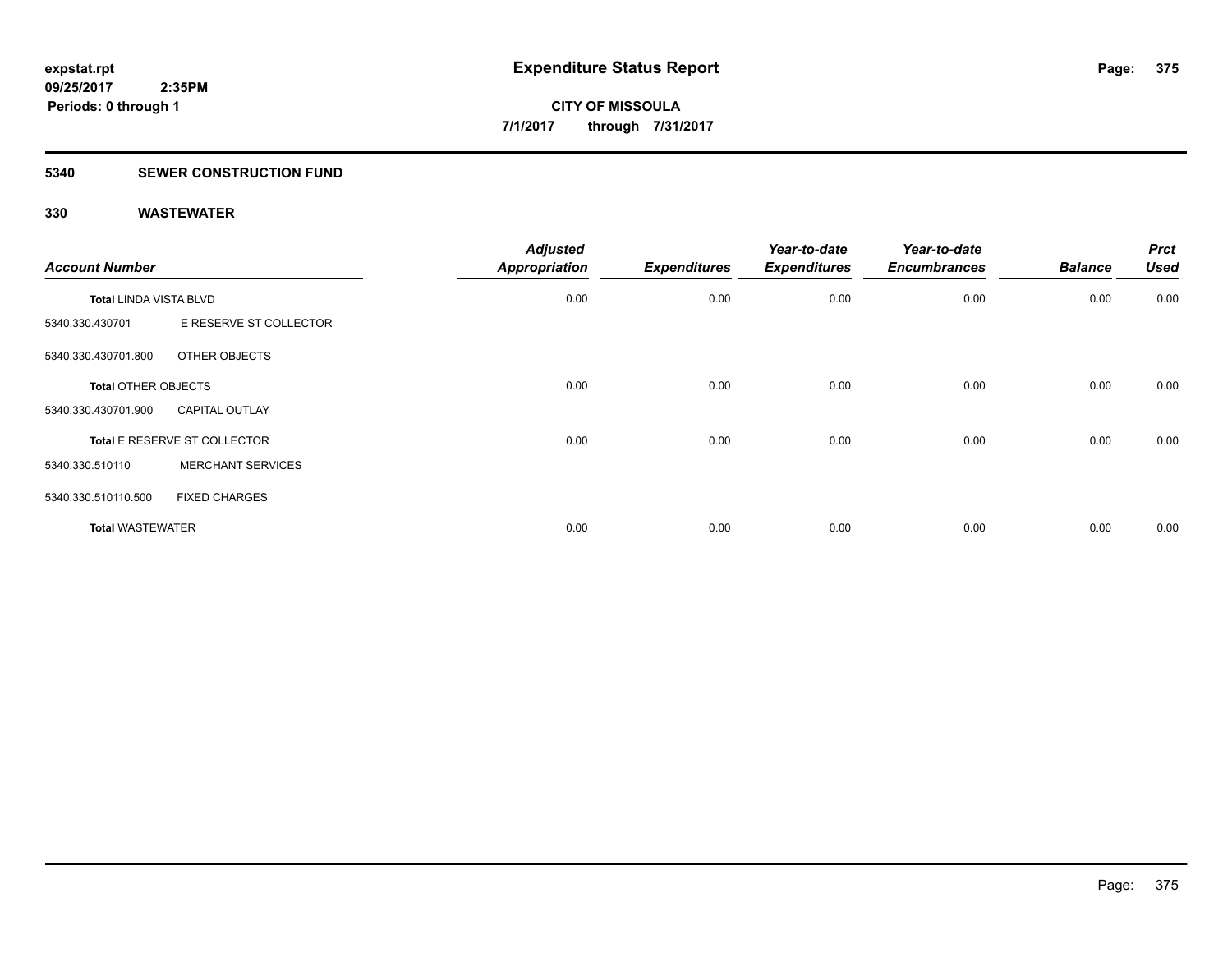### **5340 SEWER CONSTRUCTION FUND**

## **390 NON-DEPARTMENTAL**

| <b>Account Number</b> |                                      | <b>Adjusted</b><br><b>Appropriation</b> | Expenditures | Year-to-date<br><b>Expenditures</b> | Year-to-date<br><b>Encumbrances</b> | <b>Balance</b> | <b>Prct</b><br>Used |
|-----------------------|--------------------------------------|-----------------------------------------|--------------|-------------------------------------|-------------------------------------|----------------|---------------------|
| 5340.390.430963       | BIOGAS ELECTRICAL GENERATION         |                                         |              |                                     |                                     |                |                     |
| 5340.390.430963.900   | <b>CAPITAL OUTLAY</b>                |                                         |              |                                     |                                     |                |                     |
|                       | <b>Total SEWER CONSTRUCTION FUND</b> | 0.00                                    | 0.00         | 0.00                                | 0.00                                | 0.00           | 0.00                |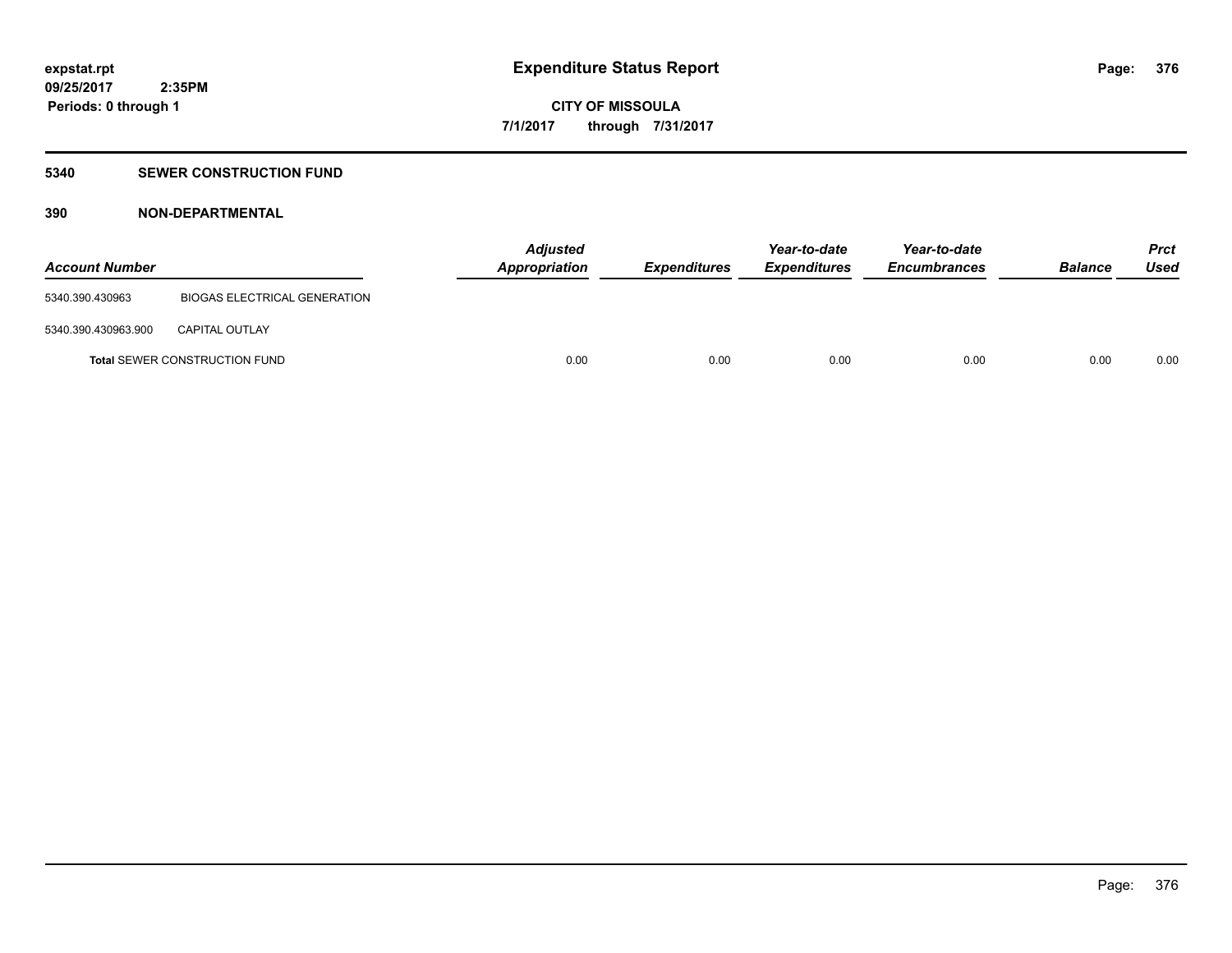**CITY OF MISSOULA 7/1/2017 through 7/31/2017**

### **5360 UNASSIGNED WASTEWATER DEBT SERVICE**

| <b>Account Number</b>     |                                                 | <b>Adjusted</b><br><b>Appropriation</b> | <b>Expenditures</b> | Year-to-date<br><b>Expenditures</b> | Year-to-date<br><b>Encumbrances</b> | <b>Balance</b> | <b>Prct</b><br>Used |
|---------------------------|-------------------------------------------------|-----------------------------------------|---------------------|-------------------------------------|-------------------------------------|----------------|---------------------|
| 5360.330.490200           | REVENUE BOND DEBT SERVICE                       |                                         |                     |                                     |                                     |                |                     |
| 5360.330.490200.600       | <b>DEBT SERVICE</b>                             |                                         |                     |                                     |                                     |                |                     |
| <b>Total DEBT SERVICE</b> |                                                 | 0.00                                    | 0.00                | 0.00                                | 0.00                                | 0.00           | 0.00                |
|                           | Total REVENUE BOND DEBT SERVICE                 | 0.00                                    | 0.00                | 0.00                                | 0.00                                | 0.00           | 0.00                |
|                           | <b>Total UNASSIGNED WASTEWATER DEBT SERVICE</b> | 0.00                                    | 0.00                | 0.00                                | 0.00                                | 0.00           | 0.00                |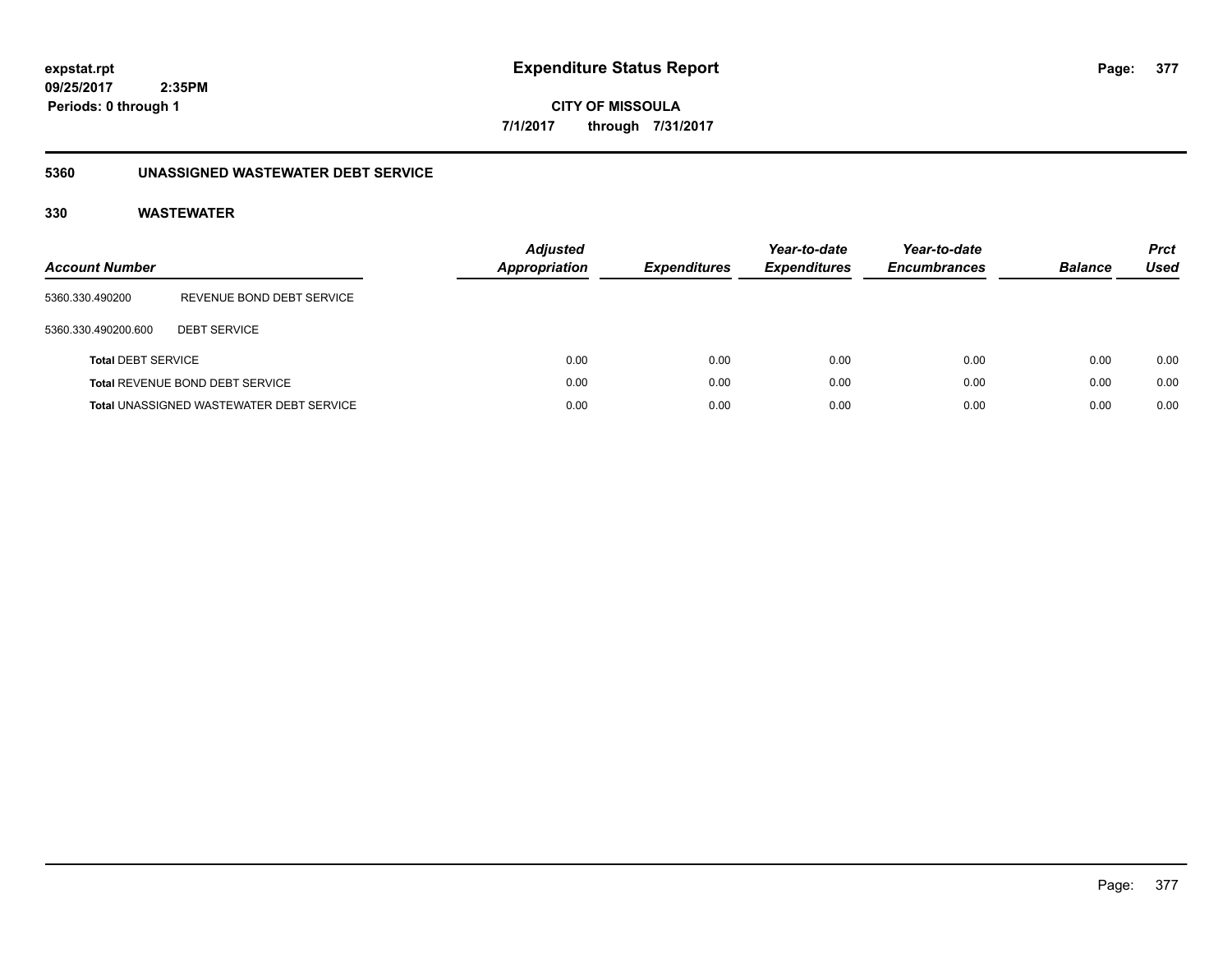**378**

**09/25/2017 2:35PM Periods: 0 through 1**

**CITY OF MISSOULA 7/1/2017 through 7/31/2017**

### **5361 2001 SEWER REVENUE BONDS-DEBT SERVICE**

| <b>Account Number</b> |                                                    | <b>Adjusted</b><br>Appropriation | <b>Expenditures</b> | Year-to-date<br><b>Expenditures</b> | Year-to-date<br><b>Encumbrances</b> | <b>Balance</b> | <b>Prct</b><br><b>Used</b> |
|-----------------------|----------------------------------------------------|----------------------------------|---------------------|-------------------------------------|-------------------------------------|----------------|----------------------------|
| 5361.330.490200       | REVENUE BOND DEBT SERVICE                          |                                  |                     |                                     |                                     |                |                            |
| 5361.330.490200.600   | <b>DEBT SERVICE</b>                                |                                  |                     |                                     |                                     |                |                            |
|                       | <b>Total REVENUE BOND DEBT SERVICE</b>             | 0.00                             | 0.00                | 0.00                                | 0.00                                | 0.00           | 0.00                       |
| 5361.330.510110       | <b>MERCHANT SERVICES</b>                           |                                  |                     |                                     |                                     |                |                            |
| 5361.330.510110.500   | <b>FIXED CHARGES</b>                               |                                  |                     |                                     |                                     |                |                            |
|                       | <b>Total MERCHANT SERVICES</b>                     | 0.00                             | 0.00                | 0.00                                | 0.00                                | 0.00           | 0.00                       |
|                       | <b>Total 2001 SEWER REVENUE BONDS-DEBT SERVICE</b> | 0.00                             | 0.00                | 0.00                                | 0.00                                | 0.00           | 0.00                       |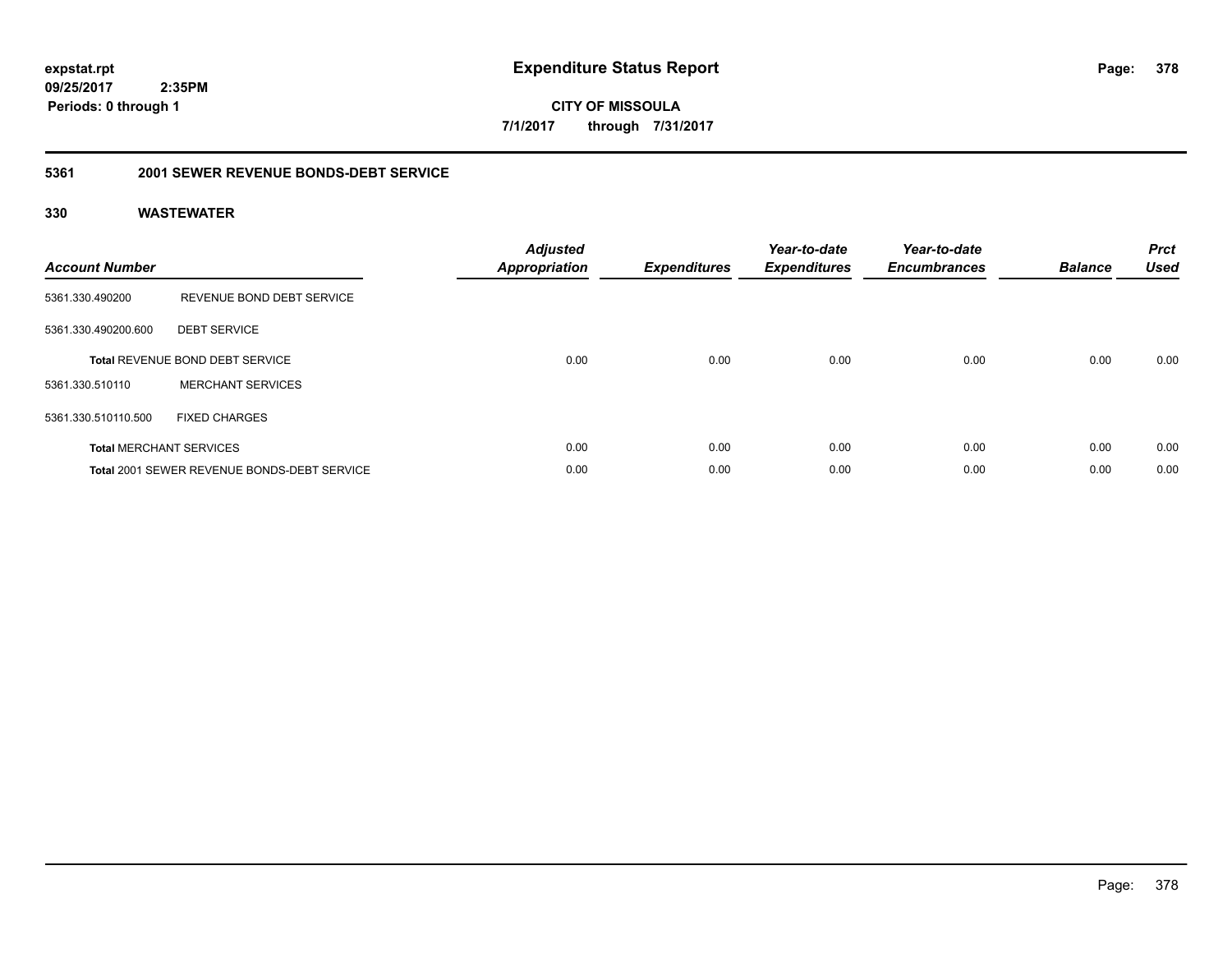**CITY OF MISSOULA 7/1/2017 through 7/31/2017**

### **5362 00 SEWER REVENUE BOND - SERIES B DEBT SE**

| <b>Account Number</b>     |                                                | <b>Adjusted</b><br><b>Appropriation</b> | <b>Expenditures</b> | Year-to-date<br><b>Expenditures</b> | Year-to-date<br><b>Encumbrances</b> | <b>Balance</b> | <b>Prct</b><br><b>Used</b> |
|---------------------------|------------------------------------------------|-----------------------------------------|---------------------|-------------------------------------|-------------------------------------|----------------|----------------------------|
| 5362.330.490200           | REVENUE BOND DEBT SERVICE                      |                                         |                     |                                     |                                     |                |                            |
| 5362.330.490200.600       | <b>DEBT SERVICE</b>                            |                                         |                     |                                     |                                     |                |                            |
| <b>Total DEBT SERVICE</b> |                                                | 0.00                                    | 0.00                | 0.00                                | 0.00                                | 0.00           | 0.00                       |
| 5362.330.490200.800       | OTHER OBJECTS                                  |                                         |                     |                                     |                                     |                |                            |
|                           | <b>Total REVENUE BOND DEBT SERVICE</b>         | 0.00                                    | 0.00                | 0.00                                | 0.00                                | 0.00           | 0.00                       |
| 5362.330.510110           | <b>MERCHANT SERVICES</b>                       |                                         |                     |                                     |                                     |                |                            |
| 5362.330.510110.500       | <b>FIXED CHARGES</b>                           |                                         |                     |                                     |                                     |                |                            |
|                           | <b>Total MERCHANT SERVICES</b>                 | 0.00                                    | 0.00                | 0.00                                | 0.00                                | 0.00           | 0.00                       |
|                           | Total 00 SEWER REVENUE BOND - SERIES B DEBT SE | 0.00                                    | 0.00                | 0.00                                | 0.00                                | 0.00           | 0.00                       |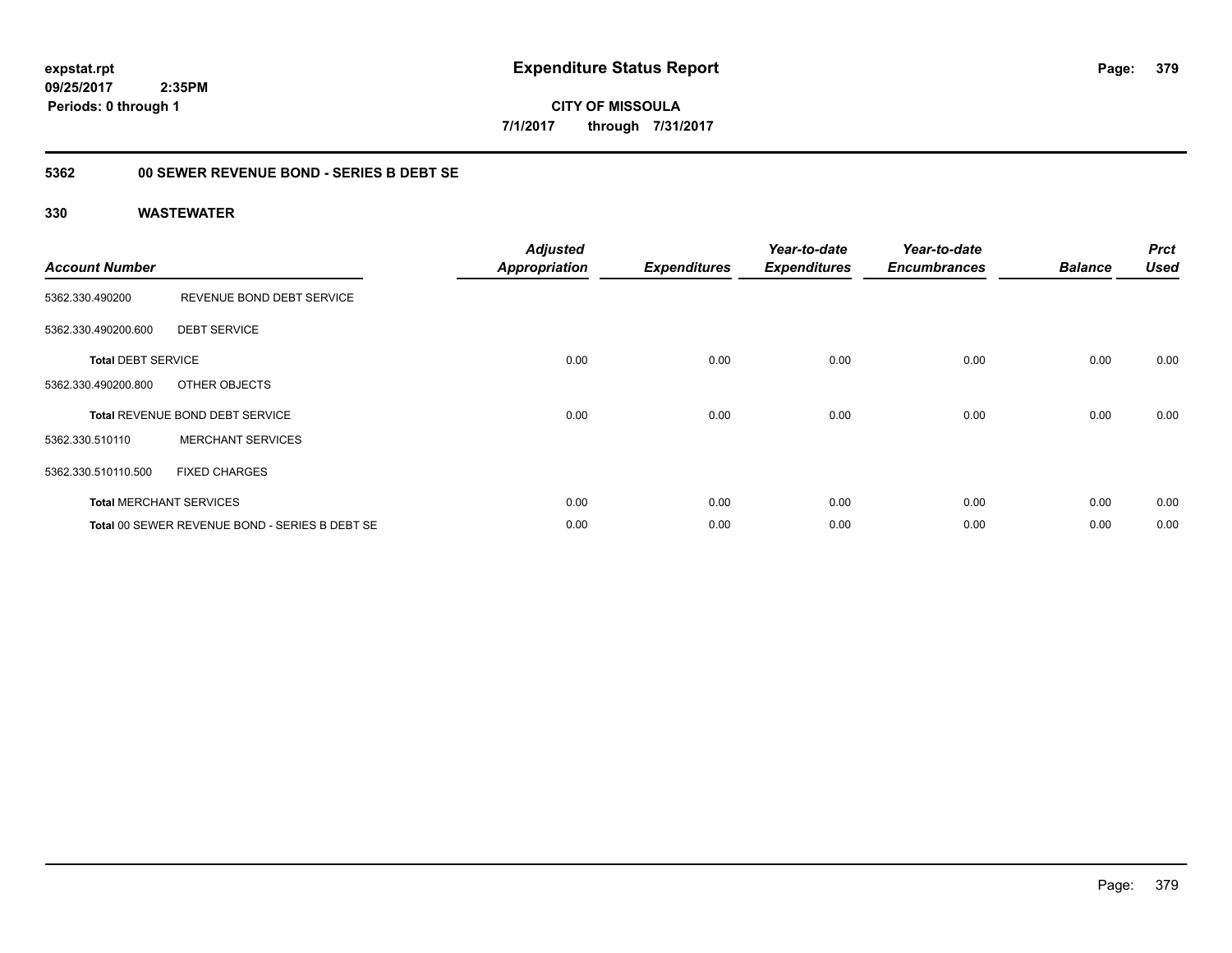**CITY OF MISSOULA 7/1/2017 through 7/31/2017**

### **5363 92 SEWER REVENUE BOND SERIES A DEBT SERV**

| <b>Account Number</b> |                                                       | <b>Adjusted</b><br><b>Appropriation</b> | <b>Expenditures</b> | Year-to-date<br><b>Expenditures</b> | Year-to-date<br><b>Encumbrances</b> | <b>Balance</b> | <b>Prct</b><br><b>Used</b> |
|-----------------------|-------------------------------------------------------|-----------------------------------------|---------------------|-------------------------------------|-------------------------------------|----------------|----------------------------|
| 5363.330.490200       | REVENUE BOND DEBT SERVICE                             |                                         |                     |                                     |                                     |                |                            |
| 5363.330.490200.600   | <b>DEBT SERVICE</b>                                   |                                         |                     |                                     |                                     |                |                            |
|                       | <b>Total REVENUE BOND DEBT SERVICE</b>                | 0.00                                    | 0.00                | 0.00                                | 0.00                                | 0.00           | 0.00                       |
| 5363.330.510110       | <b>MERCHANT SERVICES</b>                              |                                         |                     |                                     |                                     |                |                            |
| 5363.330.510110.500   | <b>FIXED CHARGES</b>                                  |                                         |                     |                                     |                                     |                |                            |
|                       | <b>Total MERCHANT SERVICES</b>                        | 0.00                                    | 0.00                | 0.00                                | 0.00                                | 0.00           | 0.00                       |
|                       | <b>Total 92 SEWER REVENUE BOND SERIES A DEBT SERV</b> | 0.00                                    | 0.00                | 0.00                                | 0.00                                | 0.00           | 0.00                       |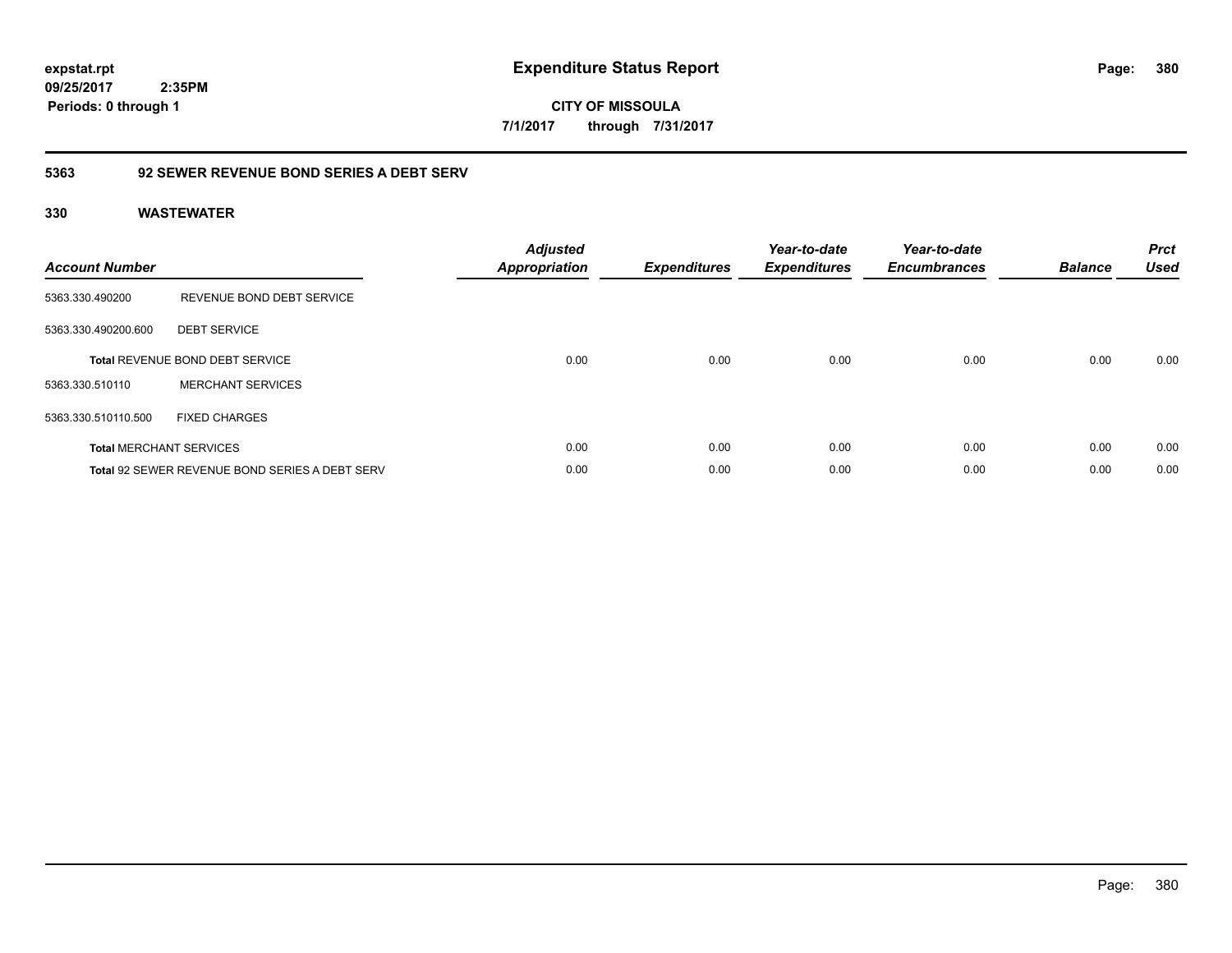**CITY OF MISSOULA 7/1/2017 through 7/31/2017**

### **5364 92 SEWER REVENUE BOND - SERIES B DEBT S**

| <b>Account Number</b> |                                               | <b>Adjusted</b><br><b>Appropriation</b> | <b>Expenditures</b> | Year-to-date<br><b>Expenditures</b> | Year-to-date<br><b>Encumbrances</b> | <b>Balance</b> | <b>Prct</b><br><b>Used</b> |
|-----------------------|-----------------------------------------------|-----------------------------------------|---------------------|-------------------------------------|-------------------------------------|----------------|----------------------------|
| 5364.330.490200       | REVENUE BOND DEBT SERVICE                     |                                         |                     |                                     |                                     |                |                            |
| 5364.330.490200.600   | <b>DEBT SERVICE</b>                           |                                         |                     |                                     |                                     |                |                            |
|                       | <b>Total REVENUE BOND DEBT SERVICE</b>        | 0.00                                    | 0.00                | 0.00                                | 0.00                                | 0.00           | 0.00                       |
| 5364.330.510110       | <b>MERCHANT SERVICES</b>                      |                                         |                     |                                     |                                     |                |                            |
| 5364.330.510110.500   | <b>FIXED CHARGES</b>                          |                                         |                     |                                     |                                     |                |                            |
|                       | <b>Total MERCHANT SERVICES</b>                | 0.00                                    | 0.00                | 0.00                                | 0.00                                | 0.00           | 0.00                       |
|                       | Total 92 SEWER REVENUE BOND - SERIES B DEBT S | 0.00                                    | 0.00                | 0.00                                | 0.00                                | 0.00           | 0.00                       |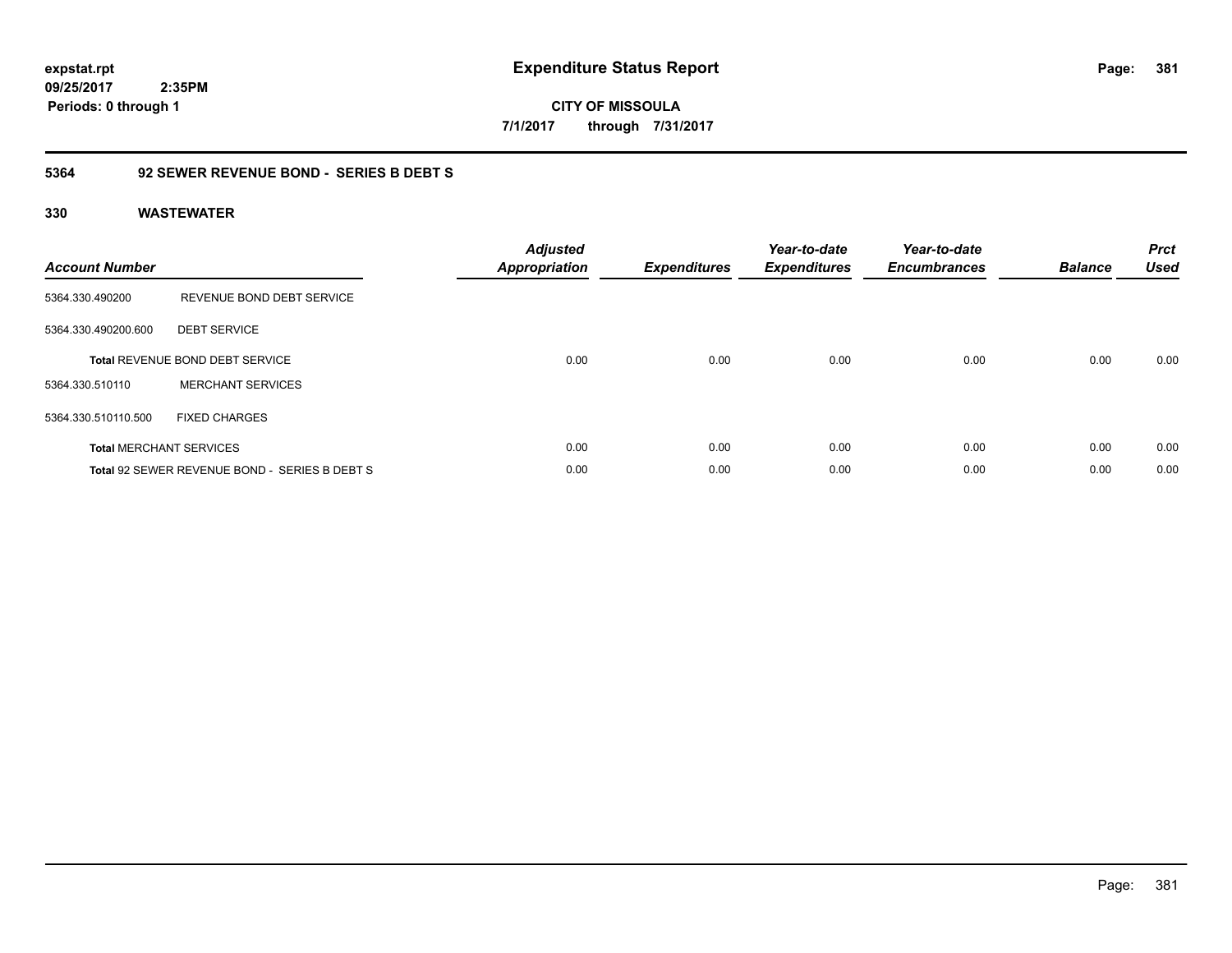**CITY OF MISSOULA 7/1/2017 through 7/31/2017**

### **5365 99 SEWER REVENUE BONDS DEBT SERVICE FUND**

| <b>Account Number</b> |                                                | <b>Adjusted</b><br>Appropriation | <b>Expenditures</b> | Year-to-date<br><b>Expenditures</b> | Year-to-date<br><b>Encumbrances</b> | <b>Balance</b> | <b>Prct</b><br><b>Used</b> |
|-----------------------|------------------------------------------------|----------------------------------|---------------------|-------------------------------------|-------------------------------------|----------------|----------------------------|
| 5365.330.490200       | REVENUE BOND DEBT SERVICE                      |                                  |                     |                                     |                                     |                |                            |
| 5365.330.490200.600   | <b>DEBT SERVICE</b>                            |                                  |                     |                                     |                                     |                |                            |
|                       | <b>Total REVENUE BOND DEBT SERVICE</b>         | 0.00                             | 0.00                | 0.00                                | 0.00                                | 0.00           | 0.00                       |
| 5365.330.510110       | <b>MERCHANT SERVICES</b>                       |                                  |                     |                                     |                                     |                |                            |
| 5365.330.510110.500   | <b>FIXED CHARGES</b>                           |                                  |                     |                                     |                                     |                |                            |
|                       | <b>Total MERCHANT SERVICES</b>                 | 0.00                             | 0.00                | 0.00                                | 0.00                                | 0.00           | 0.00                       |
|                       | Total 99 SEWER REVENUE BONDS DEBT SERVICE FUND | 0.00                             | 0.00                | 0.00                                | 0.00                                | 0.00           | 0.00                       |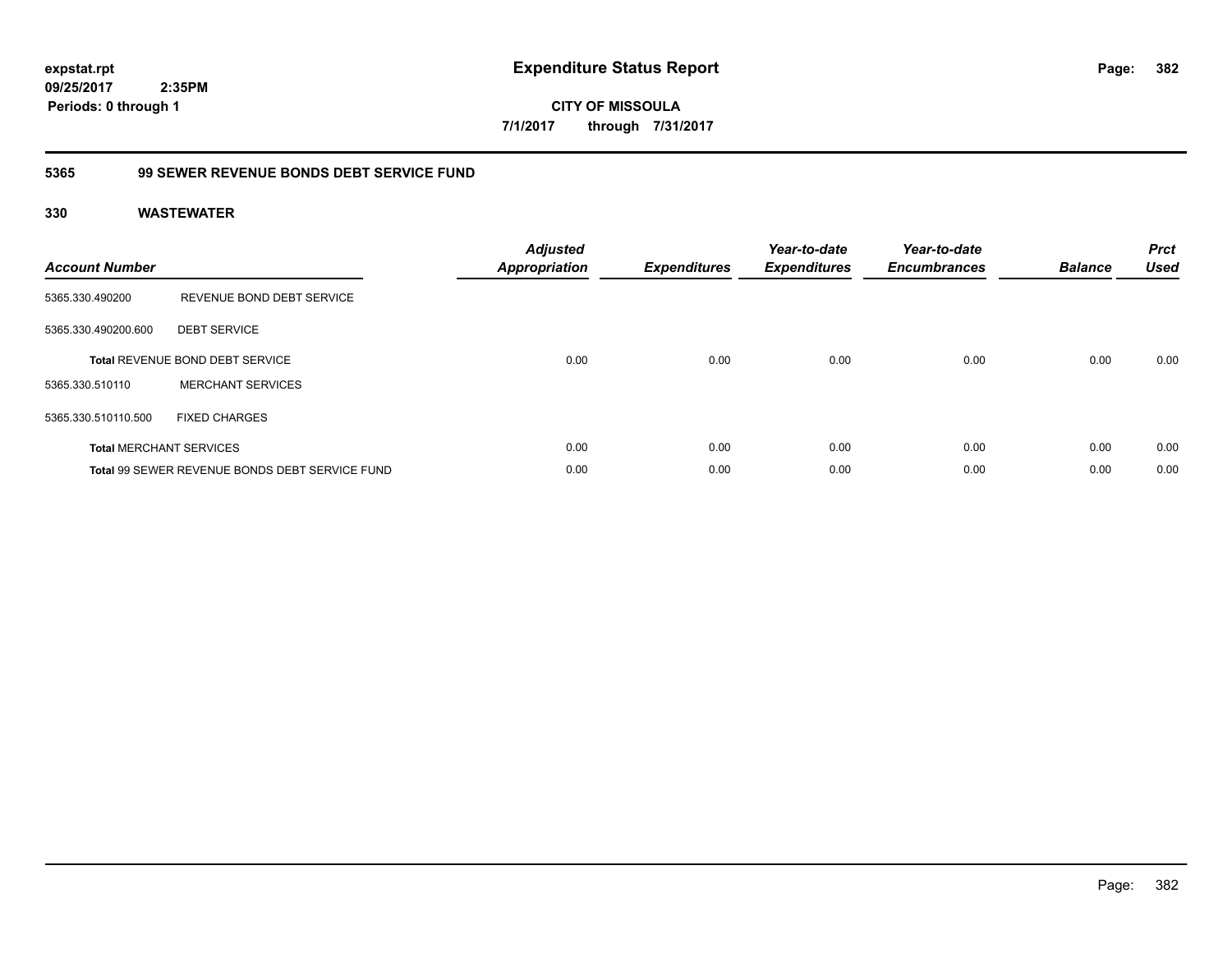**CITY OF MISSOULA 7/1/2017 through 7/31/2017**

### **5366 92 SEWER REVENUE BOND - SERIES A BOND RE**

| <b>Account Number</b>       |                                                | <b>Adjusted</b><br><b>Appropriation</b> | <b>Expenditures</b> | Year-to-date<br><b>Expenditures</b> | Year-to-date<br><b>Encumbrances</b> | <b>Balance</b> | <b>Prct</b><br><b>Used</b> |
|-----------------------------|------------------------------------------------|-----------------------------------------|---------------------|-------------------------------------|-------------------------------------|----------------|----------------------------|
| 5366.330.430610             | ADMINISTRATION                                 |                                         |                     |                                     |                                     |                |                            |
| 5366.330.430610.800         | OTHER OBJECTS                                  |                                         |                     |                                     |                                     |                |                            |
| <b>Total ADMINISTRATION</b> |                                                | 0.00                                    | 0.00                | 0.00                                | 0.00                                | 0.00           | 0.00                       |
| 5366.330.510110             | <b>MERCHANT SERVICES</b>                       |                                         |                     |                                     |                                     |                |                            |
| 5366.330.510110.500         | <b>FIXED CHARGES</b>                           |                                         |                     |                                     |                                     |                |                            |
|                             | <b>Total MERCHANT SERVICES</b>                 | 0.00                                    | 0.00                | 0.00                                | 0.00                                | 0.00           | 0.00                       |
|                             | Total 92 SEWER REVENUE BOND - SERIES A BOND RE | 0.00                                    | 0.00                | 0.00                                | 0.00                                | 0.00           | 0.00                       |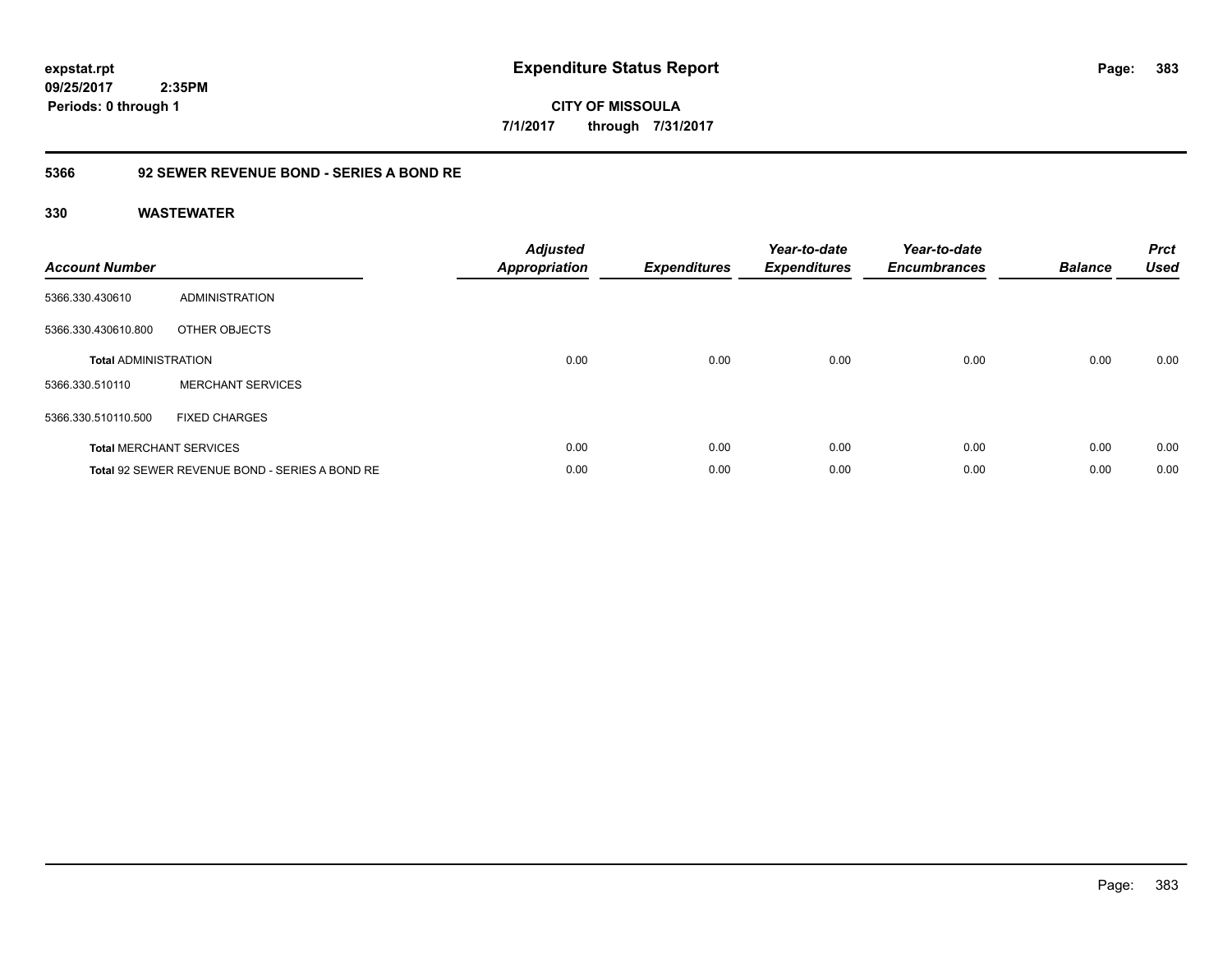**CITY OF MISSOULA 7/1/2017 through 7/31/2017**

### **5367 92 SEWER REVENUE BOND - SERIES B BOND RE**

| <b>Account Number</b>       |                                                | <b>Adjusted</b><br><b>Appropriation</b> | <b>Expenditures</b> | Year-to-date<br><b>Expenditures</b> | Year-to-date<br><b>Encumbrances</b> | <b>Balance</b> | <b>Prct</b><br><b>Used</b> |
|-----------------------------|------------------------------------------------|-----------------------------------------|---------------------|-------------------------------------|-------------------------------------|----------------|----------------------------|
| 5367.330.430610             | ADMINISTRATION                                 |                                         |                     |                                     |                                     |                |                            |
| 5367.330.430610.800         | OTHER OBJECTS                                  |                                         |                     |                                     |                                     |                |                            |
| <b>Total ADMINISTRATION</b> |                                                | 0.00                                    | 0.00                | 0.00                                | 0.00                                | 0.00           | 0.00                       |
| 5367.330.510110             | <b>MERCHANT SERVICES</b>                       |                                         |                     |                                     |                                     |                |                            |
| 5367.330.510110.500         | <b>FIXED CHARGES</b>                           |                                         |                     |                                     |                                     |                |                            |
|                             | <b>Total MERCHANT SERVICES</b>                 | 0.00                                    | 0.00                | 0.00                                | 0.00                                | 0.00           | 0.00                       |
|                             | Total 92 SEWER REVENUE BOND - SERIES B BOND RE | 0.00                                    | 0.00                | 0.00                                | 0.00                                | 0.00           | 0.00                       |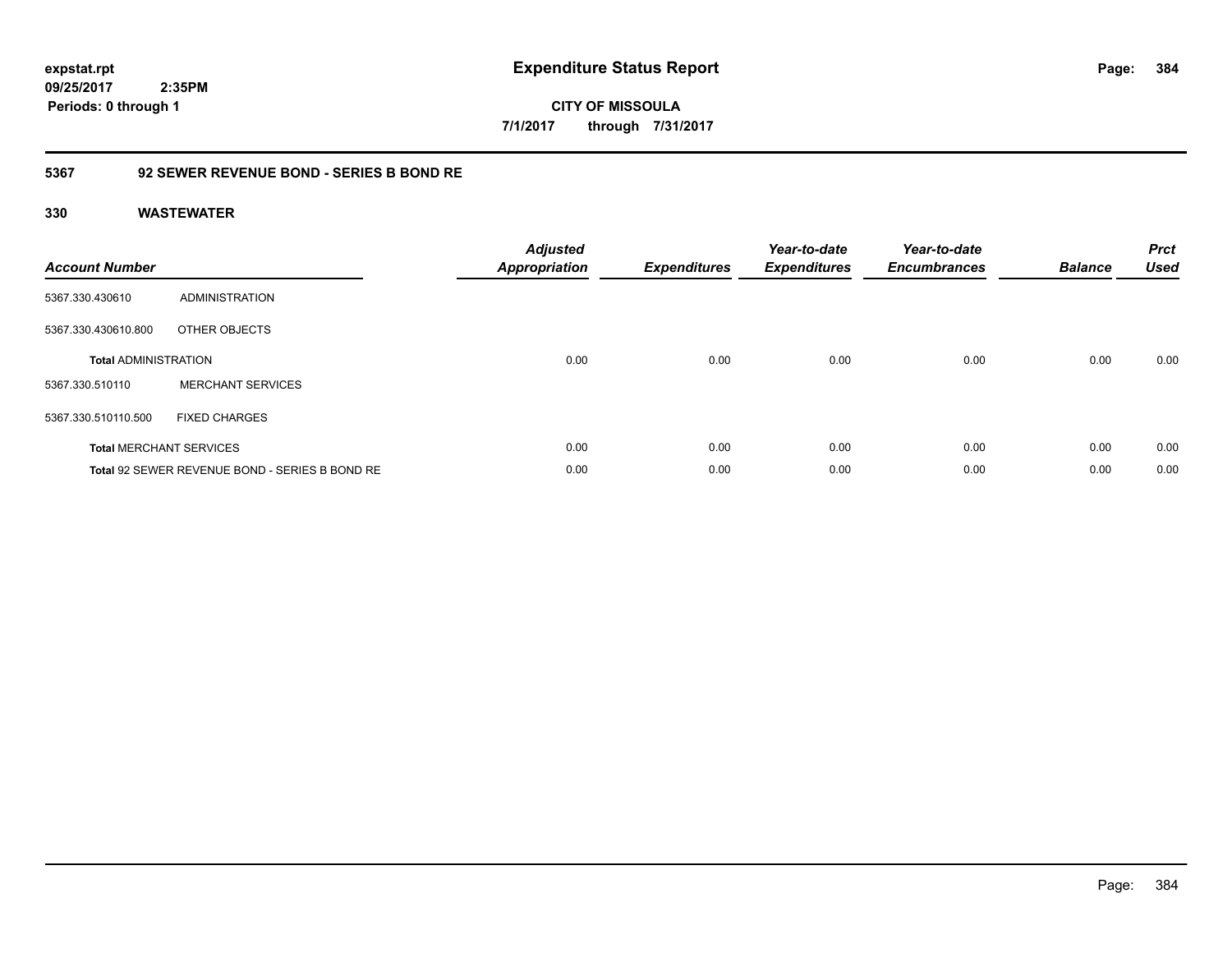**385**

**09/25/2017 2:35PM Periods: 0 through 1**

**CITY OF MISSOULA 7/1/2017 through 7/31/2017**

### **5368 00 SEWER REVENUE BOND RESERVE FUND**

| <b>Account Number</b>       |                                          | <b>Adjusted</b><br><b>Appropriation</b> | <b>Expenditures</b> | Year-to-date<br><b>Expenditures</b> | Year-to-date<br><b>Encumbrances</b> | <b>Balance</b> | <b>Prct</b><br><b>Used</b> |
|-----------------------------|------------------------------------------|-----------------------------------------|---------------------|-------------------------------------|-------------------------------------|----------------|----------------------------|
| 5368.330.430610             | ADMINISTRATION                           |                                         |                     |                                     |                                     |                |                            |
| 5368.330.430610.800         | OTHER OBJECTS                            |                                         |                     |                                     |                                     |                |                            |
| <b>Total ADMINISTRATION</b> |                                          | 0.00                                    | 0.00                | 0.00                                | 0.00                                | 0.00           | 0.00                       |
| 5368.330.510110             | <b>MERCHANT SERVICES</b>                 |                                         |                     |                                     |                                     |                |                            |
| 5368.330.510110.500         | <b>FIXED CHARGES</b>                     |                                         |                     |                                     |                                     |                |                            |
|                             | <b>Total MERCHANT SERVICES</b>           | 0.00                                    | 0.00                | 0.00                                | 0.00                                | 0.00           | 0.00                       |
|                             | Total 00 SEWER REVENUE BOND RESERVE FUND | 0.00                                    | 0.00                | 0.00                                | 0.00                                | 0.00           | 0.00                       |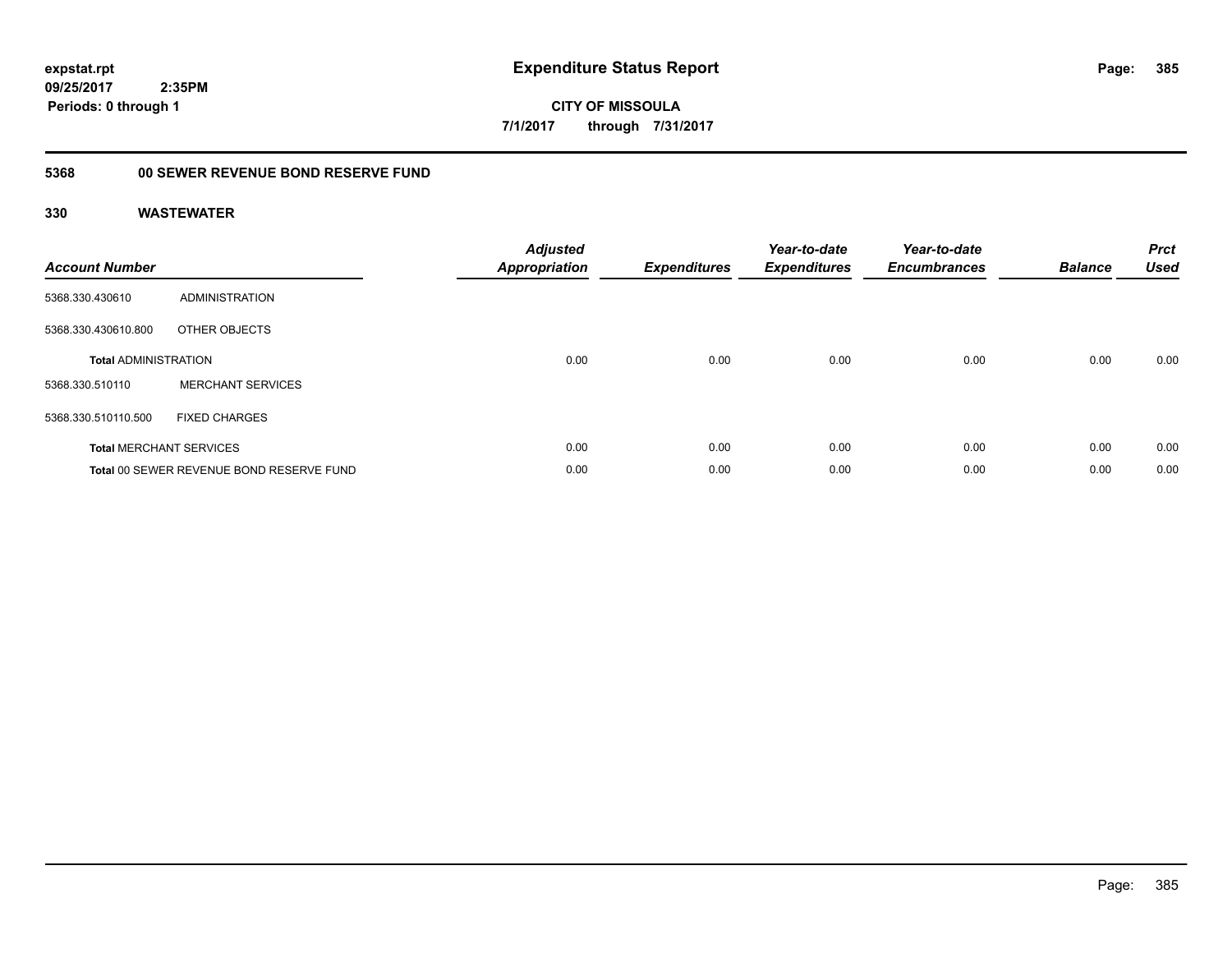### **5369 2001 SEWER REVENUE BOND**

| <b>Account Number</b>       |                                | <b>Adjusted</b><br><b>Appropriation</b> | <b>Expenditures</b> | Year-to-date<br><b>Expenditures</b> | Year-to-date<br><b>Encumbrances</b> | <b>Balance</b> | <b>Prct</b><br><b>Used</b> |
|-----------------------------|--------------------------------|-----------------------------------------|---------------------|-------------------------------------|-------------------------------------|----------------|----------------------------|
| 5369.330.430610             | <b>ADMINISTRATION</b>          |                                         |                     |                                     |                                     |                |                            |
| 5369.330.430610.800         | OTHER OBJECTS                  |                                         |                     |                                     |                                     |                |                            |
| <b>Total ADMINISTRATION</b> |                                | 0.00                                    | 0.00                | 0.00                                | 0.00                                | 0.00           | 0.00                       |
| 5369.330.510110             | <b>MERCHANT SERVICES</b>       |                                         |                     |                                     |                                     |                |                            |
| 5369.330.510110.500         | <b>FIXED CHARGES</b>           |                                         |                     |                                     |                                     |                |                            |
|                             | <b>Total MERCHANT SERVICES</b> | 0.00                                    | 0.00                | 0.00                                | 0.00                                | 0.00           | 0.00                       |
|                             | Total 2001 SEWER REVENUE BOND  | 0.00                                    | 0.00                | 0.00                                | 0.00                                | 0.00           | 0.00                       |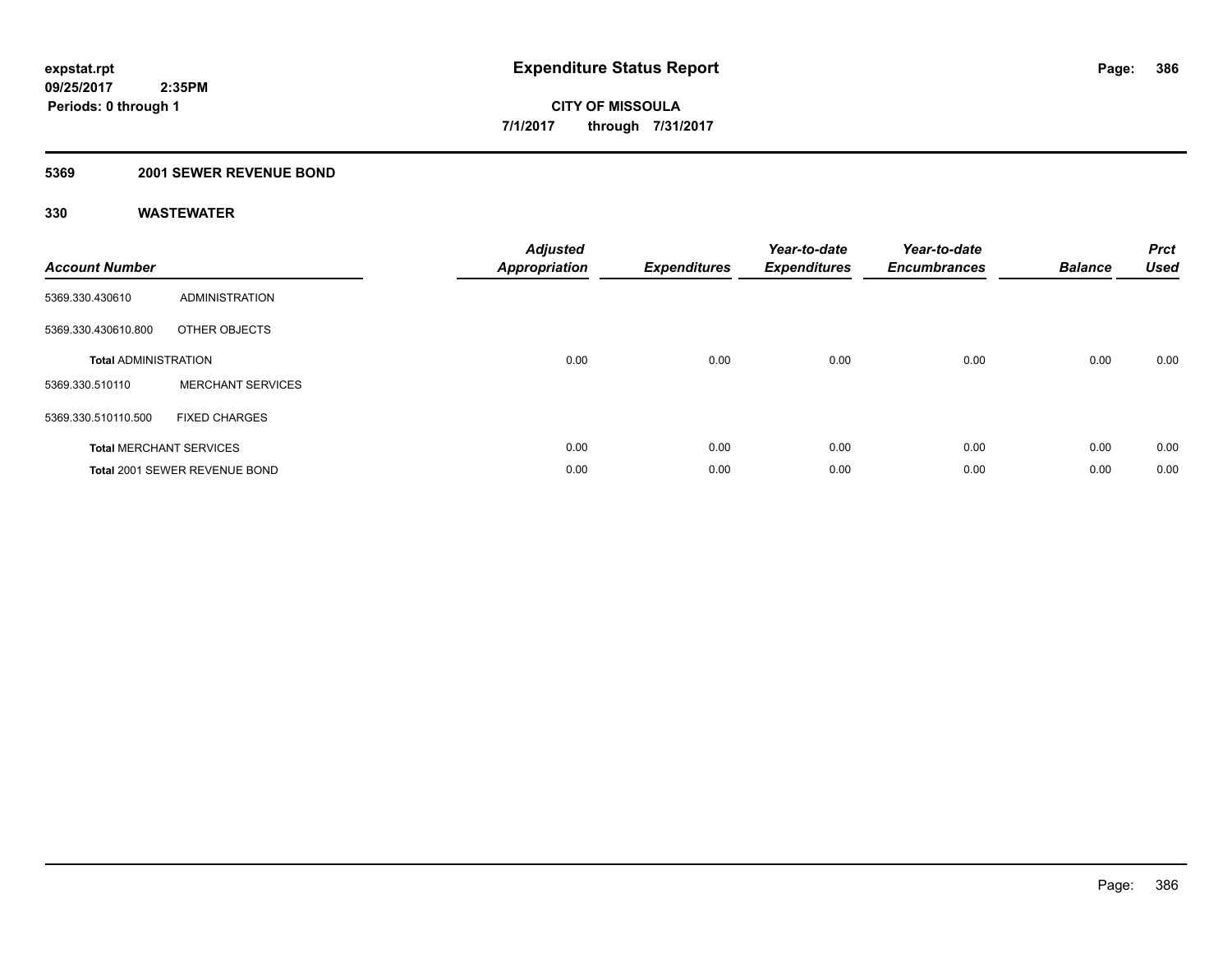**CITY OF MISSOULA 7/1/2017 through 7/31/2017**

# **5370 99 SEWER REVENUE BOND RESERVE FUND**

| <b>Account Number</b>       |                                          | <b>Adjusted</b><br>Appropriation | <b>Expenditures</b> | Year-to-date<br><b>Expenditures</b> | Year-to-date<br><b>Encumbrances</b> | <b>Balance</b> | <b>Prct</b><br><b>Used</b> |
|-----------------------------|------------------------------------------|----------------------------------|---------------------|-------------------------------------|-------------------------------------|----------------|----------------------------|
| 5370.330.430610             | <b>ADMINISTRATION</b>                    |                                  |                     |                                     |                                     |                |                            |
| 5370.330.430610.800         | OTHER OBJECTS                            |                                  |                     |                                     |                                     |                |                            |
| <b>Total ADMINISTRATION</b> |                                          | 0.00                             | 0.00                | 0.00                                | 0.00                                | 0.00           | 0.00                       |
| 5370.330.510110             | <b>MERCHANT SERVICES</b>                 |                                  |                     |                                     |                                     |                |                            |
| 5370.330.510110.500         | <b>FIXED CHARGES</b>                     |                                  |                     |                                     |                                     |                |                            |
|                             | <b>Total MERCHANT SERVICES</b>           | 0.00                             | 0.00                | 0.00                                | 0.00                                | 0.00           | 0.00                       |
|                             | Total 99 SEWER REVENUE BOND RESERVE FUND | 0.00                             | 0.00                | 0.00                                | 0.00                                | 0.00           | 0.00                       |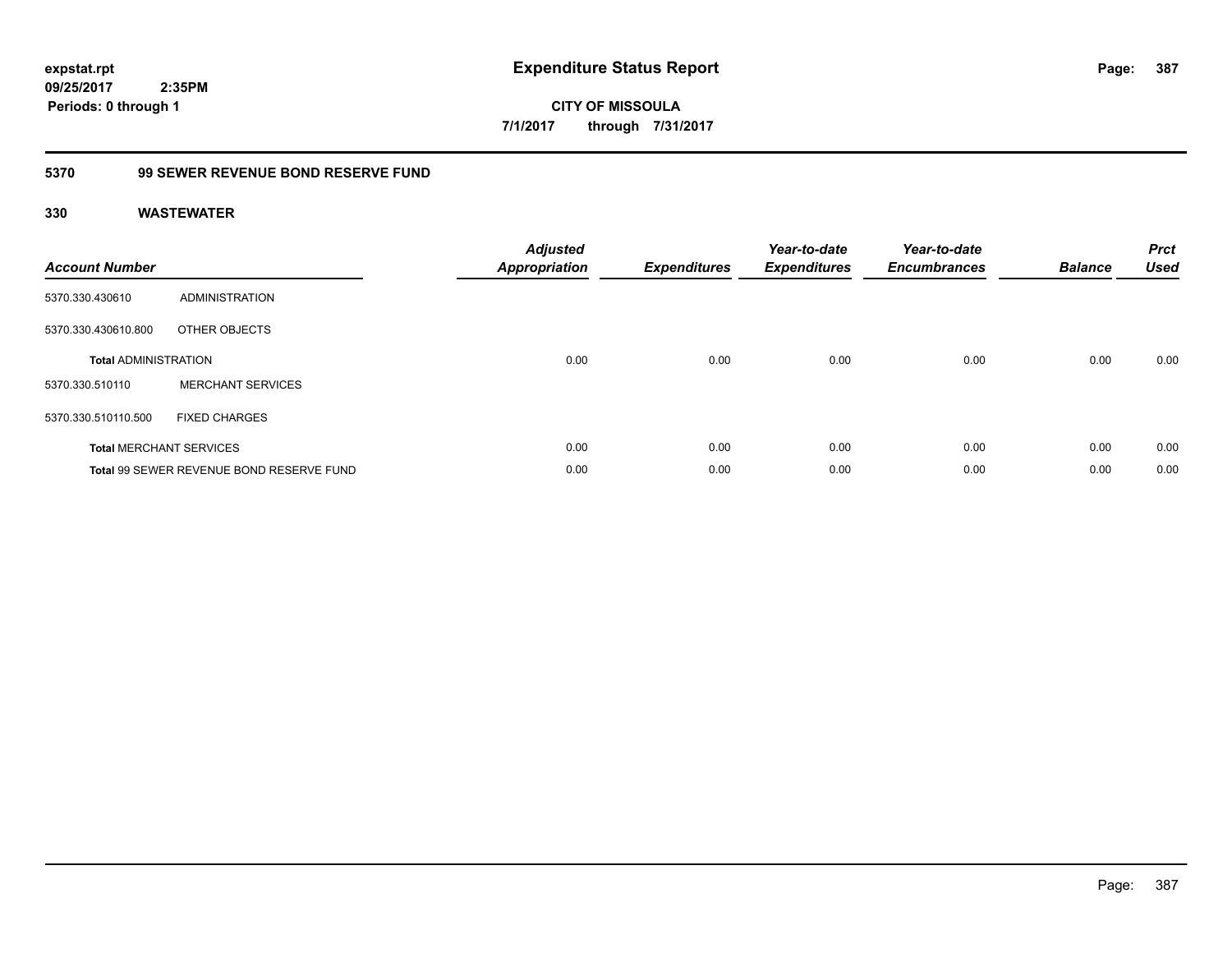**5371 2002 SEWER BONDS**

| <b>Account Number</b>  |                                        | <b>Adjusted</b><br>Appropriation | <b>Expenditures</b> | Year-to-date<br><b>Expenditures</b> | Year-to-date<br><b>Encumbrances</b> | <b>Balance</b> | <b>Prct</b><br><b>Used</b> |
|------------------------|----------------------------------------|----------------------------------|---------------------|-------------------------------------|-------------------------------------|----------------|----------------------------|
| 5371.330.490200        | REVENUE BOND DEBT SERVICE              |                                  |                     |                                     |                                     |                |                            |
| 5371.330.490200.600    | <b>DEBT SERVICE</b>                    |                                  |                     |                                     |                                     |                |                            |
|                        | <b>Total REVENUE BOND DEBT SERVICE</b> | 0.00                             | 0.00                | 0.00                                | 0.00                                | 0.00           | 0.00                       |
| 5371.330.510110        | <b>MERCHANT SERVICES</b>               |                                  |                     |                                     |                                     |                |                            |
| 5371.330.510110.500    | <b>FIXED CHARGES</b>                   |                                  |                     |                                     |                                     |                |                            |
|                        | <b>Total MERCHANT SERVICES</b>         | 0.00                             | 0.00                | 0.00                                | 0.00                                | 0.00           | 0.00                       |
| Total 2002 SEWER BONDS |                                        | 0.00                             | 0.00                | 0.00                                | 0.00                                | 0.00           | 0.00                       |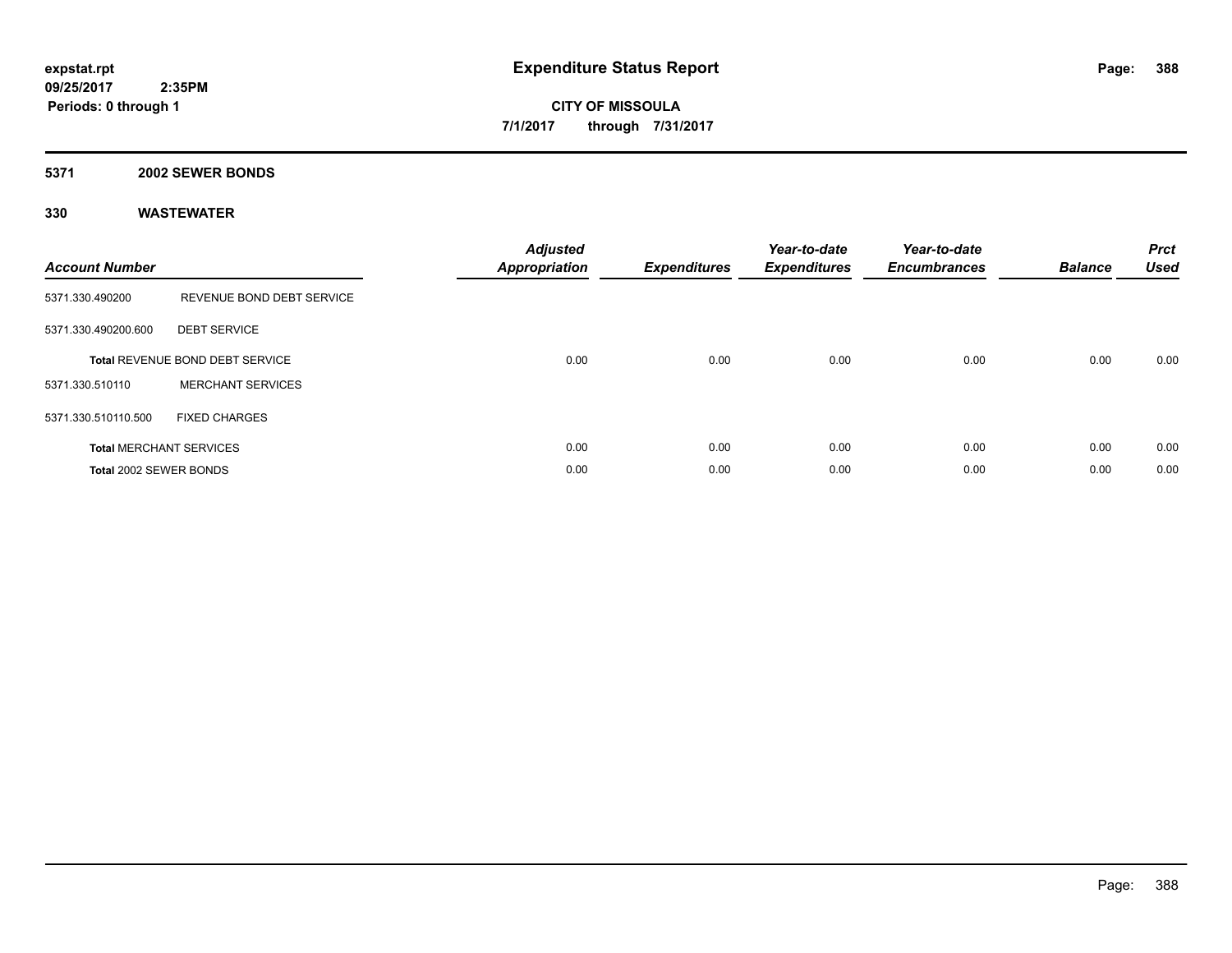### **5372 2002 SEWER REVENUE BOND**

| <b>Account Number</b>       |                                | <b>Adjusted</b><br><b>Appropriation</b> | <b>Expenditures</b> | Year-to-date<br><b>Expenditures</b> | Year-to-date<br><b>Encumbrances</b> | <b>Balance</b> | <b>Prct</b><br><b>Used</b> |
|-----------------------------|--------------------------------|-----------------------------------------|---------------------|-------------------------------------|-------------------------------------|----------------|----------------------------|
| 5372.330.430610             | <b>ADMINISTRATION</b>          |                                         |                     |                                     |                                     |                |                            |
| 5372.330.430610.800         | OTHER OBJECTS                  |                                         |                     |                                     |                                     |                |                            |
| <b>Total ADMINISTRATION</b> |                                | 0.00                                    | 0.00                | 0.00                                | 0.00                                | 0.00           | 0.00                       |
| 5372.330.510110             | <b>MERCHANT SERVICES</b>       |                                         |                     |                                     |                                     |                |                            |
| 5372.330.510110.500         | <b>FIXED CHARGES</b>           |                                         |                     |                                     |                                     |                |                            |
|                             | <b>Total MERCHANT SERVICES</b> | 0.00                                    | 0.00                | 0.00                                | 0.00                                | 0.00           | 0.00                       |
|                             | Total 2002 SEWER REVENUE BOND  | 0.00                                    | 0.00                | 0.00                                | 0.00                                | 0.00           | 0.00                       |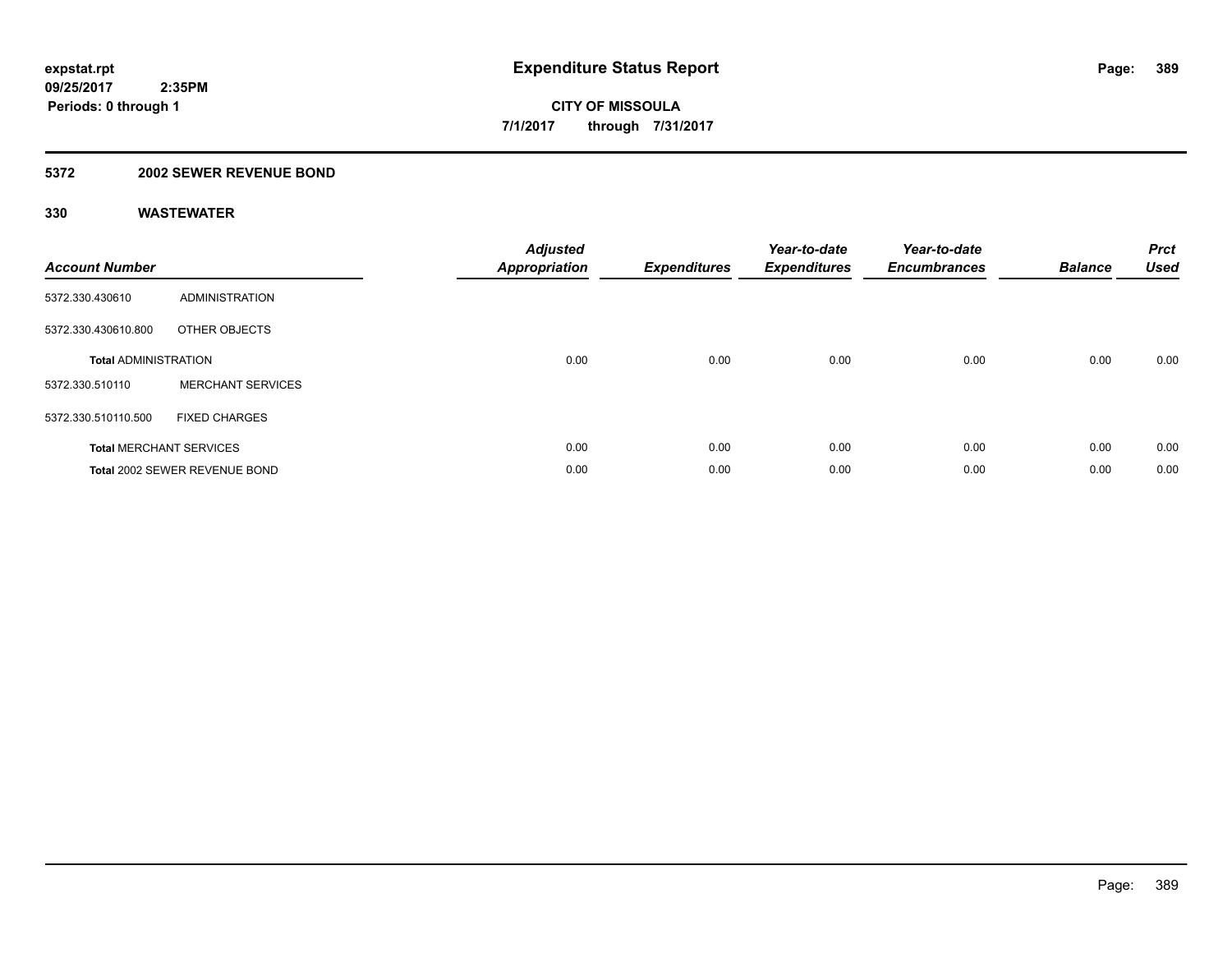**CITY OF MISSOULA 7/1/2017 through 7/31/2017**

### **5373 2002 WWTP UPGRADE REVENUE BOND**

| <b>Account Number</b> |                                        | <b>Adjusted</b><br><b>Appropriation</b> | <b>Expenditures</b> | Year-to-date<br><b>Expenditures</b> | Year-to-date<br><b>Encumbrances</b> | <b>Balance</b> | <b>Prct</b><br><b>Used</b> |
|-----------------------|----------------------------------------|-----------------------------------------|---------------------|-------------------------------------|-------------------------------------|----------------|----------------------------|
| 5373.330.490200       | REVENUE BOND DEBT SERVICE              |                                         |                     |                                     |                                     |                |                            |
| 5373.330.490200.600   | <b>DEBT SERVICE</b>                    |                                         |                     |                                     |                                     |                |                            |
|                       | <b>Total REVENUE BOND DEBT SERVICE</b> | 0.00                                    | 0.00                | 0.00                                | 0.00                                | 0.00           | 0.00                       |
| 5373.330.510110       | <b>MERCHANT SERVICES</b>               |                                         |                     |                                     |                                     |                |                            |
| 5373.330.510110.500   | <b>FIXED CHARGES</b>                   |                                         |                     |                                     |                                     |                |                            |
|                       | <b>Total MERCHANT SERVICES</b>         | 0.00                                    | 0.00                | 0.00                                | 0.00                                | 0.00           | 0.00                       |
|                       | Total 2002 WWTP UPGRADE REVENUE BOND   | 0.00                                    | 0.00                | 0.00                                | 0.00                                | 0.00           | 0.00                       |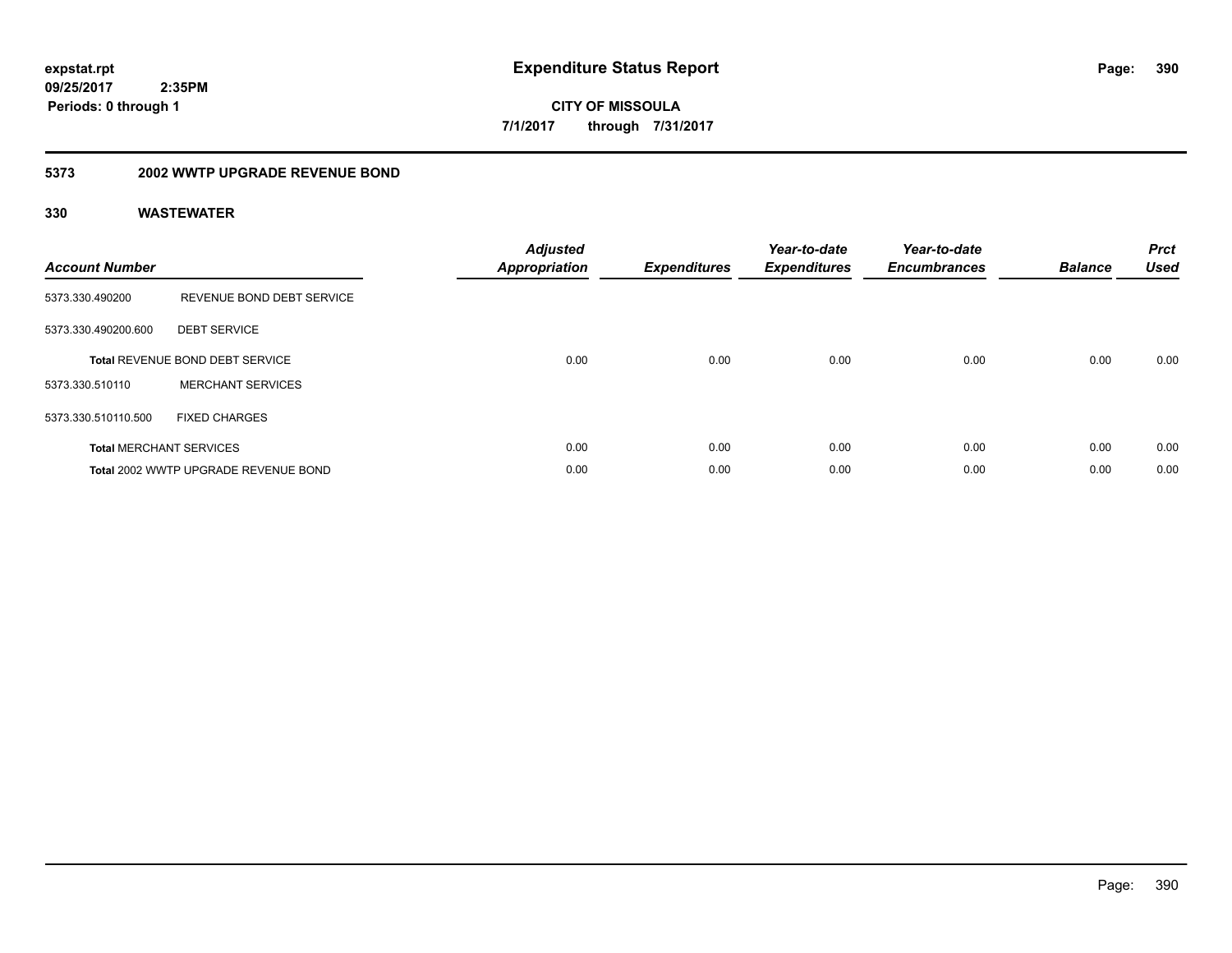### **5374 2002 WWTP UPGRADE RESERVE**

| <b>Account Number</b>       |                                 | <b>Adjusted</b><br><b>Appropriation</b> | <b>Expenditures</b> | Year-to-date<br><b>Expenditures</b> | Year-to-date<br><b>Encumbrances</b> | <b>Balance</b> | <b>Prct</b><br><b>Used</b> |
|-----------------------------|---------------------------------|-----------------------------------------|---------------------|-------------------------------------|-------------------------------------|----------------|----------------------------|
| 5374.330.430610             | <b>ADMINISTRATION</b>           |                                         |                     |                                     |                                     |                |                            |
| 5374.330.430610.800         | OTHER OBJECTS                   |                                         |                     |                                     |                                     |                |                            |
| <b>Total ADMINISTRATION</b> |                                 | 0.00                                    | 0.00                | 0.00                                | 0.00                                | 0.00           | 0.00                       |
| 5374.330.490200             | REVENUE BOND DEBT SERVICE       |                                         |                     |                                     |                                     |                |                            |
| 5374.330.490200.600         | <b>DEBT SERVICE</b>             |                                         |                     |                                     |                                     |                |                            |
|                             | Total REVENUE BOND DEBT SERVICE | 0.00                                    | 0.00                | 0.00                                | 0.00                                | 0.00           | 0.00                       |
| 5374.330.510110             | <b>MERCHANT SERVICES</b>        |                                         |                     |                                     |                                     |                |                            |
| 5374.330.510110.500         | <b>FIXED CHARGES</b>            |                                         |                     |                                     |                                     |                |                            |
|                             | <b>Total MERCHANT SERVICES</b>  | 0.00                                    | 0.00                | 0.00                                | 0.00                                | 0.00           | 0.00                       |
|                             | Total 2002 WWTP UPGRADE RESERVE | 0.00                                    | 0.00                | 0.00                                | 0.00                                | 0.00           | 0.00                       |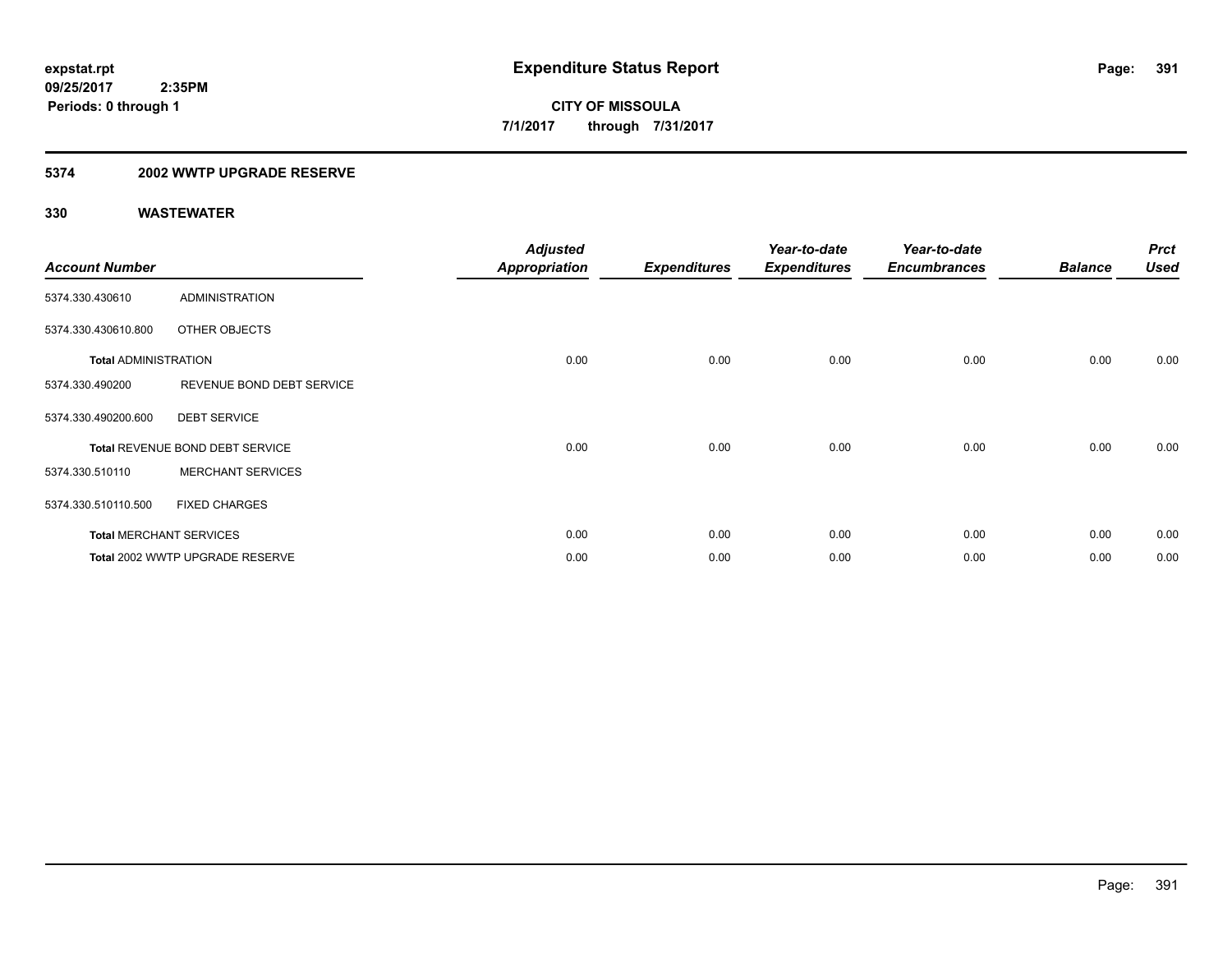## **5375 2003 WWTP SRF \$3.8M EPA DEBT**

| <b>Account Number</b> |                                        | <b>Adjusted</b><br>Appropriation | <b>Expenditures</b> | Year-to-date<br><b>Expenditures</b> | Year-to-date<br><b>Encumbrances</b> | <b>Balance</b> | <b>Prct</b><br><b>Used</b> |
|-----------------------|----------------------------------------|----------------------------------|---------------------|-------------------------------------|-------------------------------------|----------------|----------------------------|
| 5375.330.490200       | REVENUE BOND DEBT SERVICE              |                                  |                     |                                     |                                     |                |                            |
| 5375.330.490200.600   | <b>DEBT SERVICE</b>                    |                                  |                     |                                     |                                     |                |                            |
|                       | <b>Total REVENUE BOND DEBT SERVICE</b> | 0.00                             | 0.00                | 0.00                                | 0.00                                | 0.00           | 0.00                       |
| 5375.330.510110       | <b>MERCHANT SERVICES</b>               |                                  |                     |                                     |                                     |                |                            |
| 5375.330.510110.500   | <b>FIXED CHARGES</b>                   |                                  |                     |                                     |                                     |                |                            |
|                       | <b>Total MERCHANT SERVICES</b>         | 0.00                             | 0.00                | 0.00                                | 0.00                                | 0.00           | 0.00                       |
|                       | Total 2003 WWTP SRF \$3.8M EPA DEBT    | 0.00                             | 0.00                | 0.00                                | 0.00                                | 0.00           | 0.00                       |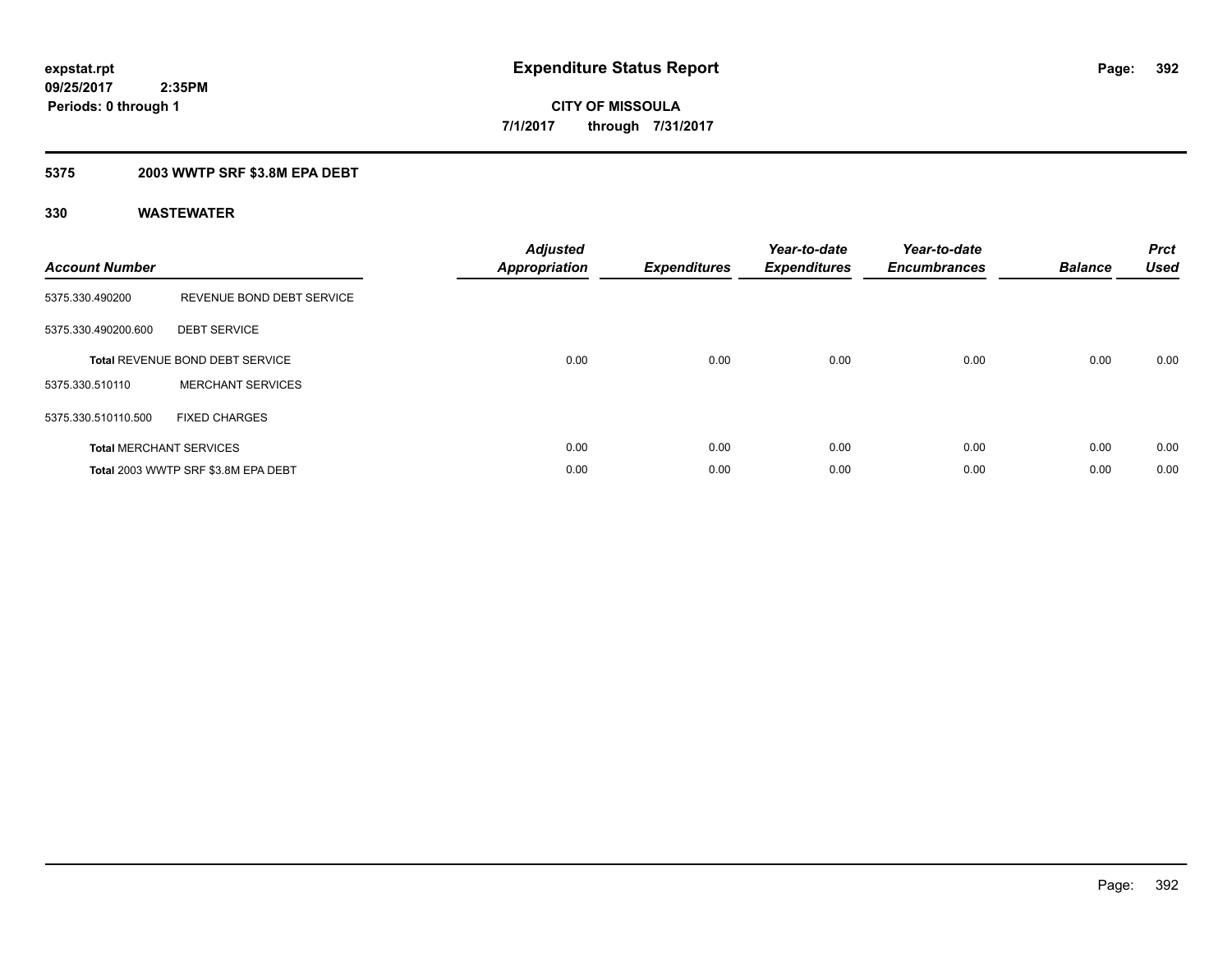## **5376 2003 WWTP SRF \$3.8M EPA RESERVE**

| <b>Account Number</b>          |                                        | <b>Adjusted</b><br><b>Appropriation</b> | <b>Expenditures</b> | Year-to-date<br><b>Expenditures</b> | Year-to-date<br><b>Encumbrances</b> | <b>Balance</b> | <b>Prct</b><br><b>Used</b> |
|--------------------------------|----------------------------------------|-----------------------------------------|---------------------|-------------------------------------|-------------------------------------|----------------|----------------------------|
| 5376.330.430610                | <b>ADMINISTRATION</b>                  |                                         |                     |                                     |                                     |                |                            |
| 5376.330.430610.800            | OTHER OBJECTS                          |                                         |                     |                                     |                                     |                |                            |
| <b>Total ADMINISTRATION</b>    |                                        | 0.00                                    | 0.00                | 0.00                                | 0.00                                | 0.00           | 0.00                       |
| 5376.330.510110                | <b>MERCHANT SERVICES</b>               |                                         |                     |                                     |                                     |                |                            |
| 5376.330.510110.500            | <b>FIXED CHARGES</b>                   |                                         |                     |                                     |                                     |                |                            |
| <b>Total MERCHANT SERVICES</b> |                                        | 0.00                                    | 0.00                | 0.00                                | 0.00                                | 0.00           | 0.00                       |
|                                | Total 2003 WWTP SRF \$3.8M EPA RESERVE | 0.00                                    | 0.00                | 0.00                                | 0.00                                | 0.00           | 0.00                       |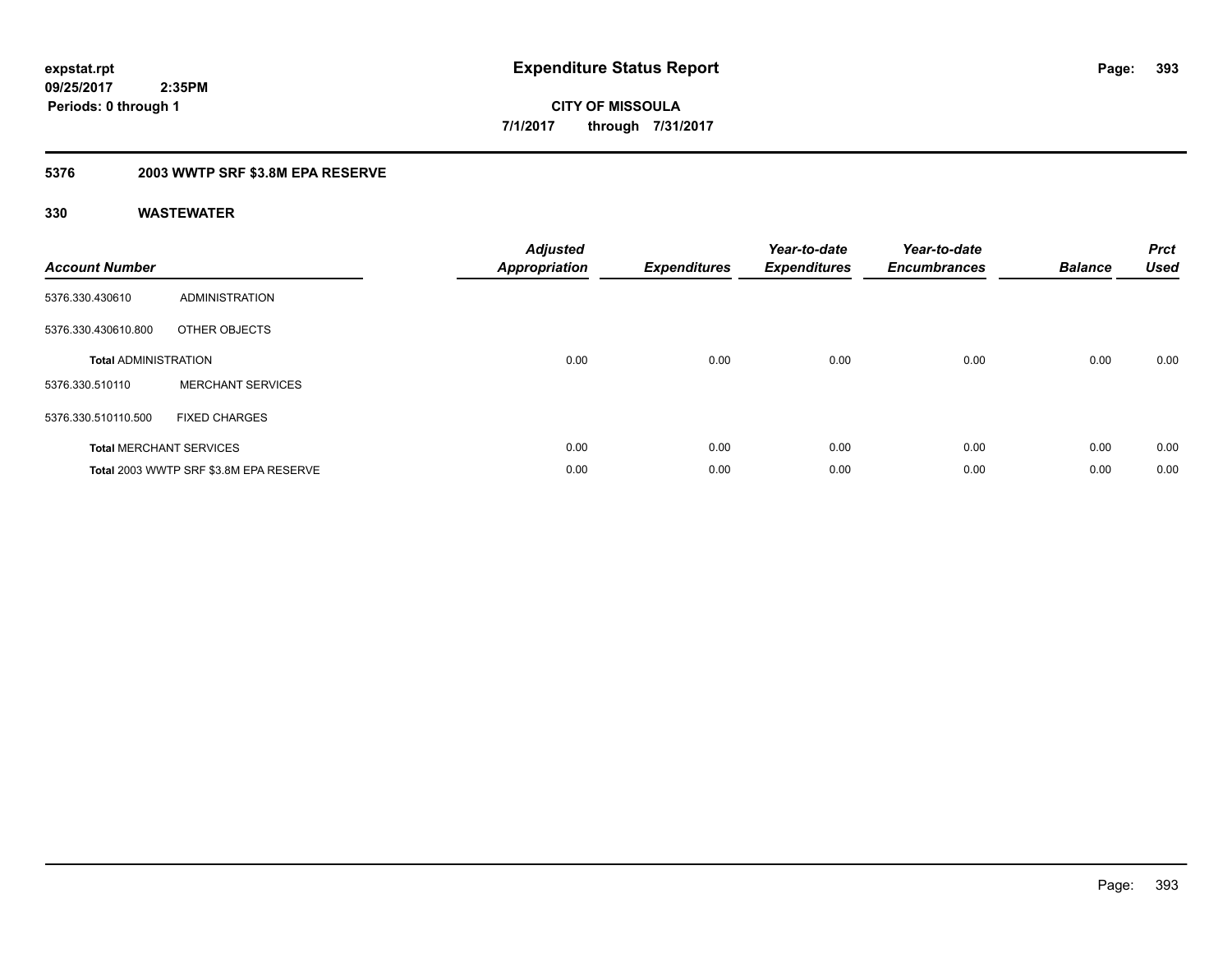**394**

**09/25/2017 2:35PM Periods: 0 through 1**

**CITY OF MISSOULA 7/1/2017 through 7/31/2017**

# **5377 2004 WWTP \$3.023 LOAN DEBT SERVICE**

| <b>Account Number</b> |                                           | <b>Adjusted</b><br>Appropriation | <b>Expenditures</b> | Year-to-date<br><b>Expenditures</b> | Year-to-date<br><b>Encumbrances</b> | <b>Balance</b> | <b>Prct</b><br><b>Used</b> |
|-----------------------|-------------------------------------------|----------------------------------|---------------------|-------------------------------------|-------------------------------------|----------------|----------------------------|
| 5377.330.490200       | REVENUE BOND DEBT SERVICE                 |                                  |                     |                                     |                                     |                |                            |
| 5377.330.490200.600   | <b>DEBT SERVICE</b>                       |                                  |                     |                                     |                                     |                |                            |
|                       | <b>Total REVENUE BOND DEBT SERVICE</b>    | 0.00                             | 0.00                | 0.00                                | 0.00                                | 0.00           | 0.00                       |
| 5377.330.510110       | <b>MERCHANT SERVICES</b>                  |                                  |                     |                                     |                                     |                |                            |
| 5377.330.510110.500   | <b>FIXED CHARGES</b>                      |                                  |                     |                                     |                                     |                |                            |
|                       | <b>Total MERCHANT SERVICES</b>            | 0.00                             | 0.00                | 0.00                                | 0.00                                | 0.00           | 0.00                       |
|                       | Total 2004 WWTP \$3.023 LOAN DEBT SERVICE | 0.00                             | 0.00                | 0.00                                | 0.00                                | 0.00           | 0.00                       |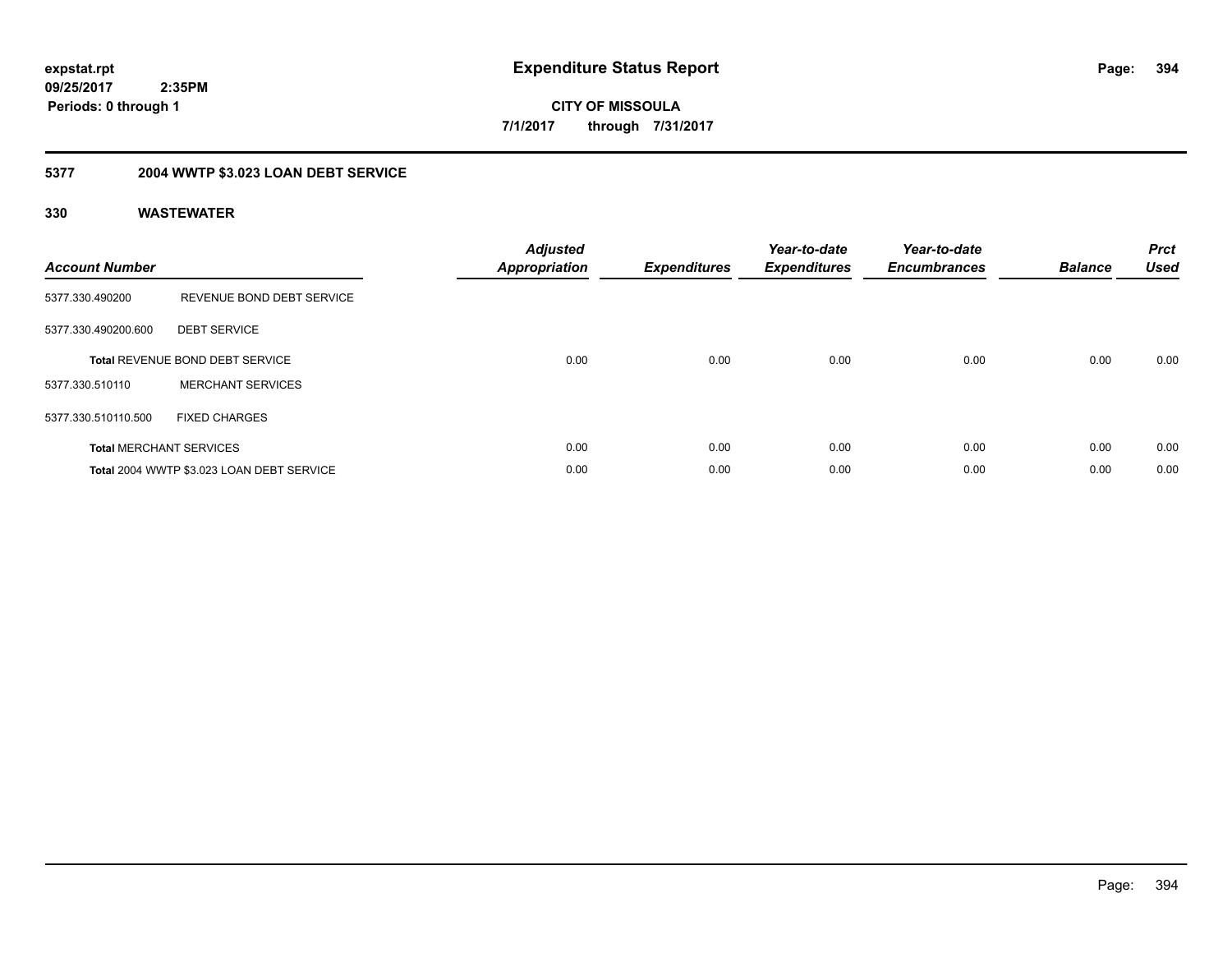### **5378 2004 WWTP \$3.023 LOAN RESERVE**

| <b>Account Number</b>       |                                      | <b>Adjusted</b><br><b>Appropriation</b> | <b>Expenditures</b> | Year-to-date<br><b>Expenditures</b> | Year-to-date<br><b>Encumbrances</b> | <b>Balance</b> | <b>Prct</b><br><b>Used</b> |
|-----------------------------|--------------------------------------|-----------------------------------------|---------------------|-------------------------------------|-------------------------------------|----------------|----------------------------|
| 5378.330.430610             | <b>ADMINISTRATION</b>                |                                         |                     |                                     |                                     |                |                            |
| 5378.330.430610.800         | OTHER OBJECTS                        |                                         |                     |                                     |                                     |                |                            |
| <b>Total ADMINISTRATION</b> |                                      | 0.00                                    | 0.00                | 0.00                                | 0.00                                | 0.00           | 0.00                       |
| 5378.330.510110             | <b>MERCHANT SERVICES</b>             |                                         |                     |                                     |                                     |                |                            |
| 5378.330.510110.500         | <b>FIXED CHARGES</b>                 |                                         |                     |                                     |                                     |                |                            |
|                             | <b>Total MERCHANT SERVICES</b>       | 0.00                                    | 0.00                | 0.00                                | 0.00                                | 0.00           | 0.00                       |
|                             | Total 2004 WWTP \$3.023 LOAN RESERVE | 0.00                                    | 0.00                | 0.00                                | 0.00                                | 0.00           | 0.00                       |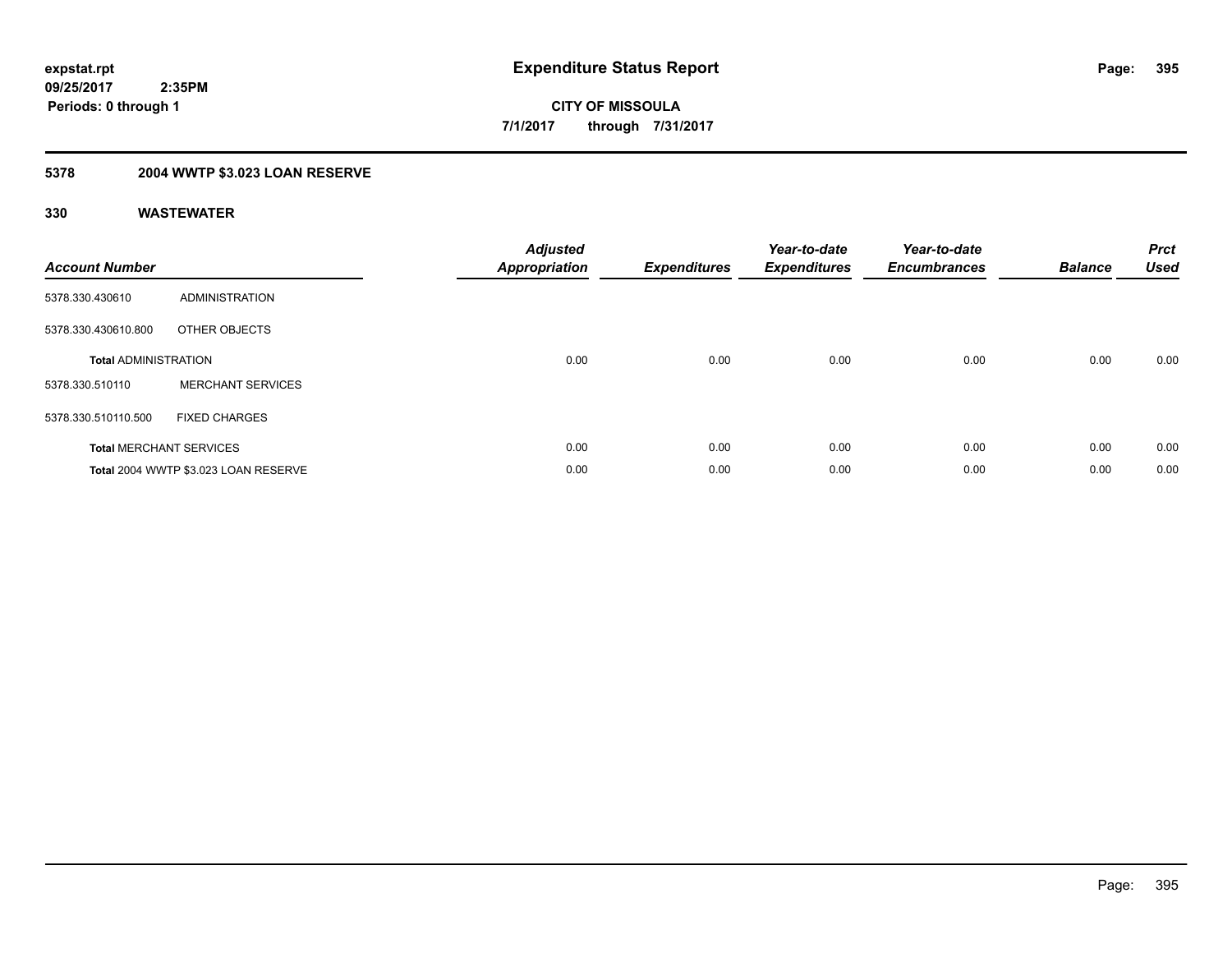## **5379 2005 BRICH/BRDY/LIN/GIL SRF DEBT**

| <b>Account Number</b>       |                                        | <b>Adjusted</b><br><b>Appropriation</b> | <b>Expenditures</b> | Year-to-date<br><b>Expenditures</b> | Year-to-date<br><b>Encumbrances</b> | <b>Balance</b> | <b>Prct</b><br><b>Used</b> |
|-----------------------------|----------------------------------------|-----------------------------------------|---------------------|-------------------------------------|-------------------------------------|----------------|----------------------------|
| 5379.330.430610             | <b>ADMINISTRATION</b>                  |                                         |                     |                                     |                                     |                |                            |
| 5379.330.430610.800         | OTHER OBJECTS                          |                                         |                     |                                     |                                     |                |                            |
| <b>Total ADMINISTRATION</b> |                                        | 0.00                                    | 0.00                | 0.00                                | 0.00                                | 0.00           | 0.00                       |
| 5379.330.490200             | REVENUE BOND DEBT SERVICE              |                                         |                     |                                     |                                     |                |                            |
| 5379.330.490200.600         | <b>DEBT SERVICE</b>                    |                                         |                     |                                     |                                     |                |                            |
|                             | Total REVENUE BOND DEBT SERVICE        | 0.00                                    | 0.00                | 0.00                                | 0.00                                | 0.00           | 0.00                       |
| 5379.330.510110             | <b>MERCHANT SERVICES</b>               |                                         |                     |                                     |                                     |                |                            |
| 5379.330.510110.500         | <b>FIXED CHARGES</b>                   |                                         |                     |                                     |                                     |                |                            |
|                             | <b>Total MERCHANT SERVICES</b>         | 0.00                                    | 0.00                | 0.00                                | 0.00                                | 0.00           | 0.00                       |
|                             | Total 2005 BRICH/BRDY/LIN/GIL SRF DEBT | 0.00                                    | 0.00                | 0.00                                | 0.00                                | 0.00           | 0.00                       |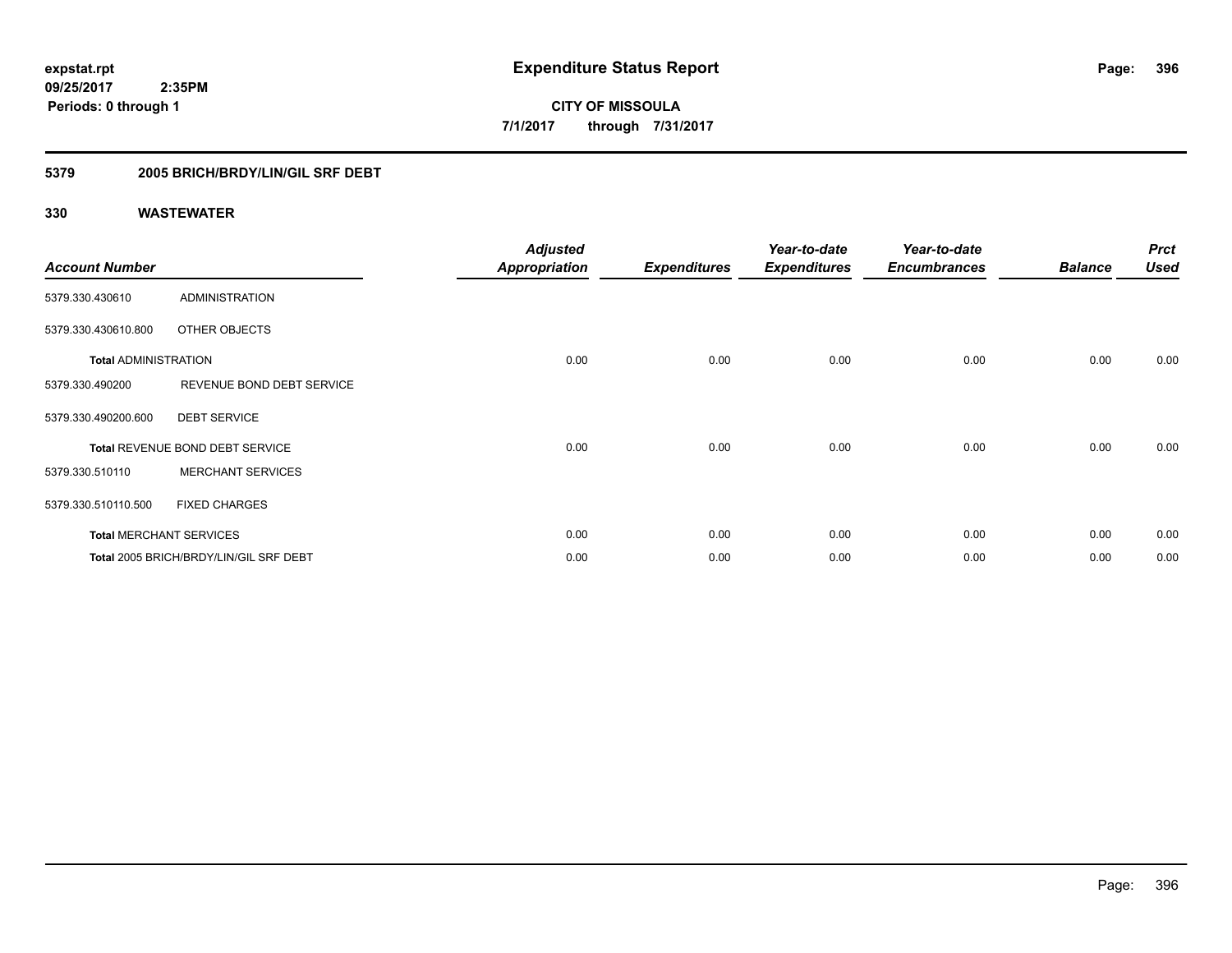**CITY OF MISSOULA 7/1/2017 through 7/31/2017**

# **5380 BRDWY/BIRCH/GILBERT/LINCOLNWOOD**

| <b>Account Number</b>       |                                       | <b>Adjusted</b><br><b>Appropriation</b> | <b>Expenditures</b> | Year-to-date<br><b>Expenditures</b> | Year-to-date<br><b>Encumbrances</b> | <b>Balance</b> | <b>Prct</b><br><b>Used</b> |
|-----------------------------|---------------------------------------|-----------------------------------------|---------------------|-------------------------------------|-------------------------------------|----------------|----------------------------|
| 5380.330.430610             | <b>ADMINISTRATION</b>                 |                                         |                     |                                     |                                     |                |                            |
| 5380.330.430610.800         | OTHER OBJECTS                         |                                         |                     |                                     |                                     |                |                            |
| <b>Total ADMINISTRATION</b> |                                       | 0.00                                    | 0.00                | 0.00                                | 0.00                                | 0.00           | 0.00                       |
| 5380.330.490200             | REVENUE BOND DEBT SERVICE             |                                         |                     |                                     |                                     |                |                            |
| 5380.330.490200.600         | <b>DEBT SERVICE</b>                   |                                         |                     |                                     |                                     |                |                            |
|                             | Total REVENUE BOND DEBT SERVICE       | 0.00                                    | 0.00                | 0.00                                | 0.00                                | 0.00           | 0.00                       |
| 5380.330.510110             | <b>MERCHANT SERVICES</b>              |                                         |                     |                                     |                                     |                |                            |
| 5380.330.510110.500         | <b>FIXED CHARGES</b>                  |                                         |                     |                                     |                                     |                |                            |
|                             | <b>Total MERCHANT SERVICES</b>        | 0.00                                    | 0.00                | 0.00                                | 0.00                                | 0.00           | 0.00                       |
|                             | Total BRDWY/BIRCH/GILBERT/LINCOLNWOOD | 0.00                                    | 0.00                | 0.00                                | 0.00                                | 0.00           | 0.00                       |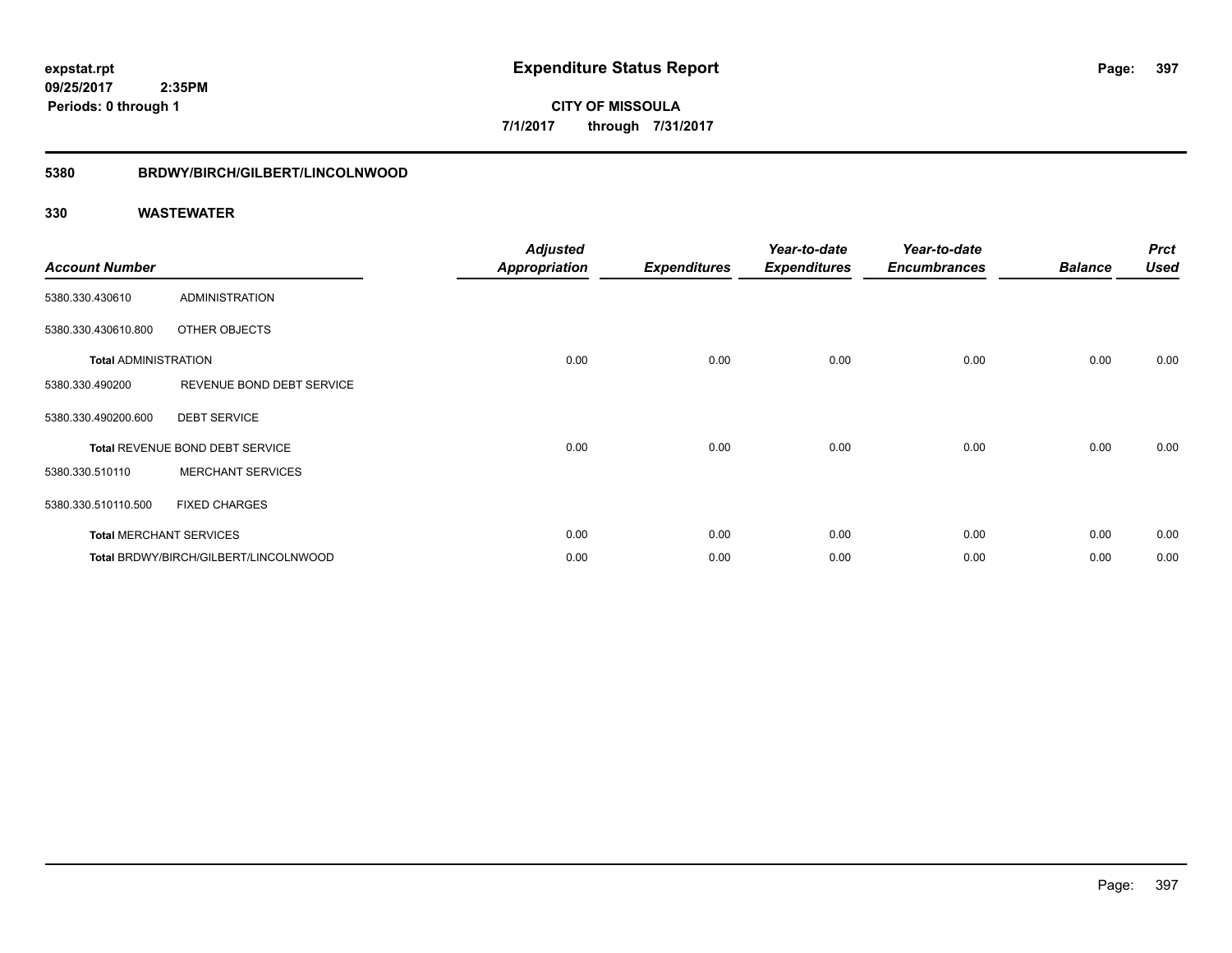# **5381 LINCOLNWOOD PH2 DEBT SERVICE**

| <b>Account Number</b>       |                                    | <b>Adjusted</b><br><b>Appropriation</b> | <b>Expenditures</b> | Year-to-date<br><b>Expenditures</b> | Year-to-date<br><b>Encumbrances</b> | <b>Balance</b> | <b>Prct</b><br><b>Used</b> |
|-----------------------------|------------------------------------|-----------------------------------------|---------------------|-------------------------------------|-------------------------------------|----------------|----------------------------|
| 5381.330.430610             | <b>ADMINISTRATION</b>              |                                         |                     |                                     |                                     |                |                            |
| 5381.330.430610.800         | OTHER OBJECTS                      |                                         |                     |                                     |                                     |                |                            |
| <b>Total ADMINISTRATION</b> |                                    | 0.00                                    | 0.00                | 0.00                                | 0.00                                | 0.00           | 0.00                       |
| 5381.330.490200             | REVENUE BOND DEBT SERVICE          |                                         |                     |                                     |                                     |                |                            |
| 5381.330.490200.600         | <b>DEBT SERVICE</b>                |                                         |                     |                                     |                                     |                |                            |
|                             | Total REVENUE BOND DEBT SERVICE    | 0.00                                    | 0.00                | 0.00                                | 0.00                                | 0.00           | 0.00                       |
| 5381.330.510110             | <b>MERCHANT SERVICES</b>           |                                         |                     |                                     |                                     |                |                            |
| 5381.330.510110.500         | <b>FIXED CHARGES</b>               |                                         |                     |                                     |                                     |                |                            |
|                             | <b>Total MERCHANT SERVICES</b>     | 0.00                                    | 0.00                | 0.00                                | 0.00                                | 0.00           | 0.00                       |
|                             | Total LINCOLNWOOD PH2 DEBT SERVICE | 0.00                                    | 0.00                | 0.00                                | 0.00                                | 0.00           | 0.00                       |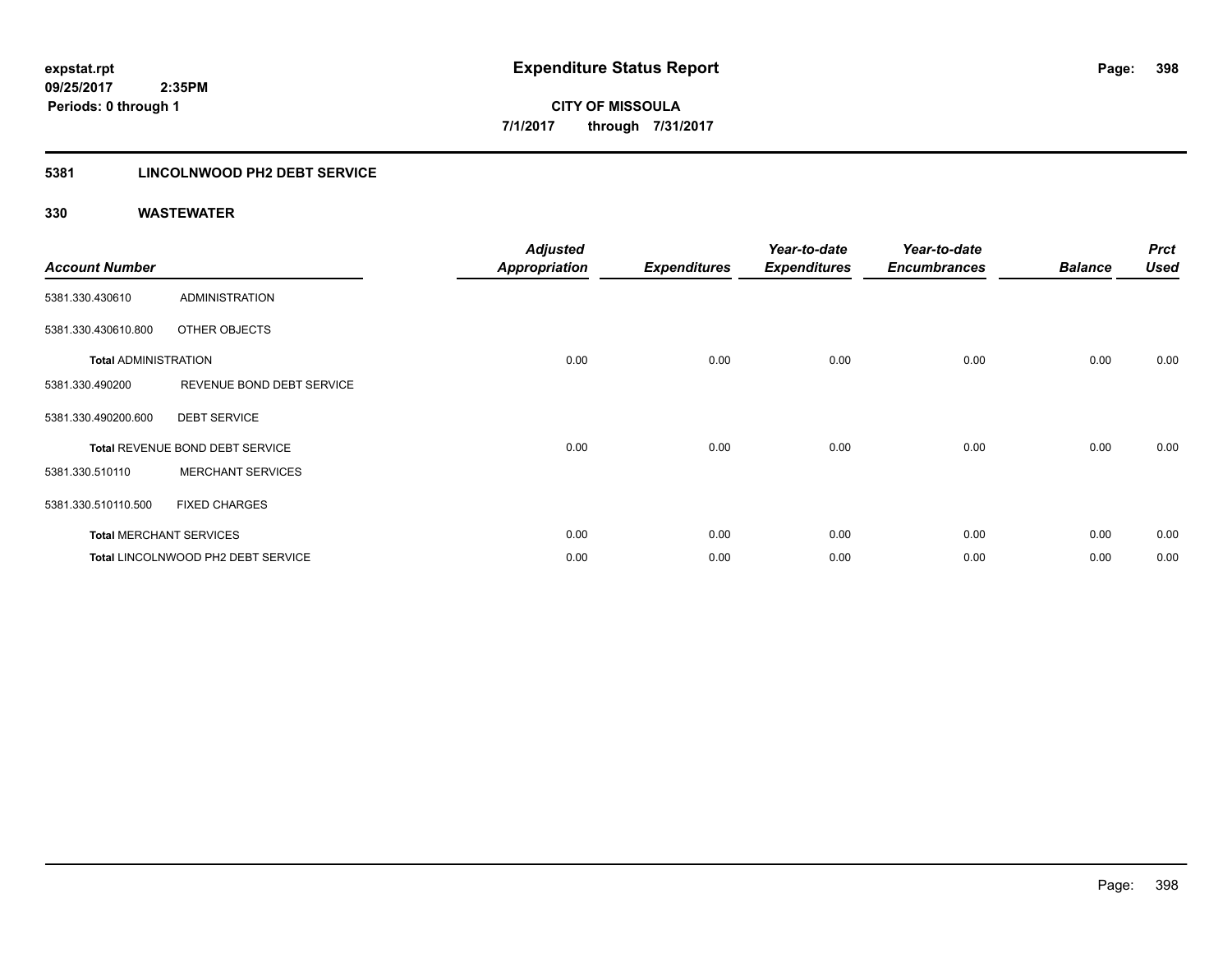# **5382 LINCOLNWOOD PH2 RESERVE FUND**

| <b>Account Number</b>       |                                    | <b>Adjusted</b><br><b>Appropriation</b> | <b>Expenditures</b> | Year-to-date<br><b>Expenditures</b> | Year-to-date<br><b>Encumbrances</b> | <b>Balance</b> | <b>Prct</b><br><b>Used</b> |
|-----------------------------|------------------------------------|-----------------------------------------|---------------------|-------------------------------------|-------------------------------------|----------------|----------------------------|
| 5382.330.430610             | <b>ADMINISTRATION</b>              |                                         |                     |                                     |                                     |                |                            |
| 5382.330.430610.800         | OTHER OBJECTS                      |                                         |                     |                                     |                                     |                |                            |
| <b>Total ADMINISTRATION</b> |                                    | 0.00                                    | 0.00                | 0.00                                | 0.00                                | 0.00           | 0.00                       |
| 5382.330.490200             | REVENUE BOND DEBT SERVICE          |                                         |                     |                                     |                                     |                |                            |
| 5382.330.490200.600         | <b>DEBT SERVICE</b>                |                                         |                     |                                     |                                     |                |                            |
|                             | Total REVENUE BOND DEBT SERVICE    | 0.00                                    | 0.00                | 0.00                                | 0.00                                | 0.00           | 0.00                       |
| 5382.330.510110             | <b>MERCHANT SERVICES</b>           |                                         |                     |                                     |                                     |                |                            |
| 5382.330.510110.500         | <b>FIXED CHARGES</b>               |                                         |                     |                                     |                                     |                |                            |
|                             | Total LINCOLNWOOD PH2 RESERVE FUND | 0.00                                    | 0.00                | 0.00                                | 0.00                                | 0.00           | 0.00                       |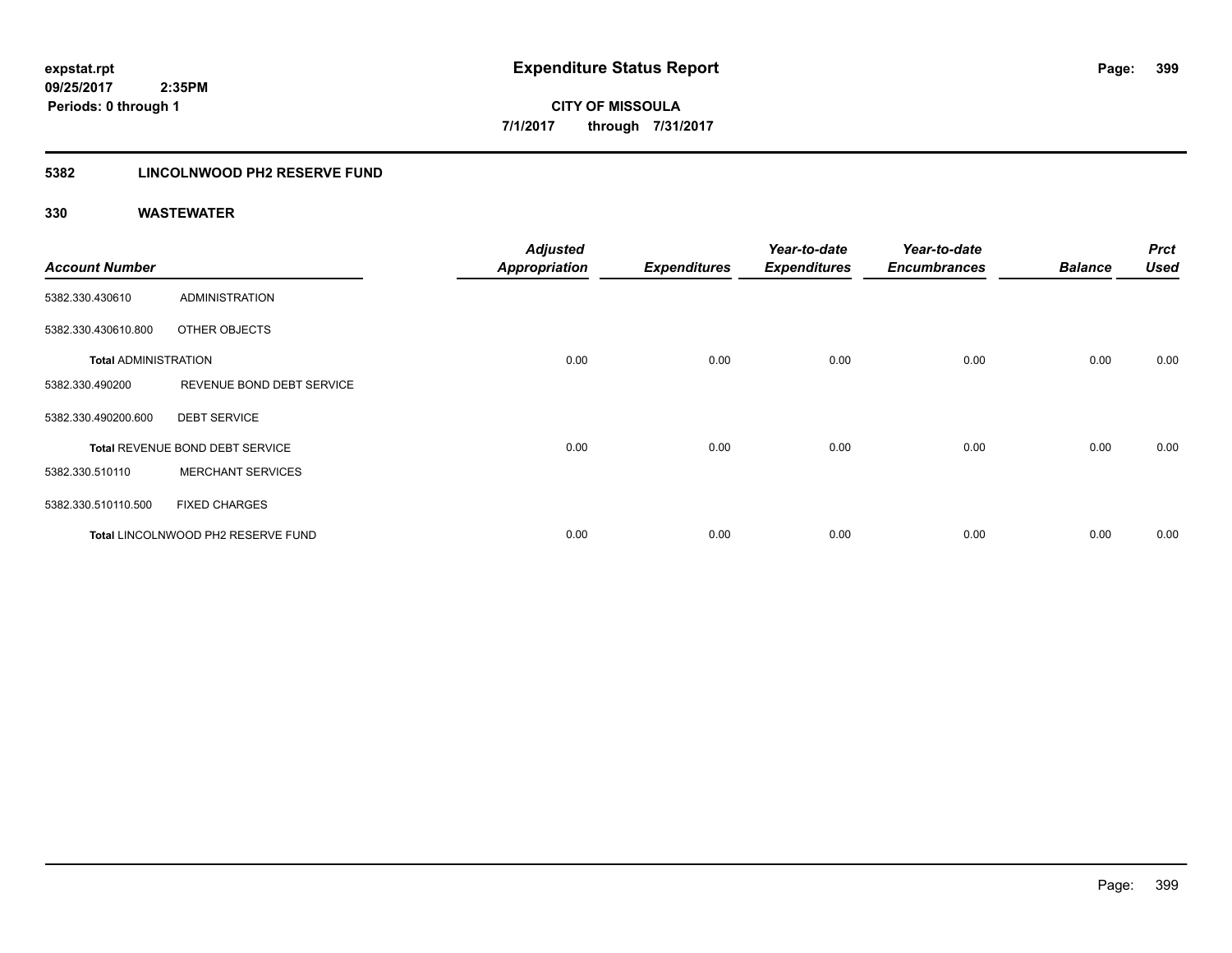**CITY OF MISSOULA 7/1/2017 through 7/31/2017**

# **5383 FY09 RATTLESNAKE SEWER DEBT SVS**

# **550 SID 544 PROJECT**

| <b>Account Number</b> |                                              | <b>Adjusted</b><br><b>Appropriation</b> | <b>Expenditures</b> | Year-to-date<br><b>Expenditures</b> | Year-to-date<br><b>Encumbrances</b> | <b>Balance</b> | <b>Prct</b><br><b>Used</b> |
|-----------------------|----------------------------------------------|-----------------------------------------|---------------------|-------------------------------------|-------------------------------------|----------------|----------------------------|
| 5383.550.490200       | REVENUE BOND DEBT SERVICE                    |                                         |                     |                                     |                                     |                |                            |
| 5383.550.490200.600   | <b>DEBT SERVICE</b>                          |                                         |                     |                                     |                                     |                |                            |
|                       | <b>Total REVENUE BOND DEBT SERVICE</b>       | 0.00                                    | 0.00                | 0.00                                | 0.00                                | 0.00           | 0.00                       |
| 5383.550.510110       | <b>MERCHANT SERVICES</b>                     |                                         |                     |                                     |                                     |                |                            |
| 5383.550.510110.500   | <b>FIXED CHARGES</b>                         |                                         |                     |                                     |                                     |                |                            |
|                       | <b>Total FY09 RATTLESNAKE SEWER DEBT SVS</b> | 0.00                                    | 0.00                | 0.00                                | 0.00                                | 0.00           | 0.00                       |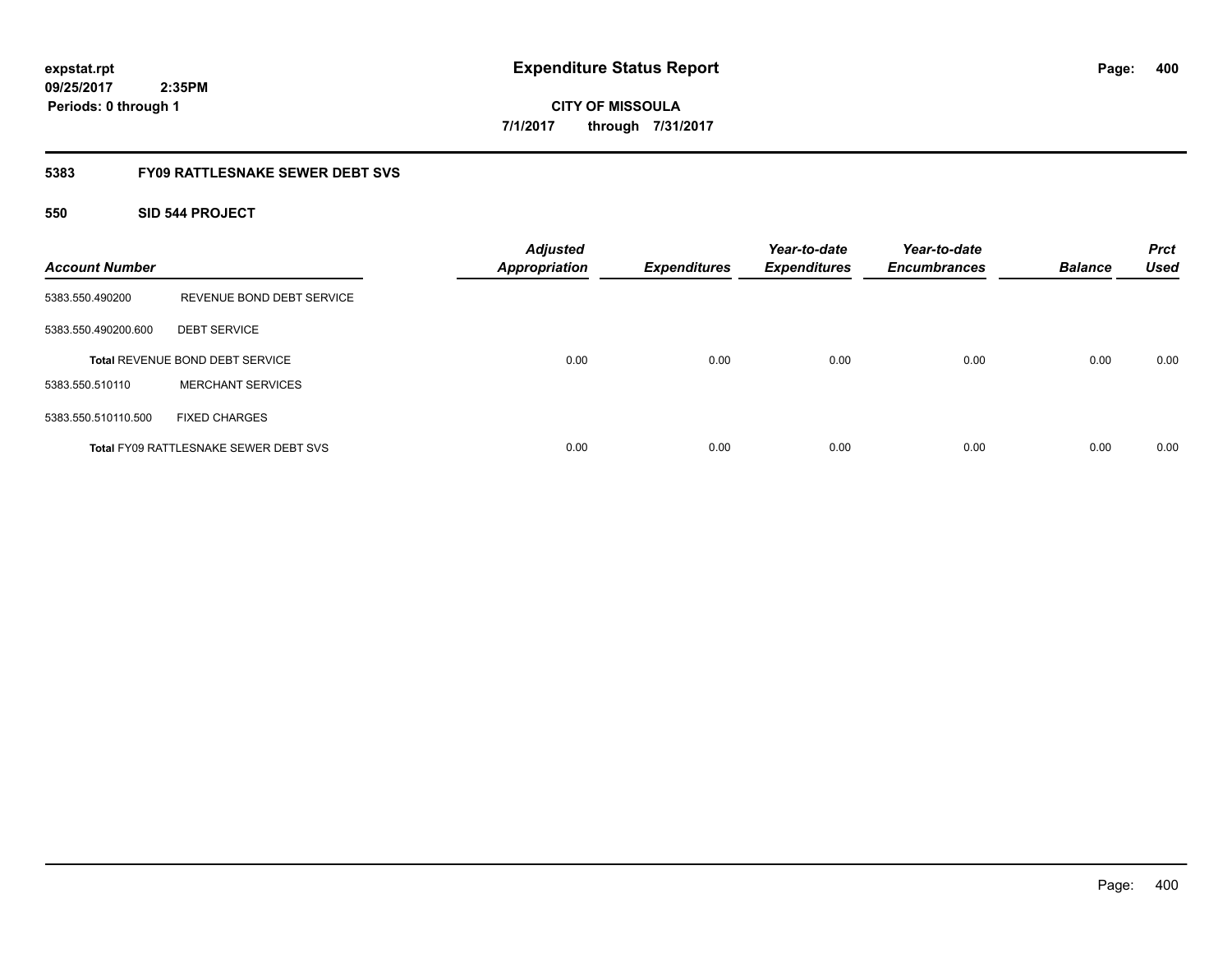# **5384 09 LOLO BOND RESERVE**

| <b>Account Number</b> |                                 | <b>Adjusted</b><br>Appropriation | <b>Expenditures</b> | Year-to-date<br><b>Expenditures</b> | Year-to-date<br><b>Encumbrances</b> | <b>Balance</b> | <b>Prct</b><br><b>Used</b> |
|-----------------------|---------------------------------|----------------------------------|---------------------|-------------------------------------|-------------------------------------|----------------|----------------------------|
| 5384.330.490200       | REVENUE BOND DEBT SERVICE       |                                  |                     |                                     |                                     |                |                            |
| 5384.330.490200.800   | OTHER OBJECTS                   |                                  |                     |                                     |                                     |                |                            |
|                       | Total REVENUE BOND DEBT SERVICE | 0.00                             | 0.00                | 0.00                                | 0.00                                | 0.00           | 0.00                       |
| 5384.330.510110       | <b>MERCHANT SERVICES</b>        |                                  |                     |                                     |                                     |                |                            |
| 5384.330.510110.500   | <b>FIXED CHARGES</b>            |                                  |                     |                                     |                                     |                |                            |
|                       | <b>Total MERCHANT SERVICES</b>  | 0.00                             | 0.00                | 0.00                                | 0.00                                | 0.00           | 0.00                       |
|                       | Total 09 LOLO BOND RESERVE      | 0.00                             | 0.00                | 0.00                                | 0.00                                | 0.00           | 0.00                       |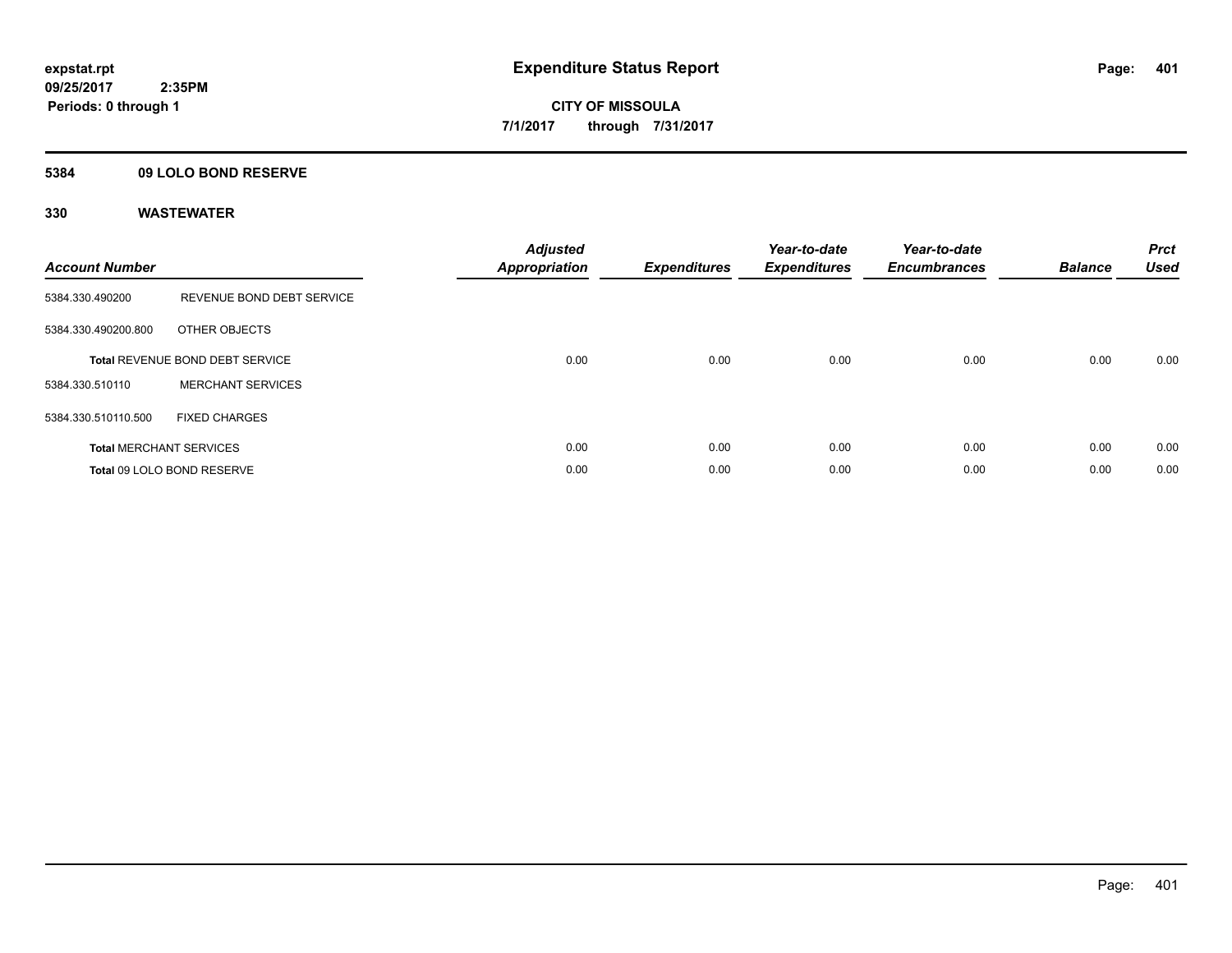**CITY OF MISSOULA 7/1/2017 through 7/31/2017**

# **5385 HEADWORKS 2010 BOND RESERVE**

| <b>Account Number</b>       |                                   | <b>Adjusted</b><br><b>Appropriation</b> | <b>Expenditures</b> | Year-to-date<br><b>Expenditures</b> | Year-to-date<br><b>Encumbrances</b> | <b>Balance</b> | <b>Prct</b><br>Used |
|-----------------------------|-----------------------------------|-----------------------------------------|---------------------|-------------------------------------|-------------------------------------|----------------|---------------------|
| 5385.330.430610             | ADMINISTRATION                    |                                         |                     |                                     |                                     |                |                     |
| 5385.330.430610.800         | OTHER OBJECTS                     |                                         |                     |                                     |                                     |                |                     |
| <b>Total ADMINISTRATION</b> |                                   | 0.00                                    | 0.00                | 0.00                                | 0.00                                | 0.00           | 0.00                |
|                             | Total HEADWORKS 2010 BOND RESERVE | 0.00                                    | 0.00                | 0.00                                | 0.00                                | 0.00           | 0.00                |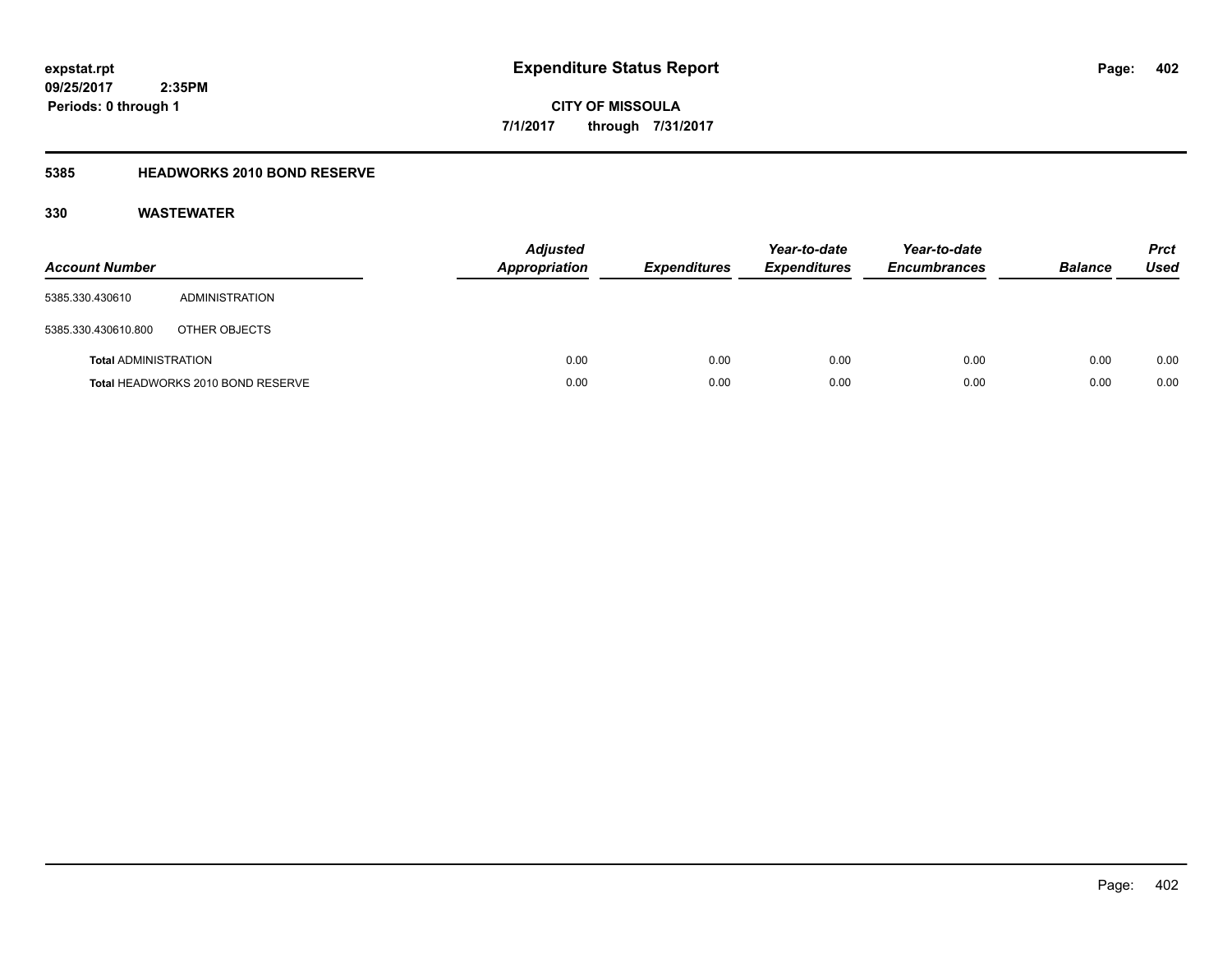# **5386 FY10 HEADWORKS DEBT SERVICE**

| <b>Account Number</b> |                                          | <b>Adjusted</b><br>Appropriation | <b>Expenditures</b> | Year-to-date<br><b>Expenditures</b> | Year-to-date<br><b>Encumbrances</b> | <b>Balance</b> | <b>Prct</b><br><b>Used</b> |
|-----------------------|------------------------------------------|----------------------------------|---------------------|-------------------------------------|-------------------------------------|----------------|----------------------------|
| 5386.330.490200       | REVENUE BOND DEBT SERVICE                |                                  |                     |                                     |                                     |                |                            |
| 5386.330.490200.600   | <b>DEBT SERVICE</b>                      |                                  |                     |                                     |                                     |                |                            |
|                       | <b>Total REVENUE BOND DEBT SERVICE</b>   | 0.00                             | 0.00                | 0.00                                | 0.00                                | 0.00           | 0.00                       |
| 5386.330.510110       | <b>MERCHANT SERVICES</b>                 |                                  |                     |                                     |                                     |                |                            |
| 5386.330.510110.500   | <b>FIXED CHARGES</b>                     |                                  |                     |                                     |                                     |                |                            |
|                       | <b>Total MERCHANT SERVICES</b>           | 0.00                             | 0.00                | 0.00                                | 0.00                                | 0.00           | 0.00                       |
|                       | <b>Total FY10 HEADWORKS DEBT SERVICE</b> | 0.00                             | 0.00                | 0.00                                | 0.00                                | 0.00           | 0.00                       |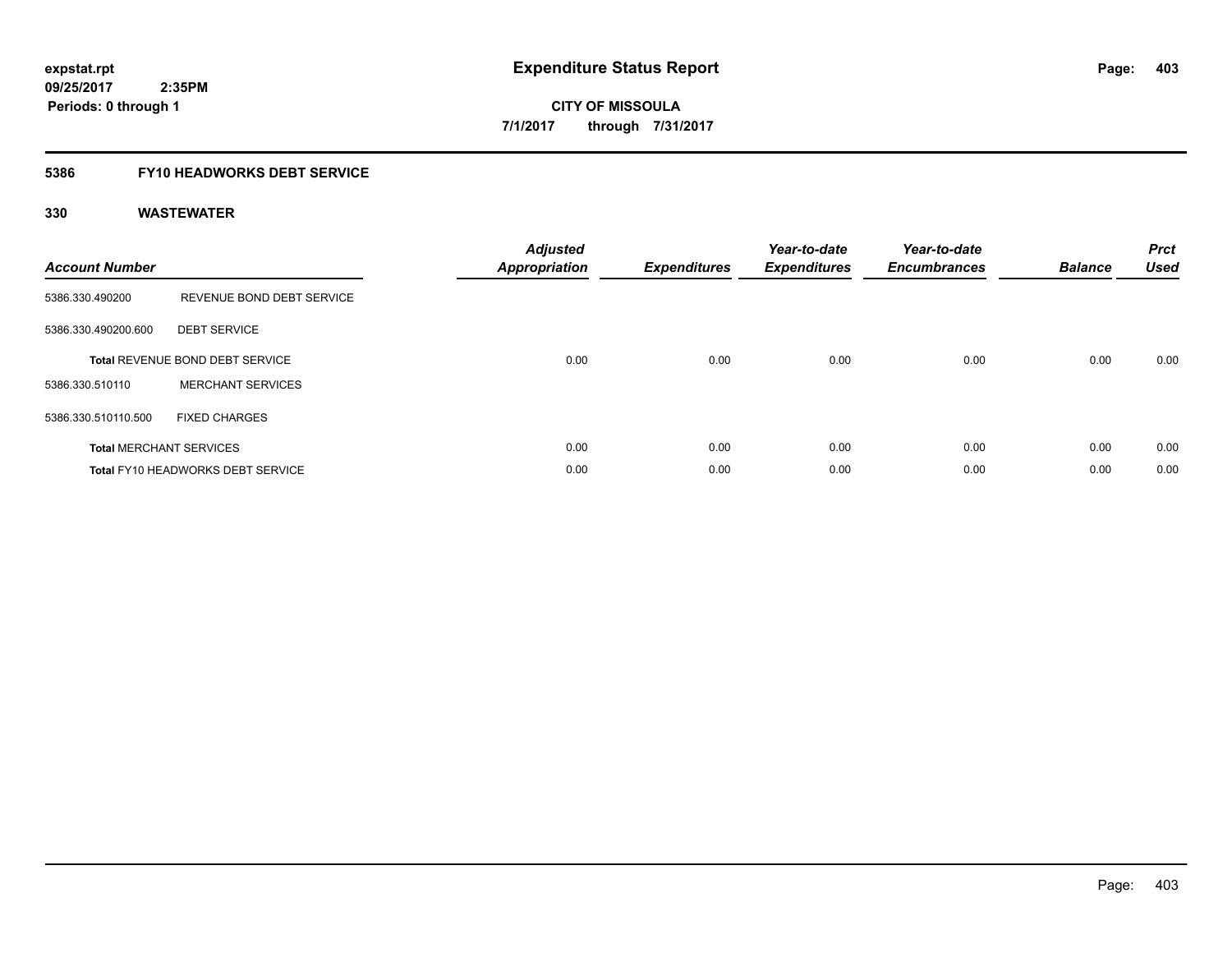**404**

**09/25/2017 2:35PM Periods: 0 through 1**

**CITY OF MISSOULA 7/1/2017 through 7/31/2017**

# **5387 FY11 SEWER \$1.29M BOND DEBT SERVICE**

| <b>Account Number</b> |                                            | <b>Adjusted</b><br>Appropriation | <b>Expenditures</b> | Year-to-date<br><b>Expenditures</b> | Year-to-date<br><b>Encumbrances</b> | <b>Balance</b> | <b>Prct</b><br><b>Used</b> |
|-----------------------|--------------------------------------------|----------------------------------|---------------------|-------------------------------------|-------------------------------------|----------------|----------------------------|
| 5387.330.490200       | REVENUE BOND DEBT SERVICE                  |                                  |                     |                                     |                                     |                |                            |
| 5387.330.490200.600   | <b>DEBT SERVICE</b>                        |                                  |                     |                                     |                                     |                |                            |
|                       | <b>Total REVENUE BOND DEBT SERVICE</b>     | 0.00                             | 0.00                | 0.00                                | 0.00                                | 0.00           | 0.00                       |
| 5387.330.510110       | <b>MERCHANT SERVICES</b>                   |                                  |                     |                                     |                                     |                |                            |
| 5387.330.510110.500   | <b>FIXED CHARGES</b>                       |                                  |                     |                                     |                                     |                |                            |
|                       | <b>Total MERCHANT SERVICES</b>             | 0.00                             | 0.00                | 0.00                                | 0.00                                | 0.00           | 0.00                       |
|                       | Total FY11 SEWER \$1.29M BOND DEBT SERVICE | 0.00                             | 0.00                | 0.00                                | 0.00                                | 0.00           | 0.00                       |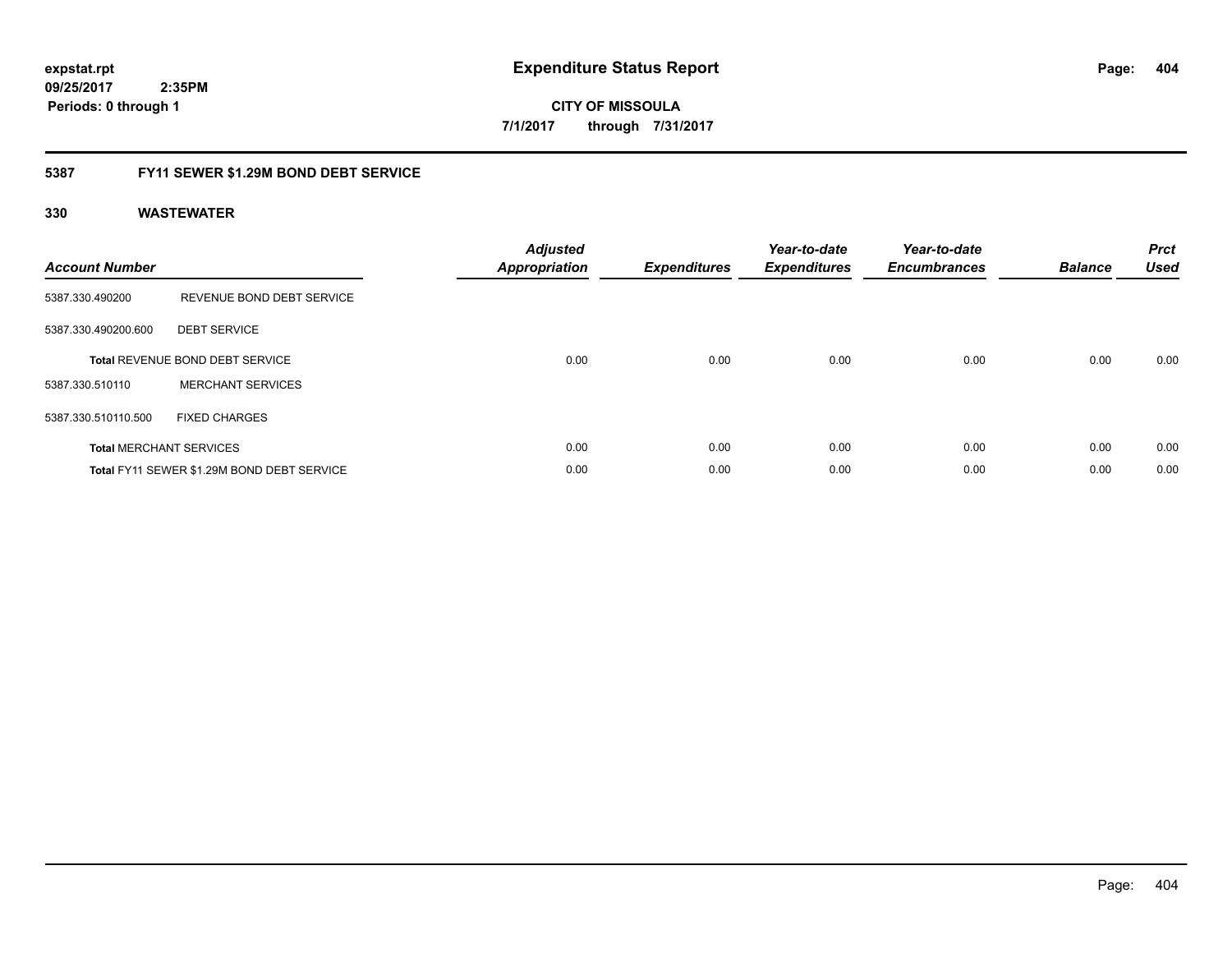# **5388 FY11 \$1.29M SEWER BOND RESERVE**

| <b>Account Number</b>       |                                       | <b>Adjusted</b><br>Appropriation | <b>Expenditures</b> | Year-to-date<br><b>Expenditures</b> | Year-to-date<br><b>Encumbrances</b> | <b>Balance</b> | <b>Prct</b><br><b>Used</b> |
|-----------------------------|---------------------------------------|----------------------------------|---------------------|-------------------------------------|-------------------------------------|----------------|----------------------------|
| 5388.330.430610             | ADMINISTRATION                        |                                  |                     |                                     |                                     |                |                            |
| 5388.330.430610.800         | OTHER OBJECTS                         |                                  |                     |                                     |                                     |                |                            |
| <b>Total ADMINISTRATION</b> |                                       | 0.00                             | 0.00                | 0.00                                | 0.00                                | 0.00           | 0.00                       |
| 5388.330.510110             | <b>MERCHANT SERVICES</b>              |                                  |                     |                                     |                                     |                |                            |
| 5388.330.510110.500         | <b>FIXED CHARGES</b>                  |                                  |                     |                                     |                                     |                |                            |
|                             | <b>Total MERCHANT SERVICES</b>        | 0.00                             | 0.00                | 0.00                                | 0.00                                | 0.00           | 0.00                       |
|                             | Total FY11 \$1.29M SEWER BOND RESERVE | 0.00                             | 0.00                | 0.00                                | 0.00                                | 0.00           | 0.00                       |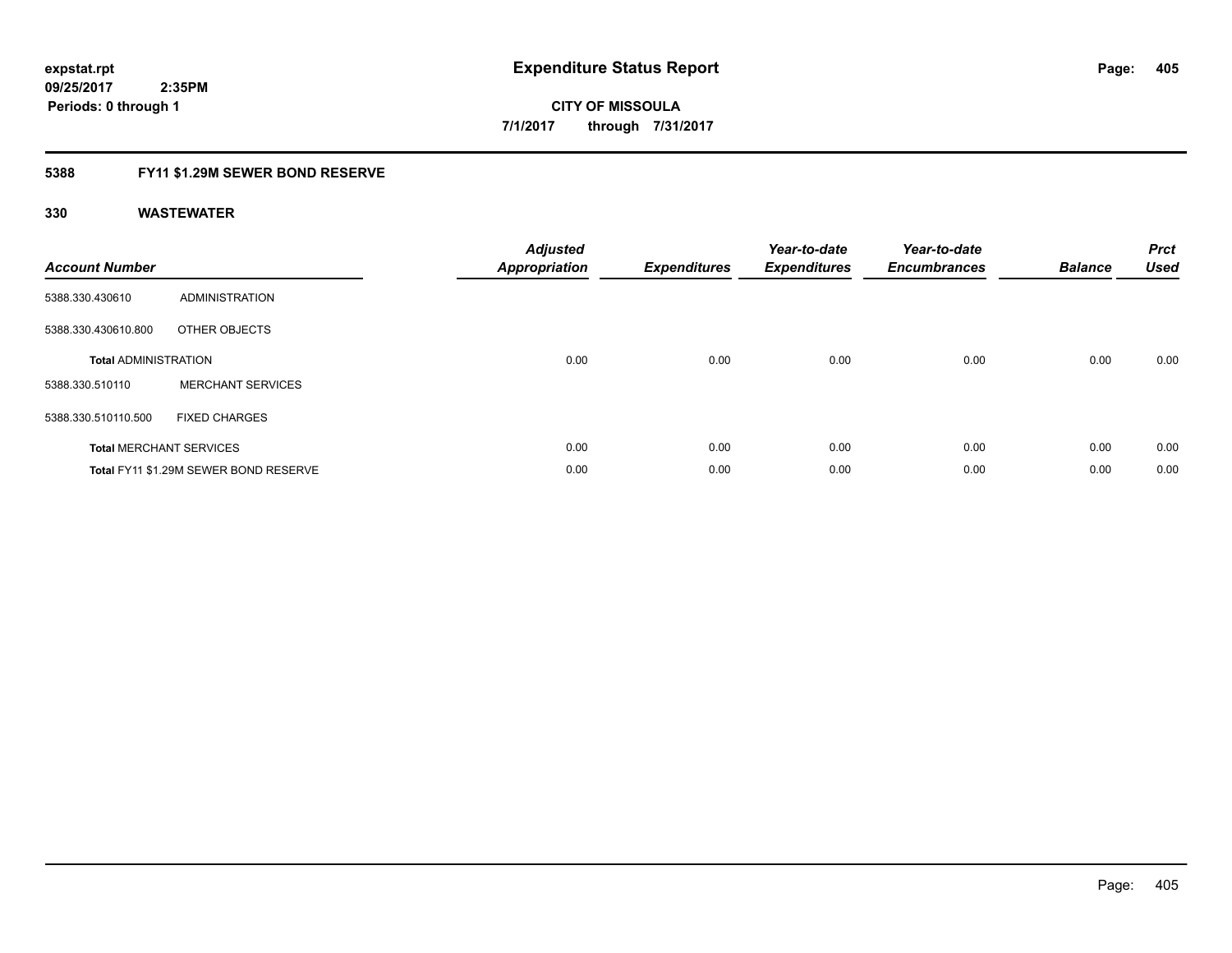**CITY OF MISSOULA 7/1/2017 through 7/31/2017**

# **5389 FY15 SEWER REVENUE BOND DEBT SERVICE**

| <b>Account Number</b> |                                            | <b>Adjusted</b><br>Appropriation | <b>Expenditures</b> | Year-to-date<br><b>Expenditures</b> | Year-to-date<br><b>Encumbrances</b> | <b>Balance</b> | <b>Prct</b><br><b>Used</b> |
|-----------------------|--------------------------------------------|----------------------------------|---------------------|-------------------------------------|-------------------------------------|----------------|----------------------------|
| 5389.330.490200       | REVENUE BOND DEBT SERVICE                  |                                  |                     |                                     |                                     |                |                            |
| 5389.330.490200.600   | <b>DEBT SERVICE</b>                        |                                  |                     |                                     |                                     |                |                            |
|                       | <b>Total REVENUE BOND DEBT SERVICE</b>     | 0.00                             | 0.00                | 0.00                                | 0.00                                | 0.00           | 0.00                       |
| 5389.330.510110       | <b>MERCHANT SERVICES</b>                   |                                  |                     |                                     |                                     |                |                            |
| 5389.330.510110.500   | <b>FIXED CHARGES</b>                       |                                  |                     |                                     |                                     |                |                            |
|                       | <b>Total MERCHANT SERVICES</b>             | 0.00                             | 0.00                | 0.00                                | 0.00                                | 0.00           | 0.00                       |
|                       | Total FY15 SEWER REVENUE BOND DEBT SERVICE | 0.00                             | 0.00                | 0.00                                | 0.00                                | 0.00           | 0.00                       |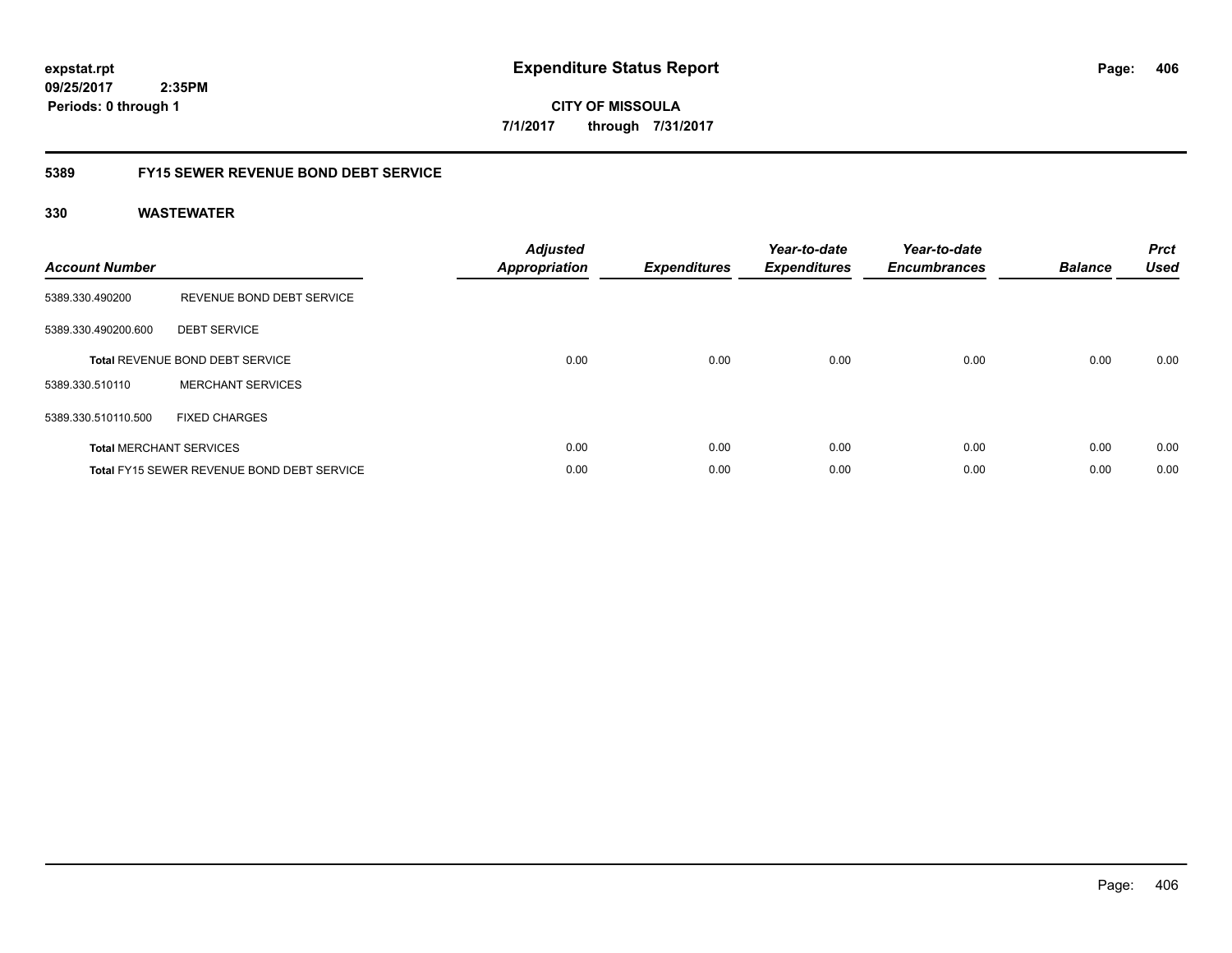# **5390 FY15 SEWER BOND DEBT RESERVE**

| <b>Account Number</b>       |                                           | <b>Adjusted</b><br><b>Appropriation</b> | <b>Expenditures</b> | Year-to-date<br><b>Expenditures</b> | Year-to-date<br><b>Encumbrances</b> | <b>Balance</b> | <b>Prct</b><br><b>Used</b> |
|-----------------------------|-------------------------------------------|-----------------------------------------|---------------------|-------------------------------------|-------------------------------------|----------------|----------------------------|
| 5390.330.430610             | ADMINISTRATION                            |                                         |                     |                                     |                                     |                |                            |
| 5390.330.430610.800         | OTHER OBJECTS                             |                                         |                     |                                     |                                     |                |                            |
| <b>Total ADMINISTRATION</b> |                                           | 0.00                                    | 0.00                | 0.00                                | 0.00                                | 0.00           | 0.00                       |
| 5390.330.510110             | <b>MERCHANT SERVICES</b>                  |                                         |                     |                                     |                                     |                |                            |
| 5390.330.510110.500         | <b>FIXED CHARGES</b>                      |                                         |                     |                                     |                                     |                |                            |
|                             | <b>Total FY15 SEWER BOND DEBT RESERVE</b> | 0.00                                    | 0.00                | 0.00                                | 0.00                                | 0.00           | 0.00                       |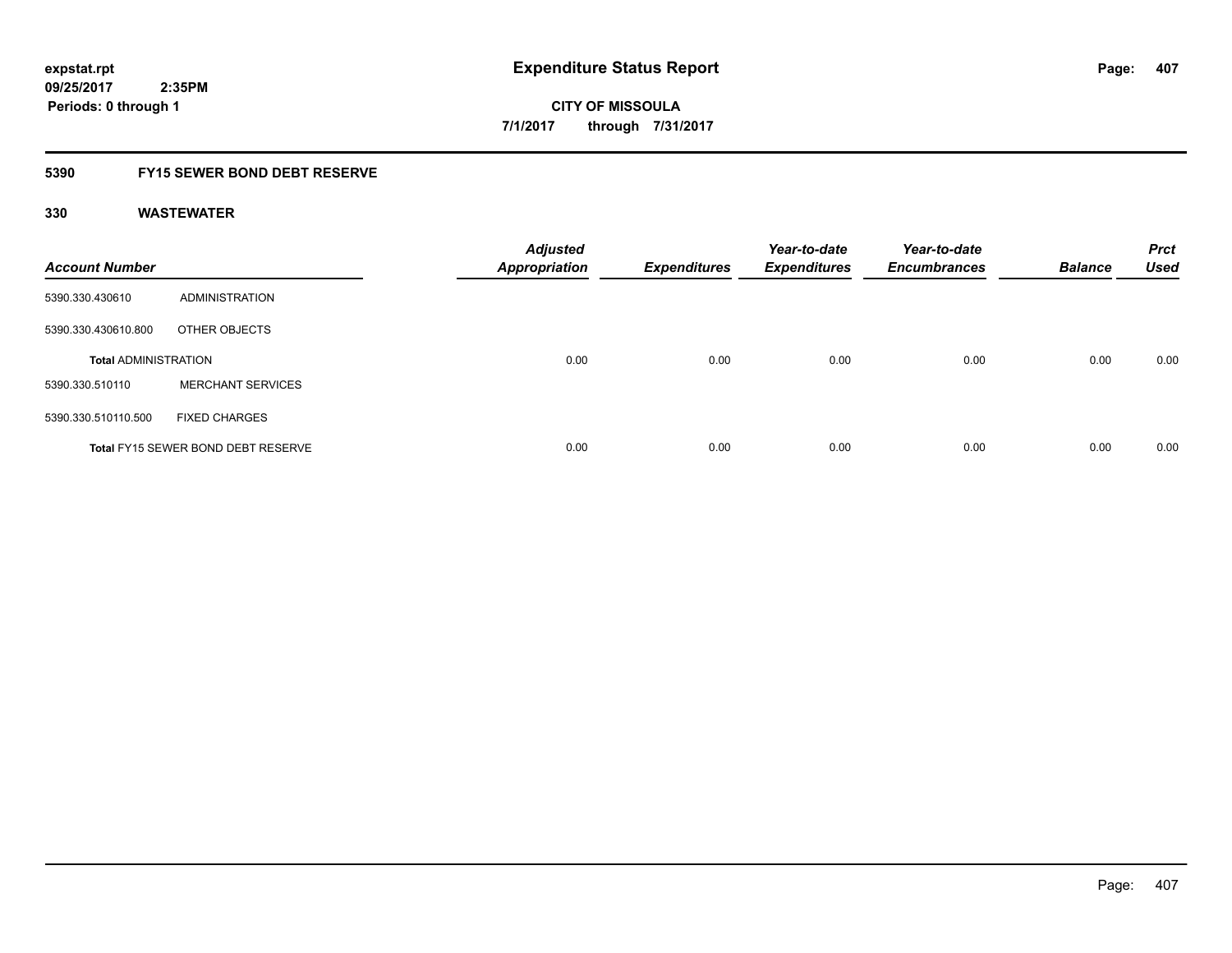# **5450 STORMWATER UTILITIY**

# **334 STORM WATER**

|                                                | <b>Adjusted</b> |               | Year-to-date        | Year-to-date        |                     | <b>Prct</b><br><b>Used</b> |
|------------------------------------------------|-----------------|---------------|---------------------|---------------------|---------------------|----------------------------|
|                                                |                 |               |                     |                     |                     |                            |
| <b>ADMINISTRATION</b>                          |                 |               |                     |                     |                     |                            |
| PERSONAL SERVICES                              |                 |               |                     |                     |                     |                            |
| 5450.334.430210.110.000 SALARIES AND WAGES     | 0.00            | 5,441.03      | 5,441.03            | 0.00                | $-5,441.03$         | 0.00                       |
| 5450.334.430210.140.000 EMPLOYER CONTRIBUTIONS | 0.00            | 4,086.56      | 4,086.56            | 0.00                | $-4,086.56$         | 0.00                       |
| <b>Total PERSONAL SERVICES</b>                 | 0.00            | 9,527.59      | 9,527.59            | 0.00                | $-9,527.59$         | 0.00                       |
| <b>SUPPLIES</b>                                |                 |               |                     |                     |                     |                            |
|                                                | 0.00            | 0.00          | 0.00                | 0.00                | 0.00                | 0.00                       |
| PURCHASED SERVICES                             |                 |               |                     |                     |                     |                            |
| <b>Total PURCHASED SERVICES</b>                | 0.00            | 0.00          | 0.00                | 0.00                | 0.00                | 0.00                       |
| <b>FIXED CHARGES</b>                           |                 |               |                     |                     |                     |                            |
| <b>Total FIXED CHARGES</b>                     | 0.00            | 0.00          | 0.00                | 0.00                | 0.00                | 0.00                       |
| <b>DEBT SERVICE</b>                            |                 |               |                     |                     |                     |                            |
| <b>Total DEBT SERVICE</b>                      | 0.00            | 0.00          | 0.00                | 0.00                | 0.00                | 0.00                       |
| OTHER OBJECTS                                  |                 |               |                     |                     |                     |                            |
| <b>Total OTHER OBJECTS</b>                     | 0.00            | 0.00          | 0.00                | 0.00                | 0.00                | 0.00                       |
| <b>CAPITAL OUTLAY</b>                          |                 |               |                     |                     |                     |                            |
| <b>Total CAPITAL OUTLAY</b>                    | 0.00            | 0.00          | 0.00                | 0.00                | 0.00                | 0.00                       |
| <b>Total ADMINISTRATION</b>                    | 0.00            | 9,527.59      | 9,527.59            | 0.00                | $-9,527.59$         | 0.00                       |
| <b>STORM DRAINAGE</b>                          |                 |               |                     |                     |                     |                            |
| CAPITAL OUTLAY                                 |                 |               |                     |                     |                     |                            |
| <b>Total STORM DRAINAGE</b>                    | 0.00            | 0.00          | 0.00                | 0.00                | 0.00                | 0.00                       |
|                                                |                 | Appropriation | <b>Expenditures</b> | <b>Expenditures</b> | <b>Encumbrances</b> | <b>Balance</b>             |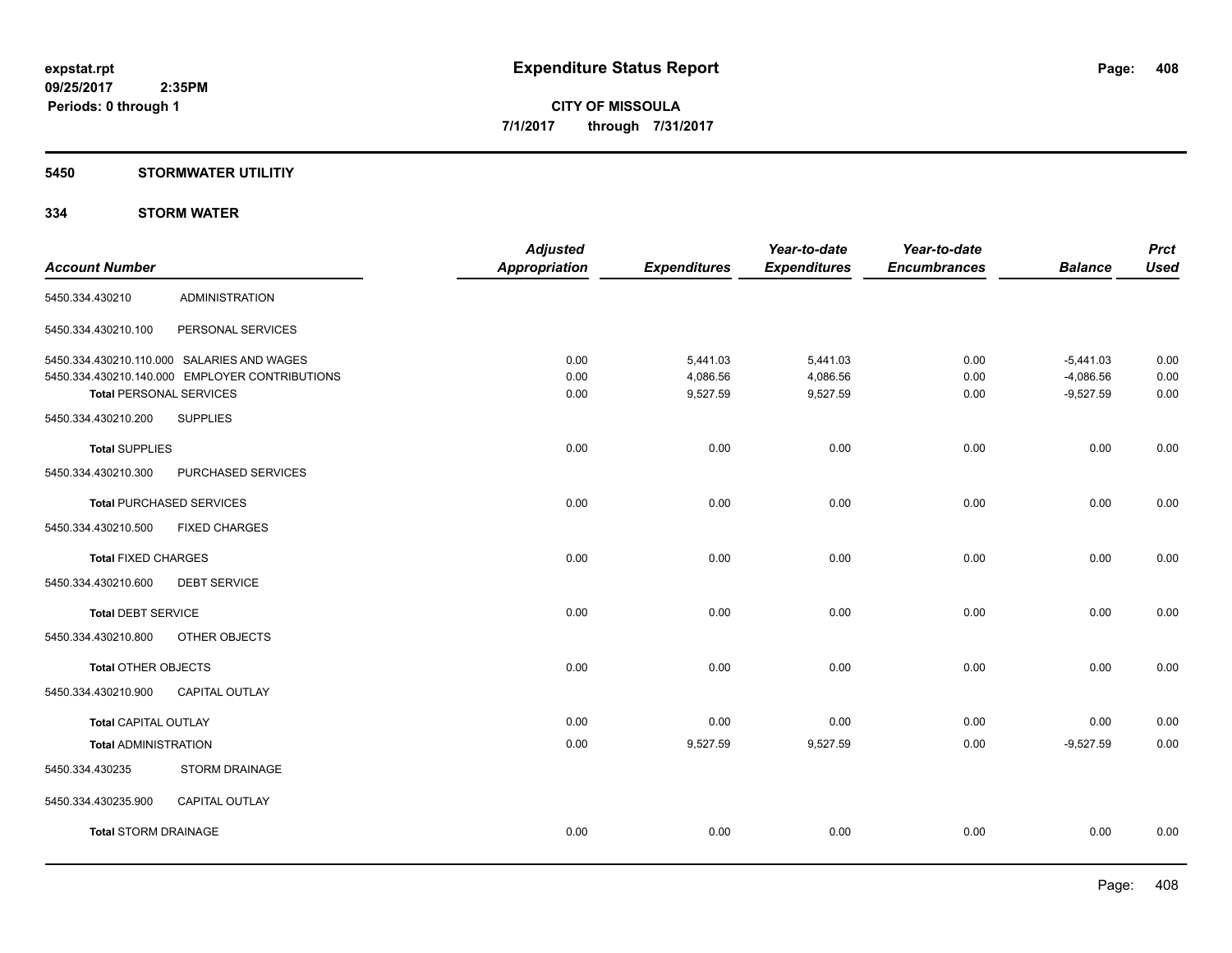# **5450 STORMWATER UTILITIY**

# **334 STORM WATER**

| <b>Account Number</b>       |                                               | <b>Adjusted</b><br><b>Appropriation</b> | <b>Expenditures</b> | Year-to-date<br><b>Expenditures</b> | Year-to-date<br><b>Encumbrances</b> | <b>Balance</b> | <b>Prct</b><br><b>Used</b> |
|-----------------------------|-----------------------------------------------|-----------------------------------------|---------------------|-------------------------------------|-------------------------------------|----------------|----------------------------|
| 5450.334.430610             | <b>ADMINISTRATION</b>                         |                                         |                     |                                     |                                     |                |                            |
| 5450.334.430610.300         | PURCHASED SERVICES                            |                                         |                     |                                     |                                     |                |                            |
| <b>Total ADMINISTRATION</b> |                                               | 0.00                                    | 0.00                | 0.00                                | 0.00                                | 0.00           | 0.00                       |
| 5450.334.431210             | CARAS PARK STORM WATER RETROFITS              |                                         |                     |                                     |                                     |                |                            |
| 5450.334.431210.300         | PURCHASED SERVICES                            |                                         |                     |                                     |                                     |                |                            |
|                             | <b>Total PURCHASED SERVICES</b>               | 0.00                                    | 0.00                | 0.00                                | 0.00                                | 0.00           | 0.00                       |
| 5450.334.431210.800         | OTHER OBJECTS                                 |                                         |                     |                                     |                                     |                |                            |
| <b>Total OTHER OBJECTS</b>  |                                               | 0.00                                    | 0.00                | 0.00                                | 0.00                                | 0.00           | 0.00                       |
| 5450.334.431210.900         | <b>CAPITAL OUTLAY</b>                         |                                         |                     |                                     |                                     |                |                            |
|                             | <b>Total CARAS PARK STORM WATER RETROFITS</b> | 0.00                                    | 0.00                | 0.00                                | 0.00                                | 0.00           | 0.00                       |
|                             | <b>Total STORMWATER UTILITIY</b>              | 0.00                                    | 9,527.59            | 9,527.59                            | 0.00                                | $-9,527.59$    | 0.00                       |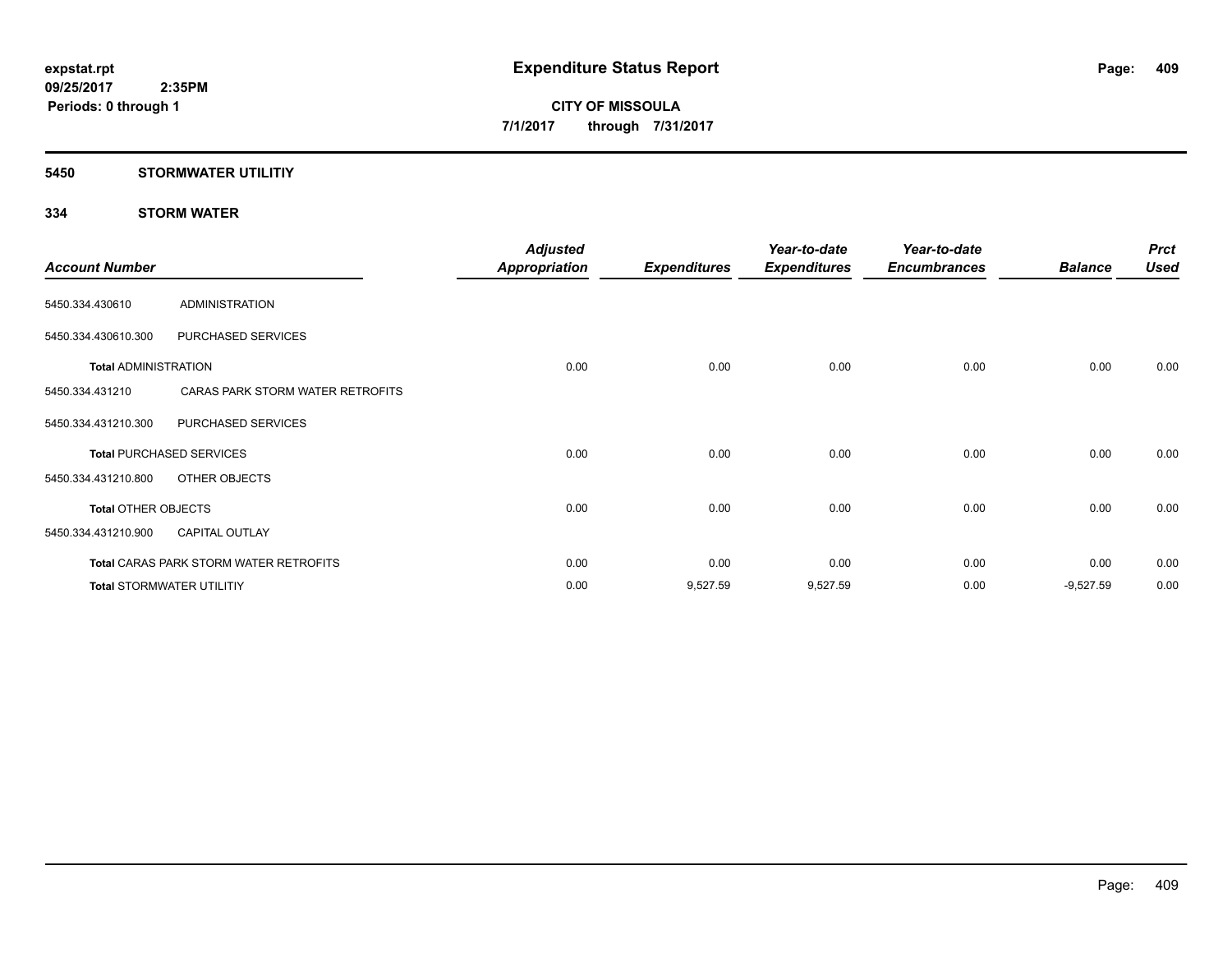**5711 AQUATICS**

| <b>Account Number</b>          |                                                      | <b>Adjusted</b><br><b>Appropriation</b> | <b>Expenditures</b> | Year-to-date<br><b>Expenditures</b> | Year-to-date<br><b>Encumbrances</b> | <b>Balance</b>           | <b>Prct</b><br><b>Used</b> |
|--------------------------------|------------------------------------------------------|-----------------------------------------|---------------------|-------------------------------------|-------------------------------------|--------------------------|----------------------------|
| 5711.370.460000                | <b>CULTURE &amp; RECREATION</b>                      |                                         |                     |                                     |                                     |                          |                            |
| 5711.370.460000.100            | PERSONAL SERVICES                                    |                                         |                     |                                     |                                     |                          |                            |
|                                | Total CULTURE & RECREATION                           | 0.00                                    | 0.00                | 0.00                                | 0.00                                | 0.00                     | 0.00                       |
| 5711.370.460449                | <b>GRILL VAN</b>                                     |                                         |                     |                                     |                                     |                          |                            |
| 5711.370.460449.100            | PERSONAL SERVICES                                    |                                         |                     |                                     |                                     |                          |                            |
| <b>Total PERSONAL SERVICES</b> |                                                      | 0.00                                    | 0.00                | 0.00                                | 0.00                                | 0.00                     | 0.00                       |
| 5711.370.460449.200            | <b>SUPPLIES</b>                                      |                                         |                     |                                     |                                     |                          |                            |
| <b>Total SUPPLIES</b>          |                                                      | 0.00                                    | 0.00                | 0.00                                | 0.00                                | 0.00                     | 0.00                       |
| 5711.370.460449.300            | PURCHASED SERVICES                                   |                                         |                     |                                     |                                     |                          |                            |
| <b>Total GRILL VAN</b>         |                                                      | 0.00                                    | 0.00                | 0.00                                | 0.00                                | 0.00                     | 0.00                       |
| 5711.370.460477                | <b>GRILL VAN</b>                                     |                                         |                     |                                     |                                     |                          |                            |
| 5711.370.460477.100            | PERSONAL SERVICES                                    |                                         |                     |                                     |                                     |                          |                            |
|                                | 5711.370.460477.110.000 GRILL VAN/SALARIES AND WAGES | 0.00                                    | 947.16              | 947.16                              | 0.00                                | $-947.16$                | 0.00                       |
| <b>Total PERSONAL SERVICES</b> | 5711.370.460477.140.000 EMPLOYER CONTRIBUTIONS       | 0.00<br>0.00                            | 134.03<br>1,081.19  | 134.03<br>1,081.19                  | 0.00<br>0.00                        | $-134.03$<br>$-1,081.19$ | 0.00<br>0.00               |
| 5711.370.460477.200            | <b>SUPPLIES</b>                                      |                                         |                     |                                     |                                     |                          |                            |
|                                | 5711.370.460477.240.000 GRILL VAN/OTHER SUPPLIES     | 0.00                                    | 3,046.23            | 3,046.23                            | 0.00                                | $-3,046.23$              | 0.00                       |
| <b>Total SUPPLIES</b>          |                                                      | 0.00                                    | 3,046.23            | 3,046.23                            | 0.00                                | $-3,046.23$              | 0.00                       |
| 5711.370.460477.300            | PURCHASED SERVICES                                   |                                         |                     |                                     |                                     |                          |                            |
|                                | <b>Total PURCHASED SERVICES</b>                      | 0.00                                    | 0.00                | 0.00                                | 0.00                                | 0.00                     | 0.00                       |
| 5711.370.460477.900            | <b>CAPITAL OUTLAY</b>                                |                                         |                     |                                     |                                     |                          |                            |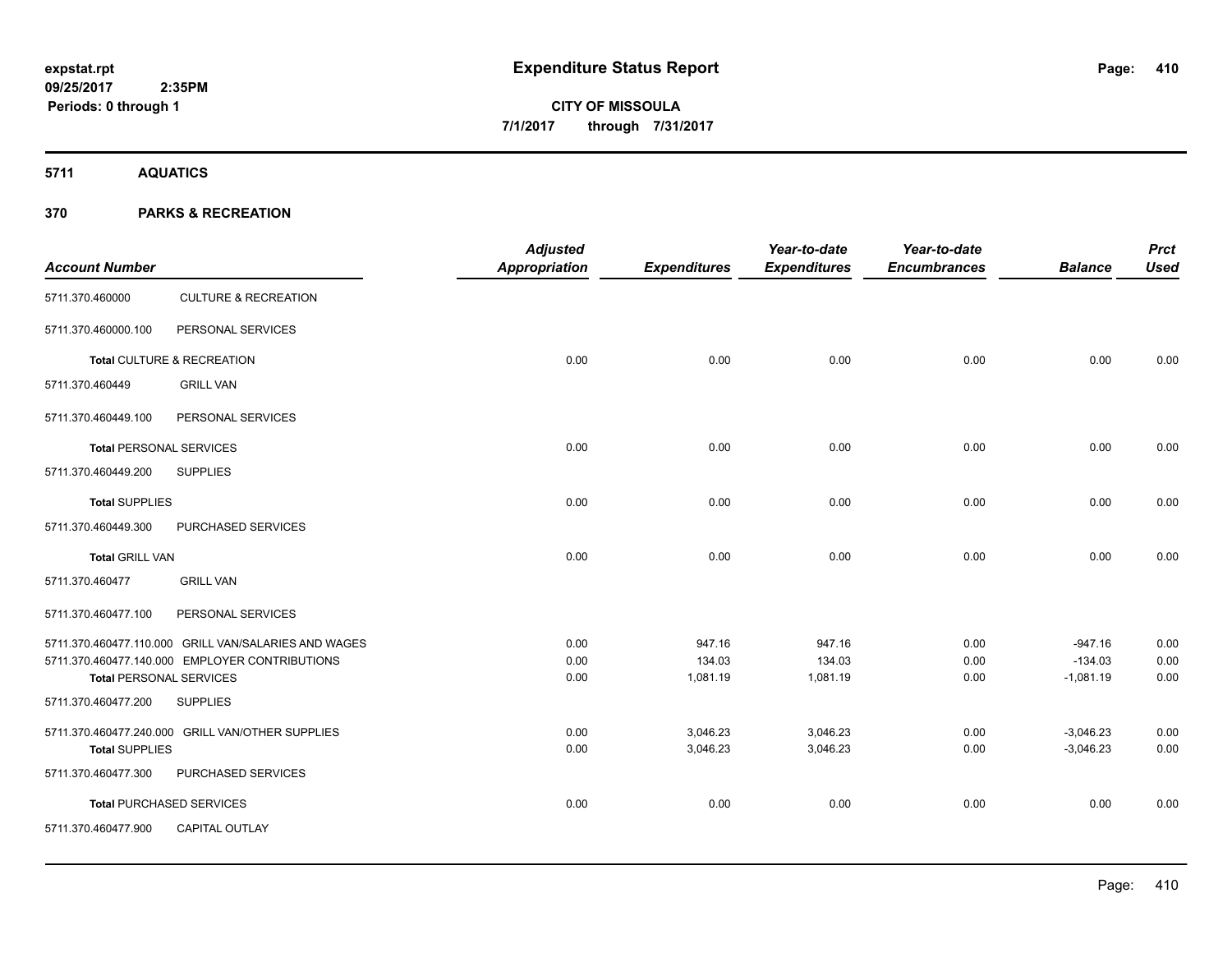**CITY OF MISSOULA 7/1/2017 through 7/31/2017**

# **5711 AQUATICS**

|                                                  | <b>Adjusted</b>      |                     | Year-to-date        | Year-to-date        |                | <b>Prct</b> |
|--------------------------------------------------|----------------------|---------------------|---------------------|---------------------|----------------|-------------|
| <b>Account Number</b>                            | <b>Appropriation</b> | <b>Expenditures</b> | <b>Expenditures</b> | <b>Encumbrances</b> | <b>Balance</b> | <b>Used</b> |
| <b>Total CAPITAL OUTLAY</b>                      | 0.00                 | 0.00                | 0.00                | 0.00                | 0.00           | 0.00        |
| <b>Total GRILL VAN</b>                           | 0.00                 | 4,127.42            | 4,127.42            | 0.00                | $-4,127.42$    | 0.00        |
| <b>CURRENTS POOL EXPENSES</b><br>5711.370.460490 |                      |                     |                     |                     |                |             |
| PERSONAL SERVICES<br>5711.370.460490.100         |                      |                     |                     |                     |                |             |
| 5711.370.460490.110.000 SALARIES AND WAGES       | 0.00                 | 44,056.21           | 44,056.21           | 0.00                | $-44,056.21$   | 0.00        |
| 5711.370.460490.120.000 OVERTIME                 | 0.00                 | 226.85              | 226.85              | 0.00                | $-226.85$      | 0.00        |
| 5711.370.460490.140.000 EMPLOYER CONTRIBUTIONS   | 0.00                 | 10,982.59           | 10,982.59           | 0.00                | $-10,982.59$   | 0.00        |
| <b>Total PERSONAL SERVICES</b>                   | 0.00                 | 55,265.65           | 55,265.65           | 0.00                | $-55,265.65$   | 0.00        |
| <b>SUPPLIES</b><br>5711.370.460490.200           |                      |                     |                     |                     |                |             |
| 5711.370.460490.210.000 OFFICE SUPPLIES          | 0.00                 | 59.07               | 59.07               | 0.00                | $-59.07$       | 0.00        |
| 5711.370.460490.230.171 REPAIR/MAINTENANCE       | 0.00                 | 2,422.75            | 2,422.75            | 0.00                | $-2,422.75$    | 0.00        |
| 5711.370.460490.230.178 REPAIR/MAINTENANCE       | 0.00                 | 621.00              | 621.00              | 0.00                | $-621.00$      | 0.00        |
| 5711.370.460490.240.000 OTHER SUPPLIES           | 0.00                 | 15.99               | 15.99               | 0.00                | $-15.99$       | 0.00        |
| <b>Total SUPPLIES</b>                            | 0.00                 | 3,118.81            | 3,118.81            | 0.00                | $-3,118.81$    | 0.00        |
| 5711.370.460490.300<br>PURCHASED SERVICES        |                      |                     |                     |                     |                |             |
| 5711.370.460490.340.000 SEWER                    | 0.00                 | 2,324.04            | 2,324.04            | 0.00                | $-2,324.04$    | 0.00        |
| 5711.370.460490.344.000 TELEPHONE SERVICE        | 0.00                 | 189.20              | 189.20              | 0.00                | $-189.20$      | 0.00        |
| 5711.370.460490.345.000 GARBAGE                  | 0.00                 | 311.26              | 311.26              | 0.00                | $-311.26$      | 0.00        |
| 5711.370.460490.360.000 REPAIR & MAINTENANCE     | 0.00                 | 7,001.00            | 7,001.00            | 0.00                | $-7,001.00$    | 0.00        |
| <b>Total PURCHASED SERVICES</b>                  | 0.00                 | 9,825.50            | 9,825.50            | 0.00                | $-9,825.50$    | 0.00        |
| 5711.370.460490.500<br><b>FIXED CHARGES</b>      |                      |                     |                     |                     |                |             |
| <b>Total FIXED CHARGES</b>                       | 0.00                 | 0.00                | 0.00                | 0.00                | 0.00           | 0.00        |
| 5711.370.460490.800<br>OTHER OBJECTS             |                      |                     |                     |                     |                |             |
| <b>Total OTHER OBJECTS</b>                       | 0.00                 | 0.00                | 0.00                | 0.00                | 0.00           | 0.00        |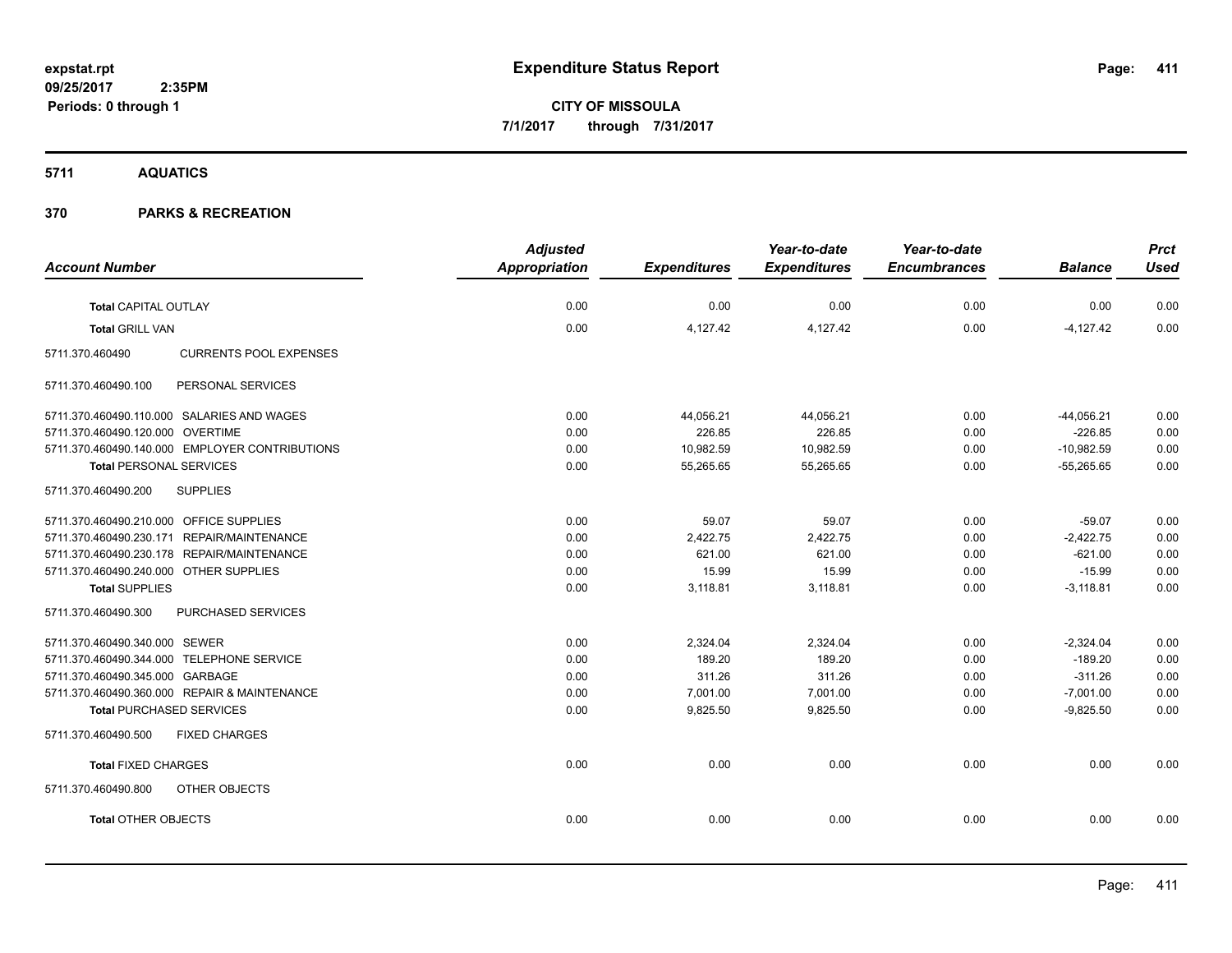**CITY OF MISSOULA 7/1/2017 through 7/31/2017**

**5711 AQUATICS**

| <b>Account Number</b>                   |                                                                  | <b>Adjusted</b><br>Appropriation | <b>Expenditures</b> | Year-to-date<br><b>Expenditures</b> | Year-to-date<br><b>Encumbrances</b> | <b>Balance</b> | <b>Prct</b><br><b>Used</b> |
|-----------------------------------------|------------------------------------------------------------------|----------------------------------|---------------------|-------------------------------------|-------------------------------------|----------------|----------------------------|
| 5711.370.460490.900                     | <b>CAPITAL OUTLAY</b>                                            |                                  |                     |                                     |                                     |                |                            |
|                                         |                                                                  |                                  |                     |                                     |                                     |                |                            |
| <b>Total CAPITAL OUTLAY</b>             |                                                                  | 0.00                             | 0.00                | 0.00                                | 0.00                                | 0.00           | 0.00                       |
|                                         | <b>Total CURRENTS POOL EXPENSES</b>                              | 0.00                             | 68,209.96           | 68,209.96                           | 0.00                                | $-68,209.96$   | 0.00                       |
| 5711.370.460491                         | <b>SPLASH POOLS EXPENSES</b>                                     |                                  |                     |                                     |                                     |                |                            |
| 5711.370.460491.100                     | PERSONAL SERVICES                                                |                                  |                     |                                     |                                     |                |                            |
|                                         | 5711.370.460491.110.000 SALARIES AND WAGES                       | 0.00                             | 41,142.63           | 41,142.63                           | 0.00                                | $-41, 142.63$  | 0.00                       |
| 5711.370.460491.120.000 OVERTIME        |                                                                  | 0.00                             | 153.40              | 153.40                              | 0.00                                | $-153.40$      | 0.00                       |
|                                         | 5711.370.460491.140.000 EMPLOYER CONTRIBUTIONS                   | 0.00                             | 7,933.97            | 7,933.97                            | 0.00                                | $-7,933.97$    | 0.00                       |
| <b>Total PERSONAL SERVICES</b>          |                                                                  | 0.00                             | 49,230.00           | 49,230.00                           | 0.00                                | $-49,230.00$   | 0.00                       |
| 5711.370.460491.200                     | <b>SUPPLIES</b>                                                  |                                  |                     |                                     |                                     |                |                            |
| 5711.370.460491.210.000 OFFICE SUPPLIES |                                                                  | 0.00                             | 58.79               | 58.79                               | 0.00                                | $-58.79$       | 0.00                       |
|                                         | 5711.370.460491.220.000 OPERATING SUPPLIES                       | 0.00                             | 189.95              | 189.95                              | 0.00                                | $-189.95$      | 0.00                       |
|                                         | 5711.370.460491.230.171 REPAIR/MAINTENANCE                       | 0.00                             | 2,248.75            | 2,248.75                            | 0.00                                | $-2,248.75$    | 0.00                       |
|                                         | 5711.370.460491.230.178 REPAIR/MAINTENANCE                       | 0.00                             | 1,199.22            | 1,199.22                            | 0.00                                | $-1,199.22$    | 0.00                       |
| 5711.370.460491.240.000 OTHER SUPPLIES  |                                                                  | 0.00                             | 49.21               | 49.21                               | 0.00                                | $-49.21$       | 0.00                       |
| 5711.370.460491.240.174 OTHER SUPPLIES  |                                                                  | 0.00                             | 9,691.92            | 9,691.92                            | 0.00                                | $-9,691.92$    | 0.00                       |
| 5711.370.460491.240.175 OTHER SUPPLIES  |                                                                  | 0.00                             | 935.25              | 935.25                              | 0.00                                | $-935.25$      | 0.00                       |
|                                         | 5711.370.460491.240.180 OTHER SUPPLIES-MERCHANDISE SALES FRNTDSK | 0.00                             | 224.58              | 224.58                              | 0.00                                | $-224.58$      | 0.00                       |
| <b>Total SUPPLIES</b>                   |                                                                  | 0.00                             | 14,597.67           | 14,597.67                           | 0.00                                | $-14,597.67$   | 0.00                       |
| 5711.370.460491.300                     | PURCHASED SERVICES                                               |                                  |                     |                                     |                                     |                |                            |
|                                         | 5711.370.460491.330.000 PUBLICITY, SUBSCRIPTIONS & DUES          | 0.00                             | 62.00               | 62.00                               | 0.00                                | $-62.00$       | 0.00                       |
| 5711.370.460491.340.000 SEWER           |                                                                  | 0.00                             | 142.84              | 142.84                              | 0.00                                | $-142.84$      | 0.00                       |
|                                         | 5711.370.460491.344.000 TELEPHONE SERVICE                        | 0.00                             | 187.22              | 187.22                              | 0.00                                | $-187.22$      | 0.00                       |
|                                         | 5711.370.460491.360.000 REPAIR & MAINTENANCE                     | 0.00                             | 2,574.25            | 2,574.25                            | 0.00                                | $-2,574.25$    | 0.00                       |
|                                         | 5711.370.460491.360.194 REPAIR & MAINTENANCE                     | 0.00                             | 187.50              | 187.50                              | 0.00                                | $-187.50$      | 0.00                       |
|                                         | 5711.370.460491.390.000 OTHER PURCHASED SERVICES                 | 0.00                             | 144.96              | 144.96                              | 0.00                                | $-144.96$      | 0.00                       |
| <b>Total PURCHASED SERVICES</b>         |                                                                  | 0.00                             | 3,298.77            | 3,298.77                            | 0.00                                | $-3,298.77$    | 0.00                       |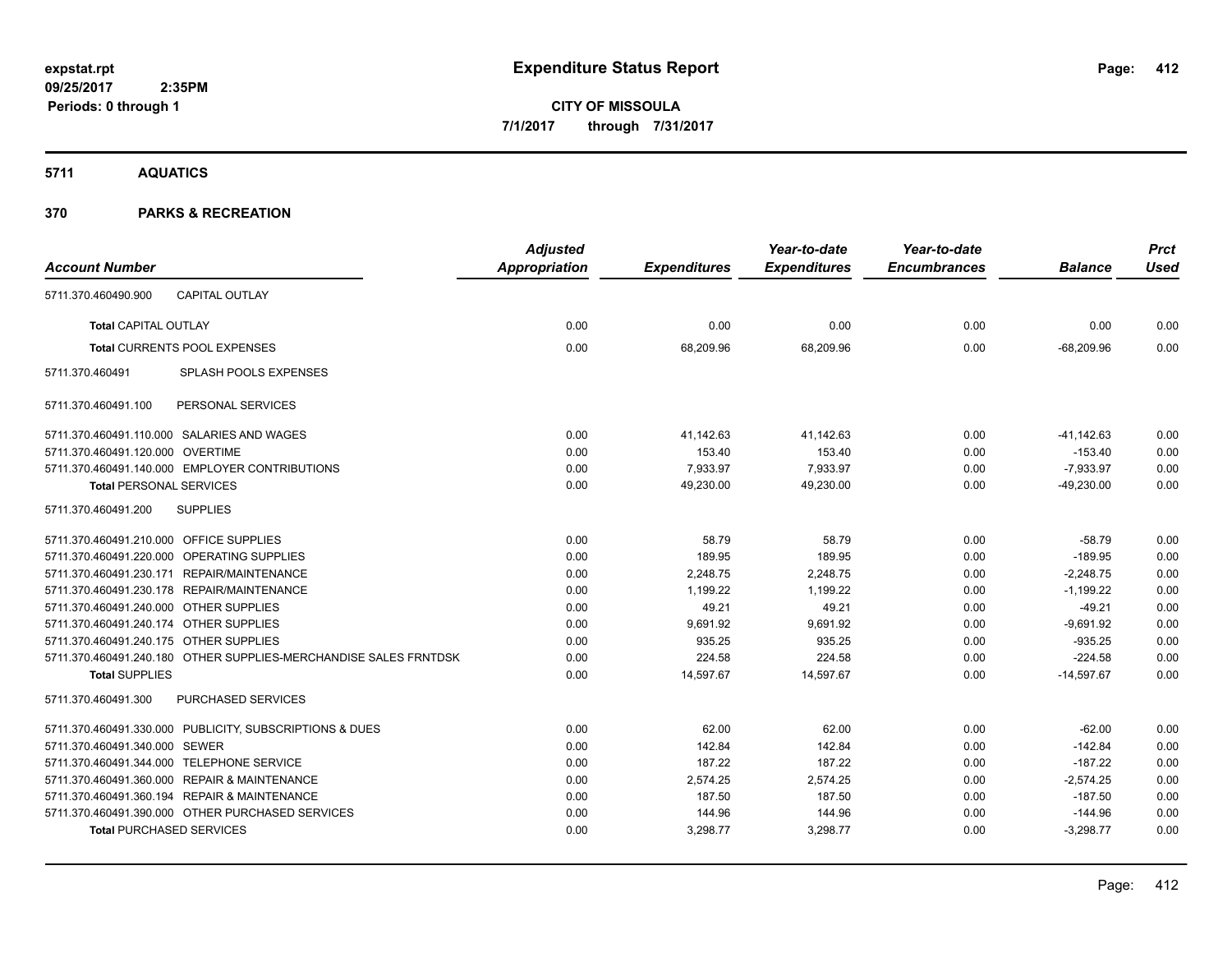**5711 AQUATICS**

|                             |                                   | <b>Adjusted</b> |                     | Year-to-date        | Year-to-date        |                | <b>Prct</b> |
|-----------------------------|-----------------------------------|-----------------|---------------------|---------------------|---------------------|----------------|-------------|
| <b>Account Number</b>       |                                   | Appropriation   | <b>Expenditures</b> | <b>Expenditures</b> | <b>Encumbrances</b> | <b>Balance</b> | <b>Used</b> |
| 5711.370.460491.800         | OTHER OBJECTS                     |                 |                     |                     |                     |                |             |
| <b>Total OTHER OBJECTS</b>  |                                   | 0.00            | 0.00                | 0.00                | 0.00                | 0.00           | 0.00        |
| 5711.370.460491.900         | CAPITAL OUTLAY                    |                 |                     |                     |                     |                |             |
| <b>Total CAPITAL OUTLAY</b> |                                   | 0.00            | 0.00                | 0.00                | 0.00                | 0.00           | 0.00        |
|                             | Total SPLASH POOLS EXPENSES       | 0.00            | 67,126.44           | 67,126.44           | 0.00                | $-67,126.44$   | 0.00        |
| 5711.370.460493             | <b>AQUATICS MAINTENANCE</b>       |                 |                     |                     |                     |                |             |
| 5711.370.460493.300         | PURCHASED SERVICES                |                 |                     |                     |                     |                |             |
|                             | <b>Total PURCHASED SERVICES</b>   | 0.00            | 0.00                | 0.00                | 0.00                | 0.00           | 0.00        |
| 5711.370.460493.500         | <b>FIXED CHARGES</b>              |                 |                     |                     |                     |                |             |
| <b>Total FIXED CHARGES</b>  |                                   | 0.00            | 0.00                | 0.00                | 0.00                | 0.00           | 0.00        |
| 5711.370.460493.900         | CAPITAL OUTLAY                    |                 |                     |                     |                     |                |             |
|                             | <b>Total AQUATICS MAINTENANCE</b> | 0.00            | 0.00                | 0.00                | 0.00                | 0.00           | 0.00        |
| 5711.370.460512             | PARK MEMORIALS                    |                 |                     |                     |                     |                |             |
| 5711.370.460512.200         | <b>SUPPLIES</b>                   |                 |                     |                     |                     |                |             |
| <b>Total SUPPLIES</b>       |                                   | 0.00            | 0.00                | 0.00                | 0.00                | 0.00           | 0.00        |
| 5711.370.460512.300         | PURCHASED SERVICES                |                 |                     |                     |                     |                |             |
|                             | <b>Total PURCHASED SERVICES</b>   | 0.00            | 0.00                | 0.00                | 0.00                | 0.00           | 0.00        |
| 5711.370.460512.900         | CAPITAL OUTLAY                    |                 |                     |                     |                     |                |             |
| <b>Total PARK MEMORIALS</b> |                                   | 0.00            | 0.00                | 0.00                | 0.00                | 0.00           | 0.00        |
| 5711.370.460519             | <b>AQUATICS CAPITAL</b>           |                 |                     |                     |                     |                |             |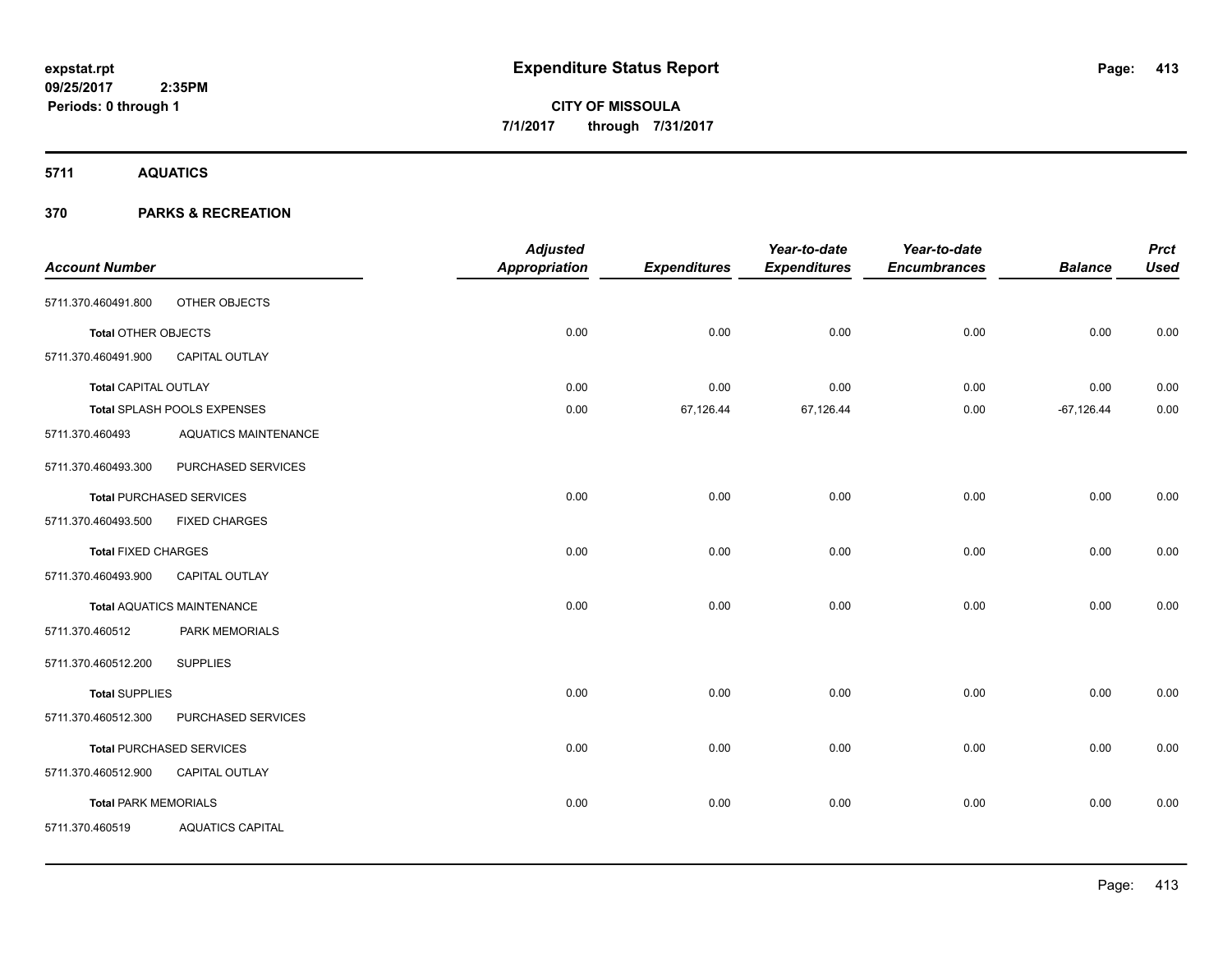**5711 AQUATICS**

| <b>Account Number</b>         |                                     | <b>Adjusted</b><br><b>Appropriation</b> | <b>Expenditures</b> | Year-to-date<br><b>Expenditures</b> | Year-to-date<br><b>Encumbrances</b> | <b>Balance</b> | <b>Prct</b><br><b>Used</b> |
|-------------------------------|-------------------------------------|-----------------------------------------|---------------------|-------------------------------------|-------------------------------------|----------------|----------------------------|
| 5711.370.460519.900           | <b>CAPITAL OUTLAY</b>               |                                         |                     |                                     |                                     |                |                            |
| <b>Total AQUATICS CAPITAL</b> |                                     | 0.00                                    | 0.00                | 0.00                                | 0.00                                | 0.00           | 0.00                       |
| 5711.370.490506               | CORE FINANCED EQUIPMENT             |                                         |                     |                                     |                                     |                |                            |
| 5711.370.490506.600           | <b>DEBT SERVICE</b>                 |                                         |                     |                                     |                                     |                |                            |
|                               | Total CORE FINANCED EQUIPMENT       | 0.00                                    | 0.00                | 0.00                                | 0.00                                | 0.00           | 0.00                       |
| 5711.370.510110               | <b>MERCHANT SERVICES</b>            |                                         |                     |                                     |                                     |                |                            |
| 5711.370.510110.500           | <b>FIXED CHARGES</b>                |                                         |                     |                                     |                                     |                |                            |
|                               | <b>Total MERCHANT SERVICES</b>      | 0.00                                    | 0.00                | 0.00                                | 0.00                                | 0.00           | 0.00                       |
| 5711.370.510306               | <b>SALARY RESERVE</b>               |                                         |                     |                                     |                                     |                |                            |
| 5711.370.510306.100           | PERSONAL SERVICES                   |                                         |                     |                                     |                                     |                |                            |
| <b>Total SALARY RESERVE</b>   |                                     | 0.00                                    | 0.00                | 0.00                                | 0.00                                | 0.00           | 0.00                       |
|                               | <b>Total PARKS &amp; RECREATION</b> | 0.00                                    | 139,463.82          | 139,463.82                          | 0.00                                | $-139,463.82$  | 0.00                       |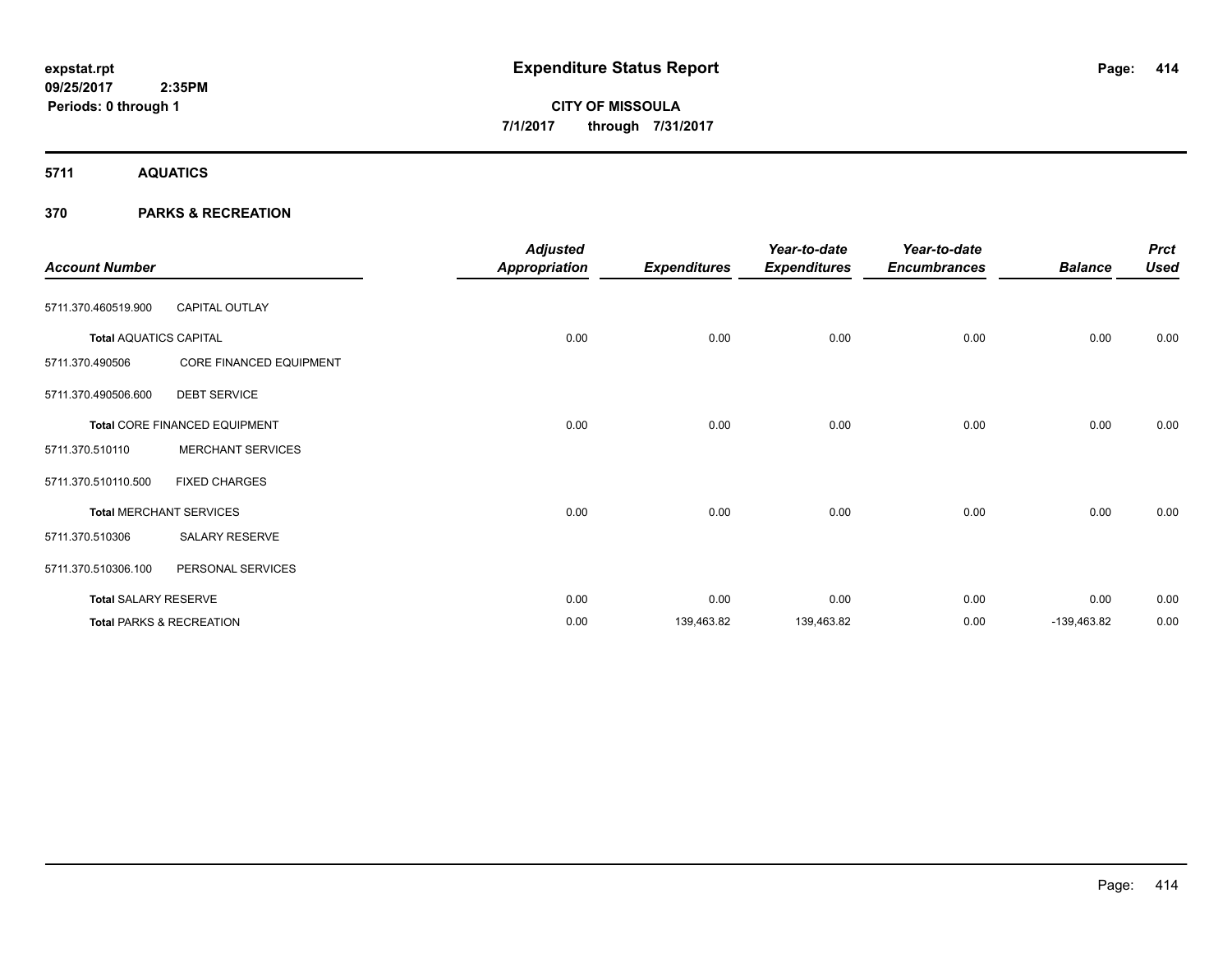**Periods: 0 through 1**

**CITY OF MISSOULA 7/1/2017 through 7/31/2017**

**5711 AQUATICS**

# **390 NON-DEPARTMENTAL**

| <b>Account Number</b>         |                       | <b>Adjusted</b><br><b>Appropriation</b> | <b>Expenditures</b> | Year-to-date<br><b>Expenditures</b> | Year-to-date<br><b>Encumbrances</b> | <b>Balance</b> | <b>Prct</b><br><b>Used</b> |
|-------------------------------|-----------------------|-----------------------------------------|---------------------|-------------------------------------|-------------------------------------|----------------|----------------------------|
| 5711.390.510000               | <b>MISCELLANEOUS</b>  |                                         |                     |                                     |                                     |                |                            |
| 5711.390.510000.800           | OTHER OBJECTS         |                                         |                     |                                     |                                     |                |                            |
| <b>Total OTHER OBJECTS</b>    |                       | 0.00                                    | 0.00                | 0.00                                | 0.00                                | 0.00           | 0.00                       |
| 5711.390.510000.900           | <b>CAPITAL OUTLAY</b> |                                         |                     |                                     |                                     |                |                            |
| <b>Total MISCELLANEOUS</b>    |                       | 0.00                                    | 0.00                | 0.00                                | 0.00                                | 0.00           | 0.00                       |
| <b>Total NON-DEPARTMENTAL</b> |                       | 0.00                                    | 0.00                | 0.00                                | 0.00                                | 0.00           | 0.00                       |
| <b>Total AQUATICS</b>         |                       | 0.00                                    | 139,463.82          | 139,463.82                          | 0.00                                | -139.463.82    | 0.00                       |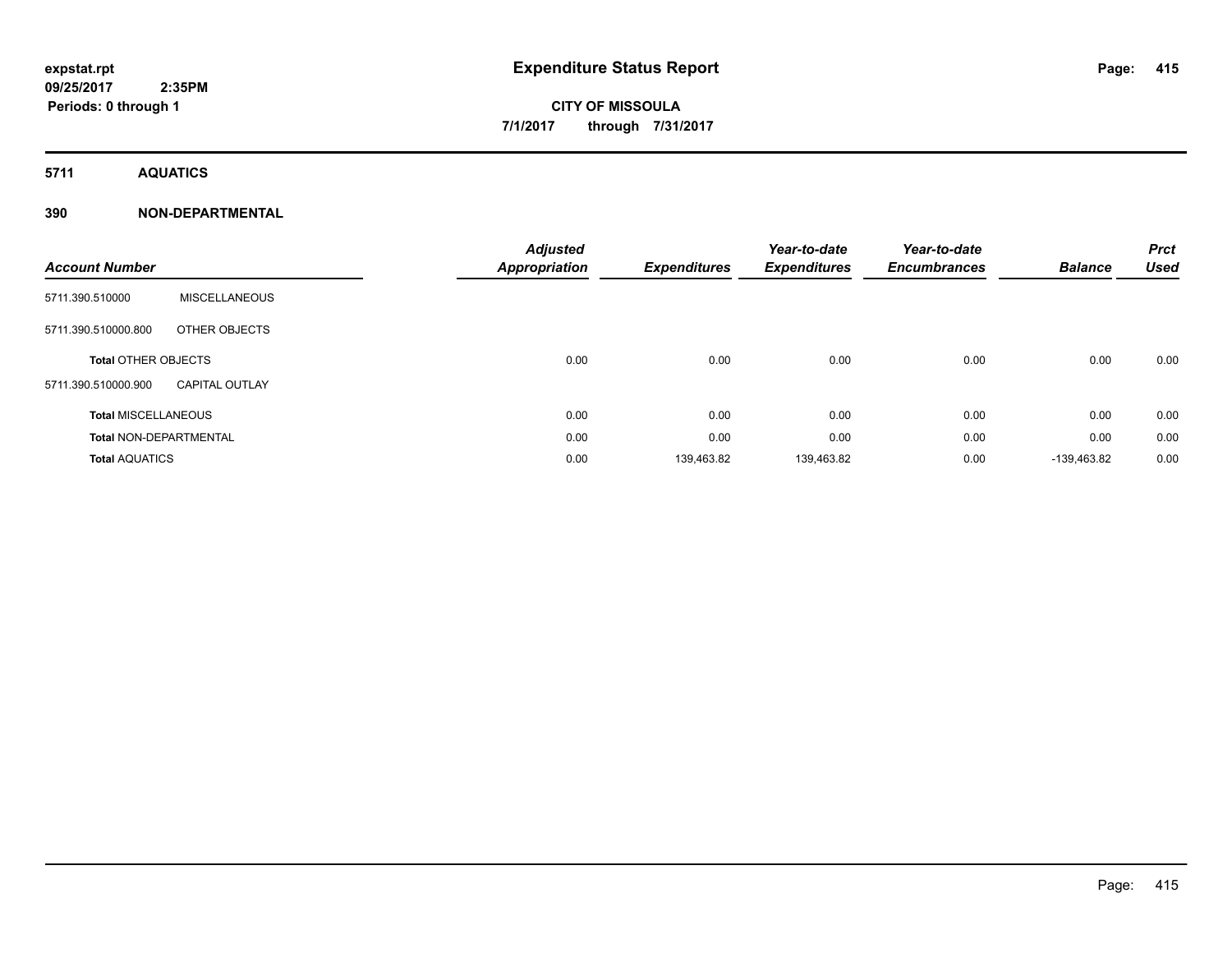# **6050 EMPLOYEE BENEFIT PLAN FUND**

# **390 NON-DEPARTMENTAL**

| <b>Account Number</b>      |                                                     | <b>Adjusted</b><br>Appropriation | <b>Expenditures</b> | Year-to-date<br><b>Expenditures</b> | Year-to-date<br><b>Encumbrances</b> | <b>Balance</b> | <b>Prct</b><br><b>Used</b> |
|----------------------------|-----------------------------------------------------|----------------------------------|---------------------|-------------------------------------|-------------------------------------|----------------|----------------------------|
| 6050.390.510110            | <b>MERCHANT SERVICES</b>                            |                                  |                     |                                     |                                     |                |                            |
| 6050.390.510110.500        | <b>FIXED CHARGES</b>                                |                                  |                     |                                     |                                     |                |                            |
|                            | <b>Total MERCHANT SERVICES</b>                      | 0.00                             | 0.00                | 0.00                                | 0.00                                | 0.00           | 0.00                       |
| 6050.390.520800            | <b>EMPLOYEE BENEFITS</b>                            |                                  |                     |                                     |                                     |                |                            |
| 6050.390.520800.300        | PURCHASED SERVICES                                  |                                  |                     |                                     |                                     |                |                            |
|                            | 6050.390.520800.351.000 INSURANCE CLAIMS            | 0.00                             | 414,485.73          | 414,485.73                          | 0.00                                | $-414,485.73$  | 0.00                       |
|                            | 6050.390.520800.352.000 HEALTH PROGRAMS             | 0.00                             | 1,325.00            | 1,325.00                            | 0.00                                | $-1,325.00$    | 0.00                       |
|                            | 6050.390.520800.353.000 ADMINISTRATION EXPENDITURES | 0.00                             | 64,055.15           | 64,055.15                           | 0.00                                | $-64,055.15$   | 0.00                       |
|                            | <b>Total PURCHASED SERVICES</b>                     | 0.00                             | 479,865.88          | 479,865.88                          | 0.00                                | -479,865.88    | 0.00                       |
| 6050.390.520800.700        | <b>GRANTS &amp; CONTRIBUTIONS</b>                   |                                  |                     |                                     |                                     |                |                            |
|                            | <b>Total GRANTS &amp; CONTRIBUTIONS</b>             | 0.00                             | 0.00                | 0.00                                | 0.00                                | 0.00           | 0.00                       |
| 6050.390.520800.800        | OTHER OBJECTS                                       |                                  |                     |                                     |                                     |                |                            |
| <b>Total OTHER OBJECTS</b> |                                                     | 0.00                             | 0.00                | 0.00                                | 0.00                                | 0.00           | 0.00                       |
|                            | <b>Total EMPLOYEE BENEFIT PLAN FUND</b>             | 0.00                             | 479,865.88          | 479,865.88                          | 0.00                                | -479,865.88    | 0.00                       |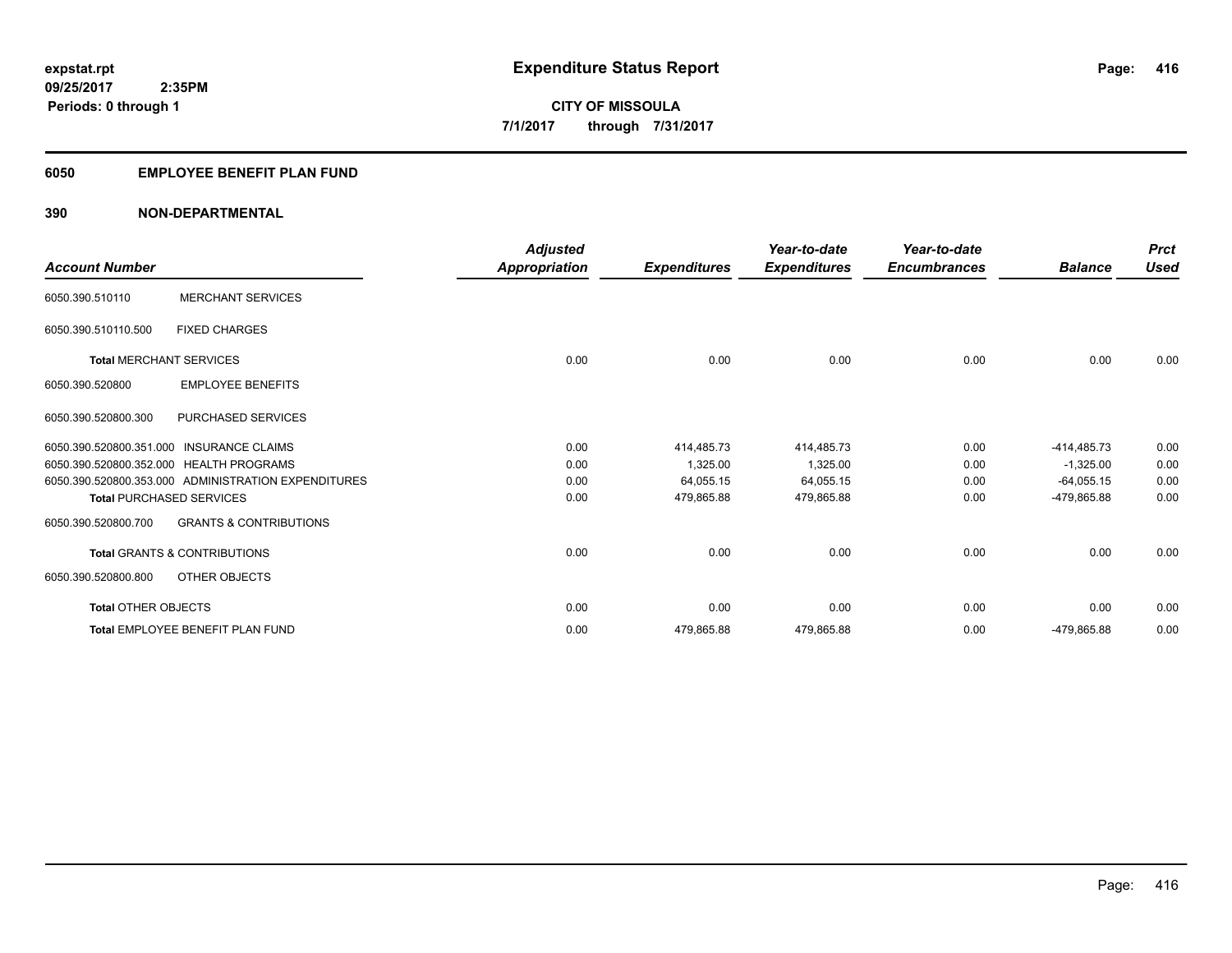#### **7370 PARKING COMMISSION FUND**

|                                                      | <b>Adjusted</b>      |                     | Year-to-date        | Year-to-date        |                | <b>Prct</b> |
|------------------------------------------------------|----------------------|---------------------|---------------------|---------------------|----------------|-------------|
| <b>Account Number</b>                                | <b>Appropriation</b> | <b>Expenditures</b> | <b>Expenditures</b> | <b>Encumbrances</b> | <b>Balance</b> | <b>Used</b> |
| PARKING DIVISION<br>7370.395.430266                  |                      |                     |                     |                     |                |             |
| 7370.395.430266.100<br>PERSONAL SERVICES             |                      |                     |                     |                     |                |             |
| 7370.395.430266.110.000 SALARIES AND WAGES           | 0.00                 | 26,810.23           | 26,810.23           | 0.00                | $-26,810.23$   | 0.00        |
| 7370.395.430266.120.000 OVERTIME                     | 0.00                 | 34.73               | 34.73               | 0.00                | $-34.73$       | 0.00        |
| 7370.395.430266.140.000 EMPLOYER CONTRIBUTIONS       | 0.00                 | 24.516.25           | 24,516.25           | 0.00                | $-24,516.25$   | 0.00        |
| <b>Total PERSONAL SERVICES</b>                       | 0.00                 | 51,361.21           | 51,361.21           | 0.00                | $-51,361.21$   | 0.00        |
| <b>SUPPLIES</b><br>7370.395.430266.200               |                      |                     |                     |                     |                |             |
| 7370.395.430266.210.000 OFFICE SUPPLIES              | 0.00                 | 182.62              | 182.62              | 0.00                | $-182.62$      | 0.00        |
| 7370.395.430266.230.000 REPAIR/MAINTENANCE           | 0.00                 | 164.76              | 164.76              | 0.00                | $-164.76$      | 0.00        |
| <b>Total SUPPLIES</b>                                | 0.00                 | 347.38              | 347.38              | 0.00                | $-347.38$      | 0.00        |
| 7370.395.430266.300<br>PURCHASED SERVICES            |                      |                     |                     |                     |                |             |
| 7370.395.430266.340.000 SEWER                        | 0.00                 | 85.31               | 85.31               | 0.00                | $-85.31$       | 0.00        |
| 7370.395.430266.344.000 TELEPHONE SERVICE            | 0.00                 | $-29.99$            | $-29.99$            | 0.00                | 29.99          | 0.00        |
| 7370.395.430266.345.000 GARBAGE                      | 0.00                 | 306.91              | 306.91              | 0.00                | $-306.91$      | 0.00        |
| 7370.395.430266.345.717 GARBAGE                      | 0.00                 | 230.03              | 230.03              | 0.00                | $-230.03$      | 0.00        |
| 7370.395.430266.350.303 PROFESSIONAL SERVICES        | 0.00                 | 3.906.00            | 3.906.00            | 0.00                | $-3,906.00$    | 0.00        |
| 7370.395.430266.360.712 REPAIR & MAINTENANCE         | 0.00                 | 643.00              | 643.00              | 0.00                | $-643.00$      | 0.00        |
| 7370.395.430266.360.713 REPAIR & MAINTENANCE         | 0.00                 | 532.50              | 532.50              | 0.00                | $-532.50$      | 0.00        |
| 7370.395.430266.360.714 BANK ST/REPAIR & MAINTENANCE | 0.00                 | 456.75              | 456.75              | 0.00                | $-456.75$      | 0.00        |
| 7370.395.430266.360.716 REPAIR & MAINTENANCE         | 0.00                 | 75.06               | 75.06               | 0.00                | $-75.06$       | 0.00        |
| 7370.395.430266.390.044 JANITORIAL                   | 0.00                 | 605.02              | 605.02              | 0.00                | $-605.02$      | 0.00        |
| <b>Total PURCHASED SERVICES</b>                      | 0.00                 | 6,810.59            | 6,810.59            | 0.00                | $-6,810.59$    | 0.00        |
| 7370.395.430266.400<br><b>BUILDING MATERIALS</b>     |                      |                     |                     |                     |                |             |
| <b>Total BUILDING MATERIALS</b>                      | 0.00                 | 0.00                | 0.00                | 0.00                | 0.00           | 0.00        |
| 7370.395.430266.500<br><b>FIXED CHARGES</b>          |                      |                     |                     |                     |                |             |
| <b>Total FIXED CHARGES</b>                           | 0.00                 | 0.00                | 0.00                | 0.00                | 0.00           | 0.00        |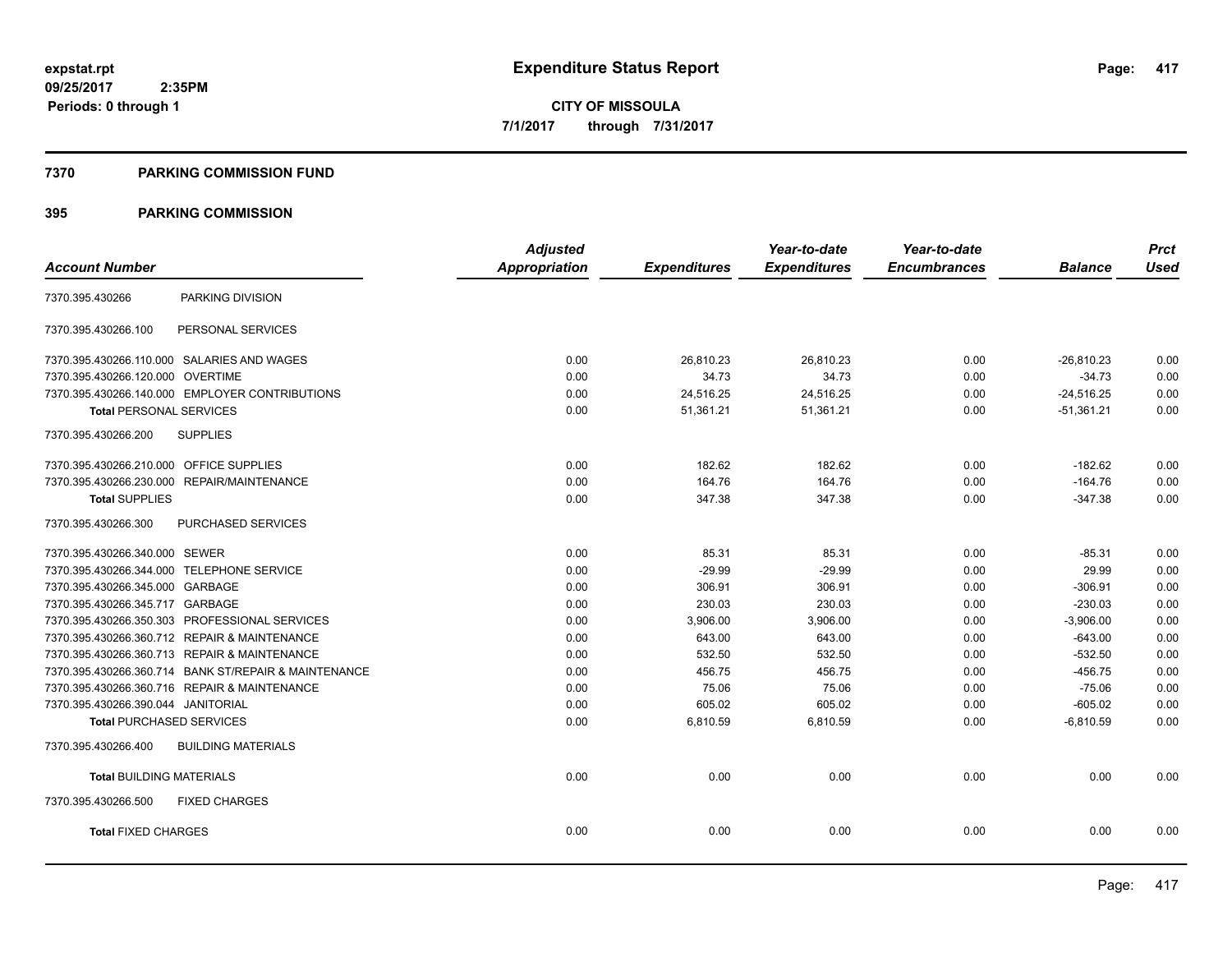## **7370 PARKING COMMISSION FUND**

|                                         |                                                  | <b>Adjusted</b>      |                     | Year-to-date        | Year-to-date        |                | <b>Prct</b> |
|-----------------------------------------|--------------------------------------------------|----------------------|---------------------|---------------------|---------------------|----------------|-------------|
| <b>Account Number</b>                   |                                                  | <b>Appropriation</b> | <b>Expenditures</b> | <b>Expenditures</b> | <b>Encumbrances</b> | <b>Balance</b> | <b>Used</b> |
| 7370.395.430266.600                     | <b>DEBT SERVICE</b>                              |                      |                     |                     |                     |                |             |
| 7370.395.430266.610.000 LEASE/PRINCIPAL |                                                  | 0.00                 | 92,300.00           | 92,300.00           | 0.00                | $-92,300.00$   | 0.00        |
| 7370.395.430266.620.000 LEASE INTEREST  |                                                  | 0.00                 | 13,258.13           | 13,258.13           | 0.00                | $-13,258.13$   | 0.00        |
| <b>Total DEBT SERVICE</b>               |                                                  | 0.00                 | 105,558.13          | 105,558.13          | 0.00                | $-105,558.13$  | 0.00        |
| 7370.395.430266.700                     | <b>GRANTS &amp; CONTRIBUTIONS</b>                |                      |                     |                     |                     |                |             |
|                                         | Total GRANTS & CONTRIBUTIONS                     | 0.00                 | 0.00                | 0.00                | 0.00                | 0.00           | 0.00        |
| 7370.395.430266.800                     | OTHER OBJECTS                                    |                      |                     |                     |                     |                |             |
|                                         | 7370.395.430266.820.000 TRANSFERS TO OTHER FUNDS | 0.00                 | 25,798.75           | 25,798.75           | 0.00                | $-25,798.75$   | 0.00        |
| <b>Total OTHER OBJECTS</b>              |                                                  | 0.00                 | 25,798.75           | 25,798.75           | 0.00                | $-25,798.75$   | 0.00        |
| 7370.395.430266.900                     | CAPITAL OUTLAY                                   |                      |                     |                     |                     |                |             |
| <b>Total CAPITAL OUTLAY</b>             |                                                  | 0.00                 | 0.00                | 0.00                | 0.00                | 0.00           | 0.00        |
| <b>Total PARKING DIVISION</b>           |                                                  | 0.00                 | 189,876.06          | 189,876.06          | 0.00                | -189,876.06    | 0.00        |
| 7370.395.430267                         | FY16 METER INSTALL PROJECT                       |                      |                     |                     |                     |                |             |
| 7370.395.430267.900                     | <b>CAPITAL OUTLAY</b>                            |                      |                     |                     |                     |                |             |
|                                         | Total FY16 METER INSTALL PROJECT                 | 0.00                 | 0.00                | 0.00                | 0.00                | 0.00           | 0.00        |
| 7370.395.430271                         | <b>TICKET DIVISION</b>                           |                      |                     |                     |                     |                |             |
| 7370.395.430271.100                     | PERSONAL SERVICES                                |                      |                     |                     |                     |                |             |
| <b>Total TICKET DIVISION</b>            |                                                  | 0.00                 | 0.00                | 0.00                | 0.00                | 0.00           | 0.00        |
| 7370.395.430622                         | REVISED STEP SEWER DESIGN                        |                      |                     |                     |                     |                |             |
| 7370.395.430622.200                     | <b>SUPPLIES</b>                                  |                      |                     |                     |                     |                |             |
|                                         | <b>Total REVISED STEP SEWER DESIGN</b>           | 0.00                 | 0.00                | 0.00                | 0.00                | 0.00           | 0.00        |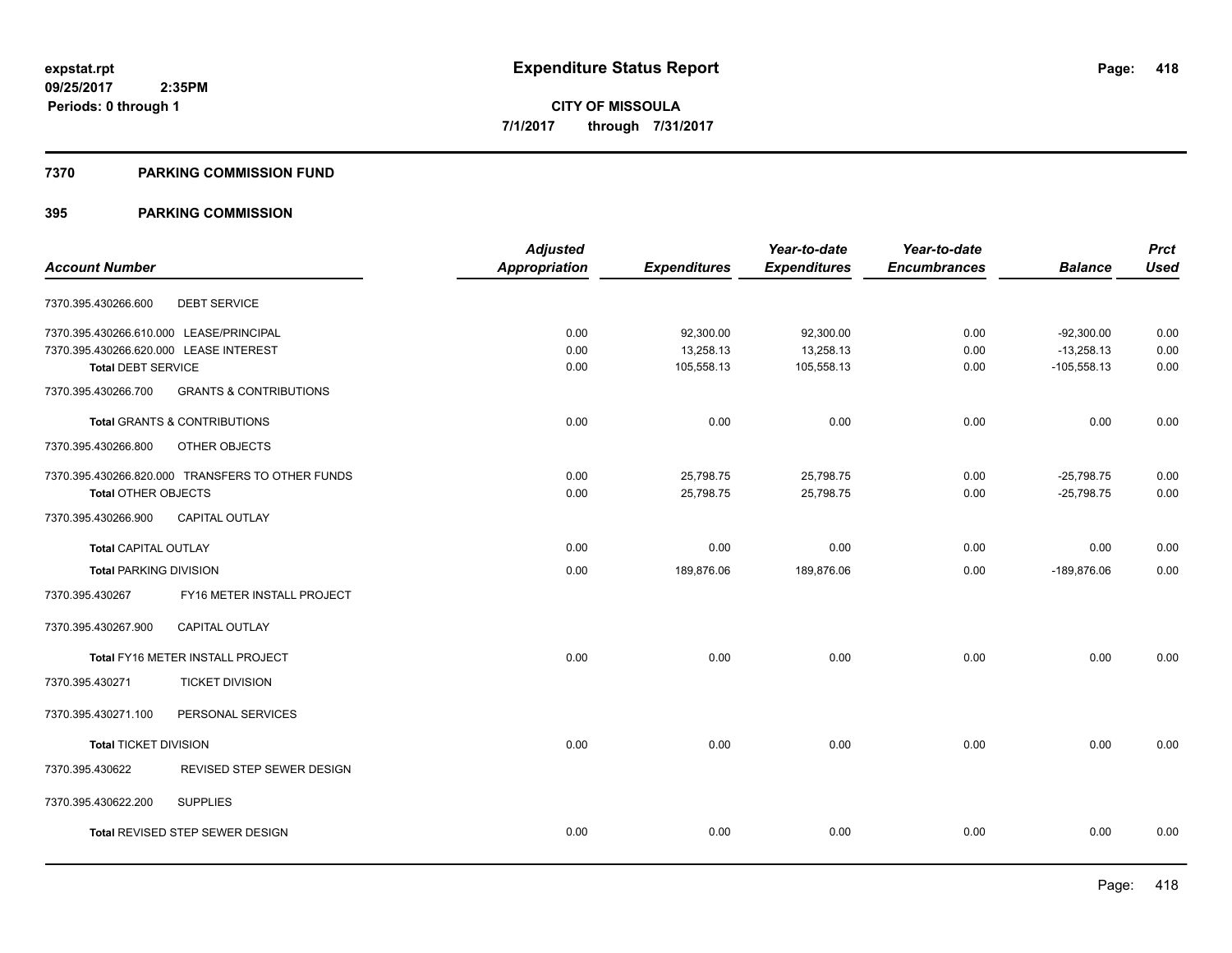# **7370 PARKING COMMISSION FUND**

| <b>Account Number</b>     |                                 | <b>Adjusted</b><br><b>Appropriation</b> | <b>Expenditures</b> | Year-to-date<br><b>Expenditures</b> | Year-to-date<br><b>Encumbrances</b> | <b>Balance</b> | <b>Prct</b><br><b>Used</b> |
|---------------------------|---------------------------------|-----------------------------------------|---------------------|-------------------------------------|-------------------------------------|----------------|----------------------------|
| 7370.395.499999           | <b>NEW REQUESTS</b>             |                                         |                     |                                     |                                     |                |                            |
| 7370.395.499999.100       | PERSONAL SERVICES               |                                         |                     |                                     |                                     |                |                            |
| <b>Total NEW REQUESTS</b> |                                 | 0.00                                    | 0.00                | 0.00                                | 0.00                                | 0.00           | 0.00                       |
| 7370.395.510110           | <b>MERCHANT SERVICES</b>        |                                         |                     |                                     |                                     |                |                            |
| 7370.395.510110.500       | <b>FIXED CHARGES</b>            |                                         |                     |                                     |                                     |                |                            |
|                           | <b>Total MERCHANT SERVICES</b>  | 0.00                                    | 0.00                | 0.00                                | 0.00                                | 0.00           | 0.00                       |
|                           | <b>Total PARKING COMMISSION</b> | 0.00                                    | 189.876.06          | 189,876.06                          | 0.00                                | -189.876.06    | 0.00                       |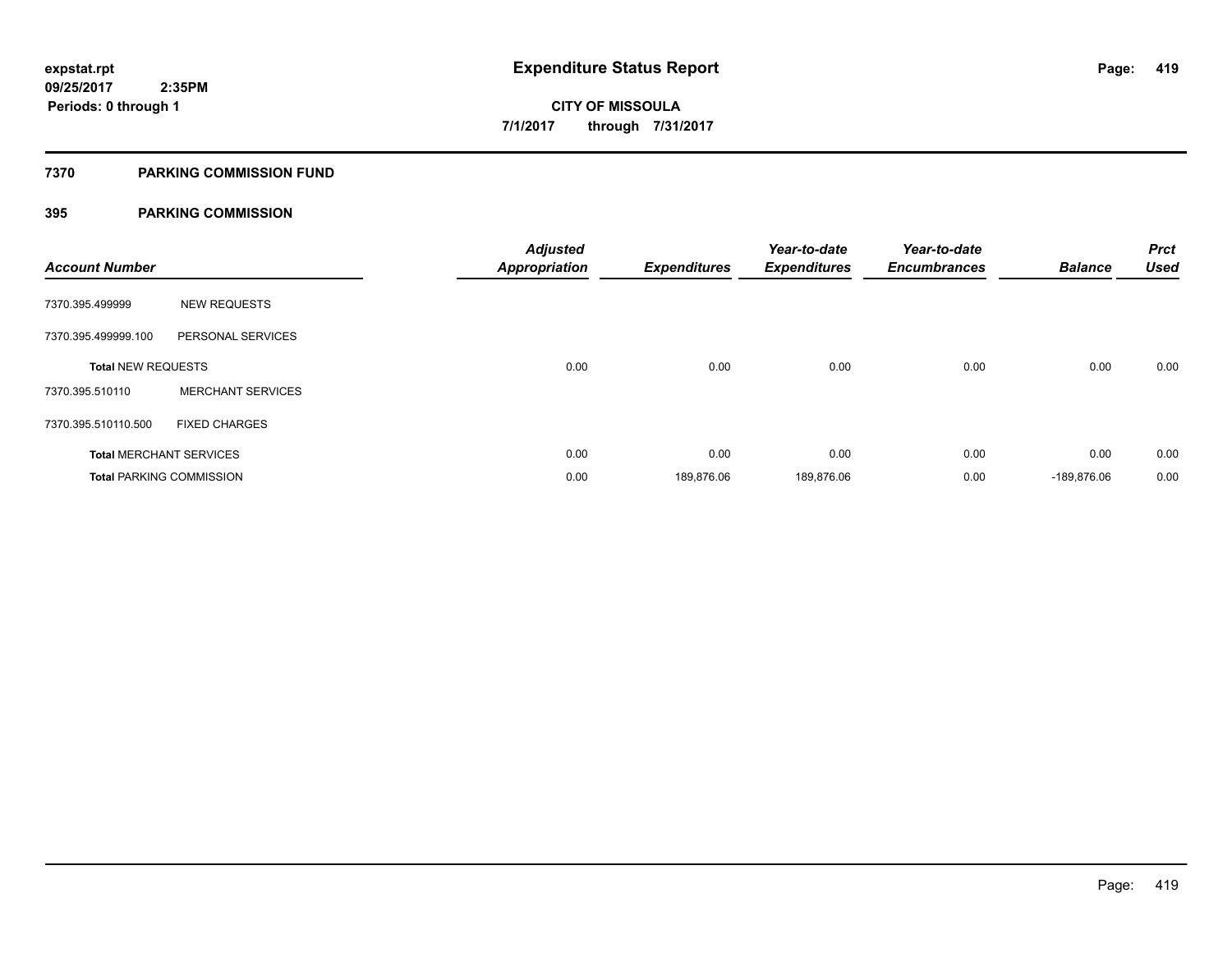## **7370 PARKING COMMISSION FUND**

# **900 DEPRECIATION**

| <b>Account Number</b>      |                                      | <b>Adjusted</b><br><b>Appropriation</b> | Expenditures | Year-to-date<br><b>Expenditures</b> | Year-to-date<br><b>Encumbrances</b> | <b>Balance</b> | <b>Prct</b><br><b>Used</b> |
|----------------------------|--------------------------------------|-----------------------------------------|--------------|-------------------------------------|-------------------------------------|----------------|----------------------------|
| 7370.900.510000            | <b>MISCELLANEOUS</b>                 |                                         |              |                                     |                                     |                |                            |
| 7370.900.510000.800        | OTHER OBJECTS                        |                                         |              |                                     |                                     |                |                            |
| <b>Total OTHER OBJECTS</b> |                                      | 0.00                                    | 0.00         | 0.00                                | 0.00                                | 0.00           | 0.00                       |
| 7370.900.510000.900        | <b>CAPITAL OUTLAY</b>                |                                         |              |                                     |                                     |                |                            |
| <b>Total DEPRECIATION</b>  |                                      | 0.00                                    | 0.00         | 0.00                                | 0.00                                | 0.00           | 0.00                       |
|                            | <b>Total PARKING COMMISSION FUND</b> | 0.00                                    | 189.876.06   | 189.876.06                          | 0.00                                | -189.876.06    | 0.00                       |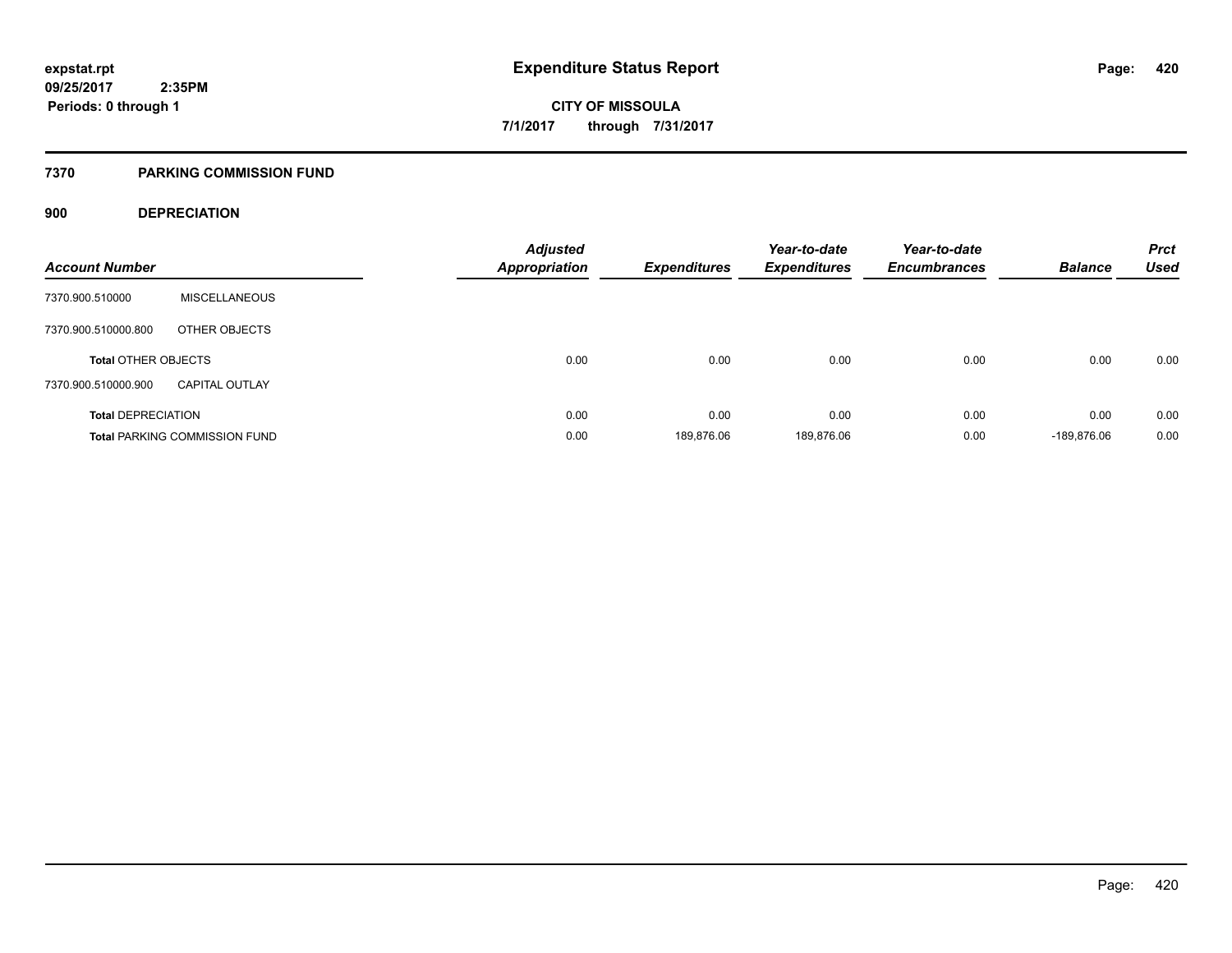# **7371 FRONT STREET PARKING BONDS**

| <b>Account Number</b>         |                                         | <b>Adjusted</b><br><b>Appropriation</b> | <b>Expenditures</b> | Year-to-date<br><b>Expenditures</b> | Year-to-date<br><b>Encumbrances</b> | <b>Balance</b> | <b>Prct</b><br><b>Used</b> |
|-------------------------------|-----------------------------------------|-----------------------------------------|---------------------|-------------------------------------|-------------------------------------|----------------|----------------------------|
| 7371.395.430266               | PARKING DIVISION                        |                                         |                     |                                     |                                     |                |                            |
| 7371.395.430266.800           | OTHER OBJECTS                           |                                         |                     |                                     |                                     |                |                            |
| <b>Total PARKING DIVISION</b> |                                         | 0.00                                    | 0.00                | 0.00                                | 0.00                                | 0.00           | 0.00                       |
| 7371.395.490200               | REVENUE BOND DEBT SERVICE               |                                         |                     |                                     |                                     |                |                            |
| 7371.395.490200.600           | <b>DEBT SERVICE</b>                     |                                         |                     |                                     |                                     |                |                            |
|                               | Total REVENUE BOND DEBT SERVICE         | 0.00                                    | 0.00                | 0.00                                | 0.00                                | 0.00           | 0.00                       |
| 7371.395.490201               | SERIES 2014 MPC DEBT                    |                                         |                     |                                     |                                     |                |                            |
| 7371.395.490201.600           | <b>DEBT SERVICE</b>                     |                                         |                     |                                     |                                     |                |                            |
|                               | Total SERIES 2014 MPC DEBT              | 0.00                                    | 0.00                | 0.00                                | 0.00                                | 0.00           | 0.00                       |
| 7371.395.510110               | <b>MERCHANT SERVICES</b>                |                                         |                     |                                     |                                     |                |                            |
| 7371.395.510110.500           | <b>FIXED CHARGES</b>                    |                                         |                     |                                     |                                     |                |                            |
|                               | <b>Total MERCHANT SERVICES</b>          | 0.00                                    | 0.00                | 0.00                                | 0.00                                | 0.00           | 0.00                       |
|                               | <b>Total FRONT STREET PARKING BONDS</b> | 0.00                                    | 0.00                | 0.00                                | 0.00                                | 0.00           | 0.00                       |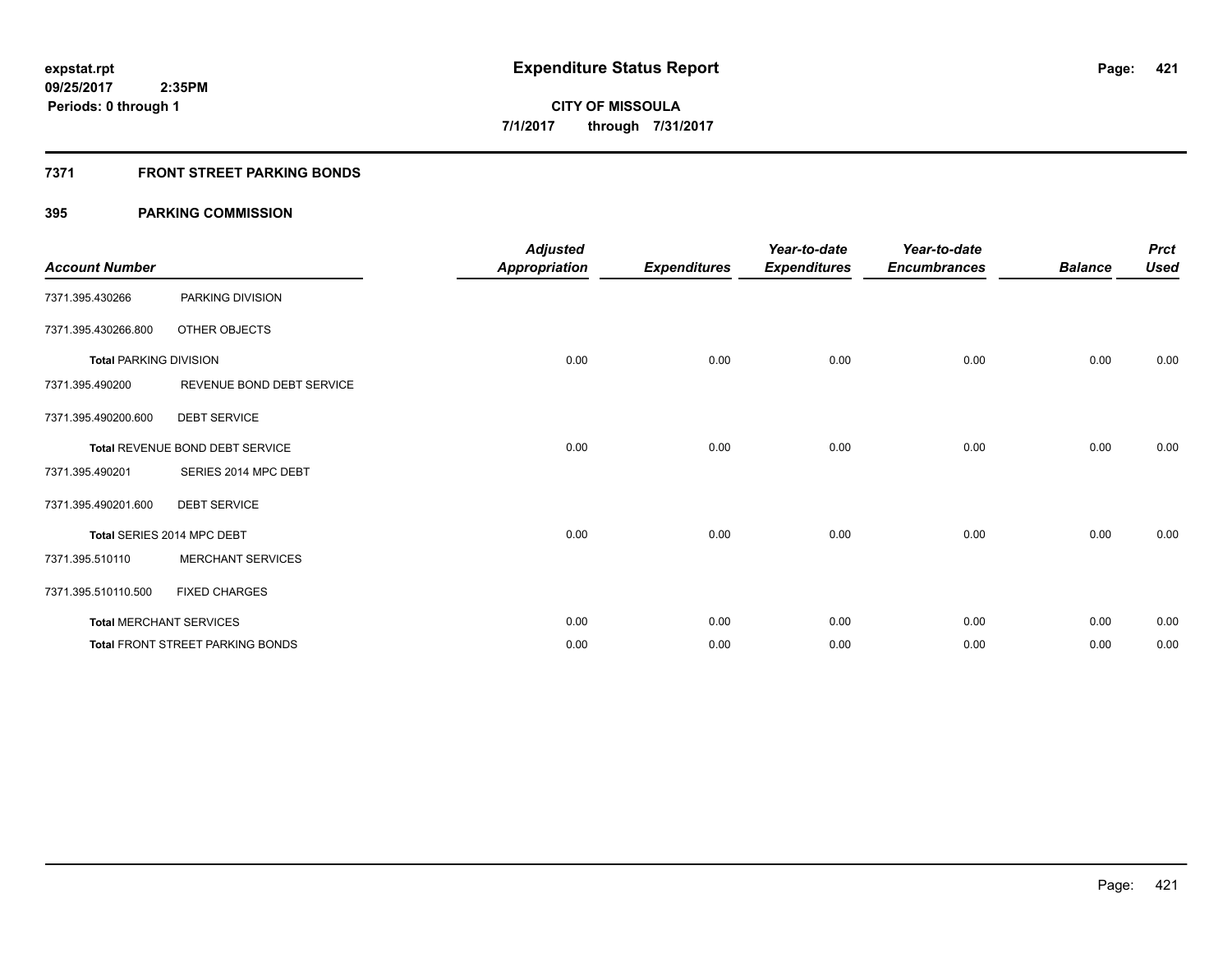**422**

**CITY OF MISSOULA 7/1/2017 through 7/31/2017**

## **7372 SINKING FUND/FRONT ST PARKING BONDS**

| <b>Account Number</b>         |                                                  | <b>Adjusted</b><br><b>Appropriation</b> | <b>Expenditures</b> | Year-to-date<br><b>Expenditures</b> | Year-to-date<br><b>Encumbrances</b> | <b>Balance</b> | <b>Prct</b><br><b>Used</b> |
|-------------------------------|--------------------------------------------------|-----------------------------------------|---------------------|-------------------------------------|-------------------------------------|----------------|----------------------------|
| 7372.395.430266               | PARKING DIVISION                                 |                                         |                     |                                     |                                     |                |                            |
| 7372.395.430266.800           | OTHER OBJECTS                                    |                                         |                     |                                     |                                     |                |                            |
| <b>Total PARKING DIVISION</b> |                                                  | 0.00                                    | 0.00                | 0.00                                | 0.00                                | 0.00           | 0.00                       |
| 7372.395.490200               | REVENUE BOND DEBT SERVICE                        |                                         |                     |                                     |                                     |                |                            |
| 7372.395.490200.600           | <b>DEBT SERVICE</b>                              |                                         |                     |                                     |                                     |                |                            |
|                               | Total REVENUE BOND DEBT SERVICE                  | 0.00                                    | 0.00                | 0.00                                | 0.00                                | 0.00           | 0.00                       |
| 7372.395.490201               | SERIES 2014 MPC DEBT                             |                                         |                     |                                     |                                     |                |                            |
| 7372.395.490201.600           | <b>DEBT SERVICE</b>                              |                                         |                     |                                     |                                     |                |                            |
|                               | Total SERIES 2014 MPC DEBT                       | 0.00                                    | 0.00                | 0.00                                | 0.00                                | 0.00           | 0.00                       |
| 7372.395.510110               | <b>MERCHANT SERVICES</b>                         |                                         |                     |                                     |                                     |                |                            |
| 7372.395.510110.500           | <b>FIXED CHARGES</b>                             |                                         |                     |                                     |                                     |                |                            |
|                               | <b>Total MERCHANT SERVICES</b>                   | 0.00                                    | 0.00                | 0.00                                | 0.00                                | 0.00           | 0.00                       |
|                               | <b>Total SINKING FUND/FRONT ST PARKING BONDS</b> | 0.00                                    | 0.00                | 0.00                                | 0.00                                | 0.00           | 0.00                       |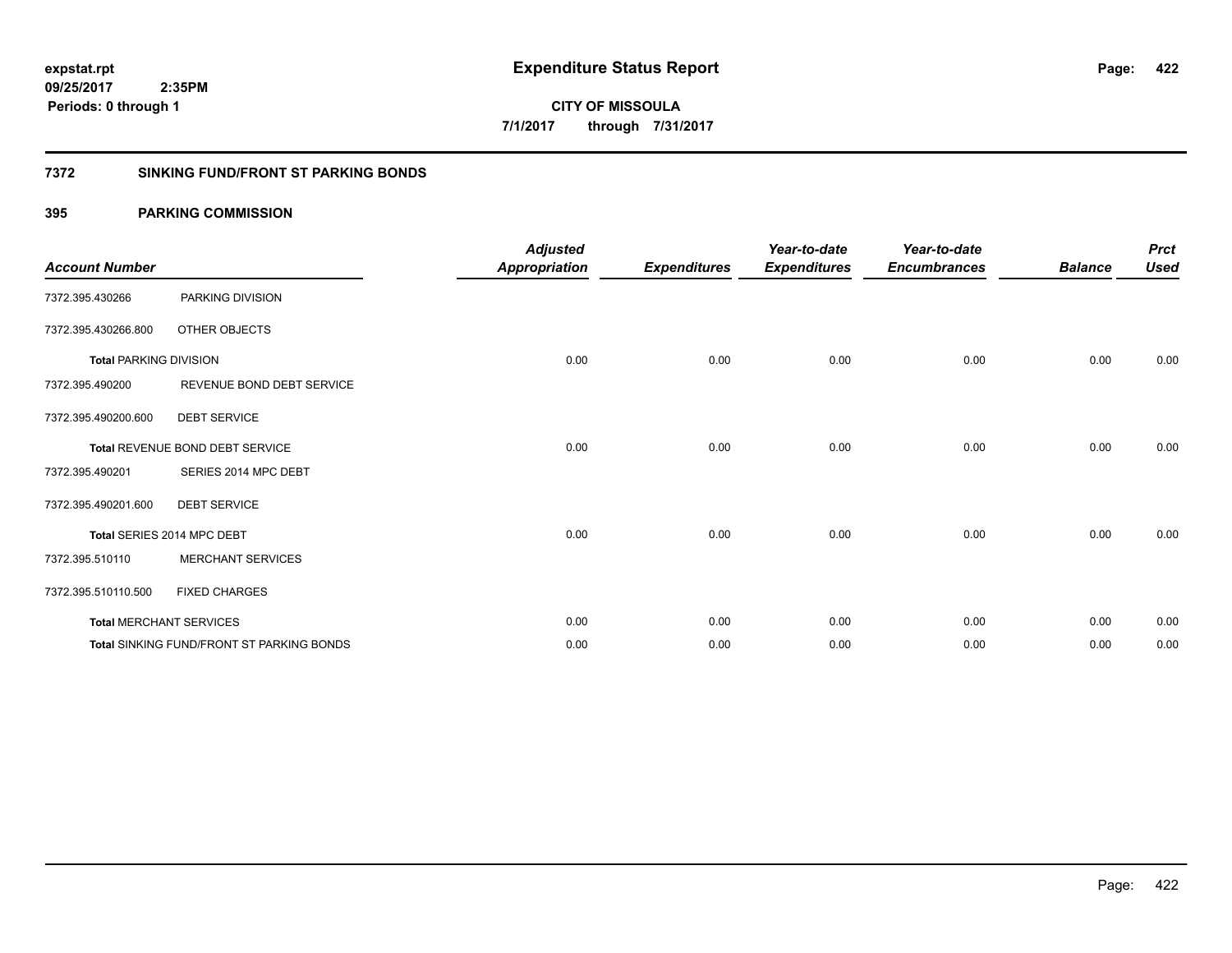# **7373 MPC SERIES 2010B CONSTRUCTION**

| <b>Account Number</b>         |                                 | <b>Adjusted</b><br><b>Appropriation</b> | <b>Expenditures</b> | Year-to-date<br><b>Expenditures</b> | Year-to-date<br><b>Encumbrances</b> | <b>Balance</b> | <b>Prct</b><br><b>Used</b> |
|-------------------------------|---------------------------------|-----------------------------------------|---------------------|-------------------------------------|-------------------------------------|----------------|----------------------------|
|                               |                                 |                                         |                     |                                     |                                     |                |                            |
| 7373.395.430266               | PARKING DIVISION                |                                         |                     |                                     |                                     |                |                            |
| 7373.395.430266.600           | <b>DEBT SERVICE</b>             |                                         |                     |                                     |                                     |                |                            |
| <b>Total DEBT SERVICE</b>     |                                 | 0.00                                    | 0.00                | 0.00                                | 0.00                                | 0.00           | 0.00                       |
| 7373.395.430266.800           | OTHER OBJECTS                   |                                         |                     |                                     |                                     |                |                            |
| <b>Total PARKING DIVISION</b> |                                 | 0.00                                    | 0.00                | 0.00                                | 0.00                                | 0.00           | 0.00                       |
| 7373.395.430273               | PARKING STRUCTURES              |                                         |                     |                                     |                                     |                |                            |
| 7373.395.430273.300           | PURCHASED SERVICES              |                                         |                     |                                     |                                     |                |                            |
|                               | <b>Total PURCHASED SERVICES</b> | 0.00                                    | 0.00                | 0.00                                | 0.00                                | 0.00           | 0.00                       |
| 7373.395.430273.900           | CAPITAL OUTLAY                  |                                         |                     |                                     |                                     |                |                            |
|                               | <b>Total PARKING STRUCTURES</b> | 0.00                                    | 0.00                | 0.00                                | 0.00                                | 0.00           | 0.00                       |
| 7373.395.490200               | REVENUE BOND DEBT SERVICE       |                                         |                     |                                     |                                     |                |                            |
| 7373.395.490200.300           | PURCHASED SERVICES              |                                         |                     |                                     |                                     |                |                            |
|                               | <b>Total PURCHASED SERVICES</b> | 0.00                                    | 0.00                | 0.00                                | 0.00                                | 0.00           | 0.00                       |
| 7373.395.490200.600           | <b>DEBT SERVICE</b>             |                                         |                     |                                     |                                     |                |                            |
|                               | Total REVENUE BOND DEBT SERVICE | 0.00                                    | 0.00                | 0.00                                | 0.00                                | 0.00           | 0.00                       |
| 7373.395.499999               | <b>NEW REQUESTS</b>             |                                         |                     |                                     |                                     |                |                            |
| 7373.395.499999.900           | CAPITAL OUTLAY                  |                                         |                     |                                     |                                     |                |                            |
| <b>Total NEW REQUESTS</b>     |                                 | 0.00                                    | 0.00                | 0.00                                | 0.00                                | 0.00           | 0.00                       |
| 7373.395.510110               | <b>MERCHANT SERVICES</b>        |                                         |                     |                                     |                                     |                |                            |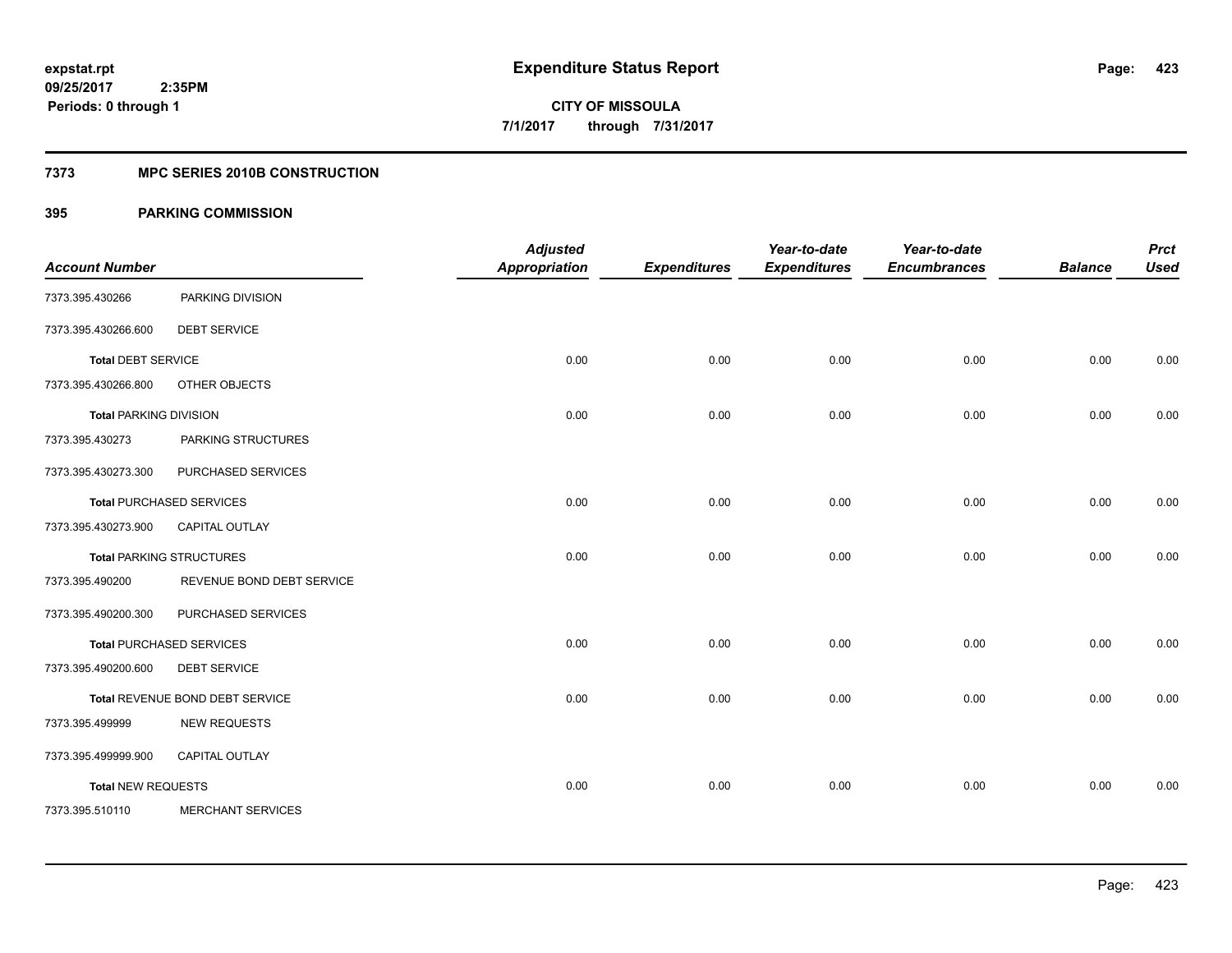# **7373 MPC SERIES 2010B CONSTRUCTION**

| <b>Account Number</b>           |                      | <b>Adjusted</b><br><b>Appropriation</b> | <b>Expenditures</b> | Year-to-date<br><b>Expenditures</b> | Year-to-date<br><b>Encumbrances</b> | <b>Balance</b> | <b>Prct</b><br><b>Used</b> |
|---------------------------------|----------------------|-----------------------------------------|---------------------|-------------------------------------|-------------------------------------|----------------|----------------------------|
| 7373.395.510110.500             | <b>FIXED CHARGES</b> |                                         |                     |                                     |                                     |                |                            |
| <b>Total MERCHANT SERVICES</b>  |                      | 0.00                                    | 0.00                | 0.00                                | 0.00                                | 0.00           | 0.00                       |
| 7373.395.520000                 | OTHER FINANCING USES |                                         |                     |                                     |                                     |                |                            |
| 7373.395.520000.600             | <b>DEBT SERVICE</b>  |                                         |                     |                                     |                                     |                |                            |
| <b>Total PARKING COMMISSION</b> |                      | 0.00                                    | 0.00                | 0.00                                | 0.00                                | 0.00           | 0.00                       |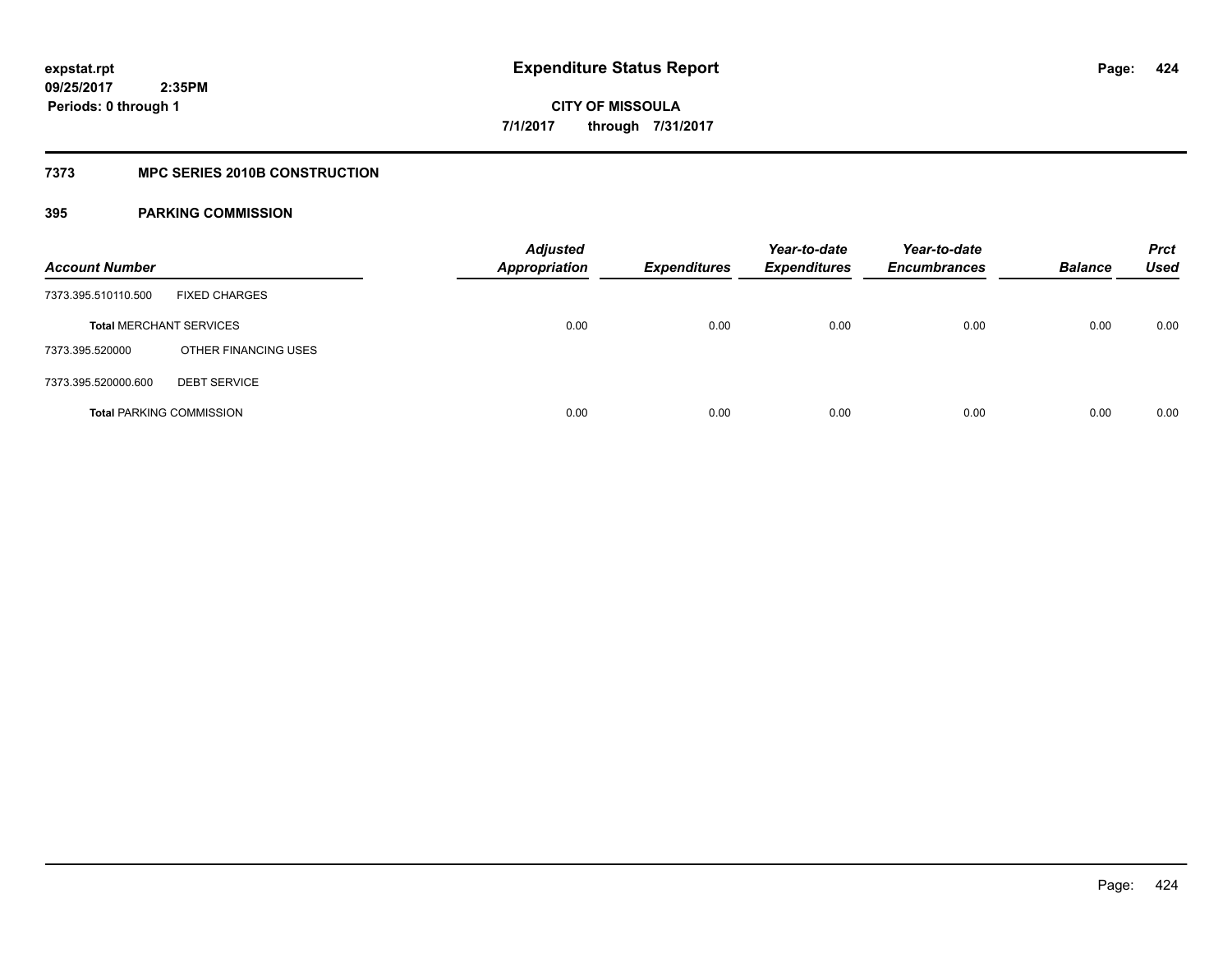**CITY OF MISSOULA 7/1/2017 through 7/31/2017**

# **7373 MPC SERIES 2010B CONSTRUCTION**

# **900 DEPRECIATION**

| <b>Account Number</b>      |                                     | <b>Adjusted</b><br><b>Appropriation</b> | <b>Expenditures</b> | Year-to-date<br><b>Expenditures</b> | Year-to-date<br><b>Encumbrances</b> | <b>Balance</b> | <b>Prct</b><br><b>Used</b> |
|----------------------------|-------------------------------------|-----------------------------------------|---------------------|-------------------------------------|-------------------------------------|----------------|----------------------------|
| 7373.900.510000            | <b>MISCELLANEOUS</b>                |                                         |                     |                                     |                                     |                |                            |
| 7373.900.510000.800        | OTHER OBJECTS                       |                                         |                     |                                     |                                     |                |                            |
| <b>Total MISCELLANEOUS</b> |                                     | 0.00                                    | 0.00                | 0.00                                | 0.00                                | 0.00           | 0.00                       |
| 7373.900.510110            | <b>MERCHANT SERVICES</b>            |                                         |                     |                                     |                                     |                |                            |
| 7373.900.510110.500        | <b>FIXED CHARGES</b>                |                                         |                     |                                     |                                     |                |                            |
|                            | Total MPC SERIES 2010B CONSTRUCTION | 0.00                                    | 0.00                | 0.00                                | 0.00                                | 0.00           | 0.00                       |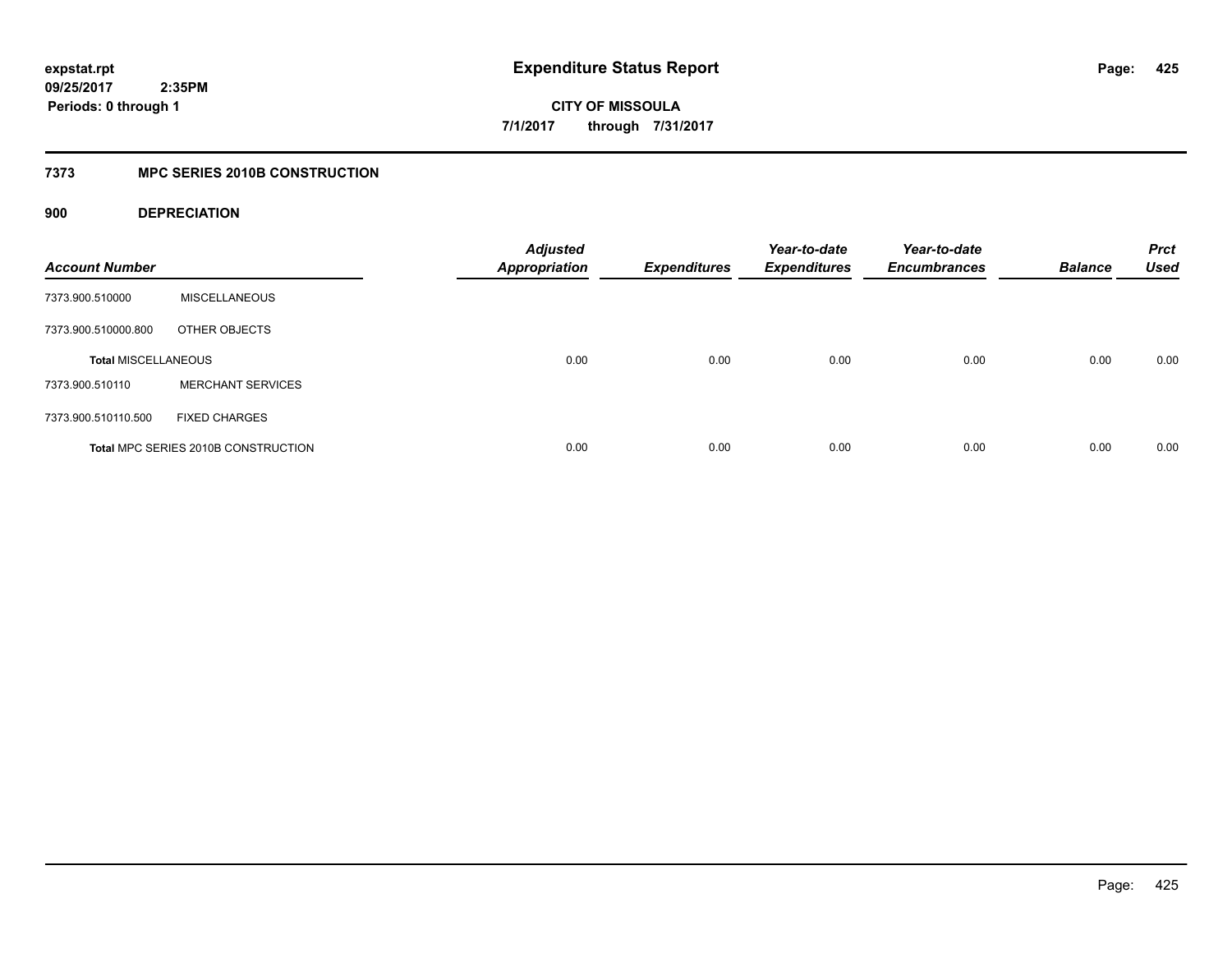# **7374 RESERVE FUND-PARKING BONDS**

| <b>Account Number</b> |                                         | <b>Adjusted</b><br><b>Appropriation</b> | <b>Expenditures</b> | Year-to-date<br><b>Expenditures</b> | Year-to-date<br><b>Encumbrances</b> | <b>Balance</b> | <b>Prct</b><br><b>Used</b> |
|-----------------------|-----------------------------------------|-----------------------------------------|---------------------|-------------------------------------|-------------------------------------|----------------|----------------------------|
| 7374.395.430273       | PARKING STRUCTURES                      |                                         |                     |                                     |                                     |                |                            |
| 7374.395.430273.900   | <b>CAPITAL OUTLAY</b>                   |                                         |                     |                                     |                                     |                |                            |
|                       | <b>Total PARKING STRUCTURES</b>         | 0.00                                    | 0.00                | 0.00                                | 0.00                                | 0.00           | 0.00                       |
| 7374.395.510110       | <b>MERCHANT SERVICES</b>                |                                         |                     |                                     |                                     |                |                            |
| 7374.395.510110.500   | <b>FIXED CHARGES</b>                    |                                         |                     |                                     |                                     |                |                            |
|                       | <b>Total MERCHANT SERVICES</b>          | 0.00                                    | 0.00                | 0.00                                | 0.00                                | 0.00           | 0.00                       |
|                       | <b>Total RESERVE FUND-PARKING BONDS</b> | 0.00                                    | 0.00                | 0.00                                | 0.00                                | 0.00           | 0.00                       |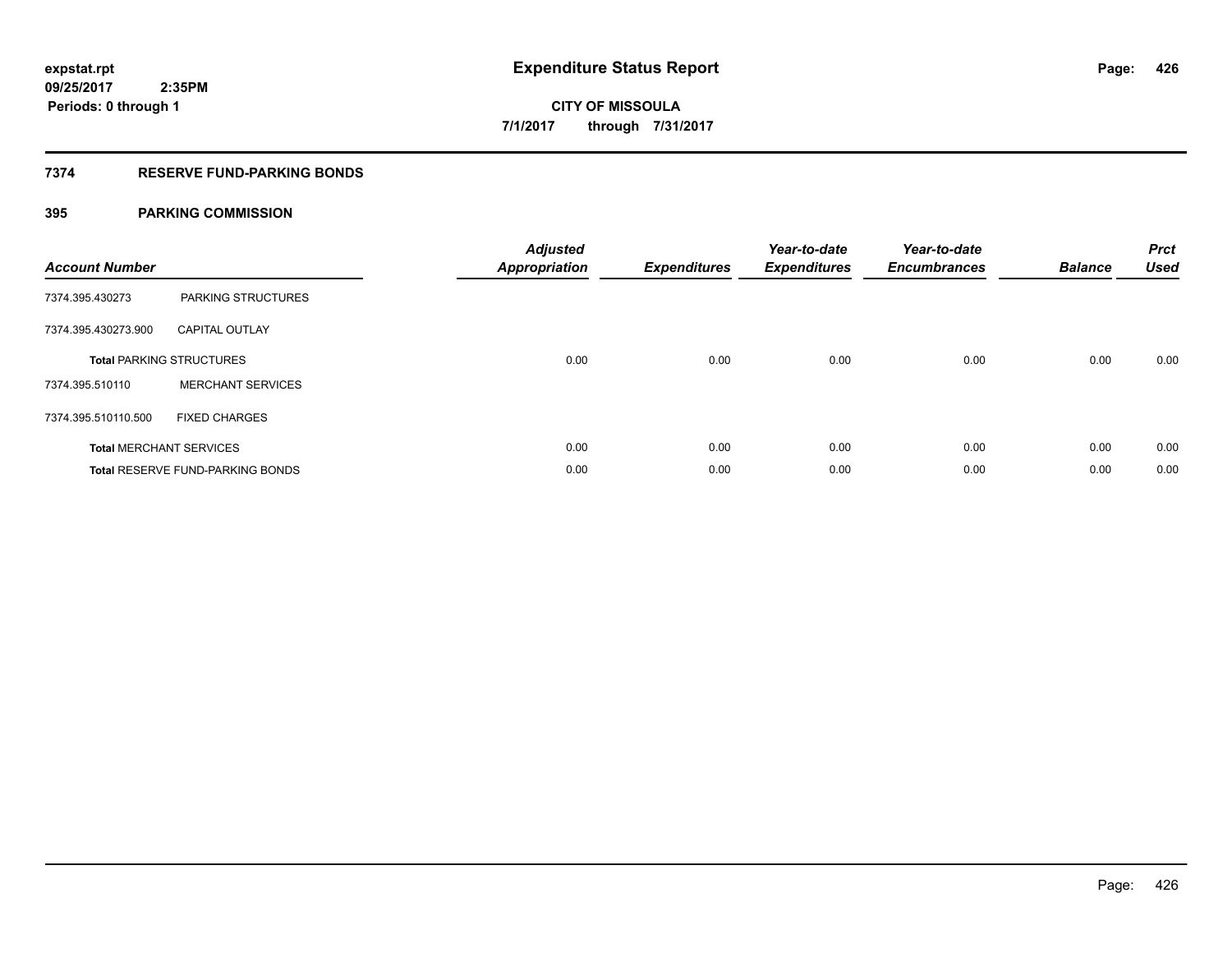## **7375 PLEDGED TAX INCREMENT-2010B BOND**

| <b>Account Number</b>         |                                        | <b>Adjusted</b><br><b>Appropriation</b> | <b>Expenditures</b> | Year-to-date<br><b>Expenditures</b> | Year-to-date<br><b>Encumbrances</b> | <b>Balance</b> | <b>Prct</b><br><b>Used</b> |
|-------------------------------|----------------------------------------|-----------------------------------------|---------------------|-------------------------------------|-------------------------------------|----------------|----------------------------|
| 7375.395.430266               | PARKING DIVISION                       |                                         |                     |                                     |                                     |                |                            |
| 7375.395.430266.800           | OTHER OBJECTS                          |                                         |                     |                                     |                                     |                |                            |
| <b>Total PARKING DIVISION</b> |                                        | 0.00                                    | 0.00                | 0.00                                | 0.00                                | 0.00           | 0.00                       |
| 7375.395.490200               | REVENUE BOND DEBT SERVICE              |                                         |                     |                                     |                                     |                |                            |
| 7375.395.490200.300           | PURCHASED SERVICES                     |                                         |                     |                                     |                                     |                |                            |
|                               | Total REVENUE BOND DEBT SERVICE        | 0.00                                    | 0.00                | 0.00                                | 0.00                                | 0.00           | 0.00                       |
| 7375.395.510110               | <b>MERCHANT SERVICES</b>               |                                         |                     |                                     |                                     |                |                            |
| 7375.395.510110.500           | <b>FIXED CHARGES</b>                   |                                         |                     |                                     |                                     |                |                            |
|                               | <b>Total MERCHANT SERVICES</b>         | 0.00                                    | 0.00                | 0.00                                | 0.00                                | 0.00           | 0.00                       |
|                               | Total PLEDGED TAX INCREMENT-2010B BOND | 0.00                                    | 0.00                | 0.00                                | 0.00                                | 0.00           | 0.00                       |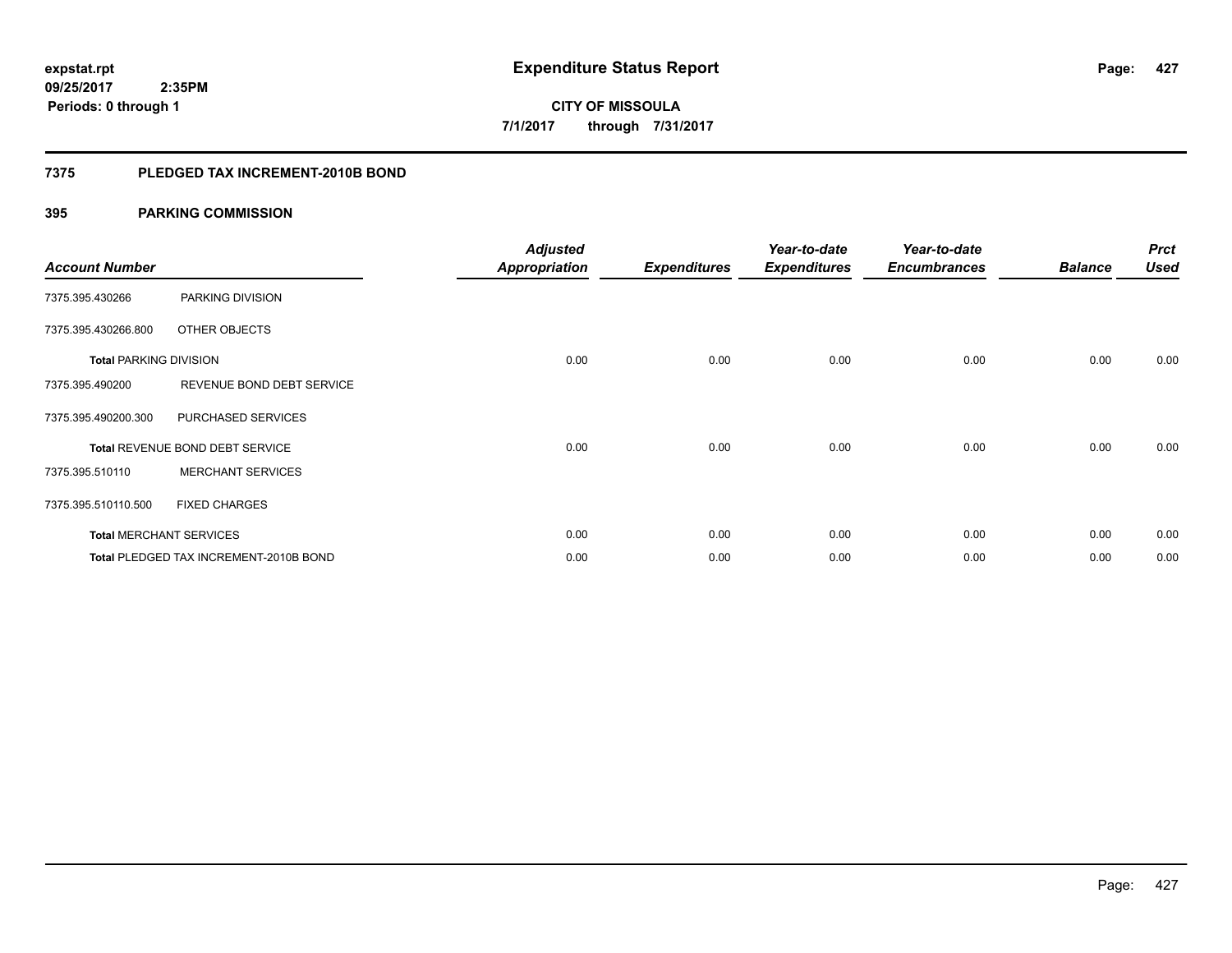# **7376 MPC 2010A BONDS DEBT INTEREST**

| <b>Account Number</b>         |                                     | <b>Adjusted</b><br><b>Appropriation</b> | <b>Expenditures</b> | Year-to-date<br><b>Expenditures</b> | Year-to-date<br><b>Encumbrances</b> | <b>Balance</b> | <b>Prct</b><br><b>Used</b> |
|-------------------------------|-------------------------------------|-----------------------------------------|---------------------|-------------------------------------|-------------------------------------|----------------|----------------------------|
| 7376.395.430266               | PARKING DIVISION                    |                                         |                     |                                     |                                     |                |                            |
| 7376.395.430266.800           | OTHER OBJECTS                       |                                         |                     |                                     |                                     |                |                            |
| <b>Total PARKING DIVISION</b> |                                     | 0.00                                    | 0.00                | 0.00                                | 0.00                                | 0.00           | 0.00                       |
| 7376.395.490200               | REVENUE BOND DEBT SERVICE           |                                         |                     |                                     |                                     |                |                            |
| 7376.395.490200.600           | <b>DEBT SERVICE</b>                 |                                         |                     |                                     |                                     |                |                            |
|                               | Total REVENUE BOND DEBT SERVICE     | 0.00                                    | 0.00                | 0.00                                | 0.00                                | 0.00           | 0.00                       |
| 7376.395.510110               | <b>MERCHANT SERVICES</b>            |                                         |                     |                                     |                                     |                |                            |
| 7376.395.510110.500           | <b>FIXED CHARGES</b>                |                                         |                     |                                     |                                     |                |                            |
|                               | <b>Total MERCHANT SERVICES</b>      | 0.00                                    | 0.00                | 0.00                                | 0.00                                | 0.00           | 0.00                       |
|                               | Total MPC 2010A BONDS DEBT INTEREST | 0.00                                    | 0.00                | 0.00                                | 0.00                                | 0.00           | 0.00                       |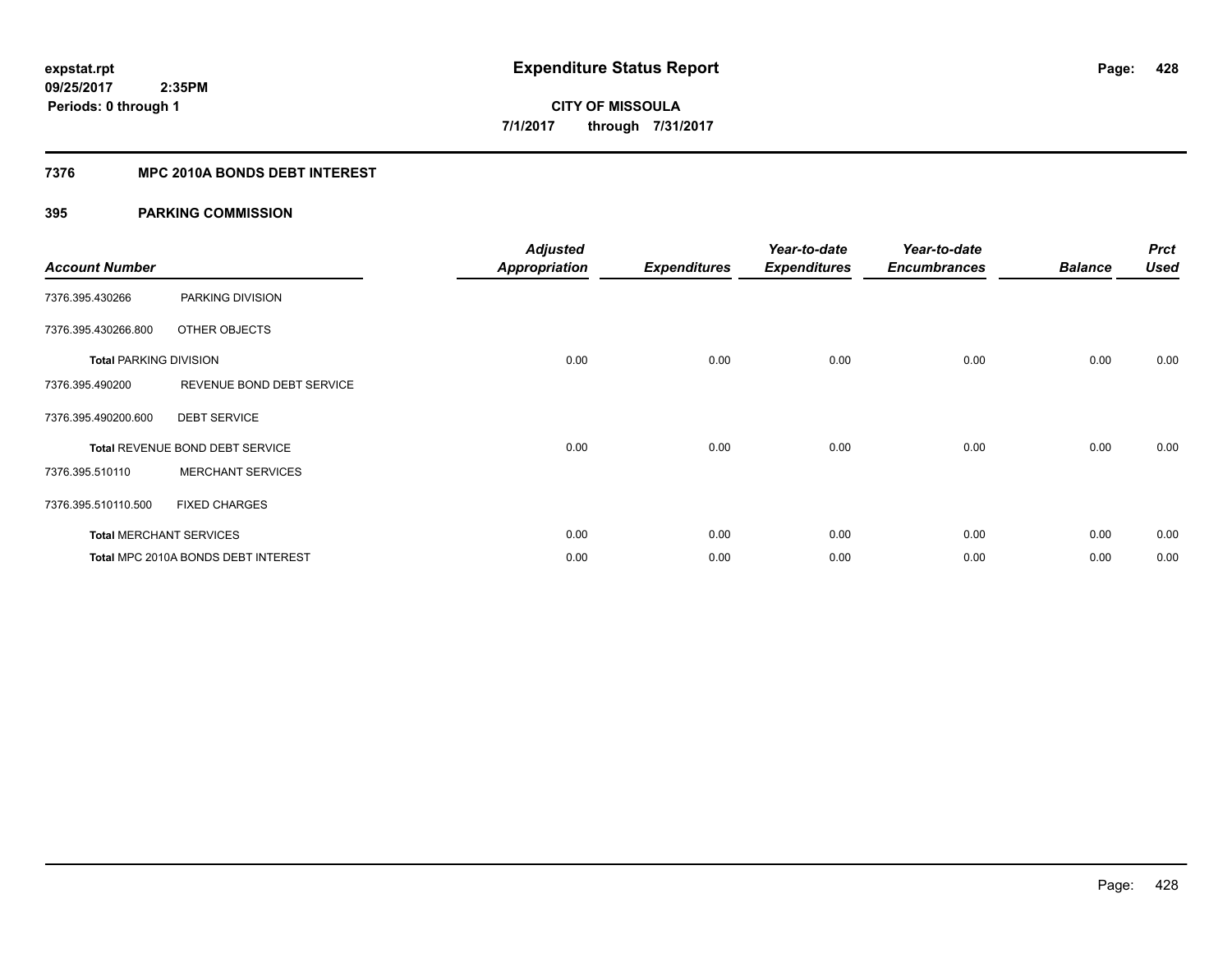# **7377 MPC 2010A BONDS SINKING FUND**

| <b>Account Number</b>         |                                    | <b>Adjusted</b><br><b>Appropriation</b> | <b>Expenditures</b> | Year-to-date<br><b>Expenditures</b> | Year-to-date<br><b>Encumbrances</b> | <b>Balance</b> | <b>Prct</b><br><b>Used</b> |
|-------------------------------|------------------------------------|-----------------------------------------|---------------------|-------------------------------------|-------------------------------------|----------------|----------------------------|
| 7377.395.430266               | PARKING DIVISION                   |                                         |                     |                                     |                                     |                |                            |
| 7377.395.430266.800           | OTHER OBJECTS                      |                                         |                     |                                     |                                     |                |                            |
| <b>Total PARKING DIVISION</b> |                                    | 0.00                                    | 0.00                | 0.00                                | 0.00                                | 0.00           | 0.00                       |
| 7377.395.490200               | REVENUE BOND DEBT SERVICE          |                                         |                     |                                     |                                     |                |                            |
| 7377.395.490200.600           | <b>DEBT SERVICE</b>                |                                         |                     |                                     |                                     |                |                            |
|                               | Total REVENUE BOND DEBT SERVICE    | 0.00                                    | 0.00                | 0.00                                | 0.00                                | 0.00           | 0.00                       |
| 7377.395.510110               | <b>MERCHANT SERVICES</b>           |                                         |                     |                                     |                                     |                |                            |
| 7377.395.510110.500           | <b>FIXED CHARGES</b>               |                                         |                     |                                     |                                     |                |                            |
|                               | <b>Total MERCHANT SERVICES</b>     | 0.00                                    | 0.00                | 0.00                                | 0.00                                | 0.00           | 0.00                       |
|                               | Total MPC 2010A BONDS SINKING FUND | 0.00                                    | 0.00                | 0.00                                | 0.00                                | 0.00           | 0.00                       |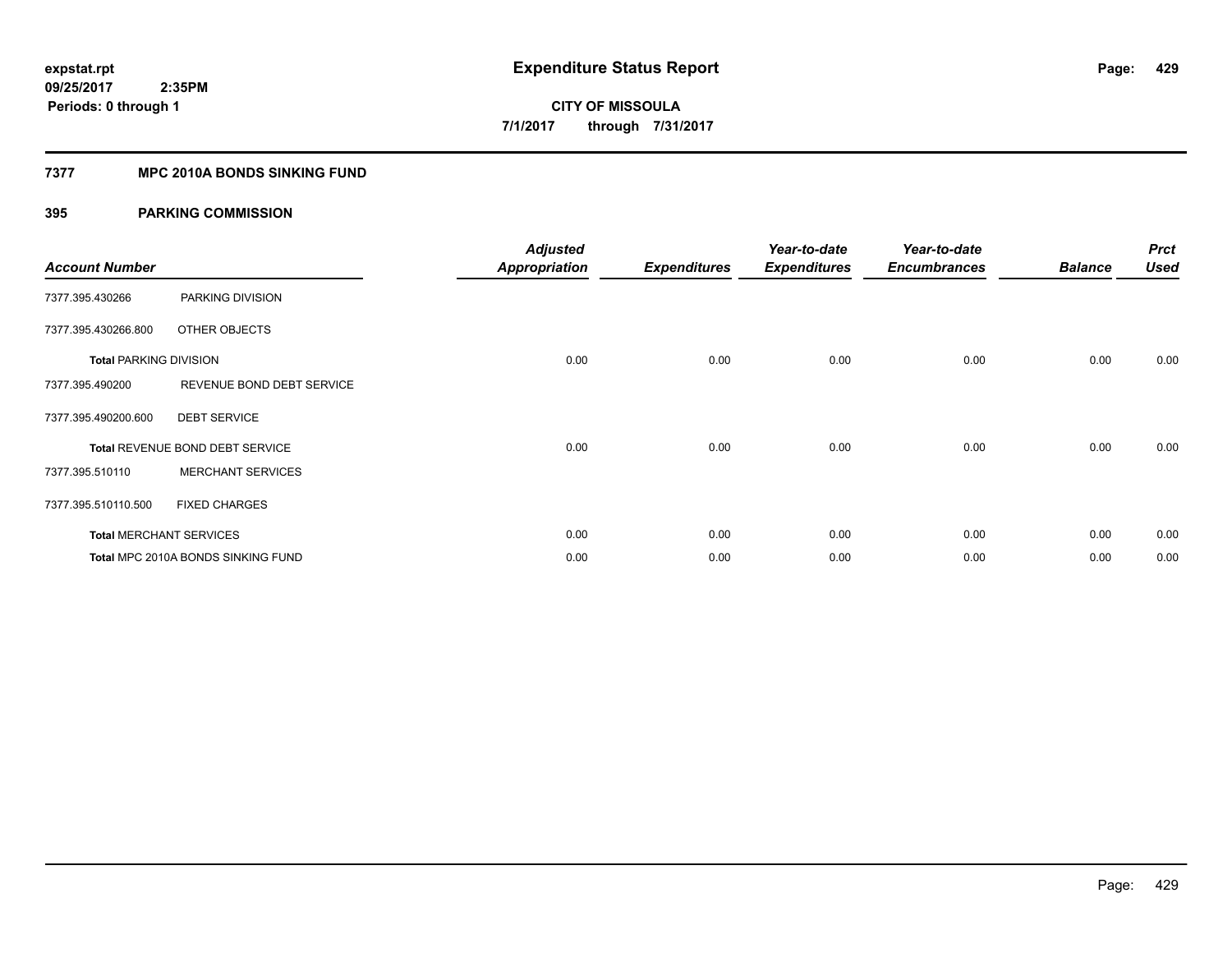## **7378 MPC 2010A BOND RESERVE**

| <b>Account Number</b>         |                                 | <b>Adjusted</b><br><b>Appropriation</b> | <b>Expenditures</b> | Year-to-date<br><b>Expenditures</b> | Year-to-date<br><b>Encumbrances</b> | <b>Balance</b> | <b>Prct</b><br><b>Used</b> |
|-------------------------------|---------------------------------|-----------------------------------------|---------------------|-------------------------------------|-------------------------------------|----------------|----------------------------|
| 7378.395.430266               | PARKING DIVISION                |                                         |                     |                                     |                                     |                |                            |
| 7378.395.430266.800           | OTHER OBJECTS                   |                                         |                     |                                     |                                     |                |                            |
| <b>Total PARKING DIVISION</b> |                                 | 0.00                                    | 0.00                | 0.00                                | 0.00                                | 0.00           | 0.00                       |
| 7378.395.430273               | PARKING STRUCTURES              |                                         |                     |                                     |                                     |                |                            |
| 7378.395.430273.900           | <b>CAPITAL OUTLAY</b>           |                                         |                     |                                     |                                     |                |                            |
|                               | <b>Total PARKING STRUCTURES</b> | 0.00                                    | 0.00                | 0.00                                | 0.00                                | 0.00           | 0.00                       |
| 7378.395.510110               | <b>MERCHANT SERVICES</b>        |                                         |                     |                                     |                                     |                |                            |
| 7378.395.510110.500           | <b>FIXED CHARGES</b>            |                                         |                     |                                     |                                     |                |                            |
|                               | Total MPC 2010A BOND RESERVE    | 0.00                                    | 0.00                | 0.00                                | 0.00                                | 0.00           | 0.00                       |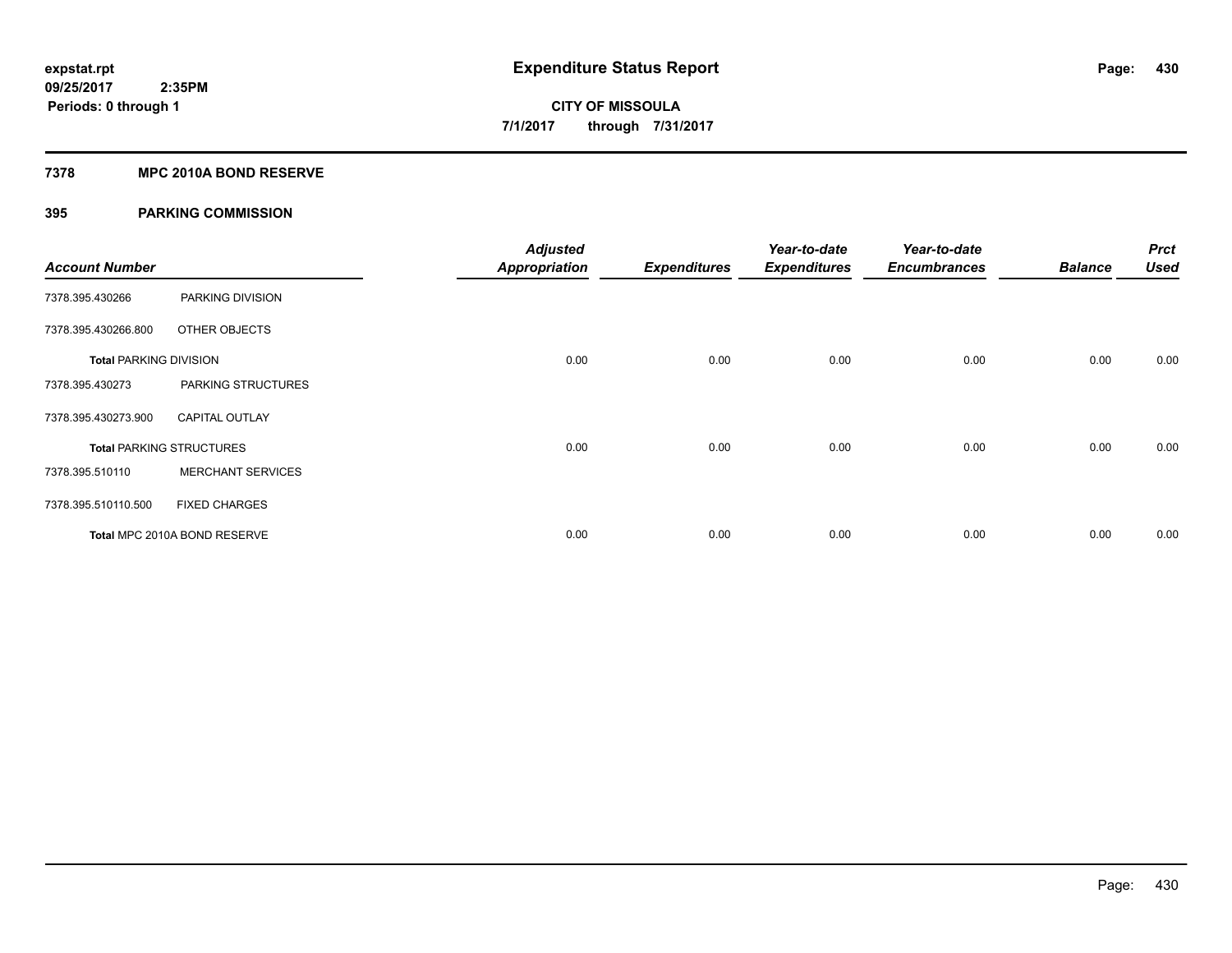**Periods: 0 through 1**

**CITY OF MISSOULA 7/1/2017 through 7/31/2017**

## **7380 BUSINESS IMPROVEMENT DISTRICT**

# **375 BUSINESS IMPROVEMENT DISTRICT**

| <b>Account Number</b>          |                                      | <b>Adjusted</b><br><b>Appropriation</b> | <b>Expenditures</b> | Year-to-date<br><b>Expenditures</b> | Year-to-date<br><b>Encumbrances</b> | <b>Balance</b> | <b>Prct</b><br><b>Used</b> |
|--------------------------------|--------------------------------------|-----------------------------------------|---------------------|-------------------------------------|-------------------------------------|----------------|----------------------------|
| 7380.375.471210                | <b>BUSINESS IMPROVEMENT DISTRICT</b> |                                         |                     |                                     |                                     |                |                            |
| 7380.375.471210.300            | PURCHASED SERVICES                   |                                         |                     |                                     |                                     |                |                            |
|                                | <b>Total PURCHASED SERVICES</b>      | 0.00                                    | 0.00                | 0.00                                | 0.00                                | 0.00           | 0.00                       |
| 7380.375.471210.800            | OTHER OBJECTS                        |                                         |                     |                                     |                                     |                |                            |
|                                | Total BUSINESS IMPROVEMENT DISTRICT  | 0.00                                    | 0.00                | 0.00                                | 0.00                                | 0.00           | 0.00                       |
| 7380.375.471220                | <b>BID MARKETING</b>                 |                                         |                     |                                     |                                     |                |                            |
| 7380.375.471220.300            | PURCHASED SERVICES                   |                                         |                     |                                     |                                     |                |                            |
| <b>Total BID MARKETING</b>     |                                      | 0.00                                    | 0.00                | 0.00                                | 0.00                                | 0.00           | 0.00                       |
| 7380.375.471230                | STREETSCAPE MAINTENANCE-BID          |                                         |                     |                                     |                                     |                |                            |
| 7380.375.471230.300            | PURCHASED SERVICES                   |                                         |                     |                                     |                                     |                |                            |
|                                | Total STREETSCAPE MAINTENANCE-BID    | 0.00                                    | 0.00                | 0.00                                | 0.00                                | 0.00           | 0.00                       |
| 7380.375.471240                | SAFETY-BID                           |                                         |                     |                                     |                                     |                |                            |
| 7380.375.471240.300            | PURCHASED SERVICES                   |                                         |                     |                                     |                                     |                |                            |
| <b>Total SAFETY-BID</b>        |                                      | 0.00                                    | 0.00                | 0.00                                | 0.00                                | 0.00           | 0.00                       |
| 7380.375.510110                | <b>MERCHANT SERVICES</b>             |                                         |                     |                                     |                                     |                |                            |
| 7380.375.510110.500            | <b>FIXED CHARGES</b>                 |                                         |                     |                                     |                                     |                |                            |
| <b>Total MERCHANT SERVICES</b> |                                      | 0.00                                    | 0.00                | 0.00                                | 0.00                                | 0.00           | 0.00                       |
|                                | Total BUSINESS IMPROVEMENT DISTRICT  | 0.00                                    | 0.00                | 0.00                                | 0.00                                | 0.00           | 0.00                       |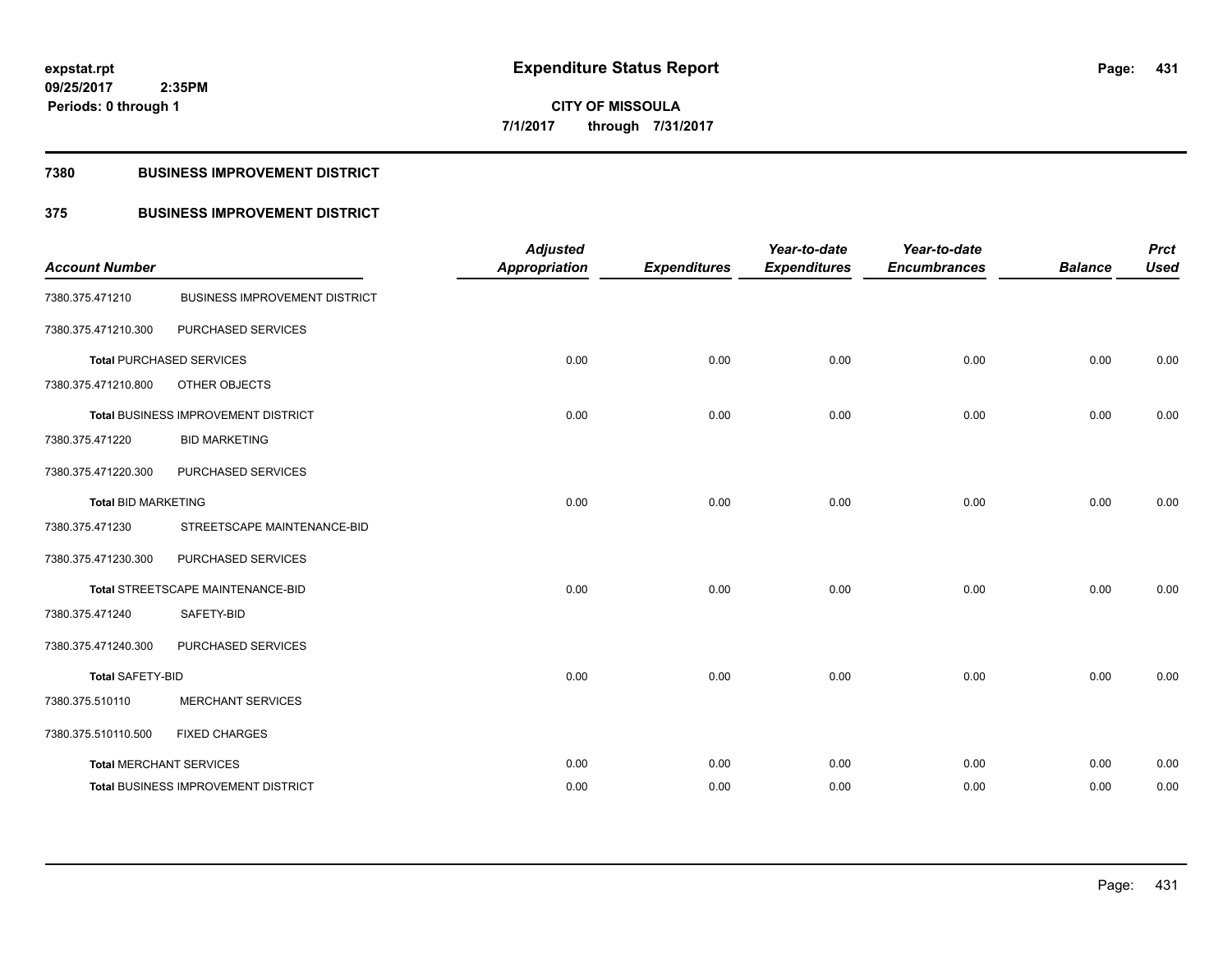**432**

**09/25/2017 2:35PM Periods: 0 through 1**

**CITY OF MISSOULA 7/1/2017 through 7/31/2017**

#### **7381 TOURISM BUSINESS IMPROVEMENT DISTRICT**

# **375 BUSINESS IMPROVEMENT DISTRICT**

| <b>Account Number</b> |                                                    | <b>Adjusted</b><br><b>Appropriation</b> | <b>Expenditures</b> | Year-to-date<br><b>Expenditures</b> | Year-to-date<br><b>Encumbrances</b> | <b>Balance</b> | <b>Prct</b><br><b>Used</b> |
|-----------------------|----------------------------------------------------|-----------------------------------------|---------------------|-------------------------------------|-------------------------------------|----------------|----------------------------|
| 7381.375.471210       | <b>BUSINESS IMPROVEMENT DISTRICT</b>               |                                         |                     |                                     |                                     |                |                            |
| 7381.375.471210.300   | PURCHASED SERVICES                                 |                                         |                     |                                     |                                     |                |                            |
|                       | <b>Total BUSINESS IMPROVEMENT DISTRICT</b>         | 0.00                                    | 0.00                | 0.00                                | 0.00                                | 0.00           | 0.00                       |
| 7381.375.510110       | <b>MERCHANT SERVICES</b>                           |                                         |                     |                                     |                                     |                |                            |
| 7381.375.510110.500   | <b>FIXED CHARGES</b>                               |                                         |                     |                                     |                                     |                |                            |
|                       | <b>Total TOURISM BUSINESS IMPROVEMENT DISTRICT</b> | 0.00                                    | 0.00                | 0.00                                | 0.00                                | 0.00           | 0.00                       |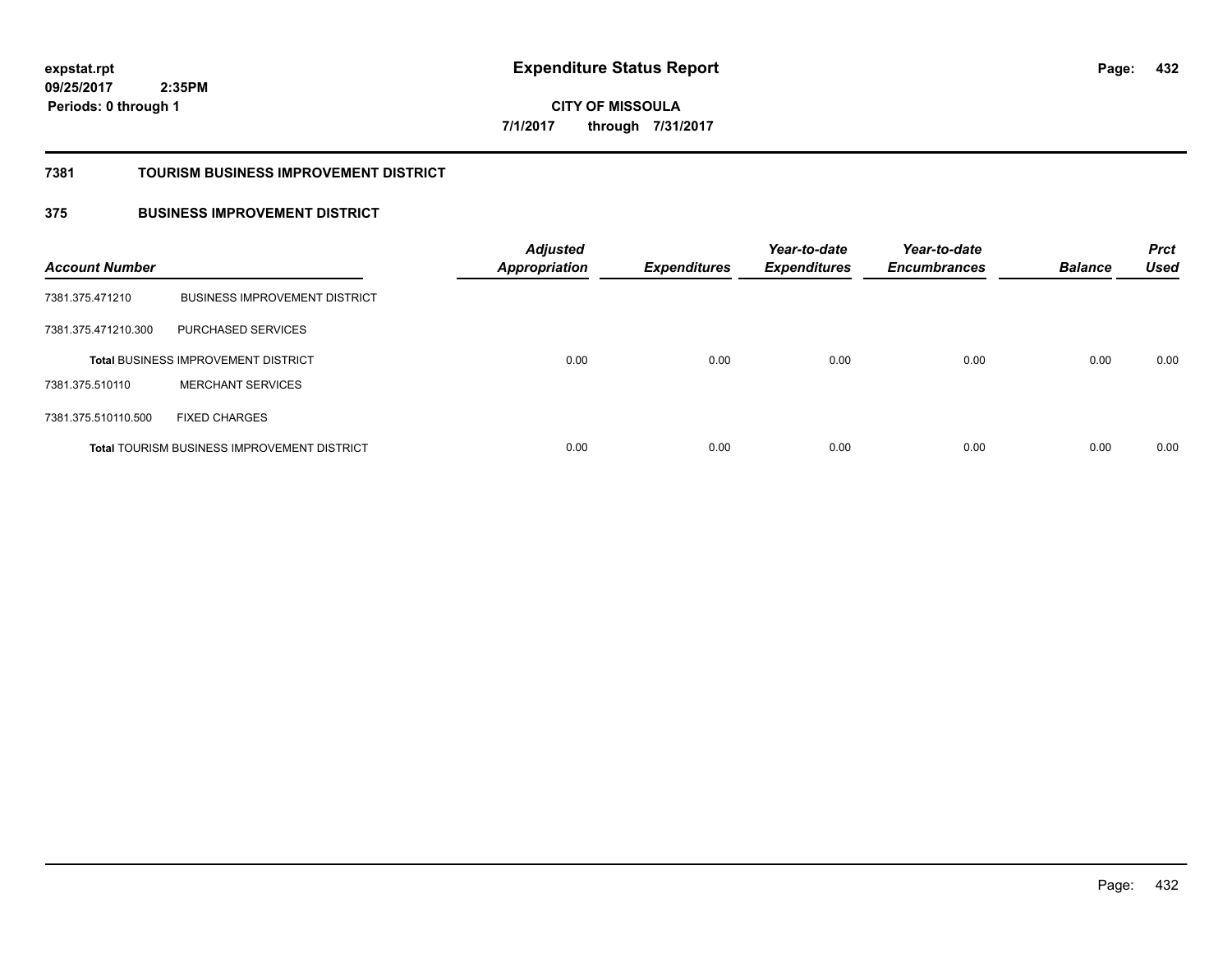### **7382 5.75M TIF RESERVE**

| <b>Account Number</b>   |                                | <b>Adjusted</b><br>Appropriation | <b>Expenditures</b> | Year-to-date<br><b>Expenditures</b> | Year-to-date<br><b>Encumbrances</b> | <b>Balance</b> | <b>Prct</b><br><b>Used</b> |
|-------------------------|--------------------------------|----------------------------------|---------------------|-------------------------------------|-------------------------------------|----------------|----------------------------|
| 7382.390.490607         | <b>TRANSFERS TO BROWNFIELD</b> |                                  |                     |                                     |                                     |                |                            |
| 7382.390.490607.800     | OTHER OBJECTS                  |                                  |                     |                                     |                                     |                |                            |
| Total 5.75M TIF RESERVE |                                | 0.00                             | 0.00                | 0.00                                | 0.00                                | 0.00           | 0.00                       |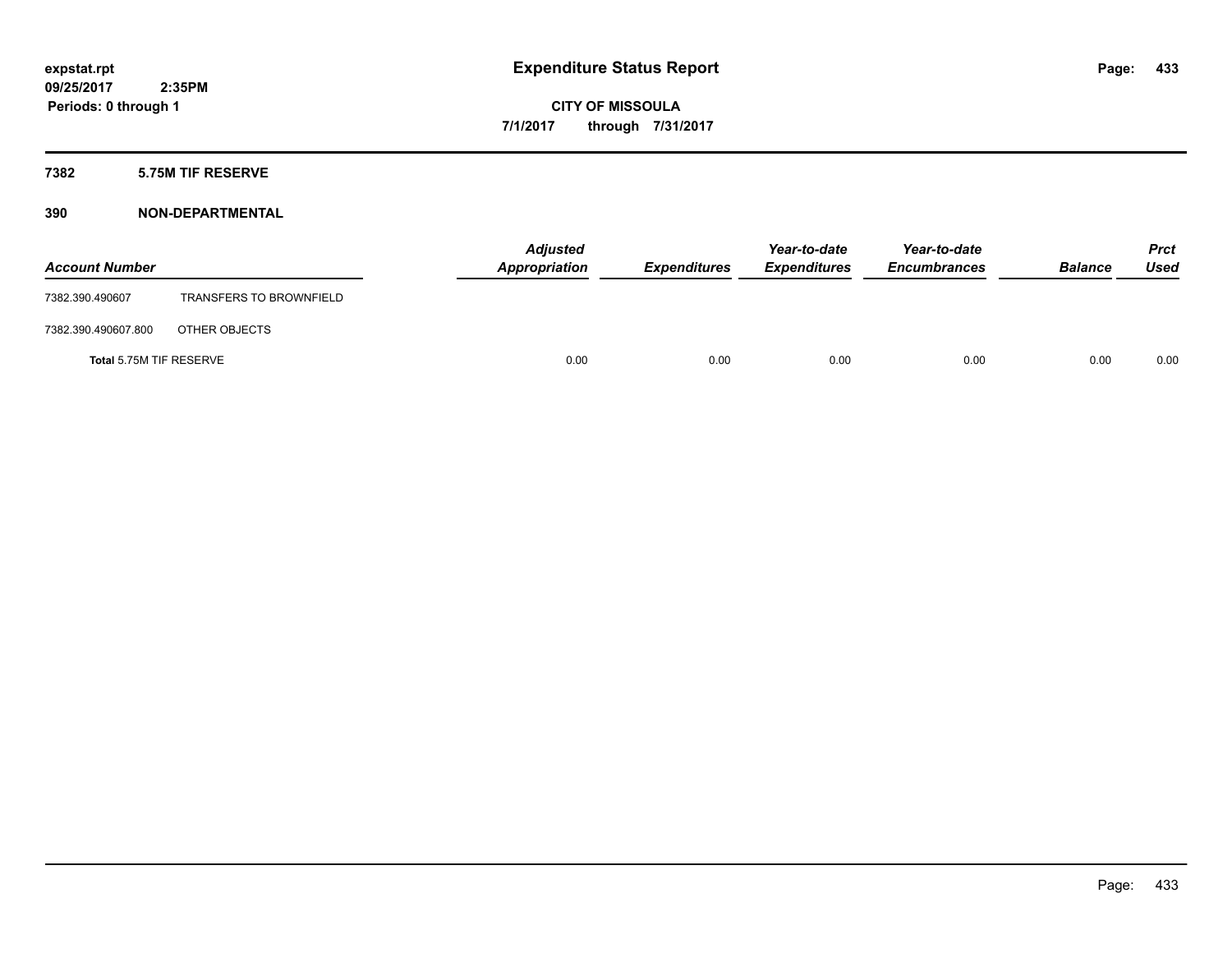### **7383 RIVERFRONT TRIANGLE URD**

| <b>Account Number</b>          |                                               | <b>Adjusted</b><br><b>Appropriation</b> | <b>Expenditures</b> | Year-to-date<br><b>Expenditures</b> | Year-to-date<br><b>Encumbrances</b> | <b>Balance</b> | <b>Prct</b><br><b>Used</b> |
|--------------------------------|-----------------------------------------------|-----------------------------------------|---------------------|-------------------------------------|-------------------------------------|----------------|----------------------------|
| 7383.385.470210                | <b>ADMINISTRATION</b>                         |                                         |                     |                                     |                                     |                |                            |
| 7383.385.470210.800            | OTHER OBJECTS                                 |                                         |                     |                                     |                                     |                |                            |
| <b>Total ADMINISTRATION</b>    |                                               | 0.00                                    | 0.00                | 0.00                                | 0.00                                | 0.00           | 0.00                       |
| 7383.385.470230                | PW FACILITY                                   |                                         |                     |                                     |                                     |                |                            |
| 7383.385.470230.700            | <b>GRANTS &amp; CONTRIBUTIONS</b>             |                                         |                     |                                     |                                     |                |                            |
|                                | <b>Total GRANTS &amp; CONTRIBUTIONS</b>       | 0.00                                    | 0.00                | 0.00                                | 0.00                                | 0.00           | 0.00                       |
| 7383.385.470230.800            | OTHER OBJECTS                                 |                                         |                     |                                     |                                     |                |                            |
| <b>Total PW FACILITY</b>       |                                               | 0.00                                    | 0.00                | 0.00                                | 0.00                                | 0.00           | 0.00                       |
| 7383.385.470260                | PLANNING & MGMT                               |                                         |                     |                                     |                                     |                |                            |
| 7383.385.470260.300            | PURCHASED SERVICES                            |                                         |                     |                                     |                                     |                |                            |
|                                | 7383.385.470260.350.000 PROFESSIONAL SERVICES | 0.00                                    | 500.00              | 500.00                              | 0.00                                | $-500.00$      | 0.00                       |
|                                | <b>Total PURCHASED SERVICES</b>               | 0.00                                    | 500.00              | 500.00                              | 0.00                                | $-500.00$      | 0.00                       |
| 7383.385.470260.700            | <b>GRANTS &amp; CONTRIBUTIONS</b>             |                                         |                     |                                     |                                     |                |                            |
|                                | Total GRANTS & CONTRIBUTIONS                  | 0.00                                    | 0.00                | 0.00                                | 0.00                                | 0.00           | 0.00                       |
| 7383.385.470260.800            | OTHER OBJECTS                                 |                                         |                     |                                     |                                     |                |                            |
| Total OTHER OBJECTS            |                                               | 0.00                                    | 0.00                | 0.00                                | 0.00                                | 0.00           | 0.00                       |
| Total PLANNING & MGMT          |                                               | 0.00                                    | 500.00              | 500.00                              | 0.00                                | $-500.00$      | 0.00                       |
| 7383.385.510110                | <b>MERCHANT SERVICES</b>                      |                                         |                     |                                     |                                     |                |                            |
| 7383.385.510110.500            | <b>FIXED CHARGES</b>                          |                                         |                     |                                     |                                     |                |                            |
| <b>Total MERCHANT SERVICES</b> |                                               | 0.00                                    | 0.00                | 0.00                                | 0.00                                | 0.00           | 0.00                       |
|                                |                                               |                                         |                     |                                     |                                     |                |                            |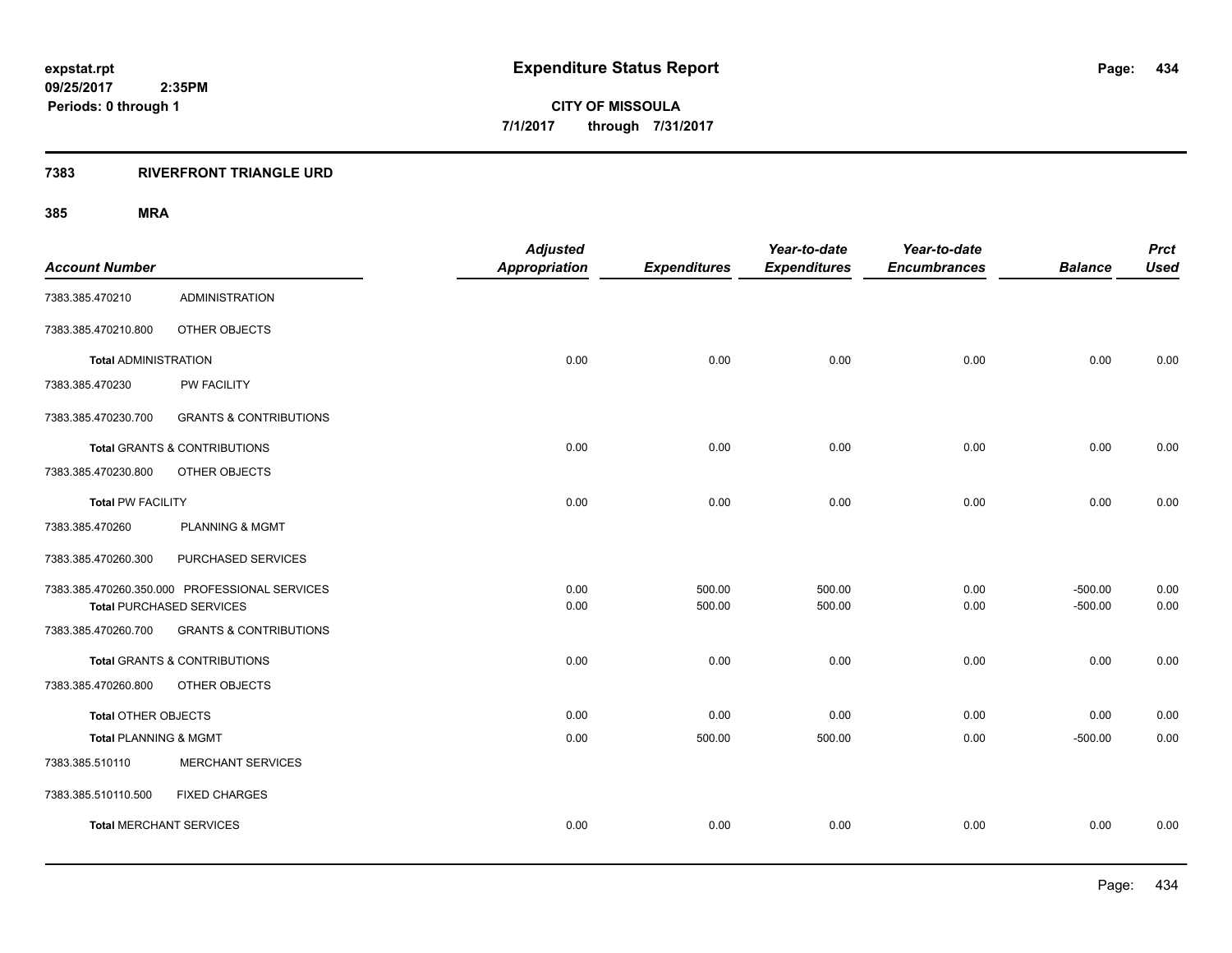| expstat.rpt<br>2:35PM<br>09/25/2017              |                                         | <b>Expenditure Status Report</b>             |                                     |                                     | Page:          | 435                        |
|--------------------------------------------------|-----------------------------------------|----------------------------------------------|-------------------------------------|-------------------------------------|----------------|----------------------------|
| Periods: 0 through 1                             | 7/1/2017                                | <b>CITY OF MISSOULA</b><br>through 7/31/2017 |                                     |                                     |                |                            |
| <b>Total RIVERFRONT TRIANGLE URD</b>             | 0.00                                    | 500.00                                       | 500.00                              | 0.00                                | $-500.00$      | 0.00                       |
| NRSS DEBT SERVICE CLEARING<br>7384               |                                         |                                              |                                     |                                     |                |                            |
| 385<br><b>MRA</b>                                |                                         |                                              |                                     |                                     |                |                            |
| <b>Account Number</b>                            | <b>Adjusted</b><br><b>Appropriation</b> | <b>Expenditures</b>                          | Year-to-date<br><b>Expenditures</b> | Year-to-date<br><b>Encumbrances</b> | <b>Balance</b> | <b>Prct</b><br><b>Used</b> |
| 7384.385.521000<br>INTERFUND OPERATING TRANSFERS |                                         |                                              |                                     |                                     |                |                            |
| 7384.385.521000.800<br>OTHER OBJECTS             |                                         |                                              |                                     |                                     |                |                            |
| <b>Total INTERFUND OPERATING TRANSFERS</b>       | 0.00                                    | 0.00                                         | 0.00                                | 0.00                                | 0.00           | 0.00                       |

| <b>Account Number</b>         |                                            | <b>Appropriation</b> | <b>Expenditures</b> | <b>Expenditures</b> | <b>Encumbrances</b> | <b>Balance</b> | Used |
|-------------------------------|--------------------------------------------|----------------------|---------------------|---------------------|---------------------|----------------|------|
| 7384.385.521000               | INTERFUND OPERATING TRANSFERS              |                      |                     |                     |                     |                |      |
| 7384.385.521000.800           | OTHER OBJECTS                              |                      |                     |                     |                     |                |      |
|                               | <b>Total INTERFUND OPERATING TRANSFERS</b> | 0.00                 | 0.00                | 0.00                | 0.00                | 0.00           | 0.00 |
| 7384.385.521009               | TRANFERS TO DEBT SERVICE                   |                      |                     |                     |                     |                |      |
| 7384.385.521009.800           | OTHER OBJECTS                              |                      |                     |                     |                     |                |      |
|                               | <b>Total TRANFERS TO DEBT SERVICE</b>      | 0.00                 | 0.00                | 0.00                | 0.00                | 0.00           | 0.00 |
| 7384.385.521010               | <b>TRANSFERS TO MRA</b>                    |                      |                     |                     |                     |                |      |
| 7384.385.521010.800           | OTHER OBJECTS                              |                      |                     |                     |                     |                |      |
| <b>Total TRANSFERS TO MRA</b> |                                            | 0.00                 | 0.00                | 0.00                | 0.00                | 0.00           | 0.00 |
|                               | <b>Total NRSS DEBT SERVICE CLEARING</b>    | 0.00                 | 0.00                | 0.00                | 0.00                | 0.00           | 0.00 |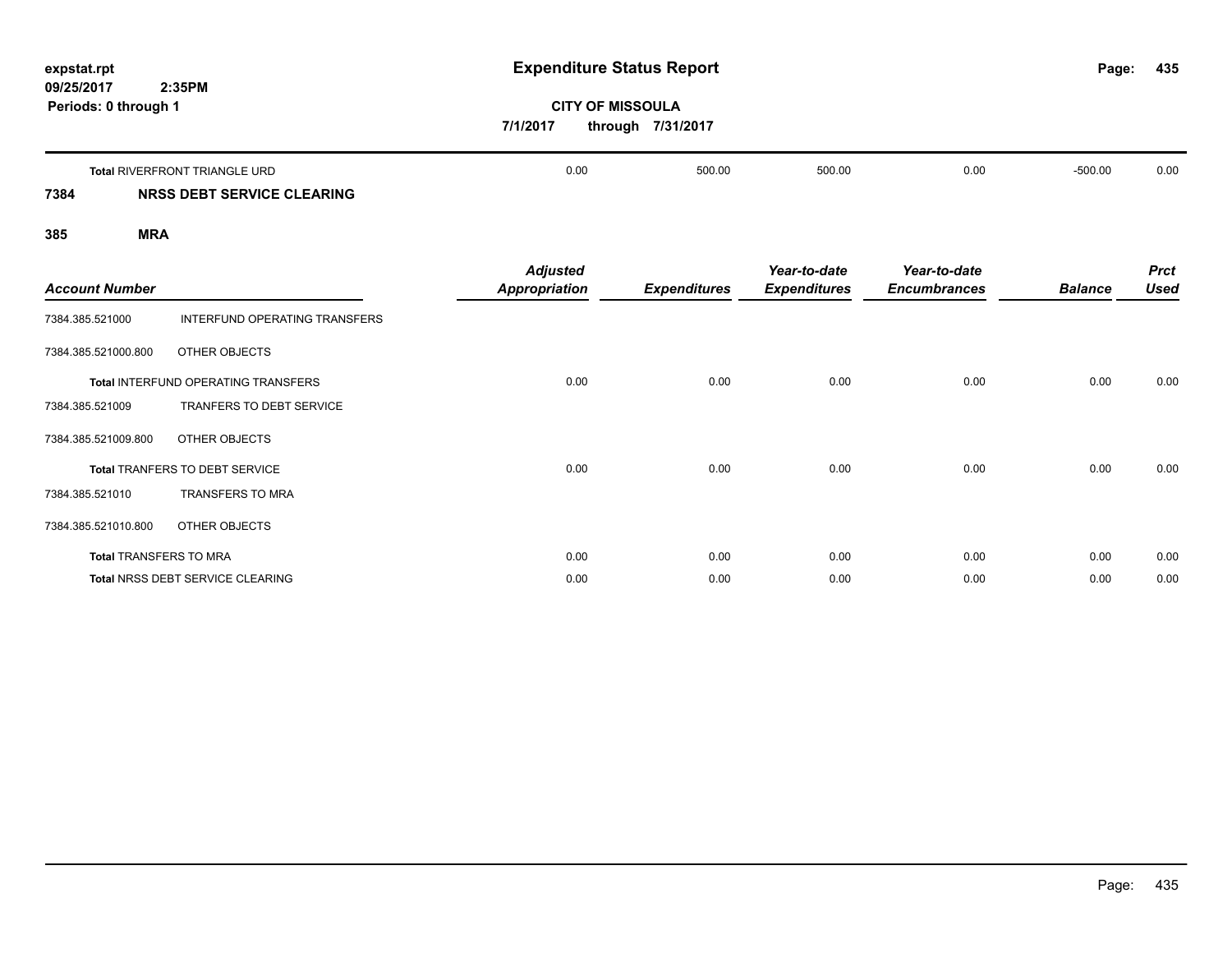**Periods: 0 through 1**

**CITY OF MISSOULA 7/1/2017 through 7/31/2017**

**7385 FRONT STREET URD**

| <b>Account Number</b>      |                                              | <b>Adjusted</b><br>Appropriation | <b>Expenditures</b> | Year-to-date<br><b>Expenditures</b> | Year-to-date<br><b>Encumbrances</b> | <b>Balance</b> | <b>Prct</b><br><b>Used</b> |
|----------------------------|----------------------------------------------|----------------------------------|---------------------|-------------------------------------|-------------------------------------|----------------|----------------------------|
| 7385.385.460436            | TENNIS COURT REBUILD                         |                                  |                     |                                     |                                     |                |                            |
| 7385.385.460436.300        | PURCHASED SERVICES                           |                                  |                     |                                     |                                     |                |                            |
|                            | <b>Total TENNIS COURT REBUILD</b>            | 0.00                             | 0.00                | 0.00                                | 0.00                                | 0.00           | 0.00                       |
| 7385.385.470212            | FRONT ST HOUSING - 2017 B REFUNDING          |                                  |                     |                                     |                                     |                |                            |
| 7385.385.470212.300        | PURCHASED SERVICES                           |                                  |                     |                                     |                                     |                |                            |
|                            | Total FRONT ST HOUSING - 2017 B REFUNDING    | 0.00                             | 0.00                | 0.00                                | 0.00                                | 0.00           | 0.00                       |
| 7385.385.470213            | FRONT ST HOUSING - 2017C STUDENT HOUSE       |                                  |                     |                                     |                                     |                |                            |
| 7385.385.470213.300        | PURCHASED SERVICES                           |                                  |                     |                                     |                                     |                |                            |
|                            | Total FRONT ST HOUSING - 2017C STUDENT HOUSE | 0.00                             | 0.00                | 0.00                                | 0.00                                | 0.00           | 0.00                       |
| 7385.385.470230            | <b>PW FACILITY</b>                           |                                  |                     |                                     |                                     |                |                            |
| 7385.385.470230.300        | PURCHASED SERVICES                           |                                  |                     |                                     |                                     |                |                            |
|                            | <b>Total PURCHASED SERVICES</b>              | 0.00                             | 0.00                | 0.00                                | 0.00                                | 0.00           | 0.00                       |
| 7385.385.470230.700        | <b>GRANTS &amp; CONTRIBUTIONS</b>            |                                  |                     |                                     |                                     |                |                            |
|                            | Total GRANTS & CONTRIBUTIONS                 | 0.00                             | 0.00                | 0.00                                | 0.00                                | 0.00           | 0.00                       |
| 7385.385.470230.800        | OTHER OBJECTS                                |                                  |                     |                                     |                                     |                |                            |
| <b>Total OTHER OBJECTS</b> |                                              | 0.00                             | 0.00                | 0.00                                | 0.00                                | 0.00           | 0.00                       |
| 7385.385.470230.900        | CAPITAL OUTLAY                               |                                  |                     |                                     |                                     |                |                            |
| <b>Total PW FACILITY</b>   |                                              | 0.00                             | 0.00                | 0.00                                | 0.00                                | 0.00           | 0.00                       |
| 7385.385.470260            | <b>PLANNING &amp; MGMT</b>                   |                                  |                     |                                     |                                     |                |                            |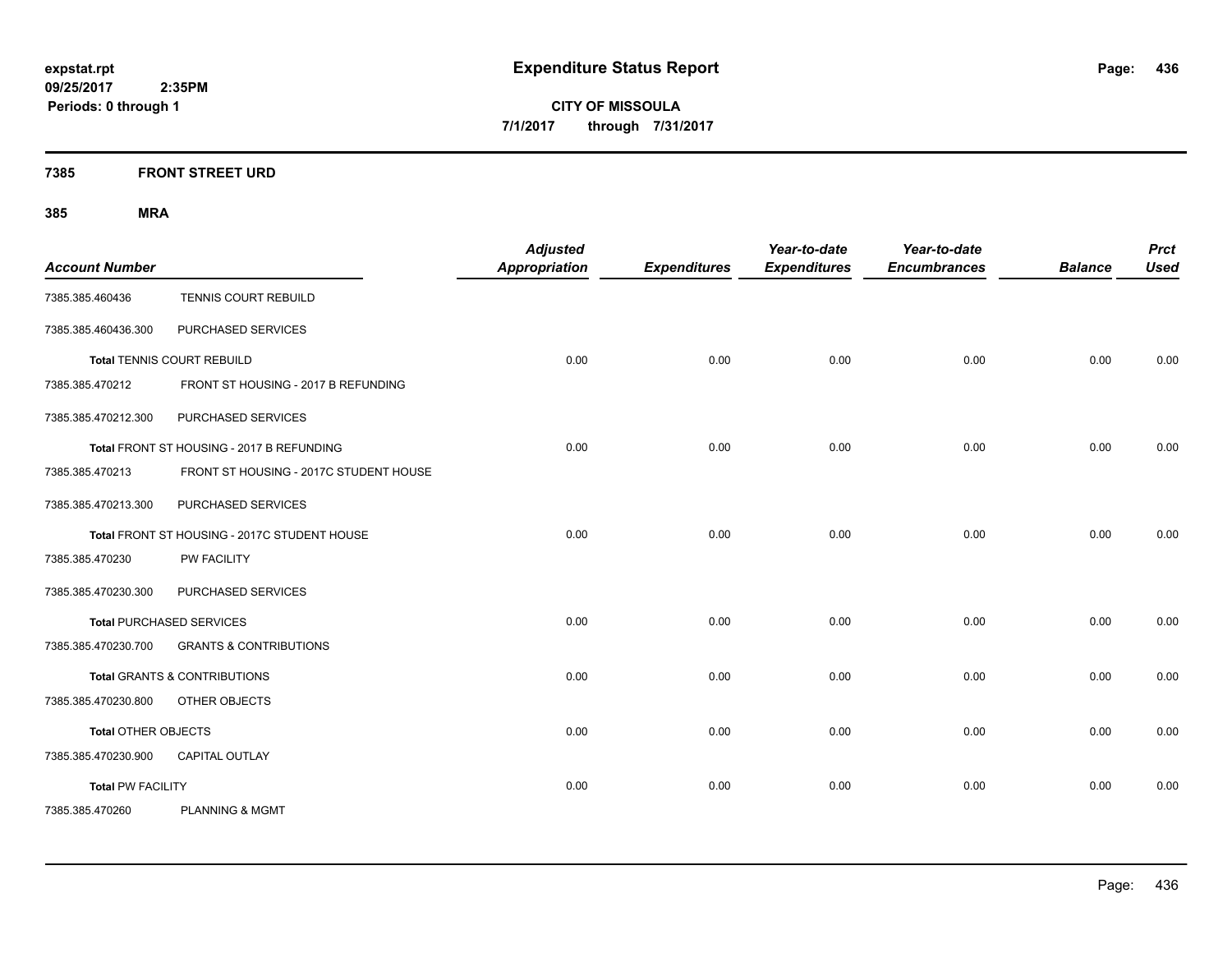**Periods: 0 through 1**

**CITY OF MISSOULA 7/1/2017 through 7/31/2017**

**7385 FRONT STREET URD**

| <b>Account Number</b>            |                                             | <b>Adjusted</b><br><b>Appropriation</b> | <b>Expenditures</b> | Year-to-date<br><b>Expenditures</b> | Year-to-date<br><b>Encumbrances</b> | <b>Balance</b> | <b>Prct</b><br><b>Used</b> |
|----------------------------------|---------------------------------------------|-----------------------------------------|---------------------|-------------------------------------|-------------------------------------|----------------|----------------------------|
| 7385.385.470260.300              | PURCHASED SERVICES                          |                                         |                     |                                     |                                     |                |                            |
|                                  | <b>Total PURCHASED SERVICES</b>             | 0.00                                    | 0.00                | 0.00                                | 0.00                                | 0.00           | 0.00                       |
| 7385.385.470260.700              | <b>GRANTS &amp; CONTRIBUTIONS</b>           |                                         |                     |                                     |                                     |                |                            |
|                                  | <b>Total GRANTS &amp; CONTRIBUTIONS</b>     | 0.00                                    | 0.00                | 0.00                                | 0.00                                | 0.00           | 0.00                       |
| 7385.385.470260.800              | OTHER OBJECTS                               |                                         |                     |                                     |                                     |                |                            |
| <b>Total PLANNING &amp; MGMT</b> |                                             | 0.00                                    | 0.00                | 0.00                                | 0.00                                | 0.00           | 0.00                       |
| 7385.385.470270                  | <b>CLEARING &amp; DEMO</b>                  |                                         |                     |                                     |                                     |                |                            |
| 7385.385.470270.700              | <b>GRANTS &amp; CONTRIBUTIONS</b>           |                                         |                     |                                     |                                     |                |                            |
|                                  | <b>Total GRANTS &amp; CONTRIBUTIONS</b>     | 0.00                                    | 0.00                | 0.00                                | 0.00                                | 0.00           | 0.00                       |
| 7385.385.470270.800              | OTHER OBJECTS                               |                                         |                     |                                     |                                     |                |                            |
| Total CLEARING & DEMO            |                                             | 0.00                                    | 0.00                | 0.00                                | 0.00                                | 0.00           | 0.00                       |
| 7385.385.470281                  | FRONT STREET PARKING STRUCTURE              |                                         |                     |                                     |                                     |                |                            |
| 7385.385.470281.900              | <b>CAPITAL OUTLAY</b>                       |                                         |                     |                                     |                                     |                |                            |
|                                  | <b>Total FRONT STREET PARKING STRUCTURE</b> | 0.00                                    | 0.00                | 0.00                                | 0.00                                | 0.00           | 0.00                       |
| 7385.385.510110                  | <b>MERCHANT SERVICES</b>                    |                                         |                     |                                     |                                     |                |                            |
| 7385.385.510110.500              | <b>FIXED CHARGES</b>                        |                                         |                     |                                     |                                     |                |                            |
|                                  | <b>Total MERCHANT SERVICES</b>              | 0.00                                    | 0.00                | 0.00                                | 0.00                                | 0.00           | 0.00                       |
| <b>Total FRONT STREET URD</b>    |                                             | 0.00                                    | 0.00                | 0.00                                | 0.00                                | 0.00           | 0.00                       |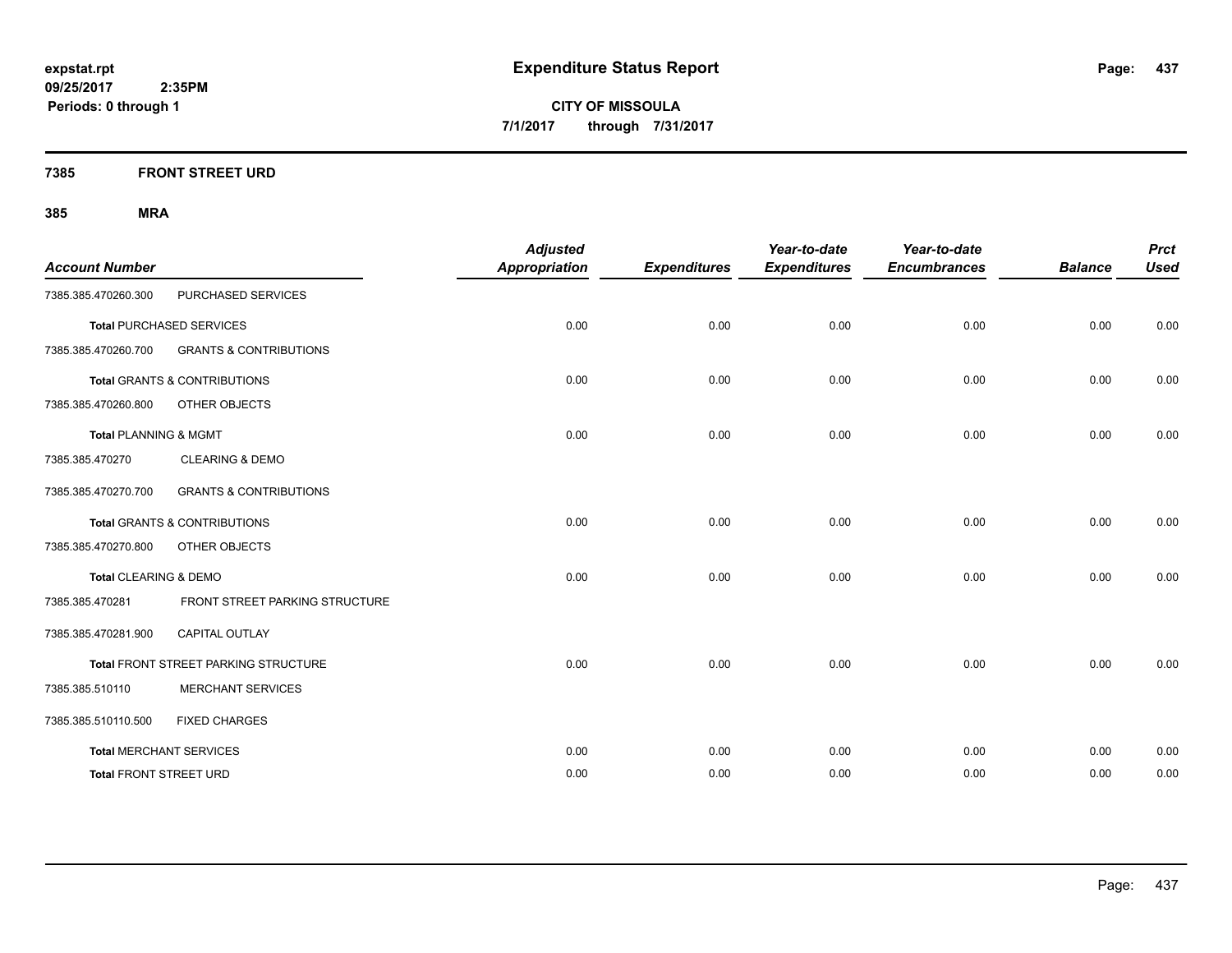**438**

**09/25/2017 2:35PM Periods: 0 through 1**

**CITY OF MISSOULA 7/1/2017 through 7/31/2017**

### **7386 DEBT SERVICE-SAFEWAY/ST PAT 1.5M**

| <b>Account Number</b> |                                   | <b>Adjusted</b><br><b>Appropriation</b> | <b>Expenditures</b> | Year-to-date<br><b>Expenditures</b> | Year-to-date<br><b>Encumbrances</b> | <b>Balance</b> | <b>Prct</b><br><b>Used</b> |
|-----------------------|-----------------------------------|-----------------------------------------|---------------------|-------------------------------------|-------------------------------------|----------------|----------------------------|
| 7386.385.470220       | PROPERTY ACQUISITION              |                                         |                     |                                     |                                     |                |                            |
| 7386.385.470220.900   | <b>CAPITAL OUTLAY</b>             |                                         |                     |                                     |                                     |                |                            |
|                       | <b>Total PROPERTY ACQUISITION</b> | 0.00                                    | 0.00                | 0.00                                | 0.00                                | 0.00           | 0.00                       |
| 7386.385.510110       | <b>MERCHANT SERVICES</b>          |                                         |                     |                                     |                                     |                |                            |
| 7386.385.510110.500   | <b>FIXED CHARGES</b>              |                                         |                     |                                     |                                     |                |                            |
| <b>Total MRA</b>      |                                   | 0.00                                    | 0.00                | 0.00                                | 0.00                                | 0.00           | 0.00                       |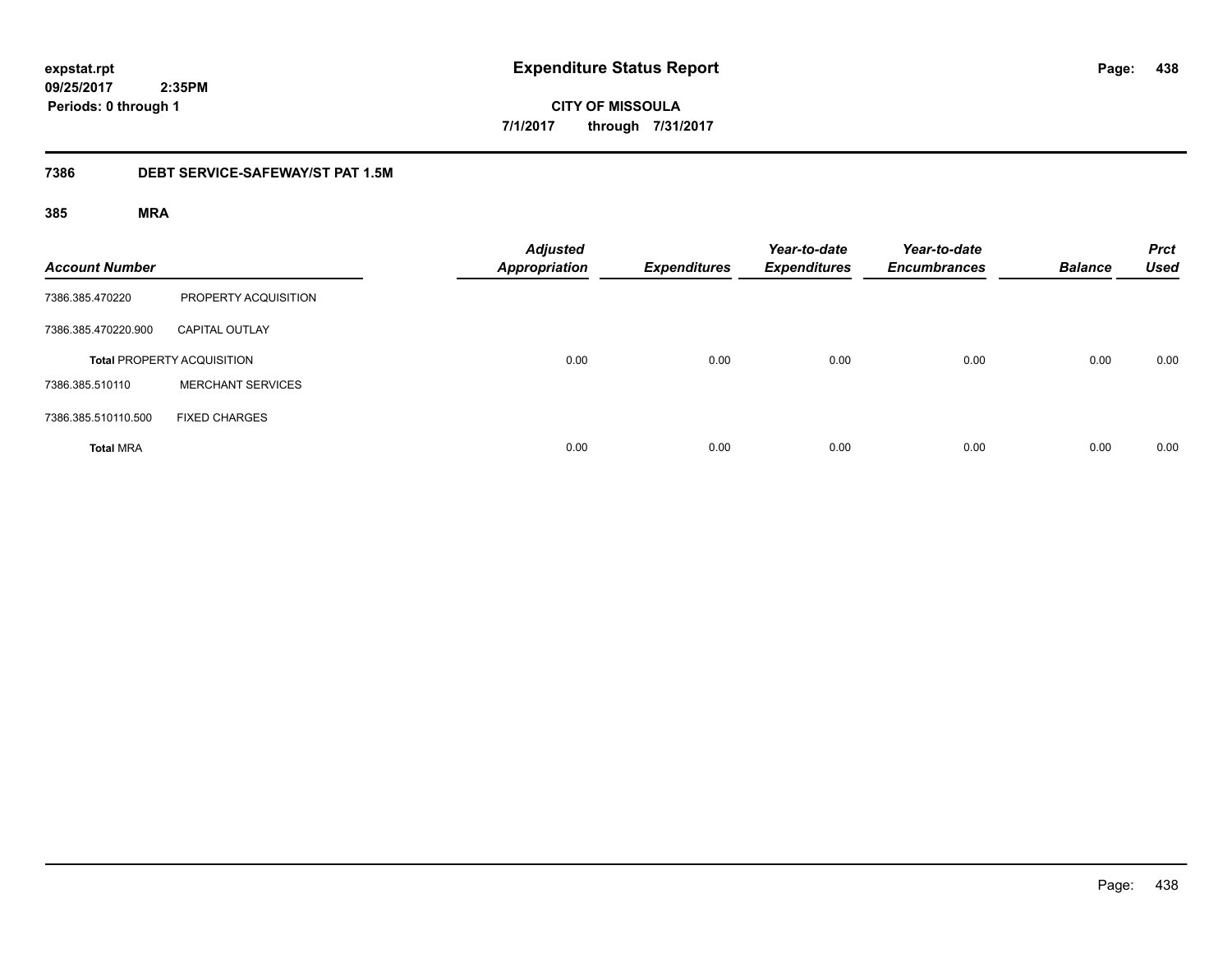**CITY OF MISSOULA 7/1/2017 through 7/31/2017**

### **7386 DEBT SERVICE-SAFEWAY/ST PAT 1.5M**

|                                |                                        | <b>Adjusted</b>      |                     | Year-to-date        | Year-to-date        |                | <b>Prct</b> |
|--------------------------------|----------------------------------------|----------------------|---------------------|---------------------|---------------------|----------------|-------------|
| <b>Account Number</b>          |                                        | <b>Appropriation</b> | <b>Expenditures</b> | <b>Expenditures</b> | <b>Encumbrances</b> | <b>Balance</b> | <b>Used</b> |
| 7386.390.490200                | DEBT SERVICE-SAFEWAY/ST PAT 1.5M       |                      |                     |                     |                     |                |             |
| 7386.390.490200.600            | <b>DEBT SERVICE</b>                    |                      |                     |                     |                     |                |             |
| 7386.390.490200.610.000        | <b>PRINCIPAL</b>                       | 0.00                 | 14,080.75           | 14,080.75           | 0.00                | $-14,080.75$   | 0.00        |
| 7386.390.490200.620.000        | <b>INTEREST / SERVICE FEES</b>         | 0.00                 | 43,471.25           | 43,471.25           | 0.00                | $-43,471.25$   | 0.00        |
|                                | Total DEBT SERVICE-SAFEWAY/ST PAT 1.5M | 0.00                 | 57,552.00           | 57,552.00           | 0.00                | $-57,552.00$   | 0.00        |
| 7386.390.490510                | DS PAYMENTS TO GUARANTOR               |                      |                     |                     |                     |                |             |
| 7386.390.490510.600            | <b>DEBT SERVICE</b>                    |                      |                     |                     |                     |                |             |
|                                | <b>Total DS PAYMENTS TO GUARANTOR</b>  | 0.00                 | 0.00                | 0.00                | 0.00                | 0.00           | 0.00        |
| 7386.390.510110                | <b>MERCHANT SERVICES</b>               |                      |                     |                     |                     |                |             |
| 7386.390.510110.500            | <b>FIXED CHARGES</b>                   |                      |                     |                     |                     |                |             |
| <b>Total MERCHANT SERVICES</b> |                                        | 0.00                 | 0.00                | 0.00                | 0.00                | 0.00           | 0.00        |
|                                | Total DEBT SERVICE-SAFEWAY/ST PAT 1.5M | 0.00                 | 57,552.00           | 57,552.00           | 0.00                | $-57,552.00$   | 0.00        |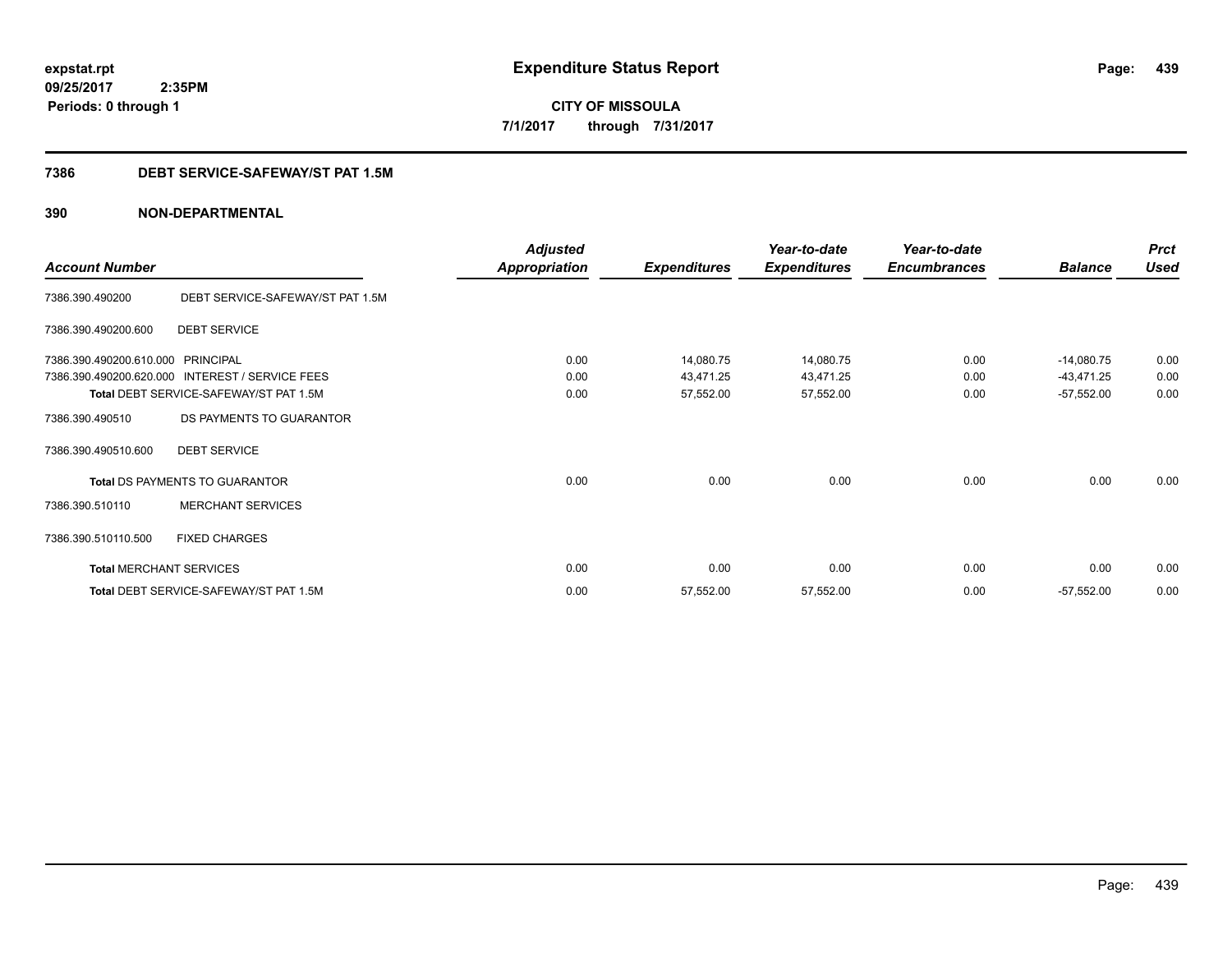# **09/25/2017**

**440**

 **2:35PM Periods: 0 through 1**

**CITY OF MISSOULA 7/1/2017 through 7/31/2017**

### **7387 DEBT SERVICE-BROWNFIELD RLF 1.125M**

| <b>Account Number</b> |                                                 | <b>Adjusted</b><br>Appropriation | <b>Expenditures</b> | Year-to-date<br><b>Expenditures</b> | Year-to-date<br><b>Encumbrances</b> | <b>Balance</b> | <b>Prct</b><br>Used |
|-----------------------|-------------------------------------------------|----------------------------------|---------------------|-------------------------------------|-------------------------------------|----------------|---------------------|
| 7387.390.490200       | DEBT SERVICE-BROWNFIELD RLF 1.125M              |                                  |                     |                                     |                                     |                |                     |
| 7387.390.490200.600   | <b>DEBT SERVICE</b>                             |                                  |                     |                                     |                                     |                |                     |
|                       | <b>Total DEBT SERVICE-BROWNFIELD RLF 1.125M</b> | 0.00                             | 0.00                | 0.00                                | 0.00                                | 0.00           | 0.00                |
| 7387.390.510110       | <b>MERCHANT SERVICES</b>                        |                                  |                     |                                     |                                     |                |                     |
| 7387.390.510110.500   | <b>FIXED CHARGES</b>                            |                                  |                     |                                     |                                     |                |                     |
|                       | <b>Total MERCHANT SERVICES</b>                  | 0.00                             | 0.00                | 0.00                                | 0.00                                | 0.00           | 0.00                |
|                       | Total DEBT SERVICE-BROWNFIELD RLF 1.125M        | 0.00                             | 0.00                | 0.00                                | 0.00                                | 0.00           | 0.00                |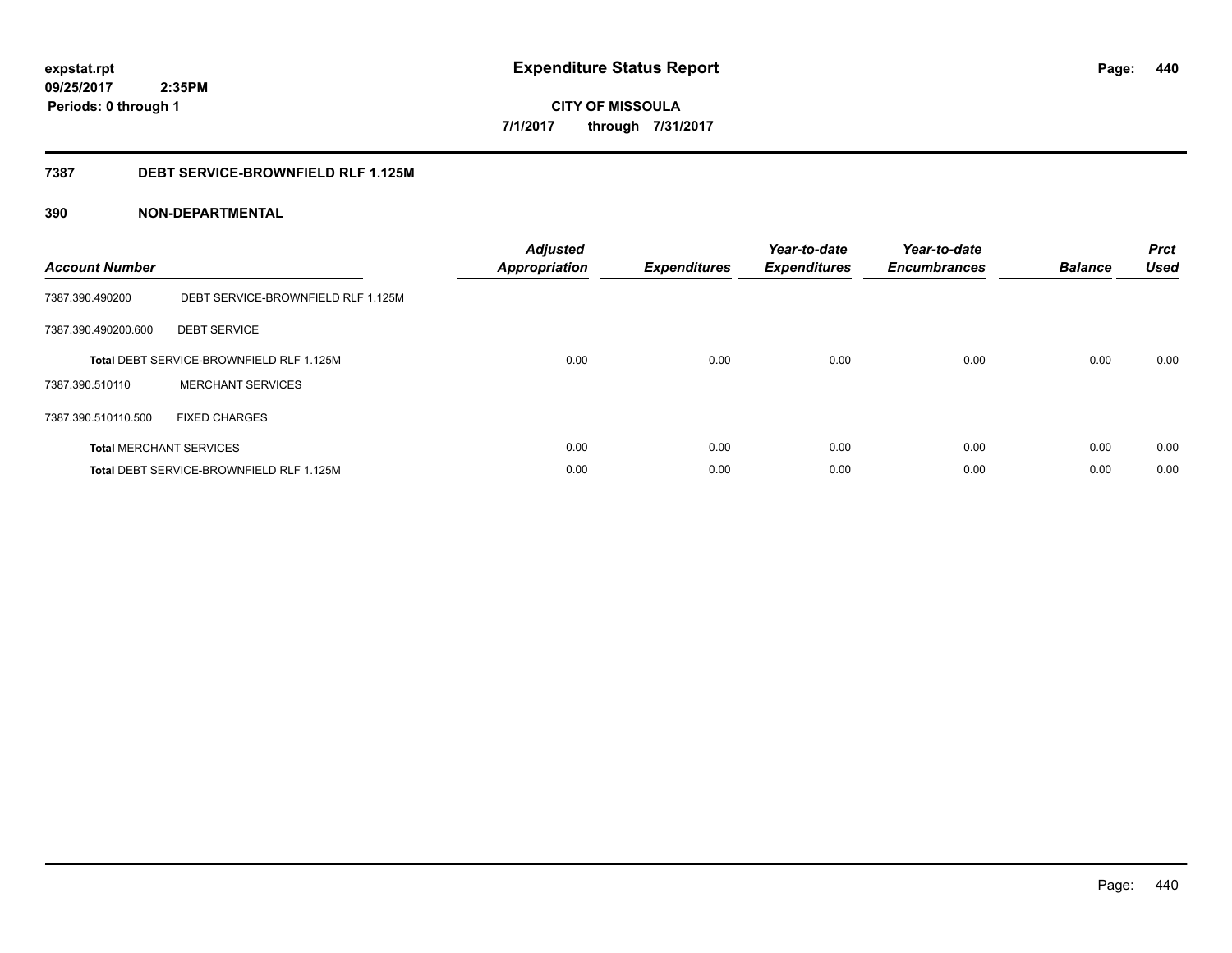**7388 RESERVE-3.6m TIF**

| <b>Account Number</b>  |                                      | <b>Adjusted</b><br><b>Appropriation</b> | <b>Expenditures</b> | Year-to-date<br><b>Expenditures</b> | Year-to-date<br><b>Encumbrances</b> | <b>Balance</b> | <b>Prct</b><br><b>Used</b> |
|------------------------|--------------------------------------|-----------------------------------------|---------------------|-------------------------------------|-------------------------------------|----------------|----------------------------|
| 7388.390.490607        | <b>TRANSFERS TO BROWNFIELD</b>       |                                         |                     |                                     |                                     |                |                            |
| 7388.390.490607.800    | OTHER OBJECTS                        |                                         |                     |                                     |                                     |                |                            |
|                        | <b>Total TRANSFERS TO BROWNFIELD</b> | 0.00                                    | 0.00                | 0.00                                | 0.00                                | 0.00           | 0.00                       |
| 7388.390.510110        | <b>MERCHANT SERVICES</b>             |                                         |                     |                                     |                                     |                |                            |
| 7388.390.510110.500    | <b>FIXED CHARGES</b>                 |                                         |                     |                                     |                                     |                |                            |
| Total RESERVE-3.6m TIF |                                      | 0.00                                    | 0.00                | 0.00                                | 0.00                                | 0.00           | 0.00                       |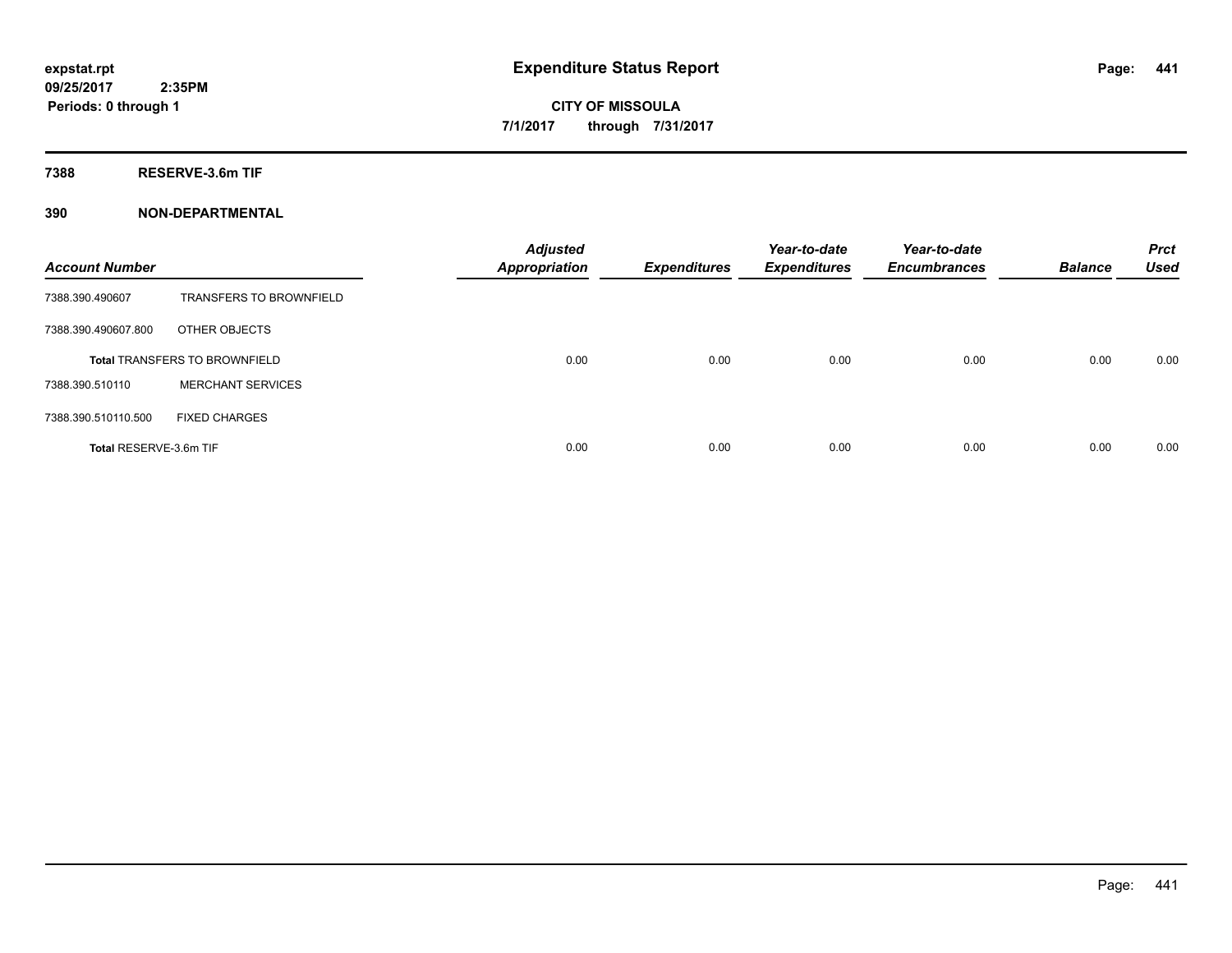### **7389 DEBT SERVICE - 3.6M/5.75M**

| <b>Account Number</b> |                                   | <b>Adjusted</b><br><b>Appropriation</b> | <b>Expenditures</b> | Year-to-date<br><b>Expenditures</b> | Year-to-date<br><b>Encumbrances</b> | <b>Balance</b> | <b>Prct</b><br><b>Used</b> |
|-----------------------|-----------------------------------|-----------------------------------------|---------------------|-------------------------------------|-------------------------------------|----------------|----------------------------|
| 7389.385.470220       | PROPERTY ACQUISITION              |                                         |                     |                                     |                                     |                |                            |
| 7389.385.470220.600   | <b>DEBT SERVICE</b>               |                                         |                     |                                     |                                     |                |                            |
|                       | <b>Total PROPERTY ACQUISITION</b> | 0.00                                    | 0.00                | 0.00                                | 0.00                                | 0.00           | 0.00                       |
| 7389.385.470250       | <b>RELOCATION PAYMENTS</b>        |                                         |                     |                                     |                                     |                |                            |
| 7389.385.470250.700   | <b>GRANTS &amp; CONTRIBUTIONS</b> |                                         |                     |                                     |                                     |                |                            |
|                       | <b>Total RELOCATION PAYMENTS</b>  | 0.00                                    | 0.00                | 0.00                                | 0.00                                | 0.00           | 0.00                       |
| 7389.385.510110       | <b>MERCHANT SERVICES</b>          |                                         |                     |                                     |                                     |                |                            |
| 7389.385.510110.500   | <b>FIXED CHARGES</b>              |                                         |                     |                                     |                                     |                |                            |
| <b>Total MRA</b>      |                                   | 0.00                                    | 0.00                | 0.00                                | 0.00                                | 0.00           | 0.00                       |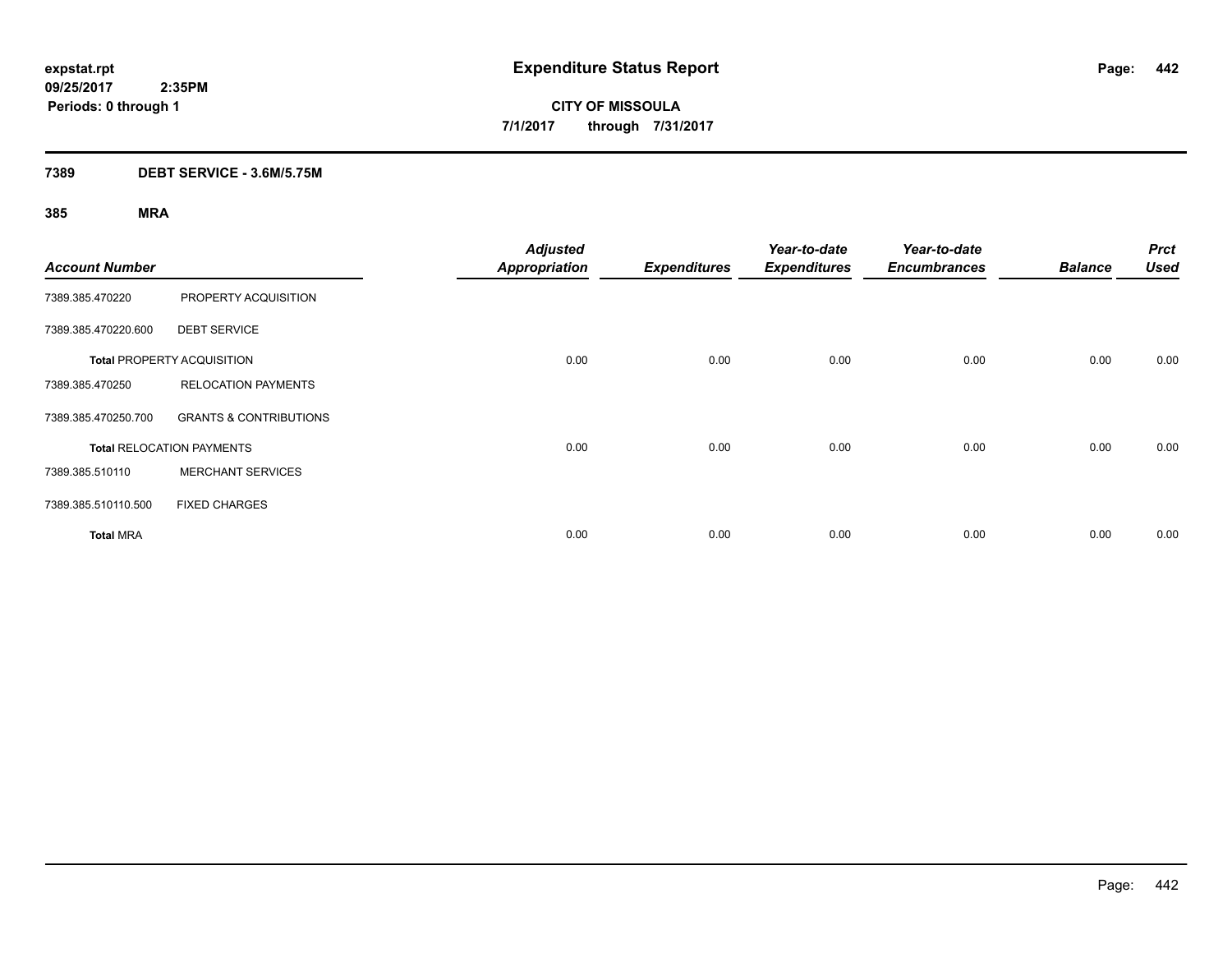### **7389 DEBT SERVICE - 3.6M/5.75M**

| <b>Account Number</b> |                                 | <b>Adjusted</b><br>Appropriation | <b>Expenditures</b> | Year-to-date<br><b>Expenditures</b> | Year-to-date<br><b>Encumbrances</b> | <b>Balance</b> | <b>Prct</b><br><b>Used</b> |
|-----------------------|---------------------------------|----------------------------------|---------------------|-------------------------------------|-------------------------------------|----------------|----------------------------|
| 7389.390.490200       | REVENUE BOND DEBT SERVICE       |                                  |                     |                                     |                                     |                |                            |
| 7389.390.490200.600   | <b>DEBT SERVICE</b>             |                                  |                     |                                     |                                     |                |                            |
|                       | Total REVENUE BOND DEBT SERVICE | 0.00                             | 0.00                | 0.00                                | 0.00                                | 0.00           | 0.00                       |
| 7389.390.490210       | FY13 \$5.75M DEBT SERVICE       |                                  |                     |                                     |                                     |                |                            |
| 7389.390.490210.600   | <b>DEBT SERVICE</b>             |                                  |                     |                                     |                                     |                |                            |
|                       | Total FY13 \$5.75M DEBT SERVICE | 0.00                             | 0.00                | 0.00                                | 0.00                                | 0.00           | 0.00                       |
| 7389.390.510110       | <b>MERCHANT SERVICES</b>        |                                  |                     |                                     |                                     |                |                            |
| 7389.390.510110.500   | <b>FIXED CHARGES</b>            |                                  |                     |                                     |                                     |                |                            |
|                       | Total DEBT SERVICE - 3.6M/5.75M | 0.00                             | 0.00                | 0.00                                | 0.00                                | 0.00           | 0.00                       |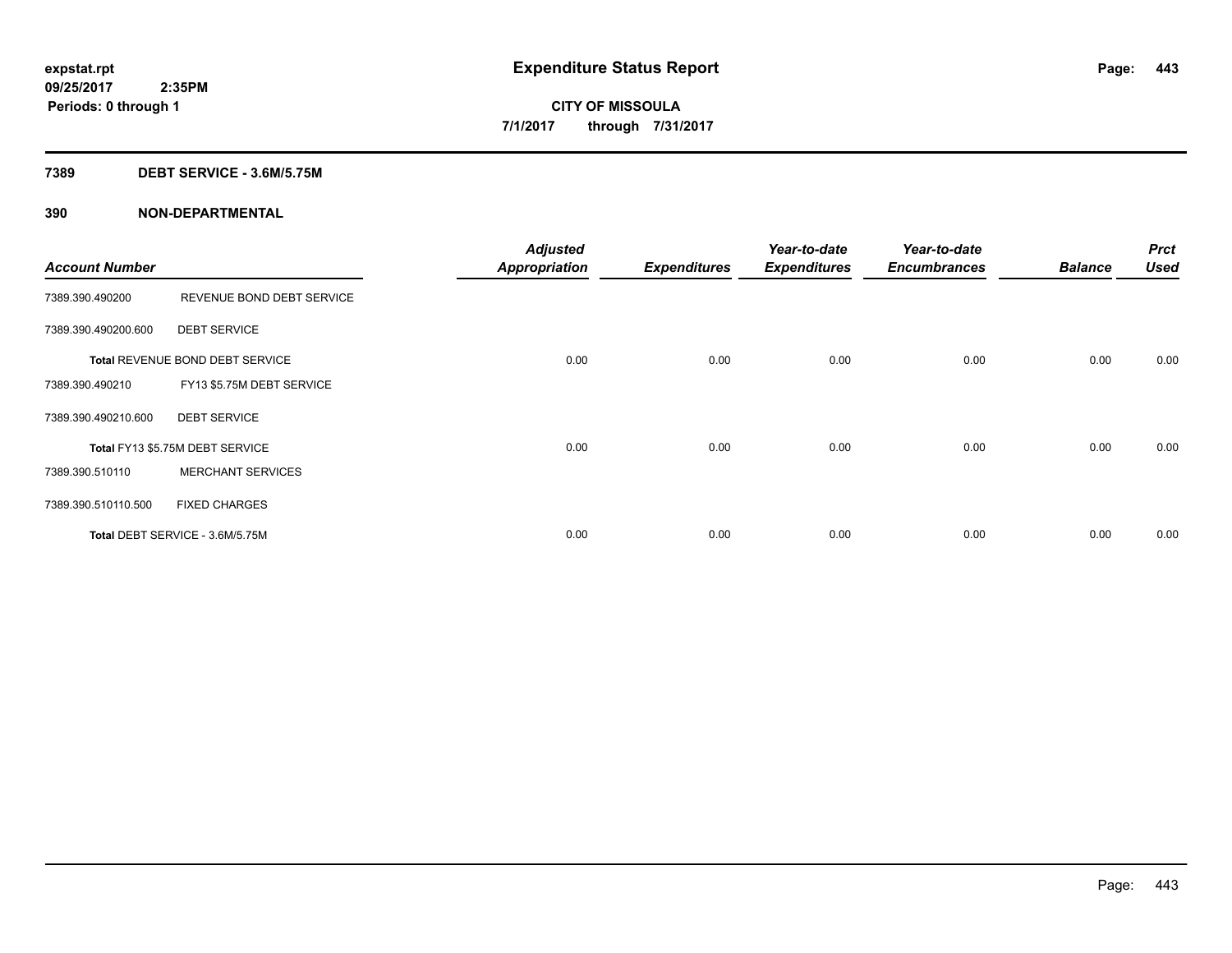### **7390 URDII CLEARING - 3.6M TIF**

| <b>Account Number</b> |                                      | <b>Adjusted</b><br><b>Appropriation</b> | <b>Expenditures</b> | Year-to-date<br><b>Expenditures</b> | Year-to-date<br><b>Encumbrances</b> | <b>Balance</b> | <b>Prct</b><br><b>Used</b> |
|-----------------------|--------------------------------------|-----------------------------------------|---------------------|-------------------------------------|-------------------------------------|----------------|----------------------------|
| 7390.385.490607       | <b>TRANSFERS TO BROWNFIELD</b>       |                                         |                     |                                     |                                     |                |                            |
| 7390.385.490607.800   | OTHER OBJECTS                        |                                         |                     |                                     |                                     |                |                            |
|                       | <b>Total TRANSFERS TO BROWNFIELD</b> | 0.00                                    | 0.00                | 0.00                                | 0.00                                | 0.00           | 0.00                       |
| 7390.385.510110       | <b>MERCHANT SERVICES</b>             |                                         |                     |                                     |                                     |                |                            |
| 7390.385.510110.500   | <b>FIXED CHARGES</b>                 |                                         |                     |                                     |                                     |                |                            |
| <b>Total MRA</b>      |                                      | 0.00                                    | 0.00                | 0.00                                | 0.00                                | 0.00           | 0.00                       |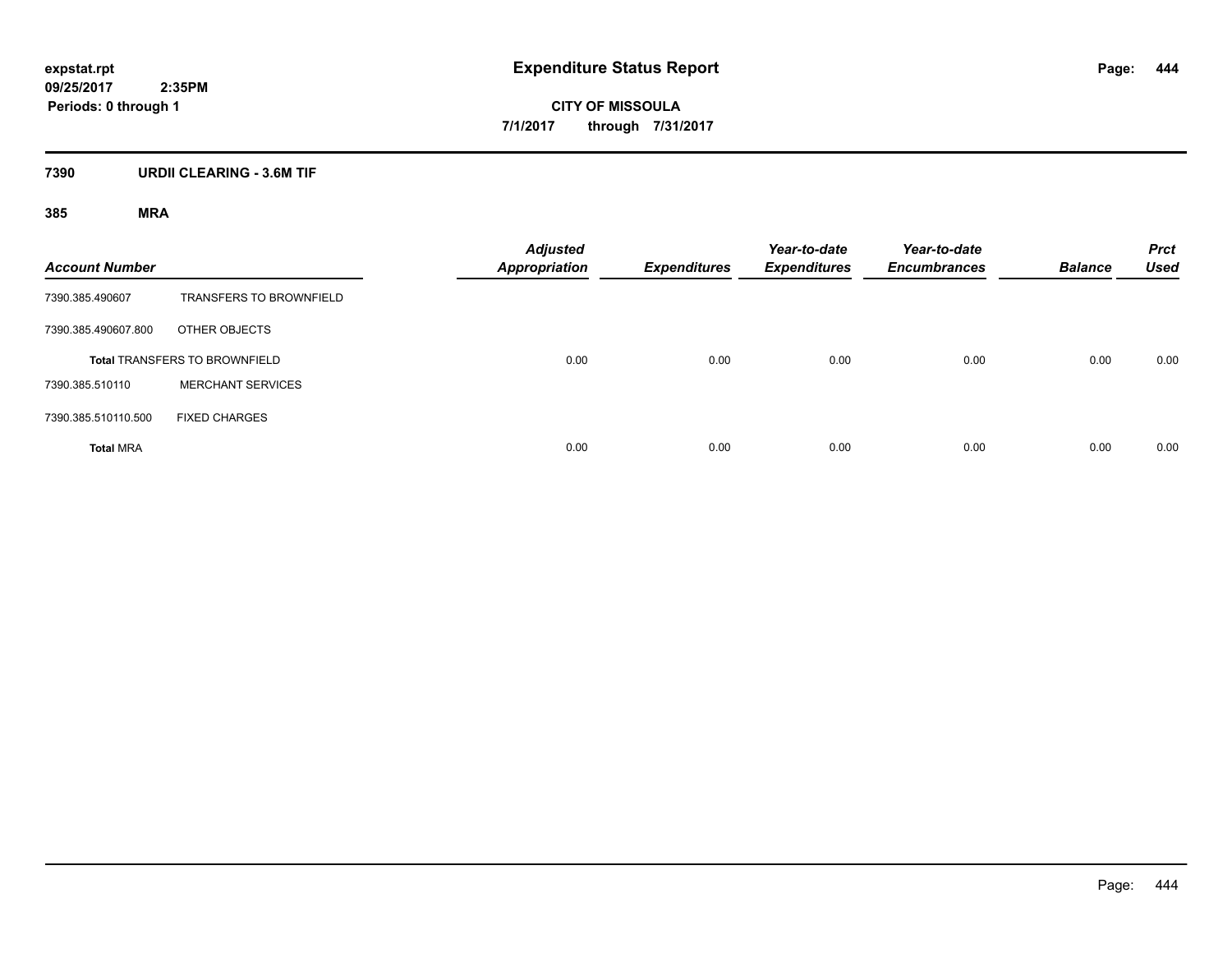### **7390 URDII CLEARING - 3.6M TIF**

| <b>Account Number</b>        |                                     | <b>Adjusted</b><br>Appropriation | <b>Expenditures</b> | Year-to-date<br><b>Expenditures</b> | Year-to-date<br><b>Encumbrances</b> | <b>Balance</b> | <b>Prct</b><br><b>Used</b> |
|------------------------------|-------------------------------------|----------------------------------|---------------------|-------------------------------------|-------------------------------------|----------------|----------------------------|
| 7390.390.490601              | TI BOND CLEARING                    |                                  |                     |                                     |                                     |                |                            |
| 7390.390.490601.800          | OTHER OBJECTS                       |                                  |                     |                                     |                                     |                |                            |
| Total TI BOND CLEARING       |                                     | 0.00                             | 0.00                | 0.00                                | 0.00                                | 0.00           | 0.00                       |
| 7390.390.490604              | TI BOND RESERVE                     |                                  |                     |                                     |                                     |                |                            |
| 7390.390.490604.800          | OTHER OBJECTS                       |                                  |                     |                                     |                                     |                |                            |
| <b>Total TI BOND RESERVE</b> |                                     | 0.00                             | 0.00                | 0.00                                | 0.00                                | 0.00           | 0.00                       |
| 7390.390.490605              | TRANSFER TO DEBT SERVICE 7389       |                                  |                     |                                     |                                     |                |                            |
| 7390.390.490605.800          | OTHER OBJECTS                       |                                  |                     |                                     |                                     |                |                            |
|                              | Total TRANSFER TO DEBT SERVICE 7389 | 0.00                             | 0.00                | 0.00                                | 0.00                                | 0.00           | 0.00                       |
| 7390.390.490606              | DEVELOPMENT TRANSFERS               |                                  |                     |                                     |                                     |                |                            |
| 7390.390.490606.800          | OTHER OBJECTS                       |                                  |                     |                                     |                                     |                |                            |
|                              | Total DEVELOPMENT TRANSFERS         | 0.00                             | 0.00                | 0.00                                | 0.00                                | 0.00           | 0.00                       |
| 7390.390.490607              | TRANSFERS TO BROWNFIELD             |                                  |                     |                                     |                                     |                |                            |
| 7390.390.490607.800          | OTHER OBJECTS                       |                                  |                     |                                     |                                     |                |                            |
|                              | Total TRANSFERS TO BROWNFIELD       | 0.00                             | 0.00                | 0.00                                | 0.00                                | 0.00           | 0.00                       |
| 7390.390.490608              | TRANSFERS TO SAFEWA/ST PAT          |                                  |                     |                                     |                                     |                |                            |
| 7390.390.490608.800          | OTHER OBJECTS                       |                                  |                     |                                     |                                     |                |                            |
|                              | Total TRANSFERS TO SAFEWA/ST PAT    | 0.00                             | 0.00                | 0.00                                | 0.00                                | 0.00           | 0.00                       |
| 7390.390.510110              | <b>MERCHANT SERVICES</b>            |                                  |                     |                                     |                                     |                |                            |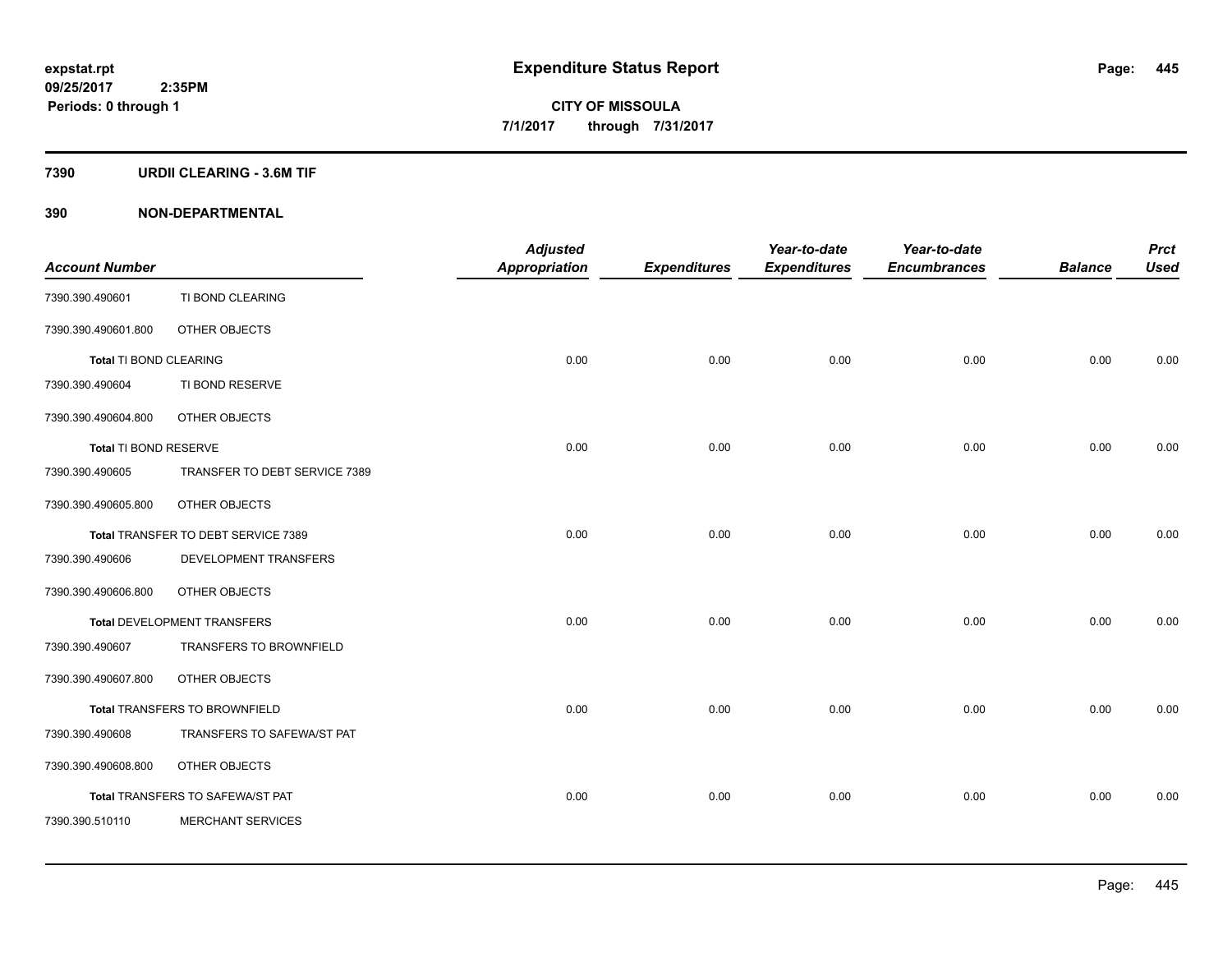### **7390 URDII CLEARING - 3.6M TIF**

| <b>Account Number</b>                       | <b>Adjusted</b><br>Appropriation | <i><b>Expenditures</b></i> | Year-to-date<br><b>Expenditures</b> | Year-to-date<br><b>Encumbrances</b> | <b>Balance</b> | <b>Prct</b><br>Used |
|---------------------------------------------|----------------------------------|----------------------------|-------------------------------------|-------------------------------------|----------------|---------------------|
| <b>FIXED CHARGES</b><br>7390.390.510110.500 |                                  |                            |                                     |                                     |                |                     |
| <b>Total FIXED CHARGES</b>                  | 0.00                             | 0.00                       | 0.00                                | 0.00                                | 0.00           | 0.00                |
| Total URDII CLEARING - 3.6M TIF             | 0.00                             | 0.00                       | 0.00                                | 0.00                                | 0.00           | 0.00                |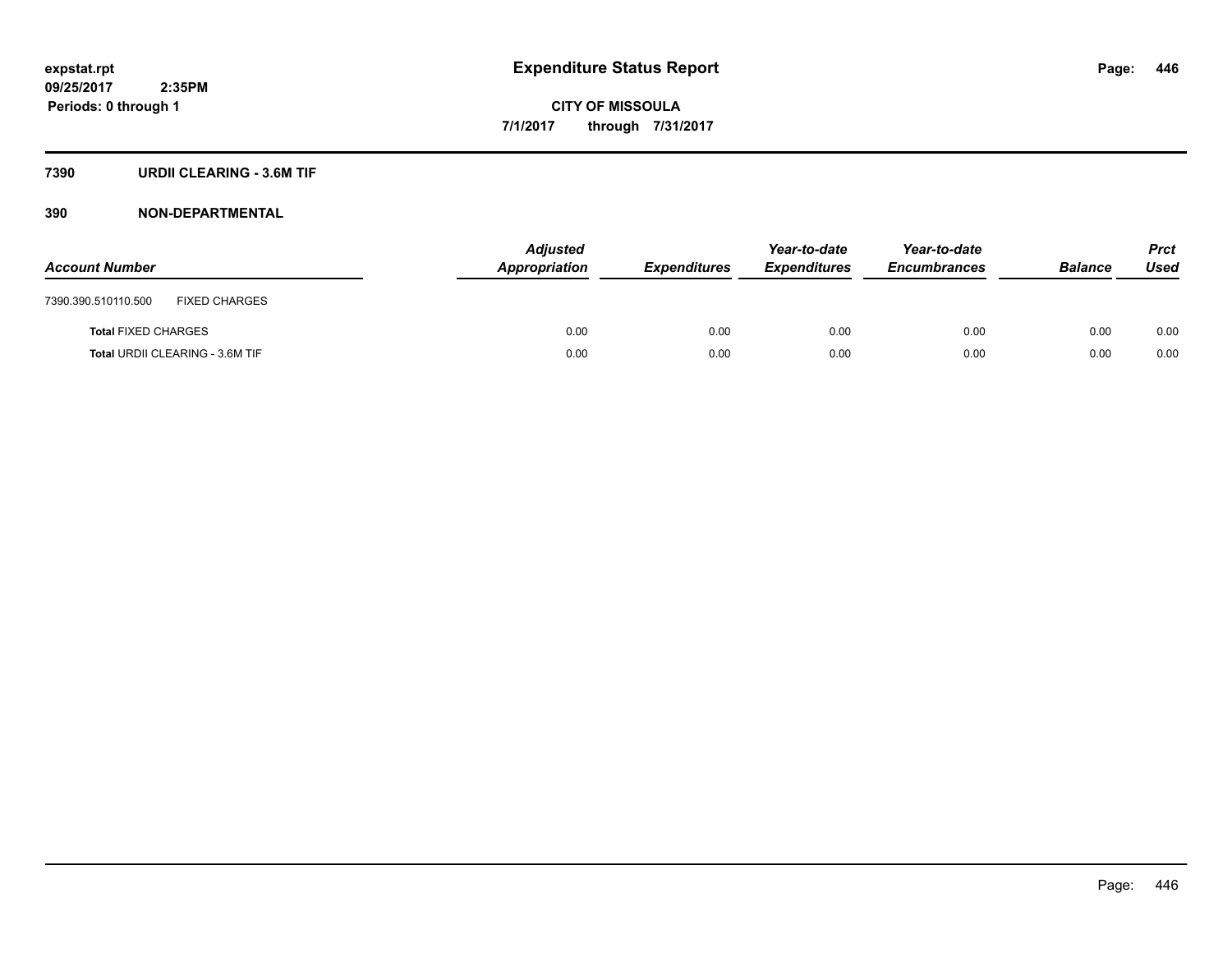**CITY OF MISSOULA 7/1/2017 through 7/31/2017**

**7391 MRA - URD I FUND**

| <b>Account Number</b>      |                          | <b>Adjusted</b><br><b>Appropriation</b> | <b>Expenditures</b> | Year-to-date<br><b>Expenditures</b> | Year-to-date<br><b>Encumbrances</b> | <b>Balance</b> | <b>Prct</b><br><b>Used</b> |
|----------------------------|--------------------------|-----------------------------------------|---------------------|-------------------------------------|-------------------------------------|----------------|----------------------------|
| 7391.385.510110            | <b>MERCHANT SERVICES</b> |                                         |                     |                                     |                                     |                |                            |
| 7391.385.510110.500        | <b>FIXED CHARGES</b>     |                                         |                     |                                     |                                     |                |                            |
| <b>Total FIXED CHARGES</b> |                          | 0.00                                    | 0.00                | 0.00                                | 0.00                                | 0.00           | 0.00                       |
| <b>Total MRA</b>           |                          | 0.00                                    | 0.00                | 0.00                                | 0.00                                | 0.00           | 0.00                       |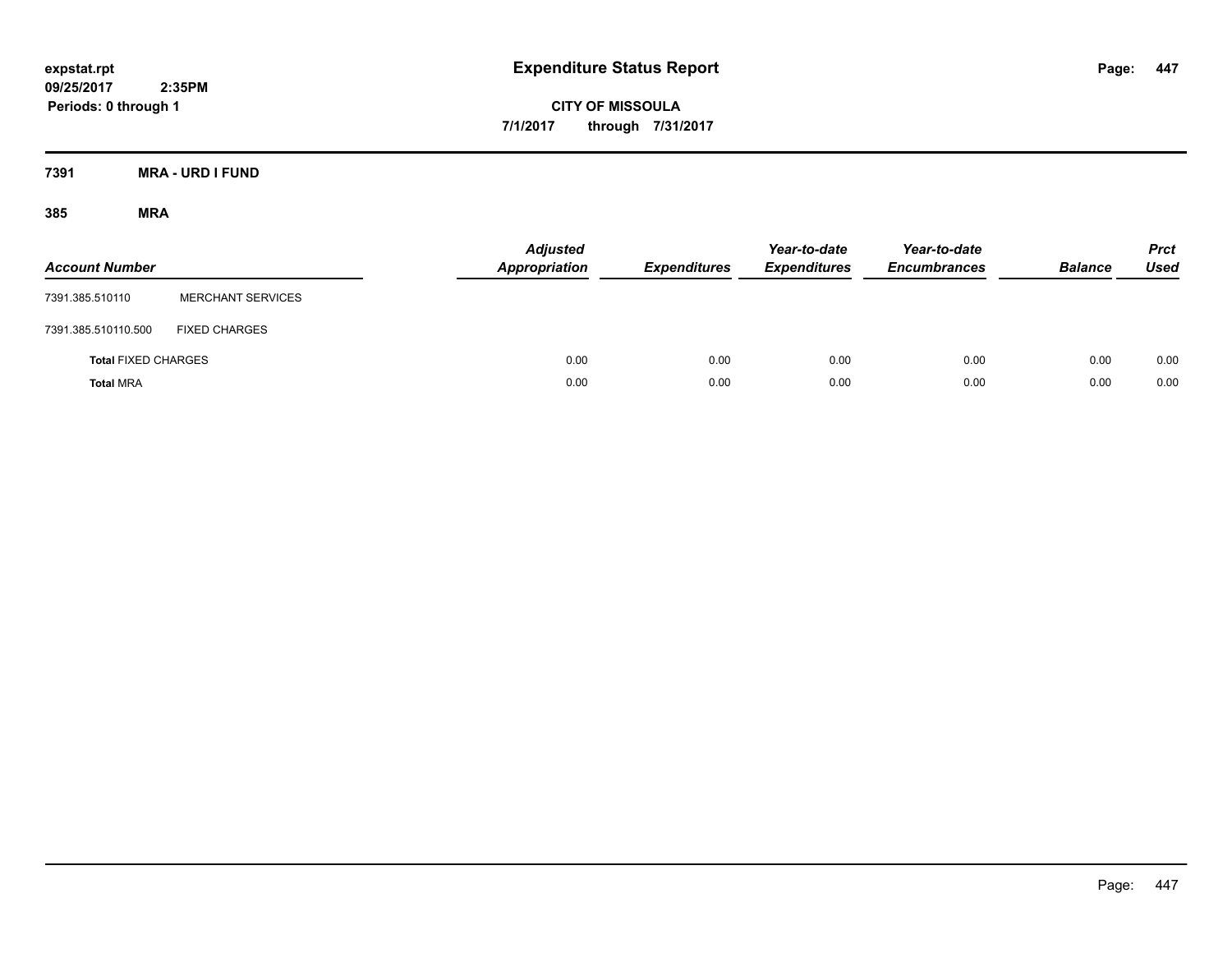**CITY OF MISSOULA 7/1/2017 through 7/31/2017**

**7391 MRA - URD I FUND**

**900 DEPRECIATION**

| <b>Account Number</b>  |                          | Adjusted<br>Appropriation | <b>Expenditures</b> | Year-to-date<br><b>Expenditures</b> | Year-to-date<br><b>Encumbrances</b> | <b>Balance</b> | Prct<br><b>Used</b> |
|------------------------|--------------------------|---------------------------|---------------------|-------------------------------------|-------------------------------------|----------------|---------------------|
| 7391.900.510110        | <b>MERCHANT SERVICES</b> |                           |                     |                                     |                                     |                |                     |
| 7391.900.510110.500    | <b>FIXED CHARGES</b>     |                           |                     |                                     |                                     |                |                     |
| Total MRA - URD I FUND |                          | 0.00                      | 0.00                | 0.00                                | 0.00                                | 0.00           | 0.00                |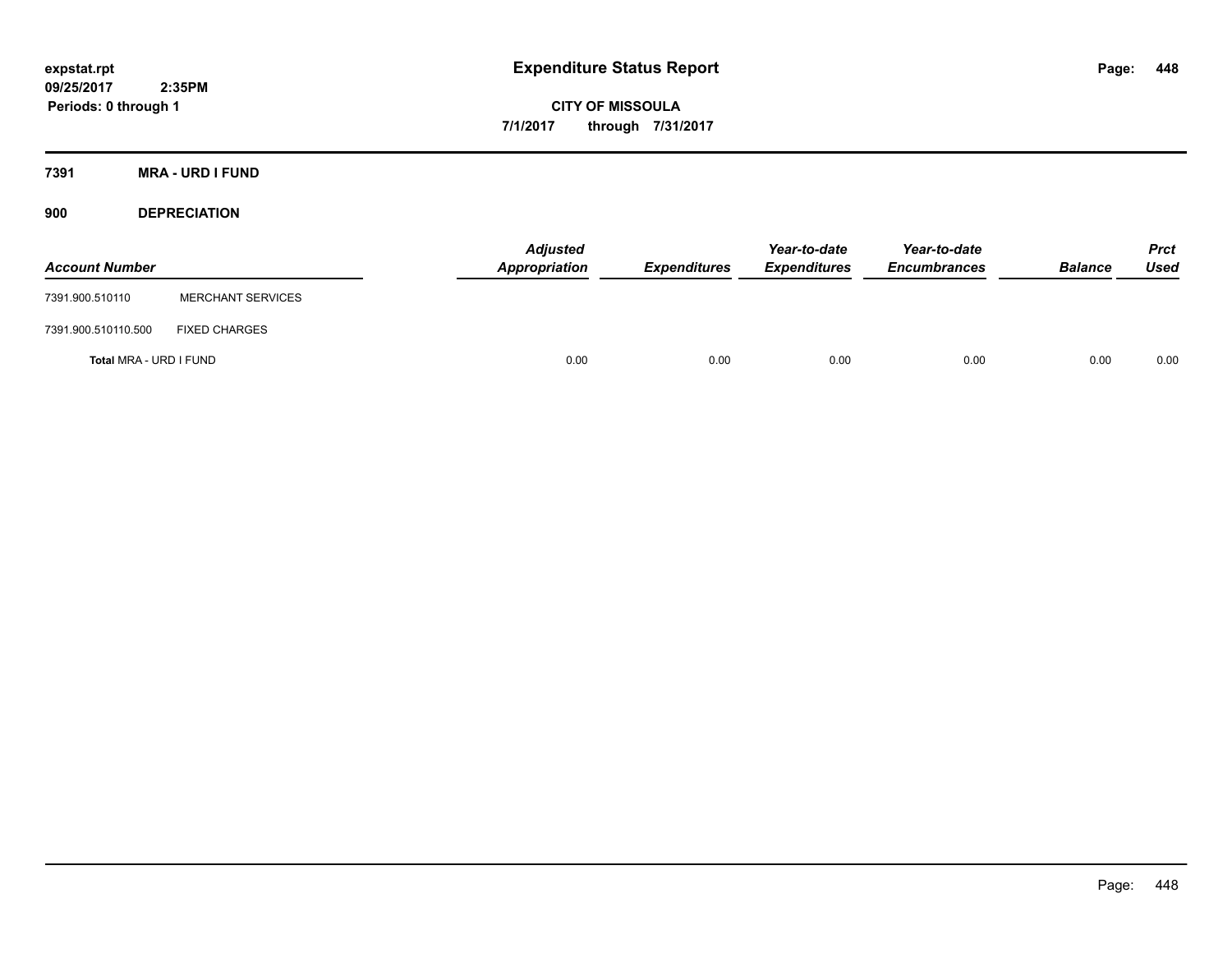**CITY OF MISSOULA 7/1/2017 through 7/31/2017**

**7392 MRA - URD II FUND**

| <b>Account Number</b>       |                                   | <b>Adjusted</b><br>Appropriation | <b>Expenditures</b> | Year-to-date<br><b>Expenditures</b> | Year-to-date<br><b>Encumbrances</b> | <b>Balance</b> | <b>Prct</b><br><b>Used</b> |
|-----------------------------|-----------------------------------|----------------------------------|---------------------|-------------------------------------|-------------------------------------|----------------|----------------------------|
| 7392.385.460436             | MRA CTEP/CMAQ                     |                                  |                     |                                     |                                     |                |                            |
| 7392.385.460436.300         | PURCHASED SERVICES                |                                  |                     |                                     |                                     |                |                            |
|                             | <b>Total PURCHASED SERVICES</b>   | 0.00                             | 0.00                | 0.00                                | 0.00                                | 0.00           | 0.00                       |
| 7392.385.460436.900         | <b>CAPITAL OUTLAY</b>             |                                  |                     |                                     |                                     |                |                            |
| Total MRA CTEP/CMAQ         |                                   | 0.00                             | 0.00                | 0.00                                | 0.00                                | 0.00           | 0.00                       |
| 7392.385.470210             | <b>ADMINISTRATION</b>             |                                  |                     |                                     |                                     |                |                            |
| 7392.385.470210.300         | PURCHASED SERVICES                |                                  |                     |                                     |                                     |                |                            |
|                             | <b>Total PURCHASED SERVICES</b>   | 0.00                             | 0.00                | 0.00                                | 0.00                                | 0.00           | 0.00                       |
| 7392.385.470210.800         | OTHER OBJECTS                     |                                  |                     |                                     |                                     |                |                            |
| <b>Total ADMINISTRATION</b> |                                   | 0.00                             | 0.00                | 0.00                                | 0.00                                | 0.00           | 0.00                       |
| 7392.385.470220             | PROPERTY ACQUISITION              |                                  |                     |                                     |                                     |                |                            |
| 7392.385.470220.800         | OTHER OBJECTS                     |                                  |                     |                                     |                                     |                |                            |
| <b>Total OTHER OBJECTS</b>  |                                   | 0.00                             | 0.00                | 0.00                                | 0.00                                | 0.00           | 0.00                       |
| 7392.385.470220.900         | CAPITAL OUTLAY                    |                                  |                     |                                     |                                     |                |                            |
|                             | Total PROPERTY ACQUISITION        | 0.00                             | 0.00                | 0.00                                | 0.00                                | 0.00           | 0.00                       |
| 7392.385.470230             | PW FACILITY                       |                                  |                     |                                     |                                     |                |                            |
| 7392.385.470230.300         | PURCHASED SERVICES                |                                  |                     |                                     |                                     |                |                            |
|                             | <b>Total PURCHASED SERVICES</b>   | 0.00                             | 0.00                | 0.00                                | 0.00                                | 0.00           | 0.00                       |
| 7392.385.470230.700         | <b>GRANTS &amp; CONTRIBUTIONS</b> |                                  |                     |                                     |                                     |                |                            |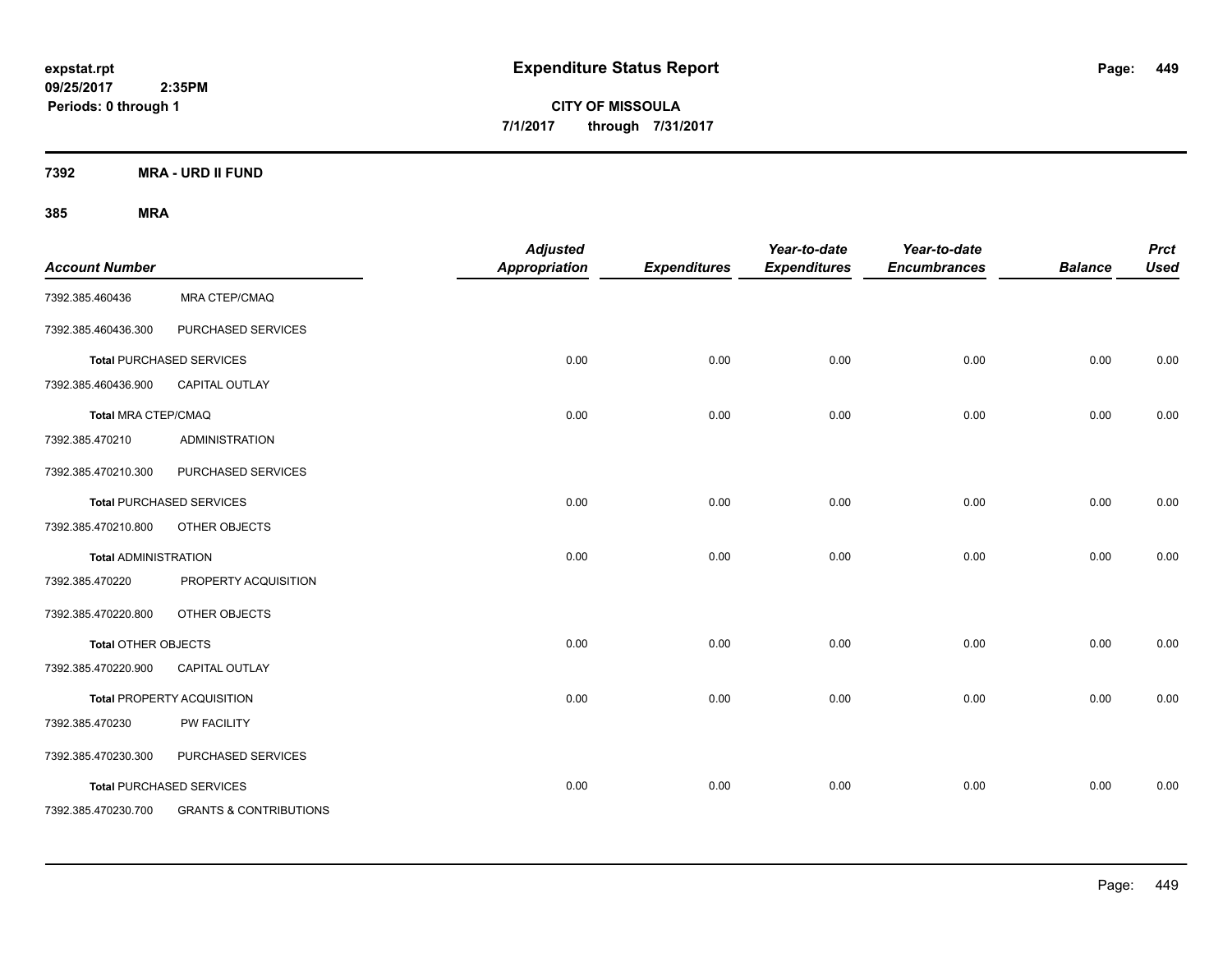**7392 MRA - URD II FUND**

| <b>Account Number</b>         |                                         | <b>Adjusted</b><br><b>Appropriation</b> | <b>Expenditures</b> | Year-to-date<br><b>Expenditures</b> | Year-to-date<br><b>Encumbrances</b> | <b>Balance</b> | <b>Prct</b><br><b>Used</b> |
|-------------------------------|-----------------------------------------|-----------------------------------------|---------------------|-------------------------------------|-------------------------------------|----------------|----------------------------|
|                               | <b>Total GRANTS &amp; CONTRIBUTIONS</b> | 0.00                                    | 0.00                | 0.00                                | 0.00                                | 0.00           | 0.00                       |
| 7392.385.470230.800           | OTHER OBJECTS                           |                                         |                     |                                     |                                     |                |                            |
| <b>Total OTHER OBJECTS</b>    |                                         | 0.00                                    | 0.00                | 0.00                                | 0.00                                | 0.00           | 0.00                       |
| 7392.385.470230.900           | CAPITAL OUTLAY                          |                                         |                     |                                     |                                     |                |                            |
| <b>Total PW FACILITY</b>      |                                         | 0.00                                    | 0.00                | 0.00                                | 0.00                                | 0.00           | 0.00                       |
| 7392.385.470240               | <b>REHAB LOANS</b>                      |                                         |                     |                                     |                                     |                |                            |
| 7392.385.470240.700           | <b>GRANTS &amp; CONTRIBUTIONS</b>       |                                         |                     |                                     |                                     |                |                            |
| <b>Total REHAB LOANS</b>      |                                         | 0.00                                    | 0.00                | 0.00                                | 0.00                                | 0.00           | 0.00                       |
| 7392.385.470241               | *** Title Not Found ***                 |                                         |                     |                                     |                                     |                |                            |
| 7392.385.470241.300           | PURCHASED SERVICES                      |                                         |                     |                                     |                                     |                |                            |
|                               | <b>Total PURCHASED SERVICES</b>         | 0.00                                    | 0.00                | 0.00                                | 0.00                                | 0.00           | 0.00                       |
| 7392.385.470241.700           | <b>GRANTS &amp; CONTRIBUTIONS</b>       |                                         |                     |                                     |                                     |                |                            |
|                               | Total GRANTS & CONTRIBUTIONS            | 0.00                                    | 0.00                | 0.00                                | 0.00                                | 0.00           | 0.00                       |
| 7392.385.470241.800           | OTHER OBJECTS                           |                                         |                     |                                     |                                     |                |                            |
| <b>Total OTHER OBJECTS</b>    |                                         | 0.00                                    | 0.00                | 0.00                                | 0.00                                | 0.00           | 0.00                       |
| 7392.385.470241.900           | CAPITAL OUTLAY                          |                                         |                     |                                     |                                     |                |                            |
| Total *** Title Not Found *** |                                         | 0.00                                    | 0.00                | 0.00                                | 0.00                                | 0.00           | 0.00                       |
| 7392.385.470250               | <b>RELOCATION PAYMENTS</b>              |                                         |                     |                                     |                                     |                |                            |
| 7392.385.470250.700           | <b>GRANTS &amp; CONTRIBUTIONS</b>       |                                         |                     |                                     |                                     |                |                            |
|                               | <b>Total GRANTS &amp; CONTRIBUTIONS</b> | 0.00                                    | 0.00                | 0.00                                | 0.00                                | 0.00           | 0.00                       |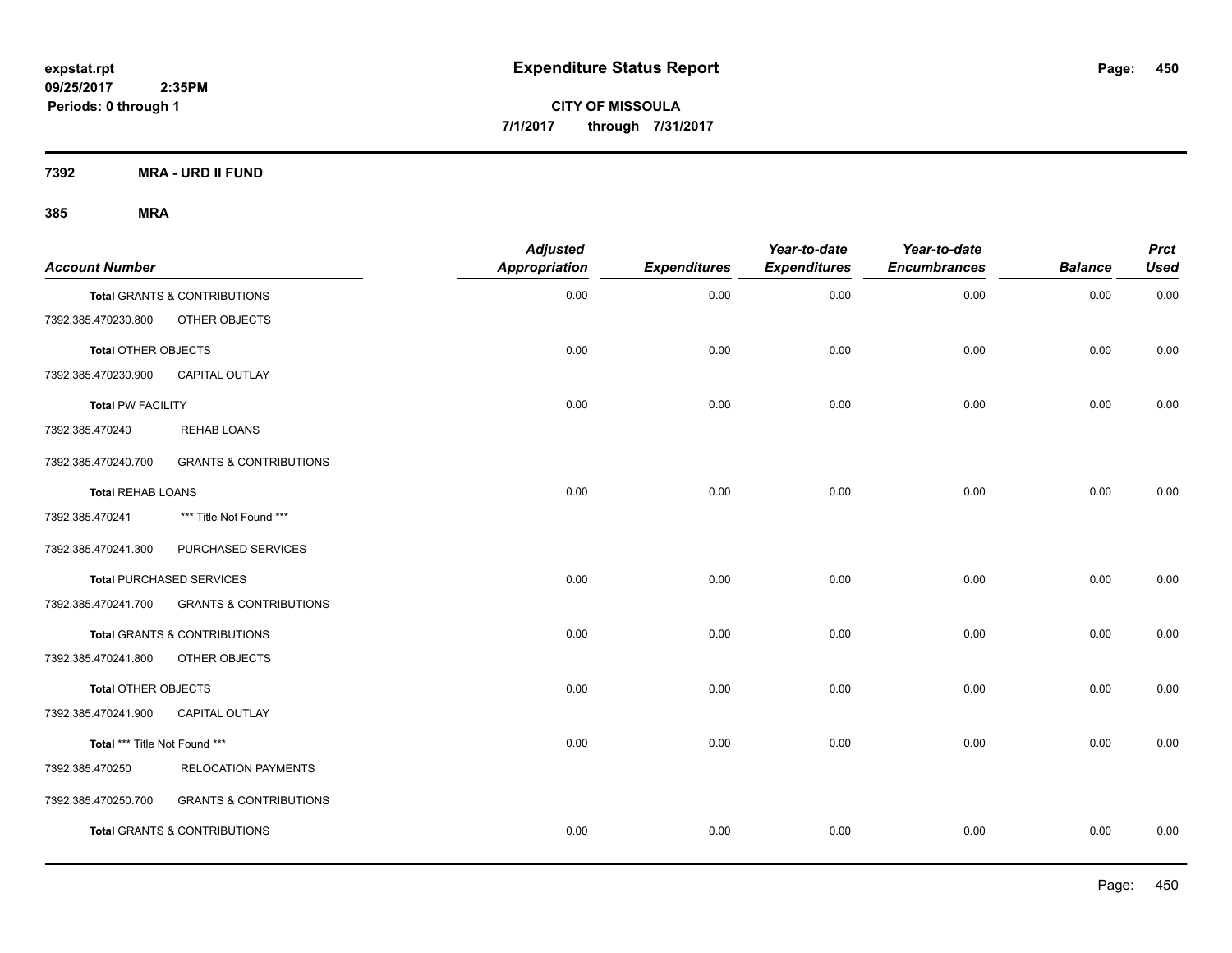**CITY OF MISSOULA 7/1/2017 through 7/31/2017**

**7392 MRA - URD II FUND**

| <b>Account Number</b>            |                                         | <b>Adjusted</b><br>Appropriation | <b>Expenditures</b> | Year-to-date<br><b>Expenditures</b> | Year-to-date<br><b>Encumbrances</b> | <b>Balance</b> | <b>Prct</b><br><b>Used</b> |
|----------------------------------|-----------------------------------------|----------------------------------|---------------------|-------------------------------------|-------------------------------------|----------------|----------------------------|
| 7392.385.470250.800              | OTHER OBJECTS                           |                                  |                     |                                     |                                     |                |                            |
|                                  | <b>Total RELOCATION PAYMENTS</b>        | 0.00                             | 0.00                | 0.00                                | 0.00                                | 0.00           | 0.00                       |
| 7392.385.470260                  | <b>PLANNING &amp; MGMT</b>              |                                  |                     |                                     |                                     |                |                            |
| 7392.385.470260.300              | PURCHASED SERVICES                      |                                  |                     |                                     |                                     |                |                            |
|                                  | <b>Total PURCHASED SERVICES</b>         | 0.00                             | 0.00                | 0.00                                | 0.00                                | 0.00           | 0.00                       |
| 7392.385.470260.700              | <b>GRANTS &amp; CONTRIBUTIONS</b>       |                                  |                     |                                     |                                     |                |                            |
|                                  | <b>Total GRANTS &amp; CONTRIBUTIONS</b> | 0.00                             | 0.00                | 0.00                                | 0.00                                | 0.00           | 0.00                       |
| 7392.385.470260.800              | OTHER OBJECTS                           |                                  |                     |                                     |                                     |                |                            |
| <b>Total PLANNING &amp; MGMT</b> |                                         | 0.00                             | 0.00                | 0.00                                | 0.00                                | 0.00           | 0.00                       |
| 7392.385.470270                  | <b>CLEARING &amp; DEMO</b>              |                                  |                     |                                     |                                     |                |                            |
| 7392.385.470270.700              | <b>GRANTS &amp; CONTRIBUTIONS</b>       |                                  |                     |                                     |                                     |                |                            |
|                                  | Total GRANTS & CONTRIBUTIONS            | 0.00                             | 0.00                | 0.00                                | 0.00                                | 0.00           | 0.00                       |
| 7392.385.470270.800              | OTHER OBJECTS                           |                                  |                     |                                     |                                     |                |                            |
| Total OTHER OBJECTS              |                                         | 0.00                             | 0.00                | 0.00                                | 0.00                                | 0.00           | 0.00                       |
| 7392.385.470270.900              | <b>CAPITAL OUTLAY</b>                   |                                  |                     |                                     |                                     |                |                            |
| Total CLEARING & DEMO            |                                         | 0.00                             | 0.00                | 0.00                                | 0.00                                | 0.00           | 0.00                       |
| 7392.385.470280                  | 5M SOUTH RESERVE CROSSING               |                                  |                     |                                     |                                     |                |                            |
| 7392.385.470280.900              | CAPITAL OUTLAY                          |                                  |                     |                                     |                                     |                |                            |
|                                  | Total 5M SOUTH RESERVE CROSSING         | 0.00                             | 0.00                | 0.00                                | 0.00                                | 0.00           | 0.00                       |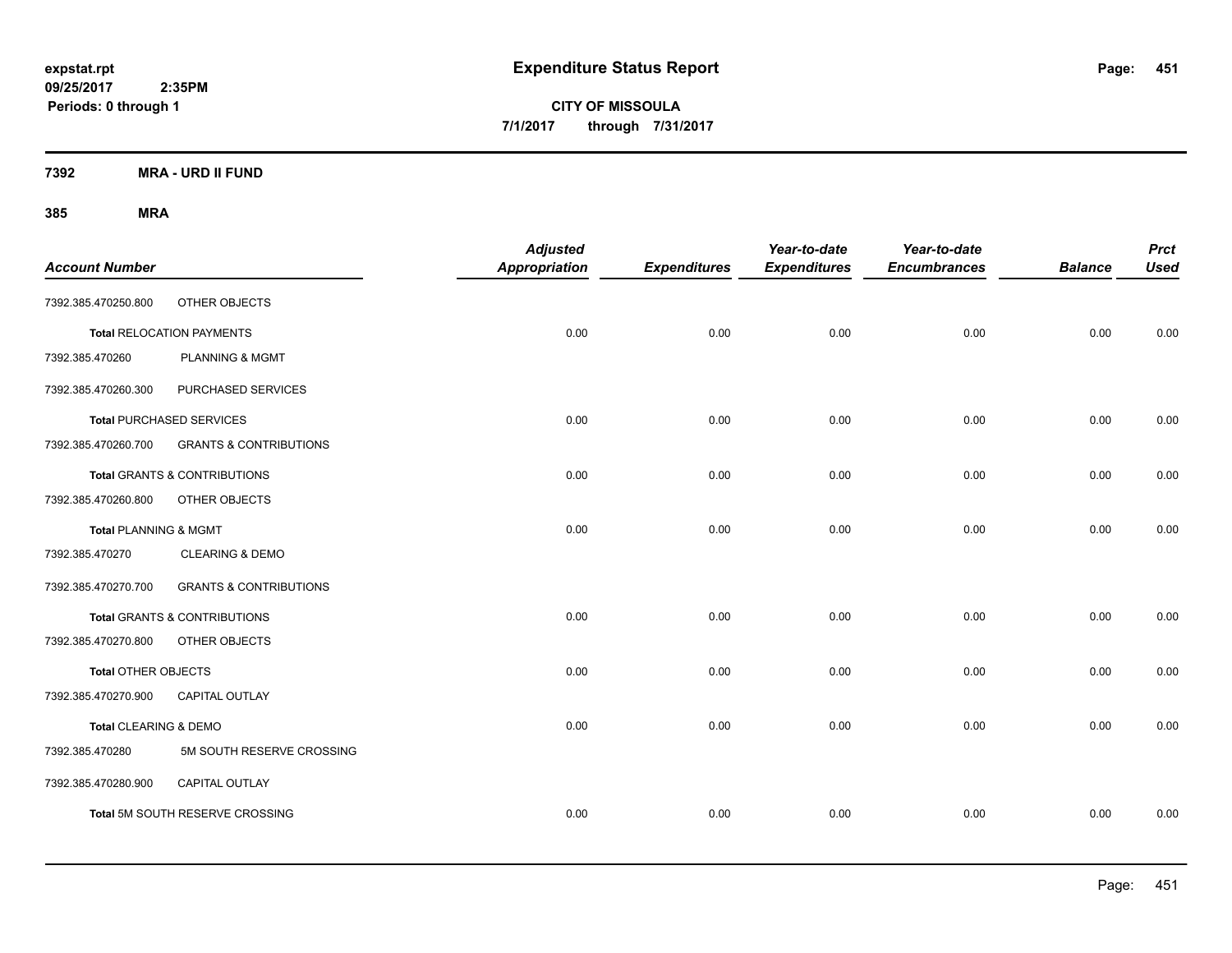**CITY OF MISSOULA 7/1/2017 through 7/31/2017**

**7392 MRA - URD II FUND**

| <b>Account Number</b>      |                                         | <b>Adjusted</b><br><b>Appropriation</b> | <b>Expenditures</b> | Year-to-date<br><b>Expenditures</b> | Year-to-date<br><b>Encumbrances</b> | <b>Balance</b> | <b>Prct</b><br><b>Used</b> |
|----------------------------|-----------------------------------------|-----------------------------------------|---------------------|-------------------------------------|-------------------------------------|----------------|----------------------------|
| 7392.385.470290            | BROWNFIELD RLF 1.125M                   |                                         |                     |                                     |                                     |                |                            |
| 7392.385.470290.700        | <b>GRANTS &amp; CONTRIBUTIONS</b>       |                                         |                     |                                     |                                     |                |                            |
|                            | <b>Total GRANTS &amp; CONTRIBUTIONS</b> | 0.00                                    | 0.00                | 0.00                                | 0.00                                | 0.00           | 0.00                       |
| 7392.385.470290.900        | CAPITAL OUTLAY                          |                                         |                     |                                     |                                     |                |                            |
|                            | Total BROWNFIELD RLF 1.125M             | 0.00                                    | 0.00                | 0.00                                | 0.00                                | 0.00           | 0.00                       |
| 7392.385.470300            | SAFEWAY/ST PAT 1.5M                     |                                         |                     |                                     |                                     |                |                            |
| 7392.385.470300.900        | <b>CAPITAL OUTLAY</b>                   |                                         |                     |                                     |                                     |                |                            |
| Total SAFEWAY/ST PAT 1.5M  |                                         | 0.00                                    | 0.00                | 0.00                                | 0.00                                | 0.00           | 0.00                       |
| 7392.385.470301            | 5.75M SILVER PARK/WYOMIN/MRL            |                                         |                     |                                     |                                     |                |                            |
| 7392.385.470301.300        | PURCHASED SERVICES                      |                                         |                     |                                     |                                     |                |                            |
|                            | <b>Total PURCHASED SERVICES</b>         | 0.00                                    | 0.00                | 0.00                                | 0.00                                | 0.00           | 0.00                       |
| 7392.385.470301.700        | <b>GRANTS &amp; CONTRIBUTIONS</b>       |                                         |                     |                                     |                                     |                |                            |
|                            | <b>Total GRANTS &amp; CONTRIBUTIONS</b> | 0.00                                    | 0.00                | 0.00                                | 0.00                                | 0.00           | 0.00                       |
| 7392.385.470301.800        | OTHER OBJECTS                           |                                         |                     |                                     |                                     |                |                            |
| <b>Total OTHER OBJECTS</b> |                                         | 0.00                                    | 0.00                | 0.00                                | 0.00                                | 0.00           | 0.00                       |
| 7392.385.470301.900        | CAPITAL OUTLAY                          |                                         |                     |                                     |                                     |                |                            |
|                            | Total 5.75M SILVER PARK/WYOMIN/MRL      | 0.00                                    | 0.00                | 0.00                                | 0.00                                | 0.00           | 0.00                       |
| 7392.385.510110            | <b>MERCHANT SERVICES</b>                |                                         |                     |                                     |                                     |                |                            |
| 7392.385.510110.500        | <b>FIXED CHARGES</b>                    |                                         |                     |                                     |                                     |                |                            |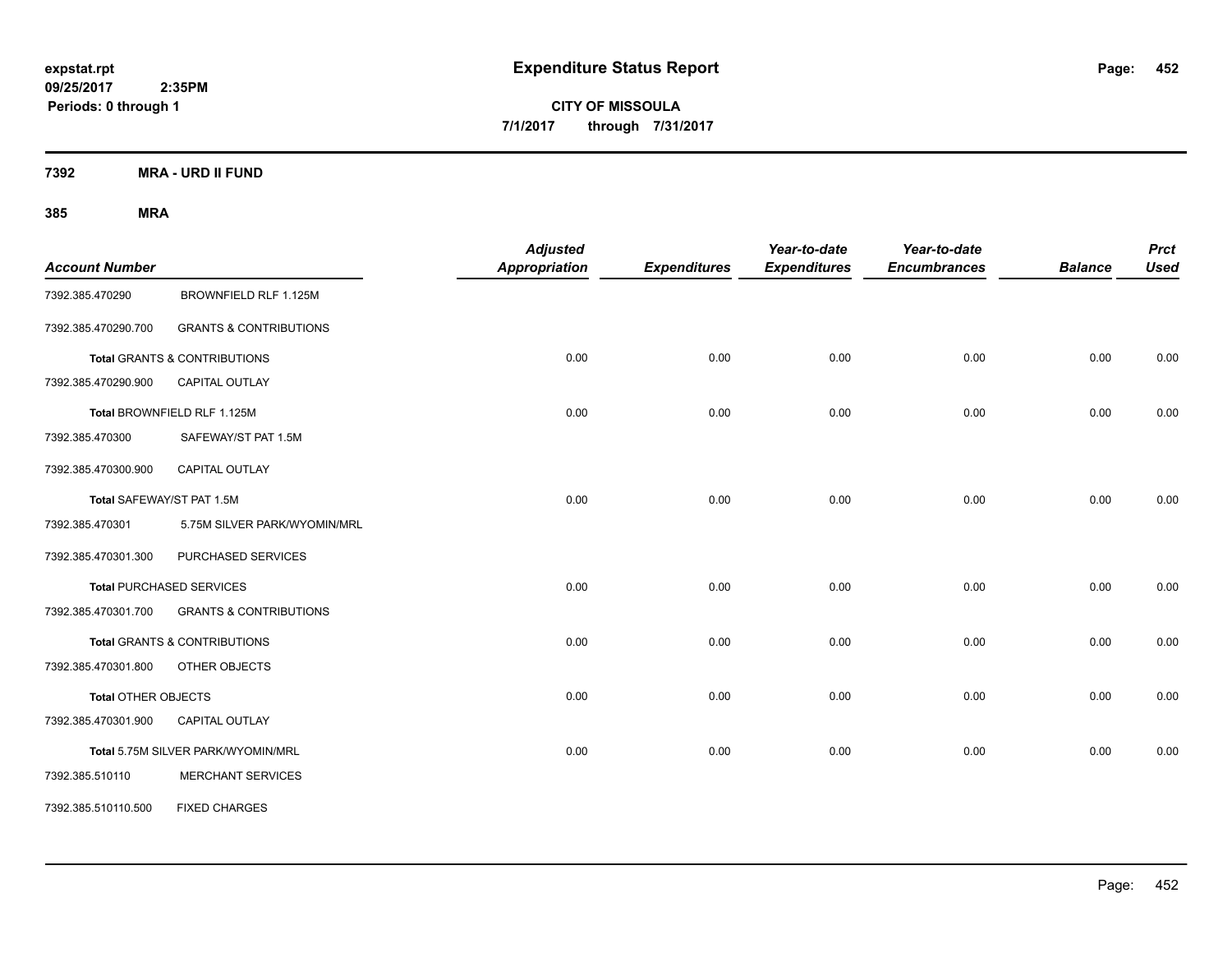| expstat.rpt                                  | <b>Expenditure Status Report</b>        |                     |                                     |                                     |                | 453<br>Page:               |
|----------------------------------------------|-----------------------------------------|---------------------|-------------------------------------|-------------------------------------|----------------|----------------------------|
| 09/25/2017<br>2:35PM<br>Periods: 0 through 1 | <b>CITY OF MISSOULA</b><br>7/1/2017     | through 7/31/2017   |                                     |                                     |                |                            |
| Total MRA - URD II FUND                      | 0.00                                    | 0.00                | 0.00                                | 0.00                                | 0.00           | 0.00                       |
| <b>MRA - URD III FUND</b><br>7393            |                                         |                     |                                     |                                     |                |                            |
| *** Title Not Found ***<br>380               |                                         |                     |                                     |                                     |                |                            |
| <b>Account Number</b>                        | <b>Adjusted</b><br><b>Appropriation</b> | <b>Expenditures</b> | Year-to-date<br><b>Expenditures</b> | Year-to-date<br><b>Encumbrances</b> | <b>Balance</b> | <b>Prct</b><br><b>Used</b> |
| 7393.380.430255<br>BIKE-PED PROGRAM & TRAILS |                                         |                     |                                     |                                     |                |                            |
| PURCHASED SERVICES<br>7393.380.430255.300    |                                         |                     |                                     |                                     |                |                            |
| Total *** Title Not Found ***                | 0.00                                    | 0.00                | 0.00                                | 0.00                                | 0.00           | 0.00                       |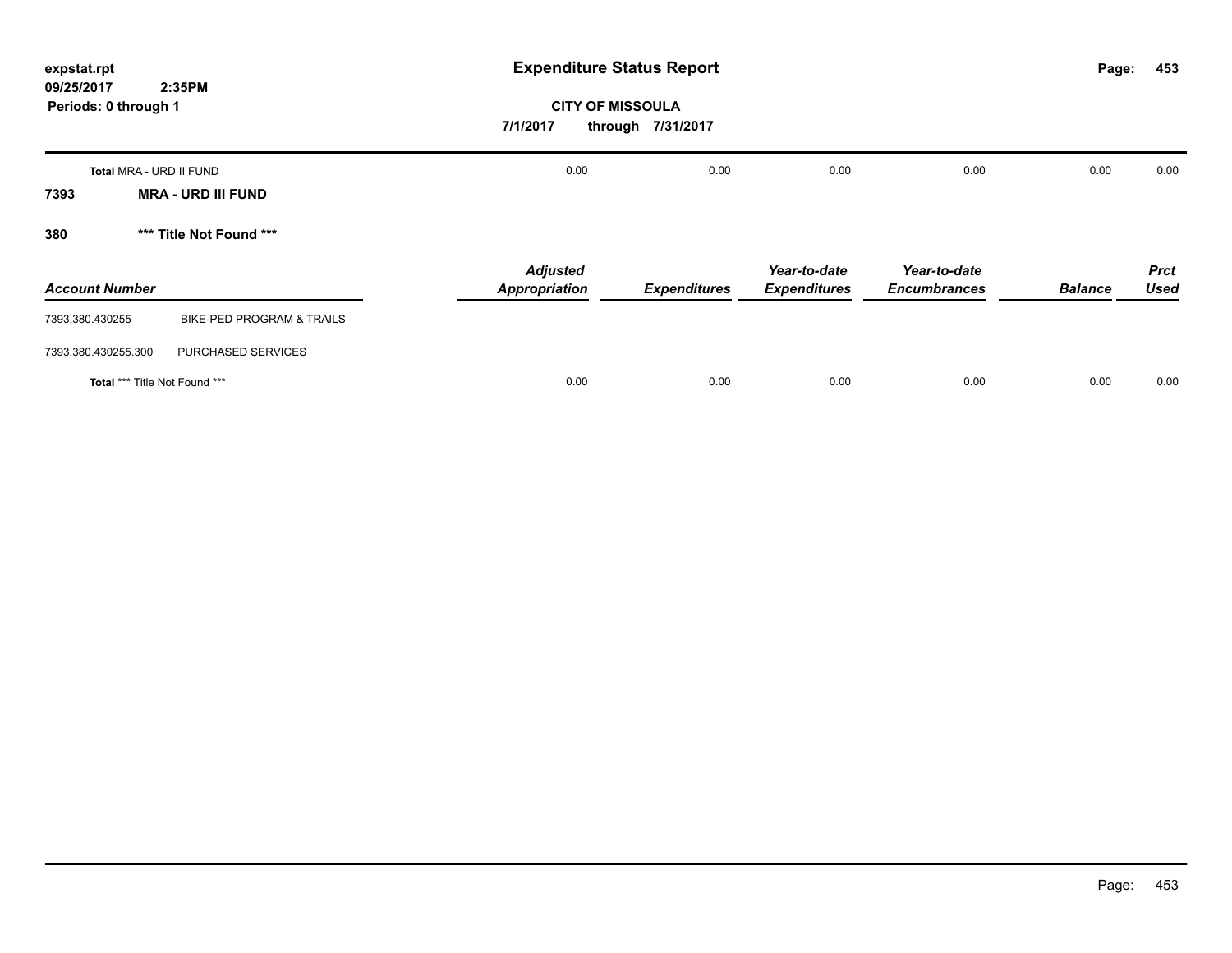**CITY OF MISSOULA 7/1/2017 through 7/31/2017**

**7393 MRA - URD III FUND**

| <b>Account Number</b>           |                                 | <b>Adjusted</b><br><b>Appropriation</b> | <b>Expenditures</b> | Year-to-date<br><b>Expenditures</b> | Year-to-date<br><b>Encumbrances</b> | <b>Balance</b> | <b>Prct</b><br><b>Used</b> |
|---------------------------------|---------------------------------|-----------------------------------------|---------------------|-------------------------------------|-------------------------------------|----------------|----------------------------|
| 7393.385.430233                 | <b>ROADWAY</b>                  |                                         |                     |                                     |                                     |                |                            |
| 7393.385.430233.300             | PURCHASED SERVICES              |                                         |                     |                                     |                                     |                |                            |
|                                 | <b>Total PURCHASED SERVICES</b> | 0.00                                    | 0.00                | 0.00                                | 0.00                                | 0.00           | 0.00                       |
| 7393.385.430233.800             | OTHER OBJECTS                   |                                         |                     |                                     |                                     |                |                            |
| Total OTHER OBJECTS             |                                 | 0.00                                    | 0.00                | 0.00                                | 0.00                                | 0.00           | 0.00                       |
| 7393.385.430233.900             | CAPITAL OUTLAY                  |                                         |                     |                                     |                                     |                |                            |
| <b>Total ROADWAY</b>            |                                 | 0.00                                    | 0.00                | 0.00                                | 0.00                                | 0.00           | 0.00                       |
| 7393.385.430255                 | JOHNSON PARK TRAIL              |                                         |                     |                                     |                                     |                |                            |
| 7393.385.430255.300             | PURCHASED SERVICES              |                                         |                     |                                     |                                     |                |                            |
|                                 | <b>Total PURCHASED SERVICES</b> | 0.00                                    | 0.00                | 0.00                                | 0.00                                | 0.00           | 0.00                       |
| 7393.385.430255.800             | OTHER OBJECTS                   |                                         |                     |                                     |                                     |                |                            |
| Total OTHER OBJECTS             |                                 | 0.00                                    | 0.00                | 0.00                                | 0.00                                | 0.00           | 0.00                       |
| 7393.385.430255.900             | <b>CAPITAL OUTLAY</b>           |                                         |                     |                                     |                                     |                |                            |
| <b>Total JOHNSON PARK TRAIL</b> |                                 | 0.00                                    | 0.00                | 0.00                                | 0.00                                | 0.00           | 0.00                       |
| 7393.385.470207                 | *** Title Not Found ***         |                                         |                     |                                     |                                     |                |                            |
| 7393.385.470207.600             | <b>DEBT SERVICE</b>             |                                         |                     |                                     |                                     |                |                            |
| Total *** Title Not Found ***   |                                 | 0.00                                    | 0.00                | 0.00                                | 0.00                                | 0.00           | 0.00                       |
| 7393.385.470210                 | <b>ADMINISTRATION</b>           |                                         |                     |                                     |                                     |                |                            |
| 7393.385.470210.100             | PERSONAL SERVICES               |                                         |                     |                                     |                                     |                |                            |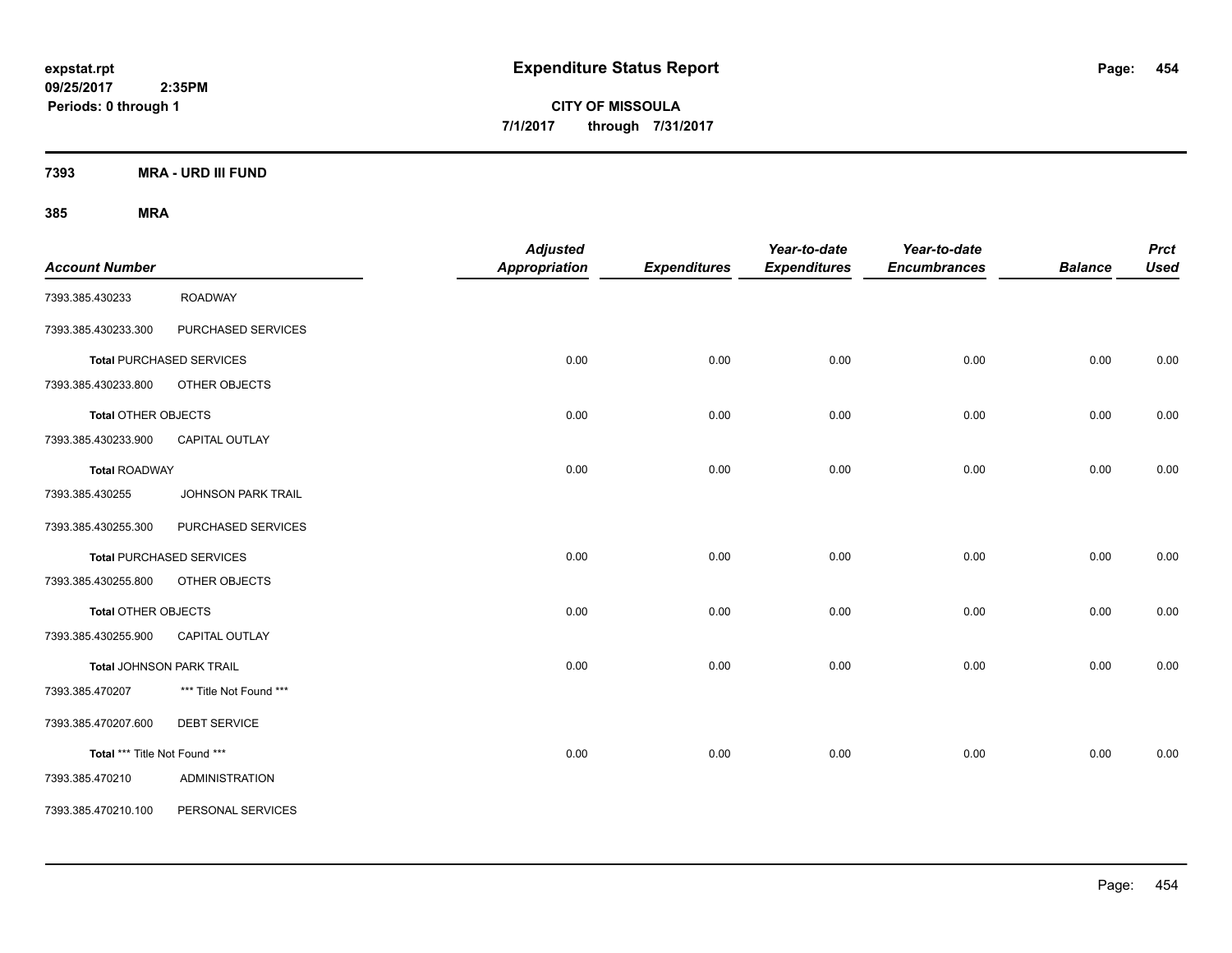**7393 MRA - URD III FUND**

| <b>Account Number</b>                                    | <b>Adjusted</b><br>Appropriation | <b>Expenditures</b> | Year-to-date<br><b>Expenditures</b> | Year-to-date<br><b>Encumbrances</b> | <b>Balance</b> | <b>Prct</b><br><b>Used</b> |
|----------------------------------------------------------|----------------------------------|---------------------|-------------------------------------|-------------------------------------|----------------|----------------------------|
| 7393.385.470210.110.000 SALARIES AND WAGES               | 0.00                             | 24,245.59           | 24,245.59                           | 0.00                                | $-24,245.59$   | 0.00                       |
| 7393.385.470210.140.000 EMPLOYER CONTRIBUTIONS           | 0.00                             | 13,777.59           | 13,777.59                           | 0.00                                | $-13,777.59$   | 0.00                       |
| 7393.385.470210.141.000 STATE RETIREMENT CONTRIBUTIONS   | 0.00                             | $-0.65$             | $-0.65$                             | 0.00                                | 0.65           | 0.00                       |
| <b>Total PERSONAL SERVICES</b>                           | 0.00                             | 38,022.53           | 38,022.53                           | 0.00                                | $-38,022.53$   | 0.00                       |
| 7393.385.470210.200<br><b>SUPPLIES</b>                   |                                  |                     |                                     |                                     |                |                            |
| <b>Total SUPPLIES</b>                                    | 0.00                             | 0.00                | 0.00                                | 0.00                                | 0.00           | 0.00                       |
| PURCHASED SERVICES<br>7393.385.470210.300                |                                  |                     |                                     |                                     |                |                            |
| 7393.385.470210.330.000 PUBLICITY, SUBSCRIPTIONS & DUES  | 0.00                             | 147.00              | 147.00                              | 0.00                                | $-147.00$      | 0.00                       |
| <b>Total PURCHASED SERVICES</b>                          | 0.00                             | 147.00              | 147.00                              | 0.00                                | $-147.00$      | 0.00                       |
| <b>GRANTS &amp; CONTRIBUTIONS</b><br>7393.385.470210.700 |                                  |                     |                                     |                                     |                |                            |
| <b>Total GRANTS &amp; CONTRIBUTIONS</b>                  | 0.00                             | 0.00                | 0.00                                | 0.00                                | 0.00           | 0.00                       |
| 7393.385.470210.800<br>OTHER OBJECTS                     |                                  |                     |                                     |                                     |                |                            |
| <b>Total OTHER OBJECTS</b>                               | 0.00                             | 0.00                | 0.00                                | 0.00                                | 0.00           | 0.00                       |
| 7393.385.470210.900<br><b>CAPITAL OUTLAY</b>             |                                  |                     |                                     |                                     |                |                            |
| <b>Total CAPITAL OUTLAY</b>                              | 0.00                             | 0.00                | 0.00                                | 0.00                                | 0.00           | 0.00                       |
| <b>Total ADMINISTRATION</b>                              | 0.00                             | 38,169.53           | 38,169.53                           | 0.00                                | $-38,169.53$   | 0.00                       |
| PROPERTY ACQUISITION<br>7393.385.470220                  |                                  |                     |                                     |                                     |                |                            |
| PURCHASED SERVICES<br>7393.385.470220.300                |                                  |                     |                                     |                                     |                |                            |
| <b>Total PURCHASED SERVICES</b>                          | 0.00                             | 0.00                | 0.00                                | 0.00                                | 0.00           | 0.00                       |
| OTHER OBJECTS<br>7393.385.470220.800                     |                                  |                     |                                     |                                     |                |                            |
| <b>Total OTHER OBJECTS</b>                               | 0.00                             | 0.00                | 0.00                                | 0.00                                | 0.00           | 0.00                       |
| <b>CAPITAL OUTLAY</b><br>7393.385.470220.900             |                                  |                     |                                     |                                     |                |                            |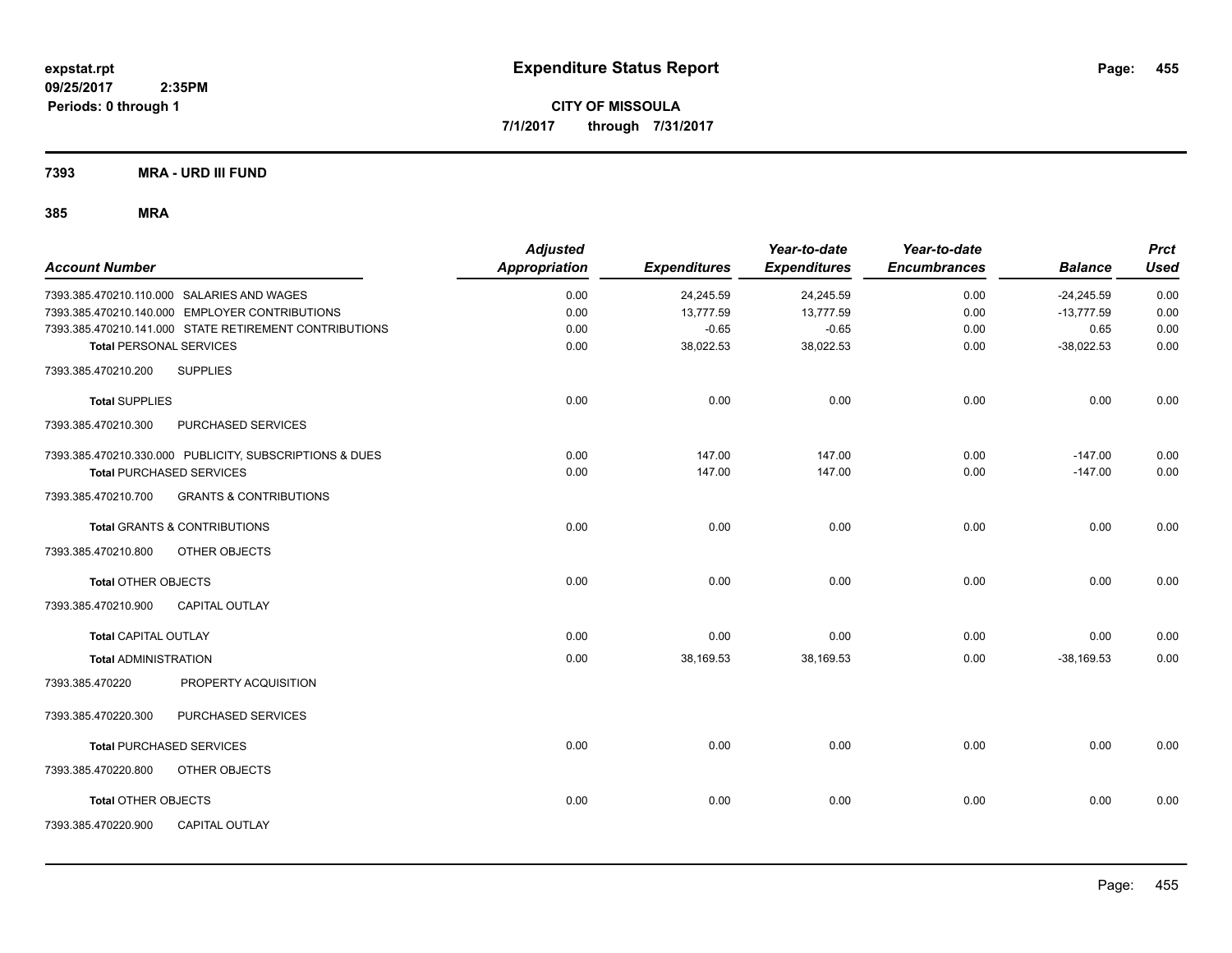**CITY OF MISSOULA 7/1/2017 through 7/31/2017**

**7393 MRA - URD III FUND**

| <b>Account Number</b>      |                                         | <b>Adjusted</b><br><b>Appropriation</b> | <b>Expenditures</b> | Year-to-date<br><b>Expenditures</b> | Year-to-date<br><b>Encumbrances</b> | <b>Balance</b> | <b>Prct</b><br><b>Used</b> |
|----------------------------|-----------------------------------------|-----------------------------------------|---------------------|-------------------------------------|-------------------------------------|----------------|----------------------------|
|                            |                                         |                                         |                     |                                     |                                     |                |                            |
|                            | <b>Total PROPERTY ACQUISITION</b>       | 0.00                                    | 0.00                | 0.00                                | 0.00                                | 0.00           | 0.00                       |
| 7393.385.470230            | <b>PW FACILITY</b>                      |                                         |                     |                                     |                                     |                |                            |
| 7393.385.470230.300        | PURCHASED SERVICES                      |                                         |                     |                                     |                                     |                |                            |
|                            | <b>Total PURCHASED SERVICES</b>         | 0.00                                    | 0.00                | 0.00                                | 0.00                                | 0.00           | 0.00                       |
| 7393.385.470230.700        | <b>GRANTS &amp; CONTRIBUTIONS</b>       |                                         |                     |                                     |                                     |                |                            |
|                            | <b>Total GRANTS &amp; CONTRIBUTIONS</b> | 0.00                                    | 0.00                | 0.00                                | 0.00                                | 0.00           | 0.00                       |
| 7393.385.470230.800        | OTHER OBJECTS                           |                                         |                     |                                     |                                     |                |                            |
| <b>Total OTHER OBJECTS</b> |                                         | 0.00                                    | 0.00                | 0.00                                | 0.00                                | 0.00           | 0.00                       |
| 7393.385.470230.900        | <b>CAPITAL OUTLAY</b>                   |                                         |                     |                                     |                                     |                |                            |
| <b>Total PW FACILITY</b>   |                                         | 0.00                                    | 0.00                | 0.00                                | 0.00                                | 0.00           | 0.00                       |
| 7393.385.470240            | <b>REHAB LOANS</b>                      |                                         |                     |                                     |                                     |                |                            |
| 7393.385.470240.700        | <b>GRANTS &amp; CONTRIBUTIONS</b>       |                                         |                     |                                     |                                     |                |                            |
| <b>Total REHAB LOANS</b>   |                                         | 0.00                                    | 0.00                | 0.00                                | 0.00                                | 0.00           | 0.00                       |
| 7393.385.470250            | <b>RELOCATION PAYMENTS</b>              |                                         |                     |                                     |                                     |                |                            |
| 7393.385.470250.800        | OTHER OBJECTS                           |                                         |                     |                                     |                                     |                |                            |
|                            | <b>Total RELOCATION PAYMENTS</b>        | 0.00                                    | 0.00                | 0.00                                | 0.00                                | 0.00           | 0.00                       |
| 7393.385.470260            | PLANNING & MGMT                         |                                         |                     |                                     |                                     |                |                            |
| 7393.385.470260.300        | PURCHASED SERVICES                      |                                         |                     |                                     |                                     |                |                            |
|                            | <b>Total PURCHASED SERVICES</b>         | 0.00                                    | 0.00                | 0.00                                | 0.00                                | 0.00           | 0.00                       |
|                            |                                         |                                         |                     |                                     |                                     |                |                            |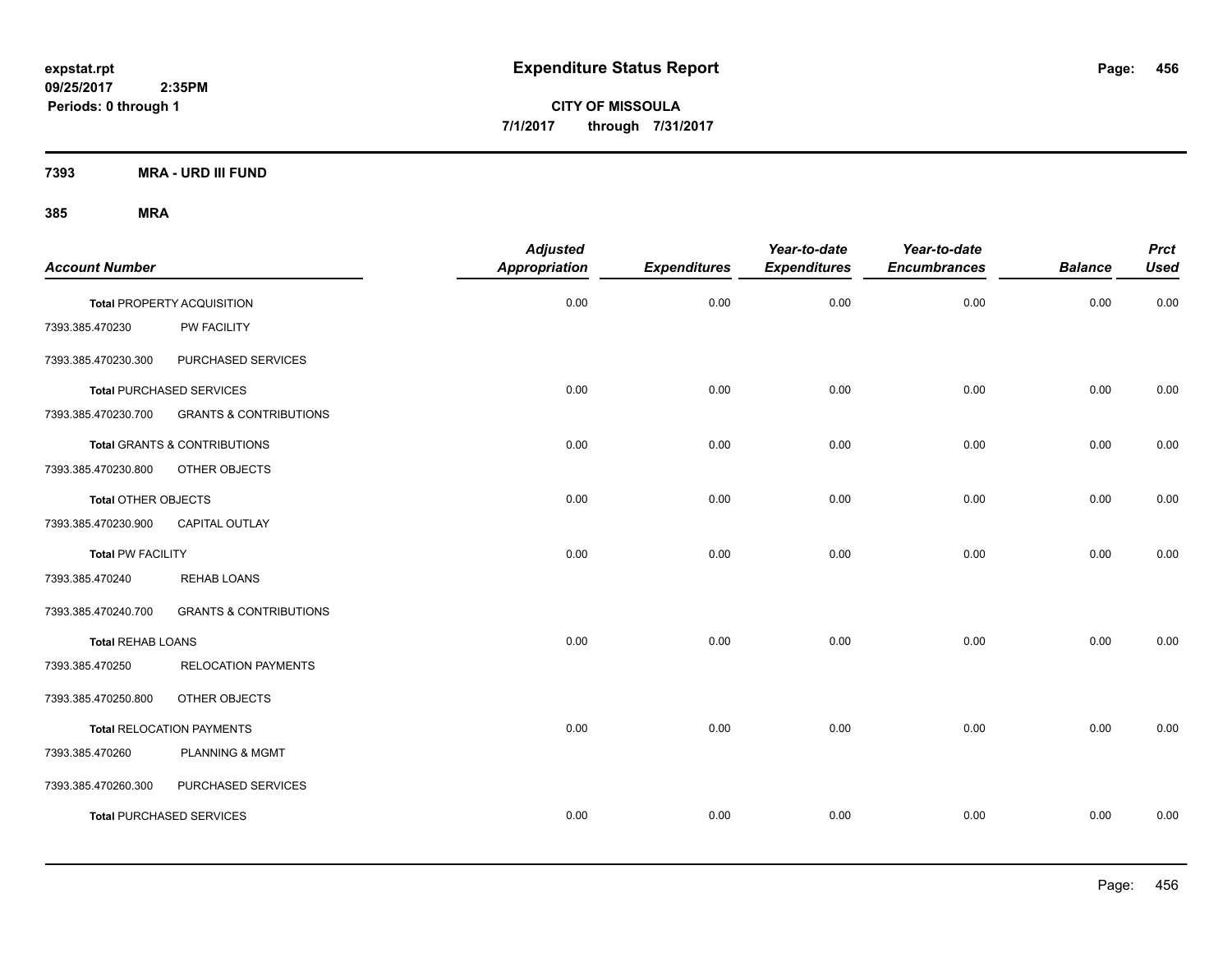**CITY OF MISSOULA 7/1/2017 through 7/31/2017**

**7393 MRA - URD III FUND**

| <b>Account Number</b>            |                                         | <b>Adjusted</b><br>Appropriation | <b>Expenditures</b> | Year-to-date<br><b>Expenditures</b> | Year-to-date<br><b>Encumbrances</b> | <b>Balance</b> | <b>Prct</b><br><b>Used</b> |
|----------------------------------|-----------------------------------------|----------------------------------|---------------------|-------------------------------------|-------------------------------------|----------------|----------------------------|
| 7393.385.470260.700              | <b>GRANTS &amp; CONTRIBUTIONS</b>       |                                  |                     |                                     |                                     |                |                            |
|                                  | <b>Total GRANTS &amp; CONTRIBUTIONS</b> | 0.00                             | 0.00                | 0.00                                | 0.00                                | 0.00           | 0.00                       |
| 7393.385.470260.800              | OTHER OBJECTS                           |                                  |                     |                                     |                                     |                |                            |
| <b>Total PLANNING &amp; MGMT</b> |                                         | 0.00                             | 0.00                | 0.00                                | 0.00                                | 0.00           | 0.00                       |
| 7393.385.470270                  | <b>CLEARING &amp; DEMO</b>              |                                  |                     |                                     |                                     |                |                            |
| 7393.385.470270.300              | PURCHASED SERVICES                      |                                  |                     |                                     |                                     |                |                            |
|                                  | <b>Total PURCHASED SERVICES</b>         | 0.00                             | 0.00                | 0.00                                | 0.00                                | 0.00           | 0.00                       |
| 7393.385.470270.700              | <b>GRANTS &amp; CONTRIBUTIONS</b>       |                                  |                     |                                     |                                     |                |                            |
|                                  | <b>Total GRANTS &amp; CONTRIBUTIONS</b> | 0.00                             | 0.00                | 0.00                                | 0.00                                | 0.00           | 0.00                       |
| 7393.385.470270.800              | OTHER OBJECTS                           |                                  |                     |                                     |                                     |                |                            |
| Total CLEARING & DEMO            |                                         | 0.00                             | 0.00                | 0.00                                | 0.00                                | 0.00           | 0.00                       |
| 7393.385.470275                  | MARY AVE PROJECT                        |                                  |                     |                                     |                                     |                |                            |
| 7393.385.470275.300              | PURCHASED SERVICES                      |                                  |                     |                                     |                                     |                |                            |
|                                  | <b>Total PURCHASED SERVICES</b>         | 0.00                             | 0.00                | 0.00                                | 0.00                                | 0.00           | 0.00                       |
| 7393.385.470275.700              | <b>GRANTS &amp; CONTRIBUTIONS</b>       |                                  |                     |                                     |                                     |                |                            |
|                                  | Total GRANTS & CONTRIBUTIONS            | 0.00                             | 0.00                | 0.00                                | 0.00                                | 0.00           | 0.00                       |
| 7393.385.470275.800              | OTHER OBJECTS                           |                                  |                     |                                     |                                     |                |                            |
| <b>Total OTHER OBJECTS</b>       |                                         | 0.00                             | 0.00                | 0.00                                | 0.00                                | 0.00           | 0.00                       |
| 7393.385.470275.900              | CAPITAL OUTLAY                          |                                  |                     |                                     |                                     |                |                            |
| <b>Total MARY AVE PROJECT</b>    |                                         | 0.00                             | 0.00                | 0.00                                | 0.00                                | 0.00           | 0.00                       |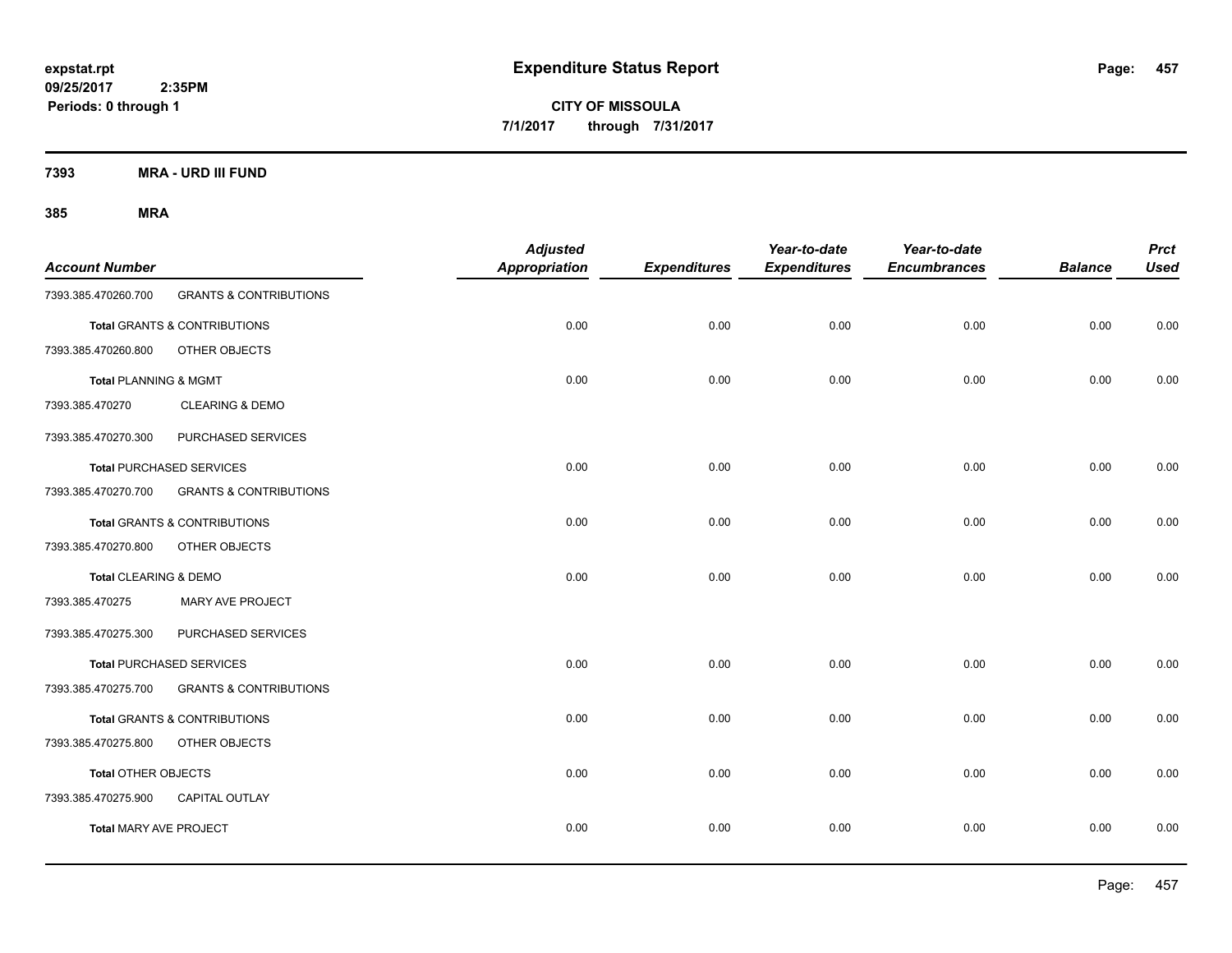**CITY OF MISSOULA 7/1/2017 through 7/31/2017**

**7393 MRA - URD III FUND**

| <b>Account Number</b>      |                                 | <b>Adjusted</b><br><b>Appropriation</b> | <b>Expenditures</b> | Year-to-date<br><b>Expenditures</b> | Year-to-date<br><b>Encumbrances</b> | <b>Balance</b> | <b>Prct</b><br><b>Used</b> |
|----------------------------|---------------------------------|-----------------------------------------|---------------------|-------------------------------------|-------------------------------------|----------------|----------------------------|
| 7393.385.470280            | 5M SOUTH RESERVE CROSSING       |                                         |                     |                                     |                                     |                |                            |
| 7393.385.470280.300        | PURCHASED SERVICES              |                                         |                     |                                     |                                     |                |                            |
|                            | <b>Total PURCHASED SERVICES</b> | 0.00                                    | 0.00                | 0.00                                | 0.00                                | 0.00           | 0.00                       |
| 7393.385.470280.800        | OTHER OBJECTS                   |                                         |                     |                                     |                                     |                |                            |
| <b>Total OTHER OBJECTS</b> |                                 | 0.00                                    | 0.00                | 0.00                                | 0.00                                | 0.00           | 0.00                       |
| 7393.385.470280.900        | <b>CAPITAL OUTLAY</b>           |                                         |                     |                                     |                                     |                |                            |
|                            | Total 5M SOUTH RESERVE CROSSING | 0.00                                    | 0.00                | 0.00                                | 0.00                                | 0.00           | 0.00                       |
| 7393.385.470330            | MRL PROPERTY ACQUSITION         |                                         |                     |                                     |                                     |                |                            |
| 7393.385.470330.300        | PURCHASED SERVICES              |                                         |                     |                                     |                                     |                |                            |
|                            | <b>Total PURCHASED SERVICES</b> | 0.00                                    | 0.00                | 0.00                                | 0.00                                | 0.00           | 0.00                       |
| 7393.385.470330.800        | OTHER OBJECTS                   |                                         |                     |                                     |                                     |                |                            |
| <b>Total OTHER OBJECTS</b> |                                 | 0.00                                    | 0.00                | 0.00                                | 0.00                                | 0.00           | 0.00                       |
| 7393.385.470330.900        | <b>CAPITAL OUTLAY</b>           |                                         |                     |                                     |                                     |                |                            |
|                            | Total MRL PROPERTY ACQUSITION   | 0.00                                    | 0.00                | 0.00                                | 0.00                                | 0.00           | 0.00                       |
| 7393.385.510110            | <b>MERCHANT SERVICES</b>        |                                         |                     |                                     |                                     |                |                            |
| 7393.385.510110.500        | <b>FIXED CHARGES</b>            |                                         |                     |                                     |                                     |                |                            |
|                            | <b>Total MERCHANT SERVICES</b>  | 0.00                                    | 0.00                | 0.00                                | 0.00                                | 0.00           | 0.00                       |
| <b>Total MRA</b>           |                                 | 0.00                                    | 38,169.53           | 38,169.53                           | 0.00                                | $-38,169.53$   | 0.00                       |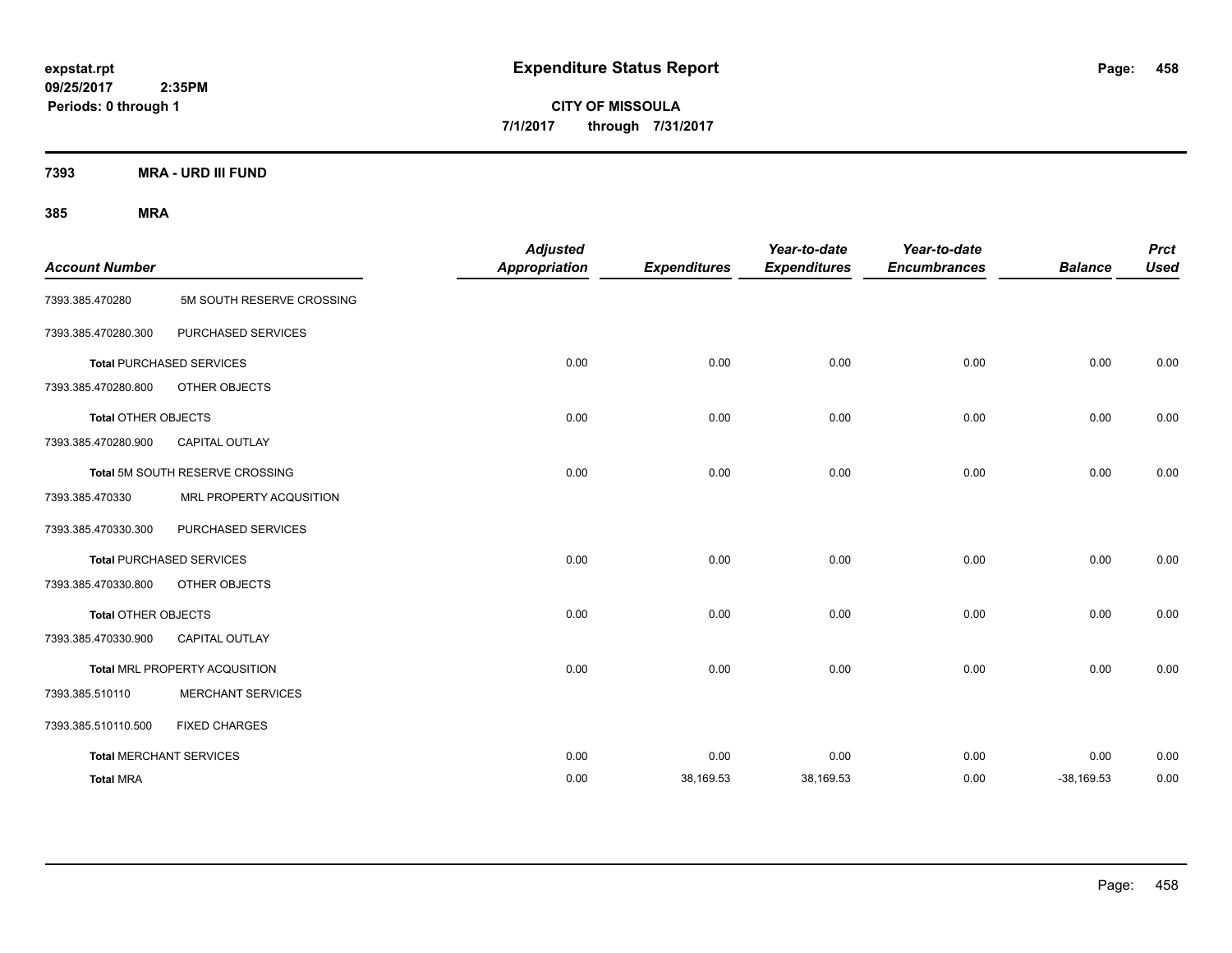**CITY OF MISSOULA 7/1/2017 through 7/31/2017**

**7393 MRA - URD III FUND**

**900 DEPRECIATION**

| <b>Account Number</b>      |                          | <b>Adjusted</b><br><b>Appropriation</b> | <b>Expenditures</b> | Year-to-date<br><b>Expenditures</b> | Year-to-date<br><b>Encumbrances</b> | <b>Balance</b> | <b>Prct</b><br><b>Used</b> |
|----------------------------|--------------------------|-----------------------------------------|---------------------|-------------------------------------|-------------------------------------|----------------|----------------------------|
| 7393.900.510000            | <b>MISCELLANEOUS</b>     |                                         |                     |                                     |                                     |                |                            |
| 7393.900.510000.800        | OTHER OBJECTS            |                                         |                     |                                     |                                     |                |                            |
| <b>Total MISCELLANEOUS</b> |                          | 0.00                                    | 0.00                | 0.00                                | 0.00                                | 0.00           | 0.00                       |
| 7393.900.510110            | <b>MERCHANT SERVICES</b> |                                         |                     |                                     |                                     |                |                            |
| 7393.900.510110.500        | <b>FIXED CHARGES</b>     |                                         |                     |                                     |                                     |                |                            |
| <b>Total DEPRECIATION</b>  |                          | 0.00                                    | 0.00                | 0.00                                | 0.00                                | 0.00           | 0.00                       |
| Total MRA - URD III FUND   |                          | 0.00                                    | 38,169.53           | 38,169.53                           | 0.00                                | $-38.169.53$   | 0.00                       |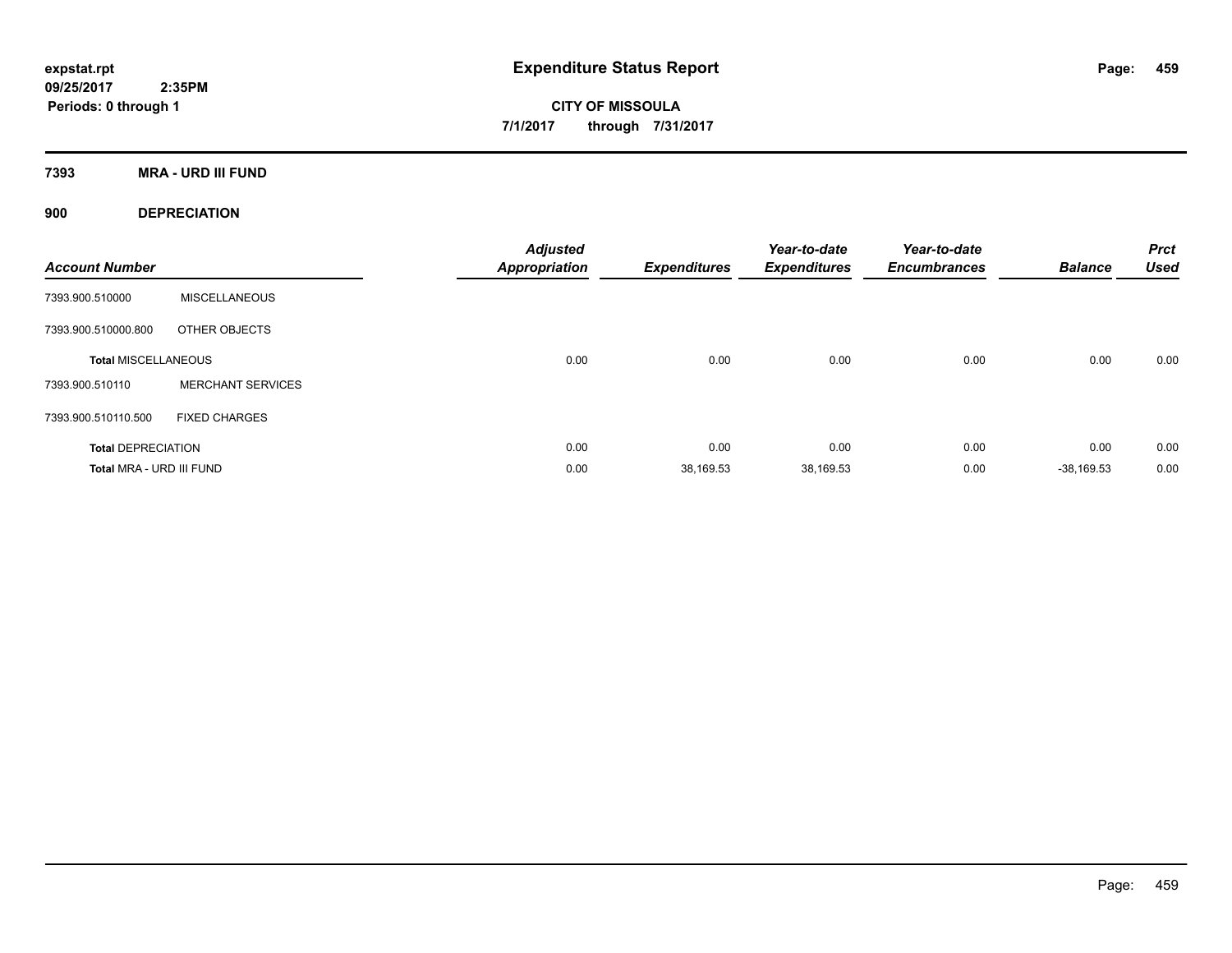### **7394 MRA URD III TI DEBT CLEARING FUND**

| <b>Account Number</b>  |                                            | <b>Adjusted</b><br><b>Appropriation</b> | <b>Expenditures</b> | Year-to-date<br><b>Expenditures</b> | Year-to-date<br><b>Encumbrances</b> | <b>Balance</b> | <b>Prct</b><br><b>Used</b> |
|------------------------|--------------------------------------------|-----------------------------------------|---------------------|-------------------------------------|-------------------------------------|----------------|----------------------------|
| 7394.385.470280        | 5M SOUTH RESERVE CROSSING                  |                                         |                     |                                     |                                     |                |                            |
| 7394.385.470280.800    | OTHER OBJECTS                              |                                         |                     |                                     |                                     |                |                            |
|                        | Total 5M SOUTH RESERVE CROSSING            | 0.00                                    | 0.00                | 0.00                                | 0.00                                | 0.00           | 0.00                       |
| 7394.385.521000        | <b>INTERFUND OPERATING TRANSFERS</b>       |                                         |                     |                                     |                                     |                |                            |
| 7394.385.521000.800    | OTHER OBJECTS                              |                                         |                     |                                     |                                     |                |                            |
|                        | <b>Total INTERFUND OPERATING TRANSFERS</b> | 0.00                                    | 0.00                | 0.00                                | 0.00                                | 0.00           | 0.00                       |
| 7394.385.521009        | <b>TRANFERS TO DEBT SERVICE</b>            |                                         |                     |                                     |                                     |                |                            |
| 7394.385.521009.800    | OTHER OBJECTS                              |                                         |                     |                                     |                                     |                |                            |
|                        | <b>Total TRANFERS TO DEBT SERVICE</b>      | 0.00                                    | 0.00                | 0.00                                | 0.00                                | 0.00           | 0.00                       |
| 7394.385.521010        | <b>TRANSFERS TO MRA</b>                    |                                         |                     |                                     |                                     |                |                            |
| 7394.385.521010.800    | OTHER OBJECTS                              |                                         |                     |                                     |                                     |                |                            |
| Total TRANSFERS TO MRA |                                            | 0.00                                    | 0.00                | 0.00                                | 0.00                                | 0.00           | 0.00                       |
|                        | Total MRA URD III TI DEBT CLEARING FUND    | 0.00                                    | 0.00                | 0.00                                | 0.00                                | 0.00           | 0.00                       |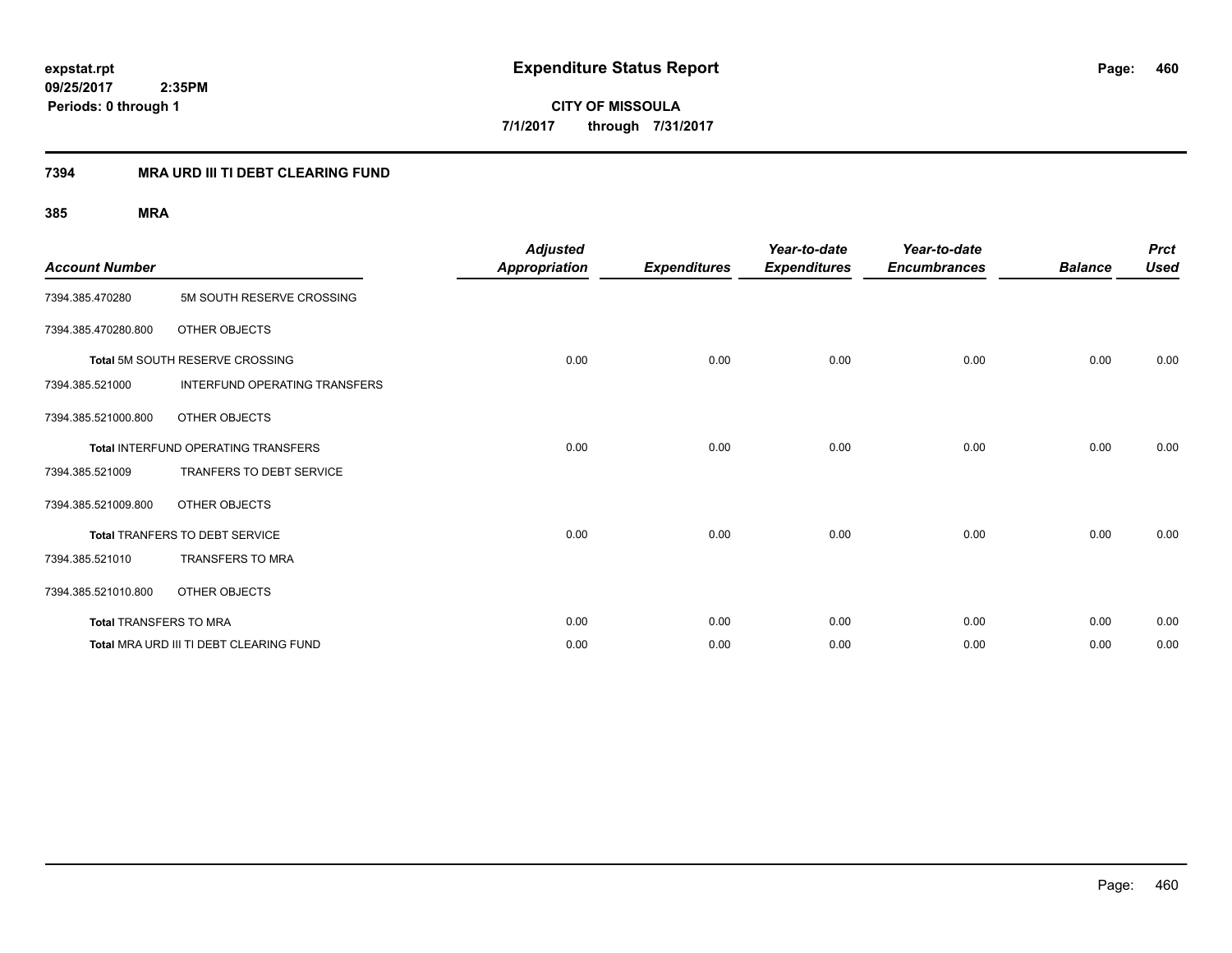**461**

**09/25/2017 2:35PM Periods: 0 through 1**

**CITY OF MISSOULA 7/1/2017 through 7/31/2017**

### **7395 MRA TAX INCREMENT DEBT SERVICE**

| <b>Account Number</b>         |                                           | <b>Adjusted</b><br><b>Appropriation</b> | <b>Expenditures</b> | Year-to-date<br><b>Expenditures</b> | Year-to-date<br><b>Encumbrances</b> | <b>Balance</b> | <b>Prct</b><br><b>Used</b> |
|-------------------------------|-------------------------------------------|-----------------------------------------|---------------------|-------------------------------------|-------------------------------------|----------------|----------------------------|
| 7395.385.490200               | REVENUE BOND DEBT SERVICE                 |                                         |                     |                                     |                                     |                |                            |
| 7395.385.490200.600           | <b>DEBT SERVICE</b>                       |                                         |                     |                                     |                                     |                |                            |
|                               | Total REVENUE BOND DEBT SERVICE           | 0.00                                    | 0.00                | 0.00                                | 0.00                                | 0.00           | 0.00                       |
| 7395.385.490202               | MARY AVENUE DEBT SERVICE                  |                                         |                     |                                     |                                     |                |                            |
| 7395.385.490202.600           | <b>DEBT SERVICE</b>                       |                                         |                     |                                     |                                     |                |                            |
|                               | Total MARY AVENUE DEBT SERVICE            | 0.00                                    | 0.00                | 0.00                                | 0.00                                | 0.00           | 0.00                       |
| 7395.385.490204               | MRA URD III TAX INCREMENT DEBT SRVS       |                                         |                     |                                     |                                     |                |                            |
| 7395.385.490204.600           | <b>DEBT SERVICE</b>                       |                                         |                     |                                     |                                     |                |                            |
|                               | Total MRA URD III TAX INCREMENT DEBT SRVS | 0.00                                    | 0.00                | 0.00                                | 0.00                                | 0.00           | 0.00                       |
| 7395.385.490207               | *** Title Not Found ***                   |                                         |                     |                                     |                                     |                |                            |
| 7395.385.490207.600           | <b>DEBT SERVICE</b>                       |                                         |                     |                                     |                                     |                |                            |
| Total *** Title Not Found *** |                                           | 0.00                                    | 0.00                | 0.00                                | 0.00                                | 0.00           | 0.00                       |
| 7395.385.490208               | *** Title Not Found ***                   |                                         |                     |                                     |                                     |                |                            |
| 7395.385.490208.600           | <b>DEBT SERVICE</b>                       |                                         |                     |                                     |                                     |                |                            |
| Total *** Title Not Found *** |                                           | 0.00                                    | 0.00                | 0.00                                | 0.00                                | 0.00           | 0.00                       |
|                               | Total MRA TAX INCREMENT DEBT SERVICE      | 0.00                                    | 0.00                | 0.00                                | 0.00                                | 0.00           | 0.00                       |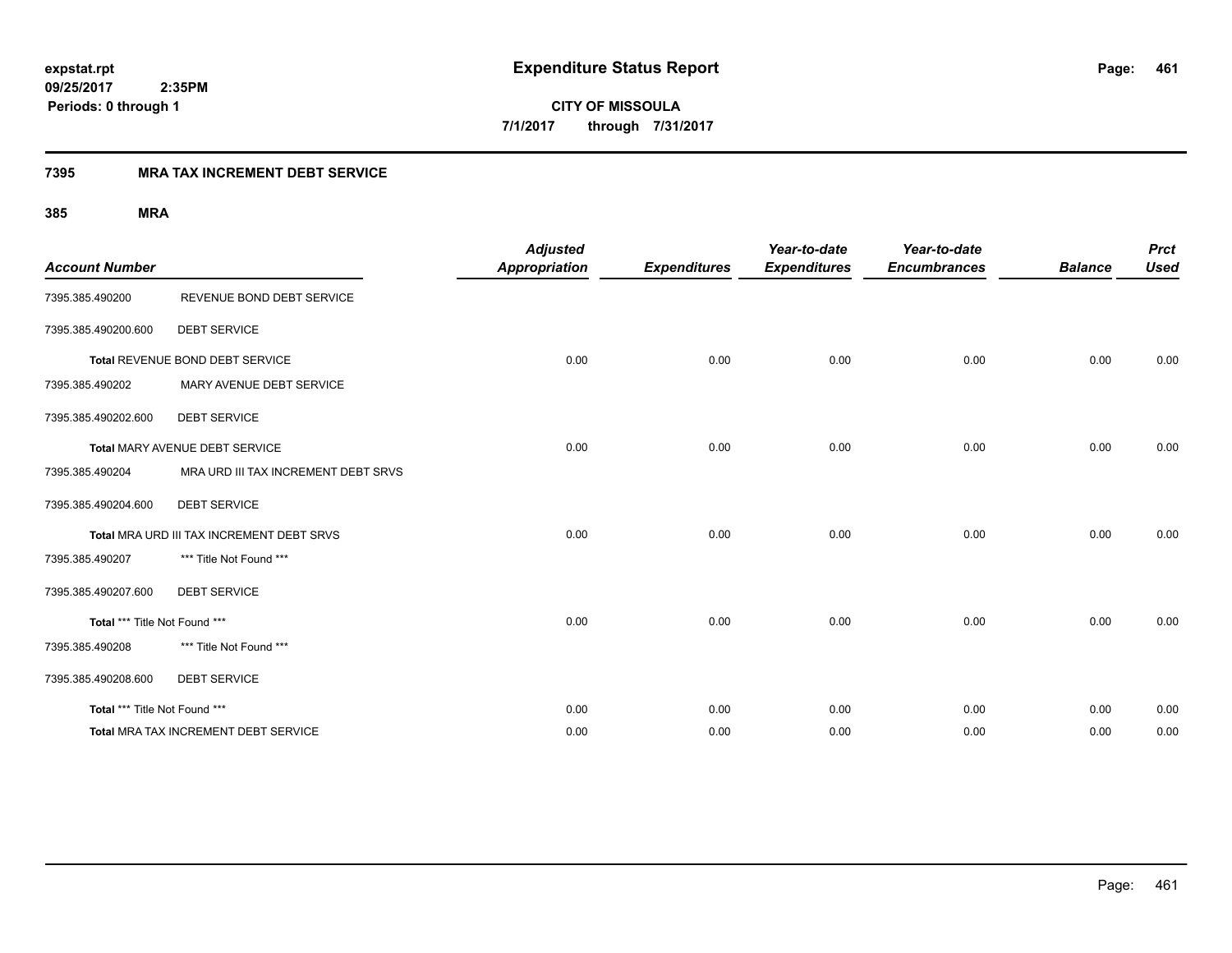**CITY OF MISSOULA 7/1/2017 through 7/31/2017**

### **7396 NRSS DEBT SERVICE SINKING FUND**

| <b>Account Number</b>     |                     | <b>Adjusted</b><br><b>Appropriation</b> | <b>Expenditures</b> | Year-to-date<br><b>Expenditures</b> | Year-to-date<br><b>Encumbrances</b> | <b>Balance</b> | <b>Prct</b><br><b>Used</b> |
|---------------------------|---------------------|-----------------------------------------|---------------------|-------------------------------------|-------------------------------------|----------------|----------------------------|
| 7396.385.490603           | TI BOND SINKING     |                                         |                     |                                     |                                     |                |                            |
| 7396.385.490603.600       | <b>DEBT SERVICE</b> |                                         |                     |                                     |                                     |                |                            |
| <b>Total DEBT SERVICE</b> |                     | 0.00                                    | 0.00                | 0.00                                | 0.00                                | 0.00           | 0.00                       |
| 7396.385.490603.800       | OTHER OBJECTS       |                                         |                     |                                     |                                     |                |                            |
| <b>Total MRA</b>          |                     | 0.00                                    | 0.00                | 0.00                                | 0.00                                | 0.00           | 0.00                       |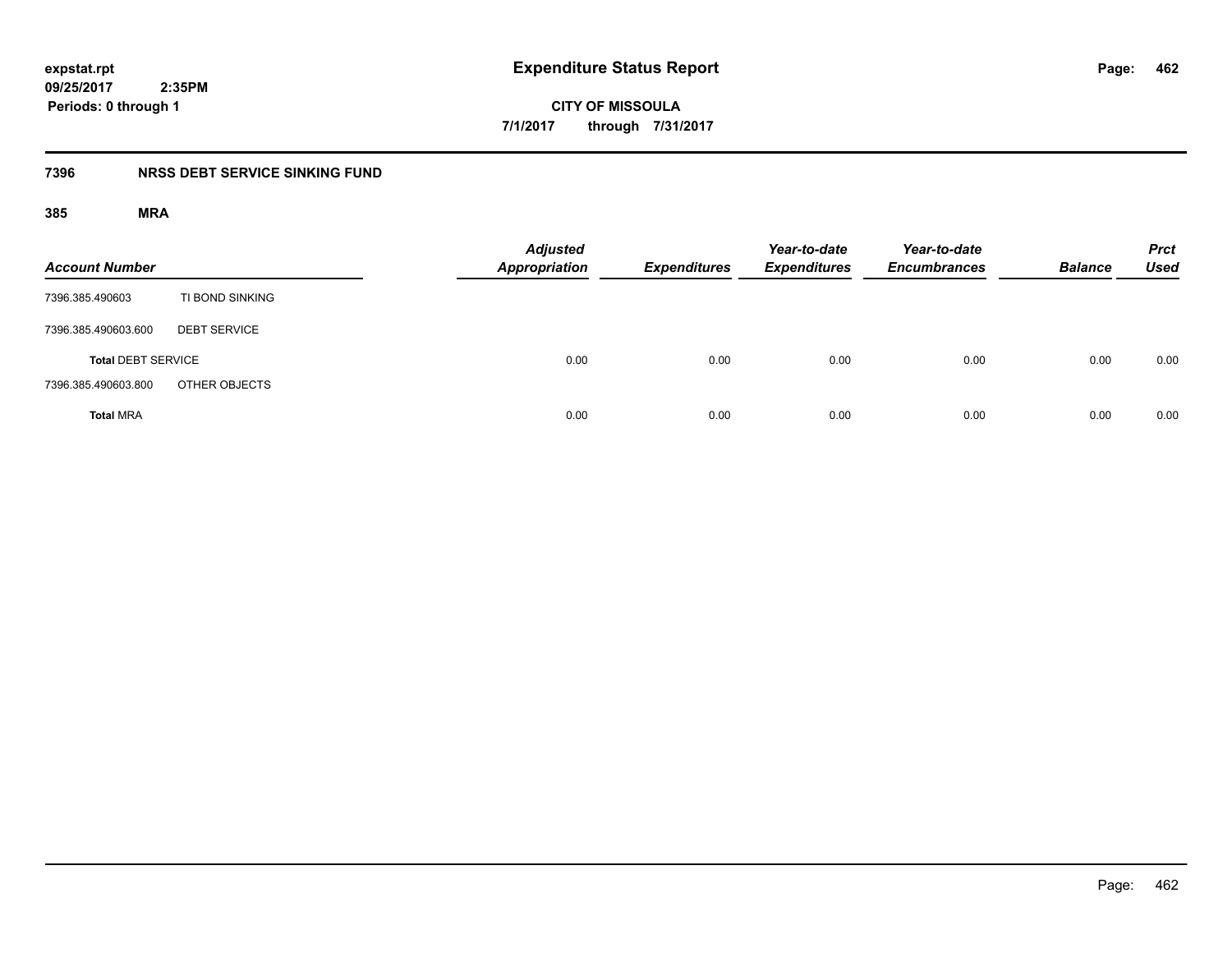**CITY OF MISSOULA 7/1/2017 through 7/31/2017**

### **7396 NRSS DEBT SERVICE SINKING FUND**

| <b>Account Number</b> |                                             | Appropriation | <b>Adjusted</b> | <b>Expenditures</b> | Year-to-date<br><b>Expenditures</b> | Year-to-date<br><b>Encumbrances</b> | <b>Balance</b> | <b>Prct</b><br>Used |
|-----------------------|---------------------------------------------|---------------|-----------------|---------------------|-------------------------------------|-------------------------------------|----------------|---------------------|
| 7396.390.490200       | REVENUE BOND DEBT SERVICE                   |               |                 |                     |                                     |                                     |                |                     |
| 7396.390.490200.600   | <b>DEBT SERVICE</b>                         |               |                 |                     |                                     |                                     |                |                     |
|                       | <b>Total NRSS DEBT SERVICE SINKING FUND</b> |               | 0.00            | 0.00                | 0.00                                | 0.00                                | 0.00           | 0.00                |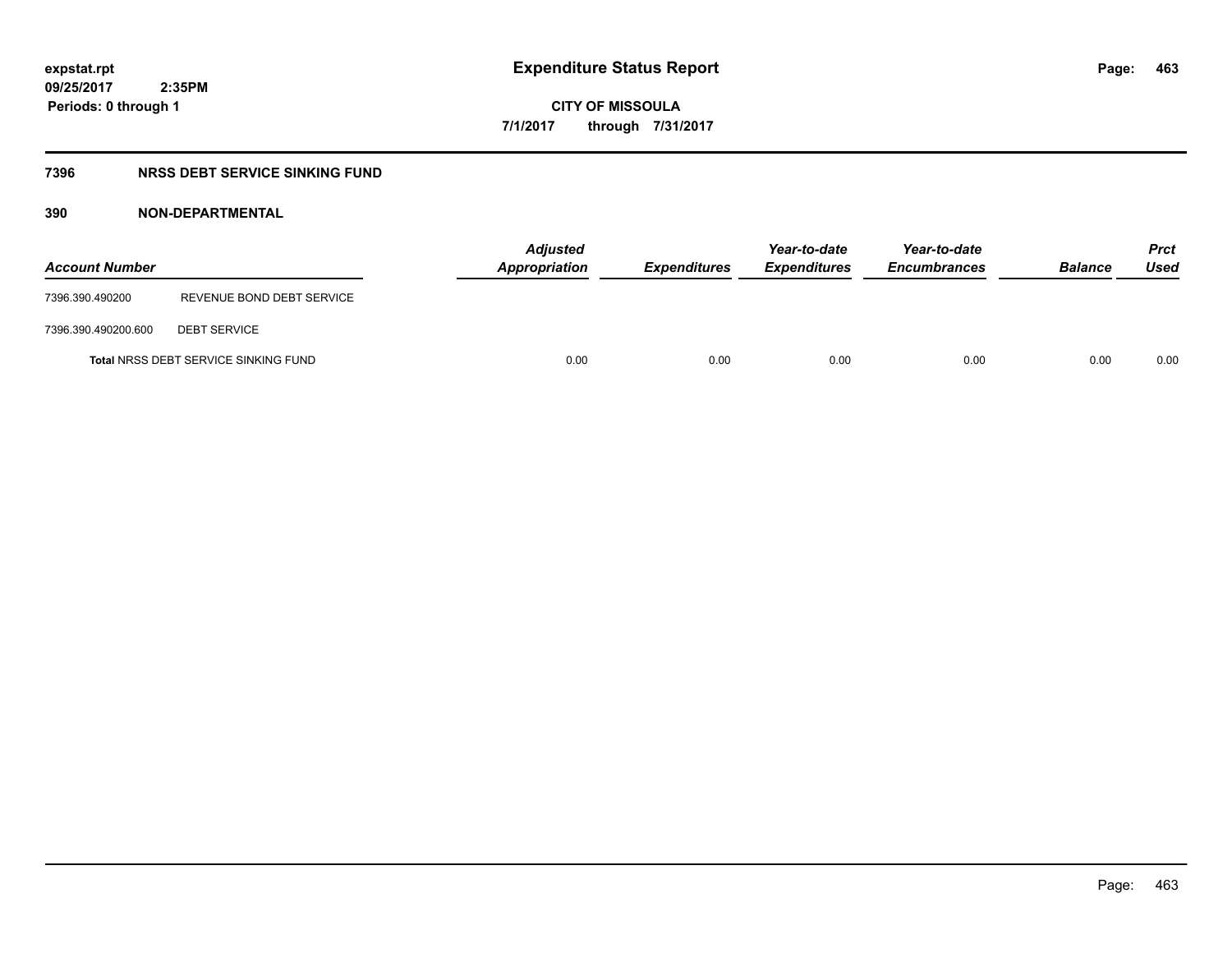### **7397 NORTH RESERVE/SCOTT ST URD**

| <b>Account Number</b>          |                                         | <b>Adjusted</b><br><b>Appropriation</b> | <b>Expenditures</b> | Year-to-date<br><b>Expenditures</b> | Year-to-date<br><b>Encumbrances</b> | <b>Balance</b> | <b>Prct</b><br><b>Used</b> |
|--------------------------------|-----------------------------------------|-----------------------------------------|---------------------|-------------------------------------|-------------------------------------|----------------|----------------------------|
| 7397.385.470210                | <b>ADMINISTRATION</b>                   |                                         |                     |                                     |                                     |                |                            |
| 7397.385.470210.100            | PERSONAL SERVICES                       |                                         |                     |                                     |                                     |                |                            |
| <b>Total PERSONAL SERVICES</b> |                                         | 0.00                                    | 0.00                | 0.00                                | 0.00                                | 0.00           | 0.00                       |
| 7397.385.470210.200            | <b>SUPPLIES</b>                         |                                         |                     |                                     |                                     |                |                            |
| <b>Total SUPPLIES</b>          |                                         | 0.00                                    | 0.00                | 0.00                                | 0.00                                | 0.00           | 0.00                       |
| 7397.385.470210.300            | PURCHASED SERVICES                      |                                         |                     |                                     |                                     |                |                            |
|                                | <b>Total PURCHASED SERVICES</b>         | 0.00                                    | 0.00                | 0.00                                | 0.00                                | 0.00           | 0.00                       |
| 7397.385.470210.700            | <b>GRANTS &amp; CONTRIBUTIONS</b>       |                                         |                     |                                     |                                     |                |                            |
| <b>Total ADMINISTRATION</b>    |                                         | 0.00                                    | 0.00                | 0.00                                | 0.00                                | 0.00           | 0.00                       |
| 7397.385.470230                | <b>PW FACILITY</b>                      |                                         |                     |                                     |                                     |                |                            |
| 7397.385.470230.300            | PURCHASED SERVICES                      |                                         |                     |                                     |                                     |                |                            |
|                                | <b>Total PURCHASED SERVICES</b>         | 0.00                                    | 0.00                | 0.00                                | 0.00                                | 0.00           | 0.00                       |
| 7397.385.470230.700            | <b>GRANTS &amp; CONTRIBUTIONS</b>       |                                         |                     |                                     |                                     |                |                            |
|                                | <b>Total GRANTS &amp; CONTRIBUTIONS</b> | 0.00                                    | 0.00                | 0.00                                | 0.00                                | 0.00           | 0.00                       |
| 7397.385.470230.800            | OTHER OBJECTS                           |                                         |                     |                                     |                                     |                |                            |
| <b>Total PW FACILITY</b>       |                                         | 0.00                                    | 0.00                | 0.00                                | 0.00                                | 0.00           | 0.00                       |
| 7397.385.470231                | BRETZ RV & MARINE IMPROVEMENTS          |                                         |                     |                                     |                                     |                |                            |
| 7397.385.470231.300            | PURCHASED SERVICES                      |                                         |                     |                                     |                                     |                |                            |
|                                | <b>Total PURCHASED SERVICES</b>         | 0.00                                    | 0.00                | 0.00                                | 0.00                                | 0.00           | 0.00                       |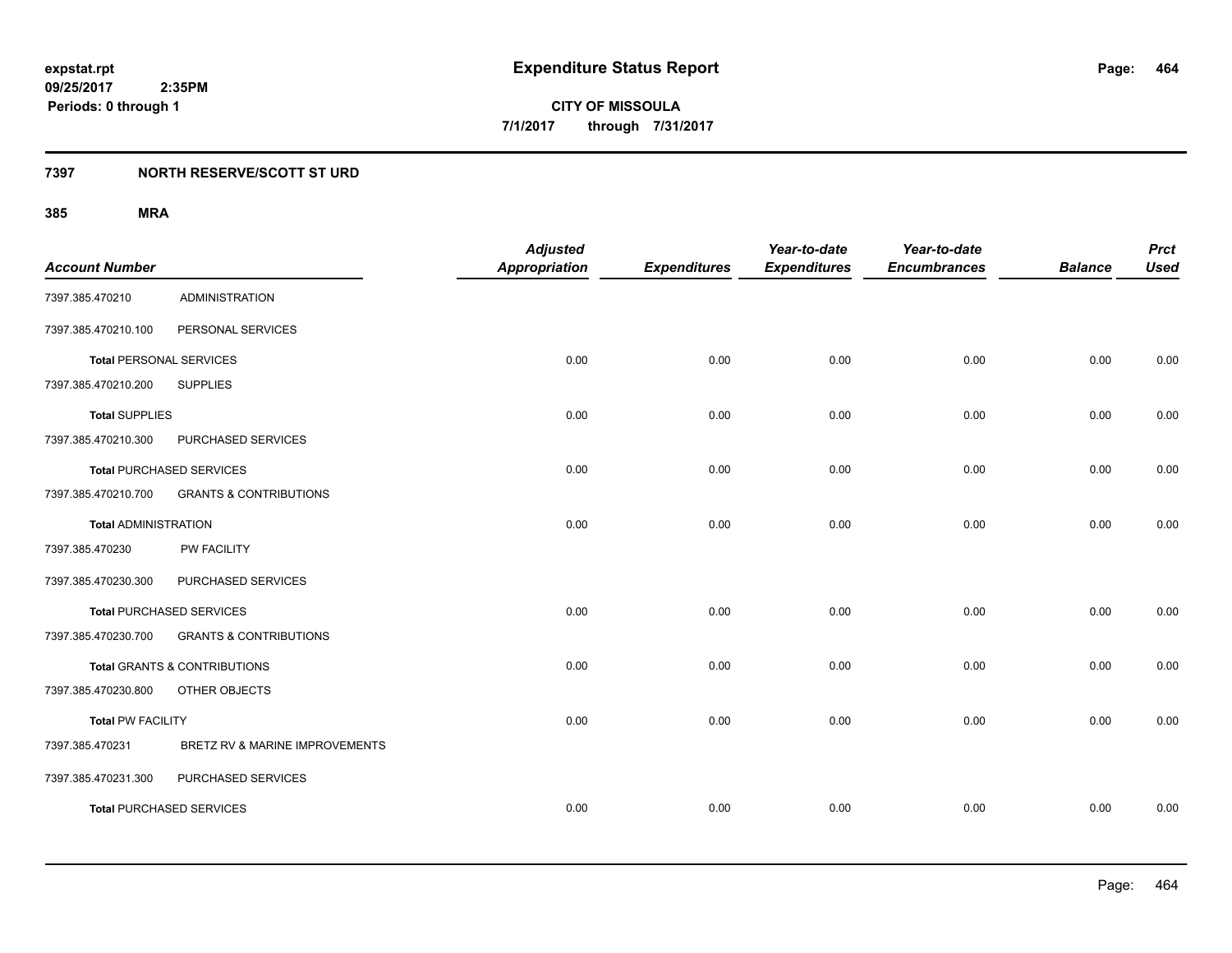### **7397 NORTH RESERVE/SCOTT ST URD**

|                          |                                         | <b>Adjusted</b>      |                     | Year-to-date        | Year-to-date        |                | <b>Prct</b> |
|--------------------------|-----------------------------------------|----------------------|---------------------|---------------------|---------------------|----------------|-------------|
| <b>Account Number</b>    |                                         | <b>Appropriation</b> | <b>Expenditures</b> | <b>Expenditures</b> | <b>Encumbrances</b> | <b>Balance</b> | <b>Used</b> |
| 7397.385.470231.700      | <b>GRANTS &amp; CONTRIBUTIONS</b>       |                      |                     |                     |                     |                |             |
|                          | <b>Total GRANTS &amp; CONTRIBUTIONS</b> | 0.00                 | 0.00                | 0.00                | 0.00                | 0.00           | 0.00        |
| 7397.385.470231.800      | OTHER OBJECTS                           |                      |                     |                     |                     |                |             |
|                          | Total BRETZ RV & MARINE IMPROVEMENTS    | 0.00                 | 0.00                | 0.00                | 0.00                | 0.00           | 0.00        |
| 7397.385.470232          | CONSUMER DIRECT IMPROVEMENTS            |                      |                     |                     |                     |                |             |
| 7397.385.470232.300      | PURCHASED SERVICES                      |                      |                     |                     |                     |                |             |
|                          | <b>Total PURCHASED SERVICES</b>         | 0.00                 | 0.00                | 0.00                | 0.00                | 0.00           | 0.00        |
| 7397.385.470232.700      | <b>GRANTS &amp; CONTRIBUTIONS</b>       |                      |                     |                     |                     |                |             |
|                          | <b>Total GRANTS &amp; CONTRIBUTIONS</b> | 0.00                 | 0.00                | 0.00                | 0.00                | 0.00           | 0.00        |
| 7397.385.470232.800      | OTHER OBJECTS                           |                      |                     |                     |                     |                |             |
|                          | Total CONSUMER DIRECT IMPROVEMENTS      | 0.00                 | 0.00                | 0.00                | 0.00                | 0.00           | 0.00        |
| 7397.385.470233          | SCOTT ST VILLAGE IMPROVEMENTS           |                      |                     |                     |                     |                |             |
| 7397.385.470233.300      | PURCHASED SERVICES                      |                      |                     |                     |                     |                |             |
|                          | <b>Total PURCHASED SERVICES</b>         | 0.00                 | 0.00                | 0.00                | 0.00                | 0.00           | 0.00        |
| 7397.385.470233.800      | OTHER OBJECTS                           |                      |                     |                     |                     |                |             |
|                          | Total SCOTT ST VILLAGE IMPROVEMENTS     | 0.00                 | 0.00                | 0.00                | 0.00                | 0.00           | 0.00        |
| 7397.385.470240          | <b>REHAB LOANS</b>                      |                      |                     |                     |                     |                |             |
| 7397.385.470240.700      | <b>GRANTS &amp; CONTRIBUTIONS</b>       |                      |                     |                     |                     |                |             |
| <b>Total REHAB LOANS</b> |                                         | 0.00                 | 0.00                | 0.00                | 0.00                | 0.00           | 0.00        |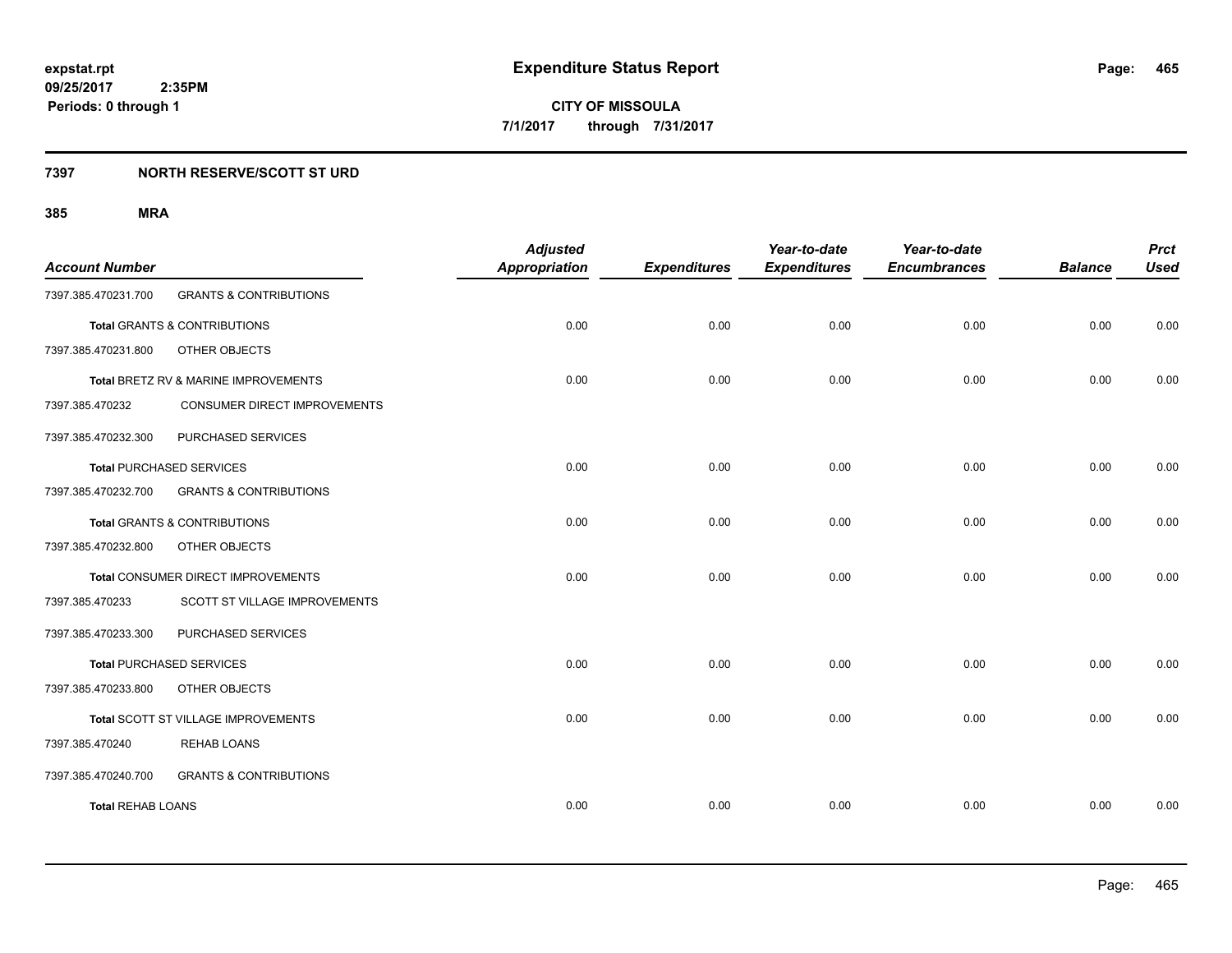### **7397 NORTH RESERVE/SCOTT ST URD**

| <b>Account Number</b>            |                                         | <b>Adjusted</b><br><b>Appropriation</b> | <b>Expenditures</b> | Year-to-date<br><b>Expenditures</b> | Year-to-date<br><b>Encumbrances</b> | <b>Balance</b> | <b>Prct</b><br><b>Used</b> |
|----------------------------------|-----------------------------------------|-----------------------------------------|---------------------|-------------------------------------|-------------------------------------|----------------|----------------------------|
| 7397.385.470250                  | <b>RELOCATION PAYMENTS</b>              |                                         |                     |                                     |                                     |                |                            |
| 7397.385.470250.800              | OTHER OBJECTS                           |                                         |                     |                                     |                                     |                |                            |
|                                  | <b>Total RELOCATION PAYMENTS</b>        | 0.00                                    | 0.00                | 0.00                                | 0.00                                | 0.00           | 0.00                       |
| 7397.385.470260                  | <b>PLANNING &amp; MGMT</b>              |                                         |                     |                                     |                                     |                |                            |
| 7397.385.470260.300              | PURCHASED SERVICES                      |                                         |                     |                                     |                                     |                |                            |
|                                  | <b>Total PURCHASED SERVICES</b>         | 0.00                                    | 0.00                | 0.00                                | 0.00                                | 0.00           | 0.00                       |
| 7397.385.470260.800              | OTHER OBJECTS                           |                                         |                     |                                     |                                     |                |                            |
| <b>Total PLANNING &amp; MGMT</b> |                                         | 0.00                                    | 0.00                | 0.00                                | 0.00                                | 0.00           | 0.00                       |
| 7397.385.470270                  | <b>CLEARING &amp; DEMO</b>              |                                         |                     |                                     |                                     |                |                            |
| 7397.385.470270.700              | <b>GRANTS &amp; CONTRIBUTIONS</b>       |                                         |                     |                                     |                                     |                |                            |
|                                  | <b>Total GRANTS &amp; CONTRIBUTIONS</b> | 0.00                                    | 0.00                | 0.00                                | 0.00                                | 0.00           | 0.00                       |
| 7397.385.470270.800              | OTHER OBJECTS                           |                                         |                     |                                     |                                     |                |                            |
| Total CLEARING & DEMO            |                                         | 0.00                                    | 0.00                | 0.00                                | 0.00                                | 0.00           | 0.00                       |
| 7397.385.510110                  | <b>MERCHANT SERVICES</b>                |                                         |                     |                                     |                                     |                |                            |
| 7397.385.510110.500              | <b>FIXED CHARGES</b>                    |                                         |                     |                                     |                                     |                |                            |
| <b>Total MERCHANT SERVICES</b>   |                                         | 0.00                                    | 0.00                | 0.00                                | 0.00                                | 0.00           | 0.00                       |
|                                  | Total NORTH RESERVE/SCOTT ST URD        | 0.00                                    | 0.00                | 0.00                                | 0.00                                | 0.00           | 0.00                       |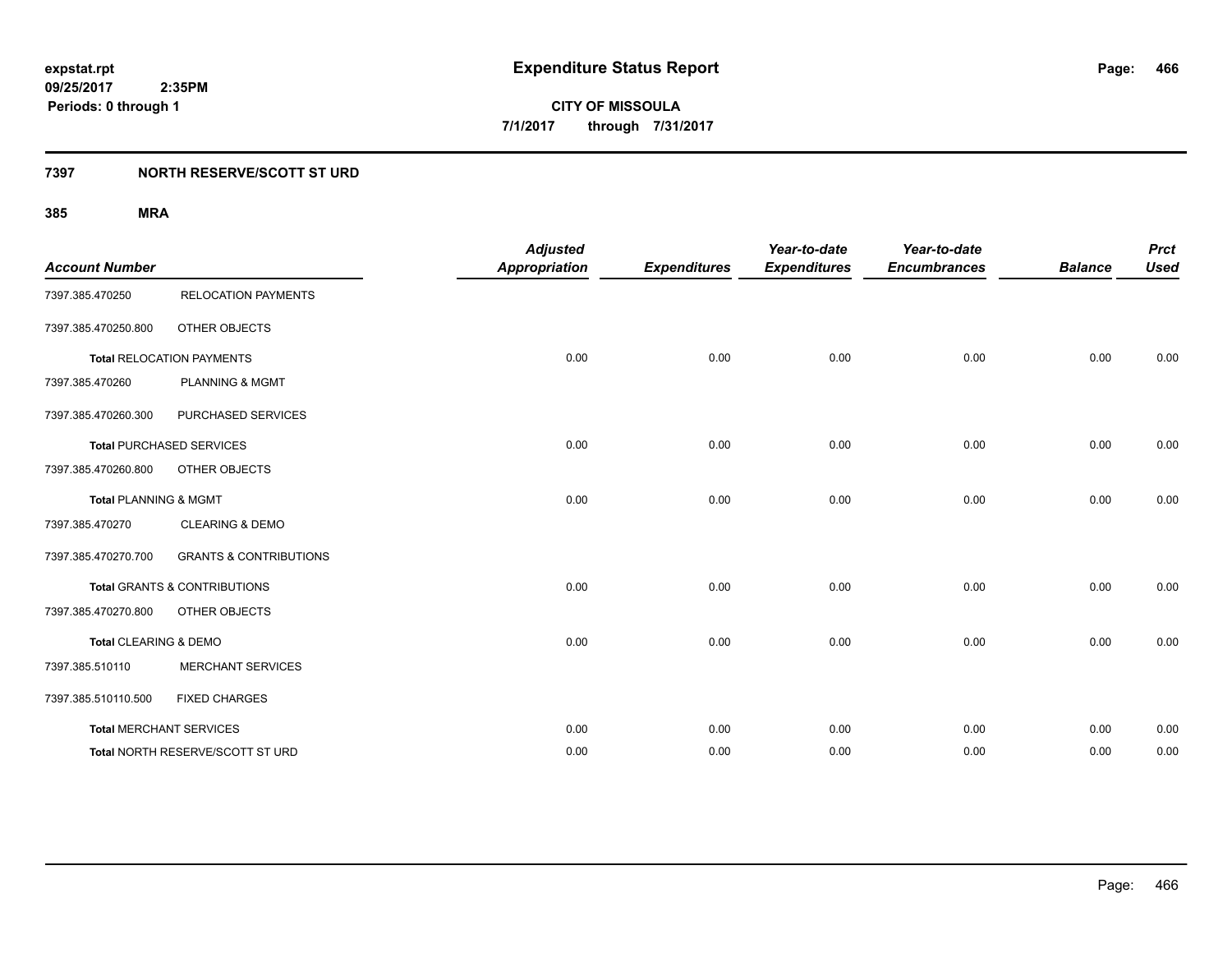**CITY OF MISSOULA 7/1/2017 through 7/31/2017**

**7398 HELLGATE URD**

| <b>Account Number</b>      |                                         | <b>Adjusted</b><br>Appropriation | <b>Expenditures</b> | Year-to-date<br><b>Expenditures</b> | Year-to-date<br><b>Encumbrances</b> | <b>Balance</b> | <b>Prct</b><br><b>Used</b> |
|----------------------------|-----------------------------------------|----------------------------------|---------------------|-------------------------------------|-------------------------------------|----------------|----------------------------|
| 7398.385.470220            | PROPERTY ACQUISITION                    |                                  |                     |                                     |                                     |                |                            |
| 7398.385.470220.900        | CAPITAL OUTLAY                          |                                  |                     |                                     |                                     |                |                            |
|                            | <b>Total PROPERTY ACQUISITION</b>       | 0.00                             | 0.00                | 0.00                                | 0.00                                | 0.00           | 0.00                       |
| 7398.385.470230            | PW FACILITY                             |                                  |                     |                                     |                                     |                |                            |
| 7398.385.470230.300        | PURCHASED SERVICES                      |                                  |                     |                                     |                                     |                |                            |
|                            | <b>Total PURCHASED SERVICES</b>         | 0.00                             | 0.00                | 0.00                                | 0.00                                | 0.00           | 0.00                       |
| 7398.385.470230.700        | <b>GRANTS &amp; CONTRIBUTIONS</b>       |                                  |                     |                                     |                                     |                |                            |
|                            | <b>Total GRANTS &amp; CONTRIBUTIONS</b> | 0.00                             | 0.00                | 0.00                                | 0.00                                | 0.00           | 0.00                       |
| 7398.385.470230.800        | OTHER OBJECTS                           |                                  |                     |                                     |                                     |                |                            |
| <b>Total OTHER OBJECTS</b> |                                         | 0.00                             | 0.00                | 0.00                                | 0.00                                | 0.00           | 0.00                       |
| 7398.385.470230.900        | CAPITAL OUTLAY                          |                                  |                     |                                     |                                     |                |                            |
| <b>Total PW FACILITY</b>   |                                         | 0.00                             | 0.00                | 0.00                                | 0.00                                | 0.00           | 0.00                       |
| 7398.385.470240            | <b>REHAB LOANS</b>                      |                                  |                     |                                     |                                     |                |                            |
| 7398.385.470240.700        | <b>GRANTS &amp; CONTRIBUTIONS</b>       |                                  |                     |                                     |                                     |                |                            |
|                            | <b>Total GRANTS &amp; CONTRIBUTIONS</b> | 0.00                             | 0.00                | 0.00                                | 0.00                                | 0.00           | 0.00                       |
| 7398.385.470240.800        | OTHER OBJECTS                           |                                  |                     |                                     |                                     |                |                            |
| <b>Total REHAB LOANS</b>   |                                         | 0.00                             | 0.00                | 0.00                                | 0.00                                | 0.00           | 0.00                       |
| 7398.385.470250            | <b>RELOCATION PAYMENTS</b>              |                                  |                     |                                     |                                     |                |                            |
| 7398.385.470250.700        | <b>GRANTS &amp; CONTRIBUTIONS</b>       |                                  |                     |                                     |                                     |                |                            |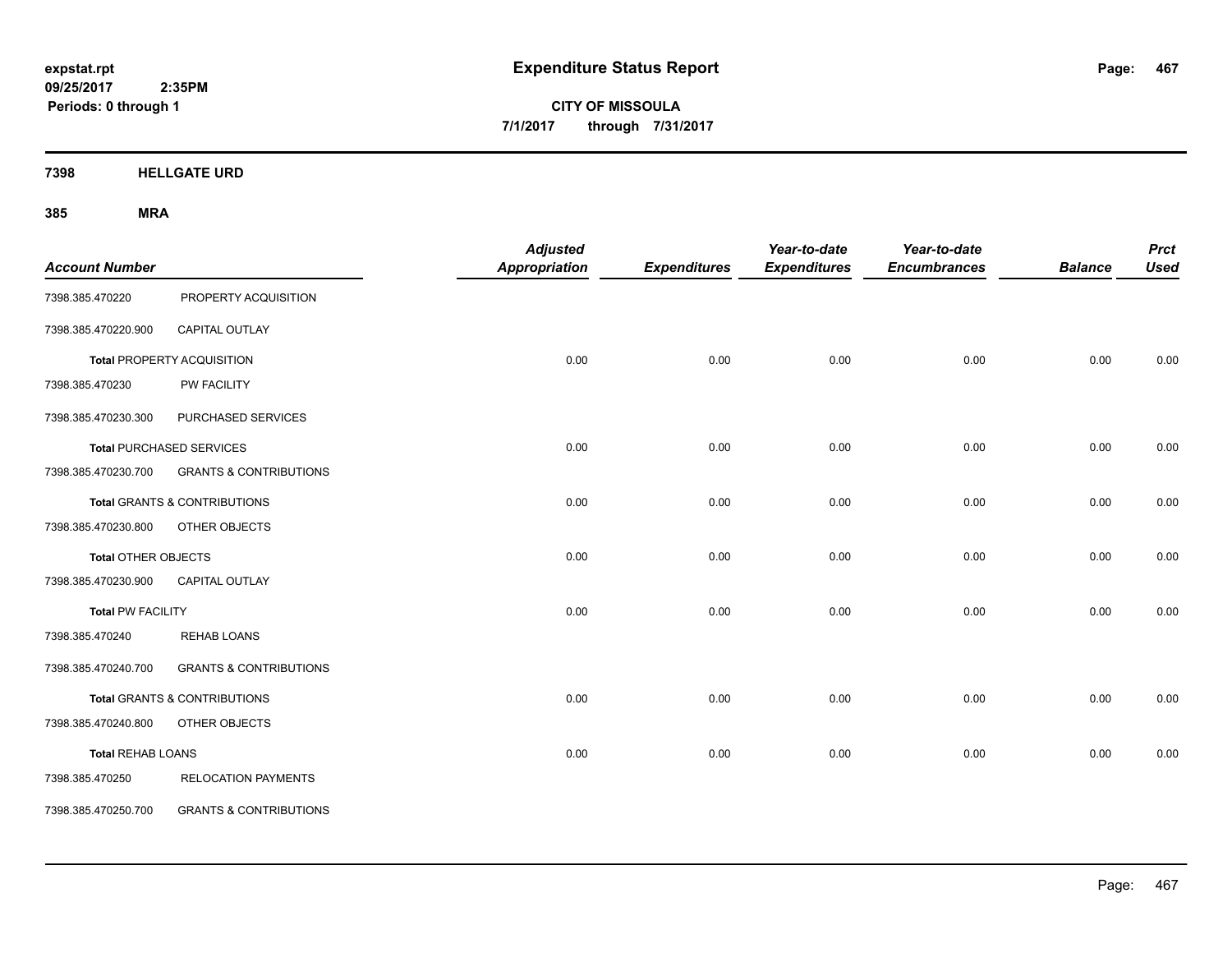**CITY OF MISSOULA 7/1/2017 through 7/31/2017**

**7398 HELLGATE URD**

| <b>Account Number</b>            |                                   | <b>Adjusted</b><br><b>Appropriation</b> | <b>Expenditures</b> | Year-to-date<br><b>Expenditures</b> | Year-to-date<br><b>Encumbrances</b> | <b>Balance</b> | <b>Prct</b><br><b>Used</b> |
|----------------------------------|-----------------------------------|-----------------------------------------|---------------------|-------------------------------------|-------------------------------------|----------------|----------------------------|
| Total GRANTS & CONTRIBUTIONS     |                                   | 0.00                                    | 0.00                | 0.00                                | 0.00                                | 0.00           | 0.00                       |
| 7398.385.470250.800              | OTHER OBJECTS                     |                                         |                     |                                     |                                     |                |                            |
| <b>Total RELOCATION PAYMENTS</b> |                                   | 0.00                                    | 0.00                | 0.00                                | 0.00                                | 0.00           | 0.00                       |
| 7398.385.470260                  | <b>PLANNING &amp; MGMT</b>        |                                         |                     |                                     |                                     |                |                            |
| 7398.385.470260.300              | PURCHASED SERVICES                |                                         |                     |                                     |                                     |                |                            |
| <b>Total PURCHASED SERVICES</b>  |                                   | 0.00                                    | 0.00                | 0.00                                | 0.00                                | 0.00           | 0.00                       |
| 7398.385.470260.700              | <b>GRANTS &amp; CONTRIBUTIONS</b> |                                         |                     |                                     |                                     |                |                            |
| Total GRANTS & CONTRIBUTIONS     |                                   | 0.00                                    | 0.00                | 0.00                                | 0.00                                | 0.00           | 0.00                       |
| 7398.385.470260.800              | OTHER OBJECTS                     |                                         |                     |                                     |                                     |                |                            |
| <b>Total PLANNING &amp; MGMT</b> |                                   | 0.00                                    | 0.00                | 0.00                                | 0.00                                | 0.00           | 0.00                       |
| 7398.385.470270                  | <b>CLEARING &amp; DEMO</b>        |                                         |                     |                                     |                                     |                |                            |
| 7398.385.470270.300              | PURCHASED SERVICES                |                                         |                     |                                     |                                     |                |                            |
| <b>Total PURCHASED SERVICES</b>  |                                   | 0.00                                    | 0.00                | 0.00                                | 0.00                                | 0.00           | 0.00                       |
| 7398.385.470270.700              | <b>GRANTS &amp; CONTRIBUTIONS</b> |                                         |                     |                                     |                                     |                |                            |
| Total GRANTS & CONTRIBUTIONS     |                                   | 0.00                                    | 0.00                | 0.00                                | 0.00                                | 0.00           | 0.00                       |
| 7398.385.470270.800              | OTHER OBJECTS                     |                                         |                     |                                     |                                     |                |                            |
| Total OTHER OBJECTS              |                                   | 0.00                                    | 0.00                | 0.00                                | 0.00                                | 0.00           | 0.00                       |
| 7398.385.470270.900              | <b>CAPITAL OUTLAY</b>             |                                         |                     |                                     |                                     |                |                            |
| Total CLEARING & DEMO            |                                   | 0.00                                    | 0.00                | 0.00                                | 0.00                                | 0.00           | 0.00                       |
| <b>Total HELLGATE URD</b>        |                                   | 0.00                                    | 0.00                | 0.00                                | 0.00                                | 0.00           | 0.00                       |
|                                  |                                   |                                         |                     |                                     |                                     |                |                            |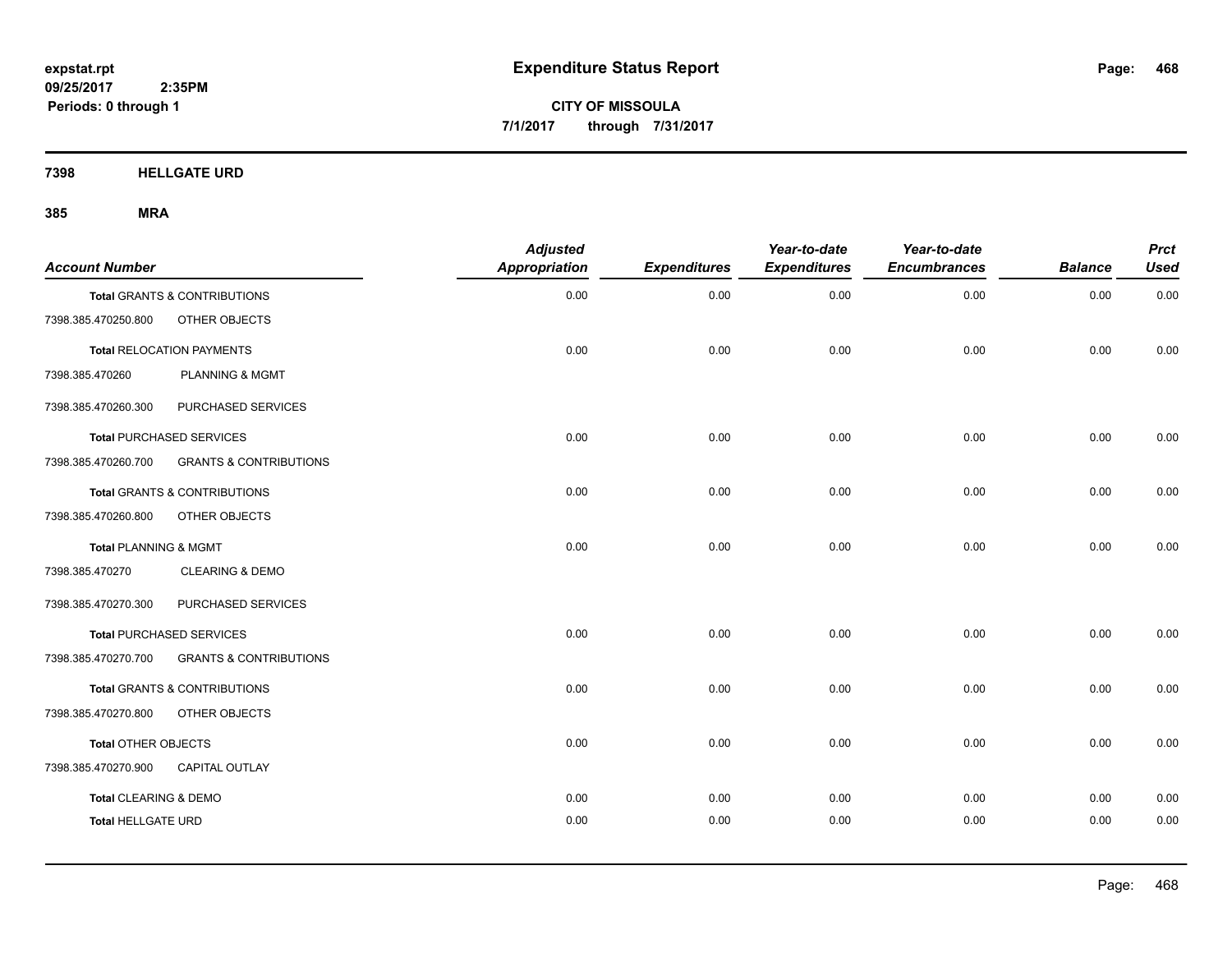**469**

**09/25/2017 2:35PM Periods: 0 through 1**

**CITY OF MISSOULA 7/1/2017 through 7/31/2017**

#### **7399 INTERMOUNTAIN BOND DEBT SERVICE**

| <b>Account Number</b> |                                 | <b>Adjusted</b><br><b>Appropriation</b> | <b>Expenditures</b> | Year-to-date<br><b>Expenditures</b> | Year-to-date<br><b>Encumbrances</b> | <b>Balance</b> | <b>Prct</b><br><b>Used</b> |
|-----------------------|---------------------------------|-----------------------------------------|---------------------|-------------------------------------|-------------------------------------|----------------|----------------------------|
| 7399.385.490200       | REVENUE BOND DEBT SERVICE       |                                         |                     |                                     |                                     |                |                            |
| 7399.385.490200.600   | <b>DEBT SERVICE</b>             |                                         |                     |                                     |                                     |                |                            |
|                       | Total REVENUE BOND DEBT SERVICE | 0.00                                    | 0.00                | 0.00                                | 0.00                                | 0.00           | 0.00                       |
| 7399.385.510110       | <b>MERCHANT SERVICES</b>        |                                         |                     |                                     |                                     |                |                            |
| 7399.385.510110.500   | <b>FIXED CHARGES</b>            |                                         |                     |                                     |                                     |                |                            |
| <b>Total MRA</b>      |                                 | 0.00                                    | 0.00                | 0.00                                | 0.00                                | 0.00           | 0.00                       |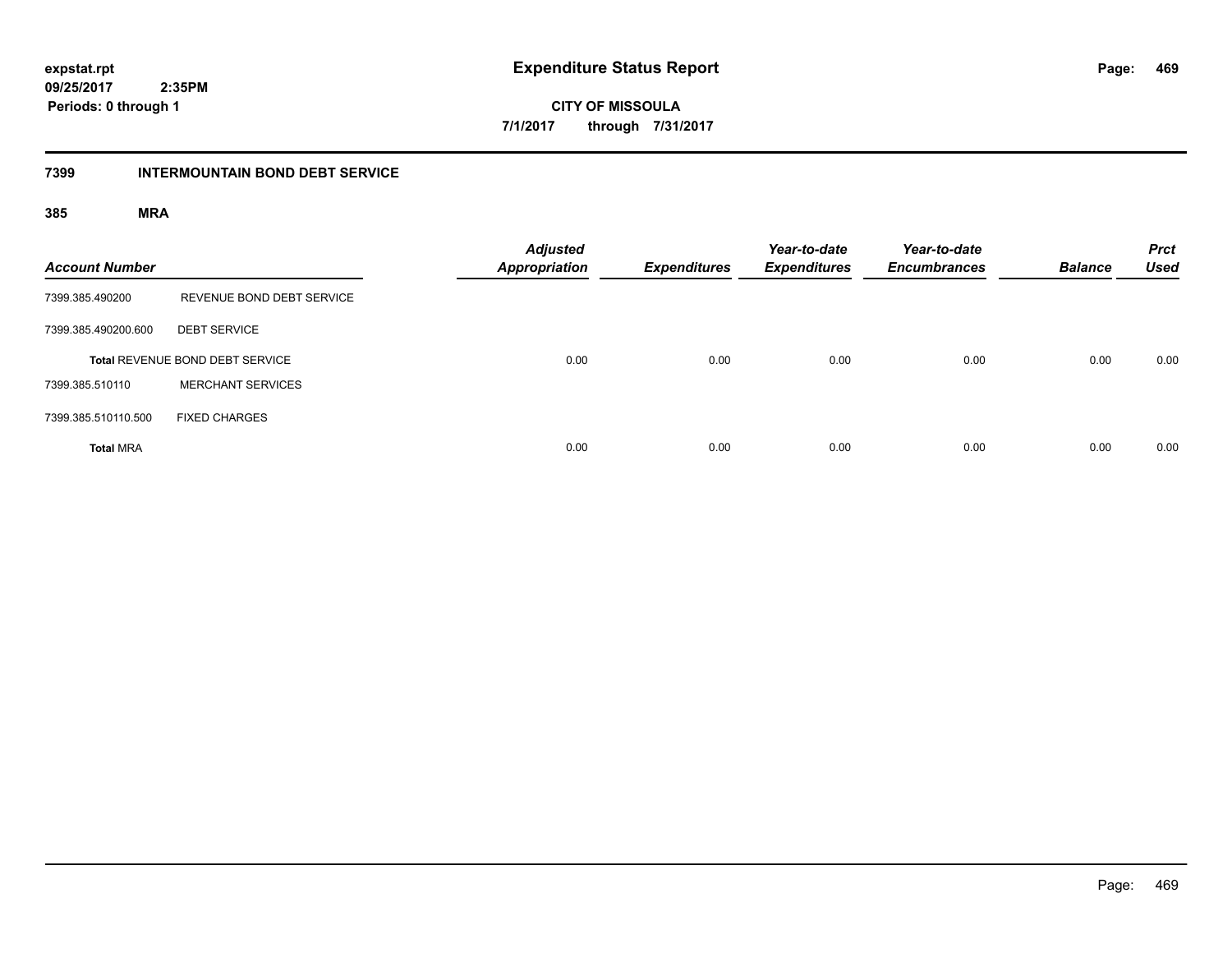**09/25/2017 2:35PM Periods: 0 through 1**

**CITY OF MISSOULA 7/1/2017 through 7/31/2017**

#### **7399 INTERMOUNTAIN BOND DEBT SERVICE**

#### **390 NON-DEPARTMENTAL**

| <b>Account Number</b> |                                              | <b>Adjusted</b><br>Appropriation | <b>Expenditures</b> | Year-to-date<br><i><b>Expenditures</b></i> | Year-to-date<br><b>Encumbrances</b> | <b>Balance</b> | <b>Prct</b><br>Used |
|-----------------------|----------------------------------------------|----------------------------------|---------------------|--------------------------------------------|-------------------------------------|----------------|---------------------|
| 7399.390.490604       | TI BOND RESERVE                              |                                  |                     |                                            |                                     |                |                     |
| 7399.390.490604.800   | OTHER OBJECTS                                |                                  |                     |                                            |                                     |                |                     |
|                       | <b>Total INTERMOUNTAIN BOND DEBT SERVICE</b> | 0.00                             | 0.00                | 0.00                                       | 0.00                                | 0.00           | 0.00                |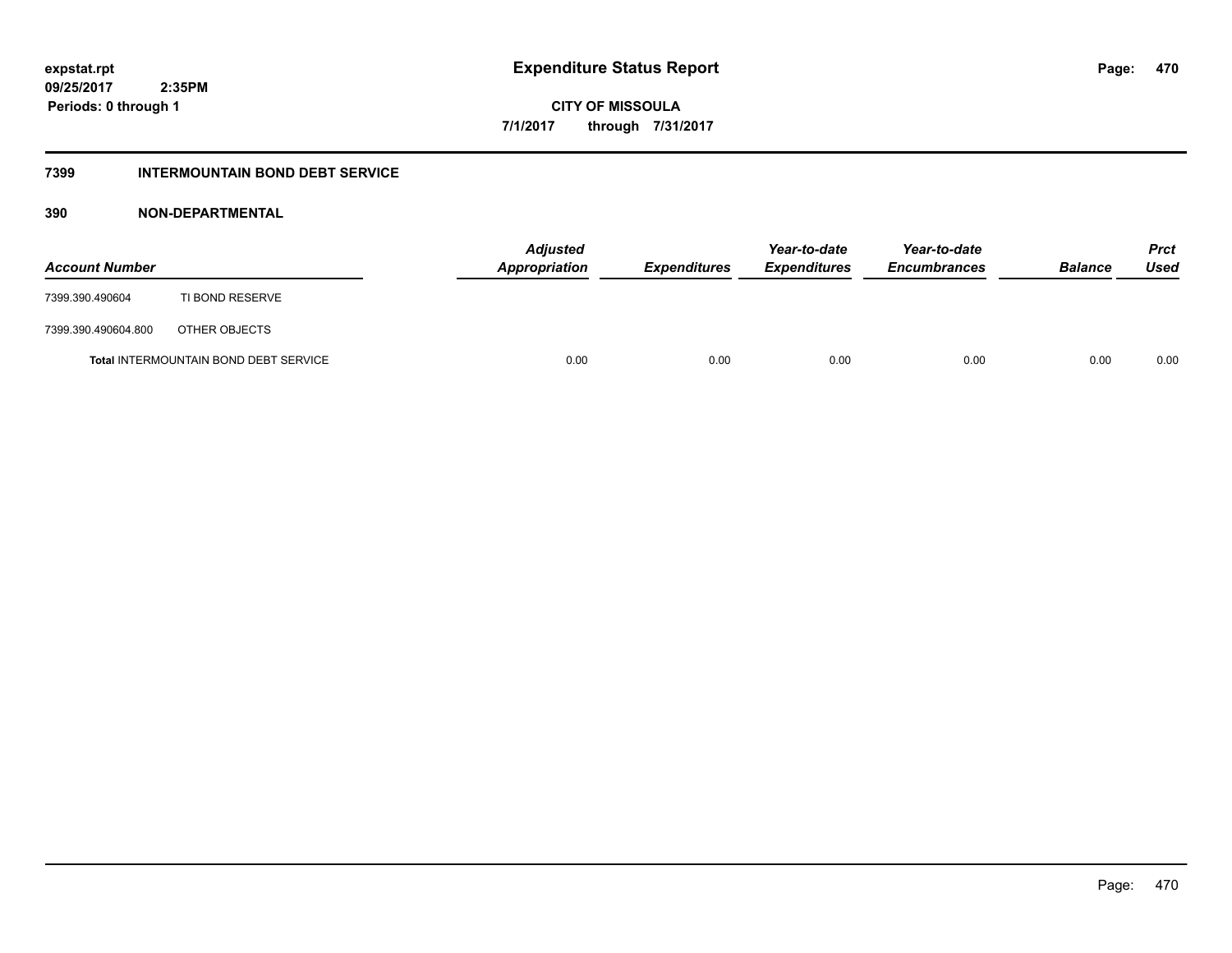#### **7400 FRONT ST BOND CLEARING**

| <b>Account Number</b>            |                                     | <b>Adjusted</b><br><b>Appropriation</b> | <b>Expenditures</b> | Year-to-date<br><b>Expenditures</b> | Year-to-date<br><b>Encumbrances</b> | <b>Balance</b> | <b>Prct</b><br><b>Used</b> |
|----------------------------------|-------------------------------------|-----------------------------------------|---------------------|-------------------------------------|-------------------------------------|----------------|----------------------------|
| 7400.385.470210                  | ADMINISTRATION                      |                                         |                     |                                     |                                     |                |                            |
| 7400.385.470210.800              | OTHER OBJECTS                       |                                         |                     |                                     |                                     |                |                            |
| <b>Total ADMINISTRATION</b>      |                                     | 0.00                                    | 0.00                | 0.00                                | 0.00                                | 0.00           | 0.00                       |
| 7400.385.470260                  | <b>PLANNING &amp; MGMT</b>          |                                         |                     |                                     |                                     |                |                            |
| 7400.385.470260.700              | <b>GRANTS &amp; CONTRIBUTIONS</b>   |                                         |                     |                                     |                                     |                |                            |
| <b>Total PLANNING &amp; MGMT</b> |                                     | 0.00                                    | 0.00                | 0.00                                | 0.00                                | 0.00           | 0.00                       |
| 7400.385.510110                  | <b>MERCHANT SERVICES</b>            |                                         |                     |                                     |                                     |                |                            |
| 7400.385.510110.500              | <b>FIXED CHARGES</b>                |                                         |                     |                                     |                                     |                |                            |
|                                  | <b>Total MERCHANT SERVICES</b>      | 0.00                                    | 0.00                | 0.00                                | 0.00                                | 0.00           | 0.00                       |
|                                  | <b>Total FRONT ST BOND CLEARING</b> | 0.00                                    | 0.00                | 0.00                                | 0.00                                | 0.00           | 0.00                       |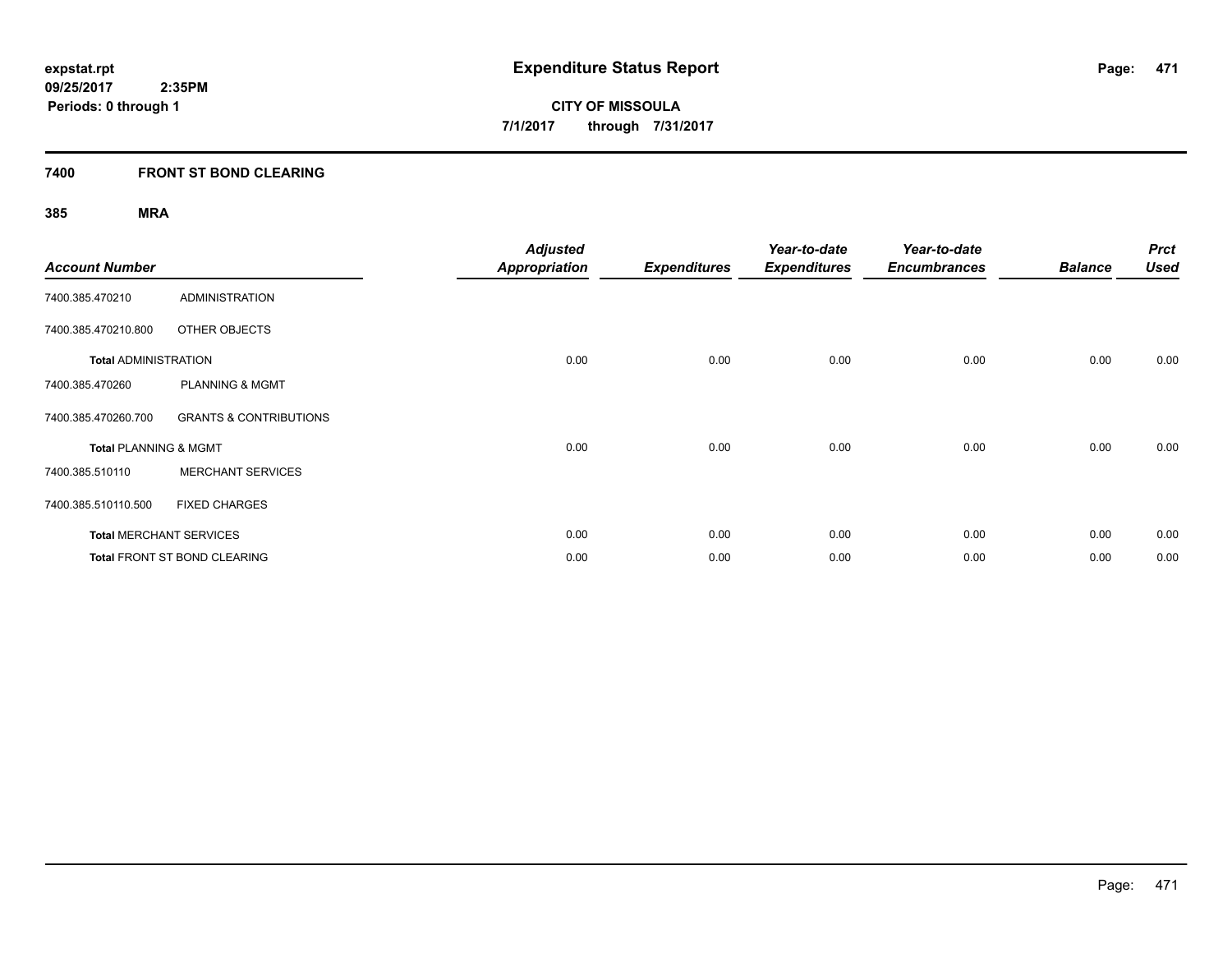### **7401 FRONT ST PARKING STRUCTURE**

| <b>Account Number</b>       |                                  | <b>Adjusted</b><br><b>Appropriation</b> | <b>Expenditures</b> | Year-to-date<br><b>Expenditures</b> | Year-to-date<br><b>Encumbrances</b> | <b>Balance</b> | <b>Prct</b><br><b>Used</b> |
|-----------------------------|----------------------------------|-----------------------------------------|---------------------|-------------------------------------|-------------------------------------|----------------|----------------------------|
| 7401.385.470210             | <b>ADMINISTRATION</b>            |                                         |                     |                                     |                                     |                |                            |
| 7401.385.470210.800         | OTHER OBJECTS                    |                                         |                     |                                     |                                     |                |                            |
| <b>Total ADMINISTRATION</b> |                                  | 0.00                                    | 0.00                | 0.00                                | 0.00                                | 0.00           | 0.00                       |
| 7401.385.490000             | <b>DEBT SERVICE</b>              |                                         |                     |                                     |                                     |                |                            |
| 7401.385.490000.600         | <b>DEBT SERVICE</b>              |                                         |                     |                                     |                                     |                |                            |
| <b>Total DEBT SERVICE</b>   |                                  | 0.00                                    | 0.00                | 0.00                                | 0.00                                | 0.00           | 0.00                       |
| 7401.385.510110             | <b>MERCHANT SERVICES</b>         |                                         |                     |                                     |                                     |                |                            |
| 7401.385.510110.500         | <b>FIXED CHARGES</b>             |                                         |                     |                                     |                                     |                |                            |
|                             | <b>Total MERCHANT SERVICES</b>   | 0.00                                    | 0.00                | 0.00                                | 0.00                                | 0.00           | 0.00                       |
| 7401.385.522000             | PTI PAYMENT TO MPC               |                                         |                     |                                     |                                     |                |                            |
| 7401.385.522000.300         | PURCHASED SERVICES               |                                         |                     |                                     |                                     |                |                            |
|                             | Total PTI PAYMENT TO MPC         | 0.00                                    | 0.00                | 0.00                                | 0.00                                | 0.00           | 0.00                       |
|                             | Total FRONT ST PARKING STRUCTURE | 0.00                                    | 0.00                | 0.00                                | 0.00                                | 0.00           | 0.00                       |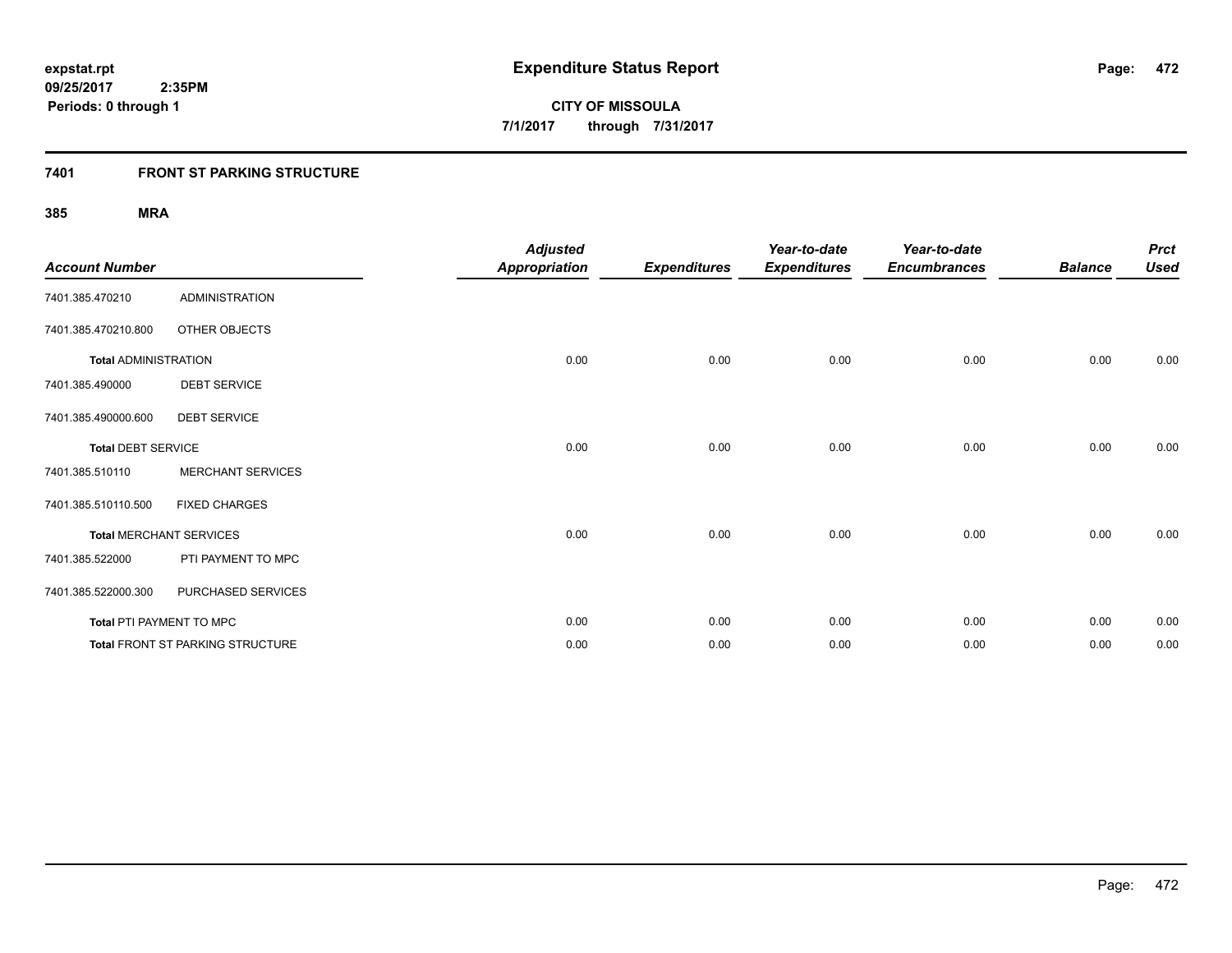**09/25/2017 2:35PM Periods: 0 through 1**

**473**

**CITY OF MISSOULA 7/1/2017 through 7/31/2017**

#### **7402 FRONT ST SUBORDINATE LIEN NOTE**

| <b>Account Number</b>       |                                       | <b>Adjusted</b><br><b>Appropriation</b> | <b>Expenditures</b> | Year-to-date<br><b>Expenditures</b> | Year-to-date<br><b>Encumbrances</b> | <b>Balance</b> | <b>Prct</b><br><b>Used</b> |
|-----------------------------|---------------------------------------|-----------------------------------------|---------------------|-------------------------------------|-------------------------------------|----------------|----------------------------|
| 7402.385.470210             | <b>ADMINISTRATION</b>                 |                                         |                     |                                     |                                     |                |                            |
| 7402.385.470210.800         | OTHER OBJECTS                         |                                         |                     |                                     |                                     |                |                            |
| <b>Total ADMINISTRATION</b> |                                       | 0.00                                    | 0.00                | 0.00                                | 0.00                                | 0.00           | 0.00                       |
| 7402.385.470333             | THE WILMA NOTE                        |                                         |                     |                                     |                                     |                |                            |
| 7402.385.470333.600         | <b>DEBT SERVICE</b>                   |                                         |                     |                                     |                                     |                |                            |
| <b>Total DEBT SERVICE</b>   |                                       | 0.00                                    | 0.00                | 0.00                                | 0.00                                | 0.00           | 0.00                       |
| 7402.385.470333.700         | <b>GRANTS &amp; CONTRIBUTIONS</b>     |                                         |                     |                                     |                                     |                |                            |
| <b>Total THE WILMA NOTE</b> |                                       | 0.00                                    | 0.00                | 0.00                                | 0.00                                | 0.00           | 0.00                       |
| 7402.385.470334             | CARAS PARK OBLIGATION                 |                                         |                     |                                     |                                     |                |                            |
| 7402.385.470334.700         | <b>GRANTS &amp; CONTRIBUTIONS</b>     |                                         |                     |                                     |                                     |                |                            |
|                             | <b>Total CARAS PARK OBLIGATION</b>    | 0.00                                    | 0.00                | 0.00                                | 0.00                                | 0.00           | 0.00                       |
| 7402.385.490505             | FRONT ST URD \$1.6m REFUNDING A       |                                         |                     |                                     |                                     |                |                            |
| 7402.385.490505.500         | <b>FIXED CHARGES</b>                  |                                         |                     |                                     |                                     |                |                            |
| <b>Total FIXED CHARGES</b>  |                                       | 0.00                                    | 0.00                | 0.00                                | 0.00                                | 0.00           | 0.00                       |
| 7402.385.490505.600         | <b>DEBT SERVICE</b>                   |                                         |                     |                                     |                                     |                |                            |
|                             | Total FRONT ST URD \$1.6m REFUNDING A | 0.00                                    | 0.00                | 0.00                                | 0.00                                | 0.00           | 0.00                       |
| 7402.385.490506             | FRONT ST URD \$1.6m REFUNDING B       |                                         |                     |                                     |                                     |                |                            |
| 7402.385.490506.500         | <b>FIXED CHARGES</b>                  |                                         |                     |                                     |                                     |                |                            |
| <b>Total FIXED CHARGES</b>  |                                       | 0.00                                    | 0.00                | 0.00                                | 0.00                                | 0.00           | 0.00                       |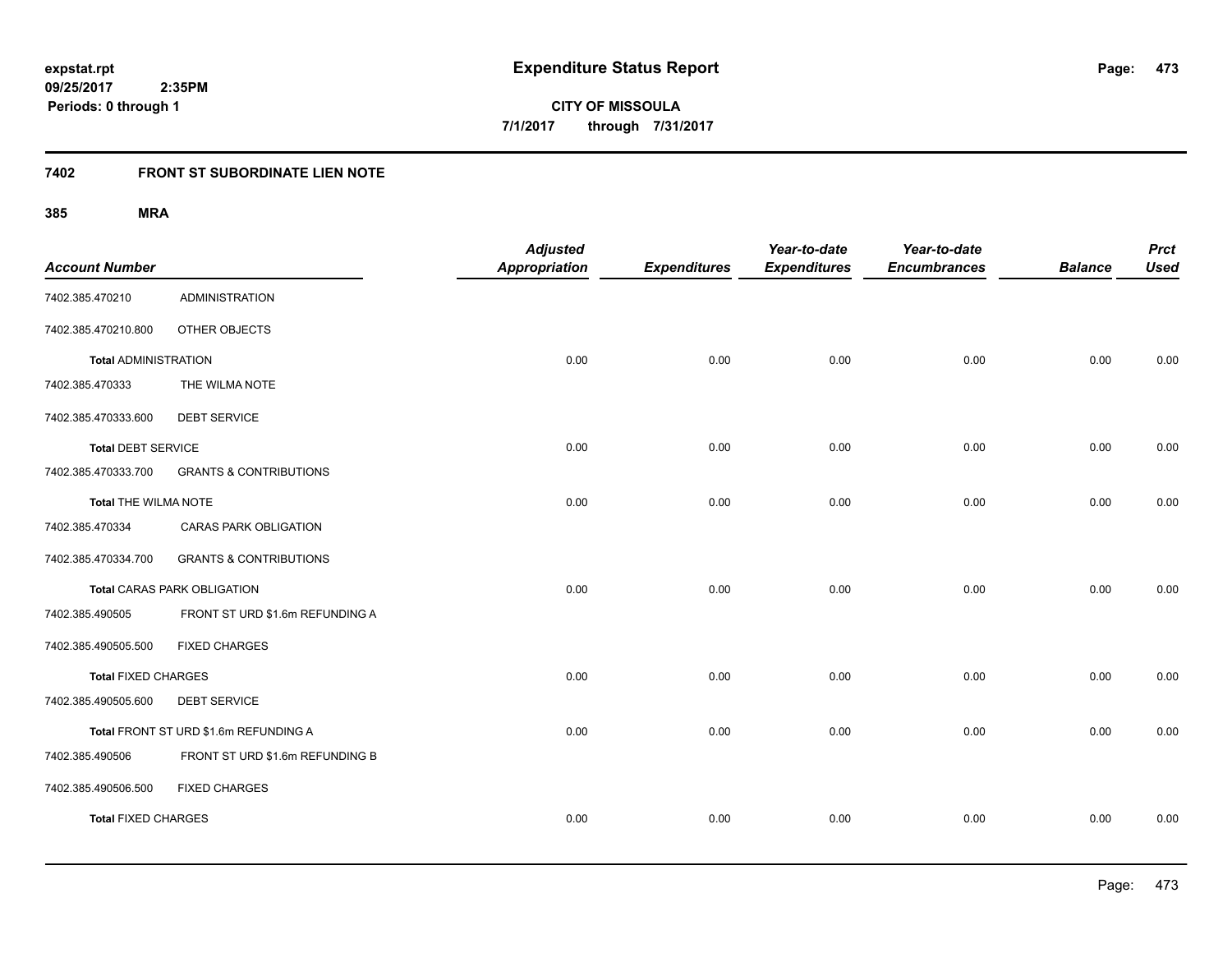#### **7402 FRONT ST SUBORDINATE LIEN NOTE**

|                         |                                                | <b>Adjusted</b>      |                     | Year-to-date        | Year-to-date        |                | <b>Prct</b> |
|-------------------------|------------------------------------------------|----------------------|---------------------|---------------------|---------------------|----------------|-------------|
| <b>Account Number</b>   |                                                | <b>Appropriation</b> | <b>Expenditures</b> | <b>Expenditures</b> | <b>Encumbrances</b> | <b>Balance</b> | <b>Used</b> |
| 7402.385.490506.600     | <b>DEBT SERVICE</b>                            |                      |                     |                     |                     |                |             |
|                         | Total FRONT ST URD \$1.6m REFUNDING B          | 0.00                 | 0.00                | 0.00                | 0.00                | 0.00           | 0.00        |
| 7402.385.490507         | FIB SUBORDINATE LIEN NOTE PARKING STRUCT       |                      |                     |                     |                     |                |             |
| 7402.385.490507.600     | <b>DEBT SERVICE</b>                            |                      |                     |                     |                     |                |             |
|                         | Total FIB SUBORDINATE LIEN NOTE PARKING STRUCT | 0.00                 | 0.00                | 0.00                | 0.00                | 0.00           | 0.00        |
| 7402.385.490508         | FRONT ST URD DEBT                              |                      |                     |                     |                     |                |             |
| 7402.385.490508.600     | <b>DEBT SERVICE</b>                            |                      |                     |                     |                     |                |             |
| Total FRONT ST URD DEBT |                                                | 0.00                 | 0.00                | 0.00                | 0.00                | 0.00           | 0.00        |
| 7402.385.490509         | WILMA NOTE DEBT SERVICE                        |                      |                     |                     |                     |                |             |
| 7402.385.490509.600     | <b>DEBT SERVICE</b>                            |                      |                     |                     |                     |                |             |
|                         | Total WILMA NOTE DEBT SERVICE                  | 0.00                 | 0.00                | 0.00                | 0.00                | 0.00           | 0.00        |
| 7402.385.510110         | <b>MERCHANT SERVICES</b>                       |                      |                     |                     |                     |                |             |
| 7402.385.510110.500     | <b>FIXED CHARGES</b>                           |                      |                     |                     |                     |                |             |
|                         | Total FRONT ST SUBORDINATE LIEN NOTE           | 0.00                 | 0.00                | 0.00                | 0.00                | 0.00           | 0.00        |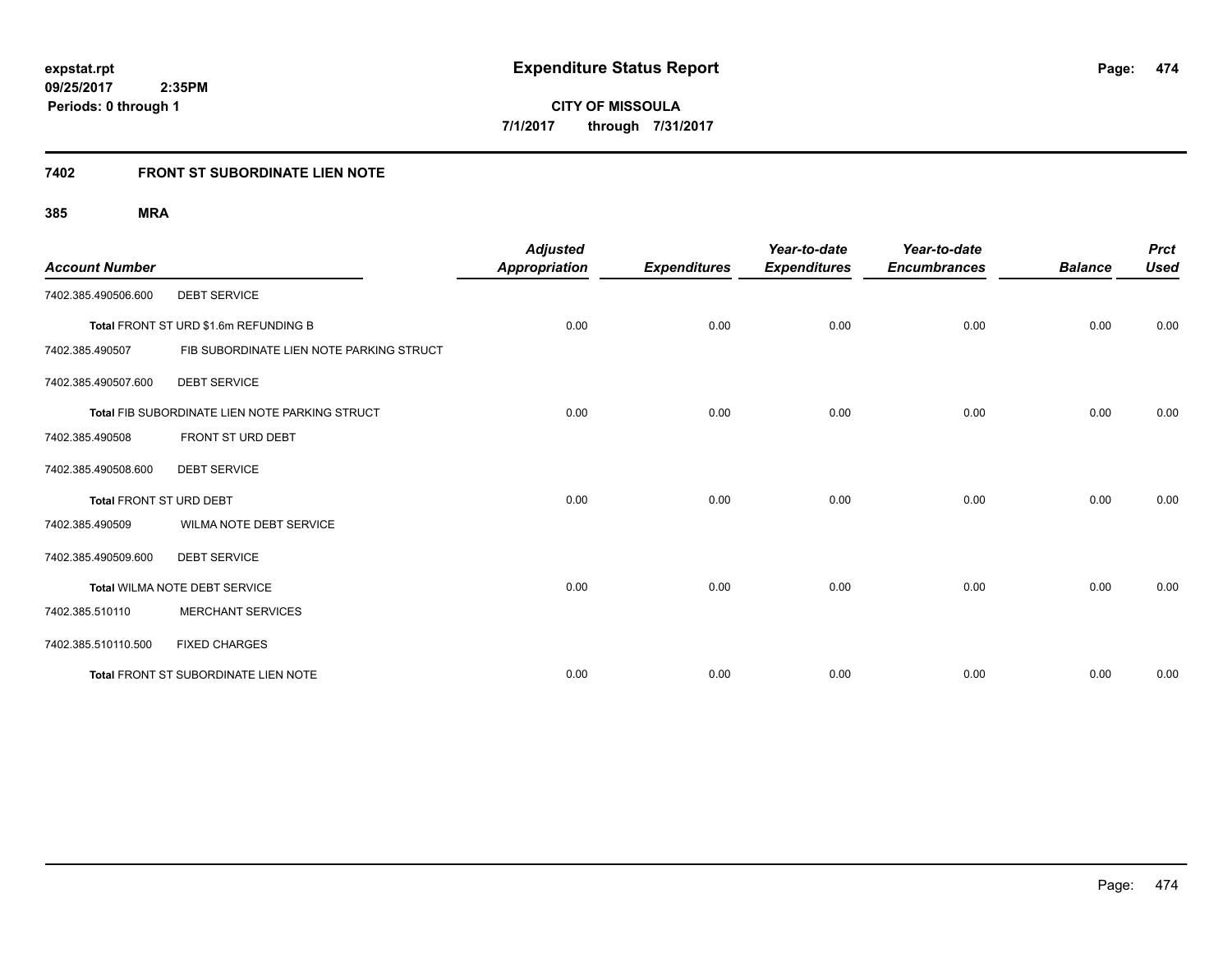### **09/25/2017 2:35PM Periods: 0 through 1**

**CITY OF MISSOULA 7/1/2017 through 7/31/2017**

#### **7447 COURT COLLECTED PARKING FINES**

#### **230 MUNICIPAL COURT**

| <b>Account Number</b> |                                            | <b>Adjusted</b><br>Appropriation | <b>Expenditures</b> | Year-to-date<br><b>Expenditures</b> | Year-to-date<br><b>Encumbrances</b> | <b>Balance</b> | <b>Prct</b><br><b>Used</b> |
|-----------------------|--------------------------------------------|----------------------------------|---------------------|-------------------------------------|-------------------------------------|----------------|----------------------------|
| 7447.230.410360       | CITY/MUNICIPAL COURT                       |                                  |                     |                                     |                                     |                |                            |
| 7447.230.410360.500   | <b>FIXED CHARGES</b>                       |                                  |                     |                                     |                                     |                |                            |
|                       | <b>Total CITY/MUNICIPAL COURT</b>          | 0.00                             | 0.00                | 0.00                                | 0.00                                | 0.00           | 0.00                       |
| 7447.230.510110       | <b>MERCHANT SERVICES</b>                   |                                  |                     |                                     |                                     |                |                            |
| 7447.230.510110.500   | <b>FIXED CHARGES</b>                       |                                  |                     |                                     |                                     |                |                            |
|                       | <b>Total MERCHANT SERVICES</b>             | 0.00                             | 0.00                | 0.00                                | 0.00                                | 0.00           | 0.00                       |
|                       | <b>Total COURT COLLECTED PARKING FINES</b> | 0.00                             | 0.00                | 0.00                                | 0.00                                | 0.00           | 0.00                       |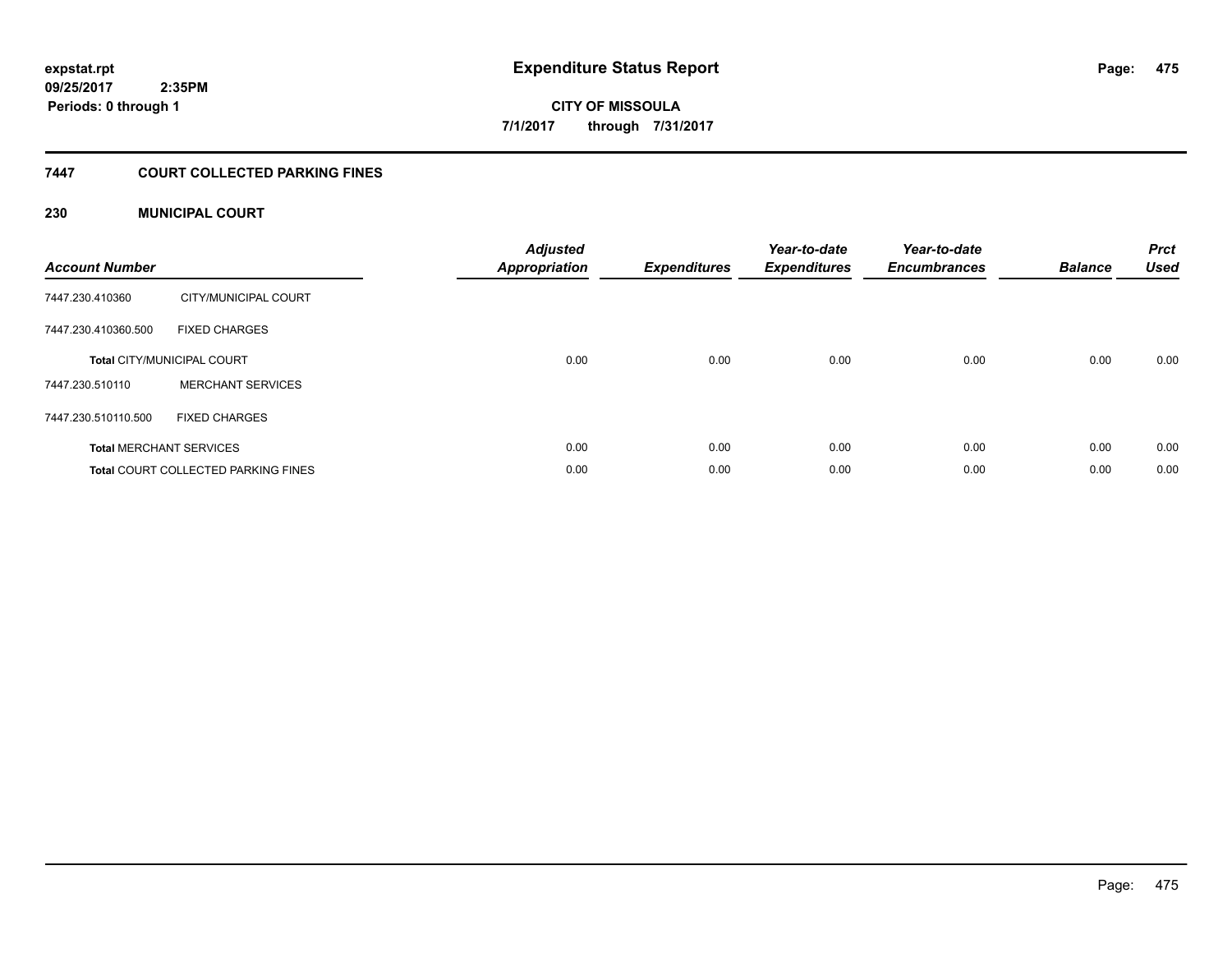#### **7458 COURT SURCHARGE**

#### **230 MUNICIPAL COURT**

| <b>Account Number</b>        |                                   | <b>Adjusted</b><br><b>Appropriation</b> | <b>Expenditures</b> | Year-to-date<br><b>Expenditures</b> | Year-to-date<br><b>Encumbrances</b> | <b>Balance</b> | <b>Prct</b><br><b>Used</b> |
|------------------------------|-----------------------------------|-----------------------------------------|---------------------|-------------------------------------|-------------------------------------|----------------|----------------------------|
| 7458.230.410360              | CITY/MUNICIPAL COURT              |                                         |                     |                                     |                                     |                |                            |
| 7458.230.410360.500          | <b>FIXED CHARGES</b>              |                                         |                     |                                     |                                     |                |                            |
|                              | <b>Total CITY/MUNICIPAL COURT</b> | 0.00                                    | 0.00                | 0.00                                | 0.00                                | 0.00           | 0.00                       |
| 7458.230.510110              | <b>MERCHANT SERVICES</b>          |                                         |                     |                                     |                                     |                |                            |
| 7458.230.510110.500          | <b>FIXED CHARGES</b>              |                                         |                     |                                     |                                     |                |                            |
|                              | <b>Total MERCHANT SERVICES</b>    | 0.00                                    | 0.00                | 0.00                                | 0.00                                | 0.00           | 0.00                       |
| <b>Total COURT SURCHARGE</b> |                                   | 0.00                                    | 0.00                | 0.00                                | 0.00                                | 0.00           | 0.00                       |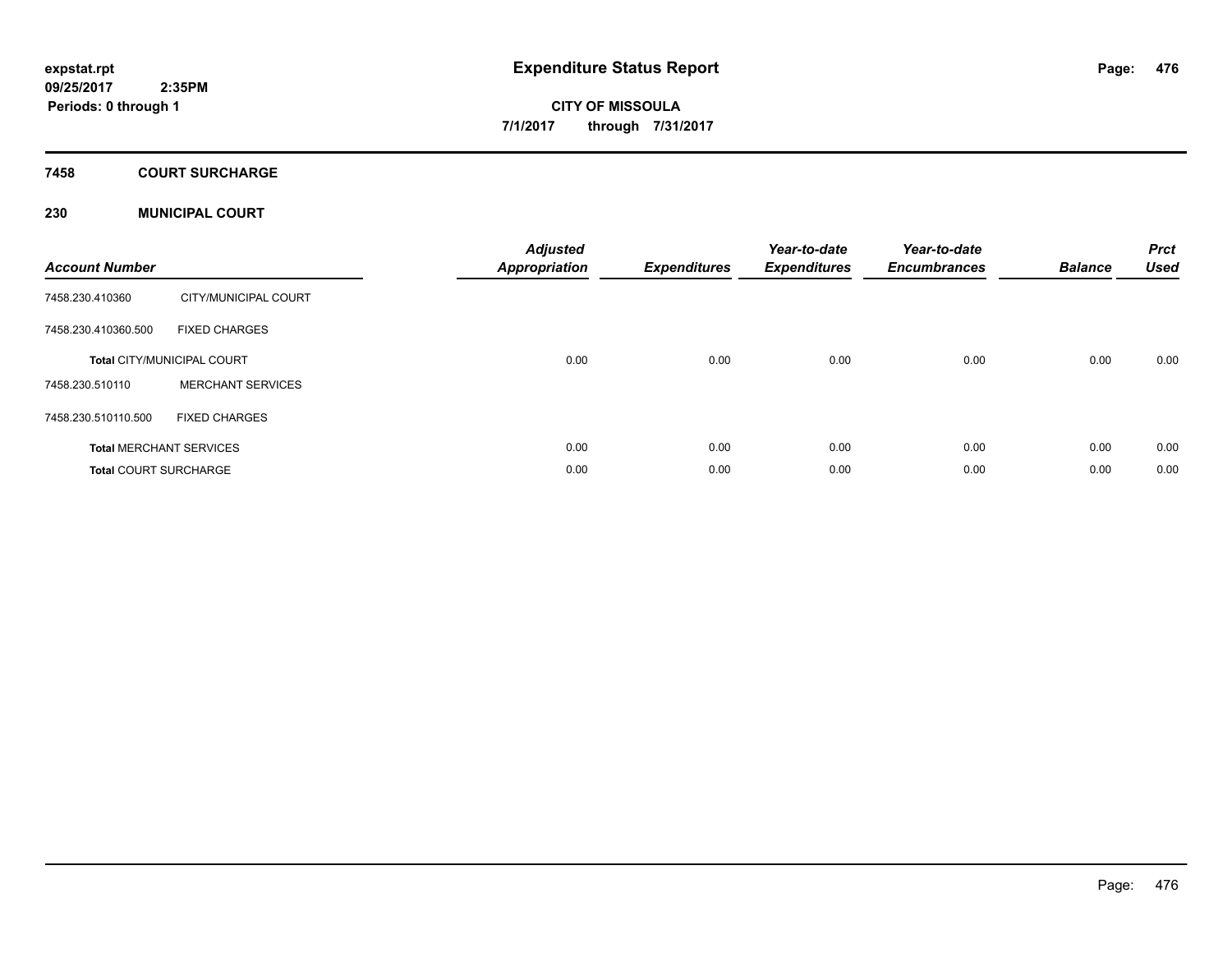#### **7469 PUBLIC DEFENDER FEES**

#### **230 MUNICIPAL COURT**

| <b>Account Number</b> |                                   | <b>Adjusted</b><br><b>Appropriation</b> | <b>Expenditures</b> | Year-to-date<br><b>Expenditures</b> | Year-to-date<br><b>Encumbrances</b> | <b>Balance</b> | <b>Prct</b><br><b>Used</b> |
|-----------------------|-----------------------------------|-----------------------------------------|---------------------|-------------------------------------|-------------------------------------|----------------|----------------------------|
| 7469.230.410360       | CITY/MUNICIPAL COURT              |                                         |                     |                                     |                                     |                |                            |
| 7469.230.410360.500   | <b>FIXED CHARGES</b>              |                                         |                     |                                     |                                     |                |                            |
|                       | <b>Total CITY/MUNICIPAL COURT</b> | 0.00                                    | 0.00                | 0.00                                | 0.00                                | 0.00           | 0.00                       |
| 7469.230.510110       | <b>MERCHANT SERVICES</b>          |                                         |                     |                                     |                                     |                |                            |
| 7469.230.510110.500   | <b>FIXED CHARGES</b>              |                                         |                     |                                     |                                     |                |                            |
|                       | <b>Total PUBLIC DEFENDER FEES</b> | 0.00                                    | 0.00                | 0.00                                | 0.00                                | 0.00           | 0.00                       |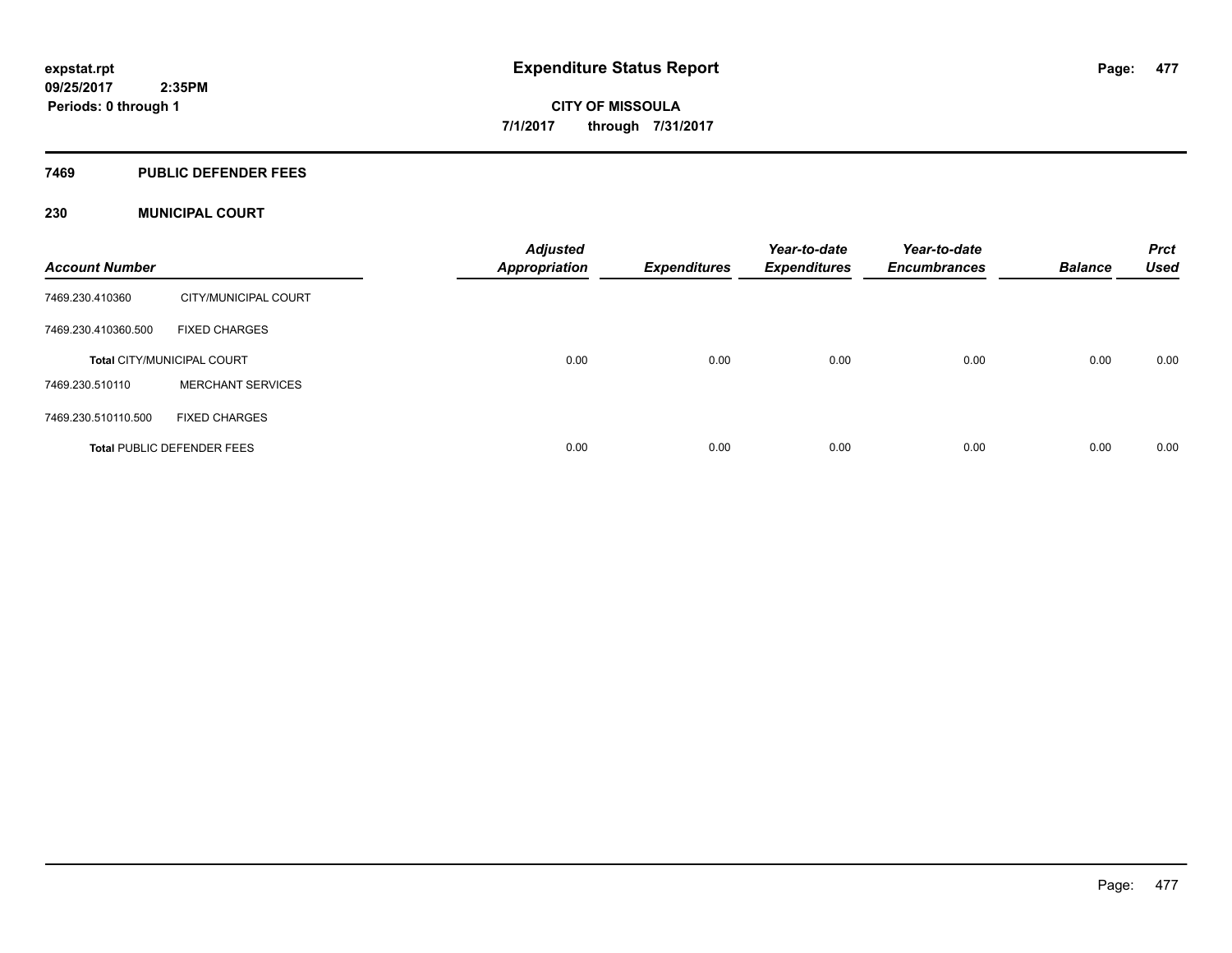**7903 COUNTY CLEARING**

#### **390 NON-DEPARTMENTAL**

| <b>Account Number</b>        |                                      | <b>Adjusted</b><br>Appropriation | <b>Expenditures</b> | Year-to-date<br><b>Expenditures</b> | Year-to-date<br><b>Encumbrances</b> | <b>Balance</b> | <b>Prct</b><br><b>Used</b> |
|------------------------------|--------------------------------------|----------------------------------|---------------------|-------------------------------------|-------------------------------------|----------------|----------------------------|
| 7903.390.440600              | ANIMAL CONTROL SERVICES              |                                  |                     |                                     |                                     |                |                            |
| 7903.390.440600.800          | OTHER OBJECTS                        |                                  |                     |                                     |                                     |                |                            |
|                              | <b>Total ANIMAL CONTROL SERVICES</b> | 0.00                             | 0.00                | 0.00                                | 0.00                                | 0.00           | 0.00                       |
| 7903.390.510110              | <b>MERCHANT SERVICES</b>             |                                  |                     |                                     |                                     |                |                            |
| 7903.390.510110.500          | <b>FIXED CHARGES</b>                 |                                  |                     |                                     |                                     |                |                            |
| <b>Total COUNTY CLEARING</b> |                                      | 0.00                             | 0.00                | 0.00                                | 0.00                                | 0.00           | 0.00                       |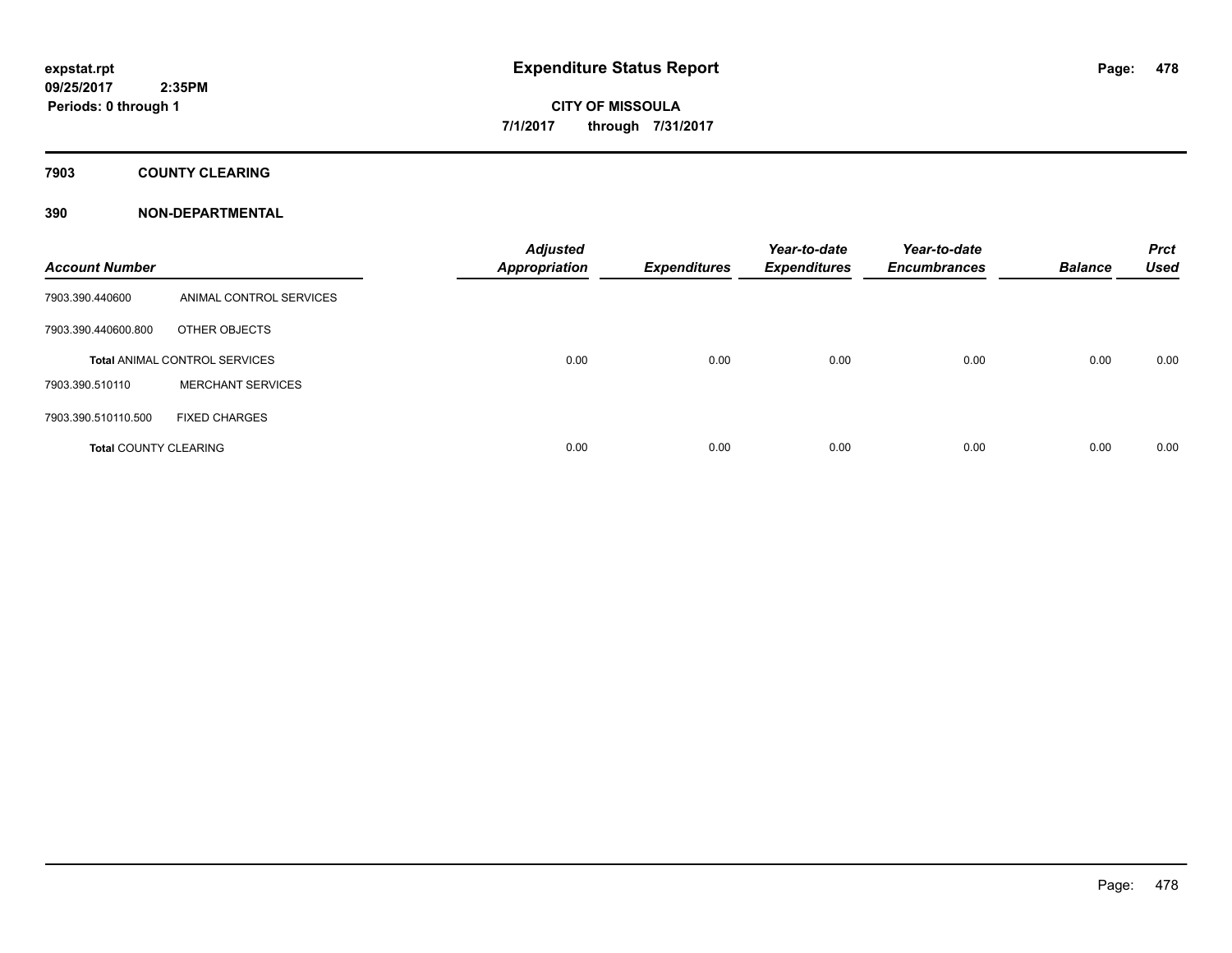**7904 SEWER REBATE**

#### **280 PUBLIC WORKS OPERATIONS**

| <b>Account Number</b>        |                                | <b>Adjusted</b><br><b>Appropriation</b> | <b>Expenditures</b> | Year-to-date<br><b>Expenditures</b> | Year-to-date<br><b>Encumbrances</b> | <b>Balance</b> | <b>Prct</b><br><b>Used</b> |
|------------------------------|--------------------------------|-----------------------------------------|---------------------|-------------------------------------|-------------------------------------|----------------|----------------------------|
| 7904.280.430600              | <b>SEWER UTILITIES</b>         |                                         |                     |                                     |                                     |                |                            |
| 7904.280.430600.500          | <b>FIXED CHARGES</b>           |                                         |                     |                                     |                                     |                |                            |
| <b>Total FIXED CHARGES</b>   |                                | 0.00                                    | 0.00                | 0.00                                | 0.00                                | 0.00           | 0.00                       |
| 7904.280.430600.800          | OTHER OBJECTS                  |                                         |                     |                                     |                                     |                |                            |
| <b>Total SEWER UTILITIES</b> |                                | 0.00                                    | 0.00                | 0.00                                | 0.00                                | 0.00           | 0.00                       |
| 7904.280.510110              | <b>MERCHANT SERVICES</b>       |                                         |                     |                                     |                                     |                |                            |
| 7904.280.510110.500          | <b>FIXED CHARGES</b>           |                                         |                     |                                     |                                     |                |                            |
|                              | <b>Total MERCHANT SERVICES</b> | 0.00                                    | 0.00                | 0.00                                | 0.00                                | 0.00           | 0.00                       |
| <b>Total SEWER REBATE</b>    |                                | 0.00                                    | 0.00                | 0.00                                | 0.00                                | 0.00           | 0.00                       |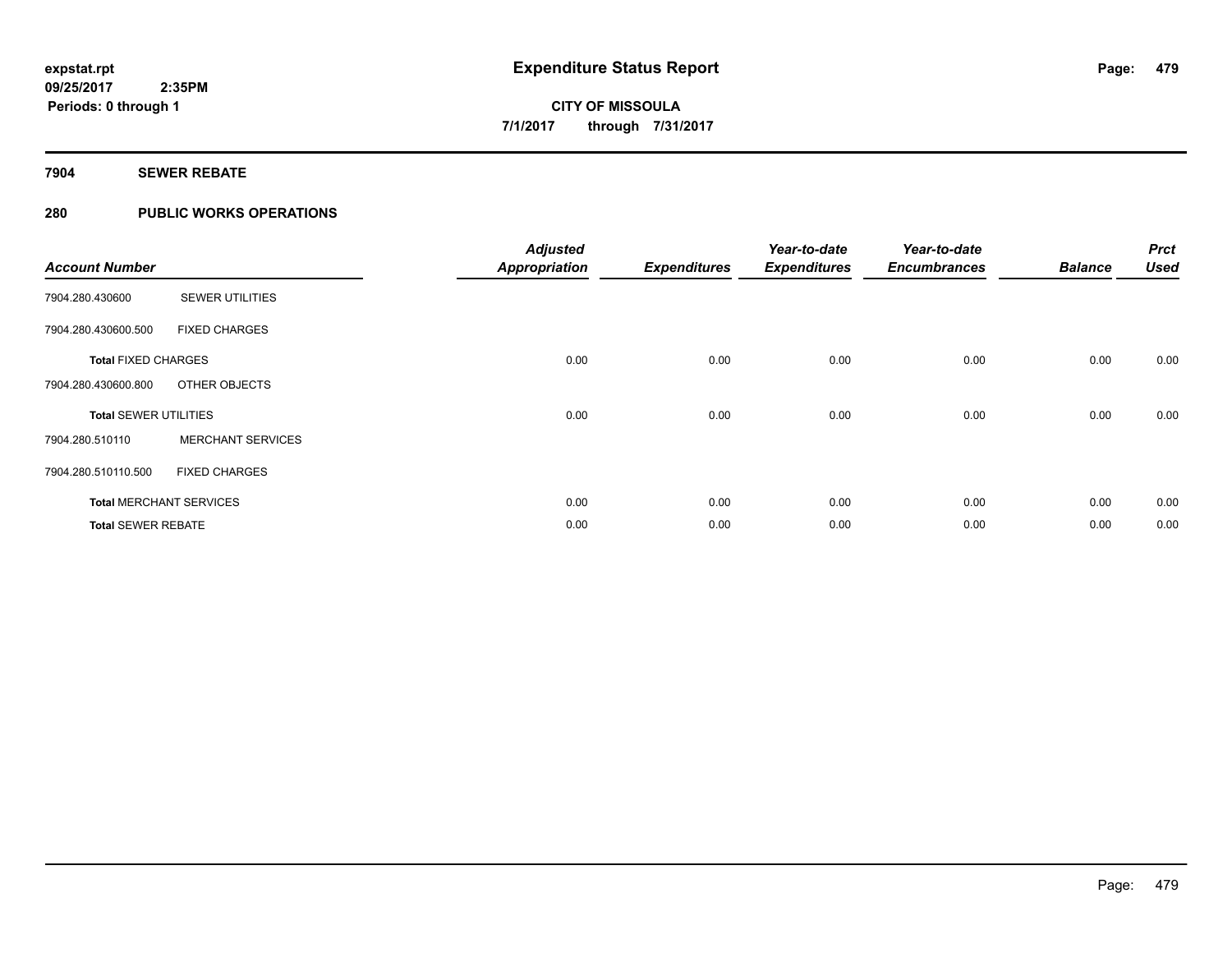#### **7905 WYE SEWER RSID 8489**

### **280 PUBLIC WORKS OPERATIONS**

| <b>Account Number</b>        |                                  | <b>Adjusted</b><br><b>Appropriation</b> | <b>Expenditures</b> | Year-to-date<br><b>Expenditures</b> | Year-to-date<br><b>Encumbrances</b> | <b>Balance</b> | <b>Prct</b><br><b>Used</b> |
|------------------------------|----------------------------------|-----------------------------------------|---------------------|-------------------------------------|-------------------------------------|----------------|----------------------------|
| 7905.280.430600              | <b>SEWER UTILITIES</b>           |                                         |                     |                                     |                                     |                |                            |
| 7905.280.430600.500          | <b>FIXED CHARGES</b>             |                                         |                     |                                     |                                     |                |                            |
| <b>Total SEWER UTILITIES</b> |                                  | 0.00                                    | 0.00                | 0.00                                | 0.00                                | 0.00           | 0.00                       |
| 7905.280.510110              | <b>MERCHANT SERVICES</b>         |                                         |                     |                                     |                                     |                |                            |
| 7905.280.510110.500          | <b>FIXED CHARGES</b>             |                                         |                     |                                     |                                     |                |                            |
|                              | <b>Total WYE SEWER RSID 8489</b> | 0.00                                    | 0.00                | 0.00                                | 0.00                                | 0.00           | 0.00                       |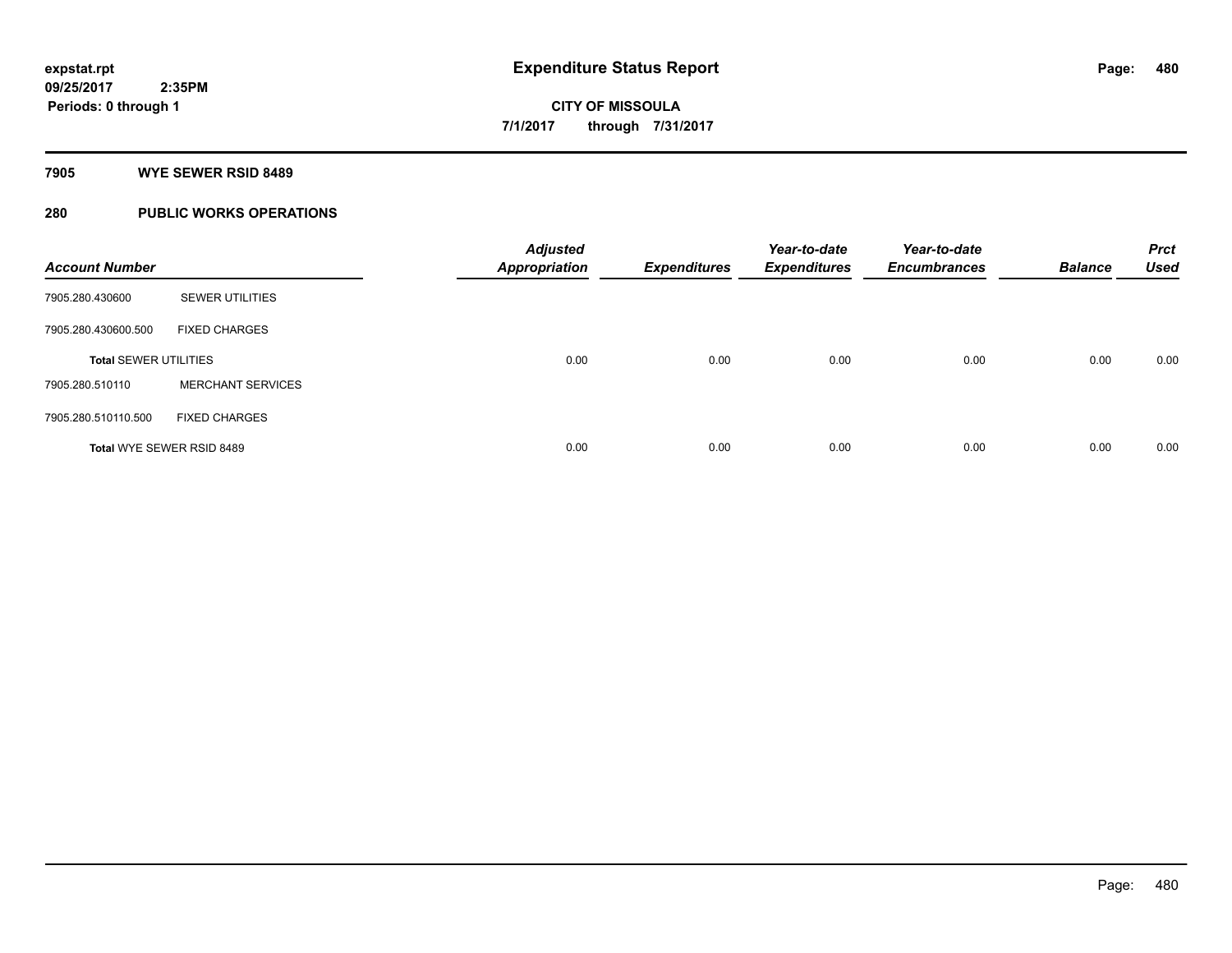#### **7911 RESIDENTIAL INSPECTION FUND**

#### **310 BUILDING INSPECTION**

| <b>Account Number</b>                        |                                        | <b>Adjusted</b><br><b>Appropriation</b> | <b>Expenditures</b> | Year-to-date<br><b>Expenditures</b> | Year-to-date<br><b>Encumbrances</b> | <b>Balance</b> | <b>Prct</b><br><b>Used</b> |
|----------------------------------------------|----------------------------------------|-----------------------------------------|---------------------|-------------------------------------|-------------------------------------|----------------|----------------------------|
| 7911.310.420501                              | CONTRACTUAL SERVICE AGRMNTS - BUILDING |                                         |                     |                                     |                                     |                |                            |
| 7911.310.420501.200                          | <b>SUPPLIES</b>                        |                                         |                     |                                     |                                     |                |                            |
| <b>Total SUPPLIES</b>                        |                                        | 0.00                                    | 0.00                | 0.00                                | 0.00                                | 0.00           | 0.00                       |
| 7911.310.420501.300                          | PURCHASED SERVICES                     |                                         |                     |                                     |                                     |                |                            |
| Total CONTRACTUAL SERVICE AGRMNTS - BUILDING |                                        | 0.00                                    | 0.00                | 0.00                                | 0.00                                | 0.00           | 0.00                       |
| 7911.310.420502                              | *** Title Not Found ***                |                                         |                     |                                     |                                     |                |                            |
| 7911.310.420502.200                          | <b>SUPPLIES</b>                        |                                         |                     |                                     |                                     |                |                            |
| Total *** Title Not Found ***                |                                        | 0.00                                    | 0.00                | 0.00                                | 0.00                                | 0.00           | 0.00                       |
| 7911.310.510110                              | <b>MERCHANT SERVICES</b>               |                                         |                     |                                     |                                     |                |                            |
| 7911.310.510110.500                          | <b>FIXED CHARGES</b>                   |                                         |                     |                                     |                                     |                |                            |
| Total RESIDENTIAL INSPECTION FUND            |                                        | 0.00                                    | 0.00                | 0.00                                | 0.00                                | 0.00           | 0.00                       |